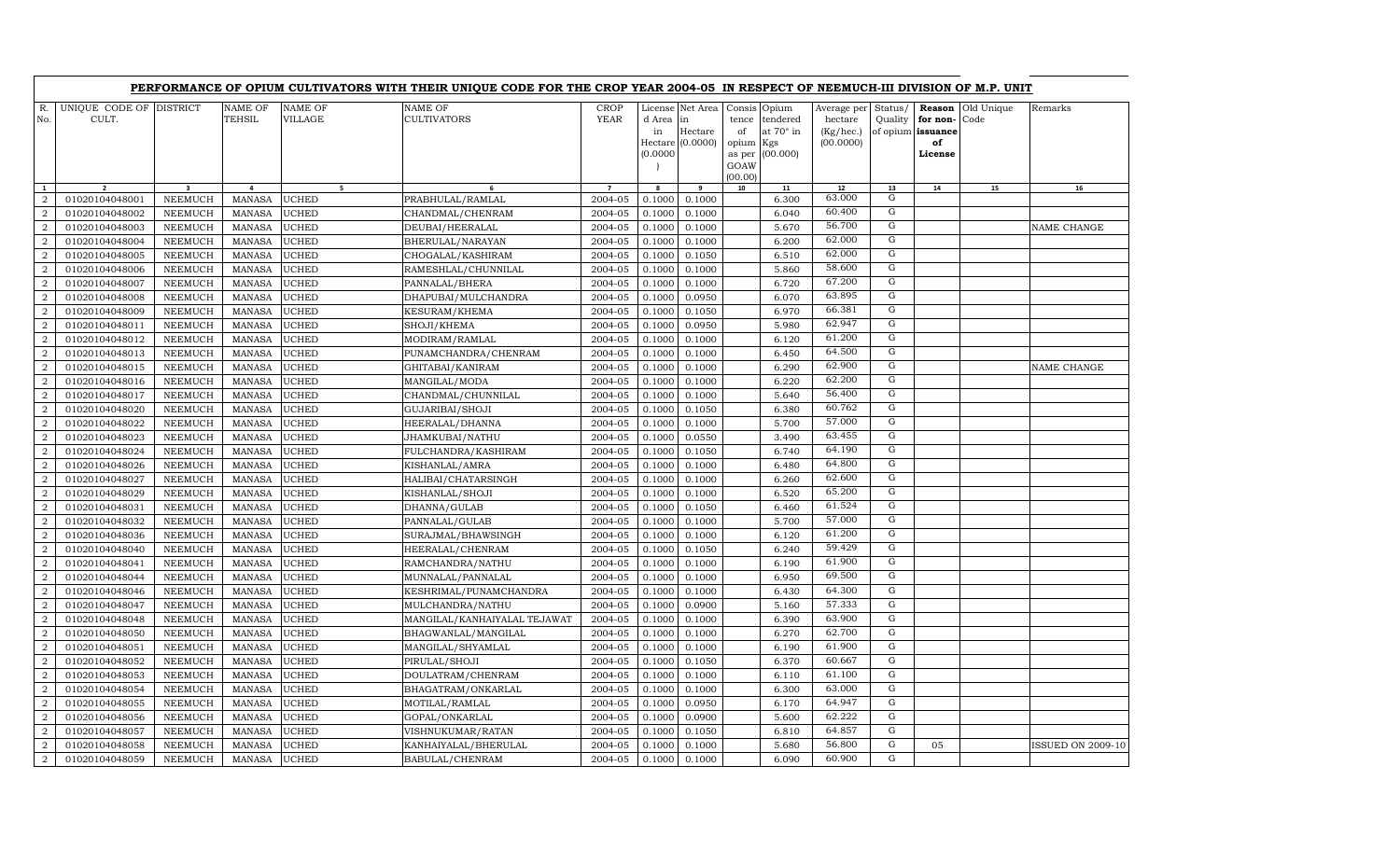|                                  | CULT.                            |                                  | TEHSIL                         | VILLAGE               | <b>CULTIVATORS</b>                | YEAR               | d Area in<br>in<br>(0.0000) | License Net Area<br>Hectare<br>Hectare (0.0000) | Consis<br>tence<br>of<br>opium Kgs<br>as per<br>GOAW<br>(00.00) | Opium<br>tendered<br>at 70° in<br>(00.000) | Average per<br>hectare<br>(Kg/hec.)<br>(00.0000) | Status/<br>Quality  | for non-Code<br>of opium issuance<br>of<br>License | <b>Reason</b> Old Unique | Remarks                  |  |
|----------------------------------|----------------------------------|----------------------------------|--------------------------------|-----------------------|-----------------------------------|--------------------|-----------------------------|-------------------------------------------------|-----------------------------------------------------------------|--------------------------------------------|--------------------------------------------------|---------------------|----------------------------------------------------|--------------------------|--------------------------|--|
| 2                                | 01020104048060                   | NEEMUCH                          | <b>MANASA</b>                  | <b>UCHED</b>          | LAXMINARAYAN/BHERULAL             | 2004-05            | 0.1000                      | 0.1000                                          |                                                                 | 5.190                                      | 51.900                                           | G                   | 04                                                 |                          | <b>ISSUED ON 2016-17</b> |  |
| 2                                | 01020104048065                   | NEEMUCH                          | <b>MANASA</b>                  | <b>UCHED</b>          | SAMRATHMAL/BAGDIRAM               | 2004-05            | 0.1000                      | 0.1000                                          |                                                                 | 6.350                                      | 63.500                                           | G                   |                                                    |                          |                          |  |
| $\overline{2}$                   | 01020104048066                   | <b>NEEMUCH</b>                   | <b>MANASA</b>                  | <b>UCHED</b>          | TEJA/SHOJI                        | 2004-05            | 0.1000                      | 0.1000                                          |                                                                 | 6.460                                      | 64.600                                           | G                   |                                                    |                          |                          |  |
| $\overline{2}$                   | 01020104048067                   | <b>NEEMUCH</b>                   | <b>MANASA</b>                  | <b>UCHED</b>          | BAHADUR/MANSINGH                  | 2004-05            | 0.1000                      | 0.1050                                          |                                                                 | 6.660                                      | 63.429                                           | $\overline{G}$      |                                                    |                          |                          |  |
| $\overline{2}$                   | 01020104048068                   | <b>NEEMUCH</b>                   | <b>MANASA</b>                  | <b>UCHED</b>          | MANSINGH/SHOJI                    | 2004-05            | 0.1000                      | 0.1000                                          |                                                                 | 6.250                                      | 62.500                                           | $\overline{G}$      |                                                    |                          |                          |  |
| $\overline{2}$                   | 01020104048070                   | <b>NEEMUCH</b>                   | <b>MANASA</b>                  | <b>UCHED</b>          | HAJARILAL/BHAWSINGH               | 2004-05            | 0.1000                      |                                                 |                                                                 |                                            |                                                  | $\mathbb F$         |                                                    |                          |                          |  |
| $\overline{2}$                   | 01020104048073                   | <b>NEEMUCH</b>                   | <b>MANASA</b>                  | <b>UCHED</b>          | SHYAMLAL/SHOJI                    | 2004-05            | 0.1000                      | 0.1000                                          |                                                                 | 6.130                                      | 61.300                                           | $\overline{G}$      |                                                    |                          |                          |  |
| $\overline{2}$                   | 01020104048076                   | <b>NEEMUCH</b>                   | <b>MANASA</b>                  | <b>UCHED</b>          | OM/PANNALAL                       | 2004-05            | 0.1000                      | 0.1000                                          |                                                                 | 5.840                                      | 58.400                                           | $\overline{G}$      | 05                                                 |                          | <b>ISSUED ON 2009-10</b> |  |
| $\overline{2}$                   | 01020104048079                   | <b>NEEMUCH</b>                   | <b>MANASA</b>                  | <b>UCHED</b>          | GUJRIBAI/BIHARI                   | 2004-05            | 0.1000                      | 0.1000                                          |                                                                 | 6.700                                      | 67.000                                           | G                   |                                                    |                          |                          |  |
| $\overline{2}$                   | 01020104048080                   | <b>NEEMUCH</b>                   | <b>MANASA</b>                  | <b>UCHED</b>          | GHANSHYAM/PRABHULAL               | 2004-05            | 0.1000                      | 0.1000                                          |                                                                 | 6.190                                      | 61.900                                           | G                   |                                                    |                          |                          |  |
| $\overline{2}$                   | 01020104048081                   | <b>NEEMUCH</b>                   | <b>MANASA</b>                  | <b>UCHED</b>          | GHANSHYAM/BHERU                   | 2004-05            | 0.1000                      | 0.1000                                          |                                                                 | 6.470                                      | 64.700                                           | G                   |                                                    |                          |                          |  |
| 2                                | 01020104048082                   | <b>NEEMUCH</b>                   | <b>MANASA</b>                  | <b>UCHED</b>          | TULSIRAM/BHANWARLAL               | 2004-05            | 0.1000                      | 0.1000                                          |                                                                 | 6.240                                      | 62.400                                           | G                   |                                                    |                          |                          |  |
| 2                                | 01020104048083                   | <b>NEEMUCH</b>                   | <b>MANASA</b>                  | <b>UCHED</b>          | SHAMBHULAL/CHOGMAL                | 2004-05            | 0.1000                      | 0.1000                                          |                                                                 | 6.120                                      | 61.200                                           | G                   |                                                    |                          |                          |  |
| 2                                | 01020104048084                   | <b>NEEMUCH</b>                   | <b>MANASA</b>                  | <b>UCHED</b>          | LAXMINARAYAN/HEERALAL             | 2004-05            | 0.1000                      | 0.0950                                          |                                                                 | 5.580                                      | 58.737                                           | G                   |                                                    |                          |                          |  |
| $\overline{2}$                   | 01020104048085                   | <b>NEEMUCH</b>                   | <b>MANASA</b>                  | <b>UCHED</b>          | MADANLAL/BHANWARLAL               | 2004-05            | 0.1000                      | 0.1000                                          |                                                                 | 6.650                                      | 66.500                                           | G                   |                                                    |                          |                          |  |
| $\overline{2}$                   | 01020104048086                   | <b>NEEMUCH</b>                   | <b>MANASA</b>                  | <b>UCHED</b>          | BHAGWAN/BHANWARLAL                | 2004-05            | 0.1000                      | 0.1000                                          |                                                                 | 6.300                                      | 63.000                                           | G                   |                                                    |                          |                          |  |
| $\overline{a}$                   | 01020104048090                   | <b>NEEMUCH</b>                   | <b>MANASA</b>                  | <b>UCHED</b>          | KOSHALYABAI/UDAIRAM               | 2004-05            | 0.1000                      | 0.1000                                          |                                                                 | 6.710                                      | 67.100                                           | G                   |                                                    |                          |                          |  |
| $\overline{a}$                   | 01020104048091                   | <b>NEEMUCH</b>                   | <b>MANASA</b>                  | UCHED                 | JAGDISH/CHAGANLAL                 | 2004-05            | 0.1000                      | 0.1000                                          | 63.63                                                           | 4.710                                      | 47.100                                           | $\mathbf{I}$        | 02                                                 |                          | <b>ISSUED ON 2009-10</b> |  |
| $\overline{a}$                   | 01020104048093                   | <b>NEEMUCH</b>                   | <b>MANASA</b>                  | UCHED                 | BHOLARAM/HABUJI                   | 2004-05            | 0.1000                      | 0.1000                                          |                                                                 | 6.310                                      | 63.100                                           | ${\rm G}$           |                                                    |                          |                          |  |
| $\overline{a}$                   | 01020104048095                   | <b>NEEMUCH</b>                   | <b>MANASA</b>                  | UCHED                 | MANOHARLAL/PANNALAL               | 2004-05            | 0.1000                      | 0.1000                                          |                                                                 | 6.020                                      | 60.200                                           | G                   |                                                    |                          |                          |  |
| $\overline{a}$                   | 01020104048097                   | <b>NEEMUCH</b>                   | <b>MANASA</b>                  | UCHED                 | PRAHALAD/VARDICHANDRA             | 2004-05            | 0.1000                      | 0.1000                                          |                                                                 | 6.230                                      | 62.300                                           | ${\rm G}$           |                                                    |                          |                          |  |
| $\overline{a}$                   | 01020104048098                   | <b>NEEMUCH</b>                   | <b>MANASA</b>                  | UCHED                 | RAMNIWAS/BHONA                    | 2004-05            | 0.1000                      | 0.0950                                          |                                                                 | 5.270                                      | 55.474                                           | G                   |                                                    |                          |                          |  |
| $\overline{a}$                   | 01020104048104                   | <b>NEEMUCH</b>                   | <b>MANASA</b>                  | UCHED                 | KANA/TEKA                         | 2004-05            | 0.1000                      | 0.1000                                          |                                                                 | 5.870                                      | 58.700                                           | G                   |                                                    |                          |                          |  |
| $\overline{2}$                   | 01020104048106                   | <b>NEEMUCH</b>                   | <b>MANASA</b>                  | UCHED                 | LALCHANDRA/HEERALAL               | 2004-05            | 0.1000                      | 0.1000                                          |                                                                 | 6.730                                      | 67.300                                           | G                   |                                                    |                          |                          |  |
| $\overline{a}$                   | 01020104048107                   | <b>NEEMUCH</b>                   | <b>MANASA</b>                  | UCHED                 | KARULAL/KESHURAM                  | 2004-05            | 0.1000                      | 0.1000                                          |                                                                 | 6.330                                      | 63.300                                           | G                   |                                                    |                          |                          |  |
| $\overline{2}$                   | 01020104048109                   | <b>NEEMUCH</b>                   | <b>MANASA</b>                  | UCHED                 | RAMIBAI/PANNALAL                  | 2004-05            | 0.1000                      | 0.1000                                          |                                                                 | 5.730                                      | 57.300                                           | G                   |                                                    |                          |                          |  |
| $\overline{2}$                   | 01020104048110                   | <b>NEEMUCH</b>                   | <b>MANASA</b>                  | <b>UCHED</b>          | SEETABAI/VARDA                    | 2004-05            | 0.1000                      | 0.1000                                          |                                                                 | 6.430                                      | 64.300                                           | G                   |                                                    |                          |                          |  |
| $\overline{2}$                   | 01020104048042                   | <b>NEEMUCH</b>                   | <b>MANASA</b>                  | <b>UCHED</b>          | JAGDISH/SHOBHARAM                 | 2004-05            | 0.1000                      | 0.1000                                          |                                                                 | 6.570                                      | 65.700                                           | G                   |                                                    |                          |                          |  |
| $\overline{2}$                   | 01020104048049                   | <b>NEEMUCH</b>                   | <b>MANASA</b>                  | UCHED                 | MANGILAL/KANHAIYALAL GOYAL        | 2004-05            | 0.1000                      | 0.1000                                          |                                                                 | 6.050                                      | 60.500                                           | G                   |                                                    |                          |                          |  |
| $\overline{2}$                   | 01020104048030                   | <b>NEEMUCH</b>                   | <b>MANASA</b>                  | <b>UCHED</b>          | SEETABAI/BABRU                    | 2004-05            | 0.1000                      | 0.1000                                          |                                                                 | 5.650                                      | 56.500<br>59.810                                 | G                   |                                                    |                          |                          |  |
| $\overline{2}$                   | 01020104048045                   | <b>NEEMUCH</b>                   | <b>MANASA</b>                  | UCHED                 | JAGDISH/HEERALAL                  | 2004-05            | 0.1000                      | 0.1050                                          |                                                                 | 6.280                                      | 65.048                                           | G<br>$\overline{G}$ |                                                    |                          |                          |  |
| $\overline{2}$<br>$\overline{2}$ | 01020104048088                   | <b>NEEMUCH</b>                   | <b>MANASA</b>                  | <b>UCHED</b>          | CHANDMAL/BHUWANILAL               | 2004-05            | 0.1000                      | 0.1050                                          |                                                                 | 6.830                                      | 62.500                                           | G                   |                                                    |                          |                          |  |
| $\overline{2}$                   | 01020104048096<br>01020104048089 | <b>NEEMUCH</b><br><b>NEEMUCH</b> | <b>MANASA</b><br><b>MANASA</b> | UCHED<br><b>UCHED</b> | JAYCHANDRA/VARDICHANDRA           | 2004-05<br>2004-05 | 0.1000<br>0.1000            | 0.1000<br>0.0950                                |                                                                 | 6.250<br>4.710                             | 49.579                                           | $\overline{G}$      | 04                                                 |                          |                          |  |
| 2                                | 01020104048113                   | <b>NEEMUCH</b>                   | <b>MANASA</b>                  | <b>UCHED</b>          | BHANWAR/NAWLA                     | 2004-05            | 0.1000                      | 0.1000                                          |                                                                 | 6.630                                      | 66.300                                           | G                   |                                                    |                          |                          |  |
| 2                                | 01020104048114                   | <b>NEEMUCH</b>                   | <b>MANASA</b>                  | <b>UCHED</b>          | DASHRATH/ONKAR<br>BADAMIBAI/MANGU | 2004-05            | 0.1000                      | 0.1000                                          |                                                                 | 5.950                                      | 59.500                                           | G                   |                                                    |                          |                          |  |
| 2                                | 01020104048115                   | <b>NEEMUCH</b>                   | <b>MANASA</b>                  | <b>UCHED</b>          | LAXMINARAYAN/FULCHAND             | 2004-05            | 0.1000                      | 0.1050                                          |                                                                 | 6.430                                      | 61.238                                           | $\mathbf G$         |                                                    |                          |                          |  |
| $\overline{2}$                   | 01020104048116                   | <b>NEEMUCH</b>                   | <b>MANASA</b>                  | <b>UCHED</b>          | CHOTHMAL/FULCHAND                 | 2004-05            | 0.1000                      | 0.1000                                          |                                                                 | 6.230                                      | 62.300                                           | G                   |                                                    |                          |                          |  |
| 2                                | 01020104048117                   | <b>NEEMUCH</b>                   | <b>MANASA</b>                  | <b>UCHED</b>          | KANWARLAL/FULCHAND                | 2004-05            | 0.1000                      | 0.1000                                          |                                                                 | 6.440                                      | 64.400                                           | $\mathbf G$         |                                                    |                          |                          |  |
| 2                                | 01020104048039                   | <b>NEEMUCH</b>                   | <b>MANASA</b>                  | <b>UCHED</b>          | HEMIBAI/MANGILAL                  | 2004-05            | 0.1000                      | 0.1050                                          |                                                                 | 6.860                                      | 65.333                                           | G                   |                                                    |                          |                          |  |
| 2                                | 01020104048119                   | <b>NEEMUCH</b>                   | <b>MANASA</b>                  | <b>UCHED</b>          | RAJARAM/DHANNALAL                 | 2004-05            | 0.1000                      | 0.1000                                          |                                                                 | 6.070                                      | 60.700                                           | $\overline{G}$      |                                                    |                          |                          |  |
| 2                                | 01020104048121                   | <b>NEEMUCH</b>                   | <b>MANASA</b>                  | <b>UCHED</b>          | GIRDHARI/HARIRAM                  | 2004-05            | 0.1000                      | 0.0500                                          |                                                                 | 2.770                                      | 55.400                                           | G                   |                                                    |                          | TRANSFER/ SAWAN NMH-I    |  |
| 3                                | 01020104068002                   | <b>NEEMUCH</b>                   | <b>MANASA</b>                  | TUMDA                 | KISHANSINGH/SHIVSINGH             | 2004-05            | 0.1000                      | 0.1000                                          |                                                                 | 5.920                                      | 59.200                                           | $\mathbf G$         |                                                    |                          |                          |  |
| $\mathbf{3}$                     | 01020104068003                   | <b>NEEMUCH</b>                   | <b>MANASA</b>                  | <b>TUMDA</b>          | KALAVATIBAI/BAPUSINGH             | 2004-05            | 0.1000                      | 0.1000                                          |                                                                 | 6.480                                      | 64.800                                           | $\mathbf G$         |                                                    |                          |                          |  |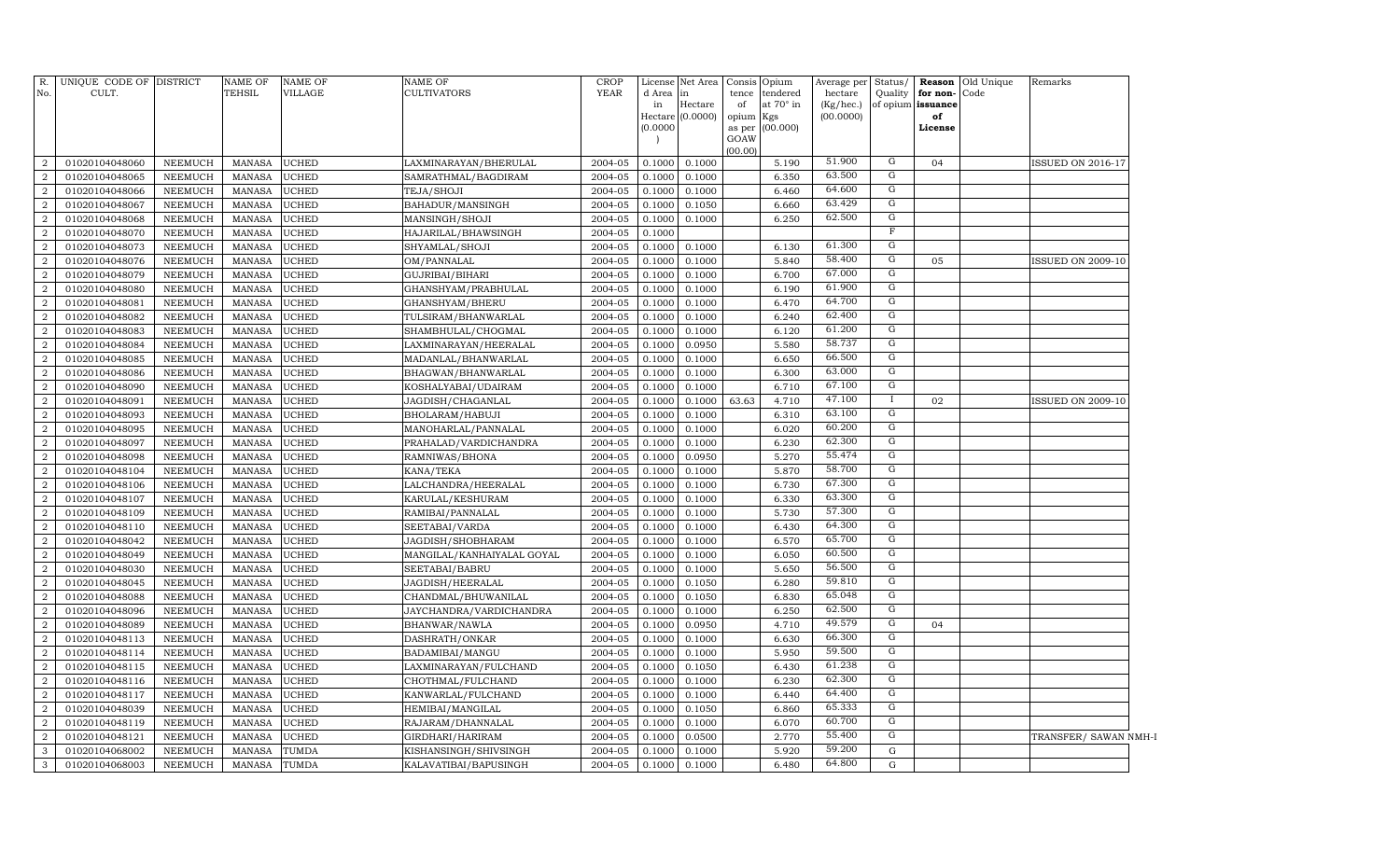| R.<br>No.      | UNIQUE CODE OF DISTRICT<br>CULT. |                | <b>NAME OF</b><br>TEHSIL | <b>NAME OF</b><br><b>VILLAGE</b> | <b>NAME OF</b><br><b>CULTIVATORS</b> | <b>CROP</b><br><b>YEAR</b> | License<br>d Area<br>in<br>Hectare<br>(0.0000) | Net Area<br>in<br>Hectare<br>(0.0000) | tence<br>of<br>opium Kgs<br>GOAW | Consis Opium<br>tendered<br>at 70° in<br>as per (00.000) | hectare<br>(Kg/hec.)<br>(00.0000) |              | Quality for non-Code<br>of opium issuance<br>of<br>License | Average per Status/ <b>Reason</b> Old Unique | Remarks                   |  |
|----------------|----------------------------------|----------------|--------------------------|----------------------------------|--------------------------------------|----------------------------|------------------------------------------------|---------------------------------------|----------------------------------|----------------------------------------------------------|-----------------------------------|--------------|------------------------------------------------------------|----------------------------------------------|---------------------------|--|
|                |                                  |                |                          |                                  |                                      |                            |                                                |                                       | (00.00)                          |                                                          |                                   |              |                                                            |                                              |                           |  |
| 3              | 01020104068004                   | NEEMUCH        | MANASA                   | <b>TUMDA</b>                     | KALABAI/RAMSINGH                     | 2004-05                    | 0.1000                                         | 0.1000                                |                                  | 6.290                                                    | 62.900                            | G            |                                                            |                                              |                           |  |
| 3              | 01020104068005                   | NEEMUCH        | MANASA                   | <b>TUMDA</b>                     | KARANSINGH/LALSINGH                  | 2004-05                    | 0.1000                                         | 0.0950                                |                                  | 5.970                                                    | 62.842                            | G            |                                                            |                                              |                           |  |
| 3              | 01020104068006                   | NEEMUCH        | <b>MANASA</b>            | <b>TUMDA</b>                     | SAJJANSINGH/DEVISINGH                | 2004-05                    | 0.1000                                         | 0.1000                                |                                  | 6.410                                                    | 64.100                            | G            |                                                            |                                              |                           |  |
| 3              | 01020104068007                   | NEEMUCH        | MANASA                   | <b>TUMDA</b>                     | UDAYSINGH/DEVISINGH                  | 2004-05                    | 0.1000                                         |                                       |                                  |                                                          | 22.842                            | $\mathbf F$  |                                                            |                                              |                           |  |
| 3              | 01020104068009                   | NEEMUCH        | <b>MANASA</b>            | <b>TUMDA</b>                     | RAMCHAND/BHUVANA                     | 2004-05                    | 0.1000                                         | 0.0950                                |                                  | 2.170                                                    | 14.100                            | G            | 04                                                         |                                              | <b>ISSUED ON 2016-17</b>  |  |
| 3              | 01020104068010                   | <b>NEEMUCH</b> | <b>MANASA</b>            | <b>TUMDA</b>                     | NAHARSINGH/KESHARSINGH               | 2004-05                    | 0.1000                                         | 0.1000                                | 40.25                            | 1.410                                                    | 59.300                            | П            | 02                                                         |                                              |                           |  |
| 3              | 01020104068011                   | <b>NEEMUCH</b> | <b>MANASA</b>            | <b>TUMDA</b>                     | MOHANLAL/KHEMCHAND                   | 2004-05                    | 0.1000                                         | 0.1000                                |                                  | 5.930                                                    |                                   | G            |                                                            |                                              |                           |  |
| 3              | 01020104068012                   | <b>NEEMUCH</b> | <b>MANASA</b>            | TUMDA                            | MADANSINGH/SHIVSINGH                 | 2004-05                    | 0.1000                                         |                                       |                                  |                                                          |                                   | F            |                                                            |                                              |                           |  |
| 3              | 01020104068014                   | <b>NEEMUCH</b> | <b>MANASA</b>            | TUMDA                            | NAJARBAI/GOBARSINGH                  | 2004-05                    | 0.1000                                         | 0.1000                                |                                  | 6.230                                                    | 62.300                            | G            |                                                            |                                              |                           |  |
| 3              | 01020104068015                   | <b>NEEMUCH</b> | <b>MANASA</b>            | TUMDA                            | RATANSINGH/BHUVANISINGH              | 2004-05                    | 0.1000                                         | 0.0950                                |                                  | 5.670                                                    | 59.684                            | G            |                                                            |                                              |                           |  |
| 3              | 01020104068016                   | <b>NEEMUCH</b> | <b>MANASA</b>            | TUMDA                            | LAXMANSINGH/KISHORSINGH              | 2004-05                    | 0.1000                                         |                                       |                                  |                                                          |                                   | $\mathbf F$  | 07                                                         |                                              | <b>ISSUED ON 2009-10</b>  |  |
| 3              | 01020104068017                   | <b>NEEMUCH</b> | <b>MANASA</b>            | TUMDA                            | MOHANSINGH/ DEVISINGH                | 2004-05                    | 0.1000                                         | 0.1000                                |                                  | 5.830                                                    | 58.300                            | G            |                                                            |                                              |                           |  |
| 3              | 01020104068019                   | <b>NEEMUCH</b> | <b>MANASA</b>            | TUMDA                            | BHAWAR SINGH/ BHUWANI SINGH          | 2004-05                    | 0.1000                                         | 0.1000                                |                                  | 6.100                                                    | 61.000                            | G            |                                                            |                                              |                           |  |
| 3              | 01020104068020                   | <b>NEEMUCH</b> | <b>MANASA</b>            | TUMDA                            | DULESINGH/BHAVANISINGH               | 2004-05                    | 0.1000                                         |                                       |                                  |                                                          |                                   | $\, {\bf N}$ |                                                            |                                              |                           |  |
| 3              | 01020104068022                   | <b>NEEMUCH</b> | MANASA                   | TUMDA                            | KHUMANSINGH/KISHANSINGH              | 2004-05                    | 0.1000                                         | 0.1000                                |                                  | 6.240                                                    | 62.400                            | G            |                                                            |                                              |                           |  |
| 3              | 01020104068023                   | <b>NEEMUCH</b> | MANASA                   | TUMDA                            | GITABAI/MANGILAL                     | 2004-05                    | 0.1000                                         | 0.0950                                |                                  | 6.210                                                    | 65.368                            | G            |                                                            |                                              |                           |  |
| 3              | 01020104068033                   | <b>NEEMUCH</b> | <b>MANASA</b>            | TUMDA                            | BHOPALSINGH/KISHANSINGH              | 2004-05                    | 0.1000                                         | 0.1050                                |                                  | 6.780                                                    | 64.571                            | G            |                                                            |                                              |                           |  |
| 3              | 01020104068034                   | NEEMUCH        | MANASA                   | TUMDA                            | BHERUSINGH/GOVINDSINGH               | 2004-05                    | 0.1000                                         | 0.0950                                |                                  | 5.660                                                    | 59.579                            | G            |                                                            |                                              |                           |  |
| 3              | 01020104068024                   | NEEMUCH        | MANASA                   | TUMDA                            | JADAVBAI/KISHOR                      | 2004-05                    | 0.1000                                         | 0.0900                                |                                  | 5.470                                                    | 60.778                            | G            |                                                            |                                              |                           |  |
| 3              | 01020104068043                   | <b>NEEMUCH</b> | MANASA                   | TUMDA                            | RATANSINGH/RAMSINGH                  | 2004-05                    | 0.1000                                         | 0.1000                                |                                  | 5.890                                                    | 58.900                            | G            |                                                            |                                              | TRANSFER KITUKHEDI MSD-II |  |
| 3              | 01020104068013                   | <b>NEEMUCH</b> | MANASA                   | TUMDA                            | AMARSINGH/KACHRUSINGH                | 2004-05                    | 0.1000                                         | 0.0900                                |                                  | 5.330                                                    | 59.222                            | G            |                                                            |                                              |                           |  |
| 3              | 01020104078005                   | <b>NEEMUCH</b> | <b>MANASA</b>            | <b>SOJAWAS</b>                   | BHAGATSINGH/BAPUSINGH                | 2004-05                    | 0.1000                                         | 0.0900                                |                                  | 5.810                                                    | 64.556                            | G            |                                                            |                                              |                           |  |
| 3              | 01020104078007                   | <b>NEEMUCH</b> | MANASA                   | <b>SOJAWAS</b>                   | BHOPALSINGH/KHUMANSINGH              | 2004-05                    | 0.100C                                         | 0.0950                                |                                  | 5.900                                                    | 62.105                            | $\mathbf G$  |                                                            |                                              |                           |  |
| 3              | 01020104078009                   | <b>NEEMUCH</b> | <b>MANASA</b>            | <b>SOJAWAS</b>                   | ARJUNSINGH/RAMSINGH                  | 2004-05                    | 0.1000                                         | 0.0950                                |                                  | 5.810                                                    | 61.158                            | G            |                                                            |                                              |                           |  |
| 3              | 01020104078010                   | <b>NEEMUCH</b> | <b>MANASA</b>            | <b>SOJAWAS</b>                   | FATEHSINGH/SARTANSINGH               | 2004-05                    | 0.1000                                         |                                       |                                  |                                                          |                                   | F            |                                                            |                                              |                           |  |
| 3              | 01020104078012                   | NEEMUCH        | <b>MANASA</b>            | <b>SOJAWAS</b>                   | GOBARSINGH/LALSINGH                  | 2004-05                    | 0.1000                                         | 0.1000                                |                                  | 6.250                                                    | 62.500                            | G            |                                                            |                                              |                           |  |
| 3              | 01020104078002                   | NEEMUCH        | <b>MANASA</b>            | <b>SOJAWAS</b>                   | NIRBHAYSINGH/GIRVARSINGH             | 2004-05                    | 0.1000                                         | 0.0950                                |                                  | 5.560                                                    | 58.526                            | $\mathbf G$  |                                                            |                                              |                           |  |
| 3              | 01020104078011                   | <b>NEEMUCH</b> | MANASA                   | <b>SOJAWAS</b>                   | DHAPUBAI/CHITARSINGH                 | 2004-05                    | 0.1000                                         | 0.0950                                |                                  | 5.550                                                    | 58.421                            | $\mathbf G$  |                                                            |                                              | NAME CHANGE               |  |
| 3              | 01020104078014                   | <b>NEEMUCH</b> | <b>MANASA</b>            | <b>SOJAWAS</b>                   | RAJENDRASINGH/MEHTABSINGH            | 2004-05                    | 0.1000                                         | 0.0950                                |                                  | 4.970                                                    | 52.316                            | $\mathbf G$  | 04                                                         |                                              |                           |  |
| 3              | 01020104078017                   | <b>NEEMUCH</b> | <b>MANASA</b>            | <b>SOJAWAS</b>                   | KHUMANSINGH/LALSINGH                 | 2004-05                    | 0.1000                                         | 0.0900                                |                                  | 5.060                                                    | 56.222                            | G            |                                                            |                                              |                           |  |
| 3              | 01020104078008                   | <b>NEEMUCH</b> | <b>MANASA</b>            | <b>SOJAWAS</b>                   | SAJAJNSINGH/KHUMANSINGH              | 2004-05                    | 0.1000                                         | 0.0950                                |                                  | 5.690                                                    | 59.895                            | $\mathbf G$  |                                                            |                                              |                           |  |
| 3              | 01020104078006                   | <b>NEEMUCH</b> | <b>MANASA</b>            | <b>SOJAWAS</b>                   | VINODSINGH/GOBARSINGH                | 2004-05                    | 0.1000                                         | 0.1000                                |                                  | 6.390                                                    | 63.900                            | G            |                                                            |                                              |                           |  |
| 3              | 01020104078013                   | <b>NEEMUCH</b> | <b>MANASA</b>            | <b>SOJAWAS</b>                   | KALUSINGH/SHIVSINGH                  | 2004-05                    | 0.1000                                         | 0.1000                                |                                  | 5.210                                                    | 52.100                            | $\mathbf G$  | 04                                                         |                                              | <b>ISSUED ON 2016-17</b>  |  |
| 3              | 01020104078018                   | <b>NEEMUCH</b> | <b>MANASA</b>            | <b>SOJAWAS</b>                   | BAPUSINGH/NATHUSINGH                 | 2004-05                    | 0.1000                                         | 0.0900                                |                                  | 5.810                                                    | 64.556                            | G            |                                                            |                                              |                           |  |
| $\overline{2}$ | 01020104062001                   | <b>NEEMUCH</b> | <b>MANASA</b>            | <b>SHESHPURA</b>                 | PURALAL/PANNALAL                     | 2004-05                    | 0.2000                                         | 0.1000                                |                                  | 3.400                                                    | 34.000                            | $\mathbf G$  | 04                                                         |                                              |                           |  |
| $\overline{2}$ | 01020104062005                   | NEEMUCH        | <b>MANASA</b>            | <b>SHESHPURA</b>                 | AMBALAL/RODA                         | 2004-05                    | 0.2000                                         | 0.1000                                |                                  | 5.740                                                    | 57.400                            | G            |                                                            |                                              |                           |  |
| $\overline{2}$ | 01020104062007                   | <b>NEEMUCH</b> | MANASA                   | <b>SHESHPURA</b>                 | DEUBAI/PRABHULAL                     | 2004-05                    | 0.2000                                         | 0.1000                                |                                  | 5.460                                                    | 54.600                            | $\mathbf G$  |                                                            |                                              |                           |  |
| $\overline{2}$ | 01020104062008                   | <b>NEEMUCH</b> | <b>MANASA</b>            | <b>SHESHPURA</b>                 | VAJERAM/NATHU                        | 2004-05                    | 0.2000                                         | 0.1000                                |                                  | 6.340                                                    | 63.400                            | G            |                                                            |                                              |                           |  |
| $\overline{2}$ | 01020104062009                   | <b>NEEMUCH</b> | <b>MANASA</b>            | SHESHPURA                        | BHULIBAI/BAPULAL                     | 2004-05                    | 0.2000                                         | 0.1000                                |                                  | 5.000                                                    | 50.000                            | G            | 04                                                         |                                              |                           |  |
| $\overline{2}$ | 01020104062012                   | NEEMUCH        | <b>MANASA</b>            | <b>SHESHPURA</b>                 | MULCHANDRA/KESHURAM                  | 2004-05                    | 0.2000                                         | 0.1000                                |                                  | 5.640                                                    | 56.400                            | G            |                                                            |                                              |                           |  |
| $\overline{2}$ | 01020104062017                   | NEEMUCH        | MANASA                   | SHESHPURA                        | LAXMINARAYAN/JETRAM                  | 2004-05                    | 0.2000                                         | 0.1000                                |                                  | 6.340                                                    | 63.400                            | G            |                                                            |                                              |                           |  |
| $\overline{2}$ | 01020104062021                   | <b>NEEMUCH</b> | <b>MANASA</b>            | <b>SHESHPURA</b>                 | KAILASHCHANDRA/RUPNARAYAN            | 2004-05                    | 0.2000                                         | 0.1000                                |                                  | 5.240                                                    | 52.400                            | G            | 04                                                         |                                              |                           |  |
| $\overline{2}$ | 01020104062022                   | <b>NEEMUCH</b> | MANASA                   | <b>SHESHPURA</b>                 | BADRILAL/KANHAIYALAL                 | 2004-05                    | 0.2000                                         | 0.0950                                |                                  | 6.580                                                    | 69.263                            | G            |                                                            |                                              |                           |  |
| $\overline{a}$ | 01020104062023                   | NEEMUCH        | MANASA                   | <b>SHESHPURA</b>                 | SHAMBHULAL/PURALAL                   | 2004-05                    | 0.2000                                         | 0.0950                                |                                  | 5.930                                                    | 62.421                            | G            |                                                            |                                              |                           |  |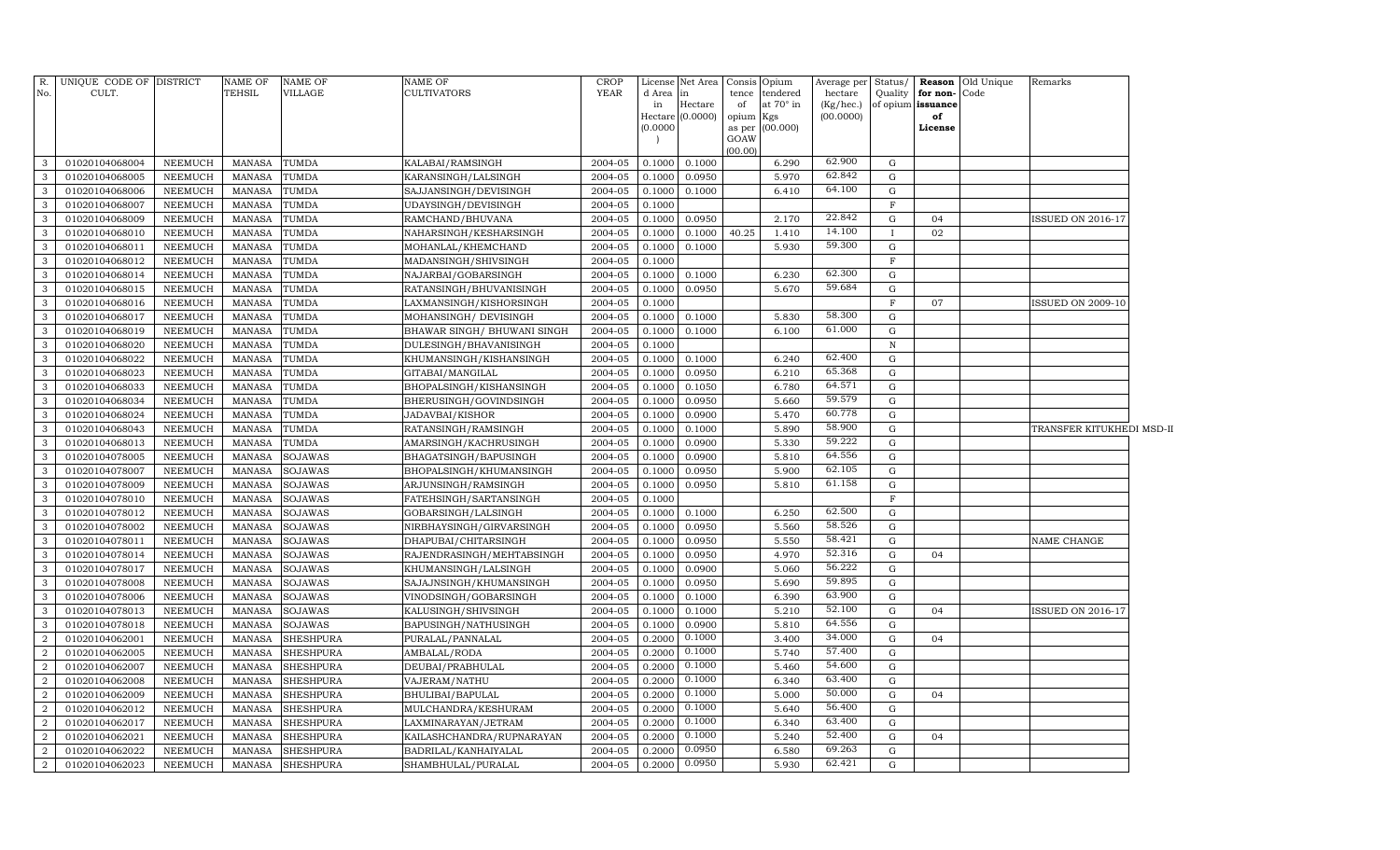| R.<br>No.                        | UNIQUE CODE OF DISTRICT<br>CULT. |                                  | <b>NAME OF</b><br>TEHSIL | <b>NAME OF</b><br>VILLAGE            | NAME OF<br>CULTIVATORS                     | <b>CROP</b><br><b>YEAR</b> | d Area in        | License Net Area            | Consis<br>tence | Opium<br>tendered | Average per<br>hectare | Status/<br>Quality         | Reason<br>for non- | Old Unique<br>Code | Remarks                  |
|----------------------------------|----------------------------------|----------------------------------|--------------------------|--------------------------------------|--------------------------------------------|----------------------------|------------------|-----------------------------|-----------------|-------------------|------------------------|----------------------------|--------------------|--------------------|--------------------------|
|                                  |                                  |                                  |                          |                                      |                                            |                            | in               | Hectare<br>Hectare (0.0000) | of<br>opium     | at 70° in<br>Kgs  | (Kg/hec.)<br>(00.0000) | of opium                   | issuance<br>of     |                    |                          |
|                                  |                                  |                                  |                          |                                      |                                            |                            | (0.0000)         |                             | as per          | (00.000)          |                        |                            | License            |                    |                          |
|                                  |                                  |                                  |                          |                                      |                                            |                            |                  |                             | GOAW            |                   |                        |                            |                    |                    |                          |
|                                  |                                  |                                  |                          |                                      |                                            |                            |                  | 0.1000                      | (00.00)         |                   | 59.000                 |                            |                    |                    |                          |
| $\overline{a}$<br>$\overline{2}$ | 01020104062027<br>01020104062028 | <b>NEEMUCH</b><br><b>NEEMUCH</b> | <b>MANASA</b>            | <b>SHESHPURA</b>                     | RAMCHANDRA/MOTILAL                         | 2004-05<br>2004-05         | 0.2000<br>0.2000 | 0.1000                      |                 | 5.900<br>6.050    | 60.500                 | $\mathbf G$<br>$\mathbf G$ |                    |                    |                          |
| $\overline{a}$                   | 01020104062031                   | NEEMUCH                          | <b>MANASA</b><br>MANASA  | <b>SHESHPURA</b><br><b>SHESHPURA</b> | DEVILAL/VARDICHANDRA<br>MADANLAL/BHAGIRATH | 2004-05                    | 0.2000           | 0.1000                      |                 | 6.010             | 60.100                 | G                          |                    |                    |                          |
| $\overline{a}$                   | 01020104062035                   | NEEMUCH                          | <b>MANASA</b>            | <b>SHESHPURA</b>                     | DEVA/PARTHA                                | 2004-05                    | 0.2000           | 0.1000                      |                 | 4.000             | 40.000                 | G                          | 04                 |                    |                          |
| $\overline{2}$                   | 01020104062037                   | <b>NEEMUCH</b>                   | <b>MANASA</b>            | <b>SHESHPURA</b>                     | RAMCHANDRA/GANESH                          | 2004-05                    | 0.2000           | 0.1000                      |                 | 6.710             | 67.100                 | ${\rm G}$                  |                    |                    |                          |
| $\overline{2}$                   | 01020104062046                   | <b>NEEMUCH</b>                   | <b>MANASA</b>            | <b>SHESHPURA</b>                     | JAMUNABAI/NANDA                            | 2004-05                    | 0.2000           | 0.1000                      |                 | 6.570             | 65.700                 | G                          |                    |                    |                          |
| 2                                | 01020104062051                   | <b>NEEMUCH</b>                   | <b>MANASA</b>            | <b>SHESHPURA</b>                     | PRABHUBAI/BAPULAL                          | 2004-05                    | 0.2000           | 0.0950                      |                 | 5.980             | 62.947                 | G                          |                    |                    |                          |
| $\overline{2}$                   | 01020104062053                   | <b>NEEMUCH</b>                   | <b>MANASA</b>            | <b>SHESHPURA</b>                     | CHAGANLAL/BHAGIRATH                        | 2004-05                    | 0.2000           | 0.1000                      |                 | 6.200             | 62.000                 | G                          |                    |                    |                          |
| $\overline{2}$                   | 01020104062054                   | <b>NEEMUCH</b>                   | <b>MANASA</b>            | <b>SHESHPURA</b>                     | PRABHULAL/KACHRU                           | 2004-05                    | 0.2000           | 0.0950                      |                 | 3.860             | 40.632                 | $\mathbf G$                | 04                 |                    |                          |
| $\overline{2}$                   | 01020104062056                   | <b>NEEMUCH</b>                   | MANASA                   | <b>SHESHPURA</b>                     | BAPULAL/TULSIRAM                           | 2004-05                    | 0.2000           | 0.1000                      |                 | 6.060             | 60.600                 | G                          |                    |                    |                          |
| $\overline{2}$                   | 01020104062063                   | <b>NEEMUCH</b>                   | <b>MANASA</b>            | <b>SHESHPURA</b>                     | VARDICHANDRA/BHAGATRAM                     | 2004-05                    | 0.2000           | 0.1000                      |                 | 6.630             | 66.300                 | $\mathbf G$                |                    |                    |                          |
| $\overline{a}$                   | 01020104062064                   | <b>NEEMUCH</b>                   | <b>MANASA</b>            | <b>SHESHPURA</b>                     | BHERU/UDA                                  | 2004-05                    | 0.2000           |                             |                 |                   |                        | $\mathbf F$                |                    |                    |                          |
| $\overline{2}$                   | 01020104062067                   | <b>NEEMUCH</b>                   | <b>MANASA</b>            | <b>SHESHPURA</b>                     | HEERALAL/BHAGATRAM                         | 2004-05                    | 0.2000           | 0.0950                      |                 | 6.070             | 63.895                 | ${\rm G}$                  |                    |                    |                          |
| $\overline{2}$                   | 01020104062071                   | <b>NEEMUCH</b>                   | <b>MANASA</b>            | <b>SHESHPURA</b>                     | BADRILAL/RAMPRASAD                         | 2004-05                    | 0.2000           | 0.1000                      |                 | 6.350             | 63.500                 | $\mathbf G$                |                    |                    |                          |
| $\overline{2}$                   | 01020104062050                   | <b>NEEMUCH</b>                   | <b>MANASA</b>            | <b>SHESHPURA</b>                     | KISHANLAL/BHUWANILAL                       | 2004-05                    | 0.2000           |                             |                 |                   |                        | $\mathbf F$                |                    |                    |                          |
| $\overline{a}$                   | 01020104062073                   | <b>NEEMUCH</b>                   | <b>MANASA</b>            | <b>SHESHPURA</b>                     | BHAGWAN/BAGDIRAM                           | 2004-05                    | 0.2000           | 0.1000                      |                 | 5.770             | 57.700                 | G                          |                    |                    |                          |
| $\overline{2}$                   | 01020104062004                   | <b>NEEMUCH</b>                   | <b>MANASA</b>            | <b>SHESHPURA</b>                     | PURALAL/PYARCHANDRA                        | 2004-05                    | 0.2000           | 0.1000                      |                 | 6.130             | 61.300                 | ${\rm G}$                  |                    | 01020104059013     |                          |
| $\boldsymbol{2}$                 | 01020104062034                   | <b>NEEMUCH</b>                   | <b>MANASA</b>            | <b>SHESHPURA</b>                     | PANNALAL/NARSINGH                          | 2004-05                    | 0.2000           | 0.0800                      |                 | 4.490             | 56.125                 | ${\rm G}$                  |                    | 01020106168073     |                          |
| $\overline{2}$                   | 01020104062011                   | <b>NEEMUCH</b>                   | <b>MANASA</b>            | <b>SHESHPURA</b>                     | NIRBHAYRAM/BHAGATRAM                       | 2004-05                    | 0.2000           | 0.0950                      |                 | 6.560             | 69.053                 | ${\rm G}$                  |                    | 01020104041035     |                          |
| $\mathbf{3}$                     | 01020104073001                   | <b>NEEMUCH</b>                   | <b>MANASA</b>            | <b>SEMLI ANTRI</b>                   | CHENSINGH/SAJJANSINGH                      | 2004-05                    | 0.1000           | 0.1000                      |                 | 5.840             | 58.400                 | ${\rm G}$                  |                    |                    |                          |
| 3                                | 01020104073002                   | NEEMUCH                          | <b>MANASA</b>            | <b>SEMLI ANTRI</b>                   | FULSINGH/NAVALSINGH                        | 2004-05                    | 0.1000           | 0.0950                      |                 | 6.050             | 63.684                 | $\mathbf G$                |                    |                    |                          |
| 3                                | 01020104073003                   | <b>NEEMUCH</b>                   | <b>MANASA</b>            | <b>SEMLI ANTRI</b>                   | SAJJANSINGH/VAKTAVARSINGH                  | 2004-05                    | 0.1000           | 0.1000                      |                 | 5.600             | 56.000                 | $\mathbf G$                | 05                 |                    | <b>ISSUED ON 2009-10</b> |
| 3                                | 01020104073008                   | NEEMUCH                          | <b>MANASA</b>            | <b>SEMLI ANTRI</b>                   | JUJHAR SINGH/MEHTAB SINGH                  | 2004-05                    | 0.1000           | 0.1050                      |                 | 6.380             | 60.762                 | ${\bf G}$                  | 05                 |                    | <b>ISSUED ON 2009-10</b> |
| 3                                | 01020104073009                   | <b>NEEMUCH</b>                   | MANASA                   | <b>SEMLI ANTRI</b>                   | KASTURBAI/RATAN                            | 2004-05                    | 0.1000           | 0.1000                      |                 | 5.830             | 58.300                 | $\mathbf G$                | 05                 |                    | <b>ISSUED ON 2009-10</b> |
| 3                                | 01020104073010                   | <b>NEEMUCH</b>                   | <b>MANASA</b>            | <b>SEMLI ANTRI</b>                   | BHAVARLAL/BHONA                            | 2004-05                    | 0.1000           | 0.1000                      |                 | 6.570             | 65.700                 | $\mathbf G$                |                    |                    |                          |
| 3                                | 01020104073013                   | <b>NEEMUCH</b>                   | <b>MANASA</b>            | <b>SEMLI ANTRI</b>                   | MANGUSINGH/PARVAT SINGH                    | 2004-05                    | 0.1000           | 0.1000                      |                 | 5.560             | 55.600                 | ${\rm G}$                  | 05                 |                    | <b>ISSUED ON 2009-10</b> |
| 3                                | 01020104073014                   | NEEMUCH                          | <b>MANASA</b>            | <b>SEMLI ANTRI</b>                   | JAGDISH/DEVILAL                            | 2004-05                    | 0.1000           | 0.1000                      |                 | 5.480             | 54.800                 | $\mathbf G$                | 05                 |                    | <b>ISSUED ON 2009-10</b> |
| $\mathbf{3}$                     | 01020104073016                   | NEEMUCH                          | <b>MANASA</b>            | <b>SEMLI ANTRI</b>                   | ARJUNSINGH/KISANSINGH'                     | 2004-05                    | 0.1000           | 0.1000                      |                 | 5.380             | 53.800                 | G                          | 04                 |                    | <b>ISSUED ON 2016-17</b> |
| 3                                | 01020104073020                   | NEEMUCH                          | <b>MANASA</b>            | <b>SEMLI ANTRI</b>                   | NARAYANSINGH/RADSINGH                      | 2004-05                    | 0.1000           | 0.1000                      |                 | 6.050             | 60.500                 | $\mathbf G$                | 05                 |                    | <b>ISSUED ON 2009-10</b> |
| $\mathbf{3}$                     | 01020104073021                   | NEEMUCH                          | <b>MANASA</b>            | SEMLI ANTRI                          | TEJSINGH/BANE SINGH                        | 2004-05                    | 0.1000           | 0.1000                      |                 | 5.340             | 53.400                 | ${\rm G}$                  | 04                 |                    | <b>ISSUED ON 2016-17</b> |
| 3                                | 01020104073023                   | NEEMUCH                          | <b>MANASA</b>            | <b>SEMLI ANTRI</b>                   | BANE SINGH/MEHTAB SINGH                    | 2004-05                    | 0.1000           | 0.1050                      |                 | 5.970             | 56.857                 | ${\rm G}$                  | 05                 |                    | <b>ISSUED ON 2009-10</b> |
| 3                                | 01020104073024                   | <b>NEEMUCH</b>                   | <b>MANASA</b>            | <b>SEMLI ANTRI</b>                   | DHANSINGH/BHAVARSINGH                      | 2004-05                    | 0.1000           | 0.1000                      |                 | 5.820             | 58.200                 | $\mathbf G$                |                    |                    |                          |
| 3                                | 01020104073030                   | NEEMUCH                          | MANASA                   | <b>SEMLI ANTRI</b>                   | BADANSINGH/BAHADUR SINGH                   | 2004-05                    | 0.1000           | 0.1000                      |                 | 6.040             | 60.400                 | ${\rm G}$                  |                    |                    |                          |
| 3                                | 01020104073031                   | <b>NEEMUCH</b>                   | MANASA                   | <b>SEMLI ANTRI</b>                   | JAGDISH/BASNTILAL                          | 2004-05                    | 0.1000           | 0.0900                      |                 | 6.060             | 67.333                 | $\mathbf G$                |                    |                    |                          |
| 3                                | 01020104073035                   | NEEMUCH                          | <b>MANASA</b>            | <b>SEMLI ANTRI</b>                   | VIRAMSINGH/MADANSINGH                      | 2004-05                    | 0.1000           | 0.1000                      |                 | 5.300             | 53.000                 | $\mathbf G$                | 04                 |                    | <b>ISSUED ON 2016-17</b> |
| 3                                | 01020104073036                   | <b>NEEMUCH</b>                   | <b>MANASA</b>            | <b>SEMLI ANTRI</b>                   | KOMALKUMAR/PRABHULAL                       | 2004-05                    | 0.1000           |                             |                 |                   |                        | F                          |                    |                    |                          |
| 3                                | 01020104073038                   | <b>NEEMUCH</b>                   | <b>MANASA</b>            | <b>SEMLI ANTRI</b>                   | RAMDAYAL/BASANTILAL                        | 2004-05                    | 0.1000           | 0.0950                      |                 | 5.740             | 60.421                 | $\mathbf G$                |                    |                    |                          |
| 3                                | 01020104073039                   | <b>NEEMUCH</b>                   | <b>MANASA</b>            | <b>SEMLI ANTRI</b>                   | PARVAT SINGH/SHITALSINGH                   | 2004-05                    | 0.1000           | 0.1000                      |                 | 5.540             | 55.400                 | $\mathbf G$                |                    |                    |                          |
| 3                                | 01020104073040                   | <b>NEEMUCH</b>                   | <b>MANASA</b>            | <b>SEMLI ANTRI</b>                   | BHAVARSINGH/LALSINGH                       | 2004-05                    | 0.1000           | 0.1000                      |                 | 6.440             | 64.400<br>48.000       | $\mathbf G$                |                    |                    |                          |
| 3                                | 01020104073041                   | <b>NEEMUCH</b>                   | <b>MANASA</b>            | <b>SEMLI ANTRI</b>                   | MADANSINGH/VAKTAVAR SINGH                  | 2004-05                    | 0.1000           | 0.1000                      |                 | 4.800             | 58.000                 | $\mathbf G$                | 04                 |                    |                          |
| 3                                | 01020104073044                   | NEEMUCH                          | <b>MANASA</b>            | <b>SEMLI ANTRI</b>                   | RODSINGH/JUJHARSINGH                       | 2004-05                    | 0.1000           | 0.0950                      |                 | 5.510             | 59.789                 | ${\rm G}$                  | 05                 |                    | <b>ISSUED ON 2009-10</b> |
| $\mathbf{3}$<br>3                | 01020104073047                   | <b>NEEMUCH</b>                   | <b>MANASA</b>            | <b>SEMLI ANTRI</b>                   | NANURAM/BASANTILAL                         | 2004-05                    | 0.1000           | 0.0950                      |                 | 5.680             | 53.600                 | $\mathbf G$<br>$\mathbf G$ | 04                 |                    |                          |
|                                  | 01020104073049                   | <b>NEEMUCH</b>                   | <b>MANASA</b>            | SEMLI ANTRI                          | BANSHILAL/BHAVARLAL                        | 2004-05                    | 0.1000           | 0.1000                      |                 | 5.360             | 53.100                 | G                          | 04                 |                    | <b>ISSUED ON 2016-17</b> |
| $\mathbf{3}$                     | 01020104073026                   | NEEMUCH                          | <b>MANASA</b>            | <b>SEMLI ANTRI</b>                   | SHIVNARAYAN/BHONA                          | 2004-05                    | 0.1000           | 0.1000                      |                 | 5.310             |                        |                            |                    |                    |                          |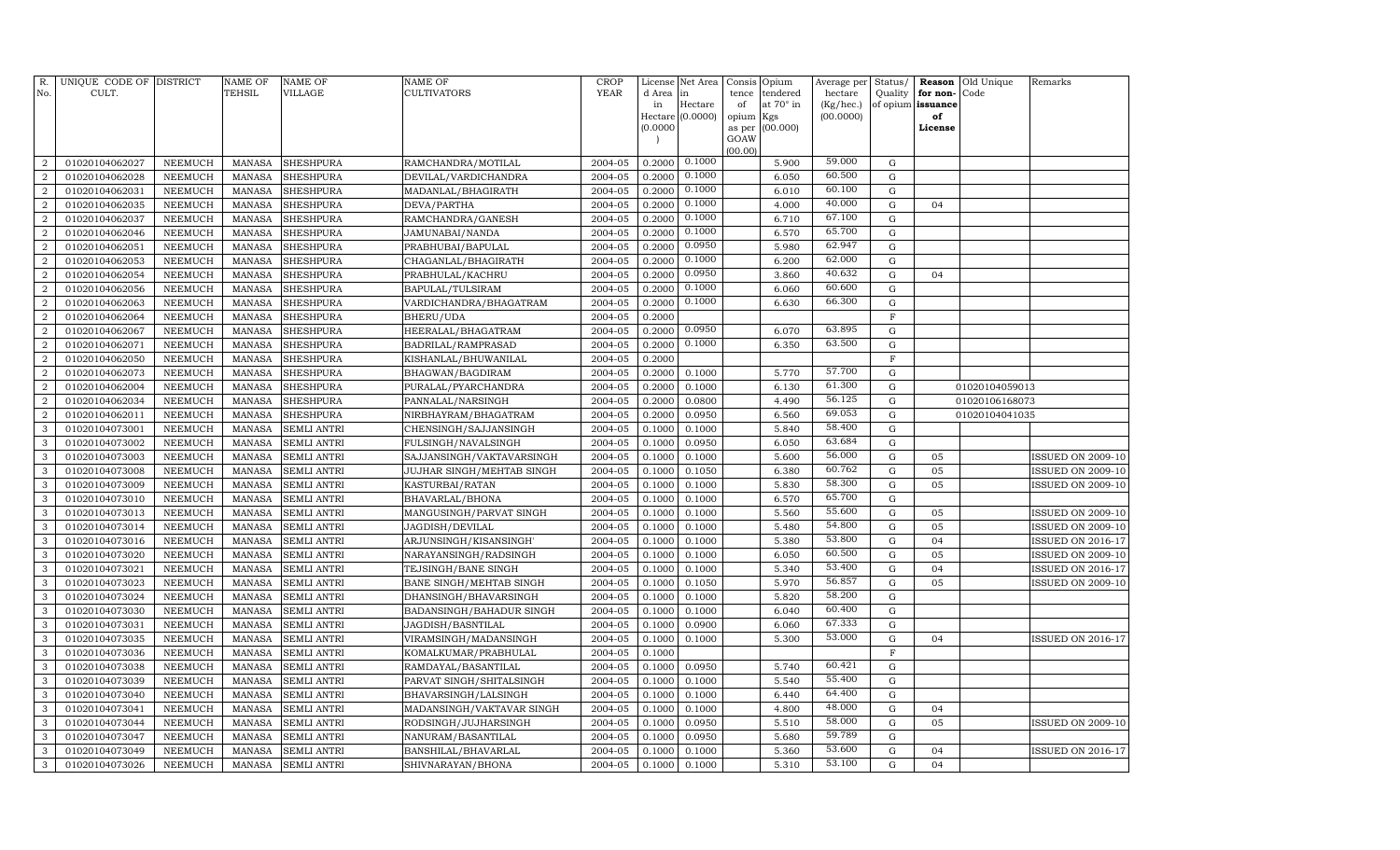| R.<br>No.        | UNIQUE CODE OF DISTRICT<br>CULT. |                | <b>NAME OF</b><br>TEHSIL | <b>NAME OF</b><br><b>VILLAGE</b> | NAME OF<br><b>CULTIVATORS</b> | <b>CROP</b><br><b>YEAR</b> | License<br>d Area | Net Area<br>in   | Consis<br>tence | Opium<br>tendered | Average per<br>hectare | Status/<br>Quality  | Reason<br>for non-   | Old Unique<br>Code | Remarks                  |
|------------------|----------------------------------|----------------|--------------------------|----------------------------------|-------------------------------|----------------------------|-------------------|------------------|-----------------|-------------------|------------------------|---------------------|----------------------|--------------------|--------------------------|
|                  |                                  |                |                          |                                  |                               |                            | in                | Hectare          | of              | at 70° in         | (Kg/hec.)              |                     | of opium issuance    |                    |                          |
|                  |                                  |                |                          |                                  |                               |                            |                   | Hectare (0.0000) | opium           | Kgs               | (00.0000)              |                     | of                   |                    |                          |
|                  |                                  |                |                          |                                  |                               |                            | (0.0000)          |                  | as per          | (00.000)          |                        |                     | License              |                    |                          |
|                  |                                  |                |                          |                                  |                               |                            |                   |                  | GOAW<br>(00.00) |                   |                        |                     |                      |                    |                          |
| 3                | 01020104073051                   | <b>NEEMUCH</b> | <b>MANASA</b>            | <b>SEMLI ANTRI</b>               | BAPULAL/BANSHILAL             | 2004-05                    | 0.1000            | 0.0950           |                 | 5.320             | 56.000                 | ${\bf G}$           | 05                   |                    | <b>ISSUED ON 2009-10</b> |
| $\overline{2}$   | 01020104056001                   | <b>NEEMUCH</b> | <b>MANASA</b>            | <b>SARSI</b>                     | KANWARLAL/BHUWANIRAM          | 2004-05                    | 0.1000            | 0.1000           |                 | 6.410             | 64.100                 | ${\rm G}$           |                      |                    |                          |
| $\overline{2}$   | 01020104056002                   | <b>NEEMUCH</b> | <b>MANASA</b>            | <b>SARSI</b>                     | RATANLAL/BHERU                | 2004-05                    | 0.1000            | 0.0850           |                 | 5.300             | 62.353                 | $\overline{G}$      |                      |                    |                          |
| $\overline{2}$   | 01020104056004                   | <b>NEEMUCH</b> | <b>MANASA</b>            | <b>SARSI</b>                     | BHUWANIRAM / KALURAM          | 2004-05                    | 0.1000            | 0.1050           |                 | 6.260             | 59.619                 | G                   |                      |                    |                          |
| $\overline{2}$   | 01020104056005                   | <b>NEEMUCH</b> | <b>MANASA</b>            | <b>SARSI</b>                     | RAMESHWAR/GENDMAL             | 2004-05                    | 0.1000            | 0.1000           |                 | 6.620             | 66.200                 | G                   |                      |                    |                          |
| $\overline{a}$   | 01020104056006                   | <b>NEEMUCH</b> | <b>MANASA</b>            | <b>SARSI</b>                     | KARULAL/BHUWANIRAM RAWAT      | 2004-05                    | 0.1000            | 0.0950           |                 | 6.180             | 65.053                 | $\overline{G}$      |                      |                    |                          |
| $\overline{2}$   | 01020104056007                   | <b>NEEMUCH</b> | <b>MANASA</b>            | <b>SARSI</b>                     | CHAGANIBAI/JAGANNATH          | 2004-05                    | 0.1000            | 0.1000           |                 | 6.380             | 63.800                 | $\overline{G}$      |                      |                    |                          |
| $\overline{a}$   | 01020104056008                   | <b>NEEMUCH</b> | <b>MANASA</b>            | <b>SARSI</b>                     | BANSHILAL/BHUWANIRAM          | 2004-05                    | 0.1000            | 0.1000           |                 | 6.430             | 64.300                 | $\overline{G}$      |                      |                    |                          |
| $\overline{2}$   | 01020104056009                   | <b>NEEMUCH</b> | <b>MANASA</b>            | <b>SARSI</b>                     | KANHAIYALAL/BHUWANIRAM RAWAT  | 2004-05                    | 0.1000            | 0.1000           |                 | 5.740             | 57.400                 | $\overline{G}$      |                      |                    |                          |
| $\overline{2}$   | 01020104056010                   | <b>NEEMUCH</b> | <b>MANASA</b>            | <b>SARSI</b>                     | BADRILAL/HARLAL               | 2004-05                    | 0.1000            |                  |                 |                   |                        | $\overline{N}$      |                      |                    |                          |
| $\overline{2}$   | 01020104056011                   | <b>NEEMUCH</b> | <b>MANASA</b>            | <b>SARSI</b>                     | DHEERAJBAI/SHIVKARAN          | 2004-05                    | 0.1000            | 0.1000           |                 | 5.280             | 52.800                 | $\overline{G}$      | 04                   |                    |                          |
| $\overline{2}$   | 01020104056014                   | <b>NEEMUCH</b> | <b>MANASA</b>            | <b>SARSI</b>                     | KAILASHCHANDRA/BHONILAL       | 2004-05                    | 0.1000            | 0.0950           |                 | 6.710             | 70.632                 | $\mathbf G$         |                      |                    |                          |
| $\overline{2}$   | 01020104056015                   | <b>NEEMUCH</b> | <b>MANASA</b>            | <b>SARSI</b>                     | RAMESHCHANDRA/BHERULAL        | 2004-05                    | 0.1000            | 0.1000           |                 | 6.400             | 64.000                 | G                   |                      |                    |                          |
| $\boldsymbol{2}$ | 01020104056017                   | <b>NEEMUCH</b> | <b>MANASA</b>            | <b>SARSI</b>                     | DHANNALAL/BHANWARLAL          | 2004-05                    | 0.1000            | 0.0800           |                 | 5.520             | 69.000                 | G                   |                      |                    |                          |
| $\overline{2}$   | 01020104056018                   | <b>NEEMUCH</b> | <b>MANASA</b>            | <b>SARSI</b>                     | KISHORE/CHUNNILAL             | 2004-05                    | 0.1000            | 0.0950           |                 | 6.120             | 64.421                 | G                   |                      |                    |                          |
| $\overline{a}$   | 01020104056019                   | <b>NEEMUCH</b> | <b>MANASA</b>            | <b>SARSI</b>                     | MANGILAL/BHANWARLAL           | 2004-05                    | 0.1000            | 0.0950           |                 | 5.920             | 62.316                 | G                   |                      |                    |                          |
| $\overline{2}$   | 01020104056021                   | <b>NEEMUCH</b> | <b>MANASA</b>            | <b>SARSI</b>                     | DHAPUBAI/DHANRAJ              | 2004-05                    | 0.1000            | 0.1000           |                 | 2.650             | 26.500                 | G                   | 04                   |                    |                          |
| $\overline{2}$   | 01020104056026                   | <b>NEEMUCH</b> | <b>MANASA</b>            | <b>SARSI</b>                     | KARULAL/BHUWANILAL KACHAWA    | 2004-05                    | 0.1000            | 0.1000           |                 | 6.350             | 63.500                 | G                   |                      |                    |                          |
| $\boldsymbol{2}$ | 01020104056027                   | <b>NEEMUCH</b> | <b>MANASA</b>            | <b>SARSI</b>                     | BHAGWANSINGH/BHANWARLAL       | 2004-05                    | 0.1000            | 0.1000           |                 | 5.860             | 58.600                 | $\overline{G}$      |                      |                    |                          |
| $\boldsymbol{2}$ | 01020104056028                   | <b>NEEMUCH</b> | <b>MANASA</b>            | <b>SARSI</b>                     | GANGARAM/DAYARAM              | 2004-05                    | 0.1000            | 0.1000           |                 | 5.700             | 57.000                 | $\overline{G}$      |                      |                    |                          |
| $\overline{2}$   | 01020104056029                   | NEEMUCH        | <b>MANASA</b>            | <b>SARSI</b>                     | SURESH/DOULATRAM              | 2004-05                    | 0.1000            | 0.1000           |                 | 6.520             | 65.200                 | $\overline{G}$      |                      |                    |                          |
| $\overline{2}$   | 01020104056030                   | <b>NEEMUCH</b> | <b>MANASA</b>            | <b>SARSI</b>                     | TULSIRAM/PRABHULAL            | 2004-05                    | 0.1000            | 0.0950           |                 | 5.850             | 61.579                 | G                   |                      |                    |                          |
| $\overline{2}$   | 01020104056033                   | NEEMUCH        | <b>MANASA</b>            | <b>SARSI</b>                     | MOHANLAL/BHUWANILAL           | 2004-05                    | 0.1000            | 0.1000           |                 | 6.120             | 61.200                 | G                   |                      |                    |                          |
| $\overline{2}$   | 01020104056036                   | <b>NEEMUCH</b> | <b>MANASA</b>            | <b>SARSI</b>                     | RAMCHANDRA/NANURAM            | 2004-05                    | 0.1000            | 0.1000           |                 | 5.530             | 55.300                 | G                   | 05                   |                    | <b>ISSUED ON 2009-10</b> |
| $\overline{2}$   | 01020104056039                   | <b>NEEMUCH</b> | <b>MANASA</b>            | <b>SARSI</b>                     | MOHANLAL/HEERALAL             | 2004-05                    | 0.1000            | 0.1000           |                 | 5.350             | 53.500                 | G                   | 04                   |                    |                          |
| $\overline{2}$   | 01020104056040                   | <b>NEEMUCH</b> | <b>MANASA</b>            | <b>SARSI</b>                     | MAHENDRAKUMAR/BASANTILAL      | 2004-05                    | 0.1000            | 0.0900           |                 | 5.270             | 58.556                 | G                   |                      |                    |                          |
| $\overline{2}$   | 01020104056038                   | <b>NEEMUCH</b> | <b>MANASA</b>            | <b>SARSI</b>                     | JHUNALAL/KHYALIRAM            | 2004-05                    | 0.1000            | 0.0950           |                 | 6.930             | 72.947                 | G                   |                      |                    |                          |
| $\overline{2}$   | 01020104056022                   | <b>NEEMUCH</b> | <b>MANASA</b>            | <b>SARSI</b>                     | NANALAL/SITARAM               | 2004-05                    | 0.1000            | 0.1000           |                 | 6.910             | 69.100                 | ${\rm G}$           |                      |                    |                          |
| $\overline{2}$   | 01020104056041                   | <b>NEEMUCH</b> | <b>MANASA</b>            | <b>SARSI</b>                     | KARULAL/NANDLAL               | 2004-05                    | 0.1000            |                  |                 |                   |                        | F                   |                      |                    |                          |
| $\boldsymbol{2}$ | 01020104056023                   | <b>NEEMUCH</b> | <b>MANASA</b>            | <b>SARSI</b>                     | MOHANIBAI/BAPULAL             | 2004-05                    | 0.1000            | 0.1000           |                 | 6.690             | 66.900                 | G                   |                      |                    |                          |
| $\overline{2}$   | 01020104056042                   | <b>NEEMUCH</b> | <b>MANASA</b>            | <b>SARSI</b>                     | BHURIBAI/BHAGIRATH            | 2004-05                    | 0.1000            | 0.0950           |                 | 6.380             | 67.158                 | G<br>$\overline{G}$ |                      | 01020104059009     |                          |
| $\overline{2}$   | 01020104056043                   | NEEMUCH        | <b>MANASA</b>            | <b>SARSI</b>                     | NARAYANIBAI/RAMSINGH          | 2004-05                    | 0.1000            | 0.0950           |                 | 5.820             | 61.263<br>30.400       | G                   |                      | 01020104059012     |                          |
| $\overline{2}$   | 01020104056037                   | NEEMUCH        | <b>MANASA</b>            | <b>SARSI</b>                     | SAKINABI/ISMILE               | 2004-05                    | 0.1000            | 0.1000           |                 | 3.040             | 64.316                 | $\overline{G}$      | 04                   | 1020104020202      |                          |
| $\overline{2}$   | 01020104056034                   | <b>NEEMUCH</b> | <b>MANASA</b>            | <b>SARSI</b>                     | RAMCHANDRA/GENDMAL            | 2004-05                    | 0.1000            | 0.0950           |                 | 6.110             | 58.750                 | $\overline{G}$      |                      | 01020104010193     |                          |
| $\overline{2}$   | 01020104056044                   | <b>NEEMUCH</b> | <b>MANASA</b>            | <b>SARSI</b>                     | SURAJMAL/RAMLAL               | 2004-05                    | 0.1000            | 0.0800           |                 | 4.700             | 59.619                 | G                   |                      | 01020104057003     |                          |
| $\overline{2}$   | 01020104060003                   | <b>NEEMUCH</b> | <b>MANASA</b>            | <b>SANDIYA</b>                   | RAMCHANDRA/GHASI              | 2004-05                    | 0.1000            | 0.1050           |                 | 6.260             | 63.263                 | G                   |                      |                    |                          |
| $\overline{2}$   | 01020104060005                   | <b>NEEMUCH</b> | <b>MANASA</b>            | <b>SANDIYA</b>                   | HAMIRCHAND/CHOGA              | 2004-05                    | 0.1000            | 0.0950           |                 | 6.010             | 58.100                 | G                   | 06                   |                    |                          |
| $\overline{2}$   | 01020104060010                   | <b>NEEMUCH</b> | <b>MANASA</b>            | <b>SANDIYA</b>                   | SHIVLAL/DHANNA                | 2004-05                    | 0.1000            | 0.1000           |                 | 5.810             | 60.700                 | G                   |                      |                    |                          |
| $\overline{2}$   | 01020104060012                   | <b>NEEMUCH</b> | <b>MANASA</b>            | <b>SANDIYA</b>                   | MUKANDAS/KISHANDAS            | 2004-05                    | 0.1000            | 0.1000           |                 | 6.070             | 54.200                 | G                   |                      |                    |                          |
| $\boldsymbol{2}$ | 01020104060016                   | <b>NEEMUCH</b> | <b>MANASA</b>            | <b>SANDIYA</b>                   | UDALKUMAR/BHERULAL            | 2004-05                    | 0.1000            | 0.1000           |                 | 5.420             | 53.500                 | G                   | 05                   |                    | <b>ISSUED ON 2009-10</b> |
| $\overline{2}$   | 01020104060018                   | NEEMUCH        | <b>MANASA</b>            | SANDIYA                          | NIHALCHAND/NANDLAL            | 2004-05                    | 0.1000            | 0.1000           |                 | 5.350             | 53.667                 | G                   | 04<br>0 <sub>4</sub> |                    | <b>ISSUED ON 2009-10</b> |
| $\boldsymbol{2}$ | 01020104060022                   | <b>NEEMUCH</b> | <b>MANASA</b>            | <b>SANDIYA</b>                   | SHAMBHULAL/CHOGA              | 2004-05                    | 0.1000            | 0.0900           |                 | 4.830             | 54.526                 | G                   | 05                   |                    | ISSUED ON 2016-17        |
| $\boldsymbol{2}$ | 01020104060024                   | NEEMUCH        | <b>MANASA</b>            | <b>SANDIYA</b>                   | SURAJMAL/KANHAIYALAL          | 2004-05                    | 0.1000            | 0.0950           |                 | 5.180             | 54.947                 | $\overline{G}$      |                      |                    | <b>ISSUED ON 2009-10</b> |
| $\overline{a}$   | 01020104060029                   | NEEMUCH        | MANASA                   | <b>SANDIYA</b>                   | JHANAKBAI/BHAWANISHANKAR      | 2004-05                    | 0.1000            | 0.0950           |                 | 5.220             |                        |                     |                      |                    |                          |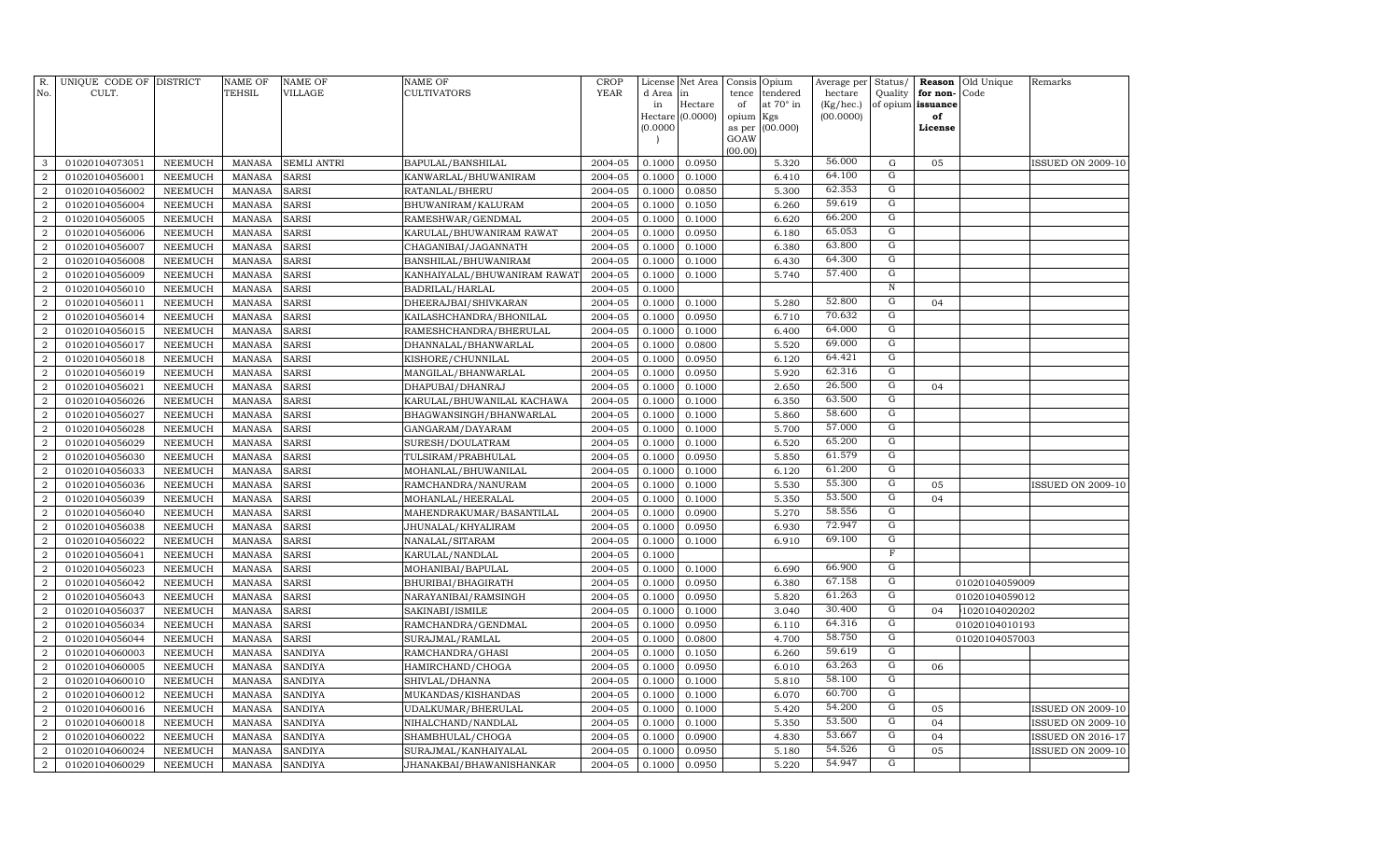| R.<br>No.      | UNIQUE CODE OF DISTRICT<br>CULT. |                | <b>NAME OF</b><br>TEHSIL | <b>NAME OF</b><br>VILLAGE | <b>NAME OF</b><br>CULTIVATORS | <b>CROP</b><br><b>YEAR</b> | d Area<br>in | License Net Area<br>in<br>Hectare<br>Hectare $(0.0000)$ | Consis<br>tence<br>of<br>opium Kgs | Opium<br>tendered<br>at $70^\circ$ in | Average per<br>hectare<br>(Kg/hec.)<br>(00.0000) | Status/<br>Quality | for non-Code<br>of opium issuance<br>of | <b>Reason</b> Old Unique | Remarks                  |  |
|----------------|----------------------------------|----------------|--------------------------|---------------------------|-------------------------------|----------------------------|--------------|---------------------------------------------------------|------------------------------------|---------------------------------------|--------------------------------------------------|--------------------|-----------------------------------------|--------------------------|--------------------------|--|
|                |                                  |                |                          |                           |                               |                            | (0.0000)     |                                                         | as per<br>GOAW                     | (00.000)                              |                                                  |                    | License                                 |                          |                          |  |
|                |                                  |                |                          |                           |                               |                            |              |                                                         | (00.00)                            |                                       |                                                  |                    |                                         |                          |                          |  |
| $\overline{2}$ | 01020104060036                   | <b>NEEMUCH</b> | <b>MANASA</b>            | <b>SANDIYA</b>            | RAMCHANDRA/JAGANNATH          | 2004-05                    | 0.1000       | 0.1000                                                  |                                    | 5.730                                 | 57.300                                           | G                  |                                         |                          |                          |  |
| $\overline{a}$ | 01020104060038                   | <b>NEEMUCH</b> | <b>MANASA</b>            | <b>SANDIYA</b>            | MANNALAL/PANNALAL             | 2004-05                    | 0.1000       | 0.1050                                                  |                                    | 4.630                                 | 44.095                                           | G                  | 04                                      |                          | <b>ISSUED ON 2016-17</b> |  |
| $\overline{a}$ | 01020104060041                   | <b>NEEMUCH</b> | <b>MANASA</b>            | <b>SANDIYA</b>            | MANOHARLAL/LAXMINARAYAN       | 2004-05                    | 0.1000       | 0.1000                                                  |                                    | 5.690                                 | 56.900                                           | G                  |                                         |                          |                          |  |
| $\overline{a}$ | 01020104060045                   | <b>NEEMUCH</b> | <b>MANASA</b>            | <b>SANDIYA</b>            | RADHESHYAM/KANHAIYALAL BADA   | 2004-05                    | 0.1000       | 0.1000                                                  |                                    | 2.210                                 | 22.100                                           | $\overline{G}$     | 04                                      |                          |                          |  |
| 2              | 01020104060050                   | <b>NEEMUCH</b> | <b>MANASA</b>            | <b>SANDIYA</b>            | CHANDMAL/MANGILAL             | 2004-05                    | 0.1000       | 0.1000                                                  |                                    | 6.240                                 | 62.400                                           | G                  |                                         |                          |                          |  |
| $\overline{2}$ | 01020104060008                   | <b>NEEMUCH</b> | <b>MANASA</b>            | <b>SANDIYA</b>            | MANGILAL/KISHANLAL            | 2004-05                    | 0.1000       | 0.0950                                                  |                                    | 6.980                                 | 73.474                                           | G                  |                                         |                          |                          |  |
| 2              | 01020104060007                   | <b>NEEMUCH</b> | <b>MANASA</b>            | <b>SANDIYA</b>            | MOTYABAI/KISHANDAS            | 2004-05                    | 0.1000       | 0.1000                                                  |                                    | 6.250                                 | 62.500                                           | G                  |                                         |                          |                          |  |
| $\overline{2}$ | 01020104060011                   | <b>NEEMUCH</b> | <b>MANASA</b>            | <b>SANDIYA</b>            | DINESHCHANDRA/MANGILAL        | 2004-05                    | 0.1000       | 0.1000                                                  |                                    | 5.950                                 | 59.500                                           | $\overline{G}$     |                                         |                          |                          |  |
| $\overline{2}$ | 01020104060023                   | <b>NEEMUCH</b> | <b>MANASA</b>            | <b>SANDIYA</b>            | KAILASHCHAND/BHERULAL         | 2004-05                    | 0.1000       |                                                         |                                    |                                       |                                                  | $\mathbf F$        |                                         |                          |                          |  |
| $\overline{2}$ | 01020104060033                   | <b>NEEMUCH</b> | <b>MANASA</b>            | <b>SANDIYA</b>            | KANHAIYALAL/KACHRU            | 2004-05                    | 0.1000       | 0.0950                                                  |                                    | 5.510                                 | 58.000                                           | G                  |                                         |                          |                          |  |
| $\overline{a}$ | 01020104060065                   | <b>NEEMUCH</b> | <b>MANASA</b>            | <b>SANDIYA</b>            | MOHANLAL/CHATARBAI            | 2004-05                    | 0.1000       | 0.1000                                                  |                                    | 5.680                                 | 56.800                                           | G                  |                                         |                          | TRANSFER/ BANGRED N-I    |  |
| 3              | 01020104064008                   | <b>NEEMUCH</b> | <b>MANASA</b>            | <b>SAMIYA</b>             | NATHU/KUKA                    | 2004-05                    | 0.1000       | 0.1000                                                  |                                    | 6.040                                 | 60.400                                           | G                  |                                         |                          |                          |  |
| 3              | 01020104064002                   | <b>NEEMUCH</b> | <b>MANASA</b>            | <b>SAMIYA</b>             | SHOBARAM/SHANKARLAL           | 2004-05                    | 0.1000       | 0.1000                                                  |                                    | 5.780                                 | 57.800                                           | G                  |                                         |                          |                          |  |
| 3              | 01020104064004                   | <b>NEEMUCH</b> | <b>MANASA</b>            | <b>SAMIYA</b>             | NAGUSINGH/RATANLAL            | 2004-05                    | 0.1000       | 0.0950                                                  |                                    | 5.960                                 | 62.737                                           | G                  |                                         |                          |                          |  |
| 3              | 01020104064011                   | <b>NEEMUCH</b> | <b>MANASA</b>            | <b>SAMIYA</b>             | BHERULAL/NANDRAM              | 2004-05                    | 0.1000       | 0.1000                                                  |                                    | 5.850                                 | 58.500                                           | G                  |                                         |                          |                          |  |
| 3              | 01020104064012                   | <b>NEEMUCH</b> | <b>MANASA</b>            | <b>SAMIYA</b>             | KACHRULAL/KALU JI             | 2004-05                    | 0.1000       | 0.1000                                                  |                                    | 6.190                                 | 61.900                                           | G                  |                                         |                          |                          |  |
| 3              | 01020104064013                   | <b>NEEMUCH</b> | <b>MANASA</b>            | <b>SAMIYA</b>             | <b>JUJHARSINGH/KAVARLAL</b>   | 2004-05                    | 0.1000       | 0.1000                                                  |                                    | 5.920                                 | 59.200                                           | G                  |                                         |                          |                          |  |
| 3              | 01020104064014                   | <b>NEEMUCH</b> | <b>MANASA</b>            | <b>SAMIYA</b>             | MANGILAL/KUKAJI               | 2004-05                    | 0.1000       | 0.1000                                                  |                                    | 5.780                                 | 57.800                                           | $\mathbf G$        |                                         |                          |                          |  |
| 3              | 01020104064007                   | <b>NEEMUCH</b> | <b>MANASA</b>            | <b>SAMIYA</b>             | BAGDIRAM/BHAVARLAL            | 2004-05                    | 0.1000       | 0.1000                                                  |                                    | 6.100                                 | 61.000                                           | $\mathbf G$        |                                         |                          |                          |  |
| 3              | 01020104064015                   | <b>NEEMUCH</b> | <b>MANASA</b>            | <b>SAMIYA</b>             | BASANTILAL/BHAVARLAL          | 2004-05                    | 0.1000       |                                                         |                                    |                                       |                                                  | $\mathbf F$        |                                         |                          | TRANSFER KUNDLA          |  |
| 3              | 01020104064016                   | <b>NEEMUCH</b> | <b>MANASA</b>            | <b>SAMIYA</b>             | TULSIRAM/KISHANLAL            | 2004-05                    | 0.1000       | 0.0950                                                  |                                    | 5.970                                 | 62.842                                           | G                  |                                         |                          | TRANSFER KUNDLA          |  |
| 3              | 01020104080005                   | <b>NEEMUCH</b> | <b>MANASA</b>            | <b>RUPAWAS</b>            | FAKIRCHAND/DEVA               | 2004-05                    | 0.1000       | 0.1000                                                  |                                    | 5.650                                 | 56.500                                           | G                  |                                         |                          | NAME CHANGE              |  |
| 3              | 01020104080006                   | <b>NEEMUCH</b> | <b>MANASA</b>            | <b>RUPAWAS</b>            | MANGILAL/RAMLAL               | 2004-05                    | 0.1000       | 0.0950                                                  |                                    | 5.830                                 | 61.368                                           | G                  |                                         |                          |                          |  |
| 3              | 01020104080007                   | <b>NEEMUCH</b> | <b>MANASA</b>            | <b>RUPAWAS</b>            | MOHANLAL/RATANLAL             | 2004-05                    | 0.1000       | 0.0900                                                  |                                    | 5.490                                 | 61.000                                           | G                  |                                         |                          |                          |  |
| 3              | 01020104080010                   | <b>NEEMUCH</b> | <b>MANASA</b>            | <b>RUPAWAS</b>            | GANGABAI/KACHRU               | 2004-05                    | 0.1000       | 0.0900                                                  |                                    | 3.170                                 | 35.222                                           | G                  | 04                                      |                          |                          |  |
| 3              | 01020104080011                   | <b>NEEMUCH</b> | <b>MANASA</b>            | <b>RUPAWAS</b>            | MANGILAL/HIRALAL              | 2004-05                    | 0.1000       | 0.1000                                                  |                                    | 5.190                                 | 51.900                                           | G                  | 04                                      |                          | <b>ISSUED ON 2016-17</b> |  |
| 3              | 01020104080014                   | <b>NEEMUCH</b> | <b>MANASA</b>            | <b>RUPAWAS</b>            | <b>BADRILAL/SEVA</b>          | 2004-05                    | 0.1000       | 0.0950                                                  |                                    | 6.010                                 | 63.263                                           | G                  |                                         |                          |                          |  |
| 3              | 01020104080017                   | NEEMUCH        | <b>MANASA</b>            | <b>RUPAWAS</b>            | BHAGIRATH/KARULAL             | 2004-05                    | 0.1000       | 0.0900                                                  |                                    | 5.680                                 | 63.111                                           | $\mathbf G$        |                                         |                          |                          |  |
| 3              | 01020104080018                   | <b>NEEMUCH</b> | <b>MANASA</b>            | <b>RUPAWAS</b>            | MANGILAL/KARULAL              | 2004-05                    | 0.1000       | 0.0950                                                  |                                    | 5.560                                 | 58.526                                           | $\mathbf G$        |                                         |                          |                          |  |
| 3              | 01020104080023                   | <b>NEEMUCH</b> | <b>MANASA</b>            | <b>RUPAWAS</b>            | RAMCHANDRA/NARAYAN            | 2004-05                    | 0.1000       | 0.0900                                                  |                                    | 5.110                                 | 56.778                                           | G                  |                                         |                          |                          |  |
| 3              | 01020104080028                   | <b>NEEMUCH</b> | <b>MANASA</b>            | <b>RUPAWAS</b>            | DHANRAJ/HARLAL                | 2004-05                    | 0.1000       | 0.1000                                                  |                                    | 5.790                                 | 57.900                                           | G                  |                                         |                          |                          |  |
| 3              | 01020104080012                   | <b>NEEMUCH</b> | <b>MANASA</b>            | <b>RUPAWAS</b>            | HIRALAL/KARULAL               | 2004-05                    | 0.1000       | 0.0900                                                  |                                    | 5.940                                 | 66.000                                           | G                  |                                         |                          |                          |  |
| 3              | 01020104080019                   | <b>NEEMUCH</b> | <b>MANASA</b>            | <b>RUPAWAS</b>            | AMRATRAM/RAMLAL               | 2004-05                    | 0.1000       | 0.0950                                                  |                                    | 5.660                                 | 59.579                                           | G                  |                                         |                          |                          |  |
| 3              | 01020104080030                   | <b>NEEMUCH</b> | <b>MANASA</b>            | <b>RUPAWAS</b>            | SUNDARLAL/RAMLAL              | 2004-05                    | 0.1000       | 0.0900                                                  |                                    | 5.540                                 | 61.556                                           | G                  |                                         |                          |                          |  |
| 3              | 01020104080013                   | NEEMUCH        | <b>MANASA</b>            | <b>RUPAWAS</b>            | BHURIBAI/MOHANLAL             | 2004-05                    | 0.1000       |                                                         |                                    |                                       |                                                  | $\mathbf F$        |                                         |                          |                          |  |
| 3              | 01020104080021                   | NEEMUCH        | MANASA                   | <b>RUPAWAS</b>            | SHIVNARAYAN/MOHANLAL          | 2004-05                    | 0.1000       |                                                         |                                    |                                       |                                                  | $\mathbf F$        |                                         |                          |                          |  |
|                | 01020104008002                   | <b>NEEMUCH</b> | <b>MANASA</b>            | <b>RAWATPURA</b>          | PANIBAI/KANWARLAL             | 2004-05                    | 0.1000       | 0.0950                                                  |                                    | 2.060                                 | 21.684                                           | $\bf{I}$           | 02                                      |                          |                          |  |
| $\overline{1}$ | 01020104008009                   | <b>NEEMUCH</b> | <b>MANASA</b>            | <b>RAWATPURA</b>          | RAMLAL/KANWARLAL              | 2004-05                    | 0.1000       | 0.1000                                                  |                                    | 6.010                                 | 60.100                                           | G                  |                                         |                          |                          |  |
| $\overline{1}$ | 01020104008013                   | <b>NEEMUCH</b> | <b>MANASA</b>            | <b>RAWATPURA</b>          | BAPULAL/BHANWARLAL            | 2004-05                    | 0.1000       | 0.1000                                                  |                                    | 6.370                                 | 63.700                                           | G                  |                                         |                          |                          |  |
| -1             | 01020104008014                   | <b>NEEMUCH</b> | <b>MANASA</b>            | <b>RAWATPURA</b>          | RODELAL/MANGILAL              | 2004-05                    | 0.1000       | 0.1000                                                  |                                    | 2.210                                 | 22.100                                           | $\bf{I}$           | 02                                      |                          |                          |  |
| $\overline{1}$ | 01020104008016                   | <b>NEEMUCH</b> | <b>MANASA</b>            | <b>RAWATPURA</b>          | CHAINRAM/DHURA                | 2004-05                    | 0.1000       |                                                         |                                    |                                       |                                                  | $\overline{F}$     |                                         |                          |                          |  |
| -1             | 01020104008022                   | <b>NEEMUCH</b> | <b>MANASA</b>            | <b>RAWATPURA</b>          | JANI BAI/GABBA                | 2004-05                    | 0.1000       | 0.1050                                                  |                                    | 6.150                                 | 58.571                                           | G                  |                                         |                          |                          |  |
| $\overline{1}$ | 01020104008004                   | <b>NEEMUCH</b> | <b>MANASA</b>            | <b>RAWATPURA</b>          | GHASI/HANSRAJ                 | 2004-05                    | 0.1000       | 0.1000                                                  |                                    | 5.960                                 | 59.600                                           | G                  |                                         |                          |                          |  |
| $\mathbf{1}$   | 01020104008025                   | <b>NEEMUCH</b> | MANASA                   | <b>RAWATPURA</b>          | LAKKHA/ONKAR                  | 2004-05                    | 0.1000       | 0.1000                                                  |                                    | 5.810                                 | 58.100                                           | $\overline{G}$     |                                         |                          |                          |  |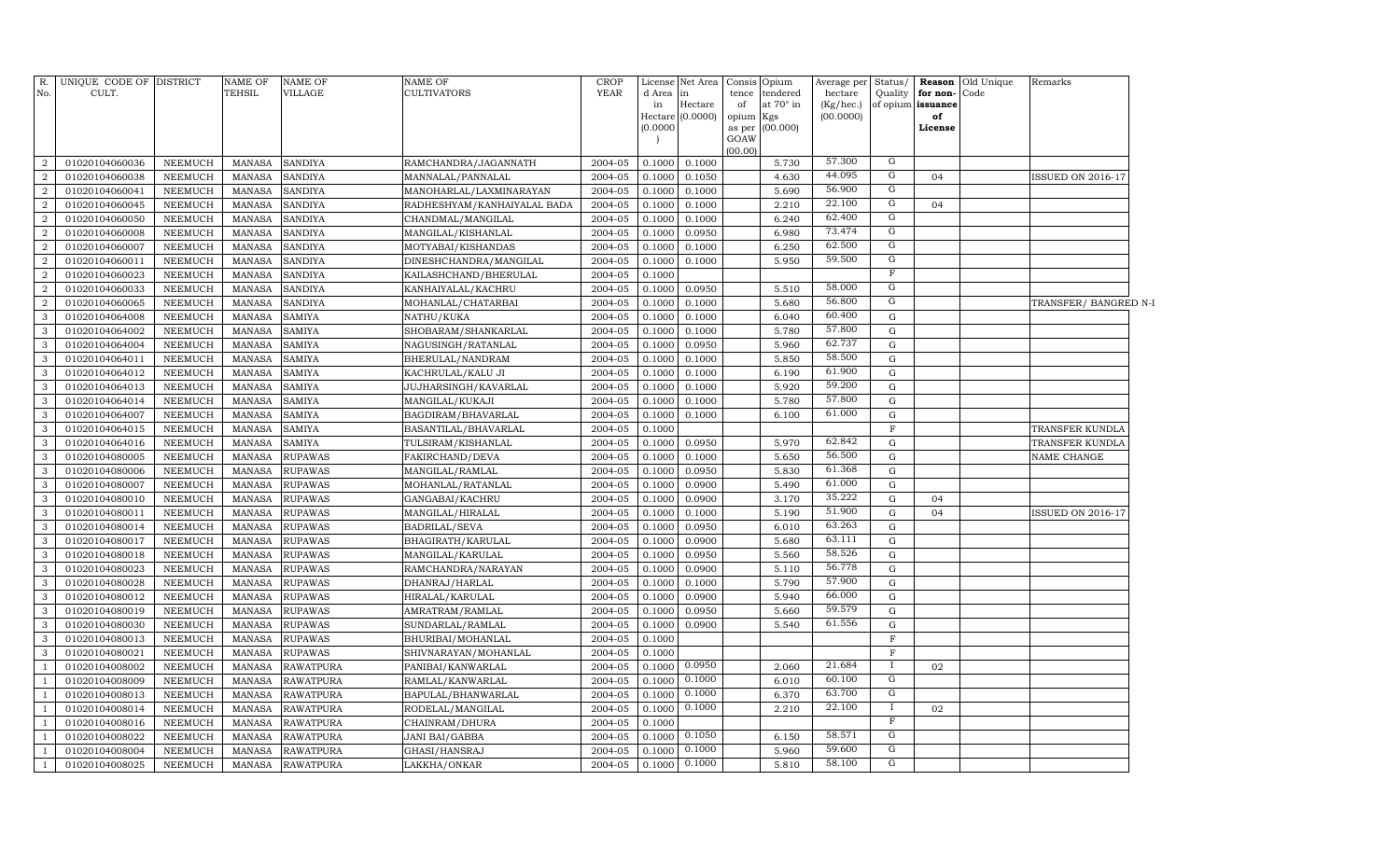| R.<br>No.    | UNIQUE CODE OF DISTRICT<br>CULT. |                                  | <b>NAME OF</b><br>TEHSIL       | <b>NAME OF</b><br><b>VILLAGE</b> | NAME OF<br>CULTIVATORS                 | <b>CROP</b><br>YEAR | d Area           | License Net Area<br>in<br>Hectare | Consis<br>tence | Opium<br>tendered<br>at 70° in | Average per<br>hectare | Status/<br>Quality | Reason<br>for non- | Old Unique<br>Code | Remarks                  |
|--------------|----------------------------------|----------------------------------|--------------------------------|----------------------------------|----------------------------------------|---------------------|------------------|-----------------------------------|-----------------|--------------------------------|------------------------|--------------------|--------------------|--------------------|--------------------------|
|              |                                  |                                  |                                |                                  |                                        |                     | in<br>Hectare    | (0.0000)                          | of<br>opium     | Kgs                            | (Kg/hec.)<br>(00.0000) | of opium           | issuance<br>of     |                    |                          |
|              |                                  |                                  |                                |                                  |                                        |                     | (0.0000)         |                                   | as per          | (00.000)                       |                        |                    | License            |                    |                          |
|              |                                  |                                  |                                |                                  |                                        |                     |                  |                                   | GOAW            |                                |                        |                    |                    |                    |                          |
| 3            | 01020104085002                   | NEEMUCH                          | <b>MANASA</b>                  | <b>RAISINGHPURA</b>              | KAMLABAI/BAPUSINGH                     | 2004-05             | 0.1000           | 0.1000                            | (00.00)         | 6.410                          | 64.100                 | G                  |                    |                    |                          |
| 3            | 01020104085003                   | <b>NEEMUCH</b>                   | <b>MANASA</b>                  | <b>RAISINGHPURA</b>              | BHAVARSINGH/MOTISINGH                  | 2004-05             | 0.1000           | 0.1000                            |                 | 5.960                          | 59.600                 | G                  |                    |                    |                          |
| 3            | 01020104085005                   | NEEMUCH                          | <b>MANASA</b>                  | <b>RAISINGHPURA</b>              | GULABBAI/PREMSINGH                     | 2004-05             | 0.1000           | 0.1000                            |                 | 5.900                          | 59.000                 | G                  |                    |                    |                          |
| 3            | 01020104085009                   | NEEMUCH                          | <b>MANASA</b>                  | <b>RAISINGHPURA</b>              | NAHARSINGH/DEVISINGH                   | 2004-05             | 0.1000           | 0.1000                            |                 | 5.820                          | 58.200                 | G                  |                    |                    |                          |
| 3            | 01020104085010                   | NEEMUCH                          | <b>MANASA</b>                  | <b>RAISINGHPURA</b>              | NANIBAI/RAMSINGH                       | 2004-05             | 0.1000           | 0.0950                            |                 | 5.530                          | 58.211                 | ${\rm G}$          |                    |                    |                          |
| 3            | 01020104085012                   | NEEMUCH                          | <b>MANASA</b>                  | <b>RAISINGHPURA</b>              | BHERULAL/BHAGVAN                       | 2004-05             | 0.1000           | 0.1050                            |                 | 6.200                          | 59.048                 | G                  |                    |                    |                          |
| 3            | 01020104085015                   | NEEMUCH                          | <b>MANASA</b>                  | <b>RAISINGHPURA</b>              | BHARATSINGH/RUPSINGH                   | 2004-05             | 0.1000           | 0.0950                            |                 | 6.010                          | 63.263                 | G                  |                    |                    |                          |
| 3            | 01020104085017                   | NEEMUCH                          | <b>MANASA</b>                  | RAISINGHPURA                     | SAJJANBAI/BHERUSINGH                   | 2004-05             | 0.1000           | 0.1000                            |                 | 5.740                          | 57.400                 | ${\rm G}$          |                    |                    |                          |
| 3            | 01020104085019                   | <b>NEEMUCH</b>                   | <b>MANASA</b>                  | RAISINGHPURA                     | DHAPUBAI/BAHADUR                       | 2004-05             | 0.1000           | 0.1000                            |                 | 6.200                          | 62.000                 | ${\rm G}$          |                    |                    | NAME CHANGE              |
| $\mathbf{3}$ | 01020104085025                   | <b>NEEMUCH</b>                   | <b>MANASA</b>                  | RAISINGHPURA                     | PRAKASHSINGH/SAJJANSINGH               | 2004-05             | 0.1000           | 0.1000                            |                 | 5.800                          | 58.000                 | G                  |                    |                    |                          |
| 3            | 01020104085026                   | NEEMUCH                          | <b>MANASA</b>                  | RAISINGHPURA                     | BALVANTSINGH/AMARSINGH                 | 2004-05             | 0.1000           | 0.1050                            |                 | 6.510                          | 62.000                 | ${\rm G}$          |                    |                    |                          |
| 3            | 01020104085029                   | NEEMUCH                          | <b>MANASA</b>                  | RAISINGHPURA                     | MADHUSINGH/NAHARSINGH                  | 2004-05             | 0.1000           | 0.1000                            |                 | 6.110                          | 61.100                 | G                  |                    |                    |                          |
| 3            | 01020104085031                   | NEEMUCH                          | <b>MANASA</b>                  | RAISINGHPURA                     | KANHYALAL/AMAR                         | 2004-05             | 0.1000           | 0.0950                            |                 | 5.780                          | 60.842                 | ${\bf G}$          |                    |                    |                          |
| 3            | 01020104085033                   | NEEMUCH                          | <b>MANASA</b>                  | <b>RAISINGHPURA</b>              | MOTISINGH/RUPSINGH                     | 2004-05             | 0.1000           | 0.1000                            |                 | 5.740                          | 57.400                 | G                  |                    |                    |                          |
| 3            | 01020104085034                   | NEEMUCH                          | <b>MANASA</b>                  | RAISINGHPURA                     | BHAVRBAI/ISHVARSINGH                   | 2004-05             | 0.1000           | 0.1000                            |                 | 5.830                          | 58.300                 | G                  |                    |                    |                          |
| 3            | 01020104085035                   | <b>NEEMUCH</b>                   | <b>MANASA</b>                  | <b>RAISINGHPURA</b>              | UDAYSINGH/BHAVARSINGH                  | 2004-05             | 0.1000           |                                   |                 |                                |                        | $\mathbf F$        |                    |                    |                          |
| 3            | 01020104085040                   | <b>NEEMUCH</b>                   | <b>MANASA</b>                  | <b>RAISINGHPURA</b>              | BHAVARSINGH/BHUVANISINGH               | 2004-05             | 0.1000           | 0.0950                            |                 | 5.900                          | 62.105                 | G                  |                    |                    |                          |
| 3            | 01020104085044                   | <b>NEEMUCH</b>                   | <b>MANASA</b>                  | <b>RAISINGHPURA</b>              | BHOPALSINGH/MANSINGH                   | 2004-05             | 0.1000           | 0.1050                            |                 | 6.380                          | 60.762                 | G                  |                    |                    |                          |
| 3            | 01020104085046                   | <b>NEEMUCH</b>                   | <b>MANASA</b>                  | RAISINGHPURA                     | KALURAM / MANGILAL                     | 2004-05             | 0.1000           | 0.0950                            |                 | 5.770                          | 60.737                 | ${\rm G}$          |                    |                    |                          |
| 3            | 01020104085050                   | <b>NEEMUCH</b>                   | <b>MANASA</b>                  | RAISINGHPURA                     | RUPSINGH/BHERUSINGH                    | 2004-05             | 0.1000           | 0.1000                            |                 | 6.680                          | 66.800                 | ${\rm G}$          |                    |                    |                          |
| 3            | 01020104085052                   | NEEMUCH                          | <b>MANASA</b>                  | RAISINGHPURA                     | DHAPUBAI/BHAVARSINGH                   | 2004-05             | 0.1000           |                                   |                 |                                |                        | $\, {\bf N}$       |                    |                    |                          |
| 3            | 01020104085008                   | <b>NEEMUCH</b>                   | <b>MANASA</b>                  | RAISINGHPURA                     | DEVISINGH/BHUVANISINGH                 | 2004-05             | 0.1000           | 0.1000                            |                 | 5.770                          | 57.700                 | ${\rm G}$          |                    |                    |                          |
| 3            | 01020104085059                   | NEEMUCH                          | <b>MANASA</b>                  | RAISINGHPURA                     | RAMSINGH/BANSHILAL                     | 2004-05             | 0.1000           | 0.1000                            |                 | 6.190                          | 61.900                 | ${\rm G}$          |                    |                    |                          |
| 3            | 01020104085001                   | <b>NEEMUCH</b>                   | <b>MANASA</b>                  | RAISINGHPURA                     | RADHESHYAM/NANDRAMDAS                  | 2004-05             | 0.1000           | 0.1000                            |                 | 5.990                          | 59.900                 | G                  |                    | 01020104074026     |                          |
| 3            | 01020104085011                   | <b>NEEMUCH</b>                   | <b>MANASA</b>                  | RAISINGHPURA                     | BHERUSINGH/NATHUSINGH                  | 2004-05             | 0.1000           | 0.0950                            |                 | 5.730                          | 60.316                 | ${\rm G}$          |                    | 01020104074027     |                          |
| $\mathbf{3}$ | 01020104085028                   | <b>NEEMUCH</b>                   | <b>MANASA</b>                  | RAISINGHPURA                     | GOVINDSINGH/DEVISINGH                  | 2004-05             | 0.1000           | 0.1000                            |                 | 5.670                          | 56.700                 | G                  |                    | 01020104069082     |                          |
| 3            | 01020104085014                   | NEEMUCH                          | <b>MANASA</b>                  | RAISINGHPURA                     | UDAISINGH/KISHORESINGH                 | 2004-05             | 0.1000           | 0.0950                            |                 | 1.330                          | 14.000                 | ${\rm G}$          | 04                 |                    |                          |
| 3            | 01020104085030                   | <b>NEEMUCH</b>                   | <b>MANASA</b>                  | RAISINGHPURA                     | MANGILAL/AMRA                          | 2004-05             | 0.1000           |                                   |                 |                                |                        | $\mathbb N$        |                    | 01020104068045     |                          |
| 3            | 01020104086004                   | NEEMUCH                          | <b>MANASA</b>                  | PRATAPPURA                       | SHARDABAI/KISHANLAL                    | 2004-05             | 0.1000           | 0.0950                            |                 | 6.190                          | 65.158                 | G                  |                    |                    |                          |
| 3            | 01020104086005                   | <b>NEEMUCH</b>                   | <b>MANASA</b>                  | PRATAPPURA                       | MANGI BAI/BHAWARLAL                    | 2004-05             | 0.1000           | 0.1000                            |                 | 6.510                          | 65.100                 | ${\rm G}$          |                    |                    |                          |
| 3            | 01020104086006                   | <b>NEEMUCH</b>                   | <b>MANASA</b>                  | PRATAPPURA                       | BHERULAL/GULAB                         | 2004-05             | 0.1000           | 0.1050                            |                 | 6.590                          | 62.762                 | ${\rm G}$          |                    |                    |                          |
| 3            | 01020104086007                   | <b>NEEMUCH</b>                   | MANASA                         | PRATAPPURA                       | HIRALAL/DEVA                           | 2004-05             | 0.1000           | 0.0900                            |                 | 4.830                          | 53.667                 | G                  | 04                 |                    | ISSUED ON 2016-17        |
| 3            | 01020104086011                   | <b>NEEMUCH</b>                   | <b>MANASA</b>                  | PRATAPPURA                       | JAMNABAI/ONKARLAL                      | 2004-05             | 0.1000           | 0.0950                            |                 | 6.620                          | 69.684<br>65.143       | ${\rm G}$          |                    |                    |                          |
| 3            | 01020104086012                   | <b>NEEMUCH</b>                   | <b>MANASA</b>                  | PRATAPPURA                       | BANSHILAL/ONKARLAL                     | 2004-05             | 0.1000           | 0.1050                            |                 | 6.840                          | 70.900                 | G                  |                    |                    |                          |
| 3            | 01020104086013                   | <b>NEEMUCH</b>                   | <b>MANASA</b>                  | PRATAPPURA                       | BALKISHAN/NANDLAL                      | 2004-05             | 0.1000           | 0.1000                            |                 | 7.090                          | 65.368                 | ${\rm G}$<br>G     |                    |                    |                          |
| 3<br>3       | 01020104086014                   | <b>NEEMUCH</b>                   | <b>MANASA</b>                  | PRATAPPURA                       | BHAGATRAM/BALU                         | 2004-05             | 0.1000           | 0.0950                            |                 | 6.210                          | 67.889                 |                    |                    |                    |                          |
| 3            | 01020104086015<br>01020104086019 | <b>NEEMUCH</b><br><b>NEEMUCH</b> | <b>MANASA</b><br><b>MANASA</b> | PRATAPPURA<br>PRATAPPURA         | SHYAMLAL/ONKARLAL<br>MANGILAL/SALAGRAM | 2004-05<br>2004-05  | 0.1000<br>0.1000 | 0.0900<br>0.1000                  | 60.54           | 6.110<br>2.680                 | 26.800                 | ${\rm G}$          | 02                 |                    | <b>SSUED ON 2009-10</b>  |
| 3            | 01020104086020                   | <b>NEEMUCH</b>                   | <b>MANASA</b>                  | PRATAPPURA                       | JASVANTLAL/NANDLAL                     | 2004-05             | 0.1000           | 0.1000                            |                 | 7.300                          | 73.000                 | ${\rm G}$          |                    |                    |                          |
| 3            | 01020104086025                   | <b>NEEMUCH</b>                   | <b>MANASA</b>                  | PRATAPPURA                       | DURGASHANKAR/BHAVARLAL                 | 2004-05             | 0.1000           | 0.1000                            |                 | 6.150                          | 61.500                 | G                  |                    |                    |                          |
| 3            | 01020104086028                   | <b>NEEMUCH</b>                   | <b>MANASA</b>                  | PRATAPPURA                       | DASHRATH/GOPAL                         | 2004-05             | 0.1000           | 0.0950                            |                 | 5.270                          | 55.474                 | G                  | 05                 |                    | <b>ISSUED ON 2009-10</b> |
| $\mathbf{3}$ | 01020104086029                   | <b>NEEMUCH</b>                   | <b>MANASA</b>                  | PRATAPPURA                       | BAPULAL/GOPAL                          | 2004-05             | 0.1000           | 0.0950                            |                 | 5.590                          | 58.842                 | G                  |                    |                    |                          |
| 3            | 01020104086032                   | <b>NEEMUCH</b>                   | <b>MANASA</b>                  | PRATAPPURA                       | JHAMAKLAL/GOUTAMLAL                    | 2004-05             | 0.1000           | 0.0950                            |                 | 5.520                          | 58.105                 | G                  | 05                 |                    | <b>ISSUED ON 2009-10</b> |
| $\mathbf{3}$ | 01020104086036                   | <b>NEEMUCH</b>                   | MANASA                         | <b>PRATAPPURA</b>                | RAMKISHAN/RATANLAL                     | 2004-05             | 0.1000           | 0.1000                            |                 | 6.030                          | 60.300                 | G                  |                    |                    |                          |
|              |                                  |                                  |                                |                                  |                                        |                     |                  |                                   |                 |                                |                        |                    |                    |                    |                          |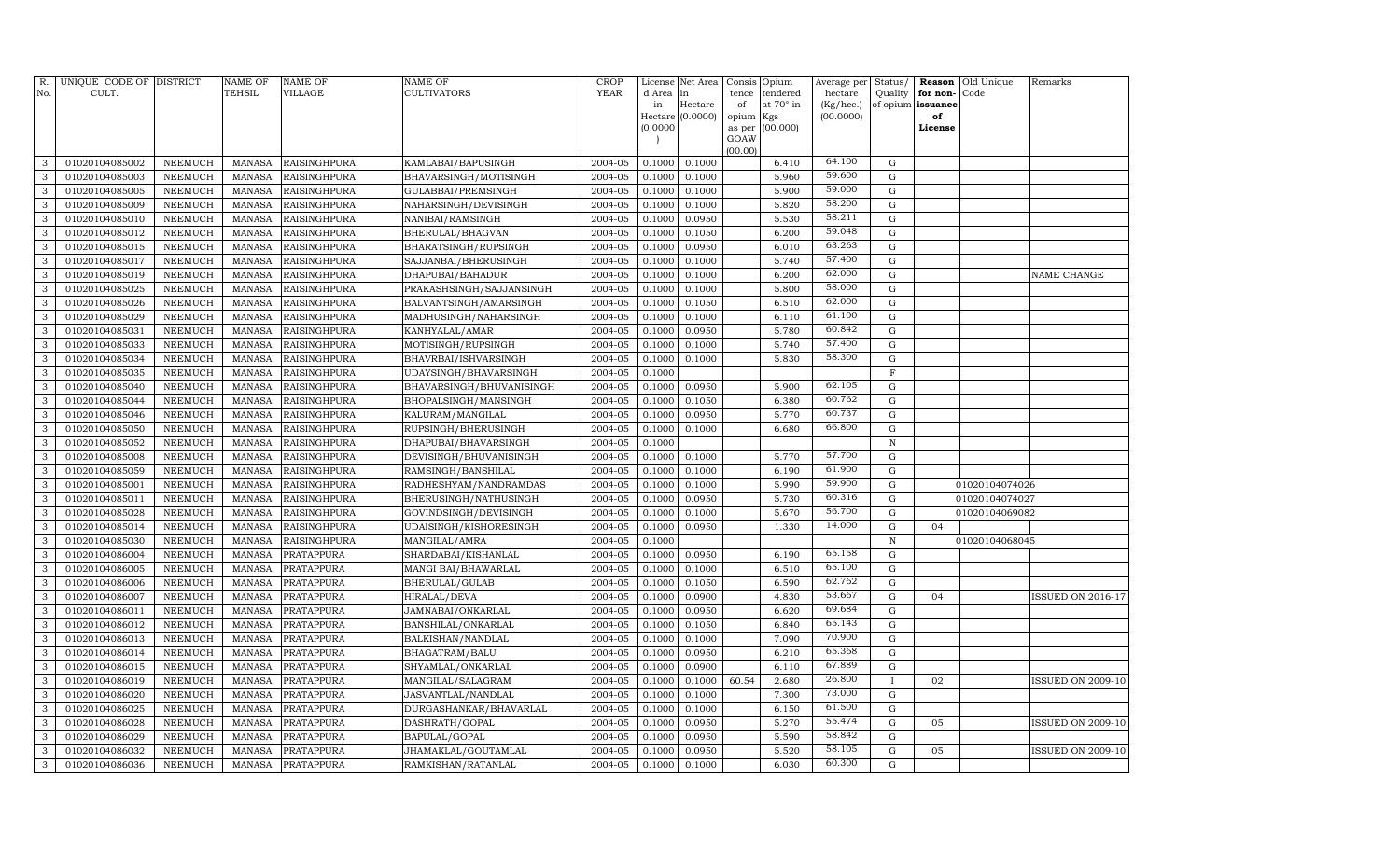| R.             | UNIQUE CODE OF DISTRICT          |                           | <b>NAME OF</b>                 | <b>NAME OF</b>   | <b>NAME OF</b>                     | <b>CROP</b>        |                  | License Net Area   | Consis      | Opium                 | Average per          | Status/          | Reason                        | Old Unique     | Remarks                  |
|----------------|----------------------------------|---------------------------|--------------------------------|------------------|------------------------------------|--------------------|------------------|--------------------|-------------|-----------------------|----------------------|------------------|-------------------------------|----------------|--------------------------|
| No.            | CULT.                            |                           | <b>TEHSIL</b>                  | VILLAGE          | CULTIVATORS                        | <b>YEAR</b>        | d Area<br>in     | in<br>Hectare      | tence<br>of | tendered<br>at 70° in | hectare<br>(Kg/hec.) | Quality          | for non-<br>of opium issuance | Code           |                          |
|                |                                  |                           |                                |                  |                                    |                    |                  | Hectare $(0.0000)$ | opium       | Kgs                   | (00.0000)            |                  | of                            |                |                          |
|                |                                  |                           |                                |                  |                                    |                    | (0.0000)         |                    | as per      | (00.000)              |                      |                  | License                       |                |                          |
|                |                                  |                           |                                |                  |                                    |                    |                  |                    | GOAW        |                       |                      |                  |                               |                |                          |
| 3              | 01020104086003                   | NEEMUCH                   | <b>MANASA</b>                  | PRATAPPURA       | SALAGRAM/NANURAM                   | 2004-05            | 0.1000           |                    | (00.00)     |                       |                      | $\,$ N           |                               |                |                          |
| 3              | 01020104086047                   | NEEMUCH                   | <b>MANASA</b>                  | PRATAPPURA       | MOHANLAL/RAMLAL                    | 2004-05            | 0.1000           | 0.1050             |             | 6.190                 | 58.952               | $\mathbf G$      |                               |                |                          |
| $\mathbf{3}$   | 01020104086022                   | NEEMUCH                   | <b>MANASA</b>                  | PRATAPPURA       | NAGULAL/SHANKARLAL                 | 2004-05            | 0.1000           | 0.0950             |             | 4.840                 | 50.947               | ${\rm G}$        | 04                            |                | ISSUED ON 2016-17        |
| 3              | 01020104086043                   | NEEMUCH                   | <b>MANASA</b>                  | PRATAPPURA       | BHAVRIBAI/DEVILAL                  | 2004-05            | 0.1000           | 0.0900             |             | 5.210                 | 57.889               | G                |                               |                |                          |
| 3              | 01020104086023                   | NEEMUCH                   | <b>MANASA</b>                  | PRATAPPURA       | BHAVARLAL/SALIGRAM                 | 2004-05            | 0.1000           | 0.1000             |             | 5.940                 | 59.400               | G                |                               |                |                          |
| 3              | 01020104086051                   | <b>NEEMUCH</b>            | <b>MANASA</b>                  | PRATAPPURA       | RAMNARAYAN/BHAVARLAL               | 2004-05            | 0.1000           | 0.0900             |             | 5.780                 | 64.222               | $\mathbf G$      |                               |                | TRANSFER KHAJUR          |
| 3              | 01020104086009                   | NEEMUCH                   | <b>MANASA</b>                  | PRATAPPURA       | MANGILAL/TULSIRAM                  | 2004-05            | 0.1000           | 0.1000             |             | 6.350                 | 63.500               | ${\rm G}$        |                               |                |                          |
| $\mathbf{3}$   | 01020104086026                   | NEEMUCH                   | <b>MANASA</b>                  | PRATAPPURA       | BHAGIRATH/MANGUDAS                 | 2004-05            | 0.1000           | 0.1000             |             | 5.530                 | 55.300               | $\mathbf G$      | 05                            |                | <b>ISSUED ON 2009-10</b> |
| $\sqrt{3}$     | 01020104086052                   | NEEMUCH                   | <b>MANASA</b>                  | PRATAPPURA       | AMBALAL/HIRALAL                    | 2004-05            | 0.1000           | 0.1000             |             | 6.530                 | 65.300               | ${\rm G}$        |                               |                |                          |
| 3              | 01020104086038                   | NEEMUCH                   | <b>MANASA</b>                  | PRATAPPURA       | LAXMINARAYAN / RATANLAL            | 2004-05            | 0.1000           | 0.1000             |             | 5.760                 | 57.600               | G                |                               | 01020104092167 |                          |
| $\mathbf{3}$   | 01020104086054                   | NEEMUCH                   | <b>MANASA</b>                  | PRATAPPURA       | AMBALAL/GAMER                      | 2004-05            | 0.1000           | 0.1000             |             | 5.820                 | 58.200               | ${\rm G}$        |                               |                |                          |
| 3              | 01020104086018                   | NEEMUCH                   | <b>MANASA</b>                  | PRATAPPURA       | TARACHAND/BHANWARLAL               | 2004-05            | 0.1000           |                    |             |                       |                      | $\mathbb N$      |                               | 01020104092174 |                          |
| $\overline{1}$ | 01020104012002                   | NEEMUCH                   | <b>MANASA</b>                  | <b>POKHARDA</b>  | SHOJI/MEGHA                        | 2004-05            | 0.1000           | 0.1050             |             | 6.470                 | 61.619               | G                |                               |                |                          |
|                | 01020104012004                   | <b>NEEMUCH</b>            | <b>MANASA</b>                  | <b>POKHARDA</b>  | CHUNNIBAI/ONKARLAL                 | 2004-05            | 0.1000           | 0.1000             |             | 5.920                 | 59.200               | G                |                               |                |                          |
| -1             | 01020104012007                   | NEEMUCH                   | <b>MANASA</b>                  | <b>POKHARDA</b>  | SHYAMLAL/SHOLA                     | 2004-05            | 0.1000           | 0.1000             |             | 5.950                 | 59.500               | G                |                               |                |                          |
| -1             | 01020104012020                   | NEEMUCH                   | <b>MANASA</b>                  | <b>POKHARDA</b>  | SUNDERBAI/VENIRAM                  | 2004-05            | 0.1000           | 0.0900             |             | 4.160                 | 46.222               | <sup>1</sup>     | 02                            |                |                          |
|                | 01020104012025                   | NEEMUCH                   | <b>MANASA</b>                  | <b>POKHARDA</b>  | MUSTAK/MOHHAMAD                    | 2004-05            | 0.1000           | 0.1000             |             | 6.380                 | 63.800               | G                |                               |                |                          |
|                | 01020104012026                   | NEEMUCH                   | <b>MANASA</b>                  | <b>POKHARDA</b>  | MOHAN/BHAGHA                       | 2004-05            | 0.1000           | 0.1050             |             | 6.450                 | 61.429               | G                |                               |                |                          |
| $\overline{1}$ | 01020104012003                   | NEEMUCH                   | <b>MANASA</b>                  | <b>POKHARDA</b>  | SAJJANBAI/KHEMRAJ                  | 2004-05            | 0.1000           | 0.1000             |             | 5.910                 | 59.100               | $\mathbf G$      |                               |                |                          |
| -1             | 01020104012006                   | NEEMUCH                   | <b>MANASA</b>                  | <b>POKHARDA</b>  | BANSILAL/MANGILAL                  | 2004-05            | 0.1000           | 0.1050             |             | 6.400                 | 60.952               | G                |                               |                |                          |
| $\overline{1}$ | 01020104012019                   | NEEMUCH                   | <b>MANASA</b>                  | <b>POKHARDA</b>  | VAJJIBAI/SUKHA                     | 2004-05            | 0.1000           | 0.1000             |             | 6.030                 | 60.300               | G                |                               |                |                          |
|                | 01020104012029                   | <b>NEEMUCH</b>            | <b>MANASA</b>                  | <b>POKHARDA</b>  | SABUDI BAI/NANDLAL                 | 2004-05            | 0.1000           | 0.1050             |             | 6.620                 | 63.048               | G                |                               |                |                          |
|                | 01020104012009                   | NEEMUCH                   | <b>MANASA</b>                  | <b>POKHARDA</b>  | BHURALAL/BHAGGA                    | 2004-05            | 0.1000           | 0.1000             |             | 5.880                 | 58.800               | G                |                               |                |                          |
|                | 01020104012010                   | NEEMUCH                   | <b>MANASA</b>                  | <b>POKHARDA</b>  | DURGA/HARJI                        | 2004-05            | 0.1000           | 0.1000             |             | 5.950                 | 59.500               | G                |                               |                |                          |
|                | 01020104012015                   | <b>NEEMUCH</b>            | <b>MANASA</b>                  | <b>POKHARDA</b>  | KAILASIBAI/BHAWRLAL                | 2004-05            | 0.1000           |                    |             |                       |                      | $\mathbf F$      |                               |                |                          |
|                | 01020104012023                   | NEEMUCH                   | <b>MANASA</b>                  | <b>POKHARDA</b>  | VALLIBAI/MANSHA                    | 2004-05            | 0.1000           | 0.0850             |             | 5.360                 | 63.059               | G                |                               |                |                          |
| $\overline{1}$ | 01020104012018                   | NEEMUCH                   | <b>MANASA</b>                  | <b>POKHARDA</b>  | JANIBAI/NATHU                      | 2004-05            | 0.1000           |                    |             |                       |                      | $\mathbf F$      |                               | 01020104138019 |                          |
| $\overline{1}$ | 01020104015002                   | NEEMUCH                   | <b>MANASA</b>                  | PIPLON           | MOTILAL/BHAGIRATH                  | 2004-05            | 0.1000           | 0.1000             |             | 5.500                 | 55.000               | G                | 05                            |                | <b>ISSUED ON 2009-10</b> |
|                | 01020104015003                   | NEEMUCH                   | <b>MANASA</b>                  | PIPLON           | RUGHNATH/LAXMICHAND                | 2004-05            | 0.1000           | 0.0900             |             | 5.340                 | 59.333               | G<br>$\mathbf G$ |                               |                |                          |
| $\overline{1}$ | 01020104015005                   | NEEMUCH                   | <b>MANASA</b>                  | PIPLON           | HEERALAL/GANGARAM                  | 2004-05            | 0.1000           | 0.1050             |             | 4.960                 | 47.238<br>53.238     | G                | 04                            |                | <b>ISSUED ON 2016-17</b> |
|                | 01020104015006                   | <b>NEEMUCH</b>            | <b>MANASA</b>                  | PIPLON           | RAMESHWAR/BHANWARLAL               | 2004-05            | 0.1000           | 0.1050<br>0.1050   |             | 5.590<br>5.370        | 51.143               | G                | 04<br>04                      |                |                          |
|                | 01020104015009                   | <b>NEEMUCH</b>            | <b>MANASA</b><br><b>MANASA</b> | PIPLON<br>PIPLON | GHISALAL/MODA                      | 2004-05<br>2004-05 | 0.1000<br>0.1000 | 0.1000             |             | 6.150                 | 61.500               | G                |                               |                | ISSUED ON 2016-17        |
|                | 01020104015010                   | NEEMUCH                   |                                |                  | <b>BALIBAI MANGILAL</b>            |                    |                  | 0.1000             |             |                       | 50.000               | G                | 04                            |                |                          |
|                | 01020104015013<br>01020104015014 | <b>NEEMUCH</b><br>NEEMUCH | <b>MANASA</b><br><b>MANASA</b> | PIPLON<br>PIPLON | NANALAL/FATTA                      | 2004-05<br>2004-05 | 0.1000<br>0.1000 | 0.0900             |             | 5.000<br>5.450        | 60.556               | G                |                               |                | ISSUED ON 2016-17        |
| $\overline{1}$ | 01020104015015                   | NEEMUCH                   | <b>MANASA</b>                  | PIPLON           | RAMCHANDRA/KANHAIYALAL             | 2004-05            | 0.1000           | 0.1000             |             | 5.600                 | 56.000               | G                |                               |                |                          |
|                | 01020104015019                   | NEEMUCH                   | <b>MANASA</b>                  | PIPLON           | BAGDIRAM/MANGILAL<br>BHERULAL/KALU | 2004-05            | 0.1000           | 0.1050             |             | 5.960                 | 56.762               | G                |                               |                |                          |
|                | 01020104015020                   | <b>NEEMUCH</b>            | <b>MANASA</b>                  | PIPLON           | BHANWARLAL/BHERULAL                | 2004-05            | 0.1000           | 0.1000             |             | 5.440                 | 54.400               | ${\rm G}$        | 05                            |                | <b>ISSUED ON 2009-10</b> |
| -1             | 01020104015023                   | NEEMUCH                   | <b>MANASA</b>                  | PIPLON           | GANESHRAM/FULCHAND                 | 2004-05            | 0.1000           | 0.1000             |             | 5.320                 | 53.200               | $\overline{G}$   | 04                            |                | <b>ISSUED ON 2016-17</b> |
|                | 01020104015025                   | <b>NEEMUCH</b>            | <b>MANASA</b>                  | PIPLON           | GHISALAL/NARAYAN                   | 2004-05            | 0.1000           | 0.1050             |             | 5.610                 | 53.429               | G                | 04                            |                | ISSUED ON 2016-17        |
| -1             | 01020104015026                   | <b>NEEMUCH</b>            | <b>MANASA</b>                  | PIPLON           | BAPULAL/MANGILAL                   | 2004-05            | 0.1000           | 0.1000             |             | 5.900                 | 59.000               | G                |                               |                |                          |
|                | 01020104015027                   | NEEMUCH                   | <b>MANASA</b>                  | PIPLON           | SHIVLAL/VARDICHAND                 | 2004-05            | 0.1000           | 0.0900             |             | 5.230                 | 58.111               | G                |                               |                |                          |
| $\overline{1}$ | 01020104015029                   | NEEMUCH                   | <b>MANASA</b>                  | PIPLON           | SURESH/MANGILAL                    | 2004-05            | 0.1000           |                    |             |                       |                      | $_{\rm F}$       |                               |                |                          |
| $\mathbf{1}$   | 01020104015030                   | NEEMUCH                   | MANASA                         | <b>PIPLON</b>    | DEVILAL/BHAGIRATH                  | 2004-05            | 0.1000           | 0.1000             |             | 5.740                 | 57.400               | G                |                               |                |                          |
|                |                                  |                           |                                |                  |                                    |                    |                  |                    |             |                       |                      |                  |                               |                |                          |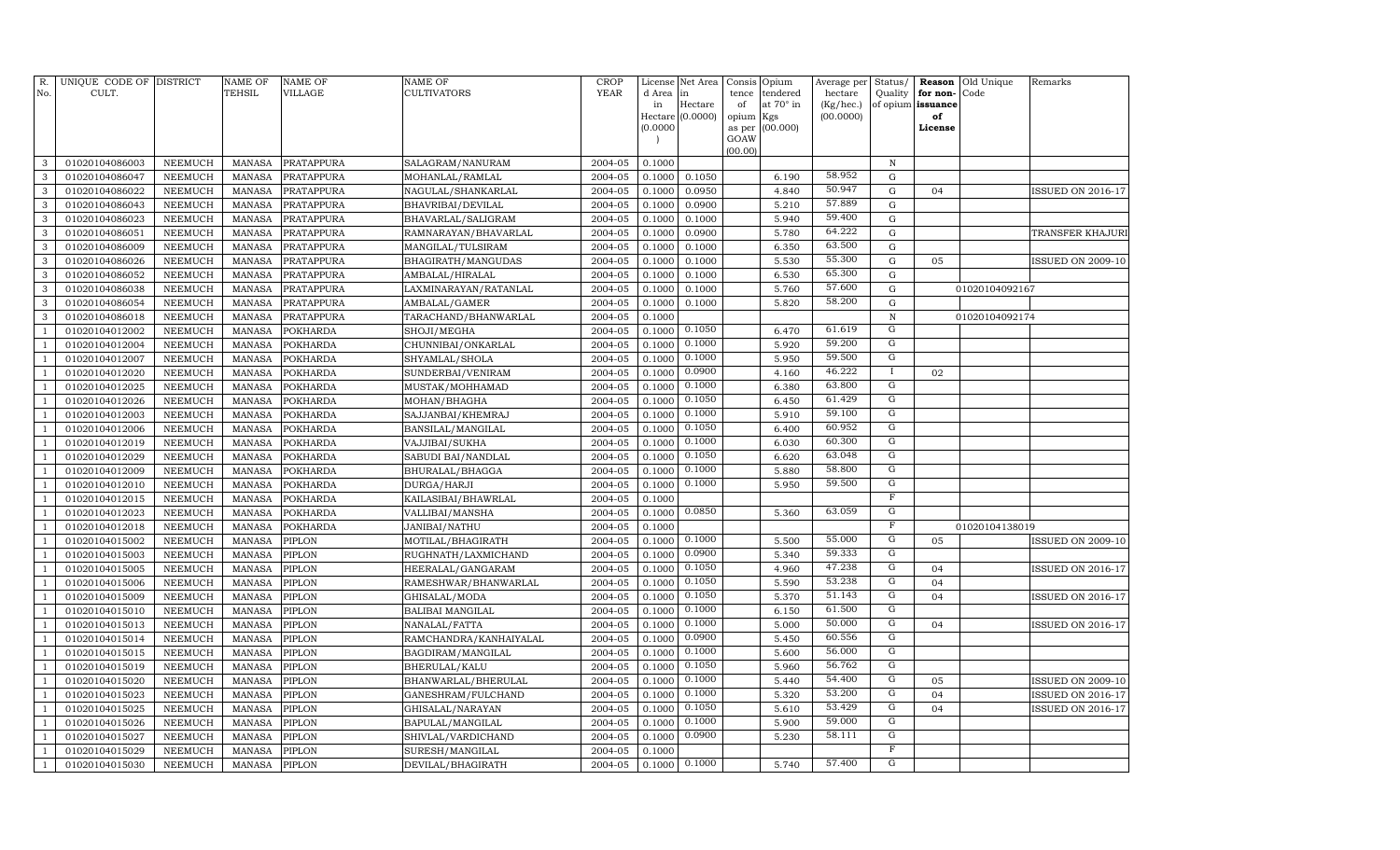| No.                          | R. UNIQUE CODE OF DISTRICT<br>CULT. |                    | NAME OF<br>TEHSIL              | NAME OF<br>VILLAGE           | NAME OF<br><b>CULTIVATORS</b>          | CROP<br>YEAR       | License Net Area<br>d Area<br>$\mathop{\text{in}}$<br>in<br>Hectare $(0.0000)$<br>(0.0000) | Hectare          | of<br>opium Kgs<br>GOAW<br>(00.00) | Consis Opium<br>tence tendered<br>at $70^\circ$ in<br>as per (00.000) | Average per Status/<br>hectare<br>(Kg/hec.)<br>(00.0000) | Quality | for non-Code<br>of opium issuance<br>of<br>License | <b>Reason</b> Old Unique | Remarks                           |                                                             |
|------------------------------|-------------------------------------|--------------------|--------------------------------|------------------------------|----------------------------------------|--------------------|--------------------------------------------------------------------------------------------|------------------|------------------------------------|-----------------------------------------------------------------------|----------------------------------------------------------|---------|----------------------------------------------------|--------------------------|-----------------------------------|-------------------------------------------------------------|
| $\overline{1}$               | 01020104015031                      | NEEMUCH            | <b>MANASA</b>                  | PIPLON                       | GANESHRAM/RUGHNATH                     | 2004-05            | 0.1000                                                                                     | 0.0900           |                                    | 5.290                                                                 | 58.778                                                   | G       |                                                    |                          |                                   |                                                             |
|                              | 01020104015032                      | NEEMUCH            | <b>MANASA</b>                  | PIPLON                       | HAJARILAL/VARDA                        | 2004-05            | 0.1000                                                                                     | 0.0950           |                                    | 5.410                                                                 | 56.947                                                   | G       |                                                    |                          |                                   |                                                             |
| -1                           | 01020104015037                      | NEEMUCH            | <b>MANASA</b>                  | PIPLON                       | KASHI/PARTHA                           | 2004-05            | 0.1000                                                                                     | 0.1000           |                                    | 6.430                                                                 | 64.300                                                   | G       |                                                    |                          |                                   |                                                             |
| -1                           | 01020104015044                      | NEEMUCH            | <b>MANASA</b>                  | PIPLON                       | RODILAL/VARDICHAND                     | 2004-05            | 0.1000                                                                                     | 0.1050           |                                    | 5.360                                                                 | 51.048                                                   | G       | 04                                                 |                          |                                   |                                                             |
| -1                           | 01020104015045                      | NEEMUCH            | <b>MANASA</b>                  | PIPLON                       | KANHAIYALAL/KALU                       | 2004-05            | 0.1000                                                                                     | 0.1050           |                                    | 5.960                                                                 | 56.762                                                   | G       |                                                    |                          |                                   |                                                             |
|                              | 01020104015022                      | NEEMUCH            | <b>MANASA</b>                  | PIPLON                       | GHISALAL/RAMCHANDRA                    | 2004-05            | 0.1000                                                                                     | 0.1000           |                                    | 5.910                                                                 | 59.100                                                   | G       |                                                    |                          |                                   |                                                             |
| $\overline{1}$               | 01020104015060                      | NEEMUCH            | <b>MANASA</b>                  | PIPLON                       | PANNALAL/BHAGIRATH                     | 2004-05            | 0.1000                                                                                     | 0.1000           |                                    | 6.190                                                                 | 61.900                                                   | G       |                                                    | 01020104017095           |                                   |                                                             |
| $\overline{1}$               | 01020104015061                      | NEEMUCH            | <b>MANASA</b>                  | PIPLON                       | KANWARIBAI/VARDIBAI                    | 2004-05            | 0.1000                                                                                     | 0.0900           |                                    | 5.470                                                                 | 60.778                                                   | G       |                                                    | 01020104010204           |                                   |                                                             |
| $\overline{1}$               | 01020104015024                      | <b>NEEMUCH</b>     | <b>MANASA</b>                  | PIPLON                       | HARISHANKAR/BADRILAL                   | 2004-05            | 0.1000                                                                                     | 0.1050           |                                    | 6.610                                                                 | 62.952                                                   | G       |                                                    | 01020104028263           |                                   |                                                             |
|                              | 01020104015062                      | NEEMUCH            | <b>MANASA</b>                  | PIPLON                       | BAPULAL/DEVA                           | 2004-05            | 0.1000                                                                                     | 0.1050           |                                    | 6.070                                                                 | 57.810                                                   | G       |                                                    | 01020104036009           |                                   |                                                             |
| -1                           | 01020104015004                      | NEEMUCH            | <b>MANASA</b>                  | PIPLON                       | NANDLAL/BHAGIRATH                      | 2004-05            | 0.1000                                                                                     | 0.1000           |                                    | 5.620                                                                 | 56.200                                                   | G       | 05                                                 |                          | 102010409216 ISSUED ON 2009-10    |                                                             |
| <sup>1</sup>                 | 01020104015016                      | NEEMUCH            | <b>MANASA</b>                  | PIPLON                       | DHANNA/AMRA                            | 2004-05            | 0.1000                                                                                     |                  |                                    |                                                                       |                                                          | F       |                                                    | 01020104028265           |                                   |                                                             |
| $\overline{1}$               | 01020104015063                      | NEEMUCH            | <b>MANASA</b>                  | PIPLON                       | SALIGRAM/LAKHMICHAND                   | 2004-05            | 0.1000                                                                                     | 0.1050           |                                    | 6.110                                                                 | 58.190                                                   | G       |                                                    |                          | 0102010402815TRANSFER/BHATKHEDIII |                                                             |
| $\mathbf{3}$                 | 01020104071001                      | NEEMUCH            | <b>MANASA</b>                  | PIPLIYAKHURD                 | BAPULAL/RUGHNATH                       | 2004-05            | 0.1000                                                                                     | 0.0950           |                                    | 5.660                                                                 | 59.579<br>55.700                                         | G       |                                                    |                          |                                   |                                                             |
| $\mathbf{3}$                 | 01020104071002                      | NEEMUCH            | <b>MANASA</b>                  | PIPLIYAKHURD                 | BHULIBAI/JAGANNATH                     | 2004-05            | 0.1000                                                                                     | 0.1000           |                                    | 5.570                                                                 | 56.200                                                   | G       |                                                    |                          |                                   |                                                             |
| $\mathbf{3}$<br>$\mathbf{3}$ | 01020104071005                      | NEEMUCH            | <b>MANASA</b>                  | PIPLIYAKHURD                 | SITARAM/KACHRU                         | 2004-05<br>2004-05 | 0.1000                                                                                     | 0.1000           |                                    | 5.620                                                                 | 66.200                                                   | G<br>G  |                                                    |                          |                                   |                                                             |
| $\mathbf{3}$                 | 01020104071006                      | NEEMUCH            | <b>MANASA</b>                  | PIPLIYAKHURD                 | NATHU/LALA                             |                    | $0.1000$ 0.1000                                                                            | 0.0950           |                                    | 6.620                                                                 | 54.632                                                   | G       | 05                                                 |                          |                                   |                                                             |
| $\mathbf{3}$                 | 01020104071009                      | NEEMUCH            | <b>MANASA</b>                  | PIPLIYAKHURD                 | RATANLAL/SHANKARLAL<br>KARULAL/KHEMRAJ | 2004-05<br>2004-05 | 0.1000                                                                                     |                  |                                    | 5.190                                                                 | 56.632                                                   | G       |                                                    |                          |                                   | ISSUED ON 2009-10/TRANSFER ANTRI BUJURG 2009-10             |
| $\mathbf{3}$                 | 01020104071013                      | NEEMUCH<br>NEEMUCH | <b>MANASA</b>                  | PIPLIYAKHURD                 |                                        | 2004-05 0.1000     | 0.1000                                                                                     | 0.0950<br>0.0900 |                                    | 5.380<br>4.780                                                        | 53.111                                                   | G       | 04                                                 |                          |                                   |                                                             |
| $\mathbf{3}$                 | 01020104071014<br>01020104071016    | NEEMUCH            | <b>MANASA</b><br><b>MANASA</b> | PIPLIYAKHURD<br>PIPLIYAKHURD | SAVRAM/RUNATH<br>SHANKARLAL/KISHAN     | 2004-05            | 0.1000                                                                                     | 0.0900           |                                    | 5.250                                                                 | 58.333                                                   | G       | 05                                                 |                          | <b>ISSUED ON 2016-17</b>          | ISSUED ON 2009-10/TRANSFER DEVRI ANTRI 2009-10              |
| $\mathbf{3}$                 | 01020104071018                      | NEEMUCH            | <b>MANASA</b>                  | PIPLIYAKHURD                 | BABULAL/BASANTILAL                     | 2004-05            | 0.1000                                                                                     | 0.0900           |                                    | 5.320                                                                 | 59.111                                                   | G       | 05                                                 |                          |                                   | ISSUED ON 2009-10/TRANSFER DEVRI ANTRI 2009-10              |
| $\mathbf{3}$                 | 01020104071019                      | NEEMUCH            | <b>MANASA</b>                  | PIPLIYAKHURD                 | BHAVARLAL/NANALAL                      | 2004-05            | 0.1000                                                                                     | 0.1000           |                                    | 5.360                                                                 | 53.600                                                   | G       | 04                                                 |                          | <b>ISSUED ON 2016-17</b>          |                                                             |
| $\mathbf{3}$                 | 01020104071022                      | NEEMUCH            | <b>MANASA</b>                  | PIPLIYAKHURD                 | DHAPUBAI/KHIMA                         | 2004-05            | 0.1000                                                                                     | 0.0950           |                                    | 5.050                                                                 | 53.158                                                   | G       | 04                                                 |                          | <b>ISSUED ON 2016-17</b>          |                                                             |
| $\mathbf{3}$                 | 01020104071023                      | NEEMUCH            | <b>MANASA</b>                  | PIPLIYAKHURD                 | NOJIBAI/NATHU                          | 2004-05            | 0.1000                                                                                     | 0.1000           |                                    | 5.370                                                                 | 53.700                                                   | G       | 04                                                 |                          | <b>ISSUED ON 2016-17</b>          |                                                             |
| 3                            | 01020104071025                      | NEEMUCH            | <b>MANASA</b>                  | PIPLIYAKHURD                 | HIRALAL/GANGARAM                       | 2004-05            | 0.1000                                                                                     | 0.1000           |                                    | 5.910                                                                 | 59.100                                                   | G       |                                                    |                          |                                   |                                                             |
| $\mathbf{3}$                 | 01020104071010                      | NEEMUCH            | <b>MANASA</b>                  | PIPLIYAKHURD                 | NATHULAL/BHAWARLAL                     | 2004-05            | 0.1000                                                                                     | 0.0950           |                                    | 4.780                                                                 | 50.316                                                   | G       | 04                                                 |                          | <b>ISSUED ON 2016-17</b>          |                                                             |
| $\mathbf{3}$                 | 01020104071017                      | NEEMUCH            | <b>MANASA</b>                  | PIPLIYAKHURD                 | DEVILAL/RUGHNATH                       | 2004-05            | 0.1000                                                                                     | 0.0950           |                                    | 5.200                                                                 | 54.737                                                   | G       | 05                                                 |                          |                                   | 102010409005 ISSUED ON 2009-10/TRANSFER DEVRI ANTRI 2009-10 |
| $\overline{3}$               | 01020104071015                      | NEEMUCH            | <b>MANASA</b>                  | PIPLIYAKHURD                 | RAMSINGH/GANGARAM                      | 2004-05            | 0.1000                                                                                     | 0.1000           |                                    | 5.100                                                                 | 51.000                                                   | G       | 04                                                 |                          | 102010409004 ISSUED ON 2016-17    |                                                             |
| -3                           | 01020104071012                      | NEEMUCH            | <b>MANASA</b>                  | PIPLIYAKHURD                 | MANSINGH/BHANWARLAL                    | 2004-05            | 0.1000                                                                                     | 0.1000           |                                    | 5.150                                                                 | 51.500                                                   | G       | 04                                                 |                          | <b>ISSUED ON 2016-17</b>          |                                                             |
| $\overline{2}$               | 01020104051002                      | NEEMUCH            | <b>MANASA</b>                  | PIPLIYA RAOJI                | MAGANIRAM/VARDA                        | 2004-05            | 0.1000                                                                                     | 0.1000           |                                    | 5.180                                                                 | 51.800                                                   | G       | 04                                                 |                          | ISSUED ON 2016-17                 |                                                             |
| $\overline{2}$               | 01020104051003                      | NEEMUCH            | <b>MANASA</b>                  | PIPLIYA RAOJI                | AMBALAL/FAKIRCHANDRA                   | 2004-05            | 0.1000                                                                                     | 0.1000           |                                    | 5.880                                                                 | 58.800                                                   | G       |                                                    |                          |                                   |                                                             |
| $\overline{2}$               | 01020104051009                      | NEEMUCH            | <b>MANASA</b>                  | PIPLIYA RAOJI                | AMRITRAM/GOKUL                         | 2004-05            | 0.1000                                                                                     | 0.1000           |                                    | 6.500                                                                 | 65.000                                                   | G       |                                                    |                          |                                   |                                                             |
| $\overline{2}$               | 01020104051011                      | NEEMUCH            | <b>MANASA</b>                  | PIPLIYA RAOJI                | CHATARBHUJ/MATHURALAL                  | 2004-05            | 0.1000                                                                                     | 0.0950           |                                    | 5.970                                                                 | 62.842                                                   | G       |                                                    |                          |                                   |                                                             |
| $\overline{2}$               | 01020104051014                      | NEEMUCH            | <b>MANASA</b>                  | PIPLIYA RAOJI                | HARIRAM/BHUWANA                        | 2004-05            | 0.1000                                                                                     | 0.1000           |                                    | 5.940                                                                 | 59.400                                                   | G       |                                                    |                          |                                   |                                                             |
| $\overline{2}$               | 01020104051017                      | NEEMUCH            | <b>MANASA</b>                  | PIPLIYA RAOJI                | BABLIBAI/SHIVNARAYAN                   | 2004-05            | 0.1000                                                                                     | 0.1000           |                                    | 5.770                                                                 | 57.700                                                   | G       |                                                    |                          |                                   |                                                             |
| $\overline{2}$               | 01020104051019                      | NEEMUCH            | <b>MANASA</b>                  | PIPLIYA RAOJI                | <b>BAGDIRAM/PEMA</b>                   | 2004-05            | 0.1000                                                                                     |                  |                                    |                                                                       |                                                          | F       |                                                    |                          |                                   |                                                             |
| $\overline{2}$               | 01020104051020                      | <b>NEEMUCH</b>     | <b>MANASA</b>                  | PIPLIYA RAOJI                | RATANLAL/NANALAL                       | 2004-05            | 0.1000                                                                                     | 0.1000           |                                    | 6.120                                                                 | 61.200                                                   | G       |                                                    |                          |                                   |                                                             |
| $\overline{2}$               | 01020104051021                      | NEEMUCH            | <b>MANASA</b>                  | PIPLIYA RAOJI                | JANKILAL/BHONA                         | 2004-05            | 0.1000                                                                                     | 0.0950           |                                    | 5.850                                                                 | 61.579                                                   | G       |                                                    |                          |                                   |                                                             |
| $\overline{2}$               | 01020104051024                      | NEEMUCH            | <b>MANASA</b>                  | PIPLIYA RAOJI                | GOTULAL/KASHIRAM                       | 2004-05            | 0.1000                                                                                     | 0.1000           |                                    | 5.490                                                                 | 54.900                                                   | G       | 05                                                 |                          | <b>ISSUED ON 2009-10</b>          |                                                             |
| $\overline{2}$               | 01020104051026                      | NEEMUCH            | <b>MANASA</b>                  | PIPLIYA RAOJI                | RADHESHYAM/RAMNATH                     | 2004-05            | 0.1000                                                                                     | 0.0950           |                                    | 6.120                                                                 | 64.421                                                   | G       |                                                    |                          |                                   |                                                             |
| $\overline{2}$               | 01020104051028                      | NEEMUCH            | <b>MANASA</b>                  | PIPLIYA RAOJI                | AMRA/DALLA                             | 2004-05            | 0.1000                                                                                     | 0.0950           |                                    | 5.880                                                                 | 61.895                                                   | G       |                                                    |                          |                                   |                                                             |
| $\overline{2}$               | 01020104051029                      | NEEMUCH            | <b>MANASA</b>                  | PIPLIYA RAOJI                | MANGU/DHANNA                           | 2004-05            | 0.1000                                                                                     | 0.1000           |                                    | 6.070                                                                 | 60.700                                                   | G       |                                                    |                          |                                   |                                                             |
| 2                            | 01020104051032                      | NEEMUCH            | MANASA                         | PIPLIYA RAOJI                | MANNALAL/JORAWARMAL                    | 2004-05            | 0.1000                                                                                     | 0.0850           |                                    | 5.250                                                                 | 61.765                                                   | G       |                                                    |                          |                                   |                                                             |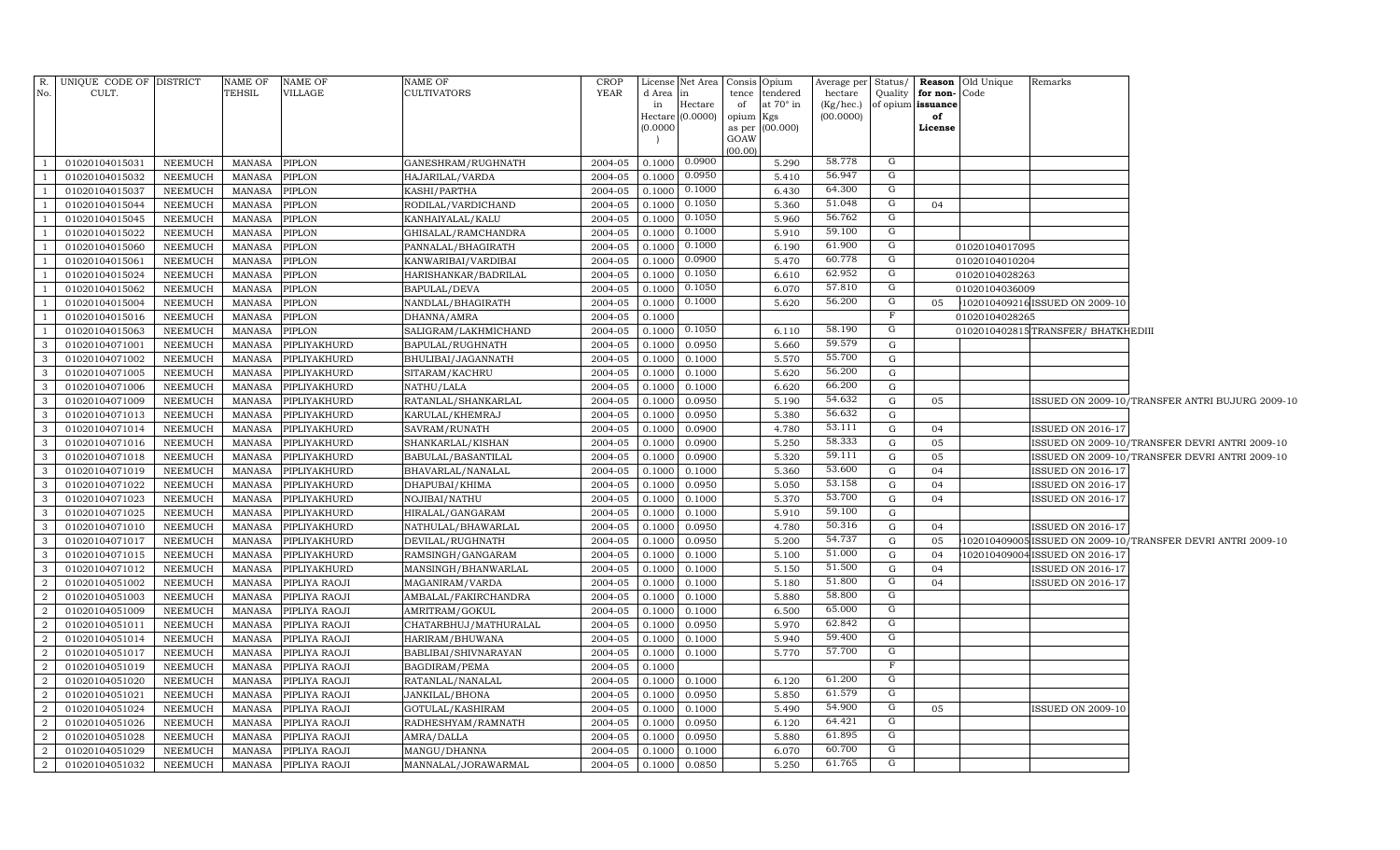| R.<br>No.        | UNIQUE CODE OF DISTRICT<br>CULT. |                | <b>NAME OF</b><br>TEHSIL | <b>NAME OF</b><br><b>VILLAGE</b> | NAME OF<br><b>CULTIVATORS</b> | <b>CROP</b><br><b>YEAR</b> | License<br>d Area | Net Area<br>in   | Consis<br>tence | Opium<br>tendered | Average per<br>hectare | Status/<br>Quality | Reason<br>for non- | Old Unique<br>Code | Remarks                  |
|------------------|----------------------------------|----------------|--------------------------|----------------------------------|-------------------------------|----------------------------|-------------------|------------------|-----------------|-------------------|------------------------|--------------------|--------------------|--------------------|--------------------------|
|                  |                                  |                |                          |                                  |                               |                            | in                | Hectare          | of              | at 70° in         | (Kg/hec.)              |                    | of opium issuance  |                    |                          |
|                  |                                  |                |                          |                                  |                               |                            |                   | Hectare (0.0000) | opium           | Kgs               | (00.0000)              |                    | of                 |                    |                          |
|                  |                                  |                |                          |                                  |                               |                            | (0.0000)          |                  | as per<br>GOAW  | (00.000)          |                        |                    | License            |                    |                          |
|                  |                                  |                |                          |                                  |                               |                            |                   |                  | (00.00)         |                   |                        |                    |                    |                    |                          |
| $\overline{a}$   | 01020104051033                   | <b>NEEMUCH</b> | <b>MANASA</b>            | PIPLIYA RAOJI                    | GOPALKRISHNA/CHANDRASHEKHAR   | 2004-05                    | 0.1000            | 0.0950           |                 | 5.860             | 61.684                 | G                  |                    |                    |                          |
| $\overline{2}$   | 01020104051034                   | <b>NEEMUCH</b> | <b>MANASA</b>            | PIPLIYA RAOJI                    | KISHANNATH/SHANKARLAL         | 2004-05                    | 0.1000            | 0.1000           |                 | 5.500             | 55.000                 | G                  |                    |                    |                          |
| $\overline{2}$   | 01020104051036                   | <b>NEEMUCH</b> | <b>MANASA</b>            | PIPLIYA RAOJI                    | UDA/DHANNA                    | 2004-05                    | 0.1000            | 0.1000           |                 | 5.400             | 54.000                 | $\overline{G}$     |                    |                    |                          |
| $\overline{2}$   | 01020104051037                   | <b>NEEMUCH</b> | <b>MANASA</b>            | PIPLIYA RAOJI                    | GANESHLAL/PANNALAL            | 2004-05                    | 0.1000            | 0.0950           |                 | 5.790             | 60.947                 | $\overline{G}$     |                    |                    |                          |
| $\overline{a}$   | 01020104051044                   | <b>NEEMUCH</b> | <b>MANASA</b>            | PIPLIYA RAOJI                    | MANJUKUMARI/RANJEETSINGH URF  | 2004-05                    | 0.1000            | 0.1000           |                 | 6.050             | 60.500                 | G                  |                    |                    |                          |
| $\overline{a}$   | 01020104051045                   | <b>NEEMUCH</b> | <b>MANASA</b>            | PIPLIYA RAOJI                    | RAMSINGH/NANDSINGH            | 2004-05                    | 0.1000            |                  |                 |                   |                        | $\overline{F}$     |                    |                    |                          |
| 2                | 01020104051046                   | <b>NEEMUCH</b> | <b>MANASA</b>            | PIPLIYA RAOJI                    | BHERULAL/BHANWARLAL           | 2004-05                    | 0.1000            | 0.1000           |                 | 6.120             | 61.200                 | $\overline{G}$     |                    |                    |                          |
| $\overline{a}$   | 01020104051049                   | <b>NEEMUCH</b> | <b>MANASA</b>            | PIPLIYA RAOJI                    | BHIMA/KISHNA                  | 2004-05                    | 0.1000            | 0.1000           |                 | 5.850             | 58.500                 | $\overline{G}$     |                    |                    |                          |
| $\overline{2}$   | 01020104051051                   | <b>NEEMUCH</b> | <b>MANASA</b>            | PIPLIYA RAOJI                    | RAMESHWAR/HEERALAL            | 2004-05                    | 0.1000            | 0.1000           |                 | 5.820             | 58.200                 | $\overline{G}$     |                    |                    |                          |
| $\overline{2}$   | 01020104051053                   | <b>NEEMUCH</b> | <b>MANASA</b>            | PIPLIYA RAOJI                    | OM/MANGILAL                   | 2004-05                    | 0.1000            | 0.1000           |                 | 6.160             | 61.600                 | $\mathbf G$        |                    |                    |                          |
| $\overline{a}$   | 01020104051057                   | <b>NEEMUCH</b> | <b>MANASA</b>            | PIPLIYA RAOJI                    | MANGILAL/KISHAN               | 2004-05                    | 0.1000            | 0.1000           |                 | 5.350             | 53.500                 | $\overline{G}$     | 04                 |                    | <b>ISSUED ON 2009-10</b> |
| $\overline{2}$   | 01020104051058                   | <b>NEEMUCH</b> | <b>MANASA</b>            | PIPLIYA RAOJI                    | MANGILAL/GHASI                | 2004-05                    | 0.1000            | 0.1000           |                 | 5.590             | 55.900                 | $\mathbf G$        |                    |                    |                          |
| $\overline{2}$   | 01020104051059                   | <b>NEEMUCH</b> | <b>MANASA</b>            | PIPLIYA RAOJI                    | RUPCHANDRA/FAKIRCHANDRA       | 2004-05                    | 0.1000            | 0.1000           |                 | 5.630             | 56.300                 | G                  |                    |                    |                          |
| $\overline{a}$   | 01020104051063                   | <b>NEEMUCH</b> | <b>MANASA</b>            | PIPLIYA RAOJI                    | DHANRAJ/LALA                  | 2004-05                    | 0.1000            | 0.1000           |                 | 6.020             | 60.200                 | G                  |                    |                    |                          |
| $\overline{a}$   | 01020104051067                   | <b>NEEMUCH</b> | <b>MANASA</b>            | PIPLIYA RAOJI                    | DINESHKUMAR/GANESHRAM         | 2004-05                    | 0.1000            | 0.0900           |                 | 5.370             | 59.667                 | G                  |                    |                    |                          |
| $\overline{a}$   | 01020104051068                   | <b>NEEMUCH</b> | <b>MANASA</b>            | PIPLIYA RAOJI                    | RATANLAL/SHANKARJI            | 2004-05                    | 0.1000            | 0.1000           |                 | 5.670             | 56.700                 | G                  |                    |                    |                          |
| $\overline{2}$   | 01020104051071                   | <b>NEEMUCH</b> | <b>MANASA</b>            | PIPLIYA RAOJI                    | RAJESHKUMAR/MANOHARLAL        | 2004-05                    | 0.1000            | 0.1000           |                 | 5.580             | 55.800                 | $\overline{G}$     |                    |                    |                          |
| $\overline{2}$   | 01020104051074                   | <b>NEEMUCH</b> | <b>MANASA</b>            | PIPLIYA RAOJI                    | HIMMATSINGH/BHERUSINGH        | 2004-05                    | 0.1000            | 0.1000           |                 | 5.660             | 56.600                 | $\mathbf G$        |                    |                    |                          |
| $\overline{a}$   | 01020104051075                   | <b>NEEMUCH</b> | <b>MANASA</b>            | PIPLIYA RAOJI                    | BABBUSINGH/BHUWANISINGH       | 2004-05                    | 0.1000            | 0.1000           |                 | 5.270             | 52.700                 | $\overline{G}$     | 04                 |                    | ISSUED ON 2016-17        |
| $\boldsymbol{2}$ | 01020104051076                   | <b>NEEMUCH</b> | <b>MANASA</b>            | PIPLIYA RAOJI                    | BHAGATRAM/GIRDHARI            | 2004-05                    | 0.1000            | 0.1000           |                 | 5.520             | 55.200                 | $\overline{G}$     |                    |                    |                          |
| $\overline{2}$   | 01020104051078                   | NEEMUCH        | <b>MANASA</b>            | PIPLIYA RAOJI                    | GANPATLAL/MANGILAL            | 2004-05                    | 0.1000            | 0.1000           |                 | 5.480             | 54.800                 | $\overline{G}$     |                    |                    |                          |
| $\overline{2}$   | 01020104051079                   | <b>NEEMUCH</b> | <b>MANASA</b>            | PIPLIYA RAOJI                    | SAMRATHSINGH/KALYANSINGH      | 2004-05                    | 0.1000            | 0.1000           |                 | 5.880             | 58.800                 | $\overline{G}$     |                    |                    |                          |
| $\overline{2}$   | 01020104051080                   | NEEMUCH        | <b>MANASA</b>            | PIPLIYA RAOJI                    | SHANTILAL/CHATARBHUJ          | 2004-05                    | 0.1000            | 0.0950           |                 | 5.440             | 57.263                 | G                  |                    |                    |                          |
| $\overline{2}$   | 01020104051082                   | <b>NEEMUCH</b> | <b>MANASA</b>            | PIPLIYA RAOJI                    | BIHARI/PARTHI                 | 2004-05                    | 0.1000            | 0.1000           |                 | 5.450             | 54.500                 | $\overline{G}$     |                    |                    |                          |
| $\overline{2}$   | 01020104051084                   | <b>NEEMUCH</b> | <b>MANASA</b>            | PIPLIYA RAOJI                    | RAJMAL/GORA                   | 2004-05                    | 0.1000            | 0.0950           |                 | 5.300             | 55.789                 | G                  |                    |                    |                          |
| $\overline{2}$   | 01020104051085                   | <b>NEEMUCH</b> | <b>MANASA</b>            | PIPLIYA RAOJI                    | CHOUSARBAI/GABBA              | 2004-05                    | 0.1000            | 0.1000           |                 | 5.860             | 58.600                 | $\overline{G}$     |                    |                    |                          |
| $\overline{2}$   | 01020104051086                   | <b>NEEMUCH</b> | <b>MANASA</b>            | PIPLIYA RAOJI                    | SURAJMAL/NATHU                | 2004-05                    | 0.1000            | 0.1000           |                 | 5.550             | 55.500                 | ${\rm G}$          |                    |                    |                          |
| $\overline{2}$   | 01020104051087                   | <b>NEEMUCH</b> | <b>MANASA</b>            | PIPLIYA RAOJI                    | CHAGANLAL/UDA                 | 2004-05                    | 0.1000            | 0.1000           |                 | 5.660             | 56.600                 | G                  |                    |                    |                          |
| $\overline{2}$   | 01020104051088                   | <b>NEEMUCH</b> | <b>MANASA</b>            | PIPLIYA RAOJI                    | KISHAN/DEVA                   | 2004-05                    | 0.1000            | 0.0950           |                 | 5.230             | 55.053                 | $\mathbf G$        | 05                 |                    | <b>ISSUED ON 2009-10</b> |
| $\boldsymbol{2}$ | 01020104051089                   | <b>NEEMUCH</b> | <b>MANASA</b>            | PIPLIYA RAOJI                    | CHOUSARBAI/RAMA               | 2004-05                    | 0.1000            | 0.1000           |                 | 5.520             | 55.200                 | $\mathbf G$        |                    |                    |                          |
| $\overline{2}$   | 01020104051090                   | <b>NEEMUCH</b> | <b>MANASA</b>            | PIPLIYA RAOJI                    | BANSHILAL/HEERA               | 2004-05                    | 0.1000            | 0.0950           |                 | 4.850             | 51.053                 | G                  | 04                 |                    | ISSUED ON 2016-17        |
| $\overline{2}$   | 01020104051091                   | NEEMUCH        | <b>MANASA</b>            | PIPLIYA RAOJI                    | <b>BHONA/HEERA</b>            | 2004-05                    | 0.1000            | 0.0950           |                 | 5.700             | 60.000                 | $\overline{G}$     |                    |                    |                          |
| $\overline{2}$   | 01020104051092                   | NEEMUCH        | <b>MANASA</b>            | PIPLIYA RAOJI                    | RATAN/HEERA                   | 2004-05                    | 0.1000            | 0.1000           |                 | 5.850             | 58.500                 | G                  |                    |                    |                          |
| $\overline{2}$   | 01020104051093                   | <b>NEEMUCH</b> | <b>MANASA</b>            | PIPLIYA RAOJI                    | MANNA/HEERA                   | 2004-05                    | 0.1000            | 0.1000           |                 | 6.060             | 60.600                 | $\overline{G}$     |                    |                    |                          |
| $\overline{2}$   | 01020104051094                   | <b>NEEMUCH</b> | <b>MANASA</b>            | PIPLIYA RAOJI                    | GANGARAM/HEERA                | 2004-05                    | 0.1000            | 0.0950           |                 | 5.700             | 60.000                 | G                  |                    |                    |                          |
| $\overline{2}$   | 01020104051095                   | <b>NEEMUCH</b> | <b>MANASA</b>            | PIPLIYA RAOJI                    | KESHYA/BHAWSINGH              | 2004-05                    | 0.1000            |                  |                 |                   |                        | F                  |                    |                    |                          |
| $\overline{2}$   | 01020104051096                   | <b>NEEMUCH</b> | <b>MANASA</b>            | PIPLIYA RAOJI                    | JAGDISH/NATHU                 | 2004-05                    | 0.1000            | 0.1000           |                 | 5.440             | 54.400                 | $\mathbf G$        |                    |                    |                          |
| $\overline{2}$   | 01020104051097                   | <b>NEEMUCH</b> | <b>MANASA</b>            | PIPLIYA RAOJI                    | BHIMA/NATHU                   | 2004-05                    | 0.1000            | 0.1000           |                 | 5.180             | 51.800                 | $\mathbf G$        | 04                 |                    | <b>ISSUED ON 2016-17</b> |
| $\overline{2}$   | 01020104051098                   | <b>NEEMUCH</b> | <b>MANASA</b>            | PIPLIYA RAOJI                    | SHYAMLAL/NATHU                | 2004-05                    | 0.1000            | 0.1000           |                 | 6.010             | 60.100                 | $\mathbf G$        |                    |                    |                          |
| $\boldsymbol{2}$ | 01020104051099                   | <b>NEEMUCH</b> | <b>MANASA</b>            | PIPLIYA RAOJI                    | SABUBAI/GORULAL               | 2004-05                    | 0.1000            | 0.1000           |                 | 5.640             | 56.400                 | G                  |                    |                    |                          |
| $\overline{2}$   | 01020104051100                   | <b>NEEMUCH</b> | <b>MANASA</b>            | PIPLIYA RAOJI                    | RODILAL/MANGILAL              | 2004-05                    | 0.1000            | 0.0950           |                 | 5.920             | 62.316                 | G                  |                    |                    |                          |
| $\boldsymbol{2}$ | 01020104051101                   | <b>NEEMUCH</b> | <b>MANASA</b>            | PIPLIYA RAOJI                    | BIHARI/UDA                    | 2004-05                    | 0.1000            | 0.1000           |                 | 5.670             | 56.700                 | G                  |                    |                    |                          |
| $\overline{a}$   | 01020104051104                   | NEEMUCH        | <b>MANASA</b>            | PIPLIYA RAOJI                    | RADHESHYAM/MANGILAL           | 2004-05                    | 0.1000            | 0.0900           |                 | 5.110             | 56.778                 | G                  |                    |                    |                          |
| $\overline{a}$   | 01020104051105                   | NEEMUCH        | MANASA                   | PIPLIYA RAOJI                    | CHATARBHUJ/PRABHULAL          | 2004-05                    | 0.1000            | 0.1000           |                 | 5.300             | 53.000                 | $\mathbf G$        | 04                 |                    | <b>ISSUED ON 2009-10</b> |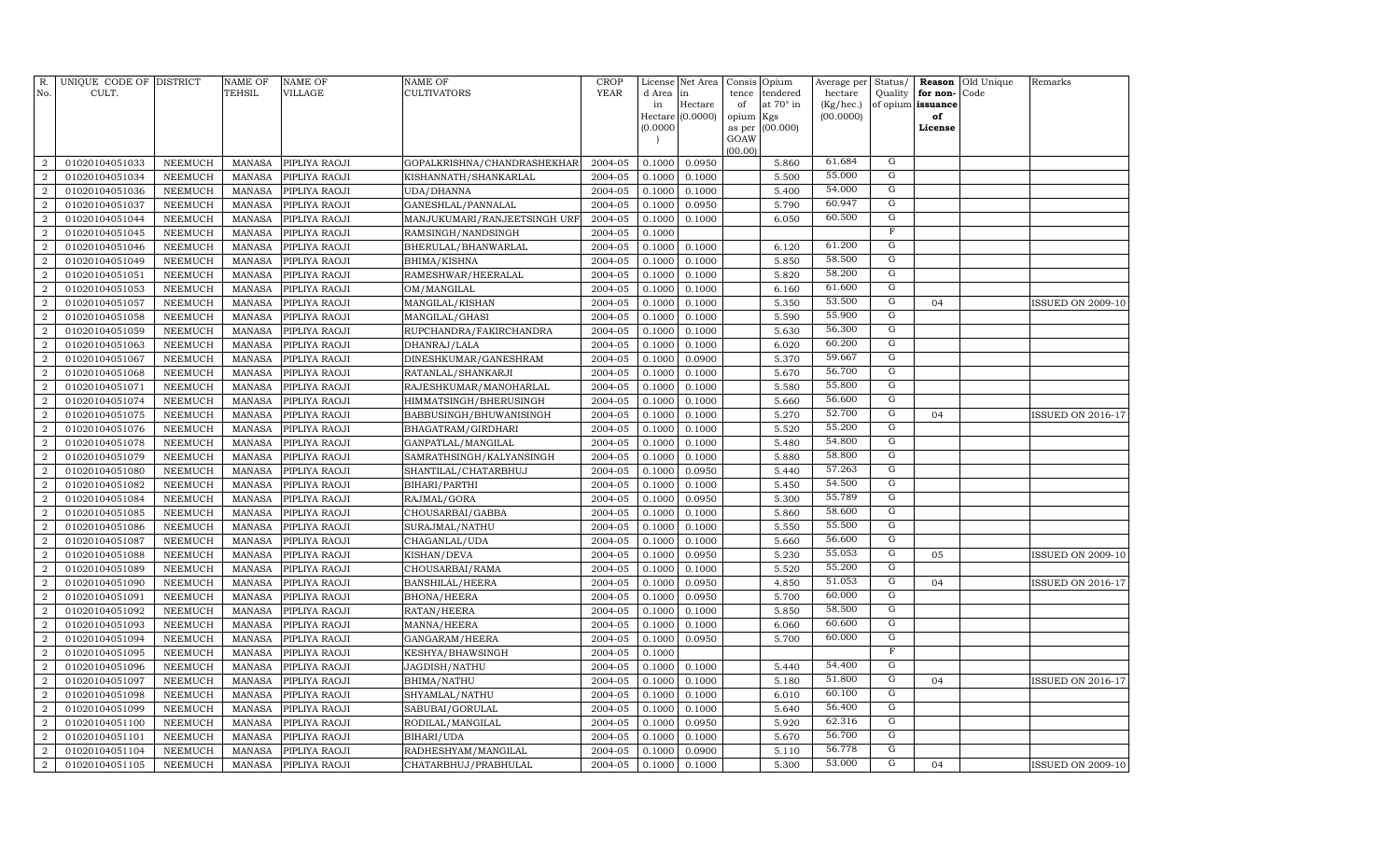| R.<br>No.                        | UNIQUE CODE OF DISTRICT<br>CULT. |                                  | <b>NAME OF</b><br><b>TEHSIL</b> | <b>NAME OF</b><br>VILLAGE      | NAME OF<br>CULTIVATORS                | <b>CROP</b><br><b>YEAR</b> | d Area in<br>in<br>(0.0000) | License Net Area<br>Hectare<br>Hectare (0.0000) | Consis<br>tence<br>of<br>opium<br>as per | Opium<br>tendered<br>at $70^\circ$ in<br>Kgs<br>(00.000) | Average per<br>hectare<br>(Kg/hec.)<br>(00.0000) | Status/<br>Quality<br>of opium issuance | for non-<br>of<br>License | <b>Reason</b> Old Unique<br>Code | Remarks                  |
|----------------------------------|----------------------------------|----------------------------------|---------------------------------|--------------------------------|---------------------------------------|----------------------------|-----------------------------|-------------------------------------------------|------------------------------------------|----------------------------------------------------------|--------------------------------------------------|-----------------------------------------|---------------------------|----------------------------------|--------------------------|
|                                  |                                  |                                  |                                 |                                |                                       |                            | $\overline{ }$              |                                                 | GOAW<br>(00.00)                          |                                                          |                                                  |                                         |                           |                                  |                          |
| $\overline{2}$                   | 01020104051106                   | NEEMUCH                          | <b>MANASA</b>                   | PIPLIYA RAOJI                  | BANSHILAL/RUPA                        | 2004-05                    | 0.1000                      | 0.1000                                          |                                          | 6.700                                                    | 67.000                                           | G                                       |                           |                                  |                          |
| $\overline{2}$                   | 01020104051107                   | <b>NEEMUCH</b>                   | MANASA                          | PIPLIYA RAOJI                  | RAWLE PRATAPSINGH/SAJJANSINGH         | 2004-05                    | 0.1000                      | 0.1000                                          |                                          | 5.330                                                    | 53.300                                           | $\mathbf G$                             | 04                        |                                  | <b>ISSUED ON 2009-10</b> |
| $\overline{2}$                   | 01020104051108                   | <b>NEEMUCH</b>                   | <b>MANASA</b>                   | PIPLIYA RAOJI                  | SHANIBAI/BHERULAL                     | 2004-05                    | 0.1000                      | 0.0950                                          |                                          | 5.730                                                    | 60.316                                           | $\overline{G}$                          |                           |                                  |                          |
| $\overline{2}$                   | 01020104051110                   | <b>NEEMUCH</b>                   | MANASA                          | PIPLIYA RAOJI                  | NANIBAI/RATANLAL                      | 2004-05                    | 0.1000                      | 0.1000                                          |                                          | 5.890                                                    | 58.900                                           | G                                       |                           |                                  |                          |
| $\overline{a}$                   | 01020104051114                   | <b>NEEMUCH</b>                   | MANASA                          | PIPLIYA RAOJI                  | CHOGALAL/BHERA                        | 2004-05                    | 0.1000                      | 0.0900                                          |                                          | 5.950                                                    | 66.111                                           | G                                       |                           |                                  |                          |
| $\boldsymbol{2}$                 | 01020104051115                   | <b>NEEMUCH</b>                   | <b>MANASA</b>                   | PIPLIYA RAOJI                  | GANPAT/KESHURAM                       | 2004-05                    | 0.1000                      | 0.1000                                          |                                          | 6.090                                                    | 60.900                                           | G                                       |                           |                                  |                          |
| $\overline{2}$                   | 01020104051117                   | <b>NEEMUCH</b>                   | <b>MANASA</b>                   | PIPLIYA RAOJI                  | GANESHNATH/KALUNATH                   | 2004-05                    | 0.1000                      | 0.1000                                          |                                          | 5.840                                                    | 58.400                                           | G                                       |                           |                                  |                          |
| $\overline{2}$                   | 01020104051122                   | <b>NEEMUCH</b>                   | <b>MANASA</b>                   | PIPLIYA RAOJI                  | RAMESHCHANDRA/RAMNARAYAN              | 2004-05                    | 0.1000                      | 0.0950                                          |                                          | 6.160                                                    | 64.842                                           | G                                       |                           |                                  |                          |
| $\overline{2}$                   | 01020104051123                   | <b>NEEMUCH</b>                   | <b>MANASA</b>                   | PIPLIYA RAOJI                  | GIRDHARI/KALU                         | 2004-05                    | 0.1000                      | 0.1000                                          |                                          | 5.980                                                    | 59.800                                           | ${\rm G}$                               |                           |                                  |                          |
| $\overline{2}$                   | 01020104051124                   | <b>NEEMUCH</b>                   | <b>MANASA</b>                   | PIPLIYA RAOJI                  | GANGABAI/NANURAM                      | 2004-05                    | 0.1000                      | 0.1000                                          |                                          | 6.250                                                    | 62.500                                           | $\mathbf G$                             |                           |                                  |                          |
| $\overline{2}$                   | 01020104051125                   | <b>NEEMUCH</b>                   | <b>MANASA</b>                   | PIPLIYA RAOJI                  | BHAGWATIBAI/RAMGOPAL                  | 2004-05                    | 0.1000                      | 0.0950                                          |                                          | 5.520                                                    | 58.105                                           | ${\rm G}$                               |                           |                                  |                          |
| $\boldsymbol{2}$                 | 01020104051128                   | NEEMUCH                          | <b>MANASA</b>                   | PIPLIYA RAOJI                  | KHEMRAJ/RAMA                          | 2004-05                    | 0.1000                      | 0.1000                                          |                                          | 5.760                                                    | 57.600                                           | ${\rm G}$                               |                           |                                  |                          |
| $\overline{2}$                   | 01020104051130                   | <b>NEEMUCH</b>                   | <b>MANASA</b>                   | PIPLIYA RAOJI                  | DAMARLAL/PEMA                         | 2004-05                    | 0.1000                      | 0.0950                                          |                                          | 5.460                                                    | 57.474                                           | G                                       |                           |                                  |                          |
| $\boldsymbol{2}$                 | 01020104051131                   | NEEMUCH                          | <b>MANASA</b>                   | PIPLIYA RAOJI                  | DHAPUBAI/MOHANLAL                     | 2004-05                    | 0.1000                      |                                                 |                                          |                                                          |                                                  | F                                       |                           |                                  |                          |
| $\overline{2}$                   | 01020104051143                   | NEEMUCH                          | <b>MANASA</b>                   | PIPLIYA RAOJI                  | SURATRAM/LALJI                        | 2004-05                    | 0.1000                      | 0.1000                                          |                                          | 5.440                                                    | 54.400                                           | G                                       |                           |                                  |                          |
| $\boldsymbol{2}$                 | 01020104051152                   | NEEMUCH                          | <b>MANASA</b>                   | PIPLIYA RAOJI                  | LACHHIRAM/PYARCHANDRA                 | 2004-05                    | 0.1000                      | 0.1000                                          |                                          | 6.050                                                    | 60.500                                           | G                                       |                           |                                  |                          |
| $\overline{2}$                   | 01020104051153                   | NEEMUCH                          | <b>MANASA</b>                   | PIPLIYA RAOJI                  | CHATRA/BHAWSINGH                      | 2004-05                    | 0.1000                      | 0.0950                                          |                                          | 5.850                                                    | 61.579                                           | $\overline{G}$                          |                           |                                  |                          |
| $\overline{2}$                   | 01020104051155                   | NEEMUCH                          | <b>MANASA</b>                   | PIPLIYA RAOJI                  | TAMMUBAI/GIRDHARI                     | 2004-05                    | 0.1000                      | 0.1000                                          |                                          | 6.210                                                    | 62.100                                           | $\mathbf G$                             |                           |                                  |                          |
| $\overline{2}$                   | 01020104051157                   | NEEMUCH                          | <b>MANASA</b>                   | PIPLIYA RAOJI                  | GANGARAM/BHAVSINGH                    | 2004-05                    | 0.1000                      | 0.1000                                          |                                          | 5.510                                                    | 55.100                                           | $\mathbf G$                             |                           |                                  |                          |
| $\overline{2}$                   | 01020104051158                   | <b>NEEMUCH</b>                   | MANASA                          | PIPLIYA RAOJI                  | TEJA/DHANNA                           | 2004-05                    | 0.1000                      | 0.0950                                          |                                          | 5.900                                                    | 62.105                                           | $\mathbf G$                             |                           |                                  |                          |
| $\overline{2}$                   | 01020104051160                   | NEEMUCH                          | MANASA                          | PIPLIYA RAOJI                  | BAHANWARLAL/GOVINDRAM                 | 2004-05                    | 0.1000                      |                                                 |                                          |                                                          |                                                  | $\mathbf F$                             |                           |                                  |                          |
| $\overline{2}$                   | 01020104051161                   | <b>NEEMUCH</b>                   | MANASA                          | PIPLIYA RAOJI                  | BANSHILAL/BALUJI                      | 2004-05                    | 0.1000                      | 0.1000                                          |                                          | 5.960                                                    | 59.600                                           | G                                       |                           |                                  |                          |
| $\overline{2}$                   | 01020104051162                   | <b>NEEMUCH</b>                   | <b>MANASA</b>                   | PIPLIYA RAOJI                  | HEMA/HEERA                            | 2004-05                    | 0.1000                      | 0.1000                                          | 59.98                                    | 4.350                                                    | 43.500                                           |                                         | 02                        |                                  | <b>ISSUED ON 2009-10</b> |
| $\overline{2}$                   | 01020104051163                   | NEEMUCH                          | MANASA                          | PIPLIYA RAOJI                  | BABULAL/DHANRAJ                       | 2004-05                    | 0.1000                      | 0.1000                                          |                                          | 6.150                                                    | 61.500                                           | G                                       |                           |                                  |                          |
| $\overline{2}$                   | 01020104051001                   | NEEMUCH                          | <b>MANASA</b>                   | PIPLIYA RAOJI                  | BANSHILAL/MAGNIRAM                    | 2004-05                    | 0.1000                      | 0.1000                                          |                                          | 5.040                                                    | 50.400                                           | G                                       | 04                        |                                  |                          |
| $\overline{2}$                   | 01020104051022                   | <b>NEEMUCH</b>                   | MANASA                          | PIPLIYA RAOJI                  | KANCHANBAI/PRABHULAL                  | 2004-05                    | 0.1000                      |                                                 |                                          |                                                          |                                                  | F                                       |                           |                                  |                          |
| $\overline{2}$                   | 01020104051060                   | <b>NEEMUCH</b>                   | <b>MANASA</b>                   | PIPLIYA RAOJI                  | BHAGSINGH/DHIRAJSINGH                 | 2004-05                    | 0.1000                      | 0.1000                                          |                                          | 2.080                                                    | 20.800                                           | G                                       | 04                        |                                  |                          |
| $\overline{2}$                   | 01020104051102                   | <b>NEEMUCH</b>                   | <b>MANASA</b>                   | PIPLIYA RAOJI                  | SURESHCHANDRA/CHATARBHUJ              | 2004-05                    | 0.1000                      | 0.1000                                          |                                          | 5.940                                                    | 59.400                                           | G                                       |                           |                                  |                          |
| $\overline{2}$                   | 01020104051043                   | <b>NEEMUCH</b>                   | <b>MANASA</b>                   | PIPLIYA RAOJI                  | BAGDU/HEMA                            | 2004-05                    | 0.1000                      | 0.1000                                          |                                          | 5.880                                                    | 58.800                                           | G                                       |                           |                                  |                          |
| $\overline{2}$                   | 01020104051070                   | <b>NEEMUCH</b>                   | <b>MANASA</b>                   | PIPLIYA RAOJI                  | MADANLAL/SHANKARJI                    | 2004-05                    | 0.1000                      | 0.1000                                          |                                          | 5.180                                                    | 51.800<br>56.300                                 | G<br>G                                  | 04                        |                                  | <b>ISSUED ON 2016-17</b> |
| $\overline{2}$                   | 01020104051077                   | <b>NEEMUCH</b>                   | <b>MANASA</b>                   | PIPLIYA RAOJI                  | RADHESHYAM / SHANKARJI                | 2004-05                    | 0.1000                      | 0.1000                                          |                                          | 5.630                                                    |                                                  | F                                       |                           |                                  |                          |
| $\boldsymbol{2}$                 | 01020104051030                   | <b>NEEMUCH</b>                   | <b>MANASA</b>                   | PIPLIYA RAOJI                  | GENDKUNWAR/SAJJANSINGH                | 2004-05                    | 0.1000                      |                                                 |                                          |                                                          | 55.100                                           | G                                       |                           |                                  |                          |
| $\overline{2}$<br>$\overline{2}$ | 01020104051073<br>01020104051081 | <b>NEEMUCH</b><br><b>NEEMUCH</b> | <b>MANASA</b><br>MANASA         | PIPLIYA RAOJI                  | SHYAMLAL/KARULAL                      | 2004-05<br>2004-05         | 0.1000<br>0.1000            | 0.1000<br>0.0900                                |                                          | 5.510<br>5.470                                           | 60.778                                           | G                                       |                           |                                  |                          |
| $\overline{2}$                   | 01020104051083                   | <b>NEEMUCH</b>                   | <b>MANASA</b>                   | PIPLIYA RAOJI<br>PIPLIYA RAOJI | PRAHALAD/GANESHLAL<br>MANNALAL/CHATRA | 2004-05                    | 0.1000                      | 0.1000                                          |                                          | 5.880                                                    | 58.800                                           | G                                       | 05                        |                                  | <b>ISSUED ON 2009-10</b> |
| $\overline{2}$                   | 01020104051112                   | <b>NEEMUCH</b>                   | <b>MANASA</b>                   | PIPLIYA RAOJI                  | MANGILAL/HEERALAL                     | 2004-05                    | 0.1000                      | 0.1000                                          |                                          | 5.880                                                    | 58.800                                           | G                                       |                           |                                  |                          |
| $\overline{2}$                   | 01020104051118                   | <b>NEEMUCH</b>                   | <b>MANASA</b>                   | PIPLIYA RAOJI                  | MANKUNWARBAI/KALULAL                  | 2004-05                    | 0.1000                      | 0.1000                                          |                                          | 5.810                                                    | 58.100                                           | G                                       |                           |                                  |                          |
| $\boldsymbol{2}$                 | 01020104051164                   | <b>NEEMUCH</b>                   | <b>MANASA</b>                   | PIPLIYA RAOJI                  | MOHANLAL/MANGILAL                     | 2004-05                    | 0.1000                      | 0.0950                                          |                                          | 5.590                                                    | 58.842                                           | G                                       |                           |                                  |                          |
| $\overline{2}$                   | 01020104051165                   | <b>NEEMUCH</b>                   | <b>MANASA</b>                   | PIPLIYA RAOJI                  | FATEHSINGH/MANAKCHAND                 | 2004-05                    | 0.1000                      | 0.0950                                          |                                          | 5.390                                                    | 56.737                                           | $\mathbf G$                             |                           |                                  |                          |
| $\overline{2}$                   | 01020104051167                   | <b>NEEMUCH</b>                   | <b>MANASA</b>                   | PIPLIYA RAOJI                  | BHAGULAL/KISHAN PATIDAR               | 2004-05                    | 0.1000                      |                                                 |                                          |                                                          |                                                  | $_{\rm F}$                              |                           |                                  |                          |
| $\overline{2}$                   | 01020104051168                   | NEEMUCH                          | <b>MANASA</b>                   | PIPLIYA RAOJI                  | SHYAMLAL/KISHNA                       | 2004-05                    | 0.1000                      | 0.1000                                          |                                          | 5.340                                                    | 53.400                                           | G                                       | 04                        |                                  | <b>ISSUED ON 2009-10</b> |
| $\overline{2}$                   | 01020104051169                   | <b>NEEMUCH</b>                   | <b>MANASA</b>                   | PIPLIYA RAOJI                  | CHATRA/KISHNA                         | 2004-05                    | 0.1000                      | 0.0950                                          |                                          | 5.600                                                    | 58.947                                           | G                                       |                           |                                  |                          |
| $\overline{2}$                   | 01020104051170                   | <b>NEEMUCH</b>                   | <b>MANASA</b>                   | PIPLIYA RAOJI                  | SHYAMLAL/BHANWARLAL                   | 2004-05                    | 0.1000                      | 0.0800                                          |                                          | 4.250                                                    | 53.125                                           | G                                       | 04                        |                                  | <b>ISSUED ON 2009-10</b> |
| $\overline{a}$                   | 01020104051172                   | <b>NEEMUCH</b>                   |                                 | MANASA PIPLIYA RAOJI           | GANGARAM/AMRA                         | 2004-05                    | 0.1000                      | 0.1000                                          |                                          | 5.610                                                    | 56.100                                           | G                                       |                           |                                  | TRANSFER/UCHED           |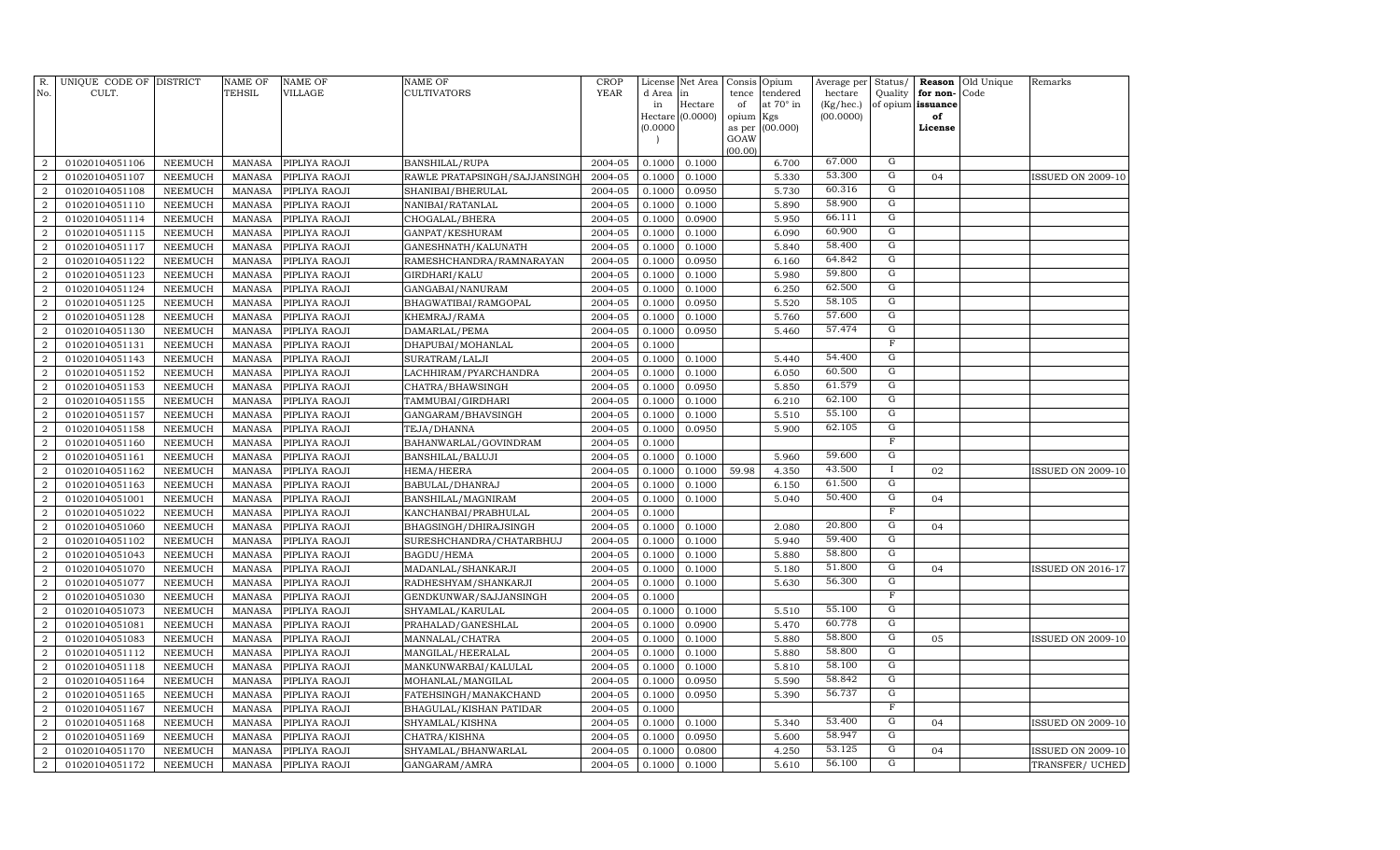| R.<br>No.      | UNIQUE CODE OF DISTRICT<br>CULT. |                                  | NAME OF<br>TEHSIL       | <b>NAME OF</b><br>VILLAGE | NAME OF<br>CULTIVATORS                  | <b>CROP</b><br><b>YEAR</b> | License<br>d Area<br>in | Net Area<br>in<br>Hectare | Consis<br>tence<br>of | Opium<br>tendered<br>at $70^\circ$ in | Average per<br>hectare<br>(Kg/hec.) | Status/     | Quality for non-Code<br>of opium issuance | <b>Reason</b> Old Unique | Remarks                  |                                    |
|----------------|----------------------------------|----------------------------------|-------------------------|---------------------------|-----------------------------------------|----------------------------|-------------------------|---------------------------|-----------------------|---------------------------------------|-------------------------------------|-------------|-------------------------------------------|--------------------------|--------------------------|------------------------------------|
|                |                                  |                                  |                         |                           |                                         |                            | Hectare                 | (0.0000)                  | opium Kgs             |                                       | (00.0000)                           |             | of                                        |                          |                          |                                    |
|                |                                  |                                  |                         |                           |                                         |                            | (0.0000)                |                           | as per<br>GOAW        | (00.000)                              |                                     |             | License                                   |                          |                          |                                    |
|                |                                  |                                  |                         |                           |                                         |                            |                         |                           | (00.00)               |                                       |                                     |             |                                           |                          |                          |                                    |
| $\overline{2}$ | 01020104051173                   | <b>NEEMUCH</b>                   | MANASA                  | PIPLIYA RAOJI             | LAXMANSINGH/BHAVSINGH                   | 2004-05                    | 0.1000                  | 0.1000                    |                       | 5.730                                 | 57.300                              | $\mathbf G$ |                                           |                          | TRANSFER/ UCHED          |                                    |
| $\overline{2}$ | 01020104051174                   | <b>NEEMUCH</b>                   | MANASA                  | PIPLIYA RAOJI             | MOHANLAL/MATHURALAL                     | 2004-05                    | 0.1000                  | 0.0950                    |                       | 5.880                                 | 61.895                              | $\mathbf G$ |                                           |                          |                          |                                    |
| $\overline{a}$ | 01020104051177                   | <b>NEEMUCH</b>                   | <b>MANASA</b>           | PIPLIYA RAOJI             | LAXMINARAYAN/SALAGRAM                   | 2004-05                    | 0.1000                  | 0.0950                    |                       | 5.730                                 | 60.316                              | $\mathbf G$ |                                           |                          |                          |                                    |
| $\overline{a}$ | 01020104051178                   | <b>NEEMUCH</b>                   | MANASA                  | PIPLIYA RAOJI             | MADANLAL/LAXMAN                         | 2004-05                    | 0.1000                  | 0.0900                    |                       | 5.230                                 | 58.111                              | G           |                                           |                          | TRANSFER/ UCHED          |                                    |
| $\overline{a}$ | 01020104051179                   | <b>NEEMUCH</b>                   | <b>MANASA</b>           | PIPLIYA RAOJI             | ANSHIBAI/BHUWANIRAM                     | 2004-05                    | 0.1000                  | 0.1000                    |                       | 6.200                                 | 62.000                              | G           |                                           |                          |                          | NAME CHAGNE TRANSFER/NABAD N-I DIV |
| $\overline{a}$ | 01020104051012                   | <b>NEEMUCH</b>                   | MANASA                  | PIPLIYA RAOJI             | JHAMKUBAI/PRATAP                        | 2004-05                    | 0.1000                  |                           |                       |                                       |                                     | $\mathbf F$ |                                           | 01020104050086           |                          |                                    |
| $\overline{2}$ | 01020104051013                   | <b>NEEMUCH</b>                   | <b>MANASA</b>           | PIPLIYA RAOJI             | DAMARLAL/SHANKARLAL                     | 2004-05                    | 0.1000                  |                           |                       |                                       |                                     | $\mathbf F$ |                                           | 01020104050087           |                          |                                    |
| $\overline{a}$ | 01020104051138                   | <b>NEEMUCH</b>                   | MANASA                  | PIPLIYA RAOJI             | SWAROOPKUNWAR/KALYANSINGH               | 2004-05                    | 0.1000                  | 0.0950                    |                       | 5.850                                 | 61.579                              | G           |                                           | 01020104127032           |                          |                                    |
| $\overline{2}$ | 01020104051109                   | <b>NEEMUCH</b>                   | <b>MANASA</b>           | PIPLIYA RAOJI             | NEMICHANDRA/MANMAL                      | 2004-05                    | 0.1000                  | 0.0950                    |                       | 5.490                                 | 57.789                              | G           |                                           | 01020104048120           |                          |                                    |
| $\overline{2}$ | 01020104051147                   | <b>NEEMUCH</b>                   | MANASA                  | PIPLIYA RAOJI             | MANGILAL/SHANKARLAL NAYAK               | 2004-05                    | 0.1000                  | 0.1000                    |                       | 5.550                                 | 55.500                              | G           |                                           | 01020104055013           |                          |                                    |
| $\overline{2}$ | 01020104051180                   | <b>NEEMUCH</b>                   | <b>MANASA</b>           | PIPLIYA RAOJI             | MANGILAL/BHERULAL                       | 2004-05                    | 0.1000                  | 0.0950                    |                       | 2.800                                 | 29.474                              | ${\rm G}$   | 04                                        | 1020104055002            |                          |                                    |
|                | 01020104014002                   | <b>NEEMUCH</b>                   | MANASA                  | PAROT PIPLIYA             | BAGDIRAM/BHERULAL                       | 2004-05                    | 0.1000                  | 0.1000                    |                       | 5.720                                 | 57.200                              | G           |                                           |                          |                          |                                    |
|                | 01020104014003                   | <b>NEEMUCH</b>                   | MANASA                  | PAROT PIPLIYA             | AMRITRAM/HAJARI                         | 2004-05                    | 0.1000                  | 0.1050                    |                       | 6.020                                 | 57.333                              | G           |                                           |                          |                          |                                    |
|                | 01020104014005                   | <b>NEEMUCH</b>                   | MANASA                  | PAROT PIPLIYA             | BABULAL/KESHURAM                        | 2004-05                    | 0.1000                  | 0.0950                    |                       | 6.040                                 | 63.579                              | G           |                                           |                          |                          |                                    |
|                | 01020104014012                   | <b>NEEMUCH</b>                   | MANASA                  | PAROT PIPLIYA             | BASANTIBAI/KACHRU                       | 2004-05                    | 0.1000                  | 0.0950                    |                       | 5.740                                 | 60.421                              | G           |                                           |                          |                          |                                    |
|                | 01020104014016                   | <b>NEEMUCH</b>                   | MANASA                  | PAROT PIPLIYA             | SHANTIBAI/ONKAR                         | 2004-05                    | 0.1000                  | 0.1000                    |                       | 5.150                                 | 51.500                              | G           | 04                                        |                          | <b>ISSUED ON 2016-17</b> |                                    |
|                | 01020104014018                   | <b>NEEMUCH</b>                   | MANASA                  | PAROT PIPLIYA             | KAMLIBAI/BANSI                          | 2004-05                    | 0.1000                  | 0.0950                    |                       | 5.370                                 | 56.526                              | G           |                                           |                          |                          |                                    |
|                | 01020104014019                   | <b>NEEMUCH</b>                   | MANASA                  | PAROT PIPLIYA             | JAMANA BAI/ DULICHAND                   | 2004-05                    | 0.1000                  | 0.1000                    |                       | 5.670                                 | 56.700                              | G           | 05                                        |                          | ISSUED ON 2009-10        |                                    |
|                | 01020104014020                   | <b>NEEMUCH</b>                   | MANASA                  | PAROT PIPLIYA             | KISHAN/RUPA                             | 2004-05                    | 0.1000                  | 0.0900                    |                       | 4.270                                 | 47.444                              | G           | 04                                        |                          | ISSUED ON 2016-17        |                                    |
|                | 01020104014023                   | <b>NEEMUCH</b>                   | MANASA                  | PAROT PIPLIYA             | DALLUBAI/RADHESHYAM                     | 2004-05                    | 0.1000                  | 0.1000                    |                       | 6.140                                 | 61.400                              | G           |                                           |                          |                          |                                    |
|                | 01020104014009                   | <b>NEEMUCH</b>                   | MANASA                  | PAROT PIPLIYA             | GHISALAL/DHANNA                         | 2004-05                    | 0.1000                  | 0.1000                    |                       | 6.570                                 | 65.700                              | G           |                                           |                          |                          |                                    |
|                | 01020104014024                   | <b>NEEMUCH</b>                   | MANASA                  | PAROT PIPLIYA             | KANHAIYALAL/NANALAL                     | 2004-05                    | 0.1000                  | 0.1000                    |                       | 5.730                                 | 57.300                              | G           |                                           |                          |                          |                                    |
|                | 01020104014022                   | <b>NEEMUCH</b>                   | MANASA                  | PAROT PIPLIYA             | KANHAIYALAL/PYARJI                      | 2004-05                    | 0.1000                  | 0.1000                    |                       | 5.690                                 | 56.900                              | G           |                                           |                          |                          |                                    |
|                | 01020104014001                   | <b>NEEMUCH</b>                   | MANASA                  | PAROT PIPLIYA             | GHISALAL/JAGANNATH                      | 2004-05                    | 0.1000                  | 0.0950                    |                       | 6.130                                 | 64.526                              | G           |                                           |                          |                          |                                    |
|                | 01020104014034                   | <b>NEEMUCH</b>                   | MANASA                  | PAROT PIPLIYA             | DHAPU BAI/KISHANLAL                     | 2004-05                    | 0.1000                  | 0.0900                    |                       | 1.690                                 | 18.778                              | G           | 04                                        | 1020104010263            |                          |                                    |
|                | 01020104014006                   | <b>NEEMUCH</b>                   | MANASA                  | PAROT PIPLIYA             | RADHESHYAM/DHANNA                       | 2004-05                    | 0.1000                  | 0.0950                    |                       | 6.530                                 | 68.737                              | G           |                                           | 01020104053041           |                          |                                    |
|                | 01020104027091                   | <b>NEEMUCH</b>                   | MANASA                  | PARDA-II                  | SUNDERLAL/NANALAL                       | 2004-05                    | 0.1000                  | 0.1000                    |                       | 6.250                                 | 62.500                              | G           |                                           |                          |                          |                                    |
|                | 01020104027092                   | <b>NEEMUCH</b>                   | MANASA                  | PARDA-II                  | ONKARLAL/BHUWANA                        | 2004-05                    | 0.1000                  | 0.1000                    |                       | 5.670                                 | 56.700                              | G           |                                           |                          |                          |                                    |
|                | 01020104027093                   | <b>NEEMUCH</b>                   | <b>MANASA</b>           | PARDA-II                  | BHANWARLAL/RATNA                        | 2004-05                    | 0.1000                  | 0.1000                    |                       | 5.380                                 | 53.800                              | G           | 04                                        |                          |                          |                                    |
|                | 01020104027094                   | <b>NEEMUCH</b>                   | MANASA                  | PARDA-II                  | GANGARAM/GOKUL                          | 2004-05                    | 0.1000                  | 0.1000                    |                       | 7.100                                 | 71.000                              | G<br>G      |                                           |                          |                          |                                    |
|                | 01020104027101                   | <b>NEEMUCH</b>                   | <b>MANASA</b>           | PARDA-II                  | MATHURALAL/BHONA                        | 2004-05                    | 0.1000                  | 0.0950                    |                       | 6.350                                 | 66.842                              |             |                                           |                          |                          |                                    |
|                | 01020104027105                   | <b>NEEMUCH</b>                   | <b>MANASA</b>           | PARDA-II                  | SAVITRI BAI/KANHEYALAL                  | 2004-05                    | 0.1000                  | 0.1000                    |                       | 6.260                                 | 62.600<br>59.600                    | G<br>G      |                                           |                          |                          |                                    |
|                | 01020104027110                   | <b>NEEMUCH</b>                   | <b>MANASA</b>           | PARDA-II                  | MANGILAL/NATHU                          | 2004-05                    | 0.1000                  | 0.1000<br>0.1000          |                       | 5.960                                 | 57.000                              | G           |                                           |                          |                          |                                    |
|                | 01020104027113                   | <b>NEEMUCH</b>                   | MANASA                  | PARDA-II                  | FAKIRCHAND/MANGILAL                     | 2004-05                    | 0.1000                  | 0.1000                    |                       | 5.700                                 | 54.400                              | G           | 05                                        |                          | <b>ISSUED ON 2009-10</b> |                                    |
|                | 01020104027114                   | <b>NEEMUCH</b>                   | <b>MANASA</b>           | PARDA-II                  | JAGANNATH/BHERULAL                      | 2004-05                    | 0.1000                  | 0.1000                    |                       | 5.440                                 | 51.000                              | G           |                                           |                          |                          |                                    |
|                | 01020104027115                   | <b>NEEMUCH</b>                   | MANASA                  | PARDA-II                  | RATANNATH/NANDANATH                     | 2004-05                    | 0.1000                  |                           |                       | 5.100                                 |                                     | $_{\rm F}$  | 04                                        |                          | <b>ISSUED ON 2016-17</b> |                                    |
|                | 01020104027117                   | <b>NEEMUCH</b>                   | <b>MANASA</b>           | PARDA-II                  | SEVA/CHAMPA                             | 2004-05                    | 0.1000                  | 0.1000                    |                       |                                       | 62.800                              | G           |                                           |                          |                          |                                    |
|                | 01020104027122                   | <b>NEEMUCH</b><br><b>NEEMUCH</b> | MANASA<br><b>MANASA</b> | PARDA-II                  | AKBAR/FIDAHUSAIN                        | 2004-05<br>2004-05         | 0.1000<br>0.1000        | 0.0950                    |                       | 6.280<br>5.790                        | 60.947                              | G           |                                           |                          |                          |                                    |
|                | 01020104027125                   | <b>NEEMUCH</b>                   | <b>MANASA</b>           | PARDA-II                  | DEVILAL/KANHAIYALAL                     |                            | 0.1000                  | 0.1000                    |                       | 6.730                                 | 67.300                              | G           |                                           |                          |                          |                                    |
|                | 01020104027127                   |                                  | <b>MANASA</b>           | PARDA-II                  | UDAIRAM/KHUMANSINGH                     | 2004-05<br>2004-05         | 0.1000                  | 0.1000                    |                       | 6.220                                 | 62.200                              | G           |                                           |                          |                          |                                    |
|                | 01020104027134<br>01020104027135 | NEEMUCH<br><b>NEEMUCH</b>        | <b>MANASA</b>           | PARDA-II                  | BABULAL/MANGILAL<br>RAMNATH/SHANKARNATH | 2004-05                    | 0.1000                  | 0.1000                    |                       | 5.240                                 | 52.400                              | G           | 04                                        |                          | ISSUED ON 2016-17        |                                    |
|                | 01020104027141                   | NEEMUCH                          | <b>MANASA</b>           | PARDA-II<br>PARDA-II      | DAYARAM / CHHAGANLAL                    | 2004-05                    | 0.1000                  | 0.1000                    |                       | 6.580                                 | 65.800                              | G           |                                           |                          |                          |                                    |
| $\mathbf{1}$   | 01020104027149                   | NEEMUCH                          | MANASA                  | PARDA-II                  | RAMGOPAL/RAMCHANDRA                     | 2004-05                    | 0.1000                  | 0.0900                    |                       | 4.760                                 | 52.889                              | G           | 04                                        |                          | <b>ISSUED ON 2016-17</b> |                                    |
|                |                                  |                                  |                         |                           |                                         |                            |                         |                           |                       |                                       |                                     |             |                                           |                          |                          |                                    |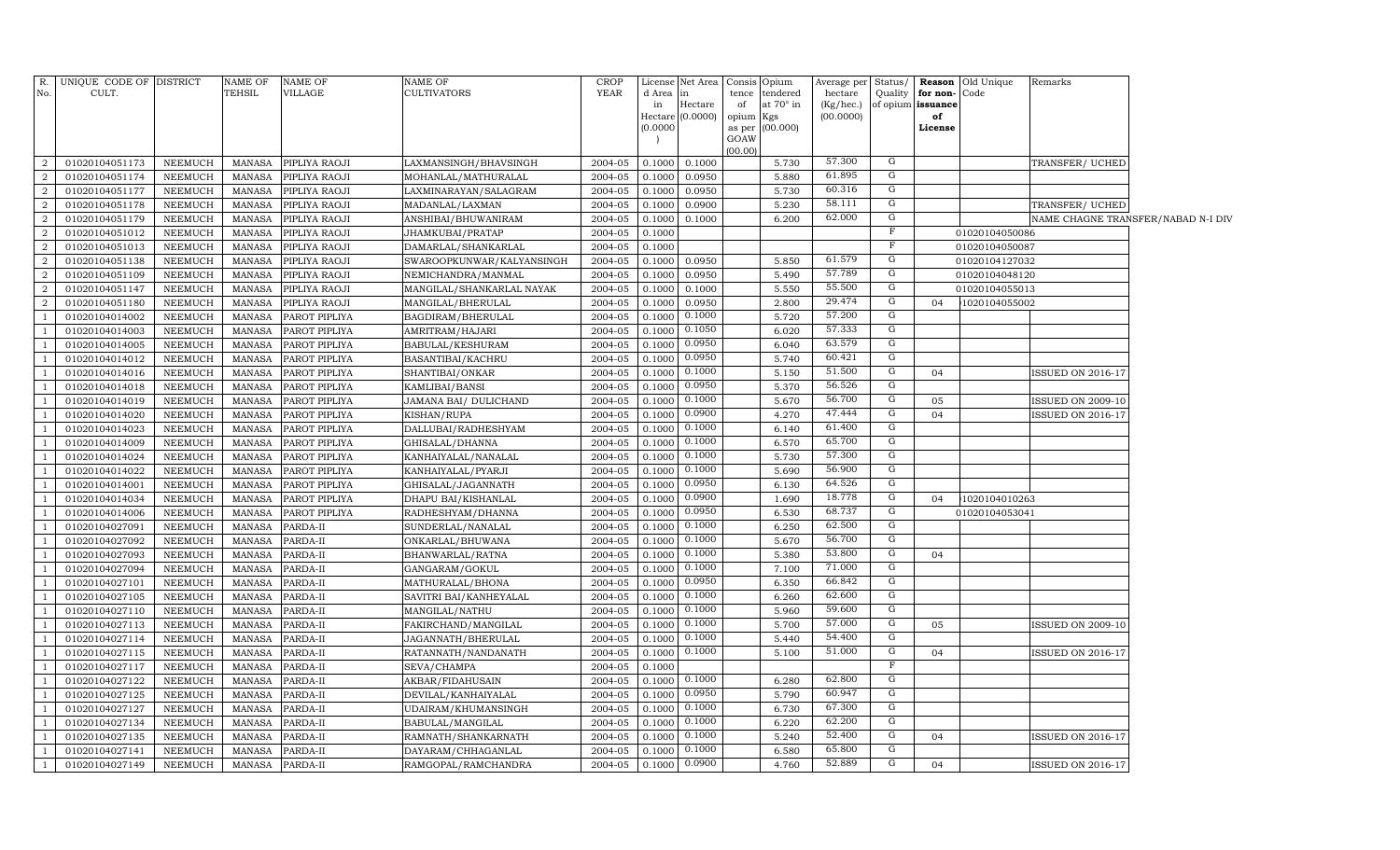|                | R. UNIQUE CODE OF DISTRICT<br>CULT. |                    | NAME OF<br>TEHSIL       | NAME OF                                          | NAME OF<br><b>CULTIVATORS</b>                | <b>CROP</b><br>YEAR |                  | License Net Area     |             | Consis Opium                 | Average per          |                |                                   | Status/ <b>Reason</b> Old Unique | Remarks                        |                                        |
|----------------|-------------------------------------|--------------------|-------------------------|--------------------------------------------------|----------------------------------------------|---------------------|------------------|----------------------|-------------|------------------------------|----------------------|----------------|-----------------------------------|----------------------------------|--------------------------------|----------------------------------------|
| No.            |                                     |                    |                         | VILLAGE                                          |                                              |                     | d Area<br>in     | in<br>$\rm{Hectare}$ | tence<br>of | tendered<br>at $70^\circ$ in | hectare<br>(Kg/hec.) | Quality        | for non-Code<br>of opium issuance |                                  |                                |                                        |
|                |                                     |                    |                         |                                                  |                                              |                     | Hectare          | (0.0000)             | opium Kgs   |                              | (00.0000)            |                | of                                |                                  |                                |                                        |
|                |                                     |                    |                         |                                                  |                                              |                     | (0.0000)         |                      | as per      | (00.000)                     |                      |                | License                           |                                  |                                |                                        |
|                |                                     |                    |                         |                                                  |                                              |                     |                  |                      | GOAW        |                              |                      |                |                                   |                                  |                                |                                        |
|                | 01020104027151                      | NEEMUCH            | MANASA                  | PARDA-II                                         | BASANTILAL/MEGHA                             | 2004-05             | 0.1000           | 0.1000               | (00.00)     | 5.380                        | 53.800               | G              | 04                                |                                  | ISSUED ON 2016-17              |                                        |
|                | 01020104027157                      | <b>NEEMUCH</b>     | MANASA                  | PARDA-II                                         | MOHANLAL/BHANWAR                             | 2004-05             | 0.1000           | 0.1000               |             | 7.130                        | 71.300               | G              |                                   |                                  |                                |                                        |
|                | 01020104027159                      | <b>NEEMUCH</b>     | <b>MANASA</b>           | PARDA-II                                         | BHERU/MEGHA                                  | 2004-05             | 0.1000           | 0.0950               |             | 5.950                        | 62.632               | G              |                                   |                                  |                                |                                        |
|                | 01020104027160                      | <b>NEEMUCH</b>     | <b>MANASA</b>           | PARDA-II                                         | KANWARLAL/UDAIRAM                            | 2004-05             | 0.1000           | 0.1000               |             | 6.790                        | 67.900               | G              |                                   |                                  |                                |                                        |
|                | 01020104027163                      | NEEMUCH            | <b>MANASA</b>           | PARDA-II                                         | BHAGUBAI/CHAGANLAL                           | 2004-05             | 0.1000           | 0.1000               |             | 5.660                        | 56.600               | G              |                                   |                                  |                                |                                        |
|                | 01020104027164                      | NEEMUCH            | <b>MANASA</b>           | PARDA-II                                         | KACHRULAL/RUPA                               | 2004-05             | 0.1000           | 0.1000               |             | 6.260                        | 62.600               | G              |                                   |                                  |                                |                                        |
|                | 01020104027165                      | <b>NEEMUCH</b>     | <b>MANASA</b>           | PARDA-II                                         | RAMIBAI/VARDICHAND                           | 2004-05             | 0.1000           |                      |             |                              |                      | N              |                                   |                                  |                                |                                        |
| $\overline{1}$ | 01020104027167                      | <b>NEEMUCH</b>     | <b>MANASA</b>           | PARDA-II                                         | LILABAI/RATANLAL                             | 2004-05             | 0.1000           | 0.1000               |             | 6.250                        | 62.500               | G              |                                   |                                  |                                |                                        |
|                | 01020104027168                      | <b>NEEMUCH</b>     | MANASA                  | PARDA-II                                         | GHISALAL/CHHAGANLAL                          | 2004-05             | 0.1000           | 0.1000               |             | 6.020                        | 60.200               | G              |                                   |                                  |                                |                                        |
| <sup>1</sup>   | 01020104027175                      | NEEMUCH            | <b>MANASA</b>           | PARDA-II                                         | KALU/AMRA                                    | 2004-05             | 0.1000           | 0.1050               |             | 6.320                        | 60.190               | G              |                                   |                                  |                                |                                        |
|                | 01020104027177                      | <b>NEEMUCH</b>     | MANASA                  | PARDA-II                                         | MO.HUSSAIN/ALLAHBAKSH                        | 2004-05             | 0.1000           | 0.1050               |             | 5.500                        | 52.381               | G              | 04                                |                                  |                                |                                        |
| $\overline{1}$ | 01020104027188                      | NEEMUCH            | MANASA                  | PARDA-II                                         | BAHIDKHAN/HASANALI                           | 2004-05             | 0.1000           | 0.1050               |             | 5.400                        | 51.429               | G              | 04                                |                                  | ISSUED ON 2016-17              |                                        |
|                | 01020104027189                      | NEEMUCH            | MANASA                  | PARDA-II                                         | RAHIMBAKSH/ISMILE                            | 2004-05             | 0.1000           | 0.1000               |             | 4.570                        | 45.700               | G              | 04                                |                                  |                                |                                        |
| <sup>1</sup>   | 01020104027190                      | <b>NEEMUCH</b>     | MANASA                  | PARDA-II                                         | KARULAL UDAILAL                              | 2004-05             | 0.1000           | 0.1000               |             | 5.170                        | 51.700               | G              | 04                                |                                  |                                |                                        |
| $\overline{1}$ | 01020104027191                      | NEEMUCH            | MANASA                  | PARDA-II                                         | BABULAL/MANGILAL KHATI                       | 2004-05             | 0.1000           | 0.1000               |             | 5.480                        | 54.800               | G              |                                   |                                  |                                |                                        |
| $\overline{1}$ | 01020104027182                      | NEEMUCH            | MANASA                  | PARDA-II                                         | JAYCHAND/RATAN                               | 2004-05             | 0.1000           | 0.1000               |             | 5.960                        | 59.600               | G              |                                   |                                  |                                |                                        |
|                | 01020104027083                      | NEEMUCH            | MANASA                  | PARDA-II                                         | MOHANLAL/BANSILAL                            | 2004-05             | 0.1000           |                      |             |                              |                      | N              |                                   |                                  |                                |                                        |
| $\overline{1}$ | 01020104027100                      | NEEMUCH            | <b>MANASA</b>           | PARDA-II                                         | GANPAT/GABURLAL                              | 2004-05             | 0.1000           | 0.0950               |             | 5.430                        | 57.158               | G              |                                   |                                  |                                |                                        |
| $\overline{1}$ | 01020104027144                      | NEEMUCH            | MANASA                  | $\ensuremath{\mathsf{PARDA}\text{-}\mathrm{II}}$ | RAMA/RUPA                                    | 2004-05             | 0.1000           | 0.1000               |             | 4.800                        | 48.000               | G              | 04                                |                                  |                                | VIOLATION OF DEPARTMENTAL INSTRUCTIONS |
|                | 01020104027155                      | NEEMUCH            | MANASA                  | PARDA-II                                         | HANSRAJ/PURALAL                              | 2004-05             | 0.1000           | 0.0950               |             | 5.660                        | 59.579               | G              |                                   |                                  |                                |                                        |
| $\overline{1}$ | 01020104027102                      | NEEMUCH            | MANASA                  | PARDA-II                                         | ONKAR/KESHURAM                               | 2004-05             | 0.1000           | 0.1000               |             | 6.050                        | 60.500               | G              |                                   |                                  |                                |                                        |
|                | 01020104027044                      | NEEMUCH            | MANASA                  | PARDA-II                                         | SHYAMLAL/SHANKARLAL                          | 2004-05             | 0.1000           | 0.1050               |             | 6.180                        | 58.857               | G              |                                   | 01020104026461                   |                                |                                        |
|                | 01020104027132                      | NEEMUCH            | MANASA                  | PARDA-II                                         | RUPA/GULAB                                   | 2004-05             | 0.1000           | 0.1000               |             | 5.580                        | 55.800               | G              | 05                                |                                  | 102010402647 ISSUED ON 2009-10 |                                        |
|                | 01020104027010                      | NEEMUCH            | MANASA                  | PARDA-II                                         | KACHRULAL/BHANWARLAL                         | 2004-05             | 0.1000           | 0.1050               |             | 5.440                        | 51.810               | G              | 04                                |                                  | 102010402647 ISSUED ON 2016-17 |                                        |
|                | 01020104027064                      | NEEMUCH            | MANASA                  | PARDA-II                                         | SUNDERLAL/UDA                                | 2004-05             | 0.1000           | 0.1000               |             | 5.780                        | 57.800               | G              | 05                                |                                  | 102010402645 ISSUED ON 2016-17 |                                        |
|                | 01020104027194                      | NEEMUCH            | MANASA                  | PARDA-II                                         | KESHIBAI/GANESH                              | 2004-05             | 0.1000           |                      |             |                              |                      | $\overline{N}$ | 08                                | 1020104026433                    |                                |                                        |
|                | 01020104027085                      | NEEMUCH            | MANASA                  | PARDA-II                                         | MANGIBAI/SATAYNARAYAN                        | 2004-05             | 0.1000           | 0.1000               |             | 5.920                        | 59.200               | G              |                                   | 01020104026430                   |                                |                                        |
|                | 01020104027078                      | NEEMUCH            | <b>MANASA</b>           | PARDA-II                                         | VISHNULAL/BALMUKUND                          | 2004-05             | 0.1000           | 0.1000               |             | 6.510                        | 65.100               | G              |                                   | 01020104028254                   |                                |                                        |
|                | 01020104027099                      | NEEMUCH            | MANASA                  | PARDA-II                                         | BADRILAL/NATHU                               | 2004-05             | 0.1000           | 0.1000               |             | 6.110                        | 61.100               | G              | 05                                |                                  | 102010401023 ISSUED ON 2009-10 |                                        |
|                | 01020104027199                      | NEEMUCH            | <b>MANASA</b>           | PARDA-II                                         | GITABAI/DURGASHANKAR                         | 2004-05             | 0.1000           | 0.1000               |             | 5.670                        | 56.700<br>63.684     | G<br>G         | 05                                |                                  | 102010401022 ISSUED ON 2009-10 |                                        |
|                | 01020104027028                      | NEEMUCH            | <b>MANASA</b>           | PARDA-II                                         | NARAYANIBAI/NANDA                            | 2004-05             | 0.1000           | 0.0950<br>0.0950     |             | 6.050                        | 58.105               | G              |                                   | 01020104010190                   |                                |                                        |
|                | 01020104027121                      | <b>NEEMUCH</b>     | <b>MANASA</b>           | PARDA-II                                         | KANHAIYALAL/NANDLAL KHATI                    | 2004-05             | 0.1000           |                      |             | 5.520                        |                      | $\,$ N         | 05                                |                                  | 102010401012 ISSUED ON 2009-10 |                                        |
|                | 01020104027119                      | NEEMUCH            | MANASA                  | PARDA-II                                         | KANHAIYALAL/AMRAJI                           | 2004-05<br>2004-05  | 0.1000           |                      |             |                              |                      | $\,$ N         |                                   | 01020104026338                   |                                |                                        |
|                | 01020104027089<br>01020104027020    | NEEMUCH            | <b>MANASA</b>           | PARDA-II                                         | KACHRULAL/PYARCHAND                          | 2004-05             | 0.1000           |                      |             |                              |                      | $\,$ N         |                                   | 01020104026423                   |                                |                                        |
|                |                                     | NEEMUCH            | <b>MANASA</b>           | PARDA-II                                         | AMARLAL/BHANWARLAL                           |                     | 0.1000           |                      |             |                              |                      | $\,$ N         |                                   | 01020104026458                   |                                |                                        |
|                | 01020104027103                      | <b>NEEMUCH</b>     | <b>MANASA</b>           | PARDA-II                                         | PUSHPABAI/MANOHARLAL                         | 2004-05<br>2004-05  | 0.1000<br>0.1000 |                      |             |                              |                      | $\,$ N         |                                   | 01020104026469                   |                                |                                        |
|                | 01020104027130<br>01020104027142    | NEEMUCH<br>NEEMUCH | MANASA<br><b>MANASA</b> | PARDA-II<br>PARDA-II                             | SURAJMAL/BHERULAL<br>GIRIJAPRASAD/CHHAGANLAL | 2004-05             | 0.1000           | 0.1000               |             | 5.610                        | 56.100               | G              |                                   | 01020104026470<br>01020104023062 |                                |                                        |
|                | 01020104027074                      | <b>NEEMUCH</b>     | <b>MANASA</b>           | PARDA-II                                         | UMESHCHAND/NANALAL                           | 2004-05             | 0.1000           |                      |             |                              |                      | $_{\rm F}$     |                                   | 01020104010103                   |                                |                                        |
|                | 01020104027174                      | <b>NEEMUCH</b>     | <b>MANASA</b>           | PARDA-II                                         | MOHANLAL/BHUWANI                             | 2004-05             | 0.1000           |                      |             |                              |                      | $\,$ N         |                                   | 01020104020204                   |                                |                                        |
|                | 01020104027002                      | <b>NEEMUCH</b>     | <b>MANASA</b>           | PARDA-I                                          | GABUR/MODA                                   | 2004-05             | 0.1000           | 0.1000               |             | 7.270                        | 72.700               | G              |                                   |                                  |                                |                                        |
|                | 01020104027004                      | <b>NEEMUCH</b>     | <b>MANASA</b>           | PARDA-I                                          | RAMLAL/KANA                                  | 2004-05             | 0.1000           | 0.1000               |             | 5.470                        | 54.700               | G              |                                   |                                  |                                |                                        |
| <sup>1</sup>   | 01020104027005                      | <b>NEEMUCH</b>     | <b>MANASA</b>           | PARDA-I                                          | BABRU/NANDA                                  | 2004-05             | 0.1000           | 0.1000               |             | 6.140                        | 61.400               | G              |                                   |                                  |                                |                                        |
| $\mathbf{1}$   | 01020104027006                      | NEEMUCH            | <b>MANASA</b>           | PARDA-I                                          | SURAJ BAI/BHERULAL                           | 2004-05             | 0.1000           | 0.1000               |             | 7.130                        | 71.300               | G              |                                   |                                  |                                |                                        |
|                |                                     |                    |                         |                                                  |                                              |                     |                  |                      |             |                              |                      |                |                                   |                                  |                                |                                        |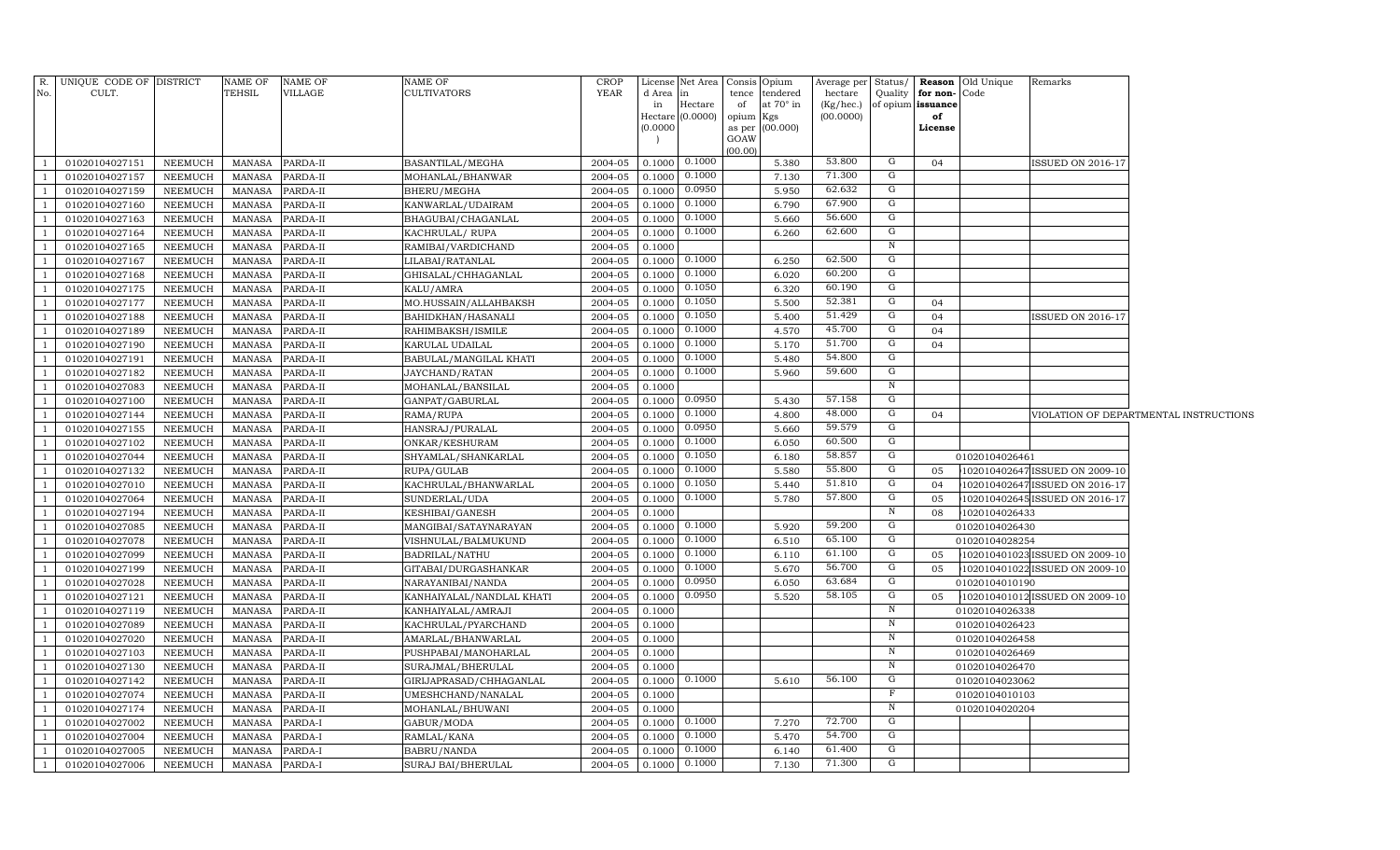| R.<br>No. | UNIQUE CODE OF DISTRICT<br>CULT. |                | <b>NAME OF</b><br>TEHSIL | NAME OF<br>VILLAGE | <b>NAME OF</b><br><b>CULTIVATORS</b> | <b>CROP</b><br><b>YEAR</b> | d Area           | License Net Area<br>$\ln$ |                 | Consis Opium<br>tence tendered | Average per<br>hectare | Status/<br>Quality | Reason<br>for non- | Old Unique<br>Code | Remarks                         |                                       |
|-----------|----------------------------------|----------------|--------------------------|--------------------|--------------------------------------|----------------------------|------------------|---------------------------|-----------------|--------------------------------|------------------------|--------------------|--------------------|--------------------|---------------------------------|---------------------------------------|
|           |                                  |                |                          |                    |                                      |                            | in               | Hectare                   | of              | at 70° in                      | (Kg/hec.)              | of opium           | issuance           |                    |                                 |                                       |
|           |                                  |                |                          |                    |                                      |                            | Hectare (0.0000) |                           | opium Kgs       |                                | (00.0000)              |                    | of                 |                    |                                 |                                       |
|           |                                  |                |                          |                    |                                      |                            | (0.0000)         |                           |                 | as per (00.000)                |                        |                    | License            |                    |                                 |                                       |
|           |                                  |                |                          |                    |                                      |                            |                  |                           | GOAW<br>(00.00) |                                |                        |                    |                    |                    |                                 |                                       |
|           | 01020104027008                   | NEEMUCH        | MANASA                   | PARDA-I            | CHHAGANIBAI/NARAYAN                  | 2004-05                    | 0.1000           | 0.0950                    |                 | 6.290                          | 66.211                 | G                  |                    |                    |                                 |                                       |
|           | 01020104027009                   | <b>NEEMUCH</b> | MANASA                   | PARDA-I            | PRABHULAL/BHUWANA                    | 2004-05                    | 0.1000           | 0.1000                    |                 | 6.090                          | 60.900                 | G                  | 05                 |                    | ISSUED ON 2009-10               |                                       |
|           | 01020104027011                   | NEEMUCH        | MANASA                   | PARDA-I            | SALAGRAM/PURAJI                      | 2004-05                    | 0.1000           | 0.1000                    |                 | 6.220                          | 62.200                 | G                  |                    |                    |                                 |                                       |
|           | 01020104027015                   | <b>NEEMUCH</b> | <b>MANASA</b>            | PARDA-I            | DHANNA/RAMA                          | 2004-05                    | 0.1000           | 0.0950                    |                 | 5.610                          | 59.053                 | $\mathbf{G}$       | 05                 |                    | <b>ISSUED ON 2009-10</b>        |                                       |
|           | 01020104027016                   | NEEMUCH        | <b>MANASA</b>            | PARDA-I            | BANSHILAL/JAGANNATH                  | 2004-05                    | 0.1000           | 0.1000                    |                 | 6.870                          | 68.700                 | G                  |                    |                    |                                 |                                       |
|           | 01020104027022                   | <b>NEEMUCH</b> | <b>MANASA</b>            | PARDA-I            | PRABHULAL/GHASI                      | 2004-05                    | 0.1000           | 0.1000                    |                 | 7.390                          | 73.900                 | G                  |                    |                    |                                 |                                       |
|           | 01020104027026                   | NEEMUCH        | <b>MANASA</b>            | PARDA-I            | HEERA/NANURAM                        | 2004-05                    | 0.1000           | 0.1000                    |                 | 5.380                          | 53.800                 | G                  | 04                 |                    | <b>ISSUED ON 2009-10</b>        |                                       |
|           | 01020104027027                   | <b>NEEMUCH</b> | <b>MANASA</b>            | PARDA-I            | RATANLAL/NARAYAN                     | 2004-05                    | 0.1000           | 0.0950                    |                 | 5.110                          | 53.789                 | G                  | 04                 |                    |                                 | VOILATION OF DEPARTMENTAL INSTRUCTION |
|           | 01020104027030                   | NEEMUCH        | <b>MANASA</b>            | PARDA-I            | DHAPUBAI/NANALAL                     | 2004-05                    | 0.1000           | 0.1050                    |                 | 5.440                          | 51.810                 | G                  | 04                 |                    | <b>ISSUED ON 2016-17</b>        |                                       |
|           | 01020104027033                   | NEEMUCH        | <b>MANASA</b>            | PARDA-I            | NISAR/YAKUB                          | 2004-05                    | 0.1000           | 0.1050                    |                 | 4.050                          | 38.571                 |                    | 02                 |                    |                                 |                                       |
|           | 01020104027041                   | NEEMUCH        | <b>MANASA</b>            | PARDA-I            | KISHNA/AMRA                          | 2004-05                    | 0.1000           | 0.1000                    |                 | 6.070                          | 60.700                 | G                  |                    |                    |                                 |                                       |
|           | 01020104027045                   | NEEMUCH        | <b>MANASA</b>            | PARDA-I            | RAMCHANDRA/NARAYAN                   | 2004-05                    | 0.1000           | 0.1050                    |                 | 6.050                          | 57.619                 | G                  | 06                 |                    | <b>ISSUED 2006-07</b>           |                                       |
|           | 01020104027047                   | NEEMUCH        | MANASA                   | PARDA-I            | RAMCHANDRA/HEERA                     | 2004-05                    | 0.100            | 0.0950                    |                 | 6.320                          | 66.526                 | G                  |                    |                    |                                 |                                       |
|           | 01020104027048                   | NEEMUCH        | <b>MANASA</b>            | PARDA-I            | RATANLAL/RADHAKISHAN                 | 2004-05                    | 0.1000           | 0.1050                    |                 | 6.120                          | 58.286                 | G                  |                    |                    |                                 |                                       |
|           | 01020104027051                   | NEEMUCH        | MANASA                   | PARDA-I            | HARIRAM/KALU                         | 2004-05                    | 0.1000           | 0.1000                    |                 | 6.080                          | 60.800                 | G                  |                    |                    |                                 |                                       |
|           | 01020104027052                   | <b>NEEMUCH</b> | <b>MANASA</b>            | PARDA-I            | ONKARLAL/VARDA                       | 2004-05                    | 0.1000           | 0.1000                    |                 | 5.050                          | 50.500                 | G                  | 04                 |                    | <b>ISSUED ON 2016-17</b>        |                                       |
|           | 01020104027053                   | NEEMUCH        | MANASA                   | PARDA-I            | KANHAIYALAL/NARAYAN                  | 2004-05                    | 0.1000           | 0.1050                    |                 | 5.950                          | 56.667                 | G                  |                    |                    |                                 |                                       |
|           | 01020104027054                   | NEEMUCH        | MANASA                   | PARDA-I            | NATHU/NAWAL                          | 2004-05                    | 0.1000           | 0.1050                    |                 | 5.960                          | 56.762                 | G                  |                    |                    |                                 |                                       |
|           | 01020104027055                   | NEEMUCH        | MANASA                   | PARDA-I            | BHANWARLAL/KISHNA                    | 2004-05                    | 0.1000           | 0.1000                    |                 | 6.410                          | 64.100                 | G                  |                    |                    |                                 |                                       |
|           | 01020104027056                   | NEEMUCH        | <b>MANASA</b>            | PARDA-I            | SEWARAM/MANNA                        | 2004-05                    | 0.1000           | 0.1000                    |                 | 5.780                          | 57.800                 | G                  |                    |                    |                                 |                                       |
|           | 01020104027058                   | NEEMUCH        | <b>MANASA</b>            | PARDA-I            | RAMCHANDRA/BHERULAL                  | 2004-05                    | 0.1000           | 0.1000                    |                 | 6.250                          | 62.500                 | G                  |                    |                    | NAME CHANGE                     |                                       |
|           | 01020104027059                   | NEEMUCH        | <b>MANASA</b>            | PARDA-I            | MANNALAL/RATANLAL                    | 2004-05                    | 0.100            | 0.1000                    |                 | 5.980                          | 59.800                 | $\overline{G}$     |                    |                    |                                 |                                       |
|           | 01020104027060                   | NEEMUCH        | <b>MANASA</b>            | PARDA-I            | BHANWARIBAI/NARAYAN                  | 2004-05                    | 0.1000           | 0.0900                    |                 | 4.710                          | 52.333                 | G                  | 04                 |                    |                                 |                                       |
|           | 01020104027063                   | <b>NEEMUCH</b> | <b>MANASA</b>            | PARDA-I            | DHAPUBAI/BHONA                       | 2004-05                    | 0.1000           | 0.1000                    |                 | 5.100                          | 51.000                 | G                  | 04                 |                    | <b>ISSUED ON 2016-17</b>        |                                       |
|           | 01020104027065                   | NEEMUCH        | <b>MANASA</b>            | PARDA-I            | HEERALAL/VARDA                       | 2004-05                    | 0.1000           | 0.1000                    |                 | 5.220                          | 52.200                 | G                  | 04                 |                    |                                 |                                       |
|           | 01020104027066                   | NEEMUCH        | MANASA                   | PARDA-I            | KAILASH/PRABHULAL                    | 2004-05                    | 0.1000           | 0.1000                    |                 | 6.760                          | 67.600                 | G                  |                    |                    |                                 |                                       |
|           | 01020104027067                   | <b>NEEMUCH</b> | <b>MANASA</b>            | PARDA-I            | RADHAKISAN/BHAGIRATH                 | 2004-05                    | 0.1000           | 0.1000                    |                 | 5.530                          | 55.300                 | G                  |                    |                    |                                 |                                       |
|           | 01020104027068                   | NEEMUCH        | <b>MANASA</b>            | PARDA-I            | KARULAL/BHAGIRATH                    | 2004-05                    | 0.1000           | 0.0950                    |                 | 6.360                          | 66.947                 | G                  |                    |                    |                                 |                                       |
|           | 01020104027070                   | NEEMUCH        | <b>MANASA</b>            | PARDA-I            | RAJMAL/HEERALAL                      | 2004-05                    | 0.100            | 0.1000                    |                 | 7.270                          | 72.700                 | G                  |                    |                    |                                 |                                       |
|           | 01020104027071                   | <b>NEEMUCH</b> | <b>MANASA</b>            | PARDA-I            | GIRJASHANKAR/BHERULAL                | 2004-05                    | 0.1000           | 0.1000                    |                 | 5.750                          | 57.500                 | G                  |                    |                    |                                 |                                       |
|           | 01020104027072                   | <b>NEEMUCH</b> | <b>MANASA</b>            | PARDA-I            | SATYANARAYAN/NANALAL                 | 2004-05                    | 0.1000           | 0.1000                    |                 | 6.200                          | 62.000                 | G                  |                    |                    |                                 |                                       |
|           | 01020104027073                   | NEEMUCH        | <b>MANASA</b>            | PARDA-I            | SITARAM/NARAYAN                      | 2004-05                    | 0.100            | 0.1000                    |                 | 5.390                          | 53.900                 | G                  | 04                 |                    | <b>ISSUED ON 2016-17</b>        |                                       |
|           | 01020104027077                   | <b>NEEMUCH</b> | <b>MANASA</b>            | PARDA-I            | GHANSHYAM/NANALAL                    | 2004-05                    | 0.1000           | 0.1000                    |                 | 5.850                          | 58.500<br>70.800       | G<br>G             |                    |                    |                                 |                                       |
|           | 01020104027082                   | NEEMUCH        | <b>MANASA</b>            | PARDA-I            | KANHAIYALAL/HEERALAL                 | 2004-05                    | 0.1000           | 0.1000                    |                 | 7.080                          | 62.200                 | G                  |                    |                    |                                 |                                       |
|           | 01020104027201                   | <b>NEEMUCH</b> | <b>MANASA</b>            | PARDA-I            | BANSHILAL/NANALAL                    | 2004-05                    | 0.1000           | 0.1000                    |                 | 6.220                          | 55.222                 | G                  |                    |                    |                                 |                                       |
|           | 01020104027043                   | NEEMUCH        | <b>MANASA</b>            | PARDA-I            | RAMCHANDRA/GABUR                     | 2004-05                    | 0.1000           | 0.0900                    |                 | 4.970                          |                        |                    | 05                 |                    | <b>ISSUED ON 2016-17</b>        |                                       |
|           | 01020104027205                   | <b>NEEMUCH</b> | <b>MANASA</b>            | PARDA-I            | MADANBAI/VISHVNATH                   | 2004-05                    | 0.1000           |                           |                 |                                | 52.700                 | N<br>G             | 08                 |                    |                                 |                                       |
|           | 01020104027018                   | NEEMUCH        | <b>MANASA</b>            | PARDA-I            | BAGDIBAI/BHAGIRATH                   | 2004-05                    | 0.1000           | 0.1000<br>0.1050          |                 | 5.270                          | 60.571                 |                    | 04                 |                    |                                 |                                       |
|           | 01020104027206                   | NEEMUCH        | <b>MANASA</b>            | PARDA-I            | PYARI BAI/KACHARU                    | 2004-05                    | 0.1000           | 0.1000                    |                 | 6.360                          | 53.500                 | G<br>G             |                    |                    | 0102010400100 TRANSFER/KUNDWASA |                                       |
|           | 01020104027207                   | <b>NEEMUCH</b> | <b>MANASA</b>            | PARDA-I            | DHURA/BHAGYA                         | 2004-05                    | 0.1000           | 0.1000                    |                 | 5.350                          | 73.000                 | G                  | 04                 | 1020104001006      |                                 |                                       |
|           | 01020104027001                   | NEEMUCH        | <b>MANASA</b>            | PARDA-I            | KESHURAM/GOKUL                       | 2004-05                    | 0.1000           |                           |                 | 7.300                          |                        | $\mathbb N$        |                    | 01020104010113     |                                 |                                       |
|           | 01020104027124                   | <b>NEEMUCH</b> | <b>MANASA</b>            | PARDA-I            | SATYANARAYAN/JHAMARLAL               | 2004-05                    | 0.1000           |                           |                 |                                |                        | N                  |                    | 01020104031047     |                                 |                                       |
|           | 01020104027208                   | NEEMUCH        | <b>MANASA</b>            | PARDA-I            | GHISALAL/BALMUKUND                   | 2004-05                    | 0.1000           |                           |                 |                                |                        | N                  |                    | 01020104026378     |                                 |                                       |
|           | 01020104027023                   | NEEMUCH        | <b>MANASA</b>            | PARDA-I            | NANIBAI/NARAYAN                      | 2004-05                    | 0.1000           |                           |                 |                                |                        |                    |                    | 01020104026420     |                                 |                                       |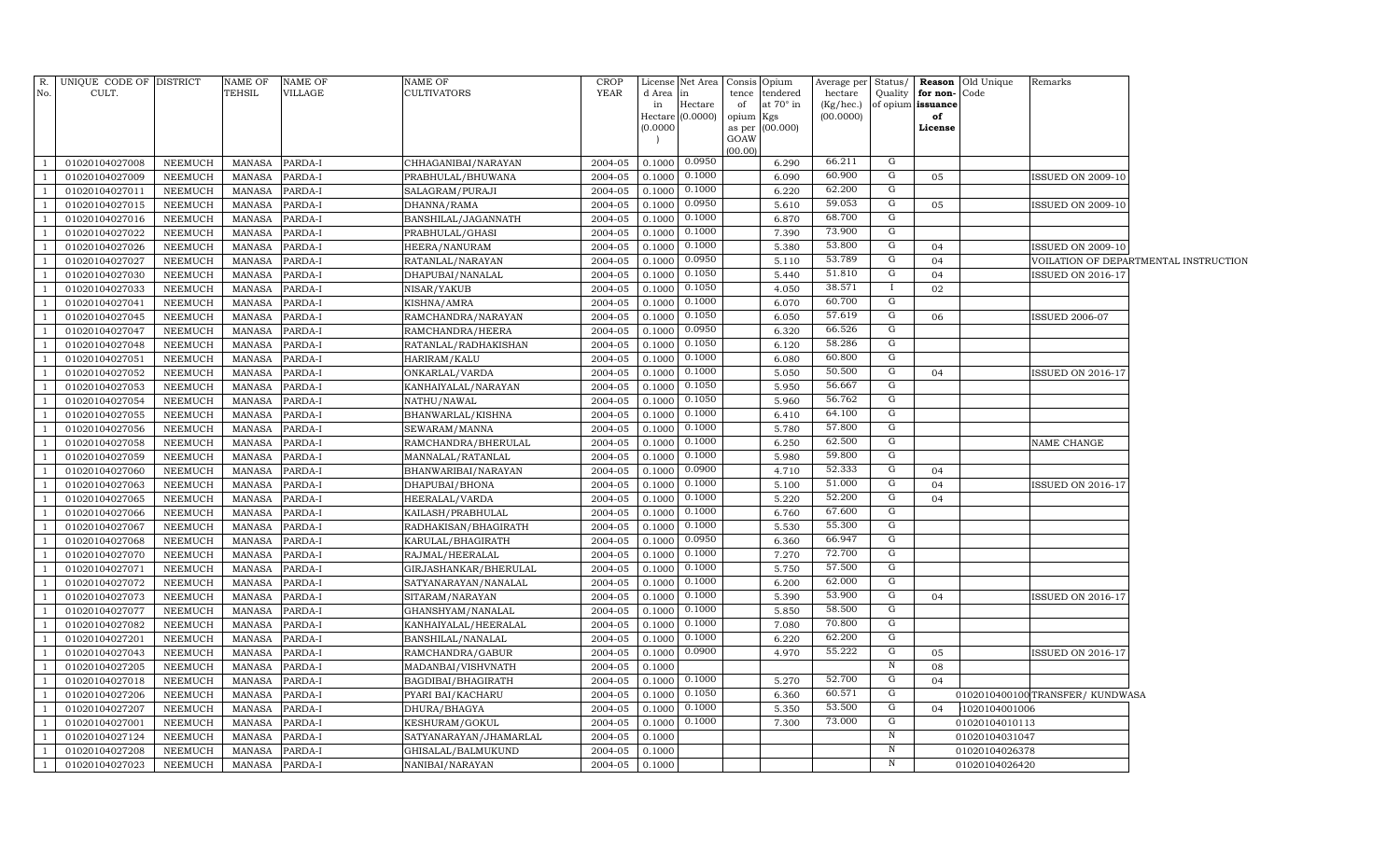| R.<br>No.    | UNIQUE CODE OF DISTRICT<br>CULT. |                | <b>NAME OF</b><br>TEHSIL | <b>NAME OF</b><br>VILLAGE | NAME OF<br>CULTIVATORS       | <b>CROP</b><br><b>YEAR</b> | d Area in<br>in<br>(0.0000) | License Net Area<br>Hectare<br>Hectare (0.0000) | Consis<br>tence<br>of<br>opium<br>as per | Opium<br>tendered<br>at 70° in<br>Kgs<br>(00.000) | Average per<br>hectare<br>(Kg/hec.)<br>(00.0000) | Status/<br>Quality | Reason<br>for non-<br>of opium issuance<br>of<br>License | Old Unique<br>Code | Remarks                        |
|--------------|----------------------------------|----------------|--------------------------|---------------------------|------------------------------|----------------------------|-----------------------------|-------------------------------------------------|------------------------------------------|---------------------------------------------------|--------------------------------------------------|--------------------|----------------------------------------------------------|--------------------|--------------------------------|
|              |                                  |                |                          |                           |                              |                            | $\overline{\phantom{a}}$    |                                                 | GOAW<br>(00.00)                          |                                                   |                                                  |                    |                                                          |                    |                                |
| 1            | 01020104027196                   | <b>NEEMUCH</b> | <b>MANASA</b>            | PARDA-I                   | KANHAIYALAL/NANDLAL CHAMAR   | 2004-05                    | 0.1000                      |                                                 |                                          |                                                   |                                                  | $\, {\rm N}$       |                                                          | 01020104026474     |                                |
| 3            | 01020104084001                   | <b>NEEMUCH</b> | <b>MANASA</b>            | <b>NALKHEDA</b>           | CHAGANLAL URF SAJJAN/NANURAM | 2004-05                    | 0.1000                      |                                                 |                                          |                                                   |                                                  | $\mathbb N$        |                                                          |                    |                                |
| 3            | 01020104084008                   | <b>NEEMUCH</b> | <b>MANASA</b>            | <b>NALKHEDA</b>           | RAMDAYAL/BHAWARLAL           | 2004-05                    | 0.1000                      |                                                 |                                          |                                                   |                                                  | $\mathbf F$        |                                                          |                    |                                |
| 3            | 01020104084015                   | <b>NEEMUCH</b> | <b>MANASA</b>            | <b>NALKHEDA</b>           | GANGABAI/KANHYALAL           | 2004-05                    | 0.1000                      | 0.1000                                          |                                          | 5.270                                             | 52.700                                           | G                  | 04                                                       |                    | <b>ISSUED ON 2016-17</b>       |
| 3            | 01020104084017                   | <b>NEEMUCH</b> | <b>MANASA</b>            | NALKHEDA                  | BAPULAL/NARAYAN              | 2004-05                    | 0.1000                      | 0.1000                                          |                                          | 6.050                                             | 60.500                                           | ${\rm G}$          |                                                          |                    |                                |
| 3            | 01020104084018                   | <b>NEEMUCH</b> | <b>MANASA</b>            | <b>NALKHEDA</b>           | BHUVANA/NANURAM              | 2004-05                    | 0.1000                      | 0.0950                                          |                                          | 4.570                                             | 48.105                                           | G                  | 04                                                       |                    |                                |
| 3            | 01020104084020                   | <b>NEEMUCH</b> | <b>MANASA</b>            | NALKHEDA                  | NARAYAN/KACHRU               | 2004-05                    | 0.1000                      | 0.0950                                          |                                          | 5.120                                             | 53.895                                           | ${\rm G}$          | 04                                                       |                    | <b>ISSUED ON 2009-10</b>       |
| 3            | 01020104084021                   | <b>NEEMUCH</b> | <b>MANASA</b>            | <b>NALKHEDA</b>           | RAMCHANDRA/PANNALAL          | 2004-05                    | 0.1000                      | 0.1000                                          |                                          | 3.790                                             | 37.900                                           | ${\rm G}$          | 04                                                       |                    |                                |
| 3            | 01020104084026                   | NEEMUCH        | <b>MANASA</b>            | NALKHEDA                  | MOHANLAL/RAMCHANDRA          | 2004-05                    | 0.1000                      | 0.1000                                          |                                          | 6.200                                             | 62.000                                           | $\mathbf G$        |                                                          |                    |                                |
| 3            | 01020104084038                   | <b>NEEMUCH</b> | <b>MANASA</b>            | NALKHEDA                  | UDAYRAM / BHAWANIRAM         | 2004-05                    | 0.1000                      | 0.1000                                          |                                          | 6.540                                             | 65.400                                           | $\mathbf G$        |                                                          |                    |                                |
| 3            | 01020104084042                   | <b>NEEMUCH</b> | <b>MANASA</b>            | <b>NALKHEDA</b>           | NIRBHAYRAM/BHUVANIRAM        | 2004-05                    | 0.1000                      | 0.0950                                          |                                          | 7.550                                             | 79.474                                           | $\mathbf G$        |                                                          |                    |                                |
| 3            | 01020104084047                   | <b>NEEMUCH</b> | <b>MANASA</b>            | <b>NALKHEDA</b>           | ISHVARLAL/BHAVARLAL          | 2004-05                    | 0.1000                      | 0.1000                                          |                                          | 6.920                                             | 69.200                                           | ${\rm G}$          |                                                          |                    |                                |
| 3            | 01020104084048                   | <b>NEEMUCH</b> | <b>MANASA</b>            | <b>NALKHEDA</b>           | RADHESHYAM/RAMCHANDRA        | 2004-05                    | 0.1000                      | 0.1000                                          |                                          | 6.510                                             | 65.100                                           | $\mathbf G$        |                                                          |                    |                                |
| 3            | 01020104084016                   | <b>NEEMUCH</b> | <b>MANASA</b>            | NALKHEDA                  | UDAYRAM/PYARCHAND            | 2004-05                    | 0.1000                      |                                                 |                                          |                                                   |                                                  | $\mathbf F$        |                                                          |                    | NAMECHANGE                     |
| 3            | 01020104084051                   | <b>NEEMUCH</b> | <b>MANASA</b>            | <b>NALKHEDA</b>           | MANOHARLAL/KACHRU            | 2004-05                    | 0.1000                      | 0.1050                                          |                                          | 5.970                                             | 56.857                                           | $\mathbf G$        |                                                          |                    |                                |
| 3            | 01020104084052                   | <b>NEEMUCH</b> | <b>MANASA</b>            | <b>NALKHEDA</b>           | DEVILAL/ BHAWARLAL           | 2004-05                    | 0.1000                      | 0.1000                                          |                                          | 5.410                                             | 54.100                                           | ${\rm G}$          |                                                          |                    |                                |
| 3            | 01020104084053                   | <b>NEEMUCH</b> | <b>MANASA</b>            | NALKHEDA                  | BHARATSINGH/BHURSINGH        | 2004-05                    | 0.1000                      | 0.1000                                          |                                          | 5.790                                             | 57.900                                           | ${\rm G}$          |                                                          |                    |                                |
| 3            | 01020104084055                   | <b>NEEMUCH</b> | <b>MANASA</b>            | NALKHEDA                  | DEVILAL/UDAYRAM              | 2004-05                    | 0.1000                      | 0.1000                                          |                                          | 5.960                                             | 59.600                                           | ${\rm G}$          |                                                          |                    |                                |
| 3            | 01020104084054                   | <b>NEEMUCH</b> | <b>MANASA</b>            | NALKHEDA                  | KANHAIYALAL/BHANWARLAL       | 2004-05                    | 0.1000                      | 0.0950                                          |                                          | 5.750                                             | 60.526                                           | ${\bf G}$          |                                                          |                    |                                |
| $\mathbf{3}$ | 01020104084056                   | <b>NEEMUCH</b> | <b>MANASA</b>            | <b>NALKHEDA</b>           | KAVARLAL/RAMNARAYAN          | 2004-05                    | 0.1000                      | 0.0900                                          |                                          | 5.670                                             | 63.000                                           | ${\rm G}$          |                                                          |                    |                                |
| 3            | 01020104084057                   | NEEMUCH        | <b>MANASA</b>            | NALKHEDA                  | RATANLAL/DOULATRAM           | 2004-05                    | 0.1000                      | 0.1000                                          |                                          | 6.260                                             | 62.600                                           | $\mathbf G$        |                                                          |                    |                                |
| 3            | 01020104084058                   | <b>NEEMUCH</b> | <b>MANASA</b>            | <b>NALKHEDA</b>           | BHANWARLAL/NANURAM           | 2004-05                    | 0.1000                      | 0.1000                                          |                                          | 5.810                                             | 58.100                                           | $\mathbf G$        |                                                          |                    |                                |
| 3            | 01020104084027                   | <b>NEEMUCH</b> | <b>MANASA</b>            | <b>NALKHEDA</b>           | UDAYLAL/BHAVANISHANKAR       | 2004-05                    | 0.1000                      | 0.1000                                          |                                          | 6.170                                             | 61.700                                           | $\mathbf G$        |                                                          |                    |                                |
| 3            | 01020104084045                   | <b>NEEMUCH</b> | <b>MANASA</b>            | <b>NALKHEDA</b>           | ANANDILAL/NANDLAL            | 2004-05                    | 0.1000                      |                                                 |                                          |                                                   |                                                  | $\mathbf F$        |                                                          |                    |                                |
| 3            | 01020104084012                   | <b>NEEMUCH</b> | <b>MANASA</b>            | <b>NALKHEDA</b>           | SHANKARLAL/PYARCHAND         | 2004-05                    | 0.1000                      | 0.1000                                          |                                          | 5.730                                             | 57.300                                           | $\mathbf G$        |                                                          | 01020104067035     |                                |
| 3            | 01020104084032                   | <b>NEEMUCH</b> | <b>MANASA</b>            | NALKHEDA                  | PARTAPSINGH/MOHANSINGH       | 2004-05                    | 0.1000                      | 0.1000                                          |                                          | 5.570                                             | 55.700                                           | $\mathbf G$        | 05                                                       |                    | 102010409309 ISSUED ON 2009-10 |
| 3            | 01020104084061                   | <b>NEEMUCH</b> | <b>MANASA</b>            | NALKHEDA                  | SHANTILAL/BALMUKUND          | 2004-05                    | 0.1000                      | 0.0700                                          |                                          | 2.390                                             | 34.143                                           | $\mathbf G$        | 04                                                       | 1020104093096      |                                |
| 3            | 01020104084004                   | <b>NEEMUCH</b> | <b>MANASA</b>            | NALKHEDA                  | KANHAIYALAL/HIRALAL          | 2004-05                    | 0.1000                      |                                                 |                                          |                                                   |                                                  | $\mathbf F$        |                                                          |                    |                                |
| 3            | 01020104084049                   | <b>NEEMUCH</b> | <b>MANASA</b>            | NALKHEDA                  | AMBALAL/BHONA                | 2004-05                    | 0.1000                      | 0.0950                                          |                                          | 6.460                                             | 68.000                                           | $\mathbf G$        |                                                          |                    |                                |
| 3            | 01020104084011                   | NEEMUCH        | <b>MANASA</b>            | NALKHEDA                  | HARISHANKAR/BHANWAR          | 2004-05                    | 0.1000                      | 0.1000                                          |                                          | 5.950                                             | 59.500                                           | $\mathbf G$        |                                                          |                    |                                |
| 3            | 01020104084039                   | NEEMUCH        | <b>MANASA</b>            | NALKHEDA                  | SATYANARAYAN/NATHULAL        | 2004-05                    | 0.1000                      | 0.0950                                          |                                          | 6.240                                             | 65.684                                           | ${\bf G}$          |                                                          |                    |                                |
| 3            | 01020104084063                   | <b>NEEMUCH</b> | <b>MANASA</b>            | NALKHEDA                  | BAJJIBAI/RAMNARAYN           | 2004-05                    | 0.1000                      | 0.0950                                          |                                          | 5.600                                             | 58.947                                           | $\mathbf G$        |                                                          |                    |                                |
| 3            | 01020104084002                   | NEEMUCH        | <b>MANASA</b>            | NALKHEDA                  | INDERMAL/NANDLAL             | 2004-05                    | 0.1000                      | 0.1000                                          |                                          | 5.940                                             | 59.400                                           | $\mathbf G$        |                                                          |                    |                                |
| 3            | 01020104084065                   | NEEMUCH        | <b>MANASA</b>            | NALKHEDA                  | MANGILAL/BAPULAL             | 2004-05                    | 0.1000                      | 0.1000                                          |                                          | 5.490                                             | 54.900                                           | $\mathbf G$        |                                                          |                    |                                |
| 3            | 01020104084066                   | <b>NEEMUCH</b> | <b>MANASA</b>            | <b>NALKHEDA</b>           | AMBALAL/RATANLAL             | 2004-05                    | 0.1000                      | 0.1000                                          |                                          | 6.010                                             | 60.100                                           | $\mathbf G$        |                                                          |                    |                                |
| 3            | 01020104084005                   | <b>NEEMUCH</b> | <b>MANASA</b>            | NALKHEDA                  | RAMESHWAR/MEGHRAJ            | 2004-05                    | 0.1000                      | 0.1000                                          |                                          | 5.700                                             | 57.000                                           | G                  | 05                                                       |                    | <b>ISSUED ON 2009-10</b>       |
| 3            | 01020104084035                   | <b>NEEMUCH</b> | <b>MANASA</b>            | NALKHEDA                  | KESHURAM/MANGILAL            | 2004-05                    | 0.1000                      | 0.1050                                          |                                          | 6.460                                             | 61.524                                           | $\mathbf G$        |                                                          |                    |                                |
| 3            | 01020104084030                   | <b>NEEMUCH</b> | <b>MANASA</b>            | NALKHEDA                  | BHANWARLAL/KESHRIMAL         | 2004-05                    | 0.1000                      | 0.1000                                          |                                          | 5.840                                             | 58.400                                           | $\mathbf G$        |                                                          |                    |                                |
| 3            | 01020104084067                   | <b>NEEMUCH</b> | <b>MANASA</b>            | <b>NALKHEDA</b>           | SHANTIBAI/RAMESHWAR          | 2004-05                    | 0.1000                      |                                                 |                                          |                                                   |                                                  | $\overline{F}$     |                                                          |                    |                                |
| 3            | 01020104084040                   | <b>NEEMUCH</b> | <b>MANASA</b>            | NALKHEDA                  | NANDLAL/GHASI                | 2004-05                    | 0.1000                      |                                                 |                                          |                                                   |                                                  | $\, {\rm N}$       |                                                          |                    |                                |
| 3            | 01020104084007                   | <b>NEEMUCH</b> | <b>MANASA</b>            | NALKHEDA                  | MOHANLAL/PARSRAM             | 2004-05                    | 0.1000                      | 0.1000                                          |                                          | 5.450                                             | 54.500                                           | $\mathbf G$        |                                                          |                    |                                |
| 3            | 01020104084069                   | <b>NEEMUCH</b> | <b>MANASA</b>            | NALKHEDA                  | AMBALAL/DEVILAL              | 2004-05                    | 0.1000                      |                                                 |                                          |                                                   |                                                  | F                  |                                                          | 01020104092185     |                                |
| 3            | 01020104084013                   | <b>NEEMUCH</b> | <b>MANASA</b>            | NALKHEDA                  | BHUWANISHANKAR/PAHADJI       | 2004-05                    | 0.1000                      | 0.1000                                          |                                          | 5.410                                             | 54.100                                           | G                  | 05                                                       |                    | <b>SSUED ON 2009-10</b>        |
| $\mathbf{3}$ | 01020104074001                   | NEEMUCH        | MANASA                   | MOKHAMPURA KANCHI         | BHAVARLAL/RUPA               | 2004-05                    | 0.1000                      | 0.1000                                          |                                          | 5.750                                             | 57.500                                           | G                  |                                                          |                    |                                |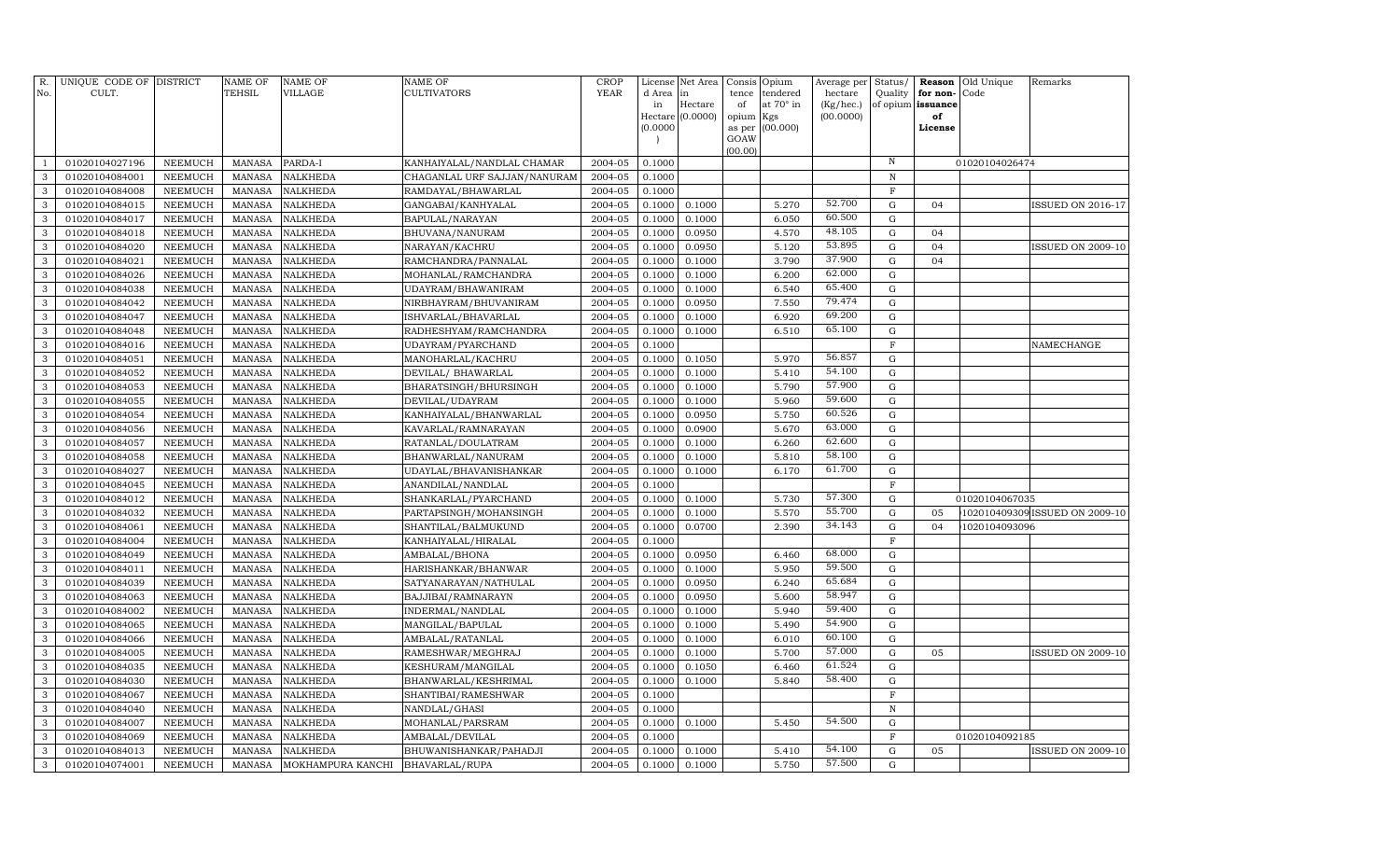| R.<br>No.                        | UNIQUE CODE OF DISTRICT<br>CULT. |                                  | NAME OF<br>TEHSIL       | <b>NAME OF</b><br>VILLAGE             | <b>NAME OF</b><br>CULTIVATORS                                                         | <b>CROP</b><br><b>YEAR</b> | d Area           | License Net Area<br>in | Consis<br>tence | Opium<br>tendered | Average per<br>hectare | Status/<br>Quality | Reason<br>for non- | Old Unique<br>Code              | Remarks                  |
|----------------------------------|----------------------------------|----------------------------------|-------------------------|---------------------------------------|---------------------------------------------------------------------------------------|----------------------------|------------------|------------------------|-----------------|-------------------|------------------------|--------------------|--------------------|---------------------------------|--------------------------|
|                                  |                                  |                                  |                         |                                       |                                                                                       |                            | in               | Hectare                | of              | at 70° in         | (Kg/hec.)              | of opium           | issuance           |                                 |                          |
|                                  |                                  |                                  |                         |                                       |                                                                                       |                            |                  | Hectare $(0.0000)$     | opium Kgs       |                   | (00.0000)              |                    | of                 |                                 |                          |
|                                  |                                  |                                  |                         |                                       |                                                                                       |                            | (0.0000)         |                        | as per          | (00.000)          |                        |                    | License            |                                 |                          |
|                                  |                                  |                                  |                         |                                       |                                                                                       |                            |                  |                        | GOAW            |                   |                        |                    |                    |                                 |                          |
| 3                                | 01020104074002                   | NEEMUCH                          | <b>MANASA</b>           | MOKHAMPURA KANCHI                     | <b>BADRILAL/KARULAL</b>                                                               | 2004-05                    | 0.1000           | 0.1000                 | (00.00)         | 5.980             | 59.800                 | G                  |                    |                                 |                          |
| 3                                | 01020104074004                   | <b>NEEMUCH</b>                   | <b>MANASA</b>           | MOKHAMPURA KANCHI                     | CHUNNILAL/KASHIRAM                                                                    | 2004-05                    | 0.1000           | 0.1000                 |                 | 5.660             | 56.600                 | G                  |                    |                                 |                          |
| 3                                | 01020104074005                   | <b>NEEMUCH</b>                   | <b>MANASA</b>           | MOKHAMPURA KANCHI                     | <b>BHERULAL/SEVA JI</b>                                                               | 2004-05                    | 0.1000           | 0.1000                 |                 | 6.130             | 61.300                 | G                  |                    |                                 |                          |
| 3                                | 01020104074006                   | <b>NEEMUCH</b>                   | MANASA                  | MOKHAMPURA KANCHI                     | SAMPATBAI/BHAVARLAL                                                                   | 2004-05                    | 0.1000           | 0.1000                 |                 | 6.490             | 64.900                 | ${\rm G}$          |                    |                                 |                          |
| 3                                | 01020104074007                   | <b>NEEMUCH</b>                   | <b>MANASA</b>           | MOKHAMPURA KANCHI                     | MOHANBAI/BHONA                                                                        | 2004-05                    | 0.1000           |                        |                 |                   |                        | $\mathbf F$        |                    |                                 |                          |
| 3                                | 01020104074009                   | <b>NEEMUCH</b>                   | <b>MANASA</b>           | MOKHAMPURA KANCHI                     | BHULIBAI/BHAGWAN                                                                      | 2004-05                    | 0.1000           | 0.1000                 |                 | 5.530             | 55.300                 | G                  |                    |                                 | NAMECHANGE               |
| 3                                | 01020104074012                   | <b>NEEMUCH</b>                   | <b>MANASA</b>           | MOKHAMPURA KANCHI                     | NARAYAN/CHATARBHUJ                                                                    | 2004-05                    | 0.1000           |                        |                 |                   |                        | $\mathbf F$        |                    |                                 |                          |
| 3                                | 01020104074017                   | <b>NEEMUCH</b>                   | MANASA                  | MOKHAMPURA KANCHI                     | BASANTILAL/GANGARAM                                                                   | 2004-05                    | 0.1000           | 0.1000                 |                 | 5.930             | 59.300                 | G                  |                    |                                 |                          |
| 3                                | 01020104074018                   | <b>NEEMUCH</b>                   | MANASA                  | MOKHAMPURA KANCHI                     | BHERULAL/NANDA                                                                        | 2004-05                    | 0.1000           | 0.1000                 |                 | 5.800             | 58.000                 | ${\rm G}$          |                    |                                 |                          |
| 3                                | 01020104074021                   | <b>NEEMUCH</b>                   | <b>MANASA</b>           | MOKHAMPURA KANCHI                     | JANIBAI/BHAGAT RAM (MALTUJI)                                                          | 2004-05                    | 0.1000           | 0.1000                 |                 | 6.270             | 62.700                 | G                  |                    |                                 |                          |
| 3                                | 01020104074030                   | <b>NEEMUCH</b>                   | <b>MANASA</b>           | MOKHAMPURA KANCHI                     | MOHANI BAI/RAMKUNWAR                                                                  | 2004-05                    | 0.1000           | 0.1000                 |                 | 6.110             | 61.100                 | ${\rm G}$          |                    |                                 |                          |
| 3                                | 01020104074041                   | <b>NEEMUCH</b>                   | MANASA                  | MOKHAMPURA KANCHI                     | RAMSUKHIBAI/KISHANLAL                                                                 | 2004-05                    | 0.1000           | 0.0950                 |                 | 5.410             | 56.947                 | ${\rm G}$          |                    |                                 |                          |
| 3                                | 01020104074015                   | <b>NEEMUCH</b>                   | <b>MANASA</b>           | MOKHAMPURA KANCHI                     | MOHANBAI/HIRALAL                                                                      | 2004-05                    | 0.1000           | 0.1000                 |                 | 6.130             | 61.300                 | G                  |                    |                                 |                          |
| $\overline{2}$                   | 01020104044003                   | <b>NEEMUCH</b>                   | <b>MANASA</b>           |                                       | MOKHAMPURA (MAHAGA VIJAYSINGH/ROOPSINGH                                               | 2004-05                    | 0.1000           | 0.1000                 |                 | 7.150             | 71.500                 | G                  |                    |                                 |                          |
| 2                                | 01020104044010                   | <b>NEEMUCH</b>                   | <b>MANASA</b>           |                                       | MOKHAMPURA (MAHAGA DOULATKUNWARBAI/GOPALSINGH                                         | 2004-05                    | 0.1000           | 0.1000                 |                 | 2.150             | 21.500                 | G                  | 04                 |                                 |                          |
| $\overline{2}$                   | 01020104044015                   | <b>NEEMUCH</b>                   | <b>MANASA</b>           |                                       | MOKHAMPURA (MAHAGA BHAGATSINGH/RUGHNATHSINGH                                          | 2004-05                    | 0.1000           | 0.0950                 |                 | 5.670             | 59.684                 | G                  |                    |                                 |                          |
| $\overline{a}$                   | 01020104044016                   | NEEMUCH                          | <b>MANASA</b>           |                                       | MOKHAMPURA (MAHAGA NARENDRASINGH / SHAMBHUSINGH                                       | 2004-05                    | 0.1000           | 0.1000                 |                 | 5.640             | 56.400                 | G                  |                    |                                 |                          |
| $\overline{2}$                   | 01020104044018                   | <b>NEEMUCH</b>                   | MANASA                  |                                       | MOKHAMPURA (MAHAGA UMMEDSINGH/BHUWANISINGH                                            | 2004-05                    | 0.1000           |                        |                 |                   |                        | $\, {\bf N}$       |                    |                                 |                          |
| $\overline{2}$                   | 01020104044019                   | <b>NEEMUCH</b>                   | <b>MANASA</b>           |                                       | MOKHAMPURA (MAHAGA GULABSINGH/GOPALSINGH                                              | 2004-05                    | 0.1000           | 0.1000                 |                 | 1.330             | 13.300                 | $\overline{G}$     | 04                 |                                 |                          |
| $\overline{2}$                   | 01020104044022                   | NEEMUCH                          | <b>MANASA</b>           |                                       | MOKHAMPURA (MAHAGA SHARWANSINGH/SWAROOPSINGH                                          | 2004-05                    | 0.1000           | 0.1000                 |                 | 5.490             | 54.900                 | ${\rm G}$          |                    |                                 |                          |
| $\overline{2}$                   | 01020104044023                   | <b>NEEMUCH</b>                   | <b>MANASA</b>           |                                       | MOKHAMPURA (MAHAGA VAKTAWARSINGH / RATANSINGH                                         | 2004-05                    | 0.1000           | 0.1050                 |                 | 6.270             | 59.714                 | $\mathbf G$        |                    |                                 |                          |
| $\overline{2}$                   | 01020104044028                   | <b>NEEMUCH</b>                   | <b>MANASA</b>           | MOKHAMPURA (MAHAGA GHISALAL/AMRITRAM  |                                                                                       | 2004-05                    | 0.1000           | 0.1000                 |                 | 5.790             | 57.900                 | G                  |                    |                                 |                          |
| $\overline{2}$                   | 01020104044030                   | <b>NEEMUCH</b>                   | <b>MANASA</b>           |                                       | MOKHAMPURA (MAHAGA DASHRATHKUNWAR/BHANWARSING)                                        | 2004-05                    | 0.1000           | 0.1000                 |                 | 4.830             | 48.300                 | G                  | 04                 |                                 |                          |
| $\overline{2}$                   | 01020104044025                   | <b>NEEMUCH</b>                   | <b>MANASA</b>           |                                       | MOKHAMPURA (MAHAGA ANTARSINGH/NAHARSINGH                                              | 2004-05                    | 0.1000           | 0.1000                 | 63.73           | 3.050             | 30.500                 |                    | 02                 |                                 | <b>ISSUED ON 2009-10</b> |
| $\boldsymbol{2}$                 | 01020104044036                   | <b>NEEMUCH</b>                   | <b>MANASA</b>           |                                       | MOKHAMPURA (MAHAGA UMMEDSINGH/GUMANSINGH                                              | 2004-05                    | 0.1000           | 0.0900                 |                 | 5.460             | 60.667                 | G                  |                    |                                 |                          |
| $\overline{2}$                   | 01020104044039                   | <b>NEEMUCH</b>                   | <b>MANASA</b>           |                                       | MOKHAMPURA (MAHAGA KOMALSINGH/BHANWARSINGH                                            | 2004-05                    | 0.1000           | 0.1000                 |                 | 1.700             | 17.000                 | G                  | 04                 |                                 |                          |
| $\overline{2}$                   | 01020104044040                   | <b>NEEMUCH</b>                   | <b>MANASA</b>           | MOKHAMPURA (MAHAGA GANGARAM/RAMNIWAS  |                                                                                       | 2004-05                    | 0.1000           | 0.1000                 |                 | 5.940             | 59.400                 | $\overline{G}$     |                    |                                 |                          |
| $\boldsymbol{2}$                 | 01020104044042                   | <b>NEEMUCH</b>                   | <b>MANASA</b>           |                                       | MOKHAMPURA (MAHAGA BHOPALSINGH / NAHARSINGH                                           | 2004-05                    | 0.1000           | 0.1000                 | 62.89           | 4.930             | 49.300                 |                    | 02                 |                                 | ISSUED ON 2009-10        |
| $\overline{a}$                   | 01020104044044                   | <b>NEEMUCH</b>                   | <b>MANASA</b>           |                                       | MOKHAMPURA (MAHAGA GOVINDSINGH/UMMEDSINGH                                             | 2004-05                    | 0.1000           | 0.1000                 |                 | 6.050             | 60.500                 | $\mathbf G$        |                    |                                 |                          |
| $\boldsymbol{2}$                 | 01020104044045                   | <b>NEEMUCH</b>                   | <b>MANASA</b>           | MOKHAMPURA (MAHAGA MAGNIRAM/SURATRAM  |                                                                                       | 2004-05                    | 0.1000           | 0.0500                 |                 | 3.210             | 64.200                 | $\mathbf G$        |                    |                                 |                          |
| $\overline{2}$                   | 01020104044046                   | <b>NEEMUCH</b>                   | <b>MANASA</b>           | MOKHAMPURA (MAHAGA UDAIRAM/SURATRAM   |                                                                                       | 2004-05                    | 0.1000           | 0.1000                 |                 | 6.390             | 63.900                 | G                  |                    |                                 |                          |
| $\boldsymbol{2}$                 | 01020104044006                   | <b>NEEMUCH</b>                   | <b>MANASA</b>           |                                       | MOKHAMPURA (MAHAGA GORDHANSINGH/LAXMANSINGH                                           | 2004-05                    | 0.1000           | 0.1000                 |                 | 5.200             | 52.000                 | G                  | 04                 |                                 | <b>ISSUED ON 2016-17</b> |
| $\overline{a}$                   | 01020104044049                   | <b>NEEMUCH</b>                   | <b>MANASA</b>           | MOKHAMPURA (MAHAGA RAMDAYAL/KARULAL   |                                                                                       | 2004-05                    | 0.1000           | 0.1000                 |                 | 7.350             | 73.500                 | G                  |                    |                                 |                          |
| $\boldsymbol{2}$                 | 01020104044038                   | <b>NEEMUCH</b>                   | <b>MANASA</b>           |                                       | MOKHAMPURA (MAHAGA RUPSINGH/GUMANSINGH                                                | 2004-05                    | 0.1000           | 0.1000                 |                 | 1.530             | 15.300<br>66.421       | G<br>G             | 04                 |                                 |                          |
| 2                                | 01020104044051                   | <b>NEEMUCH</b>                   | <b>MANASA</b>           | MOKHAMPURA (MAHAGA HEERALAL/JAGANNATH |                                                                                       | 2004-05                    | 0.1000           | 0.0950<br>0.1000       |                 | 6.310             | 30.300                 | $\overline{G}$     |                    | 01020104077002                  |                          |
| $\overline{2}$                   | 01020104044052                   | <b>NEEMUCH</b>                   | MANASA                  |                                       | MOKHAMPURA (MAHAGA NIRMALKUMAR/RAMNARAYAN                                             | 2004-05                    | 0.1000           | 0.1000                 |                 | 3.030             | 60.300                 | $\overline{G}$     | 04                 | 1020104077008                   |                          |
| 2                                | 01020104044034<br>01020104044014 | <b>NEEMUCH</b><br><b>NEEMUCH</b> | <b>MANASA</b>           |                                       | MOKHAMPURA (MAHAGA SATYANARAYAN/RAMNIWAS                                              | 2004-05<br>2004-05         | 0.1000           | 0.1000                 |                 | 6.030             | 65.000                 | ${\rm G}$          |                    | 01020104060060                  |                          |
| $\overline{2}$                   |                                  |                                  | <b>MANASA</b>           | MOKHAMPURA (MAHAGA FULCHAND/BHONA     |                                                                                       |                            | 0.1000           | 0.0950                 |                 | 6.500             | 56.737                 | $\overline{G}$     |                    | 01020104047236                  |                          |
| $\overline{2}$<br>$\overline{2}$ | 01020104044001                   | <b>NEEMUCH</b>                   | <b>MANASA</b>           | MOKHAMPURA (MAHAGA KESHURAM/SEVA      |                                                                                       | 2004-05                    | 0.1000           | 0.0950                 |                 | 5.390<br>6.580    | 69.263                 | G                  |                    | 01020104069100                  |                          |
| $\overline{a}$                   | 01020104044012<br>01020104044029 | <b>NEEMUCH</b><br><b>NEEMUCH</b> | MANASA<br><b>MANASA</b> | MOKHAMPURA (MAHAGA MOHANLAL/KASHIRAM  |                                                                                       | 2004-05<br>2004-05         | 0.1000<br>0.1000 | 0.0950                 |                 | 2.500             | 26.316                 | G                  | 04                 | 01010101076132<br>1020104069080 |                          |
| $\boldsymbol{2}$                 | 01020104044053                   | <b>NEEMUCH</b>                   | <b>MANASA</b>           |                                       | MOKHAMPURA (MAHAGA LACHHIBAI/KHUMANSINGH<br>MOKHAMPURA (MAHAGA ISHWARSINGH/RATANSINGH | 2004-05                    | 0.1000           | 0.0900                 |                 | 1.980             | 22.000                 | G                  | 04                 | 1020104031044                   |                          |
| $\overline{1}$                   | 01020104016002                   | <b>NEEMUCH</b>                   | <b>MANASA</b>           | MOKALPURA                             | KACHRU/HEERA                                                                          | 2004-05                    | 0.1000           | 0.1000                 |                 | 5.820             | 58.200                 | G                  |                    |                                 |                          |
| $\mathbf{1}$                     | 01020104016003                   | NEEMUCH                          | MANASA                  | <b>MOKALPURA</b>                      | GITA BAI/LAKHMICHAND                                                                  | 2004-05                    | 0.1000           | 0.1000                 |                 | 6.040             | 60.400                 | $\overline{G}$     |                    |                                 |                          |
|                                  |                                  |                                  |                         |                                       |                                                                                       |                            |                  |                        |                 |                   |                        |                    |                    |                                 |                          |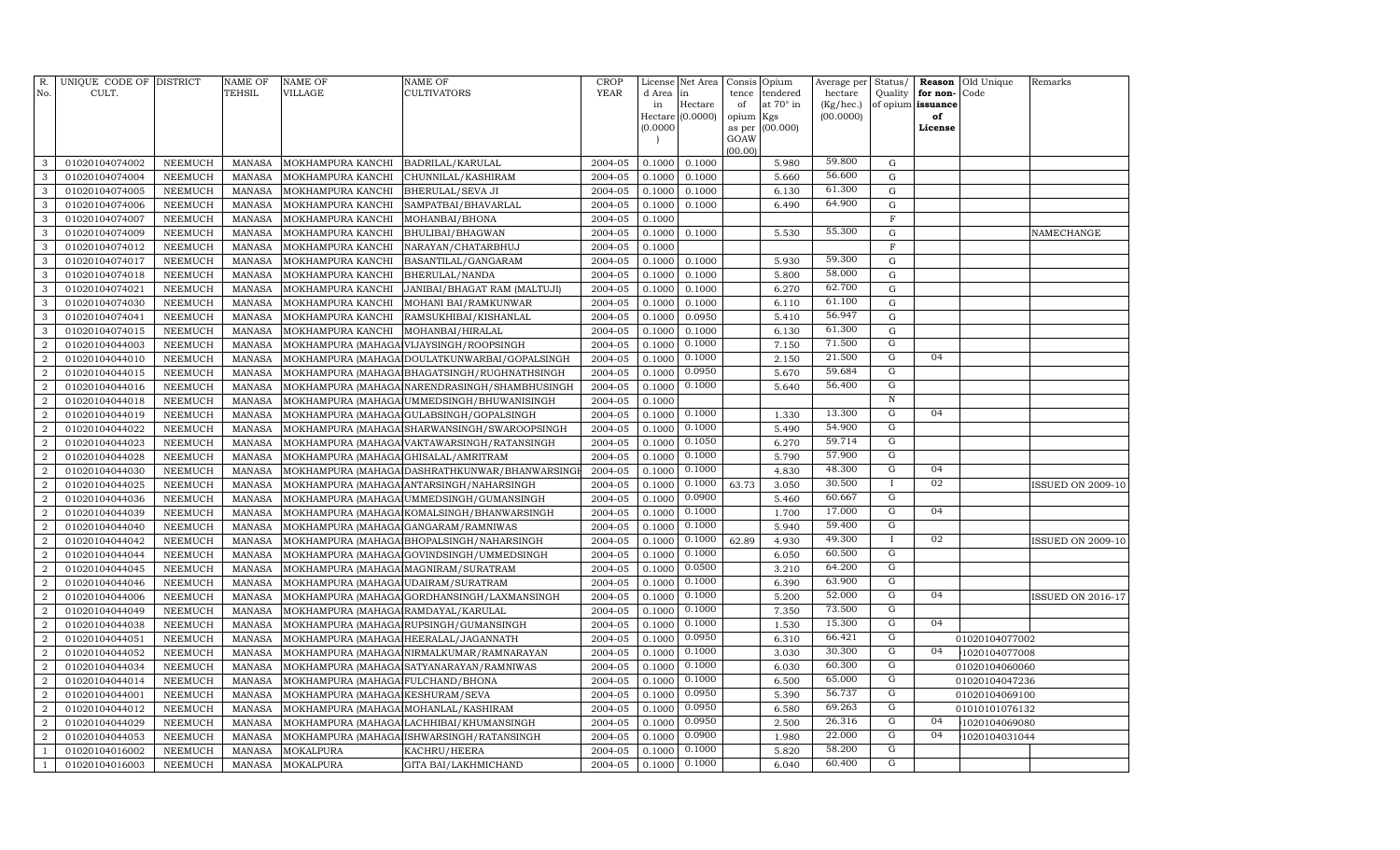| R.<br>No.           | UNIQUE CODE OF DISTRICT<br>CULT. |                           | NAME OF<br>TEHSIL              | <b>NAME OF</b><br>VILLAGE      | <b>NAME OF</b><br><b>CULTIVATORS</b>    | CROP<br><b>YEAR</b> | d Area<br>in<br>(0.0000) | License Net Area   Consis   Opium<br>in<br>Hectare<br>Hectare $(0.0000)$ | tence<br>of<br>opium Kgs<br>as per | tendered<br>at 70° in<br>(00.000) | Average per<br>hectare<br>(Kg/hec.)<br>(00.0000) | Status/<br>Quality            | for non-Code<br>of opium issuance<br>of<br>License | <b>Reason</b> Old Unique | Remarks                        |  |
|---------------------|----------------------------------|---------------------------|--------------------------------|--------------------------------|-----------------------------------------|---------------------|--------------------------|--------------------------------------------------------------------------|------------------------------------|-----------------------------------|--------------------------------------------------|-------------------------------|----------------------------------------------------|--------------------------|--------------------------------|--|
|                     |                                  |                           |                                |                                |                                         |                     |                          |                                                                          | GOAW<br>(00.00)                    |                                   |                                                  |                               |                                                    |                          |                                |  |
| $\mathbf{1}$        | 01020104016007                   | NEEMUCH                   | MANASA                         | <b>MOKALPURA</b>               | RAMRATAN/JAGANNATH                      | 2004-05             | 0.1000                   | 0.1000                                                                   |                                    | 6.090                             | 60.900                                           | $\overline{G}$                |                                                    |                          |                                |  |
|                     | 01020104016005                   | NEEMUCH                   | MANASA                         | <b>MOKALPURA</b>               | SHYAMLAL/BHAGGA                         | 2004-05             | 0.1000                   | 0.1000                                                                   |                                    | 6.210                             | 62.100                                           | $\mathbf G$                   |                                                    |                          |                                |  |
| $\overline{1}$      | 01020104016009                   | NEEMUCH                   | <b>MANASA</b>                  | <b>MOKALPURA</b>               | NANIBAI/BAGDIRAM                        | 2004-05             | 0.1000                   | 0.1000                                                                   |                                    | 6.140                             | 61.400                                           | G                             |                                                    |                          |                                |  |
| <sup>1</sup>        | 01020104016001                   | NEEMUCH                   | <b>MANASA</b>                  | <b>MOKALPURA</b>               | DHAPUBAI/MANGILAL                       | 2004-05             | 0.1000                   | 0.1000                                                                   |                                    | 5.590                             | 55.900                                           | $\overline{G}$                |                                                    |                          |                                |  |
| $\mathbf{3}$        | 01020104072001                   | <b>NEEMUCH</b>            | <b>MANASA</b>                  | <b>MERIYA KHEDI</b>            | SUNDARLAL/PARTHA                        | 2004-05             | 0.1000                   | 0.1000                                                                   |                                    | 5.650                             | 56.500                                           | G                             |                                                    |                          | TRANSFER/DEVRIANTRI            |  |
| $\mathbf{3}$        | 01020104072003                   | NEEMUCH                   | <b>MANASA</b>                  | MERIYA KHEDI                   | DHANNA/BHERA                            | 2004-05             | 0.1000                   | 0.1000                                                                   |                                    | 5.400                             | 54.000                                           | G                             | 05                                                 |                          | <b>ISSUED ON 2009-10</b>       |  |
| $\mathbf{3}$        | 01020104072004                   | NEEMUCH                   | <b>MANASA</b>                  | MERIYA KHEDI                   | SHYAMLAL/DHANNA                         | 2004-05             | 0.1000                   | 0.1000                                                                   | 45.38                              | 3.880                             | 38.800                                           | $\mathbf{I}$                  | 02                                                 |                          |                                |  |
| $\mathbf{3}$        | 01020104072006                   | NEEMUCH                   | <b>MANASA</b>                  | MERIYA KHEDI                   | RATAN/LAXMICHAND                        | 2004-05             | 0.1000                   | 0.1000                                                                   |                                    | 5.020                             | 50.200                                           | G                             | 04                                                 |                          |                                |  |
| $\mathbf{3}$        | 01020104072008                   | NEEMUCH                   | <b>MANASA</b>                  | MERIYA KHEDI                   | NANDLAL/DHANNA                          | 2004-05             | 0.1000                   | 0.0950                                                                   |                                    | 5.270                             | 55.474                                           | $\mathbf G$                   | 05                                                 |                          | <b>ISSUED ON 2009-10</b>       |  |
| $\mathbf{3}$        | 01020104072010                   | NEEMUCH                   | <b>MANASA</b>                  | MERIYA KHEDI                   | MANGILAL/PYARA                          | 2004-05             | 0.1000                   | 0.1050                                                                   |                                    | 5.460                             | 52.000                                           | G                             | 04                                                 |                          | <b>ISSUED ON 2016-17</b>       |  |
| $\mathbf{3}$        | 01020104072012                   | NEEMUCH                   | <b>MANASA</b>                  | MERIYA KHEDI                   | KACHRU/PYARA                            | 2004-05             | 0.1000                   | 0.1000                                                                   |                                    | 5.380                             | 53.800                                           | G                             | 04                                                 |                          | <b>ISSUED ON 2016-17</b>       |  |
| 3                   | 01020104072015                   | NEEMUCH                   | <b>MANASA</b>                  | MERIYA KHEDI                   | GORILAL/RATAN                           | 2004-05             | 0.1000                   | 0.1000                                                                   |                                    | 4.970                             | 49.700                                           | G                             | 04                                                 |                          | <b>ISSUED ON 2016-17</b>       |  |
| $\mathbf{3}$        | 01020104072016                   | NEEMUCH                   | <b>MANASA</b>                  | MERIYA KHEDI                   | DEVSINGH/LALSINGH                       | 2004-05             | 0.1000                   | 0.1050                                                                   |                                    | 5.430                             | 51.714                                           | G                             | 04                                                 |                          | <b>ISSUED ON 2016-17</b>       |  |
| 3                   | 01020104072019                   | NEEMUCH                   | <b>MANASA</b>                  | MERIYA KHEDI                   | GIRIJA KUNWAR/MAHENDRA SINGH            | 2004-05             | 0.1000                   | 0.1000                                                                   |                                    | 5.760                             | 57.600                                           | G                             |                                                    |                          | TRANSFER/KUNDLA                |  |
| 3                   | 01020104072020                   | NEEMUCH                   | <b>MANASA</b>                  | MERIYA KHEDI                   | CHENSINGH/NATHU SINGH                   | 2004-05             | 0.1000                   | 0.1050                                                                   |                                    | 5.350                             | 50.952                                           | G                             | 04                                                 |                          | <b>ISSUED ON 2016-17</b>       |  |
| 3                   | 01020104072022                   | <b>NEEMUCH</b>            | <b>MANASA</b>                  | MERIYA KHEDI                   | DHANNIBAI/BHANA                         | 2004-05             | 0.1000                   | 0.1050                                                                   |                                    | 5.840                             | 55.619                                           | $\mathbf G$                   | 05                                                 |                          | ISSUED ON 2009-10/NAME CHANG3E |  |
| $\mathbf{3}$        | 01020104072025                   | <b>NEEMUCH</b>            | <b>MANASA</b>                  | MERIYA KHEDI                   | DHAPUBAI/BHAVARLAL                      | 2004-05             | 0.1000                   | 0.1000                                                                   | 47.50                              | 4.000                             | 40.000                                           | $\mathbf{I}$                  | 02                                                 |                          |                                |  |
| $\mathbf{3}$        | 01020104072026                   | NEEMUCH                   | <b>MANASA</b>                  | MERIYA KHEDI                   | LALBAI/MANOHAR SINGH                    | 2004-05             | 0.1000                   |                                                                          |                                    |                                   |                                                  | ${\bf N}$                     |                                                    |                          | TRANSFER/DEVRIANTRI            |  |
| $\mathbf{3}$        | 01020104072027                   | NEEMUCH                   | <b>MANASA</b>                  | MERIYA KHEDI                   | RUGHNATH/LADUJI                         | 2004-05             | 0.1000                   | 0.0950                                                                   |                                    | 5.840                             | 61.474                                           | $\mathbf G$                   |                                                    |                          | TRANSFER/KUNDLA                |  |
| $\mathbf{3}$        | 01020104072029                   | NEEMUCH                   | <b>MANASA</b>                  | MERIYA KHEDI                   | BALMUKUND/ BHUWANAJI                    | 2004-05             | 0.1000                   | 0.1000                                                                   |                                    | 5.590                             | 55.900                                           | $\mathbf G$                   | 05                                                 |                          | <b>ISSUED ON 2009-10</b>       |  |
| $\mathbf{3}$        | 01020104072030                   | NEEMUCH                   | <b>MANASA</b>                  | MERIYA KHEDI                   | NANDA/HIRAJI                            | 2004-05             | 0.1000                   | 0.1050                                                                   |                                    | 4.950                             | 47.143                                           | G                             | 04                                                 |                          |                                |  |
| 3                   | 01020104072002                   | <b>NEEMUCH</b>            | <b>MANASA</b>                  | MERIYA KHEDI                   | KANIRAM/BHONA                           | 2004-05             | 0.1000                   | 0.0950                                                                   | 45.20                              | 3.410                             | 34.100                                           | $\mathbf{I}$                  | 02                                                 |                          |                                |  |
| $\mathbf{3}$        | 01020104072014                   | NEEMUCH                   | <b>MANASA</b>                  | MERIYA KHEDI                   | NONDRAM/HAJARI                          | 2004-05             | 0.1000                   | 0.1050                                                                   |                                    | 5.920                             | 56.381                                           | G                             | 05                                                 |                          | <b>ISSUED ON 2009-10</b>       |  |
| $\mathbf{3}$        | 01020104072033                   | NEEMUCH                   | <b>MANASA</b>                  | MERIYA KHEDI                   | RAMKUVAR/HIRAJI                         | 2004-05             | 0.1000                   |                                                                          |                                    |                                   |                                                  | $\mathbf F$                   |                                                    |                          | TRANSFER/KUNDLA                |  |
| $\mathbf{3}$        | 01020104072007                   | NEEMUCH                   | <b>MANASA</b>                  | MERIYA KHEDI                   | CHATARBHUJ/KISANLAL                     | 2004-05             | 0.1000                   | 0.0950                                                                   |                                    | 5.280                             | 55.579                                           | G                             | 05                                                 | 102010409005             | <b>ISSUED ON 2009-10</b>       |  |
| $\mathbf{3}$        | 01020104072005                   | NEEMUCH                   | <b>MANASA</b>                  | MERIYA KHEDI                   | KANHAIYALAL/SHANKARLAL                  | 2004-05             | 0.1000                   |                                                                          |                                    |                                   | 63.700                                           | $\mathbf F$<br>$\overline{G}$ |                                                    |                          | TRANSFER/DEVRIANTRI            |  |
| $\boldsymbol{2}$    | 01020104053003                   | <b>NEEMUCH</b>            | <b>MANASA</b>                  | <b>MANASA</b>                  | RAMIBAI/KALU                            | 2004-05             | 0.1000                   | 0.1000                                                                   |                                    | 6.370                             | 57.368                                           | $\overline{G}$                |                                                    |                          |                                |  |
| $\boldsymbol{2}$    | 01020104053005                   | NEEMUCH                   | MANASA                         | MANASA                         | RODA/KHEMA                              | 2004-05             | 0.1000                   | 0.0950                                                                   |                                    | 5.450                             |                                                  | $\mathbf F$                   |                                                    |                          |                                |  |
| 2<br>$\overline{2}$ | 01020104053013<br>01020104053016 | NEEMUCH<br><b>NEEMUCH</b> | <b>MANASA</b><br><b>MANASA</b> | <b>MANASA</b><br><b>MANASA</b> | CHAGANLAL/NARAYAN<br>GHANSHYAM/MANGILAL | 2004-05<br>2004-05  | 0.1000<br>0.1000         |                                                                          |                                    |                                   |                                                  | $\, {\rm N}$                  |                                                    |                          |                                |  |
| $\overline{2}$      | 01020104053032                   | <b>NEEMUCH</b>            | <b>MANASA</b>                  | <b>MANASA</b>                  |                                         | 2004-05             |                          |                                                                          |                                    |                                   |                                                  | $\overline{N}$                |                                                    |                          |                                |  |
| $\overline{2}$      | 01020104053042                   | NEEMUCH                   | <b>MANASA</b>                  | <b>MANASA</b>                  | REKHABAI/RODILAL<br>MANGILAL/BHERULAL   | 2004-05             | 0.1000<br>0.1000         |                                                                          |                                    |                                   |                                                  | $\mathbb F$                   |                                                    |                          |                                |  |
| 2                   | 01020104053039                   | NEEMUCH                   | <b>MANASA</b>                  | <b>MANASA</b>                  | BAGDIRAM/RATANLAL                       | 2004-05             | 0.1000                   | 0.0950                                                                   |                                    | 6.050                             | 63.684                                           | G                             |                                                    | 01020104014032           |                                |  |
| $\overline{2}$      | 01020104053015                   | <b>NEEMUCH</b>            | <b>MANASA</b>                  | <b>MANASA</b>                  | NATHULAL/PRITHVIRAJ                     | 2004-05             | 0.1000                   | 0.1000                                                                   |                                    | 4.920                             | 49.200                                           | G                             | 04                                                 | 1020104069097            |                                |  |
| $\overline{2}$      | 01020104053040                   | <b>NEEMUCH</b>            | <b>MANASA</b>                  | <b>MANASA</b>                  | RAMNARAYAN/MANGILAL                     | 2004-05             | 0.1000                   | 0.0850                                                                   |                                    | 3.880                             | 45.647                                           | G                             | 04                                                 | 1020104074044            |                                |  |
| $\boldsymbol{2}$    | 01020104053034                   | <b>NEEMUCH</b>            | <b>MANASA</b>                  | <b>MANASA</b>                  | BHERULAL/NANALAL                        | 2004-05             | 0.1000                   | 0.1000                                                                   |                                    | 6.210                             | 62.100                                           | ${\rm G}$                     |                                                    | 01020104015057           |                                |  |
| $\overline{2}$      | 01020104053002                   | <b>NEEMUCH</b>            | <b>MANASA</b>                  | <b>MANASA</b>                  | RADHABAI/BHUWANIRAM                     | 2004-05             | 0.1000                   | 0.1000                                                                   |                                    | 5.910                             | 59.100                                           | ${\rm G}$                     |                                                    | 01020104039104           |                                |  |
| $\overline{2}$      | 01020104053014                   | NEEMUCH                   | <b>MANASA</b>                  | <b>MANASA</b>                  | RAMCHANDRA/MANGILAL                     | 2004-05             | 0.1000                   |                                                                          |                                    |                                   |                                                  | $\, {\bf N}$                  |                                                    | 01020104020215           |                                |  |
| $\overline{2}$      | 01020104053043                   | NEEMUCH                   | <b>MANASA</b>                  | MANASA                         | RAMESHWAR/MANGILAL                      | 2004-05             | 0.1000                   | 0.0950                                                                   |                                    | 5.620                             | 59.158                                           | G                             |                                                    | 01020104026381           |                                |  |
| $\overline{a}$      | 01020104053020                   | NEEMUCH                   | <b>MANASA</b>                  | <b>MANASA</b>                  | RUGHNATH/SUKHLAL                        | 2004-05             | 0.1000                   | 0.1000                                                                   |                                    | 6.120                             | 61.200                                           | G                             |                                                    | 01020104004050           |                                |  |
| $\boldsymbol{2}$    | 01020104053001                   | NEEMUCH                   | MANASA                         | MANASA                         | SHANTIBAI/SUKHLAL                       | 2004-05             | 0.1000                   | 0.1000                                                                   |                                    | 6.140                             | 61.400                                           | G                             |                                                    | 01020104004051           |                                |  |
| $\boldsymbol{2}$    | 01020104053021                   | NEEMUCH                   | <b>MANASA</b>                  | MANASA                         | LALURAM/NARAYAN                         | 2004-05             | 0.1000                   | 0.1000                                                                   |                                    | 2.430                             | 24.300                                           | G                             | 04                                                 | 1020104010192            |                                |  |
| $\boldsymbol{2}$    | 01020104053037                   | NEEMUCH                   | <b>MANASA</b>                  | MANASA                         | JANNATBAI/ABDUL AJIZ                    | 2004-05             | 0.1000                   |                                                                          |                                    |                                   |                                                  | $\overline{N}$                |                                                    | 01020104010245           |                                |  |
| $\overline{a}$      | 01020104053017                   | <b>NEEMUCH</b>            | <b>MANASA</b>                  | <b>MANASA</b>                  | BHANWARLAL/SHANKARLAL                   | 2004-05             | 0.1000                   | 0.1000                                                                   |                                    | 4.350                             | 43.500                                           | G                             | 04                                                 | 1010102203007            |                                |  |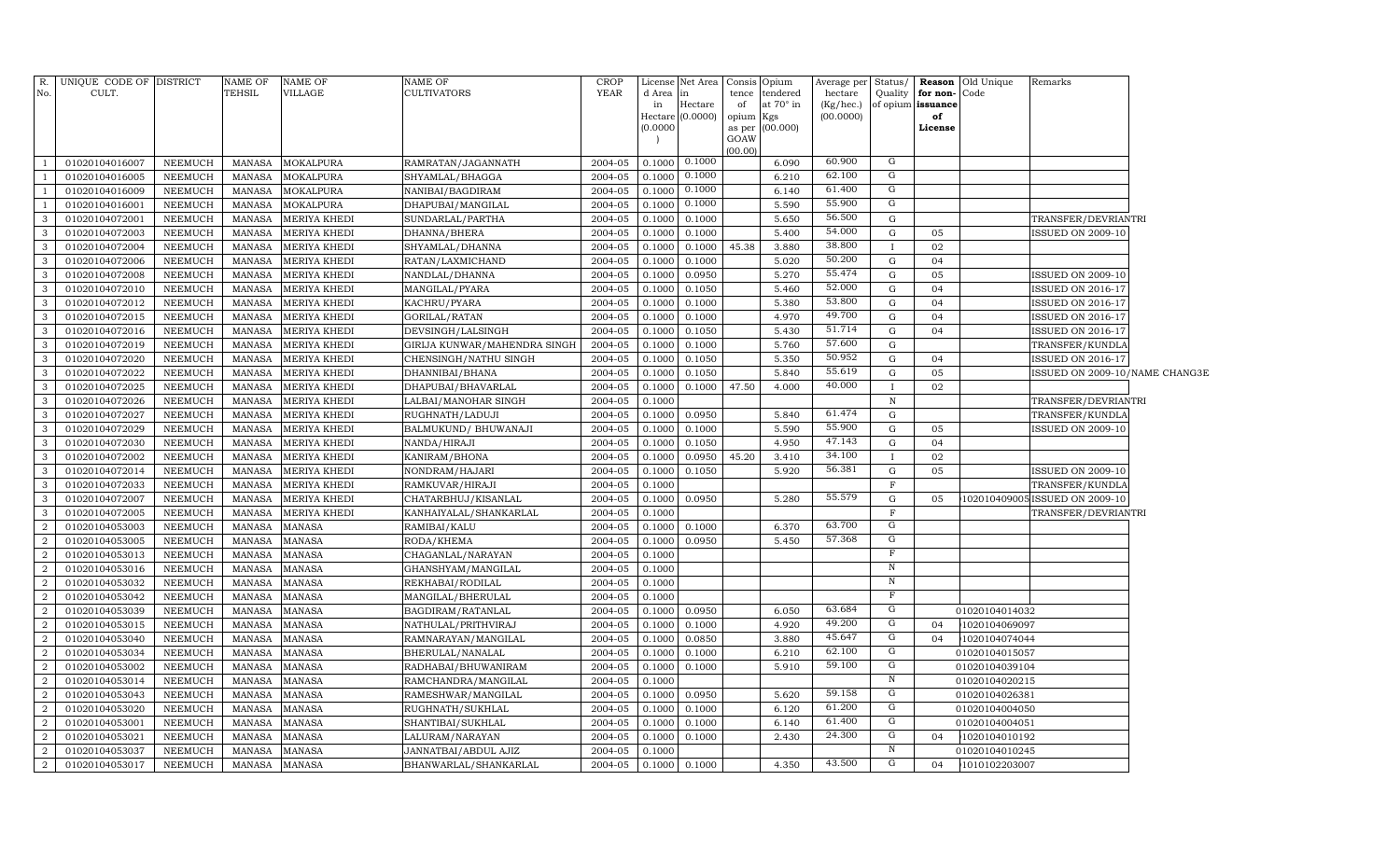| R.<br>No.                        | UNIQUE CODE OF DISTRICT<br>CULT. |                                  | <b>NAME OF</b><br>TEHSIL       | <b>NAME OF</b><br><b>VILLAGE</b> | <b>NAME OF</b><br>CULTIVATORS                | <b>CROP</b><br>YEAR | License<br>d Area | Net Area<br>in   | Consis<br>tence | Opium<br>tendered | Average per<br>hectare | Status/<br>Quality      | Reason<br>for non- | Old Unique<br>Code | Remarks                  |
|----------------------------------|----------------------------------|----------------------------------|--------------------------------|----------------------------------|----------------------------------------------|---------------------|-------------------|------------------|-----------------|-------------------|------------------------|-------------------------|--------------------|--------------------|--------------------------|
|                                  |                                  |                                  |                                |                                  |                                              |                     | in                | Hectare          | of              | at 70° in         | (Kg/hec.)              |                         | of opium issuance  |                    |                          |
|                                  |                                  |                                  |                                |                                  |                                              |                     |                   | Hectare (0.0000) | opium           | Kgs               | (00.0000)              |                         | of                 |                    |                          |
|                                  |                                  |                                  |                                |                                  |                                              |                     | (0.0000)          |                  | as per          | (00.000)          |                        |                         | License            |                    |                          |
|                                  |                                  |                                  |                                |                                  |                                              |                     |                   |                  | GOAW<br>(00.00) |                   |                        |                         |                    |                    |                          |
| 2                                | 01020104053009                   | <b>NEEMUCH</b>                   | <b>MANASA</b>                  | <b>MANASA</b>                    | JAGDISH/BHANWARLAL                           | 2004-05             | 0.1000            |                  |                 |                   |                        | $\,$ N                  |                    | 01020104004049     |                          |
| $\overline{2}$                   | 01020104047118                   | NEEMUCH                          | MANASA                         | MAHAGARH-II                      | RAMNARAYAN/MANNALAL                          | 2004-05             | 0.1000            | 0.1050           |                 | 5.970             | 56.857                 | G                       |                    |                    |                          |
| 2                                | 01020104047120                   | <b>NEEMUCH</b>                   | <b>MANASA</b>                  | MAHAGARH-II                      | DULICHANDRA/KISHANLAL                        | 2004-05             | 0.1000            | 0.1000           |                 | 6.010             | 60.100                 | $\mathbf G$             |                    |                    |                          |
| $\overline{2}$                   | 01020104047122                   | <b>NEEMUCH</b>                   | <b>MANASA</b>                  | MAHAGARH-II                      | PRABHULAL/KACHRU                             | 2004-05             | 0.1000            | 0.1000           |                 | 6.140             | 61.400                 | G                       |                    |                    |                          |
| $\overline{a}$                   | 01020104047123                   | <b>NEEMUCH</b>                   | <b>MANASA</b>                  | MAHAGARH-II                      | OMPRAKASH/DAYASHANKAR                        | 2004-05             | 0.1000            | 0.0950           |                 | 5.740             | 60.421                 | G                       |                    |                    |                          |
| $\overline{2}$                   | 01020104047125                   | <b>NEEMUCH</b>                   | <b>MANASA</b>                  | MAHAGARH-II                      | AJABNOOR/IBRAHIM                             | 2004-05             | 0.1000            | 0.0950           |                 | 5.920             | 62.316                 | G                       |                    |                    |                          |
| $\overline{a}$                   | 01020104047126                   | <b>NEEMUCH</b>                   | <b>MANASA</b>                  | MAHAGARH-II                      | SHABBIRHUSSAIN/VAJIRMOHANNAD                 | 2004-05             | 0.1000            | 0.1000           |                 | 6.020             | 60.200                 | G                       |                    |                    |                          |
| $\overline{a}$                   | 01020104047127                   | <b>NEEMUCH</b>                   | <b>MANASA</b>                  | MAHAGARH-II                      | JAYCHANDRA/KISHAN PURBIYA                    | 2004-05             | 0.1000            | 0.0950           |                 | 5.840             | 61.474                 | G                       |                    |                    |                          |
| $\overline{a}$                   | 01020104047128                   | <b>NEEMUCH</b>                   | <b>MANASA</b>                  | MAHAGARH-II                      | RAMBAKSH/BAPULAL                             | 2004-05             | 0.1000            | 0.1050           |                 | 5.390             | 51.333                 | $\mathbf G$             | 04                 |                    | <b>ISSUED ON 2016-17</b> |
| $\overline{a}$                   | 01020104047129                   | <b>NEEMUCH</b>                   | <b>MANASA</b>                  | MAHAGARH-II                      | MARIYAMBAI/SULEMAN                           | 2004-05             | 0.1000            |                  |                 |                   |                        | F                       |                    |                    |                          |
| $\overline{a}$                   | 01020104047130                   | <b>NEEMUCH</b>                   | <b>MANASA</b>                  | MAHAGARH-II                      | LAXMINARAYAN/MANGILAL                        | 2004-05             | 0.1000            | 0.1000           |                 | 6.120             | 61.200                 | $\mathbf G$             |                    |                    |                          |
| $\overline{2}$                   | 01020104047131                   | <b>NEEMUCH</b>                   | <b>MANASA</b>                  | MAHAGARH-II                      | MOHANLAL/RAMNARAYAN CHOTA                    | 2004-05             | 0.1000            | 0.1000           |                 | 6.020             | 60.200                 | $\overline{G}$          |                    |                    |                          |
| 2                                | 01020104047132                   | <b>NEEMUCH</b>                   | <b>MANASA</b>                  | MAHAGARH-II                      | DEVILAL/RAMNARAYAN                           | 2004-05             | 0.1000            | 0.1000           |                 | 5.760             | 57.600                 | G                       |                    |                    |                          |
| $\overline{2}$                   | 01020104047134                   | <b>NEEMUCH</b>                   | <b>MANASA</b>                  | MAHAGARH-II                      | SHAMBHU/KACHRULAL                            | 2004-05             | 0.1000            | 0.1000           |                 | 5.780             | 57.800                 | $\overline{G}$          |                    |                    |                          |
| $\overline{a}$                   | 01020104047135                   | <b>NEEMUCH</b>                   | <b>MANASA</b>                  | MAHAGARH-II                      | RAJARAM/RAMNARAYAN                           | 2004-05             | 0.1000            | 0.1000           |                 | 5.890             | 58.900                 | $\overline{G}$          |                    |                    |                          |
| $\overline{2}$                   | 01020104047136                   | <b>NEEMUCH</b>                   | <b>MANASA</b>                  | MAHAGARH-II                      | IQBALHUSSAIN/SHABBIR                         | 2004-05             | 0.1000            | 0.1000           |                 | 5.960             | 59.600                 | G                       |                    |                    |                          |
| $\overline{2}$                   | 01020104047141                   | <b>NEEMUCH</b>                   | <b>MANASA</b>                  | MAHAGARH-II                      | LAL MOHAMMAD/VALI MOHAMMAD                   | 2004-05             | 0.1000            | 0.1050           |                 | 6.300             | 60.000                 | G                       |                    |                    |                          |
| $\overline{a}$                   | 01020104047143                   | <b>NEEMUCH</b>                   | <b>MANASA</b>                  | MAHAGARH-II                      | RAMNATH/DEVA                                 | 2004-05             | 0.1000            | 0.1000           |                 | 5.810             | 58.100                 | ${\rm G}$               |                    |                    |                          |
| $\overline{a}$                   | 01020104047148                   | <b>NEEMUCH</b>                   | <b>MANASA</b>                  | MAHAGARH-II                      | FULSINGH/BADARSINGH                          | 2004-05             | 0.1000            | 0.1000           |                 | 5.750             | 57.500                 | ${\rm G}$               |                    |                    |                          |
| $\overline{2}$                   | 01020104047149                   | <b>NEEMUCH</b>                   | <b>MANASA</b>                  | MAHAGARH-II                      | KARULAL/BHANWARLAL                           | 2004-05             | 0.1000            | 0.1000           |                 | 5.580             | 55.800                 | ${\rm G}$               |                    |                    |                          |
| $\overline{2}$                   | 01020104047150                   | <b>NEEMUCH</b>                   | <b>MANASA</b>                  | MAHAGARH-II                      | NABINOOR/VAJIRKHAN                           | 2004-05             | 0.1000            | 0.1000           |                 | 5.980             | 59.800                 | $\overline{G}$          |                    |                    |                          |
| $\overline{2}$                   | 01020104047151                   | <b>NEEMUCH</b>                   | <b>MANASA</b>                  | MAHAGARH-II                      | RAISMOHAMMAD/IMAMBAKSH                       | 2004-05             | 0.1000            |                  |                 |                   |                        | $_{\rm F}$              |                    |                    |                          |
| $\overline{a}$                   | 01020104047152                   | <b>NEEMUCH</b>                   | <b>MANASA</b>                  | MAHAGARH-II                      | BHUWANISHANKAR/ONKARLAL                      | 2004-05             | 0.1000            | 0.0950           |                 | 5.870             | 61.789                 | G                       |                    |                    |                          |
| $\overline{a}$                   | 01020104047153                   | <b>NEEMUCH</b>                   | <b>MANASA</b>                  | MAHAGARH-II                      | CHAND MO./DIN MO.                            | 2004-05             | 0.1000            | 0.1000           |                 | 4.980             | 49.800                 | G                       | 04                 |                    |                          |
| $\overline{2}$                   | 01020104047158                   | <b>NEEMUCH</b>                   | <b>MANASA</b>                  | MAHAGARH-II                      | OMPRAKASH/BHANWARLAL                         | 2004-05             | 0.1000            | 0.1000           |                 | 6.060             | 60.600                 | G                       |                    |                    |                          |
| $\overline{a}$                   | 01020104047159                   | <b>NEEMUCH</b>                   | <b>MANASA</b>                  | MAHAGARH-II                      | NANHEKHAN/NATHUKHAN                          | 2004-05             | 0.1000            | 0.1050           |                 | 5.730             | 54.571                 | G                       |                    |                    |                          |
| $\overline{2}$                   | 01020104047160                   | <b>NEEMUCH</b>                   | <b>MANASA</b>                  | MAHAGARH-II                      | KASTURIBAI/RAMNARAYAN                        | 2004-05             | 0.1000            | 0.0900           |                 | 3.370             | 37.444                 | $\overline{G}$          | 04                 |                    | ISSUED ON 2016-17        |
| $\boldsymbol{2}$                 | 01020104047167                   | <b>NEEMUCH</b>                   | <b>MANASA</b>                  | MAHAGARH-II                      | RAMNATH/KASHIRAM                             | 2004-05             | 0.1000            | 0.1000           |                 | 5.610             | 56.100                 | $\overline{G}$          |                    |                    |                          |
| $\overline{2}$                   | 01020104047168                   | <b>NEEMUCH</b>                   | <b>MANASA</b>                  | MAHAGARH-II                      | SHRINIWAS/RAMPRATAP                          | 2004-05             | 0.1000            | 0.0900           |                 | 2.360             | 26.222                 | $\overline{G}$          | 04                 |                    |                          |
| $\overline{2}$                   | 01020104047169                   | <b>NEEMUCH</b>                   | <b>MANASA</b>                  | MAHAGARH-II                      | AMRITRAM/GANGARAM                            | 2004-05             | 0.1000            | 0.1000           |                 | 6.000             | 60.000<br>60.500       | $\mathbf G$<br>G        |                    |                    |                          |
| $\overline{2}$                   | 01020104047170                   | NEEMUCH                          | MANASA                         | MAHAGARH-II                      | BHARATRAM/NANALAL                            | 2004-05             | 0.1000            | 0.1000           |                 | 6.050             | 56.700                 | G                       |                    |                    |                          |
| $\overline{2}$                   | 01020104047173                   | <b>NEEMUCH</b>                   | <b>MANASA</b>                  | MAHAGARH-II                      | PRATAPBAI/PRATAPSINGH                        | 2004-05             | 0.1000            | 0.1000           |                 | 5.670             |                        | $\overline{\mathrm{F}}$ |                    |                    |                          |
| $\overline{2}$                   | 01020104047174                   | <b>NEEMUCH</b>                   | <b>MANASA</b>                  | MAHAGARH-II                      | SAJJANSINGH/LALSINGH                         | 2004-05             | 0.1000            |                  |                 |                   |                        | $\mathbf F$             |                    |                    |                          |
| $\overline{2}$<br>$\overline{2}$ | 01020104047179                   | <b>NEEMUCH</b>                   | <b>MANASA</b>                  | MAHAGARH-II                      | GAFURKHAN/SHABUDDIN                          | 2004-05             | 0.1000            |                  |                 |                   | 57.300                 | G                       |                    |                    |                          |
| $\overline{2}$                   | 01020104047183                   | <b>NEEMUCH</b>                   | <b>MANASA</b>                  | MAHAGARH-II                      | SAJJANBAI/BHERULAL BALAI(PUTRA               | 2004-05             | 0.1000            | 0.1000<br>0.1000 |                 | 5.730<br>5.410    | 54.100                 | G                       |                    |                    |                          |
| $\overline{2}$                   | 01020104047180                   | <b>NEEMUCH</b>                   | <b>MANASA</b>                  | MAHAGARH-II                      | DAULATSINGH / / MADHAWSINGH                  | 2004-05             | 0.1000            |                  |                 |                   | 35.600                 | $\mathbf{I}$            |                    |                    | <b>ISSUED ON 2009-10</b> |
| $\boldsymbol{2}$                 | 01020104047185<br>01020104047188 | <b>NEEMUCH</b><br><b>NEEMUCH</b> | <b>MANASA</b><br><b>MANASA</b> | MAHAGARH-II<br>MAHAGARH-II       | ISMAIL/GUL MOHAMMAD<br>FAKIRCHANDRA/SURATRAM | 2004-05<br>2004-05  | 0.1000<br>0.1000  | 0.1000<br>0.1000 | 63.50           | 3.560<br>5.630    | 56.300                 | $\mathbf G$             | 02                 |                    |                          |
| $\overline{2}$                   | 01020104047191                   | <b>NEEMUCH</b>                   | <b>MANASA</b>                  | MAHAGARH-II                      | RAMESHWAR/KANHAIYALAL                        | 2004-05             | 0.1000            | 0.1050           |                 | 5.820             | 55.429                 | ${\rm G}$               |                    |                    |                          |
| $\boldsymbol{2}$                 | 01020104047201                   | <b>NEEMUCH</b>                   | <b>MANASA</b>                  | MAHAGARH-II                      | SHIVLAL/KISHANLAL                            | 2004-05             | 0.1000            | 0.1000           |                 | 5.850             | 58.500                 | G                       |                    |                    |                          |
| $\overline{2}$                   | 01020104047202                   | NEEMUCH                          | <b>MANASA</b>                  | MAHAGARH-II                      | RADHESHYAM/SHANKARLAL                        | 2004-05             | 0.1000            | 0.1000           | 63.16           | 5.060             | 50.600                 | $\bf{I}$                | 02                 |                    | <b>ISSUED ON 2009-10</b> |
| $\boldsymbol{2}$                 | 01020104047203                   | <b>NEEMUCH</b>                   | <b>MANASA</b>                  | MAHAGARH-II                      | RAMPRASAD/KANHAIYALAL                        | 2004-05             | 0.1000            | 0.1000           |                 | 6.100             | 61.000                 | G                       |                    |                    |                          |
| $\boldsymbol{2}$                 | 01020104047206                   | NEEMUCH                          | <b>MANASA</b>                  | MAHAGARH-II                      | BABULAL/BHERULAL                             | 2004-05             | 0.1000            | 0.1000           |                 | 5.440             | 54.400                 | G                       |                    |                    |                          |
| $\overline{a}$                   | 01020104047139                   | NEEMUCH                          | MANASA                         | MAHAGARH-II                      | NARBADABAI/DEVILAL                           | 2004-05             | 0.1000            | 0.1000           |                 | 6.470             | 64.700                 | G                       |                    |                    |                          |
|                                  |                                  |                                  |                                |                                  |                                              |                     |                   |                  |                 |                   |                        |                         |                    |                    |                          |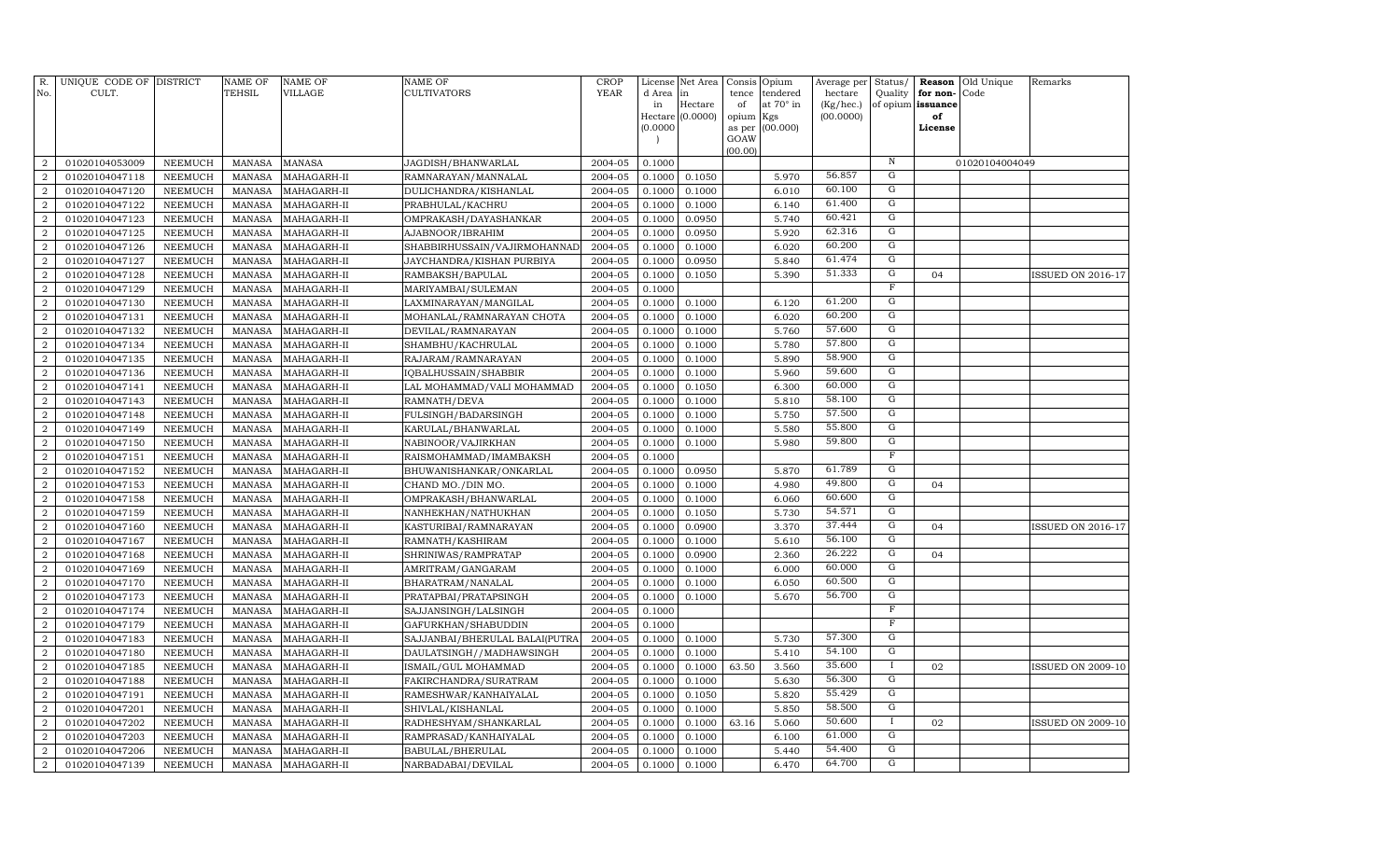| R.<br>No.                        | UNIQUE CODE OF DISTRICT<br>CULT. |                                  | <b>NAME OF</b><br>TEHSIL       | <b>NAME OF</b><br><b>VILLAGE</b> | NAME OF<br><b>CULTIVATORS</b>                 | <b>CROP</b><br>YEAR | License<br>d Area | Net Area<br>in   | Consis<br>tence | Opium<br>tendered | Average per<br>hectare | Status/<br>Quality | Reason<br>for non- | Old Unique<br>Code | Remarks                  |
|----------------------------------|----------------------------------|----------------------------------|--------------------------------|----------------------------------|-----------------------------------------------|---------------------|-------------------|------------------|-----------------|-------------------|------------------------|--------------------|--------------------|--------------------|--------------------------|
|                                  |                                  |                                  |                                |                                  |                                               |                     | in                | Hectare          | of              | at 70° in         | (Kg/hec.)              |                    | of opium issuance  |                    |                          |
|                                  |                                  |                                  |                                |                                  |                                               |                     |                   | Hectare (0.0000) | opium           | Kgs               | (00.0000)              |                    | of                 |                    |                          |
|                                  |                                  |                                  |                                |                                  |                                               |                     | (0.0000)          |                  | as per          | (00.000)          |                        |                    | License            |                    |                          |
|                                  |                                  |                                  |                                |                                  |                                               |                     |                   |                  | GOAW<br>(00.00) |                   |                        |                    |                    |                    |                          |
| $\overline{2}$                   | 01020104047157                   | <b>NEEMUCH</b>                   | <b>MANASA</b>                  | MAHAGARH-II                      | BHERULAL/ONKARLAL                             | 2004-05             | 0.1000            | 0.1000           | 62.44           | 3.090             | 30.900                 | $\bf{I}$           | 02                 |                    | <b>ISSUED ON 2009-10</b> |
| $\overline{2}$                   | 01020104047161                   | <b>NEEMUCH</b>                   | <b>MANASA</b>                  | MAHAGARH-II                      | RAMPRATAP/FAKIRCHANDRA                        | 2004-05             | 0.1000            | 0.1050           |                 | 6.310             | 60.095                 | $\mathbf G$        |                    |                    |                          |
| $\overline{2}$                   | 01020104047221                   | <b>NEEMUCH</b>                   | <b>MANASA</b>                  | MAHAGARH-II                      | GULABBAI/LAXMANSINGH                          | 2004-05             | 0.1000            | 0.1000           |                 | 6.530             | 65.300                 | $\mathbf G$        |                    |                    |                          |
| $\overline{2}$                   | 01020104047223                   | <b>NEEMUCH</b>                   | <b>MANASA</b>                  | MAHAGARH-II                      | RAMKANYABAI/RAMGOPAL                          | 2004-05             | 0.1000            | 0.1000           |                 | 5.850             | 58.500                 | $\overline{G}$     |                    |                    |                          |
| $\overline{2}$                   | 01020104047226                   | <b>NEEMUCH</b>                   | <b>MANASA</b>                  | MAHAGARH-II                      | GOVINDRAM/KANHAIYALAL                         | 2004-05             | 0.1000            | 0.1000           |                 | 5.520             | 55.200                 | G                  | 05                 |                    | <b>ISSUED ON 2009-10</b> |
| $\overline{2}$                   | 01020104047227                   | <b>NEEMUCH</b>                   | <b>MANASA</b>                  | MAHAGARH-II                      | MADANSINGH/BALWANTSINGH                       | 2004-05             | 0.1000            | 0.1000           |                 | 5.780             | 57.800                 | G                  |                    |                    |                          |
| 2                                | 01020104047228                   | <b>NEEMUCH</b>                   | <b>MANASA</b>                  | MAHAGARH-II                      | MANGILAL/NANURAM BALAI                        | 2004-05             | 0.1000            | 0.1050           |                 | 6.010             | 57.238                 | G                  |                    |                    |                          |
| $\overline{2}$                   | 01020104047229                   | <b>NEEMUCH</b>                   | <b>MANASA</b>                  | MAHAGARH-II                      | OMPRAKASH/RAMNARAYAN                          | 2004-05             | 0.1000            | 0.1050           |                 | 5.860             | 55.810                 | G                  |                    |                    |                          |
| $\overline{a}$                   | 01020104047230                   | <b>NEEMUCH</b>                   | <b>MANASA</b>                  | MAHAGARH-II                      | KANHAIYALAL/KARUJI                            | 2004-05             | 0.1000            | 0.1000           |                 | 6.230             | 62.300                 | ${\rm G}$          |                    |                    |                          |
| $\overline{2}$                   | 01020104047231                   | <b>NEEMUCH</b>                   | <b>MANASA</b>                  | MAHAGARH-II                      | MANGILAL/BHURAJI                              | 2004-05             | 0.1000            | 0.1000           |                 | 5.850             | 58.500                 | ${\rm G}$          |                    |                    |                          |
| $\overline{a}$                   | 01020104047232                   | <b>NEEMUCH</b>                   | <b>MANASA</b>                  | MAHAGARH-II                      | VIMALKUNWAR/KARANSINGH                        | 2004-05             | 0.1000            | 0.1000           |                 | 5.400             | 54.000                 | $\mathbf G$        |                    |                    |                          |
| $\overline{2}$                   | 01020104047233                   | <b>NEEMUCH</b>                   | <b>MANASA</b>                  | MAHAGARH-II                      | RAMRATAN/KALURAM                              | 2004-05             | 0.1000            | 0.0950           |                 | 6.140             | 64.632                 | G                  |                    |                    |                          |
| $\overline{2}$                   | 01020104047234                   | <b>NEEMUCH</b>                   | <b>MANASA</b>                  | MAHAGARH-II                      | RAMNIWAS/LAXMINARAYAN                         | 2004-05             | 0.1000            | 0.1050           |                 | 6.130             | 58.381                 | $\overline{G}$     |                    |                    |                          |
| $\overline{2}$                   | 01020104047099                   | <b>NEEMUCH</b>                   | <b>MANASA</b>                  | MAHAGARH-II                      | BABULAL/KANHAIYALAL                           | 2004-05             | 0.1000            | 0.1000           |                 | 6.330             | 63.300                 | G                  |                    |                    |                          |
| $\overline{2}$                   | 01020104047242                   | <b>NEEMUCH</b>                   | <b>MANASA</b>                  | MAHAGARH-II                      | OMPRAKASH/KHIMAJI                             | 2004-05             | 0.1000            | 0.1000           |                 | 5.760             | 57.600                 | G                  |                    |                    |                          |
| $\overline{2}$                   | 01020104047187                   | <b>NEEMUCH</b>                   | <b>MANASA</b>                  | MAHAGARH-II                      | RAMCHANDRA/KACHRULAL BRAHAN                   | 2004-05             | 0.1000            | 0.1000           |                 | 5.250             | 52.500                 | G                  | 04                 |                    |                          |
| $\overline{a}$                   | 01020104047244                   | <b>NEEMUCH</b>                   | <b>MANASA</b>                  | MAHAGARH-II                      | RAMESHCHANDRA/NANDLAL                         | 2004-05             | 0.1000            | 0.1050           |                 | 6.220             | 59.238                 | G                  |                    | 01020104046085     |                          |
| $\overline{2}$                   | 01020104047073                   | <b>NEEMUCH</b>                   | <b>MANASA</b>                  | MAHAGARH-II                      | GANIMOHAMMAD/VALIMOHAMMAD                     | 2004-05             | 0.1000            | 0.1000           |                 | 5.980             | 59.800                 | ${\rm G}$          |                    | 01020104020227     |                          |
| $\overline{a}$                   | 01020104047225                   | <b>NEEMUCH</b>                   | <b>MANASA</b>                  | MAHAGARH-II                      | NARAYANSINGH/PRATAP                           | 2004-05             | 0.1000            | 0.0950           | 45.85           | 0.870             | 9.158                  | $\bf{I}$           | 02                 | 1020104031049      |                          |
| $\overline{2}$                   | 01020104047032                   | <b>NEEMUCH</b>                   | <b>MANASA</b>                  | MAHAGARH-II                      | BADRILAL/MANGILAL                             | 2004-05             | 0.1000            | 0.1000           |                 | 6.290             | 62.900                 | G                  |                    | 01020104028278     |                          |
| $\overline{2}$                   | 01020104047245                   | <b>NEEMUCH</b>                   | <b>MANASA</b>                  | MAHAGARH-II                      | MANGILAL/NANURAM PATIDAR                      | 2004-05             | 0.1000            | 0.1000           |                 | 5.820             | 58.200                 | $\overline{G}$     |                    | 01020104028274     |                          |
| $\overline{2}$                   | 01020104047107                   | <b>NEEMUCH</b>                   | <b>MANASA</b>                  | MAHAGARH-II                      | MOHANLAL/RAMNARAYAN BADA                      | 2004-05             | 0.1000            | 0.1000           |                 | 5.960             | 59.600                 | G                  |                    | 01020104092182     |                          |
| $\overline{2}$                   | 01020104047039                   | <b>NEEMUCH</b>                   | <b>MANASA</b>                  | MAHAGARH-II                      | RADHESHYAM/RAMCHANDRA                         | 2004-05             | 0.1000            | 0.1000           |                 | 5.810             | 58.100                 | G                  |                    | 01020104092177     |                          |
| $\overline{2}$                   | 01020104047138                   | <b>NEEMUCH</b>                   | <b>MANASA</b>                  | MAHAGARH-II                      | GANESHRAM/KANWARLAL                           | 2004-05             | 0.1000            | 0.0900           |                 | 5.660             | 62.889                 | G                  |                    | 01020104092180     |                          |
| $\overline{2}$                   | 01020104047133                   | <b>NEEMUCH</b>                   | <b>MANASA</b>                  | MAHAGARH-II                      | RAJMAL/RAMCHANDRA                             | 2004-05             | 0.1000            | 0.0950           |                 | 5.870             | 61.789                 | G                  |                    | 01020104092179     |                          |
| $\overline{2}$                   | 01020104047038                   | <b>NEEMUCH</b>                   | <b>MANASA</b>                  | MAHAGARH-II                      | SHANTIBAI/RAMSUKH                             | 2004-05             | 0.1000            | 0.1000           |                 | 6.490             | 64.900                 | G                  |                    | 01020104092176     |                          |
| $\overline{a}$                   | 01020104047140                   | <b>NEEMUCH</b>                   | <b>MANASA</b>                  | MAHAGARH-II                      | ANUSIYABAI/GHISALAL                           | 2004-05             | 0.1000            | 0.0850           |                 | 5.170             | 60.824                 | ${\rm G}$          |                    | 01040209048127     |                          |
| $\overline{2}$                   | 01020104047172                   | <b>NEEMUCH</b>                   | <b>MANASA</b>                  | MAHAGARH-II                      | PANNALAL/KACHRU                               | 2004-05             | 0.1000            | 0.0950           |                 | 6.150             | 64.737                 | G                  |                    | 01020104010194     |                          |
| 2                                | 01020104047080                   | NEEMUCH                          | <b>MANASA</b>                  | MAHAGARH-II                      | RAMESHCHANDRA/MANGILAL                        | 2004-05             | 0.1000            | 0.1000           |                 | 5.970             | 59.700                 | $\overline{G}$     |                    | 01020104010227     |                          |
| $\overline{2}$                   | 01020104047029                   | <b>NEEMUCH</b>                   | <b>MANASA</b>                  | MAHAGARH-II                      | RAMPRASAD/PRABHULAL                           | 2004-05             | 0.1000            | 0.1000           |                 | 6.050             | 60.500                 | G                  |                    | 01020104060061     |                          |
| $\overline{2}$                   | 01020104047137                   | NEEMUCH                          | <b>MANASA</b>                  | MAHAGARH-II                      | SANTOSH/RAMCHANDRA                            | 2004-05             | 0.1000            | 0.1000           |                 | 5.920             | 59.200                 | G                  |                    | 01020104060062     |                          |
| $\overline{2}$                   | 01020104047235                   | <b>NEEMUCH</b>                   | <b>MANASA</b>                  | MAHAGARH-II                      | NANDUBAI/RAMESHWAR                            | 2004-05             | 0.1000            | 0.0950           |                 | 5.490             | 57.789                 | G                  |                    | 01020104060063     |                          |
| $\overline{2}$                   | 01020104047040                   | <b>NEEMUCH</b>                   | <b>MANASA</b>                  | MAHAGARH-II                      | ABDUL RAHMAN/IMAMBAKSH                        | 2004-05             | 0.1000            | 0.0950           | 52.14           | 2.720             | 28.632                 | $\bf{I}$           | 02                 | 1020104043160      |                          |
| $\overline{2}$                   | 01020104047205                   | <b>NEEMUCH</b>                   | <b>MANASA</b>                  | MAHAGARH-II                      | SAJJANBAI/RAMCHANDRA                          | 2004-05             | 0.1000            |                  |                 |                   |                        | $\, {\rm N}$       |                    | 01020104010195     |                          |
| $\overline{a}$                   | 01020104047002                   | <b>NEEMUCH</b>                   | <b>MANASA</b>                  | MAHAGARH-I                       | IBRAHIM KHAN/VAJIR KHAN                       | 2004-05             | 0.1000            | 0.1000           |                 | 6.760             | 67.600                 | G<br>G             |                    |                    |                          |
| $\overline{2}$                   | 01020104047003                   | <b>NEEMUCH</b>                   | <b>MANASA</b>                  | MAHAGARH-I                       | KESHARBAI/UDAIRAM                             | 2004-05             | 0.1000            | 0.0950           |                 | 6.400             | 67.368                 | $\overline{G}$     |                    |                    |                          |
| $\overline{a}$                   | 01020104047004                   | <b>NEEMUCH</b>                   | <b>MANASA</b>                  | MAHAGARH-I                       | SHAMBHULAL/MANGILAL                           | 2004-05             | 0.1000            | 0.1000           |                 | 5.620             | 56.200<br>54.600       | G                  |                    |                    |                          |
| $\overline{2}$                   | 01020104047008                   | <b>NEEMUCH</b>                   | <b>MANASA</b>                  | MAHAGARH-I                       | BHERULAL/GOPAL                                | 2004-05             | 0.1000            | 0.1000           |                 | 5.460             | 61.900                 | $\mathbf G$        | 05                 |                    | ISSUED ON 2009-10        |
| $\overline{2}$<br>$\overline{2}$ | 01020104047009                   | NEEMUCH                          | <b>MANASA</b>                  | MAHAGARH-I                       | RAMPRASAD/RAMLAL                              | 2004-05<br>2004-05  | 0.1000            | 0.1000<br>0.1000 |                 | 6.190<br>5.730    | 57.300                 | G                  |                    |                    |                          |
| $\overline{2}$                   | 01020104047010                   | <b>NEEMUCH</b>                   | <b>MANASA</b>                  | MAHAGARH-I                       | GODAVRIBAI/SHIVLAL                            | 2004-05             | 0.1000<br>0.1000  |                  |                 | 5.770             | 57.700                 | G                  |                    |                    |                          |
| $\overline{2}$                   | 01020104047012                   | <b>NEEMUCH</b>                   | <b>MANASA</b>                  | MAHAGARH-I                       | MOHANLAL/HAMERA                               | 2004-05             | 0.1000            | 0.1000           |                 | 5.630             | 56.300                 | G                  |                    |                    |                          |
| $\overline{2}$                   | 01020104047013<br>01020104047017 | <b>NEEMUCH</b><br><b>NEEMUCH</b> | <b>MANASA</b><br><b>MANASA</b> | MAHAGARH-I<br>MAHAGARH-I         | GOVERDHANSINGH/CHENRAM<br>KAVERIBAI/CHAMPALAL | 2004-05             | 0.1000            | 0.1000<br>0.1050 |                 | 5.380             | 51.238                 | G                  | 04                 |                    |                          |
| $\overline{a}$                   | 01020104047018                   | NEEMUCH                          | MANASA                         |                                  | KANHAIYALAL/MANGILAL                          | 2004-05             | 0.1000            |                  |                 |                   |                        | $_{\rm F}$         |                    |                    |                          |
|                                  |                                  |                                  |                                | MAHAGARH-I                       |                                               |                     |                   |                  |                 |                   |                        |                    |                    |                    |                          |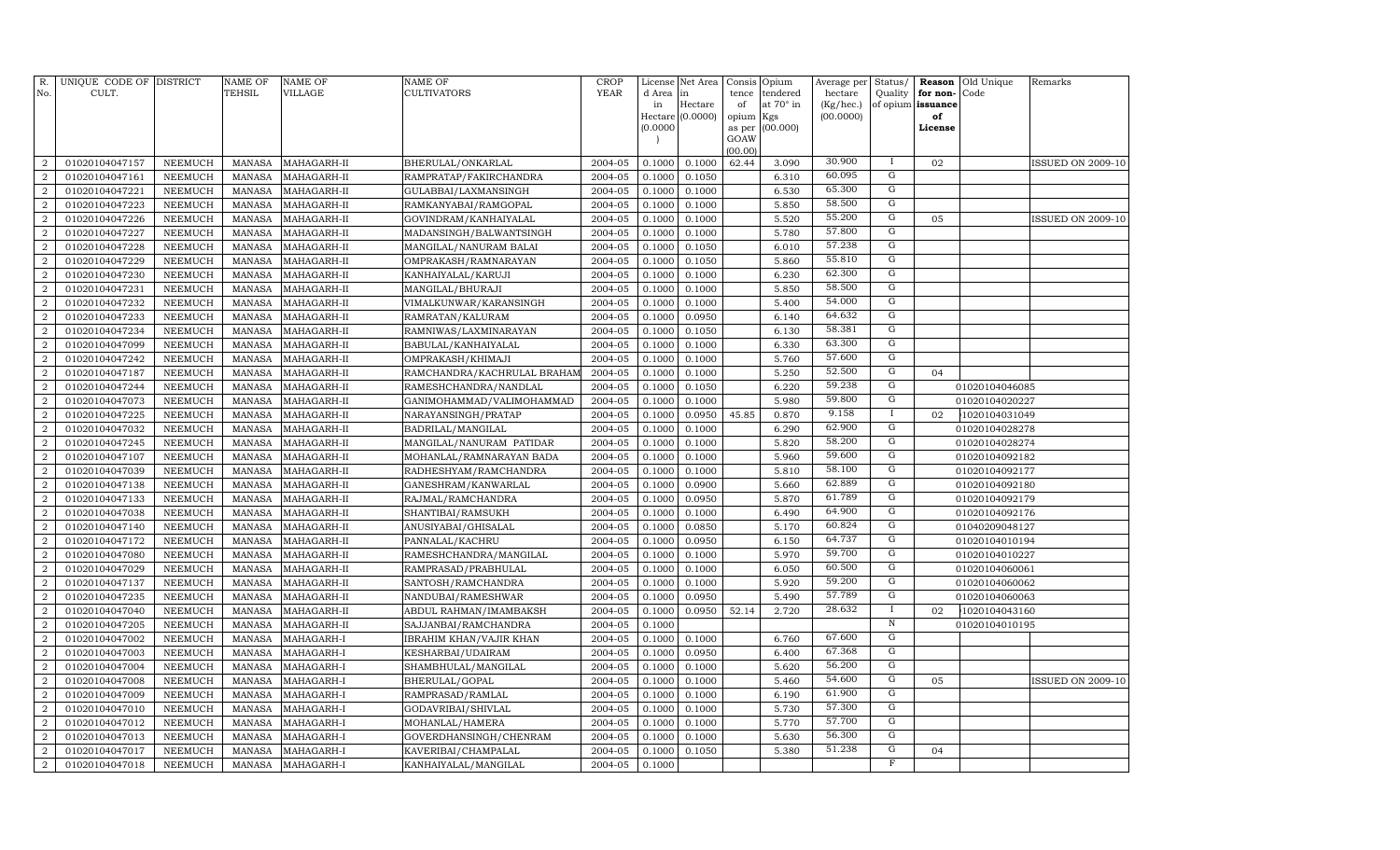| R.<br>No.        | UNIQUE CODE OF DISTRICT<br>CULT. |                | <b>NAME OF</b><br>TEHSIL | <b>NAME OF</b><br><b>VILLAGE</b> | <b>NAME OF</b><br><b>CULTIVATORS</b> | <b>CROP</b><br>YEAR | License<br>d Area | Net Area<br>in   | Consis<br>tence | Opium<br>tendered | Average per<br>hectare | Status/<br>Quality | Reason<br>for non- | Old Unique<br>Code | Remarks                  |
|------------------|----------------------------------|----------------|--------------------------|----------------------------------|--------------------------------------|---------------------|-------------------|------------------|-----------------|-------------------|------------------------|--------------------|--------------------|--------------------|--------------------------|
|                  |                                  |                |                          |                                  |                                      |                     | in                | Hectare          | of              | at 70° in         | $(Kg/$ hec. $)$        |                    | of opium issuance  |                    |                          |
|                  |                                  |                |                          |                                  |                                      |                     |                   | Hectare (0.0000) | opium Kgs       |                   | (00.0000)              |                    | of                 |                    |                          |
|                  |                                  |                |                          |                                  |                                      |                     | (0.0000)          |                  | as per<br>GOAW  | (00.000)          |                        |                    | License            |                    |                          |
|                  |                                  |                |                          |                                  |                                      |                     |                   |                  | (00.00)         |                   |                        |                    |                    |                    |                          |
| $\overline{2}$   | 01020104047020                   | <b>NEEMUCH</b> | <b>MANASA</b>            | MAHAGARH-I                       | NANDLAL/DHANRAJ                      | 2004-05             | 0.1000            | 0.1000           |                 | 5.820             | 58.200                 | G                  |                    |                    |                          |
| $\overline{2}$   | 01020104047023                   | <b>NEEMUCH</b> | <b>MANASA</b>            | MAHAGARH-I                       | RAJMAL/KARULAL                       | 2004-05             | 0.1000            | 0.1000           |                 | 5.420             | 54.200                 | $\mathbf G$        |                    |                    |                          |
| $\overline{2}$   | 01020104047025                   | <b>NEEMUCH</b> | <b>MANASA</b>            | MAHAGARH-I                       | KALURAM/SALAGRAM                     | 2004-05             | 0.1000            | 0.1000           |                 | 6.820             | 68.200                 | $\overline{G}$     |                    |                    |                          |
| $\overline{2}$   | 01020104047026                   | NEEMUCH        | <b>MANASA</b>            | MAHAGARH-I                       | JARILAL/BHUWANIRAM                   | 2004-05             | 0.1000            | 0.1000           |                 | 5.820             | 58.200                 | G                  |                    |                    |                          |
| $\overline{2}$   | 01020104047028                   | <b>NEEMUCH</b> | <b>MANASA</b>            | MAHAGARH-I                       | RAMLAL/GOPAL                         | 2004-05             | 0.1000            | 0.1000           |                 | 5.750             | 57.500                 | G                  |                    |                    | NAME CHANGE              |
| $\boldsymbol{2}$ | 01020104047033                   | <b>NEEMUCH</b> | <b>MANASA</b>            | MAHAGARH-I                       | <b>BADRILAL/NATHU TELI</b>           | 2004-05             | 0.1000            | 0.1000           |                 | 6.420             | 64.200                 | G                  |                    |                    |                          |
| $\overline{2}$   | 01020104047034                   | <b>NEEMUCH</b> | <b>MANASA</b>            | MAHAGARH-I                       | JANAKILAL/RAMNIWAS                   | 2004-05             | 0.1000            | 0.1000           |                 | 6.240             | 62.400                 | G                  |                    |                    |                          |
| $\overline{2}$   | 01020104047037                   | <b>NEEMUCH</b> | <b>MANASA</b>            | MAHAGARH-I                       | MANGIBAI/RAMNARAYAN                  | 2004-05             | 0.1000            | 0.1050           |                 | 6.470             | 61.619                 | $\overline{G}$     |                    |                    |                          |
| $\overline{2}$   | 01020104047041                   | <b>NEEMUCH</b> | <b>MANASA</b>            | MAHAGARH-I                       | DAMARLAL/BHUWANIRAM                  | 2004-05             | 0.1000            | 0.1000           |                 | 6.800             | 68.000                 | ${\rm G}$          |                    |                    |                          |
| $\overline{2}$   | 01020104047042                   | <b>NEEMUCH</b> | <b>MANASA</b>            | MAHAGARH-I                       | BHANWARLAL/RATANLAL                  | 2004-05             | 0.1000            | 0.0950           |                 | 5.370             | 56.526                 | G                  |                    |                    |                          |
| $\overline{2}$   | 01020104047044                   | <b>NEEMUCH</b> | <b>MANASA</b>            | MAHAGARH-I                       | NARAMDABAI/GULABCHANDRA              | 2004-05             | 0.1000            | 0.1000           |                 | 6.040             | 60.400                 | ${\rm G}$          |                    |                    |                          |
| $\boldsymbol{2}$ | 01020104047045                   | <b>NEEMUCH</b> | <b>MANASA</b>            | MAHAGARH-I                       | BHUWANISINGH/CHENSINGH               | 2004-05             | 0.1000            | 0.1000           |                 | 5.530             | 55.300                 | ${\rm G}$          |                    |                    |                          |
| $\overline{2}$   | 01020104047046                   | NEEMUCH        | <b>MANASA</b>            | MAHAGARH-I                       | SHIVNARAYAN/PRABHULAL                | 2004-05             | 0.1000            | 0.1000           |                 | 6.400             | 64.000                 | $\overline{G}$     |                    |                    |                          |
| $\boldsymbol{2}$ | 01020104047047                   | <b>NEEMUCH</b> | <b>MANASA</b>            | MAHAGARH-I                       | ISHAKH MOHAMMAD/VAJIR KHAN           | 2004-05             | 0.1000            | 0.1000           |                 | 6.070             | 60.700                 | G                  |                    |                    |                          |
| $\overline{2}$   | 01020104047049                   | <b>NEEMUCH</b> | <b>MANASA</b>            | MAHAGARH-I                       | BHUWANISHANKAR/BHERUBAKSH            | 2004-05             | 0.1000            | 0.1000           |                 | 5.890             | 58.900                 | G                  |                    |                    |                          |
| $\boldsymbol{2}$ | 01020104047057                   | <b>NEEMUCH</b> | <b>MANASA</b>            | MAHAGARH-I                       | SHIVSHANKAR/BHERU BAKSH              | 2004-05             | 0.1000            | 0.1000           |                 | 5.370             | 53.700                 | G                  | 04                 |                    | <b>ISSUED ON 2009-10</b> |
| $\boldsymbol{2}$ | 01020104047058                   | NEEMUCH        | <b>MANASA</b>            | MAHAGARH-I                       | RATANLAL/BHUWANIRAM                  | 2004-05             | 0.1000            | 0.0900           |                 | 5.820             | 64.667                 | G                  |                    |                    |                          |
| $\boldsymbol{2}$ | 01020104047059                   | NEEMUCH        | <b>MANASA</b>            | MAHAGARH-I                       | FAKIRCHANDRA/NANURAM                 | 2004-05             | 0.1000            | 0.0900           |                 | 5.340             | 59.333                 | $\mathbf G$        |                    |                    |                          |
| $\boldsymbol{2}$ | 01020104047060                   | NEEMUCH        | <b>MANASA</b>            | MAHAGARH-I                       | JAGDISHCHANDRA/GOPAL                 | 2004-05             | 0.1000            | 0.1000           |                 | 5.440             | 54.400                 | $\mathbf G$        |                    |                    |                          |
| $\overline{2}$   | 01020104047061                   | <b>NEEMUCH</b> | <b>MANASA</b>            | MAHAGARH-I                       | MANGILAL/KACHRULAL                   | 2004-05             | 0.1000            | 0.1000           |                 | 5.420             | 54.200                 | $\mathbf G$        | 05                 |                    | <b>ISSUED ON 2009-10</b> |
| $\overline{2}$   | 01020104047062                   | NEEMUCH        | <b>MANASA</b>            | MAHAGARH-I                       | DINESHKUMAR/RAMESHWAR                | 2004-05             | 0.1000            | 0.1000           |                 | 6.480             | 64.800                 | $\mathbf G$        |                    |                    |                          |
| $\overline{2}$   | 01020104047063                   | NEEMUCH        | MANASA                   | MAHAGARH-I                       | SHARIF KHAN/NANHE KHAN               | 2004-05             | 0.1000            | 0.1000           |                 | 5.760             | 57.600                 | G                  |                    |                    |                          |
| 2                | 01020104047064                   | NEEMUCH        | <b>MANASA</b>            | MAHAGARH-I                       | BHANWARLAL/BHUWANISHANKAR            | 2004-05             | 0.1000            | 0.1000           |                 | 5.420             | 54.200                 | G                  |                    |                    |                          |
| $\overline{2}$   | 01020104047067                   | <b>NEEMUCH</b> | <b>MANASA</b>            | MAHAGARH-I                       | GOVERDHANSINGH/PRATAPSINGH           | 2004-05             | 0.1000            | 0.1000           |                 | 5.550             | 55.500                 | G                  |                    |                    |                          |
| $\overline{2}$   | 01020104047068                   | <b>NEEMUCH</b> | <b>MANASA</b>            | MAHAGARH-I                       | RAJAK MOHAMMAD/KALE KHAN             | 2004-05             | 0.1000            |                  |                 |                   |                        | $_{\rm F}$         | 07                 |                    | ISSUED ON 2009-10        |
| $\overline{2}$   | 01020104047069                   | <b>NEEMUCH</b> | <b>MANASA</b>            | MAHAGARH-I                       | YUSUF MONAMMAD/LAL MOHAMMA           | 2004-05             | 0.1000            | 0.1050           |                 | 5.770             | 54.952                 | G                  | 05                 |                    | <b>ISSUED ON 2009-10</b> |
| $\overline{2}$   | 01020104047070                   | <b>NEEMUCH</b> | <b>MANASA</b>            | MAHAGARH-I                       | GOPALSINGH/BHUWANISHINGH             | 2004-05             | 0.1000            | 0.1000           |                 | 5.420             | 54.200                 | $\mathbf G$        |                    |                    |                          |
| $\overline{2}$   | 01020104047071                   | <b>NEEMUCH</b> | <b>MANASA</b>            | MAHAGARH-I                       | AHMADNOOR/MOHAMMAD                   | 2004-05             | 0.1000            | 0.0950           |                 | 5.500             | 57.895                 | $\mathbf G$        |                    |                    |                          |
| $\overline{2}$   | 01020104047075                   | <b>NEEMUCH</b> | <b>MANASA</b>            | MAHAGARH-I                       | ABDUL KARIM/VAJIR MOHAMMAD           | 2004-05             | 0.1000            |                  |                 |                   |                        | F                  |                    |                    |                          |
| $\boldsymbol{2}$ | 01020104047076                   | <b>NEEMUCH</b> | <b>MANASA</b>            | MAHAGARH-I                       | KALLUKHAN/NANHEKHAN                  | 2004-05             | 0.1000            | 0.0950           |                 | 5.220             | 54.947                 | $\mathbf G$        |                    |                    |                          |
| $\overline{2}$   | 01020104047077                   | <b>NEEMUCH</b> | <b>MANASA</b>            | MAHAGARH-I                       | CHAMPALAL/NANDLAL                    | 2004-05             | 0.1000            | 0.1000           |                 | 5.100             | 51.000                 | G                  | 04                 |                    |                          |
| $\boldsymbol{2}$ | 01020104047078                   | <b>NEEMUCH</b> | <b>MANASA</b>            | MAHAGARH-I                       | OMPRAKASH/CHAMPALAL                  | 2004-05             | 0.1000            | 0.1000           |                 | 5.720             | 57.200                 | G                  |                    |                    |                          |
| $\overline{2}$   | 01020104047081                   | <b>NEEMUCH</b> | <b>MANASA</b>            | MAHAGARH-I                       | AMARSINGH/BAHADURSINGH               | 2004-05             | 0.1000            | 0.1000           |                 | 5.040             | 50.400                 | G                  | 04                 |                    | <b>ISSUED ON 2016-17</b> |
| $\overline{2}$   | 01020104047083                   | <b>NEEMUCH</b> | <b>MANASA</b>            | MAHAGARH-I                       | SHIVRAJSINGH/RATANSINGH              | 2004-05             | 0.1000            | 0.0850           |                 | 5.940             | 69.882                 | G                  |                    |                    |                          |
| $\overline{2}$   | 01020104047085                   | <b>NEEMUCH</b> | <b>MANASA</b>            | MAHAGARH-I                       | GHANSHYAM/CHAMPALAL                  | 2004-05             | 0.1000            | 0.0950           |                 | 5.410             | 56.947                 | G                  |                    |                    |                          |
| $\overline{2}$   | 01020104047087                   | <b>NEEMUCH</b> | <b>MANASA</b>            | MAHAGARH-I                       | RAMESHWAR/BHERULAL                   | 2004-05             | 0.1000            | 0.1000           |                 | 6.060             | 60.600                 | G                  |                    |                    |                          |
| $\overline{2}$   | 01020104047089                   | <b>NEEMUCH</b> | <b>MANASA</b>            | MAHAGARH-I                       | PRAKASHCHANDRA/UDAJI                 | 2004-05             | 0.1000            | 0.1000           |                 | 5.600             | 56.000                 | G                  |                    |                    |                          |
| $\boldsymbol{2}$ | 01020104047090                   | <b>NEEMUCH</b> | <b>MANASA</b>            | MAHAGARH-I                       | MUNNALAL/RATANLAL                    | 2004-05             | 0.1000            | 0.1000           |                 | 5.400             | 54.000                 | G                  |                    |                    |                          |
| $\overline{2}$   | 01020104047091                   | <b>NEEMUCH</b> | <b>MANASA</b>            | MAHAGARH-I                       | BAPULAL/RAMNARAYAN                   | 2004-05             | 0.1000            | 0.1000           | 54.93           | 4.950             | 49.500                 | $\bf{I}$           | 02                 |                    | <b>ISSUED ON 2009-10</b> |
| $\overline{2}$   | 01020104047092                   | <b>NEEMUCH</b> | <b>MANASA</b>            | MAHAGARH-I                       | MOHANLAL/HEERALAL                    | 2004-05             | 0.1000            | 0.1000           |                 | 5.660             | 56.600                 | G                  |                    |                    |                          |
| $\overline{2}$   | 01020104047093                   | NEEMUCH        | <b>MANASA</b>            | MAHAGARH-I                       | ABDULKARIM/JAKIR                     | 2004-05             | 0.1000            | 0.1000           | 74.82           | 5.520             | 55.200                 | $\bf{I}$           | 02                 |                    | <b>ISSUED ON 2009-10</b> |
| $\overline{2}$   | 01020104047094                   | <b>NEEMUCH</b> | <b>MANASA</b>            | MAHAGARH-I                       | HUKUMSINGH/METABSINGH                | 2004-05             | 0.1000            | 0.1000           |                 | 4.920             | 49.200                 | G<br>G             | 04                 |                    | <b>ISSUED ON 2016-17</b> |
| $\overline{2}$   | 01020104047095                   | <b>NEEMUCH</b> | <b>MANASA</b>            | MAHAGARH-I                       | <b>BALARAM/RAMNIWAS</b>              | 2004-05             | 0.1000            | 0.1000           |                 | 5.690             | 56.900<br>50.100       | G                  |                    |                    |                          |
| $\boldsymbol{2}$ | 01020104047098                   | <b>NEEMUCH</b> | MANASA                   | MAHAGARH-I                       | SHANTILAL/SHANKARLAL                 | 2004-05             | 0.1000            | 0.1000           |                 | 5.010             |                        |                    | 04                 |                    | <b>ISSUED ON 2016-17</b> |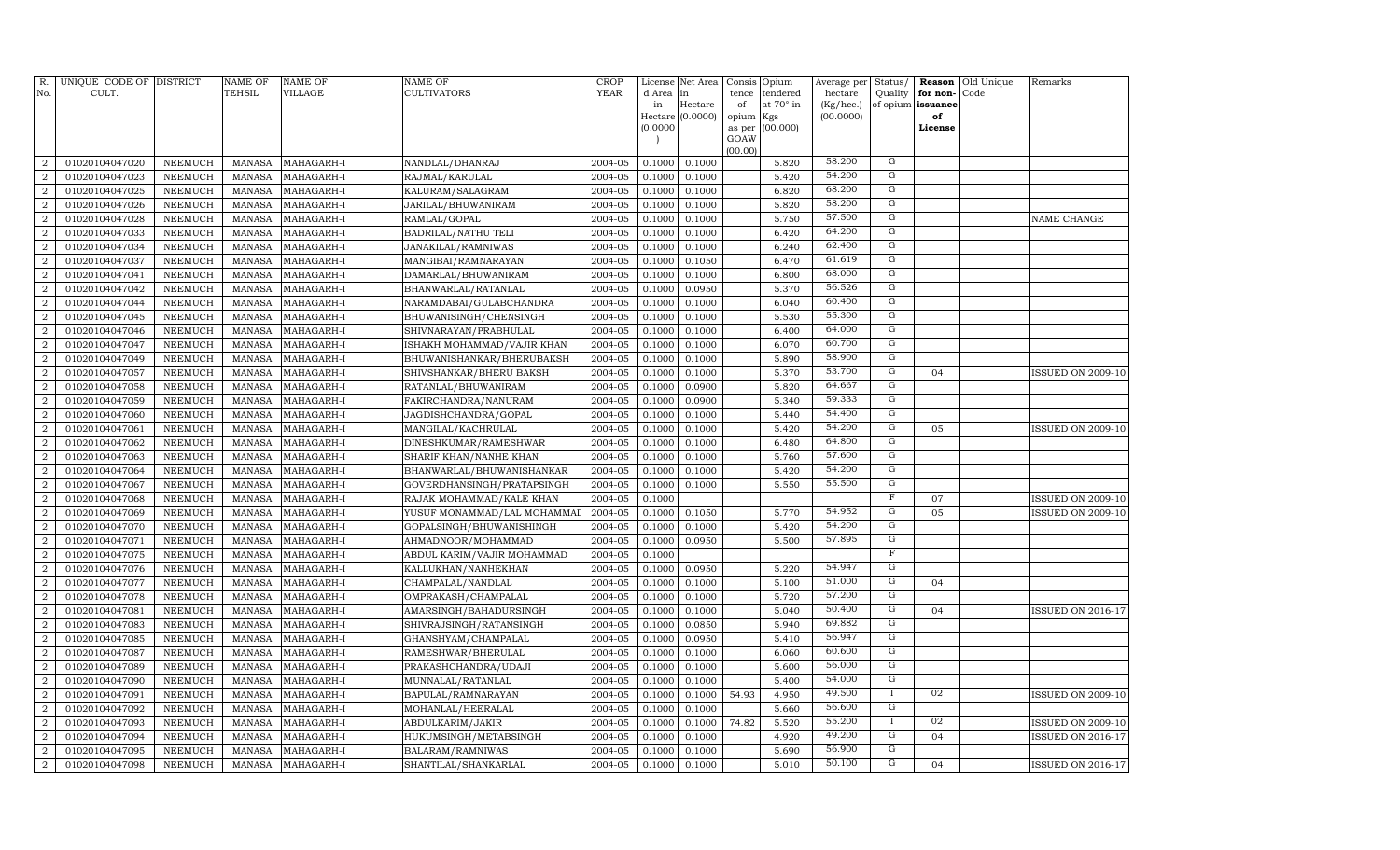| $R_{\cdot}$                      | UNIQUE CODE OF DISTRICT          |                                  | <b>NAME OF</b>                 | <b>NAME OF</b>           | NAME OF                                        | <b>CROP</b>        |                  | License Net Area            |                 | Consis Opium     | Average per Status/    |                |                         | <b>Reason</b> Old Unique | Remarks                  |
|----------------------------------|----------------------------------|----------------------------------|--------------------------------|--------------------------|------------------------------------------------|--------------------|------------------|-----------------------------|-----------------|------------------|------------------------|----------------|-------------------------|--------------------------|--------------------------|
| No.                              | CULT.                            |                                  | <b>TEHSIL</b>                  | VILLAGE                  | CULTIVATORS                                    | <b>YEAR</b>        | d Area in        |                             | tence           | tendered         | hectare                |                | Quality for non-Code    |                          |                          |
|                                  |                                  |                                  |                                |                          |                                                |                    | in               | Hectare<br>Hectare (0.0000) | of<br>opium Kgs | at $70^\circ$ in | (Kg/hec.)<br>(00.0000) |                | of opium issuance<br>of |                          |                          |
|                                  |                                  |                                  |                                |                          |                                                |                    | (0.0000)         |                             |                 | as per (00.000)  |                        |                | License                 |                          |                          |
|                                  |                                  |                                  |                                |                          |                                                |                    |                  |                             | GOAW            |                  |                        |                |                         |                          |                          |
|                                  |                                  |                                  |                                |                          |                                                |                    |                  |                             | (00.00)         |                  | 64.211                 | G              |                         |                          |                          |
| $\overline{2}$                   | 01020104047100                   | NEEMUCH                          | MANASA                         | MAHAGARH-I               | BANSHILAL/KANWARLAL                            | 2004-05            | 0.1000           | 0.0950                      |                 | 6.100            | 56.500                 | G              |                         |                          |                          |
| $\overline{2}$<br>$\overline{2}$ | 01020104047102<br>01020104047103 | NEEMUCH                          | <b>MANASA</b><br>MANASA        | MAHAGARH-I               | SATYANARAYAN/KANHAIYALAL                       | 2004-05            | 0.1000<br>0.1000 | 0.1000                      |                 | 5.650<br>5.910   | 62.211                 | G              |                         |                          |                          |
| $\overline{2}$                   | 01020104047105                   | NEEMUCH<br>NEEMUCH               | MANASA                         | MAHAGARH-I<br>MAHAGARH-I | RAMESHCHANDRA/BADRILAL                         | 2004-05            |                  | 0.0950                      |                 | 5.220            | 49.714                 | G              | 04                      |                          | <b>ISSUED ON 2016-17</b> |
| $\overline{2}$                   | 01020104047108                   | NEEMUCH                          | MANASA                         | MAHAGARH-I               | JAGDISH/BADRILAL                               | 2004-05<br>2004-05 | 0.1000<br>0.1000 | 0.1050<br>0.1050            |                 | 6.370            | 60.667                 | $\overline{G}$ |                         |                          |                          |
| $\overline{2}$                   | 01020104047109                   | NEEMUCH                          | MANASA                         | MAHAGARH-I               | RAJMAL/LAXMINARAYAN<br>MANGILAL/NAGULAL        | 2004-05            | 0.1000           | 0.1000                      |                 | 5.200            | 52.000                 | $\overline{G}$ | 04                      |                          | <b>ISSUED ON 2016-17</b> |
| $\overline{2}$                   | 01020104047110                   | NEEMUCH                          | <b>MANASA</b>                  | MAHAGARH-I               | SURESHCHANDRA/RAMPRATAP                        | 2004-05            | 0.1000           | 0.1000                      |                 | 5.470            | 54.700                 | $\overline{G}$ |                         |                          |                          |
| $\overline{2}$                   | 01020104047113                   | <b>NEEMUCH</b>                   | MANASA                         | MAHAGARH-I               | GHISALAL/KANHAIYALAL                           | 2004-05            | 0.1000           | 0.1000                      |                 | 6.400            | 64.000                 | G              |                         |                          |                          |
| $\overline{2}$                   | 01020104047114                   | <b>NEEMUCH</b>                   | <b>MANASA</b>                  | MAHAGARH-I               | DEVILAL/MANGILAL                               | 2004-05            | 0.1000           | 0.1050                      |                 | 1.660            | 15.810                 | G              | 04                      |                          |                          |
| $\overline{2}$                   | 01020104047117                   | <b>NEEMUCH</b>                   | <b>MANASA</b>                  | MAHAGARH-I               |                                                | 2004-05            | 0.1000           | 0.0950                      |                 | 4.740            | 49.895                 | G              | 04                      |                          |                          |
| $\overline{2}$                   | 01020104047207                   |                                  |                                | MAHAGARH-I               | MEHTABBAI/MANGILAL                             | 2004-05            |                  |                             |                 | 2.990            | 29.900                 | $\overline{G}$ | 04                      |                          |                          |
| $\overline{2}$                   | 01020104047208                   | NEEMUCH<br>NEEMUCH               | <b>MANASA</b><br><b>MANASA</b> | MAHAGARH-I               | GHISALAL/BHUWANIRAM<br>KHUSHALSINGH/KARANSINGH | 2004-05            | 0.1000<br>0.1000 | 0.1000<br>0.0900            |                 | 5.150            | 57.222                 | G              |                         |                          |                          |
| $\overline{2}$                   | 01020104047209                   | <b>NEEMUCH</b>                   | <b>MANASA</b>                  | MAHAGARH-I               | RUPCHANDRA/SHANKARLAL                          | 2004-05            | 0.1000           | 0.1000                      |                 | 5.340            | 53.400                 | $\overline{G}$ | 04                      |                          | <b>ISSUED ON 2009-10</b> |
| $\overline{2}$                   | 01020104047210                   | <b>NEEMUCH</b>                   | <b>MANASA</b>                  | MAHAGARH-I               |                                                | 2004-05            | 0.1000           | 0.1000                      |                 | 6.030            | 60.300                 | $\overline{G}$ |                         |                          |                          |
| $\overline{2}$                   | 01020104047211                   | <b>NEEMUCH</b>                   | <b>MANASA</b>                  | MAHAGARH-I               | BHANWARLAL/NARAYAN<br>BHAGWATIBAI/KANHAIYALAL  | 2004-05            | 0.1000           | 0.1000                      |                 | 5.670            | 56.700                 | $\overline{G}$ |                         |                          |                          |
| $\overline{2}$                   | 01020104047213                   | NEEMUCH                          | <b>MANASA</b>                  | MAHAGARH-I               | SHAMBHUSINGH/DHANSINGH                         | 2004-05            | 0.1000           | 0.1050                      |                 | 5.760            | 54.857                 | G              |                         |                          |                          |
| $\overline{2}$                   | 01020104047214                   | <b>NEEMUCH</b>                   | <b>MANASA</b>                  | MAHAGARH-I               |                                                | 2004-05            | 0.1000           | 0.1050                      |                 | 5.670            | 54.000                 | G              |                         |                          |                          |
| $\overline{a}$                   |                                  |                                  |                                |                          | DEVILAL/BHERULAL                               |                    |                  |                             |                 |                  | 38.800                 |                | 02                      |                          |                          |
| $\overline{2}$                   | 01020104047216                   | <b>NEEMUCH</b>                   | <b>MANASA</b>                  | MAHAGARH-I               | HAKIM/NANAJI                                   | 2004-05            | 0.1000           | 0.1000                      | 52.69           | 3.880            | 50.400                 | G              | 04                      |                          |                          |
|                                  | 01020104047217                   | <b>NEEMUCH</b>                   | <b>MANASA</b>                  | MAHAGARH-I               | GOVINDKUNWAR/KOMALSINGH                        | 2004-05            | 0.1000           | 0.1000                      |                 | 5.040            | 51.143                 | G              | 04                      |                          |                          |
| $\overline{2}$<br>$\overline{2}$ | 01020104047218<br>01020104047219 | <b>NEEMUCH</b><br><b>NEEMUCH</b> | <b>MANASA</b><br><b>MANASA</b> | MAHAGARH-I<br>MAHAGARH-I | NARENDRASINGH/BHOPALSINGH                      | 2004-05<br>2004-05 | 0.1000<br>0.1000 | 0.1050<br>0.1000            |                 | 5.370<br>5.180   | 51.800                 | G              | 04                      |                          |                          |
| $\overline{2}$                   | 01020104047220                   | <b>NEEMUCH</b>                   | <b>MANASA</b>                  | MAHAGARH-I               | MODSINGH/AKSHAYSINGH                           | 2004-05            | 0.1000           | 0.1000                      |                 | 5.390            | 53.900                 | G              | 04                      |                          | <b>ISSUED ON 2009-10</b> |
| $\overline{2}$                   | 01020104047006                   | <b>NEEMUCH</b>                   | <b>MANASA</b>                  | MAHAGARH-I               | MUNNALAL/SHANKARLAL                            | 2004-05            | 0.1000           | 0.0800                      |                 | 2.830            | 35.375                 | G              | 04                      |                          |                          |
| $\overline{2}$                   | 01020104047001                   | <b>NEEMUCH</b>                   | <b>MANASA</b>                  | MAHAGARH-I               | MOHANBAI/GOKULSINGH<br>KANWARLAL/BHUWANIRAM    | 2004-05            | 0.1000           | 0.0950                      |                 | 5.780            | 60.842                 | G              |                         |                          |                          |
| $\overline{2}$                   | 01020104047106                   | <b>NEEMUCH</b>                   | <b>MANASA</b>                  | MAHAGARH-I               | PRAHALADSINGH/MANGUSINGH                       | 2004-05            | 0.1000           | 0.1000                      |                 | 5.810            | 58.100                 | G              |                         |                          |                          |
| $\overline{2}$                   | 01020104047119                   | <b>NEEMUCH</b>                   | <b>MANASA</b>                  | MAHAGARH-I               | BALARAM/ONKARLAL                               | 2004-05            | 0.1000           | 0.1050                      |                 | 6.150            | 58.571                 | G              |                         |                          |                          |
| $\overline{2}$                   | 01020104047115                   | <b>NEEMUCH</b>                   | <b>MANASA</b>                  | MAHAGARH-I               | RAMKISHAN/BHERULAL                             | 2004-05            | 0.1000           | 0.1000                      |                 | 5.220            | 52.200                 | G              | 04                      |                          |                          |
| $\overline{2}$                   | 01020104047237                   | <b>NEEMUCH</b>                   | <b>MANASA</b>                  | MAHAGARH-I               | GHANSHYAM/JAGANNATH                            | 2004-05            | 0.1000           | 0.1000                      |                 | 5.780            | 57.800                 | G              |                         |                          | TRANSFER/DEVRIKHWASA-1   |
| $\overline{a}$                   | 01020104047238                   | <b>NEEMUCH</b>                   | <b>MANASA</b>                  | MAHAGARH-I               | NARMADABAI/PREMCHAND                           | 2004-05            | 0.1000           | 0.1000                      |                 | 6.370            | 63.700                 | G              |                         |                          | TRANSFER/DEVRIKHWASA-1   |
| $\overline{2}$                   | 01020104047239                   | <b>NEEMUCH</b>                   | <b>MANASA</b>                  | MAHAGARH-I               | JAGANNATH/RAMKISHAN                            | 2004-05            | 0.1000           | 0.1000                      |                 | 6.750            | 67.500                 | G              |                         |                          | TRANSFER/DEVRIKHWASA-1   |
| $\overline{2}$                   | 01020104047240                   | <b>NEEMUCH</b>                   | <b>MANASA</b>                  | MAHAGARH-I               | NATHULAL/KALURAM                               | 2004-05            | 0.1000           | 0.1000                      |                 | 6.070            | 60.700                 | G              |                         |                          | TRANSFER/DEVRIKHWASA-1   |
| $\overline{2}$                   | 01020104047241                   | <b>NEEMUCH</b>                   | <b>MANASA</b>                  | MAHAGARH-I               | DURGASINGH/GOPALSINGH                          | 2004-05            | 0.1000           | 0.1000                      |                 | 5.190            | 51.900                 | G              | 04                      |                          |                          |
| $\overline{2}$                   | 01020104047147                   | <b>NEEMUCH</b>                   | <b>MANASA</b>                  | MAHAGARH-I               | SUSHILABAI/RAMNIWAS                            | 2004-05            | 0.1000           | 0.1000                      |                 | 6.400            | 64.000                 | G              |                         |                          |                          |
| $\overline{2}$                   | 01020104047005                   | <b>NEEMUCH</b>                   | <b>MANASA</b>                  | MAHAGARH-I               | BHAGIRATH/DHANRAJ                              | 2004-05            | 0.1000           | 0.0950                      |                 | 5.580            | 58.737                 | G              |                         |                          |                          |
| $\overline{2}$                   | 01020104047215                   | <b>NEEMUCH</b>                   | <b>MANASA</b>                  | MAHAGARH-I               | DHANSINGH/GOKULSINGH                           | 2004-05            | 0.1000           | 0.1000                      |                 | 5.650            | 56.500                 | G              |                         |                          |                          |
| $\overline{2}$                   | 01020104047082                   | <b>NEEMUCH</b>                   | <b>MANASA</b>                  | MAHAGARH-I               | KANHAIYALAL/KACHRU                             | 2004-05            | 0.1000           |                             |                 |                  |                        | F              |                         | 01020104054039           |                          |
| $\mathbf{3}$                     | 01020104083018                   | <b>NEEMUCH</b>                   | <b>MANASA</b>                  | LUMDI                    | BHAGVANLAL/RAMKISHAN                           | 2004-05            | 0.1000           |                             |                 |                  |                        | $\mathbf F$    |                         |                          |                          |
| $\mathbf{3}$                     | 01020104083025                   | <b>NEEMUCH</b>                   | <b>MANASA</b>                  | LUMDI                    | KAMERIBAI/RUPDAS                               | 2004-05            | 0.1000           | 0.0900                      |                 | 4.490            | 49.889                 | G              | 04                      |                          | <b>ISSUED ON 2016-17</b> |
| $\mathbf{3}$                     | 01020104083033                   | <b>NEEMUCH</b>                   | <b>MANASA</b>                  | LUMDI                    | HARIRAM/BHAGIRATH                              | 2004-05            | 0.1000           | 0.0950                      |                 | 2.510            | 26.421                 | G              | 04                      |                          |                          |
| $\mathbf{3}$                     | 01020104083038                   | <b>NEEMUCH</b>                   | <b>MANASA</b>                  | LUMDI                    | AMRATLAL/MANGILAL                              | 2004-05            | 0.1000           | 0.1000                      |                 | 5.570            | 55.700                 | G              |                         |                          |                          |
| $\overline{3}$                   | 01020104083045                   | <b>NEEMUCH</b>                   | <b>MANASA</b>                  | LUMDI                    | RAMSINGH/HARCHAND                              | 2004-05            | 0.1000           | 0.1000                      |                 | 5.780            | 57.800                 | G              |                         |                          | TRANSFER/JALINER         |
| $\mathbf{3}$                     | 01020104083017                   | <b>NEEMUCH</b>                   | <b>MANASA</b>                  | LUMDI                    | DEVILAL/RAMACHARAN                             | 2004-05            | 0.1000           | 0.0900                      |                 | 5.440            | 60.444                 | G              |                         |                          |                          |
| $\mathbf{3}$                     | 01020104083031                   | <b>NEEMUCH</b>                   | <b>MANASA</b>                  | LUMDI                    | DWARKADAS/PARBHUDAS                            | 2004-05            | 0.1000           | 0.1050                      |                 | 3.790            | 36.095                 | G              | 04                      |                          | <b>ISSUED ON 2016-17</b> |
| $\mathbf{3}$                     | 01020104083022                   | NEEMUCH                          | <b>MANASA</b>                  | <b>LUMDI</b>             | RODILAL/KESURAM                                | 2004-05            | 0.1000           | 0.0950                      |                 | 5.220            | 54.947                 | G              |                         |                          |                          |
|                                  |                                  |                                  |                                |                          |                                                |                    |                  |                             |                 |                  |                        |                |                         |                          |                          |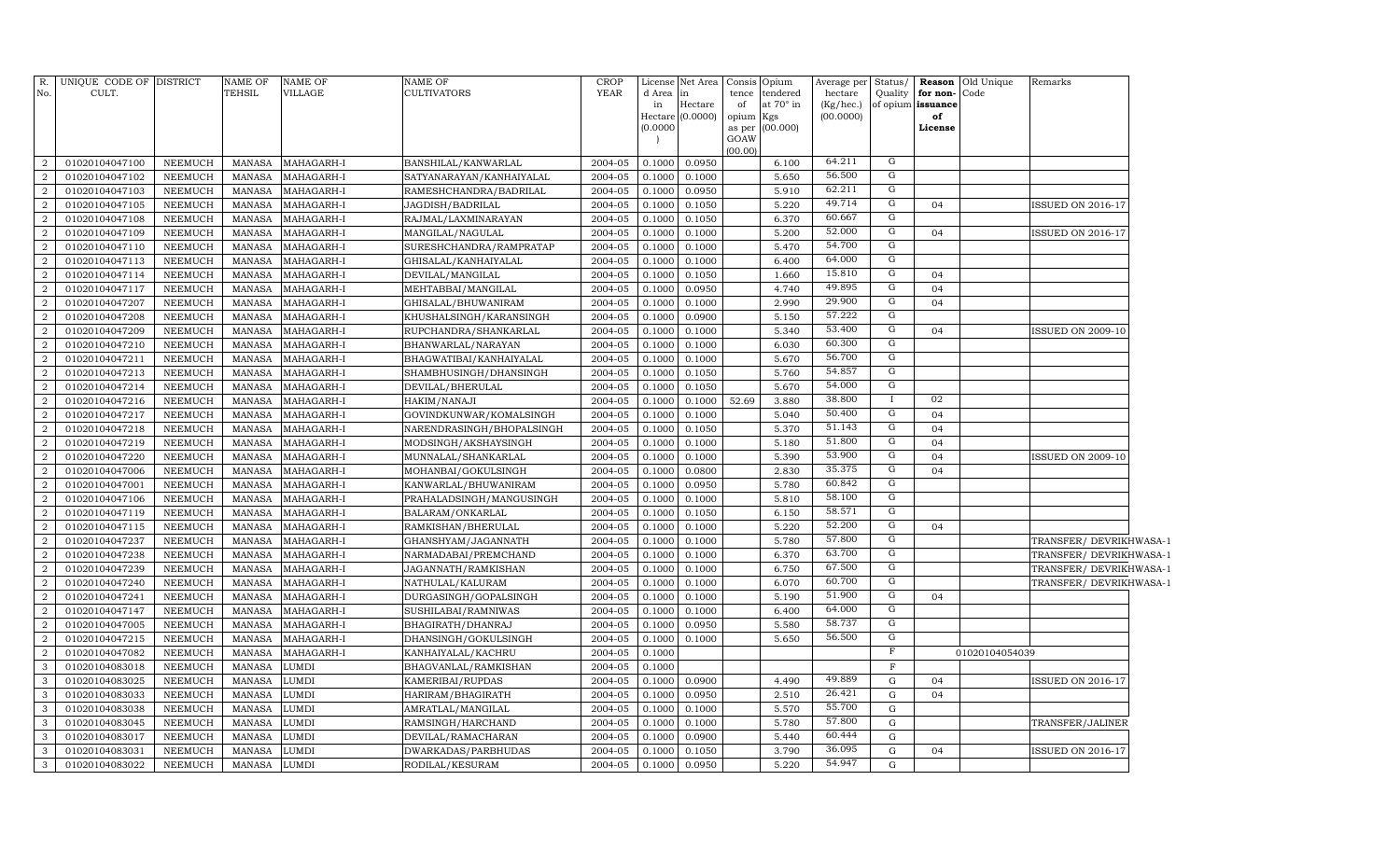| R.<br>No.        | UNIQUE CODE OF DISTRICT<br>CULT. |                | <b>NAME OF</b><br>TEHSIL | <b>NAME OF</b><br><b>VILLAGE</b> | NAME OF<br><b>CULTIVATORS</b> | <b>CROP</b><br><b>YEAR</b> | License<br>d Area | Net Area<br>in   | Consis<br>tence | Opium<br>tendered | Average per<br>hectare | Status/<br>Quality | Reason<br>for non- | Old Unique<br>Code | Remarks                  |
|------------------|----------------------------------|----------------|--------------------------|----------------------------------|-------------------------------|----------------------------|-------------------|------------------|-----------------|-------------------|------------------------|--------------------|--------------------|--------------------|--------------------------|
|                  |                                  |                |                          |                                  |                               |                            | in                | Hectare          | of              | at 70° in         | (Kg/hec.)              |                    | of opium issuance  |                    |                          |
|                  |                                  |                |                          |                                  |                               |                            | (0.0000)          | Hectare (0.0000) | opium           | Kgs               | (00.0000)              |                    | of                 |                    |                          |
|                  |                                  |                |                          |                                  |                               |                            |                   |                  | as per<br>GOAW  | (00.000)          |                        |                    | License            |                    |                          |
|                  |                                  |                |                          |                                  |                               |                            |                   |                  | (00.00)         |                   |                        |                    |                    |                    |                          |
| 3                | 01020104083003                   | <b>NEEMUCH</b> | <b>MANASA</b>            | LUMDI                            | RAMESHWAR/BABRU               | 2004-05                    | 0.1000            | 0.1000           |                 | 2.720             | 27.200                 | ${\rm G}$          | 04                 |                    |                          |
| 3                | 01020104083008                   | <b>NEEMUCH</b> | <b>MANASA</b>            | LUMDI                            | GANPAT/DEVILAL                | 2004-05                    | 0.1000            | 0.1000           |                 | 4.900             | 49.000                 | ${\rm G}$          | 04                 |                    | <b>ISSUED ON 2016-17</b> |
| 3                | 01020104083013                   | <b>NEEMUCH</b> | <b>MANASA</b>            | LUMDI                            | RAMPRASAD/BHANWARLAL          | 2004-05                    | 0.1000            | 0.1000           | 44.50           | 3.710             | 37.100                 | $\mathbf{I}$       | 02                 |                    |                          |
| 3                | 01020104083001                   | <b>NEEMUCH</b> | <b>MANASA</b>            | LUMDI                            | SHAMBHU/KALU                  | 2004-05                    | 0.1000            | 0.0950           |                 | 3.900             | 41.053                 | ${\rm G}$          | 04                 |                    | <b>ISSUED ON 2016-17</b> |
| 3                | 01020104083042                   | <b>NEEMUCH</b> | <b>MANASA</b>            | LUMDI                            | BHAGATRAM/DEVKARAN            | 2004-05                    | 0.1000            | 0.1000           |                 | 5.000             | 50.000                 | ${\bf G}$          | 04                 |                    |                          |
| 3                | 01020104083041                   | <b>NEEMUCH</b> | <b>MANASA</b>            | LUMDI                            | GULABCHAND/DALU               | 2004-05                    | 0.1000            | 0.1000           |                 | 4.920             | 49.200                 | ${\rm G}$          | 04                 |                    |                          |
| 3                | 01020104083016                   | <b>NEEMUCH</b> | <b>MANASA</b>            | LUMDI                            | BABULAL/KANWARLAL             | 2004-05                    | 0.1000            | 0.0950           |                 | 4.070             | 42.842                 | ${\rm G}$          | 04                 |                    |                          |
| 3                | 01020104083010                   | <b>NEEMUCH</b> | <b>MANASA</b>            | LUMDI                            | SHANTILAL/KARULAL             | 2004-05                    | 0.1000            | 0.0950           |                 | 4.320             | 45.474                 | ${\rm G}$          | 04                 |                    | <b>ISSUED ON 2016-17</b> |
| 3                | 01020104083004                   | <b>NEEMUCH</b> | <b>MANASA</b>            | LUMDI                            | KOMALDAS/KACHRUDAS            | 2004-05                    | 0.1000            | 0.1000           |                 | 5.520             | 55.200                 | $\mathbf G$        |                    |                    |                          |
| 3                | 01020104083049                   | <b>NEEMUCH</b> | <b>MANASA</b>            | LUMDI                            | SURESHKUMAR/DWARKADAS         | 2004-05                    | 0.1000            |                  |                 |                   |                        | $\, {\bf N}$       |                    | 01020104026392     |                          |
| 3                | 01020104083011                   | <b>NEEMUCH</b> | <b>MANASA</b>            | LUMDI                            | KARULAL/HARLAL                | 2004-05                    | 0.1000            |                  |                 |                   |                        | $\mathbf F$        |                    |                    |                          |
| 3                | 01020104083026                   | <b>NEEMUCH</b> | <b>MANASA</b>            | LUMDI                            | DURGABAI/RAMCHAND             | 2004-05                    | 0.1000            | 0.0950           |                 | 5.650             | 59.474                 | $\mathbf G$        |                    |                    |                          |
| 3                | 01020104083002                   | <b>NEEMUCH</b> | <b>MANASA</b>            | LUMDI                            | KANWARLAL/GOBAR               | 2004-05                    | 0.1000            | 0.0850           |                 | 4.610             | 54.235                 | $\mathbf G$        |                    |                    |                          |
| 3                | 01020104083023                   | <b>NEEMUCH</b> | <b>MANASA</b>            | LUMDI                            | MOHANBAI/BHANWARLAL           | 2004-05                    | 0.1000            |                  |                 |                   |                        | $\mathbf F$        |                    |                    |                          |
| 3                | 01020104083032                   | <b>NEEMUCH</b> | <b>MANASA</b>            | LUMDI                            | KAVERIBAI/DHANA               | 2004-05                    | 0.1000            |                  |                 |                   |                        | $\mathbf F$        |                    |                    |                          |
| 3                | 01020104083029                   | <b>NEEMUCH</b> | <b>MANASA</b>            | LUMDI                            | BAGDIBAI/JAGANNATH            | 2004-05                    | 0.1000            |                  |                 |                   |                        | $\mathbf F$        |                    |                    |                          |
| $\overline{2}$   | 01020104046001                   | <b>NEEMUCH</b> | <b>MANASA</b>            | LODKIYA                          | HARDARIBAI/SALAGRAM           | 2004-05                    | 0.1000            | 0.1000           |                 | 6.500             | 65.000                 | G                  |                    |                    |                          |
| $\overline{2}$   | 01020104046002                   | <b>NEEMUCH</b> | <b>MANASA</b>            | <b>ODKIYA</b>                    | MANGILAL/FAKIRCHANDRA CHOTA   | 2004-05                    | 0.1000            | 0.0950           |                 | 6.030             | 63.474                 | G                  |                    |                    |                          |
| $\overline{2}$   | 01020104046003                   | <b>NEEMUCH</b> | <b>MANASA</b>            | LODKIYA                          | HEERABAI/MANSINGH             | 2004-05                    | 0.1000            | 0.1000           |                 | 5.380             | 53.800                 | $\overline{G}$     | 04                 |                    | <b>ISSUED ON 2009-10</b> |
| $\boldsymbol{2}$ | 01020104046005                   | <b>NEEMUCH</b> | <b>MANASA</b>            | LODKIYA                          | SHIVLAL/KISHANLAL             | 2004-05                    | 0.1000            | 0.0950           |                 | 5.040             | 53.053                 | $\overline{G}$     | 04                 |                    |                          |
| $\overline{2}$   | 01020104046006                   | NEEMUCH        | <b>MANASA</b>            | LODKIYA                          | MEGHRAJ/NANDLAL               | 2004-05                    | 0.1000            | 0.0950           |                 | 5.670             | 59.684                 | $\overline{G}$     |                    |                    |                          |
| $\overline{2}$   | 01020104046007                   | <b>NEEMUCH</b> | <b>MANASA</b>            | LODKIYA                          | GYARASIBAI/VARDA              | 2004-05                    | 0.1000            | 0.0950           |                 | 5.920             | 62.316                 | $\overline{G}$     |                    |                    |                          |
| $\overline{2}$   | 01020104046020                   | NEEMUCH        | <b>MANASA</b>            | LODKIYA                          | VARDICHANDRA/NANDA            | 2004-05                    | 0.1000            | 0.1000           |                 | 5.910             | 59.100                 | G                  |                    |                    |                          |
| $\overline{2}$   | 01020104046029                   | <b>NEEMUCH</b> | <b>MANASA</b>            | LODKIYA                          | RAMCHANDRA/SALAGRAM           | 2004-05                    | 0.1000            | 0.0900           |                 | 4.950             | 55.000                 | G                  |                    |                    |                          |
| $\overline{2}$   | 01020104046032                   | <b>NEEMUCH</b> | <b>MANASA</b>            | LODKIYA                          | BHAGATRAM/MOHANLAL            | 2004-05                    | 0.1000            | 0.0950           |                 | 5.000             | 52.632                 | G                  | 04                 |                    |                          |
| $\overline{2}$   | 01020104046035                   | <b>NEEMUCH</b> | <b>MANASA</b>            | LODKIYA                          | NANDA/BHERA LAD               | 2004-05                    | 0.1000            | 0.0950           |                 | 5.790             | 60.947                 | $\overline{G}$     |                    |                    |                          |
| $\overline{2}$   | 01020104046038                   | <b>NEEMUCH</b> | <b>MANASA</b>            | <b>ODKIYA</b>                    | DEVILAL/LAXMINARAYAN          | 2004-05                    | 0.1000            | 0.1000           |                 | 6.170             | 61.700                 | $\mathbf G$        |                    |                    |                          |
| $\overline{2}$   | 01020104046039                   | <b>NEEMUCH</b> | <b>MANASA</b>            | <b>ODKIYA</b>                    | SHANKARLAL/BHERULAL           | 2004-05                    | 0.1000            |                  |                 |                   |                        | F                  | 07                 |                    | <b>ISSUED ON 2009-10</b> |
| $\overline{2}$   | 01020104046044                   | <b>NEEMUCH</b> | <b>MANASA</b>            | LODKIYA                          | BAGDIRAM/NANDLAL              | 2004-05                    | 0.1000            | 0.0950           |                 | 5.600             | 58.947                 | G                  |                    |                    |                          |
| $\boldsymbol{2}$ | 01020104046045                   | <b>NEEMUCH</b> | <b>MANASA</b>            | LODKIYA                          | RAMLAL/RAMCHANDRA             | 2004-05                    | 0.1000            | 0.1000           |                 | 5.860             | 58.600                 | $\mathbf G$        |                    |                    |                          |
| 2                | 01020104046047                   | <b>NEEMUCH</b> | <b>MANASA</b>            | <b>ODKIYA</b>                    | DEVILAL/NANURAM               | 2004-05                    | 0.1000            | 0.1000           | 70.07           | 4.390             | 43.900                 | $\mathbf I$        | 02                 |                    | <b>ISSUED ON 2009-10</b> |
| $\overline{2}$   | 01020104046048                   | <b>NEEMUCH</b> | <b>MANASA</b>            | <b>ODKIYA</b>                    | NALINIRANJAN/SHYAMSUNDER      | 2004-05                    | 0.1000            |                  |                 |                   |                        | $\overline{F}$     |                    |                    |                          |
| $\overline{2}$   | 01020104046049                   | NEEMUCH        | <b>MANASA</b>            | LODKIYA                          | MADANLAL/BHANWARLAL           | 2004-05                    | 0.1000            | 0.1000           |                 | 5.710             | 57.100                 | G                  |                    |                    |                          |
| $\overline{2}$   | 01020104046052                   | <b>NEEMUCH</b> | <b>MANASA</b>            | LODKIYA                          | BAGDIRAM/MANSINGH             | 2004-05                    | 0.1000            | 0.1000           |                 | 5.690             | 56.900                 | $\overline{G}$     |                    |                    |                          |
| $\overline{2}$   | 01020104046053                   | <b>NEEMUCH</b> | <b>MANASA</b>            | <b>ODKIYA</b>                    | MADANLAL/NANDLAL              | 2004-05                    | 0.1000            | 0.0950           |                 | 6.100             | 64.211                 | $\overline{G}$     |                    |                    |                          |
| $\overline{2}$   | 01020104046054                   | <b>NEEMUCH</b> | <b>MANASA</b>            | ODKIYA                           | PURALAL/KASHIRAM              | 2004-05                    | 0.1000            | 0.1000           |                 | 4.630             | 46.300                 | G                  | 04                 |                    |                          |
| $\overline{2}$   | 01020104046056                   | <b>NEEMUCH</b> | <b>MANASA</b>            | LODKIYA                          | CHAGANLAL/HEERALAL            | 2004-05                    | 0.1000            | 0.1000           |                 | 6.410             | 64.100                 | $\mathbf G$        |                    |                    |                          |
| $\overline{2}$   | 01020104046058                   | <b>NEEMUCH</b> | <b>MANASA</b>            | <b>ODKIYA</b>                    | HULASMAL/HEERALAL             | 2004-05                    | 0.1000            | 0.1000           |                 | 5.980             | 59.800                 | G                  |                    |                    |                          |
| $\overline{2}$   | 01020104046060                   | <b>NEEMUCH</b> | <b>MANASA</b>            | ODKIYA                           | TULSIRAM/BAPULAL              | 2004-05                    | 0.1000            | 0.0950           |                 | 5.640             | 59.368                 | $\mathbf G$        |                    |                    |                          |
| $\boldsymbol{2}$ | 01020104046063                   | <b>NEEMUCH</b> | <b>MANASA</b>            | <b>ODKIYA</b>                    | KAILASHCHANDRA/FAKIRCHANDRA   | 2004-05                    | 0.1000            | 0.1000           |                 | 5.800             | 58.000                 | G                  |                    |                    |                          |
| $\overline{2}$   | 01020104046064                   | <b>NEEMUCH</b> | <b>MANASA</b>            | <b>ODKIYA</b>                    | VISHNULAL/BHANWARLAL          | 2004-05                    | 0.1000            | 0.1000           |                 | 5.900             | 59.000                 | G                  |                    |                    |                          |
| $\boldsymbol{2}$ | 01020104046065                   | <b>NEEMUCH</b> | <b>MANASA</b>            | ODKIYA                           | SUNIL/SHYAMSUNDER             | 2004-05                    | 0.1000            |                  |                 |                   |                        | F                  | 07                 |                    | <b>ISSUED ON 2009-10</b> |
| $\boldsymbol{2}$ | 01020104046066                   | NEEMUCH        | <b>MANASA</b>            | ODKIYA                           | BHAGWAN/GULABJI               | 2004-05                    | 0.1000            | 0.1000           | 44.80           | 1.420             | 14.200                 | $\mathbf{I}$       | 02                 |                    |                          |
| $\overline{a}$   | 01020104046067                   | NEEMUCH        | MANASA                   | LODKIYA                          | RATANLAL/BAGDIRAM             | 2004-05                    | 0.1000            | 0.0950           |                 | 5.750             | 60.526                 | G                  |                    |                    |                          |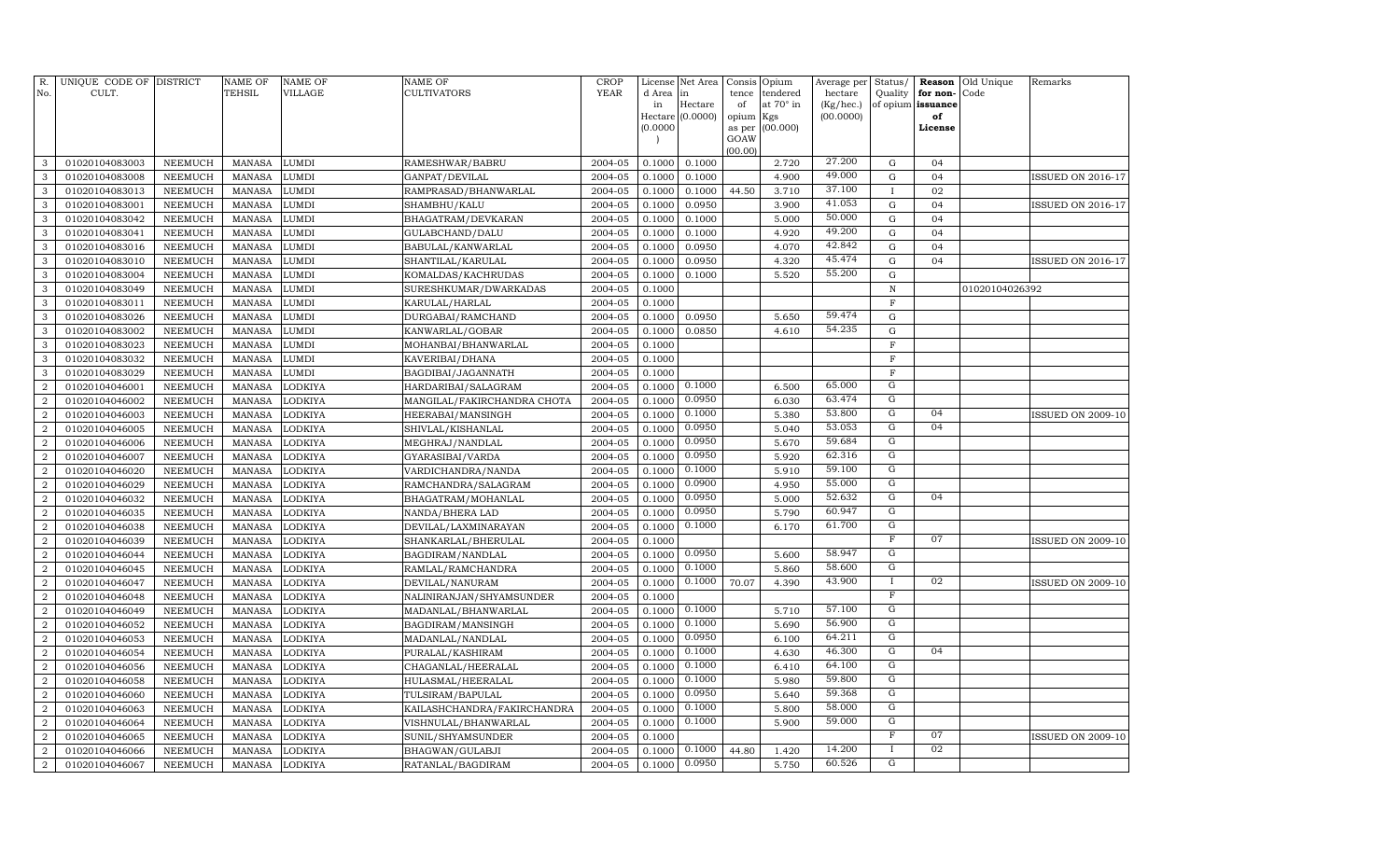| R.<br>No.        | UNIQUE CODE OF DISTRICT<br>CULT. |                    | <b>NAME OF</b><br>TEHSIL       | <b>NAME OF</b><br>VILLAGE      | NAME OF<br>CULTIVATORS             | <b>CROP</b><br><b>YEAR</b> | License<br>d Area<br>in<br>Hectare<br>(0.0000) | Net Area<br>in<br>Hectare<br>(0.0000) | Consis<br>tence<br>of<br>opium<br>as per<br>GOAW<br>(00.00) | Opium<br>tendered<br>at 70° in<br>Kgs<br>(00.000) | Average per<br>hectare<br>(Kg/hec.)<br>(00.0000) | Status/<br>Quality | for non-Code<br>of opium issuance<br>of<br>License | <b>Reason</b> Old Unique | Remarks                        |
|------------------|----------------------------------|--------------------|--------------------------------|--------------------------------|------------------------------------|----------------------------|------------------------------------------------|---------------------------------------|-------------------------------------------------------------|---------------------------------------------------|--------------------------------------------------|--------------------|----------------------------------------------------|--------------------------|--------------------------------|
| $\overline{2}$   | 01020104046068                   | <b>NEEMUCH</b>     | <b>MANASA</b>                  | <b>LODKIYA</b>                 | KARULAL/BHERULAL                   | 2004-05                    | 0.1000                                         | 0.1050                                |                                                             | 6.320                                             | 60.190                                           | G                  |                                                    |                          |                                |
| $\overline{2}$   | 01020104046075                   | <b>NEEMUCH</b>     | <b>MANASA</b>                  | <b>LODKIYA</b>                 | BHAGWANTIBAI/NANURAM               | 2004-05                    | 0.1000                                         |                                       |                                                             |                                                   |                                                  | $\mathbf F$        |                                                    |                          |                                |
| $\overline{2}$   | 01020104046077                   | <b>NEEMUCH</b>     | <b>MANASA</b>                  | <b>LODKIYA</b>                 | BANSHILAL/KESHURAM                 | 2004-05                    | 0.1000                                         | 0.1000                                |                                                             | 5.770                                             | 57.700                                           | G                  |                                                    |                          |                                |
| $\boldsymbol{2}$ | 01020104046078                   | <b>NEEMUCH</b>     | <b>MANASA</b>                  | <b>LODKIYA</b>                 | BHAGWANLAL/BAPULAL                 | 2004-05                    | 0.1000                                         | 0.0950                                |                                                             | 5.650                                             | 59.474                                           | G                  |                                                    |                          |                                |
| $\overline{2}$   | 01020104046079                   | <b>NEEMUCH</b>     | <b>MANASA</b>                  | <b>LODKIYA</b>                 | SHYAMSUNDER/BHIMSEN                | 2004-05                    | 0.1000                                         |                                       |                                                             |                                                   |                                                  | F                  |                                                    |                          |                                |
| $\boldsymbol{2}$ | 01020104046086                   | <b>NEEMUCH</b>     | <b>MANASA</b>                  | <b>LODKIYA</b>                 | KISHANLAL/BHERA                    | 2004-05                    | 0.1000                                         |                                       |                                                             |                                                   |                                                  | $_{\rm F}$         |                                                    |                          |                                |
| $\overline{2}$   | 01020104046087                   | NEEMUCH            | <b>MANASA</b>                  | <b>LODKIYA</b>                 | MOHANLAL/BHUWANIRAM                | 2004-05                    | 0.1000                                         | 0.0950                                |                                                             | 5.310                                             | 55.895                                           | G                  |                                                    |                          |                                |
| $\overline{2}$   | 01020104046093                   | NEEMUCH            | MANASA                         | LODKIYA                        | RADHESHYAM/NATHULAL                | 2004-05                    | 0.1000                                         | 0.1000                                |                                                             | 5.870                                             | 58.700                                           | G                  |                                                    |                          |                                |
| $\overline{2}$   | 01020104046015                   | NEEMUCH            | MANASA                         | LODKIYA                        | MATHURALAL/BHERA                   | 2004-05                    | 0.1000                                         | 0.1000                                |                                                             | 6.170                                             | 61.700                                           | $\mathbf G$        |                                                    |                          |                                |
| $\overline{2}$   | 01020104046036                   | <b>NEEMUCH</b>     | <b>MANASA</b>                  | <b>LODKIYA</b>                 | LAXMINARAYAN/NANURAM               | 2004-05                    | 0.1000                                         |                                       |                                                             |                                                   |                                                  | $\mathbf F$        |                                                    |                          |                                |
| $\overline{2}$   | 01020104046095                   | <b>NEEMUCH</b>     | <b>MANASA</b>                  | LODKIYA                        | CHATARBHUJ/KISHANLAL               | 2004-05                    | 0.1000                                         | 0.1000                                |                                                             | 6.510                                             | 65.100                                           | G                  |                                                    |                          |                                |
| $\overline{2}$   | 01020104046022                   | <b>NEEMUCH</b>     | <b>MANASA</b>                  | <b>LODKIYA</b>                 | MADANLAL/RAMBAKSH                  | 2004-05                    | 0.1000                                         | 0.1000                                |                                                             | 5.260                                             | 52.600                                           | G                  | 04                                                 |                          |                                |
| $\overline{2}$   | 01020104046028                   | <b>NEEMUCH</b>     | MANASA                         | <b>LODKIYA</b>                 | RUKMANIBAI/MANGILAL                | 2004-05                    | 0.1000                                         | 0.0950                                |                                                             | 5.160                                             | 54.316                                           | G                  |                                                    |                          |                                |
| $\overline{2}$   | 01020104046097                   | <b>NEEMUCH</b>     | <b>MANASA</b>                  | <b>LODKIYA</b>                 | FAKIRIBAI/GABBULAL                 | 2004-05                    | 0.1000                                         | 0.1000                                |                                                             | 5.910                                             | 59.100                                           | G                  |                                                    |                          | TRANSFER/ MAHAGARH-II          |
| $\overline{2}$   | 01020104046090                   | <b>NEEMUCH</b>     | <b>MANASA</b>                  | <b>LODKIYA</b>                 | SATYANARAYAN/RAMCHANDRA            | 2004-05                    | 0.1000                                         | 0.0950                                |                                                             | 5.740                                             | 60.421                                           | G                  |                                                    | 01020104005020           |                                |
| $\boldsymbol{2}$ | 01020104046025                   | <b>NEEMUCH</b>     | <b>MANASA</b>                  | <b>LODKIYA</b>                 | BAGDURAM/KASHIRAM                  | 2004-05                    | 0.1000                                         | 0.0950                                |                                                             | 5.860                                             | 61.684                                           | G                  |                                                    | 01020104141048           |                                |
| $\overline{2}$   | 01020104046071                   | <b>NEEMUCH</b>     | <b>MANASA</b>                  | LODKIYA                        | RUKMANBAI/KACHRU                   | 2004-05                    | 0.1000                                         | 0.0950                                |                                                             | 5.880                                             | 61.895                                           | G                  |                                                    | 01020104010128           |                                |
| $\boldsymbol{2}$ | 01020104046100                   | <b>NEEMUCH</b>     | <b>MANASA</b>                  | LODKIYA                        | BHANWARLAL/KISHANLAL               | 2004-05                    | 0.1000                                         | 0.0950                                |                                                             | 5.890                                             | 62.000                                           | $\mathbf G$        |                                                    | 01020104010235           |                                |
| $\overline{2}$   | 01020104046074                   | NEEMUCH            | <b>MANASA</b>                  | LODKIYA                        | RUGHNATH/BHERULAL                  | 2004-05                    | 0.1000                                         |                                       |                                                             |                                                   |                                                  | $\overline{F}$     |                                                    | 01020104010203           |                                |
| $\boldsymbol{2}$ | 01020104046016                   | <b>NEEMUCH</b>     | <b>MANASA</b>                  | LODKIYA                        | RADHIBAI/HEERALAL                  | 2004-05                    | 0.1000                                         | 0.1000                                |                                                             | 5.330                                             | 53.300                                           | $\overline{G}$     | 04                                                 |                          | 102010401012 ISSUED ON 2009-10 |
| $\overline{2}$   | 01020104046057                   | <b>NEEMUCH</b>     | <b>MANASA</b>                  | LODKIYA                        | TULSIRAM/SURAJMAL                  | 2004-05                    | 0.1000                                         |                                       |                                                             |                                                   |                                                  | $\mathbf F$        |                                                    | 01020104010127           |                                |
| $\overline{2}$   | 01020104046026                   | <b>NEEMUCH</b>     | <b>MANASA</b>                  | <b>LODKIYA</b>                 | DHANRAJ/SAWAIRAM                   | 2004-05                    | 0.1000                                         | 0.1000                                |                                                             | 5.050                                             | 50.500                                           | G                  | 04                                                 | 1020104026456            |                                |
| $\overline{2}$   | 01020104046043                   | <b>NEEMUCH</b>     | <b>MANASA</b>                  | <b>LODKIYA</b>                 | JAGDISHCHANDRA/BHERULAL            | 2004-05                    | 0.1000                                         | 0.1000                                |                                                             | 5.890                                             | 58.900                                           | G                  |                                                    | 01020104010249           |                                |
| $\overline{2}$   | 01020104046033                   | <b>NEEMUCH</b>     | <b>MANASA</b>                  | <b>LODKIYA</b>                 | DEVILAL/BHANWARLAL                 | 2004-05                    | 0.1000                                         | 0.0950                                |                                                             | 5.570                                             | 58.632                                           | G                  |                                                    | 01020104091114           |                                |
| $\overline{2}$   | 01020104046088                   | <b>NEEMUCH</b>     | <b>MANASA</b>                  | <b>LODKIYA</b>                 | NARULAL/GANGARAM                   | 2004-05                    | 0.1000                                         | 0.0950                                |                                                             | 4.440                                             | 46.737                                           | G                  | 04                                                 | 1020104087038            |                                |
| $\overline{2}$   | 01020104046046                   | <b>NEEMUCH</b>     | <b>MANASA</b>                  | LODKIYA                        | BHAGATRAM/RAMCHANDRA               | 2004-05                    | 0.1000                                         | 0.0950                                |                                                             | 5.820                                             | 61.263                                           | G                  |                                                    | 01020104074045           |                                |
| $\overline{2}$   | 01020104046101                   | <b>NEEMUCH</b>     | <b>MANASA</b>                  | LODKIYA                        | SOHNIBAI/PREMCHANDRA               | 2004-05                    | 0.1000                                         |                                       |                                                             |                                                   |                                                  | $\mathbf F$        |                                                    | 01020104015056           |                                |
| $\overline{2}$   | 01020104046010                   | <b>NEEMUCH</b>     | <b>MANASA</b>                  | LODKIYA                        | RAMNARAYAN/DALLA                   | 2004-05                    | 0.1000                                         |                                       |                                                             |                                                   |                                                  | $\mathbf F$        |                                                    | 01020104026406           |                                |
| $\overline{2}$   | 01020104046084                   | <b>NEEMUCH</b>     | <b>MANASA</b>                  | LODKIYA                        | KARULAL/MANGILAL BALAI             | 2004-05                    | 0.1000                                         |                                       |                                                             |                                                   |                                                  | $\mathbf F$        |                                                    | 01020104010129           |                                |
| 3                | 01020104070002                   | NEEMUCH            | <b>MANASA</b>                  | <b>KUNDWASA</b>                | SHANKARLAL/KACHRU                  | 2004-05                    | 0.1000                                         | 0.1000                                |                                                             | 6.390                                             | 63.900                                           | G                  |                                                    |                          |                                |
| 3                | 01020104070004                   | <b>NEEMUCH</b>     | <b>MANASA</b>                  | <b>KUNDWASA</b>                | BHAGIRATH/KACHRU                   | 2004-05                    | 0.1000                                         | 0.1000                                |                                                             | 6.650                                             | 66.500                                           | G                  |                                                    |                          |                                |
| 3                | 01020104070006                   | <b>NEEMUCH</b>     | <b>MANASA</b>                  | <b>KUNDWASA</b>                | BHERULAL/HARLAL                    | 2004-05                    | 0.1000                                         | 0.1000                                |                                                             | 5.560                                             | 55.600                                           | G                  | 05                                                 |                          | <b>ISSUED ON 2009-10</b>       |
| 3                | 01020104070008                   | NEEMUCH            | <b>MANASA</b>                  | <b>KUNDWASA</b>                | SATYANARAYAN/NANALAL               | 2004-05                    | 0.1000                                         | 0.1000                                |                                                             | 5.710                                             | 57.100<br>47.900                                 | G                  |                                                    |                          |                                |
| 3                | 01020104070010                   | <b>NEEMUCH</b>     | <b>MANASA</b>                  | <b>KUNDWASA</b>                | DALU/KHIMA                         | 2004-05                    | 0.1000                                         | 0.1000                                |                                                             | 4.790                                             | 66.000                                           | G                  | 04                                                 |                          |                                |
| 3                | 01020104070011                   | NEEMUCH            | <b>MANASA</b>                  | <b>KUNDWASA</b>                | SHAMBHULAL/HIRALAL                 | 2004-05                    | 0.1000                                         | 0.1000                                |                                                             | 6.600                                             | 69.400                                           | G                  |                                                    |                          |                                |
| 3                | 01020104070012                   | NEEMUCH            | <b>MANASA</b>                  | <b>KUNDWASA</b>                | BAGDIRAM/NANALAL                   | 2004-05                    | 0.1000                                         | 0.1000                                |                                                             | 6.940                                             | 61.000                                           | G                  |                                                    |                          |                                |
| 3                | 01020104070014                   | NEEMUCH            | <b>MANASA</b>                  | <b>KUNDWASA</b>                | BAGDIRAM/KISHAN                    | 2004-05                    | 0.1000                                         | 0.1000                                |                                                             | 6.100                                             | 69.400                                           | G                  |                                                    |                          |                                |
| 3<br>3           | 01020104063001<br>01020104063004 | NEEMUCH            | <b>MANASA</b><br><b>MANASA</b> | <b>KUNDLA</b>                  | RAMLAL/BHUVANA                     | 2004-05                    | 0.1000                                         | 0.1000                                |                                                             | 6.940<br>6.030                                    | 60.300                                           | G<br>G             |                                                    |                          |                                |
| 3                | 01020104063006                   | NEEMUCH<br>NEEMUCH | <b>MANASA</b>                  | <b>KUNDLA</b><br><b>KUNDLA</b> | KISHANLAL/NANURAM                  | 2004-05<br>2004-05         | 0.1000<br>0.1000                               | 0.1000<br>0.1000                      |                                                             | 6.490                                             | 64.900                                           | G                  |                                                    |                          |                                |
| 3                | 01020104063007                   | NEEMUCH            | <b>MANASA</b>                  | <b>KUNDLA</b>                  | TULSIRAM/LADUJI                    | 2004-05                    | 0.1000                                         | 0.1000                                |                                                             | 6.530                                             | 65.300                                           | G                  |                                                    |                          |                                |
| 3                |                                  | NEEMUCH            | <b>MANASA</b>                  | <b>KUNDLA</b>                  | RODISINGH/NATHU                    | 2004-05                    | 0.1000                                         |                                       |                                                             |                                                   |                                                  | F                  |                                                    |                          |                                |
| 3                | 01020104063009<br>01020104063010 | NEEMUCH            | <b>MANASA</b>                  | <b>KUNDLA</b>                  | DEVILAL/BHAVARLAL<br>KANKUBAI/AMRA | 2004-05                    | 0.1000                                         | 0.1050                                | 47.92                                                       | 5.320                                             | 50.667                                           | $\mathbf{I}$       | 02                                                 |                          | <b>SSUED ON 2009-10</b>        |
| $\mathbf{3}$     | 01020104063011                   | NEEMUCH            | MANASA                         | <b>KUNDLA</b>                  | TULSIBAI/RATAN                     | 2004-05                    | 0.1000                                         | 0.1000                                | 44.39                                                       | 3.310                                             | 33.100                                           | $\mathbf{I}$       | 02                                                 |                          |                                |
|                  |                                  |                    |                                |                                |                                    |                            |                                                |                                       |                                                             |                                                   |                                                  |                    |                                                    |                          |                                |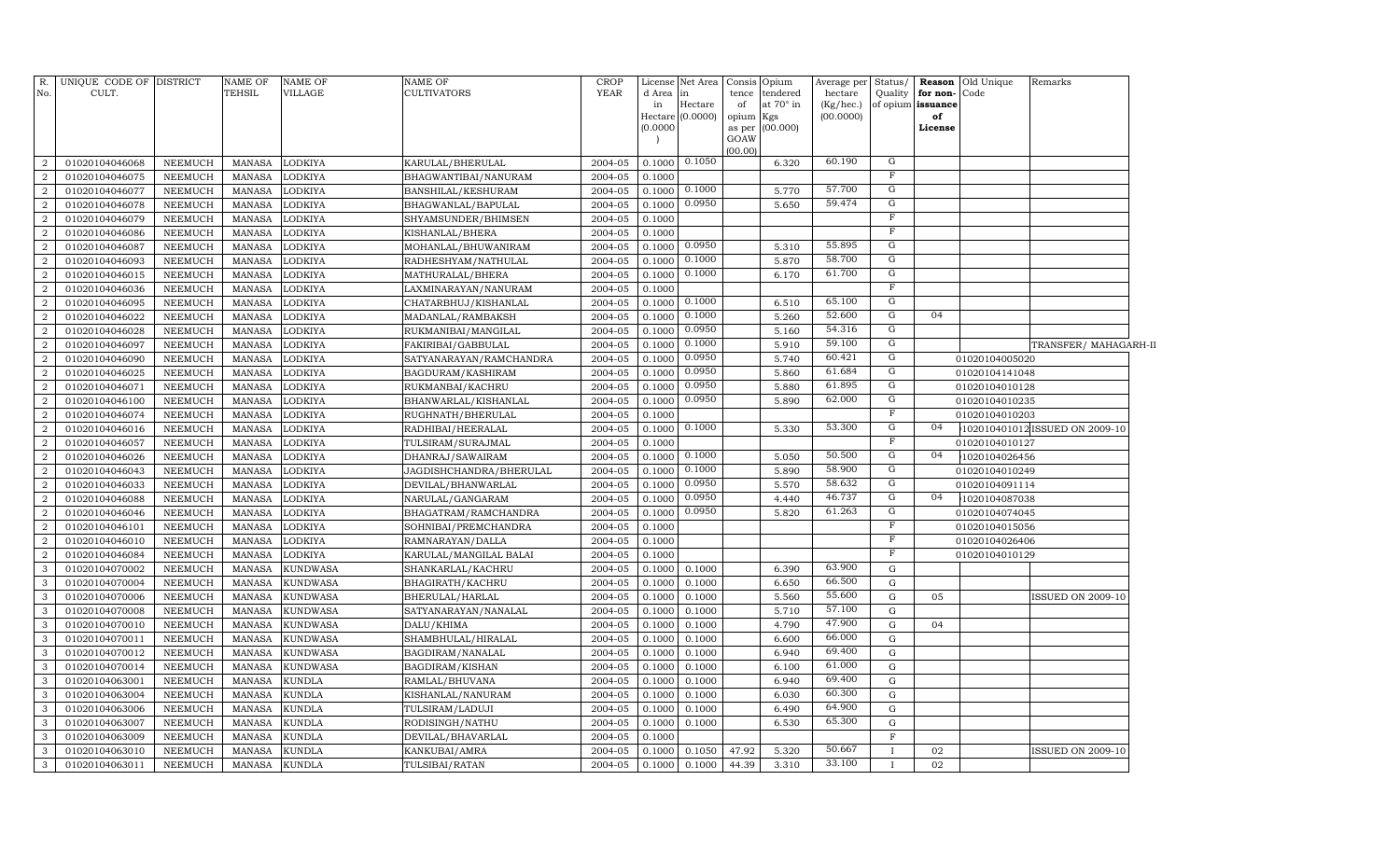| R.<br>No.    | UNIQUE CODE OF DISTRICT<br>CULT. |                | <b>NAME OF</b><br>TEHSIL | <b>NAME OF</b><br>VILLAGE | NAME OF<br>CULTIVATORS    | <b>CROP</b><br><b>YEAR</b> | d Area in<br>in | License Net Area<br>Hectare<br>Hectare (0.0000) | Consis<br>tence<br>of<br>opium | Opium<br>tendered<br>at 70° in<br>Kgs | Average per<br>hectare<br>(Kg/hec.)<br>(00.0000) | Status/<br>Quality<br>of opium | Reason<br>for non-<br>issuance<br>of | Old Unique<br>Code | Remarks                  |
|--------------|----------------------------------|----------------|--------------------------|---------------------------|---------------------------|----------------------------|-----------------|-------------------------------------------------|--------------------------------|---------------------------------------|--------------------------------------------------|--------------------------------|--------------------------------------|--------------------|--------------------------|
|              |                                  |                |                          |                           |                           |                            | (0.0000)        |                                                 | as per<br>GOAW<br>(00.00)      | (00.000)                              |                                                  |                                | License                              |                    |                          |
| 3            | 01020104063014                   | <b>NEEMUCH</b> | <b>MANASA</b>            | <b>KUNDLA</b>             | BAPULAL/KACHRU CHOTA      | 2004-05                    | 0.1000          | 0.1000                                          |                                | 5.600                                 | 56.000                                           | G                              | 05                                   |                    | <b>ISSUED ON 2009-10</b> |
| 3            | 01020104063015                   | <b>NEEMUCH</b> | <b>MANASA</b>            | <b>KUNDLA</b>             | BHVARIBAI/RAMSINGH        | 2004-05                    | 0.1000          | 0.1000                                          |                                | 4.630                                 | 46.300                                           | G                              | 04                                   |                    | <b>ISSUED ON 2016-17</b> |
| 3            | 01020104063018                   | <b>NEEMUCH</b> | <b>MANASA</b>            | <b>KUNDLA</b>             | SONIBAI/BHAVARLAL         | 2004-05                    | 0.1000          | 0.1000                                          |                                | 6.380                                 | 63.800                                           | $\mathbf G$                    |                                      |                    |                          |
| 3            | 01020104063019                   | <b>NEEMUCH</b> | <b>MANASA</b>            | <b>KUNDLA</b>             | RAMSINGH/DHANNA           | 2004-05                    | 0.1000          | 0.1000                                          |                                | 7.180                                 | 71.800                                           | G                              |                                      |                    |                          |
| 3            | 01020104063020                   | <b>NEEMUCH</b> | <b>MANASA</b>            | <b>KUNDLA</b>             | BIHARILAL/BHERULAL        | 2004-05                    | 0.1000          | 0.1050                                          |                                | 7.160                                 | 68.190                                           | $\mathbf G$                    |                                      |                    |                          |
| 3            | 01020104063021                   | <b>NEEMUCH</b> | <b>MANASA</b>            | <b>KUNDLA</b>             | UDAYRAM/DEVAJI            | 2004-05                    | 0.1000          | 0.1000                                          |                                | 6.010                                 | 60.100                                           | ${\rm G}$                      | 05                                   |                    | <b>ISSUED ON 2009-10</b> |
| 3            | 01020104063023                   | <b>NEEMUCH</b> | <b>MANASA</b>            | <b>KUNDLA</b>             | KAVARLAL/KARU             | 2004-05                    | 0.1000          | 0.1000                                          |                                | 6.320                                 | 63.200                                           | ${\rm G}$                      |                                      |                    |                          |
| 3            | 01020104063025                   | <b>NEEMUCH</b> | <b>MANASA</b>            | <b>KUNDLA</b>             | SHIVNARAYAN/RAMLAL        | 2004-05                    | 0.1000          | 0.1000                                          |                                | 6.140                                 | 61.400                                           | ${\rm G}$                      |                                      |                    |                          |
| 3            | 01020104063026                   | NEEMUCH        | <b>MANASA</b>            | <b>KUNDLA</b>             | ONKARLAL/PURA             | 2004-05                    | 0.1000          | 0.0950                                          |                                | 5.720                                 | 60.211                                           | $\mathbf G$                    | 05                                   |                    | ISSUED ON 2009-10        |
| 3            | 01020104063027                   | <b>NEEMUCH</b> | <b>MANASA</b>            | <b>KUNDLA</b>             | LAXMINARAYAN/RUPAJI       | 2004-05                    | 0.1000          | 0.1000                                          |                                | 5.860                                 | 58.600                                           | $\mathbf G$                    |                                      |                    |                          |
| 3            | 01020104063028                   | <b>NEEMUCH</b> | <b>MANASA</b>            | <b>KUNDLA</b>             | ABHAYSINGH/KACHRULAL      | 2004-05                    | 0.1000          | 0.1000                                          |                                | 5.930                                 | 59.300                                           | $\mathbf G$                    |                                      |                    |                          |
| 3            | 01020104063032                   | <b>NEEMUCH</b> | <b>MANASA</b>            | <b>KUNDLA</b>             | DHAPUBAI/PRABHULAL        | 2004-05                    | 0.1000          | 0.0950                                          |                                | 4.770                                 | 50.211                                           | ${\rm G}$                      | 04                                   |                    | <b>ISSUED ON 2016-17</b> |
| 3            | 01020104063033                   | <b>NEEMUCH</b> | <b>MANASA</b>            | <b>KUNDLA</b>             | BHAGVAN/MANGILAL          | 2004-05                    | 0.1000          | 0.0900                                          |                                | 5.370                                 | 59.667                                           | $\mathbf G$                    |                                      |                    |                          |
| 3            | 01020104063037                   | <b>NEEMUCH</b> | <b>MANASA</b>            | <b>KUNDLA</b>             | RADHESHYAM/KACHRULAL      | 2004-05                    | 0.1000          | 0.0800                                          |                                | 5.400                                 | 67.500                                           | $\mathbf G$                    |                                      |                    |                          |
| 3            | 01020104063042                   | <b>NEEMUCH</b> | <b>MANASA</b>            | <b>KUNDLA</b>             | GATTUBAI/MANGILAL         | 2004-05                    | 0.1000          | 0.1000                                          |                                | 6.250                                 | 62.500                                           | $\mathbf G$                    |                                      |                    |                          |
| 3            | 01020104063043                   | <b>NEEMUCH</b> | <b>MANASA</b>            | <b>KUNDLA</b>             | GOBARSINGH/SHANKARLAL     | 2004-05                    | 0.1000          | 0.1000                                          |                                | 6.010                                 | 60.100                                           | G                              |                                      |                    |                          |
| 3            | 01020104063044                   | <b>NEEMUCH</b> | <b>MANASA</b>            | <b>KUNDLA</b>             | DEVILAL/NANDA             | 2004-05                    | 0.1000          | 0.1000                                          |                                | 5.330                                 | 53.300                                           | ${\rm G}$                      | 04                                   |                    | ISSUED ON 2016-17        |
| 3            | 01020104063046                   | <b>NEEMUCH</b> | <b>MANASA</b>            | <b>KUNDLA</b>             | MANGILAL/RATANLAL         | 2004-05                    | 0.1000          | 0.1000                                          |                                | 6.030                                 | 60.300                                           | $\mathbf G$                    |                                      |                    |                          |
| 3            | 01020104063047                   | <b>NEEMUCH</b> | <b>MANASA</b>            | <b>KUNDLA</b>             | TUSLIRAM/BHERULAL         | 2004-05                    | 0.1000          | 0.1050                                          |                                | 5.960                                 | 56.762                                           | ${\bf G}$                      |                                      |                    |                          |
| $\mathbf{3}$ | 01020104063048                   | <b>NEEMUCH</b> | <b>MANASA</b>            | <b>KUNDLA</b>             | DEVILAL/NARAYAN           | 2004-05                    | 0.1000          | 0.1000                                          |                                | 6.000                                 | 60.000                                           | ${\rm G}$                      |                                      |                    |                          |
| 3            | 01020104063049                   | <b>NEEMUCH</b> | <b>MANASA</b>            | <b>KUNDLA</b>             | BALU/NANURAM              | 2004-05                    | 0.1000          | 0.1050                                          |                                | 6.520                                 | 62.095                                           | $\mathbf G$                    |                                      |                    |                          |
| 3            | 01020104063051                   | <b>NEEMUCH</b> | <b>MANASA</b>            | <b>KUNDLA</b>             | MANGILAL/NANURAM          | 2004-05                    | 0.1000          | 0.1000                                          |                                | 5.030                                 | 50.300                                           | $\mathbf G$                    | 04                                   |                    |                          |
| 3            | 01020104063055                   | <b>NEEMUCH</b> | <b>MANASA</b>            | <b>KUNDLA</b>             | RATAN/LAXMAN CHOTA        | 2004-05                    | 0.1000          | 0.0950                                          |                                | 5.730                                 | 60.316                                           | $\mathbf G$                    | 05                                   |                    | <b>ISSUED ON 2009-10</b> |
| 3            | 01020104063058                   | <b>NEEMUCH</b> | <b>MANASA</b>            | <b>KUNDLA</b>             | RODMAL/KACHRUMAL          | 2004-05                    | 0.1000          | 0.1000                                          |                                | 6.420                                 | 64.200                                           | $\mathbf G$                    |                                      |                    |                          |
| 3            | 01020104063059                   | <b>NEEMUCH</b> | <b>MANASA</b>            | <b>KUNDLA</b>             | GANESHRAM/VARDA           | 2004-05                    | 0.1000          | 0.1050                                          |                                | 6.330                                 | 60.286                                           | $\mathbf G$                    |                                      |                    |                          |
| 3            | 01020104063060                   | <b>NEEMUCH</b> | <b>MANASA</b>            | <b>KUNDLA</b>             | NARAYANSINGH/BHERULAL     | 2004-05                    | 0.1000          | 0.1000                                          |                                | 5.910                                 | 59.100                                           | $\mathbf G$                    |                                      |                    |                          |
| 3            | 01020104063061                   | <b>NEEMUCH</b> | <b>MANASA</b>            | <b>KUNDLA</b>             | LAXMAN/BHERULAL           | 2004-05                    | 0.1000          | 0.1000                                          |                                | 5.780                                 | 57.800                                           | $\mathbf G$                    | 05                                   |                    | <b>ISSUED ON 2009-10</b> |
| 3            | 01020104063062                   | <b>NEEMUCH</b> | <b>MANASA</b>            | <b>KUNDLA</b>             | SHRILAL/MOTILAL           | 2004-05                    | 0.1000          | 0.1050                                          |                                | 6.200                                 | 59.048                                           | G                              |                                      |                    |                          |
| 3            | 01020104063063                   | <b>NEEMUCH</b> | <b>MANASA</b>            | <b>KUNDLA</b>             | JUJHAR/BAGDIRAM           | 2004-05                    | 0.1000          | 0.1000                                          |                                | 6.100                                 | 61.000                                           | $\mathbf G$                    |                                      |                    |                          |
| 3            | 01020104063068                   | <b>NEEMUCH</b> | <b>MANASA</b>            | <b>KUNDLA</b>             | BANSHILAL/BHERULAL        | 2004-05                    | 0.1000          | 0.1000                                          |                                | 6.560                                 | 65.600                                           | $\mathbf G$                    |                                      |                    |                          |
| 3            | 01020104063070                   | NEEMUCH        | <b>MANASA</b>            | <b>KUNDLA</b>             | RAMCHANDRA/KISHANLAL      | 2004-05                    | 0.1000          | 0.1000                                          |                                | 5.830                                 | 58.300                                           | ${\bf G}$                      |                                      |                    |                          |
| 3            | 01020104063072                   | <b>NEEMUCH</b> | <b>MANASA</b>            | <b>KUNDLA</b>             | RADHESHYAM/RAMLAL         | 2004-05                    | 0.1000          | 0.1000                                          |                                | 5.900                                 | 59.000                                           | $\mathbf G$                    |                                      |                    |                          |
| 3            | 01020104063076                   | NEEMUCH        | <b>MANASA</b>            | <b>KUNDLA</b>             | RAMSINGH/KISHAN           | 2004-05                    | 0.1000          | 0.1000                                          |                                | 6.210                                 | 62.100                                           | $\mathbf G$                    |                                      |                    |                          |
| 3            | 01020104063078                   | NEEMUCH        | <b>MANASA</b>            | <b>KUNDLA</b>             | MOTILAL/GIRDHARI          | 2004-05                    | 0.1000          | 0.0900                                          |                                | 5.490                                 | 61.000                                           | $\mathbf G$                    |                                      |                    |                          |
| 3            | 01020104063079                   | <b>NEEMUCH</b> | <b>MANASA</b>            | <b>KUNDLA</b>             | DHANNA/JAYSINGH           | 2004-05                    | 0.1000          | 0.1050                                          |                                | 6.180                                 | 58.857                                           | $\mathbf G$                    | 05                                   |                    | <b>ISSUED ON 2009-10</b> |
| 3            | 01020104063081                   | <b>NEEMUCH</b> | <b>MANASA</b>            | <b>KUNDLA</b>             | BHERULAL/KHIMA            | 2004-05                    | 0.1000          | 0.1000                                          |                                | 6.240                                 | 62.400                                           | G                              |                                      |                    |                          |
| 3            | 01020104063083                   | <b>NEEMUCH</b> | <b>MANASA</b>            | <b>KUNDLA</b>             | BAHADUR SINGH/BHAVARSINGH | 2004-05                    | 0.1000          | 0.1000                                          |                                | 5.720                                 | 57.200                                           | $\mathbf G$                    | 05                                   |                    | <b>ISSUED ON 2009-10</b> |
| 3            | 01020104063084                   | <b>NEEMUCH</b> | <b>MANASA</b>            | <b>KUNDLA</b>             | GHANSHYAM/BAPULAL         | 2004-05                    | 0.1000          | 0.1000                                          |                                | 6.370                                 | 63.700                                           | $\mathbf G$                    |                                      |                    |                          |
| 3            | 01020104063085                   | <b>NEEMUCH</b> | <b>MANASA</b>            | <b>KUNDLA</b>             | KAVARLAL/LAXMAN           | 2004-05                    | 0.1000          | 0.1000                                          |                                | 5.090                                 | 50.900                                           | $\mathbf G$                    | 04                                   |                    | <b>SSUED ON 2016-17</b>  |
| 3            | 01020104063086                   | <b>NEEMUCH</b> | <b>MANASA</b>            | <b>KUNDLA</b>             | BAPULAL/RAMLALBDA         | 2004-05                    | 0.1000          | 0.1000                                          |                                | 6.070                                 | 60.700                                           | $\mathbf G$                    |                                      |                    |                          |
| 3            | 01020104063087                   | <b>NEEMUCH</b> | <b>MANASA</b>            | <b>KUNDLA</b>             | LADURAM/BHERA             | 2004-05                    | 0.1000          | 0.1000                                          |                                | 5.170                                 | 51.700                                           | $\mathbf G$                    | 04                                   |                    | <b>ISSUED ON 2016-17</b> |
| 3            | 01020104063088                   | <b>NEEMUCH</b> | <b>MANASA</b>            | <b>KUNDLA</b>             | CHANDRIBAI/MANGILAL       | 2004-05                    | 0.1000          | 0.1050                                          |                                | 7.140                                 | 68.000                                           | $\mathbf G$                    |                                      |                    |                          |
| 3            | 01020104063089                   | <b>NEEMUCH</b> | <b>MANASA</b>            | <b>KUNDLA</b>             | NANDUBAI/NANDRAM          | 2004-05                    | 0.1000          | 0.1050                                          |                                | 5.700                                 | 54.286                                           | G                              | 05                                   |                    | <b>ISSUED ON 2009-10</b> |
| $\mathbf{3}$ | 01020104063090                   | NEEMUCH        | MANASA                   | <b>KUNDLA</b>             | SHANKAR/KACHRU            | 2004-05                    | 0.1000          | 0.1000                                          |                                | 6.380                                 | 63.800                                           | G                              |                                      |                    |                          |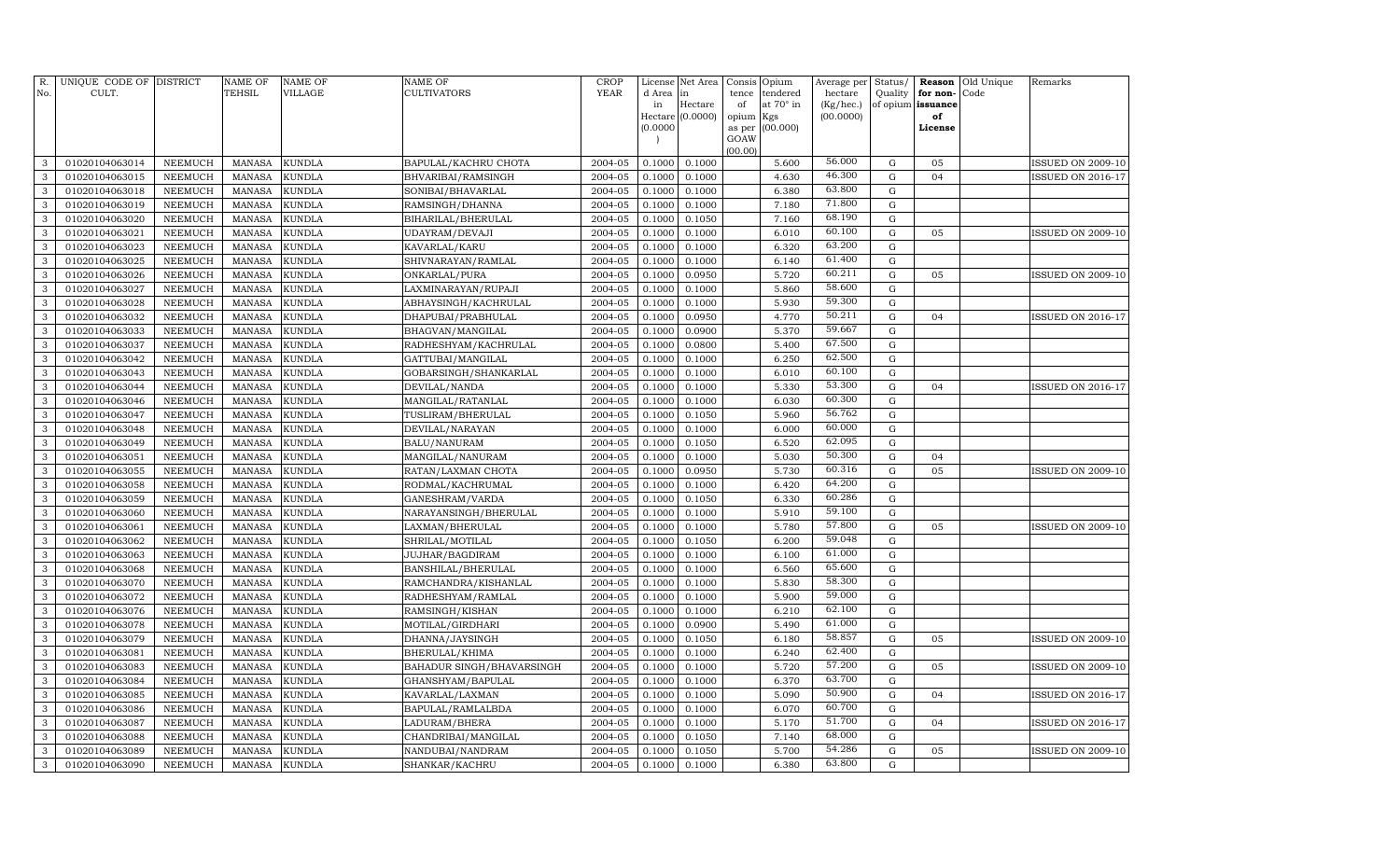| R.<br>No.      | UNIQUE CODE OF DISTRICT<br>CULT. |                                  | <b>NAME OF</b><br>TEHSIL       | <b>NAME OF</b><br><b>VILLAGE</b> | <b>NAME OF</b><br><b>CULTIVATORS</b>   | <b>CROP</b><br>${\tt YEAR}$ | d Area           | License Net Area<br>in | Consis<br>tence     | Opium<br>tendered | Average per<br>hectare | Status/<br>Quality         | Reason<br>for non- | Old Unique<br>Code | Remarks                  |
|----------------|----------------------------------|----------------------------------|--------------------------------|----------------------------------|----------------------------------------|-----------------------------|------------------|------------------------|---------------------|-------------------|------------------------|----------------------------|--------------------|--------------------|--------------------------|
|                |                                  |                                  |                                |                                  |                                        |                             | in               | Hectare                | of                  | at 70° in         | (Kg/hec.)              |                            | of opium issuance  |                    |                          |
|                |                                  |                                  |                                |                                  |                                        |                             | (0.0000)         | Hectare (0.0000)       | opium Kgs<br>as per | (00.000)          | (00.0000)              |                            | of<br>License      |                    |                          |
|                |                                  |                                  |                                |                                  |                                        |                             |                  |                        | GOAW                |                   |                        |                            |                    |                    |                          |
|                |                                  |                                  |                                |                                  |                                        |                             |                  |                        | (00.00)             |                   |                        |                            |                    |                    |                          |
| 3              | 01020104063091                   | <b>NEEMUCH</b>                   | <b>MANASA</b>                  | <b>KUNDLA</b>                    | NARAYANIBAI/DHURA                      | 2004-05                     | 0.1000           | 0.1000                 |                     | 5.560             | 55.600                 | ${\rm G}$                  | 05                 |                    | <b>ISSUED ON 2009-10</b> |
| 3              | 01020104063095                   | <b>NEEMUCH</b>                   | <b>MANASA</b>                  | <b>KUNDLA</b>                    | MOHANLAL/DOLA                          | 2004-05                     | 0.1000           | 0.0900                 |                     | 5.790             | 64.333                 | ${\rm G}$                  |                    |                    |                          |
| 3              | 01020104063096                   | <b>NEEMUCH</b>                   | <b>MANASA</b>                  | <b>KUNDLA</b>                    | BHERULAL/KISHANLAL BADA                | 2004-05                     | 0.1000           | 0.1050                 |                     | 6.060             | 57.714                 | ${\bf G}$                  | 11                 |                    |                          |
| 3              | 01020104063099                   | <b>NEEMUCH</b>                   | <b>MANASA</b>                  | <b>KUNDLA</b>                    | HUDDIBAI/UDAYRAM                       | 2004-05                     | 0.1000           | 0.1000                 | 45.39               | 3.550             | 35.500                 | $\mathbf{I}$               | 02                 |                    |                          |
| 3              | 01020104063101                   | <b>NEEMUCH</b>                   | <b>MANASA</b>                  | <b>KUNDLA</b>                    | BHONA/KALU                             | 2004-05                     | 0.1000           | 0.1000                 |                     | 6.450             | 64.500                 | ${\rm G}$                  |                    |                    |                          |
| 3              | 01020104063103                   | <b>NEEMUCH</b>                   | <b>MANASA</b>                  | <b>KUNDLA</b>                    | MADHU/NANDA                            | 2004-05                     | 0.1000           | 0.1000                 |                     | 6.040             | 60.400                 | ${\rm G}$                  |                    |                    |                          |
| 3              | 01020104063106                   | <b>NEEMUCH</b>                   | <b>MANASA</b>                  | <b>KUNDLA</b>                    | JUJHAR/VARDA                           | 2004-05                     | 0.1000           | 0.1000                 |                     | 6.270             | 62.700                 | ${\rm G}$                  |                    |                    |                          |
| 3              | 01020104063109                   | <b>NEEMUCH</b>                   | <b>MANASA</b>                  | <b>KUNDLA</b>                    | BHANWRIBAI/MOHANLAL                    | 2004-05                     | 0.1000           | 0.1000                 |                     | 6.360             | 63.600                 | ${\rm G}$                  |                    |                    |                          |
| 3              | 01020104063110                   | <b>NEEMUCH</b>                   | <b>MANASA</b>                  | KUNDLA                           | NANDA/PARTHA                           | 2004-05                     | 0.1000           | 0.1050                 |                     | 6.110             | 58.190                 | ${\bf G}$                  | 09                 |                    |                          |
| $\mathbf{3}$   | 01020104063111                   | <b>NEEMUCH</b>                   | <b>MANASA</b>                  | KUNDLA                           | GANGARAM/RUPA                          | 2004-05                     | 0.1000           | 0.1000                 |                     | 6.390             | 63.900<br>59.600       | ${\bf G}$                  |                    |                    |                          |
| 3              | 01020104063112                   | <b>NEEMUCH</b>                   | <b>MANASA</b>                  | <b>KUNDLA</b>                    | OMPRAKASH/NATHIBA                      | 2004-05                     | 0.1000           | 0.1000                 |                     | 5.960             | 54.500                 | ${\bf G}$                  | 05<br>05           |                    | <b>ISSUED ON 2009-10</b> |
| 3<br>3         | 01020104063114                   | <b>NEEMUCH</b>                   | <b>MANASA</b>                  | <b>KUNDLA</b>                    | AJIT KUMAR/SHANKARLAL                  | 2004-05                     | 0.1000           | 0.1000                 |                     | 5.450<br>5.110    | 51.100                 | $\mathbf G$<br>$\mathbf G$ | 04                 |                    | <b>ISSUED ON 2009-10</b> |
|                | 01020104063117                   | NEEMUCH                          | <b>MANASA</b>                  | KUNDLA                           | KACHRU/BHERA                           | 2004-05                     | 0.1000           | 0.1000                 |                     | 4.520             | 45.200                 | ${\bf G}$                  | 04                 |                    | <b>ISSUED ON 2016-17</b> |
| 3<br>3         | 01020104063118<br>01020104063123 | <b>NEEMUCH</b><br><b>NEEMUCH</b> | <b>MANASA</b><br><b>MANASA</b> | <b>KUNDLA</b><br><b>KUNDLA</b>   | KAVERIBAI/MANGILAL                     | 2004-05<br>2004-05          | 0.1000<br>0.1000 | 0.1000<br>0.1000       |                     | 5.880             | 58.800                 | ${\bf G}$                  |                    |                    | ISSUED ON 2016-17        |
| 3              | 01020104063124                   | <b>NEEMUCH</b>                   | <b>MANASA</b>                  | <b>KUNDLA</b>                    | MANGILAL/PYARA<br>SITABAI/PURA         | 2004-05                     | 0.1000           | 0.1000                 |                     | 4.760             | 47.600                 | $\mathbf G$                | 04                 |                    | <b>ISSUED ON 2016-17</b> |
| 3              | 01020104063016                   | <b>NEEMUCH</b>                   | <b>MANASA</b>                  | KUNDLA                           | GANGARAM/GOPAL                         | 2004-05                     | 0.1000           | 0.1000                 |                     | 5.930             | 59.300                 | ${\bf G}$                  | 05                 |                    | <b>ISSUED ON 2009-10</b> |
| 3              | 01020104063035                   | <b>NEEMUCH</b>                   | <b>MANASA</b>                  | KUNDLA                           | PYARIBAI/BAPULAL                       | 2004-05                     | 0.1000           | 0.1000                 |                     | 5.930             | 59.300                 | $\mathbf G$                | 05                 |                    |                          |
| 3              | 01020104063126                   | <b>NEEMUCH</b>                   | <b>MANASA</b>                  | KUNDLA                           | RADHESYAM/NARAYAN                      | 2004-05                     | 0.1000           | 0.0950                 |                     | 5.540             | 58.316                 | $\mathbf G$                |                    |                    | <b>ISSUED ON 2009-10</b> |
| 3              | 01020104063128                   | <b>NEEMUCH</b>                   | <b>MANASA</b>                  | KUNDLA                           |                                        | 2004-05                     | 0.1000           | 0.1000                 |                     | 5.450             | 54.500                 | ${\bf G}$                  | 05                 |                    | <b>ISSUED ON 2009-10</b> |
| 3              | 01020104063129                   | <b>NEEMUCH</b>                   | <b>MANASA</b>                  | KUNDLA                           | MANGILAL/MADHULAL<br>KARULAL/KANWARLAL | 2004-05                     | 0.1000           | 0.1000                 |                     | 5.960             | 59.600                 | $\mathbf G$                | 05                 |                    | <b>ISSUED ON 2009-10</b> |
| 3              | 01020104063135                   | <b>NEEMUCH</b>                   | <b>MANASA</b>                  | KUNDLA                           | RATANLAL/AMARJI                        | 2004-05                     | 0.1000           | 0.0950                 |                     | 6.210             | 65.368                 | ${\bf G}$                  |                    |                    |                          |
| 3              | 01020104063115                   | NEEMUCH                          | <b>MANASA</b>                  | KUNDLA                           | FAKIRCHAND/DEVILAL                     | 2004-05                     | 0.1000           |                        |                     |                   |                        | $\mathbf F$                |                    |                    |                          |
| 3              | 01020104063137                   | <b>NEEMUCH</b>                   | <b>MANASA</b>                  | KUNDLA                           | BHAGUBAI/AMRA                          | 2004-05                     | 0.1000           | 0.1000                 |                     | 5.500             | 55.000                 | $\mathbf G$                |                    |                    |                          |
| 3              | 01020104063054                   | NEEMUCH                          | <b>MANASA</b>                  | KUNDLA                           | BAGDIRAM/NANURAM                       | 2004-05                     | 0.1000           | 0.1000                 |                     | 6.490             | 64.900                 | ${\bf G}$                  |                    |                    |                          |
| 3              | 01020104063077                   | <b>NEEMUCH</b>                   | <b>MANASA</b>                  | KUNDLA                           | MOHANSINGH/RODSINGH                    | 2004-05                     | 0.1000           | 0.1000                 |                     | 6.080             | 60.800                 | ${\bf G}$                  |                    |                    |                          |
| 3              | 01020104063130                   | NEEMUCH                          | <b>MANASA</b>                  | KUNDLA                           | HIRALAL/LADURAM                        | 2004-05                     | 0.1000           | 0.1000                 | 49.72               | 4.500             | 45.000                 | $\mathbf{I}$               | 02                 |                    |                          |
| 3              | 01020104063071                   | NEEMUCH                          | <b>MANASA</b>                  | KUNDLA                           | JUJHARSINGH/MOHANLAL                   | 2004-05                     | 0.1000           | 0.1000                 |                     | 6.420             | 64.200                 | G                          |                    | 01020104066158     |                          |
| 3              | 01020104063074                   | NEEMUCH                          | <b>MANASA</b>                  | KUNDLA                           | NARSINGH/KALU                          | 2004-05                     | 0.1000           | 0.1000                 |                     | 5.720             | 57.200                 | $\mathbf G$                |                    | 01020104072032     |                          |
|                | 01020104006001                   | <b>NEEMUCH</b>                   | <b>MANASA</b>                  | KUNDALIYA                        | BHANWARLAL/NANDA                       | 2004-05                     | 0.1000           | 0.1000                 |                     | 6.270             | 62.700                 | $\overline{G}$             |                    |                    |                          |
| $\mathbf{1}$   | 01020104006002                   | <b>NEEMUCH</b>                   | <b>MANASA</b>                  | KUNDALIYA                        | SUKHI BAI/ AMARA                       | 2004-05                     | 0.1000           | 0.0950                 |                     | 5.900             | 62.105                 | G                          | 05                 |                    | <b>ISSUED ON 2009-10</b> |
| $\mathbf{1}$   | 01020104006003                   | <b>NEEMUCH</b>                   | <b>MANASA</b>                  | KUNDALIYA                        | PRITHVIRAJ/PYARA                       | 2004-05                     | 0.1000           | 0.0950                 |                     | 6.220             | 65.474                 | G                          |                    |                    |                          |
|                | 01020104006004                   | <b>NEEMUCH</b>                   | <b>MANASA</b>                  | KUNDALIYA                        | MANGILAL/NANDA                         | 2004-05                     | 0.1000           | 0.0950                 |                     | 6.560             | 69.053                 | G                          |                    |                    |                          |
| -1             | 01020104006016                   | <b>NEEMUCH</b>                   | <b>MANASA</b>                  | KUNDALIYA                        | RAMESHCHANDRA/NATHULAL                 | 2004-05                     | 0.1000           | 0.0950                 |                     | 7.250             | 76.316                 | G                          |                    |                    |                          |
| $\overline{1}$ | 01020104006008                   | <b>NEEMUCH</b>                   | <b>MANASA</b>                  | KUNDALIYA                        | BHERULAL/KUKA                          | 2004-05                     | 0.1000           | 0.0950                 |                     | 5.590             | 58.842                 | G                          | 05                 |                    | <b>ISSUED ON 2009-10</b> |
|                | 01020104006009                   | <b>NEEMUCH</b>                   | <b>MANASA</b>                  | KUNDALIYA                        | CHHAGANLAL/PYARCHANDRA                 | 2004-05                     | 0.1000           | 0.1000                 |                     | 5.990             | 59.900                 | ${\rm G}$                  | 05                 |                    | ISSUED ON 2009-10        |
|                | 01020104006010                   | <b>NEEMUCH</b>                   | <b>MANASA</b>                  | KUNDALIYA                        | DHAPUBAI/BHAGWAN                       | 2004-05                     | 0.1000           |                        |                     |                   |                        | F                          |                    |                    |                          |
|                | 01020104006011                   | <b>NEEMUCH</b>                   | <b>MANASA</b>                  | KUNDALIYA                        | KESHURAM/MOTI                          | 2004-05                     | 0.1000           | 0.0950                 |                     | 5.920             | 62.316                 | G                          |                    |                    |                          |
|                | 01020104006012                   | <b>NEEMUCH</b>                   | <b>MANASA</b>                  | KUNDALIYA                        | KANWARLAL/RUPA                         | 2004-05                     | 0.1000           | 0.0950                 |                     | 6.000             | 63.158                 | $\mathbf G$                |                    |                    |                          |
|                | 01020104006013                   | <b>NEEMUCH</b>                   | <b>MANASA</b>                  | KUNDALIYA                        | PURNASHANKAR/MADHOLAL                  | 2004-05                     | 0.1000           |                        |                     |                   |                        | F                          |                    |                    |                          |
|                | 01020104006015                   | <b>NEEMUCH</b>                   | <b>MANASA</b>                  | KUNDALIYA                        | PANNALAL/RUPA                          | 2004-05                     | 0.1000           | 0.0950                 |                     | 6.550             | 68.947                 | G                          |                    |                    |                          |
|                | 01020104006017                   | <b>NEEMUCH</b>                   | <b>MANASA</b>                  | KUNDALIYA                        | RUKMANIBAI/MADHOLAL                    | 2004-05                     | 0.1000           | 0.0950                 |                     | 5.920             | 62.316                 | G                          |                    |                    |                          |
| $\mathbf{1}$   | 01020104006018                   | <b>NEEMUCH</b>                   | <b>MANASA</b>                  | KUNDALIYA                        | UDAILAL/MADHOLAL                       | 2004-05                     | 0.1000           | 0.0950                 |                     | 5.490             | 57.789                 | G                          | 05                 |                    | <b>ISSUED ON 2009-10</b> |
| $\mathbf{1}$   | 01020104006019                   | <b>NEEMUCH</b>                   | MANASA                         | <b>KUNDALIYA</b>                 | LAXMAN/PRATHAVIRAJ                     | 2004-05                     | 0.1000           |                        |                     |                   |                        | F                          |                    | 01020104019006     |                          |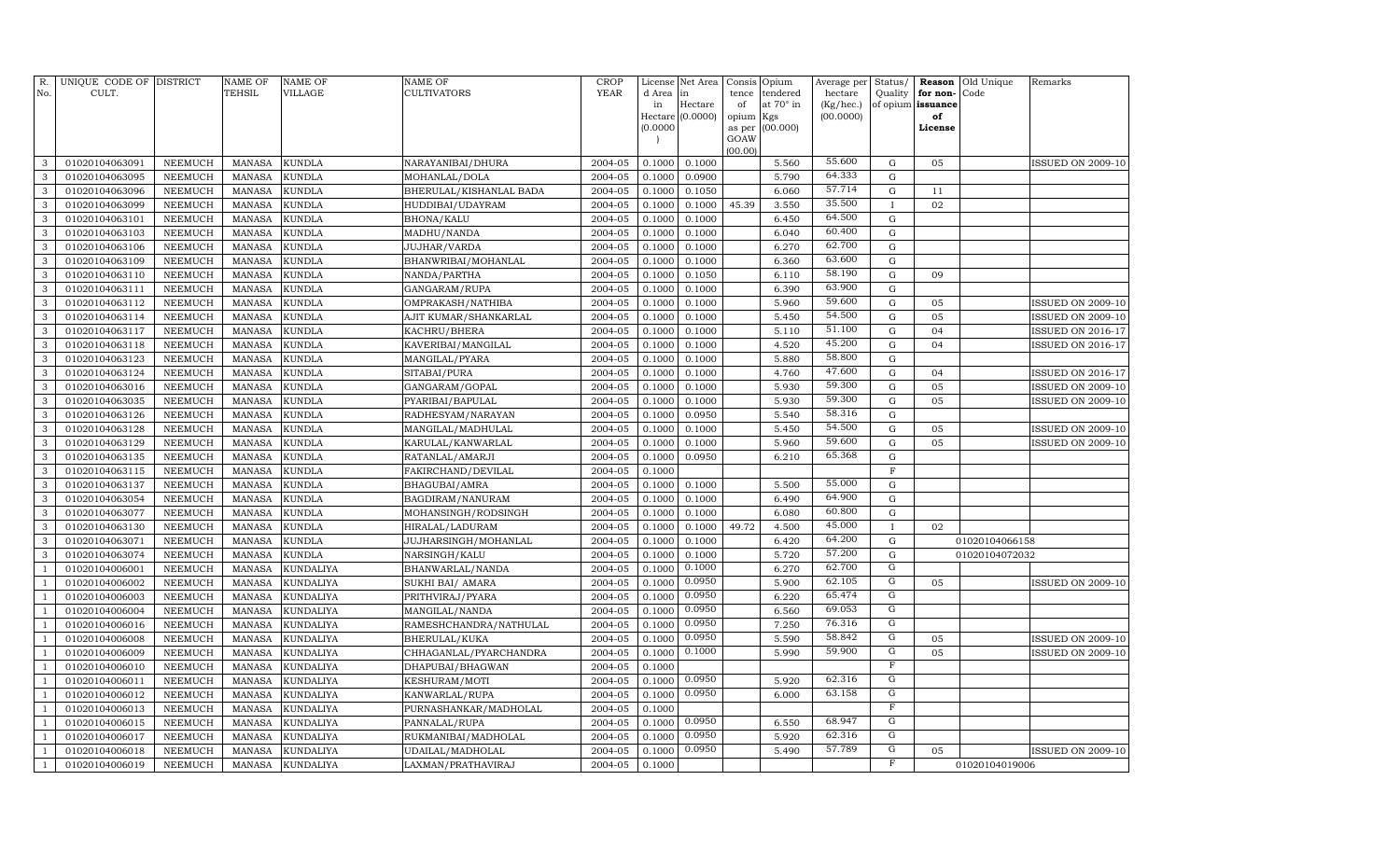| R.<br>No.      | UNIQUE CODE OF DISTRICT<br>CULT. |                | <b>NAME OF</b><br>TEHSIL | <b>NAME OF</b><br><b>VILLAGE</b> | NAME OF<br>CULTIVATORS | <b>CROP</b><br>YEAR | License<br>d Area | Net Area<br>in | Consis<br>tence | Opium<br>tendered | Average per<br>hectare | Status/<br>Quality      | Reason<br>for non- | Old Unique<br>Code | Remarks                  |
|----------------|----------------------------------|----------------|--------------------------|----------------------------------|------------------------|---------------------|-------------------|----------------|-----------------|-------------------|------------------------|-------------------------|--------------------|--------------------|--------------------------|
|                |                                  |                |                          |                                  |                        |                     | in                | Hectare        | of              | at 70° in         | (Kg/hec.)              | of opium                | issuance           |                    |                          |
|                |                                  |                |                          |                                  |                        |                     | Hectare           | (0.0000)       | opium           | Kgs               | (00.0000)              |                         | of                 |                    |                          |
|                |                                  |                |                          |                                  |                        |                     | (0.0000)          |                | as per          | (00.000)          |                        |                         | License            |                    |                          |
|                |                                  |                |                          |                                  |                        |                     |                   |                | GOAW<br>(00.00) |                   |                        |                         |                    |                    |                          |
| $\mathbf{1}$   | 01020104022001                   | NEEMUCH        | MANASA                   | KULTHANA BUJURG                  | BHANWARLAL/HAJARILAL   | 2004-05             | 0.1000            | 0.0900         |                 | 6.260             | 69.556                 | ${\rm G}$               |                    |                    |                          |
| $\mathbf{1}$   | 01020104022002                   | <b>NEEMUCH</b> | <b>MANASA</b>            | KULTHANA BUJURG                  | SHRILAL/HAJARILAL      | 2004-05             | 0.1000            | 0.0900         |                 | 6.690             | 74.333                 | ${\rm G}$               |                    |                    |                          |
| $\mathbf{1}$   | 01020104022003                   | NEEMUCH        | <b>MANASA</b>            | KULTHANA BUJURG                  | NANALAL/BHERULAL       | 2004-05             | 0.1000            | 0.1000         |                 | 7.040             | 70.400                 | $\overline{G}$          |                    |                    |                          |
| $\mathbf{1}$   | 01020104022004                   | NEEMUCH        | <b>MANASA</b>            | KULTHANA BUJURG                  | LABHCHAND/GHISALAL     | 2004-05             | 0.1000            | 0.0950         |                 | 6.630             | 69.789                 | G                       |                    |                    | NAME CHANGE              |
| $\mathbf{1}$   | 01020104022005                   | NEEMUCH        | <b>MANASA</b>            | KULTHANA BUJURG                  | MODIRAM/BHERULAL       | 2004-05             | 0.1000            |                |                 |                   |                        | $\overline{\mathrm{F}}$ |                    |                    |                          |
| $\mathbf{1}$   | 01020104022006                   | NEEMUCH        | <b>MANASA</b>            | KULTHANA BUJURG                  | BANSHILAL/AMARCHAND    | 2004-05             | 0.1000            | 0.0950         |                 | 6.650             | 70.000                 | G                       |                    |                    |                          |
| $\mathbf{1}$   | 01020104022007                   | NEEMUCH        | <b>MANASA</b>            | KULTHANA BUJURG                  | MATAHRALAL/ SHOLA      | 2004-05             | 0.1000            | 0.0950         |                 | 6.970             | 73.368                 | G                       |                    |                    |                          |
| $\mathbf{1}$   | 01020104022008                   | <b>NEEMUCH</b> | <b>MANASA</b>            | KULTHANA BUJURG                  | SHANKARLAL/MYACHAND    | 2004-05             | 0.1000            |                |                 |                   |                        | $_{\rm F}$              |                    |                    |                          |
| $\mathbf{1}$   | 01020104022010                   | NEEMUCH        | <b>MANASA</b>            | KULTHANA BUJURG                  | GOPAL/KANHEYALAL       | 2004-05             | 0.1000            | 0.1000         |                 | 6.870             | 68.700                 | $\overline{G}$          |                    |                    |                          |
| $\mathbf{1}$   | 01020104022011                   | <b>NEEMUCH</b> | <b>MANASA</b>            | KULTHANA BUJURG                  | CHHAGANIBAI/NANDLAL    | 2004-05             | 0.1000            |                |                 |                   |                        | F                       |                    |                    |                          |
| $\mathbf{1}$   | 01020104022012                   | <b>NEEMUCH</b> | <b>MANASA</b>            | KULTHANA BUJURG                  | MOTILAL/JAIRAM         | 2004-05             | 0.1000            |                |                 |                   |                        | $\mathbf F$             |                    |                    |                          |
| $\mathbf{1}$   | 01020104022015                   | <b>NEEMUCH</b> | <b>MANASA</b>            | KULTHANA BUJURG                  | GHISALAL/PYARCHANDRA   | 2004-05             | 0.1000            |                |                 |                   |                        | $\mathbf F$             |                    |                    |                          |
| $\mathbf{1}$   | 01020104022017                   | <b>NEEMUCH</b> | <b>MANASA</b>            | KULTHANA BUJURG                  | RAMESH/PRITHVIRAJ      | 2004-05             | 0.1000            | 0.1000         |                 | 6.450             | 64.500                 | G                       |                    |                    |                          |
| $\mathbf{1}$   | 01020104022018                   | <b>NEEMUCH</b> | <b>MANASA</b>            | KULTHANA BUJURG                  | PARMANAND/ PYARCHAND   | 2004-05             | 0.1000            | 0.0950         |                 | 5.530             | 58.211                 | G                       |                    |                    |                          |
| $\mathbf{1}$   | 01020104022019                   | <b>NEEMUCH</b> | <b>MANASA</b>            | KULTHANA BUJURG                  | NANDLAL/JAYRAM         | 2004-05             | 0.1000            |                |                 |                   |                        | $\overline{F}$          |                    |                    |                          |
| $\mathbf{1}$   | 01020104022020                   | <b>NEEMUCH</b> | <b>MANASA</b>            | KULTHANA BUJURG                  | NARAYAN/NANALAL        | 2004-05             | 0.1000            | 0.0900         |                 | 5.110             | 56.778                 | G                       | 05                 |                    | ISSUED ON 2009-10        |
| $\mathbf{1}$   | 01020104022025                   | <b>NEEMUCH</b> | <b>MANASA</b>            | KULTHANA BUJURG                  | NATHULAL/DAMARSI       | 2004-05             | 0.1000            | 0.1000         |                 | 6.230             | 62.300                 | G                       |                    |                    |                          |
| $\overline{1}$ | 01020104022016                   | <b>NEEMUCH</b> | <b>MANASA</b>            | KULTHANA BUJURG                  | KISHANLAL/NARAYAN      | 2004-05             | 0.1000            | 0.1000         |                 | 7.000             | 70.000                 | $\mathbf G$             |                    |                    |                          |
| $\mathbf{1}$   | 01020104022022                   | NEEMUCH        | <b>MANASA</b>            | KULTHANA BUJURG                  | KASAMKHAN/FAKIRMO.     | 2004-05             | 0.1000            | 0.1000         |                 | 5.900             | 59.000                 | $\overline{G}$          | 05                 |                    | <b>ISSUED ON 2009-10</b> |
| 3              | 01020104094002                   | <b>NEEMUCH</b> | <b>MANASA</b>            | KHUSHALPURA                      | SAMADBAI/KISHNA        | 2004-05             | 0.1000            | 0.1000         |                 | 5.880             | 58.800                 | ${\rm G}$               |                    |                    |                          |
| 3              | 01020104094003                   | NEEMUCH        | <b>MANASA</b>            | KHUSHALPURA                      | BHAVARLAL/AMRA         | 2004-05             | 0.1000            | 0.1000         |                 | 5.930             | 59.300                 | G                       |                    |                    |                          |
| 3              | 01020104094004                   | <b>NEEMUCH</b> | <b>MANASA</b>            | KHUSHALPURA                      | MANGILAL/BHERA         | 2004-05             | 0.1000            | 0.1000         |                 | 5.590             | 55.900                 | ${\rm G}$               |                    |                    |                          |
| 3              | 01020104094006                   | NEEMUCH        | <b>MANASA</b>            | KHUSHALPURA                      | RAMCHANDRA/RAMLAL      | 2004-05             | 0.1000            | 0.1050         |                 | 6.170             | 58.762                 | ${\rm G}$               |                    |                    |                          |
| 3              | 01020104094009                   | <b>NEEMUCH</b> | <b>MANASA</b>            | KHUSHALPURA                      | GANGARAM/DEVILAL       | 2004-05             | 0.1000            | 0.1000         |                 | 5.500             | 55.000                 | ${\rm G}$               | 05                 |                    | <b>ISSUED ON 2009-10</b> |
| 3              | 01020104094012                   | <b>NEEMUCH</b> | <b>MANASA</b>            | KHUSHALPURA                      | MANSINGH/RAJARAM       | 2004-05             | 0.1000            | 0.0950         |                 | 5.280             | 55.579                 | ${\rm G}$               | 05                 |                    | <b>ISSUED ON 2009-10</b> |
| 3              | 01020104094014                   | <b>NEEMUCH</b> | <b>MANASA</b>            | KHUSHALPURA                      | MANGILAL/NATHU         | 2004-05             | 0.1000            | 0.0950         |                 | 5.290             | 55.684                 | ${\rm G}$               | 05                 |                    | <b>ISSUED ON 2009-10</b> |
| 3              | 01020104094019                   | <b>NEEMUCH</b> | <b>MANASA</b>            | KHUSHALPURA                      | RAJARAM/RAMLAL         | 2004-05             | 0.1000            | 0.1000         |                 | 4.420             | 44.200                 | ${\rm G}$               | 04                 |                    | <b>ISSUED ON 2016-17</b> |
| 3              | 01020104094022                   | <b>NEEMUCH</b> | <b>MANASA</b>            | KHUSHALPURA                      | GANGABAI/SITARAM       | 2004-05             | 0.1000            | 0.1000         |                 | 5.580             | 55.800                 | ${\rm G}$               | 05                 |                    | <b>ISSUED ON 2009-10</b> |
| 3              | 01020104094023                   | <b>NEEMUCH</b> | <b>MANASA</b>            | KHUSHALPURA                      | HULASIBAI/BHERA        | 2004-05             | 0.1000            | 0.1000         |                 | 6.360             | 63.600                 | ${\rm G}$               |                    |                    |                          |
| 3              | 01020104094026                   | <b>NEEMUCH</b> | <b>MANASA</b>            | KHUSHALPURA                      | PRABHU/GOPAL           | 2004-05             | 0.1000            | 0.1000         |                 | 5.550             | 55.500                 | G                       |                    |                    |                          |
| 3              | 01020104094027                   | NEEMUCH        | <b>MANASA</b>            | KHUSHALPURA                      | BABULAL/MANGUDAS       | 2004-05             | 0.1000            |                |                 |                   |                        | $\mathbf F$             |                    |                    |                          |
| 3              | 01020104094016                   | NEEMUCH        | <b>MANASA</b>            | KHUSHALPURA                      | RUKMANIBAI/BHAGATRAM   | 2004-05             | 0.1000            | 0.0900         |                 | 4.730             | 52.556                 | G                       | 04                 |                    | <b>ISSUED ON 2016-17</b> |
| 3              | 01020104094028                   | NEEMUCH        | MANASA                   | KHUSHALPURA                      | KAMERIBAI/CHATARBHUJ   | 2004-05             | 0.1000            | 0.1000         |                 | 5.710             | 57.100                 | ${\rm G}$               |                    |                    |                          |
| 3              | 01020104094015                   | <b>NEEMUCH</b> | <b>MANASA</b>            | KHUSHALPURA                      | DALU/AMRA              | 2004-05             | 0.1000            | 0.1000         |                 | 6.260             | 62.600                 | G                       |                    |                    |                          |
| 3              | 01020104094010                   | <b>NEEMUCH</b> | <b>MANASA</b>            | KHUSHALPURA                      | RAMLAL/NANURAM         | 2004-05             | 0.1000            | 0.1050         |                 | 5.840             | 55.619                 | ${\bf G}$               | 05                 |                    | <b>ISSUED ON 2009-10</b> |
| 3              | 01020104094013                   | <b>NEEMUCH</b> | <b>MANASA</b>            | KHUSHALPURA                      | SHANKARLLA/GOPAL       | 2004-05             | 0.1000            | 0.1050         |                 | 6.340             | 60.381                 | ${\rm G}$               |                    | 01020104069015     |                          |
| 3              | 01020104081004                   | <b>NEEMUCH</b> | <b>MANASA</b>            | <b>KHETPALIA</b>                 | KESHRIMAL/DHANRAJ      | 2004-05             | 0.1000            | 0.0900         |                 | 5.550             | 61.667                 | ${\rm G}$               |                    |                    |                          |
| 3              | 01020104081005                   | <b>NEEMUCH</b> | <b>MANASA</b>            | <b>KHETPALIA</b>                 | KACHRULAL/BHUVANA      | 2004-05             | 0.1000            | 0.1000         |                 | 6.060             | 60.600                 | ${\rm G}$               |                    |                    |                          |
| 3              | 01020104081006                   | <b>NEEMUCH</b> | <b>MANASA</b>            | <b>KHETPALIA</b>                 | BAPULAL/UDA            | 2004-05             | 0.1000            | 0.1000         | 67.26           | 5.730             | 57.300                 | $\mathbf{I}$            | 02                 |                    | <b>SSUED ON 2009-10</b>  |
| 3              | 01020104081009                   | <b>NEEMUCH</b> | <b>MANASA</b>            | <b>KHETPALIA</b>                 | LALSINGH/PANNALAL      | 2004-05             | 0.1000            | 0.1000         |                 | 5.980             | 59.800                 | ${\rm G}$               |                    |                    |                          |
| 3              | 01020104081011                   | NEEMUCH        | <b>MANASA</b>            | <b>KHETPALIA</b>                 | RANGLAL/KACHRU         | 2004-05             | 0.1000            | 0.0950         |                 | 6.060             | 63.789                 | ${\rm G}$               |                    |                    |                          |
| $\mathbf{3}$   | 01020104081012                   | <b>NEEMUCH</b> | <b>MANASA</b>            | KHETPALIA                        | MOHANLAL/RAMLAL        | 2004-05             | 0.1000            | 0.1000         |                 | 5.990             | 59.900                 | ${\rm G}$               |                    |                    |                          |
| 3              | 01020104081015                   | <b>NEEMUCH</b> | <b>MANASA</b>            | <b>KHETPALIA</b>                 | RAMPRASAD/DEVILAL      | 2004-05             | 0.1000            | 0.0950         |                 | 6.030             | 63.474                 | ${\rm G}$               |                    |                    |                          |
| $\mathbf{3}$   | 01020104081017                   | NEEMUCH        | MANASA                   | <b>KHETPALIA</b>                 | SHAMBHULAL/SEVA        | 2004-05             | 0.1000            | 0.1000         |                 | 5.970             | 59.700                 | G                       |                    |                    |                          |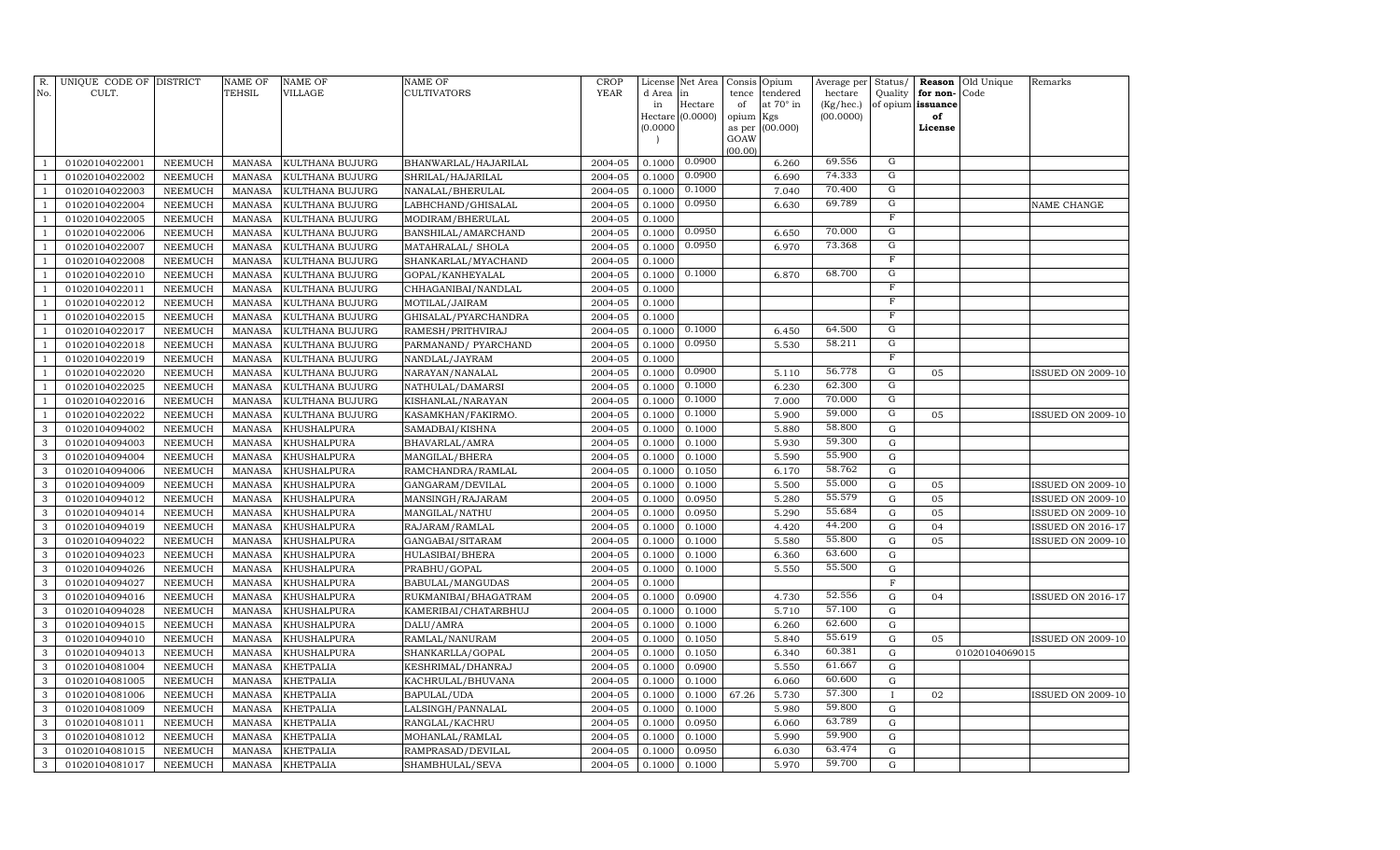| No.            | R. UNIQUE CODE OF DISTRICT<br>CULT. |                           | NAME OF<br>TEHSIL              | <b>NAME OF</b><br>VILLAGE          | <b>NAME OF</b><br><b>CULTIVATORS</b>       | <b>CROP</b><br>YEAR | d Area           | License Net Area<br>in | Consis<br>Opium<br>tendered<br>tence | Average per<br>hectare | Status/<br>Quality | for non- | <b>Reason</b> Old Unique<br>Code | Remarks                                        |
|----------------|-------------------------------------|---------------------------|--------------------------------|------------------------------------|--------------------------------------------|---------------------|------------------|------------------------|--------------------------------------|------------------------|--------------------|----------|----------------------------------|------------------------------------------------|
|                |                                     |                           |                                |                                    |                                            |                     | in               | Hectare                | of<br>at 70° in                      | (Kg/hec.)              | of opium           | issuance |                                  |                                                |
|                |                                     |                           |                                |                                    |                                            |                     |                  | Hectare (0.0000)       | opium<br>Kgs                         | (00.0000)              |                    | of       |                                  |                                                |
|                |                                     |                           |                                |                                    |                                            |                     | (0.0000)         |                        | (00.000)<br>as per                   |                        |                    | License  |                                  |                                                |
|                |                                     |                           |                                |                                    |                                            |                     | $\overline{ }$   |                        | GOAW<br>(00.00)                      |                        |                    |          |                                  |                                                |
| 3              | 01020104081024                      | NEEMUCH                   | MANASA                         | <b>KHETPALIA</b>                   | PANNALAL/RATANLAL                          | 2004-05             | 0.1000           | 0.1000                 | 5.700                                | 57.000                 | G                  |          |                                  |                                                |
| 3              | 01020104081027                      | NEEMUCH                   | MANASA                         | <b>KHETPALIA</b>                   | BHANVARLAL/RAMLAL                          | 2004-05             | 0.1000           | 0.1000                 | 6.210                                | 62.100                 | G                  |          |                                  |                                                |
| 3              | 01020104081037                      | NEEMUCH                   | MANASA                         | <b>KHETPALIA</b>                   | SHIVNARAYAN/PURALAL                        | 2004-05             | 0.1000           | 0.0950                 | 5.680                                | 59.789                 | $\mathbf G$        |          |                                  |                                                |
| 3              | 01020104081038                      | NEEMUCH                   | MANASA                         | <b>KHETPALIA</b>                   | LALSINGH/HEMRAJ                            | 2004-05             | 0.1000           | 0.1000                 | 5.920                                | 59.200                 | $\mathbf G$        |          |                                  |                                                |
| 3              | 01020104081039                      | <b>NEEMUCH</b>            | MANASA                         | <b>KHETPALIA</b>                   | MADANLAL/NANDA                             | 2004-05             | 0.1000           | 0.0950                 | 5.270                                | 55.474                 | $\mathbf G$        |          |                                  | TRANSFER/JALINER                               |
| 3              | 01020104081040                      | NEEMUCH                   | MANASA                         | <b>KHETPALIA</b>                   | MANSINGH/BHAVARLAL                         | 2004-05             | 0.1000           | 0.1000                 | 5.710                                | 57.100                 | $\mathbf G$        |          |                                  | TRANSFER/JALINER                               |
| 3              | 01020104081014                      | <b>NEEMUCH</b>            | MANASA                         | <b>KHETPALIA</b>                   | PURALAL/GULAB                              | 2004-05             | 0.1000           | 0.0950                 | 5.770                                | 60.737                 | $\mathbf G$        |          |                                  |                                                |
| 3              | 01020104087001                      | NEEMUCH                   | <b>MANASA</b>                  | <b>KHEMPURA</b>                    | HARISINGH/KACHRUSINGH                      | 2004-05             | 0.1000           | 0.0950                 | 6.200                                | 65.263                 | $\mathbf G$        |          |                                  |                                                |
| 3              | 01020104087002                      | NEEMUCH                   | <b>MANASA</b>                  | <b>KHEMPURA</b>                    | BHAVARSINGH/BHERUSINGH                     | 2004-05             | 0.1000           | 0.1000                 | 6.200                                | 62.000                 | $\mathbf G$        |          |                                  |                                                |
| 3              | 01020104087003                      | NEEMUCH                   | <b>MANASA</b>                  | <b>KHEMPURA</b>                    | KALUSINGH/DEVISINGH                        | 2004-05             | 0.1000           | 0.0950                 | 5.000                                | 52.632                 | G                  | 04       |                                  | <b>ISSUED ON 2016-17</b>                       |
| 3              | 01020104087005                      | NEEMUCH                   | MANASA                         | <b>KHEMPURA</b>                    | SHITALSINGH/NATHUSINGH                     | 2004-05             | 0.1000           | 0.1000                 | 4.700                                | 47.000                 | $\mathbf G$        | 04       |                                  | ISSUED ON 2016-17                              |
| 3              | 01020104087006                      | NEEMUCH                   | <b>MANASA</b>                  | <b>KHEMPURA</b>                    | MANSINGH/KISHOR SINGH                      | 2004-05             | 0.1000           | 0.1000                 | 6.390                                | 63.900                 | G                  |          |                                  |                                                |
| 3              | 01020104087007                      | NEEMUCH                   | MANASA                         | <b>KHEMPURA</b>                    | SOHANBAI/MANGILAL                          | 2004-05             | 0.1000           |                        |                                      |                        | $\mathbf F$        | 07       |                                  | <b>ISSUED ON 2009-10</b>                       |
| 3              | 01020104087009                      | NEEMUCH                   | MANASA                         | <b>KHEMPURA</b>                    | GHISALAL/BHUVANA                           | 2004-05             | 0.1000           | 0.1000                 | 6.050                                | 60.500                 | G                  |          |                                  |                                                |
| 3              | 01020104087012                      | NEEMUCH                   | MANASA                         | <b>KHEMPURA</b>                    | KUSHAL BAI/ PRABHUSINGH                    | 2004-05             | 0.1000           | 0.1000                 | 6.010                                | 60.100                 | G                  |          |                                  |                                                |
| 3              | 01020104087014                      | NEEMUCH                   | <b>MANASA</b>                  | <b>KHEMPURA</b>                    | ISHVARSINGH/BHERUSINGH                     | 2004-05             | 0.1000           | 0.1000                 | 6.520                                | 65.200                 | G                  |          |                                  |                                                |
| 3              | 01020104087016                      | NEEMUCH                   | MANASA                         | <b>KHEMPURA</b>                    | MADANLAL/RAMLAL                            | 2004-05             | 0.1000           |                        |                                      |                        | $\rm F$            |          |                                  |                                                |
| 3              | 01020104087018                      | NEEMUCH                   | MANASA                         | <b>KHEMPURA</b>                    | VINODSINGH/DEVISINGH                       | 2004-05             | 0.1000           | 0.1000                 | 6.380                                | 63.800                 | G                  |          |                                  |                                                |
| 3              | 01020104087019                      | NEEMUCH                   | MANASA                         | <b>KHEMPURA</b>                    | BHAVARBAI/RAMSINGH                         | 2004-05             | 0.1000           | 0.1000                 | 6.230                                | 62.300                 | $\mathbf G$        |          |                                  |                                                |
| 3              | 01020104087020                      | <b>NEEMUCH</b>            | MANASA                         | <b>KHEMPURA</b>                    | SUKHIBAI/BABULAL                           | 2004-05             | 0.1000           | 0.1000                 | 6.290                                | 62.900                 | $\mathbf G$        |          |                                  |                                                |
| 3              | 01020104087021                      | NEEMUCH                   | MANASA                         | <b>KHEMPURA</b>                    | BHARATSINGH/LALSINGH                       | 2004-05             | 0.1000           | 0.1000                 | 5.970                                | 59.700                 | $\mathbf G$        |          |                                  |                                                |
| 3              | 01020104087022                      | <b>NEEMUCH</b>            | MANASA                         | <b>KHEMPURA</b>                    | NANDLAL/LAXMINARAYAN                       | 2004-05             | 0.1000           | 0.1000                 | 5.540                                | 55.400                 | $\mathbf G$        |          |                                  |                                                |
| 3              | 01020104087023                      | NEEMUCH                   | MANASA                         | <b>KHEMPURA</b>                    | DASHRATHSINGH/KALU SINGH                   | 2004-05             | 0.1000           | 0.0950                 | 6.130                                | 64.526                 | G                  |          |                                  |                                                |
| 3              | 01020104087024                      | NEEMUCH                   | MANASA                         | <b>KHEMPURA</b>                    | KRISHNAGOPAL/MANGILAL                      | 2004-05             | 0.1000           | 0.1000                 | 6.160                                | 61.600                 | $\mathbf G$        |          |                                  |                                                |
| 3              | 01020104087025                      | NEEMUCH                   | MANASA                         | <b>KHEMPURA</b>                    | KHUMANSINGH/PREMSINGH                      | 2004-05             | 0.1000           | 0.1000                 | 5.260                                | 52.600                 | G                  | 04       |                                  | <b>ISSUED ON 2016-17</b>                       |
| 3              | 01020104087029                      | NEEMUCH                   | <b>MANASA</b>                  | <b>KHEMPURA</b>                    | LAXMANSINGH/HARISINGH                      | 2004-05             | 0.1000           | 0.0950                 | 5.720                                | 60.211                 | G                  |          |                                  |                                                |
| 3              | 01020104087030                      | NEEMUCH                   | MANASA                         | <b>KHEMPURA</b>                    | DEVILAL/NANDA                              | 2004-05             | 0.1000           | 0.1000                 | 6.530                                | 65.300                 | G                  |          |                                  |                                                |
| 3              | 01020104087031                      | NEEMUCH                   | <b>MANASA</b>                  | <b>KHEMPURA</b>                    | BHERULAL/BANSHILAL                         | 2004-05             | 0.1000           | 0.0950                 | 4.920                                | 51.789                 | G                  | 04       |                                  | <b>ISSUED ON 2016-17</b>                       |
| 3              | 01020104087032                      | NEEMUCH                   | <b>MANASA</b>                  | <b>KHEMPURA</b>                    | LALSINGH/KISHORSINGH                       | 2004-05             | 0.1000           | 0.0900                 | 5.680                                | 63.111                 | $\mathbf G$        |          |                                  |                                                |
| 3<br>3         | 01020104087008                      | NEEMUCH                   | <b>MANASA</b>                  | <b>KHEMPURA</b>                    | AMARSINGH/DEVISINGH                        | 2004-05             | 0.1000           | 0.1000                 | 2.410                                | 24.100<br>55.000       | G<br>G             | 04       |                                  |                                                |
| 3              | 01020104087036                      | NEEMUCH<br><b>NEEMUCH</b> | <b>MANASA</b><br><b>MANASA</b> | <b>KHEMPURA</b>                    | SHRIRAM/BALMUKUND                          | 2004-05<br>2004-05  | 0.1000<br>0.1000 | 0.1000                 | 5.500                                |                        | $\mathbb N$        | 10       |                                  |                                                |
| 3              | 01020104087040<br>01020104087042    | NEEMUCH                   | <b>MANASA</b>                  | <b>KHEMPURA</b><br><b>KHEMPURA</b> | MANGILAL/SHANKARLAL                        | 2004-05             | 0.1000           | 0.0950                 | 6.120                                | 64.421                 | G                  |          |                                  | TRANSFER/KUCHDOD<br>TRANSFER/BORDIYAKALA NMH-I |
| 3              | 01020104087034                      | <b>NEEMUCH</b>            | <b>MANASA</b>                  | <b>KHEMPURA</b>                    | GOVINDSINGH/MANSINGH<br>DEUBAI/PATI RAMLAL | 2004-05             | 0.1000           | 0.1000                 | 5.930                                | 59.300                 | G                  |          |                                  |                                                |
|                | 01020104010001                      | NEEMUCH                   | <b>MANASA</b>                  | <b>KHEDLI</b>                      | RAMSINGH/KISHORESINGH                      | 2004-05             | 0.1000           | 0.1000                 | 6.210                                | 62.100                 | G                  |          |                                  |                                                |
|                | 01020104010003                      | <b>NEEMUCH</b>            | <b>MANASA</b>                  | <b>KHEDLI</b>                      | LALURAM/NARAYAN                            | 2004-05             | 0.1000           | 0.1000                 | 6.580                                | 65.800                 | $\overline{G}$     |          |                                  |                                                |
|                | 01020104010005                      | NEEMUCH                   | <b>MANASA</b>                  | <b>KHEDLI</b>                      | YASHODABAI/BHONIRAM                        | 2004-05             | 0.1000           |                        |                                      |                        | F                  |          |                                  |                                                |
|                | 01020104010006                      | NEEMUCH                   | <b>MANASA</b>                  | <b>KHEDLI</b>                      | NATHULAL/GOKUL                             | 2004-05             | 0.1000           | 0.1000                 | 7.920                                | 79.200                 | G                  |          |                                  |                                                |
| $\overline{1}$ | 01020104010007                      | <b>NEEMUCH</b>            | <b>MANASA</b>                  | <b>KHEDLI</b>                      | NANALAL/PYARJI                             | 2004-05             | 0.1000           | 0.0950                 | 6.230                                | 65.579                 | ${\rm G}$          | 05       |                                  | <b>ISSUED ON 2009-10</b>                       |
| $\overline{1}$ | 01020104010008                      | <b>NEEMUCH</b>            | <b>MANASA</b>                  | <b>KHEDLI</b>                      | RATANSINGH/MODSINGH                        | 2004-05             | 0.1000           | 0.1000                 | 6.200                                | 62.000                 | G                  | 05       |                                  | <b>ISSUED ON 2009-10</b>                       |
| $\overline{1}$ | 01020104010009                      | <b>NEEMUCH</b>            | <b>MANASA</b>                  | <b>KHEDLI</b>                      | PYARA/NARAYAN                              | 2004-05             | 0.1000           |                        |                                      |                        | $\mathbb{F}$       |          |                                  |                                                |
|                | 01020104010010                      | <b>NEEMUCH</b>            | <b>MANASA</b>                  | <b>KHEDLI</b>                      | SUNDERLAL/NANDA KHATI                      | 2004-05             | 0.1000           | 0.1000                 | 6.230                                | 62.300                 | G                  | 05       |                                  |                                                |
| $\overline{1}$ | 01020104010011                      | <b>NEEMUCH</b>            | <b>MANASA</b>                  | <b>KHEDLI</b>                      | PRABHULAL/MODIRAM                          | 2004-05             | 0.1000           | 0.1000                 | 6.110                                | 61.100                 | G                  |          |                                  |                                                |
| -1             | 01020104010013                      | <b>NEEMUCH</b>            | MANASA                         | <b>KHEDLI</b>                      | NATHURAM/DUDHA                             | 2004-05             | 0.1000           | 0.1000                 | 6.540                                | 65.400                 | $\overline{G}$     |          |                                  |                                                |
|                |                                     |                           |                                |                                    |                                            |                     |                  |                        |                                      |                        |                    |          |                                  |                                                |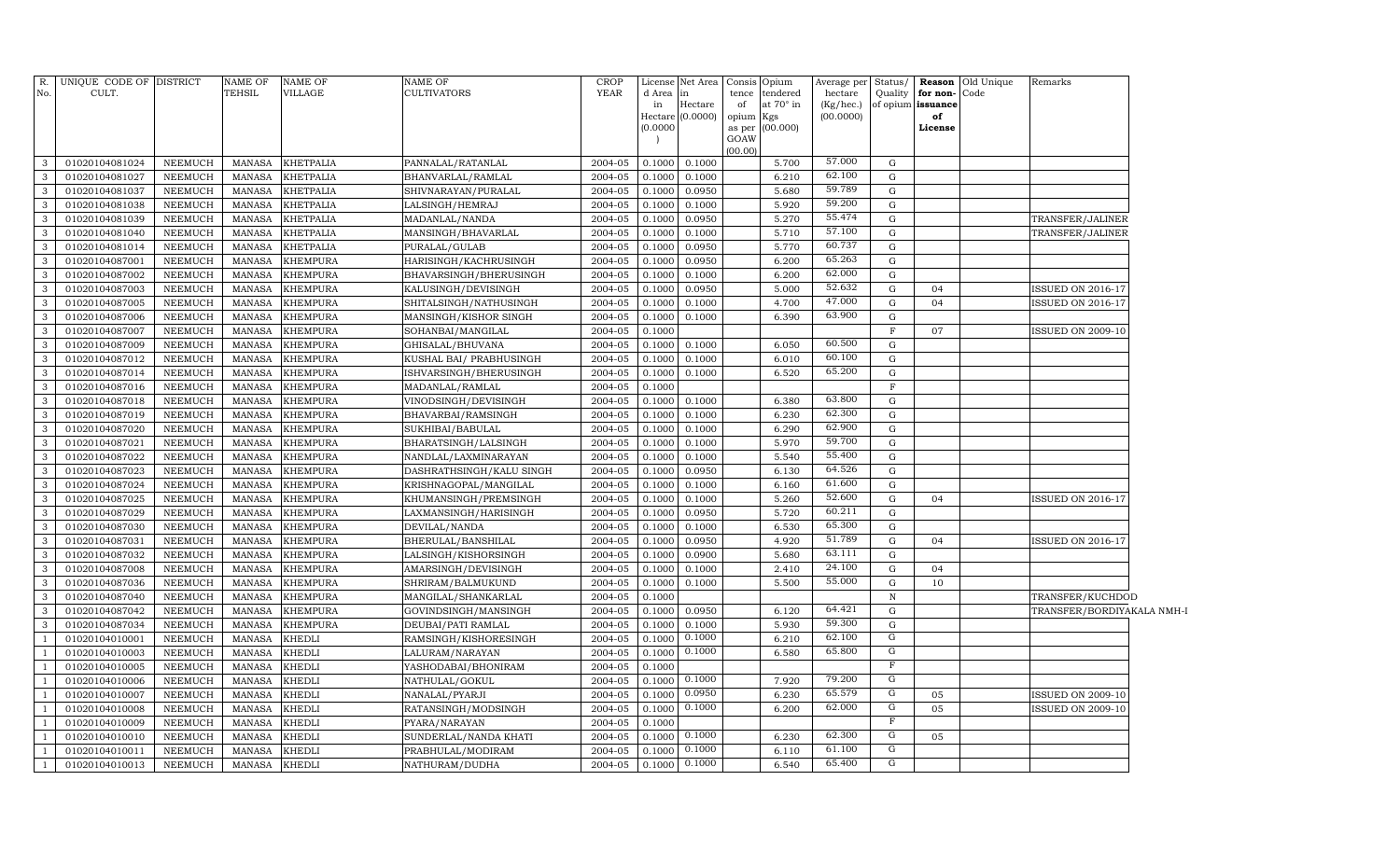| R.<br>No.                        | UNIQUE CODE OF DISTRICT<br>CULT. |                | <b>NAME OF</b><br><b>TEHSIL</b> | <b>NAME OF</b><br><b>VILLAGE</b> | NAME OF<br><b>CULTIVATORS</b> | <b>CROP</b><br><b>YEAR</b> | License<br>d Area | Net Area<br>in   | Consis<br>tence | Opium<br>tendered | Average per<br>hectare | Status/<br>Quality      | Reason<br>for non- | Old Unique<br>Code | Remarks                  |
|----------------------------------|----------------------------------|----------------|---------------------------------|----------------------------------|-------------------------------|----------------------------|-------------------|------------------|-----------------|-------------------|------------------------|-------------------------|--------------------|--------------------|--------------------------|
|                                  |                                  |                |                                 |                                  |                               |                            | in                | Hectare          | of              | at 70° in         | (Kg/hec.)              |                         | of opium issuance  |                    |                          |
|                                  |                                  |                |                                 |                                  |                               |                            |                   | Hectare (0.0000) | opium           | Kgs               | (00.0000)              |                         | of                 |                    |                          |
|                                  |                                  |                |                                 |                                  |                               |                            | (0.0000)          |                  | as per          | (00.000)          |                        |                         | License            |                    |                          |
|                                  |                                  |                |                                 |                                  |                               |                            |                   |                  | GOAW<br>(00.00) |                   |                        |                         |                    |                    |                          |
| 1                                | 01020104010015                   | NEEMUCH        | <b>MANASA</b>                   | <b>KHEDLI</b>                    | SUGANKUNWAR/DEVISINGH         | 2004-05                    | 0.1000            | 0.1050           |                 | 5.820             | 55.429                 | G                       | 05                 |                    | <b>ISSUED ON 2009-10</b> |
| $\mathbf{1}$                     | 01020104010016                   | <b>NEEMUCH</b> | <b>MANASA</b>                   | <b>KHEDLI</b>                    | NARAMDABAI/NARAYAN            | 2004-05                    | 0.1000            |                  |                 |                   |                        | $\mathbf{F}$            |                    |                    |                          |
| $\mathbf{1}$                     | 01020104010017                   | <b>NEEMUCH</b> | <b>MANASA</b>                   | <b>KHEDLI</b>                    | RAM SINGH/NATHU SINGH         | 2004-05                    | 0.1000            |                  |                 |                   |                        | $\mathbf F$             |                    |                    |                          |
| $\mathbf{1}$                     | 01020104010018                   | <b>NEEMUCH</b> | <b>MANASA</b>                   | <b>KHEDLI</b>                    | DULESINGH/NATHUSINGH          | 2004-05                    | 0.1000            |                  |                 |                   |                        | $_{\rm F}$              |                    |                    |                          |
| $\mathbf{1}$                     | 01020104010019                   | <b>NEEMUCH</b> | <b>MANASA</b>                   | <b>KHEDLI</b>                    | RUKMANIBAI/GORILAL            | 2004-05                    | 0.1000            | 0.1000           |                 | 6.270             | 62.700                 | G                       |                    |                    |                          |
| $\mathbf{1}$                     | 01020104010020                   | <b>NEEMUCH</b> | <b>MANASA</b>                   | <b>KHEDLI</b>                    | AMARSINGH/PRATAPSINGH         | 2004-05                    | 0.1000            | 0.1000           |                 | 6.440             | 64.400                 | $\overline{G}$          |                    |                    |                          |
| $\mathbf{1}$                     | 01020104010021                   | <b>NEEMUCH</b> | <b>MANASA</b>                   | <b>KHEDLI</b>                    | SUGANBAI/ARJUNSINGH           | 2004-05                    | 0.1000            | 0.0950           |                 | 6.550             | 68.947                 | $\overline{G}$          | 05                 |                    | <b>ISSUED ON 2009-10</b> |
| $\mathbf{1}$                     | 01020104010022                   | <b>NEEMUCH</b> | <b>MANASA</b>                   | KHEDLI                           | GHISALAL/DUDHA                | 2004-05                    | 0.1000            | 0.1000           |                 | 6.810             | 68.100                 | $\overline{G}$          | 05                 |                    | <b>ISSUED ON 2009-10</b> |
| $\mathbf{1}$                     | 01020104010023                   | <b>NEEMUCH</b> | <b>MANASA</b>                   | KHEDLI                           | SHAMBHURAM/GANGARAM           | 2004-05                    | 0.1000            | 0.1000           |                 | 5.920             | 59.200                 | $\overline{G}$          | 05                 |                    | <b>ISSUED ON 2009-10</b> |
| $\mathbf{1}$                     | 01020104010025                   | <b>NEEMUCH</b> | <b>MANASA</b>                   | <b>KHEDLI</b>                    | PRABHULAL/NANURAM             | 2004-05                    | 0.1000            | 0.1000           |                 | 5.920             | 59.200                 | $\mathbf G$             | 05                 |                    | <b>ISSUED ON 2009-10</b> |
| $\mathbf{1}$                     | 01020104010026                   | <b>NEEMUCH</b> | <b>MANASA</b>                   | <b>KHEDLI</b>                    | BHANWARLAL/MODA               | 2004-05                    | 0.1000            | 0.1000           |                 | 5.830             | 58.300                 | $\overline{G}$          | 05                 |                    | ISSUED ON 2009-10        |
| $\mathbf{1}$                     | 01020104010027                   | <b>NEEMUCH</b> | <b>MANASA</b>                   | <b>KHEDLI</b>                    | JAMNASHANKAR/ NARAYAN         | 2004-05                    | 0.1000            |                  |                 |                   |                        | $\mathbf F$             |                    |                    |                          |
| $\mathbf{1}$                     | 01020104010028                   | <b>NEEMUCH</b> | <b>MANASA</b>                   | KHEDLI                           | RAMKISHAN/DOULATRAM           | 2004-05                    | 0.1000            |                  |                 |                   |                        | $\mathbf F$             |                    |                    |                          |
| $\mathbf{1}$                     | 01020104010029                   | <b>NEEMUCH</b> | <b>MANASA</b>                   | <b>KHEDLI</b>                    | GITA BAI/ TARACHAND           | 2004-05                    | 0.1000            | 0.0950           |                 | 4.610             | 48.526                 | $\mathbf{I}$            | 02                 |                    | <b>ISSUED ON 2009-10</b> |
| $\mathbf{1}$                     | 01020104010030                   | <b>NEEMUCH</b> | <b>MANASA</b>                   | <b>KHEDLI</b>                    | RUPABAI/BHURALAL              | 2004-05                    | 0.1000            | 0.0950           |                 | 7.800             | 82.105                 | G                       |                    |                    |                          |
| $\mathbf{1}$                     | 01020104010031                   | <b>NEEMUCH</b> | <b>MANASA</b>                   | <b>KHEDLI</b>                    | VIJAYSINGH/NAHARSINGH         | 2004-05                    | 0.1000            | 0.1000           |                 | 6.480             | 64.800                 | G                       | 05                 |                    | <b>ISSUED ON 2009-10</b> |
| $\mathbf{1}$                     | 01020104010032                   | <b>NEEMUCH</b> | <b>MANASA</b>                   | KHEDLI                           | KANHAIYALAL/HOLAJI            | 2004-05                    | 0.1000            |                  |                 |                   |                        | $_{\rm F}$              |                    |                    |                          |
| $\overline{1}$                   | 01020104010033                   | <b>NEEMUCH</b> | <b>MANASA</b>                   | KHEDLI                           | RAKHABCHAND/MOOLCHAND         | 2004-05                    | 0.1000            | 0.1000           |                 | 4.470             | 44.700                 | $\mathbf{I}$            | 02                 |                    |                          |
| $\overline{1}$                   | 01020104010034                   | <b>NEEMUCH</b> | <b>MANASA</b>                   | KHEDLI                           | SUGANBAI/MULCHAND             | 2004-05                    | 0.1000            | 0.1000           |                 | 6.100             | 61.000                 | $\overline{G}$          | 05                 |                    | <b>ISSUED ON 2009-10</b> |
| $\mathbf{1}$                     | 01020104010035                   | <b>NEEMUCH</b> | <b>MANASA</b>                   | KHEDLI                           | AMARSINGH/DALUSINGH           | 2004-05                    | 0.1000            | 0.0950           |                 | 6.540             | 68.842                 | $\overline{G}$          |                    |                    |                          |
| $\overline{1}$                   | 01020104010036                   | <b>NEEMUCH</b> | <b>MANASA</b>                   | KHEDLI                           | BADRINATH/NATHUNATH           | 2004-05                    | 0.1000            |                  |                 |                   |                        | $\mathbf{F}$            |                    |                    | NAME CHANGE              |
| $\mathbf{1}$                     | 01020104010037                   | <b>NEEMUCH</b> | <b>MANASA</b>                   | <b>KHEDLI</b>                    | JUJHARSINGH/PRITHVISINGH      | 2004-05                    | 0.1000            | 0.1000           |                 | 6.560             | 65.600                 | $\overline{G}$          |                    |                    |                          |
| $\overline{1}$                   | 01020104010038                   | NEEMUCH        | <b>MANASA</b>                   | KHEDLI                           | PURANSINGH/VIJAYSINGH         | 2004-05                    | 0.1000            | 0.1000           |                 | 7.260             | 72.600                 | $\overline{G}$          |                    |                    |                          |
| $\mathbf{1}$                     | 01020104010039                   | <b>NEEMUCH</b> | <b>MANASA</b>                   | KHEDLI                           | MADANSINGH/PRITHVISINGH       | 2004-05                    | 0.1000            | 0.1000           |                 | 7.010             | 70.100                 | $\overline{G}$          |                    |                    |                          |
| $\mathbf{1}$                     | 01020104010040                   | <b>NEEMUCH</b> | <b>MANASA</b>                   | <b>KHEDLI</b>                    | PRITHVIRAJ/GAMERLAL           | 2004-05                    | 0.1000            |                  |                 |                   |                        | $\overline{\mathrm{F}}$ |                    |                    |                          |
| $\mathbf{1}$                     | 01020104010041                   | <b>NEEMUCH</b> | <b>MANASA</b>                   | <b>KHEDLI</b>                    | SHAMBHUSINGH/DEVISINGH        | 2004-05                    | 0.1000            |                  |                 |                   |                        | $\overline{\mathrm{F}}$ |                    |                    |                          |
| $\overline{1}$                   | 01020104010043                   | <b>NEEMUCH</b> | <b>MANASA</b>                   | KHEDLI                           | MANGUSINGH/HAMERSINGH         | 2004-05                    | 0.1000            |                  |                 |                   |                        | $\mathbf F$             |                    |                    |                          |
| $\mathbf{1}$                     | 01020104010045                   | <b>NEEMUCH</b> | <b>MANASA</b>                   | KHEDLI                           | RAJKUNWARBAI/GOPALSINGH       | 2004-05                    | 0.1000            | 0.1000           |                 | 5.830             | 58.300                 | G                       |                    |                    |                          |
| $\overline{1}$                   | 01020104010046                   | <b>NEEMUCH</b> | <b>MANASA</b>                   | KHEDLI                           | MULCHAND/MOHANLAL             | 2004-05                    | 0.1000            | 0.1050           |                 | 7.370             | 70.190                 | $\mathbf G$             |                    |                    |                          |
| $\mathbf{1}$                     | 01020104010047                   | <b>NEEMUCH</b> | <b>MANASA</b>                   | KHEDLI                           | VIKRAM/RAMSINGH               | 2004-05                    | 0.1000            | 0.1000           |                 | 6.020             | 60.200                 | $\mathbf G$             |                    |                    |                          |
| $\overline{1}$                   | 01020104010048                   | <b>NEEMUCH</b> | <b>MANASA</b>                   | KHEDLI                           | SURESH/BHAWANILAL             | 2004-05                    | 0.1000            | 0.1000           |                 | 6.010             | 60.100                 | $\overline{G}$          | 05                 |                    | <b>ISSUED ON 2009-10</b> |
| $\overline{1}$                   | 01020104010049                   | <b>NEEMUCH</b> | <b>MANASA</b>                   | KHEDLI                           | HARISINGH/JORAWARSINGH        | 2004-05                    | 0.1000            | 0.1000           |                 | 6.450             | 64.500                 | G<br>G                  |                    |                    |                          |
| $\overline{1}$                   | 01020104010050                   | NEEMUCH        | <b>MANASA</b>                   | KHEDLI                           | BHERUSINGH/GOPALSINGH         | 2004-05                    | 0.1000            | 0.1000<br>0.0950 |                 | 6.600             | 66.000<br>62.737       | G                       |                    |                    |                          |
| $\mathbf{1}$                     | 01020104010051                   | <b>NEEMUCH</b> | <b>MANASA</b>                   | KHEDLI                           | MANGILAL/GOGA                 | 2004-05                    | 0.1000            | 0.1000           |                 | 5.960             | 63.300                 | G                       |                    |                    |                          |
|                                  | 01020104010052                   | <b>NEEMUCH</b> | <b>MANASA</b>                   | KHEDLI                           | DEUBAI/JAMNALAL               | 2004-05                    | 0.1000            | 0.1000           |                 | 6.330             | 62.900                 | $\mathbf G$             |                    |                    |                          |
| $\overline{1}$                   | 01020104010053                   | NEEMUCH        | <b>MANASA</b>                   | KHEDLI                           | HARI SINGH/SARDAR SINGH       | 2004-05                    | 0.1000            | 0.1000           |                 | 6.290             | 52.600                 | $\mathbf G$             |                    |                    |                          |
| $\overline{1}$                   | 01020104010054                   | <b>NEEMUCH</b> | <b>MANASA</b>                   | KHEDLI                           | NAHARSINGH/ONKARSINGH         | 2004-05                    | 0.1000            | 0.1000           |                 | 5.260             | 62.000                 | G                       | 04                 |                    | <b>ISSUED ON 2016-17</b> |
| $\overline{1}$<br>$\overline{1}$ | 01020104010056                   | <b>NEEMUCH</b> | <b>MANASA</b>                   | KHEDLI                           | HARISINGH/NAWALSINGH          | 2004-05                    | 0.1000            | 0.1000           |                 | 6.200             | 64.200                 | G                       |                    |                    |                          |
|                                  | 01020104010057                   | <b>NEEMUCH</b> | <b>MANASA</b>                   | KHEDLI                           | PRATAPSINGH/MADHOSINGH        | 2004-05                    | 0.1000            | 0.1000           |                 | 6.420             | 63.200                 | G                       |                    |                    |                          |
|                                  | 01020104010058                   | <b>NEEMUCH</b> | <b>MANASA</b>                   | KHEDLI                           | UMRAOKUNWAR/BHURASINGH        | 2004-05                    | 0.1000            | 0.1000           |                 | 6.320             | 61.700                 | G                       |                    |                    |                          |
| $\mathbf{1}$<br>$\overline{1}$   | 01020104010062                   | <b>NEEMUCH</b> | <b>MANASA</b>                   | KHEDLI                           | GATTUBAI/NATHULAL             | 2004-05                    | 0.1000            | 0.1000           |                 | 6.170             | 62.100                 | G                       | 0 <sub>5</sub>     |                    |                          |
|                                  | 01020104010063                   | <b>NEEMUCH</b> | <b>MANASA</b>                   | KHEDLI                           | MANOJ/MADANLAL                | 2004-05                    | 0.1000<br>0.1000  | 0.1000           |                 | 6.210             | 65.200                 | G                       |                    |                    | <b>ISSUED ON 2009-10</b> |
|                                  | 01020104010064                   | <b>NEEMUCH</b> | <b>MANASA</b>                   | KHEDLI                           | DEVILAL/MANGILAL              | 2004-05                    |                   | 0.0950           |                 | 6.520             | 64.211                 | $\overline{G}$          |                    |                    |                          |
| $\mathbf{1}$                     | 01020104010065                   | NEEMUCH        | MANASA                          | KHEDLI                           | SUNDER/BHANWARLAL             | 2004-05                    | 0.1000            |                  |                 | 6.100             |                        |                         |                    |                    |                          |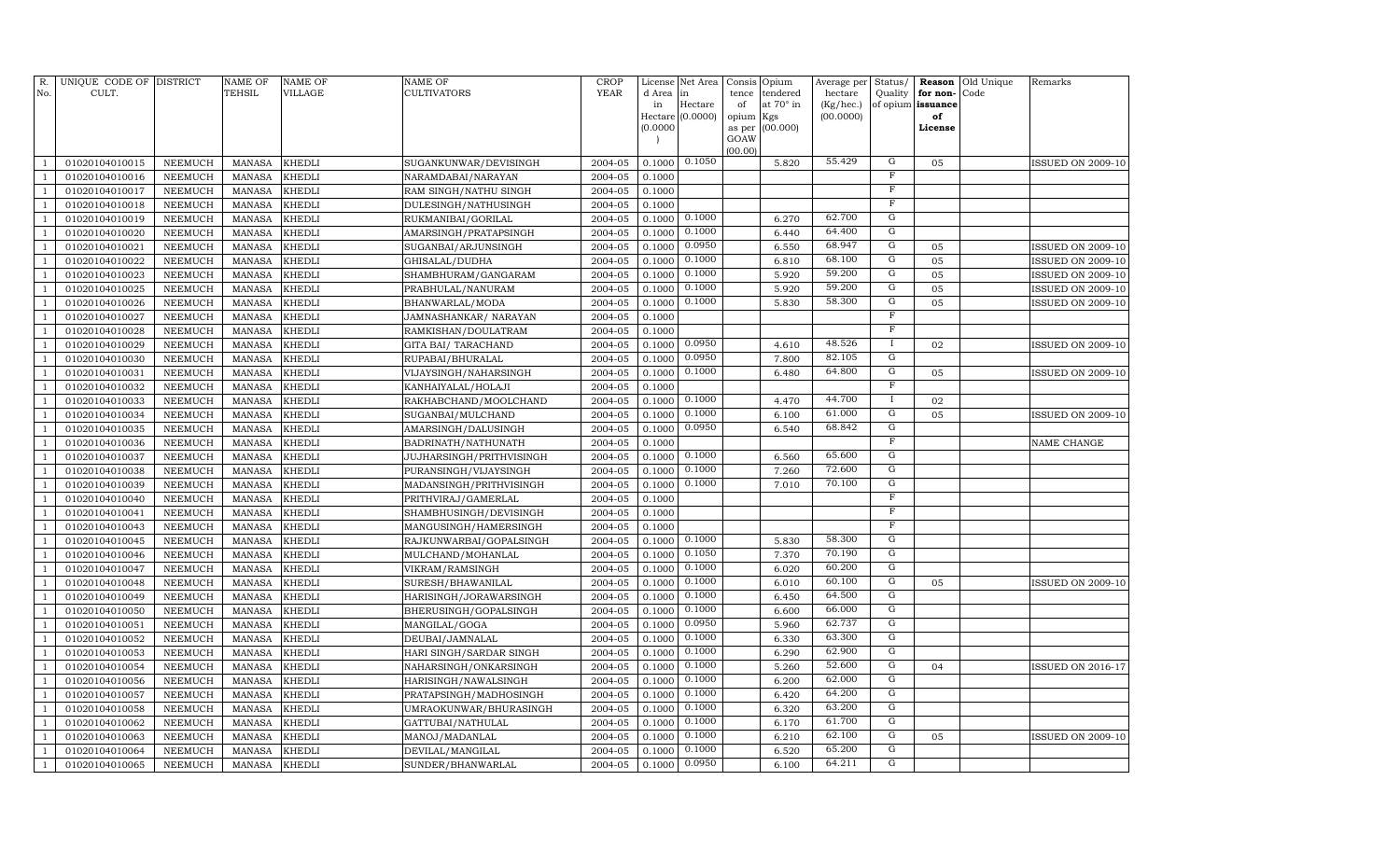| R.                               | UNIQUE CODE OF DISTRICT |                | <b>NAME OF</b> | NAME OF       | <b>NAME OF</b>            | <b>CROP</b> |           | License Net Area      |                | Consis Opium     | Average per      | Status/        |                   | <b>Reason</b> Old Unique | Remarks                           |  |
|----------------------------------|-------------------------|----------------|----------------|---------------|---------------------------|-------------|-----------|-----------------------|----------------|------------------|------------------|----------------|-------------------|--------------------------|-----------------------------------|--|
| No.                              | CULT.                   |                | <b>TEHSIL</b>  | VILLAGE       | CULTIVATORS               | <b>YEAR</b> | d Area in |                       | tence          | tendered         | hectare          | Quality        | for non-          | Code                     |                                   |  |
|                                  |                         |                |                |               |                           |             | in        | Hectare               | of             | at $70^\circ$ in | (Kg/hec.)        |                | of opium issuance |                          |                                   |  |
|                                  |                         |                |                |               |                           |             | (0.0000)  | Hectare (0.0000)      | opium Kgs      |                  | (00.0000)        |                | of                |                          |                                   |  |
|                                  |                         |                |                |               |                           |             |           |                       | as per<br>GOAW | (00.000)         |                  |                | License           |                          |                                   |  |
|                                  |                         |                |                |               |                           |             |           |                       | (00.00)        |                  |                  |                |                   |                          |                                   |  |
| $\overline{1}$                   | 01020104010066          | NEEMUCH        | MANASA         | <b>KHEDLI</b> | GHISIBAI/PARTHA           | 2004-05     | 0.1000    |                       |                |                  |                  | F              |                   |                          |                                   |  |
| $\overline{1}$                   | 01020104010071          | <b>NEEMUCH</b> | MANASA         | <b>KHEDLI</b> | KANHAIYALAL/LALURAM       | 2004-05     |           | $0.1000 \quad 0.1000$ |                | 5.930            | 59.300           | G              |                   |                          |                                   |  |
| $\overline{1}$                   | 01020104010074          | NEEMUCH        | MANASA         | <b>KHEDLI</b> | MADANSINGH/NAVALSINGH     | 2004-05     | 0.1000    |                       |                |                  |                  | F              |                   |                          |                                   |  |
| $\mathbf{1}$                     | 01020104010075          | NEEMUCH        | MANASA         | <b>KHEDLI</b> | MOHANLAL/PYARA MEGHWAL    | 2004-05     | 0.1000    |                       |                |                  |                  | F              |                   |                          |                                   |  |
| -1                               | 01020104010076          | <b>NEEMUCH</b> | MANASA         | <b>KHEDLI</b> | SOHANLAL/LALURAM          | 2004-05     | 0.1000    |                       |                |                  |                  | F              |                   |                          |                                   |  |
| <sup>1</sup>                     | 01020104010077          | <b>NEEMUCH</b> | <b>MANASA</b>  | <b>KHEDLI</b> | BAPUSINGH/DHULSINGH       | 2004-05     |           | 0.1000 0.0950         |                | 6.580            | 69.263           | G              |                   |                          |                                   |  |
| -1                               | 01020104010078          | <b>NEEMUCH</b> | MANASA         | <b>KHEDLI</b> | BHERULAL/MANGILAL         | 2004-05     | 0.1000    |                       |                |                  |                  | F              |                   |                          |                                   |  |
| $\mathbf{1}$                     | 01020104010080          | <b>NEEMUCH</b> | <b>MANASA</b>  | <b>KHEDLI</b> | NANALAL/KALU DHOBI        | 2004-05     |           | $0.1000$ 0.1000       |                | 6.170            | 61.700           | G              |                   |                          |                                   |  |
| $\overline{1}$                   | 01020104010082          | <b>NEEMUCH</b> | <b>MANASA</b>  | <b>KHEDLI</b> | RAMIBAI/NANURAM BHIL      | 2004-05     | 0.1000    | 0.1000                |                | 6.800            | 68.000           | G              |                   |                          |                                   |  |
| $\overline{1}$                   | 01020104010083          | <b>NEEMUCH</b> | <b>MANASA</b>  | <b>KHEDLI</b> | KHUMANSINGH/NAWALSINGH    | 2004-05     | 0.1000    | 0.0950                |                | 6.040            | 63.579           | G              |                   |                          |                                   |  |
| $\overline{1}$                   | 01020104010084          | <b>NEEMUCH</b> | <b>MANASA</b>  | <b>KHEDLI</b> | PRABHULAL/BHAWANILAL      | 2004-05     | 0.1000    |                       |                |                  |                  | $\, {\rm N}$   |                   |                          |                                   |  |
| $\overline{1}$                   | 01020104010085          | <b>NEEMUCH</b> | <b>MANASA</b>  | <b>KHEDLI</b> | NAHARSINGH/GULABSINGH     | 2004-05     | 0.1000    |                       |                |                  |                  | F              |                   |                          |                                   |  |
| $\overline{1}$                   | 01020104010088          | <b>NEEMUCH</b> | <b>MANASA</b>  | <b>KHEDLI</b> | NANDANATH/SHANKARNATH     | 2004-05     | 0.1000    |                       |                |                  |                  | F              |                   |                          |                                   |  |
| $\overline{1}$                   | 01020104010091          | <b>NEEMUCH</b> | <b>MANASA</b>  | <b>KHEDLI</b> | HEERABAI/VIJAYRAM         | 2004-05     |           | $0.1000$ 0.1050       |                | 6.670            | 63.524           | $\overline{G}$ |                   |                          |                                   |  |
| $\overline{1}$                   | 01020104010092          | <b>NEEMUCH</b> | <b>MANASA</b>  | <b>KHEDLI</b> | MANGILAL/KALU DHOBI       | 2004-05     | 0.1000    | 0.1000                |                | 6.770            | 67.700           | G              |                   |                          |                                   |  |
| $\overline{1}$                   | 01020104010094          | <b>NEEMUCH</b> | <b>MANASA</b>  | <b>KHEDLI</b> | VISHNUKUMAR/MANGILAL      | 2004-05     | 0.1000    |                       |                |                  |                  | F              |                   |                          |                                   |  |
| $\overline{1}$                   | 01020104010095          | <b>NEEMUCH</b> | <b>MANASA</b>  | <b>KHEDLI</b> | GISHIBAI/NANALAL          | 2004-05     | 0.1000    |                       |                |                  |                  | F              |                   |                          |                                   |  |
|                                  | 01020104010096          | <b>NEEMUCH</b> | <b>MANASA</b>  | KHEDLI        | MOHANLAL/MADHUJI          | 2004-05     | 0.1000    |                       |                |                  |                  | $_{\rm F}$     |                   |                          |                                   |  |
|                                  | 01020104010097          | <b>NEEMUCH</b> | <b>MANASA</b>  | KHEDLI        | MODIRAM/MADHUJI           | 2004-05     | 0.1000    |                       |                |                  |                  | $_{\rm F}$     |                   |                          |                                   |  |
|                                  | 01020104010099          | <b>NEEMUCH</b> | <b>MANASA</b>  | KHEDLI        | RAMCHANDRA/SHANKARLALJI   | 2004-05     | 0.1000    | 0.1000                |                | 7.150            | 71.500           | G              |                   |                          |                                   |  |
|                                  | 01020104010105          | <b>NEEMUCH</b> | <b>MANASA</b>  | KHEDLI        | NARAYAN/TEKA              | 2004-05     | 0.1000    |                       |                |                  |                  | $\mathbf F$    |                   |                          |                                   |  |
|                                  | 01020104010106          | <b>NEEMUCH</b> | <b>MANASA</b>  | KHEDLI        | RAJKUMAR/SUKHLAL          | 2004-05     | 0.1000    | 0.1050                |                | 7.050            | 67.143           | G              |                   |                          |                                   |  |
|                                  | 01020104010107          | <b>NEEMUCH</b> | <b>MANASA</b>  | KHEDLI        | GIRJAKUNWAR/NARENDRASINGH | 2004-05     | 0.1000    |                       |                |                  |                  | $_{\rm F}$     |                   |                          |                                   |  |
|                                  | 01020104010108          | NEEMUCH        | <b>MANASA</b>  | KHEDLI        | CHUNNILAL/HUKHMA          | 2004-05     | 0.1000    |                       |                |                  |                  | F              |                   |                          |                                   |  |
|                                  | 01020104010115          | <b>NEEMUCH</b> | <b>MANASA</b>  | KHEDLI        | DEVA/GANGARAM             | 2004-05     | 0.1000    | 0.1000                |                | 7.490            | 74.900           | G              |                   |                          |                                   |  |
|                                  | 01020104010120          | NEEMUCH        | <b>MANASA</b>  | KHEDLI        | BHULIBAI/BOTLAL           | 2004-05     | 0.1000    | 0.1000                |                | 6.540            | 65.400           | G              |                   |                          |                                   |  |
|                                  | 01020104010124          | <b>NEEMUCH</b> | <b>MANASA</b>  | KHEDLI        | TULSIRAM/MODIRAM          | 2004-05     | 0.1000    | 0.0950                |                | 7.370            | 77.579           | G              |                   |                          |                                   |  |
|                                  | 01020104010125          | <b>NEEMUCH</b> | <b>MANASA</b>  | KHEDLI        | NATHULAL/MODIRAM          | 2004-05     | 0.1000    | 0.0900                |                | 5.500            | 61.111           | G              | 05                |                          | <b>ISSUED ON 2009-10</b>          |  |
|                                  | 01020104010137          | <b>NEEMUCH</b> | MANASA         | KHEDLI        | VINAYKUMAR/SHOBHAGMAL     | 2004-05     | 0.1000    |                       |                |                  |                  | F              |                   |                          |                                   |  |
| $\overline{1}$                   | 01020104010148          | <b>NEEMUCH</b> | <b>MANASA</b>  | KHEDLI        | GOKUL/HEERA               | 2004-05     | 0.1000    | 0.0950                |                | 5.940            | 62.526           | G              | 05                |                          | <b>ISSUED ON 2009-10</b>          |  |
| $\overline{1}$                   | 01020104010152          | <b>NEEMUCH</b> | <b>MANASA</b>  | KHEDLI        | GANGARAM/DHURA            | 2004-05     | 0.1000    | 0.1000                |                | 5.980            | 59.800           | G              | 05                |                          | <b>ISSUED ON 2009-10</b>          |  |
|                                  | 01020104010185          | <b>NEEMUCH</b> | <b>MANASA</b>  | KHEDLI        | NANALAL/MODA              | 2004-05     | 0.1000    | 0.1000                |                | 7.000            | 70.000           | G              |                   |                          | TRANSFER/DUDHWA                   |  |
| $\overline{1}$                   | 01020104010186          | <b>NEEMUCH</b> | <b>MANASA</b>  | KHEDLI        | <b>UDAIRAM/MODA</b>       | 2004-05     | 0.1000    |                       |                |                  |                  | F              |                   |                          | TRANSFER/DUDHWA                   |  |
|                                  | 01020104010187          | <b>NEEMUCH</b> | <b>MANASA</b>  | KHEDLI        | NATHULAL/KALU             | 2004-05     | 0.1000    | 0.0950                |                | 5.950            | 62.632           | G              | 05                |                          | ISSUED ON 2009-10                 |  |
| $\overline{1}$                   | 01020104010188          | <b>NEEMUCH</b> | <b>MANASA</b>  | KHEDLI        | GANGARAM/GOBAR            | 2004-05     | 0.1000    | 0.0950                |                | 6.530            | 68.737<br>70.421 | G<br>G         | 05                |                          | <b>ISSUED ON 2009-10</b>          |  |
| $\overline{1}$                   | 01020104010189          | <b>NEEMUCH</b> | <b>MANASA</b>  | KHEDLI        | MANGILAL/PARTHVIRAJ       | 2004-05     | 0.1000    | 0.0950                |                | 6.690            |                  | $\mathbf F$    |                   |                          | TRANSFER/ KANJARAI                |  |
| $\overline{1}$                   | 01020104010191          | <b>NEEMUCH</b> | <b>MANASA</b>  | KHEDLI        | KACHRU/KANA               | 2004-05     | 0.1000    |                       |                |                  |                  | $\, {\rm N}$   |                   |                          | TRANSFER/PARDAI                   |  |
| $\overline{1}$<br>$\overline{1}$ | 01020104010202          | <b>NEEMUCH</b> | <b>MANASA</b>  | KHEDLI        | BADRILAL/BHANWARLAL       | 2004-05     | 0.1000    |                       |                |                  |                  | $\mathbf F$    |                   |                          | TRANSFER/KUKDESHWAR               |  |
|                                  | 01020104010205          | <b>NEEMUCH</b> | <b>MANASA</b>  | KHEDLI        | MANGILAL/MOTILAL          | 2004-05     | 0.1000    |                       |                |                  |                  | F              |                   |                          | TRANSFER/PIPLON                   |  |
| $\overline{1}$<br>$\overline{1}$ | 01020104010206          | <b>NEEMUCH</b> | <b>MANASA</b>  | KHEDLI        | JAMNABAI/BOTLAL           | 2004-05     | 0.1000    |                       |                |                  |                  | F              |                   |                          |                                   |  |
|                                  | 01020104010224          | <b>NEEMUCH</b> | <b>MANASA</b>  | KHEDLI        | FIROJKHA/MUJFARKHA        | 2004-05     | 0.1000    | 0.1050                |                |                  | 67.810           | G              |                   |                          | TRANSFER/ GANGNIYA KHEDI          |  |
| $\overline{\phantom{0}}$         | 01020104010228          | <b>NEEMUCH</b> | <b>MANASA</b>  | KHEDLI        | GISHALAL/PYARA            | 2004-05     | 0.1000    |                       |                | 7.120            |                  | F              |                   |                          | TRANSFER/ BISALWAS SONIGARA/NMH-I |  |
| $\overline{1}$                   | 01020104010240          | <b>NEEMUCH</b> | <b>MANASA</b>  | KHEDLI        | KARISINGH/KALUSINGH       | 2004-05     | 0.1000    |                       |                |                  | 67.333           | G              |                   |                          | TRANSFER/ NARAYANGARH/MDS-II      |  |
| <sup>1</sup>                     | 01020104010243          | <b>NEEMUCH</b> | <b>MANASA</b>  | <b>KHEDLI</b> | REKHABAI/KAILASH          | 2004-05     |           | $0.1000 \mid 0.1050$  |                | 7.070            |                  |                |                   |                          | TRANSFER/MANASA                   |  |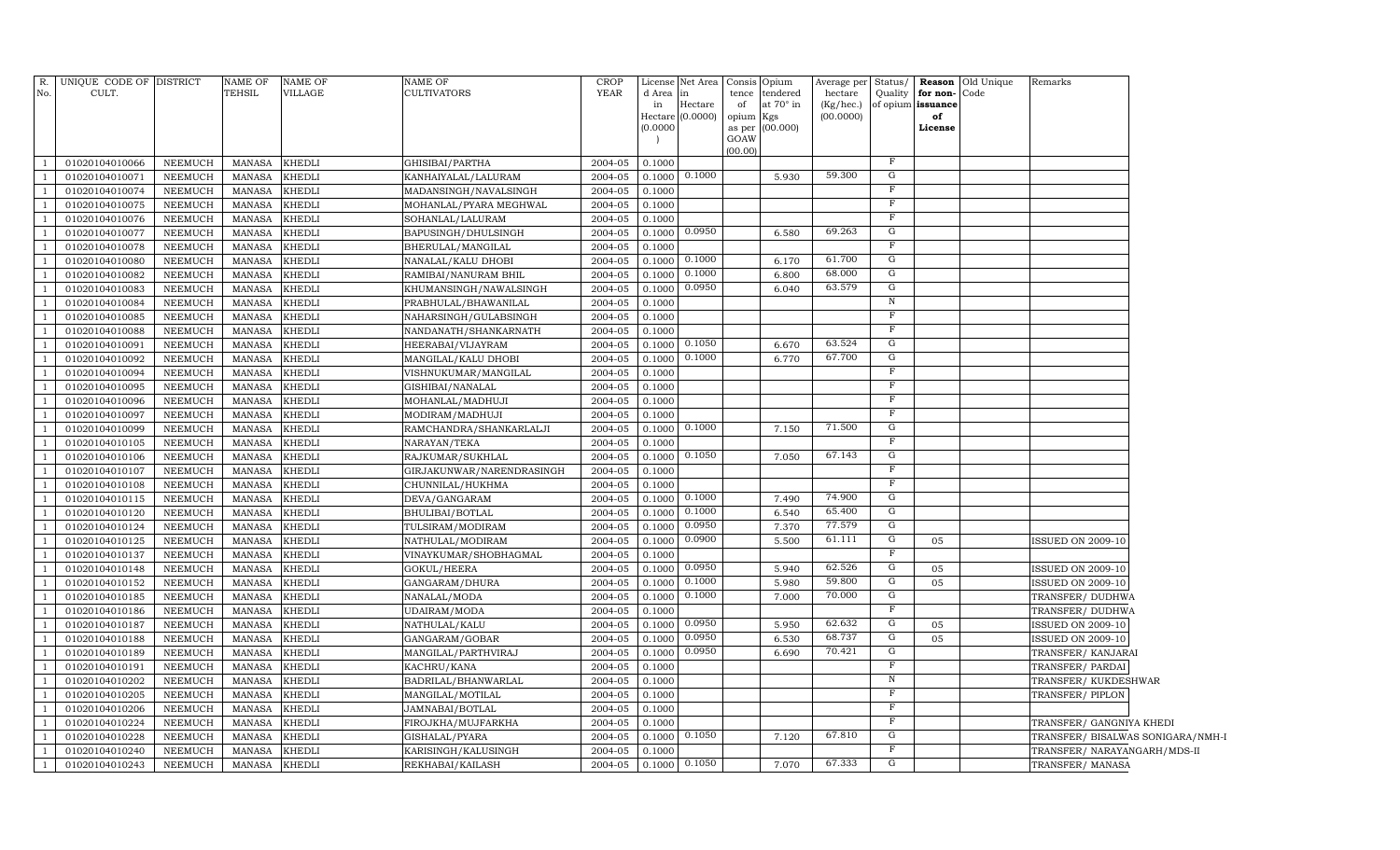| R.             | UNIQUE CODE OF DISTRICT |                | <b>NAME OF</b> | <b>NAME OF</b>   | NAME OF                | CROP    | License            | Net Area           | Consis    | Opium            | Average per | Status/      | Reason            | Old Unique     | Remarks                        |  |
|----------------|-------------------------|----------------|----------------|------------------|------------------------|---------|--------------------|--------------------|-----------|------------------|-------------|--------------|-------------------|----------------|--------------------------------|--|
| No.            | CULT.                   |                | TEHSIL         | VILLAGE          | CULTIVATORS            | YEAR    | d Area             | in                 | tence     | tendered         | hectare     | Quality      | for non-          | Code           |                                |  |
|                |                         |                |                |                  |                        |         | in                 | Hectare            | of        | at $70^\circ$ in | (Kg/hec.)   |              | of opium issuance |                |                                |  |
|                |                         |                |                |                  |                        |         |                    | Hectare $(0.0000)$ | opium Kgs |                  | (00.0000)   |              | of                |                |                                |  |
|                |                         |                |                |                  |                        |         | (0.0000)<br>$\Box$ |                    | GOAW      | as per (00.000)  |             |              | License           |                |                                |  |
|                |                         |                |                |                  |                        |         |                    |                    | (00.00)   |                  |             |              |                   |                |                                |  |
|                | 01020104010244          | NEEMUCH        | <b>MANASA</b>  | <b>KHEDLI</b>    | MULCHAND/GANESH        | 2004-05 | 0.1000             |                    |           |                  |             | F            |                   |                | TRANSFER/MANASA                |  |
|                | 01020104010254          | NEEMUCH        | <b>MANASA</b>  | <b>KHEDLI</b>    | GANGARAM/NATHU         | 2004-05 | 0.1000             | 0.0950             |           | 7.230            | 76.105      | G            |                   |                | TRANSFER/ NARAYANGARH/MDS-II   |  |
|                | 01020104010264          | <b>NEEMUCH</b> | <b>MANASA</b>  | KHEDLI           | JAGANNATH/SHIVLAL      | 2004-05 | 0.1000             |                    |           |                  |             | $\mathbf F$  |                   |                | TRANSFER/VARUJNA/MDS-II        |  |
|                | 01020104010079          | NEEMUCH        | <b>MANASA</b>  | KHEDLI           | SHAKTI/SOHANLAL        | 2004-05 | 0.1000             | 0.0950             |           | 6.570            | 69.158      | G            |                   |                |                                |  |
|                | 01020104010087          | <b>NEEMUCH</b> | <b>MANASA</b>  | KHEDLI           | NANURAM/BHUWANA        | 2004-05 | 0.1000             |                    |           |                  |             | $\mathbf F$  |                   |                |                                |  |
|                | 01020104010012          | <b>NEEMUCH</b> | <b>MANASA</b>  | KHEDLI           | <b>UDAIRAM/MADHO</b>   | 2004-05 | 0.1000             | 0.1050             |           | 5.940            | 56.571      | G            | 05                |                | <b>ISSUED ON 2009-10</b>       |  |
|                | 01020104010277          | NEEMUCH        | <b>MANASA</b>  | <b>KHEDLI</b>    | RATANLAL/BHANWARLAL    | 2004-05 | 0.1000             | 0.1000             |           | 5.720            | 57.200      | G            |                   | 01020104005003 |                                |  |
|                | 01020104010278          | <b>NEEMUCH</b> | <b>MANASA</b>  | <b>KHEDLI</b>    | MANGU SINGH/BHUR SINGH | 2004-05 | 0.1000             | 0.1050             |           | 6.190            | 58.952      | G            | 05                |                | 102010400500 ISSUED ON 2009-10 |  |
|                | 01020104010279          | <b>NEEMUCH</b> | <b>MANASA</b>  | KHEDLI           | GANGA BAI/GULABCHAND   | 2004-05 | 0.1000             | 0.1000             |           | 6.570            | 65.700      | G            |                   |                | 0102010400501 NAME CHANGE      |  |
|                | 01020104010141          | <b>NEEMUCH</b> | <b>MANASA</b>  | KHEDLI           | SUNDERLAL/KASHIRAM     | 2004-05 | 0.1000             | 0.1000             |           | 5.940            | 59.400      | ${\rm G}$    | 05                |                | 102010410400 ISSUED ON 2009-10 |  |
|                | 01020104010280          | <b>NEEMUCH</b> | <b>MANASA</b>  | KHEDLI           | DHARU/BALU             | 2004-05 | 0.1000             |                    |           |                  |             | F            |                   | 01020104005008 |                                |  |
|                | 01020104010281          | <b>NEEMUCH</b> | <b>MANASA</b>  | KHEDLI           | RAMCHANDR/GOBARLAL     | 2004-05 | 0.1000             |                    |           |                  |             | F            |                   | 01020104026251 |                                |  |
| 2              | 01020104036001          | <b>NEEMUCH</b> | <b>MANASA</b>  | KHEDI CHANDRAWAT | SAMPATLAL/PRITHVIRAJ   | 2004-05 | 0.1000             | 0.0950             |           | 6.840            | 72.000      | G            |                   |                |                                |  |
| $\overline{2}$ | 01020104036002          | NEEMUCH        | <b>MANASA</b>  | KHEDI CHANDRAWAT | BIHARI/MEGHA           | 2004-05 | 0.1000             | 0.1000             |           | 6.210            | 62.100      | G            |                   |                |                                |  |
| $\overline{2}$ | 01020104036004          | <b>NEEMUCH</b> | <b>MANASA</b>  | KHEDI CHANDRAWAT | DHAPUBAI/BHAWSINGH     | 2004-05 | 0.1000             | 0.0950             |           | 5.590            | 58.842      | G            |                   |                |                                |  |
| $\overline{2}$ | 01020104036005          | <b>NEEMUCH</b> | <b>MANASA</b>  | KHEDI CHANDRAWAT | SHOJI/GABBA            | 2004-05 | 0.1000             | 0.1000             |           | 6.440            | 64.400      | G            |                   |                |                                |  |
| $\overline{2}$ | 01020104036006          | <b>NEEMUCH</b> | <b>MANASA</b>  | KHEDI CHANDRAWAT | JAYSINGH/RAMSINGH      | 2004-05 | 0.1000             | 0.1000             |           | 6.610            | 66.100      | G            |                   |                |                                |  |
| $\overline{2}$ | 01020104036015          | <b>NEEMUCH</b> | <b>MANASA</b>  | KHEDI CHANDRAWAT | SHOLA/NAGGA            | 2004-05 | 0.1000             | 0.0950             |           | 6.100            | 64.211      | G            |                   |                |                                |  |
| $\overline{2}$ | 01020104036016          | <b>NEEMUCH</b> | <b>MANASA</b>  | KHEDI CHANDRAWAT | DALLA/RAMA             | 2004-05 | 0.1000             | 0.1000             |           | 6.430            | 64.300      | G            |                   |                |                                |  |
| $\overline{2}$ | 01020104036017          | <b>NEEMUCH</b> | <b>MANASA</b>  | KHEDI CHANDRAWAT | CHATARU/BIHARI         | 2004-05 | 0.1000             | 0.1000             |           | 5.950            | 59.500      | G            |                   |                |                                |  |
| $\overline{2}$ | 01020104036019          | <b>NEEMUCH</b> | <b>MANASA</b>  | KHEDI CHANDRAWAT | NATHU/BIHARI           | 2004-05 | 0.1000             | 0.1000             |           | 5.700            | 57.000      | G            |                   |                |                                |  |
| $\overline{2}$ | 01020104036029          | <b>NEEMUCH</b> | <b>MANASA</b>  | KHEDI CHANDRAWAT | MOHANSINGH/HAJARI      | 2004-05 | 0.1000             | 0.1000             |           | 6.210            | 62.100      | G            |                   |                |                                |  |
| 2              | 01020104036032          | <b>NEEMUCH</b> | <b>MANASA</b>  | KHEDI CHANDRAWAT | DALLA/MANGILAL         | 2004-05 | 0.1000             | 0.0950             |           | 5.680            | 59.789      | G            |                   |                |                                |  |
| $\overline{2}$ | 01020104036037          | NEEMUCH        | <b>MANASA</b>  | KHEDI CHANDRAWAT | RUPA/BHAGGA            | 2004-05 | 0.1000             | 0.1000             |           | 6.080            | 60.800      | G            |                   |                |                                |  |
| $\overline{2}$ | 01020104036038          | <b>NEEMUCH</b> | <b>MANASA</b>  | KHEDI CHANDRAWAT | DALSINGH/NATHU         | 2004-05 | 0.1000             | 0.0950             |           | 5.910            | 62.211      | G            |                   |                |                                |  |
| $\overline{2}$ | 01020104036041          | <b>NEEMUCH</b> | <b>MANASA</b>  | KHEDI CHANDRAWAT | BANSHILAL/MANGILAL     | 2004-05 | 0.1000             |                    |           |                  |             | $\mathbf F$  |                   |                |                                |  |
| $\overline{2}$ | 01020104036042          | <b>NEEMUCH</b> | <b>MANASA</b>  | KHEDI CHANDRAWAT | BANSHI/SHOJI           | 2004-05 | 0.1000             | 0.1000             |           | 6.270            | 62.700      | G            |                   |                |                                |  |
| $\overline{2}$ | 01020104036043          | <b>NEEMUCH</b> | <b>MANASA</b>  | KHEDI CHANDRAWAT | <b>BALLA/RUPA</b>      | 2004-05 | 0.1000             | 0.0950             |           | 6.200            | 65.263      | G            |                   |                |                                |  |
| 2              | 01020104036044          | <b>NEEMUCH</b> | <b>MANASA</b>  | KHEDI CHANDRAWAT | SURAJMAL/DHANNA        | 2004-05 | 0.1000             |                    |           |                  |             | F            |                   |                |                                |  |
| $\overline{2}$ | 01020104036045          | <b>NEEMUCH</b> | <b>MANASA</b>  | KHEDI CHANDRAWAT | GOMA/MEGHA             | 2004-05 | 0.1000             | 0.1000             |           | 6.140            | 61.400      | G            |                   |                |                                |  |
| $\overline{2}$ | 01020104036046          | <b>NEEMUCH</b> | <b>MANASA</b>  | KHEDI CHANDRAWAT | HEERA/BHAWSINGH        | 2004-05 | 0.1000             | 0.1000             |           | 6.710            | 67.100      | G            |                   |                |                                |  |
| $\overline{2}$ | 01020104036052          | <b>NEEMUCH</b> | <b>MANASA</b>  | KHEDI CHANDRAWAT | PIRU/RATNA             | 2004-05 | 0.1000             | 0.1000             |           | 7.000            | 70.000      | G            |                   |                |                                |  |
| $\overline{2}$ | 01020104036053          | <b>NEEMUCH</b> | <b>MANASA</b>  | KHEDI CHANDRAWAT | SADDA/TEJA             | 2004-05 | 0.1000             | 0.1050             |           | 6.250            | 59.524      | G            |                   |                |                                |  |
| $\overline{2}$ | 01020104036054          | <b>NEEMUCH</b> | <b>MANASA</b>  | KHEDI CHANDRAWAT | HAGAMIBAI/KANNA        | 2004-05 | 0.1000             | 0.1000             | 62.99     | 3.450            | 34.500      | $\mathbf{I}$ | 02                |                | <b>ISSUED ON 2009-10</b>       |  |
| 2              | 01020104036055          | <b>NEEMUCH</b> | <b>MANASA</b>  | KHEDI CHANDRAWAT | KESHURAM/BHAWSINGH     | 2004-05 | 0.1000             | 0.1000             |           | 6.060            | 60.600      | G            |                   |                |                                |  |
| $\overline{2}$ | 01020104036057          | <b>NEEMUCH</b> | <b>MANASA</b>  | KHEDI CHANDRAWAT | JANIBAI/BHAGGA         | 2004-05 | 0.1000             | 0.1000             |           | 5.870            | 58.700      | G            | 05                |                | <b>ISSUED ON 2009-10</b>       |  |
| $\overline{2}$ | 01020104036060          | <b>NEEMUCH</b> | <b>MANASA</b>  | KHEDI CHANDRAWAT | BHERU/DEVA             | 2004-05 | 0.1000             | 0.1000             |           | 6.630            | 66.300      | G            |                   |                |                                |  |
| $\overline{2}$ | 01020104036048          | <b>NEEMUCH</b> | <b>MANASA</b>  | KHEDI CHANDRAWAT | BHERULAL/HAJARI        | 2004-05 | 0.1000             | 0.1000             |           | 6.530            | 65.300      | G            |                   |                |                                |  |
| $\overline{2}$ | 01020104036039          | <b>NEEMUCH</b> | <b>MANASA</b>  | KHEDI CHANDRAWAT | GORA/BHERA             | 2004-05 | 0.1000             | 0.1000             |           | 6.260            | 62.600      | G            |                   |                |                                |  |
| $\overline{2}$ | 01020104036030          | NEEMUCH        | <b>MANASA</b>  | KHEDI CHANDRAWAT | MEGHA/SABBA            | 2004-05 | 0.1000             | 0.0900             |           | 5.770            | 64.111      | G            |                   |                |                                |  |
| $\overline{2}$ | 01020104036040          | <b>NEEMUCH</b> | <b>MANASA</b>  | KHEDI CHANDRAWAT | MANNA/SHOJI            | 2004-05 | 0.100              | 0.1000             |           | 6.270            | 62.700      | G            |                   |                |                                |  |
| $\overline{2}$ | 01020104036003          | <b>NEEMUCH</b> | <b>MANASA</b>  | KHEDI CHANDRAWAT | JEEVA/RAMA             | 2004-05 | 0.1000             | 0.1000             | 62.99     | 3.670            | 36.700      |              | 02                |                | <b>ISSUED ON 2009-10</b>       |  |
| $\overline{2}$ | 01020104036025          | <b>NEEMUCH</b> | <b>MANASA</b>  | KHEDI CHANDRAWAT | AMARSINGH/JEEVAJI      | 2004-05 | 0.1000             | 0.1000             |           | 6.460            | 64.600      | G            |                   |                |                                |  |
| $\overline{a}$ | 01020104036064          | NEEMUCH        | MANASA         | KHEDI CHANDRAWAT | KULIBAI/LAKHMA         | 2004-05 | 0.1000             | 0.1000             |           | 5.590            | 55.900      | G            |                   |                | TRANSFER/ DEVRI PARDA          |  |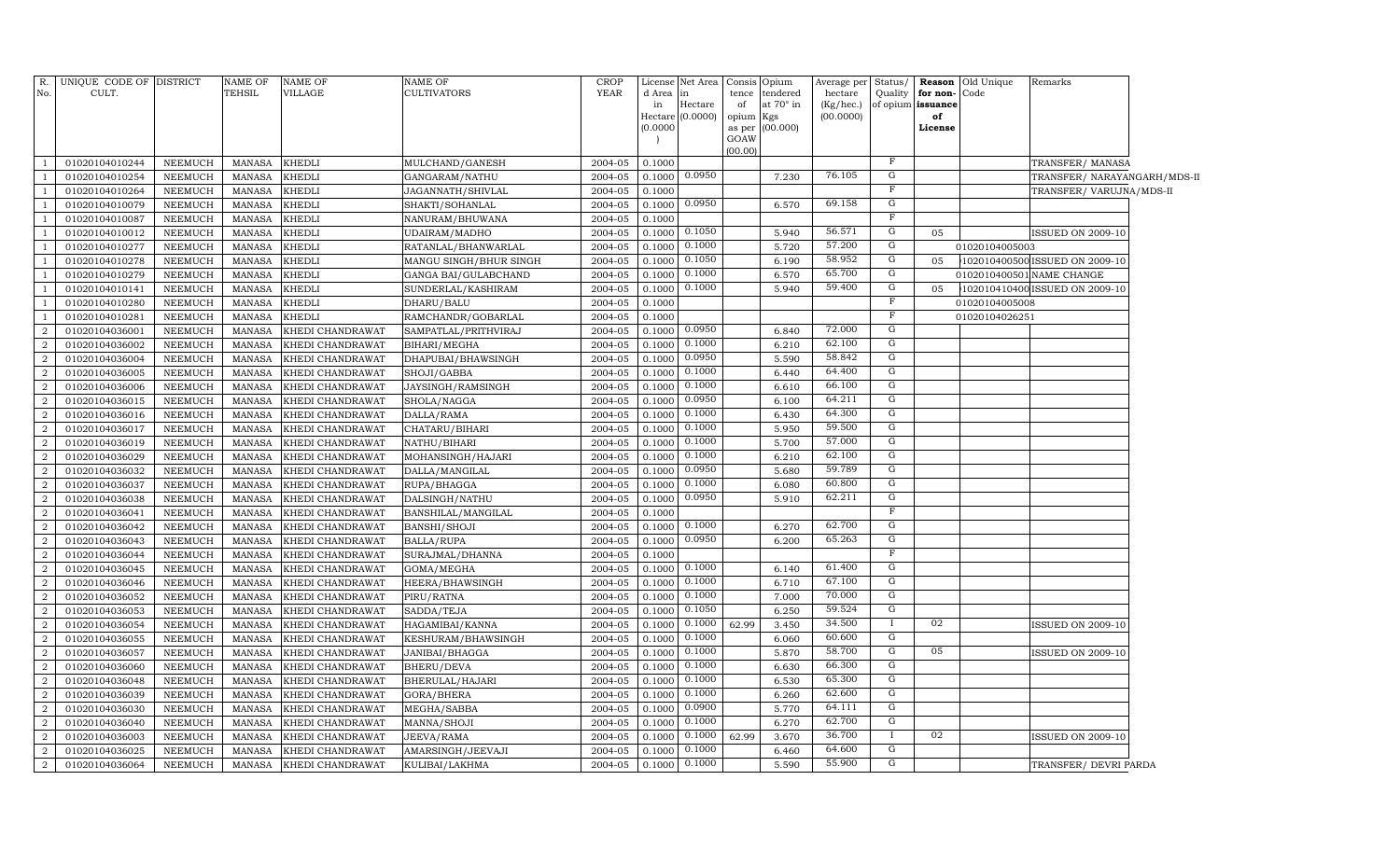|                | R. UNIQUE CODE OF DISTRICT |                | <b>NAME OF</b> | NAME OF          | <b>NAME OF</b>             | CROP    |          | License Net Area Consis Opium |                 |                  | Average per Status/ |              |          | <b>Reason</b> Old Unique | Remarks                  |                                                                     |
|----------------|----------------------------|----------------|----------------|------------------|----------------------------|---------|----------|-------------------------------|-----------------|------------------|---------------------|--------------|----------|--------------------------|--------------------------|---------------------------------------------------------------------|
| No.            | CULT.                      |                | <b>TEHSIL</b>  | <b>VILLAGE</b>   | <b>CULTIVATORS</b>         | YEAR    | d Area   |                               | tence           | tendered         | hectare             | Quality      | for non- | Code                     |                          |                                                                     |
|                |                            |                |                |                  |                            |         | in       | Hectare                       | of              | at $70^\circ$ in | (Kg/hec.)           | of opium     | issuance |                          |                          |                                                                     |
|                |                            |                |                |                  |                            |         |          | Hectare (0.0000)              | opium Kgs       |                  | (00.0000)           |              | of       |                          |                          |                                                                     |
|                |                            |                |                |                  |                            |         | (0.0000) |                               | as per          | (00.000)         |                     |              | License  |                          |                          |                                                                     |
|                |                            |                |                |                  |                            |         |          |                               | GOAW<br>(00.00) |                  |                     |              |          |                          |                          |                                                                     |
| 3              | 01020104075001             | NEEMUCH        | MANASA         | <b>KHEDI</b>     | SUNDARBAI/KAVARLAL         | 2004-05 | 0.1000   | 0.1000                        |                 | 6.260            | 62.600              | G            |          |                          |                          |                                                                     |
| 3              | 01020104075002             | NEEMUCH        | <b>MANASA</b>  | <b>KHEDI</b>     | SITABAI/BHANWARLAL         | 2004-05 | 0.1000   | 0.1000                        |                 | 5.400            | 54.000              | G            | 05       |                          | ISSUED ON 2009-10        |                                                                     |
| 3              | 01020104075005             | NEEMUCH        | MANASA         | <b>KHEDI</b>     | MANGIBAI/MANGILAL          | 2004-05 | 0.1000   | 0.1000                        |                 | 1.940            | 19.400              | G            | 04       |                          |                          |                                                                     |
| 3              | 01020104075007             | NEEMUCH        | <b>MANASA</b>  | <b>KHEDI</b>     | AMRATRAM/GANESHRAM         | 2004-05 | 0.1000   |                               |                 |                  |                     | $\mathbf{F}$ |          |                          |                          |                                                                     |
| 3              | 01020104075016             | NEEMUCH        | MANASA         | <b>KHEDI</b>     | RODILAL/MANGILAL           | 2004-05 | 0.1000   |                               |                 |                  |                     | $\mathbf{F}$ |          |                          |                          |                                                                     |
| $\mathbf{3}$   | 01020104075022             | <b>NEEMUCH</b> | MANASA         | <b>KHEDI</b>     | BAGATRAM/NATHURAM          | 2004-05 | 0.1000   |                               |                 |                  |                     | F            |          |                          |                          |                                                                     |
| $\mathbf{3}$   | 01020104075035             | <b>NEEMUCH</b> | MANASA         | <b>KHEDI</b>     | ONKAR/JETRAM               | 2004-05 | 0.1000   |                               |                 |                  |                     | $_{\rm F}$   | 07       |                          | <b>ISSUED ON 2009-10</b> |                                                                     |
| 3              | 01020104075040             | NEEMUCH        | MANASA         | <b>KHEDI</b>     | SUKHLAL/RAMLAL BADA        | 2004-05 | 0.1000   |                               |                 |                  |                     | $\mathbf{F}$ |          |                          |                          |                                                                     |
| 3              | 01020104075027             | NEEMUCH        | <b>MANASA</b>  | <b>KHEDI</b>     | NANURAM/UDA                | 2004-05 | 0.1000   |                               |                 |                  |                     | $\mathbf{F}$ |          |                          |                          |                                                                     |
| 3              | 01020104075033             | NEEMUCH        | <b>MANASA</b>  | <b>KHEDI</b>     | NARMADABAI/BAPULAL         | 2004-05 | 0.1000   |                               |                 |                  |                     | F            |          |                          |                          |                                                                     |
| 3              | 01020104075012             | NEEMUCH        | MANASA         | <b>KHEDI</b>     | SUKHLAL/RAMLAL CHOTA       | 2004-05 | 0.1000   | 0.0950                        |                 | 6.250            | 65.789              | G            |          |                          |                          |                                                                     |
| 3              | 01020104075031             | NEEMUCH        | <b>MANASA</b>  | <b>KHEDI</b>     | RATANLAL/GOPAL             | 2004-05 | 0.1000   |                               |                 |                  |                     | $\mathbf F$  |          |                          |                          |                                                                     |
| 3              | 01020104075011             | NEEMUCH        | <b>MANASA</b>  | <b>KHEDI</b>     | BHARTRAM/BAPULAL           | 2004-05 | 0.1000   |                               |                 |                  |                     | $\mathbf{F}$ |          | 01020104069077           |                          |                                                                     |
| 3              | 01020104075043             | NEEMUCH        | <b>MANASA</b>  | <b>KHEDI</b>     | UDAILAL/DEVRAM             | 2004-05 | 0.1000   |                               |                 |                  |                     | F            |          | 01020104091118           |                          |                                                                     |
|                | 01020104031001             | NEEMUCH        | <b>MANASA</b>  | KHEDAMODI        | NANDUBAI/PYARCHAND         | 2004-05 | 0.1000   | 0.1000                        |                 | 5.570            | 55.700              | G            | 05       |                          |                          |                                                                     |
|                | 01020104031002             | NEEMUCH        | <b>MANASA</b>  | <b>KHEDAMODI</b> | BHANWARLAL/NONDRAM         | 2004-05 | 0.1000   |                               |                 |                  |                     | $\mathbf{F}$ |          |                          |                          |                                                                     |
|                | 01020104031004             | NEEMUCH        | <b>MANASA</b>  | KHEDAMODI        | GISHALAL/CHUNILAL          | 2004-05 | 0.1000   |                               |                 |                  |                     | F            |          |                          |                          |                                                                     |
|                | 01020104031005             | NEEMUCH        | MANASA         | KHEDAMODI        | PYARCHAND/LAKHMA           | 2004-05 | 0.1000   |                               |                 |                  |                     | $_{\rm F}$   |          |                          |                          |                                                                     |
|                | 01020104031006             | NEEMUCH        | MANASA         | KHEDAMODI        | MOHALAL/GHISA              | 2004-05 | 0.1000   | 0.1000                        |                 | 6.650            | 66.500              | G            |          |                          |                          |                                                                     |
|                | 01020104031008             | NEEMUCH        | <b>MANASA</b>  | KHEDAMODI        | MADANKUNWAR/ AMARSINGH     | 2004-05 | 0.1000   | 0.1000                        |                 | 5.500            | 55.000              | G            | 05       |                          |                          |                                                                     |
|                | 01020104031010             | NEEMUCH        | <b>MANASA</b>  | <b>KHEDAMODI</b> | ROADMAL/NANDA              | 2004-05 | 0.1000   | 0.1000                        |                 | 6.380            | 63.800              | G            | 05       |                          |                          |                                                                     |
|                | 01020104031012             | NEEMUCH        | MANASA         | <b>KHEDAMODI</b> | RADHESHYAM / NARAYAN KHATI | 2004-05 | 0.1000   |                               |                 |                  |                     | $_{\rm F}$   |          |                          |                          |                                                                     |
|                | 01020104031013             | NEEMUCH        | <b>MANASA</b>  | <b>KHEDAMODI</b> | JAMNASHANKAR/KHEMRAJ       | 2004-05 | 0.1000   | 0.1000                        |                 | 5.790            | 57.900              | G            | 05       |                          |                          |                                                                     |
|                | 01020104031015             | <b>NEEMUCH</b> | <b>MANASA</b>  | <b>KHEDAMODI</b> | JAYSINGH/KALYANSINGH       | 2004-05 | 0.1000   | 0.1000                        |                 | 6.650            | 66.500              | G            | 05       |                          |                          |                                                                     |
|                | 01020104031016             | NEEMUCH        | MANASA         | KHEDAMODI        | MANGILAL/GANGARAM          | 2004-05 | 0.1000   |                               |                 |                  |                     | $_{\rm F}$   |          |                          |                          |                                                                     |
|                | 01020104031017             | NEEMUCH        | <b>MANASA</b>  | <b>KHEDAMODI</b> | BHARATSINGH/JAYSINGH       | 2004-05 | 0.1000   | 0.1000                        |                 | 6.900            | 69.000              | G            |          |                          |                          |                                                                     |
| $\overline{1}$ | 01020104031018             | NEEMUCH        | MANASA         | <b>KHEDAMODI</b> | MANOHARSINGH/FATEHSINGH    | 2004-05 | 0.1000   | 0.1050                        |                 | 6.590            | 62.762              | G            |          |                          |                          |                                                                     |
| $\overline{1}$ | 01020104031022             | NEEMUCH        | MANASA         | <b>KHEDAMODI</b> | BHURALAL/CHUNNILAL         | 2004-05 | 0.1000   |                               |                 |                  |                     | $_{\rm F}$   |          |                          |                          |                                                                     |
| $\overline{1}$ | 01020104031023             | NEEMUCH        | MANASA         | <b>KHEDAMODI</b> | UMRAV/RAMSINGH             | 2004-05 | 0.1000   | 0.1000                        |                 | 5.630            | 56.300              | G            | 05       |                          |                          |                                                                     |
|                | 01020104031026             | NEEMUCH        | <b>MANASA</b>  | <b>KHEDAMODI</b> | MANGILAL/BHERA             | 2004-05 | 0.1000   |                               |                 |                  |                     | $_{\rm F}$   |          |                          |                          |                                                                     |
|                | 01020104031007             | NEEMUCH        | <b>MANASA</b>  | <b>KHEDAMODI</b> | SHOBHARAM/NARAYAN          | 2004-05 | 0.1000   |                               |                 |                  |                     | F            |          |                          |                          |                                                                     |
|                | 01020104031014             | NEEMUCH        | MANASA         | <b>KHEDAMODI</b> | PANKUNWARBAI/RAMSINGH      | 2004-05 | 0.1000   | 0.1000                        |                 | 5.890            | 58.900              | G            |          |                          |                          |                                                                     |
|                | 01020104031027             | NEEMUCH        | MANASA         | <b>KHEDAMODI</b> | SURESH/YAMUNASHANKAR       | 2004-05 | 0.1000   | 0.1000                        |                 | 6.060            | 60.600              | G            |          |                          |                          |                                                                     |
|                | 01020104031029             | NEEMUCH        | MANASA         | <b>KHEDAMODI</b> | HARIRAM/CHUNNILAL          | 2004-05 | 0.1000   |                               |                 |                  |                     | $\, {\bf N}$ |          |                          | TRANSFER/PARDAI          |                                                                     |
|                | 01020104031039             | NEEMUCH        | MANASA         | <b>KHEDAMODI</b> | BHARATSINGH/AMARSINGH      | 2004-05 | 0.1000   | 0.1000                        |                 | 5.950            | 59.500              | G            | 05       |                          |                          |                                                                     |
|                | 01020104031041             | NEEMUCH        | MANASA         | <b>KHEDAMODI</b> | MODIRAM/PARBHUDAS          | 2004-05 | 0.1000   |                               |                 |                  |                     | N            |          |                          | TRANSFER/ PARDAI         |                                                                     |
|                | 01020104031050             | NEEMUCH        | <b>MANASA</b>  | <b>KHEDAMODI</b> | CHAINSINGH/SAJJANSINGH     | 2004-05 | 0.1000   | 0.1000                        |                 | 6.030            | 60.300              | G            | 11       |                          |                          | issued in 206-07 and transfer to sejpuria, Mandsaur-I on 09.11.2006 |
| 3              | 01020104066001             | NEEMUCH        | MANASA         | <b>KHANKHEDI</b> | NARAYAN/KASHIRAM           | 2004-05 | 0.1000   | 0.1000                        |                 | 6.980            | 69.800              | G            |          |                          |                          |                                                                     |
| $\mathbf{3}$   | 01020104066002             | NEEMUCH        | MANASA         | <b>KHANKHEDI</b> | BHERULAL/KANIRAM           | 2004-05 | 0.1000   | 0.1000                        |                 | 6.470            | 64.700              | G            |          |                          |                          |                                                                     |
| $\mathbf{3}$   | 01020104066003             | NEEMUCH        | MANASA         | <b>KHANKHEDI</b> | SUNDARLAL/BADRILAL         | 2004-05 | 0.1000   | 0.0950                        |                 | 5.320            | 56.000              | G            | 05       |                          | <b>ISSUED ON 2009-10</b> |                                                                     |
| 3              | 01020104066004             | NEEMUCH        | MANASA         | <b>KHANKHEDI</b> | KAVARLAL/RADHU             | 2004-05 | 0.1000   | 0.0950                        |                 | 5.670            | 59.684              | G            |          |                          |                          |                                                                     |
| $\mathbf{3}$   | 01020104066006             | NEEMUCH        | MANASA         | <b>KHANKHEDI</b> | MOHANLAL/KACHRU            | 2004-05 | 0.1000   | 0.1000                        |                 | 5.840            | 58.400              | G            |          |                          |                          |                                                                     |
| 3              | 01020104066007             | NEEMUCH        | MANASA         | <b>KHANKHEDI</b> | BALMUKUND/FAKIRCHAND       | 2004-05 | 0.1000   | 0.1000                        |                 | 6.710            | 67.100              | G            |          |                          |                          |                                                                     |
| $\mathbf{3}$   | 01020104066008             | NEEMUCH        |                | MANASA KHANKHEDI | BHAGATRAM/KACHRU           | 2004-05 | 0.1000   | 0.0950                        |                 | 6.010            | 63.263              | $\mathbf{G}$ |          |                          |                          |                                                                     |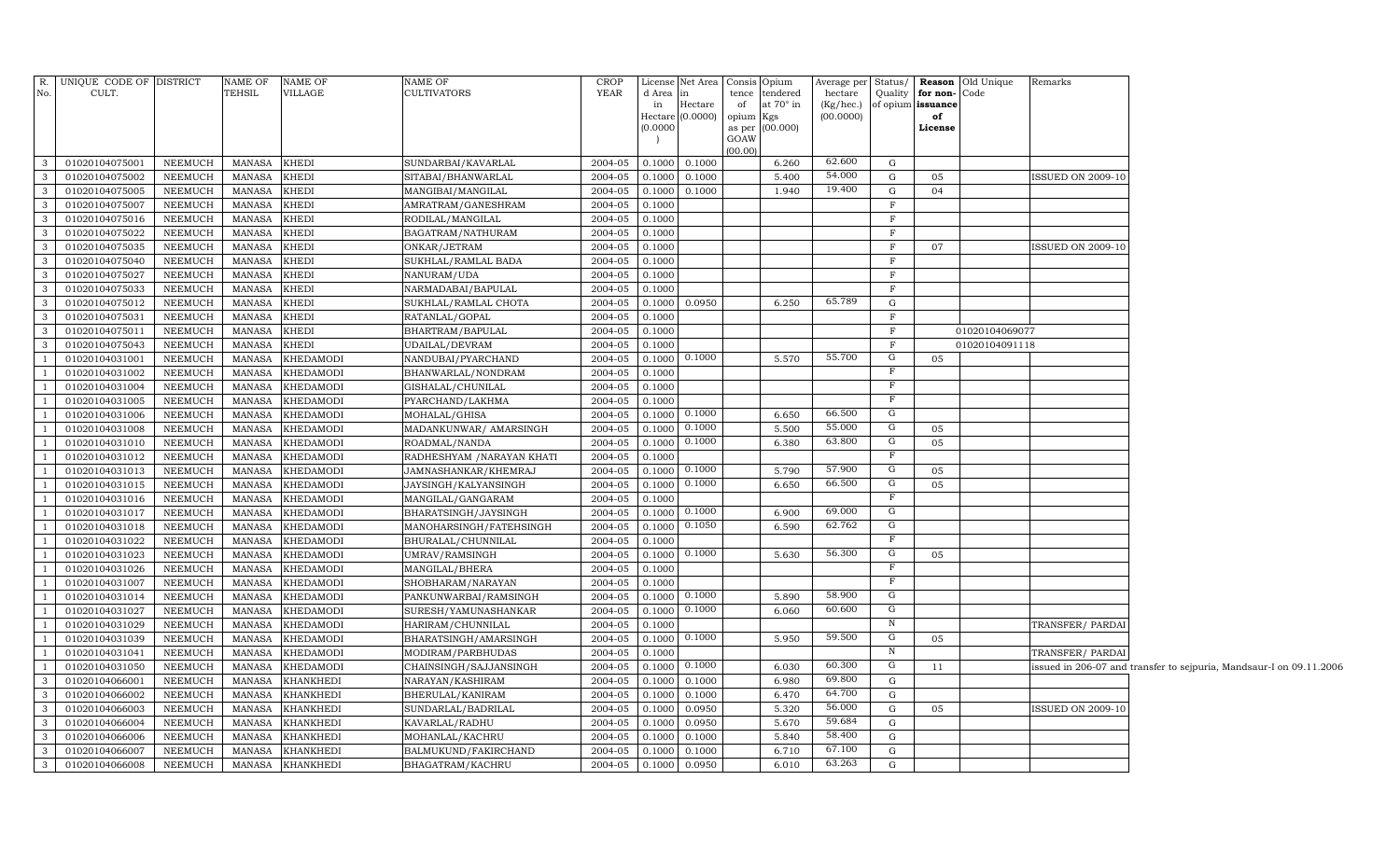| R.<br>No.    | UNIQUE CODE OF DISTRICT<br>CULT. |                | <b>NAME OF</b><br>TEHSIL | <b>NAME OF</b><br><b>VILLAGE</b> | NAME OF<br><b>CULTIVATORS</b> | <b>CROP</b><br><b>YEAR</b> | License<br>d Area | Net Area<br>in   | Consis<br>tence | Opium<br>tendered | Average per<br>hectare | Status/<br>Quality | Reason<br>for non- | Old Unique<br>Code | Remarks                  |
|--------------|----------------------------------|----------------|--------------------------|----------------------------------|-------------------------------|----------------------------|-------------------|------------------|-----------------|-------------------|------------------------|--------------------|--------------------|--------------------|--------------------------|
|              |                                  |                |                          |                                  |                               |                            | in                | Hectare          | of              | at 70° in         | (Kg/hec.)              |                    | of opium issuance  |                    |                          |
|              |                                  |                |                          |                                  |                               |                            |                   | Hectare (0.0000) | opium           | Kgs               | (00.0000)              |                    | of                 |                    |                          |
|              |                                  |                |                          |                                  |                               |                            | (0.0000)          |                  | as per<br>GOAW  | (00.000)          |                        |                    | License            |                    |                          |
|              |                                  |                |                          |                                  |                               |                            |                   |                  | (00.00)         |                   |                        |                    |                    |                    |                          |
| 3            | 01020104066009                   | <b>NEEMUCH</b> | <b>MANASA</b>            | <b>KHANKHEDI</b>                 | BANSHILAL/NARAYAN             | 2004-05                    | 0.1000            | 0.1000           |                 | 5.700             | 57.000                 | ${\bf G}$          | 05                 |                    | <b>ISSUED ON 2009-10</b> |
| 3            | 01020104066010                   | <b>NEEMUCH</b> | <b>MANASA</b>            | <b>KHANKHEDI</b>                 | LAXMINARAYAN/UDAYLAL          | 2004-05                    | 0.1000            | 0.1000           |                 | 6.080             | 60.800                 | ${\rm G}$          |                    |                    |                          |
| 3            | 01020104066011                   | <b>NEEMUCH</b> | <b>MANASA</b>            | <b>KHANKHEDI</b>                 | RAMCHANDRA/DHANNA JI          | 2004-05                    | 0.1000            | 0.1000           |                 | 5.400             | 54.000                 | ${\bf G}$          | 05                 |                    | <b>ISSUED ON 2009-10</b> |
| 3            | 01020104066013                   | <b>NEEMUCH</b> | <b>MANASA</b>            | <b>KHANKHEDI</b>                 | KAVARLAL/SITARAM              | 2004-05                    | 0.1000            | 0.1000           |                 | 6.810             | 68.100                 | ${\rm G}$          |                    |                    |                          |
| 3            | 01020104066015                   | <b>NEEMUCH</b> | <b>MANASA</b>            | <b>KHANKHEDI</b>                 | GENDMAL/NANDA                 | 2004-05                    | 0.1000            | 0.0950           |                 | 5.630             | 59.263                 | ${\rm G}$          |                    |                    |                          |
| 3            | 01020104066017                   | <b>NEEMUCH</b> | <b>MANASA</b>            | <b>KHANKHEDI</b>                 | KELASH/NARAYAN                | 2004-05                    | 0.1000            | 0.1000           |                 | 6.080             | 60.800                 | ${\rm G}$          |                    |                    |                          |
| 3            | 01020104066019                   | <b>NEEMUCH</b> | <b>MANASA</b>            | <b>KHANKHEDI</b>                 | GHANSHYAM/SHIVKARAN           | 2004-05                    | 0.1000            | 0.1000           |                 | 5.320             | 53.200                 | ${\rm G}$          | 04                 |                    | <b>ISSUED ON 2016-17</b> |
| 3            | 01020104066021                   | <b>NEEMUCH</b> | <b>MANASA</b>            | KHANKHEDI                        | NANDLAL/MANGILAL              | 2004-05                    | 0.1000            | 0.1000           |                 | 6.310             | 63.100                 | ${\rm G}$          |                    |                    |                          |
| 3            | 01020104066023                   | <b>NEEMUCH</b> | <b>MANASA</b>            | KHANKHEDI                        | MADANLAL/TULSIRAM             | 2004-05                    | 0.1000            | 0.0950           |                 | 5.910             | 62.211                 | $\mathbf G$        |                    |                    |                          |
| 3            | 01020104066024                   | <b>NEEMUCH</b> | <b>MANASA</b>            | KHANKHEDI                        | BABULAL/NARAYAN               | 2004-05                    | 0.1000            | 0.1050           |                 | 4.680             | 44.571                 | $\mathbf G$        | 04                 |                    | <b>ISSUED ON 2016-17</b> |
| 3            | 01020104066025                   | <b>NEEMUCH</b> | <b>MANASA</b>            | KHANKHEDI                        | MANGILAL/NARAYAN              | 2004-05                    | 0.1000            | 0.0950           |                 | 5.580             | 58.737                 | ${\bf G}$          | 05                 |                    | <b>ISSUED ON 2009-10</b> |
| 3            | 01020104066026                   | <b>NEEMUCH</b> | <b>MANASA</b>            | KHANKHEDI                        | BANSHILAL/SHIVNARAYAN         | 2004-05                    | 0.1000            | 0.0950           |                 | 6.480             | 68.211                 | ${\bf G}$          |                    |                    |                          |
| 3            | 01020104066027                   | <b>NEEMUCH</b> | <b>MANASA</b>            | <b>KHANKHEDI</b>                 | LAXMICHAND/BADRILAL           | 2004-05                    | 0.1000            | 0.1000           |                 | 6.410             | 64.100                 | $\mathbf G$        |                    |                    |                          |
| 3            | 01020104066029                   | <b>NEEMUCH</b> | <b>MANASA</b>            | <b>KHANKHEDI</b>                 | RADHESHYAM/MOTILAL            | 2004-05                    | 0.1000            | 0.1000           |                 | 5.980             | 59.800                 | ${\rm G}$          |                    |                    |                          |
| 3            | 01020104066030                   | <b>NEEMUCH</b> | <b>MANASA</b>            | <b>KHANKHEDI</b>                 | BALKISHAN/RAMCHAND            | 2004-05                    | 0.1000            | 0.0950           |                 | 4.930             | 51.895                 | ${\bf G}$          | 04                 |                    | <b>ISSUED ON 2016-17</b> |
| 3            | 01020104066032                   | <b>NEEMUCH</b> | <b>MANASA</b>            | <b>KHANKHEDI</b>                 | SHANTILAL/KASHIRAM            | 2004-05                    | 0.1000            | 0.1000           |                 | 5.650             | 56.500                 | ${\bf G}$          | 05                 |                    | <b>ISSUED ON 2009-10</b> |
| 3            | 01020104066033                   | <b>NEEMUCH</b> | <b>MANASA</b>            | <b>KHANKHEDI</b>                 | MADANLAL/SATYANARAYAN         | 2004-05                    | 0.1000            | 0.1000           |                 | 7.180             | 71.800                 | ${\bf G}$          |                    |                    |                          |
| $\mathbf{3}$ | 01020104066034                   | <b>NEEMUCH</b> | <b>MANASA</b>            | KHANKHEDI                        | SATYANARAYN/CHITARLAL         | 2004-05                    | 0.1000            | 0.1000           |                 | 6.840             | 68.400                 | ${\rm G}$          |                    |                    |                          |
| $\mathbf{3}$ | 01020104066036                   | NEEMUCH        | <b>MANASA</b>            | KHANKHEDI                        | SHIVPRASAD/KANHYALAL          | 2004-05                    | 0.1000            | 0.1000           |                 | 6.650             | 66.500                 | ${\rm G}$          |                    |                    |                          |
| $\mathbf{3}$ | 01020104066037                   | <b>NEEMUCH</b> | <b>MANASA</b>            | KHANKHEDI                        | DINESH/KANHYALAL              | 2004-05                    | 0.1000            | 0.1000           |                 | 6.490             | 64.900                 | ${\bf G}$          |                    |                    |                          |
| 3            | 01020104066038                   | NEEMUCH        | <b>MANASA</b>            | KHANKHEDI                        | PRAHLAD/KAVARLAL              | 2004-05                    | 0.1000            | 0.1000           |                 | 6.060             | 60.600                 | $\mathbf G$        |                    |                    |                          |
| 3            | 01020104066041                   | <b>NEEMUCH</b> | <b>MANASA</b>            | KHANKHEDI                        | PRAHLADDAS/MATHURADAS         | 2004-05                    | 0.1000            | 0.1000           |                 | 6.510             | 65.100                 | ${\bf G}$          |                    |                    |                          |
| 3            | 01020104066042                   | NEEMUCH        | <b>MANASA</b>            | KHANKHEDI                        | LAXMINARAYAN/MATHURADAS       | 2004-05                    | 0.1000            | 0.1000           |                 | 6.950             | 69.500                 | $\mathbf G$        |                    |                    |                          |
| 3            | 01020104066043                   | <b>NEEMUCH</b> | <b>MANASA</b>            | KHANKHEDI                        | KISHANLAL/BANSHILAL           | 2004-05                    | 0.1000            | 0.1000           |                 | 6.100             | 61.000                 | ${\bf G}$          |                    |                    |                          |
| 3            | 01020104066044                   | <b>NEEMUCH</b> | <b>MANASA</b>            | <b>KHANKHEDI</b>                 | MADAN/MOHANLAL                | 2004-05                    | 0.1000            | 0.0950           |                 | 8.190             | 86.211                 | ${\bf G}$          |                    |                    |                          |
| 3            | 01020104066047                   | <b>NEEMUCH</b> | <b>MANASA</b>            | <b>KHANKHEDI</b>                 | SURESH/HIRALAL                | 2004-05                    | 0.1000            | 0.0950           |                 | 6.210             | 65.368                 | ${\bf G}$          |                    |                    |                          |
| 3            | 01020104066048                   | <b>NEEMUCH</b> | <b>MANASA</b>            | KHANKHEDI                        | RAMCHAND/HIRALAL              | 2004-05                    | 0.1000            | 0.1050           |                 | 5.960             | 56.762                 | ${\bf G}$          | 05                 |                    | <b>ISSUED ON 2009-10</b> |
| 3            | 01020104066052                   | <b>NEEMUCH</b> | <b>MANASA</b>            | KHANKHEDI                        | DEVICHAND/CHUNNILAL           | 2004-05                    | 0.1000            | 0.1050           |                 | 5.900             | 56.190                 | ${\bf G}$          |                    |                    |                          |
| 3            | 01020104066053                   | <b>NEEMUCH</b> | <b>MANASA</b>            | <b>KHANKHEDI</b>                 | SHIVNARAYAN/NANURAM           | 2004-05                    | 0.1000            | 0.1000           |                 | 6.280             | 62.800                 | ${\bf G}$          |                    |                    |                          |
| 3            | 01020104066054                   | <b>NEEMUCH</b> | <b>MANASA</b>            | KHANKHEDI                        | KANHYALAL/RAMRATAN            | 2004-05                    | 0.1000            | 0.0950           |                 | 5.730             | 60.316                 | ${\bf G}$          |                    |                    |                          |
| 3            | 01020104066055                   | NEEMUCH        | <b>MANASA</b>            | KHANKHEDI                        | KELASH/RADHESHYAM             | 2004-05                    | 0.1000            | 0.0950           |                 | 5.500             | 57.895                 | ${\bf G}$          |                    |                    |                          |
| 3            | 01020104066056                   | NEEMUCH        | <b>MANASA</b>            | KHANKHEDI                        | JAGDISH/KANHYALAL             | 2004-05                    | 0.1000            | 0.1000           |                 | 6.520             | 65.200                 | $\mathbf G$        |                    |                    |                          |
| 3            | 01020104066057                   | NEEMUCH        | <b>MANASA</b>            | KHANKHEDI                        | BANSHILAL/DEVILAL             | 2004-05                    | 0.1000            | 0.0900           |                 | 7.600             | 84.444                 | ${\bf G}$          |                    |                    |                          |
| 3            | 01020104066058                   | <b>NEEMUCH</b> | <b>MANASA</b>            | KHANKHEDI                        | RAMESH/DEVILAL                | 2004-05                    | 0.1000            | 0.0900           |                 | 7.500             | 83.333                 | $\mathbf G$        |                    |                    |                          |
| 3            | 01020104066059                   | <b>NEEMUCH</b> | <b>MANASA</b>            | KHANKHEDI                        | BANSHILAL/RAMNATH             | 2004-05                    | 0.1000            | 0.0950           |                 | 5.420             | 57.053                 | $\mathbf G$        |                    |                    |                          |
| 3            | 01020104066060                   | <b>NEEMUCH</b> | <b>MANASA</b>            | KHANKHEDI                        | SATYANARAYAN/KAVARLAL VYAS    | 2004-05                    | 0.1000            | 0.1000           |                 | 5.790             | 57.900                 | $\mathbf G$        |                    |                    |                          |
| 3            | 01020104066061                   | <b>NEEMUCH</b> | <b>MANASA</b>            | KHANKHEDI                        | KAVARLAL/DHANRAJ              | 2004-05                    | 0.1000            | 0.1000           |                 | 5.790             | 57.900                 | ${\bf G}$          |                    |                    |                          |
| 3            | 01020104066062                   | <b>NEEMUCH</b> | <b>MANASA</b>            | KHANKHEDI                        | GOVINDRAM/GANPAT              | 2004-05                    | 0.1000            | 0.1000           |                 | 6.200             | 62.000                 | ${\bf G}$          |                    |                    |                          |
| 3            | 01020104066063                   | <b>NEEMUCH</b> | <b>MANASA</b>            | KHANKHEDI                        | HIRALAL/GANPAT                | 2004-05                    | 0.1000            | 0.1000           |                 | 6.740             | 67.400                 | $\mathbf G$        |                    |                    |                          |
| 3            | 01020104066064                   | <b>NEEMUCH</b> | <b>MANASA</b>            | KHANKHEDI                        | CHAMPALAL/GANPAT              | 2004-05                    | 0.1000            | 0.0950           |                 | 6.930             | 72.947                 | ${\bf G}$          |                    |                    |                          |
| 3            | 01020104066069                   | NEEMUCH        | <b>MANASA</b>            | KHANKHEDI                        | SHIVKARAN/ASHARAM             | 2004-05                    | 0.1000            | 0.1000           |                 | 5.290             | 52.900                 | ${\bf G}$          | 04                 |                    | <b>ISSUED ON 2016-17</b> |
| 3            | 01020104066071                   | <b>NEEMUCH</b> | <b>MANASA</b>            | KHANKHEDI                        | SHAMBHUDAYAL/MOHAN            | 2004-05                    | 0.1000            | 0.1000           |                 | 6.050             | 60.500                 | $\mathbf G$        |                    |                    |                          |
| 3            | 01020104066072                   | NEEMUCH        | <b>MANASA</b>            | KHANKHEDI                        | RAMDAYAL/SURAJMAL             | 2004-05                    | 0.1000            | 0.1050           |                 | 6.980             | 66.476                 | ${\bf G}$          |                    |                    |                          |
| 3            | 01020104066073                   | NEEMUCH        | <b>MANASA</b>            | KHANKHEDI                        | MOHANLAL/ NANDRAM             | 2004-05                    | 0.1000            | 0.1000           |                 | 6.820             | 68.200                 | $\mathbf G$        |                    |                    |                          |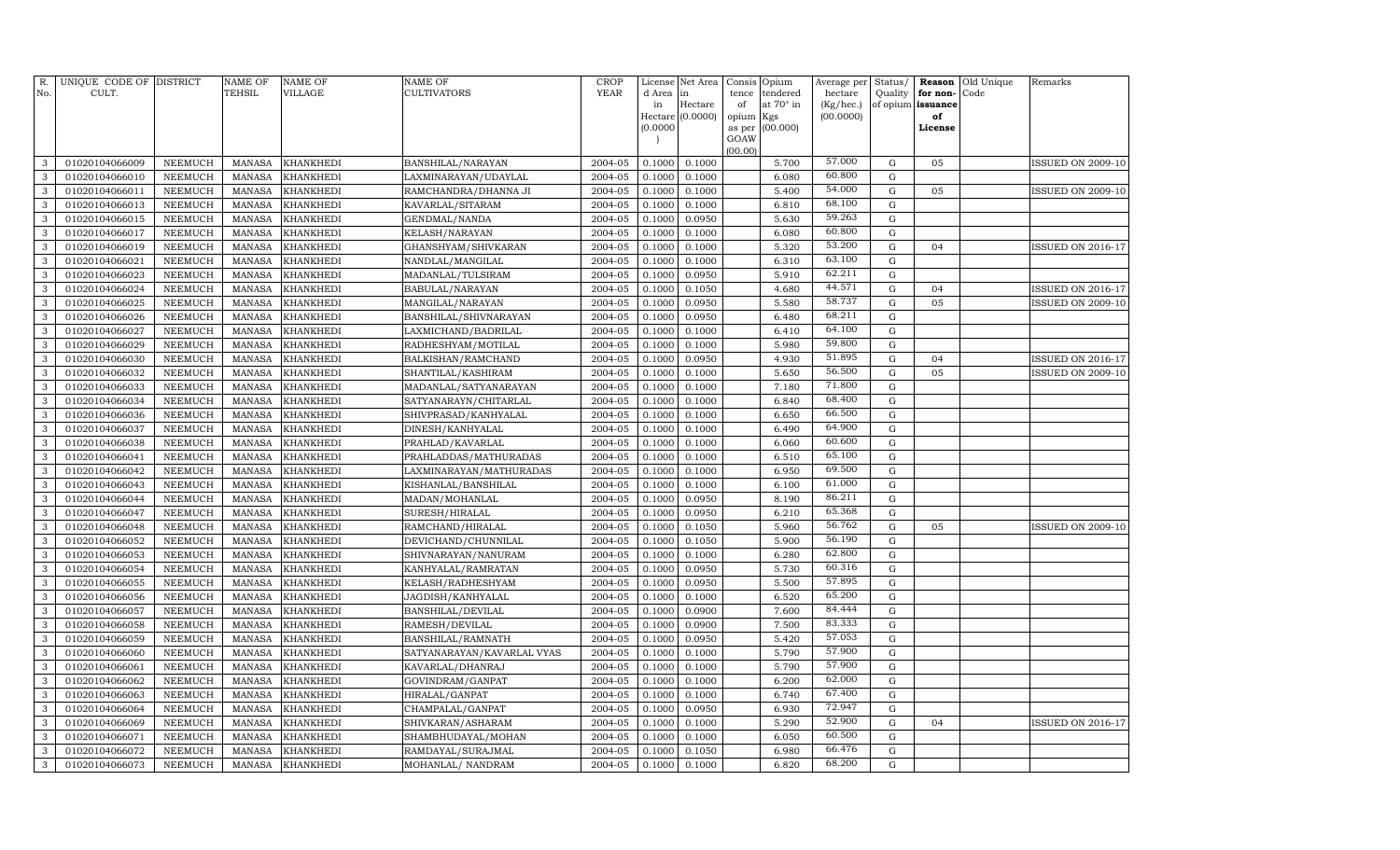| R.<br>No.    | UNIQUE CODE OF DISTRICT<br>CULT. |                                  | <b>NAME OF</b><br>TEHSIL | NAME OF<br>VILLAGE            | NAME OF<br>CULTIVATORS                   | <b>CROP</b><br><b>YEAR</b> | d Area in<br>in  | License Net Area<br>Hectare | Consis<br>tence<br>of | Opium<br>tendered<br>at 70° in | Average per<br>hectare<br>(Kg/hec.) | Status/<br>Quality<br>of opium | Reason<br>for non-<br>issuance | Old Unique<br>Code | Remarks                  |
|--------------|----------------------------------|----------------------------------|--------------------------|-------------------------------|------------------------------------------|----------------------------|------------------|-----------------------------|-----------------------|--------------------------------|-------------------------------------|--------------------------------|--------------------------------|--------------------|--------------------------|
|              |                                  |                                  |                          |                               |                                          |                            |                  | Hectare (0.0000)            | opium                 | Kgs                            | (00.0000)                           |                                | of                             |                    |                          |
|              |                                  |                                  |                          |                               |                                          |                            | (0.0000)         |                             | as per                | (00.000)                       |                                     |                                | License                        |                    |                          |
|              |                                  |                                  |                          |                               |                                          |                            |                  |                             | GOAW                  |                                |                                     |                                |                                |                    |                          |
| 3            | 01020104066074                   | NEEMUCH                          | <b>MANASA</b>            | <b>KHANKHEDI</b>              | BANSHILAL/LAXMINARAYAN                   | 2004-05                    | 0.1000           | 0.0950                      | (00.00)               | 6.160                          | 64.842                              | G                              |                                |                    |                          |
| 3            | 01020104066075                   | <b>NEEMUCH</b>                   | <b>MANASA</b>            | <b>KHANKHEDI</b>              | MANGILAL/RAMCHANDRA                      | 2004-05                    | 0.1000           | 0.1000                      |                       | 6.380                          | 63.800                              | $\mathbf G$                    |                                |                    |                          |
| 3            | 01020104066076                   | NEEMUCH                          | <b>MANASA</b>            | <b>KHANKHEDI</b>              | PRABHULAL/FAKIRCHAND                     | 2004-05                    | 0.1000           | 0.0950                      |                       | 5.930                          | 62.421                              | G                              |                                |                    |                          |
| 3            | 01020104066077                   | NEEMUCH                          | MANASA                   | <b>KHANKHEDI</b>              | DINESH/SHIVPRASAD                        | 2004-05                    | 0.1000           | 0.0950                      |                       | 6.370                          | 67.053                              | G                              |                                |                    |                          |
| 3            | 01020104066078                   | NEEMUCH                          | <b>MANASA</b>            | <b>KHANKHEDI</b>              | SURESH/SHIVPRASAD                        | 2004-05                    | 0.1000           | 0.0950                      |                       | 6.380                          | 67.158                              | G                              |                                |                    |                          |
| 3            | 01020104066079                   | <b>NEEMUCH</b>                   | <b>MANASA</b>            | KHANKHEDI                     | RAJESH/JUGALKISHOR                       | 2004-05                    | 0.1000           | 0.0950                      |                       | 5.900                          | 62.105                              | G                              |                                |                    |                          |
| 3            | 01020104066080                   | <b>NEEMUCH</b>                   | <b>MANASA</b>            | KHANKHEDI                     | RAKESH/JUGALKISHOR                       | 2004-05                    | 0.1000           | 0.1000                      |                       | 5.640                          | 56.400                              | $\mathbf G$                    | 05                             |                    | ISSUED ON 2009-10        |
| 3            | 01020104066081                   | <b>NEEMUCH</b>                   | <b>MANASA</b>            | <b>KHANKHEDI</b>              | SANTOSH/BAPULAL                          | 2004-05                    | 0.1000           | 0.0950                      |                       | 6.140                          | 64.632                              | $\mathbf G$                    | 05                             |                    | <b>ISSUED ON 2009-10</b> |
| 3            | 01020104066082                   | NEEMUCH                          | <b>MANASA</b>            | <b>KHANKHEDI</b>              | RAMESH/FAKIRCHAND                        | 2004-05                    | 0.1000           | 0.0950                      |                       | 6.560                          | 69.053                              | $\mathbf G$                    |                                |                    |                          |
| 3            | 01020104066083                   | <b>NEEMUCH</b>                   | <b>MANASA</b>            | <b>KHANKHEDI</b>              | SHIVPRASAD/FAKIRCHANDRA                  | 2004-05                    | 0.1000           | 0.0950                      |                       | 6.090                          | 64.105                              | $\mathbf G$                    |                                |                    |                          |
| $\mathbf{3}$ | 01020104066084                   | NEEMUCH                          | <b>MANASA</b>            | <b>KHANKHEDI</b>              | JUGALKISHOR/FAKIRCHAND                   | 2004-05                    | 0.1000           | 0.0950                      |                       | 5.390                          | 56.737                              | ${\rm G}$                      | 05                             |                    | <b>ISSUED ON 2009-10</b> |
| 3            | 01020104066087                   | NEEMUCH                          | <b>MANASA</b>            | <b>KHANKHEDI</b>              | RAMPRATAP/BHAGATRAM                      | 2004-05                    | 0.1000           | 0.0950                      |                       | 5.790                          | 60.947                              | G                              |                                |                    |                          |
| 3            | 01020104066088                   | NEEMUCH                          | <b>MANASA</b>            | <b>KHANKHEDI</b>              | BAGDIRAM/NARAYAN                         | 2004-05                    | 0.1000           | 0.0900                      |                       | 5.710                          | 63.444                              | ${\rm G}$                      |                                |                    |                          |
| 3            | 01020104066090                   | <b>NEEMUCH</b>                   | <b>MANASA</b>            | <b>KHANKHEDI</b>              | GOPAL/MOHANLAL PUROHIT                   | 2004-05                    | 0.1000           | 0.1000                      |                       | 6.590                          | 65.900                              | G                              |                                |                    |                          |
| 3            | 01020104066095                   | NEEMUCH                          | <b>MANASA</b>            | <b>KHANKHEDI</b>              | SURESHCHAND/RAMNATH                      | 2004-05                    | 0.1000           | 0.1000                      |                       | 6.880                          | 68.800                              | ${\rm G}$                      |                                |                    |                          |
| 3            | 01020104066096                   | <b>NEEMUCH</b>                   | <b>MANASA</b>            | <b>KHANKHEDI</b>              | BALMUKUND/DHANRAJ                        | 2004-05                    | 0.1000           | 0.1050                      |                       | 5.660                          | 53.905                              | G                              | 04                             |                    | ISSUED ON 2016-17        |
| 3            | 01020104066097                   | <b>NEEMUCH</b>                   | <b>MANASA</b>            | <b>KHANKHEDI</b>              | MANGILAL/BHERULAL                        | 2004-05                    | 0.1000           | 0.0950                      |                       | 5.670                          | 59.684                              | G                              |                                |                    |                          |
| 3            | 01020104066100                   | <b>NEEMUCH</b>                   | <b>MANASA</b>            | <b>KHANKHEDI</b>              | MOHANLAL/RAMCHANDRA                      | 2004-05                    | 0.1000           | 0.0900                      |                       | 5.860                          | 65.111                              | $\mathbf G$                    |                                |                    |                          |
| $\mathbf{3}$ | 01020104066102                   | <b>NEEMUCH</b>                   | <b>MANASA</b>            | <b>KHANKHEDI</b>              | KELASH/KRISHNKANT                        | 2004-05                    | 0.1000           | 0.0950                      |                       | 6.410                          | 67.474                              | $\mathbf G$                    |                                |                    |                          |
| 3            | 01020104066103                   | <b>NEEMUCH</b>                   | <b>MANASA</b>            | <b>KHANKHEDI</b>              | GOPAL/MOHANLAL VYAS                      | 2004-05                    | 0.1000           | 0.1050                      |                       | 6.400                          | 60.952                              | $\mathbf G$                    |                                |                    |                          |
| 3            | 01020104066104                   | <b>NEEMUCH</b>                   | <b>MANASA</b>            | <b>KHANKHEDI</b>              | FAKIRCHAND/SHANKARLAL                    | 2004-05                    | 0.1000           | 0.0950                      |                       | 6.190                          | 65.158                              | ${\rm G}$                      |                                |                    |                          |
| 3            | 01020104066105                   | <b>NEEMUCH</b>                   | <b>MANASA</b>            | <b>KHANKHEDI</b>              | GORISHANKAR/KARULAL                      | 2004-05                    | 0.1000           | 0.1000                      |                       | 6.310                          | 63.100                              | G                              |                                |                    |                          |
| 3            | 01020104066106                   | <b>NEEMUCH</b>                   | <b>MANASA</b>            | <b>KHANKHEDI</b>              | BALARAM/NARAYAN                          | 2004-05                    | 0.1000           | 0.1050                      |                       | 7.230                          | 68.857                              | ${\rm G}$                      |                                |                    |                          |
| 3            | 01020104066107                   | <b>NEEMUCH</b>                   | <b>MANASA</b>            | <b>KHANKHEDI</b>              | PURSHOTAMDAS/BHUVANADAS                  | 2004-05                    | 0.1000           | 0.1050                      |                       | 6.650                          | 63.333                              | G                              |                                |                    |                          |
| 3            | 01020104066113                   | <b>NEEMUCH</b>                   | <b>MANASA</b>            | <b>KHANKHEDI</b>              | GANGARAM/FAKIRCHAND                      | 2004-05                    | 0.1000           | 0.1000                      |                       | 5.200                          | 52.000                              | ${\rm G}$                      | 04                             |                    | <b>ISSUED ON 2016-17</b> |
| 3            | 01020104066118                   | <b>NEEMUCH</b>                   | <b>MANASA</b>            | KHANKHEDI                     | SOHANBAI/KANHYALAL                       | 2004-05                    | 0.1000           | 0.1000                      |                       | 6.240                          | 62.400                              | G                              |                                |                    |                          |
| 3            | 01020104066119                   | NEEMUCH                          | <b>MANASA</b>            | <b>KHANKHEDI</b>              | VISHVNATH/SHIVNATH                       | 2004-05                    | 0.1000           | 0.1000                      |                       | 5.560                          | 55.600                              | $\mathbf G$                    | 05                             |                    | ISSUED ON 2009-10        |
| 3            | 01020104066121                   | <b>NEEMUCH</b>                   | <b>MANASA</b>            | <b>KHANKHEDI</b>              | KANHYALAL/KARUJI                         | 2004-05                    | 0.1000           | 0.1000                      |                       | 6.770                          | 67.700                              | $\mathbf G$                    |                                |                    |                          |
| 3            | 01020104066122                   | <b>NEEMUCH</b>                   | <b>MANASA</b>            | <b>KHANKHEDI</b>              | JAGDISH/RATANLAL                         | 2004-05                    | 0.1000           | 0.0950                      |                       | 4.990                          | 52.526                              | ${\rm G}$                      | 04                             |                    | <b>ISSUED ON 2016-17</b> |
| 3            | 01020104066123                   | <b>NEEMUCH</b>                   | <b>MANASA</b>            | <b>KHANKHEDI</b>              | RAMNIVAS/GANESHRAM                       | 2004-05                    | 0.1000           | 0.1000                      |                       | 5.690                          | 56.900<br>59.111                    | $\mathbf G$                    |                                |                    |                          |
| 3            | 01020104066125                   | NEEMUCH                          | <b>MANASA</b>            | <b>KHANKHEDI</b>              | RADHESHYAM/RAMNATH                       | 2004-05                    | 0.1000           | 0.0900                      |                       | 5.320                          | 62.632                              | $\mathbf G$                    |                                |                    |                          |
| 3            | 01020104066126                   | <b>NEEMUCH</b>                   | <b>MANASA</b>            | <b>KHANKHEDI</b>              | TULSIRAM/RADHU                           | 2004-05                    | 0.1000           | 0.0950                      |                       | 5.950                          | 60.000                              | G                              |                                |                    |                          |
| 3            | 01020104066127                   | <b>NEEMUCH</b>                   | <b>MANASA</b>            | <b>KHANKHEDI</b>              | KAVERIBAI/MATHURADAS                     | 2004-05                    | 0.1000           | 0.1000                      |                       | 6.000                          | 63.100                              | ${\rm G}$                      |                                |                    |                          |
| 3            | 01020104066128                   | <b>NEEMUCH</b>                   | <b>MANASA</b>            | <b>KHANKHEDI</b>              | KANHYALAL/SHIVLAL                        | 2004-05                    | 0.1000           | 0.1000                      |                       | 6.310                          | 62.300                              | G                              |                                |                    |                          |
| 3<br>3       | 01020104066131                   | <b>NEEMUCH</b><br><b>NEEMUCH</b> | <b>MANASA</b><br>MANASA  | <b>KHANKHEDI</b>              | BAPULAL/LAXMINARAYAN                     | 2004-05<br>2004-05         | 0.1000<br>0.1000 | 0.1000                      |                       | 6.230                          | 71.368                              | G<br>G                         |                                |                    |                          |
| 3            | 01020104066132<br>01020104066134 | <b>NEEMUCH</b>                   | <b>MANASA</b>            | KHANKHEDI                     | BAPULAL/RAMCHAND                         | 2004-05                    | 0.1000           | 0.0950<br>0.1000            |                       | 6.780<br>7.070                 | 70.700                              | $\mathbf G$                    |                                |                    |                          |
| 3            | 01020104066116                   | <b>NEEMUCH</b>                   | <b>MANASA</b>            | <b>KHANKHEDI</b><br>KHANKHEDI | GANPAT/NANDLAL<br>HANGAMIBAI/RADHAKISHAN | 2004-05                    | 0.1000           | 0.1050                      |                       | 6.430                          | 61.238                              | $\mathbf G$                    |                                |                    |                          |
| 3            | 01020104066138                   | <b>NEEMUCH</b>                   | <b>MANASA</b>            | <b>KHANKHEDI</b>              | KANHYALAL/SHANKARLAL                     | 2004-05                    | 0.1000           | 0.1050                      |                       | 6.140                          | 58.476                              | ${\bf G}$                      | 05                             |                    | <b>ISSUED ON 2009-10</b> |
| 3            | 01020104066139                   | <b>NEEMUCH</b>                   | <b>MANASA</b>            | <b>KHANKHEDI</b>              | BAPULAL/KANHYALAL                        | 2004-05                    | 0.1000           | 0.1000                      |                       | 6.400                          | 64.000                              | G                              |                                |                    |                          |
| 3            | 01020104066140                   | <b>NEEMUCH</b>                   | <b>MANASA</b>            | <b>KHANKHEDI</b>              | KISHOR/RADHAKISHAN                       | 2004-05                    | 0.1000           | 0.1000                      |                       | 6.100                          | 61.000                              | $\mathbf G$                    |                                |                    |                          |
| $\mathbf{3}$ | 01020104066141                   | <b>NEEMUCH</b>                   | <b>MANASA</b>            | <b>KHANKHEDI</b>              | NATHULAL/BHONIRAM                        | 2004-05                    | 0.1000           | 0.1000                      |                       | 6.210                          | 62.100                              | ${\rm G}$                      |                                |                    |                          |
| 3            | 01020104066142                   | <b>NEEMUCH</b>                   | <b>MANASA</b>            | <b>KHANKHEDI</b>              | RAMESH/NARAYAN                           | 2004-05                    | 0.1000           | 0.1000                      |                       | 7.040                          | 70.400                              | G                              |                                |                    |                          |
| $\mathbf{3}$ | 01020104066143                   | NEEMUCH                          | MANASA                   | <b>KHANKHEDI</b>              | RADHESHYAM/PRABHULAL                     | 2004-05                    | 0.1000           | 0.0950                      |                       | 5.850                          | 61.579                              | G                              |                                |                    |                          |
|              |                                  |                                  |                          |                               |                                          |                            |                  |                             |                       |                                |                                     |                                |                                |                    |                          |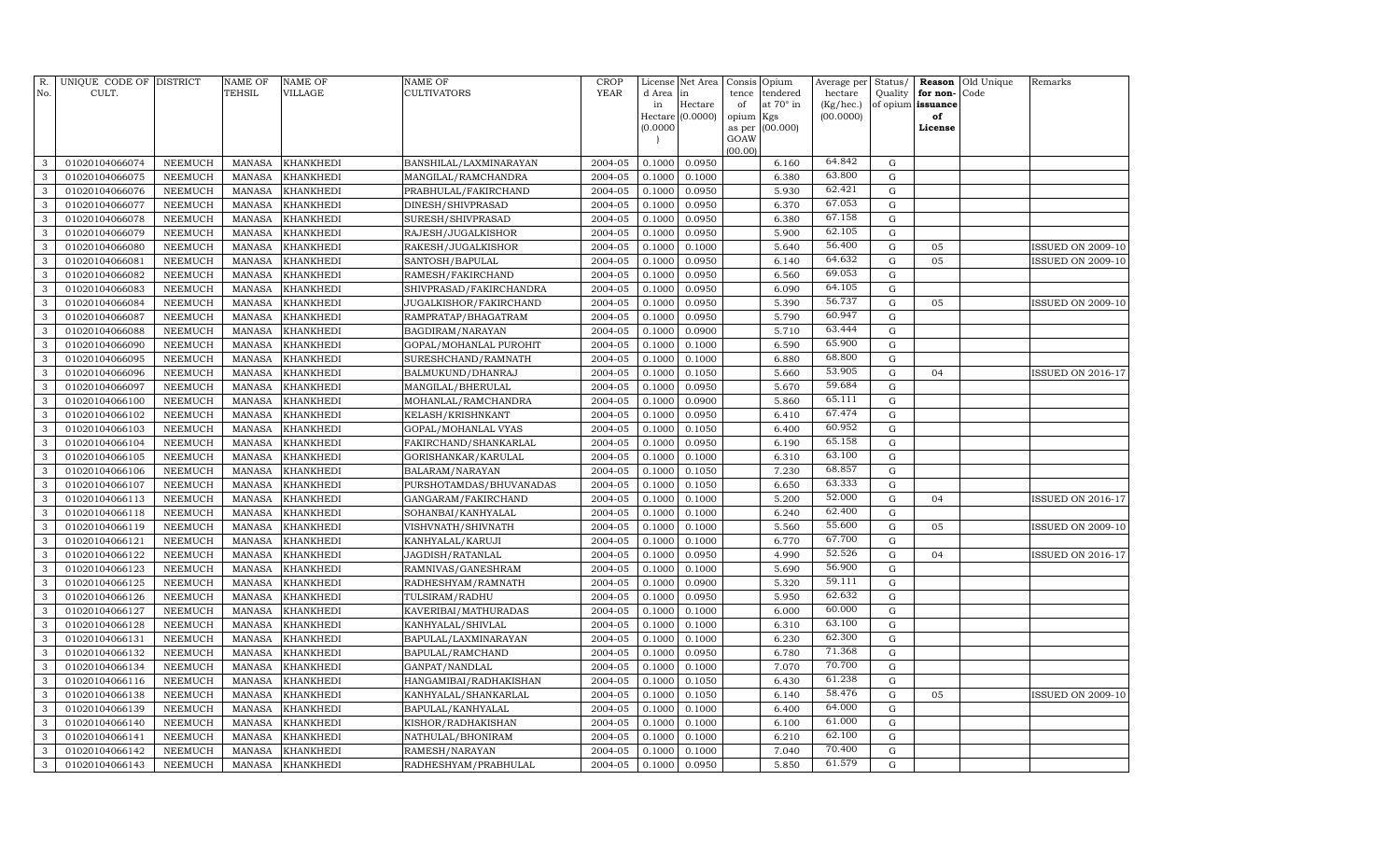| R.<br>No.    | UNIQUE CODE OF DISTRICT<br>CULT. |                | <b>NAME OF</b><br>TEHSIL | <b>NAME OF</b><br>VILLAGE | NAME OF<br>CULTIVATORS        | <b>CROP</b><br><b>YEAR</b> | d Area in | License Net Area | Consis<br>tence | Opium<br>tendered | Average per<br>hectare | Status/<br>Quality | Reason<br>for non- | Old Unique<br>Code | Remarks                  |
|--------------|----------------------------------|----------------|--------------------------|---------------------------|-------------------------------|----------------------------|-----------|------------------|-----------------|-------------------|------------------------|--------------------|--------------------|--------------------|--------------------------|
|              |                                  |                |                          |                           |                               |                            | in        | Hectare          | of              | at 70° in         | (Kg/hec.)              | of opium           | issuance           |                    |                          |
|              |                                  |                |                          |                           |                               |                            |           | Hectare (0.0000) | opium           | Kgs               | (00.0000)              |                    | of                 |                    |                          |
|              |                                  |                |                          |                           |                               |                            | (0.0000)  |                  | as per<br>GOAW  | (00.000)          |                        |                    | License            |                    |                          |
|              |                                  |                |                          |                           |                               |                            |           |                  | (00.00)         |                   |                        |                    |                    |                    |                          |
| 3            | 01020104066148                   | <b>NEEMUCH</b> | <b>MANASA</b>            | <b>KHANKHEDI</b>          | DASHRATH/MANGILAL             | 2004-05                    | 0.1000    | 0.1000           |                 | 5.650             | 56.500                 | $\mathbf G$        |                    |                    |                          |
| 3            | 01020104066150                   | <b>NEEMUCH</b> | <b>MANASA</b>            | KHANKHEDI                 | BIHARIDAS/NARAYANDAS          | 2004-05                    | 0.1000    | 0.1050           |                 | 6.360             | 60.571                 | $\mathbf G$        |                    |                    |                          |
| 3            | 01020104066124                   | NEEMUCH        | MANASA                   | <b>KHANKHEDI</b>          | RUKMANIBAI/TULSIRAM           | 2004-05                    | 0.1000    | 0.0950           |                 | 6.060             | 63.789                 | G                  |                    |                    |                          |
| 3            | 01020104066151                   | NEEMUCH        | MANASA                   | <b>KHANKHEDI</b>          | SUGANABAI/MOHANLAL            | 2004-05                    | 0.1000    | 0.0900           |                 | 5.480             | 60.889                 | G                  |                    |                    |                          |
| 3            | 01020104066099                   | NEEMUCH        | <b>MANASA</b>            | <b>KHANKHEDI</b>          | BANSHILAL/CHAMPALAL           | 2004-05                    | 0.1000    | 0.1000           |                 | 6.440             | 64.400                 | ${\rm G}$          |                    |                    |                          |
| 3            | 01020104066153                   | NEEMUCH        | MANASA                   | <b>KHANKHEDI</b>          | NANDKISHOR/KISHANLAL          | 2004-05                    | 0.1000    | 0.0950           |                 | 7.150             | 75.263                 | G                  |                    |                    |                          |
| 3            | 01020104066005                   | NEEMUCH        | <b>MANASA</b>            | <b>KHANKHEDI</b>          | KAMLABAI/RAMLAL               | 2004-05                    | 0.1000    | 0.1000           |                 | 5.790             | 57.900                 | G                  |                    |                    |                          |
| 3            | 01020104066039                   | NEEMUCH        | <b>MANASA</b>            | <b>KHANKHEDI</b>          | SATYANARAYAN/KAVARLAL PUROHI' | 2004-05                    | 0.1000    | 0.1000           |                 | 5.810             | 58.100                 | ${\rm G}$          |                    |                    |                          |
| 3            | 01020104066114                   | <b>NEEMUCH</b> | <b>MANASA</b>            | KHANKHEDI                 | LILABAI/BADRILAL              | 2004-05                    | 0.1000    | 0.1000           |                 | 6.230             | 62.300                 | $\mathbf G$        |                    |                    |                          |
| 3            | 01020104066085                   | <b>NEEMUCH</b> | <b>MANASA</b>            | <b>KHANKHEDI</b>          | KANHYALAL/NARAYAN             | 2004-05                    | 0.1000    | 0.1000           |                 | 6.160             | 61.600                 | G                  |                    |                    |                          |
| 3            | 01020104066166                   | <b>NEEMUCH</b> | <b>MANASA</b>            | <b>KHANKHEDI</b>          | BHAGAYA/BHERA                 | 2004-05                    | 0.1000    | 0.1000           |                 | 6.000             | 60.000                 | ${\rm G}$          |                    | 01020104089239     |                          |
| 3            | 01020104091001                   | NEEMUCH        | <b>MANASA</b>            | <b>KHAJURI</b>            | SHIVNARAYAN/BHAVARLAL         | 2004-05                    | 0.1000    | 0.0950           |                 | 6.110             | 64.316                 | $\mathbf G$        |                    |                    |                          |
| 3            | 01020104091003                   | NEEMUCH        | <b>MANASA</b>            | <b>KHAJURI</b>            | FAKIRCHAND/DEVJI              | 2004-05                    | 0.1000    | 0.1000           |                 | 6.840             | 68.400                 | ${\rm G}$          |                    |                    |                          |
| 3            | 01020104091004                   | NEEMUCH        | <b>MANASA</b>            | <b>KHAJURI</b>            | KACHRULAL/SHANKARLAL          | 2004-05                    | 0.1000    | 0.1000           |                 | 6.010             | 60.100                 | $\mathbf G$        |                    |                    |                          |
| 3            | 01020104091005                   | NEEMUCH        | <b>MANASA</b>            | <b>KHAJURI</b>            | BHULIBAI/SITARAM              | 2004-05                    | 0.1000    | 0.1000           |                 | 6.660             | 66.600                 | $\mathbf G$        |                    |                    |                          |
| 3            | 01020104091006                   | NEEMUCH        | <b>MANASA</b>            | <b>KHAJURI</b>            | AYODHYABAI/DHULA              | 2004-05                    | 0.1000    | 0.1000           |                 | 5.740             | 57.400                 | ${\rm G}$          |                    |                    |                          |
| 3            | 01020104091008                   | NEEMUCH        | <b>MANASA</b>            | <b>KHAJURI</b>            | GANGARAM/MULCHAND             | 2004-05                    | 0.1000    | 0.0950           |                 | 5.900             | 62.105                 | ${\rm G}$          |                    |                    |                          |
| $\mathbf{3}$ | 01020104091009                   | <b>NEEMUCH</b> | <b>MANASA</b>            | KHAJURI                   | KANHYALAL/NIRBHAYRAM          | 2004-05                    | 0.1000    | 0.0950           |                 | 6.390             | 67.263                 | ${\rm G}$          |                    |                    |                          |
| 3            | 01020104091010                   | NEEMUCH        | <b>MANASA</b>            | <b>KHAJURI</b>            | ONKARLAL/NIRBHAYRAM           | 2004-05                    | 0.1000    | 0.0950           |                 | 5.700             | 60.000                 | ${\rm G}$          |                    |                    |                          |
| $\mathbf{3}$ | 01020104091011                   | NEEMUCH        | <b>MANASA</b>            | <b>KHAJURI</b>            | GANGARAM/DHANNAJI             | 2004-05                    | 0.1000    | 0.0950           |                 | 6.040             | 63.579                 | ${\rm G}$          |                    |                    |                          |
| 3            | 01020104091012                   | NEEMUCH        | <b>MANASA</b>            | <b>KHAJURI</b>            | BABRU/NATHU                   | 2004-05                    | 0.1000    | 0.0900           |                 | 5.890             | 65.444                 | ${\rm G}$          |                    |                    |                          |
| 3            | 01020104091013                   | <b>NEEMUCH</b> | <b>MANASA</b>            | <b>KHAJURI</b>            | DHAPUBAI/BHUVANA              | 2004-05                    | 0.1000    | 0.1000           |                 | 7.120             | 71.200                 | $\mathbf G$        |                    |                    |                          |
| 3            | 01020104091016                   | NEEMUCH        | <b>MANASA</b>            | <b>KHAJURI</b>            | MULCHAND/BANSHILAL            | 2004-05                    | 0.1000    | 0.1000           |                 | 6.270             | 62.700                 | ${\rm G}$          |                    |                    |                          |
| 3            | 01020104091017                   | <b>NEEMUCH</b> | <b>MANASA</b>            | <b>KHAJURI</b>            | UDA/BHUVANA                   | 2004-05                    | 0.1000    | 0.0950           |                 | 5.350             | 56.316                 | $\mathbf G$        | 05                 |                    | <b>ISSUED ON 2009-10</b> |
| 3            | 01020104091018                   | NEEMUCH        | <b>MANASA</b>            | <b>KHAJURI</b>            | BABULAL/BHAGIRATH             | 2004-05                    | 0.1000    | 0.1000           |                 | 5.380             | 53.800                 | $\mathbf G$        | 04                 |                    | <b>ISSUED ON 2009-10</b> |
| 3            | 01020104091019                   | <b>NEEMUCH</b> | <b>MANASA</b>            | <b>KHAJURI</b>            | KHIMA/NANURAM                 | 2004-05                    | 0.1000    | 0.1000           |                 | 6.340             | 63.400                 | $\mathbf G$        |                    |                    |                          |
| 3            | 01020104091020                   | NEEMUCH        | <b>MANASA</b>            | <b>KHAJURI</b>            | MOHANLAL/BHERU                | 2004-05                    | 0.1000    | 0.1000           |                 | 6.050             | 60.500                 | $\mathbf G$        |                    |                    |                          |
| $\mathbf{3}$ | 01020104091022                   | <b>NEEMUCH</b> | <b>MANASA</b>            | <b>KHAJURI</b>            | DEVILAL/RAMPRATAP             | 2004-05                    | 0.1000    | 0.1000           |                 | 6.310             | 63.100                 | ${\rm G}$          |                    |                    |                          |
| 3            | 01020104091023                   | NEEMUCH        | <b>MANASA</b>            | <b>KHAJURI</b>            | NAJRIBAI/BHAGWAN              | 2004-05                    | 0.1000    | 0.0950           |                 | 5.750             | 60.526                 | ${\rm G}$          |                    |                    |                          |
| $\mathbf{3}$ | 01020104091025                   | NEEMUCH        | <b>MANASA</b>            | KHAJURI                   | KANHAIYALAL/AMARCHAND         | 2004-05                    | 0.1000    | 0.1000           |                 | 5.970             | 59.700                 | ${\rm G}$          |                    |                    |                          |
| 3            | 01020104091028                   | NEEMUCH        | MANASA                   | <b>KHAJURI</b>            | ONKARLAL/BADRILAL             | 2004-05                    | 0.1000    | 0.1000           |                 | 5.920             | 59.200                 | ${\rm G}$          |                    |                    |                          |
| 3            | 01020104091029                   | <b>NEEMUCH</b> | <b>MANASA</b>            | <b>KHAJURI</b>            | RAMCHANDRA/RATANLAL           | 2004-05                    | 0.1000    | 0.1000           |                 | 5.840             | 58.400                 | $\mathbf G$        |                    |                    |                          |
| 3            | 01020104091030                   | NEEMUCH        | MANASA                   | KHAJURI                   | BAGDIRAM/BABRU                | 2004-05                    | 0.1000    | 0.1000           |                 | 5.730             | 57.300                 | ${\rm G}$          | 05                 |                    | <b>ISSUED ON 2009-10</b> |
| 3            | 01020104091032                   | <b>NEEMUCH</b> | <b>MANASA</b>            | <b>KHAJURI</b>            | RUKMANIBAI/KACHROOLAL         | 2004-05                    | 0.1000    | 0.1000           |                 | 6.280             | 62.800                 | G                  |                    |                    |                          |
| 3            | 01020104091035                   | NEEMUCH        | <b>MANASA</b>            | <b>KHAJURI</b>            | SHAITANSINGH/DHULSINGH        | 2004-05                    | 0.1000    | 0.1000           |                 | 6.240             | 62.400                 | $\mathbf G$        |                    |                    |                          |
| 3            | 01020104091036                   | <b>NEEMUCH</b> | <b>MANASA</b>            | KHAJURI                   | SURESHCHANDER/KANHEYA         | 2004-05                    | 0.1000    | 0.1050           |                 | 6.500             | 61.905                 | $\mathbf G$        |                    |                    |                          |
| 3            | 01020104091039                   | <b>NEEMUCH</b> | <b>MANASA</b>            | <b>KHAJURI</b>            | NARAYANSINGH/MANGAL           | 2004-05                    | 0.1000    | 0.0900           |                 | 4.840             | 53.778                 | ${\rm G}$          | 04                 |                    | <b>ISSUED ON 2009-10</b> |
| 3            | 01020104091040                   | <b>NEEMUCH</b> | <b>MANASA</b>            | KHAJURI                   | BHAWARLAL/TULSHIRAM           | 2004-05                    | 0.1000    | 0.1000           |                 | 6.260             | 62.600                 | $\mathbf G$        |                    |                    |                          |
| 3            | 01020104091041                   | <b>NEEMUCH</b> | <b>MANASA</b>            | <b>KHAJURI</b>            | RAMKISHAN/MAANGILAL           | 2004-05                    | 0.1000    | 0.1000           |                 | 6.310             | 63.100                 | $\mathbf G$        |                    |                    |                          |
| 3            | 01020104091042                   | <b>NEEMUCH</b> | <b>MANASA</b>            | KHAJURI                   | GHISAGIR/RAMGIR               | 2004-05                    | 0.1000    | 0.1000           |                 | 5.370             | 53.700                 | $\mathbf G$        | 04                 |                    | <b>ISSUED ON 2009-10</b> |
| 3            | 01020104091043                   | NEEMUCH        | MANASA                   | <b>KHAJURI</b>            | JAMUNALAL/NANDLAL             | 2004-05                    | 0.1000    | 0.0950           |                 | 6.210             | 65.368                 | ${\rm G}$          |                    |                    |                          |
| $\mathbf{3}$ | 01020104091046                   | <b>NEEMUCH</b> | <b>MANASA</b>            | KHAJURI                   | GANPATLAL/RAMESHWAR           | 2004-05                    | 0.1000    | 0.1000           |                 | 6.180             | 61.800                 | $\mathbf G$        |                    |                    |                          |
| 3            | 01020104091047                   | <b>NEEMUCH</b> | <b>MANASA</b>            | KHAJURI                   | PRATAP/RAMA                   | 2004-05                    | 0.1000    | 0.1000           |                 | 6.170             | 61.700                 | $\mathbf G$        |                    |                    |                          |
| $\mathbf{3}$ | 01020104091050                   | <b>NEEMUCH</b> | MANASA                   | <b>KHAJURI</b>            | PRABHULAL/RATANLAL            | 2004-05                    | 0.1000    |                  |                 |                   |                        | $\mathbb N$        |                    |                    |                          |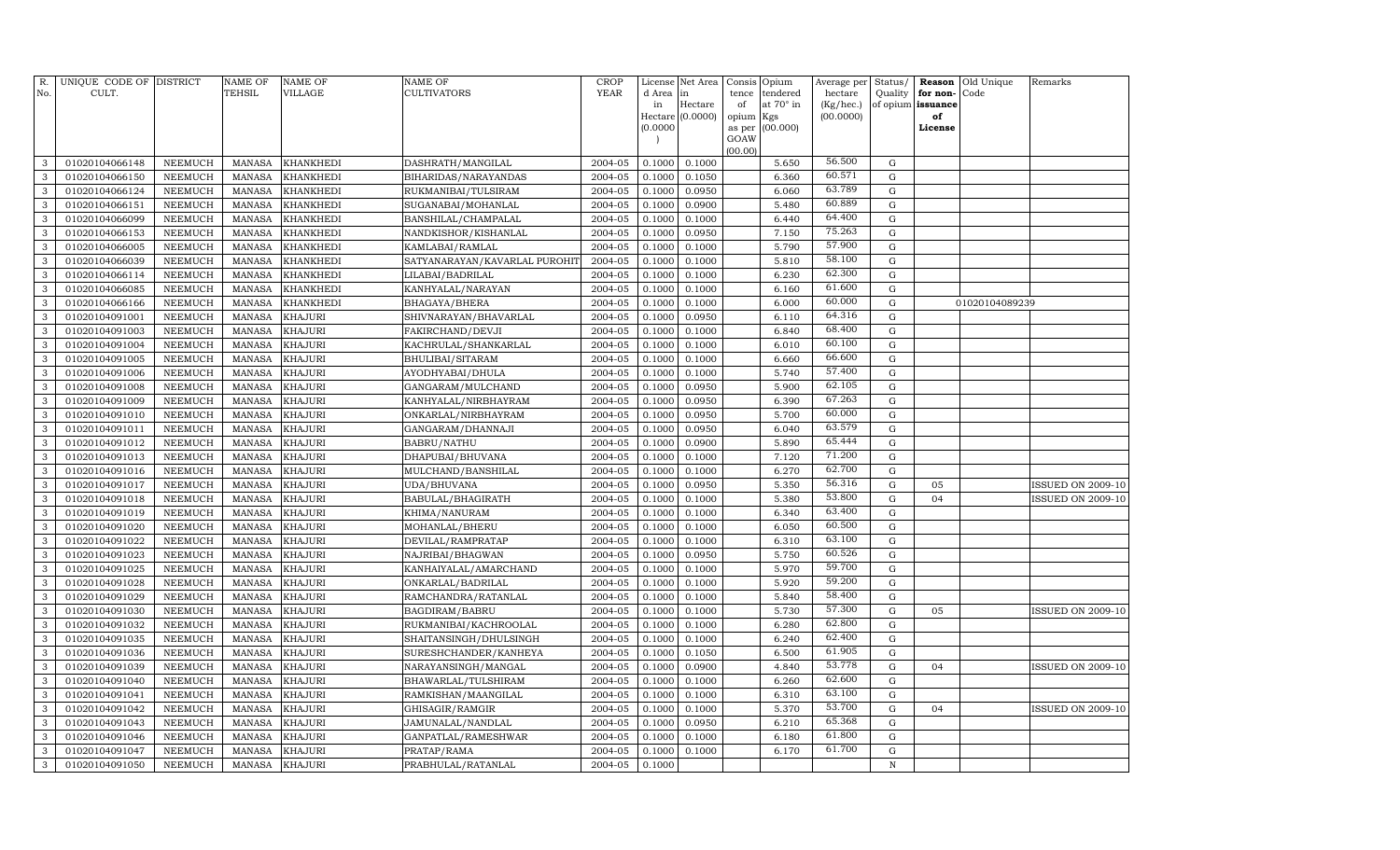| No.            | R. UNIQUE CODE OF DISTRICT<br>CULT. |                 | NAME OF<br>TEHSIL | <b>NAME OF</b><br>VILLAGE | NAME OF<br>CULTIVATORS  | <b>CROP</b><br>YEAR | d Area in | License Net Area   Consis   Opium | tence           | tendered  | Average per<br>hectare | Status/<br>Quality | for non-Code      | <b>Reason</b> Old Unique | Remarks                        |  |
|----------------|-------------------------------------|-----------------|-------------------|---------------------------|-------------------------|---------------------|-----------|-----------------------------------|-----------------|-----------|------------------------|--------------------|-------------------|--------------------------|--------------------------------|--|
|                |                                     |                 |                   |                           |                         |                     | in        | Hectare                           | of              | at 70° in | (Kg/hec.)              |                    | of opium issuance |                          |                                |  |
|                |                                     |                 |                   |                           |                         |                     |           | Hectare $(0.0000)$                | opium           | Kgs       | (00.0000)              |                    | of                |                          |                                |  |
|                |                                     |                 |                   |                           |                         |                     | (0.0000)  |                                   | as per          | (00.000)  |                        |                    | License           |                          |                                |  |
|                |                                     |                 |                   |                           |                         |                     |           |                                   | GOAW<br>(00.00) |           |                        |                    |                   |                          |                                |  |
| 3              | 01020104091051                      | NEEMUCH         | MANASA            | <b>KHAJURI</b>            | NANDLAL/MANGILAL        | 2004-05             | 0.1000    | 0.1000                            |                 | 5.820     | 58.200                 | G                  |                   |                          |                                |  |
| 3              | 01020104091053                      | <b>NEEMUCH</b>  | <b>MANASA</b>     | <b>KHAJURI</b>            | KALUSINGH/NARAYAN       | 2004-05             | 0.1000    | 0.0950                            |                 | 5.670     | 59.684                 | G                  |                   |                          |                                |  |
| 3              | 01020104091054                      | NEEMUCH         | MANASA            | <b>KHAJURI</b>            | BAPUSINGH/DHULSINGH     | 2004-05             | 0.1000    | 0.1000                            |                 | 6.200     | 62.000                 | G                  |                   |                          |                                |  |
| 3              | 01020104091055                      | <b>NEEMUCH</b>  | <b>MANASA</b>     | <b>KHAJURI</b>            | MATHURALAL/MANGILAL     | 2004-05             | 0.1000    | 0.1000                            |                 | 6.040     | 60.400                 | G                  |                   |                          |                                |  |
| 3              | 01020104091056                      | <b>NEEMUCH</b>  | MANASA            | <b>KHAJURI</b>            | SHIVNARAYAN/AMARJI      | 2004-05             | 0.1000    | 0.0950                            |                 | 5.580     | 58.737                 | G                  |                   |                          |                                |  |
| 3              | 01020104091057                      | <b>NEEMUCH</b>  | <b>MANASA</b>     | <b>KHAJURI</b>            | PRABHULAL/KACHRU        | 2004-05             | 0.1000    | 0.0950                            |                 | 5.460     | 57.474                 | $\mathbf G$        |                   |                          |                                |  |
| 3              | 01020104091058                      | NEEMUCH         | MANASA            | <b>KHAJURI</b>            | HARLAL/KACHRU           | 2004-05             | 0.1000    | 0.1000                            |                 | 6.220     | 62.200                 | G                  |                   |                          |                                |  |
| 3              | 01020104091060                      | ${\tt NEEMUCH}$ | MANASA            | <b>KHAJURI</b>            | RAMPRASAD/NANDLAL       | 2004-05             | 0.1000    | 0.1000                            |                 | 6.510     | 65.100                 | G                  |                   |                          |                                |  |
| 3              | 01020104091061                      | NEEMUCH         | <b>MANASA</b>     | <b>KHAJURI</b>            | PRABHULAL/BHAWAR        | 2004-05             | 0.1000    | 0.1000                            |                 | 5.900     | 59.000                 | G                  |                   |                          |                                |  |
| 3              | 01020104091063                      | NEEMUCH         | MANASA            | <b>KHAJURI</b>            | MUKESHKUMAR/RAMESHWAR   | 2004-05             | 0.1000    | 0.1000                            |                 | 6.550     | 65.500                 | ${\rm G}$          |                   |                          |                                |  |
| 3              | 01020104091064                      | <b>NEEMUCH</b>  | MANASA            | <b>KHAJURI</b>            | KAILASHCHAND/MOHANLAL   | 2004-05             | 0.1000    | 0.1000                            |                 | 5.840     | 58.400                 | G                  |                   |                          |                                |  |
| 3              | 01020104091066                      | NEEMUCH         | <b>MANASA</b>     | <b>KHAJURI</b>            | BAPULAL/BHUWANILAL      | 2004-05             | 0.1000    | 0.0900                            |                 | 6.230     | 69.222                 | G                  |                   |                          |                                |  |
| 3              | 01020104091067                      | <b>NEEMUCH</b>  | MANASA            | <b>KHAJURI</b>            | RAJENDERKUMAR/MANGILAL  | 2004-05             | 0.1000    | 0.1000                            |                 | 5.960     | 59.600                 | ${\rm G}$          |                   |                          |                                |  |
| 3              | 01020104091068                      | NEEMUCH         | <b>MANASA</b>     | <b>KHAJURI</b>            | DEUBAI/SHANKAERLAL      | 2004-05             | 0.1000    | 0.1000                            |                 | 5.690     | 56.900                 | ${\rm G}$          |                   |                          |                                |  |
| 3              | 01020104091070                      | <b>NEEMUCH</b>  | <b>MANASA</b>     | <b>KHAJURI</b>            | MULCHAND/RATANLAL       | 2004-05             | 0.1000    | 0.0950                            |                 | 5.800     | 61.053                 | G                  |                   |                          |                                |  |
| 3              | 01020104091074                      | <b>NEEMUCH</b>  | <b>MANASA</b>     | <b>KHAJURI</b>            | PRAKASH/KACHRU          | 2004-05             | 0.1000    | 0.0800                            |                 | 5.040     | 63.000                 | ${\rm G}$          |                   |                          |                                |  |
| 3              | 01020104091076                      | NEEMUCH         | MANASA            | <b>KHAJURI</b>            | SALAGRAM/BHUVANIRAM     | 2004-05             | 0.1000    | 0.1000                            |                 | 6.460     | 64.600                 | G                  |                   |                          |                                |  |
| 3              | 01020104091077                      | <b>NEEMUCH</b>  | <b>MANASA</b>     | <b>KHAJURI</b>            | LABHCHAND/HARLAL        | 2004-05             | 0.1000    | 0.1000                            |                 | 6.200     | 62.000                 | G                  |                   |                          |                                |  |
| 3              | 01020104091079                      | NEEMUCH         | MANASA            | <b>KHAJURI</b>            | GHISALAL/UDA            | 2004-05             | 0.1000    | 0.0950                            |                 | 5.670     | 59.684                 | G                  |                   |                          |                                |  |
| 3              | 01020104091080                      | NEEMUCH         | <b>MANASA</b>     | <b>KHAJURI</b>            | KARULAL/DEVA            | 2004-05             | 0.1000    | 0.0950                            |                 | 5.700     | 60.000                 | G                  |                   |                          |                                |  |
| 3              | 01020104091082                      | <b>NEEMUCH</b>  | <b>MANASA</b>     | <b>KHAJURI</b>            | MANGILAL/BHAVARLAL      | 2004-05             | 0.1000    | 0.1000                            | 71.43           | 5.210     | 52.100                 |                    | 02                |                          | <b>ISSUED ON 2009-10</b>       |  |
| 3              | 01020104091083                      | <b>NEEMUCH</b>  | <b>MANASA</b>     | <b>KHAJURI</b>            | CHENRAM/KALURAM         | 2004-05             | 0.1000    | 0.1000                            |                 | 6.350     | 63.500                 | G                  |                   |                          |                                |  |
| 3              | 01020104091085                      | NEEMUCH         | MANASA            | <b>KHAJURI</b>            | RAJARAM/BABRU           | 2004-05             | 0.1000    |                                   |                 |           |                        | F                  |                   |                          |                                |  |
| 3              | 01020104091086                      | NEEMUCH         | <b>MANASA</b>     | <b>KHAJURI</b>            | PRAKSHCHAND/NATHU       | 2004-05             | 0.1000    | 0.0950                            |                 | 6.600     | 69.474                 | G                  |                   |                          |                                |  |
| 3              | 01020104091087                      | NEEMUCH         | <b>MANASA</b>     | <b>KHAJURI</b>            | MADANLAL/SHANKARLAL     | 2004-05             | 0.1000    | 0.0950                            |                 | 5.280     | 55.579                 | G                  |                   |                          |                                |  |
| 3              | 01020104091089                      | NEEMUCH         | <b>MANASA</b>     | <b>KHAJURI</b>            | GIRVAR/BADRILAL         | 2004-05             | 0.1000    | 0.1000                            |                 | 5.710     | 57.100                 | G                  | 05                |                          | <b>ISSUED ON 2009-10</b>       |  |
| 3              | 01020104091093                      | NEEMUCH         | <b>MANASA</b>     | <b>KHAJURI</b>            | BHAVARLAL/NIRBHAYRAM    | 2004-05             | 0.1000    | 0.1000                            | 72.29           | 6.180     | 61.800                 | $\mathbf{I}$       | 02                |                          | ISSUED 2010-11/NAME CHANGE     |  |
| 3              | 01020104091095                      | NEEMUCH         | <b>MANASA</b>     | <b>KHAJURI</b>            | RAMPRASAD/BHUVANA       | 2004-05             | 0.1000    | 0.1000                            |                 | 6.620     | 66.200                 | ${\rm G}$          |                   |                          |                                |  |
| 3              | 01020104091098                      | NEEMUCH         | <b>MANASA</b>     | <b>KHAJURI</b>            | MODIRAM/GULAB           | 2004-05             | 0.1000    |                                   |                 |           |                        | $\mathbf F$        |                   |                          |                                |  |
| 3              | 01020104091101                      | NEEMUCH         | <b>MANASA</b>     | <b>KHAJURI</b>            | DAYASHANKAR/HARLAL      | 2004-05             | 0.1000    | 0.1000                            |                 | 6.000     | 60.000                 | G                  |                   |                          |                                |  |
| 3              | 01020104091103                      | NEEMUCH         | <b>MANASA</b>     | <b>KHAJURI</b>            | BANSHILAL/RAMPRATAP     | 2004-05             | 0.1000    | 0.1000                            |                 | 5.820     | 58.200                 | G                  |                   |                          |                                |  |
| 3              | 01020104091071                      | <b>NEEMUCH</b>  | <b>MANASA</b>     | <b>KHAJURI</b>            | MULCHAND/TULSIRAM       | 2004-05             | 0.1000    | 0.1000                            |                 | 5.720     | 57.200                 | G                  |                   |                          |                                |  |
| 3              | 01020104091109                      | NEEMUCH         | <b>MANASA</b>     | <b>KHAJURI</b>            | LAXMINARAYAN/NANURAM    | 2004-05             | 0.1000    | 0.1000                            |                 | 5.900     | 59.000                 | G                  |                   |                          |                                |  |
| 3              | 01020104091110                      | <b>NEEMUCH</b>  | <b>MANASA</b>     | <b>KHAJURI</b>            | PUSHKAR/LAXMINARAYAN    | 2004-05             | 0.1000    | 0.1000                            |                 | 6.050     | 60.500                 | G                  |                   |                          |                                |  |
| 3              | 01020104091033                      | <b>NEEMUCH</b>  | <b>MANASA</b>     | <b>KHAJURI</b>            | BANSHILAL/BHUVANILAL    | 2004-05             | 0.1000    | 0.1000                            |                 | 6.300     | 63.000                 | G                  |                   |                          |                                |  |
| 3              | 01020104091059                      | <b>NEEMUCH</b>  | <b>MANASA</b>     | <b>KHAJURI</b>            | SHANTILAL/KACHRU        | 2004-05             | 0.1000    | 0.0950                            |                 | 4.800     | 50.526                 | G                  | 04                |                          |                                |  |
| 3              | 01020104091045                      | <b>NEEMUCH</b>  | <b>MANASA</b>     | <b>KHAJURI</b>            | HARISHCHAND/BANSHILAL   | 2004-05             | 0.1000    | 0.1000                            |                 | 5.900     | 59.000                 | G                  |                   |                          |                                |  |
| 3              | 01020104091052                      | <b>NEEMUCH</b>  | <b>MANASA</b>     | <b>KHAJURI</b>            | MANOHAR/HARISHCHANDRA   | 2004-05             | 0.1000    | 0.1000                            |                 | 6.390     | 63.900                 | G                  |                   |                          |                                |  |
| 3              | 01020104091119                      | <b>NEEMUCH</b>  | <b>MANASA</b>     | <b>KHAJURI</b>            | SHYMABAI/BASANTILAL     | 2004-05             | 0.1000    | 0.0950                            |                 | 5.810     | 61.158                 | G                  |                   |                          |                                |  |
| 3              | 01020104091027                      | NEEMUCH         | <b>MANASA</b>     | <b>KHAJURI</b>            | NANDLAL/CHOTELAL        | 2004-05             | 0.1000    | 0.1000                            |                 | 6.050     | 60.500                 | G                  |                   |                          |                                |  |
| 3              | 01020104091034                      | <b>NEEMUCH</b>  | <b>MANASA</b>     | <b>KHAJURI</b>            | SHMBHULAL/BAGDIRAM      | 2004-05             | 0.1000    | 0.1000                            |                 | 5.960     | 59.600<br>58.300       | G                  |                   |                          |                                |  |
| 3              | 01020104091105                      | NEEMUCH         | <b>MANASA</b>     | <b>KHAJURI</b>            | RAGHUVIRSINGH/BASNTILAL | 2004-05             | 0.1000    | 0.1000                            |                 | 5.830     |                        | $\mathbf G$        | 05                |                          | 102010402815 ISSUED ON 2009-10 |  |
| $\overline{1}$ | 01020104026116                      | NEEMUCH         | <b>MANASA</b>     | KANJARDA-II               | BALURAM/CHAMPA          | 2004-05             | 0.1000    |                                   |                 |           |                        | $\mathbf F$        |                   |                          |                                |  |
| <sup>1</sup>   | 01020104026117                      | NEEMUCH         | MANASA            | KANJARDA-II               | ONKARLAL/NATHULAL       | 2004-05             | 0.1000    |                                   |                 |           |                        | $\mathbf F$        |                   |                          |                                |  |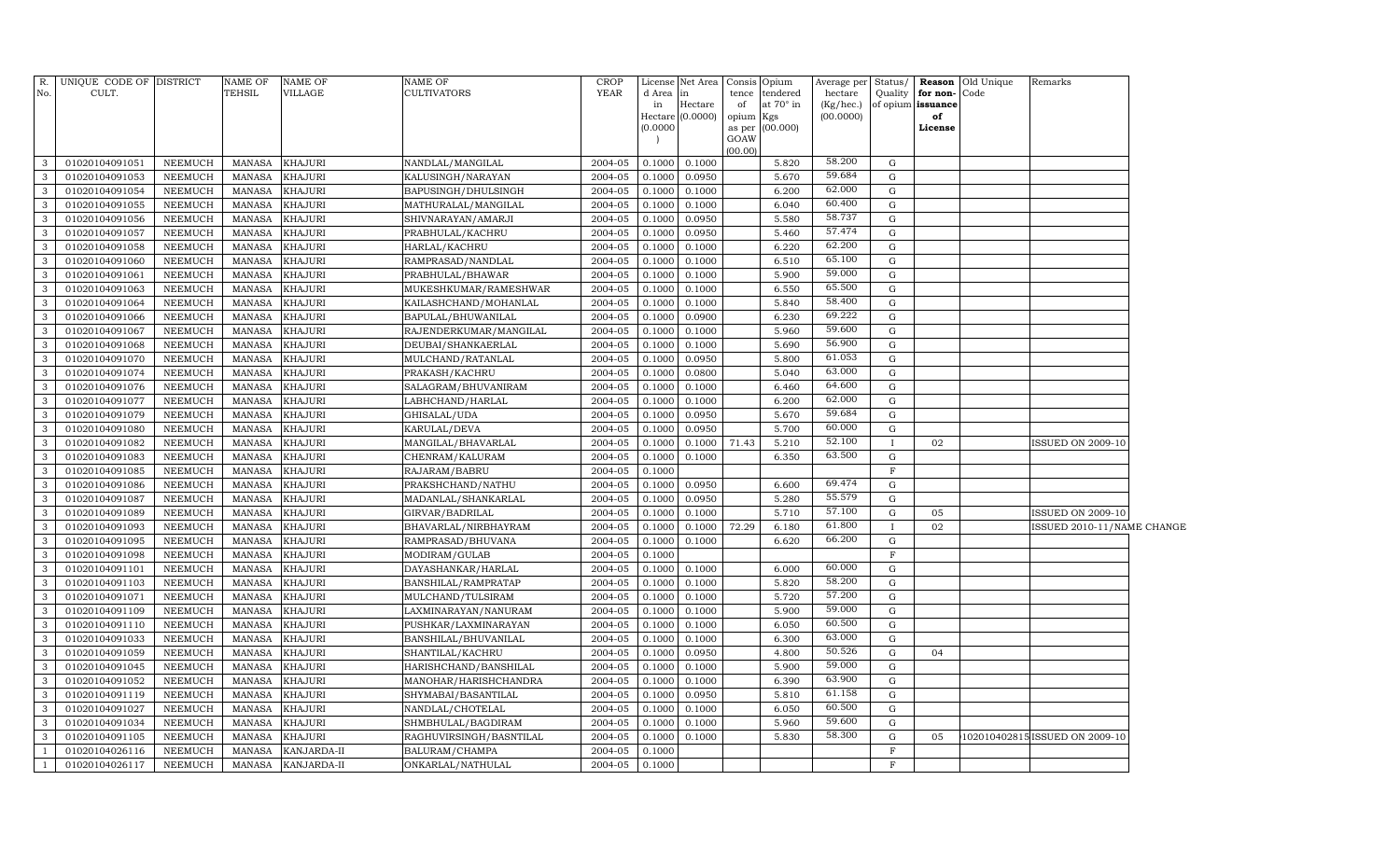| R.<br>No.      | UNIQUE CODE OF DISTRICT<br>CULT. |                 | NAME OF<br>TEHSIL | NAME OF<br>VILLAGE | <b>NAME OF</b><br><b>CULTIVATORS</b> | <b>CROP</b><br><b>YEAR</b> | License<br>d Area | Net Area<br>lin  |             | Consis Opium<br>tendered | Average per<br>hectare | Status/             |                      | Reason Old Unique<br>Code | Remarks           |
|----------------|----------------------------------|-----------------|-------------------|--------------------|--------------------------------------|----------------------------|-------------------|------------------|-------------|--------------------------|------------------------|---------------------|----------------------|---------------------------|-------------------|
|                |                                  |                 |                   |                    |                                      |                            | in                | Hectare          | tence<br>of | at $70^\circ$ in         | (Kg/hec.)              | Quality<br>of opium | for non-<br>issuance |                           |                   |
|                |                                  |                 |                   |                    |                                      |                            |                   | Hectare (0.0000) | opium       | Kgs                      | (00.0000)              |                     | of                   |                           |                   |
|                |                                  |                 |                   |                    |                                      |                            | (0.0000)          |                  | as per      | (00.000)                 |                        |                     | License              |                           |                   |
|                |                                  |                 |                   |                    |                                      |                            |                   |                  | GOAW        |                          |                        |                     |                      |                           |                   |
| -1             | 01020104026118                   | NEEMUCH         | MANASA            | KANJARDA-II        | MEGHA/KASHIRAM                       | 2004-05                    | 0.1000            | 0.1050           | (00.00)     | 6.300                    | 60.000                 | G                   |                      |                           |                   |
| -1             | 01020104026119                   | ${\tt NEEMUCH}$ | MANASA            | KANJARDA-II        | GANGARAM/HEERA                       | 2004-05                    | 0.1000            | 0.1050           |             | 7.230                    | 68.857                 | G                   |                      |                           |                   |
| $\overline{1}$ | 01020104026120                   | NEEMUCH         | MANASA            | KANJARDA-II        | BANSHILAL/GOPI                       | 2004-05                    | 0.1000            |                  |             |                          |                        | $\mathbf F$         |                      |                           |                   |
| $\overline{1}$ | 01020104026121                   | NEEMUCH         | MANASA            | KANJARDA-II        | MEGHRAJ/PRITHVIRAJ                   | 2004-05                    | 0.1000            |                  |             |                          |                        | $\mathbf F$         |                      |                           |                   |
| $\overline{1}$ | 01020104026122                   | NEEMUCH         | MANASA            | KANJARDA-II        | HARLAL/KASHIRAM                      | 2004-05                    | 0.1000            |                  |             |                          |                        | $\mathbf F$         |                      |                           |                   |
| $\overline{1}$ | 01020104026123                   | NEEMUCH         | MANASA            | KANJARDA-II        | AMARTIBAI/MANGILAL                   | 2004-05                    | 0.1000            | 0.1000           |             | 6.900                    | 69.000                 | G                   |                      |                           |                   |
| $\overline{1}$ | 01020104026124                   | NEEMUCH         | MANASA            | KANJARDA-II        | MODIRAM/MYACHAND                     | 2004-05                    | 0.1000            | 0.1000           |             | 6.500                    | 65.000                 | G                   |                      |                           |                   |
| $\overline{1}$ | 01020104026125                   | NEEMUCH         | MANASA            | KANJARDA-II        | RAMLAL/GHISALAL                      | 2004-05                    | 0.1000            | 0.1000           |             | 4.750                    | 47.500                 | G                   | 04                   |                           | ISSUED ON 2016-17 |
| $\overline{1}$ | 01020104026126                   | NEEMUCH         | <b>MANASA</b>     | KANJARDA-II        | BHANWARLAL/MOHANLAL                  | 2004-05                    | 0.1000            | 0.0950           |             | 5.950                    | 62.632                 | G                   |                      |                           |                   |
| $\overline{1}$ | 01020104026127                   | NEEMUCH         | MANASA            | KANJARDA-II        | AMARCHAND/MOHANLAL                   | 2004-05                    | 0.1000            | 0.1050           |             | 7.600                    | 72.381                 | G                   |                      |                           |                   |
| $\overline{1}$ | 01020104026128                   | <b>NEEMUCH</b>  | MANASA            | KANJARDA-II        | CHHAGANLAL/MOHANLAL                  | 2004-05                    | 0.1000            |                  |             |                          |                        | $\mathbf F$         |                      |                           |                   |
| $\overline{1}$ | 01020104026129                   | <b>NEEMUCH</b>  | MANASA            | KANJARDA-II        | NANDLAL/JODHARAM                     | 2004-05                    | 0.1000            | 0.1000           |             | 6.350                    | 63.500                 | G                   |                      |                           |                   |
| -1             | 01020104026130                   | NEEMUCH         | MANASA            | KANJARDA-II        | BHIMRAJ/JALAM                        | 2004-05                    | 0.1000            |                  |             |                          |                        | $\mathbf F$         |                      |                           |                   |
| $\overline{1}$ | 01020104026131                   | NEEMUCH         | MANASA            | KANJARDA-II        | MANGILAL/JAGANNATH                   | 2004-05                    | 0.1000            | 0.1000           |             | 5.990                    | 59.900                 | G                   |                      |                           |                   |
| $\overline{1}$ | 01020104026133                   | NEEMUCH         | <b>MANASA</b>     | KANJARDA-II        | PRABHULAL/NARAYAN                    | 2004-05                    | 0.1000            |                  |             |                          |                        | $\mathbf F$         |                      |                           |                   |
| -1             | 01020104026134                   | NEEMUCH         | MANASA            | KANJARDA-II        | NANDLAL/GHISALAL                     | 2004-05                    | 0.1000            | 0.1000           |             | 6.670                    | 66.700                 | G                   |                      |                           |                   |
| $\overline{1}$ | 01020104026135                   | NEEMUCH         | <b>MANASA</b>     | KANJARDA-II        | RAMCHAND/PANNALAL                    | 2004-05                    | 0.1000            | 0.0950           |             | 6.430                    | 67.684                 | G                   |                      |                           |                   |
| $\overline{1}$ | 01020104026136                   | NEEMUCH         | MANASA            | KANJARDA-II        | KASHIBAI/MATHURALAL                  | 2004-05                    | 0.1000            | 0.1000           |             | 6.400                    | 64.000                 | G                   |                      |                           |                   |
| $\overline{1}$ | 01020104026137                   | NEEMUCH         | MANASA            | KANJARDA-II        | NATHULAL/ KISHANA                    | 2004-05                    | 0.1000            | 0.1000           |             | 6.340                    | 63.400                 | G                   |                      |                           |                   |
| $\overline{1}$ | 01020104026138                   | NEEMUCH         | MANASA            | KANJARDA-II        | SUKHLAL/RAMLAL                       | 2004-05                    | 0.1000            | 0.1000           |             | 6.490                    | 64.900                 | G                   |                      |                           |                   |
| $\overline{1}$ | 01020104026139                   | NEEMUCH         | MANASA            | KANJARDA-II        | SHANTILAL/DEVILAL                    | 2004-05                    | 0.1000            |                  |             |                          |                        | $\mathbf F$         |                      |                           |                   |
| $\overline{1}$ | 01020104026140                   | <b>NEEMUCH</b>  | MANASA            | KANJARDA-II        | SATTAR MO./HUSSAIN                   | 2004-05                    | 0.1000            | 0.1050           |             | 6.160                    | 58.667                 | G                   |                      |                           |                   |
| -1             | 01020104026141                   | NEEMUCH         | <b>MANASA</b>     | KANJARDA-II        | BHAGIRATH/KHEMRAJ                    | 2004-05                    | 0.1000            |                  |             |                          |                        | $\mathbf F$         |                      |                           |                   |
| $\overline{1}$ | 01020104026142                   | NEEMUCH         | MANASA            | KANJARDA-II        | KAILASHCHAND/DOULATRAM               | 2004-05                    | 0.1000            | 0.0950           |             | 5.800                    | 61.053                 | G                   |                      |                           |                   |
| $\overline{1}$ | 01020104026143                   | NEEMUCH         | <b>MANASA</b>     | KANJARDA-II        | RAMCHANDRA/BALU                      | 2004-05                    | 0.1000            | 0.1000           |             | 5.580                    | 55.800                 | G                   |                      |                           |                   |
|                | 01020104026144                   | NEEMUCH         | MANASA            | KANJARDA-II        | MANGILAL/KHEMAJI                     | 2004-05                    | 0.1000            | 0.1050           |             | 6.760                    | 64.381                 | ${\rm G}$           |                      |                           |                   |
| $\overline{1}$ | 01020104026146                   | NEEMUCH         | <b>MANASA</b>     | KANJARDA-II        | MOTILAL/BALU                         | 2004-05                    | 0.1000            | 0.1000           |             | 6.390                    | 63.900                 | G                   |                      |                           |                   |
|                | 01020104026147                   | NEEMUCH         | MANASA            | KANJARDA-II        | NANDKISHOR/KACHRULAL                 | 2004-05                    | 0.1000            |                  |             |                          |                        | $\mathbf F$         |                      |                           |                   |
| $\overline{1}$ | 01020104026148                   | NEEMUCH         | MANASA            | KANJARDA-II        | MADHO/KANWARLAL                      | 2004-05                    | 0.1000            | 0.1000           |             | 6.220                    | 62.200                 | G                   |                      |                           |                   |
|                | 01020104026149                   | NEEMUCH         | MANASA            | KANJARDA-II        | BANSILAL/GOBARLAL                    | 2004-05                    | 0.1000            |                  |             |                          |                        | $\mathbf F$         |                      |                           |                   |
| $\overline{1}$ | 01020104026151                   | NEEMUCH         | MANASA            | KANJARDA-II        | MOTILAL/DEVILAL                      | 2004-05                    | 0.1000            | 0.1000           |             | 6.450                    | 64.500                 | G                   |                      |                           |                   |
| $\overline{1}$ | 01020104026152                   | NEEMUCH         | <b>MANASA</b>     | KANJARDA-II        | MANGIBAI/AMARCHAND                   | 2004-05                    | 0.1000            |                  |             |                          |                        | $\mathbf F$         |                      |                           |                   |
|                | 01020104026153                   | NEEMUCH         | MANASA            | KANJARDA-II        | GORILAL/ JADAVCHAND                  | 2004-05                    | 0.1000            | 0.0950           |             | 6.070                    | 63.895                 | G                   |                      |                           |                   |
| $\overline{1}$ | 01020104026155                   | NEEMUCH         | MANASA            | KANJARDA-II        | MODA/HEERA                           | 2004-05                    | 0.1000            | 0.1000           |             | 6.910                    | 69.100                 | G                   |                      |                           |                   |
|                | 01020104026156                   | NEEMUCH         | <b>MANASA</b>     | KANJARDA-II        | SUNDERLAL/CHUNNILAL                  | 2004-05                    | 0.1000            | 0.1000           |             | 5.610                    | 56.100                 | $\mathbf G$         | 05                   |                           |                   |
|                | 01020104026157                   | NEEMUCH         | <b>MANASA</b>     | KANJARDA-II        | KISANLAL/CHUNNILAL                   | 2004-05                    | 0.1000            | 0.1000           |             | 6.730                    | 67.300                 | G                   |                      |                           |                   |
|                | 01020104026159                   | <b>NEEMUCH</b>  | <b>MANASA</b>     | KANJARDA-II        | GORILAL/RAMA                         | 2004-05                    | 0.1000            | 0.0950           |             | 6.220                    | 65.474                 | $\mathbf G$         | 05                   |                           |                   |
|                | 01020104026160                   | NEEMUCH         | MANASA            | KANJARDA-II        | NANDLAL/NARAYAN                      | 2004-05                    | 0.1000            |                  |             |                          |                        | $\mathbf F$         |                      |                           |                   |
| $\overline{1}$ | 01020104026161                   | NEEMUCH         | MANASA            | KANJARDA-II        | CHAGANLAL/BHANWARLAL                 | 2004-05                    | 0.1000            | 0.0950           |             | 6.280                    | 66.105                 | G                   |                      |                           |                   |
|                | 01020104026162                   | NEEMUCH         | MANASA            | KANJARDA-II        | AMARCHAND/BABRU                      | 2004-05                    | 0.1000            |                  |             |                          |                        | F                   |                      |                           |                   |
| -1             | 01020104026165                   | NEEMUCH         | MANASA            | KANJARDA-II        | GHISALAL/MODA                        | 2004-05                    | 0.1000            |                  |             |                          |                        | $\mathbf F$         |                      |                           |                   |
| $\overline{1}$ | 01020104026166                   | NEEMUCH         | MANASA            | KANJARDA-II        | HAGAMIBAI/NATHU                      | 2004-05                    | 0.1000            | 0.1000           |             | 6.460                    | 64.600                 | G                   |                      |                           |                   |
|                | 01020104026168                   | NEEMUCH         | <b>MANASA</b>     | KANJARDA-II        | GHISALAL/NARAYAN                     | 2004-05                    | 0.1000            |                  |             |                          |                        | $_{\rm F}$          |                      |                           |                   |
| $\mathbf{1}$   | 01020104026169                   | NEEMUCH         | MANASA            | KANJARDA-II        | NANDLAL/CHUNNILAL                    | 2004-05                    | 0.1000            | 0.1000           |             | 5.930                    | 59.300                 | G                   | 05                   |                           |                   |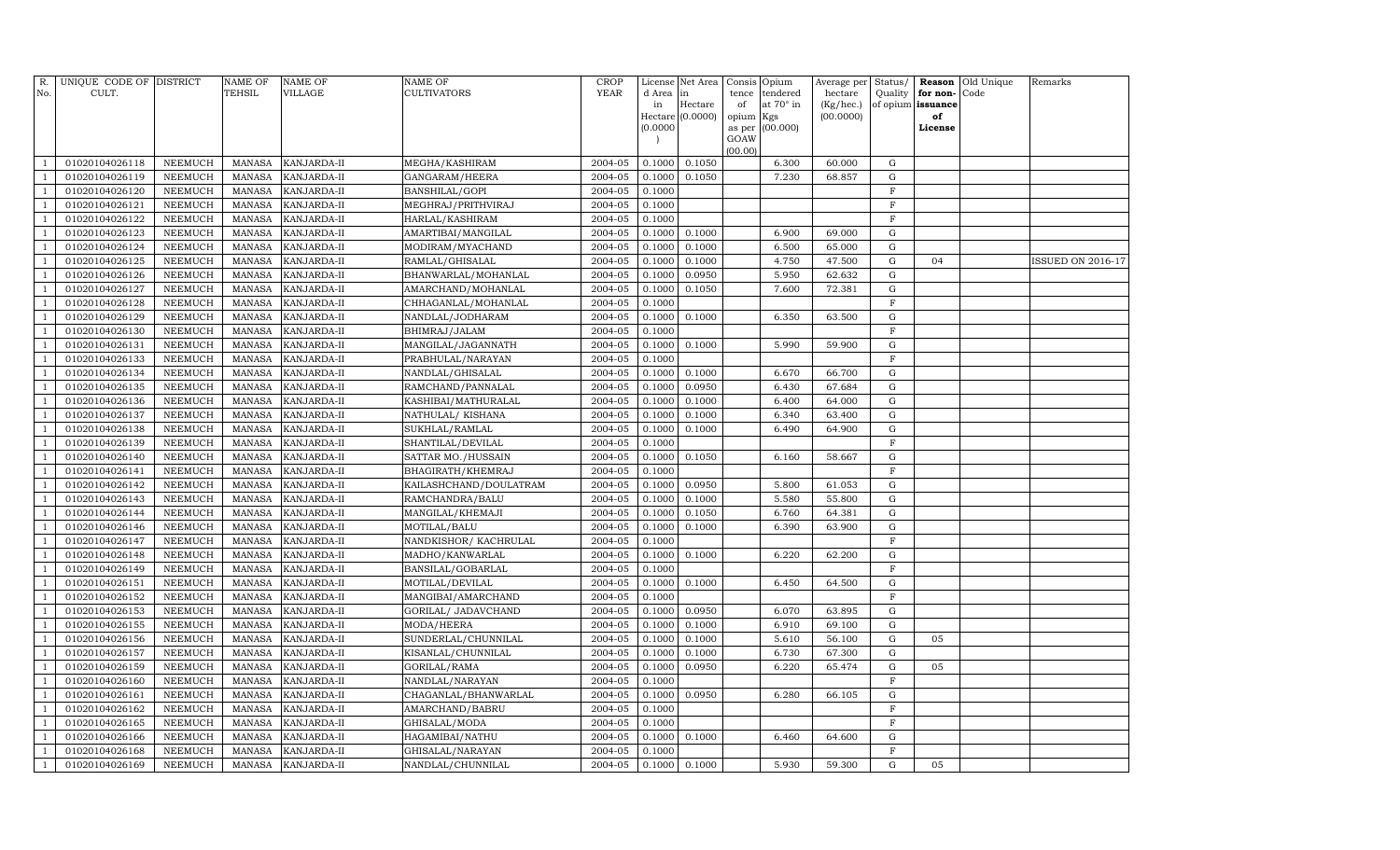| R.             | UNIQUE CODE OF DISTRICT |                | NAME OF       | <b>NAME OF</b> | <b>NAME OF</b>                        | <b>CROP</b>        |              | License Net Area |             | Consis Opium                 | Average per          | Status/                  |                      | <b>Reason</b> Old Unique | Remarks                  |
|----------------|-------------------------|----------------|---------------|----------------|---------------------------------------|--------------------|--------------|------------------|-------------|------------------------------|----------------------|--------------------------|----------------------|--------------------------|--------------------------|
| No.            | CULT.                   |                | TEHSIL        | <b>VILLAGE</b> | <b>CULTIVATORS</b>                    | <b>YEAR</b>        | d Area<br>in | in<br>Hectare    | tence<br>of | tendered<br>at $70^\circ$ in | hectare<br>(Kg/hec.) | Quality<br>of opium      | for non-<br>issuance | Code                     |                          |
|                |                         |                |               |                |                                       |                    |              | Hectare (0.0000) | opium Kgs   |                              | (00.0000)            |                          | of                   |                          |                          |
|                |                         |                |               |                |                                       |                    | (0.0000)     |                  |             | as per (00.000)              |                      |                          | License              |                          |                          |
|                |                         |                |               |                |                                       |                    |              |                  | GOAW        |                              |                      |                          |                      |                          |                          |
| -1             | 01020104026170          | NEEMUCH        | MANASA        | KANJARDA-II    | GANGARAM / NARAYAN                    | 2004-05            | 0.1000       | 0.0950           | (00.00)     | 6.010                        | 63.263               | ${\rm G}$                |                      |                          |                          |
| $\overline{1}$ | 01020104026171          | NEEMUCH        | MANASA        | KANJARDA-II    | MOHANLAL/ONKARLAL                     | 2004-05            | 0.1000       | 0.1000           |             | 4.860                        | 48.600               | ${\rm G}$                | 04                   |                          | <b>ISSUED ON 2016-17</b> |
| $\overline{1}$ | 01020104026172          | NEEMUCH        | MANASA        | KANJARDA-II    | NANDLAL/GOBARLAL                      | 2004-05            | 0.1000       |                  |             |                              |                      | $\mathbf F$              |                      |                          |                          |
| $\overline{1}$ | 01020104026173          | NEEMUCH        | MANASA        | KANJARDA-II    | TANKU BAI/ RUPI BAI                   | 2004-05            | 0.1000       | 0.1000           |             | 6.800                        | 68.000               | ${\rm G}$                |                      |                          |                          |
| $\overline{1}$ | 01020104026174          | NEEMUCH        | MANASA        | KANJARDA-II    | BHERULAL/NARAYAN                      | 2004-05            | 0.1000       |                  |             |                              |                      | $\mathbf F$              |                      |                          |                          |
| $\overline{1}$ | 01020104026175          | NEEMUCH        | MANASA        | KANJARDA-II    | HARJU BAI/ MODIRAM                    | 2004-05            | 0.1000       |                  |             |                              |                      | $\, {\rm N}$             |                      |                          | NAME CHANGE              |
| $\overline{1}$ | 01020104026176          | NEEMUCH        | MANASA        | KANJARDA-II    | RAMLAL/PYARA                          | 2004-05            | 0.1000       |                  |             |                              |                      | $\mathbf F$              |                      |                          |                          |
| $\overline{1}$ | 01020104026177          | NEEMUCH        | MANASA        | KANJARDA-II    | PANNALAL/BHANWARLAL                   | 2004-05            | 0.1000       |                  |             |                              |                      | $\, {\rm N}$             |                      |                          |                          |
| $\overline{1}$ | 01020104026178          | NEEMUCH        | MANASA        | KANJARDA-II    | KANWARLAL/KALU                        | 2004-05            | 0.1000       |                  |             |                              |                      | $\mathbf F$              |                      |                          |                          |
| $\overline{1}$ | 01020104026179          | NEEMUCH        | MANASA        | KANJARDA-II    | RUKMANIBAI/LALURAM                    | 2004-05            | 0.1000       | 0.1000           |             | 6.840                        | 68.400               | G                        |                      |                          |                          |
| $\overline{1}$ | 01020104026180          | <b>NEEMUCH</b> | <b>MANASA</b> | KANJARDA-II    | MODIRAM/HARLAL                        | 2004-05            | 0.1000       | 0.0950           |             | 6.240                        | 65.684               | ${\rm G}$                |                      |                          |                          |
| $\overline{1}$ | 01020104026181          | <b>NEEMUCH</b> | MANASA        | KANJARDA-II    | NATHULAL/NANDLAL                      | 2004-05            | 0.1000       | 0.1000           |             | 6.280                        | 62.800               | ${\rm G}$                |                      |                          |                          |
| $\overline{1}$ | 01020104026182          | NEEMUCH        | <b>MANASA</b> | KANJARDA-II    | NONDRAM/GORILAL                       | 2004-05            | 0.1000       |                  |             |                              |                      | ${\bf N}$                |                      |                          |                          |
| $\overline{1}$ | 01020104026183          | NEEMUCH        | MANASA        | KANJARDA-II    | JAGANNATH/CHAGAN                      | 2004-05            | 0.1000       |                  |             |                              |                      | $\mathbf F$              |                      |                          |                          |
| $\overline{1}$ | 01020104026184          | NEEMUCH        | <b>MANASA</b> | KANJARDA-II    | MOTYABAI/MEGHRAJ                      | 2004-05            | 0.1000       |                  |             |                              |                      | $\mathbf F$              |                      |                          |                          |
| $\overline{1}$ | 01020104026185          | NEEMUCH        | <b>MANASA</b> | KANJARDA-II    | GORILAL/MODA                          | 2004-05            | 0.1000       | 0.1000           |             | 6.060                        | 60.600               | ${\rm G}$                |                      |                          |                          |
| $\overline{1}$ | 01020104026186          | NEEMUCH        | <b>MANASA</b> | KANJARDA-II    | BHOLIBAI/NANDA                        | 2004-05            | 0.1000       | 0.1050           |             | 6.010                        | 57.238               | ${\rm G}$                |                      |                          |                          |
| $\overline{1}$ | 01020104026188          | NEEMUCH        | <b>MANASA</b> | KANJARDA-II    | PYARCHAND/UDAJI                       | 2004-05            | 0.1000       |                  |             |                              |                      | $\mathbf F$              |                      |                          |                          |
| $\overline{1}$ | 01020104026191          | NEEMUCH        | MANASA        | KANJARDA-II    | GORILAL/GANGARAM                      | 2004-05            | 0.1000       |                  |             |                              |                      | $\, {\rm N}$             |                      |                          |                          |
| $\overline{1}$ | 01020104026192          | NEEMUCH        | <b>MANASA</b> | KANJARDA-II    | GHISIBAI/GHISALAL                     | 2004-05            | 0.1000       |                  |             |                              |                      | $\mathbf F$              |                      |                          |                          |
|                | 01020104026193          | NEEMUCH        | <b>MANASA</b> | KANJARDA-II    | GHISALAL/LAKHMA                       | 2004-05            | 0.1000       |                  |             |                              |                      | $\mathbf F$              |                      |                          |                          |
| $\overline{1}$ | 01020104026194          | <b>NEEMUCH</b> | <b>MANASA</b> | KANJARDA-II    | NONDRAM/ONKARLAL                      | 2004-05            | 0.1000       | 0.1000           |             | 5.550                        | 55.500               | ${\rm G}$                |                      |                          |                          |
| $\overline{1}$ | 01020104026195          | NEEMUCH        | <b>MANASA</b> | KANJARDA-II    | LALURAM/RAMA                          | 2004-05            | 0.1000       |                  |             |                              |                      | $\rm F$                  |                      |                          |                          |
| $\overline{1}$ | 01020104026196          | <b>NEEMUCH</b> | <b>MANASA</b> | KANJARDA-II    | LAHARMAL/PYARCHAND                    | 2004-05            | 0.1000       | 0.1000           |             | 6.380                        | 63.800               | ${\rm G}$                |                      |                          |                          |
| -1             | 01020104026198          | NEEMUCH        | <b>MANASA</b> | KANJARDA-II    | MADHOLAL/NONDRAM                      | 2004-05            | 0.1000       | 0.1000           |             | 6.200                        | 62.000               | ${\rm G}$                |                      |                          |                          |
| $\overline{1}$ | 01020104026199          | NEEMUCH        | <b>MANASA</b> | KANJARDA-II    | MANGILAL/BHURALAL                     | 2004-05            | 0.1000       |                  |             |                              |                      | $\mathbf F$              |                      |                          |                          |
|                | 01020104026200          | NEEMUCH        | <b>MANASA</b> | KANJARDA-II    | NANDLAL/MODA                          | 2004-05            | 0.1000       |                  |             |                              |                      | $\mathbf F$              |                      |                          |                          |
| $\overline{1}$ | 01020104026201          | NEEMUCH        | <b>MANASA</b> | KANJARDA-II    | SHANKARLAL/MODA                       | 2004-05            | 0.1000       |                  |             |                              |                      | $\mathbf F$              |                      |                          |                          |
|                | 01020104026202          | <b>NEEMUCH</b> | <b>MANASA</b> | KANJARDA-II    | KHEMRAJ/BHERU                         | 2004-05            | 0.1000       | 0.1000           |             | 5.440                        | 54.400               | ${\rm G}$                | 05                   |                          |                          |
| $\overline{1}$ | 01020104026203          | NEEMUCH        | <b>MANASA</b> | KANJARDA-II    | BHAWANILAL/CHUNNILAL                  | 2004-05            | 0.1000       |                  |             |                              |                      | $\mathbf F$              |                      |                          |                          |
| $\overline{1}$ | 01020104026206          | NEEMUCH        | <b>MANASA</b> | KANJARDA-II    | BHURALAL/GANGARAM                     | 2004-05            | 0.1000       |                  |             |                              |                      | F                        |                      |                          |                          |
|                | 01020104026207          | NEEMUCH        | <b>MANASA</b> | KANJARDA-II    | MOTI/MODA                             | 2004-05            | 0.1000       |                  |             |                              |                      | ${\bf N}$                |                      |                          |                          |
| $\overline{1}$ | 01020104026208          | NEEMUCH        | <b>MANASA</b> | KANJARDA-II    | $\overline{\mbox{PRABHULAL/NANALAL}}$ | 2004-05            | 0.1000       | 0.1050           |             | 6.260                        | 59.619               | G                        |                      |                          |                          |
| $\overline{1}$ | 01020104026209          | NEEMUCH        | <b>MANASA</b> | KANJARDA-II    | LALUARM/BHANWARLAL                    | 2004-05            | 0.1000       |                  |             |                              |                      | $\mathbf F$              |                      |                          |                          |
|                | 01020104026210          | NEEMUCH        | <b>MANASA</b> | KANJARDA-II    | MANGILAL/GORILAL                      | 2004-05            | 0.1000       | 0.0500           |             | 3.050                        | 61.000               | ${\rm G}$                |                      |                          |                          |
|                | 01020104026211          | NEEMUCH        | <b>MANASA</b> | KANJARDA-II    | GHISALAL/HARLAL                       | 2004-05            | 0.1000       |                  |             |                              |                      | $\mathbf F$              |                      |                          |                          |
|                | 01020104026212          | <b>NEEMUCH</b> | <b>MANASA</b> | KANJARDA-II    | CHATRIBAI/GHISALAL                    | 2004-05            | 0.1000       | 0.1000           |             | 6.920                        | 69.200               | ${\rm G}$                |                      |                          |                          |
|                | 01020104026213          | NEEMUCH        | <b>MANASA</b> | KANJARDA-II    | RADHESHYAM/GORILAL                    | 2004-05            | 0.1000       | 0.1050           |             | 6.900                        | 65.714               | ${\rm G}$                |                      |                          |                          |
| $\overline{1}$ | 01020104026214          | NEEMUCH        | <b>MANASA</b> | KANJARDA-II    | JADAWCHAND/GOKUL                      | 2004-05            | 0.1000       | 0.1000           |             | 6.820                        | 68.200               | ${\rm G}$<br>$\mathbf F$ |                      |                          |                          |
| $\overline{1}$ | 01020104026215          | NEEMUCH        | <b>MANASA</b> | KANJARDA-II    | NANIBAI/NANDLAL KHATI                 | 2004-05            | 0.1000       |                  |             |                              |                      |                          |                      |                          |                          |
| $\overline{1}$ | 01020104026216          | NEEMUCH        | <b>MANASA</b> | KANJARDA-II    | NANALAL/DOULA                         | 2004-05            | 0.1000       |                  |             |                              |                      | $\mathbf F$<br>${\bf N}$ |                      |                          |                          |
|                | 01020104026217          | NEEMUCH        | <b>MANASA</b> | KANJARDA-II    | PRABHULAL/GHISALAL                    | 2004-05<br>2004-05 | 0.1000       |                  |             |                              |                      | F                        |                      |                          |                          |
| $\overline{1}$ | 01020104026218          | NEEMUCH        | <b>MANASA</b> | KANJARDA-II    | JAGANNATH/GORILAL                     |                    | 0.1000       |                  |             |                              |                      | F                        |                      |                          |                          |
|                | 01020104026219          | NEEMUCH        | MANASA        | KANJARDA-II    | RAMKISHAN/HARLAL                      | 2004-05            | 0.1000       |                  |             |                              |                      |                          |                      |                          |                          |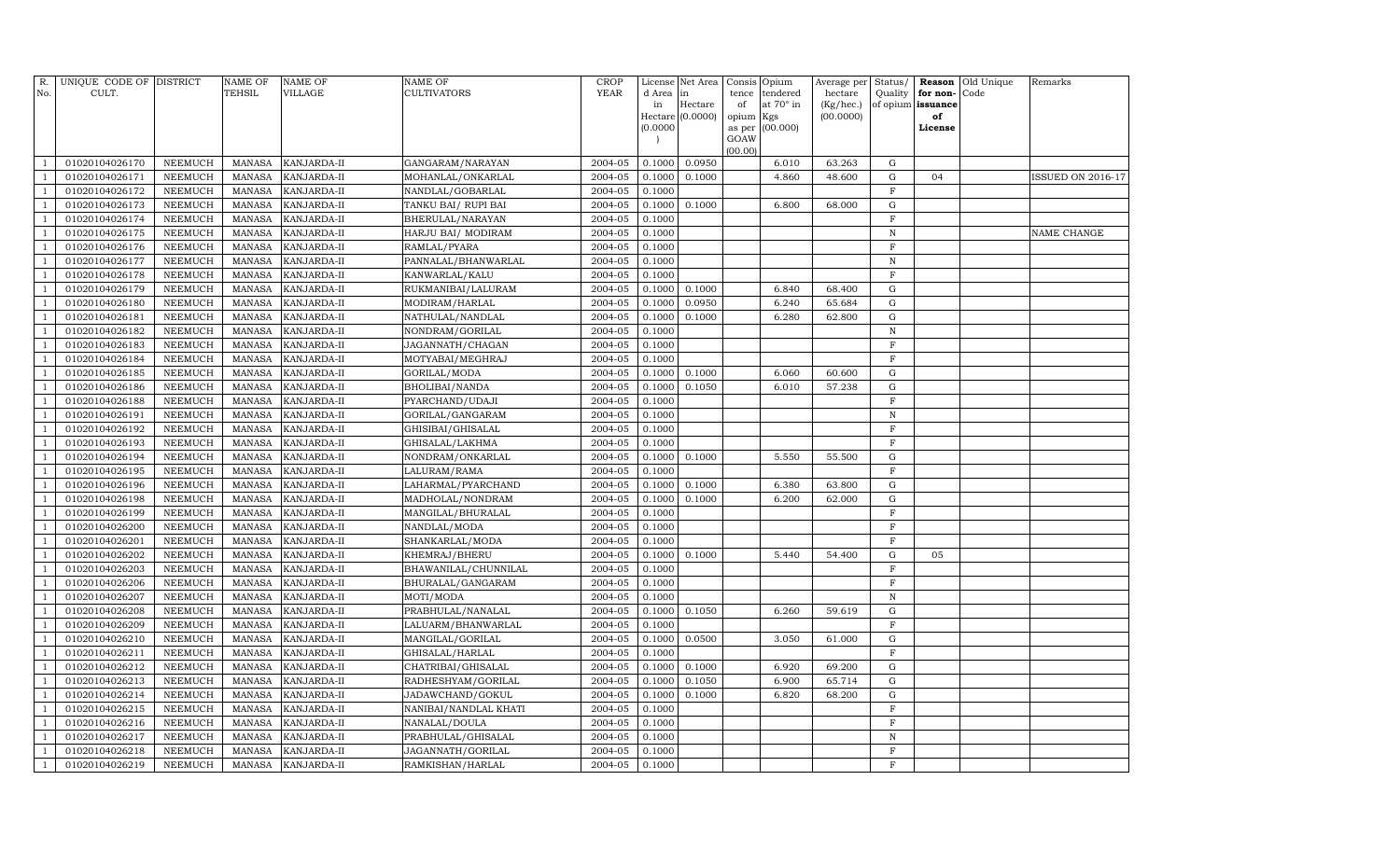| R.<br>No.    | UNIQUE CODE OF DISTRICT<br>CULT. |                           | NAME OF<br>TEHSIL              | <b>NAME OF</b><br>VILLAGE  | <b>NAME OF</b><br>CULTIVATORS     | CROP<br><b>YEAR</b> | d Area           | License Net Area<br>in | tence     | Consis Opium<br>tendered | Average per<br>hectare | Status/<br>Quality         | for non-          | <b>Reason</b> Old Unique<br>Code | Remarks                  |
|--------------|----------------------------------|---------------------------|--------------------------------|----------------------------|-----------------------------------|---------------------|------------------|------------------------|-----------|--------------------------|------------------------|----------------------------|-------------------|----------------------------------|--------------------------|
|              |                                  |                           |                                |                            |                                   |                     | in               | Hectare                | of        | at 70° in                | (Kg/hec.)              |                            | of opium issuance |                                  |                          |
|              |                                  |                           |                                |                            |                                   |                     |                  | Hectare (0.0000)       | opium Kgs |                          | (00.0000)              |                            | of                |                                  |                          |
|              |                                  |                           |                                |                            |                                   |                     | (0.0000)         |                        | as per    | (00.000)                 |                        |                            | License           |                                  |                          |
|              |                                  |                           |                                |                            |                                   |                     |                  |                        | GOAW      |                          |                        |                            |                   |                                  |                          |
|              | 01020104026220                   | NEEMUCH                   | <b>MANASA</b>                  | KANJARDA-II                | SHANTILAL/BHANWARLAL              | 2004-05             | 0.1000           |                        | (00.00)   |                          |                        | $_{\rm F}$                 |                   |                                  |                          |
|              | 01020104026221                   | NEEMUCH                   | <b>MANASA</b>                  | KANJARDA-II                | KANHAIYALAL/CHUNNILAL             | 2004-05             | 0.1000           | 0.1050                 |           | 5.890                    | 56.095                 | G                          |                   |                                  |                          |
|              | 01020104026222                   | NEEMUCH                   | <b>MANASA</b>                  | KANJARDA-II                | NATHULAL/KASHIRAM                 | 2004-05             | 0.1000           |                        |           |                          |                        | $\mathbf F$                |                   |                                  |                          |
|              | 01020104026223                   | NEEMUCH                   | <b>MANASA</b>                  | KANJARDA-II                | NANDLAL/NARAYAN                   | 2004-05             | 0.1000           | 0.0950                 |           | 5.960                    | 62.737                 | G                          |                   |                                  |                          |
|              | 01020104026228                   | <b>NEEMUCH</b>            | <b>MANASA</b>                  | KANJARDA-II                | BADRILAL/GANGARAM                 | 2004-05             | 0.1000           |                        |           |                          |                        | $\mathbf F$                |                   |                                  |                          |
|              | 01020104026229                   | <b>NEEMUCH</b>            | MANASA                         | KANJARDA-II                | DEVILAL/KANWARLAL                 | 2004-05             | 0.1000           | 0.1000                 |           | 5.780                    | 57.800                 | G                          | 05                |                                  |                          |
|              | 01020104026230                   | <b>NEEMUCH</b>            | <b>MANASA</b>                  | KANJARDA-II                | NANDLAL/MODJI ETTABADIYA          | 2004-05             | 0.1000           | 0.0950                 |           | 6.060                    | 63.789                 | G                          |                   |                                  |                          |
|              | 01020104026231                   | <b>NEEMUCH</b>            | <b>MANASA</b>                  | KANJARDA-II                | NANALAL/BABRU                     | 2004-05             | 0.1000           | 0.0950                 |           | 5.910                    | 62.211                 | G                          | 05                |                                  |                          |
|              | 01020104026232                   | NEEMUCH                   | <b>MANASA</b>                  | KANJARDA-II                | KAWARLAL/ BHURALAL                | 2004-05             | 0.1000           | 0.1000                 |           | 5.730                    | 57.300                 | ${\rm G}$                  |                   |                                  |                          |
|              | 01020104026233                   | <b>NEEMUCH</b>            | <b>MANASA</b>                  | KANJARDA-II                | NARAYAN/GORILAL                   | 2004-05             | 0.1000           |                        |           |                          |                        | $\rm F$                    |                   |                                  |                          |
|              | 01020104026234                   | NEEMUCH                   | <b>MANASA</b>                  | KANJARDA-II                | BHONIRAM/BHERULAL                 | 2004-05             | 0.1000           |                        |           |                          |                        | $\mathbf F$                |                   |                                  |                          |
|              | 01020104026235                   | <b>NEEMUCH</b>            | <b>MANASA</b>                  | KANJARDA-II                | DEVILAL/GORILAL                   | 2004-05             | 0.1000           |                        |           |                          |                        | $\mathbf F$                |                   |                                  |                          |
|              | 01020104026236                   | <b>NEEMUCH</b>            | <b>MANASA</b>                  | KANJARDA-II                | GHANSHYAM/GORILAL                 | 2004-05             | 0.1000           |                        |           |                          |                        | $\mathbf F$                |                   |                                  |                          |
|              | 01020104026237                   | <b>NEEMUCH</b>            | MANASA                         | KANJARDA-II                | NANURAM/NANDA                     | 2004-05             | 0.1000           | 0.0950                 |           | 6.140                    | 64.632                 | G                          | 08                |                                  | <b>ISSUED 2016-17</b>    |
|              | 01020104026239                   | <b>NEEMUCH</b>            | <b>MANASA</b>                  | KANJARDA-II                | HARIRAM/MOTILAL                   | 2004-05             | 0.1000           |                        |           |                          |                        | $\mathbf F$                |                   |                                  |                          |
|              | 01020104026241                   | <b>NEEMUCH</b>            | <b>MANASA</b>                  | KANJARDA-II                | GOPAL/BHANWARLAL                  | 2004-05             | 0.1000           | 0.1000                 |           | 5.980                    | 59.800                 | G                          |                   |                                  |                          |
|              | 01020104026242                   | NEEMUCH                   | <b>MANASA</b>                  | KANJARDA-II                | GHISALAL/NANALAL                  | 2004-05             | 0.1000           | 0.1000                 |           | 5.770                    | 57.700                 | G                          | 05                |                                  |                          |
|              | 01020104026243                   | <b>NEEMUCH</b>            | <b>MANASA</b>                  | KANJARDA-II                | GHISALAL/MEGHRAJ                  | 2004-05             | 0.1000           | 0.0900                 |           | 5.870                    | 65.222                 | G                          | 05                |                                  |                          |
|              | 01020104026244                   | <b>NEEMUCH</b>            | <b>MANASA</b>                  | KANJARDA-II                | KANHAIYALAL/GORILAL               | 2004-05             | 0.1000           | 0.1000                 |           | 6.210                    | 62.100                 | G                          |                   |                                  |                          |
|              | 01020104026245                   | <b>NEEMUCH</b>            | <b>MANASA</b>                  | KANJARDA-II                | GHISALAL/KALU                     | 2004-05             | 0.1000           | 0.0950                 |           | 7.150                    | 75.263                 | G                          |                   |                                  |                          |
|              | 01020104026246                   | <b>NEEMUCH</b>            | <b>MANASA</b>                  | KANJARDA-II                | NANDUBAI/SEVARAM                  | 2004-05             | 0.1000           | 0.1000                 |           | 6.310                    | 63.100                 | G                          |                   |                                  |                          |
|              | 01020104026247                   | <b>NEEMUCH</b>            | MANASA                         | KANJARDA-II                | SURESHCHAND/MANGILAL              | 2004-05             | 0.1000           | 0.1050                 |           | 5.780                    | 55.048                 | G                          | 05                |                                  |                          |
|              | 01020104026249                   | <b>NEEMUCH</b>            | <b>MANASA</b>                  | KANJARDA-II                | MAGNIBAI/NATHULAL                 | 2004-05             | 0.1000           |                        |           |                          |                        | $\mathbf F$                |                   |                                  |                          |
|              | 01020104026252                   | <b>NEEMUCH</b>            | <b>MANASA</b>                  | KANJARDA-II                | PANNALAL/AMARCHAND                | 2004-05             | 0.1000           | 0.1050                 |           | 5.940                    | 56.571                 | G                          | 05                |                                  |                          |
|              | 01020104026254                   | <b>NEEMUCH</b>            | <b>MANASA</b>                  | KANJARDA-II                | LAXMIBAI/GHASI                    | 2004-05             | 0.1000           | 0.1000                 |           | 5.540                    | 55.400                 | G                          | 05                |                                  |                          |
|              | 01020104026255                   | <b>NEEMUCH</b>            | <b>MANASA</b>                  | KANJARDA-II                | RADHESHYAM/GANGARAM               | 2004-05             | 0.1000           | 0.1000                 |           | 5.190                    | 51.900                 | G                          | 04                |                                  | <b>ISSUED ON 2016-17</b> |
|              | 01020104026256                   | <b>NEEMUCH</b>            | <b>MANASA</b>                  | KANJARDA-II                | SHANTILAL/GHISALAL                | 2004-05             | 0.1000           |                        |           |                          |                        | $\mathbf F$                |                   |                                  |                          |
|              | 01020104026257                   | <b>NEEMUCH</b>            | <b>MANASA</b>                  | KANJARDA-II                | GORILAL/DOULA                     | 2004-05             | 0.1000           | 0.0950                 |           | 6.830                    | 71.895                 | G                          |                   |                                  |                          |
|              | 01020104026258                   | NEEMUCH                   | <b>MANASA</b>                  | KANJARDA-II                | NARAYAN/HUKMA                     | 2004-05             | 0.1000           | 0.1000                 |           | 6.700                    | 67.000                 | G                          |                   |                                  |                          |
|              | 01020104026260                   | <b>NEEMUCH</b>            | MANASA                         | KANJARDA-II                | NANALAL/MODA CHOUDHARY            | 2004-05             | 0.1000           | 0.0950                 |           | 6.860                    | 72.211                 | G                          |                   |                                  |                          |
|              | 01020104026261                   | <b>NEEMUCH</b>            | <b>MANASA</b>                  | KANJARDA-II                | BHANWARLAL/NANDA                  | 2004-05             | 0.1000           | 0.1000                 |           | 6.450                    | 64.500                 | $\mathbf G$<br>$\mathbf G$ |                   |                                  |                          |
|              | 01020104026263                   | <b>NEEMUCH</b>            | <b>MANASA</b>                  | KANJARDA-II                | BABULAL/NANDRAM                   | 2004-05             | 0.1000           | 0.1000                 |           | 6.610                    | 66.100                 |                            |                   |                                  |                          |
|              | 01020104026264                   | <b>NEEMUCH</b>            | <b>MANASA</b>                  | KANJARDA-II                | PRAKASH/GOBAR                     | 2004-05             | 0.1000           | 0.1000                 |           | 6.010                    | 60.100                 | G                          |                   |                                  |                          |
|              | 01020104026265<br>01020104026266 | <b>NEEMUCH</b><br>NEEMUCH | <b>MANASA</b><br><b>MANASA</b> | KANJARDA-II<br>KANJARDA-II | RAMPRASAD/GORILAL                 | 2004-05<br>2004-05  | 0.1000<br>0.1000 | 0.1000                 |           | 5.730                    | 57.300                 | G<br>$\mathbf F$           |                   |                                  |                          |
|              | 01020104026267                   | <b>NEEMUCH</b>            | <b>MANASA</b>                  | KANJARDA-II                | RATANLAL/MADHAVJI                 | 2004-05             | 0.1000           |                        |           |                          |                        | $\mathbf F$                |                   |                                  |                          |
|              | 01020104026268                   | NEEMUCH                   | <b>MANASA</b>                  | KANJARDA-II                | RAMESH/BHANWARLAL                 | 2004-05             | 0.1000           |                        |           |                          |                        | $_{\rm F}$                 |                   |                                  |                          |
|              | 01020104026269                   | <b>NEEMUCH</b>            | <b>MANASA</b>                  | KANJARDA-II                | PRAHLAD/RAMSUKH<br>GOPAL/RAMCHAND | 2004-05             | 0.1000           |                        |           |                          |                        | $\mathbf F$                |                   |                                  | NAME CHANGE              |
|              | 01020104026270                   | NEEMUCH                   | <b>MANASA</b>                  | KANJARDA-II                | NATHULAL/BHANWARLAL               | 2004-05             | 0.1000           | 0.1000                 |           | 6.330                    | 63.300                 | $\mathbf G$                |                   |                                  |                          |
|              | 01020104026271                   | <b>NEEMUCH</b>            | <b>MANASA</b>                  | KANJARDA-II                | KANA/BHANWARLAL                   | 2004-05             | 0.1000           |                        |           |                          |                        | $\, {\bf N}$               |                   |                                  |                          |
|              | 01020104026272                   | <b>NEEMUCH</b>            | <b>MANASA</b>                  | KANJARDA-II                | PRABHULAL/KISHNA                  | 2004-05             | 0.1000           |                        |           |                          |                        | $\mathbf F$                |                   |                                  |                          |
|              | 01020104026273                   | <b>NEEMUCH</b>            | <b>MANASA</b>                  | KANJARDA-II                | KAMALA BAI/MANGILAL               | 2004-05             | 0.1000           | 0.1000                 |           | 7.170                    | 71.700                 | G                          |                   |                                  |                          |
|              | 01020104026274                   | NEEMUCH                   | <b>MANASA</b>                  | KANJARDA-II                | YUVRAJ/NARAYAN                    | 2004-05             | 0.1000           |                        |           |                          |                        | $\mathbf F$                |                   |                                  |                          |
| $\mathbf{1}$ | 01020104026276                   | NEEMUCH                   | MANASA                         | KANJARDA-II                | BHANWARLAL/PYARCHAND              | 2004-05             |                  | 0.1000 0.1000          |           | 5.730                    | 57.300                 | G                          | 05                |                                  |                          |
|              |                                  |                           |                                |                            |                                   |                     |                  |                        |           |                          |                        |                            |                   |                                  |                          |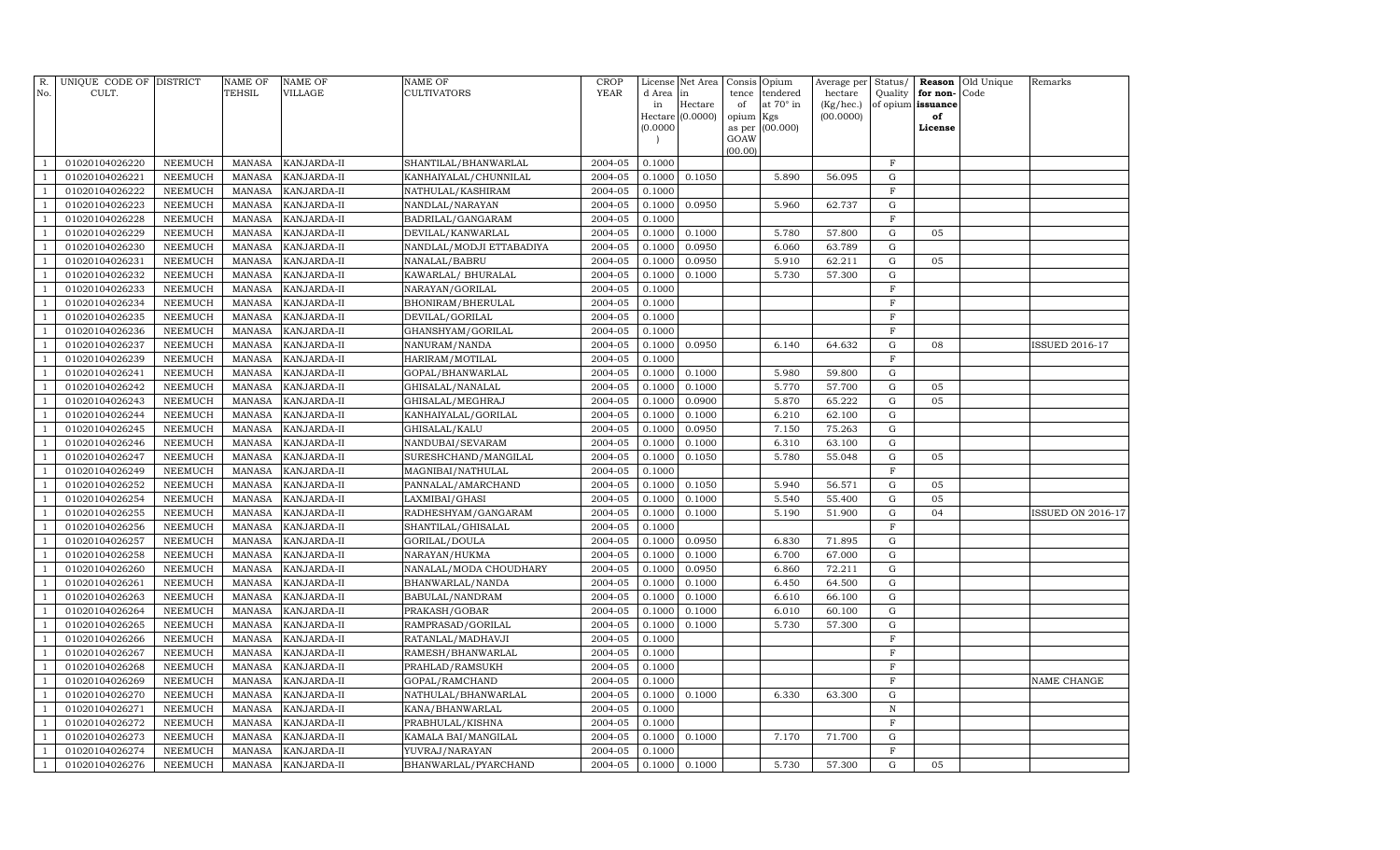| R.<br>No.      | UNIQUE CODE OF DISTRICT<br>CULT. |                                  | <b>NAME OF</b><br>TEHSIL       | NAME OF<br>VILLAGE         | <b>NAME OF</b><br><b>CULTIVATORS</b> | <b>CROP</b><br><b>YEAR</b> | License<br>d Area<br>in<br>(0.0000) | Net Area<br>in<br>Hectare<br>Hectare (0.0000) | Consis<br>tence<br>of<br>opium<br>as per<br>GOAW<br>(00.00) | Opium<br>tendered<br>at 70° in<br>Kgs<br>(00.000) | Average per<br>hectare<br>$(Kg/$ hec.)<br>(00.0000) | Status/      | Quality for non-Code<br>of opium issuance<br>of<br>License | Reason Old Unique | Remarks               |
|----------------|----------------------------------|----------------------------------|--------------------------------|----------------------------|--------------------------------------|----------------------------|-------------------------------------|-----------------------------------------------|-------------------------------------------------------------|---------------------------------------------------|-----------------------------------------------------|--------------|------------------------------------------------------------|-------------------|-----------------------|
| $\overline{1}$ | 01020104026277                   | <b>NEEMUCH</b>                   | MANASA                         | KANJARDA-II                | BHANWARLAL/BALU                      | 2004-05                    | 0.1000                              |                                               |                                                             |                                                   |                                                     | $\mathbf{F}$ |                                                            |                   |                       |
| $\overline{1}$ | 01020104026279                   | <b>NEEMUCH</b>                   | <b>MANASA</b>                  | KANJARDA-II                | LAHARMAL/KALU                        | 2004-05                    | 0.1000                              | 0.1000                                        |                                                             | 5.570                                             | 55.700                                              | G            | 05                                                         |                   |                       |
| $\overline{1}$ | 01020104026284                   | NEEMUCH                          | <b>MANASA</b>                  | KANJARDA-II                | BHANWARLAL/SITARAM                   | 2004-05                    | 0.1000                              |                                               |                                                             |                                                   |                                                     | $_{\rm F}$   |                                                            |                   |                       |
| -1             | 01020104026285                   | NEEMUCH                          | <b>MANASA</b>                  | KANJARDA-II                | SUNDARBAI/MANGILAL                   | 2004-05                    | 0.1000                              | 0.0950                                        |                                                             | 5.980                                             | 62.947                                              | G            |                                                            |                   |                       |
| $\overline{1}$ | 01020104026287                   | NEEMUCH                          | <b>MANASA</b>                  | KANJARDA-II                | RAMESHCHANDRA/MOTILAL                | 2004-05                    | 0.1000                              | 0.1000                                        |                                                             | 6.920                                             | 69.200                                              | G            |                                                            |                   |                       |
| -1             | 01020104026288                   | NEEMUCH                          | <b>MANASA</b>                  | KANJARDA-II                | DEVIKISHAN/POKHARLAL                 | 2004-05                    | 0.1000                              |                                               |                                                             |                                                   |                                                     | $_{\rm F}$   |                                                            |                   |                       |
| $\overline{1}$ | 01020104026289                   | <b>NEEMUCH</b>                   | <b>MANASA</b>                  | KANJARDA-II                | PRAKASH/JHAMKULAL                    | 2004-05                    | 0.1000                              | 0.1050                                        |                                                             | 6.680                                             | 63.619                                              | G            |                                                            |                   |                       |
| $\overline{1}$ | 01020104026291                   | <b>NEEMUCH</b>                   | <b>MANASA</b>                  | KANJARDA-II                | KAILASH/RAMCHANDRA                   | 2004-05                    | 0.1000                              |                                               |                                                             |                                                   |                                                     | F            |                                                            |                   |                       |
| $\overline{1}$ | 01020104026292                   | <b>NEEMUCH</b>                   | <b>MANASA</b>                  | KANJARDA-II                | SHYAMLAL/GHISALAL                    | 2004-05                    | 0.1000                              | 0.1000                                        |                                                             | 6.610                                             | 66.100                                              | ${\rm G}$    |                                                            |                   |                       |
| $\overline{1}$ | 01020104026294                   | <b>NEEMUCH</b>                   | <b>MANASA</b>                  | KANJARDA-II                | GITABAI/MATA NANIBAI                 | 2004-05                    | 0.1000                              |                                               |                                                             |                                                   |                                                     | $_{\rm F}$   |                                                            |                   |                       |
| $\overline{1}$ | 01020104026295                   | <b>NEEMUCH</b>                   | <b>MANASA</b>                  | KANJARDA-II                | RUKMANIBAI/PYARACHAND                | 2004-05                    | 0.1000                              | 0.0950                                        |                                                             | 5.240                                             | 55.158                                              | ${\rm G}$    | 05                                                         |                   |                       |
| $\overline{1}$ | 01020104026298                   | <b>NEEMUCH</b>                   | <b>MANASA</b>                  | KANJARDA-II                | SUNDERLAL/KANWARLAL                  | 2004-05                    | 0.1000                              |                                               |                                                             |                                                   |                                                     | $\mathbf F$  |                                                            |                   |                       |
| $\overline{1}$ | 01020104026299                   | <b>NEEMUCH</b>                   | <b>MANASA</b>                  | KANJARDA-II                | DEUBAI/KACHRUMAL                     | 2004-05                    | 0.1000                              |                                               |                                                             |                                                   |                                                     | $\,$ N       |                                                            |                   |                       |
| $\overline{1}$ | 01020104026303                   | <b>NEEMUCH</b>                   | <b>MANASA</b>                  | KANJARDA-II                | NANURAM/HEERAJI                      | 2004-05                    | 0.1000                              | 0.0950                                        |                                                             | 6.560                                             | 69.053                                              | G            |                                                            |                   |                       |
| $\overline{1}$ | 01020104026305                   | <b>NEEMUCH</b>                   | <b>MANASA</b>                  | KANJARDA-II                | VARDICHAND/MEGHRAJ                   | 2004-05                    | 0.1000                              | 0.1000                                        |                                                             | 5.790                                             | 57.900                                              | G            | 05                                                         |                   |                       |
| $\overline{1}$ | 01020104026306                   | <b>NEEMUCH</b>                   | <b>MANASA</b>                  | KANJARDA-II                | RAMCHAND/PARBHULAL                   | 2004-05                    | 0.1000                              | 0.0950                                        |                                                             | 6.330                                             | 66.632                                              | G            |                                                            |                   |                       |
|                | 01020104026307                   | <b>NEEMUCH</b>                   | <b>MANASA</b>                  | KANJARDA-II                | LAHARMAL/GISHALAL                    | 2004-05                    | 0.1000                              |                                               |                                                             |                                                   |                                                     | $\mathbf F$  |                                                            |                   |                       |
|                | 01020104026308                   | <b>NEEMUCH</b>                   | <b>MANASA</b>                  | KANJARDA-II                | BASANTILAL/MADHAVLAL                 | 2004-05                    | 0.1000                              |                                               |                                                             |                                                   |                                                     | $\mathbf F$  |                                                            |                   |                       |
|                | 01020104026309                   | <b>NEEMUCH</b>                   | <b>MANASA</b>                  | KANJARDA-II                | RADHESHYAM/NANALAL                   | 2004-05                    | 0.1000                              |                                               |                                                             |                                                   |                                                     | $\mathbf F$  |                                                            |                   |                       |
|                | 01020104026167                   | <b>NEEMUCH</b>                   | <b>MANASA</b>                  | KANJARDA-II                | KANHAIYALAL/NARAYAN                  | 2004-05                    | 0.1000                              |                                               |                                                             |                                                   |                                                     | $\mathbf F$  |                                                            |                   |                       |
|                | 01020104026311                   | <b>NEEMUCH</b>                   | <b>MANASA</b>                  | KANJARDA-II                | PARKASHCHAND/MADHAVLAL               | 2004-05                    | 0.1000                              |                                               |                                                             |                                                   |                                                     | $\mathbf F$  |                                                            |                   |                       |
|                | 01020104026312                   | <b>NEEMUCH</b>                   | <b>MANASA</b>                  | KANJARDA-II                | RAMPRASAD/NANALAL                    | 2004-05                    | 0.1000                              | 0.1000                                        |                                                             | 6.280                                             | 62.800                                              | G            |                                                            |                   |                       |
|                | 01020104026313                   | <b>NEEMUCH</b>                   | <b>MANASA</b>                  | KANJARDA-II                | BHAGATRAM/NANALAL                    | 2004-05                    | 0.1000                              | 0.1000                                        |                                                             | 6.240                                             | 62.400                                              | G            |                                                            |                   |                       |
|                | 01020104026314                   | <b>NEEMUCH</b>                   | <b>MANASA</b>                  | KANJARDA-II                | CHUNNILAL/MODA                       | 2004-05                    | 0.1000                              |                                               |                                                             |                                                   |                                                     | $\mathbf F$  |                                                            |                   |                       |
|                | 01020104026315                   | <b>NEEMUCH</b>                   | <b>MANASA</b>                  | KANJARDA-II                | RAMCHANDRA/MADANLAL                  | 2004-05                    | 0.1000                              |                                               |                                                             |                                                   |                                                     | $\mathbf F$  |                                                            |                   |                       |
|                | 01020104026316                   | <b>NEEMUCH</b>                   | <b>MANASA</b>                  | KANJARDA-II                | MOHANLAL/KANHAIYALAL                 | 2004-05                    | 0.1000                              |                                               |                                                             |                                                   |                                                     | $\mathbf F$  |                                                            |                   |                       |
|                | 01020104026317                   | <b>NEEMUCH</b>                   | <b>MANASA</b>                  | KANJARDA-II                | BANSHILAL/LALURAM                    | 2004-05                    | 0.1000                              | 0.0950                                        |                                                             | 6.750                                             | 71.053                                              | G            |                                                            |                   |                       |
|                | 01020104026318                   | <b>NEEMUCH</b>                   | <b>MANASA</b>                  | KANJARDA-II                | HANSHRAJ/MODA                        | 2004-05                    | 0.1000                              | 0.1000                                        |                                                             | 6.820                                             | 68.200                                              | G            |                                                            |                   |                       |
|                | 01020104026319                   | <b>NEEMUCH</b>                   | <b>MANASA</b>                  | KANJARDA-II                | PREMCHAND/NANALAL                    | 2004-05                    | 0.1000                              | 0.1000                                        |                                                             | 5.750                                             | 57.500                                              | G<br>G       | 05                                                         |                   |                       |
|                | 01020104026320                   | <b>NEEMUCH</b>                   | <b>MANASA</b>                  | KANJARDA-II                | CHANDIBAI/NANDLAL                    | 2004-05                    | 0.1000                              | 0.1000                                        |                                                             | 7.200                                             | 72.000                                              | F            |                                                            |                   |                       |
|                | 01020104026321<br>01020104026322 | <b>NEEMUCH</b><br><b>NEEMUCH</b> | <b>MANASA</b><br><b>MANASA</b> | KANJARDA-II<br>KANJARDA-II | SURAJMAL/PARTHVIRAJ                  | 2004-05<br>2004-05         | 0.1000<br>0.1000                    | 0.0950                                        |                                                             | 5.890                                             | 62.000                                              | G            | 05                                                         |                   |                       |
|                | 01020104026323                   | <b>NEEMUCH</b>                   | <b>MANASA</b>                  | KANJARDA-II                | RUGHNATH/NARAYAN<br>NATHULAL/GENDMAL | 2004-05                    | 0.1000                              | 0.1000                                        |                                                             | 7.030                                             | 70.300                                              | G            |                                                            |                   |                       |
|                | 01020104026324                   | <b>NEEMUCH</b>                   | <b>MANASA</b>                  | KANJARDA-II                | DHAPUBAI/KISHANDAS                   | 2004-05                    | 0.1000                              | 0.1000                                        |                                                             | 6.110                                             | 61.100                                              | G            |                                                            |                   |                       |
|                | 01020104026325                   | NEEMUCH                          | <b>MANASA</b>                  | KANJARDA-II                | BHERULAL/RODA                        | 2004-05                    | 0.1000                              |                                               |                                                             |                                                   |                                                     | $\mathbf F$  |                                                            |                   |                       |
|                | 01020104026332                   | <b>NEEMUCH</b>                   | <b>MANASA</b>                  | KANJARDA-II                | GANGABAI/KAJODIMAL                   | 2004-05                    | 0.1000                              | 0.1000                                        |                                                             | 6.700                                             | 67.000                                              | G            |                                                            |                   |                       |
|                | 01020104026163                   | NEEMUCH                          | <b>MANASA</b>                  | KANJARDA-II                | JANIBAI/RATANLAL                     | 2004-05                    | 0.1000                              |                                               |                                                             |                                                   |                                                     | F            |                                                            |                   |                       |
|                | 01020104026224                   | <b>NEEMUCH</b>                   | <b>MANASA</b>                  | KANJARDA-II                | PYARCHAND/BHONA                      | 2004-05                    | 0.1000                              | 0.0950                                        |                                                             | 6.640                                             | 69.895                                              | G            |                                                            |                   |                       |
|                | 01020104026310                   | <b>NEEMUCH</b>                   | <b>MANASA</b>                  | KANJARDA-II                | KANHAIYALAL/NARAYAN                  | 2004-05                    | 0.1000                              | 0.1000                                        |                                                             | 5.510                                             | 55.100                                              | G            | 05                                                         |                   | <b>ISSUED 2009-10</b> |
|                | 01020104026367                   | <b>NEEMUCH</b>                   | <b>MANASA</b>                  | KANJARDA-II                | MOHANLAL/LAHARMAL                    | 2004-05                    | 0.1000                              | 0.1000                                        |                                                             | 7.190                                             | 71.900                                              | G            |                                                            |                   |                       |
|                | 01020104026458                   | NEEMUCH                          | <b>MANASA</b>                  | KANJARDA-II                | NONDRAM/NARAYAN                      | 2004-05                    | 0.1000                              |                                               |                                                             |                                                   |                                                     | $\mathbf F$  |                                                            |                   |                       |
|                | 01020104026472                   | <b>NEEMUCH</b>                   | <b>MANASA</b>                  | KANJARDA-II                | PRABHULAL/HIRA                       | 2004-05                    | 0.1000                              | 0.1000                                        |                                                             | 5.860                                             | 58.600                                              | G            |                                                            |                   |                       |
|                | 01020104026477                   | NEEMUCH                          | <b>MANASA</b>                  | KANJARDA-II                | MOHANLAL/DEVILAL                     | 2004-05                    | 0.1000                              | 0.1050                                        |                                                             | 5.770                                             | 54.952                                              | G            |                                                            |                   |                       |
| -1             | 01020104026480                   | <b>NEEMUCH</b>                   | <b>MANASA</b>                  | KANJARDA-II                | RAMESHVAR/GHASILAL                   | 2004-05                    | 0.1000                              |                                               |                                                             |                                                   |                                                     | ${\bf N}$    | 08                                                         |                   | TRANSFER TUMBA-NMH-I  |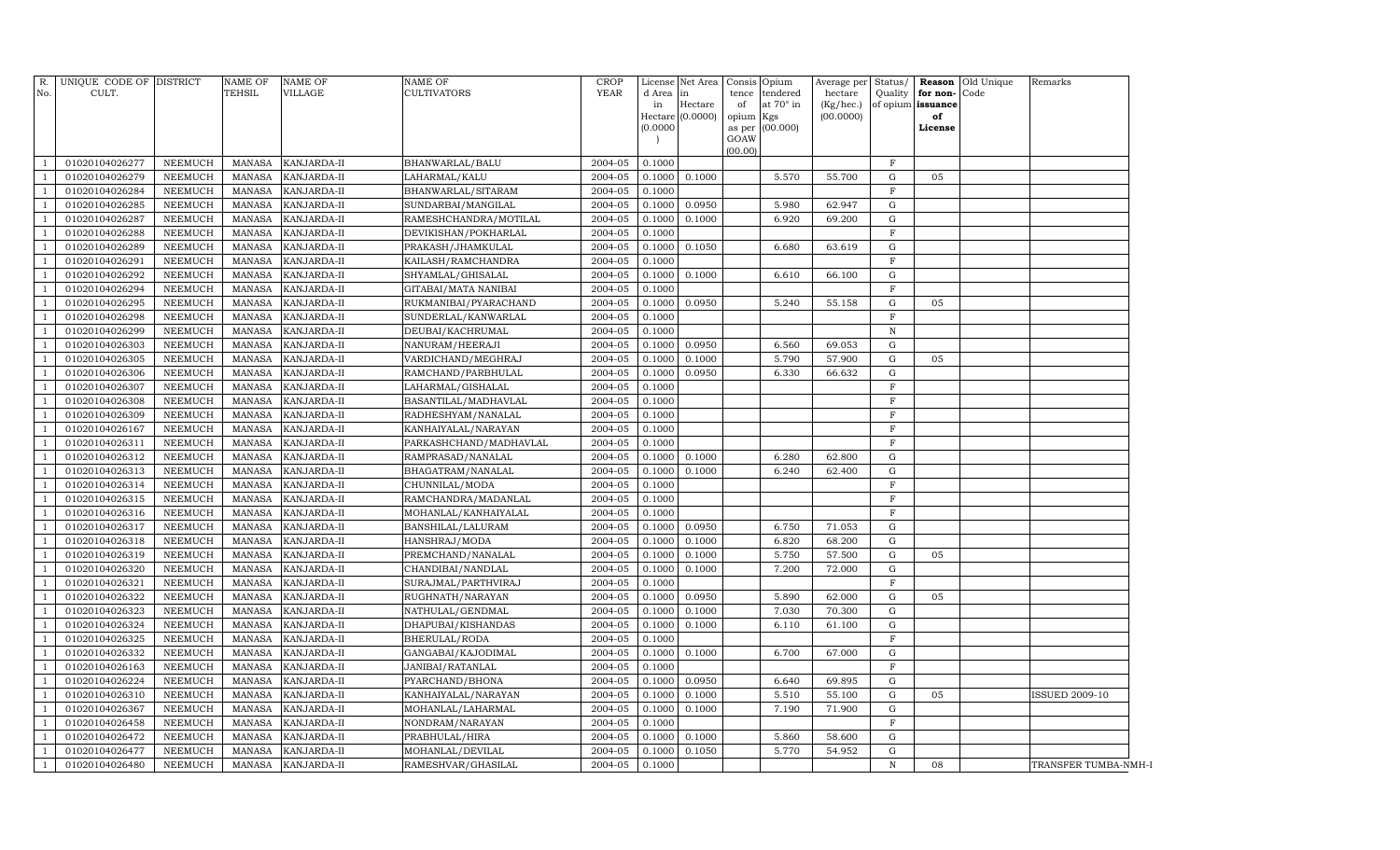| R.<br>No.      | UNIQUE CODE OF DISTRICT<br>CULT. |                                  | <b>NAME OF</b><br>TEHSIL       | <b>NAME OF</b><br>VILLAGE  | <b>NAME OF</b><br>CULTIVATORS               | CROP<br><b>YEAR</b> | d Area           | License Net Area<br>in      | tence           | Consis Opium<br>tendered | Average per<br>hectare | Status/<br>Quality | for non-       | <b>Reason</b> Old Unique<br>Code | Remarks                  |
|----------------|----------------------------------|----------------------------------|--------------------------------|----------------------------|---------------------------------------------|---------------------|------------------|-----------------------------|-----------------|--------------------------|------------------------|--------------------|----------------|----------------------------------|--------------------------|
|                |                                  |                                  |                                |                            |                                             |                     | in               | Hectare<br>Hectare (0.0000) | of<br>opium Kgs | at 70° in                | (Kg/hec.)<br>(00.0000) | of opium           | issuance<br>of |                                  |                          |
|                |                                  |                                  |                                |                            |                                             |                     | (0.0000)         |                             | as per          | (00.000)                 |                        |                    | License        |                                  |                          |
|                |                                  |                                  |                                |                            |                                             |                     |                  |                             | GOAW            |                          |                        |                    |                |                                  |                          |
|                |                                  |                                  |                                |                            |                                             |                     |                  |                             | (00.00)         |                          |                        |                    |                |                                  |                          |
|                | 01020104026490<br>01020104026491 | NEEMUCH<br>NEEMUCH               | <b>MANASA</b>                  | KANJARDA-II<br>KANJARDA-II | RAMESHCHAND/KACHRULAL                       | 2004-05<br>2004-05  | 0.1000<br>0.1000 | 0.1000<br>0.1000            |                 | 6.750<br>6.060           | 67.500                 | G<br>$\mathbf G$   |                |                                  |                          |
|                | 01020104026492                   | NEEMUCH                          | <b>MANASA</b><br><b>MANASA</b> | KANJARDA-II                | TULSIRAM/KISHANLAL<br>DIPCHAND/UDAYRAM      | 2004-05             | 0.1000           | 0.1000                      |                 | 6.060                    | 60.600<br>60.600       | $\mathbf G$        | 05             | 1020104023047<br>01020104032014  |                          |
| $\overline{1}$ | 01020104026493                   | NEEMUCH                          | <b>MANASA</b>                  | KANJARDA-II                | <b>BALU/ BHERULAL</b>                       | 2004-05             | 0.1000           | 0.0950                      |                 | 5.400                    | 56.842                 | G                  | 05             | 220                              |                          |
|                | 01020104026494                   | <b>NEEMUCH</b>                   | <b>MANASA</b>                  | KANJARDA-II                | DHAPU BAI/KANHAIYALAL                       | 2004-05             | 0.1000           |                             |                 |                          |                        | $\mathbf F$        |                | 01020104019002                   |                          |
| -1             | 01020104026495                   | <b>NEEMUCH</b>                   | <b>MANASA</b>                  | KANJARDA-II                | AMARCHAND/PYARCHAND                         | 2004-05             | 0.1000           |                             |                 |                          |                        | $\mathbf F$        |                | 01020104019003                   |                          |
| $\overline{1}$ | 01020104026001                   | <b>NEEMUCH</b>                   | <b>MANASA</b>                  | KANJARDA-I                 | NANALAL/BHURALAL                            | 2004-05             | 0.1000           |                             |                 |                          |                        | $\, {\rm N}$       |                |                                  |                          |
|                | 01020104026002                   | <b>NEEMUCH</b>                   | MANASA                         | KANJARDA-I                 | MODIRAM/DEVA                                | 2004-05             | 0.1000           |                             |                 |                          |                        | $\mathbf F$        |                |                                  |                          |
|                | 01020104026003                   | <b>NEEMUCH</b>                   | <b>MANASA</b>                  | KANJARDA-I                 | DAKHIBAI/NARAYAN                            | 2004-05             | 0.1000           | 0.0950                      |                 | 6.060                    | 63.789                 | G                  |                |                                  |                          |
| -1             | 01020104026004                   | <b>NEEMUCH</b>                   | <b>MANASA</b>                  | KANJARDA-I                 | KANHAIYALAL/MOTILAL                         | 2004-05             | 0.1000           | 0.1000                      |                 | 6.500                    | 65.000                 | G                  |                |                                  |                          |
|                | 01020104026005                   | NEEMUCH                          | <b>MANASA</b>                  | KANJARDA-I                 | SITABAI/MANGILAL                            | 2004-05             | 0.1000           |                             |                 |                          |                        | $\mathbf F$        |                |                                  |                          |
| -1             | 01020104026006                   | <b>NEEMUCH</b>                   | <b>MANASA</b>                  | KANJARDA-I                 | DHAPUBAI/BANSHILAL                          | 2004-05             | 0.1000           |                             |                 |                          |                        | $\mathbf F$        |                |                                  |                          |
|                | 01020104026007                   | <b>NEEMUCH</b>                   | <b>MANASA</b>                  | KANJARDA-I                 | RAMSUKH/LALU                                | 2004-05             | 0.1000           | 0.1050                      |                 | 7.290                    | 69.429                 | $\mathbf G$        |                |                                  |                          |
| -1             | 01020104026009                   | <b>NEEMUCH</b>                   | <b>MANASA</b>                  | KANJARDA-I                 | SOKINKUMAR/RAMNARAYAN                       | 2004-05             | 0.1000           |                             |                 |                          |                        | $\mathbf F$        |                |                                  |                          |
| $\overline{1}$ | 01020104026010                   | NEEMUCH                          | <b>MANASA</b>                  | KANJARDA-I                 | RAMESHCHAND/CHUNNILAL                       | 2004-05             | 0.1000           | 0.1000                      |                 | 5.610                    | 56.100                 | G                  | 05             |                                  | <b>ISSUED ON 2009-10</b> |
|                | 01020104026012                   | <b>NEEMUCH</b>                   | <b>MANASA</b>                  | KANJARDA-I                 | DAMARSILAL/KESRIMAL                         | 2004-05             | 0.1000           |                             |                 |                          |                        | $\mathbf F$        |                |                                  |                          |
|                | 01020104026013                   | <b>NEEMUCH</b>                   | <b>MANASA</b>                  | KANJARDA-I                 | SUNDERLAL/SUKHLAL                           | 2004-05             | 0.1000           | 0.1000                      |                 | 4.970                    | 49.700                 | G                  | 04             |                                  | <b>ISSUED ON 2016-17</b> |
|                | 01020104026014                   | <b>NEEMUCH</b>                   | <b>MANASA</b>                  | KANJARDA-I                 | AMARCHAND/CHHAGANLAL                        | 2004-05             | 0.1000           |                             |                 |                          |                        | $\mathbf F$        |                |                                  |                          |
|                | 01020104026016                   | NEEMUCH                          | <b>MANASA</b>                  | KANJARDA-I                 | JHAMAKLAL/PRITHVIRAJ                        | 2004-05             | 0.1000           |                             |                 |                          |                        | $\mathbf F$        |                |                                  |                          |
|                | 01020104026017                   | <b>NEEMUCH</b>                   | <b>MANASA</b>                  | KANJARDA-I                 | MOTILAL/MEGHA                               | 2004-05             | 0.1000           |                             |                 |                          |                        | F                  |                |                                  |                          |
|                | 01020104026018                   | <b>NEEMUCH</b>                   | <b>MANASA</b>                  | KANJARDA-I                 | RAMLAL/NATHU                                | 2004-05             | 0.1000           |                             |                 |                          |                        | F                  |                |                                  |                          |
|                | 01020104026019                   | <b>NEEMUCH</b>                   | <b>MANASA</b>                  | KANJARDA-I                 | RADHESHYAM / RATANLAL                       | 2004-05             | 0.1000           |                             |                 |                          |                        | $\mathbf F$        |                |                                  | <b>NAME CHANGE</b>       |
| -1             | 01020104026020                   | NEEMUCH                          | <b>MANASA</b>                  | KANJARDA-I                 | NATHULAL/MEGHRAJ                            | 2004-05             | 0.1000           |                             |                 |                          |                        | $\mathbf F$        |                |                                  |                          |
|                | 01020104026021                   | <b>NEEMUCH</b>                   | <b>MANASA</b>                  | KANJARDA-I                 | GOPILAL/NEMICHAND                           | 2004-05             | 0.1000           | 0.1000                      |                 | 6.060                    | 60.600                 | $\mathbf G$        |                |                                  |                          |
|                | 01020104026022                   | <b>NEEMUCH</b>                   | <b>MANASA</b>                  | KANJARDA-I                 | SHANKARLAL/CHHAGANLAL                       | 2004-05             | 0.1000           |                             |                 |                          |                        | $\mathbf F$        |                |                                  |                          |
|                | 01020104026023                   | <b>NEEMUCH</b>                   | <b>MANASA</b>                  | KANJARDA-I                 | TEJMAL / GORILAL                            | 2004-05             | 0.1000           |                             |                 |                          |                        | $\, {\rm N}$       |                |                                  |                          |
|                | 01020104026024                   | <b>NEEMUCH</b>                   | <b>MANASA</b>                  | KANJARDA-I                 | BHANWARLAL/NANALAL                          | 2004-05             | 0.1000           | 0.1000                      |                 | 6.430                    | 64.300                 | G                  |                |                                  |                          |
|                | 01020104026025                   | <b>NEEMUCH</b>                   | <b>MANASA</b>                  | KANJARDA-I                 | KANWARLAL/LALA                              | 2004-05             | 0.1000           |                             |                 |                          |                        | $\mathbf F$        |                |                                  |                          |
|                | 01020104026026                   | <b>NEEMUCH</b>                   | <b>MANASA</b>                  | KANJARDA-I                 | BAPUDAS/GHASIDAS                            | 2004-05             | 0.1000           |                             |                 |                          |                        | $\mathbf F$        |                |                                  |                          |
|                | 01020104026027                   | <b>NEEMUCH</b>                   | <b>MANASA</b>                  | KANJARDA-I                 | KANHAIYALAL/NARAYAN                         | 2004-05             | 0.1000           |                             |                 |                          |                        | F<br>F             |                |                                  |                          |
|                | 01020104026028<br>01020104026029 | <b>NEEMUCH</b><br><b>NEEMUCH</b> | <b>MANASA</b>                  | KANJARDA-I                 | BHANWARLAL/NARAYAN                          | 2004-05             | 0.1000<br>0.1000 |                             |                 | 5.790                    |                        | G                  |                |                                  |                          |
|                | 01020104026030                   | NEEMUCH                          | MANASA<br><b>MANASA</b>        | KANJARDA-I<br>KANJARDA-I   | KUSUMBAI/GIRIJASHANKAR<br>SUNDERLAL/SHIVLAL | 2004-05<br>2004-05  | 0.1000           | 0.1000<br>0.1000            |                 | 6.830                    | 57.900<br>68.300       | G                  |                |                                  |                          |
|                | 01020104026031                   | <b>NEEMUCH</b>                   | MANASA                         | KANJARDA-I                 | NANDA/GABUR                                 | 2004-05             | 0.1000           | 0.0900                      |                 | 6.270                    | 69.667                 | G                  |                |                                  |                          |
|                | 01020104026032                   | <b>NEEMUCH</b>                   | <b>MANASA</b>                  | KANJARDA-I                 | RAMLAL/KANHAIYALAL                          | 2004-05             | 0.1000           | 0.1000                      |                 | 6.280                    | 62.800                 | $\mathbf G$        |                |                                  |                          |
|                | 01020104026033                   | <b>NEEMUCH</b>                   | <b>MANASA</b>                  | KANJARDA-I                 | MANGILAL/GOPI                               | 2004-05             | 0.1000           | 0.1000                      |                 | 6.820                    | 68.200                 | $\mathbf G$        |                |                                  |                          |
|                | 01020104026035                   | <b>NEEMUCH</b>                   | <b>MANASA</b>                  | KANJARDA-I                 | ROHINPRASAD/DURGASHANKAR                    | 2004-05             | 0.1000           |                             |                 |                          |                        | $\mathbf F$        |                |                                  |                          |
|                | 01020104026036                   | <b>NEEMUCH</b>                   | <b>MANASA</b>                  | KANJARDA-I                 | BHANWARLAL/KISHNA                           | 2004-05             | 0.1000           |                             |                 |                          |                        | $\mathbf F$        |                |                                  |                          |
|                | 01020104026037                   | <b>NEEMUCH</b>                   | <b>MANASA</b>                  | KANJARDA-I                 | GIRIJABAI/BABRU                             | 2004-05             | 0.1000           |                             |                 |                          |                        | $\mathbf F$        |                |                                  |                          |
|                | 01020104026038                   | <b>NEEMUCH</b>                   | <b>MANASA</b>                  | KANJARDA-I                 | AMRITRAM/LALURAM                            | 2004-05             | 0.1000           |                             |                 |                          |                        | $\mathbf F$        |                |                                  |                          |
|                | 01020104026039                   | <b>NEEMUCH</b>                   | MANASA                         | KANJARDA-I                 | PREMSHANKAR/LAXMAN                          | 2004-05             | 0.1000           | 0.1000                      |                 | 6.060                    | 60.600                 | G                  |                |                                  |                          |
|                | 01020104026040                   | <b>NEEMUCH</b>                   | <b>MANASA</b>                  | KANJARDA-I                 | GORILAL/KANHAIYALAL                         | 2004-05             | 0.1000           |                             |                 |                          |                        | F                  |                |                                  |                          |
|                | 01020104026041                   | <b>NEEMUCH</b>                   | <b>MANASA</b>                  | KANJARDA-I                 | LAXMAN/RAMSINGH DHAKAD                      | 2004-05             | 0.1000           |                             |                 |                          |                        | F                  |                |                                  |                          |
|                | 01020104026042                   | NEEMUCH                          | MANASA                         | KANJARDA-I                 | RAJARAM/JAGANNATH                           | 2004-05             | 0.1000           | 0.1000                      |                 | 5.840                    | 58.400                 | G                  |                |                                  |                          |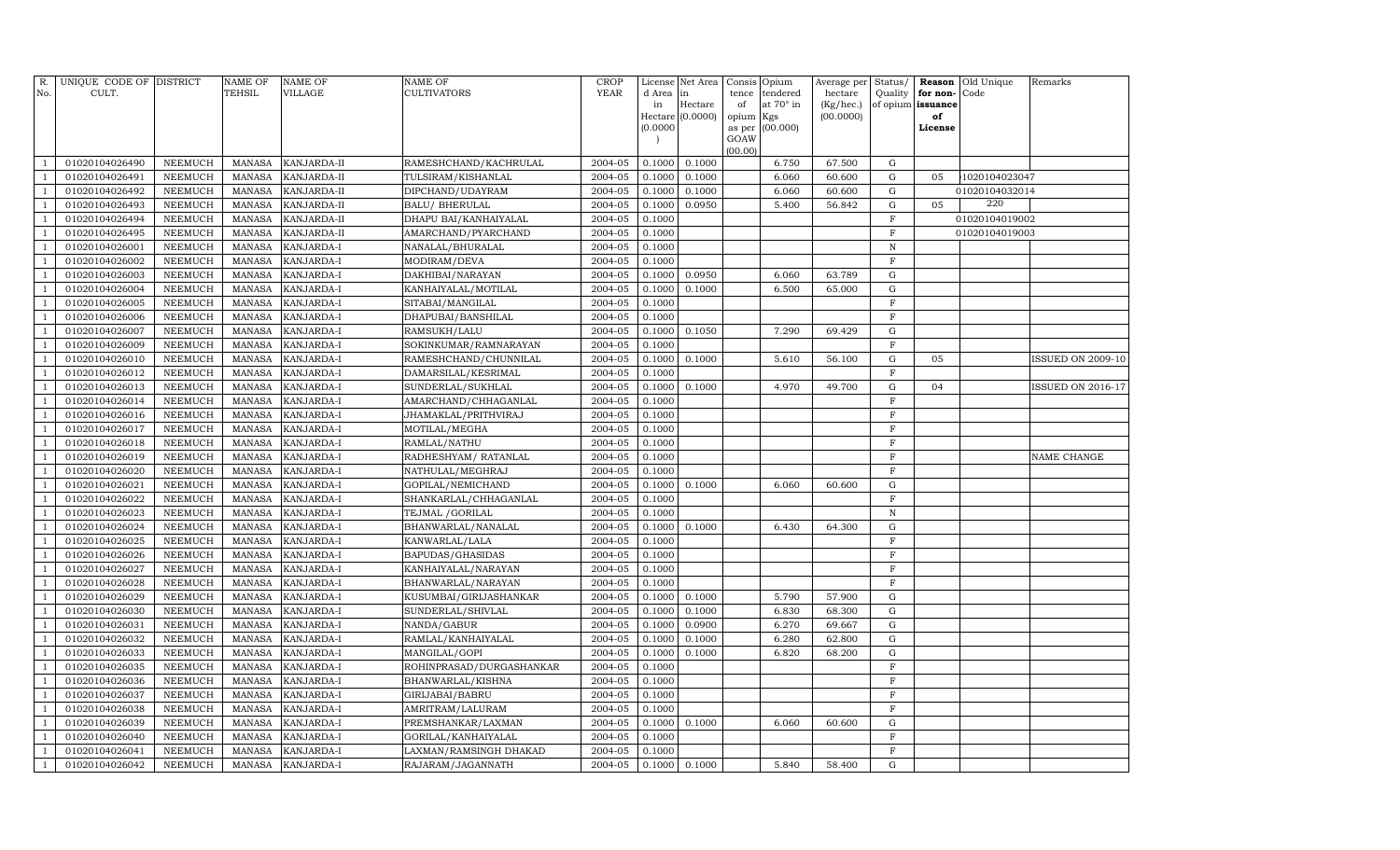| R.<br>No.      | UNIQUE CODE OF DISTRICT<br>CULT. |                                  | <b>NAME OF</b><br>TEHSIL       | NAME OF<br><b>VILLAGE</b> | <b>NAME OF</b><br><b>CULTIVATORS</b> | CROP<br><b>YEAR</b> | d Area           | License Net Area<br>in | Consis          | Opium<br>tendered | Average per<br>hectare | Status/<br>Quality         | Reason<br>for non- | Old Unique<br>Code | Remarks                  |
|----------------|----------------------------------|----------------------------------|--------------------------------|---------------------------|--------------------------------------|---------------------|------------------|------------------------|-----------------|-------------------|------------------------|----------------------------|--------------------|--------------------|--------------------------|
|                |                                  |                                  |                                |                           |                                      |                     | in               | Hectare                | tence<br>of     | at $70^\circ$ in  | (Kg/hec.)              |                            | of opium issuance  |                    |                          |
|                |                                  |                                  |                                |                           |                                      |                     |                  | Hectare (0.0000)       | opium Kgs       |                   | (00.0000)              |                            | of                 |                    |                          |
|                |                                  |                                  |                                |                           |                                      |                     | (0.0000)         |                        | as per          | (00.000)          |                        |                            | License            |                    |                          |
|                |                                  |                                  |                                |                           |                                      |                     |                  |                        | GOAW<br>(00.00) |                   |                        |                            |                    |                    |                          |
| $\mathbf{1}$   | 01020104026043                   | <b>NEEMUCH</b>                   | <b>MANASA</b>                  | KANJARDA-I                | BABULAL/RAMNARAYAN                   | 2004-05             | 0.1000           | 0.0950                 |                 | 5.600             | 58.947                 | G                          |                    |                    |                          |
| $\mathbf{1}$   | 01020104026044                   | <b>NEEMUCH</b>                   | <b>MANASA</b>                  | <b>KANJARDA-I</b>         | RAMCHANDRA/PYARCHANDRA               | 2004-05             | 0.1000           | 0.0950                 |                 | 5.840             | 61.474                 | ${\rm G}$                  | 05                 |                    | <b>ISSUED ON 2016-17</b> |
| $\mathbf{1}$   | 01020104026046                   | <b>NEEMUCH</b>                   | <b>MANASA</b>                  | KANJARDA-I                | NATHULAL/RUPA                        | 2004-05             | 0.1000           | 0.0950                 |                 | 4.720             | 49.684                 | ${\rm G}$                  | 04                 |                    | <b>ISSUED ON 2016-17</b> |
| $\mathbf{1}$   | 01020104026047                   | <b>NEEMUCH</b>                   | <b>MANASA</b>                  | KANJARDA-I                | RAMCHAND/VARDICHAND                  | 2004-05             | 0.1000           |                        |                 |                   |                        | $\mathbf F$                |                    |                    |                          |
| $\mathbf{1}$   | 01020104026048                   | <b>NEEMUCH</b>                   | <b>MANASA</b>                  | KANJARDA-I                | BIHARILAL/SHANKARLAL                 | 2004-05             | 0.1000           | 0.1000                 |                 | 5.280             | 52.800                 | $\mathbf G$                | 04                 |                    | ISSUED ON 2016-17        |
| $\mathbf{1}$   | 01020104026049                   | <b>NEEMUCH</b>                   | <b>MANASA</b>                  | KANJARDA-I                | RAMESHGIR/SHANKARGIR                 | 2004-05             | 0.1000           | 0.0950                 |                 | 5.530             | 58.211                 | ${\rm G}$                  |                    |                    |                          |
| $\mathbf{1}$   | 01020104026053                   | <b>NEEMUCH</b>                   | <b>MANASA</b>                  | KANJARDA-I                | SHOKINKUMAR/RUGHNATH                 | 2004-05             | 0.1000           |                        |                 |                   |                        | $\mathbf F$                |                    |                    |                          |
| $\mathbf{1}$   | 01020104026054                   | <b>NEEMUCH</b>                   | <b>MANASA</b>                  | KANJARDA-I                | AMOLAKSINGH/NANDLAL                  | 2004-05             | 0.1000           | 0.0950                 |                 | 6.920             | 72.842                 | ${\rm G}$                  |                    |                    |                          |
| $\mathbf{1}$   | 01020104026056                   | <b>NEEMUCH</b>                   | <b>MANASA</b>                  | KANJARDA-I                | GHISA/SHANKAR NAI                    | 2004-05             | 0.1000           | 0.1000                 |                 | 4.260             | 42.600                 | ${\bf G}$                  | 04                 |                    | ISSUED ON 2016-17        |
| $\overline{1}$ | 01020104026058                   | <b>NEEMUCH</b>                   | <b>MANASA</b>                  | KANJARDA-I                | MANGILAL/DEVILAL                     | 2004-05             | 0.1000           |                        |                 |                   |                        | $\mathbf F$                |                    |                    |                          |
| $\overline{1}$ | 01020104026060                   | <b>NEEMUCH</b>                   | <b>MANASA</b>                  | KANJARDA-I                | ASHARAM/BHOLARAM                     | 2004-05             | 0.1000           |                        |                 |                   |                        | $\mathbf F$                |                    |                    |                          |
| $\mathbf{1}$   | 01020104026061                   | <b>NEEMUCH</b>                   | <b>MANASA</b>                  | KANJARDA-I                | NANALAL/CHAMPA                       | 2004-05             | 0.1000           | 0.1000                 |                 | 6.950             | 69.500                 | $\mathbf G$                |                    |                    |                          |
|                | 01020104026063                   | NEEMUCH                          | <b>MANASA</b>                  | KANJARDA-I                | BHANWARLAL/DEVJI                     | 2004-05             | 0.1000           | 0.1000                 |                 | 5.800             | 58.000                 |                            | 02                 |                    | <b>ISSUED ON 2009-10</b> |
| $\overline{1}$ | 01020104026064                   | <b>NEEMUCH</b>                   | <b>MANASA</b>                  | KANJARDA-I                | VARJIBAI/KISHANLAL                   | 2004-05             | 0.1000           |                        |                 |                   |                        | $\mathbf F$                |                    |                    |                          |
| $\overline{1}$ | 01020104026065                   | <b>NEEMUCH</b>                   | <b>MANASA</b>                  | KANJARDA-I                | SUNDERBAI/BANSHILAL                  | 2004-05             | 0.1000           | 0.1050                 |                 | 6.530             | 62.190                 | ${\bf G}$                  |                    |                    |                          |
|                | 01020104026066                   | <b>NEEMUCH</b>                   | <b>MANASA</b>                  | KANJARDA-I                | MANGI BAI/NANDLAL                    | 2004-05             | 0.1000           |                        |                 |                   |                        | $\mathbf F$                |                    |                    |                          |
|                | 01020104026068                   | NEEMUCH                          | <b>MANASA</b>                  | KANJARDA-I                | HARISHKUMAR/CHHOGAMAL                | 2004-05             | 0.1000           |                        |                 |                   |                        | $\mathbf F$                | 08                 |                    | <b>ISSUED ON 2009-10</b> |
| $\overline{1}$ | 01020104026069                   | <b>NEEMUCH</b>                   | <b>MANASA</b>                  | KANJARDA-I                | PURALAL/BHERU                        | 2004-05             | 0.1000           |                        |                 |                   |                        | F                          |                    |                    |                          |
|                | 01020104026070                   | NEEMUCH                          | <b>MANASA</b>                  | KANJARDA-I                | SUNDERLAL/DEVA                       | 2004-05             | 0.1000           | 0.1000                 |                 | 6.230             | 62.300                 | ${\rm G}$                  |                    |                    |                          |
|                | 01020104026071                   | <b>NEEMUCH</b>                   | <b>MANASA</b>                  | KANJARDA-I                | BAPULAL/RAJMAL                       | 2004-05             | 0.1000           |                        |                 |                   |                        | $\, {\bf N}$               |                    |                    |                          |
|                | 01020104026072                   | <b>NEEMUCH</b>                   | <b>MANASA</b>                  | KANJARDA-I                | KANHAIYALAL/RAMSUKH                  | 2004-05             | 0.1000           |                        |                 |                   |                        | $\overline{F}$             |                    |                    |                          |
|                | 01020104026073                   | <b>NEEMUCH</b>                   | <b>MANASA</b>                  | KANJARDA-I                | BHAGIRATH/GOVINDRAM                  | 2004-05             | 0.1000           | 0.0950                 |                 | 6.220             | 65.474                 | ${\rm G}$                  |                    |                    |                          |
|                | 01020104026074                   | <b>NEEMUCH</b>                   | <b>MANASA</b>                  | KANJARDA-I                | BANSILAL/SUKHLAL                     | 2004-05             | 0.1000           | 0.1000                 |                 | 6.740             | 67.400                 | $\mathbf G$                |                    |                    |                          |
|                | 01020104026075                   | <b>NEEMUCH</b>                   | <b>MANASA</b>                  | KANJARDA-I                | KANHAIYALAL/MODA                     | 2004-05             | 0.1000           |                        |                 |                   |                        | $\mathbf F$                |                    |                    |                          |
|                | 01020104026076                   | <b>NEEMUCH</b>                   | <b>MANASA</b>                  | KANJARDA-I                | RAMNARAYAN/SHIVRAM                   | 2004-05             | 0.1000           |                        |                 |                   |                        | $\mathbf F$                |                    |                    |                          |
|                | 01020104026077                   | <b>NEEMUCH</b>                   | <b>MANASA</b>                  | KANJARDA-I                | <b>JANI BAI/DEVILAL</b>              | 2004-05             | 0.1000           |                        |                 |                   |                        | $\mathbf F$                |                    |                    |                          |
|                | 01020104026078                   | <b>NEEMUCH</b>                   | <b>MANASA</b>                  | KANJARDA-I                | FULCHAND/PRABHULAL                   | 2004-05             | 0.1000           | 0.1050                 |                 | 6.050             | 57.619                 | $\mathbf G$                |                    |                    |                          |
|                | 01020104026080                   | NEEMUCH                          | <b>MANASA</b>                  | KANJARDA-I                | BADRILAL/BHERULAL                    | 2004-05             | 0.1000           | 0.1000                 |                 | 6.520             | 65.200                 | $\mathbf G$                |                    |                    |                          |
|                | 01020104026081                   | <b>NEEMUCH</b>                   | <b>MANASA</b>                  | KANJARDA-I                | SUKHLAL/RAMLAL                       | 2004-05             | 0.1000           |                        |                 |                   |                        | $\mathbf F$                |                    |                    |                          |
|                | 01020104026084                   | <b>NEEMUCH</b>                   | <b>MANASA</b>                  | KANJARDA-I                | MOHANLAL/BHANWARLAL                  | 2004-05             | 0.1000           |                        |                 |                   |                        | F                          |                    |                    |                          |
|                | 01020104026085                   | <b>NEEMUCH</b>                   | <b>MANASA</b>                  | KANJARDA-I                | MOTILAL/BHANWARLAL                   | 2004-05             | 0.1000           |                        |                 |                   |                        | $\mathbf N$                |                    |                    |                          |
|                | 01020104026088                   | <b>NEEMUCH</b>                   | <b>MANASA</b>                  | KANJARDA-I                | SHANTILAL/SITARAM                    | 2004-05             | 0.1000           |                        |                 |                   |                        | F                          |                    |                    |                          |
|                | 01020104026089                   | <b>NEEMUCH</b>                   | <b>MANASA</b>                  | KANJARDA-I                | DEVKISHAN/GORILAL                    | 2004-05             | 0.1000           |                        |                 |                   |                        | F                          |                    |                    |                          |
|                | 01020104026090                   | <b>NEEMUCH</b>                   | <b>MANASA</b>                  | KANJARDA-I                | HARIRAM/KANHAIYALAL                  | 2004-05             | 0.1000           | 0.1000                 |                 | 6.020             | 60.200                 | $\mathbf G$                | 05                 |                    |                          |
|                | 01020104026091                   | <b>NEEMUCH</b>                   | <b>MANASA</b>                  | KANJARDA-I                | NANDKISHORE/ONKAR                    | 2004-05             | 0.1000           |                        |                 |                   |                        | F                          |                    |                    |                          |
|                | 01020104026092                   | <b>NEEMUCH</b>                   | <b>MANASA</b>                  | KANJARDA-I                | LABHCHAND/LALURAM                    | 2004-05             | 0.1000           |                        |                 |                   |                        | F                          |                    |                    |                          |
|                | 01020104026093                   | <b>NEEMUCH</b>                   | <b>MANASA</b>                  | KANJARDA-I                | MANGILAL/NANALAL                     | 2004-05             | 0.1000           | 0.1000                 |                 | 6.490             | 64.900                 | $\mathbf G$                |                    |                    |                          |
|                | 01020104026094                   | <b>NEEMUCH</b>                   | <b>MANASA</b>                  | KANJARDA-I                | PUKHRAJ/CHUNNILAL                    | 2004-05             | 0.1000           | 0.1000                 |                 | 6.610             | 66.100                 | ${\bf G}$                  |                    |                    |                          |
| $\overline{1}$ | 01020104026095                   | <b>NEEMUCH</b>                   | <b>MANASA</b>                  | KANJARDA-I                | RAMCHAND/SEVARAM                     | 2004-05             | 0.1000           |                        |                 |                   |                        | $\mathbf F$                |                    |                    |                          |
|                | 01020104026096                   | <b>NEEMUCH</b>                   | <b>MANASA</b>                  | KANJARDA-I                | SURAMAL/NARAYAN                      | 2004-05             | 0.1000           | 0.1000                 |                 | 6.130             | 61.300                 | $\mathbf G$                |                    |                    |                          |
| $\overline{1}$ | 01020104026097<br>01020104026098 | NEEMUCH<br><b>NEEMUCH</b>        | <b>MANASA</b><br><b>MANASA</b> | KANJARDA-I<br>KANJARDA-I  | PRAKASH/SEVARAM<br>RAMESH/KISHANLAL  | 2004-05<br>2004-05  | 0.1000<br>0.1000 | 0.0950<br>0.1050       |                 | 6.250<br>6.240    | 65.789<br>59.429       | $\mathbf G$<br>$\mathbf G$ | 05                 |                    | <b>ISSUED ON 2009-10</b> |
|                | 01020104026100                   |                                  | <b>MANASA</b>                  | KANJARDA-I                |                                      | 2004-05             | 0.1000           |                        |                 |                   |                        | $\overline{F}$             |                    |                    |                          |
| $\mathbf{1}$   | 01020104026101                   | <b>NEEMUCH</b><br><b>NEEMUCH</b> | MANASA                         | KANJARDA-I                | BABULAL/RAMKISHAN                    | 2004-05             | 0.1000           |                        |                 |                   |                        | $\overline{F}$             |                    |                    |                          |
|                |                                  |                                  |                                |                           | NATHULAL/JAMNA                       |                     |                  |                        |                 |                   |                        |                            |                    |                    |                          |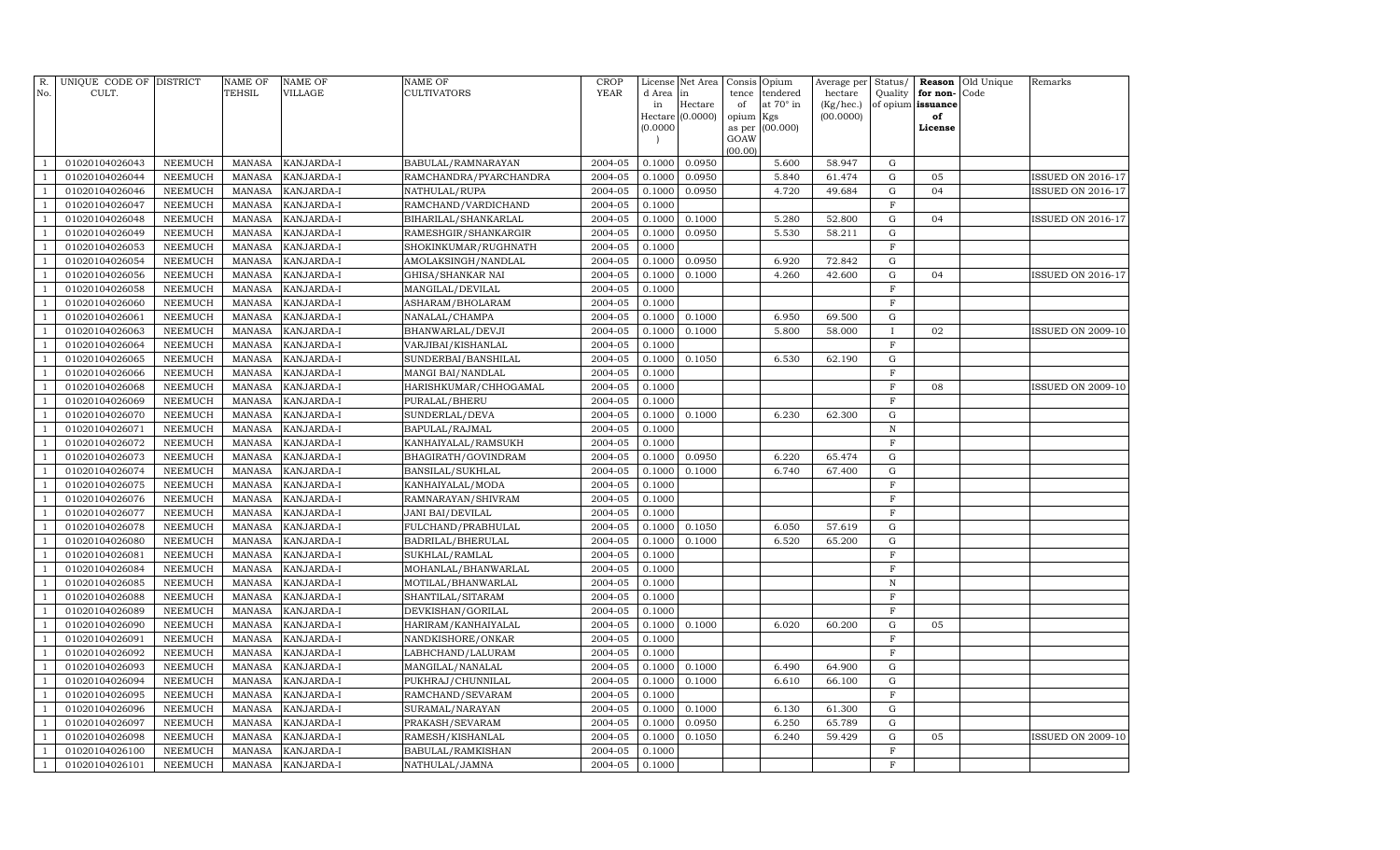| R.<br>No.    | UNIQUE CODE OF DISTRICT<br>CULT. |                | NAME OF<br><b>TEHSIL</b> | NAME OF<br>VILLAGE | <b>NAME OF</b><br><b>CULTIVATORS</b> | <b>CROP</b><br>YEAR | d Area in | License Net Area Consis Opium |           | tence tendered   | Average per<br>hectare | Status/<br>Quality | Reason Old Unique<br>for non-Code | Remarks                  |                                   |
|--------------|----------------------------------|----------------|--------------------------|--------------------|--------------------------------------|---------------------|-----------|-------------------------------|-----------|------------------|------------------------|--------------------|-----------------------------------|--------------------------|-----------------------------------|
|              |                                  |                |                          |                    |                                      |                     | in        | Hectare                       | of        | at $70^\circ$ in | $(Kg/$ hec.)           |                    | of opium issuance                 |                          |                                   |
|              |                                  |                |                          |                    |                                      |                     |           | Hectare (0.0000)              | opium Kgs |                  | (00.0000)              |                    | of                                |                          |                                   |
|              |                                  |                |                          |                    |                                      |                     | (0.0000)  |                               | GOAW      | as per (00.000)  |                        |                    | License                           |                          |                                   |
|              |                                  |                |                          |                    |                                      |                     |           |                               | (00.00)   |                  |                        |                    |                                   |                          |                                   |
|              | 01020104026102                   | NEEMUCH        | MANASA                   | KANJARDA-I         | MOHANGIR/ONKARGIR                    | 2004-05             | 0.1000    | 0.1000                        |           | 6.060            | 60.600                 | G                  |                                   |                          |                                   |
|              | 01020104026103                   | NEEMUCH        | <b>MANASA</b>            | KANJARDA-I         | RAMLAL/MANGILAL                      | 2004-05             | 0.1000    | 0.1000                        |           | 6.420            | 64.200                 | G                  |                                   |                          |                                   |
|              | 01020104026104                   | NEEMUCH        | <b>MANASA</b>            | KANJARDA-I         | CHUNNILAL/NANALAL                    | 2004-05             | 0.1000    |                               |           |                  |                        | $\mathbf F$        |                                   |                          |                                   |
|              | 01020104026105                   | NEEMUCH        | <b>MANASA</b>            | KANJARDA-I         | HARISH/PREMCHAND                     | 2004-05             | 0.1000    |                               |           |                  |                        | $\mathbf F$        |                                   |                          |                                   |
|              | 01020104026106                   | NEEMUCH        | <b>MANASA</b>            | KANJARDA-I         | PRABHULAL/PRITHVIRAJ                 | 2004-05             | 0.1000    | 0.1000                        |           | 6.060            | 60.600                 | $\mathbf{I}$       | 02                                | <b>ISSUED ON 2009-10</b> |                                   |
|              | 01020104026107                   | NEEMUCH        | MANASA                   | KANJARDA-I         | BASANTILAL/DOULATRAM                 | 2004-05             | 0.1000    |                               |           |                  |                        | $_{\rm F}$         |                                   |                          |                                   |
|              | 01020104026108                   | NEEMUCH        | MANASA                   | KANJARDA-I         | GOPAL/BANSILAL                       | 2004-05             | 0.1000    | 0.0950                        |           | 5.650            | 59.474                 | G                  |                                   |                          |                                   |
|              | 01020104026110                   | NEEMUCH        | MANASA                   | KANJARDA-I         | BABULAL/NANALAL                      | 2004-05             | 0.1000    | 0.1000                        |           | 5.410            | 54.100                 | G                  | 05                                | <b>ISSUED ON 2009-10</b> |                                   |
|              | 01020104026111                   | NEEMUCH        | <b>MANASA</b>            | KANJARDA-I         | NADALAL/MANGILAL                     | 2004-05             | 0.1000    | 0.0950                        |           | 6.520            | 68.632                 | G                  |                                   |                          |                                   |
|              | 01020104026112                   | NEEMUCH        | MANASA                   | KANJARDA-I         | NANIBAI/RAMESHWAR                    | 2004-05             | 0.1000    | 0.1000                        |           | 6.670            | 66.700                 | G                  |                                   |                          |                                   |
|              | 01020104026114                   | NEEMUCH        | <b>MANASA</b>            | KANJARDA-I         | PRAKASH/RAMCHANDRA                   | 2004-05             | 0.1000    | 0.1000                        |           | 6.040            | 60.400                 | G                  |                                   |                          |                                   |
|              | 01020104026300                   | NEEMUCH        | <b>MANASA</b>            | KANJARDA-I         | JAGANNATH/PYARCHANDRA                | 2004-05             | 0.1000    | 0.1000                        |           | 6.470            | 64.700                 | $\mathbf{I}$       | 02                                | <b>ISSUED ON 2009-10</b> |                                   |
|              | 01020104026301                   | NEEMUCH        | <b>MANASA</b>            | KANJARDA-I         | HEERALAL/NANALAL                     | 2004-05             | 0.1000    |                               |           |                  |                        | F                  |                                   |                          |                                   |
|              | 01020104026302                   | NEEMUCH        | <b>MANASA</b>            | KANJARDA-I         | BADRILAL/BHANWARLAL                  | 2004-05             | 0.1000    | 0.0950                        |           | 6.520            | 68.632                 | G                  |                                   |                          |                                   |
|              | 01020104026328                   | <b>NEEMUCH</b> | <b>MANASA</b>            | KANJARDA-I         | GOPAL/ BHURALAL                      | 2004-05             | 0.1000    |                               |           |                  |                        | F                  |                                   |                          |                                   |
|              | 01020104026330                   | NEEMUCH        | <b>MANASA</b>            | KANJARDA-I         | SHOBALAL/JAGANNATH                   | 2004-05             | 0.1000    | 0.1050                        |           | 6.270            | 59.714                 | G                  |                                   | NAME CHANGE              |                                   |
|              | 01020104026331                   | NEEMUCH        | <b>MANASA</b>            | KANJARDA-I         | CHANDIBAI/NANDLAL                    | 2004-05             | 0.1000    | 0.1000                        |           | 5.540            | 55.400                 | G                  | 05                                |                          |                                   |
|              | 01020104026334                   | <b>NEEMUCH</b> | <b>MANASA</b>            | KANJARDA-I         | DEVILAL/NARAYAN                      | 2004-05             | 0.1000    |                               |           |                  |                        | $\mathbb N$        |                                   |                          |                                   |
|              | 01020104026337                   | <b>NEEMUCH</b> | <b>MANASA</b>            | KANJARDA-I         | UMABAI/DHANRAJ                       | 2004-05             | 0.1000    | 0.0950                        |           | 5.390            | 56.737                 | G                  | 05                                |                          |                                   |
|              | 01020104026345                   | <b>NEEMUCH</b> | <b>MANASA</b>            | KANJARDA-I         | KACHRU/NANDA                         | 2004-05             | 0.1000    |                               |           |                  |                        | $\mathbb N$        | 06                                |                          |                                   |
|              | 01020104026353                   | <b>NEEMUCH</b> | <b>MANASA</b>            | KANJARDA-I         | NANDLAL/RADHAKISHAN                  | 2004-05             | 0.1000    |                               |           |                  |                        | $\,$ N             |                                   | TRANSFER/KUKDESHWARI     |                                   |
|              | 01020104026367                   | <b>NEEMUCH</b> | <b>MANASA</b>            | KANJARDA-I         | RATANLAL/RAMLAL                      | 2004-05             | 0.1000    |                               |           |                  |                        | $\, {\bf N}$       |                                   | TRANSFER/ JAVI/NMH-I     |                                   |
|              | 01020104026082                   | <b>NEEMUCH</b> | <b>MANASA</b>            | KANJARDA-I         | GOPAL/SITARAM                        | 2004-05             | 0.1000    |                               |           |                  |                        | $\mathbf F$        |                                   |                          |                                   |
|              | 01020104026378                   | NEEMUCH        | <b>MANASA</b>            | KANJARDA-I         | BHERULAL/NARAYAN                     | 2004-05             | 0.1000    |                               |           |                  |                        | $\mathbf F$        |                                   |                          |                                   |
|              | 01020104026079                   | <b>NEEMUCH</b> | <b>MANASA</b>            | KANJARDA-I         | LAXMAN/RAMLAL                        | 2004-05             | 0.1000    | 0.1000                        |           | 5.850            | 58.500                 | G                  |                                   |                          |                                   |
|              | 01020104026051                   | <b>NEEMUCH</b> | <b>MANASA</b>            | KANJARDA-I         | MOHANLAL/NANDLAL                     | 2004-05             | 0.1000    | 0.0950                        |           | 6.320            | 66.526                 | G                  |                                   |                          |                                   |
|              | 01020104026394                   | <b>NEEMUCH</b> | <b>MANASA</b>            | KANJARDA-I         | SHANTI BAI/LAXMINARAYAN              | 2004-05             | 0.1000    |                               |           |                  |                        | $\mathbf F$        |                                   |                          |                                   |
|              | 01020104026290                   | NEEMUCH        | <b>MANASA</b>            | KANJARDA-I         | BHURALAL/GORILAL                     | 2004-05             | 0.1000    | 0.1000                        |           | 6.140            | 61.400                 | G                  |                                   |                          |                                   |
|              | 01020104026400                   | <b>NEEMUCH</b> | <b>MANASA</b>            | KANJARDA-I         | SATYANARAYAN / RAMCHANDRA            | 2004-05             | 0.1000    |                               |           |                  |                        | $\mathbb N$        |                                   |                          | NAME CHANGE TRANSFER/ KUKDESHWARI |
|              | 01020104026421                   | <b>NEEMUCH</b> | <b>MANASA</b>            | KANJARDA-I         | RAMESH/DEVKISHN                      | 2004-05             | 0.1000    |                               |           |                  |                        | $\,$ N             |                                   | TRANSFER/KUKDESHWARI     |                                   |
|              | 01020104026489                   | <b>NEEMUCH</b> | <b>MANASA</b>            | KANJARDA-I         | RAMCHANDR/KANWARLAL                  | 2004-05             | 0.1000    |                               |           |                  |                        | F                  | 01020104023030                    |                          |                                   |
|              | 01020104026045                   | <b>NEEMUCH</b> | <b>MANASA</b>            | KANJARDA-I         | GULABCHAND/MOTILAL                   | 2004-05             | 0.1000    |                               |           |                  |                        | $_{\rm F}$         | 01020104025080                    |                          |                                   |
| 3            | 01020104065001                   | NEEMUCH        | <b>MANASA</b>            | KADI ANTRI         | NANDA/KISHOR                         | 2004-05             | 0.1000    | 0.0900                        |           | 5.710            | 63.444                 | G                  |                                   |                          |                                   |
| 3            | 01020104065002                   | NEEMUCH        | <b>MANASA</b>            | KADI ANTRI         | RUGHNATH/KACHRU                      | 2004-05             | 0.1000    |                               |           |                  |                        | F                  |                                   |                          |                                   |
| 3            | 01020104065007                   | NEEMUCH        | <b>MANASA</b>            | KADI ANTRI         | PRABHULAL/KISHNA                     | 2004-05             | 0.1000    |                               |           |                  |                        | $_{\rm F}$         |                                   |                          |                                   |
| 3            | 01020104065008                   | NEEMUCH        | <b>MANASA</b>            | KADI ANTRI         | RUKMANIBAI/MODA                      | 2004-05             | 0.1000    |                               |           |                  |                        | F                  |                                   |                          |                                   |
| 3            | 01020104065009                   | NEEMUCH        | <b>MANASA</b>            | KADI ANTRI         | MANGILAL/RATANLAL                    | 2004-05             | 0.1000    | 0.1000                        |           | 5.580            | 55.800                 | G                  |                                   |                          |                                   |
| 3            | 01020104065010                   | NEEMUCH        | <b>MANASA</b>            | KADI ANTRI         | SITABAI/SHAVRAM                      | 2004-05             | 0.1000    | 0.1000                        |           | 5.030            | 50.300                 | G                  | 04                                | <b>ISSUED ON 2016-17</b> |                                   |
| 3            | 01020104065013                   | NEEMUCH        | <b>MANASA</b>            | KADI ANTRI         | MANOHAR/TEJRAM                       | 2004-05             | 0.1000    | 0.1000                        |           | 5.670            | 56.700<br>55.368       | G                  | 05                                | <b>ISSUED ON 2009-10</b> |                                   |
| 3            | 01020104065016                   | NEEMUCH        | <b>MANASA</b>            | KADI ANTRI         | MADANLAL/NARAYAN                     | 2004-05             | 0.1000    | 0.0950                        |           | 5.260            |                        | G                  | 05                                | <b>ISSUED ON 2009-10</b> |                                   |
| 3            | 01020104065017                   | NEEMUCH        | <b>MANASA</b>            | KADI ANTRI         | DEVRAM/NARAYAN                       | 2004-05             | 0.1000    | 0.0950                        |           | 5.770            | 60.737<br>57.700       | G                  |                                   |                          |                                   |
| 3            | 01020104065019                   | <b>NEEMUCH</b> | <b>MANASA</b>            | KADI ANTRI         | HANSRAJ/NARAYAN                      | 2004-05             | 0.1000    | 0.1000                        |           | 5.770            | 61.100                 | G                  |                                   |                          |                                   |
| 3            | 01020104065020                   | NEEMUCH        | <b>MANASA</b>            | KADI ANTRI         | NATHULAL/RAMLAL                      | 2004-05             | 0.1000    | 0.1000                        |           | 6.110            | 54.500                 | G                  |                                   |                          |                                   |
| $\mathbf{3}$ | 01020104065022                   | NEEMUCH        | MANASA                   | <b>KADI ANTRI</b>  | GANGABAI/NONDRAM                     | 2004-05             | 0.1000    | 0.1000                        |           | 5.450            |                        | G                  | 05                                | <b>ISSUED ON 2009-10</b> |                                   |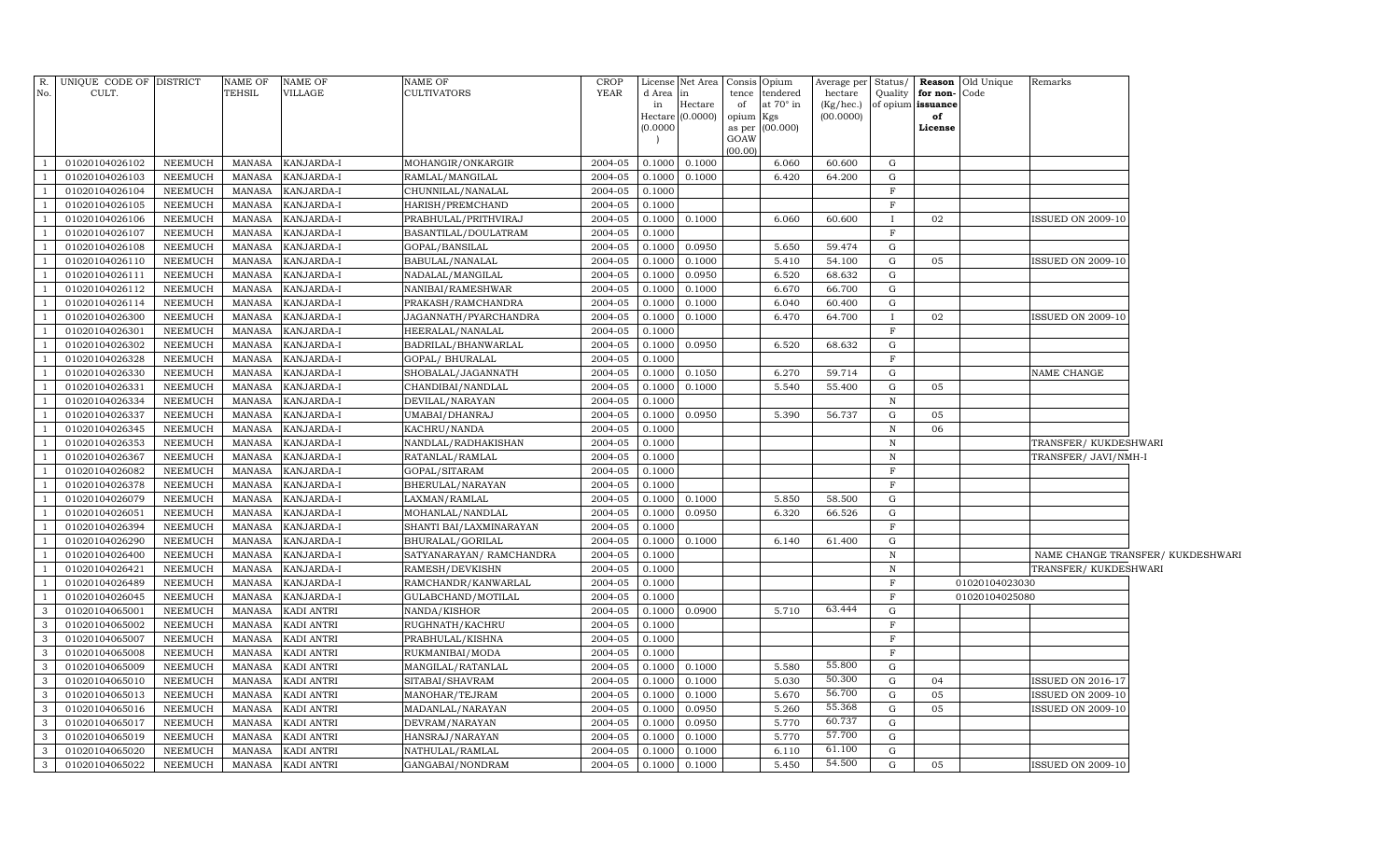| R.                           | UNIQUE CODE OF DISTRICT          |                    | NAME OF                        | <b>NAME OF</b>                   | NAME OF                                | <b>CROP</b>        |                  | License Net Area   |                     | Consis Opium   | Average per Status/ |                     |                   | <b>Reason</b> Old Unique | Remarks                        |                                            |
|------------------------------|----------------------------------|--------------------|--------------------------------|----------------------------------|----------------------------------------|--------------------|------------------|--------------------|---------------------|----------------|---------------------|---------------------|-------------------|--------------------------|--------------------------------|--------------------------------------------|
| No.                          | CULT.                            |                    | TEHSIL                         | VILLAGE                          | <b>CULTIVATORS</b>                     | <b>YEAR</b>        | d Area           | lin                | tence               | tendered       | hectare             | Quality             | for non-Code      |                          |                                |                                            |
|                              |                                  |                    |                                |                                  |                                        |                    | in               | Hectare            | of                  | at 70° in      | $(Kg/$ hec.)        |                     | of opium issuance |                          |                                |                                            |
|                              |                                  |                    |                                |                                  |                                        |                    | (0.0000)         | Hectare $(0.0000)$ | opium Kgs<br>as per | (00.000)       | (00.0000)           |                     | of<br>License     |                          |                                |                                            |
|                              |                                  |                    |                                |                                  |                                        |                    |                  |                    | GOAW                |                |                     |                     |                   |                          |                                |                                            |
|                              |                                  |                    |                                |                                  |                                        |                    |                  |                    | (00.00)             |                |                     |                     |                   |                          |                                |                                            |
| $\mathbf{3}$                 | 01020104065024                   | NEEMUCH            | MANASA                         | KADI ANTRI                       | BHAGATRAM/RATANLAL                     | 2004-05            | 0.1000           | 0.1000             |                     | 5.480          | 54.800              | G                   |                   |                          |                                |                                            |
| $\mathbf{3}$                 | 01020104065025                   | NEEMUCH            | <b>MANASA</b>                  | KADI ANTRI                       | DEVRAM/BADRILAL                        | 2004-05            | 0.1000           | 0.1000             |                     | 5.350          | 53.500              | G                   | 04                |                          | <b>ISSUED ON 2016-17</b>       |                                            |
| $\mathbf{3}$                 | 01020104065029                   | NEEMUCH            | <b>MANASA</b>                  | KADI ANTRI                       | JADIBAI/BHURA                          | 2004-05            | 0.1000           | 0.1000             |                     | 5.980          | 59.800              | G                   |                   |                          |                                |                                            |
| $\mathbf{3}$                 | 01020104065031                   | NEEMUCH            | <b>MANASA</b>                  | KADI ANTRI                       | BAGDIRAM/SITARAM                       | 2004-05            | 0.1000           | 0.1000             |                     | 5.790          | 57.900              | G                   |                   |                          |                                |                                            |
| $\mathbf{3}$                 | 01020104065032                   | NEEMUCH            | <b>MANASA</b>                  | KADI ANTRI                       | KANA/KALU                              | 2004-05            | 0.1000           | 0.1000             |                     | 2.640          | 26.400              | G                   | 04                |                          |                                |                                            |
| $\mathbf{3}$                 | 01020104065034                   | NEEMUCH            | <b>MANASA</b>                  | KADI ANTRI                       | BANSHILAL/SITARAM                      | 2004-05            | 0.1000           | 0.1000             |                     | 5.840          | 58.400              | G                   |                   |                          |                                |                                            |
| $\mathbf{3}$                 | 01020104065039                   | NEEMUCH            | <b>MANASA</b>                  | KADI ANTRI                       | RAMESH/TEJRAM                          | 2004-05            | 0.1000           | 0.1000             |                     | 5.540          | 55.400              | G                   | 05                |                          | <b>ISSUED ON 2009-10</b>       |                                            |
| $\mathbf{3}$                 | 01020104065015                   | NEEMUCH            | MANASA                         | KADI ANTRI                       | BHAGVAN/ISMAIL BACHHDA                 | 2004-05            | 0.1000           |                    |                     |                |                     | $\mathbf F$         |                   |                          |                                |                                            |
| $\mathbf{3}$                 | 01020104065005                   | NEEMUCH            | <b>MANASA</b>                  | KADI ANTRI                       | MANGILAL/KASHIRAM                      | 2004-05            | 0.1000           | 0.1000             |                     | 5.750          | 57.500              | G                   |                   |                          |                                |                                            |
| $\mathbf{3}$                 | 01020104065023                   | NEEMUCH            | MANASA                         | KADI ANTRI                       | GOPAL/RAMLAL                           | 2004-05            | 0.1000           | 0.1000             |                     | 6.120          | 61.200              | G                   |                   |                          |                                |                                            |
| $\mathbf{3}$                 | 01020104065047                   | NEEMUCH            | <b>MANASA</b>                  | KADI ANTRI                       | RADHABAI/KANIRAM                       | 2004-05            | 0.1000           | 0.1000             |                     | 5.960          | 59.600              | $\mathbf G$         |                   |                          | TRANSFER/KUSHALPURA            |                                            |
| $\mathbf{3}$                 | 01020104065048                   | NEEMUCH            | <b>MANASA</b>                  | KADI ANTRI                       | TEJGIR/BHUVANIGIR                      | 2004-05            | 0.1000           | 0.1000             |                     | 5.300          | 53.000              | $\mathbf G$         | 04                |                          |                                |                                            |
| 3                            | 01020104065018                   | NEEMUCH            | <b>MANASA</b>                  | KADI ANTRI                       | BAPULAL/RATANLAL                       | 2004-05            | 0.1000           |                    |                     |                |                     | $\mathbf F$         |                   | 01020104089235           |                                |                                            |
| 2                            | 01020104058001                   | NEEMUCH            | <b>MANASA</b>                  | <b>KACHOLI</b>                   | GHANSHYAM/DHURA                        | 2004-05            | 0.1000           | 0.0900             |                     | 5.540          | 61.556              | G                   |                   |                          |                                |                                            |
| $\overline{2}$               | 01020104058005                   | NEEMUCH            | <b>MANASA</b>                  | <b>KACHOLI</b>                   | KARULAL/RAMLAL                         | 2004-05            | 0.1000           | 0.1000             |                     | 5.480          | 54.800              | $\overline{G}$      |                   |                          |                                |                                            |
| $\overline{2}$               | 01020104058006                   | NEEMUCH            | <b>MANASA</b>                  | <b>KACHOLI</b>                   | JUGALKISHORE/RAMESHWAR                 | 2004-05            | 0.1000           | 0.1000             |                     | 5.280          | 52.800              | G                   | 04                |                          | <b>ISSUED ON 2016-17</b>       |                                            |
| 2                            | 01020104058009                   | NEEMUCH            | <b>MANASA</b>                  | <b>KACHOLI</b>                   | RAMNARAYAN/PANNALAL                    | 2004-05            | 0.1000           | 0.0950             |                     | 4.980          | 52.421              | G                   | 04                |                          | <b>ISSUED ON 2016-17</b>       |                                            |
| $\overline{2}$               | 01020104058015                   | NEEMUCH            | <b>MANASA</b>                  | <b>KACHOLI</b>                   | KANHAIYALAL/NANALAL                    | 2004-05            | 0.1000           | 0.0950             |                     | 5.280          | 55.579              | ${\rm G}$           | 05                |                          | <b>ISSUED ON 2009-10</b>       |                                            |
| $\overline{2}$               | 01020104058024                   | NEEMUCH            | <b>MANASA</b>                  | <b>KACHOLI</b>                   | BHAGATRAM/SITARAM                      | 2004-05            | 0.1000           | 0.0950             |                     | 4.900          | 51.579              | G                   | 04                |                          | <b>ISSUED ON 2016-17</b>       |                                            |
| $\overline{2}$               | 01020104058025                   | NEEMUCH            | <b>MANASA</b>                  | <b>KACHOLI</b>                   | BHANWARLAL/LAXMAN                      | 2004-05            | 0.1000           | 0.0900             |                     | 4.430          | 49.222              | ${\rm G}$           | 04                |                          | <b>ISSUED ON 2016-17</b>       |                                            |
| 2                            | 01020104058026                   | NEEMUCH            | MANASA                         | <b>KACHOLI</b>                   | SHAMBHUNATH/MANNANATH                  | 2004-05            | 0.1000           | 0.1000             |                     | 5.640          | 56.400              | G                   |                   |                          |                                |                                            |
| $\overline{2}$               | 01020104058027                   | NEEMUCH            | MANASA                         | <b>KACHOLI</b>                   | RAMESHWAR/KEDAR                        | 2004-05            | 0.1000           | 0.1000             |                     | 5.170          | 51.700              | G                   | 04                |                          | <b>ISSUED ON 2016-17</b>       |                                            |
| 2                            | 01020104058030                   | NEEMUCH            | MANASA                         | KACHOLI                          | MANGILAL/SHITALJI                      | 2004-05            | 0.1000           | 0.0950             |                     | 5.220          | 54.947              | G<br>$\overline{G}$ |                   |                          |                                |                                            |
| $\overline{2}$               | 01020104058031                   | NEEMUCH            | <b>MANASA</b>                  | KACHOLI                          | CHAMPALAL/GOPAL                        | 2004-05            | 0.1000           | 0.0950             |                     | 5.790          | 60.947              | G                   |                   |                          |                                |                                            |
| $\overline{2}$               | 01020104058032                   | NEEMUCH            | MANASA                         | <b>KACHOLI</b>                   | MOTYABAI/UDA                           | 2004-05            | 0.1000           | 0.0900             |                     | 5.030          | 55.889              | G                   |                   |                          | NAME CHANGE                    |                                            |
| 2                            | 01020104058033                   | NEEMUCH            | <b>MANASA</b>                  | <b>KACHOLI</b>                   | BAPULAL/KALU                           | 2004-05            | 0.1000           | 0.0900             |                     | 5.040          | 56.000<br>55.333    |                     |                   |                          |                                |                                            |
| 2                            | 01020104058029                   | NEEMUCH            | <b>MANASA</b>                  | KACHOLI                          | MOHANLAL/NARAYAN                       | 2004-05            | 0.1000           | 0.0900             |                     | 4.980          | 53.053              | G<br>${\rm G}$      |                   | 01020104028294           |                                |                                            |
| $\overline{2}$               | 01020104058007                   | NEEMUCH            | <b>MANASA</b>                  | KACHOLI                          | MANGIBAI/MANGILAL                      | 2004-05            | 0.1000           | 0.0950             |                     | 5.040          | 59.700              |                     | 04                |                          | 102010417000 ISSUED ON 2009-10 |                                            |
| $\mathbf{3}$<br>$\mathbf{3}$ | 01020104076002                   | NEEMUCH            | MANASA                         | <b>JETHALI</b>                   | DALLA/MANNA                            | 2004-05            | 0.1000           | 0.1000             |                     | 5.970<br>5.380 | 56.632              | G<br>$\mathbf G$    |                   |                          |                                |                                            |
| $\mathbf{3}$                 | 01020104076006                   | NEEMUCH            | <b>MANASA</b><br><b>MANASA</b> | <b>JETHALI</b>                   | GOMALAL/PARTHILAL                      | 2004-05<br>2004-05 | 0.1000           | 0.0950             |                     | 5.530          | 58.211              | G                   |                   |                          |                                |                                            |
| $\mathbf{3}$                 | 01020104076008<br>01020104076009 | NEEMUCH<br>NEEMUCH | <b>MANASA</b>                  | <b>JETHALI</b><br><b>JETHALI</b> | BANSHILAL/BHAVARLAL                    | 2004-05            | 0.1000<br>0.1000 | 0.0950<br>0.1000   |                     | 5.730          | 57.300              | ${\rm G}$           |                   |                          |                                |                                            |
| $\mathbf{3}$                 | 01020104076010                   | NEEMUCH            | <b>MANASA</b>                  | <b>JETHALI</b>                   | MANSHA/LAKHMA JI<br>MADANLAL/BALMUKUND | 2004-05            | 0.1000           | 0.1000             | 59.53               | 4.430          | 44.300              |                     | 02                |                          | <b>ISSUED ON 2009-10</b>       |                                            |
| 3                            | 01020104076011                   | NEEMUCH            | <b>MANASA</b>                  | JETHALI                          | MANGILAL/PARTHA                        | 2004-05            | 0.1000           | 0.1000             |                     | 5.860          | 58.600              | G                   |                   |                          |                                |                                            |
| $\mathbf{3}$                 | 01020104076014                   | NEEMUCH            | <b>MANASA</b>                  | <b>JETHALI</b>                   | KARULAL/GORA                           | 2004-05            | 0.1000           | 0.1000             |                     | 5.690          | 56.900              | ${\rm G}$           | 05                |                          |                                | ISSUED ON 2009-10/TRANSFER KHAJURI 2009-10 |
| $\mathbf{3}$                 | 01020104076015                   | NEEMUCH            | <b>MANASA</b>                  | <b>JETHALI</b>                   | AMBALAL/CHUNNILAL                      | 2004-05            | 0.1000           | 0.1000             | 59.53               | 4.000          | 40.000              | $\mathbf{I}$        | 02                |                          |                                | ISSUED ON 2009-10/TRANSFER KHAJURI 2009-10 |
| $\mathbf{3}$                 | 01020104076016                   | NEEMUCH            | <b>MANASA</b>                  | <b>JETHALI</b>                   | DEVILAL/SHANKARLAL                     | 2004-05            | 0.1000           | 0.0950             |                     | 5.990          | 63.053              | G                   |                   |                          |                                |                                            |
| $\mathbf{3}$                 | 01020104076017                   | <b>NEEMUCH</b>     | <b>MANASA</b>                  | <b>JETHALI</b>                   | PARBHULAL/HIRA                         | 2004-05            | 0.1000           | 0.1050             |                     | 5.730          | 54.571              | G                   |                   | 01020104091038           |                                |                                            |
| $\mathbf{3}$                 | 01020104076001                   | NEEMUCH            | <b>MANASA</b>                  | <b>JETHALI</b>                   | GITABAI/DHURA                          | 2004-05            | 0.1000           | 0.0950             |                     | 5.470          | 57.579              | G                   | 05                |                          | 102010409111 ISSUED ON 2009-10 |                                            |
|                              | 01020104017002                   | NEEMUCH            | MANASA                         | JAMUNIYA RAOJI                   | KANHAIYALAL/KISHANLAL                  | 2004-05            | 0.1000           | 0.0950             |                     | 5.790          | 60.947              | $\overline{G}$      |                   |                          |                                |                                            |
| $\overline{1}$               | 01020104017003                   | NEEMUCH            | MANASA                         | JAMUNIYA RAOJI                   | MISHRILAL/GABURLAL                     | 2004-05            | 0.1000           | 0.0950             |                     | 5.360          | 56.421              | $\overline{G}$      |                   |                          |                                |                                            |
|                              | 01020104017004                   | NEEMUCH            | MANASA                         | <b>JAMUNIYA RAOJI</b>            | MANGILAL/MOTILAL                       | 2004-05            | 0.1000           | 0.0950             |                     | 5.500          | 57.895              | G                   | 05                |                          | <b>ISSUED ON 2009-10</b>       |                                            |
| <sup>1</sup>                 | 01020104017005                   | NEEMUCH            | MANASA                         | JAMUNIYA RAOJI                   | DEVENDRA KUMAR/KANHAIYALAL             | 2004-05            | 0.1000           | 0.1000             |                     | 6.130          | 61.300              | G                   |                   |                          |                                |                                            |
| -1                           | 01020104017006                   | NEEMUCH            | MANASA                         | <b>JAMUNIYA RAOJI</b>            | MAINABAI/RATANLAL                      | 2004-05            | 0.1000           | 0.0950             |                     | 6.210          | 65.368              | $\overline{G}$      | 11                |                          |                                |                                            |
|                              |                                  |                    |                                |                                  |                                        |                    |                  |                    |                     |                |                     |                     |                   |                          |                                |                                            |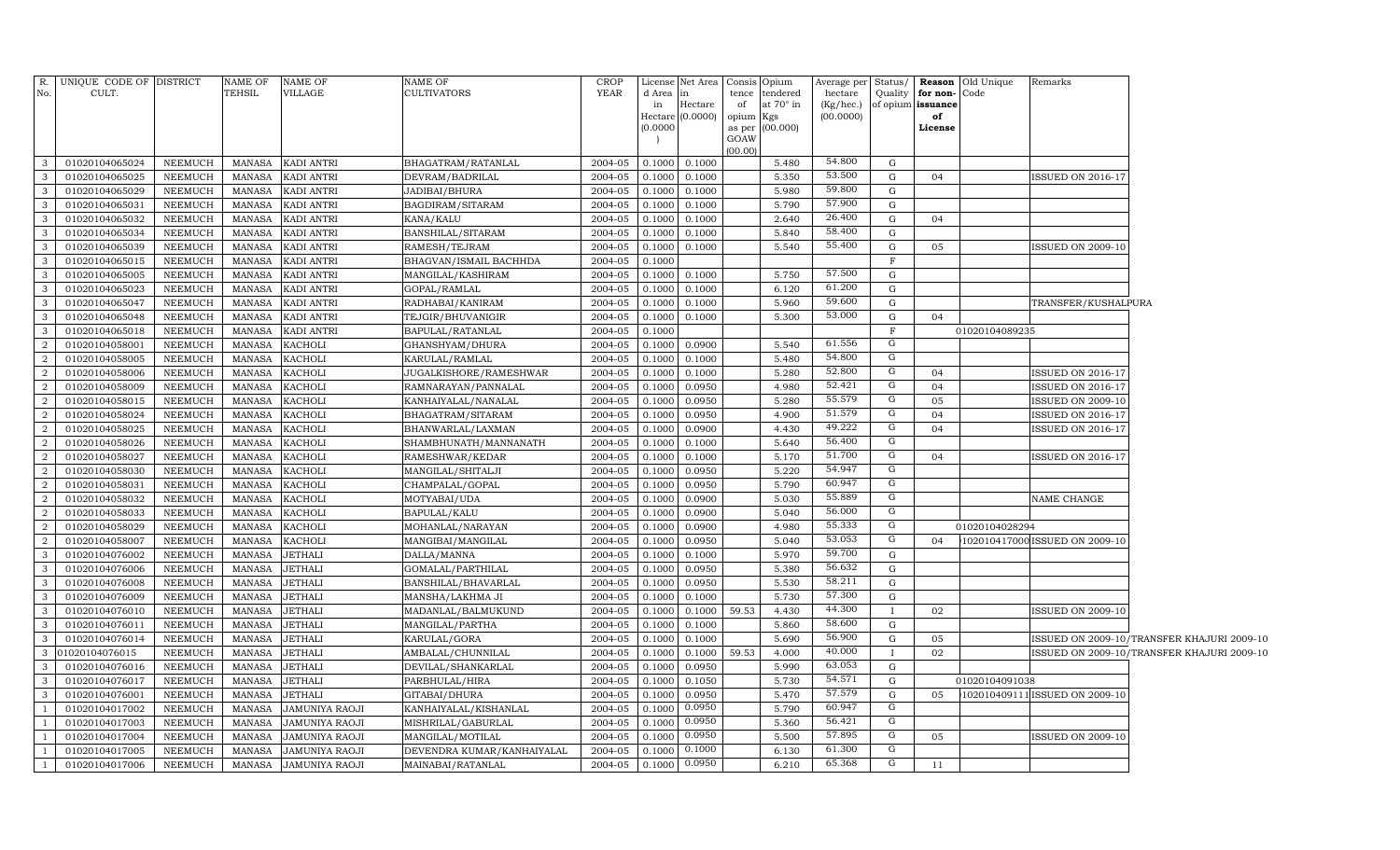| No.                              | R. UNIQUE CODE OF DISTRICT<br>CULT. |                                  | <b>NAME OF</b><br><b>TEHSIL</b> | <b>NAME OF</b><br>VILLAGE                      | <b>NAME OF</b><br><b>CULTIVATORS</b>     | <b>CROP</b><br><b>YEAR</b> | d Area<br>in<br>Hectare (0.0000)<br>(0.0000) | License Net Area<br>in<br>Hectare | Consis<br>tence<br>of<br>opium<br>Kgs<br>as per | Opium<br>tendered<br>at 70° in<br>(00.000) | Average per<br>hectare<br>(Kg/hec.)<br>(00.0000) | Status/<br>Quality<br>of opium issuance | for non-<br>of<br>License | Reason Old Unique<br>Code | Remarks                                              |
|----------------------------------|-------------------------------------|----------------------------------|---------------------------------|------------------------------------------------|------------------------------------------|----------------------------|----------------------------------------------|-----------------------------------|-------------------------------------------------|--------------------------------------------|--------------------------------------------------|-----------------------------------------|---------------------------|---------------------------|------------------------------------------------------|
|                                  |                                     |                                  |                                 |                                                |                                          |                            |                                              |                                   | GOAW<br>(00.00)                                 |                                            |                                                  |                                         |                           |                           |                                                      |
| -1                               | 01020104017007                      | NEEMUCH                          | MANASA                          | <b>JAMUNIYA RAOJI</b>                          | LEELABAI / NIRAML KUMAR                  | 2004-05                    | 0.1000                                       | 0.0950                            |                                                 | 5.800                                      | 61.053                                           | G                                       |                           |                           |                                                      |
| $\mathbf{1}$                     | 01020104017009                      | NEEMUCH                          | <b>MANASA</b>                   | <b>JAMUNIYA RAOJI</b>                          | RAMSINGH/BHOPALSINGH                     | 2004-05                    | 0.1000                                       | 0.1000                            |                                                 | 5.600                                      | 56.000                                           | $\overline{G}$                          |                           |                           |                                                      |
| $\mathbf{1}$                     | 01020104017010                      | NEEMUCH                          | <b>MANASA</b>                   | <b>JAMUNIYA RAOJI</b>                          | GENDIBAI/PARTHA                          | 2004-05                    | 0.1000                                       | 0.1000                            |                                                 | 6.390                                      | 63.900                                           | $\overline{G}$                          |                           |                           |                                                      |
| $\mathbf{1}$                     | 01020104017014                      | NEEMUCH                          | <b>MANASA</b>                   | <b>JAMUNIYA RAOJI</b>                          | MANAKCHAND/GABURLAL                      | 2004-05                    | 0.1000                                       |                                   |                                                 |                                            |                                                  | $\overline{\mathrm{F}}$                 |                           |                           |                                                      |
| $\mathbf{1}$                     | 01020104017015                      | NEEMUCH                          | <b>MANASA</b>                   | <b>JAMUNIYA RAOJI</b>                          | LACHCHHIRAM/SHANKAR                      | 2004-05                    | 0.1000                                       |                                   |                                                 |                                            |                                                  | $\boldsymbol{\mathrm{F}}$               |                           |                           |                                                      |
| $\mathbf{1}$                     | 01020104017016                      | NEEMUCH                          | <b>MANASA</b>                   | <b>JAMUNIYA RAOJI</b>                          | DOULATRAM/SHANKARLAL                     | 2004-05                    | 0.1000                                       | 0.0950                            |                                                 | 5.960                                      | 62.737                                           | $\overline{G}$                          |                           |                           |                                                      |
| $\overline{1}$                   | 01020104017017                      | NEEMUCH                          | <b>MANASA</b>                   | <b>JAMUNIYA RAOJI</b>                          | SHANTILAL/RATANLAL                       | 2004-05                    | 0.1000                                       | 0.0950                            |                                                 | 6.060                                      | 63.789                                           | $\overline{G}$                          |                           |                           |                                                      |
| $\mathbf{1}$                     | 01020104017018                      | NEEMUCH                          | MANASA                          | <b>JAMUNIYA RAOJI</b>                          | BHURBAI/NANDA                            | 2004-05                    | 0.1000                                       |                                   |                                                 |                                            |                                                  | $\overline{F}$                          |                           |                           |                                                      |
| $\overline{1}$                   | 01020104017021                      | NEEMUCH                          | <b>MANASA</b>                   | JAMUNIYA RAOJI                                 | GHISALAL/CHIMANSINGH                     | 2004-05                    | 0.1000                                       | 0.1000                            |                                                 | 6.050                                      | 60.500                                           | $\overline{G}$                          |                           |                           |                                                      |
| $\mathbf{1}$                     | 01020104017022                      | <b>NEEMUCH</b>                   | <b>MANASA</b>                   | <b>JAMUNIYA RAOJI</b>                          | BASANTILAL/GABBULAL                      | 2004-05                    | 0.1000                                       | 0.0950                            |                                                 | 5.900                                      | 62.105                                           | $\overline{G}$                          |                           |                           |                                                      |
| $\mathbf{1}$                     | 01020104017023                      | NEEMUCH                          | <b>MANASA</b>                   | <b>JAMUNIYA RAOJI</b>                          | BHANWARLAL/SITARAM                       | 2004-05                    | 0.1000                                       | 0.1000                            |                                                 | 5.740                                      | 57.400                                           | $\overline{G}$                          |                           |                           |                                                      |
| $\mathbf{1}$                     | 01020104017025                      | <b>NEEMUCH</b>                   | <b>MANASA</b>                   | <b>JAMUNIYA RAOJI</b>                          | SWARUPSINGH/JAWANSINGH                   | 2004-05                    | 0.1000                                       | 0.0500                            |                                                 | 2.620                                      | 52.400                                           | $\overline{G}$                          | 04                        |                           |                                                      |
| $\mathbf{1}$                     | 01020104017026                      | <b>NEEMUCH</b>                   | <b>MANASA</b>                   | <b>JAMUNIYA RAOJI</b>                          | KANHAIYALAL/PYARCHAND                    | 2004-05                    | 0.1000                                       | 0.0950                            |                                                 | 5.570                                      | 58.632                                           | G                                       |                           |                           |                                                      |
| $\mathbf{1}$                     | 01020104017028                      | NEEMUCH                          | <b>MANASA</b>                   | <b>JAMUNIYA RAOJI</b>                          | PARMANAND/DURGASHANKAR                   | 2004-05                    | 0.1000                                       | 0.1000                            |                                                 | 6.340                                      | 63.400                                           | G                                       |                           |                           |                                                      |
| $\mathbf{1}$                     | 01020104017029                      | NEEMUCH                          | <b>MANASA</b>                   | <b>JAMUNIYA RAOJI</b>                          | MADANSINGH/CHANDRASINGH                  | 2004-05                    | 0.1000                                       | 0.0850                            |                                                 | 5.200                                      | 61.176                                           | G                                       |                           |                           |                                                      |
| $\mathbf{1}$                     | 01020104017030                      | <b>NEEMUCH</b>                   | <b>MANASA</b>                   | <b>JAMUNIYA RAOJI</b>                          | KHEMRAJ/NANURAM                          | 2004-05                    | 0.1000                                       | 0.1000                            |                                                 | 5.950                                      | 59.500                                           | G                                       |                           |                           |                                                      |
| -1                               | 01020104017031                      | NEEMUCH                          | <b>MANASA</b>                   | <b>JAMUNIYA RAOJI</b>                          | ROSHANLAL/GABURLAL                       | 2004-05                    | 0.1000                                       | 0.0950                            |                                                 | 5.640                                      | 59.368                                           | G                                       |                           |                           |                                                      |
| $\overline{1}$                   | 01020104017034                      | <b>NEEMUCH</b>                   | <b>MANASA</b>                   | JAMUNIYA RAOJI                                 | JAMNIBAI/BALA                            | 2004-05                    | 0.1000                                       | 0.1000                            |                                                 | 5.770                                      | 57.700                                           | G                                       |                           |                           |                                                      |
| $\overline{1}$                   | 01020104017035                      | <b>NEEMUCH</b>                   | <b>MANASA</b>                   | <b>JAMUNIYA RAOJI</b>                          | DEVIKISHAN/GOPAL                         | 2004-05                    | 0.1000                                       | 0.1000                            |                                                 | 5.630                                      | 56.300                                           | $\overline{G}$                          |                           |                           |                                                      |
| $\mathbf{1}$                     | 01020104017037                      | <b>NEEMUCH</b>                   | <b>MANASA</b>                   | <b>JAMUNIYA RAOJI</b>                          | LILADEVI/PURSHOTTAM                      | 2004-05                    | 0.1000                                       | 0.1000                            |                                                 | 6.080                                      | 60.800                                           | $\overline{G}$                          |                           |                           |                                                      |
| $\overline{1}$                   | 01020104017040                      | <b>NEEMUCH</b>                   | <b>MANASA</b>                   | <b>JAMUNIYA RAOJI</b>                          | GHYANCHAND/KISHANLAL                     | 2004-05                    | 0.1000                                       | 0.0950                            |                                                 | 5.810                                      | 61.158                                           | $\overline{G}$                          |                           |                           |                                                      |
| -1                               | 01020104017041                      | NEEMUCH                          | <b>MANASA</b>                   | <b>JAMUNIYA RAOJI</b>                          | MANGILAL/GOTAM                           | 2004-05                    | 0.1000                                       | 0.1000                            |                                                 | 5.790                                      | 57.900                                           | G                                       |                           |                           |                                                      |
| $\overline{1}$                   | 01020104017042                      | <b>NEEMUCH</b>                   | <b>MANASA</b>                   | JAMUNIYA RAOJI                                 | MATHRIBAI/UDAIRAM                        | 2004-05                    | 0.1000                                       | 0.1000                            |                                                 | 5.930                                      | 59.300                                           | G                                       |                           |                           |                                                      |
| -1                               | 01020104017044                      | <b>NEEMUCH</b>                   | <b>MANASA</b>                   | <b>JAMUNIYA RAOJI</b>                          | GORALAL/LALA                             | 2004-05                    | 0.1000                                       | 0.1050                            |                                                 | 6.300                                      | 60.000                                           | G                                       |                           |                           |                                                      |
| -1                               | 01020104017045                      | <b>NEEMUCH</b>                   | <b>MANASA</b>                   | <b>JAMUNIYA RAOJI</b>                          | GAJRAJSINGH/LAXMANSINGH                  | 2004-05                    | 0.1000                                       | 0.1000                            |                                                 | 5.960                                      | 59.600                                           | G                                       |                           |                           |                                                      |
| -1                               | 01020104017046                      | <b>NEEMUCH</b>                   | <b>MANASA</b>                   | <b>JAMUNIYA RAOJI</b>                          | KAILASH/NANDA                            | 2004-05                    | 0.1000                                       | 0.1050                            |                                                 | 6.830                                      | 65.048                                           | G                                       |                           |                           |                                                      |
| $\overline{1}$                   | 01020104017049                      | <b>NEEMUCH</b>                   | <b>MANASA</b>                   | <b>JAMUNIYA RAOJI</b>                          | PRAHLAD/RAMSINGH                         | 2004-05                    | 0.1000                                       | 0.1000                            |                                                 | 5.490                                      | 54.900                                           | G                                       | 05                        |                           |                                                      |
| $\overline{1}$                   | 01020104017050                      | <b>NEEMUCH</b>                   | <b>MANASA</b>                   | <b>JAMUNIYA RAOJI</b>                          | MOTILAL/GORISHANKAR                      | 2004-05                    | 0.1000                                       | 0.1000                            |                                                 | 5.590                                      | 55.900                                           | G                                       | 05                        |                           | <b>ISSUED ON 2009-10</b>                             |
|                                  | 01020104017052                      | <b>NEEMUCH</b>                   | <b>MANASA</b>                   | <b>JAMUNIYA RAOJI</b>                          | RAMCHANDRA/BHAGIRATH                     | 2004-05                    | 0.1000                                       | 0.0950                            |                                                 | 5.940                                      | 62.526                                           | G                                       |                           |                           |                                                      |
| $\overline{1}$                   | 01020104017054                      | <b>NEEMUCH</b>                   | <b>MANASA</b>                   | <b>JAMUNIYA RAOJI</b>                          | SANJAY/KANWARLAL                         | 2004-05                    | 0.1000                                       | 0.1000                            |                                                 | 6.050                                      | 60.500<br>60.526                                 | G<br>G                                  |                           |                           |                                                      |
| $\overline{1}$                   | 01020104017055                      | <b>NEEMUCH</b>                   | <b>MANASA</b>                   | JAMUNIYA RAOJI                                 | SAMRATHMAL/RAMCHAND                      | 2004-05                    | 0.1000                                       | 0.0950<br>0.1000                  |                                                 | 5.750                                      | 57.500                                           | G                                       |                           |                           |                                                      |
| -1                               | 01020104017061                      | <b>NEEMUCH</b>                   | <b>MANASA</b>                   | JAMUNIYA RAOJI                                 | AMRA/MAGNA                               | 2004-05                    | 0.1000                                       | 0.1000                            |                                                 | 5.750                                      | 56.000                                           | G                                       |                           |                           |                                                      |
| $\overline{1}$                   | 01020104017062                      | NEEMUCH                          | <b>MANASA</b>                   | JAMUNIYA RAOJI                                 | MANGLESH/PYARCHAND                       | 2004-05                    | 0.1000                                       | 0.0950                            |                                                 | 5.600                                      | 54.316                                           | G                                       |                           |                           |                                                      |
| -1                               | 01020104017064                      | <b>NEEMUCH</b>                   | <b>MANASA</b><br><b>MANASA</b>  | <b>JAMUNIYA RAOJI</b>                          | LAXMINARAYAN/RAMLAL                      | 2004-05                    | 0.1000<br>0.1000                             | 0.0950                            |                                                 | 5.160<br>5.410                             | 56.947                                           | G                                       |                           |                           |                                                      |
| $\overline{1}$<br>$\overline{1}$ | 01020104017065                      | <b>NEEMUCH</b>                   | <b>MANASA</b>                   | <b>JAMUNIYA RAOJI</b>                          | KANWARLAL/BHANWARLAL                     | 2004-05                    | 0.1000                                       | 0.1000                            |                                                 | 5.920                                      | 59.200                                           | $\overline{G}$                          |                           |                           |                                                      |
|                                  | 01020104017069                      | <b>NEEMUCH</b>                   | <b>MANASA</b>                   | <b>JAMUNIYA RAOJI</b>                          | DEVBAI/NARAYAN                           | 2004-05<br>2004-05         | 0.1000                                       | 0.1000                            |                                                 | 5.190                                      | 51.900                                           | G                                       | 04                        |                           |                                                      |
|                                  | 01020104017070<br>01020104017071    | <b>NEEMUCH</b><br><b>NEEMUCH</b> | <b>MANASA</b>                   | <b>JAMUNIYA RAOJI</b><br><b>JAMUNIYA RAOJI</b> | ANARSINGH/KESHAR<br>KOSHALYABAI/MADANLAL | 2004-05                    | 0.1000                                       | 0.0950                            |                                                 | 5.340                                      | 56.211                                           | G                                       | 05                        |                           | <b>ISSUED ON 2016-17</b><br><b>ISSUED ON 2009-10</b> |
| $\overline{1}$                   | 01020104017073                      | <b>NEEMUCH</b>                   | <b>MANASA</b>                   | <b>JAMUNIYA RAOJI</b>                          | DINESH KUMAR/MANMAL                      | 2004-05                    | 0.1000                                       | 0.0950                            |                                                 | 4.950                                      | 52.105                                           | G                                       | 04                        |                           |                                                      |
| $\overline{1}$                   | 01020104017087                      | <b>NEEMUCH</b>                   | <b>MANASA</b>                   | <b>JAMUNIYA RAOJI</b>                          | RADHESHYAM/BAPULAL                       | 2004-05                    | 0.1000                                       | 0.1000                            |                                                 | 6.450                                      | 64.500                                           | G                                       |                           |                           |                                                      |
|                                  | 01020104017104                      | <b>NEEMUCH</b>                   | <b>MANASA</b>                   | <b>JAMUNIYA RAOJI</b>                          | GHANSHYAM/BHANWARLAL                     | 2004-05                    | 0.1000                                       | 0.0950                            |                                                 | 5.450                                      | 57.368                                           | G                                       |                           |                           | TRANSFER/ BALAGANJ                                   |
|                                  | 01020104017001                      | <b>NEEMUCH</b>                   | <b>MANASA</b>                   | JAMUNIYA RAOJI                                 | UDAILAL/MANGILAL KACHAWA                 | 2004-05                    | 0.1000                                       | 0.1050                            |                                                 | 5.690                                      | 54.190                                           | G                                       |                           |                           |                                                      |
| $\overline{1}$                   | 01020104017051                      | NEEMUCH                          | <b>MANASA</b>                   | <b>JAMUNIYA RAOJI</b>                          | PURANMANL/MANGILAL                       | 2004-05                    | 0.1000                                       | 0.1000                            |                                                 | 5.790                                      | 57.900                                           | G                                       |                           |                           |                                                      |
| $\mathbf{1}$                     | 01020104017058                      | NEEMUCH                          | MANASA                          | <b>JAMUNIYA RAOJI</b>                          | NARAYAN/RUPA                             | 2004-05                    | 0.1000                                       | 0.1000                            |                                                 | 4.980                                      | 49.800                                           | $\overline{G}$                          | 04                        |                           |                                                      |
|                                  |                                     |                                  |                                 |                                                |                                          |                            |                                              |                                   |                                                 |                                            |                                                  |                                         |                           |                           |                                                      |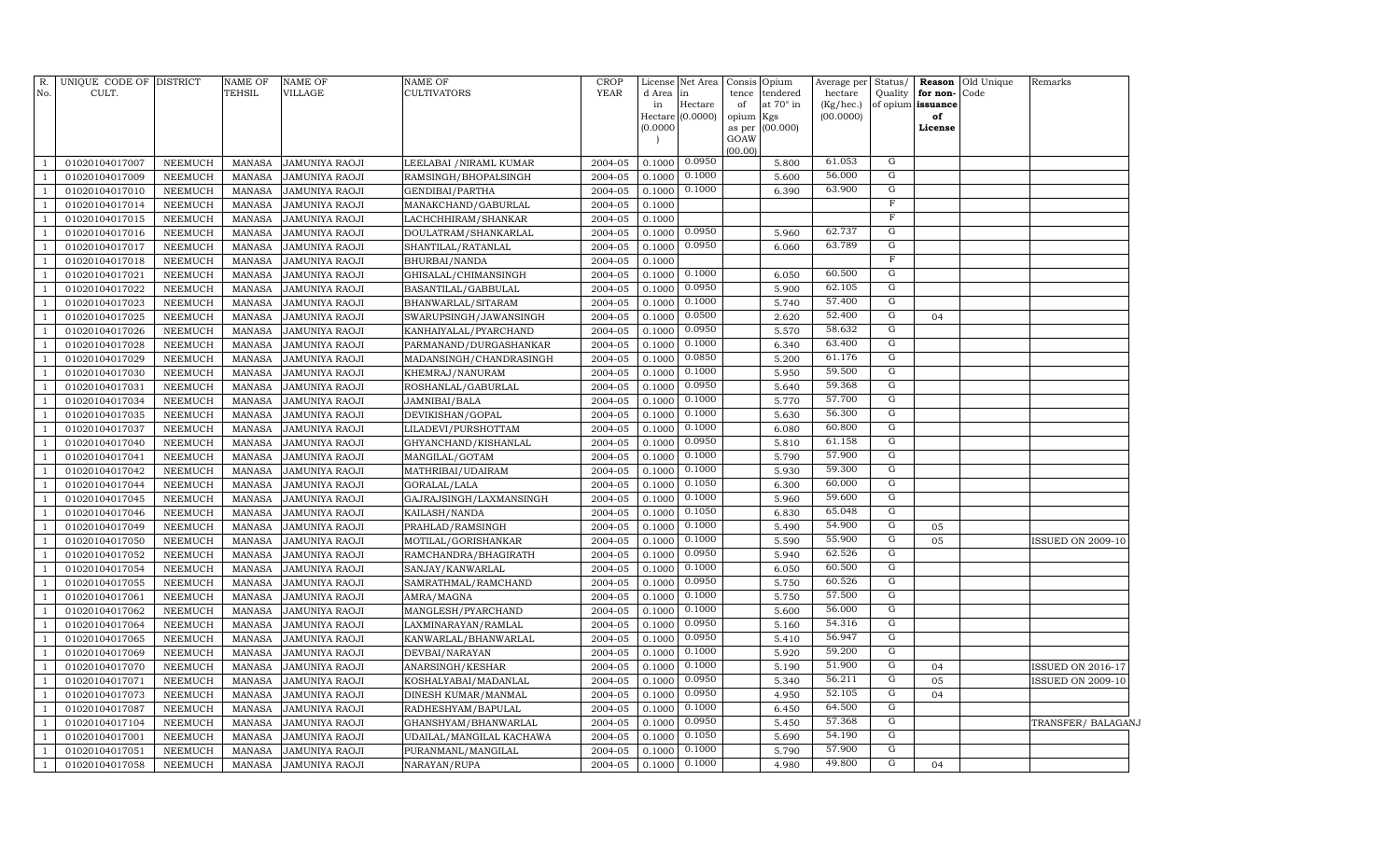| R.<br>No.         | UNIQUE CODE OF DISTRICT<br>CULT. |                                  | <b>NAME OF</b><br>TEHSIL       | <b>NAME OF</b><br><b>VILLAGE</b>               | NAME OF<br>CULTIVATORS                  | CROP<br><b>YEAR</b> | License<br>d Area | Net Area<br>in      | Consis<br>tence | Opium<br>tendered | Average per<br>hectare | Status/<br>Quality     | Reason<br>for non- | Old Unique<br>Code | Remarks                  |
|-------------------|----------------------------------|----------------------------------|--------------------------------|------------------------------------------------|-----------------------------------------|---------------------|-------------------|---------------------|-----------------|-------------------|------------------------|------------------------|--------------------|--------------------|--------------------------|
|                   |                                  |                                  |                                |                                                |                                         |                     | in<br>Hectare     | Hectare<br>(0.0000) | of<br>opium     | at 70° in<br>Kgs  | (Kg/hec.)<br>(00.0000) | of opium               | issuance<br>of     |                    |                          |
|                   |                                  |                                  |                                |                                                |                                         |                     | (0.0000)          |                     | as per          | (00.000)          |                        |                        | License            |                    |                          |
|                   |                                  |                                  |                                |                                                |                                         |                     |                   |                     | GOAW            |                   |                        |                        |                    |                    |                          |
|                   |                                  |                                  |                                |                                                |                                         | 2004-05             | 0.1000            | 0.1050              | (00.00)         |                   | 60.286                 | $\mathbf G$            |                    |                    |                          |
| 1<br>$\mathbf{1}$ | 01020104017048<br>01020104017033 | <b>NEEMUCH</b><br><b>NEEMUCH</b> | <b>MANASA</b><br><b>MANASA</b> | <b>JAMUNIYA RAOJI</b><br><b>JAMUNIYA RAOJI</b> | INDARSIGH/SITARAM<br>RUGHNATH/KHEMA NAI | 2004-05             | 0.1000            | 0.0950              |                 | 6.330<br>5.600    | 58.947                 | ${\rm G}$              |                    |                    |                          |
| $\mathbf{1}$      | 01020104017106                   | NEEMUCH                          | <b>MANASA</b>                  | <b>JAMUNIYA RAOJI</b>                          | BHANWARLAL/NANURAM                      | 2004-05             | 0.1000            | 0.0950              |                 | 5.760             | 60.632                 | $\overline{G}$         |                    | 01020104003034     |                          |
| $\mathbf{1}$      | 01020104017111                   | NEEMUCH                          | <b>MANASA</b>                  | <b>JAMUNIYA RAOJI</b>                          | SOHAN BAI/MANGU SINGH                   | 2004-05             | 0.1000            | 0.0950              |                 | 6.060             | 63.789                 | G                      |                    |                    | TRANSFER/DATOLI          |
| $\mathbf{1}$      | 01020104017112                   | NEEMUCH                          | <b>MANASA</b>                  | <b>JAMUNIYA RAOJI</b>                          | BALA/PARTHI                             | 2004-05             | 0.1000            | 0.1000              |                 | 5.240             | 52.400                 | G                      | 04                 |                    | <b>ISSUED ON 2016-17</b> |
| $\mathbf{1}$      | 01020104017113                   | NEEMUCH                          | <b>MANASA</b>                  | <b>JAMUNIYA RAOJI</b>                          | KOUSHLENDRASINGH/BALWANTSIN             | 2004-05             | 0.1000            | 0.1000              |                 | 6.070             | 60.700                 | G                      |                    |                    | TRANSFER/DATOLI          |
| 3                 | 01020104082002                   | NEEMUCH                          | <b>MANASA</b>                  | <b>JALINER</b>                                 | RADHBAI/KACHRU                          | 2004-05             | 0.1000            | 0.0950              |                 | 5.410             | 56.947                 | G                      |                    |                    | NAME CHANGE              |
| 3                 | 01020104082003                   | NEEMUCH                          | <b>MANASA</b>                  | <b>JALINER</b>                                 | BHAGVAN/SITARAM                         | 2004-05             | 0.1000            | 0.1050              |                 | 5.980             | 56.952                 | G                      |                    |                    |                          |
| 3                 | 01020104082004                   | <b>NEEMUCH</b>                   | <b>MANASA</b>                  | <b>JALINER</b>                                 | NANDA/HAMERA                            | 2004-05             | 0.1000            | 0.1000              |                 | 6.320             | 63.200                 | G                      |                    |                    |                          |
| 3                 | 01020104082005                   | <b>NEEMUCH</b>                   | <b>MANASA</b>                  | <b>JALINER</b>                                 | JETRAM/NANURAM                          | 2004-05             | 0.1000            | 0.1000              |                 | 5.750             | 57.500                 | G                      |                    |                    |                          |
| 3                 | 01020104082009                   | <b>NEEMUCH</b>                   | <b>MANASA</b>                  | <b>JALINER</b>                                 | BABUGIR/SUNDARGIR                       | 2004-05             | 0.1000            | 0.0950              |                 | 6.760             | 71.158                 | ${\rm G}$              |                    |                    |                          |
| 3                 | 01020104082011                   | NEEMUCH                          | <b>MANASA</b>                  | <b>JALINER</b>                                 | KANIRAM/KACHRU                          | 2004-05             | 0.1000            | 0.0950              |                 | 5.600             | 58.947                 | ${\rm G}$              |                    |                    |                          |
| 3                 | 01020104082013                   | <b>NEEMUCH</b>                   | <b>MANASA</b>                  | <b>JALINER</b>                                 | BAGDULAL/KISHANLAL                      | 2004-05             | 0.1000            | 0.1000              |                 | 5.350             | 53.500                 | ${\rm G}$              | 04                 |                    | <b>ISSUED ON 2009-10</b> |
| 3                 | 01020104082015                   | <b>NEEMUCH</b>                   | <b>MANASA</b>                  | <b>JALINER</b>                                 | RAMLAL/NANURAM                          | 2004-05             | 0.1000            | 0.1000              |                 | 5.310             | 53.100                 | ${\rm G}$              | 04                 |                    | <b>ISSUED ON 2009-10</b> |
| 3                 | 01020104082017                   | NEEMUCH                          | <b>MANASA</b>                  | <b>JALINER</b>                                 | BHERULAL/HAMER                          | 2004-05             | 0.1000            | 0.1000              |                 | 5.700             | 57.000                 | ${\rm G}$              |                    |                    |                          |
| 3                 | 01020104082018                   | NEEMUCH                          | <b>MANASA</b>                  | <b>JALINER</b>                                 | KANKUBAI/MANGILAL                       | 2004-05             | 0.1000            | 0.1000              |                 | 5.660             | 56.600                 | G                      |                    |                    |                          |
| 3                 | 01020104082020                   | NEEMUCH                          | <b>MANASA</b>                  | <b>JALINER</b>                                 | MANGILAL/KANIRAM                        | 2004-05             | 0.1000            | 0.0950              |                 | 6.520             | 68.632                 | ${\rm G}$              |                    |                    |                          |
| $\mathbf{3}$      | 01020104082022                   | NEEMUCH                          | <b>MANASA</b>                  | <b>JALINER</b>                                 | RAMLAL/HEMRAJ                           | 2004-05             | 0.1000            | 0.1000              |                 | 2.780             | 27.800                 | ${\rm G}$              | 04                 |                    |                          |
| 3                 | 01020104082023                   | NEEMUCH                          | <b>MANASA</b>                  | <b>JALINER</b>                                 | RADHESHYAM/BHERULAL                     | 2004-05             | 0.1000            | 0.0950              |                 | 5.990             | 63.053                 | ${\rm G}$              |                    |                    |                          |
| $\mathbf{3}$      | 01020104082025                   | NEEMUCH                          | <b>MANASA</b>                  | <b>JALINER</b>                                 | MANGILAL/AMRATRAM                       | 2004-05             | 0.1000            | 0.1000              |                 | 5.160             | 51.600                 | ${\rm G}$              | 04                 |                    | <b>ISSUED ON 2016-17</b> |
| 3                 | 01020104082027                   | <b>NEEMUCH</b>                   | <b>MANASA</b>                  | <b>JALINER</b>                                 | KAVARLAL/HEMRAJ                         | 2004-05             | 0.1000            | 0.0900              |                 | 2.180             | 24.222                 | ${\rm G}$              | 04                 |                    |                          |
| 3                 | 01020104082028                   | <b>NEEMUCH</b>                   | <b>MANASA</b>                  | <b>JALINER</b>                                 | BADRILAL/HEMRAJ                         | 2004-05             | 0.1000            | 0.1000              |                 | 3.620             | 36.200                 | ${\rm G}$              | 04                 |                    | <b>ISSUED ON 2016-17</b> |
| 3                 | 01020104082031                   | NEEMUCH                          | <b>MANASA</b>                  | <b>JALINER</b>                                 | PRABHULAL/BHAVAR GIR                    | 2004-05             | 0.1000            | 0.1000              |                 | 5.680             | 56.800                 | ${\rm G}$              |                    |                    |                          |
| 3                 | 01020104082032                   | <b>NEEMUCH</b>                   | <b>MANASA</b>                  | <b>JALINER</b>                                 | KARULAL/MOTI GAYARI                     | 2004-05             | 0.1000            | 0.1000              |                 | 5.680             | 56.800                 | G                      |                    |                    |                          |
| 3                 | 01020104082033                   | <b>NEEMUCH</b>                   | <b>MANASA</b>                  | <b>JALINER</b>                                 | JAGDISH/NATHULAL                        | 2004-05             | 0.1000            | 0.1000              |                 | 5.640             | 56.400                 | ${\rm G}$              |                    |                    |                          |
| 3                 | 01020104082036                   | NEEMUCH                          | <b>MANASA</b>                  | <b>JALINER</b>                                 | MANSINGH/GIRDHARI                       | 2004-05             | 0.1000            | 0.1000              |                 | 5.880             | 58.800                 | ${\rm G}$              |                    |                    |                          |
| 3                 | 01020104082037                   | <b>NEEMUCH</b>                   | <b>MANASA</b>                  | <b>JALINER</b>                                 | GOVINDRAM/NATHURAM                      | 2004-05             | 0.1000            | 0.0950              |                 | 6.300             | 66.316                 | ${\rm G}$              |                    |                    |                          |
| 3                 | 01020104082039                   | <b>NEEMUCH</b>                   | <b>MANASA</b>                  | <b>JALINER</b>                                 | INDARSINGH/PYARCHAND                    | 2004-05             | 0.1000            | 0.1000              |                 | 5.630             | 56.300                 | ${\rm G}$              |                    |                    |                          |
| 3                 | 01020104082040                   | <b>NEEMUCH</b>                   | <b>MANASA</b>                  | <b>JALINER</b>                                 | BHAVAR/UDA                              | 2004-05             | 0.1000            | 0.0900              |                 | 2.540             | 28.222                 | ${\rm G}$              | 04                 |                    |                          |
| 3                 | 01020104082045                   | <b>NEEMUCH</b>                   | <b>MANASA</b>                  | <b>JALINER</b>                                 | BHAGVANIBAI/RATAN                       | 2004-05             | 0.1000            | 0.1000              |                 | 5.760             | 57.600                 | ${\rm G}$              |                    |                    |                          |
| 3                 | 01020104082046                   | NEEMUCH                          | <b>MANASA</b>                  | <b>JALINER</b>                                 | BABULAL/SUKHLAL                         | 2004-05             | 0.1000            | 0.1050              |                 | 6.460             | 61.524                 | ${\rm G}$              |                    |                    |                          |
| 3                 | 01020104082047                   | NEEMUCH                          | MANASA                         | <b>JALINER</b>                                 | RAMNARAYAN/KANIRAM                      | 2004-05             | 0.1000            | 0.1050              |                 | 6.460             | 61.524                 | G                      |                    |                    |                          |
| 3                 | 01020104082050                   | NEEMUCH                          | MANASA                         | <b>JALINER</b>                                 | PRABHULAL/LAXMAN                        | 2004-05             | 0.1000            | 0.1000              |                 | 6.020             | 60.200                 | ${\rm G}$              |                    |                    |                          |
| 3                 | 01020104082051                   | <b>NEEMUCH</b>                   | <b>MANASA</b>                  | <b>JALINER</b>                                 | GHISALAL/JETRAM                         | 2004-05             | 0.1000            | 0.1000              |                 | 5.520             | 55.200                 | G                      |                    |                    |                          |
| 3                 | 01020104082057                   | <b>NEEMUCH</b>                   | <b>MANASA</b>                  | <b>JALINER</b>                                 | RAMESHVAR/KISHAN                        | 2004-05             | 0.1000            | 0.1000              |                 | 5.810             | 58.100                 | ${\rm G}$              |                    |                    |                          |
| 3                 | 01020104082058                   | <b>NEEMUCH</b>                   | <b>MANASA</b>                  | <b>JALINER</b>                                 | SURESH/BAGDU                            | 2004-05             | 0.1000            | 0.1000              |                 | 5.070             | 50.700                 | ${\rm G}$              | 04                 |                    | <b>ISSUED ON 2016-17</b> |
| 3                 | 01020104082059                   | <b>NEEMUCH</b>                   | <b>MANASA</b>                  | <b>JALINER</b>                                 | DEVILAL/BAGDU                           | 2004-05             | 0.1000            | 0.1000              |                 | 5.010             | 50.100                 | ${\rm G}$              | 04                 |                    | <b>ISSUED ON 2016-17</b> |
| 3                 | 01020104082061                   | <b>NEEMUCH</b>                   | <b>MANASA</b>                  | <b>JALINER</b>                                 | KAVARLAL/MEGHRAJ                        | 2004-05             | 0.1000            | 0.1050              |                 | 6.210             | 59.143<br>64.421       | ${\rm G}$              |                    |                    |                          |
| 3                 | 01020104082070                   | <b>NEEMUCH</b>                   | <b>MANASA</b>                  | <b>JALINER</b>                                 | NATHULAL/LALA                           | 2004-05             | 0.1000            | 0.0950              |                 | 6.120             | 29.905                 | ${\rm G}$              |                    |                    |                          |
| 3                 | 01020104082075                   | <b>NEEMUCH</b>                   | <b>MANASA</b>                  | <b>JALINER</b>                                 | KACHRULAL/HARCHAND                      | 2004-05             | 0.1000            | 0.1050              |                 | 3.140             | 59.500                 | ${\rm G}$              | 04                 |                    |                          |
| 3<br>3            | 01020104082080                   | NEEMUCH                          | <b>MANASA</b>                  | <b>JALINER</b>                                 | BHOLIBAI/GANGARAM                       | 2004-05             | 0.1000            | 0.1000<br>0.0950    |                 | 5.950<br>5.570    | 58.632                 | ${\rm G}$<br>${\rm G}$ |                    |                    |                          |
| 3                 | 01020104082083                   | <b>NEEMUCH</b>                   | <b>MANASA</b>                  | <b>JALINER</b>                                 | PRAKASH/KANIRAM                         | 2004-05             | 0.1000            |                     |                 | 5.780             | 57.800                 | ${\rm G}$              |                    |                    |                          |
|                   | 01020104082084                   | <b>NEEMUCH</b>                   | <b>MANASA</b>                  | <b>JALINER</b>                                 | SHIVRAM/GOPAL                           | 2004-05             | 0.1000            | 0.1000              |                 |                   | 55.700                 | G                      |                    |                    |                          |
| 3                 | 01020104082085                   | <b>NEEMUCH</b>                   | MANASA                         | <b>JALINER</b>                                 | MOHANGIR/KISHANGIR                      | 2004-05             | 0.1000            | 0.1000              |                 | 5.570             |                        |                        | 11                 |                    |                          |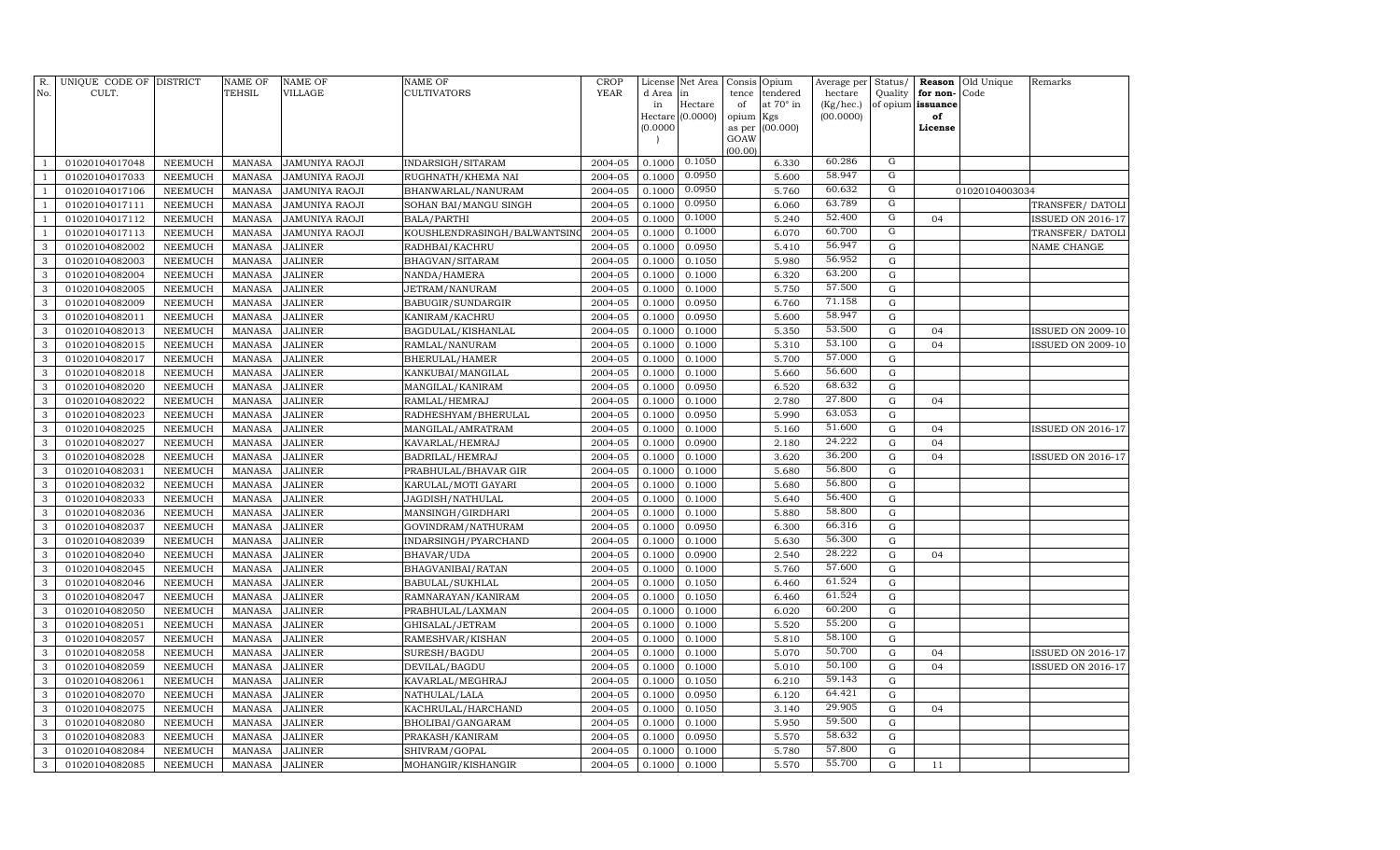| R.               | UNIQUE CODE OF DISTRICT          |                                  | NAME OF                        | <b>NAME OF</b>                   | NAME OF                             | <b>CROP</b>        | License          | Net Area                    | Consis      | Opium                   | Average per            | Status/                    | Reason                      | Old Unique     | Remarks                                              |
|------------------|----------------------------------|----------------------------------|--------------------------------|----------------------------------|-------------------------------------|--------------------|------------------|-----------------------------|-------------|-------------------------|------------------------|----------------------------|-----------------------------|----------------|------------------------------------------------------|
| No.              | CULT.                            |                                  | <b>TEHSIL</b>                  | VILLAGE                          | CULTIVATORS                         | YEAR               | d Area           | in                          | tence       | tendered                | hectare                | Quality                    | for non-                    | Code           |                                                      |
|                  |                                  |                                  |                                |                                  |                                     |                    | in               | Hectare<br>Hectare (0.0000) | of<br>opium | at $70^\circ$ in<br>Kgs | (Kg/hec.)<br>(00.0000) |                            | of opium $\sf{issue}$<br>of |                |                                                      |
|                  |                                  |                                  |                                |                                  |                                     |                    | (0.0000)         |                             | as per      | (00.000)                |                        |                            | License                     |                |                                                      |
|                  |                                  |                                  |                                |                                  |                                     |                    |                  |                             | GOAW        |                         |                        |                            |                             |                |                                                      |
|                  |                                  |                                  |                                |                                  |                                     |                    |                  | 0.0900                      | (00.00)     |                         | 53.889                 |                            | 04                          |                |                                                      |
| 3                | 01020104082088<br>01020104082097 | NEEMUCH                          | <b>MANASA</b>                  | <b>JALINER</b>                   | BAPULAL/GIRDHARI                    | 2004-05<br>2004-05 | 0.1000<br>0.1000 |                             |             | 4.850<br>4.890          | 51.474                 | $\mathbf G$<br>$\mathbf G$ |                             |                | <b>ISSUED ON 2009-10</b>                             |
| 3<br>3           | 01020104082100                   | <b>NEEMUCH</b><br><b>NEEMUCH</b> | <b>MANASA</b><br>MANASA        | <b>JALINER</b><br><b>JALINER</b> | KAVERIBAI/DEVRAM<br>MANGU/RUGHNATH  | 2004-05            | 0.1000           | 0.0950<br>0.1000            |             | 4.900                   | 49.000                 | ${\rm G}$                  | 04<br>04                    |                | <b>ISSUED ON 2016-17</b><br><b>ISSUED ON 2016-17</b> |
| 3                | 01020104082102                   | <b>NEEMUCH</b>                   | MANASA                         | <b>JALINER</b>                   | HARCHAND/GOPI                       | 2004-05            | 0.1000           | 0.0950                      |             | 4.880                   | 51.368                 | $\mathbf G$                | 04                          |                | ISSUED ON 2016-17                                    |
| 3                | 01020104082107                   | <b>NEEMUCH</b>                   | <b>MANASA</b>                  | <b>JALINER</b>                   | KHEMRAJ/UDA                         | 2004-05            | 0.1000           | 0.1000                      |             | 2.830                   | 28.300                 | ${\rm G}$                  | 04                          |                |                                                      |
| 3                | 01020104082109                   | <b>NEEMUCH</b>                   | <b>MANASA</b>                  | <b>JALINER</b>                   | HARCHAND/BHUVANA                    | 2004-05            | 0.1000           | 0.1050                      |             | 3.810                   | 36.286                 | $\mathbf G$                | 04                          |                |                                                      |
| 3                | 01020104082113                   | <b>NEEMUCH</b>                   | <b>MANASA</b>                  | <b>JALINER</b>                   | RAMGIR/NANDGIR                      | 2004-05            | 0.1000           | 0.0900                      |             | 4.840                   | 53.778                 | $\mathbf G$                | 04                          |                | <b>ISSUED ON 2009-10</b>                             |
| 3                | 01020104082116                   | <b>NEEMUCH</b>                   | MANASA                         | <b>JALINER</b>                   | KALUGIR/KISHANGIR                   | 2004-05            | 0.1000           | 0.1000                      |             | 6.400                   | 64.000                 | ${\rm G}$                  |                             |                |                                                      |
| 3                | 01020104082119                   | <b>NEEMUCH</b>                   | <b>MANASA</b>                  | <b>JALINER</b>                   | KISHANLAL/BHUVANA                   | 2004-05            | 0.1000           | 0.1000                      |             | 4.870                   | 48.700                 | $\mathbf G$                | 04                          |                | <b>ISSUED ON 2016-17</b>                             |
| 3                | 01020104082120                   | <b>NEEMUCH</b>                   | MANASA                         | <b>JALINER</b>                   | MANOHAR/HEMRAJ                      | 2004-05            | 0.1000           | 0.1050                      |             | 6.640                   | 63.238                 | ${\rm G}$                  |                             |                |                                                      |
| 3                | 01020104082125                   | <b>NEEMUCH</b>                   | <b>MANASA</b>                  | <b>JALINER</b>                   | GANESHGIR/MOHANGIR                  | 2004-05            | 0.1000           | 0.1000                      |             | 5.520                   | 55.200                 | ${\rm G}$                  |                             |                |                                                      |
| $\mathbf{3}$     | 01020104082133                   | <b>NEEMUCH</b>                   | MANASA                         | <b>JALINER</b>                   | NANURAM/KALU                        | 2004-05            | 0.1000           | 0.1000                      |             | 4.710                   | 47.100                 | ${\rm G}$                  | 04                          |                |                                                      |
| 3                | 01020104082135                   | <b>NEEMUCH</b>                   | <b>MANASA</b>                  | <b>JALINER</b>                   | MATHRIBAI/DEVILAL                   | 2004-05            | 0.1000           | 0.1000                      |             | 5.060                   | 50.600                 | ${\rm G}$                  | 04                          |                | <b>ISSUED ON 2016-17</b>                             |
| 3                | 01020104082147                   | <b>NEEMUCH</b>                   | MANASA                         | <b>JALINER</b>                   | BHERULAL/GANGARAM                   | 2004-05            | 0.1000           | 0.1000                      |             | 4.820                   | 48.200                 | ${\rm G}$                  | 04                          |                | <b>ISSUED ON 2016-17</b>                             |
| 3                | 01020104082149                   | <b>NEEMUCH</b>                   | <b>MANASA</b>                  | <b>JALINER</b>                   | BAPULAL/PRABHULAL                   | 2004-05            | 0.1000           |                             |             |                         |                        | $\mathbf F$                |                             |                |                                                      |
| 3                | 01020104082150                   | <b>NEEMUCH</b>                   | <b>MANASA</b>                  | <b>JALINER</b>                   | GATTUBAI/SUKHLAL                    | 2004-05            | 0.1000           | 0.0950                      |             | 5.630                   | 59.263                 | ${\rm G}$                  |                             |                |                                                      |
| 3                | 01020104082062                   | <b>NEEMUCH</b>                   | <b>MANASA</b>                  | <b>JALINER</b>                   | JANIBAI/RATANLAL                    | 2004-05            | 0.1000           | 0.1000                      |             | 5.530                   | 55.300                 | ${\rm G}$                  |                             |                |                                                      |
| 3                | 01020104082030                   | <b>NEEMUCH</b>                   | <b>MANASA</b>                  | <b>JALINER</b>                   | KARULAL/KUKAJI                      | 2004-05            | 0.1000           | 0.1000                      |             | 5.330                   | 53.300                 | ${\rm G}$                  | 04                          |                | <b>ISSUED ON 2009-10</b>                             |
| 3                | 01020104082086                   | NEEMUCH                          | <b>MANASA</b>                  | <b>JALINER</b>                   | GANGARAM/KUKA                       | 2004-05            | 0.1000           | 0.1000                      |             | 4.960                   | 49.600                 | ${\bf G}$                  | 04                          |                | ISSUED ON 2016-17                                    |
| 3                | 01020104082090                   | <b>NEEMUCH</b>                   | <b>MANASA</b>                  | <b>JALINER</b>                   | BHERU/SEVA                          | 2004-05            | 0.1000           | 0.0950                      |             | 4.830                   | 50.842                 | ${\rm G}$                  | 04                          |                |                                                      |
| 3                | 01020104082065                   | NEEMUCH                          | MANASA                         | <b>JALINER</b>                   | MANNA/HARIRAM                       | 2004-05            | 0.1000           |                             |             |                         |                        | $\mathbf F$                |                             |                |                                                      |
| 3                | 01020104082001                   | <b>NEEMUCH</b>                   | MANASA                         | <b>JALINER</b>                   | SHAMBHUGIR/SOHANGIR                 | 2004-05            | 0.1000           | 0.1000                      |             | 5.970                   | 59.700                 | ${\rm G}$                  |                             |                |                                                      |
| 3                | 01020104082012                   | <b>NEEMUCH</b>                   | <b>MANASA</b>                  | <b>JALINER</b>                   | RAMLAL/HEERA                        | 2004-05            | 0.1000           | 0.1000                      |             | 5.820                   | 58.200                 | $\mathbf G$                |                             |                |                                                      |
| 3                | 01020104082014                   | <b>NEEMUCH</b>                   | MANASA                         | <b>JALINER</b>                   | BHERULAL/GOPI                       | 2004-05            | 0.1000           | 0.1050                      |             | 6.040                   | 57.524                 | ${\rm G}$                  |                             |                |                                                      |
| 3                | 01020104082128                   | NEEMUCH                          | <b>MANASA</b>                  | <b>JALINER</b>                   | RAISINGH/NANURAM                    | 2004-05            | 0.1000           | 0.0900                      |             | 5.890                   | 65.444                 | ${\bf G}$                  |                             |                |                                                      |
| 3                | 01020104082139                   | <b>NEEMUCH</b>                   | <b>MANASA</b>                  | <b>JALINER</b>                   | KAMLASHANKAR/BHUVANISHANKAR         | 2004-05            | 0.1000           | 0.0950                      |             | 1.830                   | 19.263                 | ${\rm G}$                  | 04                          |                |                                                      |
| 3                | 01020104082158                   | <b>NEEMUCH</b>                   | <b>MANASA</b>                  | <b>JALINER</b>                   | BAPULAL/KISHANLAL                   | 2004-05            | 0.1000           | 0.1000                      |             | 4.800                   | 48.000                 | ${\rm G}$                  | 04                          |                |                                                      |
| 3                | 01020104082159                   | <b>NEEMUCH</b>                   | <b>MANASA</b>                  | <b>JALINER</b>                   | BHUVANIRAM/BHAGIRATH                | 2004-05            | 0.1000           | 0.1000                      |             | 5.700                   | 57.000                 | ${\rm G}$                  |                             |                |                                                      |
| 3                | 01020104082021                   | <b>NEEMUCH</b>                   | <b>MANASA</b>                  | <b>JALINER</b>                   | AMBALAL/BHERULAL                    | 2004-05            | 0.1000           | 0.1000                      |             | 5.280                   | 52.800                 | $\mathbf G$                | 04                          | 1020104090056  |                                                      |
| 3                | 01020104082048                   | <b>NEEMUCH</b>                   | <b>MANASA</b>                  | <b>JALINER</b>                   | BHERULAL/GAMER                      | 2004-05            | 0.1000           | 0.0950                      |             | 4.640                   | 48.842                 | ${\rm G}$                  | 04                          |                | <b>ISSUED ON 2016-17</b>                             |
| 3                | 01020104082162                   | <b>NEEMUCH</b>                   | <b>MANASA</b>                  | <b>JALINER</b>                   | MOHANLAL/RATANLAL                   | 2004-05            | 0.1000           | 0.1000                      |             | 5.970                   | 59.700<br>61.900       | ${\bf G}$                  |                             |                |                                                      |
| 3<br>3           | 01020104082010                   | <b>NEEMUCH</b>                   | <b>MANASA</b>                  | <b>JALINER</b>                   | PRABHULAL/NANDA                     | 2004-05            | 0.1000           | 0.1000                      |             | 6.190                   | 55.684                 | $\mathbf G$                |                             | 01020104069095 |                                                      |
| 3                | 01020104082114<br>01020104082130 | <b>NEEMUCH</b><br><b>NEEMUCH</b> | <b>MANASA</b><br><b>MANASA</b> | <b>JALINER</b><br><b>JALINER</b> | GANESHRAM/HAMER                     | 2004-05<br>2004-05 | 0.1000<br>0.1000 | 0.0950                      |             | 5.290                   |                        | ${\bf G}$<br>$\mathbf F$   |                             |                |                                                      |
| $\overline{2}$   | 01020104049001                   | <b>NEEMUCH</b>                   | <b>MANASA</b>                  | HATHIPURA MANASA                 | BHONIBAI/BAGDU<br>BANSHILAL/CHENRAM | 2004-05            | 0.1000           | 0.1000                      |             | 5.810                   | 58.100                 | G                          |                             |                |                                                      |
| $\overline{2}$   | 01020104049002                   | <b>NEEMUCH</b>                   | <b>MANASA</b>                  | HATHIPURA MANASA                 | DHAPUBAI/AMBALAL                    | 2004-05            | 0.1000           | 0.0950                      |             | 5.850                   | 61.579                 | $\mathbf G$                |                             |                |                                                      |
| $\overline{2}$   | 01020104049005                   | NEEMUCH                          | <b>MANASA</b>                  | HATHIPURA MANASA                 | CHAMPALAL/CHENRAM                   | 2004-05            | 0.1000           | 0.1000                      |             | 5.860                   | 58.600                 | G                          |                             |                |                                                      |
| $\overline{2}$   | 01020104049006                   | <b>NEEMUCH</b>                   | <b>MANASA</b>                  | HATHIPURA MANASA                 | SHAMBHU/BHANWARLAL                  | 2004-05            | 0.1000           | 0.1000                      |             | 6.690                   | 66.900                 | G                          |                             |                |                                                      |
| $\overline{2}$   | 01020104049007                   | NEEMUCH                          | <b>MANASA</b>                  | HATHIPURA MANASA                 | KALURAM/BADRILAL                    | 2004-05            | 0.1000           | 0.1050                      |             | 5.850                   | 55.714                 | G                          |                             |                |                                                      |
| $\overline{2}$   | 01020104049009                   | NEEMUCH                          | <b>MANASA</b>                  | HATHIPURA MANASA                 | CHAGANLAL/BADRILAL                  | 2004-05            | 0.1000           | 0.1000                      |             | 6.550                   | 65.500                 | G                          |                             |                |                                                      |
| $\overline{2}$   | 01020104049010                   | NEEMUCH                          | <b>MANASA</b>                  | HATHIPURA MANASA                 | RODILAL/KISHANLAL                   | 2004-05            | 0.1000           | 0.1000                      |             | 6.240                   | 62.400                 | G                          |                             |                |                                                      |
| $\overline{2}$   | 01020104049016                   | NEEMUCH                          | <b>MANASA</b>                  | HATHIPURA MANASA                 | GOPAL/HARIRAM                       | 2004-05            | 0.1000           | 0.1050                      |             | 6.460                   | 61.524                 | G                          |                             |                |                                                      |
| 2                | 01020104049018                   | NEEMUCH                          | <b>MANASA</b>                  | HATHIPURA MANASA                 | RAJMAL/KHETA                        | 2004-05            | 0.1000           | 0.1050                      |             | 6.150                   | 58.571                 | G                          |                             |                |                                                      |
| $\boldsymbol{2}$ | 01020104049019                   | <b>NEEMUCH</b>                   | <b>MANASA</b>                  | HATHIPURA MANASA                 | BADAMBAI/GANGARAM                   | 2004-05            | 0.1000           | 0.1050                      |             | 5.790                   | 55.143                 | $\mathbf G$                | 05                          |                | <b>ISSUED ON 2009-10</b>                             |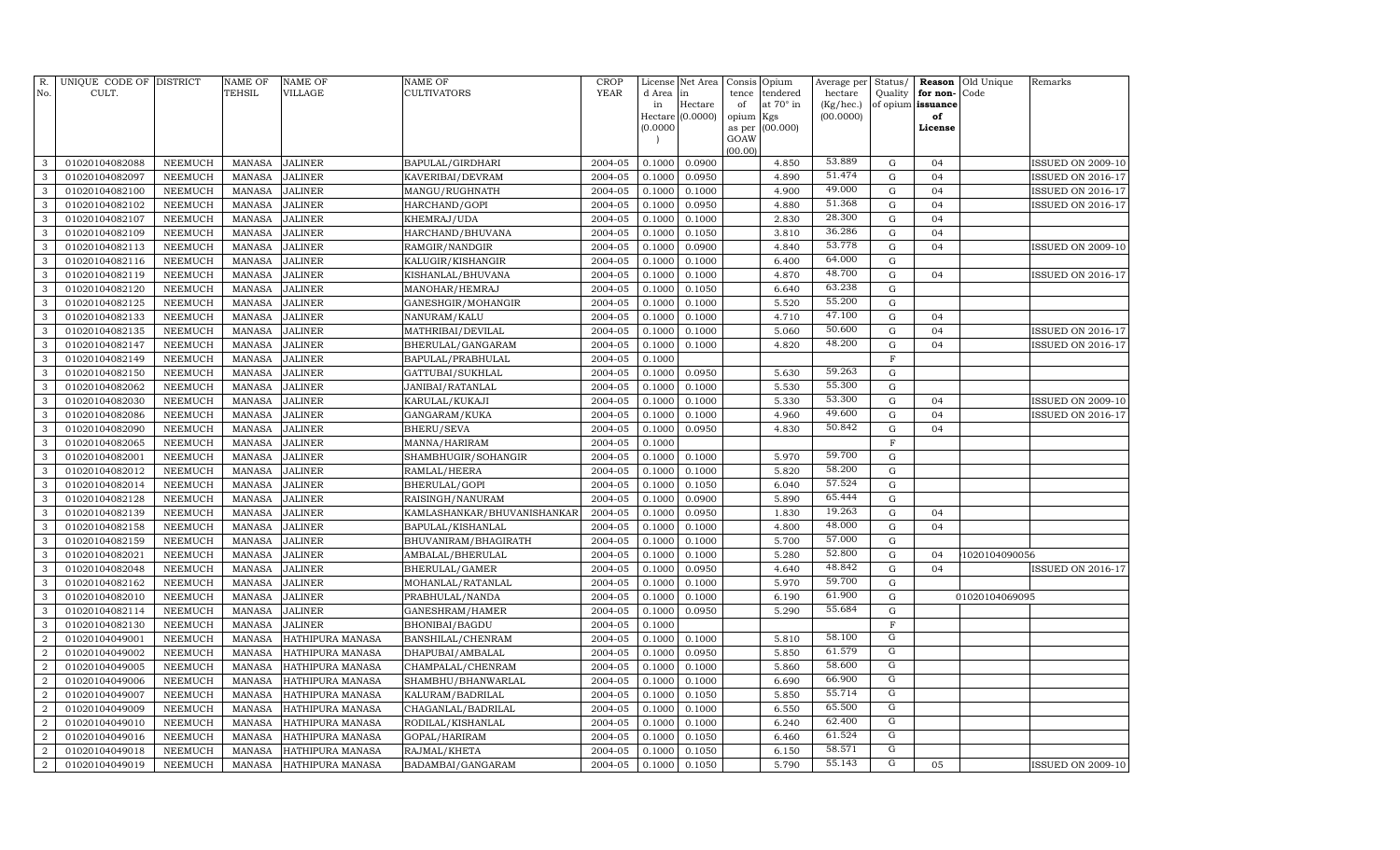| R.             | UNIQUE CODE OF DISTRICT |                | <b>NAME OF</b> | <b>NAME OF</b>   | NAME OF                  | <b>CROP</b> | License      | Net Area      | Consis      | Opium                        | Average per          | Status/        |                               | Reason Old Unique | Remarks                     |  |
|----------------|-------------------------|----------------|----------------|------------------|--------------------------|-------------|--------------|---------------|-------------|------------------------------|----------------------|----------------|-------------------------------|-------------------|-----------------------------|--|
| No.            | CULT.                   |                | TEHSIL         | VILLAGE          | CULTIVATORS              | <b>YEAR</b> | d Area<br>in | in<br>Hectare | tence<br>of | tendered<br>at $70^\circ$ in | hectare<br>(Kg/hec.) | Quality        | for non-<br>of opium issuance | Code              |                             |  |
|                |                         |                |                |                  |                          |             | Hectare      | (0.0000)      | opium       | Kgs                          | (00.0000)            |                | of                            |                   |                             |  |
|                |                         |                |                |                  |                          |             | (0.0000)     |               | as per      | (00.000)                     |                      |                | <b>License</b>                |                   |                             |  |
|                |                         |                |                |                  |                          |             |              |               | GOAW        |                              |                      |                |                               |                   |                             |  |
| $\overline{2}$ | 01020104049023          | NEEMUCH        | MANASA         | HATHIPURA MANASA | DINESH/SHANTILAL         | 2004-05     | 0.1000       | 0.0900        | (00.00)     | 5.760                        | 64.000               | G              |                               |                   |                             |  |
| $\overline{2}$ | 01020104049015          | NEEMUCH        | <b>MANASA</b>  | HATHIPURA MANASA | NARAYAN/ONKARLAL         | 2004-05     | 0.1000       | 0.1000        |             | 5.010                        | 50.100               | G              | 04                            |                   |                             |  |
| 2              | 01020104049024          | NEEMUCH        | <b>MANASA</b>  | HATHIPURA MANASA | CHOSARBAI/KHETA          | 2004-05     | 0.1000       |               |             |                              |                      | $\mathbf F$    |                               |                   | NAME CHANGE TRANSFER/ UCHED |  |
| 2              | 01020104049025          | NEEMUCH        | <b>MANASA</b>  | HATHIPURA MANASA | HEERALAL/PRATAP          | 2004-05     | 0.1000       | 0.1000        |             | 5.790                        | 57.900               | G              |                               |                   | TRANSFER/ UCHED             |  |
| 2              | 01020104049017          | NEEMUCH        | <b>MANASA</b>  | HATHIPURA MANASA | RODILAL/KHETA            | 2004-05     | 0.1000       |               |             |                              |                      | F              |                               |                   |                             |  |
| $\overline{2}$ | 01020104049021          | <b>NEEMUCH</b> | <b>MANASA</b>  | HATHIPURA MANASA | CHAMPALAL/MANNALAL       | 2004-05     | 0.1000       | 0.1000        |             | 6.380                        | 63.800               | G              |                               | 01020104048118    |                             |  |
| 2              | 01020104039001          | NEEMUCH        | <b>MANASA</b>  | <b>HASPURA</b>   | DAKHIBAI/CHUNNILAL       | 2004-05     | 0.1000       | 0.0950        |             | 6.090                        | 64.105               | G              |                               |                   |                             |  |
| $\overline{2}$ | 01020104039002          | NEEMUCH        | <b>MANASA</b>  | <b>HASPURA</b>   | HARLAL/MOTILAL           | 2004-05     | 0.1000       | 0.1000        |             | 5.880                        | 58.800               | G              |                               |                   |                             |  |
| 2              | 01020104039004          | NEEMUCH        | <b>MANASA</b>  | <b>HASPURA</b>   | RAMNIWAS/RAMCHANDRA      | 2004-05     | 0.1000       | 0.1000        |             | 3.640                        | 36.400               | ${\rm G}$      | 04                            |                   |                             |  |
| $\overline{2}$ | 01020104039006          | NEEMUCH        | <b>MANASA</b>  | <b>HASPURA</b>   | KAMERIBAI/RAMLAL         | 2004-05     | 0.1000       | 0.0900        |             | 5.030                        | 55.889               | G              |                               |                   |                             |  |
| $\overline{2}$ | 01020104039007          | NEEMUCH        | <b>MANASA</b>  | <b>HASPURA</b>   | JANIBAI/KACHRU           | 2004-05     | 0.1000       | 0.1000        |             | 5.980                        | 59.800               | G              |                               |                   | NAME CHANGE                 |  |
| $\overline{2}$ | 01020104039008          | NEEMUCH        | <b>MANASA</b>  | <b>HASPURA</b>   | RAMSUKH/DEVILAL          | 2004-05     | 0.1000       | 0.1000        |             | 6.710                        | 67.100               | $\overline{G}$ |                               |                   |                             |  |
| 2              | 01020104039009          | NEEMUCH        | <b>MANASA</b>  | <b>HASPURA</b>   | RAMLAL/BHERU BOHRA       | 2004-05     | 0.1000       | 0.1000        |             | 5.740                        | 57.400               | G              |                               |                   |                             |  |
| $\overline{2}$ | 01020104039010          | <b>NEEMUCH</b> | <b>MANASA</b>  | <b>HASPURA</b>   | DALURAM/CHUNNILAL        | 2004-05     | 0.1000       | 0.0950        |             | 7.030                        | 74.000               | G              |                               |                   |                             |  |
| 2              | 01020104039012          | NEEMUCH        | <b>MANASA</b>  | <b>HASPURA</b>   | NANDLAL/UDA              | 2004-05     | 0.1000       | 0.0950        |             | 6.220                        | 65.474               | G              |                               |                   |                             |  |
| $\overline{2}$ | 01020104039013          | NEEMUCH        | <b>MANASA</b>  | <b>HASPURA</b>   | DEVILAL/PANNALAL         | 2004-05     | 0.1000       | 0.1000        |             | 6.310                        | 63.100               | G              |                               |                   |                             |  |
| $\overline{2}$ | 01020104039015          | NEEMUCH        | <b>MANASA</b>  | <b>HASPURA</b>   | DEVILAL/BHAGATRAM        | 2004-05     | 0.1000       | 0.0950        |             | 6.720                        | 70.737               | G              |                               |                   |                             |  |
| $\overline{2}$ | 01020104039019          | NEEMUCH        | <b>MANASA</b>  | <b>HASPURA</b>   | GOPAL/KASHIRAM           | 2004-05     | 0.1000       | 0.0950        |             | 5.580                        | 58.737               | ${\rm G}$      |                               |                   |                             |  |
| $\overline{2}$ | 01020104039020          | NEEMUCH        | <b>MANASA</b>  | <b>HASPURA</b>   | GOVERDHANLAL/SHANKARLAL  | 2004-05     | 0.1000       | 0.1000        |             | 6.490                        | 64.900               | G              |                               |                   |                             |  |
| $\overline{2}$ | 01020104039021          | NEEMUCH        | <b>MANASA</b>  | <b>HASPURA</b>   | BHANWARLAL/BHOLARAM      | 2004-05     | 0.1000       | 0.1000        |             | 5.790                        | 57.900               | G              |                               |                   |                             |  |
| 2              | 01020104039023          | NEEMUCH        | <b>MANASA</b>  | <b>HASPURA</b>   | BALRAM/KASHIRAM          | 2004-05     | 0.1000       | 0.1050        |             | 5.960                        | 56.762               | G              |                               |                   |                             |  |
| $\overline{2}$ | 01020104039025          | NEEMUCH        | <b>MANASA</b>  | <b>HASPURA</b>   | SRIRAM/DAMARLAL          | 2004-05     | 0.1000       | 0.0950        |             | 6.440                        | 67.789               | $\overline{G}$ |                               |                   |                             |  |
| 2              | 01020104039029          | NEEMUCH        | <b>MANASA</b>  | <b>HASPURA</b>   | KANWARLAL/RODILAL        | 2004-05     | 0.1000       | 0.1000        |             | 6.400                        | 64.000               | G              |                               |                   |                             |  |
| $\overline{2}$ | 01020104039031          | NEEMUCH        | <b>MANASA</b>  | <b>HASPURA</b>   | BAGDIRAM/RAMA            | 2004-05     | 0.1000       | 0.1000        |             | 6.500                        | 65.000               | G              |                               |                   |                             |  |
| 2              | 01020104039033          | NEEMUCH        | <b>MANASA</b>  | <b>HASPURA</b>   | NARAYAN/MODA             | 2004-05     | 0.1000       | 0.1000        |             | 5.810                        | 58.100               | G              |                               |                   |                             |  |
| $\overline{2}$ | 01020104039034          | NEEMUCH        | <b>MANASA</b>  | <b>HASPURA</b>   | SEETABAI/ONKAR           | 2004-05     | 0.1000       | 0.1000        |             | 5.870                        | 58.700               | G              |                               |                   |                             |  |
| $\overline{2}$ | 01020104039035          | NEEMUCH        | <b>MANASA</b>  | <b>HASPURA</b>   | RAMCHANDRA/NARAYAN       | 2004-05     | 0.1000       | 0.0950        |             | 5.790                        | 60.947               | G              |                               |                   |                             |  |
| $\overline{2}$ | 01020104039036          | NEEMUCH        | <b>MANASA</b>  | <b>HASPURA</b>   | BHUWANA/GENDA            | 2004-05     | 0.1000       | 0.0950        |             | 5.560                        | 58.526               | G              |                               |                   |                             |  |
| 2              | 01020104039037          | NEEMUCH        | <b>MANASA</b>  | <b>HASPURA</b>   | BHANWARLAL/JAGANNATH     | 2004-05     | 0.1000       | 0.0950        |             | 5.430                        | 57.158               | $\overline{G}$ |                               |                   |                             |  |
| $\overline{2}$ | 01020104039043          | NEEMUCH        | <b>MANASA</b>  | <b>HASPURA</b>   | MANOHARDAS/NARAYANDAS    | 2004-05     | 0.1000       | 0.1000        |             | 5.470                        | 54.700               | G              |                               |                   |                             |  |
| 2              | 01020104039044          | <b>NEEMUCH</b> | <b>MANASA</b>  | <b>HASPURA</b>   | MOHANLAL/KALU            | 2004-05     | 0.1000       | 0.1000        |             | 6.210                        | 62.100               | G              |                               |                   |                             |  |
| 2              | 01020104039045          | NEEMUCH        | <b>MANASA</b>  | <b>HASPURA</b>   | SEVA/BHAGWAN             | 2004-05     | 0.1000       | 0.1000        |             | 5.930                        | 59.300               | G              |                               |                   |                             |  |
| 2              | 01020104039050          | NEEMUCH        | <b>MANASA</b>  | <b>HASPURA</b>   | MOHANLAL/FAKIRA          | 2004-05     | 0.1000       | 0.1000        |             | 5.580                        | 55.800               | G              |                               |                   |                             |  |
| $\overline{2}$ | 01020104039051          | NEEMUCH        | <b>MANASA</b>  | <b>HASPURA</b>   | LALIBAI/BHERULAL         | 2004-05     | 0.1000       | 0.1000        |             | 5.660                        | 56.600               | G              |                               |                   |                             |  |
| $\overline{2}$ | 01020104039054          | NEEMUCH        | <b>MANASA</b>  | <b>HASPURA</b>   | RUKMANIBAI/AMARCHANDRA   | 2004-05     | 0.1000       | 0.1050        |             | 6.210                        | 59.143               | G              |                               |                   |                             |  |
| $\overline{2}$ | 01020104039055          | NEEMUCH        | <b>MANASA</b>  | <b>HASPURA</b>   | GHASILAL/NARAYAN         | 2004-05     | 0.1000       | 0.1000        |             | 5.200                        | 52.000               | G              | 04                            |                   | ISSUED ON 2016-17           |  |
| $\overline{2}$ | 01020104039061          | NEEMUCH        | <b>MANASA</b>  | <b>HASPURA</b>   | DEVKISHAN/NARAYAN        | 2004-05     | 0.1000       | 0.1050        |             | 5.600                        | 53.333               | $\overline{G}$ | 04                            |                   | <b>ISSUED ON 2016-17</b>    |  |
| $\overline{2}$ | 01020104039062          | NEEMUCH        | <b>MANASA</b>  | <b>HASPURA</b>   | MANGILAL/KHUDILAL        | 2004-05     | 0.1000       | 0.1000        |             | 2.550                        | 25.500               | $\overline{G}$ | 04                            |                   |                             |  |
| 2              | 01020104039064          | NEEMUCH        | <b>MANASA</b>  | <b>HASPURA</b>   | DHAPUBAI/KESHURAM        | 2004-05     | 0.1000       | 0.1000        |             | 5.850                        | 58.500               | G              |                               |                   |                             |  |
| $\overline{2}$ | 01020104039066          | NEEMUCH        | <b>MANASA</b>  | <b>HASPURA</b>   | DHURA/GOVINDRAM          | 2004-05     | 0.1000       | 0.0950        |             | 6.410                        | 67.474               | G              |                               |                   |                             |  |
| 2              | 01020104039069          | NEEMUCH        | <b>MANASA</b>  | <b>HASPURA</b>   | KACHRU/PARTHA            | 2004-05     | 0.1000       | 0.1000        |             | 3.810                        | 38.100               | G              | 04                            |                   | <b>ISSUED ON 2016-17</b>    |  |
| $\overline{2}$ | 01020104039070          | <b>NEEMUCH</b> | <b>MANASA</b>  | <b>HASPURA</b>   | RAMESHCHANDRA/CHATARBHUJ | 2004-05     | 0.1000       | 0.1000        |             | 5.730                        | 57.300               | G              |                               |                   |                             |  |
| 2              | 01020104039074          | NEEMUCH        | <b>MANASA</b>  | <b>HASPURA</b>   | FULCHANDRA/BHANWARLAL    | 2004-05     | 0.1000       | 0.0950        |             | 6.330                        | 66.632               | G              |                               |                   |                             |  |
| $\overline{2}$ | 01020104039075          | NEEMUCH        | MANASA         | <b>HASPURA</b>   | RAMPRASAD/DEVRAM         | 2004-05     | 0.1000       | 0.0950        |             | 6.020                        | 63.368               | G              |                               |                   |                             |  |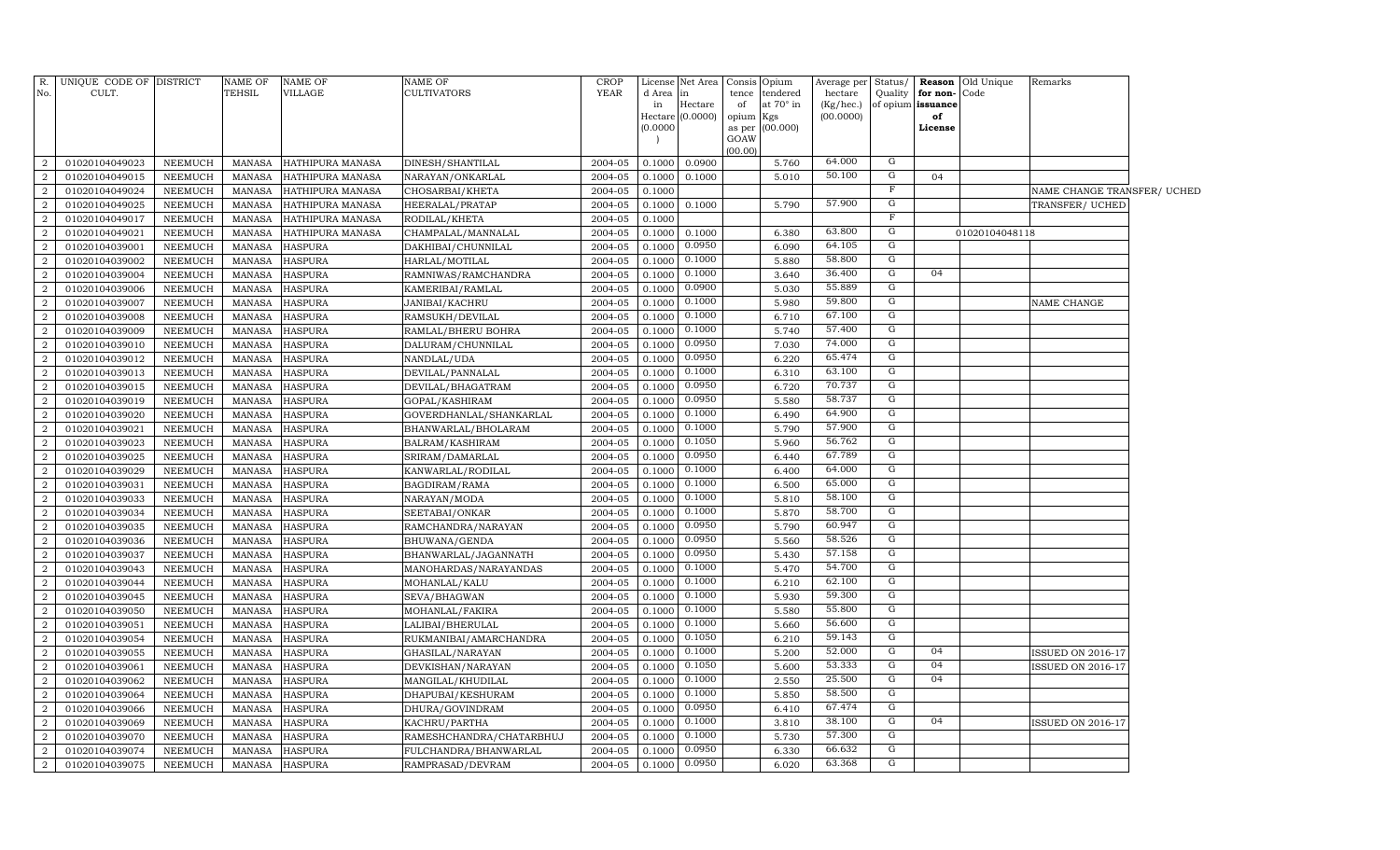| No.              | R. UNIQUE CODE OF DISTRICT<br>CULT. |                | <b>NAME OF</b><br><b>TEHSIL</b> | <b>NAME OF</b><br><b>VILLAGE</b> | <b>NAME OF</b><br><b>CULTIVATORS</b> | <b>CROP</b><br><b>YEAR</b> | License<br>d Area<br>in<br>Hectare<br>(0.0000) | Net Area<br>in<br>Hectare<br>(0.0000) | Consis Opium<br>tence<br>of<br>opium<br>as per<br>GOAW<br>(00.00) | tendered<br>at 70° in<br>Kgs<br>(00.000) | Average per<br>hectare<br>(Kg/hec.)<br>(00.0000) | Status/<br>Quality<br>of opium issuance | for non-<br>of<br>License | <b>Reason</b> Old Unique<br>Code | Remarks            |
|------------------|-------------------------------------|----------------|---------------------------------|----------------------------------|--------------------------------------|----------------------------|------------------------------------------------|---------------------------------------|-------------------------------------------------------------------|------------------------------------------|--------------------------------------------------|-----------------------------------------|---------------------------|----------------------------------|--------------------|
| $\overline{a}$   | 01020104039078                      | NEEMUCH        | <b>MANASA</b>                   | <b>HASPURA</b>                   | AMRITRAM/GHASIRAM                    | 2004-05                    | 0.1000                                         | 0.0950                                |                                                                   | 6.670                                    | 70.211                                           | G                                       |                           |                                  |                    |
| $\overline{a}$   | 01020104039079                      | NEEMUCH        | <b>MANASA</b>                   | <b>HASPURA</b>                   | SURESHCHANDRA/MOHANLAL               | 2004-05                    | 0.1000                                         | 0.1000                                |                                                                   | 6.650                                    | 66.500                                           | G                                       |                           |                                  |                    |
| $\overline{a}$   | 01020104039080                      | NEEMUCH        | <b>MANASA</b>                   | <b>HASPURA</b>                   | MANGILAL/UDA                         | 2004-05                    | 0.1000                                         | 0.1000                                |                                                                   | 6.320                                    | 63.200                                           | G                                       |                           |                                  |                    |
| $\boldsymbol{2}$ | 01020104039081                      | NEEMUCH        | <b>MANASA</b>                   | <b>HASPURA</b>                   | DEUBAI/MODIRAM                       | 2004-05                    | 0.1000                                         | 0.1000                                |                                                                   | 5.710                                    | 57.100                                           | G                                       | 05                        |                                  | ISSUED ON 2009-10  |
| $\overline{a}$   | 01020104039016                      | NEEMUCH        | <b>MANASA</b>                   | <b>HASPURA</b>                   | RUGHNATHIBAI/GHASHIRAM               | 2004-05                    | 0.1000                                         | 0.1000                                |                                                                   | 6.370                                    | 63.700                                           | G                                       |                           |                                  |                    |
| $\overline{a}$   | 01020104039028                      | NEEMUCH        | <b>MANASA</b>                   | <b>HASPURA</b>                   | JANIBAI/ONKAR                        | 2004-05                    | 0.1000                                         | 0.1000                                |                                                                   | 5.900                                    | 59.000                                           | $\overline{G}$                          |                           |                                  |                    |
| $\overline{2}$   | 01020104039082                      | NEEMUCH        | <b>MANASA</b>                   | <b>HASPURA</b>                   | KANWARLAL/DEVILAL                    | 2004-05                    | 0.1000                                         | 0.1000                                |                                                                   | 6.030                                    | 60.300                                           | G                                       |                           |                                  |                    |
| $\overline{a}$   | 01020104039085                      | NEEMUCH        | <b>MANASA</b>                   | <b>HASPURA</b>                   | MANGILAL/DEVA                        | 2004-05                    | 0.1000                                         | 0.1000                                |                                                                   | 5.610                                    | 56.100                                           | G                                       |                           |                                  |                    |
| 2                | 01020104039086                      | NEEMUCH        | <b>MANASA</b>                   | <b>HASPURA</b>                   | RANGLAL/NARAYAN                      | 2004-05                    | 0.1000                                         | 0.1000                                |                                                                   | 6.030                                    | 60.300                                           | $\overline{G}$                          |                           |                                  |                    |
| $\overline{2}$   | 01020104039087                      | NEEMUCH        | <b>MANASA</b>                   | <b>HASPURA</b>                   | RAMESHCHANDRA/BHERULAL               | 2004-05                    | 0.1000                                         | 0.1000                                |                                                                   | 5.840                                    | 58.400                                           | $\overline{G}$                          |                           |                                  |                    |
| $\overline{2}$   | 01020104039088                      | <b>NEEMUCH</b> | <b>MANASA</b>                   | <b>HASPURA</b>                   | DEVILAL/BHERULAL                     | 2004-05                    | 0.1000                                         | 0.0950                                |                                                                   | 5.840                                    | 61.474                                           | G                                       |                           |                                  |                    |
| $\overline{a}$   | 01020104039089                      | NEEMUCH        | <b>MANASA</b>                   | <b>HASPURA</b>                   | DEVILAL/CHATARBHUJ                   | 2004-05                    | 0.1000                                         | 0.1000                                |                                                                   | 5.560                                    | 55.600                                           | $\overline{G}$                          |                           |                                  |                    |
| 2                | 01020104039091                      | NEEMUCH        | <b>MANASA</b>                   | <b>HASPURA</b>                   | KASHIRAM/HEERALAL                    | 2004-05                    | 0.1000                                         | 0.0900                                |                                                                   | 5.180                                    | 57.556                                           | G                                       |                           |                                  |                    |
| $\overline{a}$   | 01020104039092                      | NEEMUCH        | <b>MANASA</b>                   | <b>HASPURA</b>                   | DEUBAI/KISHANLAL                     | 2004-05                    | 0.1000                                         | 0.1000                                |                                                                   | 5.980                                    | 59.800                                           | G                                       |                           |                                  |                    |
| $\overline{a}$   | 01020104039094                      | NEEMUCH        | <b>MANASA</b>                   | <b>HASPURA</b>                   | MOHANLAL/NARAYAN                     | 2004-05                    | 0.1000                                         | 0.1000                                |                                                                   | 5.540                                    | 55.400                                           | G                                       |                           |                                  |                    |
| $\overline{a}$   | 01020104039095                      | NEEMUCH        | <b>MANASA</b>                   | <b>HASPURA</b>                   | KARULAL/PYARA                        | 2004-05                    | 0.1000                                         | 0.1000                                |                                                                   | 5.840                                    | 58.400                                           | G                                       |                           |                                  |                    |
| $\overline{a}$   | 01020104039096                      | NEEMUCH        | <b>MANASA</b>                   | <b>HASPURA</b>                   | DEVILAL/RAMLAL                       | 2004-05                    | 0.1000                                         | 0.1050                                |                                                                   | 6.170                                    | 58.762                                           | G                                       |                           |                                  |                    |
| $\overline{a}$   | 01020104039099                      | NEEMUCH        | <b>MANASA</b>                   | <b>HASPURA</b>                   | KANHAIYALAL/DEVILAL                  | 2004-05                    | 0.1000                                         | 0.1000                                |                                                                   | 6.550                                    | 65.500                                           | G                                       |                           |                                  |                    |
| $\overline{a}$   | 01020104039038                      | NEEMUCH        | <b>MANASA</b>                   | <b>HASPURA</b>                   | JANIBAI/BHERULAL                     | 2004-05                    | 0.1000                                         | 0.1000                                |                                                                   | 5.980                                    | 59.800                                           | $\overline{G}$                          |                           |                                  |                    |
| 2                | 01020104039102                      | NEEMUCH        | <b>MANASA</b>                   | <b>HASPURA</b>                   | RAMPRASAD/RATANLAL                   | 2004-05                    | 0.1000                                         | 0.0950                                |                                                                   | 6.390                                    | 67.263                                           | $\overline{G}$                          |                           |                                  |                    |
| $\overline{2}$   | 01020104039103                      | NEEMUCH        | <b>MANASA</b>                   | <b>HASPURA</b>                   | SHANTIBAI/MOTILAL                    | 2004-05                    | 0.1000                                         | 0.1000                                |                                                                   | 6.480                                    | 64.800                                           | $\overline{G}$                          |                           |                                  | NAME CHANGE        |
| $\overline{2}$   | 01020104039040                      | <b>NEEMUCH</b> | <b>MANASA</b>                   | <b>HASPURA</b>                   | BADRILAL/BHANWARLAL                  | 2004-05                    | 0.1000                                         | 0.1000                                |                                                                   | 5.740                                    | 57.400                                           | G                                       |                           |                                  |                    |
| $\overline{2}$   | 01020104039041                      | NEEMUCH        | <b>MANASA</b>                   | <b>HASPURA</b>                   | BHUWANIBAI/SHIVLAL                   | 2004-05                    | 0.1000                                         | 0.0900                                |                                                                   | 5.140                                    | 57.111                                           | G                                       |                           |                                  |                    |
| $\overline{a}$   | 01020104039083                      | NEEMUCH        | <b>MANASA</b>                   | <b>HASPURA</b>                   | MANNALAL/KASHIRAM                    | 2004-05                    | 0.1000                                         | 0.1000                                |                                                                   | 5.810                                    | 58.100                                           | G                                       |                           |                                  |                    |
| 2                | 01020104039100                      | NEEMUCH        | <b>MANASA</b>                   | <b>HASPURA</b>                   | GOPAL/PANNA                          | 2004-05                    | 0.1000                                         |                                       |                                                                   |                                          |                                                  | $\overline{\mathrm{F}}$                 |                           |                                  |                    |
| $\overline{a}$   | 01020104039105                      | NEEMUCH        | <b>MANASA</b>                   | <b>HASPURA</b>                   | BHUVANIRAM/JAGANNATH                 | 2004-05                    | 0.1000                                         | 0.0950                                |                                                                   | 6.270                                    | 66.000                                           | G                                       |                           |                                  | TRANSFER/BANI      |
| $\overline{a}$   | 01020104039030                      | <b>NEEMUCH</b> | <b>MANASA</b>                   | <b>HASPURA</b>                   | CHATARBHUJ/NANDA                     | 2004-05                    | 0.1000                                         | 0.1000                                |                                                                   | 6.430                                    | 64.300                                           | G                                       |                           |                                  |                    |
| $\overline{a}$   | 01020104039108                      | <b>NEEMUCH</b> | <b>MANASA</b>                   | <b>HASPURA</b>                   | BAPULAL/NANURAM                      | 2004-05                    | 0.1000                                         |                                       |                                                                   |                                          |                                                  | $\, {\rm N}$                            |                           |                                  | TRANSFER/ NALKHEDA |
| $\overline{a}$   | 01020104039110                      | NEEMUCH        | <b>MANASA</b>                   | <b>HASPURA</b>                   | DEVILAL/PURALAL                      | 2004-05                    | 0.1000                                         | 0.0900                                |                                                                   | 5.930                                    | 65.889                                           | G                                       |                           | 01020104042002                   |                    |
| $\overline{2}$   | 01020104039111                      | NEEMUCH        | <b>MANASA</b>                   | <b>HASPURA</b>                   | RAMKISHAN/PRITHAVIRAJ                | 2004-05                    | 0.1000                                         | 0.0950                                |                                                                   | 6.110                                    | 64.316                                           | G                                       |                           | 01020104042006                   |                    |
| $\overline{2}$   | 01020104039112                      | NEEMUCH        | MANASA                          | <b>HASPURA</b>                   | SHAMBHULAL/PRITHAVIRAJ               | 2004-05                    | 0.1000                                         | 0.0950                                |                                                                   | 5.690                                    | 59.895                                           | G                                       |                           | 01020104042003                   |                    |
| $\overline{2}$   | 01020104039032                      | NEEMUCH        | MANASA                          | <b>HASPURA</b>                   | DHANNA/BHAGWAN                       | 2004-05                    | 0.1000                                         | 0.0900                                |                                                                   | 5.670                                    | 63.000                                           | G                                       |                           | 01020104041037                   |                    |
| $\overline{2}$   | 01020104039059                      | NEEMUCH        | <b>MANASA</b>                   | <b>HASPURA</b>                   | BHERULAL/RATANLAL                    | 2004-05                    | 0.1000                                         | 0.1000                                |                                                                   | 5.590                                    | 55.900                                           | G                                       |                           | 01020104069099                   |                    |
| $\overline{2}$   | 01020104039014                      | NEEMUCH        | <b>MANASA</b>                   | <b>HASPURA</b>                   | BHAGATRAM/BHANWARLAL                 | 2004-05                    | 0.1000                                         | 0.0900                                |                                                                   | 5.330                                    | 59.222                                           | G                                       |                           | 01020104074043                   |                    |
| $\overline{2}$   | 01020104039065                      | NEEMUCH        | <b>MANASA</b>                   | <b>HASPURA</b>                   | CHUNNILAL/RUGHNATH                   | 2004-05                    | 0.1000                                         |                                       |                                                                   |                                          |                                                  | $\overline{\text{N}}$                   |                           | 01020104038077                   |                    |
| $\overline{2}$   | 01020104039113                      | NEEMUCH        | <b>MANASA</b>                   | <b>HASPURA</b>                   | BHAGIRATH/KISHANLAL                  | 2004-05                    | 0.1000                                         | 0.0900                                |                                                                   | 5.780                                    | 64.222                                           | G                                       |                           | 01020105011006                   |                    |
| $\overline{2}$   | 01020104039018                      | <b>NEEMUCH</b> | <b>MANASA</b>                   | <b>HASPURA</b>                   | DEUBAI/MODIRAM GAYARI                | 2004-05                    | 0.1000                                         | 0.1000                                |                                                                   | 2.940                                    | 29.400                                           | G<br>G                                  | 04                        | 1020104020231                    |                    |
| $\overline{2}$   | 01020104034001                      | <b>NEEMUCH</b> | <b>MANASA</b>                   | HADIPIPLIYA                      | JANKILAL/RADHAKISHAN                 | 2004-05                    | 0.1000                                         | 0.1000                                |                                                                   | 6.010                                    | 60.100                                           |                                         |                           |                                  |                    |
| $\overline{a}$   | 01020104034006                      | NEEMUCH        | <b>MANASA</b>                   | HADIPIPLIYA                      | ANTARKUNWAR/JUJHARSINGH              | 2004-05                    | 0.1000                                         | 0.1000                                |                                                                   | 6.820                                    | 68.200<br>60.476                                 | G<br>G                                  |                           |                                  |                    |
| $\overline{2}$   | 01020104034009                      | NEEMUCH        | <b>MANASA</b>                   | HADIPIPLIYA                      | KARULAL/BHUWANA                      | 2004-05                    | 0.1000                                         | 0.1050                                |                                                                   | 6.350                                    | 62.000                                           | G                                       |                           |                                  |                    |
| $\overline{2}$   | 01020104034010                      | NEEMUCH        | <b>MANASA</b>                   | HADIPIPLIYA                      | JASKUNWAR/SAJJANSINGH                | 2004-05                    | 0.1000                                         | 0.1000<br>0.0950                      |                                                                   | 6.200                                    | 61.263                                           | G                                       |                           |                                  |                    |
| $\overline{2}$   | 01020104034011                      | NEEMUCH        | <b>MANASA</b>                   | HADIPIPLIYA                      | SAMANDBAI/JETRAM GURJAR              | 2004-05                    | 0.1000                                         | 0.1000                                |                                                                   | 5.820                                    | 61.200                                           | G                                       |                           |                                  |                    |
| $\overline{a}$   | 01020104034012                      | <b>NEEMUCH</b> | <b>MANASA</b>                   | HADIPIPLIYA                      | RATANLAL/RADHAKISHAN                 | 2004-05                    | 0.1000                                         | 0.1000                                |                                                                   | 6.120                                    | 61.900                                           | $\overline{G}$                          |                           |                                  |                    |
| $\boldsymbol{2}$ | 01020104034013                      | NEEMUCH        | MANASA                          | HADIPIPLIYA                      | BHAGWAN/PRITHVIRAJ                   | 2004-05                    | 0.1000                                         |                                       |                                                                   | 6.190                                    |                                                  |                                         |                           |                                  |                    |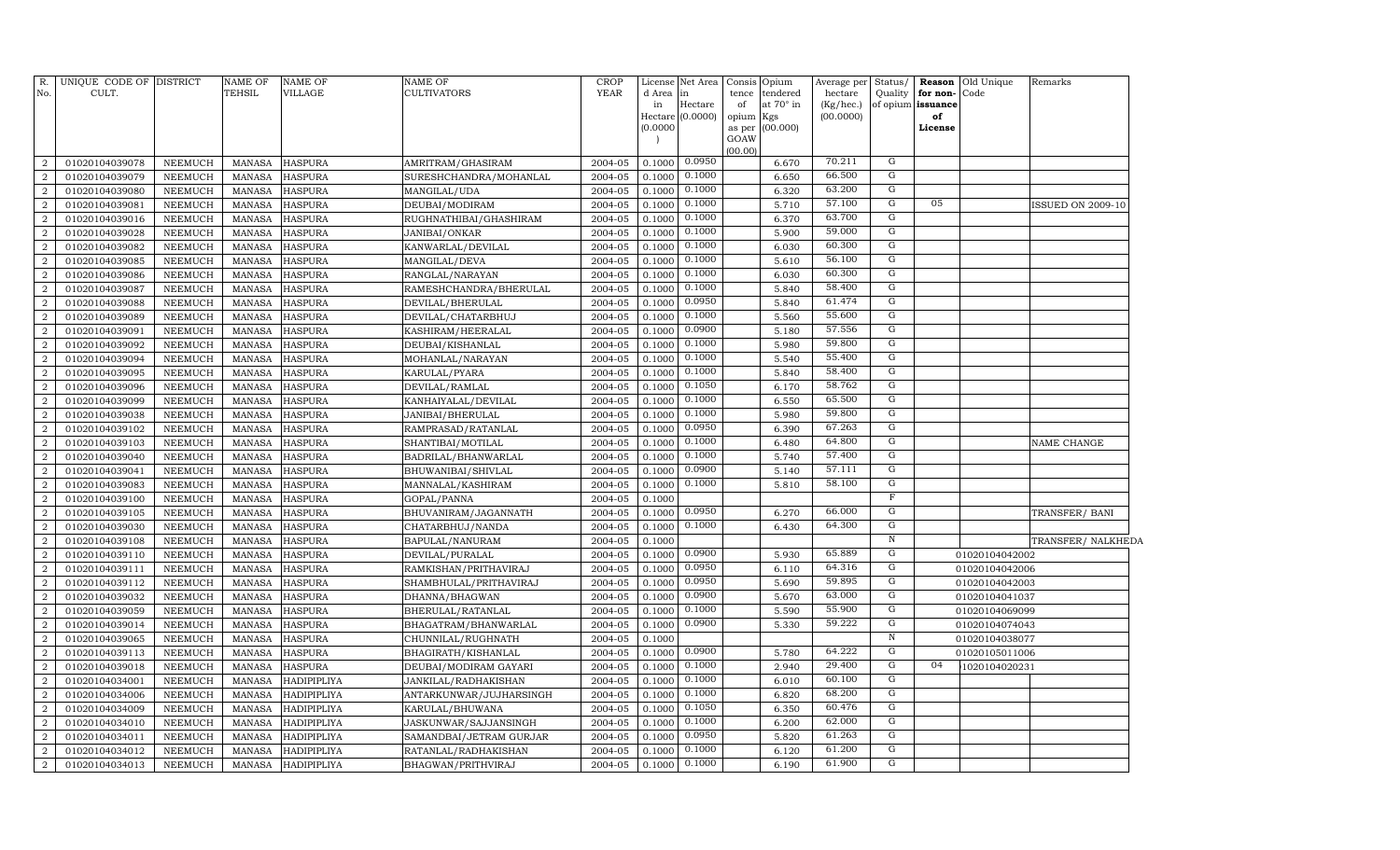| R.<br>No.                        | UNIQUE CODE OF DISTRICT<br>CULT. |                                  | NAME OF<br>TEHSIL              | <b>NAME OF</b><br>VILLAGE  | <b>NAME OF</b><br>CULTIVATORS                   | <b>CROP</b><br><b>YEAR</b> | License<br>d Area | Net Area<br>in   | Consis<br>Opium<br>tence | tendered       | Average per<br>hectare | Status/<br>Quality | Reason<br>for non- | Old Unique<br>Code | Remarks                  |
|----------------------------------|----------------------------------|----------------------------------|--------------------------------|----------------------------|-------------------------------------------------|----------------------------|-------------------|------------------|--------------------------|----------------|------------------------|--------------------|--------------------|--------------------|--------------------------|
|                                  |                                  |                                  |                                |                            |                                                 |                            | in                | Hectare          | of                       | at 70° in      | (Kg/hec.)              | of opium           | issuance           |                    |                          |
|                                  |                                  |                                  |                                |                            |                                                 |                            | (0.0000)          | Hectare (0.0000) | opium<br>Kgs<br>as per   | (00.000)       | (00.0000)              |                    | of<br>License      |                    |                          |
|                                  |                                  |                                  |                                |                            |                                                 |                            |                   |                  | GOAW                     |                |                        |                    |                    |                    |                          |
|                                  |                                  |                                  |                                |                            |                                                 |                            |                   |                  | (00.00)                  |                |                        |                    |                    |                    |                          |
| $\overline{2}$                   | 01020104034017                   | NEEMUCH                          | <b>MANASA</b>                  | HADIPIPLIYA                | RADHAKISHAN/DEVILAL                             | 2004-05                    | 0.1000            | 0.1000           |                          | 6.200          | 62.000                 | G                  |                    |                    |                          |
| $\overline{2}$                   | 01020104034018                   | <b>NEEMUCH</b>                   | <b>MANASA</b>                  | HADIPIPLIYA                | BABU/GENDA URF DEVA                             | 2004-05                    | 0.1000            | 0.1000           |                          | 5.890          | 58.900                 | G                  |                    |                    |                          |
| 2                                | 01020104034019                   | <b>NEEMUCH</b>                   | MANASA                         | HADIPIPLIYA                | KAMLABAI/MOHANLAL                               | 2004-05                    | 0.1000            | 0.1000           |                          | 6.330          | 63.300                 | G                  |                    |                    |                          |
| $\overline{2}$                   | 01020104034021                   | <b>NEEMUCH</b>                   | <b>MANASA</b>                  | HADIPIPLIYA                | RAMSUKH/RADHAKISHAN                             | 2004-05                    | 0.1000            | 0.1000           |                          | 6.700          | 67.000                 | G                  |                    |                    |                          |
| $\overline{a}$                   | 01020104034022                   | NEEMUCH                          | <b>MANASA</b>                  | HADIPIPLIYA                | VIRENDRA/LAXMINARAYAN                           | 2004-05                    | 0.1000            | 0.1000           |                          | 6.310          | 63.100                 | G                  |                    |                    |                          |
| $\overline{2}$                   | 01020104034023                   | <b>NEEMUCH</b>                   | MANASA                         | HADIPIPLIYA                | LAXMINARAYAN/RADHAKISHAN                        | 2004-05                    | 0.1000            | 0.1000           |                          | 6.150          | 61.500                 | G                  |                    |                    |                          |
| $\overline{a}$                   | 01020104034024                   | <b>NEEMUCH</b>                   | <b>MANASA</b>                  | HADIPIPLIYA                | BAPULAL/PARASRAM                                | 2004-05                    | 0.1000            | 0.1000           |                          | 6.220          | 62.200                 | G                  |                    |                    |                          |
| $\overline{a}$                   | 01020104034025                   | NEEMUCH                          | MANASA                         | HADIPIPLIYA                | RODA/GHASI                                      | 2004-05                    | 0.1000            | 0.1050           |                          | 6.630          | 63.143                 | G                  |                    |                    |                          |
| $\overline{a}$                   | 01020104034027                   | NEEMUCH                          | <b>MANASA</b>                  | HADIPIPLIYA                | KACHRIBAI/UDAIRAM                               | 2004-05                    | 0.1000            | 0.1000           |                          | 5.840          | 58.400                 | ${\rm G}$          |                    |                    |                          |
| $\overline{a}$                   | 01020104034028                   | <b>NEEMUCH</b>                   | <b>MANASA</b>                  | HADIPIPLIYA                | BAPULAL/DEVILAL                                 | 2004-05                    | 0.1000            | 0.1000           |                          | 6.690          | 66.900                 | ${\rm G}$<br>G     |                    |                    |                          |
| $\overline{a}$                   | 01020104034029                   | <b>NEEMUCH</b>                   | <b>MANASA</b>                  | HADIPIPLIYA                | PARWATSINGH/GOVERDHANSINGH                      | 2004-05                    | 0.1000            | 0.1000           |                          | 6.310          | 63.100<br>58.571       | $\overline{G}$     |                    |                    |                          |
| $\overline{2}$                   | 01020104034030                   | NEEMUCH                          | <b>MANASA</b>                  | HADIPIPLIYA                | GOBARLAL/HAJARILAL                              | 2004-05                    | 0.1000            | 0.1050<br>0.1000 |                          | 6.150          | 62.300                 | G                  | 09                 |                    |                          |
| $\overline{a}$                   | 01020104034031                   | <b>NEEMUCH</b>                   | <b>MANASA</b>                  | HADIPIPLIYA                | PRITHVIRAJ/DHANRAJ                              | 2004-05                    | 0.1000            | 0.1050           |                          | 6.230          | 57.333                 | G                  |                    |                    |                          |
| $\overline{2}$                   | 01020104034032                   | <b>NEEMUCH</b>                   | MANASA                         | HADIPIPLIYA                | RUPA/BALA                                       | 2004-05                    | 0.1000            | 0.1000           |                          | 6.020          | 65.500                 | G                  |                    |                    |                          |
| $\overline{a}$                   | 01020104034035                   | <b>NEEMUCH</b>                   | <b>MANASA</b>                  | HADIPIPLIYA                | MATHURALAL/RATANLAL                             | 2004-05                    | 0.1000            | 0.1000           |                          | 6.550          | 67.200                 | G                  |                    |                    |                          |
| $\overline{2}$<br>$\overline{a}$ | 01020104034036                   | <b>NEEMUCH</b>                   | <b>MANASA</b>                  | HADIPIPLIYA                | MADANLAL/HEERALAL                               | 2004-05<br>2004-05         | 0.1000<br>0.1000  | 0.1000           |                          | 6.720<br>6.110 | 61.100                 | G                  |                    |                    |                          |
|                                  | 01020104034037                   | NEEMUCH                          | <b>MANASA</b>                  | HADIPIPLIYA                | BAPUSINGH/DEVISINGH                             |                            |                   | 0.1050           |                          | 5.880          | 56.000                 | ${\rm G}$          |                    |                    |                          |
| $\overline{a}$<br>$\overline{a}$ | 01020104034039                   | <b>NEEMUCH</b>                   | <b>MANASA</b>                  | HADIPIPLIYA                | RAMKUNWARIBAI/MANGILAL                          | 2004-05                    | 0.1000            | 0.1000           |                          |                | 57.100                 | G                  |                    |                    |                          |
|                                  | 01020104034040                   | NEEMUCH                          | <b>MANASA</b>                  | HADIPIPLIYA                | BHANWARLAL/BHERA                                | 2004-05                    | 0.1000            | 0.1000           |                          | 5.710          | 59.200                 | G                  |                    |                    |                          |
| $\overline{a}$<br>2              | 01020104034042<br>01020104034044 | <b>NEEMUCH</b><br><b>NEEMUCH</b> | <b>MANASA</b><br><b>MANASA</b> | HADIPIPLIYA<br>HADIPIPLIYA | KARIBAI/BHERULAL<br>KHUSHALSINGH/GOVERDHANSINGH | 2004-05<br>2004-05         | 0.1000<br>0.1000  | 0.1000           |                          | 5.920<br>6.420 | 64.200                 | G                  |                    |                    |                          |
| $\overline{2}$                   | 01020104034045                   | <b>NEEMUCH</b>                   | <b>MANASA</b>                  | HADIPIPLIYA                | MOTI/BALA                                       | 2004-05                    | 0.1000            | 0.1050           |                          | 6.090          | 58.000                 | G                  |                    |                    |                          |
| $\overline{2}$                   | 01020104034046                   | NEEMUCH                          | <b>MANASA</b>                  | HADIPIPLIYA                | RADHESHYAM/ONKARLAL                             | 2004-05                    | 0.1000            | 0.1000           |                          | 5.930          | 59.300                 | G                  |                    |                    |                          |
| $\overline{2}$                   | 01020104034047                   | <b>NEEMUCH</b>                   | <b>MANASA</b>                  | HADIPIPLIYA                | RAMCHANDRA/NARAYAN                              | 2004-05                    | 0.1000            | 0.1000           |                          | 6.090          | 60.900                 | G                  |                    |                    |                          |
| $\overline{a}$                   | 01020104034048                   | NEEMUCH                          | <b>MANASA</b>                  | HADIPIPLIYA                | BAPULAL/HEERALAL                                | 2004-05                    | 0.1000            | 0.1000           |                          | 5.950          | 59.500                 | G                  |                    |                    |                          |
| $\overline{a}$                   | 01020104034049                   | <b>NEEMUCH</b>                   | <b>MANASA</b>                  | HADIPIPLIYA                | BHERULAL/NARAYAN                                | 2004-05                    | 0.1000            | 0.1000           |                          | 6.920          | 69.200                 | G                  |                    |                    |                          |
| $\overline{a}$                   | 01020104034050                   | NEEMUCH                          | <b>MANASA</b>                  | HADIPIPLIYA                | BHERULAL/RAMAJI BHIL                            | 2004-05                    | 0.1000            | 0.1000           |                          | 5.730          | 57.300                 | G                  |                    |                    |                          |
| $\overline{a}$                   | 01020104034051                   | <b>NEEMUCH</b>                   | <b>MANASA</b>                  | HADIPIPLIYA                | DINESH/MEGHRAJ                                  | 2004-05                    | 0.1000            | 0.1000           |                          | 6.180          | 61.800                 | G                  |                    |                    |                          |
| 2                                | 01020104034054                   | NEEMUCH                          | <b>MANASA</b>                  | HADIPIPLIYA                | HARIRAM/CHOTU                                   | 2004-05                    | 0.1000            | 0.1000           |                          | 6.380          | 63.800                 | $\overline{G}$     |                    |                    |                          |
| $\overline{2}$                   | 01020104034055                   | <b>NEEMUCH</b>                   | <b>MANASA</b>                  | HADIPIPLIYA                | JAMANATIBAI/MANGU                               | 2004-05                    | 0.1000            | 0.1000           |                          | 6.380          | 63.800                 | $\overline{G}$     |                    |                    |                          |
| 2                                | 01020104034056                   | <b>NEEMUCH</b>                   | <b>MANASA</b>                  | HADIPIPLIYA                | BAPULAL/RUPAJI                                  | 2004-05                    | 0.1000            | 0.0900           |                          | 5.720          | 63.556                 | G                  |                    |                    |                          |
| $\overline{2}$                   | 01020104034057                   | <b>NEEMUCH</b>                   | <b>MANASA</b>                  | HADIPIPLIYA                | SATYANARAYAN/LAXMINARAYAN                       | 2004-05                    | 0.1000            | 0.1000           |                          | 6.140          | 61.400                 | G                  |                    |                    |                          |
| $\overline{a}$                   | 01020104034058                   | <b>NEEMUCH</b>                   | <b>MANASA</b>                  | HADIPIPLIYA                | VARDIBAI/BHANWARLAL                             | 2004-05                    | 0.1000            | 0.1000           |                          | 5.820          | 58.200                 | G                  |                    |                    |                          |
| $\overline{2}$                   | 01020104034059                   | <b>NEEMUCH</b>                   | <b>MANASA</b>                  | HADIPIPLIYA                | BHAGIRATH/HARIKISHAN                            | 2004-05                    | 0.1000            | 0.1000           |                          | 7.000          | 70.000                 | G                  |                    |                    |                          |
| $\overline{a}$                   | 01020104034060                   | <b>NEEMUCH</b>                   | <b>MANASA</b>                  | HADIPIPLIYA                | SUKHLAL/HAMER                                   | 2004-05                    | 0.1000            | 0.1050           |                          | 6.330          | 60.286                 | G                  |                    |                    |                          |
| $\overline{a}$                   | 01020104034061                   | <b>NEEMUCH</b>                   | <b>MANASA</b>                  | HADIPIPLIYA                | TEJSINGH/GOVERDHANSINGH                         | 2004-05                    | 0.1000            | 0.1000           |                          | 6.660          | 66.600                 | G                  |                    |                    |                          |
| $\overline{a}$                   | 01020104034063                   | <b>NEEMUCH</b>                   | <b>MANASA</b>                  | HADIPIPLIYA                | FAKIRCHANDRA/KISHAN                             | 2004-05                    | 0.1000            | 0.1050           |                          | 5.820          | 55.429                 | $\overline{G}$     |                    |                    |                          |
| $\overline{a}$                   | 01020104034067                   | <b>NEEMUCH</b>                   | <b>MANASA</b>                  | HADIPIPLIYA                | BAGDIRAM/DHURAJI                                | 2004-05                    | 0.1000            | 0.1000           |                          | 5.400          | 54.000                 | G                  |                    |                    |                          |
| $\overline{a}$                   | 01020104034068                   | <b>NEEMUCH</b>                   | <b>MANASA</b>                  | HADIPIPLIYA                | MOHANLAL/HEERALAL                               | 2004-05                    | 0.1000            | 0.1000           |                          | 5.410          | 54.100                 | G                  |                    |                    |                          |
| $\overline{2}$                   | 01020104034070                   | <b>NEEMUCH</b>                   | <b>MANASA</b>                  | HADIPIPLIYA                | MANNALAL/GHASI                                  | 2004-05                    | 0.1000            | 0.1050           |                          | 6.340          | 60.381                 | G                  |                    |                    |                          |
| $\overline{a}$                   | 01020104034071                   | <b>NEEMUCH</b>                   | <b>MANASA</b>                  | HADIPIPLIYA                | NATHU/BALA                                      | 2004-05                    | 0.1000            | 0.1050           |                          | 5.710          | 54.381                 | G                  | 05                 |                    | <b>ISSUED ON 2009-10</b> |
| $\overline{2}$                   | 01020104034074                   | <b>NEEMUCH</b>                   | <b>MANASA</b>                  | HADIPIPLIYA                | KASHIBAI/DOLATRAM                               | 2004-05                    | 0.1000            | 0.1000           |                          | 5.820          | 58.200                 | G                  |                    |                    |                          |
| $\overline{a}$                   | 01020104034075                   | <b>NEEMUCH</b>                   | <b>MANASA</b>                  | HADIPIPLIYA                | SARDARBAI/PARTHA                                | 2004-05                    | 0.1000            | 0.1000           |                          | 5.680          | 56.800                 | G                  |                    |                    |                          |
| $\overline{a}$                   | 01020104034007                   | NEEMUCH                          | MANASA                         | HADIPIPLIYA                | UMARAVSINGH/GOVERDHANSINGH                      | 2004-05                    | 0.1000            | 0.1000           |                          | 6.570          | 65.700                 | G                  |                    |                    |                          |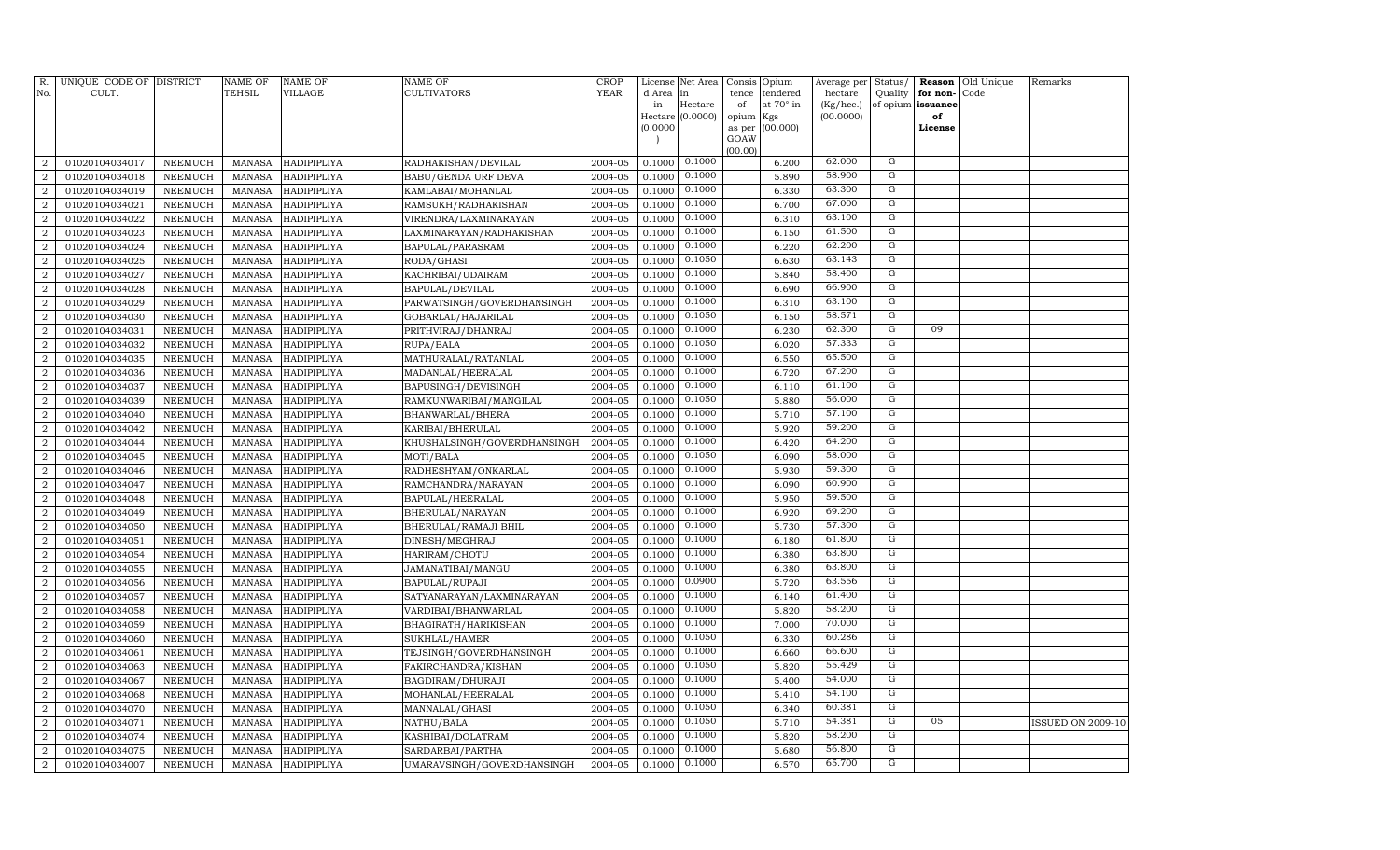| R.                           | UNIQUE CODE OF DISTRICT          |                    | NAME OF                 | NAME OF                                      | NAME OF                                | CROP               |                  | License Net Area   |                 | Consis Opium    | Average per Status/ |                           |                   | <b>Reason</b> Old Unique | Remarks                        |                                       |
|------------------------------|----------------------------------|--------------------|-------------------------|----------------------------------------------|----------------------------------------|--------------------|------------------|--------------------|-----------------|-----------------|---------------------|---------------------------|-------------------|--------------------------|--------------------------------|---------------------------------------|
| No.                          | CULT.                            |                    | TEHSIL                  | VILLAGE                                      | <b>CULTIVATORS</b>                     | <b>YEAR</b>        | d Area           | lin                | tence           | tendered        | hectare             | Quality                   | for non-          | Code                     |                                |                                       |
|                              |                                  |                    |                         |                                              |                                        |                    | in               | Hectare            | of              | at 70° in       | (Kg/hec.)           |                           | of opium issuance |                          |                                |                                       |
|                              |                                  |                    |                         |                                              |                                        |                    | (0.0000)         | Hectare $(0.0000)$ | opium<br>as per | Kgs<br>(00.000) | (00.0000)           |                           | of<br>License     |                          |                                |                                       |
|                              |                                  |                    |                         |                                              |                                        |                    |                  |                    | GOAW            |                 |                     |                           |                   |                          |                                |                                       |
|                              |                                  |                    |                         |                                              |                                        |                    |                  |                    | (00.00)         |                 |                     |                           |                   |                          |                                |                                       |
| 2                            | 01020104034015                   | NEEMUCH            | MANASA                  | HADIPIPLIYA                                  | GOPAL/ONKARLAL                         | 2004-05            | 0.1000           | 0.1050             |                 | 6.630           | 63.143              | G                         |                   |                          |                                |                                       |
| 2                            | 01020104034077                   | NEEMUCH            | <b>MANASA</b>           | HADIPIPLIYA                                  | PRAKASHCHANDRA/MADANLAL                | 2004-05            | 0.1000           | 0.1000             |                 | 6.710           | 67.100              | G                         |                   |                          |                                |                                       |
| 2                            | 01020104034078                   | NEEMUCH            | MANASA                  | HADIPIPLIYA                                  | RADHESHYAM/RATANLAL                    | 2004-05            | 0.1000           | 0.1000             |                 | 6.120           | 61.200              | G                         |                   |                          |                                |                                       |
| $\overline{a}$               | 01020104034080                   | NEEMUCH            | <b>MANASA</b>           | HADIPIPLIYA                                  | RAMLAL/HAMER                           | 2004-05            | 0.1000           | 0.0950             |                 | 6.320           | 66.526              | $\overline{G}$            |                   |                          |                                |                                       |
| $\overline{a}$               | 01020104034081                   | NEEMUCH            | <b>MANASA</b>           | HADIPIPLIYA                                  | KARANSINGH/HARISINGH                   | 2004-05            | 0.1000           | 0.1050             |                 | 5.560           | 52.952              | $\overline{G}$            | 04                |                          | SSUED ON 2016-17               |                                       |
| $\overline{a}$               | 01020104034082                   | NEEMUCH            | <b>MANASA</b>           | HADIPIPLIYA                                  | VINODKUMAR/CHOGA                       | 2004-05            | 0.1000           | 0.1000             |                 | 6.580           | 65.800              | $\overline{G}$            |                   |                          |                                |                                       |
| 2                            | 01020104034083                   | NEEMUCH            | <b>MANASA</b>           | HADIPIPLIYA                                  | PRABHULAL/JETRAM                       | 2004-05            | 0.1000           | 0.0950             |                 | 5.340           | 56.211              | $\overline{G}$            |                   |                          |                                |                                       |
| 2                            | 01020104034084                   | NEEMUCH            | MANASA                  | HADIPIPLIYA                                  | RADHESHYAM/BHONA                       | 2004-05            | 0.1000           | 0.1050             |                 | 6.720           | 64.000              | G                         |                   |                          |                                |                                       |
| 2                            | 01020104034085                   | NEEMUCH            | MANASA                  | HADIPIPLIYA                                  | NANALAL/GOBARLAL                       | 2004-05            | 0.1000           | 0.1000             |                 | 6.500           | 65.000              | G                         |                   |                          |                                |                                       |
| 2                            | 01020104034086                   | NEEMUCH            | MANASA                  | HADIPIPLIYA                                  | BABULAL/PRABHULAL                      | 2004-05            | 0.1000           | 0.1000             |                 | 6.080           | 60.800              | G                         |                   |                          |                                |                                       |
| 2                            | 01020104034087                   | NEEMUCH            | MANASA                  | HADIPIPLIYA                                  | RATANLAL/KUKAJI                        | 2004-05            | 0.1000           | 0.1000             |                 | 6.220           | 62.200              | $\mathbf G$               |                   |                          |                                |                                       |
| 2                            | 01020104034020                   | NEEMUCH            | MANASA                  | HADIPIPLIYA                                  | FAKIRCHANDRA/BHUWANA                   | 2004-05            | 0.1000           | 0.0950             |                 | 5.570           | 58.632              | $\overline{G}$            |                   |                          |                                |                                       |
| 2                            | 01020104034089                   | NEEMUCH            | MANASA                  | HADIPIPLIYA                                  | <b>JASIBAI/SUNDERLAL</b>               | 2004-05            | 0.1000           | 0.1000             |                 | 4.300           | 43.000              | G                         | 04                |                          |                                |                                       |
| 2                            | 01020104034090                   | NEEMUCH            | <b>MANASA</b>           | HADIPIPLIYA                                  | MANKUNWARIBAI/BANSHILAL                | 2004-05            | 0.1000           | 0.1000             |                 | 5.890           | 58.900              | G                         |                   |                          |                                | NAME CHANGE/TRANSFER/KHEDI CHANDRAWAT |
| 2                            | 01020104034073                   | NEEMUCH            | MANASA                  | HADIPIPLIYA                                  | SITABAI/BHANWARLAL                     | 2004-05            | 0.1000           | 0.1000             |                 | 5.630           | 56.300              | $\overline{G}$            |                   |                          |                                |                                       |
| 2                            | 01020104034014                   | NEEMUCH            | MANASA                  | HADIPIPLIYA                                  | SATYANARAYAN/PRITHVIRAJ                | 2004-05            | 0.1000           | 0.0950             |                 | 6.680           | 70.316              | $\overline{G}$            |                   | 01020104036061           |                                |                                       |
| 2                            | 01020104034033                   | NEEMUCH            | MANASA                  | <b>HADIPIPLIYA</b>                           | BHANWARSINGH/DEVISINGH                 | 2004-05            | 0.1000           | 0.1050             |                 | 6.360           | 60.571              | $\overline{G}$            |                   | 01020104092183           |                                |                                       |
| -1                           | 01020104018001                   | NEEMUCH            | <b>MANASA</b>           | <b>GOTHDA</b>                                | BHANWARLAL/BHERULAL DHAKAD             | 2004-05            | 0.1000           | 0.0950             |                 | 6.010           | 63.263              | ${\rm G}$                 |                   |                          |                                |                                       |
| -1                           | 01020104018002                   | NEEMUCH            | <b>MANASA</b>           | <b>GOTHDA</b>                                | DEVA/MOTI                              | 2004-05            | 0.1000           | 0.0950             |                 | 5.430           | 57.158              | $\mathbf G$               | 05                |                          | SSUED ON 2009-10               |                                       |
| -1                           | 01020104018003                   | NEEMUCH            | MANASA                  | <b>GOTHDA</b>                                | RODA/DEVA BHIL                         | 2004-05            | 0.1000           | 0.0950             |                 | 5.610           | 59.053              | $\overline{G}$            |                   |                          |                                |                                       |
| -1                           | 01020104018006                   | NEEMUCH            | MANASA                  | <b>GOTHDA</b>                                | BHERU/HOLA                             | 2004-05            | 0.1000           | 0.0950             |                 | 5.240           | 55.158              | ${\rm G}$                 | 05                |                          | SSUED ON 2009-10               |                                       |
| <sup>1</sup>                 | 01020104018007                   | NEEMUCH            | <b>MANASA</b>           | <b>GOTHDA</b>                                | SHOKIN/MODIRAM                         | 2004-05            | 0.1000           |                    |                 |                 |                     | $\boldsymbol{\mathrm{F}}$ |                   |                          |                                |                                       |
| -1                           | 01020104018008                   | NEEMUCH            | MANASA                  | <b>GOTHDA</b>                                | PANNALAL/DEVA                          | 2004-05            | 0.1000           | 0.0950             |                 | 3.940           | 41.474              | G                         | 04                |                          | <b>ISSUED ON 2016-17</b>       |                                       |
| $\mathbf{1}$                 | 01020104018010                   | NEEMUCH            | MANASA                  | <b>GOTHDA</b>                                | MANGILAL/VENA                          | 2004-05            | 0.1000           | 0.0950             |                 | 6.150           | 64.737              | $\overline{G}$            |                   |                          |                                |                                       |
|                              | 01020104018013                   | NEEMUCH            | MANASA                  | <b>GOTHDA</b>                                | SUNDARJI/NARAYAN                       | 2004-05            | 0.1000           | 0.1050             |                 | 5.390           | 51.333              | G                         | 04                |                          | <b>ISSUED ON 2016-17</b>       |                                       |
| <sup>1</sup>                 | 01020104018015                   | NEEMUCH            | <b>MANASA</b>           | <b>GOTHDA</b>                                | PYARIBAI/MOTILAL BHIL                  | 2004-05            | 0.1000           | 0.0950             |                 | 5.720           | 60.211              | G<br>${\rm G}$            | 05                |                          | <b>ISSUED ON 2009-10</b>       |                                       |
|                              | 01020104018011                   | <b>NEEMUCH</b>     | <b>MANASA</b>           | <b>GOTHDA</b>                                | RODA/HEMA                              | 2004-05            | 0.1000           | 0.0950             |                 | 5.330           | 56.105              | ${\rm G}$                 | 05                |                          | <b>ISSUED ON 2009-10</b>       |                                       |
|                              | 01020104018016                   | NEEMUCH            | <b>MANASA</b>           | <b>GOTHDA</b>                                | BHANWARLAL/BHERU BHIL                  | 2004-05            | 0.1000           | 0.0950             |                 | 5.490           | 57.789<br>60.000    | G                         | 05                |                          | 102010401011 ISSUED ON 2009-10 |                                       |
| $\overline{1}$               | 01020104018004                   | NEEMUCH            | <b>MANASA</b>           | <b>GOTHDA</b>                                | BHERU/HEMA                             | 2004-05            | 0.1000           | 0.1000<br>0.0950   |                 | 6.000           | 66.421              | ${\rm G}$                 |                   | 01020104026369           |                                |                                       |
|                              | 01020104018017                   | NEEMUCH            | <b>MANASA</b>           | <b>GOTHDA</b>                                | NATHU/BHOLE                            | 2004-05            | 0.1000           | 0.1000             |                 | 6.310           | 58.500              | G                         |                   | 01020104010184           |                                |                                       |
| 3                            | 01020104018018                   | NEEMUCH            | MANASA<br><b>MANASA</b> | <b>GOTHDA</b><br><b>GANGNIA KHEDI</b>        | KANWARIBAI/BHAGWAN                     | 2004-05<br>2004-05 | 0.1000<br>0.1000 |                    |                 | 5.850           |                     | F                         | 05                |                          | 102010401018 ISSUED ON 2009-10 |                                       |
| 3                            | 01020104067002<br>01020104067005 | NEEMUCH            | <b>MANASA</b>           | <b>GANGNIA KHEDI</b>                         | RAMCHANDRA/HIRALAL                     | 2004-05            | 0.1000           |                    |                 | 5.170           | 51.700              | G                         | 04                |                          | SSUED ON 2016-17               |                                       |
|                              |                                  | NEEMUCH            | <b>MANASA</b>           |                                              | SUKHLAL/RATANLAL                       | 2004-05            | 0.1000           | 0.1000             |                 |                 |                     | $\mathbf F$               |                   |                          |                                |                                       |
| $\mathbf{3}$<br>$\mathbf{3}$ | 01020104067009<br>01020104067010 | NEEMUCH<br>NEEMUCH | <b>MANASA</b>           | <b>GANGNIA KHEDI</b><br><b>GANGNIA KHEDI</b> | BHAGATRAM/NARAYAN<br>BHULIBAI/TULSIRAM | 2004-05            | 0.1000           | 0.1000             |                 | 6.480           | 64.800              | G                         |                   |                          |                                |                                       |
| $\mathbf{3}$                 | 01020104067013                   | <b>NEEMUCH</b>     | <b>MANASA</b>           | GANGNIA KHEDI                                | GITABAI/MANGILAL                       | 2004-05            | 0.1000           | 0.0950             |                 | 5.700           | 60.000              | G                         |                   |                          |                                |                                       |
| 3                            | 01020104067014                   | NEEMUCH            | MANASA                  | <b>GANGNIA KHEDI</b>                         | BHUVANIRAM/DEVKISHAN                   | 2004-05            | 0.1000           |                    |                 |                 |                     | $\mathbf F$               |                   |                          |                                |                                       |
| $\mathbf{3}$                 | 01020104067015                   | NEEMUCH            | MANASA                  | GANGNIA KHEDI                                |                                        | 2004-05            | 0.1000           |                    |                 |                 |                     | F                         |                   |                          |                                |                                       |
| 3                            | 01020104067016                   | <b>NEEMUCH</b>     | MANASA                  | GANGNIA KHEDI                                | KACHRU/KAVARLAL<br>KARULAL/NATHULAL    | 2004-05            | 0.1000           | 0.0950             |                 | 5.790           | 60.947              | $\mathbf{G}$              |                   |                          |                                |                                       |
| 3                            | 01020104067021                   | <b>NEEMUCH</b>     | <b>MANASA</b>           | GANGNIA KHEDI                                | BAPULAL/NARAYAN                        | 2004-05            | 0.1000           | 0.1000             |                 | 5.920           | 59.200              | G                         |                   |                          |                                |                                       |
| 3                            | 01020104067026                   | NEEMUCH            | <b>MANASA</b>           | GANGNIA KHEDI                                | KACHRULAL/PYARA                        | 2004-05            | 0.1000           |                    |                 |                 |                     | $\mathbf F$               | 07                |                          | <b>SSUED ON 2009-10</b>        |                                       |
| 3                            | 01020104067028                   | NEEMUCH            | <b>MANASA</b>           | GANGNIA KHEDI                                | KALURAM / NANURAM                      | 2004-05            | 0.1000           | 0.1000             |                 | 5.810           | 58.100              | G                         |                   |                          |                                |                                       |
| 3                            | 01020104067030                   | <b>NEEMUCH</b>     | <b>MANASA</b>           | GANGNIA KHEDI                                | PRAHLADKUVAR/BADRILAL                  | 2004-05            | 0.1000           |                    |                 |                 |                     | $_{\rm F}$                |                   |                          |                                |                                       |
| 3                            | 01020104067033                   | NEEMUCH            | MANASA                  | <b>GANGNIA KHEDI</b>                         | RAMLAL/SUKHLAL                         | 2004-05            | 0.1000           | 0.1000             |                 | 1.840           | 18.400              | $\mathbf G$               | 04                |                          |                                |                                       |
|                              |                                  |                    |                         |                                              |                                        |                    |                  |                    |                 |                 |                     |                           |                   |                          |                                |                                       |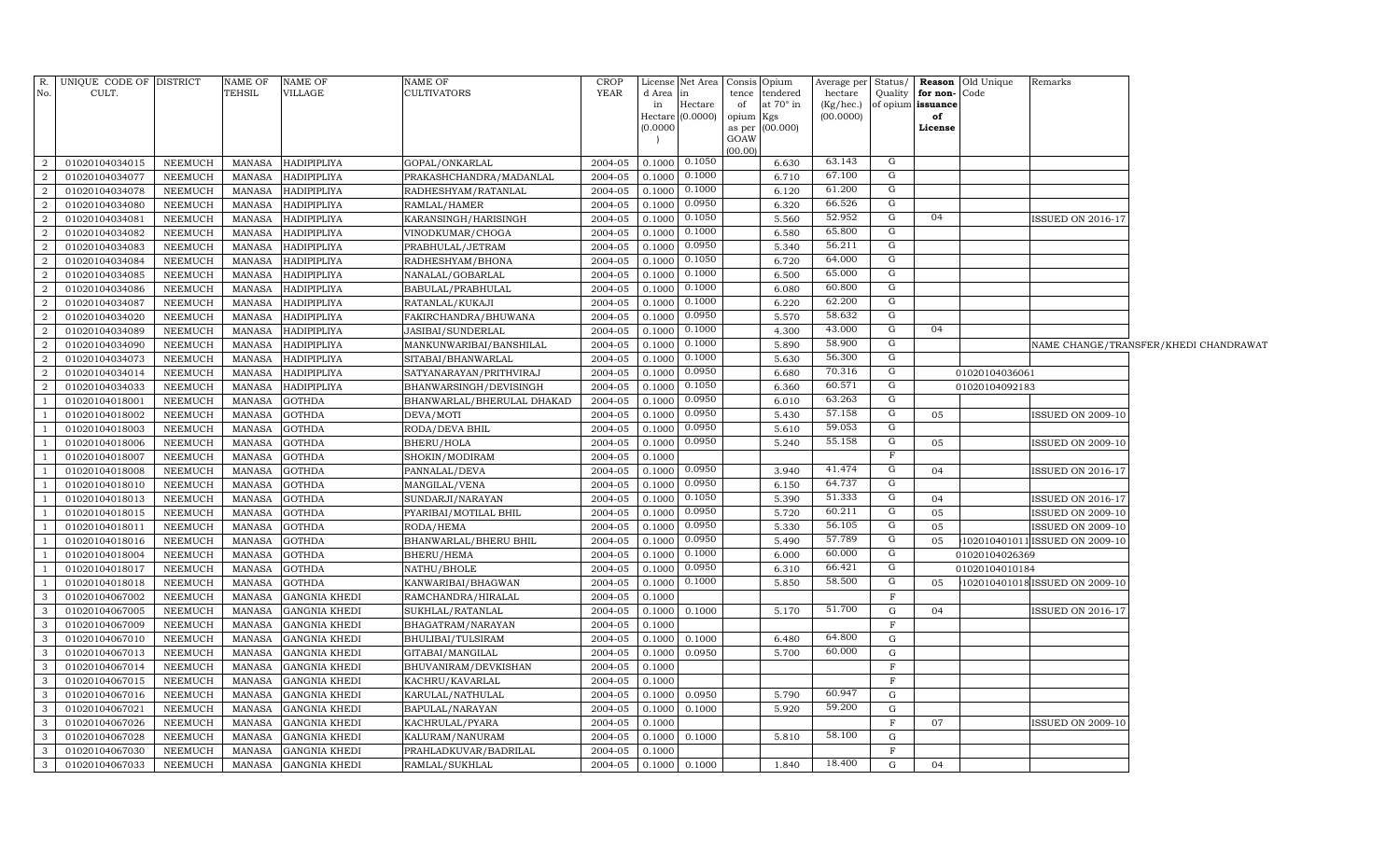| in<br>at 70° in<br>of opium issuance<br>Hectare<br>of<br>(Kg/hec.)<br>in<br>Hectare (0.0000)<br>(00.0000)<br>of<br>opium<br>Kgs<br>(0.0000)<br>(00.000)<br>License<br>as per<br>GOAW<br>(00.00)<br>63.400<br>01020104067032<br>NEEMUCH<br>2004-05<br>0.1000<br>0.1000<br>6.340<br>G<br>3<br>MANASA<br><b>GANGNIA KHEDI</b><br>MANGILAL/LALARAM<br>$\mathbf{3}$<br>01020104067003<br><b>NEEMUCH</b><br>MANASA<br><b>GANGNIA KHEDI</b><br>BHERULAL/NANALALA<br>2004-05<br>0.1000<br>F<br>0.0950<br>65.684<br>$\mathbf G$<br>01020104023001<br><b>NEEMUCH</b><br>MANASA<br><b>GAFARDA</b><br>NONDRAM/NARAYAN<br>2004-05<br>0.1000<br>6.240<br>$\mathbf{1}$<br>0.1000<br>67.200<br>G<br>0.1000<br>6.720<br>$\overline{1}$<br>01020104023002<br><b>NEEMUCH</b><br>MANASA<br><b>GAFARDA</b><br>MODIRAM/HEERA<br>2004-05<br>$\overline{\mathrm{F}}$<br>01020104023003<br><b>NEEMUCH</b><br><b>GAFARDA</b><br>RUPIBAI/RAMA<br>2004-05<br>0.1000<br>MANASA<br>$\mathbf{1}$<br>$\rm F$<br>01020104023005<br><b>NEEMUCH</b><br><b>GAFARDA</b><br>0.1000<br><sup>1</sup><br>MANASA<br>HEERALAL/HARIRAM<br>2004-05<br>$\rm F$<br>2004-05<br>01020104023018<br><b>NEEMUCH</b><br><b>MANASA</b><br><b>GAFARDA</b><br>RADHESHYAM/ONKARLAL<br>0.1000<br>$\mathbf{1}$<br>0.1000<br>G<br>68.100<br><b>NEEMUCH</b><br>0.1000<br>01020104023009<br><b>MANASA</b><br><b>GAFARDA</b><br>SHANTILAL/MODIRAM<br>2004-05<br>6.810<br><sup>1</sup><br>${\rm G}$<br>0.1050<br>64.762<br>2004-05<br>0.1000<br>01020104023008<br><b>NEEMUCH</b><br><b>MANASA</b><br><b>GAFARDA</b><br>BHUWANIRAM/MODIRAM<br>6.800<br>$\overline{1}$<br>F<br>01020104023010<br>NEEMUCH<br><b>MANASA</b><br><b>GAFARDA</b><br>KALURAM/BHURA<br>2004-05<br>0.1000<br>-1<br>0.0950<br>55.368<br>${\rm G}$<br>2004-05<br>01020104023011<br><b>NEEMUCH</b><br><b>MANASA</b><br><b>GAFARDA</b><br>RUPA/HARIRAM<br>0.1000<br>5.260<br>$\overline{1}$<br>0.1000<br>59.700<br>${\rm G}$<br>5.970<br>01020104023012<br>NEEMUCH<br><b>MANASA</b><br><b>GAFARDA</b><br>BHERU/GOPAL<br>2004-05<br>0.1000<br>$\overline{1}$<br>0.1050<br>39.238<br>G<br>2004-05<br>0.1000<br>01020104023013<br>NEEMUCH<br><b>MANASA</b><br><b>GAFARDA</b><br>NARAYAN/PURA<br>4.120<br>04<br><b>ISSUED ON 2016-17</b><br>$\overline{1}$<br>F<br>01020104023014<br>NEEMUCH<br><b>MANASA</b><br><b>GAFARDA</b><br>RAMLAL/KESHURAM<br>2004-05<br>0.1000<br>$\overline{1}$<br>0.1000<br>67.400<br>G<br>01020104023015<br>NEEMUCH<br><b>MANASA</b><br><b>GAFARDA</b><br>RAMNARAYAN/GORILAL<br>2004-05<br>0.1000<br>6.740<br>$\overline{1}$<br>0.1000<br>59.500<br>G<br>0.1000<br>5.950<br>01020104023004<br>NEEMUCH<br><b>MANASA</b><br><b>GAFARDA</b><br>MANGIBAI/MODIRAM<br>2004-05<br>$\overline{1}$<br>$\overline{F}$<br>2004-05<br>01020104023006<br>NEEMUCH<br><b>MANASA</b><br><b>GAFARDA</b><br>LAHRIBAI/NANALAL<br>0.1000<br>$\overline{1}$<br>F<br>NEEMUCH<br>0.1000<br>01020104023016<br><b>MANASA</b><br>GAFARDA<br>MAGNIBAI/NANURAM<br>2004-05<br>$\mathbf{F}$<br>01020104023017<br>NEEMUCH<br><b>MANASA</b><br><b>GAFARDA</b><br>2004-05<br>$\overline{1}$<br>MOTILAL/RAJMAL<br>0.1000<br>0.1000<br>30.100<br>G<br><b>NEEMUCH</b><br>0.1000<br>01020104023020<br>MANASA<br><b>GAFARDA</b><br>AMARCHANDRA/MEGHA<br>2004-05<br>3.010<br>04<br><b>ISSUED ON 2016-17</b><br>$\overline{1}$<br>$\mathbf{F}$<br>01020104023021<br><b>NEEMUCH</b><br>MANASA<br><b>GAFARDA</b><br>BABULAL/GORILAL<br>2004-05<br>0.1000<br>0.1050<br>61.048<br>G<br>0.1000<br>01020104023022<br>NEEMUCH<br>MANASA<br><b>GAFARDA</b><br>BHAGIRATH/GORILAL<br>2004-05<br>6.410<br>$_{\rm F}$<br><b>NEEMUCH</b><br>2004-05<br>01020104023023<br>MANASA<br><b>GAFARDA</b><br>BHAGIRATH/RAJMAL<br>0.1000<br>$\overline{1}$<br>0.1000<br>59.200<br>G<br><b>NEEMUCH</b><br>0.1000<br>5.920<br>$\overline{1}$<br>01020104023024<br><b>MANASA</b><br><b>GAFARDA</b><br>PYARJI/HANSA<br>2004-05<br>$_{\rm F}$<br>01020104023025<br><b>NEEMUCH</b><br><b>MANASA</b><br><b>GAFARDA</b><br>LALURAM/MANGILAL<br>2004-05<br>0.1000<br>0.0950<br>50.737<br>G<br><b>NEEMUCH</b><br><b>GAFARDA</b><br>0.1000<br>04<br>01020104023026<br>MANASA<br>KANHAIYALAL/HARIRAM<br>2004-05<br>4.820<br><b>ISSUED ON 2016-17</b><br>$\overline{1}$<br>F<br>01020104023027<br><b>NEEMUCH</b><br>NONDRAM/HARIRAM<br>2004-05<br>0.1000<br>$\overline{1}$<br><b>MANASA</b><br><b>GAFARDA</b><br>0.1000<br>52.500<br>${\rm G}$<br><b>NEEMUCH</b><br>0.1000<br>5.250<br>04<br>01020104023032<br><b>MANASA</b><br><b>GAFARDA</b><br>SHOKIN/GORILAL<br>2004-05<br><b>ISSUED ON 2016-17</b><br>F<br>01020104023033<br><b>NEEMUCH</b><br><b>MANASA</b><br><b>GAFARDA</b><br>ONKARLAL/NANALAL<br>2004-05<br>0.1000<br>0.1000<br>58.900<br>${\rm G}$<br>01020104023037<br><b>NEEMUCH</b><br><b>MANASA</b><br><b>GAFARDA</b><br>2004-05<br>0.1000<br>5.890<br>BHERULAL/MEGHRAJ<br>0.1000<br>48.300<br>G<br>01020104023038<br>NEEMUCH<br>2004-05<br>4.830<br>$\overline{1}$<br><b>MANASA</b><br><b>GAFARDA</b><br>GANGARAM/MODIRAM<br>0.1000<br>04<br>ISSUED ON 2016-17<br>0.1000<br>G<br>65.400<br><b>NEEMUCH</b><br><b>GAFARDA</b><br>0.1000<br>05<br>01020104023039<br><b>MANASA</b><br>RAMCHANDRA/MODIRAM<br>2004-05<br>6.540<br><b>ISSUED ON 2009-10</b><br>0.0950<br>57.895<br>G<br>01020104023041<br>2004-05<br>0.1000<br>5.500<br>05<br>NEEMUCH<br><b>MANASA</b><br><b>GAFARDA</b><br>MOTILAL/NARAYAN<br>F<br><b>NEEMUCH</b><br>$\overline{1}$<br>01020104023042<br><b>MANASA</b><br><b>GAFARDA</b><br>KANWARLAL/BHERULAL<br>2004-05<br>0.1000<br>F<br>$\overline{1}$<br>01020104023043<br>NEEMUCH<br><b>MANASA</b><br><b>GAFARDA</b><br>NANDLAL/BHERULAL<br>2004-05<br>0.1000<br>0.1000<br>55.000<br>G<br>2004-05<br>0.1000<br>5.500<br>05<br>$\overline{1}$<br>01020104023048<br>NEEMUCH<br><b>MANASA</b><br><b>GAFARDA</b><br>MANGUBAI/HARIRAM<br>F<br>$\overline{1}$<br>01020104023051<br>NEEMUCH<br><b>MANASA</b><br><b>GAFARDA</b><br>OMPRAKASH/GORILAL<br>2004-05<br>0.1000<br>0.0950<br>66.737<br>G<br>0.1000<br>$\overline{1}$<br>01020104023052<br>NEEMUCH<br><b>MANASA</b><br><b>GAFARDA</b><br>KACHRULAL/MODIRAM<br>2004-05<br>6.340<br>0.0950<br>60.737<br>G<br>01020104023053<br><b>NEEMUCH</b><br><b>MANASA</b><br><b>GAFARDA</b><br>BHANWARLAL/NONDRAM<br>2004-05<br>0.1000<br>5.770<br>05<br><b>ISSUED ON 2009-10</b><br>$\overline{1}$<br>F<br>01020104023028<br><b>NEEMUCH</b><br><b>MANASA</b><br><b>GAFARDA</b><br>KHEMRAJ/MEGHA<br>2004-05<br>0.1000<br>$\overline{1}$<br>$\rm F$<br>01020104023058<br><b>NEEMUCH</b><br><b>MANASA</b><br><b>GAFARDA</b><br>LAXMAN/BHERUJI<br>2004-05<br>0.1000<br>TRANSFER/ BARKHEDA GHATA<br>$\mathbf{1}$<br>$_{\rm F}$<br>01020104023059<br><b>NEEMUCH</b><br><b>MANASA</b><br><b>GAFARDA</b><br>2004-05<br>0.1000<br>TRANSFER/ BARKHEDA GHATA<br>$\overline{1}$<br>MOHANLAL/NARAYAN<br>$\, {\rm N}$<br>01020104023064<br><b>NEEMUCH</b><br><b>MANASA</b><br><b>GAFARDA</b><br>2004-05<br>0.1000<br>08<br><sup>1</sup><br>TIRLOKHCHAND/GOVERDHAN<br>$\, {\rm N}$<br>01020104023065<br><b>NEEMUCH</b><br>MANASA<br><b>GAFARDA</b><br>2004-05<br>0.1000<br>08<br>-1<br>RATANNATH/BHUWANNATH | R.  | UNIQUE CODE OF DISTRICT | <b>NAME OF</b> | <b>NAME OF</b> | NAME OF     | <b>CROP</b> |        | License Net Area |       | Consis Opium | Average per Status/ |         |          | <b>Reason</b> Old Unique | Remarks |
|------------------------------------------------------------------------------------------------------------------------------------------------------------------------------------------------------------------------------------------------------------------------------------------------------------------------------------------------------------------------------------------------------------------------------------------------------------------------------------------------------------------------------------------------------------------------------------------------------------------------------------------------------------------------------------------------------------------------------------------------------------------------------------------------------------------------------------------------------------------------------------------------------------------------------------------------------------------------------------------------------------------------------------------------------------------------------------------------------------------------------------------------------------------------------------------------------------------------------------------------------------------------------------------------------------------------------------------------------------------------------------------------------------------------------------------------------------------------------------------------------------------------------------------------------------------------------------------------------------------------------------------------------------------------------------------------------------------------------------------------------------------------------------------------------------------------------------------------------------------------------------------------------------------------------------------------------------------------------------------------------------------------------------------------------------------------------------------------------------------------------------------------------------------------------------------------------------------------------------------------------------------------------------------------------------------------------------------------------------------------------------------------------------------------------------------------------------------------------------------------------------------------------------------------------------------------------------------------------------------------------------------------------------------------------------------------------------------------------------------------------------------------------------------------------------------------------------------------------------------------------------------------------------------------------------------------------------------------------------------------------------------------------------------------------------------------------------------------------------------------------------------------------------------------------------------------------------------------------------------------------------------------------------------------------------------------------------------------------------------------------------------------------------------------------------------------------------------------------------------------------------------------------------------------------------------------------------------------------------------------------------------------------------------------------------------------------------------------------------------------------------------------------------------------------------------------------------------------------------------------------------------------------------------------------------------------------------------------------------------------------------------------------------------------------------------------------------------------------------------------------------------------------------------------------------------------------------------------------------------------------------------------------------------------------------------------------------------------------------------------------------------------------------------------------------------------------------------------------------------------------------------------------------------------------------------------------------------------------------------------------------------------------------------------------------------------------------------------------------------------------------------------------------------------------------------------------------------------------------------------------------------------------------------------------------------------------------------------------------------------------------------------------------------------------------------------------------------------------------------------------------------------------------------------------------------------------------------------------------------------------------------------------------------------------------------------------------------------------------------------------------------------------------------------------------------------------------------------------------------------------------------------------------------------------------------------------------------------------------------------------------------------------------------------------------------------------------------------------------------------------------------------------------------------------------------------------------------------------------------------------------------------------------------------------------------------------------------------------------------------------------------------------------------------------------------------------------------------------------------------------------------------------------------------------------------------------------------------------------------------------------------------------------------------------------------------------------------------------------------------------------------------------------------------------------------------------------------------------------------------------------------------------------------------------------------------------------------------------------------------------------------------------------------------------------------------------------------------------------------------------------------------------------------------------------------------------------------------------------------------------------------------------------------------------------------------------------------------------------------------------------------------------------------------------------------------------------------------------------------|-----|-------------------------|----------------|----------------|-------------|-------------|--------|------------------|-------|--------------|---------------------|---------|----------|--------------------------|---------|
|                                                                                                                                                                                                                                                                                                                                                                                                                                                                                                                                                                                                                                                                                                                                                                                                                                                                                                                                                                                                                                                                                                                                                                                                                                                                                                                                                                                                                                                                                                                                                                                                                                                                                                                                                                                                                                                                                                                                                                                                                                                                                                                                                                                                                                                                                                                                                                                                                                                                                                                                                                                                                                                                                                                                                                                                                                                                                                                                                                                                                                                                                                                                                                                                                                                                                                                                                                                                                                                                                                                                                                                                                                                                                                                                                                                                                                                                                                                                                                                                                                                                                                                                                                                                                                                                                                                                                                                                                                                                                                                                                                                                                                                                                                                                                                                                                                                                                                                                                                                                                                                                                                                                                                                                                                                                                                                                                                                                                                                                                                                                                                                                                                                                                                                                                                                                                                                                                                                                                                                                                                                                                                                                                                                                                                                                                                                                                                                                                                                                                                                                                                                                                                                                                                                                                                                                                                                                                                                                                                                                                                                                                                                  | No. | CULT.                   | <b>TEHSIL</b>  | VILLAGE        | CULTIVATORS | <b>YEAR</b> | d Area |                  | tence | tendered     | hectare             | Quality | for non- | Code                     |         |
|                                                                                                                                                                                                                                                                                                                                                                                                                                                                                                                                                                                                                                                                                                                                                                                                                                                                                                                                                                                                                                                                                                                                                                                                                                                                                                                                                                                                                                                                                                                                                                                                                                                                                                                                                                                                                                                                                                                                                                                                                                                                                                                                                                                                                                                                                                                                                                                                                                                                                                                                                                                                                                                                                                                                                                                                                                                                                                                                                                                                                                                                                                                                                                                                                                                                                                                                                                                                                                                                                                                                                                                                                                                                                                                                                                                                                                                                                                                                                                                                                                                                                                                                                                                                                                                                                                                                                                                                                                                                                                                                                                                                                                                                                                                                                                                                                                                                                                                                                                                                                                                                                                                                                                                                                                                                                                                                                                                                                                                                                                                                                                                                                                                                                                                                                                                                                                                                                                                                                                                                                                                                                                                                                                                                                                                                                                                                                                                                                                                                                                                                                                                                                                                                                                                                                                                                                                                                                                                                                                                                                                                                                                                  |     |                         |                |                |             |             |        |                  |       |              |                     |         |          |                          |         |
|                                                                                                                                                                                                                                                                                                                                                                                                                                                                                                                                                                                                                                                                                                                                                                                                                                                                                                                                                                                                                                                                                                                                                                                                                                                                                                                                                                                                                                                                                                                                                                                                                                                                                                                                                                                                                                                                                                                                                                                                                                                                                                                                                                                                                                                                                                                                                                                                                                                                                                                                                                                                                                                                                                                                                                                                                                                                                                                                                                                                                                                                                                                                                                                                                                                                                                                                                                                                                                                                                                                                                                                                                                                                                                                                                                                                                                                                                                                                                                                                                                                                                                                                                                                                                                                                                                                                                                                                                                                                                                                                                                                                                                                                                                                                                                                                                                                                                                                                                                                                                                                                                                                                                                                                                                                                                                                                                                                                                                                                                                                                                                                                                                                                                                                                                                                                                                                                                                                                                                                                                                                                                                                                                                                                                                                                                                                                                                                                                                                                                                                                                                                                                                                                                                                                                                                                                                                                                                                                                                                                                                                                                                                  |     |                         |                |                |             |             |        |                  |       |              |                     |         |          |                          |         |
|                                                                                                                                                                                                                                                                                                                                                                                                                                                                                                                                                                                                                                                                                                                                                                                                                                                                                                                                                                                                                                                                                                                                                                                                                                                                                                                                                                                                                                                                                                                                                                                                                                                                                                                                                                                                                                                                                                                                                                                                                                                                                                                                                                                                                                                                                                                                                                                                                                                                                                                                                                                                                                                                                                                                                                                                                                                                                                                                                                                                                                                                                                                                                                                                                                                                                                                                                                                                                                                                                                                                                                                                                                                                                                                                                                                                                                                                                                                                                                                                                                                                                                                                                                                                                                                                                                                                                                                                                                                                                                                                                                                                                                                                                                                                                                                                                                                                                                                                                                                                                                                                                                                                                                                                                                                                                                                                                                                                                                                                                                                                                                                                                                                                                                                                                                                                                                                                                                                                                                                                                                                                                                                                                                                                                                                                                                                                                                                                                                                                                                                                                                                                                                                                                                                                                                                                                                                                                                                                                                                                                                                                                                                  |     |                         |                |                |             |             |        |                  |       |              |                     |         |          |                          |         |
|                                                                                                                                                                                                                                                                                                                                                                                                                                                                                                                                                                                                                                                                                                                                                                                                                                                                                                                                                                                                                                                                                                                                                                                                                                                                                                                                                                                                                                                                                                                                                                                                                                                                                                                                                                                                                                                                                                                                                                                                                                                                                                                                                                                                                                                                                                                                                                                                                                                                                                                                                                                                                                                                                                                                                                                                                                                                                                                                                                                                                                                                                                                                                                                                                                                                                                                                                                                                                                                                                                                                                                                                                                                                                                                                                                                                                                                                                                                                                                                                                                                                                                                                                                                                                                                                                                                                                                                                                                                                                                                                                                                                                                                                                                                                                                                                                                                                                                                                                                                                                                                                                                                                                                                                                                                                                                                                                                                                                                                                                                                                                                                                                                                                                                                                                                                                                                                                                                                                                                                                                                                                                                                                                                                                                                                                                                                                                                                                                                                                                                                                                                                                                                                                                                                                                                                                                                                                                                                                                                                                                                                                                                                  |     |                         |                |                |             |             |        |                  |       |              |                     |         |          |                          |         |
|                                                                                                                                                                                                                                                                                                                                                                                                                                                                                                                                                                                                                                                                                                                                                                                                                                                                                                                                                                                                                                                                                                                                                                                                                                                                                                                                                                                                                                                                                                                                                                                                                                                                                                                                                                                                                                                                                                                                                                                                                                                                                                                                                                                                                                                                                                                                                                                                                                                                                                                                                                                                                                                                                                                                                                                                                                                                                                                                                                                                                                                                                                                                                                                                                                                                                                                                                                                                                                                                                                                                                                                                                                                                                                                                                                                                                                                                                                                                                                                                                                                                                                                                                                                                                                                                                                                                                                                                                                                                                                                                                                                                                                                                                                                                                                                                                                                                                                                                                                                                                                                                                                                                                                                                                                                                                                                                                                                                                                                                                                                                                                                                                                                                                                                                                                                                                                                                                                                                                                                                                                                                                                                                                                                                                                                                                                                                                                                                                                                                                                                                                                                                                                                                                                                                                                                                                                                                                                                                                                                                                                                                                                                  |     |                         |                |                |             |             |        |                  |       |              |                     |         |          |                          |         |
|                                                                                                                                                                                                                                                                                                                                                                                                                                                                                                                                                                                                                                                                                                                                                                                                                                                                                                                                                                                                                                                                                                                                                                                                                                                                                                                                                                                                                                                                                                                                                                                                                                                                                                                                                                                                                                                                                                                                                                                                                                                                                                                                                                                                                                                                                                                                                                                                                                                                                                                                                                                                                                                                                                                                                                                                                                                                                                                                                                                                                                                                                                                                                                                                                                                                                                                                                                                                                                                                                                                                                                                                                                                                                                                                                                                                                                                                                                                                                                                                                                                                                                                                                                                                                                                                                                                                                                                                                                                                                                                                                                                                                                                                                                                                                                                                                                                                                                                                                                                                                                                                                                                                                                                                                                                                                                                                                                                                                                                                                                                                                                                                                                                                                                                                                                                                                                                                                                                                                                                                                                                                                                                                                                                                                                                                                                                                                                                                                                                                                                                                                                                                                                                                                                                                                                                                                                                                                                                                                                                                                                                                                                                  |     |                         |                |                |             |             |        |                  |       |              |                     |         |          |                          |         |
|                                                                                                                                                                                                                                                                                                                                                                                                                                                                                                                                                                                                                                                                                                                                                                                                                                                                                                                                                                                                                                                                                                                                                                                                                                                                                                                                                                                                                                                                                                                                                                                                                                                                                                                                                                                                                                                                                                                                                                                                                                                                                                                                                                                                                                                                                                                                                                                                                                                                                                                                                                                                                                                                                                                                                                                                                                                                                                                                                                                                                                                                                                                                                                                                                                                                                                                                                                                                                                                                                                                                                                                                                                                                                                                                                                                                                                                                                                                                                                                                                                                                                                                                                                                                                                                                                                                                                                                                                                                                                                                                                                                                                                                                                                                                                                                                                                                                                                                                                                                                                                                                                                                                                                                                                                                                                                                                                                                                                                                                                                                                                                                                                                                                                                                                                                                                                                                                                                                                                                                                                                                                                                                                                                                                                                                                                                                                                                                                                                                                                                                                                                                                                                                                                                                                                                                                                                                                                                                                                                                                                                                                                                                  |     |                         |                |                |             |             |        |                  |       |              |                     |         |          |                          |         |
|                                                                                                                                                                                                                                                                                                                                                                                                                                                                                                                                                                                                                                                                                                                                                                                                                                                                                                                                                                                                                                                                                                                                                                                                                                                                                                                                                                                                                                                                                                                                                                                                                                                                                                                                                                                                                                                                                                                                                                                                                                                                                                                                                                                                                                                                                                                                                                                                                                                                                                                                                                                                                                                                                                                                                                                                                                                                                                                                                                                                                                                                                                                                                                                                                                                                                                                                                                                                                                                                                                                                                                                                                                                                                                                                                                                                                                                                                                                                                                                                                                                                                                                                                                                                                                                                                                                                                                                                                                                                                                                                                                                                                                                                                                                                                                                                                                                                                                                                                                                                                                                                                                                                                                                                                                                                                                                                                                                                                                                                                                                                                                                                                                                                                                                                                                                                                                                                                                                                                                                                                                                                                                                                                                                                                                                                                                                                                                                                                                                                                                                                                                                                                                                                                                                                                                                                                                                                                                                                                                                                                                                                                                                  |     |                         |                |                |             |             |        |                  |       |              |                     |         |          |                          |         |
|                                                                                                                                                                                                                                                                                                                                                                                                                                                                                                                                                                                                                                                                                                                                                                                                                                                                                                                                                                                                                                                                                                                                                                                                                                                                                                                                                                                                                                                                                                                                                                                                                                                                                                                                                                                                                                                                                                                                                                                                                                                                                                                                                                                                                                                                                                                                                                                                                                                                                                                                                                                                                                                                                                                                                                                                                                                                                                                                                                                                                                                                                                                                                                                                                                                                                                                                                                                                                                                                                                                                                                                                                                                                                                                                                                                                                                                                                                                                                                                                                                                                                                                                                                                                                                                                                                                                                                                                                                                                                                                                                                                                                                                                                                                                                                                                                                                                                                                                                                                                                                                                                                                                                                                                                                                                                                                                                                                                                                                                                                                                                                                                                                                                                                                                                                                                                                                                                                                                                                                                                                                                                                                                                                                                                                                                                                                                                                                                                                                                                                                                                                                                                                                                                                                                                                                                                                                                                                                                                                                                                                                                                                                  |     |                         |                |                |             |             |        |                  |       |              |                     |         |          |                          |         |
|                                                                                                                                                                                                                                                                                                                                                                                                                                                                                                                                                                                                                                                                                                                                                                                                                                                                                                                                                                                                                                                                                                                                                                                                                                                                                                                                                                                                                                                                                                                                                                                                                                                                                                                                                                                                                                                                                                                                                                                                                                                                                                                                                                                                                                                                                                                                                                                                                                                                                                                                                                                                                                                                                                                                                                                                                                                                                                                                                                                                                                                                                                                                                                                                                                                                                                                                                                                                                                                                                                                                                                                                                                                                                                                                                                                                                                                                                                                                                                                                                                                                                                                                                                                                                                                                                                                                                                                                                                                                                                                                                                                                                                                                                                                                                                                                                                                                                                                                                                                                                                                                                                                                                                                                                                                                                                                                                                                                                                                                                                                                                                                                                                                                                                                                                                                                                                                                                                                                                                                                                                                                                                                                                                                                                                                                                                                                                                                                                                                                                                                                                                                                                                                                                                                                                                                                                                                                                                                                                                                                                                                                                                                  |     |                         |                |                |             |             |        |                  |       |              |                     |         |          |                          |         |
|                                                                                                                                                                                                                                                                                                                                                                                                                                                                                                                                                                                                                                                                                                                                                                                                                                                                                                                                                                                                                                                                                                                                                                                                                                                                                                                                                                                                                                                                                                                                                                                                                                                                                                                                                                                                                                                                                                                                                                                                                                                                                                                                                                                                                                                                                                                                                                                                                                                                                                                                                                                                                                                                                                                                                                                                                                                                                                                                                                                                                                                                                                                                                                                                                                                                                                                                                                                                                                                                                                                                                                                                                                                                                                                                                                                                                                                                                                                                                                                                                                                                                                                                                                                                                                                                                                                                                                                                                                                                                                                                                                                                                                                                                                                                                                                                                                                                                                                                                                                                                                                                                                                                                                                                                                                                                                                                                                                                                                                                                                                                                                                                                                                                                                                                                                                                                                                                                                                                                                                                                                                                                                                                                                                                                                                                                                                                                                                                                                                                                                                                                                                                                                                                                                                                                                                                                                                                                                                                                                                                                                                                                                                  |     |                         |                |                |             |             |        |                  |       |              |                     |         |          |                          |         |
|                                                                                                                                                                                                                                                                                                                                                                                                                                                                                                                                                                                                                                                                                                                                                                                                                                                                                                                                                                                                                                                                                                                                                                                                                                                                                                                                                                                                                                                                                                                                                                                                                                                                                                                                                                                                                                                                                                                                                                                                                                                                                                                                                                                                                                                                                                                                                                                                                                                                                                                                                                                                                                                                                                                                                                                                                                                                                                                                                                                                                                                                                                                                                                                                                                                                                                                                                                                                                                                                                                                                                                                                                                                                                                                                                                                                                                                                                                                                                                                                                                                                                                                                                                                                                                                                                                                                                                                                                                                                                                                                                                                                                                                                                                                                                                                                                                                                                                                                                                                                                                                                                                                                                                                                                                                                                                                                                                                                                                                                                                                                                                                                                                                                                                                                                                                                                                                                                                                                                                                                                                                                                                                                                                                                                                                                                                                                                                                                                                                                                                                                                                                                                                                                                                                                                                                                                                                                                                                                                                                                                                                                                                                  |     |                         |                |                |             |             |        |                  |       |              |                     |         |          |                          |         |
|                                                                                                                                                                                                                                                                                                                                                                                                                                                                                                                                                                                                                                                                                                                                                                                                                                                                                                                                                                                                                                                                                                                                                                                                                                                                                                                                                                                                                                                                                                                                                                                                                                                                                                                                                                                                                                                                                                                                                                                                                                                                                                                                                                                                                                                                                                                                                                                                                                                                                                                                                                                                                                                                                                                                                                                                                                                                                                                                                                                                                                                                                                                                                                                                                                                                                                                                                                                                                                                                                                                                                                                                                                                                                                                                                                                                                                                                                                                                                                                                                                                                                                                                                                                                                                                                                                                                                                                                                                                                                                                                                                                                                                                                                                                                                                                                                                                                                                                                                                                                                                                                                                                                                                                                                                                                                                                                                                                                                                                                                                                                                                                                                                                                                                                                                                                                                                                                                                                                                                                                                                                                                                                                                                                                                                                                                                                                                                                                                                                                                                                                                                                                                                                                                                                                                                                                                                                                                                                                                                                                                                                                                                                  |     |                         |                |                |             |             |        |                  |       |              |                     |         |          |                          |         |
|                                                                                                                                                                                                                                                                                                                                                                                                                                                                                                                                                                                                                                                                                                                                                                                                                                                                                                                                                                                                                                                                                                                                                                                                                                                                                                                                                                                                                                                                                                                                                                                                                                                                                                                                                                                                                                                                                                                                                                                                                                                                                                                                                                                                                                                                                                                                                                                                                                                                                                                                                                                                                                                                                                                                                                                                                                                                                                                                                                                                                                                                                                                                                                                                                                                                                                                                                                                                                                                                                                                                                                                                                                                                                                                                                                                                                                                                                                                                                                                                                                                                                                                                                                                                                                                                                                                                                                                                                                                                                                                                                                                                                                                                                                                                                                                                                                                                                                                                                                                                                                                                                                                                                                                                                                                                                                                                                                                                                                                                                                                                                                                                                                                                                                                                                                                                                                                                                                                                                                                                                                                                                                                                                                                                                                                                                                                                                                                                                                                                                                                                                                                                                                                                                                                                                                                                                                                                                                                                                                                                                                                                                                                  |     |                         |                |                |             |             |        |                  |       |              |                     |         |          |                          |         |
|                                                                                                                                                                                                                                                                                                                                                                                                                                                                                                                                                                                                                                                                                                                                                                                                                                                                                                                                                                                                                                                                                                                                                                                                                                                                                                                                                                                                                                                                                                                                                                                                                                                                                                                                                                                                                                                                                                                                                                                                                                                                                                                                                                                                                                                                                                                                                                                                                                                                                                                                                                                                                                                                                                                                                                                                                                                                                                                                                                                                                                                                                                                                                                                                                                                                                                                                                                                                                                                                                                                                                                                                                                                                                                                                                                                                                                                                                                                                                                                                                                                                                                                                                                                                                                                                                                                                                                                                                                                                                                                                                                                                                                                                                                                                                                                                                                                                                                                                                                                                                                                                                                                                                                                                                                                                                                                                                                                                                                                                                                                                                                                                                                                                                                                                                                                                                                                                                                                                                                                                                                                                                                                                                                                                                                                                                                                                                                                                                                                                                                                                                                                                                                                                                                                                                                                                                                                                                                                                                                                                                                                                                                                  |     |                         |                |                |             |             |        |                  |       |              |                     |         |          |                          |         |
|                                                                                                                                                                                                                                                                                                                                                                                                                                                                                                                                                                                                                                                                                                                                                                                                                                                                                                                                                                                                                                                                                                                                                                                                                                                                                                                                                                                                                                                                                                                                                                                                                                                                                                                                                                                                                                                                                                                                                                                                                                                                                                                                                                                                                                                                                                                                                                                                                                                                                                                                                                                                                                                                                                                                                                                                                                                                                                                                                                                                                                                                                                                                                                                                                                                                                                                                                                                                                                                                                                                                                                                                                                                                                                                                                                                                                                                                                                                                                                                                                                                                                                                                                                                                                                                                                                                                                                                                                                                                                                                                                                                                                                                                                                                                                                                                                                                                                                                                                                                                                                                                                                                                                                                                                                                                                                                                                                                                                                                                                                                                                                                                                                                                                                                                                                                                                                                                                                                                                                                                                                                                                                                                                                                                                                                                                                                                                                                                                                                                                                                                                                                                                                                                                                                                                                                                                                                                                                                                                                                                                                                                                                                  |     |                         |                |                |             |             |        |                  |       |              |                     |         |          |                          |         |
|                                                                                                                                                                                                                                                                                                                                                                                                                                                                                                                                                                                                                                                                                                                                                                                                                                                                                                                                                                                                                                                                                                                                                                                                                                                                                                                                                                                                                                                                                                                                                                                                                                                                                                                                                                                                                                                                                                                                                                                                                                                                                                                                                                                                                                                                                                                                                                                                                                                                                                                                                                                                                                                                                                                                                                                                                                                                                                                                                                                                                                                                                                                                                                                                                                                                                                                                                                                                                                                                                                                                                                                                                                                                                                                                                                                                                                                                                                                                                                                                                                                                                                                                                                                                                                                                                                                                                                                                                                                                                                                                                                                                                                                                                                                                                                                                                                                                                                                                                                                                                                                                                                                                                                                                                                                                                                                                                                                                                                                                                                                                                                                                                                                                                                                                                                                                                                                                                                                                                                                                                                                                                                                                                                                                                                                                                                                                                                                                                                                                                                                                                                                                                                                                                                                                                                                                                                                                                                                                                                                                                                                                                                                  |     |                         |                |                |             |             |        |                  |       |              |                     |         |          |                          |         |
|                                                                                                                                                                                                                                                                                                                                                                                                                                                                                                                                                                                                                                                                                                                                                                                                                                                                                                                                                                                                                                                                                                                                                                                                                                                                                                                                                                                                                                                                                                                                                                                                                                                                                                                                                                                                                                                                                                                                                                                                                                                                                                                                                                                                                                                                                                                                                                                                                                                                                                                                                                                                                                                                                                                                                                                                                                                                                                                                                                                                                                                                                                                                                                                                                                                                                                                                                                                                                                                                                                                                                                                                                                                                                                                                                                                                                                                                                                                                                                                                                                                                                                                                                                                                                                                                                                                                                                                                                                                                                                                                                                                                                                                                                                                                                                                                                                                                                                                                                                                                                                                                                                                                                                                                                                                                                                                                                                                                                                                                                                                                                                                                                                                                                                                                                                                                                                                                                                                                                                                                                                                                                                                                                                                                                                                                                                                                                                                                                                                                                                                                                                                                                                                                                                                                                                                                                                                                                                                                                                                                                                                                                                                  |     |                         |                |                |             |             |        |                  |       |              |                     |         |          |                          |         |
|                                                                                                                                                                                                                                                                                                                                                                                                                                                                                                                                                                                                                                                                                                                                                                                                                                                                                                                                                                                                                                                                                                                                                                                                                                                                                                                                                                                                                                                                                                                                                                                                                                                                                                                                                                                                                                                                                                                                                                                                                                                                                                                                                                                                                                                                                                                                                                                                                                                                                                                                                                                                                                                                                                                                                                                                                                                                                                                                                                                                                                                                                                                                                                                                                                                                                                                                                                                                                                                                                                                                                                                                                                                                                                                                                                                                                                                                                                                                                                                                                                                                                                                                                                                                                                                                                                                                                                                                                                                                                                                                                                                                                                                                                                                                                                                                                                                                                                                                                                                                                                                                                                                                                                                                                                                                                                                                                                                                                                                                                                                                                                                                                                                                                                                                                                                                                                                                                                                                                                                                                                                                                                                                                                                                                                                                                                                                                                                                                                                                                                                                                                                                                                                                                                                                                                                                                                                                                                                                                                                                                                                                                                                  |     |                         |                |                |             |             |        |                  |       |              |                     |         |          |                          |         |
|                                                                                                                                                                                                                                                                                                                                                                                                                                                                                                                                                                                                                                                                                                                                                                                                                                                                                                                                                                                                                                                                                                                                                                                                                                                                                                                                                                                                                                                                                                                                                                                                                                                                                                                                                                                                                                                                                                                                                                                                                                                                                                                                                                                                                                                                                                                                                                                                                                                                                                                                                                                                                                                                                                                                                                                                                                                                                                                                                                                                                                                                                                                                                                                                                                                                                                                                                                                                                                                                                                                                                                                                                                                                                                                                                                                                                                                                                                                                                                                                                                                                                                                                                                                                                                                                                                                                                                                                                                                                                                                                                                                                                                                                                                                                                                                                                                                                                                                                                                                                                                                                                                                                                                                                                                                                                                                                                                                                                                                                                                                                                                                                                                                                                                                                                                                                                                                                                                                                                                                                                                                                                                                                                                                                                                                                                                                                                                                                                                                                                                                                                                                                                                                                                                                                                                                                                                                                                                                                                                                                                                                                                                                  |     |                         |                |                |             |             |        |                  |       |              |                     |         |          |                          |         |
|                                                                                                                                                                                                                                                                                                                                                                                                                                                                                                                                                                                                                                                                                                                                                                                                                                                                                                                                                                                                                                                                                                                                                                                                                                                                                                                                                                                                                                                                                                                                                                                                                                                                                                                                                                                                                                                                                                                                                                                                                                                                                                                                                                                                                                                                                                                                                                                                                                                                                                                                                                                                                                                                                                                                                                                                                                                                                                                                                                                                                                                                                                                                                                                                                                                                                                                                                                                                                                                                                                                                                                                                                                                                                                                                                                                                                                                                                                                                                                                                                                                                                                                                                                                                                                                                                                                                                                                                                                                                                                                                                                                                                                                                                                                                                                                                                                                                                                                                                                                                                                                                                                                                                                                                                                                                                                                                                                                                                                                                                                                                                                                                                                                                                                                                                                                                                                                                                                                                                                                                                                                                                                                                                                                                                                                                                                                                                                                                                                                                                                                                                                                                                                                                                                                                                                                                                                                                                                                                                                                                                                                                                                                  |     |                         |                |                |             |             |        |                  |       |              |                     |         |          |                          |         |
|                                                                                                                                                                                                                                                                                                                                                                                                                                                                                                                                                                                                                                                                                                                                                                                                                                                                                                                                                                                                                                                                                                                                                                                                                                                                                                                                                                                                                                                                                                                                                                                                                                                                                                                                                                                                                                                                                                                                                                                                                                                                                                                                                                                                                                                                                                                                                                                                                                                                                                                                                                                                                                                                                                                                                                                                                                                                                                                                                                                                                                                                                                                                                                                                                                                                                                                                                                                                                                                                                                                                                                                                                                                                                                                                                                                                                                                                                                                                                                                                                                                                                                                                                                                                                                                                                                                                                                                                                                                                                                                                                                                                                                                                                                                                                                                                                                                                                                                                                                                                                                                                                                                                                                                                                                                                                                                                                                                                                                                                                                                                                                                                                                                                                                                                                                                                                                                                                                                                                                                                                                                                                                                                                                                                                                                                                                                                                                                                                                                                                                                                                                                                                                                                                                                                                                                                                                                                                                                                                                                                                                                                                                                  |     |                         |                |                |             |             |        |                  |       |              |                     |         |          |                          |         |
|                                                                                                                                                                                                                                                                                                                                                                                                                                                                                                                                                                                                                                                                                                                                                                                                                                                                                                                                                                                                                                                                                                                                                                                                                                                                                                                                                                                                                                                                                                                                                                                                                                                                                                                                                                                                                                                                                                                                                                                                                                                                                                                                                                                                                                                                                                                                                                                                                                                                                                                                                                                                                                                                                                                                                                                                                                                                                                                                                                                                                                                                                                                                                                                                                                                                                                                                                                                                                                                                                                                                                                                                                                                                                                                                                                                                                                                                                                                                                                                                                                                                                                                                                                                                                                                                                                                                                                                                                                                                                                                                                                                                                                                                                                                                                                                                                                                                                                                                                                                                                                                                                                                                                                                                                                                                                                                                                                                                                                                                                                                                                                                                                                                                                                                                                                                                                                                                                                                                                                                                                                                                                                                                                                                                                                                                                                                                                                                                                                                                                                                                                                                                                                                                                                                                                                                                                                                                                                                                                                                                                                                                                                                  |     |                         |                |                |             |             |        |                  |       |              |                     |         |          |                          |         |
|                                                                                                                                                                                                                                                                                                                                                                                                                                                                                                                                                                                                                                                                                                                                                                                                                                                                                                                                                                                                                                                                                                                                                                                                                                                                                                                                                                                                                                                                                                                                                                                                                                                                                                                                                                                                                                                                                                                                                                                                                                                                                                                                                                                                                                                                                                                                                                                                                                                                                                                                                                                                                                                                                                                                                                                                                                                                                                                                                                                                                                                                                                                                                                                                                                                                                                                                                                                                                                                                                                                                                                                                                                                                                                                                                                                                                                                                                                                                                                                                                                                                                                                                                                                                                                                                                                                                                                                                                                                                                                                                                                                                                                                                                                                                                                                                                                                                                                                                                                                                                                                                                                                                                                                                                                                                                                                                                                                                                                                                                                                                                                                                                                                                                                                                                                                                                                                                                                                                                                                                                                                                                                                                                                                                                                                                                                                                                                                                                                                                                                                                                                                                                                                                                                                                                                                                                                                                                                                                                                                                                                                                                                                  |     |                         |                |                |             |             |        |                  |       |              |                     |         |          |                          |         |
|                                                                                                                                                                                                                                                                                                                                                                                                                                                                                                                                                                                                                                                                                                                                                                                                                                                                                                                                                                                                                                                                                                                                                                                                                                                                                                                                                                                                                                                                                                                                                                                                                                                                                                                                                                                                                                                                                                                                                                                                                                                                                                                                                                                                                                                                                                                                                                                                                                                                                                                                                                                                                                                                                                                                                                                                                                                                                                                                                                                                                                                                                                                                                                                                                                                                                                                                                                                                                                                                                                                                                                                                                                                                                                                                                                                                                                                                                                                                                                                                                                                                                                                                                                                                                                                                                                                                                                                                                                                                                                                                                                                                                                                                                                                                                                                                                                                                                                                                                                                                                                                                                                                                                                                                                                                                                                                                                                                                                                                                                                                                                                                                                                                                                                                                                                                                                                                                                                                                                                                                                                                                                                                                                                                                                                                                                                                                                                                                                                                                                                                                                                                                                                                                                                                                                                                                                                                                                                                                                                                                                                                                                                                  |     |                         |                |                |             |             |        |                  |       |              |                     |         |          |                          |         |
|                                                                                                                                                                                                                                                                                                                                                                                                                                                                                                                                                                                                                                                                                                                                                                                                                                                                                                                                                                                                                                                                                                                                                                                                                                                                                                                                                                                                                                                                                                                                                                                                                                                                                                                                                                                                                                                                                                                                                                                                                                                                                                                                                                                                                                                                                                                                                                                                                                                                                                                                                                                                                                                                                                                                                                                                                                                                                                                                                                                                                                                                                                                                                                                                                                                                                                                                                                                                                                                                                                                                                                                                                                                                                                                                                                                                                                                                                                                                                                                                                                                                                                                                                                                                                                                                                                                                                                                                                                                                                                                                                                                                                                                                                                                                                                                                                                                                                                                                                                                                                                                                                                                                                                                                                                                                                                                                                                                                                                                                                                                                                                                                                                                                                                                                                                                                                                                                                                                                                                                                                                                                                                                                                                                                                                                                                                                                                                                                                                                                                                                                                                                                                                                                                                                                                                                                                                                                                                                                                                                                                                                                                                                  |     |                         |                |                |             |             |        |                  |       |              |                     |         |          |                          |         |
|                                                                                                                                                                                                                                                                                                                                                                                                                                                                                                                                                                                                                                                                                                                                                                                                                                                                                                                                                                                                                                                                                                                                                                                                                                                                                                                                                                                                                                                                                                                                                                                                                                                                                                                                                                                                                                                                                                                                                                                                                                                                                                                                                                                                                                                                                                                                                                                                                                                                                                                                                                                                                                                                                                                                                                                                                                                                                                                                                                                                                                                                                                                                                                                                                                                                                                                                                                                                                                                                                                                                                                                                                                                                                                                                                                                                                                                                                                                                                                                                                                                                                                                                                                                                                                                                                                                                                                                                                                                                                                                                                                                                                                                                                                                                                                                                                                                                                                                                                                                                                                                                                                                                                                                                                                                                                                                                                                                                                                                                                                                                                                                                                                                                                                                                                                                                                                                                                                                                                                                                                                                                                                                                                                                                                                                                                                                                                                                                                                                                                                                                                                                                                                                                                                                                                                                                                                                                                                                                                                                                                                                                                                                  |     |                         |                |                |             |             |        |                  |       |              |                     |         |          |                          |         |
|                                                                                                                                                                                                                                                                                                                                                                                                                                                                                                                                                                                                                                                                                                                                                                                                                                                                                                                                                                                                                                                                                                                                                                                                                                                                                                                                                                                                                                                                                                                                                                                                                                                                                                                                                                                                                                                                                                                                                                                                                                                                                                                                                                                                                                                                                                                                                                                                                                                                                                                                                                                                                                                                                                                                                                                                                                                                                                                                                                                                                                                                                                                                                                                                                                                                                                                                                                                                                                                                                                                                                                                                                                                                                                                                                                                                                                                                                                                                                                                                                                                                                                                                                                                                                                                                                                                                                                                                                                                                                                                                                                                                                                                                                                                                                                                                                                                                                                                                                                                                                                                                                                                                                                                                                                                                                                                                                                                                                                                                                                                                                                                                                                                                                                                                                                                                                                                                                                                                                                                                                                                                                                                                                                                                                                                                                                                                                                                                                                                                                                                                                                                                                                                                                                                                                                                                                                                                                                                                                                                                                                                                                                                  |     |                         |                |                |             |             |        |                  |       |              |                     |         |          |                          |         |
|                                                                                                                                                                                                                                                                                                                                                                                                                                                                                                                                                                                                                                                                                                                                                                                                                                                                                                                                                                                                                                                                                                                                                                                                                                                                                                                                                                                                                                                                                                                                                                                                                                                                                                                                                                                                                                                                                                                                                                                                                                                                                                                                                                                                                                                                                                                                                                                                                                                                                                                                                                                                                                                                                                                                                                                                                                                                                                                                                                                                                                                                                                                                                                                                                                                                                                                                                                                                                                                                                                                                                                                                                                                                                                                                                                                                                                                                                                                                                                                                                                                                                                                                                                                                                                                                                                                                                                                                                                                                                                                                                                                                                                                                                                                                                                                                                                                                                                                                                                                                                                                                                                                                                                                                                                                                                                                                                                                                                                                                                                                                                                                                                                                                                                                                                                                                                                                                                                                                                                                                                                                                                                                                                                                                                                                                                                                                                                                                                                                                                                                                                                                                                                                                                                                                                                                                                                                                                                                                                                                                                                                                                                                  |     |                         |                |                |             |             |        |                  |       |              |                     |         |          |                          |         |
|                                                                                                                                                                                                                                                                                                                                                                                                                                                                                                                                                                                                                                                                                                                                                                                                                                                                                                                                                                                                                                                                                                                                                                                                                                                                                                                                                                                                                                                                                                                                                                                                                                                                                                                                                                                                                                                                                                                                                                                                                                                                                                                                                                                                                                                                                                                                                                                                                                                                                                                                                                                                                                                                                                                                                                                                                                                                                                                                                                                                                                                                                                                                                                                                                                                                                                                                                                                                                                                                                                                                                                                                                                                                                                                                                                                                                                                                                                                                                                                                                                                                                                                                                                                                                                                                                                                                                                                                                                                                                                                                                                                                                                                                                                                                                                                                                                                                                                                                                                                                                                                                                                                                                                                                                                                                                                                                                                                                                                                                                                                                                                                                                                                                                                                                                                                                                                                                                                                                                                                                                                                                                                                                                                                                                                                                                                                                                                                                                                                                                                                                                                                                                                                                                                                                                                                                                                                                                                                                                                                                                                                                                                                  |     |                         |                |                |             |             |        |                  |       |              |                     |         |          |                          |         |
|                                                                                                                                                                                                                                                                                                                                                                                                                                                                                                                                                                                                                                                                                                                                                                                                                                                                                                                                                                                                                                                                                                                                                                                                                                                                                                                                                                                                                                                                                                                                                                                                                                                                                                                                                                                                                                                                                                                                                                                                                                                                                                                                                                                                                                                                                                                                                                                                                                                                                                                                                                                                                                                                                                                                                                                                                                                                                                                                                                                                                                                                                                                                                                                                                                                                                                                                                                                                                                                                                                                                                                                                                                                                                                                                                                                                                                                                                                                                                                                                                                                                                                                                                                                                                                                                                                                                                                                                                                                                                                                                                                                                                                                                                                                                                                                                                                                                                                                                                                                                                                                                                                                                                                                                                                                                                                                                                                                                                                                                                                                                                                                                                                                                                                                                                                                                                                                                                                                                                                                                                                                                                                                                                                                                                                                                                                                                                                                                                                                                                                                                                                                                                                                                                                                                                                                                                                                                                                                                                                                                                                                                                                                  |     |                         |                |                |             |             |        |                  |       |              |                     |         |          |                          |         |
|                                                                                                                                                                                                                                                                                                                                                                                                                                                                                                                                                                                                                                                                                                                                                                                                                                                                                                                                                                                                                                                                                                                                                                                                                                                                                                                                                                                                                                                                                                                                                                                                                                                                                                                                                                                                                                                                                                                                                                                                                                                                                                                                                                                                                                                                                                                                                                                                                                                                                                                                                                                                                                                                                                                                                                                                                                                                                                                                                                                                                                                                                                                                                                                                                                                                                                                                                                                                                                                                                                                                                                                                                                                                                                                                                                                                                                                                                                                                                                                                                                                                                                                                                                                                                                                                                                                                                                                                                                                                                                                                                                                                                                                                                                                                                                                                                                                                                                                                                                                                                                                                                                                                                                                                                                                                                                                                                                                                                                                                                                                                                                                                                                                                                                                                                                                                                                                                                                                                                                                                                                                                                                                                                                                                                                                                                                                                                                                                                                                                                                                                                                                                                                                                                                                                                                                                                                                                                                                                                                                                                                                                                                                  |     |                         |                |                |             |             |        |                  |       |              |                     |         |          |                          |         |
|                                                                                                                                                                                                                                                                                                                                                                                                                                                                                                                                                                                                                                                                                                                                                                                                                                                                                                                                                                                                                                                                                                                                                                                                                                                                                                                                                                                                                                                                                                                                                                                                                                                                                                                                                                                                                                                                                                                                                                                                                                                                                                                                                                                                                                                                                                                                                                                                                                                                                                                                                                                                                                                                                                                                                                                                                                                                                                                                                                                                                                                                                                                                                                                                                                                                                                                                                                                                                                                                                                                                                                                                                                                                                                                                                                                                                                                                                                                                                                                                                                                                                                                                                                                                                                                                                                                                                                                                                                                                                                                                                                                                                                                                                                                                                                                                                                                                                                                                                                                                                                                                                                                                                                                                                                                                                                                                                                                                                                                                                                                                                                                                                                                                                                                                                                                                                                                                                                                                                                                                                                                                                                                                                                                                                                                                                                                                                                                                                                                                                                                                                                                                                                                                                                                                                                                                                                                                                                                                                                                                                                                                                                                  |     |                         |                |                |             |             |        |                  |       |              |                     |         |          |                          |         |
|                                                                                                                                                                                                                                                                                                                                                                                                                                                                                                                                                                                                                                                                                                                                                                                                                                                                                                                                                                                                                                                                                                                                                                                                                                                                                                                                                                                                                                                                                                                                                                                                                                                                                                                                                                                                                                                                                                                                                                                                                                                                                                                                                                                                                                                                                                                                                                                                                                                                                                                                                                                                                                                                                                                                                                                                                                                                                                                                                                                                                                                                                                                                                                                                                                                                                                                                                                                                                                                                                                                                                                                                                                                                                                                                                                                                                                                                                                                                                                                                                                                                                                                                                                                                                                                                                                                                                                                                                                                                                                                                                                                                                                                                                                                                                                                                                                                                                                                                                                                                                                                                                                                                                                                                                                                                                                                                                                                                                                                                                                                                                                                                                                                                                                                                                                                                                                                                                                                                                                                                                                                                                                                                                                                                                                                                                                                                                                                                                                                                                                                                                                                                                                                                                                                                                                                                                                                                                                                                                                                                                                                                                                                  |     |                         |                |                |             |             |        |                  |       |              |                     |         |          |                          |         |
|                                                                                                                                                                                                                                                                                                                                                                                                                                                                                                                                                                                                                                                                                                                                                                                                                                                                                                                                                                                                                                                                                                                                                                                                                                                                                                                                                                                                                                                                                                                                                                                                                                                                                                                                                                                                                                                                                                                                                                                                                                                                                                                                                                                                                                                                                                                                                                                                                                                                                                                                                                                                                                                                                                                                                                                                                                                                                                                                                                                                                                                                                                                                                                                                                                                                                                                                                                                                                                                                                                                                                                                                                                                                                                                                                                                                                                                                                                                                                                                                                                                                                                                                                                                                                                                                                                                                                                                                                                                                                                                                                                                                                                                                                                                                                                                                                                                                                                                                                                                                                                                                                                                                                                                                                                                                                                                                                                                                                                                                                                                                                                                                                                                                                                                                                                                                                                                                                                                                                                                                                                                                                                                                                                                                                                                                                                                                                                                                                                                                                                                                                                                                                                                                                                                                                                                                                                                                                                                                                                                                                                                                                                                  |     |                         |                |                |             |             |        |                  |       |              |                     |         |          |                          |         |
|                                                                                                                                                                                                                                                                                                                                                                                                                                                                                                                                                                                                                                                                                                                                                                                                                                                                                                                                                                                                                                                                                                                                                                                                                                                                                                                                                                                                                                                                                                                                                                                                                                                                                                                                                                                                                                                                                                                                                                                                                                                                                                                                                                                                                                                                                                                                                                                                                                                                                                                                                                                                                                                                                                                                                                                                                                                                                                                                                                                                                                                                                                                                                                                                                                                                                                                                                                                                                                                                                                                                                                                                                                                                                                                                                                                                                                                                                                                                                                                                                                                                                                                                                                                                                                                                                                                                                                                                                                                                                                                                                                                                                                                                                                                                                                                                                                                                                                                                                                                                                                                                                                                                                                                                                                                                                                                                                                                                                                                                                                                                                                                                                                                                                                                                                                                                                                                                                                                                                                                                                                                                                                                                                                                                                                                                                                                                                                                                                                                                                                                                                                                                                                                                                                                                                                                                                                                                                                                                                                                                                                                                                                                  |     |                         |                |                |             |             |        |                  |       |              |                     |         |          |                          |         |
|                                                                                                                                                                                                                                                                                                                                                                                                                                                                                                                                                                                                                                                                                                                                                                                                                                                                                                                                                                                                                                                                                                                                                                                                                                                                                                                                                                                                                                                                                                                                                                                                                                                                                                                                                                                                                                                                                                                                                                                                                                                                                                                                                                                                                                                                                                                                                                                                                                                                                                                                                                                                                                                                                                                                                                                                                                                                                                                                                                                                                                                                                                                                                                                                                                                                                                                                                                                                                                                                                                                                                                                                                                                                                                                                                                                                                                                                                                                                                                                                                                                                                                                                                                                                                                                                                                                                                                                                                                                                                                                                                                                                                                                                                                                                                                                                                                                                                                                                                                                                                                                                                                                                                                                                                                                                                                                                                                                                                                                                                                                                                                                                                                                                                                                                                                                                                                                                                                                                                                                                                                                                                                                                                                                                                                                                                                                                                                                                                                                                                                                                                                                                                                                                                                                                                                                                                                                                                                                                                                                                                                                                                                                  |     |                         |                |                |             |             |        |                  |       |              |                     |         |          |                          |         |
|                                                                                                                                                                                                                                                                                                                                                                                                                                                                                                                                                                                                                                                                                                                                                                                                                                                                                                                                                                                                                                                                                                                                                                                                                                                                                                                                                                                                                                                                                                                                                                                                                                                                                                                                                                                                                                                                                                                                                                                                                                                                                                                                                                                                                                                                                                                                                                                                                                                                                                                                                                                                                                                                                                                                                                                                                                                                                                                                                                                                                                                                                                                                                                                                                                                                                                                                                                                                                                                                                                                                                                                                                                                                                                                                                                                                                                                                                                                                                                                                                                                                                                                                                                                                                                                                                                                                                                                                                                                                                                                                                                                                                                                                                                                                                                                                                                                                                                                                                                                                                                                                                                                                                                                                                                                                                                                                                                                                                                                                                                                                                                                                                                                                                                                                                                                                                                                                                                                                                                                                                                                                                                                                                                                                                                                                                                                                                                                                                                                                                                                                                                                                                                                                                                                                                                                                                                                                                                                                                                                                                                                                                                                  |     |                         |                |                |             |             |        |                  |       |              |                     |         |          |                          |         |
|                                                                                                                                                                                                                                                                                                                                                                                                                                                                                                                                                                                                                                                                                                                                                                                                                                                                                                                                                                                                                                                                                                                                                                                                                                                                                                                                                                                                                                                                                                                                                                                                                                                                                                                                                                                                                                                                                                                                                                                                                                                                                                                                                                                                                                                                                                                                                                                                                                                                                                                                                                                                                                                                                                                                                                                                                                                                                                                                                                                                                                                                                                                                                                                                                                                                                                                                                                                                                                                                                                                                                                                                                                                                                                                                                                                                                                                                                                                                                                                                                                                                                                                                                                                                                                                                                                                                                                                                                                                                                                                                                                                                                                                                                                                                                                                                                                                                                                                                                                                                                                                                                                                                                                                                                                                                                                                                                                                                                                                                                                                                                                                                                                                                                                                                                                                                                                                                                                                                                                                                                                                                                                                                                                                                                                                                                                                                                                                                                                                                                                                                                                                                                                                                                                                                                                                                                                                                                                                                                                                                                                                                                                                  |     |                         |                |                |             |             |        |                  |       |              |                     |         |          |                          |         |
|                                                                                                                                                                                                                                                                                                                                                                                                                                                                                                                                                                                                                                                                                                                                                                                                                                                                                                                                                                                                                                                                                                                                                                                                                                                                                                                                                                                                                                                                                                                                                                                                                                                                                                                                                                                                                                                                                                                                                                                                                                                                                                                                                                                                                                                                                                                                                                                                                                                                                                                                                                                                                                                                                                                                                                                                                                                                                                                                                                                                                                                                                                                                                                                                                                                                                                                                                                                                                                                                                                                                                                                                                                                                                                                                                                                                                                                                                                                                                                                                                                                                                                                                                                                                                                                                                                                                                                                                                                                                                                                                                                                                                                                                                                                                                                                                                                                                                                                                                                                                                                                                                                                                                                                                                                                                                                                                                                                                                                                                                                                                                                                                                                                                                                                                                                                                                                                                                                                                                                                                                                                                                                                                                                                                                                                                                                                                                                                                                                                                                                                                                                                                                                                                                                                                                                                                                                                                                                                                                                                                                                                                                                                  |     |                         |                |                |             |             |        |                  |       |              |                     |         |          |                          |         |
|                                                                                                                                                                                                                                                                                                                                                                                                                                                                                                                                                                                                                                                                                                                                                                                                                                                                                                                                                                                                                                                                                                                                                                                                                                                                                                                                                                                                                                                                                                                                                                                                                                                                                                                                                                                                                                                                                                                                                                                                                                                                                                                                                                                                                                                                                                                                                                                                                                                                                                                                                                                                                                                                                                                                                                                                                                                                                                                                                                                                                                                                                                                                                                                                                                                                                                                                                                                                                                                                                                                                                                                                                                                                                                                                                                                                                                                                                                                                                                                                                                                                                                                                                                                                                                                                                                                                                                                                                                                                                                                                                                                                                                                                                                                                                                                                                                                                                                                                                                                                                                                                                                                                                                                                                                                                                                                                                                                                                                                                                                                                                                                                                                                                                                                                                                                                                                                                                                                                                                                                                                                                                                                                                                                                                                                                                                                                                                                                                                                                                                                                                                                                                                                                                                                                                                                                                                                                                                                                                                                                                                                                                                                  |     |                         |                |                |             |             |        |                  |       |              |                     |         |          |                          |         |
|                                                                                                                                                                                                                                                                                                                                                                                                                                                                                                                                                                                                                                                                                                                                                                                                                                                                                                                                                                                                                                                                                                                                                                                                                                                                                                                                                                                                                                                                                                                                                                                                                                                                                                                                                                                                                                                                                                                                                                                                                                                                                                                                                                                                                                                                                                                                                                                                                                                                                                                                                                                                                                                                                                                                                                                                                                                                                                                                                                                                                                                                                                                                                                                                                                                                                                                                                                                                                                                                                                                                                                                                                                                                                                                                                                                                                                                                                                                                                                                                                                                                                                                                                                                                                                                                                                                                                                                                                                                                                                                                                                                                                                                                                                                                                                                                                                                                                                                                                                                                                                                                                                                                                                                                                                                                                                                                                                                                                                                                                                                                                                                                                                                                                                                                                                                                                                                                                                                                                                                                                                                                                                                                                                                                                                                                                                                                                                                                                                                                                                                                                                                                                                                                                                                                                                                                                                                                                                                                                                                                                                                                                                                  |     |                         |                |                |             |             |        |                  |       |              |                     |         |          |                          |         |
|                                                                                                                                                                                                                                                                                                                                                                                                                                                                                                                                                                                                                                                                                                                                                                                                                                                                                                                                                                                                                                                                                                                                                                                                                                                                                                                                                                                                                                                                                                                                                                                                                                                                                                                                                                                                                                                                                                                                                                                                                                                                                                                                                                                                                                                                                                                                                                                                                                                                                                                                                                                                                                                                                                                                                                                                                                                                                                                                                                                                                                                                                                                                                                                                                                                                                                                                                                                                                                                                                                                                                                                                                                                                                                                                                                                                                                                                                                                                                                                                                                                                                                                                                                                                                                                                                                                                                                                                                                                                                                                                                                                                                                                                                                                                                                                                                                                                                                                                                                                                                                                                                                                                                                                                                                                                                                                                                                                                                                                                                                                                                                                                                                                                                                                                                                                                                                                                                                                                                                                                                                                                                                                                                                                                                                                                                                                                                                                                                                                                                                                                                                                                                                                                                                                                                                                                                                                                                                                                                                                                                                                                                                                  |     |                         |                |                |             |             |        |                  |       |              |                     |         |          |                          |         |
|                                                                                                                                                                                                                                                                                                                                                                                                                                                                                                                                                                                                                                                                                                                                                                                                                                                                                                                                                                                                                                                                                                                                                                                                                                                                                                                                                                                                                                                                                                                                                                                                                                                                                                                                                                                                                                                                                                                                                                                                                                                                                                                                                                                                                                                                                                                                                                                                                                                                                                                                                                                                                                                                                                                                                                                                                                                                                                                                                                                                                                                                                                                                                                                                                                                                                                                                                                                                                                                                                                                                                                                                                                                                                                                                                                                                                                                                                                                                                                                                                                                                                                                                                                                                                                                                                                                                                                                                                                                                                                                                                                                                                                                                                                                                                                                                                                                                                                                                                                                                                                                                                                                                                                                                                                                                                                                                                                                                                                                                                                                                                                                                                                                                                                                                                                                                                                                                                                                                                                                                                                                                                                                                                                                                                                                                                                                                                                                                                                                                                                                                                                                                                                                                                                                                                                                                                                                                                                                                                                                                                                                                                                                  |     |                         |                |                |             |             |        |                  |       |              |                     |         |          |                          |         |
|                                                                                                                                                                                                                                                                                                                                                                                                                                                                                                                                                                                                                                                                                                                                                                                                                                                                                                                                                                                                                                                                                                                                                                                                                                                                                                                                                                                                                                                                                                                                                                                                                                                                                                                                                                                                                                                                                                                                                                                                                                                                                                                                                                                                                                                                                                                                                                                                                                                                                                                                                                                                                                                                                                                                                                                                                                                                                                                                                                                                                                                                                                                                                                                                                                                                                                                                                                                                                                                                                                                                                                                                                                                                                                                                                                                                                                                                                                                                                                                                                                                                                                                                                                                                                                                                                                                                                                                                                                                                                                                                                                                                                                                                                                                                                                                                                                                                                                                                                                                                                                                                                                                                                                                                                                                                                                                                                                                                                                                                                                                                                                                                                                                                                                                                                                                                                                                                                                                                                                                                                                                                                                                                                                                                                                                                                                                                                                                                                                                                                                                                                                                                                                                                                                                                                                                                                                                                                                                                                                                                                                                                                                                  |     |                         |                |                |             |             |        |                  |       |              |                     |         |          |                          |         |
|                                                                                                                                                                                                                                                                                                                                                                                                                                                                                                                                                                                                                                                                                                                                                                                                                                                                                                                                                                                                                                                                                                                                                                                                                                                                                                                                                                                                                                                                                                                                                                                                                                                                                                                                                                                                                                                                                                                                                                                                                                                                                                                                                                                                                                                                                                                                                                                                                                                                                                                                                                                                                                                                                                                                                                                                                                                                                                                                                                                                                                                                                                                                                                                                                                                                                                                                                                                                                                                                                                                                                                                                                                                                                                                                                                                                                                                                                                                                                                                                                                                                                                                                                                                                                                                                                                                                                                                                                                                                                                                                                                                                                                                                                                                                                                                                                                                                                                                                                                                                                                                                                                                                                                                                                                                                                                                                                                                                                                                                                                                                                                                                                                                                                                                                                                                                                                                                                                                                                                                                                                                                                                                                                                                                                                                                                                                                                                                                                                                                                                                                                                                                                                                                                                                                                                                                                                                                                                                                                                                                                                                                                                                  |     |                         |                |                |             |             |        |                  |       |              |                     |         |          |                          |         |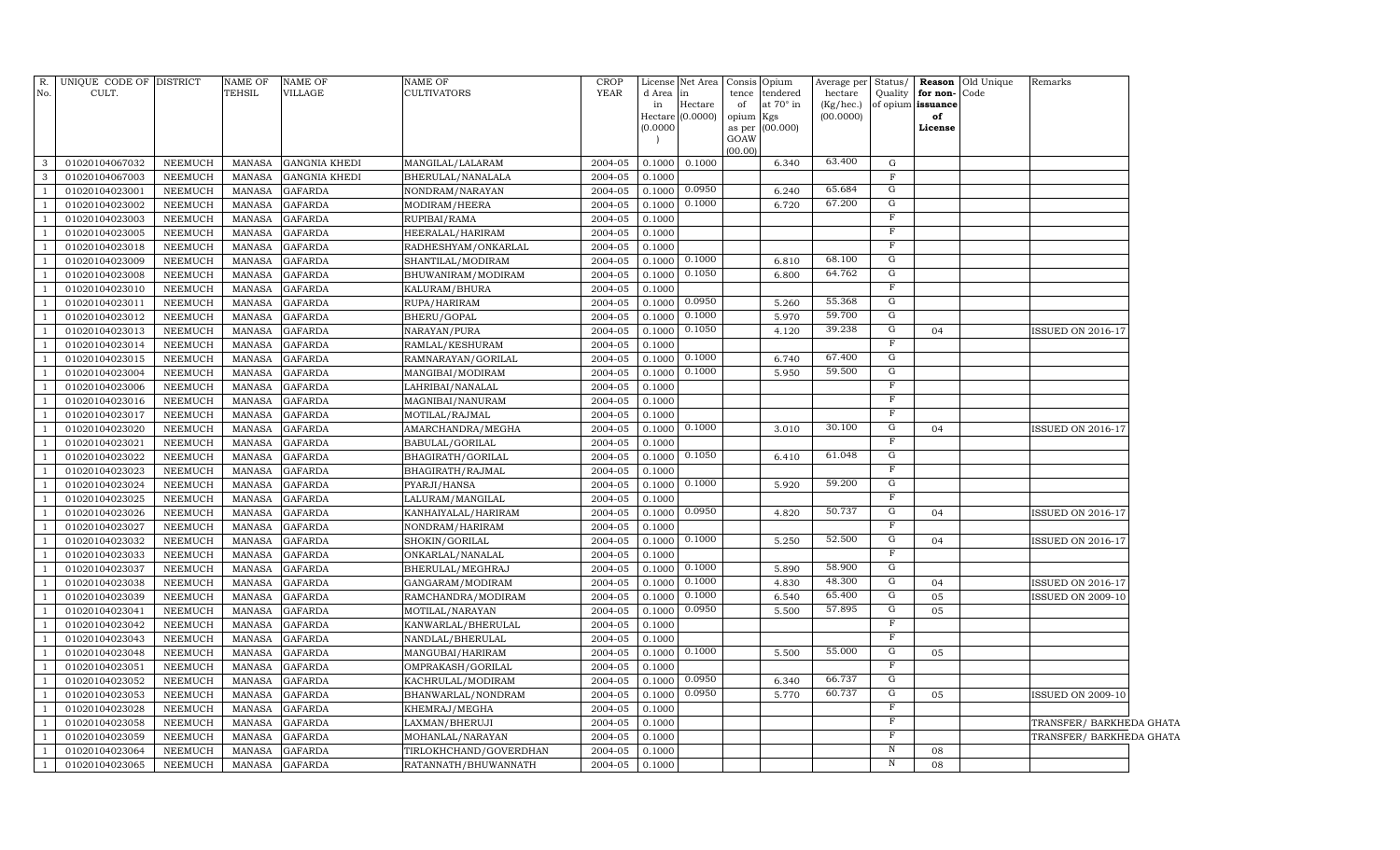|                | R. UNIQUE CODE OF DISTRICT |                | NAME OF       | NAME OF         | <b>NAME OF</b>          | <b>CROP</b> |                 | License Net Area   Consis   Opium |                 |                              | Average per          |                |                               | Status/ <b>Reason</b> Old Unique | Remarks                  |                                          |
|----------------|----------------------------|----------------|---------------|-----------------|-------------------------|-------------|-----------------|-----------------------------------|-----------------|------------------------------|----------------------|----------------|-------------------------------|----------------------------------|--------------------------|------------------------------------------|
| No.            | CULT.                      |                | TEHSIL        | VILLAGE         | <b>CULTIVATORS</b>      | <b>YEAR</b> | d Area in<br>in | Hectare                           | tence<br>of     | tendered<br>at $70^\circ$ in | hectare<br>(Kg/hec.) | Quality        | for non-<br>of opium issuance | Code                             |                          |                                          |
|                |                            |                |               |                 |                         |             |                 | Hectare $(0.0000)$                | opium           | Kgs                          | (00.0000)            |                | of                            |                                  |                          |                                          |
|                |                            |                |               |                 |                         |             | (0.0000)        |                                   | as per          | (00.000)                     |                      |                | License                       |                                  |                          |                                          |
|                |                            |                |               |                 |                         |             |                 |                                   | GOAW<br>(00.00) |                              |                      |                |                               |                                  |                          |                                          |
| $\overline{a}$ | 01020104041001             | NEEMUCH        | MANASA        | <b>DURGPURA</b> | RAMLAL/NARAYAN          | 2004-05     | 0.1000          | 0.1000                            |                 | 5.950                        | 59.500               | G              |                               |                                  |                          |                                          |
| $\overline{2}$ | 01020104041002             | <b>NEEMUCH</b> | MANASA        | <b>DURGPURA</b> | KANHAIYALAL/CHAMPA      | 2004-05     | 0.1000          | 0.1000                            |                 | 5.700                        | 57.000               | G              |                               |                                  |                          |                                          |
| $\overline{2}$ | 01020104041003             | NEEMUCH        | MANASA        | <b>DURGPURA</b> | RAMRATAN/BHAGIRATH      | 2004-05     | 0.1000          | 0.1000                            |                 | 6.300                        | 63.000               | G              |                               |                                  |                          |                                          |
| $\overline{a}$ | 01020104041004             | NEEMUCH        | MANASA        | <b>DURGPURA</b> | KALU/BHERA              | 2004-05     | 0.1000          | 0.1000                            |                 | 5.990                        | 59.900               | G              |                               |                                  |                          |                                          |
| $\overline{2}$ | 01020104041005             | NEEMUCH        | <b>MANASA</b> | <b>DURGPURA</b> | RAJARAM/GIRDHARI        | 2004-05     | 0.1000          | 0.1000                            |                 | 6.220                        | 62.200               | G              |                               |                                  |                          |                                          |
| $\overline{2}$ | 01020104041006             | <b>NEEMUCH</b> | <b>MANASA</b> | <b>DURGPURA</b> | BAGDURAM/GHASI          | 2004-05     | 0.1000          | 0.1000                            |                 | 5.840                        | 58.400               | G              |                               |                                  |                          |                                          |
| 2              | 01020104041007             | NEEMUCH        | MANASA        | <b>DURGPURA</b> | KASHIRAM/BHAGIRATH      | 2004-05     | 0.1000          | 0.1000                            |                 | 6.290                        | 62.900               | G              |                               |                                  |                          |                                          |
| $\overline{a}$ | 01020104041009             | <b>NEEMUCH</b> | MANASA        | <b>DURGPURA</b> | LAXMINARAYAN/KISHANLAL  | 2004-05     | 0.1000          | 0.1000                            |                 | 6.660                        | 66.600               | G              |                               |                                  |                          |                                          |
| 2              | 01020104041011             | NEEMUCH        | <b>MANASA</b> | <b>DURGPURA</b> | BHANWARLAL/LAXMINARAYAN | 2004-05     | 0.1000          | 0.1000                            |                 | 6.550                        | 65.500               | G              |                               |                                  |                          |                                          |
| 2              | 01020104041014             | <b>NEEMUCH</b> | MANASA        | <b>DURGPURA</b> | SURAJMAL/KANIRAM        | 2004-05     | 0.1000          | 0.0950                            |                 | 6.020                        | 63.368               | G              |                               |                                  |                          |                                          |
| 2              | 01020104041015             | <b>NEEMUCH</b> | <b>MANASA</b> | <b>DURGPURA</b> | RAMESHWAR/NATHURAM      | 2004-05     | 0.1000          | 0.1000                            |                 | 6.110                        | 61.100               | G              |                               |                                  |                          |                                          |
| $\overline{a}$ | 01020104041017             | <b>NEEMUCH</b> | <b>MANASA</b> | <b>DURGPURA</b> | RAMKISHAN/KARU          | 2004-05     | 0.1000          | 0.0950                            |                 | 6.240                        | 65.684               | G              |                               |                                  |                          |                                          |
| 2              | 01020104041018             | NEEMUCH        | <b>MANASA</b> | <b>DURGPURA</b> | VARDIBAI/DEEPA          | 2004-05     | 0.1000          | 0.0950                            |                 | 4.900                        | 51.579               | $\overline{G}$ | 04                            |                                  | <b>ISSUED ON 2016-17</b> |                                          |
| $\overline{2}$ | 01020104041020             | <b>NEEMUCH</b> | <b>MANASA</b> | <b>DURGPURA</b> | AMARSINGH/KHETA         | 2004-05     | 0.1000          | 0.1050                            |                 | 6.160                        | 58.667               | $\overline{G}$ |                               |                                  |                          |                                          |
| $\overline{2}$ | 01020104041021             | NEEMUCH        | MANASA        | <b>DURGPURA</b> | TULSIRAM/KANWARLAL      | 2004-05     | 0.1000          | 0.0950                            |                 | 6.180                        | 65.053               | $\overline{G}$ |                               |                                  |                          |                                          |
| $\overline{2}$ | 01020104041023             | NEEMUCH        | <b>MANASA</b> | <b>DURGPURA</b> | MANGILAL/LALURAM        | 2004-05     | 0.1000          | 0.1050                            |                 | 6.160                        | 58.667               | $\overline{G}$ |                               |                                  |                          |                                          |
| $\overline{2}$ | 01020104041024             | <b>NEEMUCH</b> | <b>MANASA</b> | <b>DURGPURA</b> | MADANLAL/LAXMINARAYAN   | 2004-05     | 0.1000          | 0.1000                            |                 | 6.440                        | 64.400               | G              |                               |                                  |                          |                                          |
| $\overline{2}$ | 01020104041025             | <b>NEEMUCH</b> | <b>MANASA</b> | <b>DURGPURA</b> | DALU/ONKAR              | 2004-05     | 0.1000          | 0.1000                            |                 | 5.570                        | 55.700               | G              |                               |                                  |                          |                                          |
| $\overline{2}$ | 01020104041032             | <b>NEEMUCH</b> | <b>MANASA</b> | <b>DURGPURA</b> | HEERABAI/NARAYAN        | 2004-05     | 0.1000          | 0.0950                            |                 | 5.790                        | 60.947               | G              |                               |                                  |                          |                                          |
| $\overline{2}$ | 01020104041033             | <b>NEEMUCH</b> | <b>MANASA</b> | <b>DURGPURA</b> | JAMUNABAI/RAMCHANDRA    | 2004-05     | 0.1000          | 0.1050                            |                 | 6.110                        | 58.190               | G              |                               |                                  |                          |                                          |
| $\overline{2}$ | 01020104041010             | <b>NEEMUCH</b> | <b>MANASA</b> | <b>DURGPURA</b> | PANNALAL/BALA           | 2004-05     | 0.1000          | 0.1000                            |                 | 6.360                        | 63.600               | G              |                               |                                  |                          |                                          |
| $\overline{2}$ | 01020104041038             | NEEMUCH        | <b>MANASA</b> | <b>DURGPURA</b> | DEUBAI/MANGILAL         | 2004-05     | 0.1000          |                                   |                 |                              |                      | $_{\rm F}$     |                               | 01020104059004                   |                          |                                          |
| $\overline{1}$ | 01020104021001             | <b>NEEMUCH</b> | <b>MANASA</b> | <b>DUDHWA</b>   | HARIRAM/GANGARAM        | 2004-05     | 0.1000          | 0.0950                            |                 | 6.060                        | 63.789               | G              |                               |                                  |                          |                                          |
| $\overline{1}$ | 01020104021002             | <b>NEEMUCH</b> | <b>MANASA</b> | <b>DUDHWA</b>   | PREMCHAND/KANHAIYALAL   | 2004-05     | 0.1000          | 0.1000                            |                 | 6.250                        | 62.500               | G              |                               |                                  |                          |                                          |
| -1             | 01020104021003             | <b>NEEMUCH</b> | <b>MANASA</b> | <b>DUDHWA</b>   | DOULATRAM/MODA KHATI    | 2004-05     | 0.1000          | 0.1050                            |                 | 6.390                        | 60.857               | G              |                               |                                  |                          |                                          |
| -1             | 01020104021004             | <b>NEEMUCH</b> | <b>MANASA</b> | <b>DUDHWA</b>   | GOURILAL/RAMA           | 2004-05     | 0.1000          | 0.1050                            |                 | 5.940                        | 56.571               | G              | 05                            |                                  |                          |                                          |
| $\overline{1}$ | 01020104021005             | <b>NEEMUCH</b> | <b>MANASA</b> | <b>DUDHWA</b>   | GIRDHARI/UDA            | 2004-05     | 0.1000          | 0.1000                            |                 | 3.310                        | 33.100               | G              | 04                            |                                  |                          | NAME CHANGE/ TRANSFER KANJARDA-I 2017-18 |
| <sup>1</sup>   | 01020104021006             | NEEMUCH        | <b>MANASA</b> | <b>DUDHWA</b>   | KANWARLAL/MODA          | 2004-05     | 0.1000          | 0.0950                            |                 | 5.850                        | 61.579               | G              | 05                            |                                  |                          |                                          |
| <sup>1</sup>   | 01020104021009             | <b>NEEMUCH</b> | <b>MANASA</b> | <b>DUDHWA</b>   | RAMESHWAR/BALA          | 2004-05     | 0.1000          | 0.1050                            |                 | 5.650                        | 53.810               | G              | 04                            |                                  | <b>ISSUED ON 2016-17</b> |                                          |
| <sup>1</sup>   | 01020104021010             | NEEMUCH        | <b>MANASA</b> | <b>DUDHWA</b>   | HEMDAN/DEVRAM           | 2004-05     | 0.1000          | 0.1000                            |                 | 5.280                        | 52.800               | G              | 04                            |                                  |                          |                                          |
| $\overline{1}$ | 01020104021016             | NEEMUCH        | <b>MANASA</b> | <b>DUDHWA</b>   | KUKA/NANAJI             | 2004-05     | 0.1000          | 0.1000                            |                 | 4.560                        | 45.600               | G              | 04                            |                                  | <b>ISSUED ON 2016-17</b> |                                          |
| -1             | 01020104021017             | NEEMUCH        | <b>MANASA</b> | <b>DUDHWA</b>   | BHERULAL/LALA           | 2004-05     | 0.1000          |                                   |                 |                              |                      | $_{\rm F}$     |                               |                                  |                          |                                          |
| $\overline{1}$ | 01020104021021             | NEEMUCH        | <b>MANASA</b> | <b>DUDHWA</b>   | OMPRAKASH/NARAYAN       | 2004-05     | 0.1000          |                                   |                 |                              |                      | $_{\rm F}$     |                               |                                  |                          |                                          |
| -1             | 01020104021024             | NEEMUCH        | <b>MANASA</b> | <b>DUDHWA</b>   | BHANWARLAL/KANHAIYALAL  | 2004-05     | 0.1000          | 0.1050                            |                 | 6.160                        | 58.667               | G              |                               |                                  |                          |                                          |
| $\overline{1}$ | 01020104021029             | <b>NEEMUCH</b> | <b>MANASA</b> | <b>DUDHWA</b>   | <b>GORILAL/DOLA JI</b>  | 2004-05     | 0.1000          | 0.1000                            |                 | 6.100                        | 61.000               | G              |                               |                                  |                          |                                          |
| <sup>1</sup>   | 01020104021008             | <b>NEEMUCH</b> | <b>MANASA</b> | <b>DUDHWA</b>   | HEMDAN/NANAJI           | 2004-05     | 0.1000          | 0.1000                            |                 | 5.500                        | 55.000               | G              | 05                            |                                  |                          |                                          |
| - 1            | 01020104021027             | <b>NEEMUCH</b> | <b>MANASA</b> | <b>DUDHWA</b>   | RAMCHANDRA/KACHRU       | 2004-05     | 0.1000          | 0.1000                            | 45.36           | 3.210                        | 32.100               | $\mathbf I$    | 02                            |                                  |                          |                                          |
| -1             | 01020104021030             | NEEMUCH        | MANASA        | <b>DUDHWA</b>   | BHAWARLAL/NATHU         | 2004-05     | 0.1000          |                                   |                 |                              |                      | N              |                               |                                  | TRANSFER/PARDA-1         |                                          |
| - 1            | 01020104029003             | <b>NEEMUCH</b> | MANASA        | <b>DHAMNIYA</b> | JANIBAI/DEVILAL         | 2004-05     | 0.1000          |                                   |                 |                              |                      | $_{\rm F}$     |                               |                                  |                          |                                          |
| - 1            | 01020104029004             | NEEMUCH        | MANASA        | DHAMNIYA        | UDAIRAM/GANGARAM        | 2004-05     | 0.1000          | 0.0950                            |                 | 6.290                        | 66.211               | G              |                               |                                  |                          |                                          |
| -1             | 01020104029007             | <b>NEEMUCH</b> | MANASA        | DHAMNIYA        | BHURALAL/ MANGU         | 2004-05     | 0.1000          | 0.0950                            |                 | 5.630                        | 59.263               | G              |                               |                                  | NAME CHANGE              |                                          |
| -1             | 01020104029009             | <b>NEEMUCH</b> | MANASA        | <b>DHAMNIYA</b> | BALU/KISHNA             | 2004-05     | 0.1000          |                                   |                 |                              |                      | F              |                               |                                  |                          |                                          |
| $\overline{1}$ | 01020104029010             | <b>NEEMUCH</b> | MANASA        | <b>DHAMNIYA</b> | ASHU/PARTHA             | 2004-05     | 0.1000          | 0.1050                            |                 | 6.040                        | 57.524               | G              | 05                            |                                  | <b>ISSUED ON 2009-10</b> |                                          |
| $\overline{1}$ | 01020104029012             | NEEMUCH        | MANASA        | <b>DHAMNIYA</b> | DUDHNATH/PARTHA         | 2004-05     | 0.1000          |                                   |                 |                              |                      | F              |                               |                                  |                          |                                          |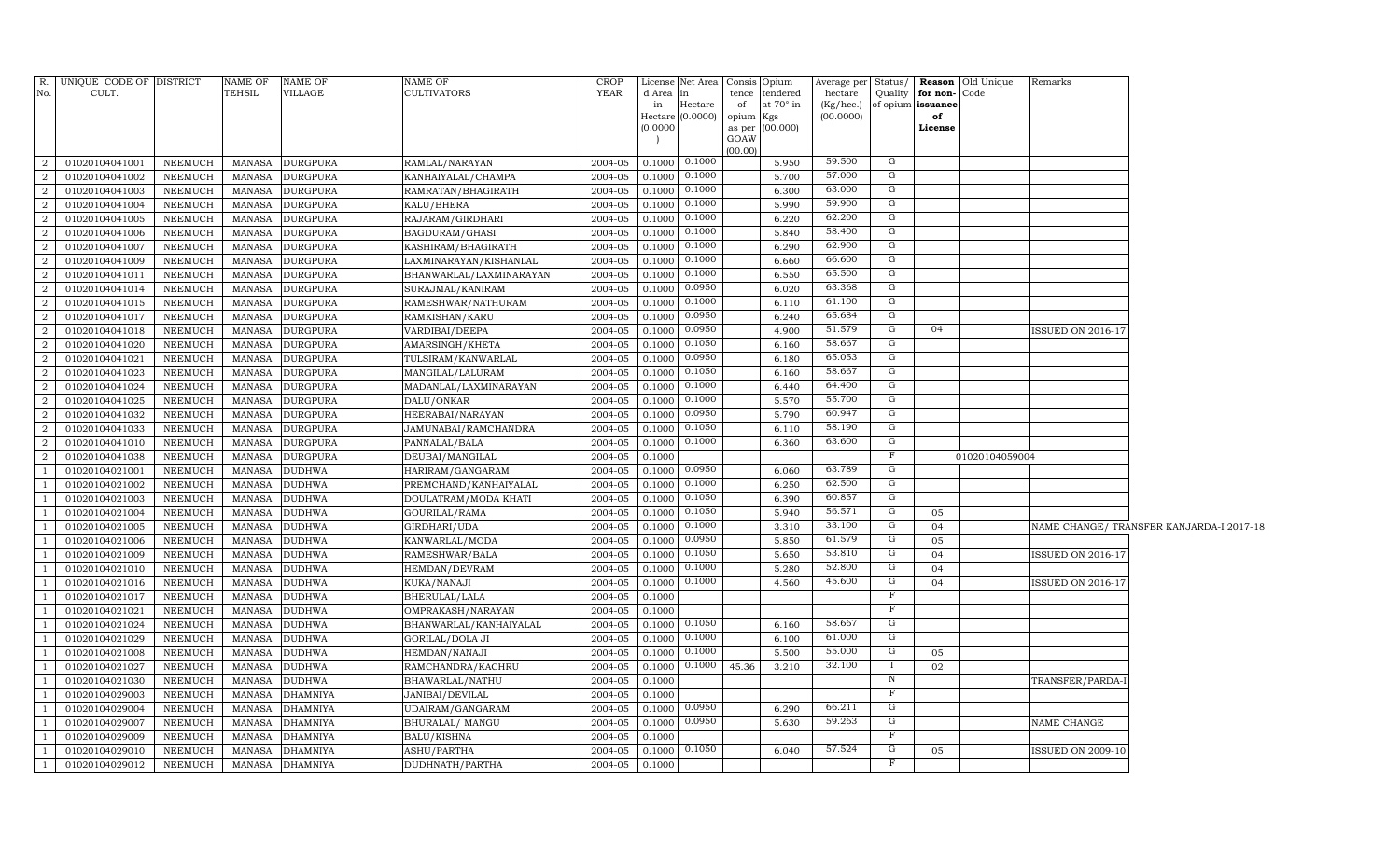| R.<br>No.      | UNIQUE CODE OF DISTRICT<br>CULT. |                | <b>NAME OF</b><br>TEHSIL | <b>NAME OF</b><br>VILLAGE | NAME OF<br>CULTIVATORS | <b>CROP</b><br><b>YEAR</b> | d Area in<br>in | License Net Area<br>Hectare | Consis<br>tence<br>of | Opium<br>tendered<br>at 70° in | Average per<br>hectare<br>(Kg/hec.) | Status/<br>Quality<br>of opium | Reason<br>for non-<br>issuance | Old Unique<br>Code | Remarks                  |
|----------------|----------------------------------|----------------|--------------------------|---------------------------|------------------------|----------------------------|-----------------|-----------------------------|-----------------------|--------------------------------|-------------------------------------|--------------------------------|--------------------------------|--------------------|--------------------------|
|                |                                  |                |                          |                           |                        |                            |                 | Hectare (0.0000)            | opium                 | Kgs                            | (00.0000)                           |                                | of                             |                    |                          |
|                |                                  |                |                          |                           |                        |                            | (0.0000)        |                             | as per                | (00.000)                       |                                     |                                | License                        |                    |                          |
|                |                                  |                |                          |                           |                        |                            |                 |                             | GOAW                  |                                |                                     |                                |                                |                    |                          |
| $\mathbf{1}$   | 01020104029013                   | <b>NEEMUCH</b> | <b>MANASA</b>            | <b>DHAMNIYA</b>           | KAMLABAI/JIVA          | 2004-05                    | 0.1000          | 0.1000                      | (00.00)               | 6.090                          | 60.900                              | G                              |                                |                    |                          |
| $\mathbf{1}$   | 01020104029015                   | <b>NEEMUCH</b> | <b>MANASA</b>            | <b>DHAMNIYA</b>           | RAMESH/PYARELAL        | 2004-05                    | 0.1000          | 0.1000                      |                       | 6.190                          | 61.900                              | ${\rm G}$                      |                                |                    |                          |
| $\mathbf{1}$   | 01020104029016                   | NEEMUCH        | <b>MANASA</b>            | <b>DHAMNIYA</b>           | ASHOKKUMAR/NARAYANDAS  | 2004-05                    | 0.1000          | 0.1000                      |                       | 6.250                          | 62.500                              | ${\rm G}$                      |                                |                    |                          |
| $\mathbf{1}$   | 01020104029017                   | <b>NEEMUCH</b> | <b>MANASA</b>            | <b>DHAMNIYA</b>           | HANSRAJ/PYARA          | 2004-05                    | 0.1000          | 0.0950                      |                       | 5.970                          | 62.842                              | G                              |                                |                    |                          |
| $\mathbf{1}$   | 01020104029019                   | <b>NEEMUCH</b> | <b>MANASA</b>            | <b>DHAMNIYA</b>           | BHAGIRATH / KISHANLAL  | 2004-05                    | 0.1000          | 0.1000                      |                       | 6.960                          | 69.600                              | G                              |                                |                    |                          |
| $\mathbf{1}$   | 01020104029021                   | <b>NEEMUCH</b> | <b>MANASA</b>            | <b>DHAMNIYA</b>           | DALURAM/TARACHAND      | 2004-05                    | 0.1000          |                             |                       |                                |                                     | $\overline{F}$                 |                                |                    |                          |
| $\mathbf{1}$   | 01020104029022                   | <b>NEEMUCH</b> | <b>MANASA</b>            | <b>DHAMNIYA</b>           | RAMSINGH/MANGILAL      | 2004-05                    | 0.1000          |                             |                       |                                |                                     | $\overline{F}$                 |                                |                    |                          |
| $\mathbf{1}$   | 01020104029023                   | <b>NEEMUCH</b> | <b>MANASA</b>            | <b>DHAMNIYA</b>           | BHANWARLAL/KHEMA       | 2004-05                    | 0.1000          | 0.1000                      |                       | 6.240                          | 62.400                              | G                              |                                |                    |                          |
| $\mathbf{1}$   | 01020104029024                   | <b>NEEMUCH</b> | <b>MANASA</b>            | <b>DHAMNIYA</b>           | MANGILAL/NARAYAN GAYRI | 2004-05                    | 0.1000          | 0.1000                      |                       | 6.530                          | 65.300                              | $\overline{G}$                 |                                |                    |                          |
| $\mathbf{1}$   | 01020104029027                   | <b>NEEMUCH</b> | <b>MANASA</b>            | <b>DHAMNIYA</b>           | DHANRAJ/NARAYAN        | 2004-05                    | 0.1000          |                             |                       |                                |                                     | $\overline{F}$                 |                                |                    |                          |
| $\mathbf{1}$   | 01020104029029                   | <b>NEEMUCH</b> | <b>MANASA</b>            | <b>DHAMNIYA</b>           | SHANTILAL/MANNALAL     | 2004-05                    | 0.1000          | 0.1000                      |                       | 5.750                          | 57.500                              | $\overline{G}$                 |                                |                    |                          |
| $\mathbf{1}$   | 01020104029033                   | NEEMUCH        | <b>MANASA</b>            | <b>DHAMNIYA</b>           | KARULAL/GANGARAM       | 2004-05                    | 0.1000          | 0.1000                      |                       | 6.290                          | 62.900                              | G                              |                                |                    |                          |
| $\mathbf{1}$   | 01020104029035                   | NEEMUCH        | <b>MANASA</b>            | <b>DHAMNIYA</b>           | TULSIRAM/KANWARLAL     | 2004-05                    | 0.1000          |                             |                       |                                |                                     | $\overline{F}$                 |                                |                    |                          |
| $\mathbf{1}$   | 01020104029039                   | NEEMUCH        | <b>MANASA</b>            | <b>DHAMNIYA</b>           | RAMSINGH/ANSU          | 2004-05                    | 0.1000          | 0.0950                      |                       | 5.160                          | 54.316                              | G                              | 05                             |                    | <b>ISSUED ON 2009-10</b> |
| $\mathbf{1}$   | 01020104029040                   | NEEMUCH        | <b>MANASA</b>            | <b>DHAMNIYA</b>           | SHIVLAL/RUGHNATH       | 2004-05                    | 0.1000          | 0.1000                      |                       | 6.690                          | 66.900                              | G                              |                                |                    |                          |
| $\mathbf{1}$   | 01020104029044                   | NEEMUCH        | <b>MANASA</b>            | <b>DHAMNIYA</b>           | MOHANLAL/MANGILAL      | 2004-05                    | 0.1000          | 0.0950                      |                       | 6.050                          | 63.684                              | G                              |                                |                    |                          |
| $\overline{1}$ | 01020104029045                   | NEEMUCH        | <b>MANASA</b>            | <b>DHAMNIYA</b>           | SHANTILAL/JAISINGH     | 2004-05                    | 0.1000          |                             |                       |                                |                                     | $\overline{F}$                 |                                |                    |                          |
| $\mathbf{1}$   | 01020104029046                   | <b>NEEMUCH</b> | <b>MANASA</b>            | <b>DHAMNIYA</b>           | JORAVAR/MEHTAB         | 2004-05                    | 0.1000          | 0.1000                      |                       | 5.510                          | 55.100                              | G                              | 05                             |                    | <b>ISSUED ON 2009-10</b> |
| $\mathbf{1}$   | 01020104029048                   | NEEMUCH        | <b>MANASA</b>            | <b>DHAMNIYA</b>           | BHONIBAI/BHUWANA       | 2004-05                    | 0.1000          | 0.1000                      |                       | 7.020                          | 70.200                              | $\overline{G}$                 |                                |                    |                          |
| $\mathbf{1}$   | 01020104029057                   | NEEMUCH        | <b>MANASA</b>            | <b>DHAMNIYA</b>           | MEHTABBAI/MANGILAL     | 2004-05                    | 0.1000          | 0.1000                      |                       | 6.090                          | 60.900                              | $\overline{G}$                 |                                |                    |                          |
| $\mathbf{1}$   | 01020104029002                   | NEEMUCH        | <b>MANASA</b>            | <b>DHAMNIYA</b>           | RAMLAL/NARAYAN         | 2004-05                    | 0.1000          |                             |                       |                                |                                     | $\overline{F}$                 |                                |                    |                          |
| $\mathbf{1}$   | 01020104029032                   | <b>NEEMUCH</b> | <b>MANASA</b>            | <b>DHAMNIYA</b>           | PANNALAL/KANWARLAL     | 2004-05                    | 0.1000          | 0.0900                      |                       | 5.240                          | 58.222                              | G                              |                                |                    |                          |
| $\mathbf{1}$   | 01020104029061                   | NEEMUCH        | <b>MANASA</b>            | <b>DHAMNIYA</b>           | KESHYA/KALU            | 2004-05                    | 0.1000          | 0.1000                      |                       | 5.950                          | 59.500                              | G                              |                                |                    |                          |
| $\mathbf{1}$   | 01020104029043                   | <b>NEEMUCH</b> | <b>MANASA</b>            | <b>DHAMNIYA</b>           | GOPAL/HEERA            | 2004-05                    | 0.1000          | 0.1000                      |                       | 5.900                          | 59.000                              | G                              | 05                             |                    | <b>ISSUED ON 2009-10</b> |
| $\mathbf{1}$   | 01020104029062                   | <b>NEEMUCH</b> | <b>MANASA</b>            | <b>DHAMNIYA</b>           | KISANDAS/BALMUKUND     | 2004-05                    | 0.1000          |                             |                       |                                |                                     | $\overline{N}$                 |                                |                    | TRANSFER/PARDA           |
| 3              | 01020104097001                   | <b>NEEMUCH</b> | <b>MANASA</b>            | <b>DHAKNI</b>             | HAJARILAL/MANGILAL     | 2004-05                    | 0.1000          | 0.1000                      |                       | 6.070                          | 60.700                              | ${\rm G}$                      |                                |                    |                          |
| 3              | 01020104097003                   | NEEMUCH        | <b>MANASA</b>            | <b>DHAKNI</b>             | GULABCHAND/DHANRAJ     | 2004-05                    | 0.1000          | 0.1000                      |                       | 5.800                          | 58.000                              | $\mathbf G$                    |                                |                    |                          |
| 3              | 01020104097006                   | <b>NEEMUCH</b> | <b>MANASA</b>            | DHAKNI                    | BHAVARLAL/TEJRAM       | 2004-05                    | 0.1000          | 0.1050                      |                       | 5.650                          | 53.810                              | ${\rm G}$                      | 04                             |                    | ISSUED ON 2009-10        |
| 3              | 01020104097010                   | NEEMUCH        | <b>MANASA</b>            | <b>DHAKNI</b>             | LAXMICHAND/NANURAM     | 2004-05                    | 0.1000          | 0.1000                      |                       | 5.270                          | 52.700                              | ${\rm G}$                      | 04                             |                    | <b>ISSUED ON 2016-17</b> |
| $\mathbf{3}$   | 01020104097011                   | NEEMUCH        | MANASA                   | DHAKNI                    | BHAGWANTIBAI/RAMLAL    | 2004-05                    | 0.1000          | 0.1000                      |                       | 5.450                          | 54.500                              | ${\rm G}$                      |                                |                    | NAME CHANGE              |
| 3              | 01020104097013                   | NEEMUCH        | MANASA                   | <b>DHAKNI</b>             | RAMCHANDRA/RUGGA       | 2004-05                    | 0.1000          | 0.1000                      |                       | 5.910                          | 59.100                              | ${\rm G}$                      |                                |                    |                          |
| 3              | 01020104097014                   | <b>NEEMUCH</b> | <b>MANASA</b>            | DHAKNI                    | KISHANLAL/MEGHRAJ      | 2004-05                    | 0.1000          | 0.1000                      |                       | 5.390                          | 53.900                              | $\mathbf G$                    | 04                             |                    | <b>ISSUED ON 2009-10</b> |
| 3              | 01020104097015                   | NEEMUCH        | MANASA                   | DHAKNI                    | HARCHAND/SURATRAM      | 2004-05                    | 0.1000          | 0.1000                      |                       | 5.590                          | 55.900                              | ${\rm G}$                      |                                |                    |                          |
| 3              | 01020104097016                   | <b>NEEMUCH</b> | <b>MANASA</b>            | <b>DHAKNI</b>             | BANSHILAL/BHAJJA       | 2004-05                    | 0.1000          | 0.1000                      |                       | 6.340                          | 63.400                              | $\mathbf G$                    |                                |                    |                          |
| 3              | 01020104097018                   | NEEMUCH        | <b>MANASA</b>            | <b>DHAKNI</b>             | BANSHILAL/KISHANLAL    | 2004-05                    | 0.1000          | 0.1000                      |                       | 5.950                          | 59.500                              | $\mathbf G$                    |                                |                    |                          |
| 3              | 01020104097021                   | <b>NEEMUCH</b> | <b>MANASA</b>            | DHAKNI                    | FULSINGH/SVARUP SINGH  | 2004-05                    | 0.1000          | 0.1000                      |                       | 6.080                          | 60.800                              | $\mathbf G$                    |                                |                    |                          |
| 3              | 01020104097023                   | NEEMUCH        | <b>MANASA</b>            | <b>DHAKNI</b>             | NANDUBAI/NANDLAL       | 2004-05                    | 0.1000          | 0.1000                      |                       | 5.460                          | 54.600                              | ${\rm G}$                      |                                |                    |                          |
| 3              | 01020104097027                   | <b>NEEMUCH</b> | <b>MANASA</b>            | <b>DHAKNI</b>             | RAMBAKSH/SALAGRAM      | 2004-05                    | 0.1000          | 0.1000                      |                       | 6.320                          | 63.200                              | $\mathbf G$                    |                                |                    |                          |
| 3              | 01020104097005                   | <b>NEEMUCH</b> | <b>MANASA</b>            | <b>DHAKNI</b>             | BHUVANIRAM/PARASRAM    | 2004-05                    | 0.1000          | 0.0950                      |                       | 5.630                          | 59.263<br>61.600                    | $\mathbf G$                    |                                |                    |                          |
| 3              | 01020104097029                   | <b>NEEMUCH</b> | <b>MANASA</b>            | <b>DHAKNI</b>             | PREMSUKH/VARDICHAND    | 2004-05                    | 0.1000          | 0.1000                      |                       | 6.160                          | 53.200                              | $\mathbf G$                    |                                |                    |                          |
| 3              | 01020104097032                   | NEEMUCH        | MANASA                   | DHAKNI                    | RODIBAI/RAMCHANDRA     | 2004-05                    | 0.1000          | 0.1000                      |                       | 5.320                          | 22.952                              | ${\rm G}$                      | 04<br>04                       |                    | <b>ISSUED ON 2009-10</b> |
| 3<br>3         | 01020104097033                   | <b>NEEMUCH</b> | <b>MANASA</b>            | DHAKNI                    | DEVILAL/VARDICHAND     | 2004-05                    | 0.1000          | 0.1050                      |                       | 2.410                          | 59.000                              | $\mathbf G$<br>$\mathbf G$     |                                |                    |                          |
|                | 01020104097039                   | <b>NEEMUCH</b> | <b>MANASA</b>            | DHAKNI                    | GHISALAL/BHUVANIRAM    | 2004-05                    | 0.1000          | 0.0900                      |                       | 5.310<br>3.240                 | 30.857                              | G                              |                                |                    |                          |
| 3              | 01020104097046                   | <b>NEEMUCH</b> | <b>MANASA</b>            | <b>DHAKNI</b>             | GULABCHANDRA/BHAGWAN   | 2004-05                    | 0.1000          | 0.1050                      |                       |                                |                                     |                                | 04                             |                    |                          |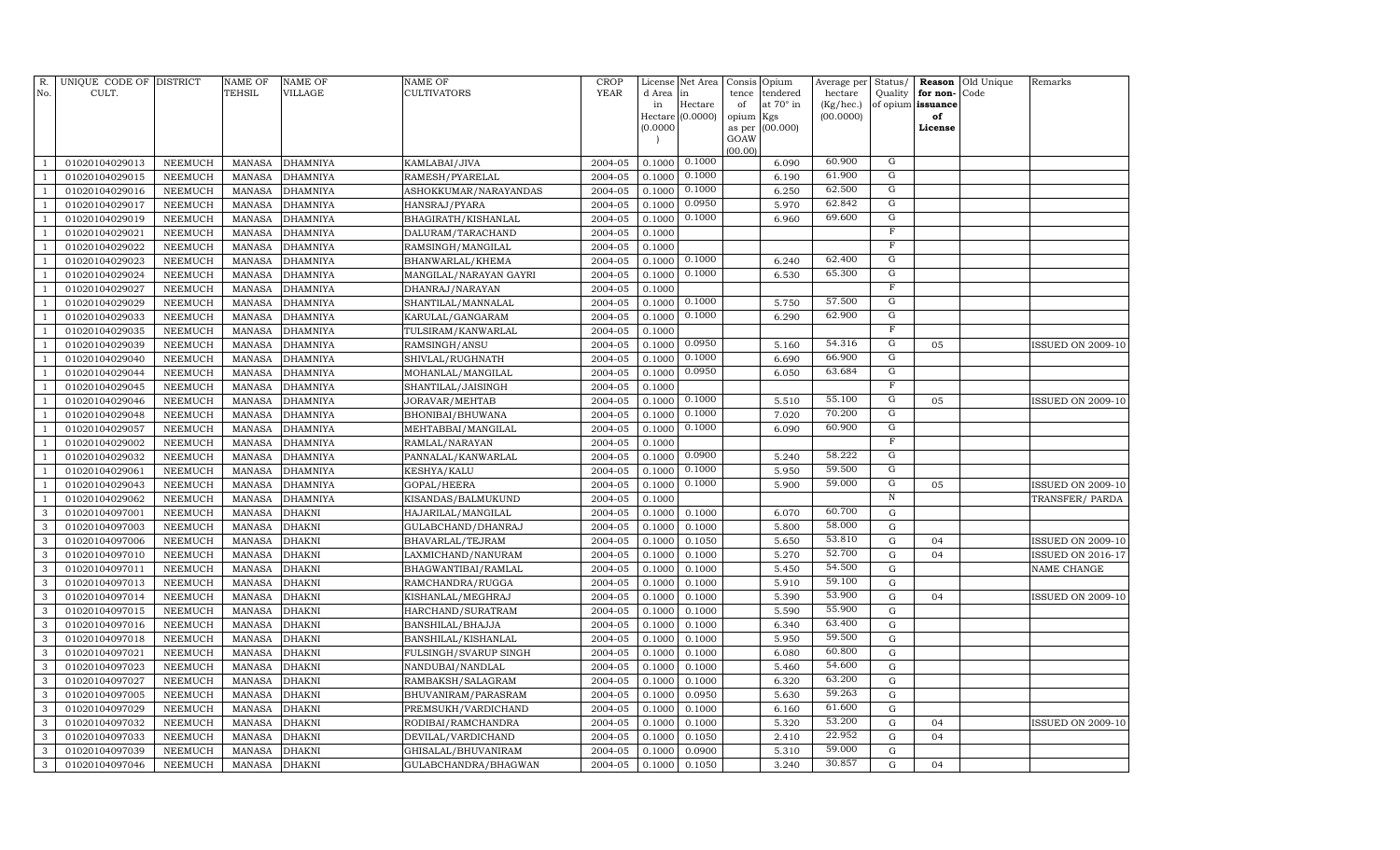| R.                               | UNIQUE CODE OF DISTRICT          |                           | <b>NAME OF</b>                 | <b>NAME OF</b>                           | <b>NAME OF</b>                       | CROP<br><b>YEAR</b> | License          | Net Area         |             | Consis Opium          | Average per          | Status/                              | Reason               | Old Unique     | Remarks                  |
|----------------------------------|----------------------------------|---------------------------|--------------------------------|------------------------------------------|--------------------------------------|---------------------|------------------|------------------|-------------|-----------------------|----------------------|--------------------------------------|----------------------|----------------|--------------------------|
| No.                              | CULT.                            |                           | <b>TEHSIL</b>                  | VILLAGE                                  | <b>CULTIVATORS</b>                   |                     | d Area<br>in     | in<br>Hectare    | tence<br>of | tendered<br>at 70° in | hectare<br>(Kg/hec.) | Quality<br>of opium                  | for non-<br>issuance | Code           |                          |
|                                  |                                  |                           |                                |                                          |                                      |                     |                  | Hectare (0.0000) | opium       | Kgs                   | (00.0000)            |                                      | of                   |                |                          |
|                                  |                                  |                           |                                |                                          |                                      |                     | (0.0000)         |                  | as per      | (00.000)              |                      |                                      | License              |                |                          |
|                                  |                                  |                           |                                |                                          |                                      |                     |                  |                  | GOAW        |                       |                      |                                      |                      |                |                          |
| 3                                | 01020104097051                   | NEEMUCH                   | MANASA                         | <b>DHAKNI</b>                            | RAMPRASAD/PRABHULAL                  | 2004-05             | 0.1000           | 0.1050           | (00.00)     | 5.290                 | 50.381               | G                                    | 04                   |                | <b>ISSUED ON 2016-17</b> |
| $\mathbf{3}$                     | 01020104097058                   | NEEMUCH                   | <b>MANASA</b>                  | <b>DHAKNI</b>                            | RAMGOPAL/GULAB                       | 2004-05             | 0.1000           | 0.1050           |             | 6.670                 | 63.524               | ${\rm G}$                            |                      |                |                          |
| $\mathbf{3}$                     | 01020104097040                   | NEEMUCH                   | <b>MANASA</b>                  | <b>DHAKNI</b>                            | BADRILAL/MOHAN                       | 2004-05             | 0.1000           | 0.1000           |             | 6.480                 | 64.800               | ${\rm G}$                            |                      |                |                          |
| 3                                | 01020104097008                   | NEEMUCH                   | <b>MANASA</b>                  | <b>DHAKNI</b>                            | DHAPUBAI/BAPULAL                     | 2004-05             | 0.1000           | 0.1000           |             | 4.950                 | 49.500               | ${\rm G}$                            | 04                   |                |                          |
| $\mathbf{3}$                     | 01020104097041                   | NEEMUCH                   | <b>MANASA</b>                  | <b>DHAKNI</b>                            | KANHYALAL/NANURAM                    | 2004-05             | 0.1000           | 0.0950           |             | 5.720                 | 60.211               | ${\rm G}$                            |                      |                |                          |
| 3                                | 01020104097064                   | <b>NEEMUCH</b>            | <b>MANASA</b>                  | <b>DHAKNI</b>                            | MANGILAL/JAGANNATH                   | 2004-05             | 0.1000           | 0.1050           |             | 6.340                 | 60.381               | G                                    |                      | 01020104077001 |                          |
| 3                                | 01020104097057                   | NEEMUCH                   | <b>MANASA</b>                  | <b>DHAKNI</b>                            | RAMGOPAL/CHAGANLAL                   | 2004-05             | 0.1000           | 0.1000           |             | 5.590                 | 55.900               | G                                    |                      |                |                          |
| $\sqrt{3}$                       | 01020104097066                   | <b>NEEMUCH</b>            | MANASA                         | <b>DHAKNI</b>                            | RAMCHAND/MOHANLAL                    | 2004-05             | 0.1000           | 0.1000           |             | 5.930                 | 59.300               | ${\rm G}$                            |                      |                |                          |
| $\mathbf{3}$                     | 01020104097067                   | <b>NEEMUCH</b>            | <b>MANASA</b>                  | <b>DHAKNI</b>                            | NARMADABAI/JAGANNATH                 | 2004-05             | 0.1000           | 0.1000           |             | 5.650                 | 56.500               | ${\rm G}$                            |                      |                |                          |
| $\mathbf{3}$                     | 01020104097035                   | NEEMUCH                   | <b>MANASA</b>                  | <b>DHAKNI</b>                            | DEVKISHAN/MADANLAL                   | 2004-05             | 0.1000           | 0.1000           |             | 6.170                 | 61.700               | ${\rm G}$                            |                      |                |                          |
| $\sqrt{3}$                       | 01020104097069                   | <b>NEEMUCH</b>            | <b>MANASA</b>                  | <b>DHAKNI</b>                            | NARMADABAI/DEVILAL                   | 2004-05             | 0.1000           | 0.0950           |             | 5.550                 | 58.421               | ${\rm G}$                            |                      |                |                          |
| 3                                | 01020104097050                   | NEEMUCH                   | <b>MANASA</b>                  | <b>DHAKNI</b>                            | BHAGYA/CHATRA                        | 2004-05             | 0.1000           | 0.1000           |             | 6.030                 | 60.300               | ${\rm G}$                            |                      |                |                          |
| 3                                | 01020104097053                   | NEEMUCH                   | <b>MANASA</b>                  | <b>DHAKNI</b>                            | KANA/BUWAN                           | 2004-05             | 0.1000           | 0.1050           |             | 6.030                 | 57.429               | ${\rm G}$                            |                      | 01020104069072 |                          |
| $\mathbf{3}$                     | 01020104097004                   | NEEMUCH                   | <b>MANASA</b>                  | <b>DHAKNI</b>                            | MOHANLAL/NATHULAL                    | 2004-05             | 0.1000           | 0.1000           |             | 6.090                 | 60.900               | ${\rm G}$                            |                      | 01020104091115 |                          |
| $\mathbf{3}$                     | 01020104097043                   | NEEMUCH                   | <b>MANASA</b>                  | <b>DHAKNI</b>                            | BAGDIRAM/BHANA                       | 2004-05             | 0.1000           | 0.1000           |             | 5.690                 | 56.900               | ${\rm G}$                            |                      |                |                          |
| 3                                | 01020104097074                   | NEEMUCH                   | <b>MANASA</b>                  | <b>DHAKNI</b>                            | MADHU/RUGGA                          | 2004-05             | 0.1000           | 0.1000           |             | 5.970                 | 59.700               | G                                    |                      |                |                          |
| $\overline{1}$                   | 01020104024001                   | NEEMUCH                   | MANASA                         | <b>DHAKADKHEDI</b>                       | KANHAIYALAL/RUPA                     | 2004-05             | 0.1000           |                  |             |                       |                      | $\overline{\mathbf{N}}$              |                      |                |                          |
| $\overline{1}$                   | 01020104024002                   | <b>NEEMUCH</b>            | <b>MANASA</b>                  | <b>DHAKADKHEDI</b>                       | PREMCHAND/DEVAJI                     | 2004-05             | 0.1000           | 0.1050           |             | 6.080                 | 57.905               | ${\rm G}$                            |                      |                |                          |
| $\overline{1}$                   | 01020104024003                   | <b>NEEMUCH</b>            | <b>MANASA</b>                  | <b>DHAKADKHEDI</b>                       | <b>BANSHILAL/RUPA</b>                | 2004-05             | 0.1000           |                  |             |                       |                      | $\overline{F}$                       |                      |                |                          |
| $\overline{1}$                   | 01020104024006                   | <b>NEEMUCH</b>            | <b>MANASA</b>                  | <b>DHAKADKHEDI</b>                       | MATHURALAL/RUPA                      | 2004-05             | 0.1000           |                  |             |                       |                      | $\mathbf F$                          |                      |                |                          |
| $\overline{1}$                   | 01020104024007                   | NEEMUCH                   | <b>MANASA</b>                  | <b>DHAKADKHEDI</b>                       | PRAKASHCHAND/JAGANNATH               | 2004-05             | 0.1000           |                  |             |                       |                      | $\mathbf F$                          |                      |                |                          |
| $\overline{1}$                   | 01020104024008                   | NEEMUCH                   | <b>MANASA</b>                  | <b>DHAKADKHEDI</b>                       | DEVILAL/RAJU                         | 2004-05             | 0.1000           |                  |             |                       |                      | $\overline{F}$                       |                      |                |                          |
| $\overline{1}$                   | 01020104024009                   | NEEMUCH                   | <b>MANASA</b>                  | <b>DHAKADKHEDI</b>                       | MODIRAM/NARAYAN                      | 2004-05             | 0.1000           |                  |             |                       |                      | $\overline{F}$                       |                      |                |                          |
| $\overline{1}$                   | 01020104024012                   | NEEMUCH                   | <b>MANASA</b>                  | <b>DHAKADKHEDI</b>                       | JAGDISH/PRABHULAL                    | 2004-05             | 0.1000           | 0.0950           |             | 6.840                 | 72.000               | G                                    |                      |                |                          |
| $\overline{1}$                   | 01020104024017                   | NEEMUCH                   | <b>MANASA</b>                  | <b>DHAKADKHEDI</b>                       | PREMCHAND/KHIMA                      | 2004-05             | 0.1000           | 0.1000           |             | 6.070                 | 60.700               | $\overline{G}$                       |                      |                |                          |
| $\overline{1}$                   | 01020104024018                   | NEEMUCH                   | <b>MANASA</b>                  | <b>DHAKADKHEDI</b>                       | KHEMRAJ/HEERA                        | 2004-05             | 0.1000           | 0.0900           |             | 6.330                 | 70.333               | G                                    |                      |                |                          |
| $\overline{1}$                   | 01020104024021                   | NEEMUCH                   | <b>MANASA</b>                  | <b>DHAKADKHEDI</b>                       | LAXMAN/GORILAL                       | 2004-05             | 0.1000           | 0.1000           |             | 5.730                 | 57.300               | $\overline{G}$                       | 05                   |                |                          |
| $\overline{1}$                   | 01020104024014                   | <b>NEEMUCH</b>            | <b>MANASA</b>                  | <b>DHAKADKHEDI</b>                       | MEGHRAJ/GISHALAL                     | 2004-05             | 0.1000           | 0.1000           |             | 6.720                 | 67.200               | G                                    |                      |                |                          |
| $\overline{1}$                   | 01020104024011                   | NEEMUCH                   | <b>MANASA</b>                  | <b>DHAKADKHEDI</b>                       | KANWARLAL/BHIMA                      | 2004-05             | 0.1000           | 0.0900           |             | 6.090                 | 67.667               | ${\rm G}$<br>$\overline{\mathrm{F}}$ |                      |                |                          |
| $\overline{1}$                   | 01020104024022                   | NEEMUCH                   | <b>MANASA</b>                  | <b>DHAKADKHEDI</b>                       | SHANKARLAL/KALU                      | 2004-05             | 0.1000           | 0.1050           |             |                       | 59.619               | G                                    |                      |                |                          |
| $\overline{1}$<br>$\overline{1}$ | 01020104013002                   | NEEMUCH                   | <b>MANASA</b>                  | <b>DEVRI PARDA</b>                       | DHAPUBAI/DHANNA                      | 2004-05             | 0.1000           | 0.1050           |             | 6.260<br>6.220        | 59.238               | G                                    |                      |                |                          |
| $\overline{1}$                   | 01020104013004                   | NEEMUCH                   | <b>MANASA</b>                  | <b>DEVRI PARDA</b>                       | BIHARI/RAMA                          | 2004-05             | 0.1000           |                  |             |                       |                      | $\overline{F}$                       |                      |                |                          |
| $\overline{1}$                   | 01020104013007<br>01020104013010 | <b>NEEMUCH</b><br>NEEMUCH | <b>MANASA</b><br><b>MANASA</b> | <b>DEVRI PARDA</b>                       | SHYAMLAL/BIHARILAL<br>SONI BAI/ HEMA | 2004-05<br>2004-05  | 0.1000<br>0.1000 | 0.1050           |             | 5.690                 | 54.190               | G                                    | 05                   |                | <b>ISSUED ON 2009-10</b> |
| $\overline{1}$                   | 01020104013011                   | NEEMUCH                   | <b>MANASA</b>                  | <b>DEVRI PARDA</b><br><b>DEVRI PARDA</b> | KAILASHCHAND/ NONDRAM                | 2004-05             | 0.1000           | 0.1000           |             | 6.420                 | 64.200               | G                                    |                      |                |                          |
| $\overline{1}$                   | 01020104013012                   | NEEMUCH                   | MANASA                         | <b>DEVRI PARDA</b>                       | KANHAIYALAL/KHEMRAJ                  | 2004-05             | 0.1000           | 0.1000           |             | 6.250                 | 62.500               | $\overline{G}$                       |                      |                |                          |
| $\overline{1}$                   | 01020104013014                   | NEEMUCH                   | <b>MANASA</b>                  | <b>DEVRI PARDA</b>                       | BANSHILAL/DEVAJI                     | 2004-05             | 0.1000           | 0.0950           |             | 6.310                 | 66.421               | $\overline{G}$                       |                      |                |                          |
| $\overline{1}$                   | 01020104013016                   | <b>NEEMUCH</b>            | <b>MANASA</b>                  | <b>DEVRI PARDA</b>                       | DHAPU BAI/SHOLA                      | 2004-05             | 0.1000           | 0.1050           |             | 6.140                 | 58.476               | ${\rm G}$                            |                      |                |                          |
| $\overline{1}$                   | 01020104013017                   | NEEMUCH                   | <b>MANASA</b>                  | <b>DEVRI PARDA</b>                       | <b>BHURA/SHOLA</b>                   | 2004-05             | 0.1000           | 0.1000           |             | 5.930                 | 59.300               | $\overline{G}$                       |                      |                |                          |
| $\overline{1}$                   | 01020104013018                   | NEEMUCH                   | <b>MANASA</b>                  | <b>DEVRI PARDA</b>                       | KHIMA/MEGHA                          | 2004-05             | 0.1000           |                  |             |                       |                      | $\overline{\mathrm{F}}$              |                      |                |                          |
| $\overline{1}$                   | 01020104013019                   | <b>NEEMUCH</b>            | <b>MANASA</b>                  | <b>DEVRI PARDA</b>                       | CHHAGAN/CHHOGALAL                    | 2004-05             | 0.1000           |                  |             |                       |                      | $\overline{F}$                       |                      |                |                          |
| -1                               | 01020104013023                   | NEEMUCH                   | <b>MANASA</b>                  | <b>DEVRI PARDA</b>                       | SEVA/LALU                            | 2004-05             | 0.1000           | 0.1000           |             | 5.870                 | 58.700               | G                                    |                      |                |                          |
| $\overline{1}$                   | 01020104013024                   | NEEMUCH                   | <b>MANASA</b>                  | <b>DEVRI PARDA</b>                       | MOHANLAL/LALU                        | 2004-05             | 0.1000           | 0.1000           |             | 6.420                 | 64.200               | G                                    |                      |                |                          |
| $\mathbf{1}$                     | 01020104013026                   | NEEMUCH                   | MANASA                         | <b>DEVRI PARDA</b>                       | CHATARSINGH/KALU                     | 2004-05             | 0.1000           | 0.0950           |             | 5.330                 | 56.105               | G                                    |                      |                |                          |
|                                  |                                  |                           |                                |                                          |                                      |                     |                  |                  |             |                       |                      |                                      |                      |                |                          |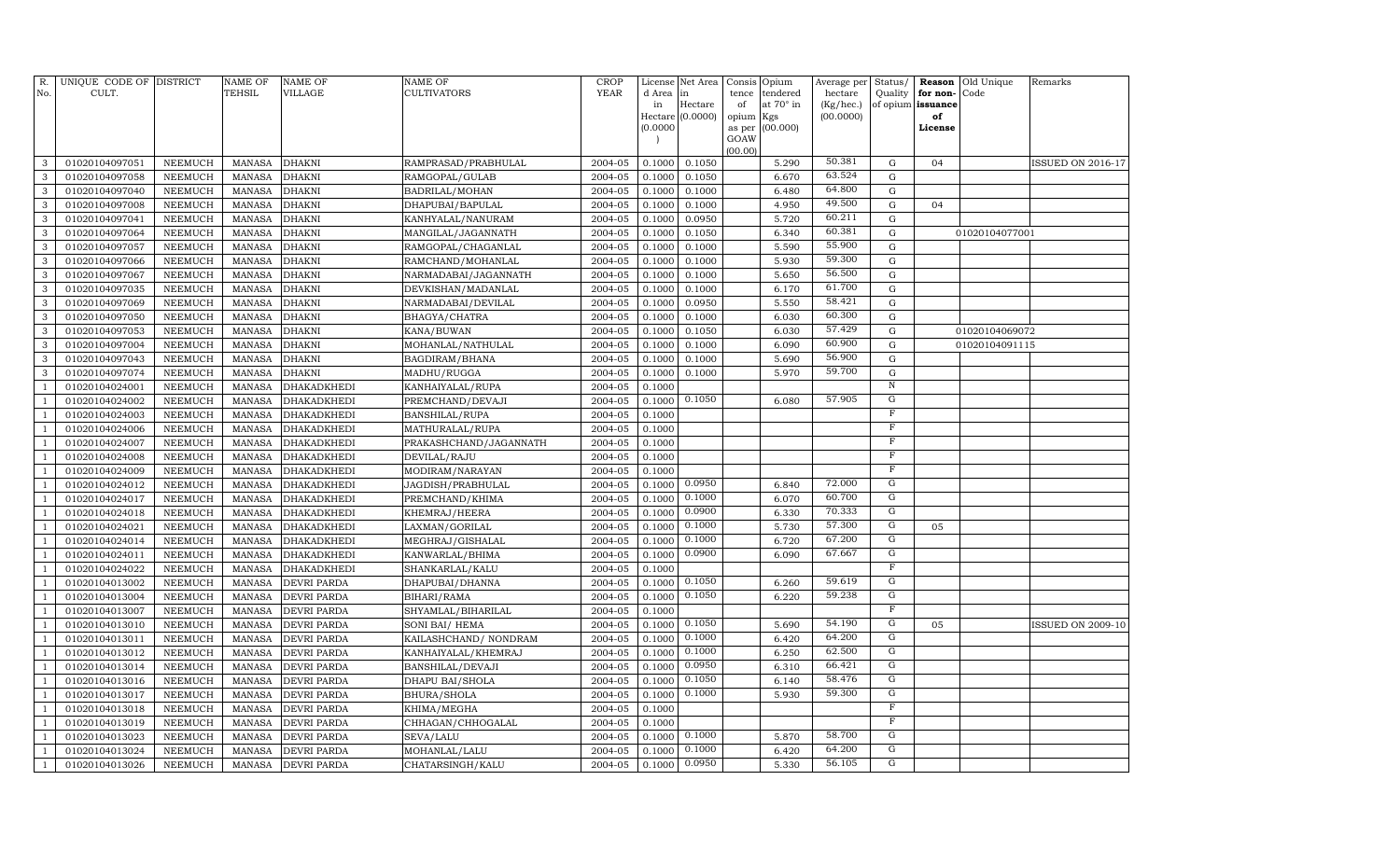|                | R. UNIQUE CODE OF DISTRICT       |                | NAME OF          | <b>NAME OF</b>                           | NAME OF                          | <b>CROP</b>        |           | License Net Area Consis Opium |                 |                 | Average per            |                         |                         | Status/ Reason Old Unique | Remarks     |                                        |
|----------------|----------------------------------|----------------|------------------|------------------------------------------|----------------------------------|--------------------|-----------|-------------------------------|-----------------|-----------------|------------------------|-------------------------|-------------------------|---------------------------|-------------|----------------------------------------|
| No.            | CULT.                            |                | TEHSIL           | VILLAGE                                  | <b>CULTIVATORS</b>               | YEAR               | d Area in |                               | tence           | tendered        | hectare                | Quality                 | for non-Code            |                           |             |                                        |
|                |                                  |                |                  |                                          |                                  |                    | in        | Hectare<br>Hectare (0.0000)   | of<br>opium Kgs | at 70° in       | (Kg/hec.)<br>(00.0000) |                         | of opium issuance<br>of |                           |             |                                        |
|                |                                  |                |                  |                                          |                                  |                    | (0.0000)  |                               |                 | as per (00.000) |                        |                         | License                 |                           |             |                                        |
|                |                                  |                |                  |                                          |                                  |                    |           |                               | GOAW            |                 |                        |                         |                         |                           |             |                                        |
| - 1            | 01020104013033                   | NEEMUCH        | MANASA           | <b>DEVRI PARDA</b>                       |                                  | 2004-05            |           | $0.1000$ $0.1000$             | (00.00)         | 5.970           | 59.700                 | G                       |                         |                           |             |                                        |
| -1             |                                  | <b>NEEMUCH</b> |                  |                                          | SURAJMAL/NARAYAN                 |                    |           |                               |                 |                 |                        | $\mathbf{F}$            |                         |                           |             |                                        |
| <sup>1</sup>   | 01020104013034<br>01020104013035 | NEEMUCH        | MANASA<br>MANASA | <b>DEVRI PARDA</b><br><b>DEVRI PARDA</b> | SABU BAI/DURGA<br>SHANTILAL/DEVA | 2004-05<br>2004-05 | 0.1000    | $0.1000$ 0.0950               |                 | 6.240           | 65.684                 | G                       |                         |                           |             |                                        |
| $\overline{1}$ | 01020104013005                   | <b>NEEMUCH</b> | MANASA           | <b>DEVRI PARDA</b>                       | JANKIBAI/LAKKHA                  | 2004-05            |           | $0.1000$ $0.1000$             |                 | 5.820           | 58.200                 | G                       |                         |                           |             |                                        |
| <sup>1</sup>   | 01020104013020                   | <b>NEEMUCH</b> | MANASA           | <b>DEVRI PARDA</b>                       | PIRU/SHOLA                       | 2004-05            |           | $0.1000$ 0.1000               |                 | 6.710           | 67.100                 | G                       |                         |                           |             |                                        |
| $\overline{1}$ | 01020104013032                   | <b>NEEMUCH</b> | MANASA           | <b>DEVRI PARDA</b>                       | RATNA/MEGHA                      | 2004-05            | 0.1000    | 0.1000                        |                 | 4.540           | 45.400                 | $\mathbf{I}$            | 02                      |                           |             |                                        |
| <sup>1</sup>   | 01020104013038                   | <b>NEEMUCH</b> | MANASA           | <b>DEVRI PARDA</b>                       | GENDA/LALA                       | 2004-05            | 0.1000    | 0.1000                        |                 | 6.290           | 62.900                 | G                       |                         |                           |             |                                        |
| $\overline{1}$ | 01020104013021                   | <b>NEEMUCH</b> | MANASA           | <b>DEVRI PARDA</b>                       | KHETA/KHEMA                      | 2004-05            |           | $0.1000$ $0.1050$             |                 | 7.040           | 67.048                 | G                       |                         |                           |             |                                        |
| <sup>1</sup>   | 01020104013003                   | <b>NEEMUCH</b> | MANASA           | <b>DEVRI PARDA</b>                       | RODILAL/HAJARILAL                | 2004-05            | 0.1000    | 0.1000                        |                 | 5.700           | 57.000                 | G                       |                         |                           |             |                                        |
| $\overline{4}$ | 01020104117017                   | <b>NEEMUCH</b> | MANASA           | MALAHEDA                                 | BHAGGA/BIHARI                    | 2004-05            | 0.1000    | 0.1050                        | 69.83           | 2.250           | 21.429                 | I                       | 02                      |                           |             | ISSUED ON 2009-10/TRANSFER/DEVRI PARDA |
| $\overline{a}$ | 01020104045082                   | <b>NEEMUCH</b> | MANASA           | DEVRI KHAWASA-II                         | HARISHANKAR/RAMNARAYAN           | 2004-05            | 0.1000    |                               |                 |                 |                        | $\, {\rm N}$            |                         |                           | NAME CHANGE |                                        |
| $\overline{a}$ | 01020104045084                   | NEEMUCH        | MANASA           | DEVRI KHAWASA-II                         | MOHANLAL/KALURAM                 | 2004-05            |           | $0.1000 \quad 0.1000$         |                 | 6.710           | 67.100                 | $\overline{G}$          |                         |                           |             |                                        |
| $\overline{a}$ | 01020104045085                   | NEEMUCH        | MANASA           | DEVRI KHAWASA-II                         | SALAGRAM/BHUWANIRAM              | 2004-05            | 0.1000    |                               |                 |                 |                        | $\overline{\mathbf{F}}$ |                         |                           |             |                                        |
| 2              | 01020104045087                   | NEEMUCH        | MANASA           | DEVRI KHAWASA-II                         | SATYANARAYAN/MULCHANDRA          | 2004-05            |           | $0.1000$ 0.1050               |                 | 6.430           | 61.238                 | $\overline{G}$          |                         |                           |             |                                        |
| 2              | 01020104045089                   | NEEMUCH        | MANASA           | DEVRI KHAWASA-II                         | RAMESHWAR/PYARCHANDRA            | 2004-05            |           | $0.1000$ 0.0900               |                 | 5.410           | 60.111                 | G                       |                         |                           |             |                                        |
| 2              | 01020104045090                   | <b>NEEMUCH</b> | MANASA           | <b>DEVRI KHAWASA-II</b>                  | MANGILAL/KALURAM                 | 2004-05            |           | $0.1000$ $0.1000$             |                 | 5.820           | 58.200                 | G                       |                         |                           |             |                                        |
| 2              | 01020104045093                   | <b>NEEMUCH</b> | MANASA           | DEVRI KHAWASA-II                         | BANSHIDAS/ONKARDAS               | 2004-05            | 0.1000    | 0.1000                        |                 | 5.990           | 59.900                 | $\overline{G}$          |                         |                           |             |                                        |
| $\overline{a}$ | 01020104045094                   | <b>NEEMUCH</b> | MANASA           | DEVRI KHAWASA-II                         | BANSHILAL/BHANWARLAL             | 2004-05            | 0.1000    | 0.1000                        |                 | 5.590           | 55.900                 | G                       |                         |                           |             |                                        |
| 2              | 01020104045095                   | <b>NEEMUCH</b> | MANASA           | DEVRI KHAWASA-II                         | BANSHILAL/BAPULAL                | 2004-05            | 0.1000    | 0.0850                        |                 | 5.200           | 61.176                 | G                       |                         |                           |             |                                        |
| 2              | 01020104045096                   | <b>NEEMUCH</b> | MANASA           | DEVRI KHAWASA-II                         | DHAPUBAI/SUBHASHCHANDRA          | 2004-05            | 0.1000    | 0.1000                        |                 | 5.950           | 59.500                 | G                       |                         |                           | NAME CHANGE |                                        |
| $\overline{a}$ | 01020104045098                   | <b>NEEMUCH</b> | MANASA           | DEVRI KHAWASA-II                         | BHUWANIBAI/CHAGANLAL             | 2004-05            | 0.1000    | 0.1000                        |                 | 6.190           | 61.900                 | G                       |                         |                           |             |                                        |
| $\overline{a}$ | 01020104045100                   | <b>NEEMUCH</b> | MANASA           | DEVRI KHAWASA-II                         | SAMANDBAI/BHAGIRATH              | 2004-05            | 0.1000    |                               |                 |                 |                        | $_{\rm F}$              |                         |                           |             |                                        |
| $\overline{a}$ | 01020104045102                   | <b>NEEMUCH</b> | MANASA           | DEVRI KHAWASA-II                         | NANDLAL/RATANLAL                 | 2004-05            |           | $0.1000$ 0.1050               |                 | 6.910           | 65.810                 | G                       |                         |                           |             |                                        |
| $\overline{a}$ | 01020104045103                   | <b>NEEMUCH</b> | MANASA           | DEVRI KHAWASA-II                         | HEERALAL/RUPRAM                  | 2004-05            |           | $0.1000$ $0.1000$             |                 | 5.840           | 58.400                 | $\mathbf{G}$            |                         |                           |             |                                        |
| $\overline{a}$ | 01020104045106                   | NEEMUCH        | MANASA           | DEVRI KHAWASA-II                         | SUNDERLAL/ONKARLAL               | 2004-05            | 0.1000    | 0.1000                        |                 | 6.200           | 62.000                 | G                       |                         |                           |             |                                        |
| $\overline{a}$ | 01020104045108                   | <b>NEEMUCH</b> | MANASA           | DEVRI KHAWASA-II                         | NANDUBAI/NATHULAL                | 2004-05            | 0.1000    | 0.1000                        |                 | 5.800           | 58.000                 | G                       |                         |                           |             |                                        |
| $\overline{a}$ | 01020104045109                   | <b>NEEMUCH</b> | MANASA           | DEVRI KHAWASA-II                         | OMPRAKASH/BHUWANILAL             | 2004-05            | 0.1000    | 0.1000                        |                 | 6.040           | 60.400                 | G                       |                         |                           |             |                                        |
| $\overline{a}$ | 01020104045110                   | <b>NEEMUCH</b> | MANASA           | DEVRI KHAWASA-II                         | GOPIBAI/BANSILAL                 | 2004-05            | 0.1000    | 0.1000                        |                 | 6.490           | 64.900                 | G                       |                         |                           |             |                                        |
| $\overline{a}$ | 01020104045112                   | NEEMUCH        | MANASA           | DEVRI KHAWASA-II                         | YASHODABAI/RAMDAYAL              | 2004-05            | 0.1000    | 0.1000                        |                 | 5.490           | 54.900                 | G                       |                         |                           |             |                                        |
| $\overline{a}$ | 01020104045113                   | <b>NEEMUCH</b> | MANASA           | DEVRI KHAWASA-II                         | MANNALAL/GULABCHANDRA            | 2004-05            | 0.1000    | 0.1000                        |                 | 6.010           | 60.100                 | G                       |                         |                           |             |                                        |
| $\overline{2}$ | 01020104045115                   | <b>NEEMUCH</b> | MANASA           | DEVRI KHAWASA-II                         | BAGDIRAM/KHEMRAJ                 | 2004-05            | 0.1000    | 0.1000                        |                 | 6.010           | 60.100                 | $\overline{G}$          |                         |                           |             |                                        |
| $\overline{a}$ | 01020104045116                   | <b>NEEMUCH</b> | MANASA           | DEVRI KHAWASA-II                         | RAMNATH/PYARCHANDRA              | 2004-05            | 0.1000    | 0.1050                        |                 | 5.850           | 55.714                 | $\overline{G}$          |                         |                           |             |                                        |
| $\overline{a}$ | 01020104045120                   | <b>NEEMUCH</b> | MANASA           | DEVRI KHAWASA-II                         | RADHESHYAM/BHAGIRATH             | 2004-05            | 0.1000    | 0.1000                        |                 | 6.590           | 65.900                 | $\overline{G}$          |                         |                           |             |                                        |
| $\overline{a}$ | 01020104045121                   | <b>NEEMUCH</b> | MANASA           | DEVRI KHAWASA-II                         | MATHURALAL/BHUWANIRAM            | 2004-05            | 0.1000    | 0.0950                        |                 | 5.480           | 57.684                 | G                       |                         |                           |             |                                        |
| $\overline{a}$ | 01020104045117                   | <b>NEEMUCH</b> | MANASA           | DEVRI KHAWASA-II                         | CHANDIBAI/ONKARLAL               | 2004-05            | 0.1000    | 0.1000                        |                 | 5.560           | 55.600                 | G                       |                         |                           |             |                                        |
| $\overline{a}$ | 01020104045124                   | NEEMUCH        | <b>MANASA</b>    | DEVRI KHAWASA-II                         | INDARMAL/UDAIRAM                 | 2004-05            | 0.1000    | 0.0950                        |                 | 5.600           | 58.947                 | G                       |                         |                           |             |                                        |
| $\overline{2}$ | 01020104045129                   | <b>NEEMUCH</b> | MANASA           | DEVRI KHAWASA-II                         | RAMESHNATH/MOHANNATH             | 2004-05            | 0.1000    | 0.0950                        |                 | 6.100           | 64.211                 | G                       |                         |                           |             |                                        |
| $\overline{a}$ | 01020104045130                   | NEEMUCH        | <b>MANASA</b>    | DEVRI KHAWASA-II                         | MOHANLAL/MATHURALAL              | 2004-05            | 0.1000    | 0.1000                        |                 | 5.720           | 57.200                 | G                       |                         |                           |             |                                        |
| $\overline{a}$ | 01020104045135                   | NEEMUCH        | MANASA           | DEVRI KHAWASA-II                         | CHOGALAL/PRABHULAL               | 2004-05            | 0.1000    | 0.1000                        |                 | 5.940           | 59.400                 | G                       |                         |                           |             |                                        |
| $\overline{a}$ | 01020104045136                   | NEEMUCH        | MANASA           | DEVRI KHAWASA-II                         | AMBARAM/BALMUKUND                | 2004-05            | 0.1000    | 0.1000                        |                 | 5.860           | 58.600                 | G                       |                         |                           |             |                                        |
| $\overline{a}$ | 01020104045139                   | NEEMUCH        | MANASA           | DEVRI KHAWASA-II                         | BAPULAL/BHAGIRATH                | 2004-05            | 0.1000    | 0.1000                        |                 | 6.130           | 61.300                 | G                       |                         |                           |             |                                        |
| $\overline{a}$ | 01020104045142                   | NEEMUCH        | MANASA           | DEVRI KHAWASA-II                         | MAHAVEERDAS/ONKARDAS             | 2004-05            | 0.1000    | 0.0900                        |                 | 2.070           | 23.000                 | G                       | 04                      |                           |             |                                        |
| $\overline{2}$ | 01020104045145                   | <b>NEEMUCH</b> | MANASA           | DEVRI KHAWASA-II                         | JAGDISHCHANDRA/LAXMINARAYAN      | 2004-05            | 0.1000    | 0.1000                        |                 | 5.860           | 58.600                 | $\overline{G}$          |                         |                           |             |                                        |
| $\overline{a}$ | 01020104045146                   | <b>NEEMUCH</b> | MANASA           | <b>DEVRI KHAWASA-II</b>                  | NANDLAL/CHATARBHUJ               | 2004-05            | 0.1000    | 0.0900                        |                 | 4.720           | 52.444                 | G                       | 04                      |                           |             |                                        |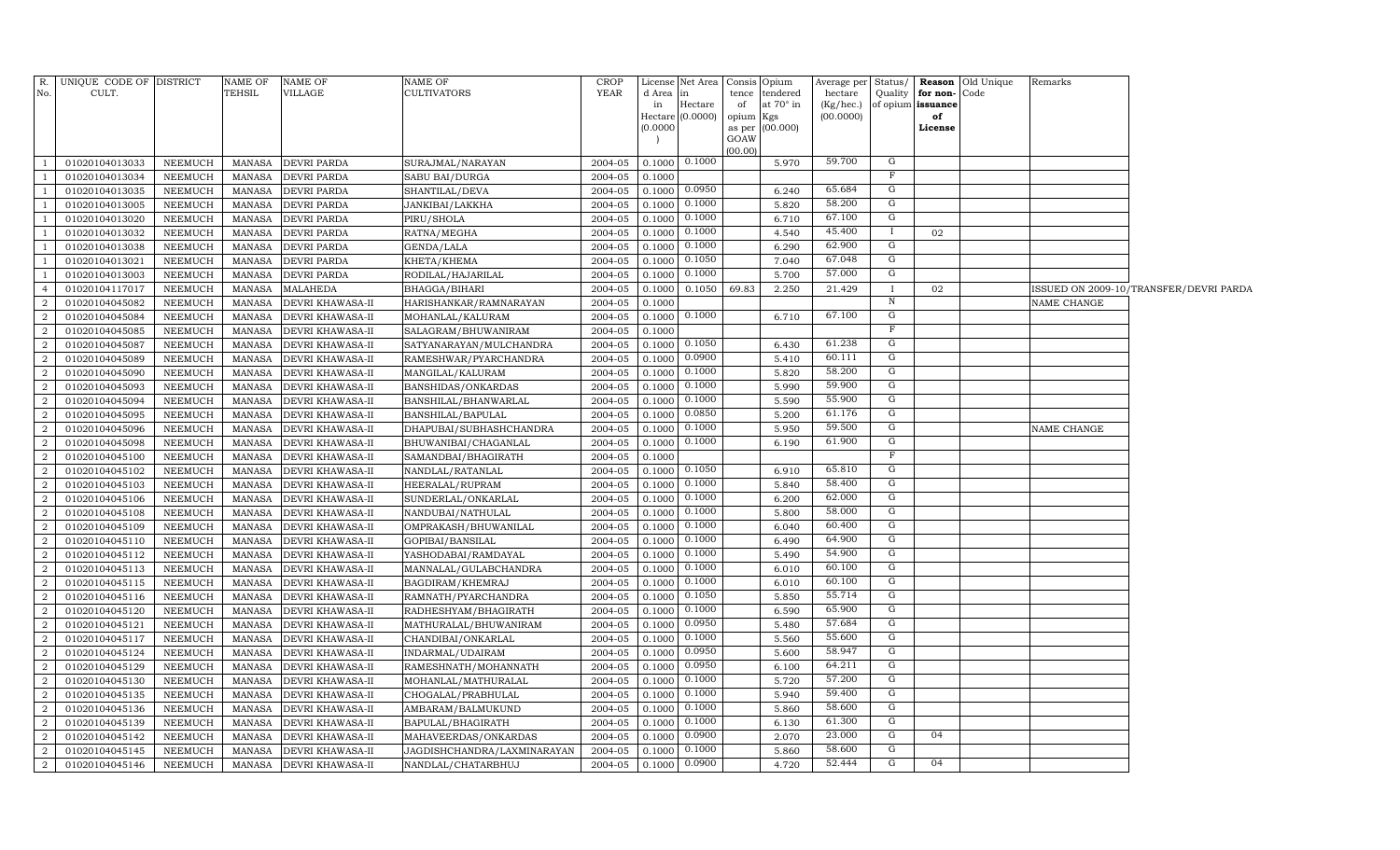| R.<br>No.        | UNIQUE CODE OF DISTRICT<br>CULT. |                | <b>NAME OF</b><br>TEHSIL | <b>NAME OF</b><br><b>VILLAGE</b> | NAME OF<br>CULTIVATORS  | <b>CROP</b><br>YEAR | License <sup>1</sup><br>d Area<br>in | Net Area<br>in<br>Hectare | Consis<br>tence<br>of | Opium<br>tendered<br>at 70° in | Average per<br>hectare<br>(Kg/hec.) | Status/<br>Quality<br>of opium | Reason<br>for non-<br>issuance | Old Unique<br>Code | Remarks                        |
|------------------|----------------------------------|----------------|--------------------------|----------------------------------|-------------------------|---------------------|--------------------------------------|---------------------------|-----------------------|--------------------------------|-------------------------------------|--------------------------------|--------------------------------|--------------------|--------------------------------|
|                  |                                  |                |                          |                                  |                         |                     | Hectare                              | (0.0000)                  | opium                 | Kgs                            | (00.0000)                           |                                | of                             |                    |                                |
|                  |                                  |                |                          |                                  |                         |                     | (0.0000)                             |                           | as per                | (00.000)                       |                                     |                                | License                        |                    |                                |
|                  |                                  |                |                          |                                  |                         |                     |                                      |                           | GOAW<br>(00.00)       |                                |                                     |                                |                                |                    |                                |
| $\overline{2}$   | 01020104045147                   | <b>NEEMUCH</b> | <b>MANASA</b>            | DEVRI KHAWASA-II                 | GHASIRAM/BHAGIRATH      | 2004-05             | 0.1000                               |                           |                       |                                |                                     | $\mathbf F$                    |                                |                    |                                |
| $\overline{2}$   | 01020104045150                   | <b>NEEMUCH</b> | <b>MANASA</b>            | DEVRI KHAWASA-II                 | KANHAIYALAL/JETRAM      | 2004-05             | 0.1000                               |                           |                       |                                |                                     | $\mathbf F$                    |                                |                    |                                |
| $\overline{2}$   | 01020104045152                   | <b>NEEMUCH</b> | <b>MANASA</b>            | DEVRI KHAWASA-II                 | RAMPRAHALAD/RAMESHWAR   | 2004-05             | 0.1000                               | 0.1000                    |                       | 5.480                          | 54.800                              | ${\rm G}$                      |                                |                    |                                |
| $\overline{2}$   | 01020104045155                   | NEEMUCH        | <b>MANASA</b>            | DEVRI KHAWASA-II                 | HARISHCHANDRA/JETRAM    | 2004-05             | 0.1000                               | 0.1000                    |                       | 6.690                          | 66.900                              | G                              |                                |                    |                                |
| $\overline{a}$   | 01020104045156                   | <b>NEEMUCH</b> | <b>MANASA</b>            | DEVRI KHAWASA-II                 | BHAGIRATH/MODIRAM       | 2004-05             | 0.1000                               | 0.1000                    |                       | 5.820                          | 58.200                              | G                              |                                |                    |                                |
| $\overline{a}$   | 01020104045158                   | <b>NEEMUCH</b> | <b>MANASA</b>            | DEVRI KHAWASA-II                 | KANHAIYALAL/BHANWARLAL  | 2004-05             | 0.1000                               | 0.0950                    |                       | 5.540                          | 58.316                              | G                              |                                |                    |                                |
| 2                | 01020104045062                   | <b>NEEMUCH</b> | <b>MANASA</b>            | DEVRI KHAWASA-II                 | RAMRATAN/KISHANLAL      | 2004-05             | 0.1000                               | 0.1000                    |                       | 6.250                          | 62.500                              | G                              |                                |                    |                                |
| $\overline{2}$   | 01020104045159                   | <b>NEEMUCH</b> | <b>MANASA</b>            | DEVRI KHAWASA-II                 | BALCHANDRA/BHAGWAN      | 2004-05             | 0.1000                               | 0.1000                    |                       | 5.540                          | 55.400                              | G                              |                                |                    |                                |
| $\overline{2}$   | 01020104045118                   | <b>NEEMUCH</b> | <b>MANASA</b>            | DEVRI KHAWASA-II                 | GOPAL/ONKARLAL          | 2004-05             | 0.1000                               | 0.1000                    |                       | 6.640                          | 66.400                              | $\mathbf G$                    |                                |                    |                                |
| $\overline{2}$   | 01020104045126                   | <b>NEEMUCH</b> | <b>MANASA</b>            | DEVRI KHAWASA-II                 | RAMESHCHANDRA/BHAGWAN   | 2004-05             | 0.1000                               | 0.1000                    |                       | 5.390                          | 53.900                              | $\mathbf G$                    | 04                             |                    | <b>ISSUED ON 2009-10</b>       |
| $\overline{a}$   | 01020104045028                   | <b>NEEMUCH</b> | <b>MANASA</b>            | DEVRI KHAWASA-II                 | BHUWANIBAI/RAMCHANDRA   | 2004-05             | 0.1000                               | 0.0950                    |                       | 5.490                          | 57.789                              | $\overline{G}$                 | 05                             |                    | <b>ISSUED ON 2009-10</b>       |
| $\overline{2}$   | 01020104045137                   | <b>NEEMUCH</b> | <b>MANASA</b>            | DEVRI KHAWASA-II                 | KALURAM/RAMNARAYAN      | 2004-05             | 0.1000                               | 0.1000                    |                       | 5.940                          | 59.400                              | $\mathbf G$                    |                                |                    |                                |
| $\overline{2}$   | 01020104045057                   | <b>NEEMUCH</b> | <b>MANASA</b>            | DEVRI KHAWASA-II                 | BHAGATRAM/RAMLAL        | 2004-05             | 0.1000                               | 0.1000                    |                       | 5.050                          | 50.500                              | G                              | 04                             |                    |                                |
| $\overline{a}$   | 01020104045064                   | <b>NEEMUCH</b> | <b>MANASA</b>            | DEVRI KHAWASA-II                 | RAMGOPAL/JAGANNATH      | 2004-05             | 0.1000                               | 0.1000                    |                       | 5.910                          | 59.100                              | G                              |                                |                    |                                |
| $\overline{a}$   | 01020104045053                   | <b>NEEMUCH</b> | <b>MANASA</b>            | DEVRI KHAWASA-II                 | RATANLAL/RAMCHANDRA     | 2004-05             | 0.1000                               | 0.1000                    |                       | 5.970                          | 59.700                              | G                              |                                |                    |                                |
| $\overline{a}$   | 01020104045148                   | <b>NEEMUCH</b> | <b>MANASA</b>            | DEVRI KHAWASA-II                 | RAMESHCHANDRA/SALAGRAM  | 2004-05             | 0.1000                               | 0.1050                    |                       | 6.130                          | 58.381                              | G                              |                                |                    |                                |
| $\overline{2}$   | 01020104045163                   | <b>NEEMUCH</b> | <b>MANASA</b>            | DEVRI KHAWASA-II                 | PARASRAM/JAGGA          | 2004-05             | 0.1000                               | 0.1000                    |                       | 4.580                          | 45.800                              | G                              | 04                             |                    |                                |
| $\overline{2}$   | 01020104045164                   | <b>NEEMUCH</b> | <b>MANASA</b>            | DEVRI KHAWASA-II                 | INDARMAL/FULCHAND       | 2004-05             | 0.1000                               | 0.0950                    |                       | 5.230                          | 55.053                              | $\mathbf G$                    |                                | 01020104130025     |                                |
| $\overline{a}$   | 01020104045125                   | NEEMUCH        | <b>MANASA</b>            | DEVRI KHAWASA-II                 | KANWARLAL/RAJARAM       | 2004-05             | 0.1000                               | 0.1000                    |                       | 5.750                          | 57.500                              | $\overline{G}$                 |                                | 01020104096084     |                                |
| $\boldsymbol{2}$ | 01020104045042                   | <b>NEEMUCH</b> | <b>MANASA</b>            | DEVRI KHAWASA-II                 | ONKARLAL/GULABCHANDRA   | 2004-05             | 0.1000                               | 0.1000                    |                       | 6.370                          | 63.700                              | $\overline{G}$                 |                                | 01020104096086     |                                |
| $\overline{2}$   | 01020104045097                   | NEEMUCH        | <b>MANASA</b>            | DEVRI KHAWASA-II                 | MANGILAL/BAKHATRAM      | 2004-05             | 0.1000                               |                           |                       |                                |                                     | $\, {\bf N}$                   |                                | 01020104145049     |                                |
| $\overline{2}$   | 01020104045043                   | <b>NEEMUCH</b> | <b>MANASA</b>            | DEVRI KHAWASA-II                 | UDAIRAM/BHAGWAN         | 2004-05             | 0.1000                               | 0.0950                    |                       | 5.970                          | 62.842                              | G                              |                                | 01020104046098     |                                |
| $\overline{2}$   | 01020104045128                   | NEEMUCH        | <b>MANASA</b>            | DEVRI KHAWASA-II                 | BHERULAL/PARTHA         | 2004-05             | 0.1000                               | 0.1000                    |                       | 4.920                          | 49.200                              | G                              | 04                             |                    | 102010406908 ISSUED ON 2016-17 |
| $\overline{2}$   | 01020104045143                   | <b>NEEMUCH</b> | <b>MANASA</b>            | DEVRI KHAWASA-II                 | KARIBAI/BALMUKUND       | 2004-05             | 0.1000                               | 0.1000                    |                       | 6.690                          | 66.900                              | G                              |                                | 01020104069076     |                                |
| $\overline{2}$   | 01020104045123                   | <b>NEEMUCH</b> | <b>MANASA</b>            | DEVRI KHAWASA-II                 | KALURAM/SALAGRAM        | 2004-05             | 0.1000                               | 0.1000                    |                       | 6.510                          | 65.100                              | G                              |                                | 01020104069092     |                                |
| $\overline{2}$   | 01020104045119                   | <b>NEEMUCH</b> | <b>MANASA</b>            | DEVRI KHAWASA-II                 | RAMGOPAL/GULABCHANDRA   | 2004-05             | 0.1000                               | 0.0950                    |                       | 5.340                          | 56.211                              | G                              |                                | 01020104080031     |                                |
| $\overline{2}$   | 01020104045165                   | <b>NEEMUCH</b> | <b>MANASA</b>            | DEVRI KHAWASA-II                 | VISHNULAL/BHONILAL      | 2004-05             | 0.1000                               | 0.1000                    |                       | 5.880                          | 58.800                              | ${\rm G}$                      |                                | 01020104086050     |                                |
| $\overline{2}$   | 01020104045160                   | <b>NEEMUCH</b> | <b>MANASA</b>            | DEVRI KHAWASA-II                 | RAJARAM/JAGANNATH       | 2004-05             | 0.1000                               | 0.0900                    |                       | 5.160                          | 57.333                              | ${\rm G}$                      |                                | 01020104074038     |                                |
| $\overline{2}$   | 01020104045166                   | <b>NEEMUCH</b> | <b>MANASA</b>            | DEVRI KHAWASA-II                 | RAMLAL/JAGANNATH        | 2004-05             | 0.1000                               | 0.1000                    |                       | 5.750                          | 57.500                              | $\mathbf G$                    |                                | 01020104074024     |                                |
| $\boldsymbol{2}$ | 01020104045091                   | <b>NEEMUCH</b> | <b>MANASA</b>            | DEVRI KHAWASA-II                 | MADANLAL/RAMPRATAP      | 2004-05             | 0.1000                               |                           |                       |                                |                                     | $\mathbf F$                    |                                | 01020104096091     |                                |
| $\overline{2}$   | 01020104045131                   | <b>NEEMUCH</b> | <b>MANASA</b>            | DEVRI KHAWASA-II                 | KALURAM/CHAGANLAL       | 2004-05             | 0.1000                               | 0.1000                    |                       | 6.130                          | 61.300                              | G                              |                                | 050                |                                |
| $\overline{2}$   | 01020104045151                   | NEEMUCH        | <b>MANASA</b>            | DEVRI KHAWASA-II                 | SATYANARAYAN/BHAGWAN    | 2004-05             | 0.1000                               | 0.1000                    |                       | 5.920                          | 59.200                              | G                              |                                | 01020104020203     |                                |
| $\overline{2}$   | 01020104045001                   | NEEMUCH        | <b>MANASA</b>            | DEVRI KHAWASA-I                  | BALMUKUND/PANNALAL      | 2004-05             | 0.1000                               | 0.0950                    |                       | 5.930                          | 62.421                              | G                              |                                |                    |                                |
| $\overline{2}$   | 01020104045002                   | <b>NEEMUCH</b> | <b>MANASA</b>            | DEVRI KHAWASA-I                  | KISHORE/SHANKAR         | 2004-05             | 0.1000                               | 0.1000                    |                       | 5.540                          | 55.400                              | G                              |                                |                    |                                |
| $\overline{2}$   | 01020104045003                   | <b>NEEMUCH</b> | <b>MANASA</b>            | DEVRI KHAWASA-I                  | MOTYABAI/BANSHILAL      | 2004-05             | 0.1000                               | 0.1000                    |                       | 6.430                          | 64.300                              | G                              |                                |                    |                                |
| $\overline{2}$   | 01020104045004                   | <b>NEEMUCH</b> | <b>MANASA</b>            | DEVRI KHAWASA-I                  | LAXMINARAYAN/BHUWANIRAM | 2004-05             | 0.1000                               | 0.1000                    |                       | 6.130                          | 61.300                              | $\mathbf G$                    |                                |                    |                                |
| $\overline{2}$   | 01020104045005                   | <b>NEEMUCH</b> | <b>MANASA</b>            | DEVRI KHAWASA-I                  | RAMGOPAL/BHANWARLAL     | 2004-05             | 0.1000                               |                           |                       |                                |                                     | $\mathbf{F}$                   |                                |                    | NAME CHANGE                    |
| $\boldsymbol{2}$ | 01020104045006                   | <b>NEEMUCH</b> | <b>MANASA</b>            | DEVRI KHAWASA-I                  | ONKARLAL/JETRAM         | 2004-05             | 0.1000                               | 0.1000                    |                       | 6.020                          | 60.200                              | G<br>$\mathbf G$               |                                |                    |                                |
| $\overline{2}$   | 01020104045008                   | <b>NEEMUCH</b> | <b>MANASA</b>            | DEVRI KHAWASA-I                  | GANGABAI/MANGILAL       | 2004-05             | 0.1000                               | 0.0950                    |                       | 6.200                          | 65.263<br>60.444                    | G                              |                                |                    |                                |
| $\boldsymbol{2}$ | 01020104045009                   | <b>NEEMUCH</b> | <b>MANASA</b>            | DEVRI KHAWASA-I                  | SHANKARLAL/SUKHLAL      | 2004-05             | 0.1000                               | 0.0900                    |                       | 5.440                          |                                     | G                              | 04                             |                    |                                |
| $\boldsymbol{2}$ | 01020104045011                   | <b>NEEMUCH</b> | <b>MANASA</b>            | DEVRI KHAWASA-I                  | RAMNIWAS/CHAMPALAL      | 2004-05             | 0.1000                               | 0.1000<br>0.1000          |                       | 5.280                          | 52.800<br>63.900                    | G                              |                                |                    | <b>ISSUED ON 2016-17</b>       |
| $\boldsymbol{2}$ | 01020104045013                   | <b>NEEMUCH</b> | <b>MANASA</b>            | DEVRI KHAWASA-I                  | MANGILAL/BHUWANIRAM     | 2004-05             | 0.1000                               | 0.1000                    |                       | 6.390                          | 68.500                              | G                              |                                |                    |                                |
| $\boldsymbol{2}$ | 01020104045014                   | <b>NEEMUCH</b> | <b>MANASA</b>            | DEVRI KHAWASA-I                  | RAMESHWAR/NANDRAM       | 2004-05             | 0.1000                               | 0.0950                    |                       | 6.850                          | 67.368                              | $\mathbf G$                    |                                |                    |                                |
| $\overline{a}$   | 01020104045015                   | NEEMUCH        | <b>MANASA</b>            | DEVRI KHAWASA-I                  | JANKILAL/ONKARLAL       | 2004-05             | 0.1000                               |                           |                       | 6.400                          |                                     |                                |                                |                    |                                |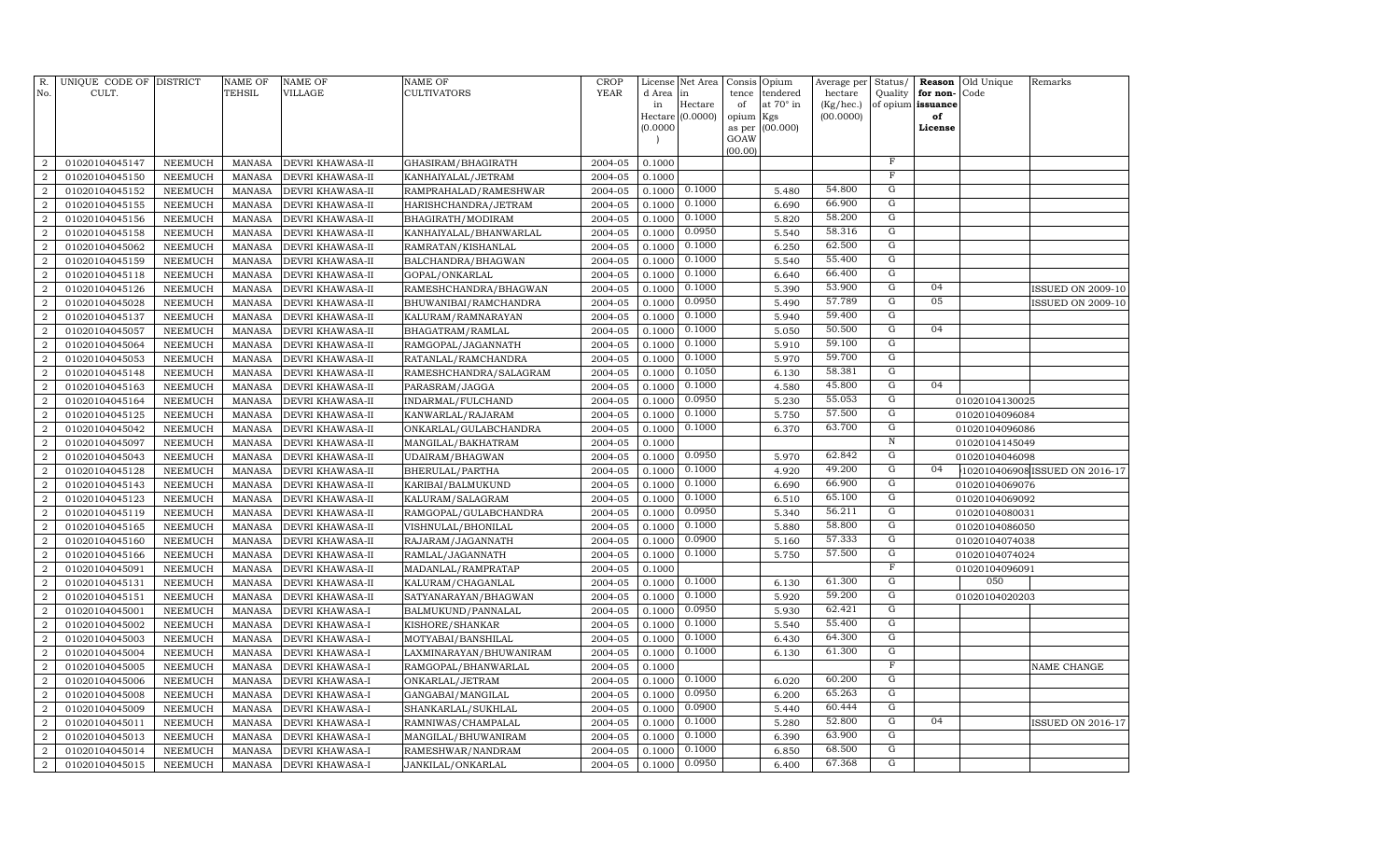| R.<br>No.        | UNIQUE CODE OF DISTRICT<br>CULT. |                                  | <b>NAME OF</b><br>TEHSIL       | <b>NAME OF</b><br><b>VILLAGE</b> | <b>NAME OF</b><br><b>CULTIVATORS</b> | CROP<br>YEAR       | License<br>d Area        | Net Area<br>in   | Consis Opium<br>tence | tendered       | Average per Status/<br>hectare | Quality          | for non-          | Reason Old Unique<br>Code | Remarks                  |
|------------------|----------------------------------|----------------------------------|--------------------------------|----------------------------------|--------------------------------------|--------------------|--------------------------|------------------|-----------------------|----------------|--------------------------------|------------------|-------------------|---------------------------|--------------------------|
|                  |                                  |                                  |                                |                                  |                                      |                    | in                       | Hectare          | of                    | at 70° in      | (Kg/hec.)                      |                  | of opium issuance |                           |                          |
|                  |                                  |                                  |                                |                                  |                                      |                    |                          | Hectare (0.0000) | opium Kgs             |                | (00.0000)                      |                  | of                |                           |                          |
|                  |                                  |                                  |                                |                                  |                                      |                    | (0.0000)                 |                  | as per                | (00.000)       |                                |                  | License           |                           |                          |
|                  |                                  |                                  |                                |                                  |                                      |                    | $\overline{\phantom{a}}$ |                  | GOAW<br>(00.00)       |                |                                |                  |                   |                           |                          |
| $\overline{2}$   | 01020104045016                   | <b>NEEMUCH</b>                   | <b>MANASA</b>                  | DEVRI KHAWASA-I                  | DHANSUKH/SUKHLAL                     | 2004-05            | 0.1000                   | 0.1000           |                       | 6.230          | 62.300                         | G                |                   |                           |                          |
| $\overline{2}$   | 01020104045017                   | <b>NEEMUCH</b>                   | <b>MANASA</b>                  | <b>DEVRI KHAWASA-I</b>           | RAJARAM/SUKHLAL                      | 2004-05            | 0.1000                   | 0.1000           |                       | 6.560          | 65.600                         | G                |                   |                           |                          |
| $\overline{2}$   | 01020104045018                   | <b>NEEMUCH</b>                   | <b>MANASA</b>                  | DEVRI KHAWASA-I                  | BANSHILAL/SUKHLAL                    | 2004-05            | 0.1000                   | 0.1000           |                       | 7.130          | 71.300                         | $\overline{G}$   |                   |                           |                          |
| $\overline{2}$   | 01020104045020                   | <b>NEEMUCH</b>                   | <b>MANASA</b>                  | DEVRI KHAWASA-I                  | BHANWARLAL/DEVILAL                   | 2004-05            | 0.1000                   | 0.1000           |                       | 6.050          | 60.500                         | G                |                   |                           |                          |
| $\overline{a}$   | 01020104045022                   | <b>NEEMUCH</b>                   | <b>MANASA</b>                  | DEVRI KHAWASA-I                  | SHANKARLAL/BHERULAL                  | 2004-05            | 0.1000                   | 0.1000           |                       | 6.490          | 64.900                         | G                |                   |                           |                          |
| $\boldsymbol{2}$ | 01020104045023                   | <b>NEEMUCH</b>                   | <b>MANASA</b>                  | DEVRI KHAWASA-I                  | AMRITRAM/KHEMRAJ                     | 2004-05            | 0.1000                   | 0.1000           |                       | 5.550          | 55.500                         | G                |                   |                           |                          |
| $\overline{2}$   | 01020104045024                   | <b>NEEMUCH</b>                   | <b>MANASA</b>                  | DEVRI KHAWASA-I                  | MANGILAL/BHANWARLAL                  | 2004-05            | 0.1000                   | 0.1000           |                       | 6.350          | 63.500                         | G                |                   |                           |                          |
| $\overline{2}$   | 01020104045025                   | <b>NEEMUCH</b>                   | <b>MANASA</b>                  | DEVRI KHAWASA-I                  | KALURAM/BHUWANIRAM                   | 2004-05            | 0.1000                   | 0.1000           |                       | 6.380          | 63.800                         | G                |                   |                           |                          |
| $\overline{2}$   | 01020104045027                   | <b>NEEMUCH</b>                   | <b>MANASA</b>                  | DEVRI KHAWASA-I                  | MANGILAL/RATANLAL                    | 2004-05            | 0.1000                   | 0.1000           |                       | 4.960          | 49.600                         | G                | 04                |                           | <b>ISSUED ON 2016-17</b> |
| $\boldsymbol{2}$ | 01020104045030                   | <b>NEEMUCH</b>                   | <b>MANASA</b>                  | DEVRI KHAWASA-I                  | NANDLAL/ONKAR                        | 2004-05            | 0.1000                   | 0.1000           |                       | 6.280          | 62.800                         | G                |                   |                           |                          |
| $\overline{2}$   | 01020104045031                   | <b>NEEMUCH</b>                   | <b>MANASA</b>                  | DEVRI KHAWASA-I                  | LAXMINARAYAN/SUKHLAL                 | 2004-05            | 0.1000                   | 0.1000           |                       | 5.430          | 54.300                         | G                |                   |                           |                          |
| $\boldsymbol{2}$ | 01020104045035                   | <b>NEEMUCH</b>                   | <b>MANASA</b>                  | DEVRI KHAWASA-I                  | RUKMANIBAI/BAGDIRAM                  | 2004-05            | 0.1000                   | 0.1000           |                       | 5.410          | 54.100                         | G                | 05                |                           | ISSUED ON 2009-10        |
| $\overline{2}$   | 01020104045036                   | NEEMUCH                          | <b>MANASA</b>                  | DEVRI KHAWASA-I                  | GHISIBAI/LAXMNAN                     | 2004-05            | 0.1000                   | 0.1000           |                       | 5.860          | 58.600                         | G                |                   |                           |                          |
| $\boldsymbol{2}$ | 01020104045037                   | <b>NEEMUCH</b>                   | <b>MANASA</b>                  | DEVRI KHAWASA-I                  | GHASIRAM/BHUWANIRAM                  | 2004-05            | 0.1000                   | 0.0950           |                       | 5.980          | 62.947                         | G                |                   |                           |                          |
| $\overline{2}$   | 01020104045038                   | NEEMUCH                          | <b>MANASA</b>                  | DEVRI KHAWASA-I                  | JAYCHANDRA/SURATRAM                  | 2004-05            | 0.1000                   | 0.1000           |                       | 6.230          | 62.300                         | G                |                   |                           |                          |
| $\boldsymbol{2}$ | 01020104045039                   | <b>NEEMUCH</b>                   | <b>MANASA</b>                  | DEVRI KHAWASA-I                  | BAGADIBAI/KASHIRAM                   | 2004-05            | 0.1000                   | 0.1000           |                       | 5.910          | 59.100                         | G                |                   |                           |                          |
| $\overline{2}$   | 01020104045040                   | NEEMUCH                          | <b>MANASA</b>                  | DEVRI KHAWASA-I                  | DHAPUBAI/RAMCHANDRA                  | 2004-05            | 0.1000                   | 0.1000           |                       | 5.080          | 50.800                         | G                | 04                |                           | ISSUED ON 2016-17        |
| $\overline{2}$   | 01020104045041                   | NEEMUCH                          | <b>MANASA</b>                  | DEVRI KHAWASA-I                  | KAMLABAI/KANIRAM                     | 2004-05            | 0.1000                   | 0.1000           |                       | 5.490          | 54.900                         | $\mathbf G$      |                   |                           |                          |
| $\overline{2}$   | 01020104045044                   | NEEMUCH                          | <b>MANASA</b>                  | DEVRI KHAWASA-I                  | FATEHLAL/MATHURALAL                  | 2004-05            | 0.1000                   | 0.1000           |                       | 5.700          | 57.000                         | $\mathbf G$      |                   |                           |                          |
| $\overline{2}$   | 01020104045045                   | <b>NEEMUCH</b>                   | <b>MANASA</b>                  | DEVRI KHAWASA-I                  | KALURAM/RAMCHANDRA PATIDAR           | 2004-05            | 0.1000                   | 0.1000           |                       | 5.310          | 53.100                         | $\mathbf G$      | 04                |                           | ISSUED ON 2016-17        |
| $\overline{2}$   | 01020104045051                   | NEEMUCH                          | <b>MANASA</b>                  | DEVRI KHAWASA-I                  | GOTAMNATH/ONKARNATH                  | 2004-05            | 0.1000                   | 0.1000           |                       | 5.430          | 54.300                         | $\mathbf G$      |                   |                           |                          |
| $\overline{2}$   | 01020104045056                   | <b>NEEMUCH</b>                   | <b>MANASA</b>                  | DEVRI KHAWASA-I                  | RADHESHYAM/MULCHANDRA                | 2004-05            | 0.1000                   | 0.1000           |                       | 6.610          | 66.100                         | G                |                   |                           |                          |
| $\overline{2}$   | 01020104045058                   | NEEMUCH                          | <b>MANASA</b>                  | DEVRI KHAWASA-I                  | RAMPRASAD/HAJARILAL                  | 2004-05            | 0.1000                   | 0.1000           |                       | 5.310          | 53.100                         | G                | 04                |                           | <b>ISSUED ON 2016-17</b> |
| $\overline{2}$   | 01020104045059                   | <b>NEEMUCH</b>                   | <b>MANASA</b>                  | DEVRI KHAWASA-I                  | YASHWANTKUMAR/GANGABAI               | 2004-05            | 0.1000                   | 0.1000           |                       | 5.960          | 59.600                         | G                |                   |                           |                          |
| 2                | 01020104045063                   | <b>NEEMUCH</b>                   | <b>MANASA</b>                  | DEVRI KHAWASA-I                  | SALAGRAM/ONKARLAL                    | 2004-05            | 0.1000                   | 0.1000           |                       | 6.580          | 65.800                         | G                |                   |                           |                          |
| $\overline{2}$   | 01020104045066                   | <b>NEEMUCH</b>                   | <b>MANASA</b>                  | DEVRI KHAWASA-I                  | HEMRAJ/RAMLAL                        | 2004-05            | 0.1000                   | 0.1000           |                       | 5.240          | 52.400                         | G                | 04                |                           | ISSUED ON 2016-17        |
| $\overline{2}$   | 01020104045071                   | <b>NEEMUCH</b>                   | <b>MANASA</b>                  | DEVRI KHAWASA-I                  | BHANWARBAI/DEVILAL                   | 2004-05            | 0.1000                   | 0.1000           |                       | 6.160          | 61.600                         | G                |                   |                           |                          |
| $\overline{2}$   | 01020104045075                   | <b>NEEMUCH</b>                   | <b>MANASA</b>                  | DEVRI KHAWASA-I                  | GOPALDAS/ONKARDAS                    | 2004-05            | 0.1000                   | 0.1000           |                       | 5.370          | 53.700                         | $\mathbf G$      | 04                |                           | <b>ISSUED ON 2009-10</b> |
| $\overline{2}$   | 01020104045076                   | <b>NEEMUCH</b>                   | <b>MANASA</b>                  | DEVRI KHAWASA-I                  | DINESHKUMAR/KASTURIBAI               | 2004-05            | 0.1000                   | 0.1000           |                       | 5.840          | 58.400                         | G                |                   |                           |                          |
| $\overline{2}$   | 01020104045078                   | <b>NEEMUCH</b>                   | <b>MANASA</b>                  | DEVRI KHAWASA-I                  | MOHANLAL/SHRINIWAS                   | 2004-05            | 0.1000                   | 0.1000           |                       | 6.010          | 60.100                         | G                |                   |                           |                          |
| $\overline{2}$   | 01020104045079                   | <b>NEEMUCH</b>                   | <b>MANASA</b>                  | DEVRI KHAWASA-I                  | AMBALAL/CHENRAM                      | 2004-05            | 0.1000                   | 0.1000           |                       | 6.030          | 60.300                         | G                |                   |                           |                          |
| $\boldsymbol{2}$ | 01020104045019                   | <b>NEEMUCH</b>                   | <b>MANASA</b>                  | DEVRI KHAWASA-I                  | BALMUKUND/RAMLAL                     | 2004-05            | 0.1000                   | 0.1000           |                       | 6.180          | 61.800                         | G                |                   |                           |                          |
| $\overline{2}$   | 01020104045048                   | <b>NEEMUCH</b>                   | MANASA                         | DEVRI KHAWASA-I                  | KALURAM/RAMCHANDRA GURJAR            | 2004-05            | 0.1000                   | 0.0950           |                       | 5.730          | 60.316                         | G<br>F           | 05<br>01          |                           | <b>ISSUED ON 2009-10</b> |
| $\overline{2}$   | 01020104045021                   | <b>NEEMUCH</b>                   | <b>MANASA</b>                  | DEVRI KHAWASA-I                  | ONKARLAL/SUKHLAL                     | 2004-05            | 0.1000                   |                  |                       |                |                                | G                |                   |                           |                          |
| $\overline{2}$   | 01020104045081                   | <b>NEEMUCH</b>                   | <b>MANASA</b>                  | DEVRI KHAWASA-I                  | DHAPUBAI/SAJJANNATH                  | 2004-05            | 0.1000                   | 0.1000           |                       | 5.720          | 57.200<br>60.778               |                  |                   |                           |                          |
| 3                | 01020104090002                   | <b>NEEMUCH</b>                   | <b>MANASA</b>                  | DEVRI ANTRI                      | MUKESH/RAJARAM                       | 2004-05            | 0.1000                   | 0.0900           |                       | 5.470          | 64.100                         | ${\rm G}$        | 05                |                           | <b>ISSUED ON 2009-10</b> |
| 3                | 01020104090004                   | <b>NEEMUCH</b>                   | <b>MANASA</b>                  | DEVRI ANTRI                      | BANSHILAL/JETRAM                     | 2004-05            | 0.1000                   | 0.1000           |                       | 6.410          | 61.700                         | $\mathbf G$      |                   |                           |                          |
| 3                | 01020104090006                   | <b>NEEMUCH</b>                   | <b>MANASA</b>                  | DEVRI ANTRI                      | BAGDIBAI/KANWARLAL                   | 2004-05            | 0.1000                   | 0.1000           |                       | 6.170          | 75.100                         | $\mathbf G$      |                   |                           |                          |
| 3<br>3           | 01020104090008                   | <b>NEEMUCH</b>                   | <b>MANASA</b>                  | DEVRI ANTRI                      | MEGHRAJ/NATHU                        | 2004-05            | 0.1000                   | 0.1000           |                       | 7.510          | 66.200                         | $\mathbf G$<br>G |                   |                           |                          |
| 3                | 01020104090010                   | <b>NEEMUCH</b>                   | <b>MANASA</b>                  | DEVRI ANTRI                      | VAGATRAM/NANDA                       | 2004-05            | 0.1000                   | 0.1000           |                       | 6.620          | 58.800                         |                  |                   |                           |                          |
| 3                | 01020104090011<br>01020104090013 | <b>NEEMUCH</b><br><b>NEEMUCH</b> | <b>MANASA</b><br><b>MANASA</b> | DEVRI ANTRI                      | MADHULAL/LAXMAN                      | 2004-05<br>2004-05 | 0.1000                   | 0.1000<br>0.1000 |                       | 5.880<br>6.540 | 65.400                         | G<br>G           |                   |                           |                          |
| 3                |                                  |                                  | <b>MANASA</b>                  | DEVRI ANTRI<br>DEVRI ANTRI       | NATHUSINGH/NANURAM<br>RATAN/NANDA    | 2004-05            | 0.1000<br>0.1000         |                  |                       | 5.900          | 59.000                         | G                | 05                |                           | ISSUED ON 2009-10        |
| $\mathbf{3}$     | 01020104090014<br>01020104090016 | <b>NEEMUCH</b><br><b>NEEMUCH</b> | <b>MANASA</b>                  |                                  |                                      | 2004-05            | 0.1000                   | 0.1000<br>0.1000 |                       | 5.320          | 53.200                         | $\mathbf G$      | 04                |                           | <b>ISSUED ON 2016-17</b> |
|                  |                                  |                                  |                                | <b>DEVRI ANTRI</b>               | GOPAL/TULSIRAM                       |                    |                          |                  |                       |                |                                |                  |                   |                           |                          |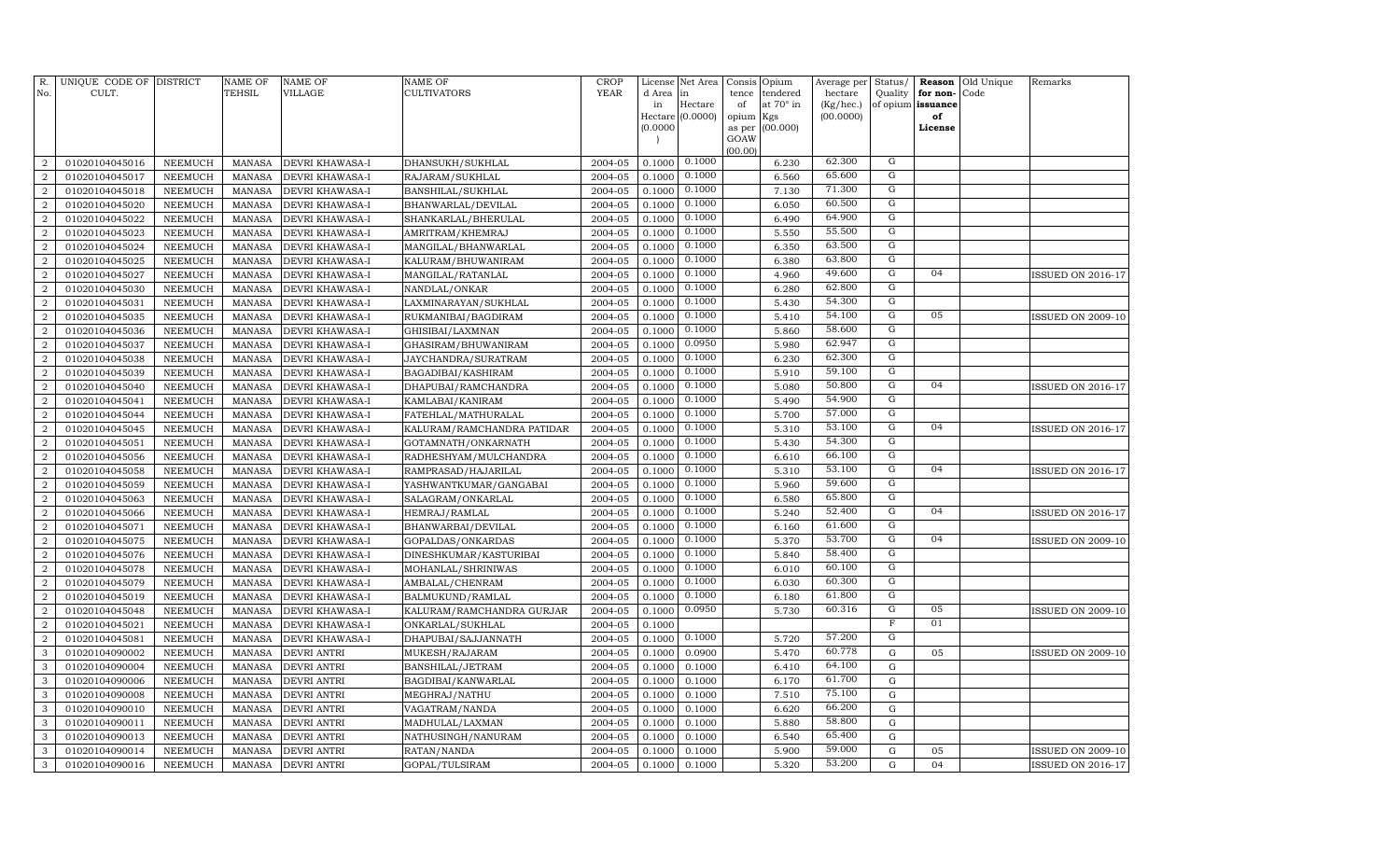| R.<br>No.    | UNIQUE CODE OF DISTRICT<br>CULT. |                    | <b>NAME OF</b><br>TEHSIL       | NAME OF<br>VILLAGE         | NAME OF<br>CULTIVATORS              | <b>CROP</b><br><b>YEAR</b> | d Area in        | License Net Area            | Consis<br>tence | Opium<br>tendered | Average per<br>hectare | Status/<br>Quality | Reason<br>for non- | Old Unique<br>Code | Remarks                  |
|--------------|----------------------------------|--------------------|--------------------------------|----------------------------|-------------------------------------|----------------------------|------------------|-----------------------------|-----------------|-------------------|------------------------|--------------------|--------------------|--------------------|--------------------------|
|              |                                  |                    |                                |                            |                                     |                            | in               | Hectare<br>Hectare (0.0000) | of<br>opium     | at 70° in<br>Kgs  | (Kg/hec.)<br>(00.0000) | of opium           | issuance<br>of     |                    |                          |
|              |                                  |                    |                                |                            |                                     |                            | (0.0000)         |                             | as per          | (00.000)          |                        |                    | License            |                    |                          |
|              |                                  |                    |                                |                            |                                     |                            |                  |                             | GOAW            |                   |                        |                    |                    |                    |                          |
|              |                                  |                    |                                |                            |                                     |                            |                  |                             | (00.00)         |                   |                        |                    |                    |                    |                          |
| 3            | 01020104090018                   | NEEMUCH            | <b>MANASA</b>                  | <b>DEVRI ANTRI</b>         | GOKAL/SHAVRAM                       | 2004-05                    | 0.1000           | 0.1050                      |                 | 6.200             | 59.048                 | $\mathbf G$        | 05                 |                    | <b>ISSUED ON 2009-10</b> |
| 3            | 01020104090019                   | <b>NEEMUCH</b>     | <b>MANASA</b>                  | <b>DEVRI ANTRI</b>         | TEJRAM/DEVRAM                       | 2004-05                    | 0.1000           | 0.1000                      |                 | 6.450             | 64.500                 | $\mathbf G$        |                    |                    |                          |
| 3            | 01020104090020                   | NEEMUCH            | MANASA                         | DEVRI ANTRI                | KARULAL/KAVARLAL                    | 2004-05                    | 0.1000           | 0.1000                      |                 | 5.080             | 50.800<br>60.100       | G                  | 04                 |                    | <b>ISSUED ON 2016-17</b> |
| 3            | 01020104090021                   | NEEMUCH            | <b>MANASA</b>                  | <b>DEVRI ANTRI</b>         | PREMSUKH/NANURAM                    | 2004-05                    | 0.1000           | 0.1000                      |                 | 6.010             | 58.500                 | G                  |                    |                    |                          |
| 3<br>3       | 01020104090022<br>01020104090023 | NEEMUCH<br>NEEMUCH | <b>MANASA</b><br><b>MANASA</b> | DEVRI ANTRI<br>DEVRI ANTRI | BANSHILAL/RATAN                     | 2004-05<br>2004-05         | 0.1000<br>0.1000 | 0.1000                      |                 | 5.850<br>5.600    | 56.000                 | ${\rm G}$<br>G     | 05                 |                    | <b>ISSUED ON 2009-10</b> |
| 3            | 01020104090027                   | NEEMUCH            | <b>MANASA</b>                  | <b>DEVRI ANTRI</b>         | RATANLAL/BHERULAL                   | 2004-05                    | 0.1000           | 0.1000                      |                 | 5.760             | 60.632                 | ${\rm G}$          |                    |                    |                          |
| 3            | 01020104090030                   | NEEMUCH            | <b>MANASA</b>                  | <b>DEVRI ANTRI</b>         | RAMCHANDRA/BHERULAL                 | 2004-05                    | 0.1000           | 0.0950<br>0.1050            |                 | 6.720             | 64.000                 | G                  | 05                 |                    | ISSUED ON 2009-10        |
| 3            | 01020104090032                   | <b>NEEMUCH</b>     | <b>MANASA</b>                  | DEVRI ANTRI                | RUKMANIBAI/NANDA<br>NANALAL/BHUVANA | 2004-05                    | 0.1000           | 0.1000                      |                 | 5.720             | 57.200                 | $\mathbf G$        | 05                 |                    | <b>ISSUED ON 2009-10</b> |
| 3            | 01020104090035                   | NEEMUCH            | <b>MANASA</b>                  | DEVRI ANTRI                | VAJERAM/BHERULAL                    | 2004-05                    | 0.1000           | 0.1000                      |                 | 5.600             | 56.000                 | G                  |                    |                    |                          |
| 3            | 01020104090039                   | NEEMUCH            | <b>MANASA</b>                  | <b>DEVRI ANTRI</b>         | DEU BAI/SHANKARLAL                  | 2004-05                    | 0.1000           | 0.1000                      |                 | 6.020             | 60.200                 | ${\rm G}$          |                    |                    |                          |
| 3            | 01020104090041                   | NEEMUCH            | <b>MANASA</b>                  | DEVRI ANTRI                | SHANKARLAL/BHERULAL                 | 2004-05                    | 0.1000           | 0.1000                      |                 | 5.840             | 58.400                 | $\mathbf G$        | 05                 |                    | <b>ISSUED ON 2009-10</b> |
| 3            | 01020104090042                   | NEEMUCH            | <b>MANASA</b>                  | DEVRI ANTRI                | VARDIBAI/BHERULAL                   | 2004-05                    | 0.1000           | 0.1000                      |                 | 5.780             | 57.800                 | ${\rm G}$          | 05                 |                    | <b>ISSUED ON 2009-10</b> |
| 3            | 01020104090045                   | NEEMUCH            | <b>MANASA</b>                  | <b>DEVRI ANTRI</b>         | JAGDISH/MADHUJI                     | 2004-05                    | 0.1000           | 0.1000                      |                 | 5.630             | 56.300                 | $\mathbf G$        | 05                 |                    | <b>ISSUED ON 2009-10</b> |
| 3            | 01020104090005                   | NEEMUCH            | <b>MANASA</b>                  | DEVRI ANTRI                | MOTILAL/RAMLAL                      | 2004-05                    | 0.1000           |                             |                 |                   |                        | $\mathbf F$        |                    |                    |                          |
| 3            | 01020104090052                   | NEEMUCH            | <b>MANASA</b>                  | DEVRI ANTRI                | BAPULAL/RAMLAL                      | 2004-05                    | 0.1000           | 0.1000                      |                 | 5.890             | 58.900                 | ${\rm G}$          |                    |                    | TRANSFER/KUNDLA          |
| 3            | 01020104090054                   | NEEMUCH            | <b>MANASA</b>                  | DEVRI ANTRI                | KACHRULAL/SHANKARLAL                | 2004-05                    | 0.1000           | 0.1000                      |                 | 5.460             | 54.600                 | ${\rm G}$          | 05                 |                    | <b>ISSUED ON 2009-10</b> |
| $\mathbf{3}$ | 01020104090057                   | <b>NEEMUCH</b>     | <b>MANASA</b>                  | DEVRI ANTRI                | RAJU/SEVA                           | 2004-05                    | 0.1000           | 0.1050                      |                 | 5.760             | 54.857                 | G                  | 05                 |                    | <b>ISSUED ON 2009-10</b> |
| 3            | 01020104090059                   | NEEMUCH            | <b>MANASA</b>                  | <b>DEVRI ANTRI</b>         | BABRULAL/KARULAL                    | 2004-05                    | 0.1000           | 0.1000                      |                 | 5.900             | 59.000                 | ${\rm G}$          |                    | 01020104063039     |                          |
| $\mathbf{3}$ | 01020104090028                   | NEEMUCH            | <b>MANASA</b>                  | <b>DEVRI ANTRI</b>         | BAPULAL/RATANLAL                    | 2004-05                    | 0.1000           | 0.1000                      |                 | 6.300             | 63.000                 | ${\rm G}$          |                    | 01020104089232     |                          |
| 3            | 01020104090060                   | NEEMUCH            | <b>MANASA</b>                  | <b>DEVRI ANTRI</b>         | RAMESH/MADHO                        | 2004-05                    | 0.1000           | 0.1000                      |                 | 6.000             | 60.000                 | ${\rm G}$          |                    |                    |                          |
| 3            | 01020104089001                   | <b>NEEMUCH</b>     | <b>MANASA</b>                  | <b>DETHAL</b>              | CHUNNILAL/ONKARLAL                  | 2004-05                    | 0.1000           | 0.0950                      |                 | 5.630             | 59.263                 | ${\rm G}$          |                    |                    |                          |
| 3            | 01020104089003                   | NEEMUCH            | <b>MANASA</b>                  | <b>DETHAL</b>              | NANIBAI/KISHANA                     | 2004-05                    | 0.1000           | 0.0950                      |                 | 5.600             | 58.947                 | ${\rm G}$          |                    |                    |                          |
| 3            | 01020104089005                   | NEEMUCH            | <b>MANASA</b>                  | <b>DETHAL</b>              | BHAWARLAL/NANAJI                    | 2004-05                    | 0.1000           | 0.0900                      |                 | 5.630             | 62.556                 | $\mathbf G$        |                    |                    | NAMECHANGE               |
| 3            | 01020104089006                   | NEEMUCH            | <b>MANASA</b>                  | <b>DETHAL</b>              | RADHESHYAM/BAPULAL                  | 2004-05                    | 0.1000           | 0.0900                      |                 | 4.820             | 53.556                 | $\mathbf G$        | 04                 |                    | <b>ISSUED ON 2009-10</b> |
| 3            | 01020104089008                   | <b>NEEMUCH</b>     | <b>MANASA</b>                  | <b>DETHAL</b>              | SHAMBHU/LALA                        | 2004-05                    | 0.1000           | 0.1000                      |                 | 5.560             | 55.600                 | ${\rm G}$          |                    |                    |                          |
| 3            | 01020104089009                   | <b>NEEMUCH</b>     | <b>MANASA</b>                  | <b>DETHAL</b>              | MEGHRAJ/KACHRU                      | 2004-05                    | 0.1000           | 0.1000                      |                 | 5.460             | 54.600                 | $\mathbf G$        |                    |                    |                          |
| $\mathbf{3}$ | 01020104089010                   | <b>NEEMUCH</b>     | <b>MANASA</b>                  | <b>DETHAL</b>              | BHAGATSINGH/BHERUSINGH              | 2004-05                    | 0.1000           | 0.1000                      |                 | 6.310             | 63.100                 | ${\rm G}$          |                    |                    |                          |
| 3            | 01020104089013                   | NEEMUCH            | <b>MANASA</b>                  | <b>DETHAL</b>              | DEVILAL/BAPU                        | 2004-05                    | 0.1000           | 0.0950                      |                 | 6.040             | 63.579                 | ${\bf G}$          |                    |                    |                          |
| $\mathbf{3}$ | 01020104089014                   | NEEMUCH            | MANASA                         | DETHAL                     | JAMNABAI/HIRA                       | 2004-05                    | 0.1000           | 0.0950                      |                 | 5.890             | 62.000                 | ${\rm G}$          |                    |                    |                          |
| 3            | 01020104089015                   | NEEMUCH            | MANASA                         | <b>DETHAL</b>              | KISHORLAL/BOTLAL                    | 2004-05                    | 0.1000           | 0.1000                      |                 | 6.800             | 68.000                 | ${\rm G}$          |                    |                    |                          |
| 3            | 01020104089017                   | <b>NEEMUCH</b>     | <b>MANASA</b>                  | <b>DETHAL</b>              | BANSHILAL/NATHU                     | 2004-05                    | 0.1000           | 0.1000                      |                 | 5.300             | 53.000                 | $\mathbf G$        | 04                 |                    | <b>ISSUED ON 2009-10</b> |
| 3            | 01020104089018                   | NEEMUCH            | MANASA                         | DETHAL                     | RAJARAM/HIRA                        | 2004-05                    | 0.1000           | 0.1000                      |                 | 6.230             | 62.300                 | ${\rm G}$          |                    |                    |                          |
| 3            | 01020104089020                   | <b>NEEMUCH</b>     | <b>MANASA</b>                  | <b>DETHAL</b>              | LALSINGH/BHERUSINGH                 | 2004-05                    | 0.1000           | 0.1000                      |                 | 5.350             | 53.500                 | $\mathbf G$        | 04                 |                    | ISSUED ON 2009-10        |
| 3            | 01020104089024                   | <b>NEEMUCH</b>     | <b>MANASA</b>                  | DETHAL                     | KANHYALAL/SURAJMAL                  | 2004-05                    | 0.1000           | 0.1000                      |                 | 6.880             | 68.800                 | $\mathbf G$        |                    |                    |                          |
| 3            | 01020104089025                   | <b>NEEMUCH</b>     | <b>MANASA</b>                  | <b>DETHAL</b>              | KACHRU/HAMERA                       | 2004-05                    | 0.1000           | 0.0950                      |                 | 5.310             | 55.895                 | $\mathbf G$        | 05                 |                    | <b>ISSUED ON 2009-10</b> |
| 3            | 01020104089028                   | <b>NEEMUCH</b>     | <b>MANASA</b>                  | <b>DETHAL</b>              | BHONIRAM/NANALAL                    | 2004-05                    | 0.1000           | 0.1000                      |                 | 5.620             | 56.200                 | ${\rm G}$          |                    |                    | NAMECHANGE               |
| 3            | 01020104089029                   | <b>NEEMUCH</b>     | <b>MANASA</b>                  | <b>DETHAL</b>              | KARULAL/JAYCHAND                    | 2004-05                    | 0.1000           | 0.1000                      |                 | 5.730             | 57.300                 | $\mathbf G$        |                    |                    |                          |
| 3            | 01020104089030                   | <b>NEEMUCH</b>     | <b>MANASA</b>                  | <b>DETHAL</b>              | JAMNABAI/AMRA                       | 2004-05                    | 0.1000           | 0.1000                      |                 | 6.210             | 62.100                 | $\mathbf G$        |                    |                    |                          |
| 3            | 01020104089032                   | <b>NEEMUCH</b>     | <b>MANASA</b>                  | <b>DETHAL</b>              | VAJJIBAI/GOPAL                      | 2004-05                    | 0.1000           | 0.1000                      |                 | 5.720             | 57.200                 | $\mathbf G$        |                    |                    |                          |
| 3            | 01020104089034                   | NEEMUCH            | MANASA                         | DETHAL                     | RUKMANIBAI/SHIVNARAYAN              | 2004-05                    | 0.1000           | 0.0950                      |                 | 6.250             | 65.789                 | ${\rm G}$          |                    |                    |                          |
| $\mathbf{3}$ | 01020104089035                   | <b>NEEMUCH</b>     | <b>MANASA</b>                  | <b>DETHAL</b>              | JAGANNATH/DHULA                     | 2004-05                    | 0.1000           | 0.0950                      |                 | 5.810             | 61.158                 | $\mathbf G$        |                    |                    |                          |
| $\mathbf{3}$ | 01020104089036                   | <b>NEEMUCH</b>     | <b>MANASA</b>                  | <b>DETHAL</b>              | GOPAL/HIRALAL                       | 2004-05                    | 0.1000           | 0.1000                      |                 | 6.690             | 66.900                 | $\mathbf G$        |                    |                    |                          |
| $\mathbf{3}$ | 01020104089039                   | <b>NEEMUCH</b>     | <b>MANASA</b>                  | <b>DETHAL</b>              | PRATAPSINGH/DULESINGH               | 2004-05                    | 0.1000           | 0.1050                      |                 | 6.790             | 64.667                 | G                  |                    |                    |                          |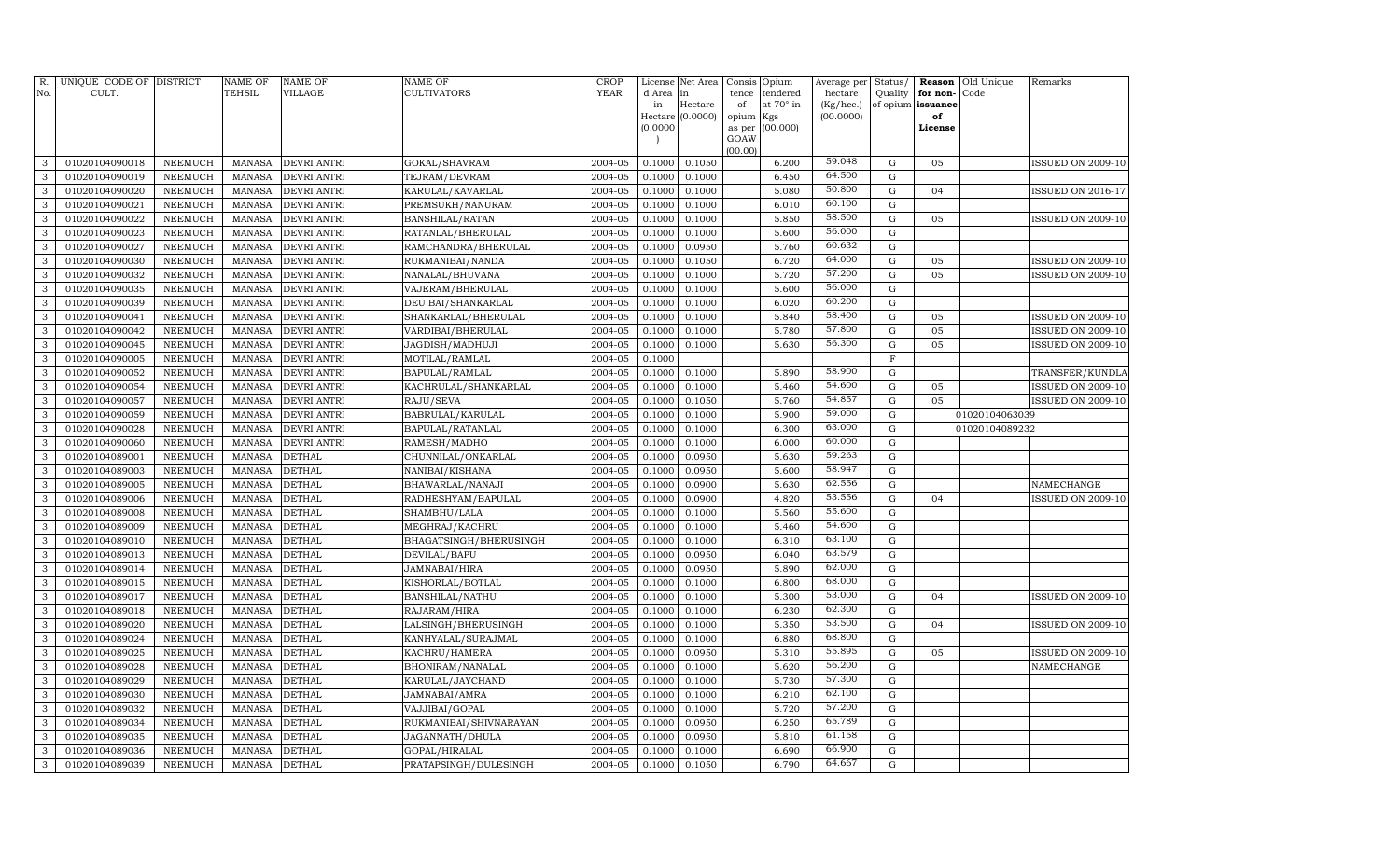| R.<br>No.         | UNIQUE CODE OF DISTRICT<br>CULT. |                                  | NAME OF<br>TEHSIL              | <b>NAME OF</b><br>VILLAGE      | NAME OF<br><b>CULTIVATORS</b>       | <b>CROP</b><br>YEAR | d Area in<br>in<br>(0.0000) | License Net Area<br>Hectare<br>Hectare (0.0000) | Consis<br>tence<br>of<br>opium Kgs<br>as per<br>GOAW | Opium<br>tendered<br>at 70° in<br>(00.000) | Average per<br>hectare<br>$(Kg/$ hec.)<br>(00.0000) | Status/<br>Quality<br>of opium | for non-Code<br>issuance<br>of<br>License | Reason Old Unique | Remarks                  |  |
|-------------------|----------------------------------|----------------------------------|--------------------------------|--------------------------------|-------------------------------------|---------------------|-----------------------------|-------------------------------------------------|------------------------------------------------------|--------------------------------------------|-----------------------------------------------------|--------------------------------|-------------------------------------------|-------------------|--------------------------|--|
|                   |                                  |                                  |                                |                                |                                     |                     |                             |                                                 | (00.00)                                              |                                            |                                                     |                                |                                           |                   |                          |  |
| 3                 | 01020104089040                   | <b>NEEMUCH</b>                   | MANASA                         | <b>DETHAL</b>                  | BANESINGH/BHERUSINGH                | 2004-05             | 0.1000                      | 0.0950                                          |                                                      | 5.640                                      | 59.368                                              | $\mathbf G$                    |                                           |                   |                          |  |
| 3                 | 01020104089042                   | <b>NEEMUCH</b>                   | MANASA                         | <b>DETHAL</b>                  | JAGDISH/NATHU                       | 2004-05             | 0.1000                      | 0.0950                                          |                                                      | 5.090                                      | 53.579                                              | $\mathbf G$                    | 04                                        |                   | <b>ISSUED ON 2009-10</b> |  |
| 3                 | 01020104089044                   | NEEMUCH                          | <b>MANASA</b>                  | <b>DETHAL</b>                  | PRAHLAD/BHAVARLAL                   | 2004-05             | 0.1000                      | 0.0950                                          |                                                      | 6.060                                      | 63.789<br>61.444                                    | $\mathbf G$                    |                                           |                   |                          |  |
| 3                 | 01020104089045                   | <b>NEEMUCH</b>                   | MANASA                         | <b>DETHAL</b>                  | BHUVANA/NANURAM                     | 2004-05             | 0.1000                      | 0.0900                                          |                                                      | 5.530                                      |                                                     | $\mathbf G$                    |                                           |                   |                          |  |
| 3                 | 01020104089058                   | NEEMUCH                          | <b>MANASA</b>                  | <b>DETHAL</b>                  | MANGIBAI/BHAVARLAL                  | 2004-05             | 0.1000                      | 0.0950                                          |                                                      | 5.830                                      | 61.368<br>52.947                                    | $\mathbf G$                    |                                           |                   |                          |  |
| 3                 | 01020104089063                   | NEEMUCH                          | <b>MANASA</b>                  | <b>DETHAL</b>                  | NARMDABAI/RAMESHVAR                 | 2004-05             | 0.1000                      | 0.0950                                          |                                                      | 5.030                                      | 60.200                                              | G                              | 04                                        |                   | ISSUED ON 2016-17        |  |
| 3                 | 01020104089064                   | NEEMUCH                          | <b>MANASA</b>                  | <b>DETHAL</b>                  | RAMNARAYAN/NANURAM                  | 2004-05             | 0.1000                      | 0.1000                                          |                                                      | 6.020                                      | 63.000                                              | G                              |                                           |                   |                          |  |
| 3                 | 01020104089072                   | <b>NEEMUCH</b>                   | <b>MANASA</b>                  | <b>DETHAL</b>                  | GOPILAL/RAMCHANDRA                  | 2004-05             | 0.1000                      | 0.1000                                          |                                                      | 6.300                                      | 57.700                                              | G                              |                                           |                   |                          |  |
| 3                 | 01020104089073                   | NEEMUCH                          | <b>MANASA</b>                  | <b>DETHAL</b>                  | MUKUNCHAND/MANGILAL                 | 2004-05             | 0.1000                      | 0.1000                                          |                                                      | 5.770                                      | 34.105                                              | G                              | 05                                        |                   | <b>ISSUED ON 2009-10</b> |  |
| 3                 | 01020104089075                   | <b>NEEMUCH</b>                   | <b>MANASA</b>                  | <b>DETHAL</b>                  | BHAGATRAM/SHIVRAM                   | 2004-05             | 0.1000                      | 0.0950                                          |                                                      | 3.240                                      | 58.000                                              | G                              | 04                                        |                   | <b>ISSUED ON 2016-17</b> |  |
| 3                 | 01020104089077                   | <b>NEEMUCH</b>                   | <b>MANASA</b>                  | <b>DETHAL</b>                  | LAXMAN/BHOLA                        | 2004-05             | 0.1000                      | 0.0950                                          |                                                      | 5.510                                      | 68.300                                              | G                              |                                           |                   |                          |  |
| 3                 | 01020104089084                   | NEEMUCH                          | MANASA                         | <b>DETHAL</b>                  | PRAKASH/KISHOR                      | 2004-05             | 0.1000                      | 0.1000                                          |                                                      | 6.830                                      | 65.100                                              | G                              |                                           |                   |                          |  |
| 3                 | 01020104089085                   | NEEMUCH                          | MANASA                         | <b>DETHAL</b>                  | MADANLAL/BHAVARLAL                  | 2004-05             | 0.1000                      | 0.1000                                          |                                                      | 6.510<br>5.350                             | 53.500                                              | G<br>$\mathbf G$               |                                           |                   |                          |  |
| 3<br>3            | 01020104089088<br>01020104089089 | <b>NEEMUCH</b><br><b>NEEMUCH</b> | <b>MANASA</b>                  | <b>DETHAL</b><br><b>DETHAL</b> | RAMNARAYAN/BHONA                    | 2004-05<br>2004-05  | 0.1000<br>0.1000            | 0.1000<br>0.0950                                |                                                      | 5.700                                      | 60.000                                              | $\mathbf G$                    | 04                                        |                   | <b>ISSUED ON 2016-17</b> |  |
| 3                 |                                  |                                  | MANASA                         | <b>DETHAL</b>                  | CHANDI BAI/UDAYRAM                  | 2004-05             |                             | 0.0950                                          |                                                      | 5.610                                      | 59.053                                              | $\mathbf G$                    |                                           |                   |                          |  |
|                   | 01020104089090                   | <b>NEEMUCH</b>                   | <b>MANASA</b>                  |                                | FAKIRCHAND/RAMLAL                   |                     | 0.1000                      |                                                 |                                                      |                                            | 64.105                                              | $\mathbf G$                    |                                           |                   |                          |  |
| 3                 | 01020104089094                   | <b>NEEMUCH</b>                   | <b>MANASA</b>                  | <b>DETHAL</b>                  | BANSHILAL/RAMLAL                    | 2004-05             | 0.1000                      | 0.0950                                          |                                                      | 6.090                                      | 69.778                                              |                                |                                           |                   |                          |  |
| $\mathbf{3}$      | 01020104089098                   | <b>NEEMUCH</b>                   | <b>MANASA</b>                  | <b>DETHAL</b>                  | HANSRAJ/RAMLAL                      | 2004-05             | 0.1000                      | 0.0900                                          |                                                      | 6.280                                      | 67.200                                              | G                              |                                           |                   |                          |  |
| 3                 | 01020104089100                   | <b>NEEMUCH</b>                   | <b>MANASA</b>                  | <b>DETHAL</b>                  | KARULAL/LAXMINARAYAN                | 2004-05             | 0.1000                      | 0.1000                                          |                                                      | 6.720                                      | 62.778                                              | $\mathbf G$                    |                                           |                   |                          |  |
| $\mathbf{3}$<br>3 | 01020104089101                   | <b>NEEMUCH</b>                   | <b>MANASA</b>                  | <b>DETHAL</b>                  | SHIVPRASAD/BHUVANIRAM               | 2004-05             | 0.1000                      | 0.0900                                          |                                                      | 5.650                                      | 64.526                                              | G<br>G                         |                                           |                   |                          |  |
|                   | 01020104089105                   | NEEMUCH                          | <b>MANASA</b>                  | <b>DETHAL</b>                  | BAPULAL/AMARJI SUTHAR               | 2004-05             | 0.1000                      | 0.0950                                          |                                                      | 6.130                                      | 57.053                                              | G                              |                                           |                   |                          |  |
| 3                 | 01020104089107                   | <b>NEEMUCH</b>                   | <b>MANASA</b>                  | <b>DETHAL</b>                  | BHAGVATIRAM/HIRAJI                  | 2004-05             | 0.1000                      | 0.0950                                          |                                                      | 5.420                                      | 52.471                                              |                                |                                           |                   |                          |  |
| 3                 | 01020104089108                   | NEEMUCH                          | <b>MANASA</b>                  | <b>DETHAL</b>                  | SHIVRAM/KANIRAM                     | 2004-05             | 0.1000                      | 0.0850                                          |                                                      | 4.460<br>7.050                             | 70.500                                              | G<br>G                         | 04                                        |                   | ISSUED ON 2016-17        |  |
| 3<br>3            | 01020104089109<br>01020104089111 | NEEMUCH                          | <b>MANASA</b>                  | <b>DETHAL</b>                  | RAM PRASAD/ HARI SHANKAR            | 2004-05<br>2004-05  | 0.1000<br>0.1000            | 0.1000                                          |                                                      | 5.690                                      | 56.900                                              | G                              |                                           |                   |                          |  |
| 3                 | 01020104089112                   | NEEMUCH                          | <b>MANASA</b>                  | <b>DETHAL</b>                  | DEVILAL/KARULAL                     |                     | 0.1000                      | 0.1000                                          |                                                      | 6.070                                      | 63.895                                              | G                              |                                           |                   |                          |  |
| 3                 | 01020104089116                   | NEEMUCH                          | <b>MANASA</b>                  | <b>DETHAL</b>                  | SHIVPRASAD/NANALAL                  | 2004-05             |                             | 0.0950                                          |                                                      |                                            | 59.684                                              | G                              |                                           |                   |                          |  |
| 3                 |                                  | NEEMUCH                          | <b>MANASA</b><br><b>MANASA</b> | <b>DETHAL</b>                  | DEVILAL/RAMLAL                      | 2004-05<br>2004-05  | 0.1000<br>0.1000            | 0.0950                                          |                                                      | 5.670<br>6.570                             | 62.571                                              | G                              |                                           |                   |                          |  |
| 3                 | 01020104089117<br>01020104089118 | NEEMUCH                          | <b>MANASA</b>                  | <b>DETHAL</b>                  | SURESH/BHAVARLAL                    | 2004-05             | 0.1000                      | 0.1050                                          |                                                      | 5.940                                      | 59.400                                              | G                              |                                           |                   |                          |  |
| 3                 | 01020104089106                   | NEEMUCH<br><b>NEEMUCH</b>        | <b>MANASA</b>                  | <b>DETHAL</b><br><b>DETHAL</b> | SUKHLAL/RAJARAM<br>RAMSINGH/SHAVRAM | 2004-05             | 0.1000                      | 0.1000<br>0.0950                                |                                                      | 5.760                                      | 60.632                                              | $\mathbf G$                    |                                           |                   |                          |  |
| 3                 | 01020104089121                   | <b>NEEMUCH</b>                   | <b>MANASA</b>                  | <b>DETHAL</b>                  | DINESH/KAVARLAL                     | 2004-05             | 0.1000                      | 0.1050                                          |                                                      | 6.560                                      | 62.476                                              | $\mathbf G$                    |                                           |                   |                          |  |
| 3                 | 01020104089122                   | <b>NEEMUCH</b>                   | <b>MANASA</b>                  | <b>DETHAL</b>                  | SHANTIBAI/MANGILAL                  | 2004-05             | 0.1000                      | 0.1000                                          |                                                      | 6.100                                      | 61.000                                              | $\mathbf G$                    |                                           |                   |                          |  |
| 3                 | 01020104089124                   | <b>NEEMUCH</b>                   | <b>MANASA</b>                  | <b>DETHAL</b>                  | SAMRATH/NATHULAL                    | 2004-05             | 0.1000                      | 0.0950                                          |                                                      | 5.980                                      | 62.947                                              | G                              |                                           |                   | TRANSFER/PIPLIYAKHURD    |  |
| $\mathbf{3}$      | 01020104089125                   | <b>NEEMUCH</b>                   | <b>MANASA</b>                  | <b>DETHAL</b>                  | MANGILAL/NANURAM                    | 2004-05             | 0.1000                      | 0.0950                                          |                                                      | 5.060                                      | 53.263                                              | $\mathbf G$                    | 04                                        |                   | <b>ISSUED ON 2009-10</b> |  |
| 3                 | 01020104089127                   | <b>NEEMUCH</b>                   | <b>MANASA</b>                  | <b>DETHAL</b>                  | LALURAM/NARAYAN                     | 2004-05             | 0.1000                      | 0.1050                                          |                                                      | 6.270                                      | 59.714                                              | G                              |                                           |                   |                          |  |
| $\mathbf{3}$      | 01020104089129                   | <b>NEEMUCH</b>                   | <b>MANASA</b>                  | <b>DETHAL</b>                  | FORIYALAL/NANALAL                   | 2004-05             | 0.1000                      | 0.1000                                          |                                                      | 5.330                                      | 53.300                                              | $\mathbf G$                    | 04                                        |                   | <b>ISSUED ON 2016-17</b> |  |
| 3                 | 01020104089130                   | <b>NEEMUCH</b>                   | <b>MANASA</b>                  | <b>DETHAL</b>                  | FAKIRCHAND/BHURA                    | 2004-05             | 0.1000                      | 0.0950                                          |                                                      | 5.280                                      | 55.579                                              | $\mathbf G$                    |                                           |                   |                          |  |
| 3                 | 01020104089132                   | <b>NEEMUCH</b>                   | <b>MANASA</b>                  | <b>DETHAL</b>                  | AMARULAL/KACHRU                     | 2004-05             | 0.1000                      | 0.0950                                          |                                                      | 5.830                                      | 61.368                                              | $\mathbf G$                    |                                           |                   |                          |  |
| 3                 | 01020104089137                   | <b>NEEMUCH</b>                   | <b>MANASA</b>                  | <b>DETHAL</b>                  | BANESINGH/BHAVANISINGH              | 2004-05             | 0.1000                      | 0.1000                                          |                                                      | 5.950                                      | 59.500                                              | $\mathbf G$                    |                                           |                   |                          |  |
| 3                 | 01020104089140                   | <b>NEEMUCH</b>                   | <b>MANASA</b>                  | <b>DETHAL</b>                  | RAMLAL/NANURAM                      | 2004-05             | 0.1000                      | 0.0900                                          |                                                      | 5.800                                      | 64.444                                              | G                              |                                           |                   |                          |  |
| 3                 | 01020104089141                   | <b>NEEMUCH</b>                   | <b>MANASA</b>                  | <b>DETHAL</b>                  | DHANRAJ/BANSHILAL                   | 2004-05             | 0.1000                      | 0.1050                                          |                                                      | 6.050                                      | 57.619                                              | G                              |                                           |                   |                          |  |
| 3                 | 01020104089143                   | <b>NEEMUCH</b>                   | <b>MANASA</b>                  | <b>DETHAL</b>                  | KARULAL/ONKAR                       | 2004-05             | 0.1000                      | 0.1000                                          |                                                      | 5.970                                      | 59.700                                              | G                              |                                           |                   |                          |  |
| 3                 | 01020104089144                   | <b>NEEMUCH</b>                   | <b>MANASA</b>                  | <b>DETHAL</b>                  | DILIP/HIRALAL                       | 2004-05             | 0.1000                      | 0.0950                                          |                                                      | 5.830                                      | 61.368                                              | G                              |                                           |                   |                          |  |
| $\mathbf{3}$      | 01020104089145                   | <b>NEEMUCH</b>                   | MANASA                         | <b>DETHAL</b>                  | MUKUNDAS/RAMDAS                     | 2004-05             | 0.1000                      | 0.1050                                          |                                                      | 6.590                                      | 62.762                                              | G                              |                                           |                   |                          |  |
|                   |                                  |                                  |                                |                                |                                     |                     |                             |                                                 |                                                      |                                            |                                                     |                                |                                           |                   |                          |  |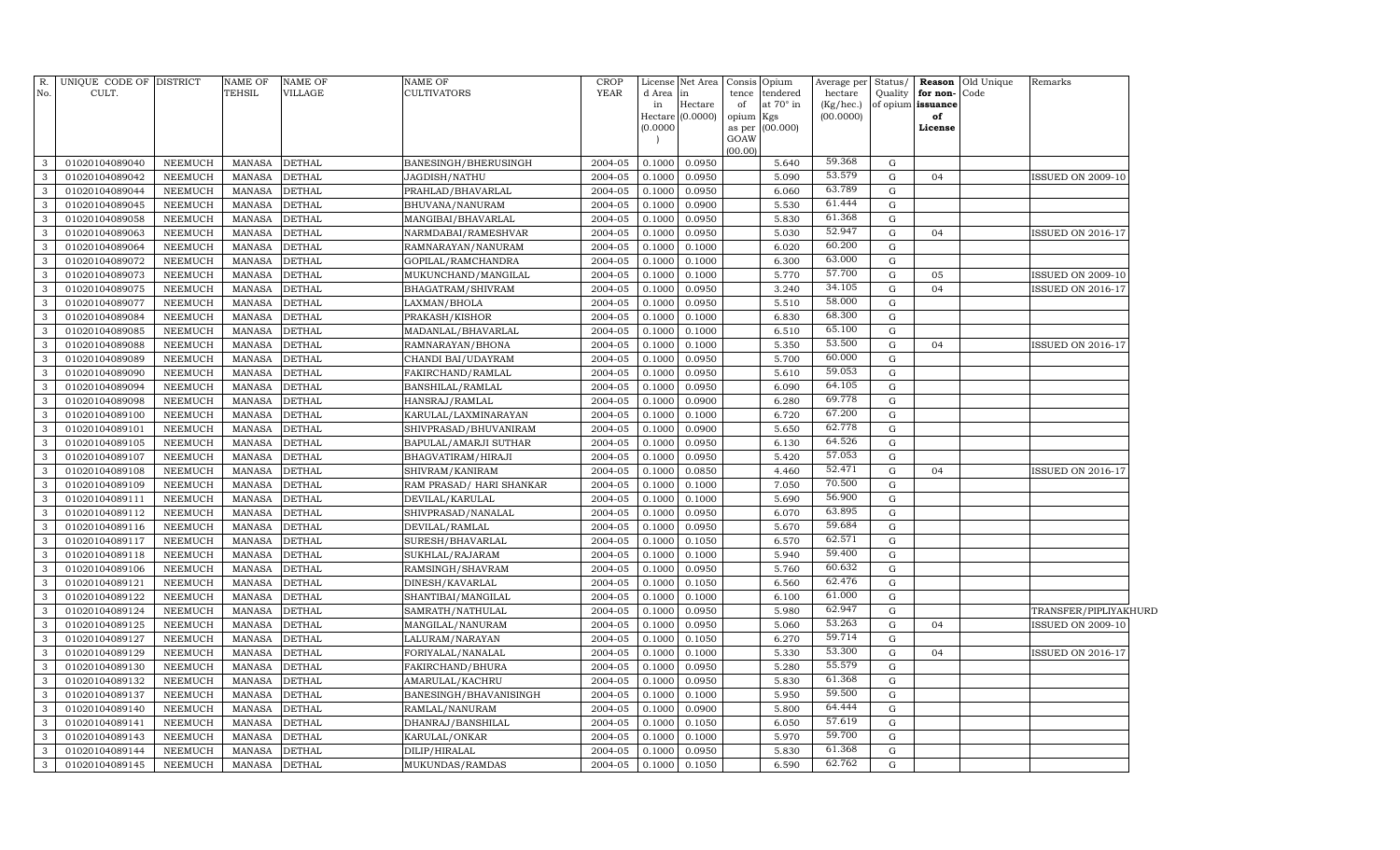| R.<br>No.    | UNIQUE CODE OF DISTRICT<br>CULT. |                | <b>NAME OF</b><br>TEHSIL | <b>NAME OF</b><br><b>VILLAGE</b> | NAME OF<br>CULTIVATORS  | CROP<br><b>YEAR</b> | d Area<br>in | License Net Area<br>lin<br>Hectare | Consis<br>tence<br>of | Opium<br>tendered<br>at $70^\circ$ in | Average per<br>hectare<br>(Kg/hec.) | Status/<br>Quality | for non-<br>of opium issuance | <b>Reason</b> Old Unique<br>Code | Remarks                  |
|--------------|----------------------------------|----------------|--------------------------|----------------------------------|-------------------------|---------------------|--------------|------------------------------------|-----------------------|---------------------------------------|-------------------------------------|--------------------|-------------------------------|----------------------------------|--------------------------|
|              |                                  |                |                          |                                  |                         |                     |              | Hectare (0.0000)                   | opium                 | Kgs                                   | (00.0000)                           |                    | of                            |                                  |                          |
|              |                                  |                |                          |                                  |                         |                     | (0.0000)     |                                    | as per                | (00.000)                              |                                     |                    | License                       |                                  |                          |
|              |                                  |                |                          |                                  |                         |                     |              |                                    | GOAW                  |                                       |                                     |                    |                               |                                  |                          |
| 3            | 01020104089147                   | <b>NEEMUCH</b> | <b>MANASA</b>            | <b>DETHAL</b>                    | MANNALAL/BHAVARLAL      | 2004-05             | 0.1000       | 0.0900                             | (00.00)               | 5.810                                 | 64.556                              | $\mathbf G$        |                               |                                  |                          |
| 3            | 01020104089148                   | NEEMUCH        | <b>MANASA</b>            | <b>DETHAL</b>                    | RAMNARAYAN/KACHRULAL    | 2004-05             | 0.1000       | 0.1000                             |                       | 5.750                                 | 57.500                              | $\mathbf G$        |                               |                                  |                          |
| 3            | 01020104089149                   | <b>NEEMUCH</b> | <b>MANASA</b>            | <b>DETHAL</b>                    | RAMSINGH/AMICHAND       | 2004-05             | 0.1000       | 0.0900                             | 61.26                 | 4.080                                 | 45.333                              | $\mathbf{I}$       | 02                            |                                  | <b>ISSUED ON 2009-10</b> |
| $\mathbf{3}$ | 01020104089152                   | <b>NEEMUCH</b> | <b>MANASA</b>            | <b>DETHAL</b>                    | CHAINRAM/AMRA           | 2004-05             | 0.1000       | 0.0950                             |                       | 5.700                                 | 60.000                              | G                  |                               |                                  |                          |
| 3            | 01020104089154                   | <b>NEEMUCH</b> | <b>MANASA</b>            | <b>DETHAL</b>                    | NOJIBAI/KISHANLAL       | 2004-05             | 0.1000       | 0.1000                             |                       | 6.340                                 | 63.400                              | $\mathbf G$        |                               |                                  |                          |
| 3            | 01020104089163                   | NEEMUCH        | <b>MANASA</b>            | <b>DETHAL</b>                    | PARMANAND/KACHRULAL     | 2004-05             | 0.1000       | 0.1000                             |                       | 6.020                                 | 60.200                              | G                  |                               |                                  |                          |
| 3            | 01020104089166                   | <b>NEEMUCH</b> | <b>MANASA</b>            | <b>DETHAL</b>                    | KARULAL/HAMERA          | 2004-05             | 0.1000       | 0.0950                             |                       | 6.000                                 | 63.158                              | G                  |                               |                                  |                          |
| 3            | 01020104089167                   | NEEMUCH        | <b>MANASA</b>            | <b>DETHAL</b>                    | RAMCHANDRA/SHANKARLAL   | 2004-05             | 0.1000       | 0.1000                             |                       | 5.570                                 | 55.700                              | ${\rm G}$          |                               |                                  |                          |
| 3            | 01020104089168                   | NEEMUCH        | <b>MANASA</b>            | DETHAL                           | SABUBAI/NANALAL         | 2004-05             | 0.1000       | 0.0900                             |                       | 5.950                                 | 66.111                              | $\mathbf G$        |                               |                                  |                          |
| 3            | 01020104089173                   | NEEMUCH        | <b>MANASA</b>            | <b>DETHAL</b>                    | KISHOR/HIRALAL          | 2004-05             | 0.1000       | 0.0950                             |                       | 5.950                                 | 62.632                              | ${\rm G}$          |                               |                                  |                          |
| 3            | 01020104089174                   | <b>NEEMUCH</b> | <b>MANASA</b>            | <b>DETHAL</b>                    | MANGILAL/HIRA           | 2004-05             | 0.1000       | 0.1000                             |                       | 6.300                                 | 63.000                              | ${\rm G}$          |                               |                                  |                          |
| $\mathbf{3}$ | 01020104089179                   | <b>NEEMUCH</b> | <b>MANASA</b>            | <b>DETHAL</b>                    | BHUVANISINGH/BHERUSINGH | 2004-05             | 0.1000       | 0.1000                             |                       | 6.380                                 | 63.800                              | $\mathbf G$        |                               |                                  |                          |
| 3            | 01020104089181                   | <b>NEEMUCH</b> | <b>MANASA</b>            | <b>DETHAL</b>                    | NANURAM/JETRAM          | 2004-05             | 0.1000       | 0.1000                             |                       | 4.720                                 | 47.200                              | ${\rm G}$          | 04                            |                                  | <b>ISSUED ON 2016-17</b> |
| 3            | 01020104089183                   | NEEMUCH        | <b>MANASA</b>            | <b>DETHAL</b>                    | LAXMINARAYAN/BHUVANI    | 2004-05             | 0.1000       | 0.1000                             |                       | 6.710                                 | 67.100                              | $\mathbf G$        |                               |                                  |                          |
| 3            | 01020104089185                   | <b>NEEMUCH</b> | <b>MANASA</b>            | <b>DETHAL</b>                    | SUNDARLAL/GANGARAM      | 2004-05             | 0.1000       | 0.0950                             |                       | 6.330                                 | 66.632                              | $\mathbf G$        |                               |                                  |                          |
| 3            | 01020104089189                   | NEEMUCH        | <b>MANASA</b>            | <b>DETHAL</b>                    | HIRALAL/NANURAM         | 2004-05             | 0.1000       | 0.0900                             |                       | 5.440                                 | 60.444                              | ${\rm G}$          |                               |                                  |                          |
| 3            | 01020104089197                   | <b>NEEMUCH</b> | <b>MANASA</b>            | <b>DETHAL</b>                    | TULSIBAI/NANALAL        | 2004-05             | 0.1000       | 0.0950                             |                       | 6.120                                 | 64.421                              | ${\rm G}$          |                               |                                  |                          |
| 3            | 01020104089206                   | <b>NEEMUCH</b> | <b>MANASA</b>            | DETHAL                           | SOHANBAI/SITARAM        | 2004-05             | 0.1000       | 0.1050                             |                       | 6.530                                 | 62.190                              | ${\rm G}$          |                               |                                  |                          |
| 3            | 01020104089208                   | NEEMUCH        | <b>MANASA</b>            | <b>DETHAL</b>                    | MUKESH/CHARANSINGH      | 2004-05             | 0.1000       | 0.1000                             |                       | 5.870                                 | 58.700                              | $\mathbf G$        |                               |                                  |                          |
| 3            | 01020104089209                   | <b>NEEMUCH</b> | <b>MANASA</b>            | <b>DETHAL</b>                    | RAMPRASAD/NANDRAM       | 2004-05             | 0.1000       | 0.0950                             |                       | 5.950                                 | 62.632                              | ${\rm G}$          |                               |                                  |                          |
| 3            | 01020104089210                   | NEEMUCH        | <b>MANASA</b>            | <b>DETHAL</b>                    | RAMESH / NANDLAL        | 2004-05             | 0.1000       | 0.1000                             |                       | 5.760                                 | 57.600                              | ${\rm G}$          | 05                            |                                  | <b>ISSUED ON 2009-10</b> |
| 3            | 01020104089211                   | NEEMUCH        | <b>MANASA</b>            | DETHAL                           | RAJESH/LAXMANPRASAD     | 2004-05             | 0.1000       | 0.0950                             |                       | 6.610                                 | 69.579                              | $\mathbf G$        |                               |                                  |                          |
| 3            | 01020104089212                   | <b>NEEMUCH</b> | <b>MANASA</b>            | <b>DETHAL</b>                    | SANTOSH/NARAYAN         | 2004-05             | 0.1000       | 0.1000                             |                       | 6.490                                 | 64.900                              | ${\rm G}$          |                               |                                  |                          |
| 3            | 01020104089213                   | <b>NEEMUCH</b> | <b>MANASA</b>            | <b>DETHAL</b>                    | KANHAIYALAL/ NARAYAN    | 2004-05             | 0.1000       | 0.0950                             |                       | 6.190                                 | 65.158                              | $\mathbf G$        |                               |                                  |                          |
| 3            | 01020104089214                   | <b>NEEMUCH</b> | <b>MANASA</b>            | <b>DETHAL</b>                    | DAMARLAL/RAMPRASAD      | 2004-05             | 0.1000       | 0.0950                             |                       | 5.770                                 | 60.737                              | $\mathbf G$        |                               |                                  |                          |
| 3            | 01020104089215                   | <b>NEEMUCH</b> | <b>MANASA</b>            | <b>DETHAL</b>                    | VISHNU/BANSHILAL        | 2004-05             | 0.1000       | 0.1000                             |                       | 6.350                                 | 63.500                              | ${\rm G}$          |                               |                                  |                          |
| 3            | 01020104089216                   | <b>NEEMUCH</b> | <b>MANASA</b>            | <b>DETHAL</b>                    | PARSRAM/MOHANLAL        | 2004-05             | 0.1000       | 0.1000                             |                       | 6.850                                 | 68.500                              | $\mathbf G$        |                               |                                  |                          |
| 3            | 01020104089218                   | <b>NEEMUCH</b> | <b>MANASA</b>            | <b>DETHAL</b>                    | LAXMAN/NANDA            | 2004-05             | 0.1000       | 0.0950                             |                       | 6.540                                 | 68.842                              | $\mathbf G$        |                               |                                  |                          |
| 3            | 01020104089219                   | <b>NEEMUCH</b> | <b>MANASA</b>            | <b>DETHAL</b>                    | TULSIDAS/BHAWANIDAS     | 2004-05             | 0.1000       | 0.1000                             |                       | 6.910                                 | 69.100                              | ${\rm G}$          |                               |                                  |                          |
| 3            | 01020104089220                   | <b>NEEMUCH</b> | <b>MANASA</b>            | DETHAL                           | SHIVNARAYAN/NARAYAN     | 2004-05             | 0.1000       | 0.0950                             |                       | 6.030                                 | 63.474                              | $\mathbf G$        |                               |                                  |                          |
| 3            | 01020104089222                   | NEEMUCH        | <b>MANASA</b>            | DETHAL                           | MANGALDAS/TULSIDAS      | 2004-05             | 0.1000       | 0.0950                             |                       | 6.680                                 | 70.316                              | ${\rm G}$          |                               |                                  |                          |
| 3            | 01020104089223                   | NEEMUCH        | <b>MANASA</b>            | <b>DETHAL</b>                    | RADHESHYAM/RAMCHANDRA   | 2004-05             | 0.1000       | 0.1050                             |                       | 6.380                                 | 60.762                              | $\mathbf G$        |                               |                                  |                          |
| 3            | 01020104089224                   | NEEMUCH        | <b>MANASA</b>            | DETHAL                           | SHIVNARAYAN/RAMCHANDRA  | 2004-05             | 0.1000       | 0.1050                             |                       | 6.560                                 | 62.476                              | ${\rm G}$          |                               |                                  |                          |
| 3            | 01020104089225                   | NEEMUCH        | <b>MANASA</b>            | DETHAL                           | RAMLAL/MANGILAL         | 2004-05             | 0.1000       | 0.1050                             |                       | 6.430                                 | 61.238                              | ${\rm G}$          |                               |                                  |                          |
| 3            | 01020104089226                   | <b>NEEMUCH</b> | <b>MANASA</b>            | DETHAL                           | HIRALAL/RAJARAM         | 2004-05             | 0.1000       | 0.0950                             |                       | 6.300                                 | 66.316                              | $\mathbf G$        |                               |                                  |                          |
| 3            | 01020104089227                   | <b>NEEMUCH</b> | <b>MANASA</b>            | <b>DETHAL</b>                    | KHEMA/DHULA             | 2004-05             | 0.1000       | 0.1000                             |                       | 5.080                                 | 50.800                              | $\mathbf G$        | 04                            |                                  | <b>ISSUED ON 2016-17</b> |
| 3            | 01020104089228                   | <b>NEEMUCH</b> | <b>MANASA</b>            | <b>DETHAL</b>                    | KARULAL/KHEMALAL        | 2004-05             | 0.1000       | 0.1000                             |                       | 5.940                                 | 59.400                              | ${\rm G}$          | 05                            |                                  | <b>ISSUED ON 2009-10</b> |
| 3            | 01020104089229                   | <b>NEEMUCH</b> | <b>MANASA</b>            | <b>DETHAL</b>                    | RAMLAL/BHERUAL          | 2004-05             | 0.1000       | 0.1000                             |                       | 5.540                                 | 55.400                              | $\mathbf G$        |                               |                                  |                          |
| 3            | 01020104089019                   | NEEMUCH        | MANASA                   | DETHAL                           | RATANLAL/BHAVARLAL      | 2004-05             | 0.1000       | 0.1000                             |                       | 6.070                                 | 60.700                              | $\mathbf G$        |                               |                                  |                          |
| 3            | 01020104089201                   | <b>NEEMUCH</b> | <b>MANASA</b>            | DETHAL                           | MANSINGH/AMRITRAM       | 2004-05             | 0.1000       | 0.1050                             |                       | 6.920                                 | 65.905                              | $\mathbf G$        |                               |                                  |                          |
| 3            | 01020104089023                   | NEEMUCH        | <b>MANASA</b>            | DETHAL                           | GITABAI/KISHANLAL       | 2004-05             | 0.1000       | 0.0850                             |                       | 5.120                                 | 60.235<br>71.400                    | ${\rm G}$          |                               |                                  |                          |
| 3            | 01020104089234                   | NEEMUCH        | <b>MANASA</b>            | DETHAL                           | MOTILAL/AMARLAL         | 2004-05             | 0.1000       | 0.1000                             |                       | 7.140                                 | 63.789                              | $\mathbf G$        |                               | 01020104090005                   |                          |
| 3            | 01020104089049                   | NEEMUCH        | <b>MANASA</b>            | <b>DETHAL</b>                    | SANJAYKUMAR/MADANLAL    | 2004-05             | 0.1000       | 0.0950                             |                       | 6.060                                 | 55.263                              | $\mathbf G$        |                               |                                  |                          |
| $\mathbf{3}$ | 01020104089096                   | NEEMUCH        | <b>MANASA</b>            | DETHAL                           | GOPAL/MANGUDAS          | 2004-05             | 0.1000       | 0.0950                             |                       | 5.250                                 |                                     | G                  |                               |                                  |                          |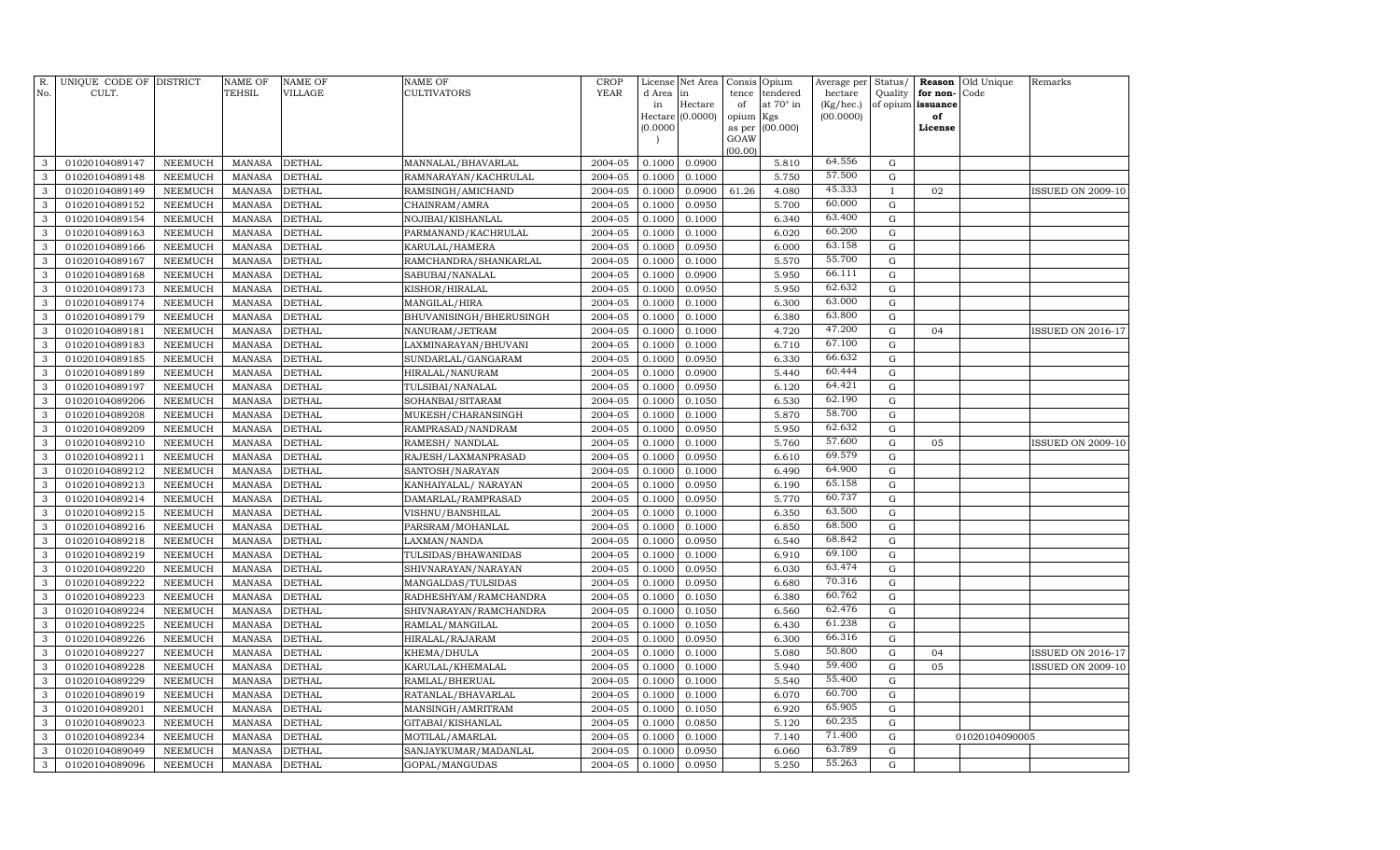| R.<br>No.      | UNIQUE CODE OF DISTRICT<br>CULT. |                | <b>NAME OF</b><br><b>TEHSIL</b> | <b>NAME OF</b><br><b>VILLAGE</b> | <b>NAME OF</b><br><b>CULTIVATORS</b> | <b>CROP</b><br><b>YEAR</b> | License<br>d Area | Net Area<br>in      | Consis<br>tence | Opium<br>tendered | Average per<br>hectare | Status/<br>Quality | for non-       | <b>Reason</b> Old Unique<br>Code | Remarks                  |
|----------------|----------------------------------|----------------|---------------------------------|----------------------------------|--------------------------------------|----------------------------|-------------------|---------------------|-----------------|-------------------|------------------------|--------------------|----------------|----------------------------------|--------------------------|
|                |                                  |                |                                 |                                  |                                      |                            | in<br>Hectare     | Hectare<br>(0.0000) | of<br>opium     | at 70° in<br>Kgs  | (Kg/hec.)<br>(00.0000) | of opium           | issuance<br>of |                                  |                          |
|                |                                  |                |                                 |                                  |                                      |                            | (0.0000)          |                     | as per          | (00.000)          |                        |                    | License        |                                  |                          |
|                |                                  |                |                                 |                                  |                                      |                            |                   |                     | GOAW            |                   |                        |                    |                |                                  |                          |
|                |                                  |                |                                 |                                  |                                      |                            |                   |                     | (00.00)         |                   |                        |                    |                |                                  |                          |
| 3              | 01020104089157                   | NEEMUCH        | <b>MANASA</b>                   | <b>DETHAL</b>                    | TULSIRAM/RAMLAL                      | 2004-05                    | 0.1000            | 0.0900              |                 | 5.350             | 59.444                 | G                  |                |                                  |                          |
| 3              | 01020104089030                   | NEEMUCH        | <b>MANASA</b>                   | <b>DETHAL</b>                    | SITABAI/AMARCHAND                    | 2004-05                    | 0.1000            | 0.0900              |                 | 5.540             | 61.556                 | $\mathbf G$        |                |                                  |                          |
| 3              | 01020104089061                   | NEEMUCH        | <b>MANASA</b>                   | <b>DETHAL</b>                    | BHERULAL/JAGANNATH                   | 2004-05                    | 0.1000            | 0.0950              | 62.05           | 2.930             | 29.300                 | $\mathbf{I}$       | 02             |                                  | <b>ISSUED ON 2009-10</b> |
| $\mathbf{3}$   | 01020104089080                   | NEEMUCH        | <b>MANASA</b>                   | <b>DETHAL</b>                    | KANIRAM/JETRAM                       | 2004-05                    | 0.1000            | 0.1000              |                 | 5.660             | 56.600                 | G                  |                |                                  |                          |
| 3              | 01020104089142                   | <b>NEEMUCH</b> | <b>MANASA</b>                   | <b>DETHAL</b>                    | RANGLAL/KANIRAM                      | 2004-05                    | 0.1000            | 0.1050              |                 | 6.480             | 61.714                 | G                  |                |                                  |                          |
| $\mathbf{3}$   | 01020104089076                   | <b>NEEMUCH</b> | <b>MANASA</b>                   | <b>DETHAL</b>                    | DEVILAL/GOPAL                        | 2004-05                    | 0.1000            | 0.0950              |                 | 5.740             | 60.421                 | G                  |                |                                  |                          |
| $\mathbf{3}$   | 01020104089120                   | <b>NEEMUCH</b> | <b>MANASA</b>                   | <b>DETHAL</b>                    | BAPULAL/RAMCHANDRA                   | 2004-05                    | 0.1000            | 0.1000              |                 | 5.630             | 56.300                 | G                  |                |                                  |                          |
| $\mathbf{3}$   | 01020104089207                   | NEEMUCH        | <b>MANASA</b>                   | <b>DETHAL</b>                    | FAKIRCHAND/DOLA                      | 2004-05                    | 0.1000            | 0.1000              |                 | 5.920             | 59.200                 | G                  |                |                                  |                          |
| 3              | 01020104089135                   | NEEMUCH        | <b>MANASA</b>                   | <b>DETHAL</b>                    | JAGANNATH/HIRA                       | 2004-05                    | 0.1000            | 0.1000              |                 | 5.690             | 56.900                 | G                  |                |                                  |                          |
| 3              | 01020104089038                   | <b>NEEMUCH</b> | <b>MANASA</b>                   | <b>DETHAL</b>                    | DEVILAL/NANURAM                      | 2004-05                    | 0.1000            | 0.0950              |                 | 5.030             | 52.947                 | G                  | 04             |                                  |                          |
| 3              | 01020104089165                   | <b>NEEMUCH</b> | <b>MANASA</b>                   | <b>DETHAL</b>                    | SUNDARBAI/RATANLAL                   | 2004-05                    | 0.1000            | 0.1000              |                 | 6.340             | 63.400                 | $\mathbf G$        |                |                                  | TRANSFER/PIPLIYAKHURD    |
| $\mathbf{3}$   | 01020104089240                   | <b>NEEMUCH</b> | <b>MANASA</b>                   | <b>DETHAL</b>                    | KISHANLAL/NARAYAN                    | 2004-05                    | 0.1000            | 0.1000              |                 | 6.240             | 62.400                 | ${\rm G}$          |                |                                  | TRANSFER/KHANKHEDI       |
| 3              | 01020104089241                   | <b>NEEMUCH</b> | <b>MANASA</b>                   | <b>DETHAL</b>                    | HARISHANKAR/NARAYAN                  | 2004-05                    | 0.1000            | 0.1000              |                 | 5.960             | 59.600                 | $\mathbf G$        |                |                                  | TRANSFER/KHANKHEDI       |
| $\mathbf{3}$   | 01020104089243                   | <b>NEEMUCH</b> | <b>MANASA</b>                   | <b>DETHAL</b>                    | GANGABAI/ONKAR                       | 2004-05                    | 0.1000            | 0.1000              |                 | 5.860             | 58.600                 | ${\rm G}$          | 05             |                                  | <b>ISSUED ON 2009-10</b> |
| 3              | 01020104089244                   | <b>NEEMUCH</b> | <b>MANASA</b>                   | <b>DETHAL</b>                    | KANHYALAL/UDAYRAM                    | 2004-05                    | 0.1000            | 0.1000              |                 | 6.180             | 61.800                 | G                  |                |                                  | TRANSFER/KHANKHEDI       |
| $\mathbf{3}$   | 01020104089221                   | <b>NEEMUCH</b> | <b>MANASA</b>                   | <b>DETHAL</b>                    | SALAGRAM / NARAYAN                   | 2004-05                    | 0.1000            | 0.0900              |                 | 5.610             | 62.333                 | G                  |                | 01020104066094                   |                          |
| 3              | 01020104089093                   | <b>NEEMUCH</b> | <b>MANASA</b>                   | <b>DETHAL</b>                    | HIRALAL/MANGILAL                     | 2004-05                    | 0.1000            | 0.1000              |                 | 4.650             | 46.500                 | G                  | 04             | 1020104090046                    |                          |
| $\mathbf{3}$   | 01020104089016                   | <b>NEEMUCH</b> | <b>MANASA</b>                   | <b>DETHAL</b>                    | SHIVRAM/MODA                         | 2004-05                    | 0.1000            | 0.0950              |                 | 2.140             | 22.526                 | ${\rm G}$          | 04             |                                  |                          |
| $\mathbf{3}$   | 01020104089246                   | NEEMUCH        | <b>MANASA</b>                   | <b>DETHAL</b>                    | MANGILAL/RAMDAS                      | 2004-05                    | 0.1000            | 0.1050              |                 | 6.330             | 60.286                 | ${\rm G}$          |                | 01020104090040                   |                          |
| $\mathbf{3}$   | 01020104089070                   | NEEMUCH        | <b>MANASA</b>                   | <b>DETHAL</b>                    | DEVILAL/NANURAM                      | 2004-05                    | 0.1000            | 0.1000              |                 | 5.990             | 59.900                 | ${\rm G}$          |                | 01020104092173                   |                          |
| 3              | 01020104089171                   | <b>NEEMUCH</b> | <b>MANASA</b>                   | <b>DETHAL</b>                    | SUNDERBAI/BHANWARLAL                 | 2004-05                    | 0.100             | 0.0850              |                 | 4.850             | 57.059                 | G                  |                |                                  | 0102010406911 NAMECHANGE |
| 3              | 01020104089131                   | <b>NEEMUCH</b> | <b>MANASA</b>                   | <b>DETHAL</b>                    | DHANRAJ/BHANWARLAL                   | 2004-05                    | 0.1000            | 0.0850              |                 | 4.740             | 55.765                 | ${\rm G}$          |                | 01020104089131                   |                          |
| $\overline{1}$ | 01020104003001                   | <b>NEEMUCH</b> | <b>MANASA</b>                   | <b>DATOLI</b>                    | DURGA/NANURAM                        | 2004-05                    | 0.1000            |                     |                 |                   |                        | $\overline{F}$     |                |                                  |                          |
| -1             | 01020104003007                   | <b>NEEMUCH</b> | <b>MANASA</b>                   | <b>DATOLI</b>                    | BALWANT/MADHOSINGH                   | 2004-05                    | 0.1000            |                     |                 |                   |                        | $\overline{F}$     |                |                                  |                          |
|                | 01020104003011                   | <b>NEEMUCH</b> | <b>MANASA</b>                   | <b>DATOLI</b>                    | DHAPUBAI/BHAWSINGH                   | 2004-05                    | 0.1000            |                     |                 |                   |                        | $\overline{F}$     |                |                                  |                          |
|                | 01020104003017                   | <b>NEEMUCH</b> | <b>MANASA</b>                   | <b>DATOLI</b>                    | SURESHCHAND/KISHANLAL                | 2004-05                    | 0.1000            | 0.0900              |                 | 5.490             | 61.000                 | G                  |                |                                  |                          |
|                | 01020104003023                   | <b>NEEMUCH</b> | <b>MANASA</b>                   | <b>DATOLI</b>                    | MANGILAL/NATHU                       | 2004-05                    | 0.1000            |                     |                 |                   |                        | F                  |                |                                  |                          |
| -1             | 01020104003025                   | <b>NEEMUCH</b> | <b>MANASA</b>                   | <b>DATOLI</b>                    | GUNJIBAI/LALA                        | 2004-05                    | 0.1000            |                     |                 |                   |                        | $\mathbf F$        | 06             |                                  | <b>ISSUED 2006-07</b>    |
|                | 01020104003030                   | <b>NEEMUCH</b> | <b>MANASA</b>                   | <b>DATOLI</b>                    | GENDIBAI/BHAGWANSINGH                | 2004-05                    | 0.1000            |                     |                 |                   |                        | $\mathbf F$        |                |                                  |                          |
|                | 01020104003031                   | <b>NEEMUCH</b> | <b>MANASA</b>                   | <b>DATOLI</b>                    | JAYSINGH/RATNA                       | 2004-05                    | 0.1000            |                     |                 |                   |                        | $\mathbf F$        |                |                                  |                          |
|                | 01020104003033                   | <b>NEEMUCH</b> | <b>MANASA</b>                   | <b>DATOLI</b>                    | NARENDRA/SURESHCHAND                 | 2004-05                    | 0.1000            |                     |                 |                   |                        | $_{\rm F}$         |                |                                  |                          |
| $\overline{1}$ | 01020104003035                   | <b>NEEMUCH</b> | <b>MANASA</b>                   | <b>DATOLI</b>                    | VARDA/NANDA                          | 2004-05                    | 0.1000            |                     |                 |                   |                        | $\overline{F}$     |                |                                  | TRANSFER/ JAMUNIARAOJI   |
|                | 01020104003008                   | NEEMUCH        | MANASA                          | <b>DATOLI</b>                    | PREMKUNWAR/BHIMSINGH                 | 2004-05                    | 0.1000            |                     |                 |                   |                        | $\overline{F}$     |                |                                  |                          |
|                | 01020104003027                   | <b>NEEMUCH</b> | <b>MANASA</b>                   | <b>DATOLI</b>                    | NATHU/SHYAMA                         | 2004-05                    | 0.1000            |                     |                 |                   |                        | $\overline{F}$     |                |                                  |                          |
|                | 01020104003036                   | <b>NEEMUCH</b> | <b>MANASA</b>                   | <b>DATOLI</b>                    | MANGILAL/ONKAR                       | 2004-05                    | 0.1000            |                     |                 |                   |                        | $\overline{F}$     |                |                                  |                          |
|                | 01020104032001                   | <b>NEEMUCH</b> | <b>MANASA</b>                   | <b>DATLAI</b>                    | BHAGWAN/NARAYAN                      | 2004-05                    | 0.100C            | 0.1000              |                 | 6.520             | 65.200                 | G                  |                |                                  |                          |
|                | 01020104032002                   | <b>NEEMUCH</b> | <b>MANASA</b>                   | <b>DATLAI</b>                    | NANALAL/BHERU                        | 2004-05                    | 0.100             | 0.1000              |                 | 6.830             | 68.300                 | G                  |                |                                  |                          |
|                | 01020104032004                   | <b>NEEMUCH</b> | <b>MANASA</b>                   | <b>DATLAI</b>                    | MOHAN/BADRILAL                       | 2004-05                    | 0.100             | 0.1000              |                 | 6.930             | 69.300                 | G                  |                |                                  |                          |
|                | 01020104032006                   | <b>NEEMUCH</b> | <b>MANASA</b>                   | <b>DATLAI</b>                    | DASHRATH / MANGILAL                  | 2004-05                    | 0.100             | 0.0950              |                 | 6.650             | 70.000                 | G                  |                |                                  |                          |
|                | 01020104032007                   | <b>NEEMUCH</b> | <b>MANASA</b>                   | <b>DATLAI</b>                    | JAGDISH/BHURALAL                     | 2004-05                    | 0.100             | 0.0950              |                 | 5.920             | 62.316                 | G                  |                |                                  |                          |
|                | 01020104032008                   | <b>NEEMUCH</b> | <b>MANASA</b>                   | <b>DATLAI</b>                    | DEVILAL/NANALAL                      | 2004-05                    | 0.100             | 0.0950              |                 | 7.120             | 74.947                 | G                  |                |                                  |                          |
|                | 01020104032009                   | <b>NEEMUCH</b> | <b>MANASA</b>                   | <b>DATLAI</b>                    | KAILASH/MANGILAL                     | 2004-05                    | 0.100(            | 0.1000              |                 | 6.810             | 68.100                 | G                  |                |                                  |                          |
|                | 01020104032010                   | <b>NEEMUCH</b> | <b>MANASA</b>                   | <b>DATLAI</b>                    | NANURAM/PYARA                        | 2004-05                    | 0.100(            | 0.0950              |                 | 7.090             | 74.632                 | G                  |                |                                  |                          |
| -1             | 01020104032011                   | NEEMUCH        | MANASA                          | <b>DATLAI</b>                    | PREMSHANKAR/NATHU                    | 2004-05                    | 0.1000            | 0.1050              |                 | 7.230             | 68.857                 | G                  |                |                                  |                          |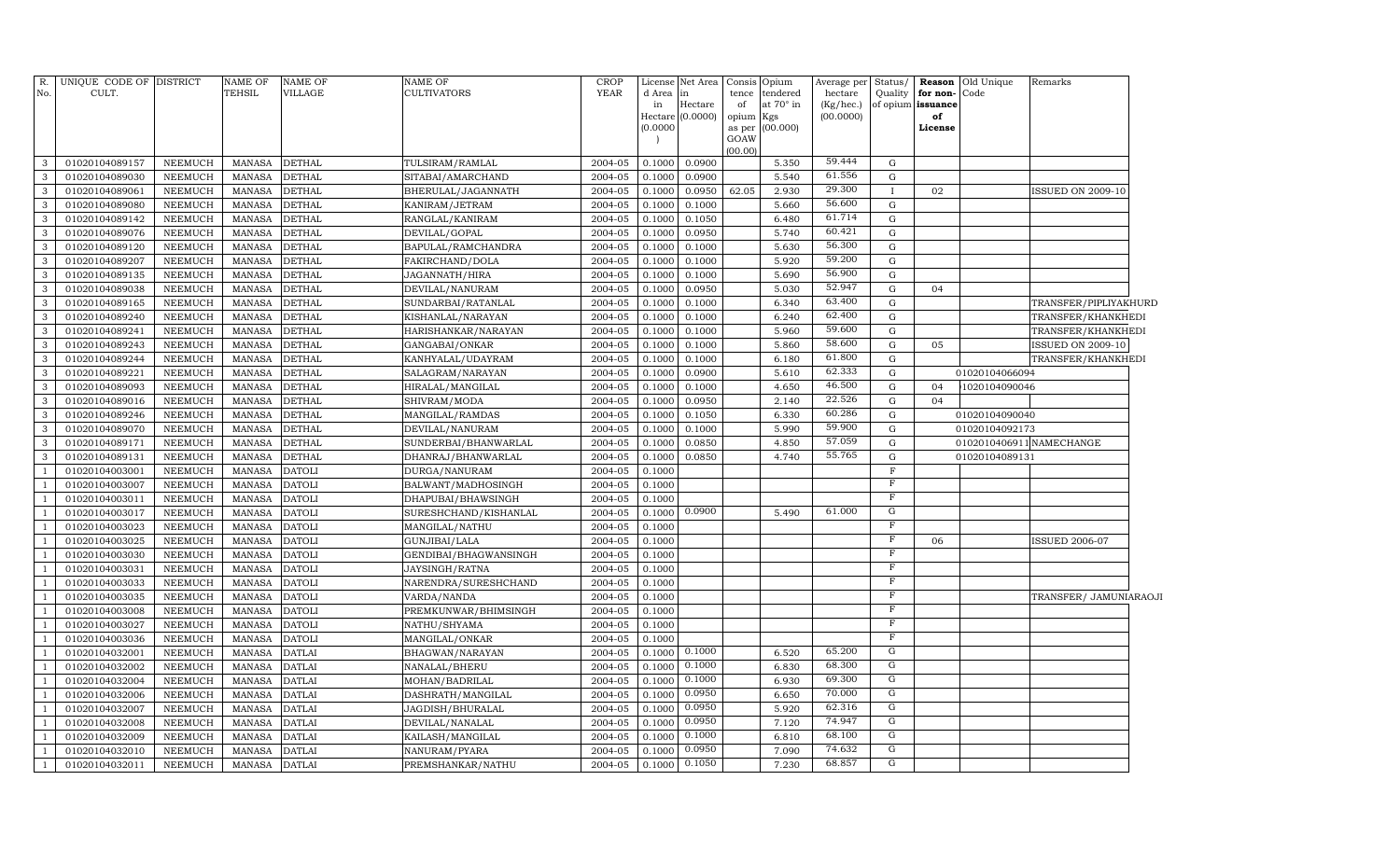| R.<br>No.                        | UNIQUE CODE OF DISTRICT<br>CULT. |                                  | <b>NAME OF</b><br><b>TEHSIL</b> | <b>NAME OF</b><br><b>VILLAGE</b> | <b>NAME OF</b><br><b>CULTIVATORS</b> | <b>CROP</b><br><b>YEAR</b> | d Area<br>in<br>(0.0000) | License Net Area<br>lin<br>Hectare<br>Hectare (0.0000) | Consis<br>tence<br>of<br>opium<br>as per<br>GOAW<br>(00.00) | Opium<br>tendered<br>at 70° in<br>Kgs<br>(00.000) | Average per<br>hectare<br>(Kg/hec.)<br>(00.0000) | Status/<br>Quality               | for non-<br>of opium issuance<br>of<br>License | <b>Reason</b> Old Unique<br>Code | Remarks                  |
|----------------------------------|----------------------------------|----------------------------------|---------------------------------|----------------------------------|--------------------------------------|----------------------------|--------------------------|--------------------------------------------------------|-------------------------------------------------------------|---------------------------------------------------|--------------------------------------------------|----------------------------------|------------------------------------------------|----------------------------------|--------------------------|
| -1                               | 01020104032013                   | NEEMUCH                          | <b>MANASA</b>                   | <b>DATLAI</b>                    | RAMESH/MANGILAL                      | 2004-05                    | 0.1000                   | 0.0950                                                 |                                                             | 6.600                                             | 69.474                                           | $\mathbf G$                      |                                                |                                  |                          |
| $\mathbf{1}$                     | 01020104032015                   | NEEMUCH                          | <b>MANASA</b>                   | <b>DATLAI</b>                    | SHANKAR/PANNA                        | 2004-05                    | 0.1000                   | 0.0950                                                 |                                                             | 6.600                                             | 69.474                                           | ${\rm G}$                        |                                                |                                  |                          |
| $\mathbf{1}$                     | 01020104032016                   | NEEMUCH                          | <b>MANASA</b>                   | <b>DATLAI</b>                    | GHISA/BHERU                          | 2004-05                    | 0.1000                   | 0.0950                                                 |                                                             | 6.090                                             | 64.105                                           | ${\rm G}$                        |                                                |                                  |                          |
| $\mathbf{1}$                     | 01020104032017                   | <b>NEEMUCH</b>                   | <b>MANASA</b>                   | <b>DATLAI</b>                    | GORILAL/MODA                         | 2004-05                    | 0.1000                   |                                                        |                                                             |                                                   |                                                  | $\overline{\mathrm{F}}$          |                                                |                                  |                          |
| -1                               | 01020104032018                   | NEEMUCH                          | <b>MANASA</b>                   | <b>DATLAI</b>                    | BABULAL/BADRILAL                     | 2004-05                    | 0.1000                   | 0.0950                                                 |                                                             | 6.990                                             | 73.579                                           | $\overline{G}$                   |                                                |                                  |                          |
| $\mathbf{1}$                     | 01020104032005                   | NEEMUCH                          | <b>MANASA</b>                   | <b>DATLAI</b>                    | CHHAGANLAL/RUPA                      | 2004-05                    | 0.1000                   | 0.0950                                                 |                                                             | 6.920                                             | 72.842                                           | $\overline{G}$                   |                                                |                                  |                          |
| $\overline{1}$                   | 01020104032021                   | NEEMUCH                          | <b>MANASA</b>                   | <b>DATLAI</b>                    | BHANWARLAL/NATHU                     | 2004-05                    | 0.1000                   |                                                        |                                                             |                                                   |                                                  | F                                |                                                |                                  | TRANSFER/KANJARA-I       |
| $\overline{2}$                   | 01020104038002                   | NEEMUCH                          | <b>MANASA</b>                   | <b>DANGADI</b>                   | NANDLAL/GIRDHARILAL                  | 2004-05                    | 0.1000                   | 0.1000                                                 |                                                             | 5.750                                             | 57.500                                           | $\overline{G}$                   | 05                                             |                                  | <b>ISSUED ON 2009-10</b> |
| 2                                | 01020104038003                   | NEEMUCH                          | <b>MANASA</b>                   | <b>DANGADI</b>                   | KANCHANBAI/KISANLAL                  | 2004-05                    | 0.1000                   | 0.1000                                                 |                                                             | 6.710                                             | 67.100                                           | $\overline{G}$                   |                                                |                                  |                          |
| $\overline{a}$                   | 01020104038005                   | NEEMUCH                          | <b>MANASA</b>                   | <b>DANGADI</b>                   | NARAYAN/UDA                          | 2004-05                    | 0.1000                   | 0.1000                                                 |                                                             | 5.390                                             | 53.900                                           | $\overline{G}$                   | 04                                             |                                  | ISSUED ON 2016-17        |
| $\overline{2}$                   | 01020104038007                   | NEEMUCH                          | <b>MANASA</b>                   | <b>DANGADI</b>                   | NANDA/MAYARAM GAYRI                  | 2004-05                    | 0.1000                   | 0.1000                                                 |                                                             | 5.010                                             | 50.100                                           | $\overline{G}$                   | 04                                             |                                  | <b>ISSUED ON 2016-17</b> |
| $\overline{a}$                   | 01020104038008                   | <b>NEEMUCH</b>                   | <b>MANASA</b>                   | <b>DANGADI</b>                   | DEVKISAN/MATA KANTABAI               | 2004-05                    | 0.1000                   | 0.1050                                                 |                                                             | 6.080                                             | 57.905                                           | $\overline{G}$                   |                                                |                                  |                          |
| $\overline{a}$                   | 01020104038013                   | NEEMUCH                          | <b>MANASA</b>                   | <b>DANGADI</b>                   | AMRU/KACHRU                          | 2004-05                    | 0.1000                   | 0.1000                                                 |                                                             | 5.340                                             | 53.400                                           | G                                | 04                                             |                                  | <b>ISSUED ON 2016-17</b> |
| $\overline{a}$                   | 01020104038021                   | NEEMUCH                          | <b>MANASA</b>                   | <b>DANGADI</b>                   | MULCHAND/MAYARAM                     | 2004-05                    | 0.1000                   | 0.1050                                                 |                                                             | 5.470                                             | 52.095                                           | G                                | 04                                             |                                  | <b>ISSUED ON 2016-17</b> |
| $\overline{a}$                   | 01020104038022                   | NEEMUCH                          | <b>MANASA</b>                   | <b>DANGADI</b>                   | NARAYAN/RADHU                        | 2004-05                    | 0.1000                   | 0.0950                                                 |                                                             | 5.080                                             | 53.474                                           | G                                | 04                                             |                                  | <b>ISSUED ON 2016-17</b> |
| $\overline{2}$                   | 01020104038023                   | NEEMUCH                          | <b>MANASA</b>                   | <b>DANGADI</b>                   | NANDLAL/MANGILAL                     | 2004-05                    | 0.1000                   | 0.1000                                                 |                                                             | 6.210                                             | 62.100                                           | G                                |                                                |                                  |                          |
| 2                                | 01020104038026                   | NEEMUCH                          | <b>MANASA</b>                   | <b>DANGADI</b>                   | BHERULAL/MAGNIRAM                    | 2004-05                    | 0.1000                   | 0.1000                                                 |                                                             | 5.820                                             | 58.200                                           | $\overline{G}$                   |                                                |                                  |                          |
| $\overline{2}$                   | 01020104038029                   | NEEMUCH                          | <b>MANASA</b>                   | <b>DANGADI</b>                   | BHAGIRATH/GENDA                      | 2004-05                    | 0.1000                   | 0.0950                                                 |                                                             | 5.690                                             | 59.895                                           | $\mathbf G$                      |                                                |                                  |                          |
| $\overline{a}$                   | 01020104038031                   | NEEMUCH                          | <b>MANASA</b>                   | <b>DANGADI</b>                   | MOHANLAL/NANURAM                     | 2004-05                    | 0.1000                   | 0.1050                                                 |                                                             | 5.920                                             | 56.381                                           | $\overline{G}$                   | 05                                             |                                  | <b>ISSUED ON 2009-10</b> |
| $\boldsymbol{2}$                 | 01020104038032                   | NEEMUCH                          | <b>MANASA</b>                   | <b>DANGADI</b>                   | HARIRAM/SEVA GAYRI                   | 2004-05                    | 0.1000                   | 0.1000                                                 |                                                             | 5.320                                             | 53.200                                           | $\overline{G}$                   | 04                                             |                                  | <b>ISSUED ON 2016-17</b> |
| 2                                | 01020104038035                   | NEEMUCH                          | <b>MANASA</b>                   | <b>DANGADI</b>                   | MOHANLAL/CHATARBHUJ                  | 2004-05                    | 0.1000                   | 0.1000                                                 |                                                             | 5.310                                             | 53.100                                           | $\overline{G}$                   | 04                                             |                                  | <b>ISSUED ON 2016-17</b> |
| $\overline{2}$                   | 01020104038041                   | <b>NEEMUCH</b>                   | <b>MANASA</b>                   | <b>DANGADI</b>                   | RADHU/NATHU                          | 2004-05                    | 0.1000                   | 0.1000                                                 |                                                             | 5.290                                             | 52.900                                           | G                                | 04                                             |                                  | <b>ISSUED ON 2016-17</b> |
| $\overline{2}$                   | 01020104038044                   | <b>NEEMUCH</b>                   | MANASA                          | <b>DANGADI</b>                   | SHIVNARAYAN/HAJARILAL                | 2004-05                    | 0.1000                   | 0.1000                                                 |                                                             | 5.740                                             | 57.400                                           | G                                | 05                                             |                                  | <b>ISSUED ON 2009-10</b> |
| $\overline{a}$                   | 01020104038048                   | <b>NEEMUCH</b>                   | <b>MANASA</b>                   | <b>DANGADI</b>                   | BAGDIRAM/CHATARBHUJ                  | 2004-05                    | 0.1000                   | 0.1000                                                 |                                                             | 5.690                                             | 56.900                                           | G                                | 05                                             |                                  | <b>ISSUED ON 2009-10</b> |
| 2                                | 01020104038050                   | NEEMUCH                          | <b>MANASA</b>                   | <b>DANGADI</b>                   | KANHAIYALAL/ONKAR                    | 2004-05                    | 0.1000                   | 0.1000                                                 |                                                             | 5.610                                             | 56.100                                           | G                                |                                                |                                  |                          |
| $\overline{2}$                   | 01020104038052                   | NEEMUCH                          | <b>MANASA</b>                   | <b>DANGADI</b>                   | BAPULAL/MAGNIRAM                     | 2004-05                    | 0.1000                   | 0.1000                                                 |                                                             | 5.970                                             | 59.700                                           | G                                |                                                |                                  |                          |
| $\overline{2}$                   | 01020104038054                   | NEEMUCH                          | <b>MANASA</b>                   | <b>DANGADI</b>                   | CHOTU/BHERA                          | 2004-05                    | 0.1000                   | 0.1000                                                 |                                                             | 5.610                                             | 56.100                                           | ${\rm G}$                        |                                                |                                  |                          |
| $\overline{a}$                   | 01020104038055                   | NEEMUCH                          | <b>MANASA</b>                   | <b>DANGADI</b>                   | DEUBAI/LAXMAN                        | 2004-05                    | 0.1000                   | 0.1000                                                 |                                                             | 5.250                                             | 52.500                                           | ${\rm G}$                        | 04                                             |                                  | <b>ISSUED ON 2016-17</b> |
| $\overline{a}$                   | 01020104038062                   | NEEMUCH                          | <b>MANASA</b>                   | <b>DANGADI</b>                   | NANDA/ONKAR                          | 2004-05                    | 0.1000                   | 0.1000                                                 |                                                             | 6.010                                             | 60.100                                           | $\mathbf G$                      |                                                |                                  |                          |
| $\overline{2}$                   | 01020104038064                   | <b>NEEMUCH</b>                   | <b>MANASA</b>                   | <b>DANGADI</b>                   | PRABHUBAI/HARIRAM                    | 2004-05                    | 0.1000                   | 0.0950                                                 |                                                             | 5.190                                             | 54.632                                           | $\mathbf G$                      | 05                                             |                                  | <b>ISSUED ON 2009-10</b> |
| 2                                | 01020104038065                   | NEEMUCH                          | <b>MANASA</b>                   | <b>DANGADI</b>                   | BAPULAL/DHANRAJ                      | 2004-05                    | 0.1000                   | 0.1000                                                 |                                                             | 6.150                                             | 61.500<br>56.600                                 | $\overline{G}$<br>$\overline{G}$ | 05                                             |                                  |                          |
| $\overline{2}$                   | 01020104038069                   | NEEMUCH                          | <b>MANASA</b>                   | <b>DANGADI</b>                   | BASANTILAL/DEVA                      | 2004-05                    | 0.1000                   | 0.1000                                                 |                                                             | 5.660                                             | 56.000                                           | $\overline{G}$                   | 05                                             |                                  | <b>ISSUED ON 2009-10</b> |
| $\overline{2}$                   | 01020104038071                   | NEEMUCH                          | <b>MANASA</b>                   | <b>DANGADI</b>                   | MANGILAL/CHATARBHUJ                  | 2004-05                    | 0.1000                   | 0.1000<br>0.1000                                       |                                                             | 5.600                                             | 57.700                                           | $\overline{G}$                   | 05                                             |                                  | <b>ISSUED ON 2009-10</b> |
| $\overline{2}$                   | 01020104038072                   | NEEMUCH                          | <b>MANASA</b>                   | <b>DANGADI</b>                   | BHANWARIBAI/BHUWANISHANKAR           | 2004-05                    | 0.1000                   | 0.1000                                                 |                                                             | 5.770                                             | 40.000                                           | $\bf{I}$                         | 02                                             |                                  | <b>ISSUED ON 2009-10</b> |
| $\overline{2}$                   | 01020104038043                   | NEEMUCH                          | <b>MANASA</b>                   | <b>DANGADI</b>                   | NANIBAI/BHERULAL                     | 2004-05                    | 0.1000                   | 0.0950                                                 | 44.96                                                       | 4.000                                             | 58.947                                           | G                                |                                                |                                  |                          |
| $\overline{2}$                   | 01020104038051                   | NEEMUCH                          | <b>MANASA</b>                   | <b>DANGADI</b>                   | KESHIBAI/GIRDHARI                    | 2004-05                    | 0.1000                   | 0.0900                                                 |                                                             | 5.600                                             | 55.889                                           | ${\rm G}$                        |                                                |                                  |                          |
| $\overline{2}$<br>$\overline{2}$ | 01020104038001<br>01020104038074 | <b>NEEMUCH</b><br><b>NEEMUCH</b> | <b>MANASA</b><br><b>MANASA</b>  | <b>DANGADI</b><br><b>DANGADI</b> | FATEHSINGH/PRATAPSINGH               | 2004-05<br>2004-05         | 0.1000<br>0.1000         | 0.1000                                                 |                                                             | 5.030<br>5.840                                    | 58.400                                           | ${\rm G}$                        |                                                |                                  |                          |
| 2                                | 01020104038009                   | NEEMUCH                          | <b>MANASA</b>                   | <b>DANGADI</b>                   | PRABHULAL/GULAB<br>PURALAL/TULSIRAM  | 2004-05                    | 0.1000                   | 0.0950                                                 |                                                             | 5.300                                             | 55.789                                           | ${\rm G}$                        | 05                                             |                                  | <b>ISSUED ON 2009-10</b> |
| $\overline{2}$                   | 01020104038039                   | NEEMUCH                          | <b>MANASA</b>                   | <b>DANGADI</b>                   | DHANNIBAI/RAMA                       | 2004-05                    | 0.1000                   | 0.1000                                                 |                                                             | 5.120                                             | 51.200                                           | G                                | 04                                             |                                  |                          |
| $\overline{2}$                   | 01020104038020                   | <b>NEEMUCH</b>                   | <b>MANASA</b>                   | <b>DANGADI</b>                   | NANDLAL/KISHNA                       | 2004-05                    | 0.1000                   | 0.1000                                                 |                                                             | 6.400                                             | 64.000                                           | G                                |                                                |                                  |                          |
| $\overline{2}$                   | 01020104038028                   | NEEMUCH                          | <b>MANASA</b>                   | <b>DANGADI</b>                   | GORISHANKAR/NARAYAN                  | 2004-05                    | 0.1000                   | 0.1000                                                 |                                                             | 5.870                                             | 58.700                                           | G                                |                                                |                                  |                          |
| $\overline{a}$                   | 01020104038033                   | <b>NEEMUCH</b>                   | <b>MANASA</b>                   | <b>DANGADI</b>                   | SHIVNARAYAN/GHASI                    | 2004-05                    | 0.1000                   | 0.0950                                                 |                                                             | 5.420                                             | 57.053                                           | G                                |                                                |                                  |                          |
| $\boldsymbol{2}$                 | 01020104038037                   | NEEMUCH                          | MANASA                          | <b>DANGADI</b>                   | NANURAM/KASHIRAM                     | 2004-05                    | 0.1000                   | 0.1050                                                 |                                                             | 5.740                                             | 54.667                                           | $\overline{G}$                   | 05                                             |                                  | <b>ISSUED ON 2009-10</b> |
|                                  |                                  |                                  |                                 |                                  |                                      |                            |                          |                                                        |                                                             |                                                   |                                                  |                                  |                                                |                                  |                          |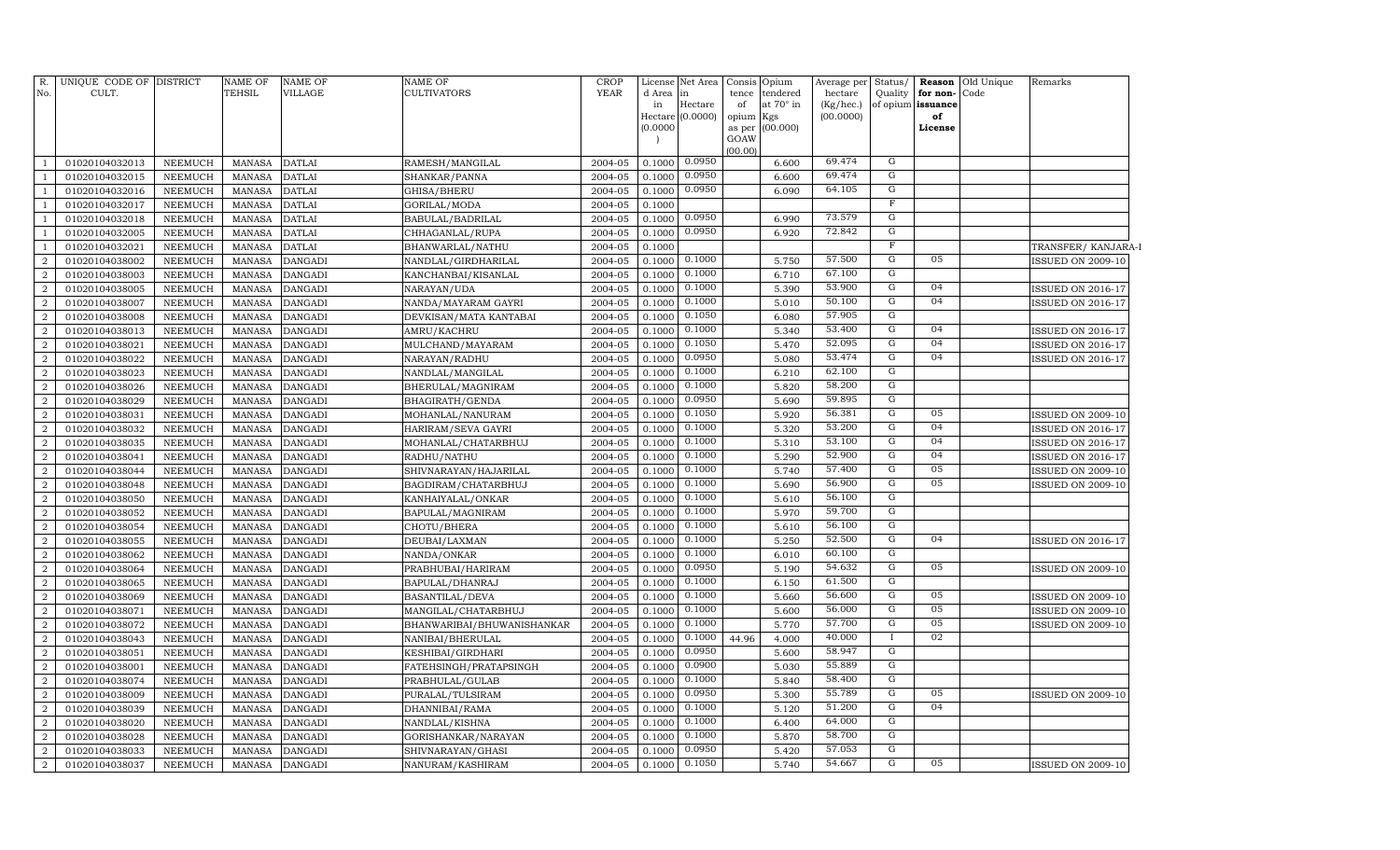| R.<br>No.        | UNIQUE CODE OF DISTRICT<br>CULT. |                | NAME OF<br>TEHSIL | NAME OF<br>VILLAGE                    | <b>NAME OF</b><br><b>CULTIVATORS</b>      | <b>CROP</b><br><b>YEAR</b> | License<br>d Area<br>in<br>(0.0000) | Net Area<br>in<br>Hectare<br>Hectare (0.0000) | tence<br>of<br>opium<br>as per<br>GOAW | Consis Opium<br>tendered<br>at 70° in<br>Kgs<br>(00.000) | Average per<br>hectare<br>(Kg/hec.)<br>(00.0000) | Status/<br>Quality | for non-<br>of opium issuance<br>of<br>License | <b>Reason</b> Old Unique<br>Code | Remarks                         |
|------------------|----------------------------------|----------------|-------------------|---------------------------------------|-------------------------------------------|----------------------------|-------------------------------------|-----------------------------------------------|----------------------------------------|----------------------------------------------------------|--------------------------------------------------|--------------------|------------------------------------------------|----------------------------------|---------------------------------|
|                  |                                  |                |                   |                                       |                                           |                            |                                     |                                               | (00.00)                                |                                                          |                                                  |                    |                                                |                                  |                                 |
| $\overline{2}$   | 01020104038027                   | <b>NEEMUCH</b> | <b>MANASA</b>     | <b>DANGADI</b>                        | LAXMIBAI/BAGDU                            | 2004-05                    | 0.1000                              | 0.1050                                        |                                        | 6.010                                                    | 57.238                                           | $\overline{G}$     |                                                |                                  |                                 |
| $\overline{2}$   | 01020104038019                   | <b>NEEMUCH</b> | <b>MANASA</b>     | <b>DANGADI</b>                        | GHASI/PANNA                               | 2004-05                    | 0.1000                              | 0.1000                                        |                                        | 5.590                                                    | 55.900                                           | $\overline{G}$     | 05                                             |                                  | <b>ISSUED ON 2009-10</b>        |
| $\overline{2}$   | 01020104038057                   | NEEMUCH        | <b>MANASA</b>     | <b>DANGADI</b>                        | ANOKHILAL/HARLAL                          | 2004-05                    | 0.1000                              | 0.1000                                        |                                        | 5.690                                                    | 56.900                                           | G                  | 05                                             |                                  | 102010411203 ISSUED ON 2009-10  |
| $\overline{2}$   | 01020104038030                   | <b>NEEMUCH</b> | <b>MANASA</b>     | <b>DANGADI</b>                        | GHASIBAI/NANDA                            | 2004-05                    | 0.1000                              | 0.0950                                        |                                        | 6.230                                                    | 65.579                                           | G                  |                                                | 01020104112034                   |                                 |
| $\overline{2}$   | 01020104038063                   | <b>NEEMUCH</b> | <b>MANASA</b>     | <b>DANGADI</b>                        | MANGILAL/PARTHA                           | 2004-05                    | 0.1000                              | 0.0500                                        |                                        | 3.170                                                    | 63.400                                           | $\overline{G}$     |                                                |                                  | 0102010403910 TRANSFER/ HASHPUR |
| $\overline{2}$   | 01020104038024                   | <b>NEEMUCH</b> | <b>MANASA</b>     | <b>DANGADI</b>                        | BANSHILAL/NANURAM                         | 2004-05                    | 0.1000                              | 0.1000                                        |                                        | 5.300                                                    | 53.000                                           | $\overline{G}$     | 04                                             |                                  | 102010403703 ISSUED ON 2016-17  |
| $\overline{2}$   | 01020104038046                   | <b>NEEMUCH</b> | <b>MANASA</b>     | <b>DANGADI</b>                        | MANOJKUMAR/BAPULAL                        | 2004-05                    | 0.1000                              |                                               |                                        |                                                          |                                                  | $\, {\rm F}$       | 01                                             | 1020104074035                    |                                 |
| $\overline{2}$   | 01020104038079                   | NEEMUCH        | MANASA            | <b>DANGADI</b>                        | PYARIBAI/BHUWANA                          | 2004-05                    | 0.1000                              | 0.1000                                        |                                        | 6.300                                                    | 63.000                                           | G                  |                                                | 01020104011088                   |                                 |
| $\overline{2}$   | 01020104037003                   | <b>NEEMUCH</b> | <b>MANASA</b>     | DANDHERI CHARBHUJA KESIBAI/NARAYAN    |                                           | 2004-05                    | 0.1000                              | 0.1000                                        |                                        | 5.030                                                    | 50.300                                           | $\overline{G}$     | 04                                             |                                  | <b>ISSUED ON 2016-17</b>        |
| $\overline{2}$   | 01020104037005                   | <b>NEEMUCH</b> | <b>MANASA</b>     |                                       | DANDHERI CHARBHUJA   BHAGATRAM / RUGHNATH | 2004-05                    | 0.1000                              | 0.1000                                        |                                        | 5.950                                                    | 59.500                                           | G                  |                                                |                                  |                                 |
| $\overline{2}$   | 01020104037006                   | <b>NEEMUCH</b> | <b>MANASA</b>     |                                       | DANDHERI CHARBHUJA BHARATRAM/RUGHNATH     | 2004-05                    | 0.1000                              | 0.1000                                        |                                        | 5.920                                                    | 59.200                                           | $\overline{G}$     |                                                |                                  |                                 |
| $\boldsymbol{2}$ | 01020104037008                   | <b>NEEMUCH</b> | <b>MANASA</b>     | DANDHERI CHARBHUJA BHAWSINGH/KESA     |                                           | 2004-05                    | 0.1000                              | 0.1000                                        |                                        | 5.330                                                    | 53.300                                           | $\overline{G}$     | 04                                             |                                  | <b>ISSUED ON 2016-17</b>        |
| $\overline{2}$   | 01020104037009                   | <b>NEEMUCH</b> | <b>MANASA</b>     | DANDHERI CHARBHUJA KESURAM/JAISINGH   |                                           | 2004-05                    | 0.1000                              | 0.1000                                        |                                        | 5.250                                                    | 52.500                                           | G                  | 04                                             |                                  | <b>ISSUED ON 2016-17</b>        |
| $\overline{2}$   | 01020104037010                   | <b>NEEMUCH</b> | <b>MANASA</b>     |                                       | DANDHERI CHARBHUJA RAMGOPAL/BHANWARLAL    | 2004-05                    | 0.1000                              | 0.0950                                        |                                        | 5.530                                                    | 58.211                                           | $\overline{G}$     |                                                |                                  |                                 |
| $\overline{2}$   | 01020104037015                   | <b>NEEMUCH</b> | <b>MANASA</b>     | DANDHERI CHARBHUJA RUPIBAI/GOMA       |                                           | 2004-05                    | 0.1000                              | 0.1000                                        |                                        | 5.320                                                    | 53.200                                           | $\overline{G}$     | 04                                             |                                  | <b>ISSUED ON 2016-17</b>        |
| $\overline{2}$   | 01020104037016                   | <b>NEEMUCH</b> | <b>MANASA</b>     | DANDHERI CHARBHUJA MOTILAL/CHATRA     |                                           | 2004-05                    | 0.1000                              | 0.0950                                        |                                        | 6.260                                                    | 65.895                                           | $\overline{G}$     |                                                |                                  |                                 |
| $\overline{2}$   | 01020104037017                   | <b>NEEMUCH</b> | <b>MANASA</b>     | DANDHERI CHARBHUJA RADHESHYAM/GANESH  |                                           | 2004-05                    | 0.1000                              | 0.1050                                        |                                        | 3.910                                                    | 37.238                                           | G                  | 04                                             |                                  | <b>ISSUED ON 2016-17</b>        |
| $\overline{2}$   | 01020104037018                   | <b>NEEMUCH</b> | <b>MANASA</b>     | DANDHERI CHARBHUJA SURAJMAL/KESHURAM  |                                           | 2004-05                    | 0.1000                              | 0.1000                                        |                                        | 5.920                                                    | 59.200                                           | $\overline{G}$     |                                                |                                  |                                 |
| $\overline{2}$   | 01020104037020                   | <b>NEEMUCH</b> | <b>MANASA</b>     |                                       | DANDHERI CHARBHUJA RAMPRASAD/BHANWARLAL   | 2004-05                    | 0.1000                              | 0.0950                                        |                                        | 5.280                                                    | 55.579                                           | $\overline{G}$     |                                                |                                  |                                 |
| $\overline{2}$   | 01020104037022                   | <b>NEEMUCH</b> | <b>MANASA</b>     | DANDHERI CHARBHUJA BIHARI/GOMAJI      |                                           | 2004-05                    | 0.1000                              | 0.1000                                        |                                        | 5.030                                                    | 50.300                                           | $\overline{G}$     | 04                                             |                                  | <b>ISSUED ON 2016-17</b>        |
| $\overline{2}$   | 01020104037023                   | <b>NEEMUCH</b> | <b>MANASA</b>     |                                       | DANDHERI CHARBHUJA KESHARBAI/BHANWARLAL   | 2004-05                    | 0.1000                              | 0.1000                                        |                                        | 6.190                                                    | 61.900                                           | G                  |                                                |                                  |                                 |
| $\boldsymbol{2}$ | 01020104037026                   | <b>NEEMUCH</b> | <b>MANASA</b>     | DANDHERI CHARBHUJA LALCHAND/GULAB     |                                           | 2004-05                    | 0.1000                              | 0.1000                                        |                                        | 6.130                                                    | 61.300                                           | G                  |                                                |                                  |                                 |
| $\overline{2}$   | 01020104037029                   | <b>NEEMUCH</b> | <b>MANASA</b>     | DANDHERI CHARBHUJA SHANKARLAL/NANURAM |                                           | 2004-05                    | 0.1000                              | 0.1000                                        |                                        | 4.980                                                    | 49.800                                           | G                  | 04                                             |                                  | <b>ISSUED ON 2016-17</b>        |
| $\boldsymbol{2}$ | 01020104037030                   | <b>NEEMUCH</b> | <b>MANASA</b>     |                                       | DANDHERI CHARBHUJA RAMVILAS/RAMCHANDRA    | 2004-05                    | 0.1000                              | 0.0950                                        |                                        | 5.360                                                    | 56.421                                           | $\overline{G}$     |                                                |                                  |                                 |
| $\overline{2}$   | 01020104037035                   | <b>NEEMUCH</b> | <b>MANASA</b>     |                                       | DANDHERI CHARBHUJA KANHAIYALAL/BHANWARLAL | 2004-05                    | 0.1000                              | 0.1000                                        |                                        | 6.250                                                    | 62.500                                           | $\overline{G}$     |                                                |                                  |                                 |
| $\overline{2}$   | 01020104037025                   | <b>NEEMUCH</b> | MANASA            | DANDHERI CHARBHUJA RATAN/GANGARAM     |                                           | 2004-05                    | 0.1000                              | 0.1000                                        |                                        | 5.120                                                    | 51.200                                           | G                  | 04                                             |                                  | <b>ISSUED ON 2016-17</b>        |
| $\overline{2}$   | 01020104037007                   | NEEMUCH        | <b>MANASA</b>     | DANDHERI CHARBHUJA MANGU/RAMA         |                                           | 2004-05                    | 0.1000                              | 0.0950                                        |                                        | 4.860                                                    | 51.158                                           | $\overline{G}$     | 04                                             |                                  | <b>ISSUED ON 2016-17</b>        |
| $\overline{2}$   | 01020104037038                   | <b>NEEMUCH</b> | <b>MANASA</b>     | DANDHERI CHARBHUJA   MANGILAL/RODILAL |                                           | 2004-05                    | 0.1000                              | 0.1000                                        |                                        | 5.940                                                    | 59.400                                           | G                  |                                                |                                  |                                 |
| $\overline{2}$   | 01020104037021                   | <b>NEEMUCH</b> | <b>MANASA</b>     | DANDHERI CHARBHUJA TEJA/RAMA          |                                           | 2004-05                    | 0.1000                              | 0.1000                                        |                                        | 5.990                                                    | 59.900                                           | $\overline{G}$     |                                                | 01020104060057                   |                                 |
| $\boldsymbol{2}$ | 01020104061001                   | <b>NEEMUCH</b> | <b>MANASA</b>     | CHUKNI                                | MANGILAL/KHYALIRAM                        | 2004-05                    | 0.1000                              | 0.1000                                        |                                        | 6.980                                                    | 69.800                                           | $\overline{G}$     |                                                |                                  |                                 |
| $\overline{2}$   | 01020104061002                   | <b>NEEMUCH</b> | <b>MANASA</b>     | <b>CHUKNI</b>                         | NANDLAL/AMRITRAM                          | 2004-05                    | 0.1000                              | 0.1050                                        |                                        | 7.280                                                    | 69.333                                           | G                  |                                                |                                  |                                 |
| $\overline{2}$   | 01020104061003                   | <b>NEEMUCH</b> | <b>MANASA</b>     | CHUKNI                                | MANGILAL/KACHRU                           | 2004-05                    | 0.1000                              | 0.1000                                        |                                        | 6.050                                                    | 60.500                                           | G                  |                                                |                                  |                                 |
| $\overline{2}$   | 01020104061004                   | <b>NEEMUCH</b> | <b>MANASA</b>     | CHUKNI                                | DHAPUBAI/CHENRAM                          | 2004-05                    | 0.1000                              | 0.0950                                        |                                        | 6.560                                                    | 69.053                                           | G                  |                                                |                                  |                                 |
| $\boldsymbol{2}$ | 01020104061005                   | <b>NEEMUCH</b> | <b>MANASA</b>     | CHUKNI                                | KACHRULAL/GAMER                           | 2004-05                    | 0.1000                              | 0.1000                                        |                                        | 6.700                                                    | 67.000                                           | $\overline{G}$     |                                                |                                  |                                 |
| $\overline{2}$   | 01020104061006                   | <b>NEEMUCH</b> | <b>MANASA</b>     | CHUKNI                                | SAJJANBAI/HEERALAL                        | 2004-05                    | 0.1000                              | 0.0950                                        |                                        | 5.620                                                    | 59.158                                           | G                  |                                                |                                  |                                 |
| $\overline{2}$   | 01020104061008                   | <b>NEEMUCH</b> | <b>MANASA</b>     | CHUKNI                                | TULSIRAM/BAPULAL                          | 2004-05                    | 0.1000                              | 0.0900                                        |                                        | 5.730                                                    | 63.667                                           | $\overline{G}$     |                                                |                                  |                                 |
| $\overline{2}$   | 01020104061011                   | <b>NEEMUCH</b> | <b>MANASA</b>     | CHUKNI                                | MANGILAL/MODA                             | 2004-05                    | 0.1000                              | 0.1000                                        |                                        | 6.560                                                    | 65.600                                           | $\overline{G}$     |                                                |                                  |                                 |
| $\overline{2}$   | 01020104061013                   | <b>NEEMUCH</b> | <b>MANASA</b>     | CHUKNI                                | MANGILAL/RAJARAM                          | 2004-05                    | 0.1000                              | 0.1000                                        |                                        | 6.360                                                    | 63.600                                           | $\mathbf G$        |                                                |                                  |                                 |
| $\overline{2}$   | 01020104061014                   | <b>NEEMUCH</b> | <b>MANASA</b>     | CHUKNI                                | DEVILAL/VARDICHANDRA                      | 2004-05                    | 0.1000                              | 0.1000                                        |                                        | 6.440                                                    | 64.400                                           | G                  |                                                |                                  |                                 |
| $\overline{2}$   | 01020104061015                   | <b>NEEMUCH</b> | <b>MANASA</b>     | CHUKNI                                | RAMESHCHANDRA/AEKARILAL                   | 2004-05                    | 0.1000                              | 0.1000                                        |                                        | 6.680                                                    | 66.800                                           | G                  |                                                |                                  |                                 |
| $\overline{2}$   | 01020104061017                   | <b>NEEMUCH</b> | <b>MANASA</b>     | CHUKNI                                | KHYALIRAM/RAMA                            | 2004-05                    | 0.1000                              | 0.1000                                        |                                        | 6.620                                                    | 66.200                                           | G                  |                                                |                                  |                                 |
| $\overline{2}$   | 01020104061020                   | <b>NEEMUCH</b> | <b>MANASA</b>     | CHUKNI                                | RAMPRASAD/SALAGRAM                        | 2004-05                    | 0.1000                              | 0.0900                                        |                                        | 5.660                                                    | 62.889                                           | G                  |                                                |                                  |                                 |
| $\overline{2}$   | 01020104061022                   | <b>NEEMUCH</b> | <b>MANASA</b>     | CHUKNI                                | NARAYAN/BHANWARLAL                        | 2004-05                    | 0.1000                              | 0.0950                                        |                                        | 6.220                                                    | 65.474                                           | G                  |                                                |                                  |                                 |
| $\overline{a}$   | 01020104061023                   | NEEMUCH        | <b>MANASA</b>     | <b>CHUKNI</b>                         | BHERULAL/KANIRAM                          | 2004-05                    | 0.1000                              | 0.0900                                        |                                        | 5.850                                                    | 65.000                                           | $\overline{G}$     |                                                |                                  |                                 |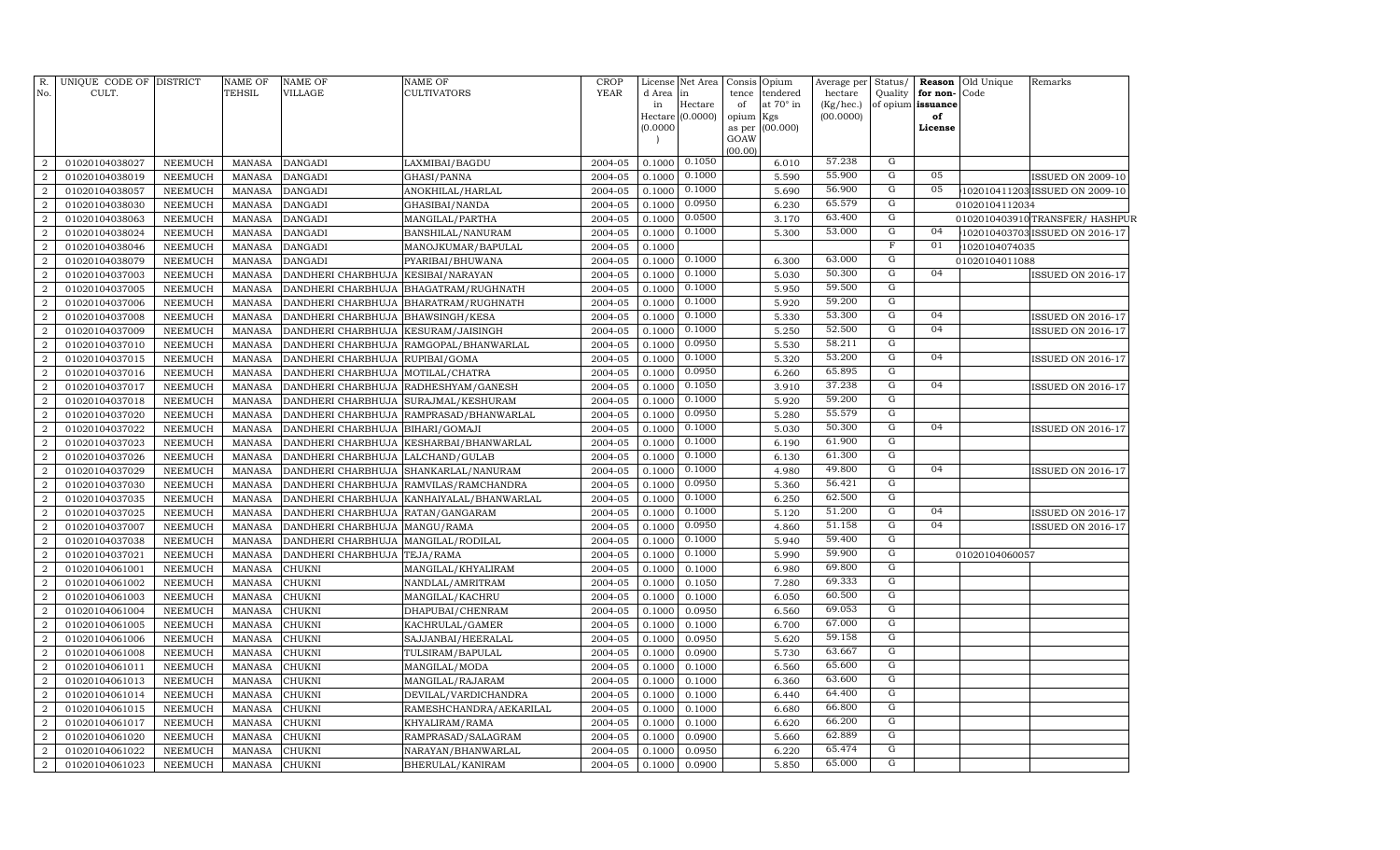| R.<br>No.      | UNIQUE CODE OF DISTRICT<br>CULT. |                | <b>NAME OF</b><br>TEHSIL | <b>NAME OF</b><br>VILLAGE | NAME OF<br>CULTIVATORS      | <b>CROP</b><br><b>YEAR</b> | d Area in | License Net Area | Consis<br>tence | Opium<br>tendered | Average per<br>hectare | Status/<br>Quality | for non-          | <b>Reason</b> Old Unique<br>Code | Remarks                  |
|----------------|----------------------------------|----------------|--------------------------|---------------------------|-----------------------------|----------------------------|-----------|------------------|-----------------|-------------------|------------------------|--------------------|-------------------|----------------------------------|--------------------------|
|                |                                  |                |                          |                           |                             |                            | in        | Hectare          | of              | at 70° in         | (Kg/hec.)              |                    | of opium issuance |                                  |                          |
|                |                                  |                |                          |                           |                             |                            |           | Hectare (0.0000) | opium           | Kgs               | (00.0000)              |                    | of                |                                  |                          |
|                |                                  |                |                          |                           |                             |                            | (0.0000)  |                  | as per<br>GOAW  | (00.000)          |                        |                    | License           |                                  |                          |
|                |                                  |                |                          |                           |                             |                            |           |                  | (00.00)         |                   |                        |                    |                   |                                  |                          |
| $\overline{2}$ | 01020104061024                   | NEEMUCH        | <b>MANASA</b>            | <b>CHUKNI</b>             | NAGJI/PANNALAL              | 2004-05                    | 0.1000    | 0.1000           |                 | 6.830             | 68.300                 | G                  |                   |                                  |                          |
| $\overline{2}$ | 01020104061025                   | NEEMUCH        | <b>MANASA</b>            | <b>CHUKNI</b>             | RAMKUNWARBAI/PYARCHANDRA    | 2004-05                    | 0.1000    | 0.1050           |                 | 6.310             | 60.095                 | G                  |                   |                                  |                          |
| 2              | 01020104061026                   | NEEMUCH        | <b>MANASA</b>            | <b>CHUKNI</b>             | MANGILAL/BHANWARLAL RATHORE | 2004-05                    | 0.1000    | 0.1000           |                 | 6.760             | 67.600                 | G                  |                   |                                  |                          |
| $\overline{2}$ | 01020104061027                   | NEEMUCH        | <b>MANASA</b>            | <b>CHUKNI</b>             | NATHULAL/MULCHANDRA         | 2004-05                    | 0.1000    | 0.1000           |                 | 6.400             | 64.000                 | G                  |                   |                                  |                          |
| $\overline{2}$ | 01020104061028                   | NEEMUCH        | <b>MANASA</b>            | <b>CHUKNI</b>             | SALAGRAM/BHURA              | 2004-05                    | 0.1000    | 0.0950           |                 | 5.920             | 62.316                 | G                  |                   |                                  |                          |
| $\overline{2}$ | 01020104061029                   | <b>NEEMUCH</b> | <b>MANASA</b>            | CHUKNI                    | PRABHULAL/TULSIRAM          | 2004-05                    | 0.1000    | 0.0950           |                 | 5.250             | 55.263                 | G                  | 05                |                                  | ISSUED ON 2009-10        |
| $\overline{a}$ | 01020104061031                   | NEEMUCH        | <b>MANASA</b>            | CHUKNI                    | MANGIBAI/CHAGANLAL          | 2004-05                    | 0.1000    |                  |                 |                   |                        | $\overline{F}$     |                   |                                  |                          |
| $\overline{a}$ | 01020104061032                   | NEEMUCH        | <b>MANASA</b>            | CHUKNI                    | KANWARLAL/MANGILAL          | 2004-05                    | 0.1000    | 0.0950           |                 | 5.890             | 62.000                 | G                  |                   |                                  |                          |
| $\overline{a}$ | 01020104061033                   | NEEMUCH        | <b>MANASA</b>            | <b>CHUKNI</b>             | HEERALAL/GULAB              | 2004-05                    | 0.1000    | 0.1000           |                 | 6.490             | 64.900                 | ${\rm G}$          |                   |                                  |                          |
| $\overline{a}$ | 01020104061034                   | NEEMUCH        | <b>MANASA</b>            | <b>CHUKNI</b>             | AEKARILAL/GULABCHAND        | 2004-05                    | 0.1000    | 0.1000           |                 | 6.940             | 69.400                 | G                  |                   |                                  |                          |
| $\overline{a}$ | 01020104061035                   | NEEMUCH        | <b>MANASA</b>            | CHUKNI                    | BAPULAL/RAMKISHAN           | 2004-05                    | 0.1000    | 0.0950           |                 | 6.390             | 67.263                 | G                  |                   |                                  |                          |
| $\overline{2}$ | 01020104061037                   | NEEMUCH        | <b>MANASA</b>            | CHUKNI                    | MANGILAL/GULABCHANDRA       | 2004-05                    | 0.1000    | 0.1000           |                 | 5.640             | 56.400                 | $\overline{G}$     |                   |                                  |                          |
| 2              | 01020104061038                   | NEEMUCH        | <b>MANASA</b>            | <b>CHUKNI</b>             | KISHANLAL/MOTILAL           | 2004-05                    | 0.1000    | 0.1000           |                 | 6.950             | 69.500                 | G                  |                   |                                  |                          |
| $\overline{2}$ | 01020104061040                   | <b>NEEMUCH</b> | <b>MANASA</b>            | CHUKNI                    | SHIVLAL/MOTI                | 2004-05                    | 0.1000    | 0.1000           |                 | 6.270             | 62.700                 | G                  |                   |                                  |                          |
| $\overline{a}$ | 01020104061041                   | <b>NEEMUCH</b> | <b>MANASA</b>            | CHUKNI                    | RAMKRISHNA/MOTILAL          | 2004-05                    | 0.1000    | 0.1000           |                 | 6.350             | 63.500                 | G                  |                   |                                  |                          |
| $\overline{2}$ | 01020104061044                   | NEEMUCH        | <b>MANASA</b>            | CHUKNI                    | PURALAL/MEGHA               | 2004-05                    | 0.1000    | 0.1000           |                 | 6.750             | 67.500                 | G                  |                   |                                  |                          |
| $\overline{a}$ | 01020104061046                   | NEEMUCH        | <b>MANASA</b>            | CHUKNI                    | AMBARAM/MEGHRAJ             | 2004-05                    | 0.1000    | 0.0950           |                 | 5.760             | 60.632                 | G                  |                   |                                  |                          |
| $\overline{a}$ | 01020104061047                   | NEEMUCH        | <b>MANASA</b>            | CHUKNI                    | BADRILAL/RAJARAM            | 2004-05                    | 0.1000    | 0.0950           |                 | 6.140             | 64.632                 | G                  |                   |                                  |                          |
| $\overline{a}$ | 01020104061048                   | NEEMUCH        | <b>MANASA</b>            | CHUKNI                    | SHANKARLAL/VARDICHANDRA     | 2004-05                    | 0.1000    | 0.1050           |                 | 6.960             | 66.286                 | G                  |                   |                                  |                          |
| $\overline{a}$ | 01020104061049                   | NEEMUCH        | <b>MANASA</b>            | CHUKNI                    | RAMESHWAR/KHYALIRAM         | 2004-05                    | 0.1000    | 0.1000           |                 | 6.700             | 67.000                 | G                  |                   |                                  |                          |
| 2              | 01020104061050                   | <b>NEEMUCH</b> | <b>MANASA</b>            | <b>CHUKNI</b>             | MANNALAL/KANWARLAL          | 2004-05                    | 0.1000    | 0.0950           |                 | 6.190             | 65.158                 | G                  |                   |                                  |                          |
| $\overline{2}$ | 01020104061051                   | <b>NEEMUCH</b> | <b>MANASA</b>            | CHUKNI                    | DHULICHANDRA/BANSHILAL      | 2004-05                    | 0.1000    | 0.0950           |                 | 6.040             | 63.579                 | G                  |                   |                                  |                          |
| $\overline{2}$ | 01020104061052                   | <b>NEEMUCH</b> | <b>MANASA</b>            | CHUKNI                    | MANNALAL/RATANLAL           | 2004-05                    | 0.1000    | 0.1000           |                 | 6.810             | 68.100                 | G                  |                   |                                  |                          |
| $\overline{2}$ | 01020104061053                   | <b>NEEMUCH</b> | <b>MANASA</b>            | CHUKNI                    | BHANWARIBAI/SALAGRAM        | 2004-05                    | 0.1000    | 0.1000           |                 | 5.780             | 57.800                 | G                  |                   |                                  |                          |
| $\overline{a}$ | 01020104061055                   | NEEMUCH        | <b>MANASA</b>            | CHUKNI                    | MANGUDAS/KISHANDAS          | 2004-05                    | 0.1000    | 0.0950           |                 | 5.980             | 62.947                 | G                  |                   |                                  |                          |
| $\overline{a}$ | 01020104061056                   | NEEMUCH        | <b>MANASA</b>            | <b>CHUKNI</b>             | MATHRIBAI/HAJARI            | 2004-05                    | 0.1000    | 0.0950           |                 | 5.470             | 57.579                 | G                  |                   |                                  |                          |
| $\overline{a}$ | 01020104061057                   | NEEMUCH        | <b>MANASA</b>            | CHUKNI                    | KESHARBAI/BHAWSINGH         | 2004-05                    | 0.1000    | 0.1000           | 66.15           | 6.240             | 62.400                 |                    | 02                |                                  | <b>ISSUED ON 2009-10</b> |
| $\overline{a}$ | 01020104061058                   | NEEMUCH        | <b>MANASA</b>            | CHUKNI                    | BASANTILAL/BHAWSINGH        | 2004-05                    | 0.1000    | 0.1050           | 59.46           | 5.320             | 50.667                 | $\mathbf{I}$       | 02                |                                  | <b>ISSUED ON 2009-10</b> |
| 2              | 01020104061059                   | NEEMUCH        | <b>MANASA</b>            | CHUKNI                    | RAJMAL/BHAWSINGH            | 2004-05                    | 0.1000    | 0.1000           |                 | 6.400             | 64.000                 | $\overline{G}$     |                   |                                  |                          |
| $\overline{2}$ | 01020104061060                   | <b>NEEMUCH</b> | <b>MANASA</b>            | CHUKNI                    | RAJMAL/BALRAM               | 2004-05                    | 0.1000    | 0.1000           |                 | 5.800             | 58.000                 | $\overline{G}$     |                   |                                  |                          |
| 2              | 01020104061061                   | NEEMUCH        | <b>MANASA</b>            | <b>CHUKNI</b>             | MOJAMBAI/CHANDA             | 2004-05                    | 0.1000    | 0.1000           |                 | 5.850             | 58.500                 | G                  |                   |                                  |                          |
| $\overline{2}$ | 01020104061062                   | <b>NEEMUCH</b> | <b>MANASA</b>            | CHUKNI                    | CHANDUBAI/KESHURAM          | 2004-05                    | 0.1000    | 0.1000           |                 | 6.260             | 62.600                 | G                  |                   |                                  |                          |
| $\overline{a}$ | 01020104061063                   | NEEMUCH        | <b>MANASA</b>            | CHUKNI                    | ONKARLAL/MATHURALAL         | 2004-05                    | 0.1000    | 0.1000           |                 | 6.450             | 64.500                 | G                  |                   |                                  |                          |
| $\overline{2}$ | 01020104061065                   | NEEMUCH        | <b>MANASA</b>            | CHUKNI                    | MANGILAL/CHATARBHUJ         | 2004-05                    | 0.1000    | 0.1000           | 66.02           | 5.790             | 57.900                 | $\mathbf{I}$       | 02                |                                  | <b>ISSUED ON 2009-10</b> |
| $\overline{a}$ | 01020104061066                   | NEEMUCH        | <b>MANASA</b>            | CHUKNI                    | RAMESHWAR/KISHANLAL         | 2004-05                    | 0.1000    | 0.1000           |                 | 6.520             | 65.200                 | G                  |                   |                                  |                          |
| $\overline{2}$ | 01020104061069                   | NEEMUCH        | <b>MANASA</b>            | CHUKNI                    | ONKARLAL/CHENRAM            | 2004-05                    | 0.1000    | 0.0950           |                 | 6.570             | 69.158                 | G                  |                   |                                  |                          |
| $\overline{a}$ | 01020104061070                   | NEEMUCH        | <b>MANASA</b>            | CHUKNI                    | GHANSHYAM/MATHURALAL        | 2004-05                    | 0.1000    | 0.0950           |                 | 6.000             | 63.158                 | $\overline{G}$     |                   |                                  |                          |
| $\overline{2}$ | 01020104061071                   | <b>NEEMUCH</b> | <b>MANASA</b>            | CHUKNI                    | PYARCHANDRA/RAMPRASAD       | 2004-05                    | 0.1000    | 0.0900           |                 | 5.630             | 62.556                 | G                  |                   |                                  |                          |
| $\overline{2}$ | 01020104061072                   | NEEMUCH        | <b>MANASA</b>            | CHUKNI                    | DASARATHDAS/MANGUDAS        | 2004-05                    | 0.1000    | 0.0950           |                 | 5.620             | 59.158                 | G                  |                   |                                  |                          |
| $\overline{2}$ | 01020104061073                   | <b>NEEMUCH</b> | <b>MANASA</b>            | CHUKNI                    | SHOBHARAM/PRABHULAL         | 2004-05                    | 0.1000    | 0.1000           |                 | 6.240             | 62.400                 | G                  |                   |                                  |                          |
| $\overline{a}$ | 01020104061074                   | NEEMUCH        | <b>MANASA</b>            | <b>CHUKNI</b>             | DEVPRASAD/KANHAIYALAL       | 2004-05                    | 0.1000    | 0.1000           |                 | 6.120             | 61.200                 | G                  |                   |                                  |                          |
| $\overline{2}$ | 01020104061075                   | <b>NEEMUCH</b> | <b>MANASA</b>            | CHUKNI                    | RAMPRATAP/KISHANLAL         | 2004-05                    | 0.1000    | 0.1000           |                 | 6.790             | 67.900                 | G                  |                   |                                  |                          |
| $\overline{a}$ | 01020104061076                   | NEEMUCH        | <b>MANASA</b>            | <b>CHUKNI</b>             | MANGILAL/BHANWARLAL PATIDAR | 2004-05                    | 0.1000    | 0.0950           |                 | 6.550             | 68.947                 | G                  |                   |                                  |                          |
| $\overline{a}$ | 01020104061081                   | NEEMUCH        | MANASA                   | <b>CHUKNI</b>             | KANIRAM/BHAGIRATH           | 2004-05                    | 0.1000    | 0.1000           |                 | 6.260             | 62.600                 | G                  |                   |                                  |                          |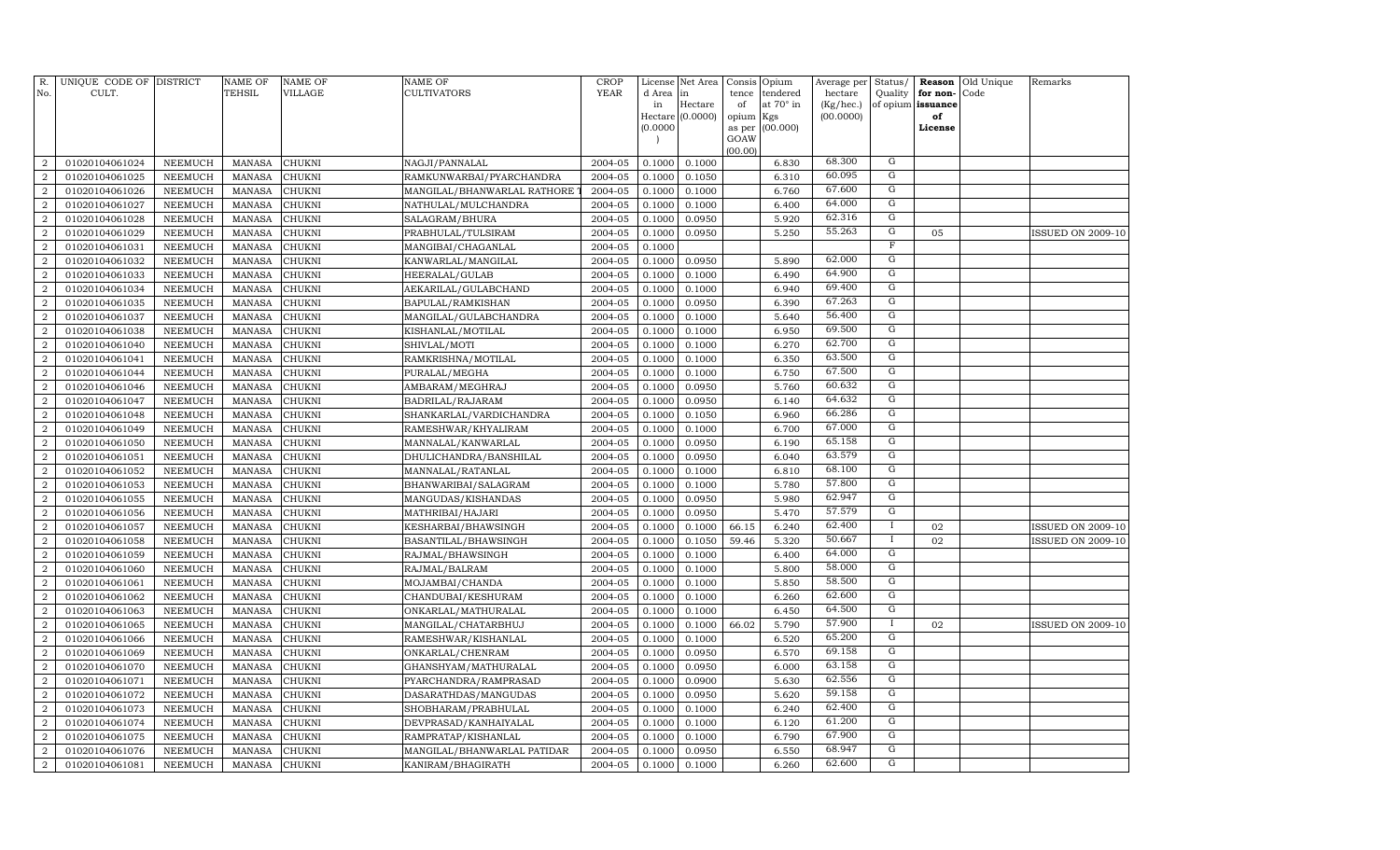| R.<br>No.      | UNIQUE CODE OF DISTRICT<br>CULT. |                | <b>NAME OF</b><br>TEHSIL | <b>NAME OF</b><br>VILLAGE | NAME OF<br>CULTIVATORS  | <b>CROP</b><br><b>YEAR</b> | d Area in<br>in | License Net Area<br>Hectare | Consis<br>tence<br>of | Opium<br>tendered<br>at 70° in | Average per<br>hectare<br>(Kg/hec.) | Status/<br>Quality<br>of opium | for non-<br>issuance | <b>Reason</b> Old Unique<br>Code | Remarks                  |
|----------------|----------------------------------|----------------|--------------------------|---------------------------|-------------------------|----------------------------|-----------------|-----------------------------|-----------------------|--------------------------------|-------------------------------------|--------------------------------|----------------------|----------------------------------|--------------------------|
|                |                                  |                |                          |                           |                         |                            |                 | Hectare (0.0000)            | opium                 | Kgs                            | (00.0000)                           |                                | of                   |                                  |                          |
|                |                                  |                |                          |                           |                         |                            | (0.0000)        |                             | as per                | (00.000)                       |                                     |                                | License              |                                  |                          |
|                |                                  |                |                          |                           |                         |                            |                 |                             | GOAW<br>(00.00)       |                                |                                     |                                |                      |                                  |                          |
| $\overline{2}$ | 01020104061082                   | NEEMUCH        | <b>MANASA</b>            | <b>CHUKNI</b>             | BAGDIRAM/SWAROOP        | 2004-05                    | 0.1000          | 0.1000                      |                       | 6.340                          | 63.400                              | G                              |                      |                                  |                          |
| $\overline{2}$ | 01020104061083                   | NEEMUCH        | <b>MANASA</b>            | <b>CHUKNI</b>             | SITABAI/KHEMRAJ         | 2004-05                    | 0.1000          | 0.1000                      |                       | 5.370                          | 53.700                              | G                              | 04                   |                                  | <b>ISSUED ON 2016-17</b> |
| 2              | 01020104061084                   | NEEMUCH        | <b>MANASA</b>            | <b>CHUKNI</b>             | DEVA/PARTHA             | 2004-05                    | 0.1000          | 0.0900                      |                       | 4.710                          | 52.333                              | G                              | 04                   |                                  | <b>ISSUED ON 2016-17</b> |
| $\overline{2}$ | 01020104061086                   | <b>NEEMUCH</b> | <b>MANASA</b>            | <b>CHUKNI</b>             | KISHANLAL/PANNALAL      | 2004-05                    | 0.1000          | 0.1000                      |                       | 6.490                          | 64.900                              | G                              |                      |                                  |                          |
| $\overline{2}$ | 01020104061087                   | NEEMUCH        | <b>MANASA</b>            | <b>CHUKNI</b>             | GANGABAI/GANGARAM       | 2004-05                    | 0.1000          | 0.1000                      |                       | 5.690                          | 56.900                              | G                              |                      |                                  |                          |
| $\overline{2}$ | 01020104061088                   | <b>NEEMUCH</b> | <b>MANASA</b>            | CHUKNI                    | PYARIBAI/DALUJI         | 2004-05                    | 0.1000          | 0.0900                      |                       | 5.180                          | 57.556                              | G                              |                      |                                  |                          |
| $\overline{a}$ | 01020104061089                   | <b>NEEMUCH</b> | <b>MANASA</b>            | CHUKNI                    | MATHURALAL/NATHUJI      | 2004-05                    | 0.1000          | 0.0950                      |                       | 5.970                          | 62.842                              | G                              |                      |                                  |                          |
| $\overline{2}$ | 01020104061092                   | <b>NEEMUCH</b> | <b>MANASA</b>            | CHUKNI                    | DHANNIBAI/PURILAL       | 2004-05                    | 0.1000          | 0.1000                      |                       | 6.160                          | 61.600                              | G                              |                      |                                  |                          |
| $\overline{a}$ | 01020104061094                   | NEEMUCH        | <b>MANASA</b>            | CHUKNI                    | SADDA/CHATRA            | 2004-05                    | 0.1000          | 0.1000                      |                       | 6.200                          | 62.000                              | ${\rm G}$                      |                      |                                  |                          |
| $\overline{a}$ | 01020104061095                   | <b>NEEMUCH</b> | <b>MANASA</b>            | CHUKNI                    | UDAIRAM/LAXMICHANDRA    | 2004-05                    | 0.1000          | 0.1050                      |                       | 6.740                          | 64.190                              | G                              |                      |                                  |                          |
| $\overline{a}$ | 01020104061096                   | NEEMUCH        | <b>MANASA</b>            | CHUKNI                    | BHERU/MANNA             | 2004-05                    | 0.1000          | 0.1000                      |                       | 5.940                          | 59.400                              | G                              |                      |                                  |                          |
| $\overline{2}$ | 01020104061098                   | NEEMUCH        | <b>MANASA</b>            | CHUKNI                    | MATHRIBAI/GORA          | 2004-05                    | 0.1000          | 0.1000                      |                       | 6.230                          | 62.300                              | $\overline{G}$                 |                      |                                  |                          |
| 2              | 01020104061102                   | NEEMUCH        | <b>MANASA</b>            | <b>CHUKNI</b>             | KANHAIYALAL/MANGILAL    | 2004-05                    | 0.1000          | 0.1000                      |                       | 5.980                          | 59.800                              | G                              |                      |                                  |                          |
| $\overline{2}$ | 01020104061068                   | <b>NEEMUCH</b> | <b>MANASA</b>            | CHUKNI                    | BALLA/CHANDA            | 2004-05                    | 0.1000          | 0.1000                      |                       | 6.160                          | 61.600                              | G                              |                      |                                  |                          |
| $\overline{a}$ | 01020104061009                   | <b>NEEMUCH</b> | <b>MANASA</b>            | CHUKNI                    | RAMESHCHANDRA/SITABAI   | 2004-05                    | 0.1000          | 0.1000                      |                       | 6.280                          | 62.800                              | G                              |                      |                                  |                          |
| $\overline{2}$ | 01020104061021                   | <b>NEEMUCH</b> | <b>MANASA</b>            | CHUKNI                    | SURESHKUMAR/GORISHANKAR | 2004-05                    | 0.1000          | 0.0850                      |                       | 5.380                          | 63.294                              | G                              |                      |                                  |                          |
| $\overline{2}$ | 01020104061036                   | <b>NEEMUCH</b> | <b>MANASA</b>            | CHUKNI                    | SABUBAI/JAGANNATH       | 2004-05                    | 0.1000          | 0.1000                      |                       | 6.370                          | 63.700                              | G                              |                      |                                  |                          |
| $\overline{2}$ | 01020104061010                   | <b>NEEMUCH</b> | <b>MANASA</b>            | CHUKNI                    | KASTURIBAI/AMRITRAM     | 2004-05                    | 0.1000          | 0.0950                      |                       | 6.610                          | 69.579                              | G                              |                      |                                  |                          |
| $\overline{a}$ | 01020104061077                   | NEEMUCH        | <b>MANASA</b>            | CHUKNI                    | OMPRAKASH/BHAGATRAM     | 2004-05                    | 0.1000          | 0.1000                      |                       | 6.880                          | 68.800                              | G                              |                      |                                  |                          |
| $\overline{2}$ | 01020104061105                   | <b>NEEMUCH</b> | <b>MANASA</b>            | CHUKNI                    | MANGILAL/CHAGANLAL      | 2004-05                    | 0.1000          | 0.0900                      |                       | 5.300                          | 58.889                              | G                              |                      |                                  |                          |
| 2              | 01020104061107                   | <b>NEEMUCH</b> | <b>MANASA</b>            | <b>CHUKNI</b>             | KAILASHBAI/KANIRAM      | 2004-05                    | 0.1000          | 0.1000                      |                       | 6.290                          | 62.900                              | G                              |                      |                                  |                          |
| $\overline{2}$ | 01020104061108                   | <b>NEEMUCH</b> | <b>MANASA</b>            | CHUKNI                    | SHANTILAL/MANGILAL      | 2004-05                    | 0.1000          | 0.0950                      |                       | 6.100                          | 64.211                              | G                              |                      |                                  |                          |
| $\overline{2}$ | 01020104061109                   | <b>NEEMUCH</b> | <b>MANASA</b>            | CHUKNI                    | CHATARBHUJ/PANNALAL     | 2004-05                    | 0.1000          | 0.1000                      |                       | 6.930                          | 69.300                              | G                              |                      |                                  |                          |
| $\overline{2}$ | 01020104061111                   | <b>NEEMUCH</b> | <b>MANASA</b>            | CHUKNI                    | JERILAL/KALU            | 2004-05                    | 0.1000          | 0.1000                      |                       | 5.960                          | 59.600                              | G                              |                      |                                  |                          |
| $\overline{2}$ | 01020104061112                   | <b>NEEMUCH</b> | <b>MANASA</b>            | CHUKNI                    | SURAJBAI/RAMESHWAR      | 2004-05                    | 0.1000          | 0.0950                      |                       | 6.120                          | 64.421                              | G                              |                      |                                  |                          |
| $\overline{2}$ | 01020104061113                   | <b>NEEMUCH</b> | <b>MANASA</b>            | CHUKNI                    | PRABHULAL/VARDICHAND    | 2004-05                    | 0.1000          | 0.1000                      |                       | 6.450                          | 64.500                              | G                              |                      | 01020104060051                   |                          |
| $\overline{a}$ | 01020104061042                   | <b>NEEMUCH</b> | <b>MANASA</b>            | <b>CHUKNI</b>             | RAMNIWAS/KESHURAM       | 2004-05                    | 0.1000          |                             |                       |                                |                                     | $\, {\bf N}$                   |                      | 01020104026437                   |                          |
| $\mathbf{1}$   | 01020104020001                   | <b>NEEMUCH</b> | <b>MANASA</b>            | CHOWKADI                  | MANGILAL/MYACHAND       | 2004-05                    | 0.1000          | 0.0950                      |                       | 6.120                          | 64.421                              | G                              |                      |                                  |                          |
| $\overline{1}$ | 01020104020002                   | <b>NEEMUCH</b> | <b>MANASA</b>            | CHOWKADI                  | SOHNIBAI/MOTILAL        | 2004-05                    | 0.1000          | 0.0950                      |                       | 6.060                          | 63.789                              | $\overline{G}$                 |                      |                                  |                          |
| $\mathbf{1}$   | 01020104020003                   | <b>NEEMUCH</b> | <b>MANASA</b>            | CHOWKADI                  | KESHURAM/LALURAM        | 2004-05                    | 0.1000          | 0.1000                      |                       | 6.300                          | 63.000                              | $\overline{G}$                 |                      |                                  |                          |
| $\mathbf{1}$   | 01020104020004                   | <b>NEEMUCH</b> | <b>MANASA</b>            | <b>CHOWKADI</b>           | NATHI BAI/BHAWARLAL     | 2004-05                    | 0.1000          | 0.0900                      |                       | 6.570                          | 73.000                              | G                              |                      |                                  | NAME CHANGE              |
| $\mathbf{1}$   | 01020104020005                   | <b>NEEMUCH</b> | <b>MANASA</b>            | CHOWKADI                  | DAMARJI/CHUNNILAL       | 2004-05                    | 0.1000          | 0.1000                      |                       | 6.240                          | 62.400                              | G                              |                      |                                  |                          |
| $\mathbf{1}$   | 01020104020006                   | <b>NEEMUCH</b> | <b>MANASA</b>            | CHOWKADI                  | BHERULAL/MEGHA          | 2004-05                    | 0.1000          |                             |                       |                                |                                     | $\overline{\mathrm{F}}$        |                      |                                  |                          |
| $\mathbf{1}$   | 01020104020007                   | <b>NEEMUCH</b> | <b>MANASA</b>            | CHOWKADI                  | MANGILAL/BHARMAL        | 2004-05                    | 0.1000          | 0.1000                      |                       | 6.060                          | 60.600                              | G                              |                      |                                  |                          |
| $\mathbf{1}$   | 01020104020008                   | <b>NEEMUCH</b> | <b>MANASA</b>            | CHOWKADI                  | GISHALAL/VARDICHAND     | 2004-05                    | 0.1000          | 0.1000                      |                       | 6.250                          | 62.500                              | G                              |                      |                                  |                          |
| $\mathbf{1}$   | 01020104020010                   | <b>NEEMUCH</b> | <b>MANASA</b>            | CHOWKADI                  | VARDI BAI/BHAWARLAL     | 2004-05                    | 0.1000          | 0.1000                      |                       | 6.300                          | 63.000                              | G                              |                      |                                  |                          |
| $\overline{1}$ | 01020104020011                   | <b>NEEMUCH</b> | <b>MANASA</b>            | CHOWKADI                  | TULSIRAM/JAIRAM         | 2004-05                    | 0.1000          |                             |                       |                                |                                     | $\overline{\mathrm{F}}$        |                      |                                  |                          |
| $\mathbf{1}$   | 01020104020012                   | <b>NEEMUCH</b> | <b>MANASA</b>            | CHOWKADI                  | NARAYAN/NANALAL         | 2004-05                    | 0.1000          |                             |                       |                                |                                     | $\mathbf F$                    |                      |                                  |                          |
| $\mathbf{1}$   | 01020104020013                   | <b>NEEMUCH</b> | <b>MANASA</b>            | <b>CHOWKADI</b>           | CHHAGANLAL/BHERULAL     | 2004-05                    | 0.1000          |                             |                       |                                |                                     | $\mathbf F$                    |                      |                                  |                          |
| 1              | 01020104020014                   | <b>NEEMUCH</b> | <b>MANASA</b>            | CHOWKADI                  | MODIRAM/MEGHA           | 2004-05                    | 0.1000          | 0.0950                      |                       | 5.960                          | 62.737                              | G                              |                      |                                  |                          |
| $\mathbf{1}$   | 01020104020015                   | <b>NEEMUCH</b> | <b>MANASA</b>            | CHOWKADI                  | MOTI/GOPI               | 2004-05                    | 0.1000          | 0.1000                      |                       | 6.870                          | 68.700                              | G                              |                      |                                  |                          |
| $\mathbf{1}$   | 01020104020016                   | <b>NEEMUCH</b> | <b>MANASA</b>            | CHOWKADI                  | RODU/HEERA              | 2004-05                    | 0.1000          | 0.0900                      |                       | 5.210                          | 57.889                              | G                              |                      |                                  |                          |
| $\mathbf{1}$   | 01020104020017                   | <b>NEEMUCH</b> | <b>MANASA</b>            | CHOWKADI                  | MANGILAL/ MODA          | 2004-05                    | 0.1000          | 0.1000                      |                       | 6.600                          | 66.000                              | G                              |                      |                                  |                          |
| $\mathbf{1}$   | 01020104020018                   | NEEMUCH        | MANASA                   | <b>CHOWKADI</b>           | BOTLAL/NARAYAN          | 2004-05                    | 0.1000          | 0.0950                      |                       | 6.190                          | 65.158                              | G                              |                      |                                  |                          |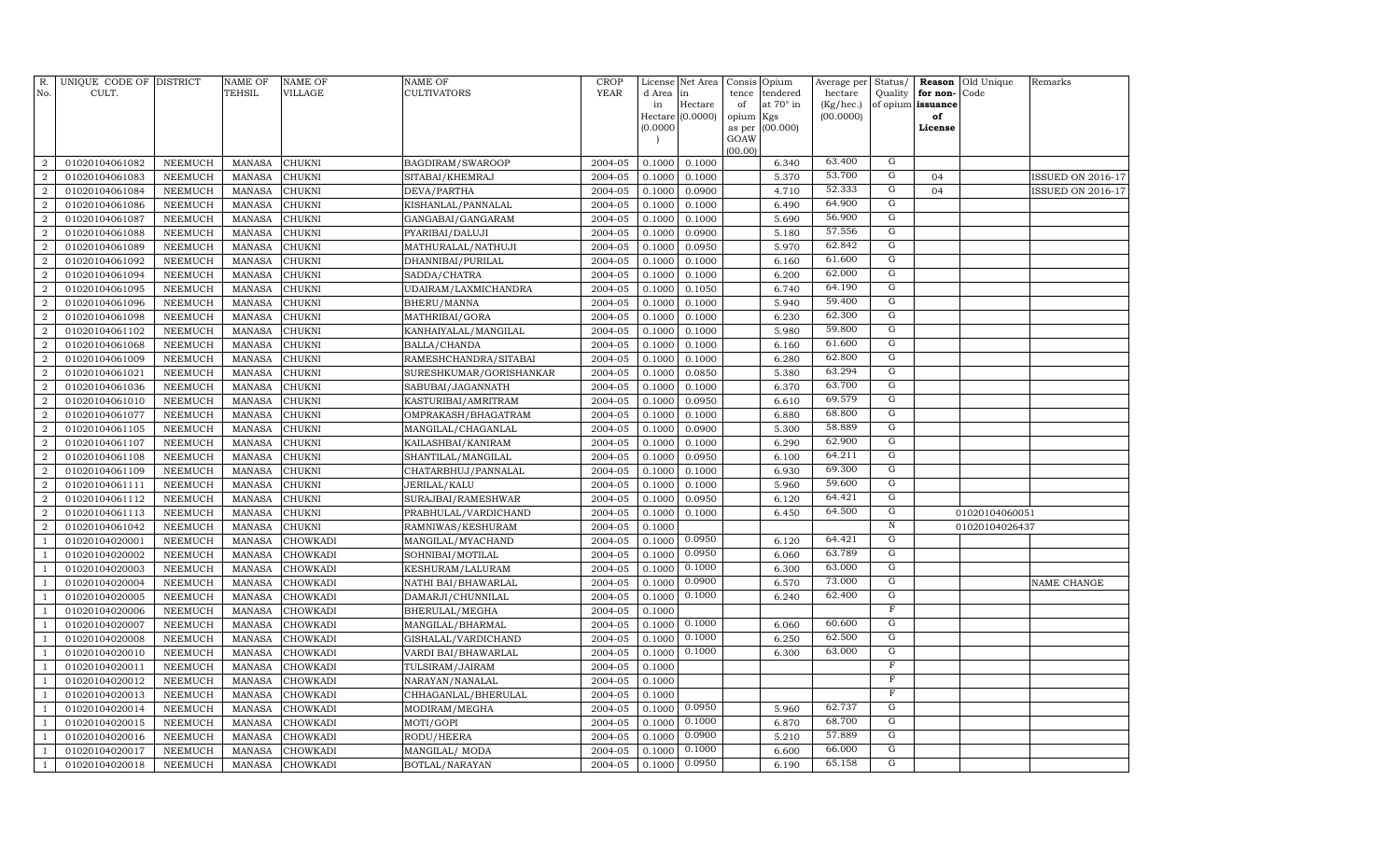| R.<br>No.      | UNIQUE CODE OF DISTRICT<br>CULT. |                                  | <b>NAME OF</b><br>TEHSIL       | <b>NAME OF</b><br>VILLAGE | NAME OF<br><b>CULTIVATORS</b>              | <b>CROP</b><br><b>YEAR</b> | License<br>d Area | Net Area<br>in   | tence           | Consis Opium<br>tendered | Average per<br>hectare | Status/<br>Quality           | for non-          | Reason Old Unique<br>Code | Remarks                  |
|----------------|----------------------------------|----------------------------------|--------------------------------|---------------------------|--------------------------------------------|----------------------------|-------------------|------------------|-----------------|--------------------------|------------------------|------------------------------|-------------------|---------------------------|--------------------------|
|                |                                  |                                  |                                |                           |                                            |                            | in                | Hectare          | of              | at 70° in                | (Kg/hec.)              |                              | of opium issuance |                           |                          |
|                |                                  |                                  |                                |                           |                                            |                            |                   | Hectare (0.0000) | opium Kgs       |                          | (00.0000)              |                              | of                |                           |                          |
|                |                                  |                                  |                                |                           |                                            |                            | (0.0000)          |                  | as per          | (00.000)                 |                        |                              | License           |                           |                          |
|                |                                  |                                  |                                |                           |                                            |                            |                   |                  | GOAW<br>(00.00) |                          |                        |                              |                   |                           |                          |
|                | 01020104020019                   | NEEMUCH                          | <b>MANASA</b>                  | <b>CHOWKADI</b>           | MANGILAL VARDICHAND                        | 2004-05                    | 0.1000            | 0.1000           |                 | 7.040                    | 70.400                 | $\mathbf G$                  |                   |                           |                          |
|                | 01020104020020                   | NEEMUCH                          | <b>MANASA</b>                  | CHOWKADI                  | SHANKARLAL/KASHIRAM                        | 2004-05                    | 0.1000            | 0.0950           |                 | 6.030                    | 63.474                 | ${\rm G}$                    | 05                |                           | <b>ISSUED ON 2009-10</b> |
|                | 01020104020021                   | <b>NEEMUCH</b>                   | <b>MANASA</b>                  | CHOWKADI                  | CHHAGANLAL/MEGHA                           | 2004-05                    | 0.1000            |                  |                 |                          |                        | F                            |                   |                           |                          |
| $\mathbf{1}$   | 01020104020022                   | NEEMUCH                          | <b>MANASA</b>                  | <b>CHOWKADI</b>           | RAMA/MAYACHAND                             | 2004-05                    | 0.1000            | 0.0950           |                 | 5.810                    | 61.158                 | G                            |                   |                           |                          |
| $\overline{1}$ | 01020104020023                   | NEEMUCH                          | <b>MANASA</b>                  | CHOWKADI                  | MANGILAL/KARU                              | 2004-05                    | 0.1000            |                  |                 |                          |                        | $\overline{\mathrm{F}}$      |                   |                           |                          |
|                | 01020104020024                   | <b>NEEMUCH</b>                   | <b>MANASA</b>                  | CHOWKADI                  | DEVILAL/GOPILAL                            | 2004-05                    | 0.1000            | 0.0950           |                 | 6.550                    | 68.947                 | G                            |                   |                           |                          |
|                | 01020104020025                   | <b>NEEMUCH</b>                   | <b>MANASA</b>                  | CHOWKADI                  | SOHANLAL/HANSA                             | 2004-05                    | 0.1000            |                  |                 |                          |                        | $\mathbf F$                  |                   |                           |                          |
|                | 01020104020026                   | <b>NEEMUCH</b>                   | <b>MANASA</b>                  | CHOWKADI                  | <b>BABRU/ NANA</b>                         | 2004-05                    | 0.1000            |                  |                 |                          |                        | $\overline{\mathrm{F}}$      |                   |                           |                          |
|                | 01020104020027                   | NEEMUCH                          | <b>MANASA</b>                  | CHOWKADI                  | MATHURALAL/KASHIRAM                        | 2004-05                    | 0.1000            | 0.1050           |                 | 6.390                    | 60.857                 | $\overline{G}$               |                   |                           | NAME CHANGE              |
|                | 01020104020029                   | <b>NEEMUCH</b>                   | MANASA                         | CHOWKADI                  | RODA/BHAGCHAND                             | 2004-05                    | 0.1000            |                  |                 |                          |                        | $\overline{\mathrm{F}}$      |                   |                           |                          |
| $\overline{1}$ | 01020104020030                   | <b>NEEMUCH</b>                   | <b>MANASA</b>                  | <b>CHOWKADI</b>           | SOHANLAL/VARDICHAND                        | 2004-05                    | 0.1000            |                  |                 |                          |                        | $\overline{\mathrm{F}}$      |                   |                           |                          |
| -1             | 01020104020031                   | <b>NEEMUCH</b>                   | <b>MANASA</b>                  | <b>CHOWKADI</b>           | MOTILAL/NANDA                              | 2004-05                    | 0.1000            | 0.0950           |                 | 6.250                    | 65.789                 | $\overline{G}$               |                   |                           |                          |
| $\mathbf{1}$   | 01020104020032                   | <b>NEEMUCH</b>                   | <b>MANASA</b>                  | CHOWKADI                  | SHANKARLAL GHISALAL                        | 2004-05                    | 0.1000            | 0.1000           |                 | 5.560                    | 55.600                 | G                            |                   |                           |                          |
|                | 01020104020033                   | <b>NEEMUCH</b>                   | <b>MANASA</b>                  | CHOWKADI                  | KISHANLAL/BHANWARLAL                       | 2004-05                    | 0.1000            | 0.1000           |                 | 7.100                    | 71.000                 | G                            |                   |                           |                          |
|                | 01020104020034                   | <b>NEEMUCH</b>                   | <b>MANASA</b>                  | CHOWKADI                  | BANSHILAL/MOHANLAL                         | 2004-05                    | 0.1000            |                  |                 |                          |                        | $\overline{F}$               |                   |                           |                          |
| -1             | 01020104020036                   | <b>NEEMUCH</b>                   | <b>MANASA</b>                  | CHOWKADI                  | HANSRAJ/CHUNNILAL                          | 2004-05                    | 0.1000            | 0.1000           |                 | 6.400                    | 64.000                 | G                            |                   |                           |                          |
|                | 01020104020037                   | <b>NEEMUCH</b>                   | <b>MANASA</b>                  | CHOWKADI                  | CHHAGANLAL/MOTI                            | 2004-05                    | 0.1000            |                  |                 |                          |                        | $\overline{\mathrm{F}}$      |                   |                           |                          |
|                | 01020104020038                   | <b>NEEMUCH</b>                   | <b>MANASA</b>                  | CHOWKADI                  | BHAGCHAND/BHERULAL                         | 2004-05                    | 0.1000            |                  |                 |                          |                        | $\mathbf F$                  |                   |                           |                          |
|                | 01020104020039                   | <b>NEEMUCH</b>                   | <b>MANASA</b>                  | CHOWKADI                  | MOHANLAL/GHASI                             | 2004-05                    | 0.1000            | 0.0950           |                 | 6.370                    | 67.053                 | $\overline{G}$               |                   |                           |                          |
|                | 01020104020041                   | <b>NEEMUCH</b>                   | <b>MANASA</b>                  | CHOWKADI                  | MODIGIR/SHAMBHUGIR                         | 2004-05                    | 0.1000            |                  |                 |                          |                        | $\overline{F}$               |                   |                           |                          |
|                | 01020104020042                   | <b>NEEMUCH</b>                   | <b>MANASA</b>                  | CHOWKADI                  | BHANWARI BAI/ MODI RAM                     | 2004-05                    | 0.1000            | 0.1000           |                 | 6.060                    | 60.600                 | $\overline{G}$               |                   |                           |                          |
|                | 01020104020043                   | <b>NEEMUCH</b>                   | MANASA                         | <b>CHOWKADI</b>           | TULSIRAM/AMARCHAND                         | 2004-05                    | 0.1000            | 0.1000           |                 | 6.360                    | 63.600                 | G                            |                   |                           |                          |
|                | 01020104020045                   | <b>NEEMUCH</b>                   | <b>MANASA</b>                  | <b>CHOWKADI</b>           | JADAVCHAND/UDAILAL                         | 2004-05                    | 0.1000            |                  |                 |                          |                        | $\overline{\mathrm{F}}$      |                   |                           |                          |
| -1             | 01020104020046                   | <b>NEEMUCH</b>                   | <b>MANASA</b>                  | <b>CHOWKADI</b>           | TULSIBAI/DHULGIR                           | 2004-05                    | 0.1000            |                  |                 |                          |                        | $\overline{\mathrm{F}}$      |                   |                           |                          |
|                | 01020104020047                   | <b>NEEMUCH</b>                   | <b>MANASA</b>                  | CHOWKADI                  | NANDLAL/KASHIRAM                           | 2004-05                    | 0.1000            |                  |                 |                          |                        | $\overline{\mathrm{F}}$<br>G |                   |                           |                          |
|                | 01020104020048                   | <b>NEEMUCH</b>                   | <b>MANASA</b>                  | CHOWKADI                  | NANIBAI/PRITHVIRAJ                         | 2004-05                    | 0.1000            | 0.1000<br>0.0950 |                 | 5.720                    | 57.200<br>68.632       | $\mathbf G$                  | 05                |                           | <b>ISSUED ON 2009-10</b> |
|                | 01020104020049                   | <b>NEEMUCH</b>                   | <b>MANASA</b>                  | CHOWKADI                  | BHANWARLAL/GORILAL                         | 2004-05                    | 0.1000            | 0.1000           |                 | 6.520                    | 66.500                 | ${\rm G}$                    |                   |                           |                          |
|                | 01020104020050                   | <b>NEEMUCH</b>                   | <b>MANASA</b>                  | CHOWKADI                  | SUKHLAL/GHISALAL                           | 2004-05                    | 0.1000            |                  |                 | 6.650                    |                        | $\mathbf F$                  |                   |                           |                          |
|                | 01020104020052<br>01020104020053 | <b>NEEMUCH</b><br><b>NEEMUCH</b> | <b>MANASA</b><br><b>MANASA</b> | CHOWKADI<br>CHOWKADI      | NANDUBAI/DEVA                              | 2004-05<br>2004-05         | 0.1000<br>0.1000  | 0.1000           |                 | 3.590                    | 35.900                 | G                            | 04                |                           |                          |
|                |                                  |                                  |                                |                           | GANGARAM/GULAB                             |                            | 0.1000            |                  |                 |                          |                        | $\overline{F}$               |                   |                           |                          |
|                | 01020104020054<br>01020104020055 | NEEMUCH<br><b>NEEMUCH</b>        | <b>MANASA</b><br><b>MANASA</b> | CHOWKADI<br>CHOWKADI      | KANHAIYALAL/MANGILAL<br>NATHULAL/KISHANLAL | 2004-05<br>2004-05         | 0.1000            | 0.1000           |                 | 6.010                    | 60.100                 | $\overline{G}$               |                   |                           |                          |
|                | 01020104020056                   | NEEMUCH                          | <b>MANASA</b>                  | <b>CHOWKADI</b>           | MODIRAM/UDAIRAM                            | 2004-05                    | 0.1000            | 0.0950           |                 | 6.460                    | 68.000                 | G                            |                   |                           |                          |
|                | 01020104020057                   | <b>NEEMUCH</b>                   | MANASA                         | CHOWKADI                  | KESHURAM/BHAGCHAND                         | 2004-05                    | 0.1000            | 0.0950           |                 | 6.530                    | 68.737                 | G                            |                   |                           |                          |
|                | 01020104020058                   | <b>NEEMUCH</b>                   | <b>MANASA</b>                  | <b>CHOWKADI</b>           | MOHANLAL/KALU                              | 2004-05                    | 0.1000            |                  |                 |                          |                        | $\overline{\mathrm{F}}$      |                   |                           |                          |
|                | 01020104020059                   | <b>NEEMUCH</b>                   | <b>MANASA</b>                  | CHOWKADI                  | MANGILAL/ SUKHLAL                          | 2004-05                    | 0.1000            | 0.0950           |                 | 6.720                    | 70.737                 | $\mathbf G$                  |                   |                           | NAME CHANGE              |
|                | 01020104020061                   | <b>NEEMUCH</b>                   | <b>MANASA</b>                  | CHOWKADI                  | JAYRAM/BHIMA                               | 2004-05                    | 0.1000            | 0.0950           |                 | 5.980                    | 62.947                 | $\mathbf G$                  |                   |                           |                          |
|                | 01020104020062                   | <b>NEEMUCH</b>                   | <b>MANASA</b>                  | CHOWKADI                  | PANNALAL/BHARMAL                           | 2004-05                    | 0.1000            |                  |                 |                          |                        | $\mathbf{F}$                 |                   |                           |                          |
|                | 01020104020063                   | <b>NEEMUCH</b>                   | <b>MANASA</b>                  | CHOWKADI                  | MANGILAL/KAILASHCHAND                      | 2004-05                    | 0.1000            | 0.1050           |                 | 6.890                    | 65.619                 | $\mathbf G$                  |                   |                           | NAME CHANGE              |
|                | 01020104020064                   | <b>NEEMUCH</b>                   | <b>MANASA</b>                  | CHOWKADI                  | MOTI/NARAYAN                               | 2004-05                    | 0.1000            | 0.0900           |                 | 5.670                    | 63.000                 | G                            |                   |                           |                          |
|                | 01020104020065                   | <b>NEEMUCH</b>                   | <b>MANASA</b>                  | CHOWKADI                  | SHANKARLAL/DEVILAL                         | 2004-05                    | 0.1000            |                  |                 |                          |                        | $\rm F$                      |                   |                           |                          |
|                | 01020104020066                   | <b>NEEMUCH</b>                   | <b>MANASA</b>                  | CHOWKADI                  | FULCHAND/NANALAL                           | 2004-05                    | 0.1000            |                  |                 |                          |                        | $\mathbf F$                  |                   |                           |                          |
|                | 01020104020067                   | <b>NEEMUCH</b>                   | <b>MANASA</b>                  | CHOWKADI                  | DEVA/BHARMAL                               | 2004-05                    | 0.1000            | 0.1050           |                 | 5.950                    | 56.667                 | G                            | 05                |                           | <b>ISSUED ON 2009-10</b> |
|                | 01020104020068                   | <b>NEEMUCH</b>                   | MANASA                         | CHOWKADI                  | BABRU/BHERULAL                             | 2004-05                    | 0.1000            | 0.1000           |                 | 5.950                    | 59.500                 | $\overline{G}$               |                   |                           |                          |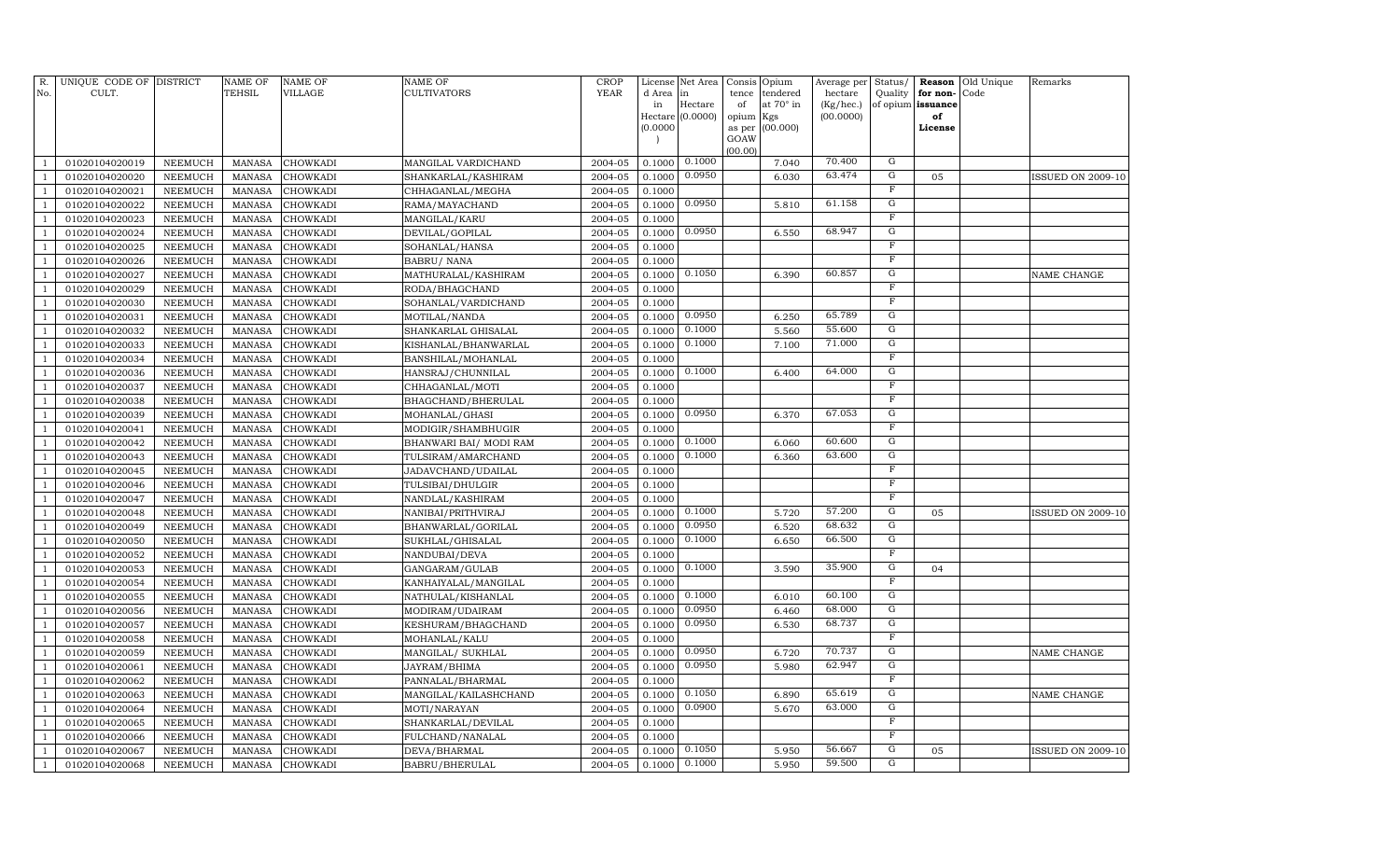| R.<br>No.      | UNIQUE CODE OF DISTRICT<br>CULT. |                | <b>NAME OF</b><br>TEHSIL | <b>NAME OF</b><br><b>VILLAGE</b> | <b>NAME OF</b><br><b>CULTIVATORS</b> | <b>CROP</b><br>YEAR | License<br>d Area | Net Area<br>in            | Consis<br>tence | Opium<br>tendered | Average per<br>hectare | Status/<br>Quality | Reason<br>for non- | Old Unique<br>Code | Remarks                  |
|----------------|----------------------------------|----------------|--------------------------|----------------------------------|--------------------------------------|---------------------|-------------------|---------------------------|-----------------|-------------------|------------------------|--------------------|--------------------|--------------------|--------------------------|
|                |                                  |                |                          |                                  |                                      |                     | in                | Hectare                   | of              | at 70° in         | (Kg/hec.)              |                    | of opium issuance  |                    |                          |
|                |                                  |                |                          |                                  |                                      |                     |                   | Hectare (0.0000)          | opium Kgs       |                   | (00.0000)              |                    | of                 |                    |                          |
|                |                                  |                |                          |                                  |                                      |                     | (0.0000)          |                           | as per          | (00.000)          |                        |                    | License            |                    |                          |
|                |                                  |                |                          |                                  |                                      |                     |                   |                           | GOAW<br>(00.00) |                   |                        |                    |                    |                    |                          |
| $\mathbf{1}$   | 01020104020069                   | <b>NEEMUCH</b> | <b>MANASA</b>            | <b>CHOWKADI</b>                  | MANGILAL/KISHANLAL BADA              | 2004-05             | 0.1000            |                           |                 |                   |                        | $_{\rm F}$         |                    |                    |                          |
| $\mathbf{1}$   | 01020104020070                   | <b>NEEMUCH</b> | <b>MANASA</b>            | CHOWKADI                         | MANGILAL/KISHANLAL CHHOTA            | 2004-05             | 0.1000            | 0.0950                    |                 | 5.150             | 54.211                 | G                  | 05                 |                    | <b>ISSUED ON 2009-10</b> |
| $\mathbf{1}$   | 01020104020071                   | NEEMUCH        | <b>MANASA</b>            | CHOWKADI                         | DEVILAL/VARDICHAND                   | 2004-05             | 0.1000            | 0.1000                    |                 | 5.900             | 59.000                 | $\mathbf G$        |                    |                    |                          |
| $\mathbf{1}$   | 01020104020072                   | <b>NEEMUCH</b> | <b>MANASA</b>            | <b>CHOWKADI</b>                  | JHAMKUBAI/PRITHVIRAJ                 | 2004-05             | 0.1000            | 0.1000                    |                 | 5.880             | 58.800                 | $\overline{G}$     |                    |                    |                          |
| 1              | 01020104020073                   | <b>NEEMUCH</b> | <b>MANASA</b>            | <b>CHOWKADI</b>                  | RADHESHYAM/BHANWARLAL                | 2004-05             | 0.1000            | 0.1000                    |                 | 6.120             | 61.200                 | $\overline{G}$     |                    |                    |                          |
| 1              | 01020104020074                   | <b>NEEMUCH</b> | <b>MANASA</b>            | <b>CHOWKADI</b>                  | SHIVPRAKASH/BALCHANDRA               | 2004-05             | 0.1000            | 0.0950                    |                 | 5.910             | 62.211                 | G                  |                    |                    |                          |
| $\mathbf{1}$   | 01020104020075                   | <b>NEEMUCH</b> | <b>MANASA</b>            | <b>CHOWKADI</b>                  | RAMNATH/BHANWARLAL                   | 2004-05             | 0.1000            |                           |                 |                   |                        | $\overline{N}$     |                    |                    |                          |
| $\mathbf{1}$   | 01020104020076                   | <b>NEEMUCH</b> | <b>MANASA</b>            | CHOWKADI                         | GOPALDAS/PRABHUDAS                   | 2004-05             |                   | $0.1000$ $\boxed{0.1000}$ |                 | 6.040             | 60.400                 | G                  |                    |                    |                          |
| $\mathbf{1}$   | 01020104020077                   | <b>NEEMUCH</b> | <b>MANASA</b>            | CHOWKADI                         | NATHULAL/MANGILAL                    | 2004-05             | 0.1000            |                           |                 |                   |                        | $\mathbf F$        |                    |                    |                          |
| $\mathbf{1}$   | 01020104020078                   | <b>NEEMUCH</b> | <b>MANASA</b>            | CHOWKADI                         | SHANKARLAL/TULSIRAM                  | 2004-05             | 0.1000            | 0.0950                    |                 | 5.990             | 63.053                 | G                  |                    |                    |                          |
| $\mathbf{1}$   | 01020104020079                   | NEEMUCH        | <b>MANASA</b>            | CHOWKADI                         | PARASRAM/LAXMINARAYAN                | 2004-05             | 0.1000            | 0.1000                    |                 | 6.140             | 61.400                 | ${\rm G}$          |                    |                    |                          |
| $\mathbf{1}$   | 01020104020080                   | <b>NEEMUCH</b> | <b>MANASA</b>            | CHOWKADI                         | RAMNARAYAN/LAXMINARAYAN              | 2004-05             | 0.1000            |                           |                 |                   |                        | $_{\rm F}$         |                    |                    |                          |
| $\mathbf{1}$   | 01020104020082                   | <b>NEEMUCH</b> | <b>MANASA</b>            | <b>CHOWKADI</b>                  | SATYANARAYAN/RAMGOPAL                | 2004-05             | 0.1000            | 0.1000                    |                 | 6.790             | 67.900                 | G                  |                    |                    |                          |
| 1              | 01020104020083                   | <b>NEEMUCH</b> | <b>MANASA</b>            | <b>CHOWKADI</b>                  | GOPAL/MANGILAL                       | 2004-05             | 0.1000            | 0.1000                    |                 | 6.300             | 63.000                 | G                  |                    |                    |                          |
| $\mathbf{1}$   | 01020104020084                   | <b>NEEMUCH</b> | <b>MANASA</b>            | CHOWKADI                         | SURESHCHAND/BOTLAL                   | 2004-05             | 0.1000            |                           |                 |                   |                        | $\overline{N}$     |                    |                    |                          |
| $\mathbf{1}$   | 01020104020087                   | <b>NEEMUCH</b> | <b>MANASA</b>            | CHOWKADI                         | BHUWANISHANKAR/PARTHA                | 2004-05             | 0.1000            |                           |                 |                   |                        | $\mathbf F$        |                    |                    |                          |
| $\mathbf{1}$   | 01020104020088                   | <b>NEEMUCH</b> | <b>MANASA</b>            | CHOWKADI                         | SHAMBHULAL/BHARMAL CHAMAR            | 2004-05             | 0.1000            | 0.0900                    |                 | 6.740             | 74.889                 | G                  |                    |                    |                          |
| $\mathbf{1}$   | 01020104020089                   | <b>NEEMUCH</b> | <b>MANASA</b>            | CHOWKADI                         | SANTOSHIBAI/GOPAL                    | 2004-05             | 0.1000            | 0.1050                    |                 | 6.070             | 57.810                 | $\mathbf G$        | 05                 |                    | <b>ISSUED ON 2009-10</b> |
| $\mathbf{1}$   | 01020104020090                   | <b>NEEMUCH</b> | <b>MANASA</b>            | CHOWKADI                         | JADAVCHAND/GORILAL CHOTA             | 2004-05             | 0.1000            | 0.0950                    |                 | 4.290             | 45.158                 | ${\rm G}$          | 04                 |                    | <b>ISSUED ON 2016-17</b> |
| $\mathbf{1}$   | 01020104020092                   | <b>NEEMUCH</b> | <b>MANASA</b>            | CHOWKADI                         | RADHESHYAM/SUKHLAL                   | 2004-05             | 0.1000            | 0.1000                    |                 | 6.700             | 67.000                 | $\mathbf G$        |                    |                    |                          |
| $\mathbf{1}$   | 01020104020093                   | <b>NEEMUCH</b> | <b>MANASA</b>            | <b>CHOWKADI</b>                  | AMRITLAL/SUKHLAL                     | 2004-05             | 0.1000            | 0.1000                    |                 | 6.440             | 64.400                 | $\overline{G}$     |                    |                    |                          |
| 1              | 01020104020094                   | <b>NEEMUCH</b> | <b>MANASA</b>            | <b>CHOWKADI</b>                  | SOHANI BAI/ KESHURAM                 | 2004-05             | 0.1000            | 0.0950                    |                 | 6.280             | 66.105                 | G                  |                    |                    |                          |
| $\overline{1}$ | 01020104020095                   | NEEMUCH        | <b>MANASA</b>            | CHOWKADI                         | AMARCHAND/NANALAL                    | 2004-05             | 0.1000            | 0.1050                    |                 | 6.480             | 61.714                 | G                  |                    |                    |                          |
| $\mathbf{1}$   | 01020104020096                   | <b>NEEMUCH</b> | <b>MANASA</b>            | CHOWKADI                         | KAMLI BAI/HIRALAL                    | 2004-05             | 0.1000            |                           |                 |                   |                        | $\mathbf F$        |                    |                    | NAME CHANGE              |
| $\mathbf{1}$   | 01020104020098                   | <b>NEEMUCH</b> | <b>MANASA</b>            | CHOWKADI                         | GHISALAL/NARAYANLAL TELI             | 2004-05             | 0.1000            |                           |                 |                   |                        | $_{\rm F}$         |                    |                    |                          |
| $\mathbf{1}$   | 01020104020099                   | <b>NEEMUCH</b> | <b>MANASA</b>            | CHOWKADI                         | BADRILAL/BHANWARLAL                  | 2004-05             | 0.1000            | 0.1000                    |                 | 6.930             | 69.300                 | G                  |                    |                    |                          |
| $\mathbf{1}$   | 01020104020100                   | <b>NEEMUCH</b> | <b>MANASA</b>            | CHOWKADI                         | SHANKARLAL/DAMARSI                   | 2004-05             | 0.1000            | 0.1000                    |                 | 6.590             | 65.900                 | $\mathbf G$        |                    |                    |                          |
| $\mathbf{1}$   | 01020104020103                   | <b>NEEMUCH</b> | <b>MANASA</b>            | CHOWKADI                         | KANKUBAI/CHHAGANLAL                  | 2004-05             | 0.1000            | 0.1000                    |                 | 6.380             | 63.800                 | $\mathbf G$        |                    |                    |                          |
| $\overline{1}$ | 01020104020104                   | NEEMUCH        | <b>MANASA</b>            | CHOWKADI                         | PRAKASHCHAND/PANNALAL                | 2004-05             | 0.1000            |                           |                 |                   |                        | $_{\rm F}$         |                    |                    |                          |
| $\mathbf{1}$   | 01020104020105                   | <b>NEEMUCH</b> | <b>MANASA</b>            | CHOWKADI                         | BOTLAL/GANGARAM                      | 2004-05             | 0.1000            |                           |                 |                   |                        | N                  |                    |                    |                          |
| $\overline{1}$ | 01020104020106                   | <b>NEEMUCH</b> | <b>MANASA</b>            | <b>CHOWKADI</b>                  | BHAGWANLAL/HIRALAL                   | 2004-05             | 0.1000            | 0.1000                    |                 | 7.120             | 71.200                 | G                  |                    |                    |                          |
| $\mathbf{1}$   | 01020104020107                   | <b>NEEMUCH</b> | <b>MANASA</b>            | CHOWKADI                         | HEERALAL/CHHAGANLAL                  | 2004-05             | 0.1000            | 0.1000                    |                 | 5.780             | 57.800                 | G                  |                    |                    |                          |
| $\mathbf{1}$   | 01020104020108                   | <b>NEEMUCH</b> | <b>MANASA</b>            | CHOWKADI                         | LABHCHAND/CHHAGANLAL DHAKAD          | 2004-05             | 0.1000            | 0.1000                    |                 | 6.250             | 62.500                 | G                  |                    |                    |                          |
| $\mathbf{1}$   | 01020104020109                   | <b>NEEMUCH</b> | <b>MANASA</b>            | CHOWKADI                         | NANALAL/LAXMICHAND                   | 2004-05             | 0.1000            | 0.0950                    |                 | 6.010             | 63.263                 | G                  |                    |                    |                          |
| $\mathbf{1}$   | 01020104020110                   | <b>NEEMUCH</b> | <b>MANASA</b>            | CHOWKADI                         | SHANKARLAL/LAXMICHAND                | 2004-05             | 0.1000            | 0.0950                    |                 | 6.060             | 63.789                 | G                  |                    |                    |                          |
| $\mathbf{1}$   | 01020104020112                   | <b>NEEMUCH</b> | <b>MANASA</b>            | CHOWKADI                         | SHANTILAL/NARAYAN                    | 2004-05             | 0.1000            |                           |                 |                   |                        | $\mathbf F$        |                    |                    |                          |
| $\overline{1}$ | 01020104020113                   | NEEMUCH        | <b>MANASA</b>            | CHOWKADI                         | BHANWARLAL/KAJOD                     | 2004-05             | 0.1000            | 0.1000                    |                 | 6.570             | 65.700                 | $\overline{G}$     |                    |                    |                          |
| $\mathbf{1}$   | 01020104020114                   | <b>NEEMUCH</b> | <b>MANASA</b>            | CHOWKADI                         | SHIVNARAYAN/NANDLAL                  | 2004-05             | 0.1000            |                           |                 |                   |                        | F                  |                    |                    |                          |
| $\mathbf{1}$   | 01020104020115                   | NEEMUCH        | <b>MANASA</b>            | CHOWKADI                         | MULCHAND/BHERUJI SALVI               | 2004-05             | 0.1000            |                           |                 |                   |                        | $\mathbf F$        |                    |                    |                          |
| $\mathbf{1}$   | 01020104020116                   | <b>NEEMUCH</b> | <b>MANASA</b>            | CHOWKADI                         | SHAMBHULAL/DEEPA BALAI               | 2004-05             | 0.1000            | 0.0900                    |                 | 6.380             | 70.889                 | G                  |                    |                    |                          |
| $\mathbf{1}$   | 01020104020117                   | <b>NEEMUCH</b> | <b>MANASA</b>            | CHOWKADI                         | <b>BASANTI BAI/SUKHLAL</b>           | 2004-05             | 0.1000            | 0.0900                    |                 | 5.600             | 62.222                 | G                  |                    |                    | NAME CHANGE              |
| $\mathbf{1}$   | 01020104020118                   | <b>NEEMUCH</b> | <b>MANASA</b>            | CHOWKADI                         | GHISALAL/LALCHAND                    | 2004-05             | 0.1000            |                           |                 |                   |                        | F<br>F             |                    |                    |                          |
| $\mathbf{1}$   | 01020104020119                   | <b>NEEMUCH</b> | <b>MANASA</b>            | CHOWKADI                         | HANSRAJ/GANGARAM                     | 2004-05             | 0.1000            |                           |                 |                   | 59.900                 | G                  |                    |                    |                          |
| $\mathbf{1}$   | 01020104020120                   | NEEMUCH        | MANASA                   | <b>CHOWKADI</b>                  | GOURILAL/ROOPA DHAKAD                | 2004-05             |                   | $0.1000 \quad 0.1000$     |                 | 5.990             |                        |                    |                    |                    |                          |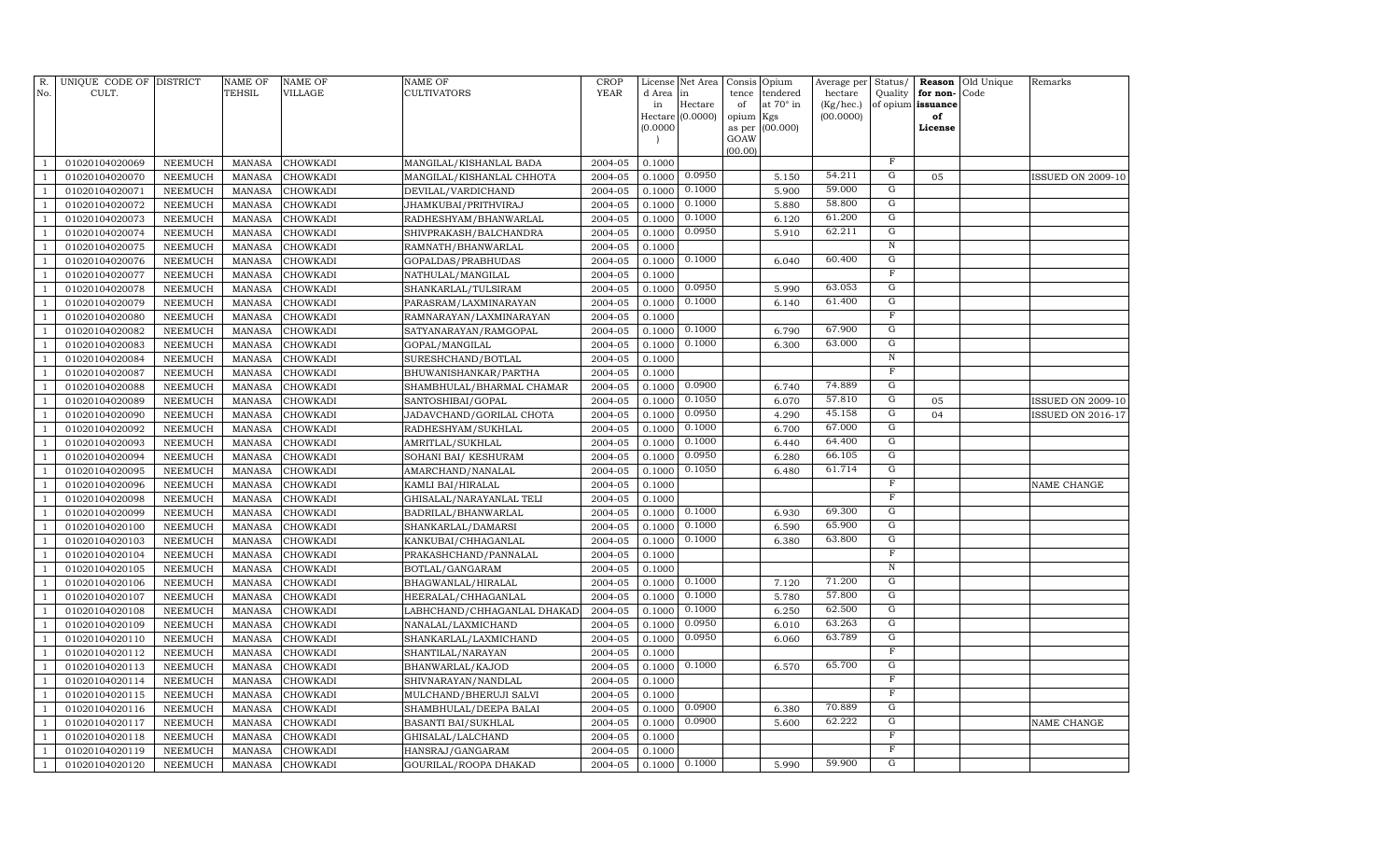| R.             | UNIQUE CODE OF DISTRICT          |                           | <b>NAME OF</b>                 | <b>NAME OF</b>       | <b>NAME OF</b>                            | CROP               |                  | License Net Area |             | Consis Opium          | Average per          | Status/             |                      | <b>Reason</b> Old Unique | Remarks                  |
|----------------|----------------------------------|---------------------------|--------------------------------|----------------------|-------------------------------------------|--------------------|------------------|------------------|-------------|-----------------------|----------------------|---------------------|----------------------|--------------------------|--------------------------|
| No.            | CULT.                            |                           | <b>TEHSIL</b>                  | VILLAGE              | CULTIVATORS                               | <b>YEAR</b>        | d Area<br>in     | in<br>Hectare    | tence<br>of | tendered<br>at 70° in | hectare<br>(Kg/hec.) | Quality<br>of opium | for non-<br>issuance | Code                     |                          |
|                |                                  |                           |                                |                      |                                           |                    |                  | Hectare (0.0000) | opium Kgs   |                       | (00.0000)            |                     | of                   |                          |                          |
|                |                                  |                           |                                |                      |                                           |                    | (0.0000)         |                  | as per      | (00.000)              |                      |                     | License              |                          |                          |
|                |                                  |                           |                                |                      |                                           |                    |                  |                  | GOAW        |                       |                      |                     |                      |                          |                          |
|                | 01020104020121                   | NEEMUCH                   | <b>MANASA</b>                  | <b>CHOWKADI</b>      | PREMCHAND/MANGILAL                        | 2004-05            | 0.1000           | 0.0800           | (00.00)     | 3.250                 | 40.625               | G                   | 04                   |                          | <b>ISSUED ON 2016-17</b> |
|                | 01020104020122                   | <b>NEEMUCH</b>            | <b>MANASA</b>                  | CHOWKADI             | SHANKARLAL/MANGILAL CHAMAR                | 2004-05            | 0.1000           |                  |             |                       |                      | $\mathbf F$         |                      |                          |                          |
|                | 01020104020123                   | NEEMUCH                   | <b>MANASA</b>                  | CHOWKADI             | RAMCHAND/NARAYAN                          | 2004-05            | 0.1000           | 0.0950           |             | 5.220                 | 54.947               | ${\rm G}$           | 05                   |                          | <b>ISSUED ON 2009-10</b> |
| -1             | 01020104020124                   | NEEMUCH                   | <b>MANASA</b>                  | CHOWKADI             | SHANKARLAL/NARAYAN                        | 2004-05            | 0.1000           | 0.0950           |             | 6.000                 | 63.158               | $\overline{G}$      |                      |                          |                          |
|                | 01020104020125                   | <b>NEEMUCH</b>            | <b>MANASA</b>                  | CHOWKADI             | SHANTILAL/ GORILAL                        | 2004-05            | 0.1000           | 0.1000           |             | 6.470                 | 64.700               | $\overline{G}$      |                      |                          |                          |
|                | 01020104020126                   | <b>NEEMUCH</b>            | <b>MANASA</b>                  | CHOWKADI             | DINESH/CHUNNILAL                          | 2004-05            | 0.1000           | 0.1000           |             | 6.910                 | 69.100               | G                   |                      |                          |                          |
|                | 01020104020127                   | <b>NEEMUCH</b>            | <b>MANASA</b>                  | CHOWKADI             | BASANTILAL/GORILAL                        | 2004-05            | 0.1000           | 0.0950           |             | 6.510                 | 68.526               | G                   |                      |                          |                          |
|                | 01020104020128                   | <b>NEEMUCH</b>            | <b>MANASA</b>                  | CHOWKADI             | PRABHULAL/HEMRAJ                          | 2004-05            | 0.1000           | 0.0900           |             | 6.170                 | 68.556               | $\overline{G}$      |                      |                          |                          |
|                | 01020104020129                   | NEEMUCH                   | <b>MANASA</b>                  | CHOWKADI             | BHANWARLAL/DHURAJI                        | 2004-05            | 0.1000           | 0.1050           |             | 6.860                 | 65.333               | ${\rm G}$           |                      |                          |                          |
|                | 01020104020130                   | <b>NEEMUCH</b>            | <b>MANASA</b>                  | CHOWKADI             | BHAGCHAND/NARAYAN                         | 2004-05            | 0.1000           |                  |             |                       |                      | $\overline{F}$      |                      |                          |                          |
|                | 01020104020131                   | NEEMUCH                   | <b>MANASA</b>                  | CHOWKADI             | PRABHULAL/MANGILAL                        | 2004-05            | 0.1000           | 0.0950           |             | 6.200                 | 65.263               | ${\rm G}$           |                      |                          |                          |
| $\overline{1}$ | 01020104020132                   | <b>NEEMUCH</b>            | <b>MANASA</b>                  | CHOWKADI             | NANALAL/RUPA MEGHAWAL                     | 2004-05            | 0.1000           |                  |             |                       |                      | $\mathbf F$         |                      |                          |                          |
|                | 01020104020133                   | <b>NEEMUCH</b>            | <b>MANASA</b>                  | CHOWKADI             | MANGILAL/DIPA BALAI                       | 2004-05            | 0.1000           | 0.0900           |             | 5.410                 | 60.111               | G                   |                      |                          |                          |
| -1             | 01020104020134                   | <b>NEEMUCH</b>            | <b>MANASA</b>                  | CHOWKADI             | TANKUBAI/LALURAM                          | 2004-05            | 0.1000           |                  |             |                       |                      | $\overline{F}$      |                      |                          |                          |
|                | 01020104020135                   | <b>NEEMUCH</b>            | <b>MANASA</b>                  | CHOWKADI             | LABHCHAND/CHHAGANLAL BALAI                | 2004-05            | 0.1000           | 0.0950           |             | 6.430                 | 67.684               | $\overline{G}$      |                      |                          |                          |
|                | 01020104020137                   | <b>NEEMUCH</b>            | <b>MANASA</b>                  | CHOWKADI             | MANGIBAI/NANDLAL                          | 2004-05            | 0.1000           |                  |             |                       |                      | $\overline{F}$      |                      |                          |                          |
|                | 01020104020138                   | NEEMUCH                   | <b>MANASA</b>                  | CHOWKADI             | RAMLAL/JAIRAM                             | 2004-05            | 0.1000           | 0.1000           |             | 6.620                 | 66.200               | G                   |                      |                          |                          |
|                | 01020104020139                   | <b>NEEMUCH</b>            | <b>MANASA</b>                  | CHOWKADI             | GOPAL/BHERULAL                            | 2004-05            | 0.1000           | 0.1000           |             | 6.290                 | 62.900               | $\overline{G}$      |                      |                          |                          |
|                | 01020104020140                   | NEEMUCH                   | <b>MANASA</b>                  | CHOWKADI             | NANI BAI/ PYARCHAND                       | 2004-05            | 0.1000           | 0.1000           |             | 6.020                 | 60.200               | ${\rm G}$           |                      |                          |                          |
| -1             | 01020104020141                   | <b>NEEMUCH</b>            | <b>MANASA</b>                  | CHOWKADI             | KESHIBAI/MADANLAL                         | 2004-05            | 0.1000           | 0.1000           |             | 7.030                 | 70.300               | ${\rm G}$           |                      |                          |                          |
|                | 01020104020142                   | NEEMUCH                   | <b>MANASA</b>                  | CHOWKADI             | PREMCHAND/BABU                            | 2004-05            | 0.1000           |                  |             |                       |                      | $\overline{F}$      |                      |                          |                          |
| $\overline{1}$ | 01020104020144                   | NEEMUCH                   | <b>MANASA</b>                  | CHOWKADI             | PANNALAL/MANGILAL                         | 2004-05            | 0.1000           | 0.0950           |             | 6.300                 | 66.316               | G                   |                      |                          |                          |
|                | 01020104020145                   | <b>NEEMUCH</b>            | <b>MANASA</b>                  | CHOWKADI             | BADRIDAS/NANADAS                          | 2004-05            | 0.1000           |                  |             |                       |                      | $\overline{F}$      |                      |                          |                          |
| -1             | 01020104020146                   | <b>NEEMUCH</b>            | <b>MANASA</b>                  | CHOWKADI             | KAILASH/KANHAIYALAL                       | 2004-05            | 0.1000           | 0.1000           |             | 6.410                 | 64.100               | G                   |                      |                          |                          |
|                | 01020104020147                   | <b>NEEMUCH</b>            | <b>MANASA</b>                  | CHOWKADI             | ONKARLAL/MANGILAL                         | 2004-05            | 0.1000           |                  |             |                       |                      | $\overline{F}$      |                      |                          |                          |
|                | 01020104020148                   | <b>NEEMUCH</b>            | <b>MANASA</b>                  | CHOWKADI             | BABULAL/SHANKARLAL                        | 2004-05            | 0.1000           | 0.0950           |             | 5.970                 | 62.842               | G                   |                      |                          |                          |
|                | 01020104020150                   | NEEMUCH                   | <b>MANASA</b>                  | CHOWKADI             | HEMRAJ/RODILAL                            | 2004-05            | 0.1000           |                  |             |                       |                      | $\overline{F}$      |                      |                          |                          |
|                | 01020104020151                   | <b>NEEMUCH</b>            | <b>MANASA</b>                  | CHOWKADI             | RAMESHWAR/MANGILAL                        | 2004-05            | 0.1000           | 0.1000           |             | 0.960                 | 9.600                |                     | 02                   |                          |                          |
|                | 01020104020152                   | <b>NEEMUCH</b>            | <b>MANASA</b>                  | CHOWKADI             | PRABHULAL/BHANWARLAL                      | 2004-05            | 0.1000           | 0.1000<br>0.0950 |             | 6.420                 | 64.200<br>63.895     | ${\rm G}$<br>G      |                      |                          |                          |
| $\overline{1}$ | 01020104020153                   | <b>NEEMUCH</b>            | <b>MANASA</b>                  | CHOWKADI             | RAMLAL/PRABHULAL                          | 2004-05            | 0.1000           |                  |             | 6.070                 |                      | $\overline{F}$      |                      |                          |                          |
| -1             | 01020104020154                   | <b>NEEMUCH</b><br>NEEMUCH | <b>MANASA</b><br><b>MANASA</b> | CHOWKADI             | BALIBAI/NONDRAM                           | 2004-05            | 0.1000           | 0.0950           |             |                       | 60.842               | G                   |                      |                          |                          |
| $\overline{1}$ | 01020104020155<br>01020104020156 | NEEMUCH                   | <b>MANASA</b>                  | CHOWKADI<br>CHOWKADI | SAMRATHMAL/MANGILAL                       | 2004-05<br>2004-05 | 0.1000<br>0.1000 | 0.0900           |             | 5.780<br>6.410        | 71.222               | G                   |                      |                          |                          |
|                | 01020104020157                   | <b>NEEMUCH</b>            | <b>MANASA</b>                  | CHOWKADI             | MOHAN BAI/ BANSHILAL<br>BAGDIRAM/MANGILAL | 2004-05            | 0.1000           |                  |             |                       |                      | $\overline{F}$      |                      |                          |                          |
|                | 01020104020161                   | NEEMUCH                   | <b>MANASA</b>                  | CHOWKADI             | RATANLAL/MOHANLAL                         | 2004-05            | 0.1000           | 0.1000           |             | 6.240                 | 62.400               | G                   |                      |                          |                          |
|                | 01020104020165                   | NEEMUCH                   | MANASA                         | CHOWKADI             | GOPAL/BHAWANIRAM                          | 2004-05            | 0.1000           |                  |             |                       |                      | $\overline{F}$      |                      |                          |                          |
|                | 01020104020166                   | <b>NEEMUCH</b>            | <b>MANASA</b>                  | CHOWKADI             | SHANKARLAL/ MANGILAL                      | 2004-05            | 0.1000           |                  |             |                       |                      | $\overline{F}$      |                      |                          |                          |
| $\overline{1}$ | 01020104020168                   | <b>NEEMUCH</b>            | <b>MANASA</b>                  | CHOWKADI             | KAMLIBAI/NATHULAL                         | 2004-05            | 0.1000           |                  |             |                       |                      | $\mathbf F$         |                      |                          |                          |
|                | 01020104020169                   | <b>NEEMUCH</b>            | <b>MANASA</b>                  | CHOWKADI             | SHOKIN/MANGILAL                           | 2004-05            | 0.1000           | 0.1000           |             | 6.360                 | 63.600               | $\overline{G}$      |                      |                          |                          |
| $\overline{1}$ | 01020104020170                   | <b>NEEMUCH</b>            | <b>MANASA</b>                  | CHOWKADI             | KAILASH/BHANWARLAL                        | 2004-05            | 0.1000           | 0.1000           |             | 5.640                 | 56.400               | G                   |                      |                          |                          |
|                | 01020104020171                   | <b>NEEMUCH</b>            | <b>MANASA</b>                  | CHOWKADI             | RAMCHANDRA/PANNALAL                       | 2004-05            | 0.1000           | 0.0900           |             | 5.800                 | 64.444               | G                   |                      |                          |                          |
|                | 01020104020172                   | <b>NEEMUCH</b>            | <b>MANASA</b>                  | CHOWKADI             | KANHAIYALAL/BOTLAL                        | 2004-05            | 0.1000           | 0.1000           |             | 5.950                 | 59.500               | G                   |                      |                          |                          |
|                | 01020104020175                   | <b>NEEMUCH</b>            | <b>MANASA</b>                  | CHOWKADI             | TANKUBAI/MANGILAL                         | 2004-05            | 0.1000           | 0.0950           |             | 5.790                 | 60.947               | G                   |                      |                          |                          |
| $\overline{1}$ | 01020104020176                   | NEEMUCH                   | <b>MANASA</b>                  | CHOWKADI             | SHANKAR/CHAMPA                            | 2004-05            | 0.1000           | 0.1000           |             | 7.150                 | 71.500               | $\overline{G}$      |                      |                          |                          |
|                |                                  |                           |                                |                      |                                           |                    |                  |                  |             |                       |                      |                     |                      |                          |                          |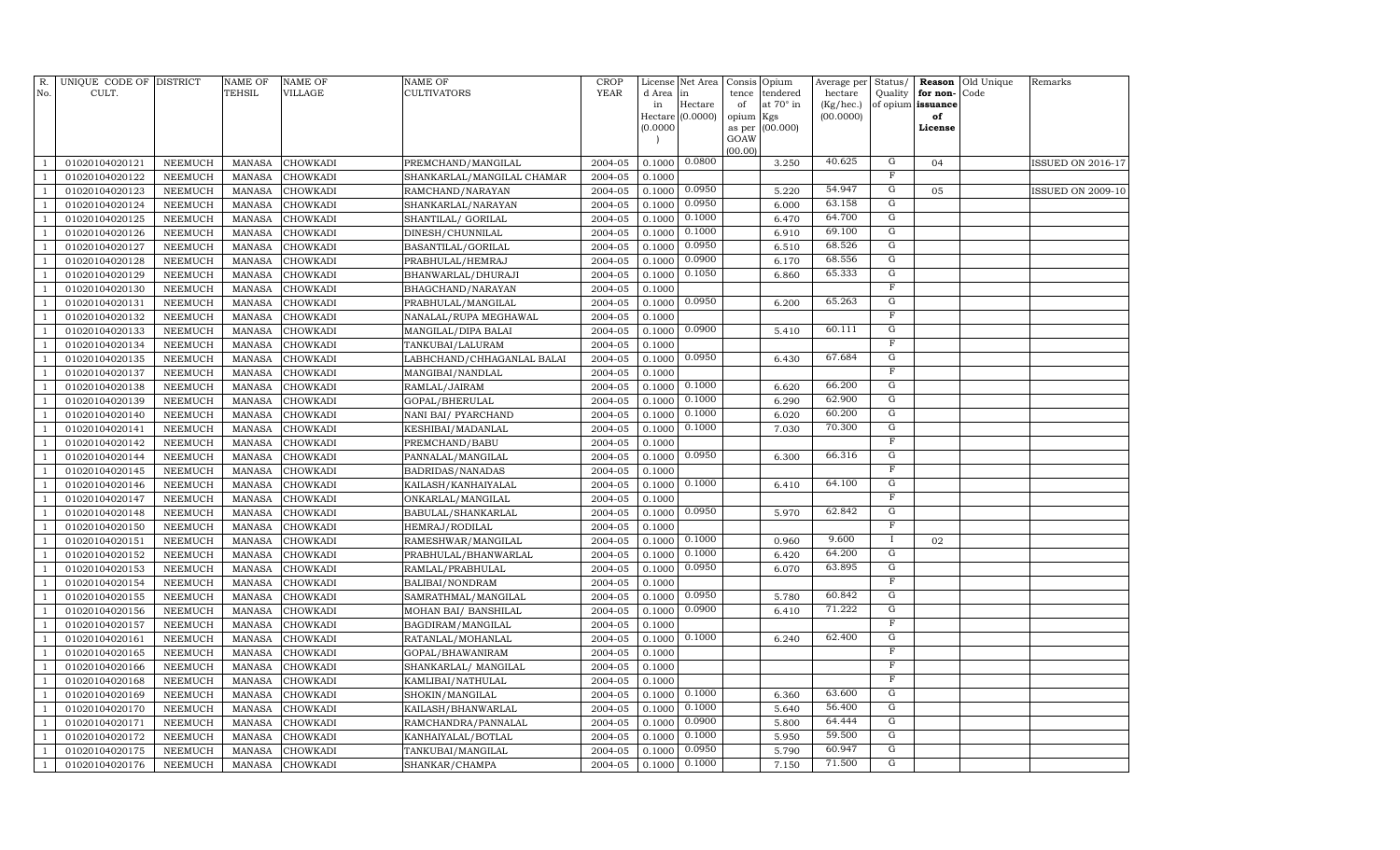| No.            | R. UNIQUE CODE OF DISTRICT<br>CULT. |                | NAME OF<br>TEHSIL | <b>NAME OF</b><br>VILLAGE | <b>NAME OF</b><br><b>CULTIVATORS</b> | <b>CROP</b><br><b>YEAR</b> | d Area in<br>in<br>(0.0000) | License Net Area<br>Hectare<br>Hectare (0.0000) | Consis Opium<br>of<br>opium Kgs<br>GOAW | tence tendered<br>at 70° in<br>as per (00.000) | Average per<br>hectare<br>(Kg/hec.)<br>(00.0000) | Status/<br>Quality<br>of opium | Reason<br>for non-<br>issuance<br>of<br>License | Old Unique<br>Code | Remarks                  |
|----------------|-------------------------------------|----------------|-------------------|---------------------------|--------------------------------------|----------------------------|-----------------------------|-------------------------------------------------|-----------------------------------------|------------------------------------------------|--------------------------------------------------|--------------------------------|-------------------------------------------------|--------------------|--------------------------|
| $\overline{1}$ | 01020104020177                      | NEEMUCH        | <b>MANASA</b>     | <b>CHOWKADI</b>           | SHANKARLAL/BHANWARLAL                | 2004-05                    | 0.1000                      |                                                 | (00.00)                                 |                                                |                                                  | $\mathbf F$                    |                                                 |                    |                          |
| -1             | 01020104020178                      | NEEMUCH        | <b>MANASA</b>     | <b>CHOWKADI</b>           | KANHAIYALAL/KASHIRAM                 | $2004 - 05$                | 0.1000                      | 0.1000                                          |                                         | 6.310                                          | 63.100                                           | G                              |                                                 |                    |                          |
| -1             | 01020104020179                      | <b>NEEMUCH</b> | <b>MANASA</b>     | CHOWKADI                  | GOPAL/NANALAL                        | 2004-05                    | 0.1000                      |                                                 |                                         |                                                |                                                  | $\mathbf F$                    |                                                 |                    |                          |
| -1             | 01020104020180                      | <b>NEEMUCH</b> | <b>MANASA</b>     | CHOWKADI                  | GHISALAL/MOTILAL                     | 2004-05                    | 0.1000                      |                                                 |                                         |                                                |                                                  | $\overline{F}$                 |                                                 |                    |                          |
| -1             | 01020104020181                      | <b>NEEMUCH</b> | <b>MANASA</b>     | CHOWKADI                  | RAMESHWAR/JAYRAM                     | 2004-05                    | 0.1000                      | 0.0950                                          |                                         | 6.320                                          | 66.526                                           | G                              |                                                 |                    |                          |
| $\mathbf{1}$   | 01020104020184                      | <b>NEEMUCH</b> | <b>MANASA</b>     | CHOWKADI                  | NANDLAL/PRITHVIRAJ                   | 2004-05                    | 0.1000                      |                                                 |                                         |                                                |                                                  | $_{\rm F}$                     |                                                 |                    |                          |
| $\overline{1}$ | 01020104020186                      | <b>NEEMUCH</b> | <b>MANASA</b>     | CHOWKADI                  | KISHNIBAI/SURAJMAL                   | 2004-05                    | 0.1000                      |                                                 |                                         |                                                |                                                  | $\mathbf F$                    |                                                 |                    |                          |
| $\overline{1}$ | 01020104020187                      | <b>NEEMUCH</b> | <b>MANASA</b>     | CHOWKADI                  | NANDLAL/JAIRAM                       | 2004-05                    | 0.1000                      | 0.1050                                          |                                         | 6.740                                          | 64.190                                           | G                              |                                                 |                    |                          |
| $\overline{1}$ | 01020104020188                      | NEEMUCH        | <b>MANASA</b>     | CHOWKADI                  | MANGILAL/RUPA                        | 2004-05                    | 0.1000                      |                                                 |                                         |                                                |                                                  | $\mathbf F$                    |                                                 |                    |                          |
| -1             | 01020104020189                      | <b>NEEMUCH</b> | <b>MANASA</b>     | CHOWKADI                  | GEETABAI/RADHESHYAM                  | 2004-05                    | 0.1000                      |                                                 |                                         |                                                |                                                  | $\mathbf F$                    |                                                 |                    |                          |
| $\overline{1}$ | 01020104020190                      | <b>NEEMUCH</b> | <b>MANASA</b>     | <b>CHOWKADI</b>           | JADAVCHAND/GORILAL BADA              | 2004-05                    | 0.1000                      |                                                 |                                         |                                                |                                                  | $\mathbf F$                    |                                                 |                    |                          |
| -1             | 01020104020191                      | <b>NEEMUCH</b> | <b>MANASA</b>     | <b>CHOWKADI</b>           | DINESH/KANHAIYALAL                   | 2004-05                    | 0.1000                      | 0.0950                                          |                                         | 6.160                                          | 64.842                                           | $\mathbf G$                    |                                                 |                    |                          |
| $\overline{1}$ | 01020104020159                      | <b>NEEMUCH</b> | <b>MANASA</b>     | CHOWKADI                  | LAXMICHAND/RODILAL                   | 2004-05                    | 0.1000                      |                                                 |                                         |                                                |                                                  | $\overline{F}$                 |                                                 |                    |                          |
| -1             | 01020104020160                      | <b>NEEMUCH</b> | <b>MANASA</b>     | CHOWKADI                  | RAMESHWAR/DEVJI                      | 2004-05                    | 0.1000                      |                                                 |                                         |                                                |                                                  | $\mathbf F$                    |                                                 |                    |                          |
| $\mathbf{1}$   | 01020104020162                      | <b>NEEMUCH</b> | <b>MANASA</b>     | CHOWKADI                  | LABHCHAND/SHANKARLAL                 | 2004-05                    | 0.1000                      |                                                 |                                         |                                                |                                                  | $\overline{F}$                 |                                                 |                    |                          |
| -1             | 01020104020163                      | <b>NEEMUCH</b> | <b>MANASA</b>     | CHOWKADI                  | RADHESHYAM/GISHA                     | 2004-05                    | 0.1000                      | 0.1050                                          |                                         | 7.410                                          | 70.571                                           | G                              |                                                 |                    |                          |
|                | 01020104020164                      | <b>NEEMUCH</b> | <b>MANASA</b>     | CHOWKADI                  | GHISALAL/DEVAJI                      | 2004-05                    | 0.1000                      |                                                 |                                         |                                                |                                                  | $_{\rm F}$                     |                                                 |                    |                          |
| $\overline{1}$ | 01020104020192                      | <b>NEEMUCH</b> | <b>MANASA</b>     | CHOWKADI                  | NANALAL/GULAB                        | 2004-05                    | 0.1000                      |                                                 |                                         |                                                |                                                  | $\mathbf F$                    |                                                 |                    |                          |
| $\overline{1}$ | 01020104020193                      | NEEMUCH        | <b>MANASA</b>     | CHOWKADI                  | RADHESHYAM/HEMRAJ                    | 2004-05                    | 0.1000                      | 0.0900                                          |                                         | 5.460                                          | 60.667                                           | G                              |                                                 |                    |                          |
| $\overline{1}$ | 01020104020194                      | NEEMUCH        | <b>MANASA</b>     | CHOWKADI                  | MATHURALAL/JIVRAJ                    | 2004-05                    | 0.1000                      |                                                 |                                         |                                                |                                                  | $\overline{F}$                 |                                                 |                    |                          |
| $\overline{1}$ | 01020104020195                      | <b>NEEMUCH</b> | <b>MANASA</b>     | CHOWKADI                  | LABHCHAND/ MATHURALAL                | 2004-05                    | 0.1000                      | 0.0950                                          |                                         | 6.310                                          | 66.421                                           | $\mathbf G$                    |                                                 |                    |                          |
| $\overline{1}$ | 01020104020199                      | <b>NEEMUCH</b> | <b>MANASA</b>     | <b>CHOWKADI</b>           | RAMKUNWARBAI/BHANWARLAL              | 2004-05                    | 0.1000                      |                                                 |                                         |                                                |                                                  | $\overline{F}$                 |                                                 |                    |                          |
| $\overline{1}$ | 01020104020081                      | <b>NEEMUCH</b> | <b>MANASA</b>     | <b>CHOWKADI</b>           | DHAPUBAI/AMARCHAND                   | 2004-05                    | 0.1000                      |                                                 |                                         |                                                |                                                  | $\overline{F}$                 |                                                 |                    |                          |
| -1             | 01020104020091                      | <b>NEEMUCH</b> | <b>MANASA</b>     | <b>CHOWKADI</b>           | NANDLAL/ MOTILAL                     | 2004-05                    | 0.1000                      |                                                 |                                         |                                                |                                                  | $\overline{F}$                 |                                                 |                    |                          |
|                | 01020104020097                      | NEEMUCH        | <b>MANASA</b>     | CHOWKADI                  | NANDLAL/CHHORAM                      | 2004-05                    | 0.1000                      |                                                 |                                         |                                                |                                                  | $\overline{N}$                 |                                                 |                    |                          |
|                | 01020104020060                      | <b>NEEMUCH</b> | <b>MANASA</b>     | CHOWKADI                  | DHAPUBAI/MOTILAL                     | 2004-05                    | 0.1000                      |                                                 |                                         |                                                |                                                  | $\overline{F}$                 |                                                 |                    |                          |
|                | 01020104020208                      | NEEMUCH        | <b>MANASA</b>     | CHOWKADI                  | LABHCHAND/BHANWARLAL                 | 2004-05                    | 0.1000                      |                                                 |                                         |                                                |                                                  | $\mathbf F$                    |                                                 |                    |                          |
| $\overline{1}$ | 01020104020209                      | NEEMUCH        | <b>MANASA</b>     | CHOWKADI                  | RADHESHYAM/VARDICHAND                | 2004-05                    | 0.1000                      |                                                 |                                         |                                                |                                                  | $\mathbf F$                    |                                                 |                    |                          |
|                | 01020104020210                      | NEEMUCH        | <b>MANASA</b>     | CHOWKADI                  | NARAYAN/NANDA                        | 2004-05                    | 0.1000                      |                                                 |                                         |                                                |                                                  | $\mathbf F$                    |                                                 |                    | TRANSFER/ACHALPURA       |
|                | 01020104020211                      | NEEMUCH        | <b>MANASA</b>     | CHOWKADI                  | RAMLAL/VAKTAJI                       | 2004-05                    | 0.1000                      |                                                 |                                         |                                                |                                                  | $\mathbf F$                    |                                                 |                    |                          |
|                | 01020104020213                      | NEEMUCH        | <b>MANASA</b>     | CHOWKADI                  | KHEMRAJ/KALUJI                       | 2004-05                    | 0.1000                      |                                                 |                                         |                                                |                                                  | $\overline{N}$                 |                                                 |                    | TRANSFER/MANASA          |
|                | 01020104020214                      | <b>NEEMUCH</b> | <b>MANASA</b>     | CHOWKADI                  | JUGALKISHOR/HEMRAJ                   | 2004-05                    | 0.1000                      |                                                 |                                         |                                                |                                                  | $\overline{N}$                 |                                                 |                    | TRANSFER/MANASA          |
|                | 01020104020216                      | NEEMUCH        | <b>MANASA</b>     | CHOWKADI                  | JAMNABAI/HIRALAL                     | 2004-05                    | 0.1000                      |                                                 |                                         |                                                |                                                  | $\overline{N}$                 |                                                 |                    | TRANSFER/RATANPURA       |
| -1             | 01020104020221                      | NEEMUCH        | <b>MANASA</b>     | CHOWKADI                  | AMBALAL/CHAINRAM                     | 2004-05                    | 0.1000                      | 0.1000                                          |                                         | 6.280                                          | 62.800                                           | G                              |                                                 |                    | TRANSFER/TALAU           |
|                | 01020104020222                      | <b>NEEMUCH</b> | <b>MANASA</b>     | <b>CHOWKADI</b>           | JAGDISH/VARDICHAND                   | 2004-05                    | 0.1000                      | 0.1000                                          |                                         | 5.930                                          | 59.300                                           | G                              | 05                                              |                    | <b>ISSUED ON 2009-10</b> |
|                | 01020104020223                      | NEEMUCH        | <b>MANASA</b>     | CHOWKADI                  | BHANWARLAL/LALUJI                    | 2004-05                    | 0.1000                      | 0.0950                                          |                                         | 6.650                                          | 70.000                                           | $\mathbf G$                    |                                                 |                    |                          |
|                | 01020104020224                      | NEEMUCH        | <b>MANASA</b>     | CHOWKADI                  | GISHALAL/NANDA                       | 2004-05                    | 0.1000                      | 0.0950                                          |                                         | 6.390                                          | 67.263                                           | $\mathbf G$                    |                                                 |                    |                          |
|                | 01020104020225                      | NEEMUCH        | <b>MANASA</b>     | CHOWKADI                  | BHANWARLAL/GANGARAM                  | 2004-05                    | 0.1000                      | 0.0950                                          |                                         | 5.320                                          | 56.000                                           | ${\rm G}$                      | 05                                              |                    | <b>ISSUED ON 2009-10</b> |
| 3              | 01020104093001                      | NEEMUCH        | <b>MANASA</b>     | CHAPLANA                  | RATANLAL/BAHVARLAL                   | 2004-05                    | 0.1000                      | 0.1050                                          |                                         | 5.860                                          | 55.810                                           | G                              |                                                 |                    |                          |
| 3              | 01020104093002                      | NEEMUCH        | <b>MANASA</b>     | CHAPLANA                  | RATANLAL/BHERAJI                     | 2004-05                    | 0.1000                      | 0.0900                                          |                                         | 4.560                                          | 50.667                                           | ${\rm G}$                      | 04                                              |                    |                          |
| $\mathcal{R}$  | 01020104093003                      | NEEMUCH        | <b>MANASA</b>     | CHAPLANA                  | ONKAR/GULAB                          | 2004-05                    | 0.1000                      | 0.1050                                          |                                         | 6.730                                          | 64.095                                           | G                              |                                                 |                    |                          |
| 3              | 01020104093004                      | NEEMUCH        | <b>MANASA</b>     | CHAPLANA                  | GORDHAN/JAGANNATH                    | 2004-05                    | 0.1000                      | 0.1000                                          |                                         | 6.420                                          | 64.200                                           | G                              |                                                 |                    |                          |
| 3              | 01020104093005                      | NEEMUCH        | <b>MANASA</b>     | CHAPLANA                  | PANNALAL/CHAGANLAL                   | 2004-05                    | 0.1000                      | 0.1000                                          |                                         | 6.100                                          | 61.000                                           | G                              |                                                 |                    |                          |
| 3              | 01020104093006                      | NEEMUCH        | <b>MANASA</b>     | CHAPLANA                  | BHERULAL/ONKAR                       | 2004-05                    | 0.1000                      | 0.1000                                          |                                         | 5.960                                          | 59.600                                           | G                              |                                                 |                    |                          |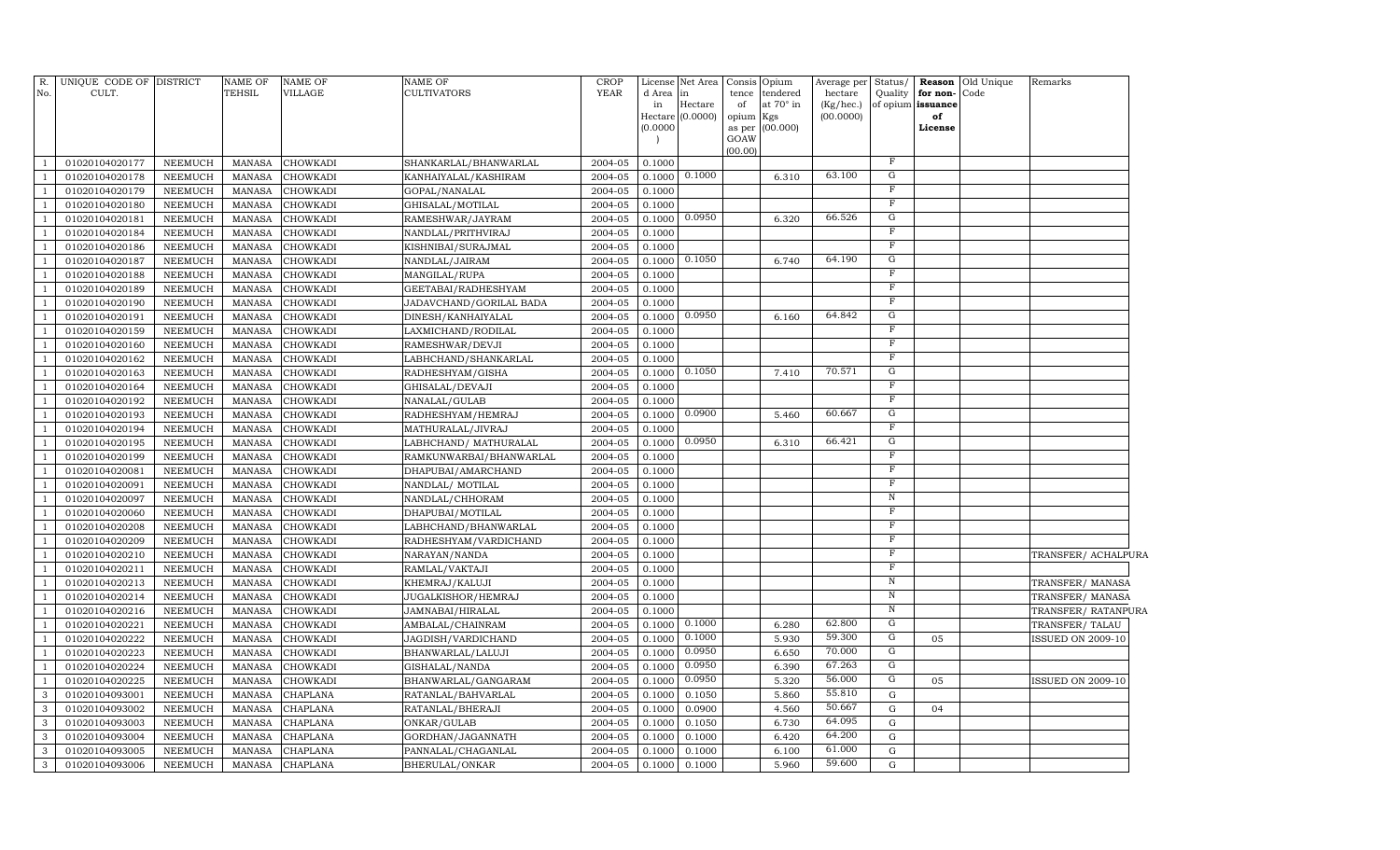| R.<br>No.    | UNIQUE CODE OF DISTRICT<br>CULT. |                | <b>NAME OF</b><br>TEHSIL | <b>NAME OF</b><br><b>VILLAGE</b> | <b>NAME OF</b><br>CULTIVATORS | <b>CROP</b><br>YEAR | License<br>d Area | Net Area<br>in   | Consis<br>tence | Opium<br>tendered | Average per<br>hectare | Status/<br>Quality | Reason<br>for non- | Old Unique<br>Code | Remarks                  |
|--------------|----------------------------------|----------------|--------------------------|----------------------------------|-------------------------------|---------------------|-------------------|------------------|-----------------|-------------------|------------------------|--------------------|--------------------|--------------------|--------------------------|
|              |                                  |                |                          |                                  |                               |                     | in                | Hectare          | of              | at 70° in         | $(Kg/$ hec. $)$        |                    | of opium issuance  |                    |                          |
|              |                                  |                |                          |                                  |                               |                     |                   | Hectare (0.0000) | opium Kgs       |                   | (00.0000)              |                    | of                 |                    |                          |
|              |                                  |                |                          |                                  |                               |                     | (0.0000)          |                  | as per<br>GOAW  | (00.000)          |                        |                    | License            |                    |                          |
|              |                                  |                |                          |                                  |                               |                     |                   |                  | (00.00)         |                   |                        |                    |                    |                    |                          |
| 3            | 01020104093007                   | <b>NEEMUCH</b> | <b>MANASA</b>            | <b>CHAPLANA</b>                  | KAMLASHANKAR/CHAGANLAL        | 2004-05             | 0.1000            | 0.0950           |                 | 5.850             | 61.579                 | ${\rm G}$          |                    |                    |                          |
| 3            | 01020104093008                   | <b>NEEMUCH</b> | <b>MANASA</b>            | CHAPLANA                         | CHAGANLAL/BHIMA               | 2004-05             | 0.1000            | 0.1050           |                 | 6.100             | 58.095                 | ${\rm G}$          |                    |                    |                          |
| 3            | 01020104093010                   | <b>NEEMUCH</b> | <b>MANASA</b>            | CHAPLANA                         | SURESHCHANDRA/BHAGIRATH       | 2004-05             | 0.1000            | 0.0900           |                 | 5.050             | 56.111                 | ${\rm G}$          |                    |                    |                          |
| 3            | 01020104093011                   | <b>NEEMUCH</b> | <b>MANASA</b>            | <b>CHAPLANA</b>                  | PRAKASHKUNWAR/KAMALSINGH      | 2004-05             | 0.1000            | 0.1000           |                 | 5.570             | 55.700                 | ${\rm G}$          |                    |                    |                          |
| 3            | 01020104093012                   | <b>NEEMUCH</b> | <b>MANASA</b>            | CHAPLANA                         | SHANKARLAL/RATANLAL           | 2004-05             | 0.1000            | 0.1000           |                 | 6.380             | 63.800                 | ${\bf G}$          |                    |                    |                          |
| 3            | 01020104093013                   | <b>NEEMUCH</b> | <b>MANASA</b>            | CHAPLANA                         | MUKESH KUMAR/RATANLAL         | 2004-05             | 0.1000            | 0.0950           |                 | 5.980             | 62.947                 | ${\rm G}$          |                    |                    |                          |
| 3            | 01020104093015                   | <b>NEEMUCH</b> | <b>MANASA</b>            | CHAPLANA                         | MANOHARSINGH/SHIVSINGH        | 2004-05             | 0.1000            | 0.1000           |                 | 5.770             | 57.700                 | ${\rm G}$          | 05                 |                    | <b>ISSUED ON 2009-10</b> |
| 3            | 01020104093016                   | <b>NEEMUCH</b> | <b>MANASA</b>            | CHAPLANA                         | MUKESH KUMAR/MANGILAL         | 2004-05             | 0.1000            | 0.1000           |                 | 5.930             | 59.300                 | ${\rm G}$          |                    |                    |                          |
| 3            | 01020104093017                   | <b>NEEMUCH</b> | <b>MANASA</b>            | CHAPLANA                         | BAPULAL/KACHRULAL             | 2004-05             | 0.1000            | 0.1000           |                 | 6.170             | 61.700                 | ${\rm G}$          |                    |                    |                          |
| $\mathbf{3}$ | 01020104093018                   | <b>NEEMUCH</b> | <b>MANASA</b>            | CHAPLANA                         | KANHYALAL/KARULAL             | 2004-05             | 0.1000            | 0.1050           |                 | 6.210             | 59.143                 | ${\rm G}$          |                    |                    |                          |
| 3            | 01020104093019                   | <b>NEEMUCH</b> | <b>MANASA</b>            | CHAPLANA                         | SURESHCHANDRA/RAMCHANDRA      | 2004-05             | 0.1000            | 0.1000           |                 | 5.240             | 52.400                 | ${\bf G}$          | 04                 |                    | ISSUED ON 2016-17        |
| 3            | 01020104093020                   | <b>NEEMUCH</b> | <b>MANASA</b>            | CHAPLANA                         | SHANTILAL/SUKHDEV             | 2004-05             | 0.1000            | 0.1000           |                 | 5.800             | 58.000                 | $\mathbf G$        | 05                 |                    | <b>ISSUED ON 2009-10</b> |
| 3            | 01020104093021                   | NEEMUCH        | <b>MANASA</b>            | CHAPLANA                         | SURESHCHANDRA/NARAYAN         | 2004-05             | 0.1000            | 0.1000           |                 | 5.920             | 59.200                 | $\mathbf G$        |                    |                    |                          |
| 3            | 01020104093022                   | NEEMUCH        | <b>MANASA</b>            | CHAPLANA                         | GOPAL/MANGILAL                | 2004-05             | 0.1000            | 0.1000           |                 | 5.350             | 53.500                 | ${\bf G}$          | 04                 |                    | <b>ISSUED ON 2009-10</b> |
| 3            | 01020104093023                   | NEEMUCH        | <b>MANASA</b>            | CHAPLANA                         | KANHYALAL/RAMLAL              | 2004-05             | 0.1000            | 0.1000           |                 | 6.420             | 64.200                 | ${\bf G}$          |                    |                    |                          |
| 3            | 01020104093028                   | <b>NEEMUCH</b> | <b>MANASA</b>            | CHAPLANA                         | KANHYALAL/BHERA               | 2004-05             | 0.1000            | 0.1000           | 51.13           | 4.620             | 46.200                 | $\mathbf{I}$       | 02                 |                    | <b>ISSUED ON 2009-10</b> |
| 3            | 01020104093029                   | <b>NEEMUCH</b> | <b>MANASA</b>            | CHAPLANA                         | AMRATRAM/BHERA                | 2004-05             | 0.1000            | 0.1000           |                 | 5.620             | 56.200                 | ${\bf G}$          |                    |                    |                          |
| 3            | 01020104093031                   | <b>NEEMUCH</b> | <b>MANASA</b>            | CHAPLANA                         | RATANLAL/KISHNA               | 2004-05             | 0.1000            | 0.1000           |                 | 5.600             | 56.000                 | $\mathbf G$        |                    |                    |                          |
| 3            | 01020104093032                   | <b>NEEMUCH</b> | <b>MANASA</b>            | CHAPLANA                         | JAVANSINGH/ONKARSINGH         | 2004-05             | 0.1000            | 0.1000           |                 | 5.530             | 55.300                 | ${\bf G}$          |                    |                    |                          |
| 3            | 01020104093033                   | <b>NEEMUCH</b> | <b>MANASA</b>            | CHAPLANA                         | ISHVARSINGH/MANOHARSINGH      | 2004-05             | 0.1000            | 0.1000           |                 | 6.030             | 60.300                 | ${\rm G}$          |                    |                    |                          |
| 3            | 01020104093041                   | <b>NEEMUCH</b> | <b>MANASA</b>            | CHAPLANA                         | GANPATLAL/JAGANNATH           | 2004-05             | 0.1000            | 0.1000           |                 | 5.820             | 58.200                 | ${\bf G}$          |                    |                    |                          |
| 3            | 01020104093042                   | <b>NEEMUCH</b> | <b>MANASA</b>            | CHAPLANA                         | DHANRAJ/JAGANNATH             | 2004-05             | 0.1000            | 0.1000           |                 | 5.720             | 57.200                 | ${\bf G}$          |                    |                    |                          |
| 3            | 01020104093043                   | NEEMUCH        | <b>MANASA</b>            | CHAPLANA                         | SITABAI/DALU                  | 2004-05             | 0.1000            | 0.0950           |                 | 5.690             | 59.895                 | ${\bf G}$          |                    |                    |                          |
| 3            | 01020104093044                   | <b>NEEMUCH</b> | <b>MANASA</b>            | CHAPLANA                         | ARJUNSINGH/SHIVSINGH          | 2004-05             | 0.1000            | 0.1000           |                 | 5.690             | 56.900                 | $\mathbf G$        |                    |                    |                          |
| 3            | 01020104093045                   | NEEMUCH        | MANASA                   | CHAPLANA                         | BHAGVATIBAI/BADRILAL          | 2004-05             | 0.1000            | 0.1000           |                 | 5.700             | 57.000                 | ${\bf G}$          |                    |                    |                          |
| 3            | 01020104093046                   | <b>NEEMUCH</b> | <b>MANASA</b>            | CHAPLANA                         | BAGDULAL/MANGU                | 2004-05             | 0.1000            | 0.0950           |                 | 5.940             | 62.526                 | ${\bf G}$          |                    |                    |                          |
| 3            | 01020104093047                   | NEEMUCH        | <b>MANASA</b>            | CHAPLANA                         | RADHESHYAM/BHERA              | 2004-05             | 0.1000            | 0.0950           |                 | 5.220             | 54.947                 | ${\bf G}$          |                    |                    |                          |
| 3            | 01020104093049                   | NEEMUCH        | <b>MANASA</b>            | CHAPLANA                         | BHAVARLAL/CHAMPA              | 2004-05             | 0.1000            | 0.1050           |                 | 6.090             | 58.000                 | $\mathbf G$        |                    |                    |                          |
| 3            | 01020104093050                   | NEEMUCH        | <b>MANASA</b>            | CHAPLANA                         | PRABHULAL/BHURA               | 2004-05             | 0.1000            | 0.0950           | 47.70           | 3.910             | 41.158                 |                    | 02                 |                    |                          |
| 3            | 01020104093051                   | NEEMUCH        | <b>MANASA</b>            | CHAPLANA                         | LAXMAN/BHERA                  | 2004-05             | 0.1000            | 0.1050           |                 | 5.370             | 51.143                 | $\mathbf G$        | 04                 |                    | <b>ISSUED ON 2016-17</b> |
| 3            | 01020104093052                   | <b>NEEMUCH</b> | <b>MANASA</b>            | CHAPLANA                         | AMRATRAM/KACHRU               | 2004-05             | 0.1000            | 0.1000           |                 | 5.790             | 57.900                 | $\mathbf G$        |                    |                    |                          |
| 3            | 01020104093053                   | <b>NEEMUCH</b> | <b>MANASA</b>            | CHAPLANA                         | NANDLAL/FATTA                 | 2004-05             | 0.1000            | 0.1000           |                 | 5.980             | 59.800                 | G                  |                    |                    |                          |
| 3            | 01020104093054                   | <b>NEEMUCH</b> | <b>MANASA</b>            | CHAPLANA                         | RAMIBAI/UDA                   | 2004-05             | 0.1000            | 0.1000           |                 | 5.760             | 57.600                 | $\mathbf G$        |                    |                    |                          |
| 3            | 01020104093055                   | <b>NEEMUCH</b> | <b>MANASA</b>            | CHAPLANA                         | BAGDIRAM/BHUVANA              | 2004-05             | 0.1000            | 0.1000           |                 | 5.000             | 50.000                 | $\mathbf G$        | 04                 |                    | <b>ISSUED ON 2016-17</b> |
| 3            | 01020104093057                   | <b>NEEMUCH</b> | <b>MANASA</b>            | CHAPLANA                         | KALUSINGH/JORAVARSINGH        | 2004-05             | 0.1000            | 0.1000           |                 | 5.390             | 53.900                 | $\mathbf G$        | 04                 |                    | <b>ISSUED ON 2016-17</b> |
| 3            | 01020104093061                   | <b>NEEMUCH</b> | <b>MANASA</b>            | CHAPLANA                         | BALURAM/UDA                   | 2004-05             | 0.1000            | 0.1050           |                 | 6.380             | 60.762                 | $\mathbf G$        |                    |                    |                          |
| 3            | 01020104093063                   | <b>NEEMUCH</b> | <b>MANASA</b>            | CHAPLANA                         | BAGDU/HIRA                    | 2004-05             | 0.1000            |                  |                 |                   |                        | $\overline{F}$     |                    |                    |                          |
| 3            | 01020104093064                   | NEEMUCH        | <b>MANASA</b>            | CHAPLANA                         | KARULAL/KESHURAM              | 2004-05             | 0.1000            | 0.1000           |                 | 5.660             | 56.600                 | $\mathbf G$        |                    |                    |                          |
| 3            | 01020104093066                   | <b>NEEMUCH</b> | <b>MANASA</b>            | CHAPLANA                         | BHURIBAI/BHERU                | 2004-05             | 0.1000            | 0.1050           |                 | 5.930             | 56.476                 | $\mathbf G$        |                    |                    |                          |
| 3            | 01020104093068                   | <b>NEEMUCH</b> | <b>MANASA</b>            | CHAPLANA                         | KAVARLAL/PANNAJI              | 2004-05             | 0.1000            | 0.1000           |                 | 5.980             | 59.800                 | $\mathbf G$        |                    |                    |                          |
| 3            | 01020104093070                   | NEEMUCH        | <b>MANASA</b>            | CHAPLANA                         | SUNDARBAI/KACHRU              | 2004-05             | 0.1000            | 0.1000           |                 | 5.880             | 58.800                 | G                  |                    |                    |                          |
| 3            | 01020104093071                   | <b>NEEMUCH</b> | <b>MANASA</b>            | CHAPLANA                         | KASTURIBAI/MANGYA URF BHAGIRA | 2004-05             | 0.1000            | 0.0950           |                 | 5.730             | 60.316                 | G                  |                    |                    |                          |
| 3            | 01020104093072                   | <b>NEEMUCH</b> | <b>MANASA</b>            | CHAPLANA                         | FATEHLAL/NANDA                | 2004-05             | 0.1000            | 0.1000           |                 | 5.910             | 59.100                 | G                  |                    |                    |                          |
| $\mathbf{3}$ | 01020104093073                   | <b>NEEMUCH</b> | <b>MANASA</b>            | <b>CHAPLANA</b>                  | BHERULAL/NATHU                | 2004-05             | 0.1000            | 0.1050           |                 | 5.360             | 51.048                 | G                  | 04                 |                    | <b>ISSUED ON 2016-17</b> |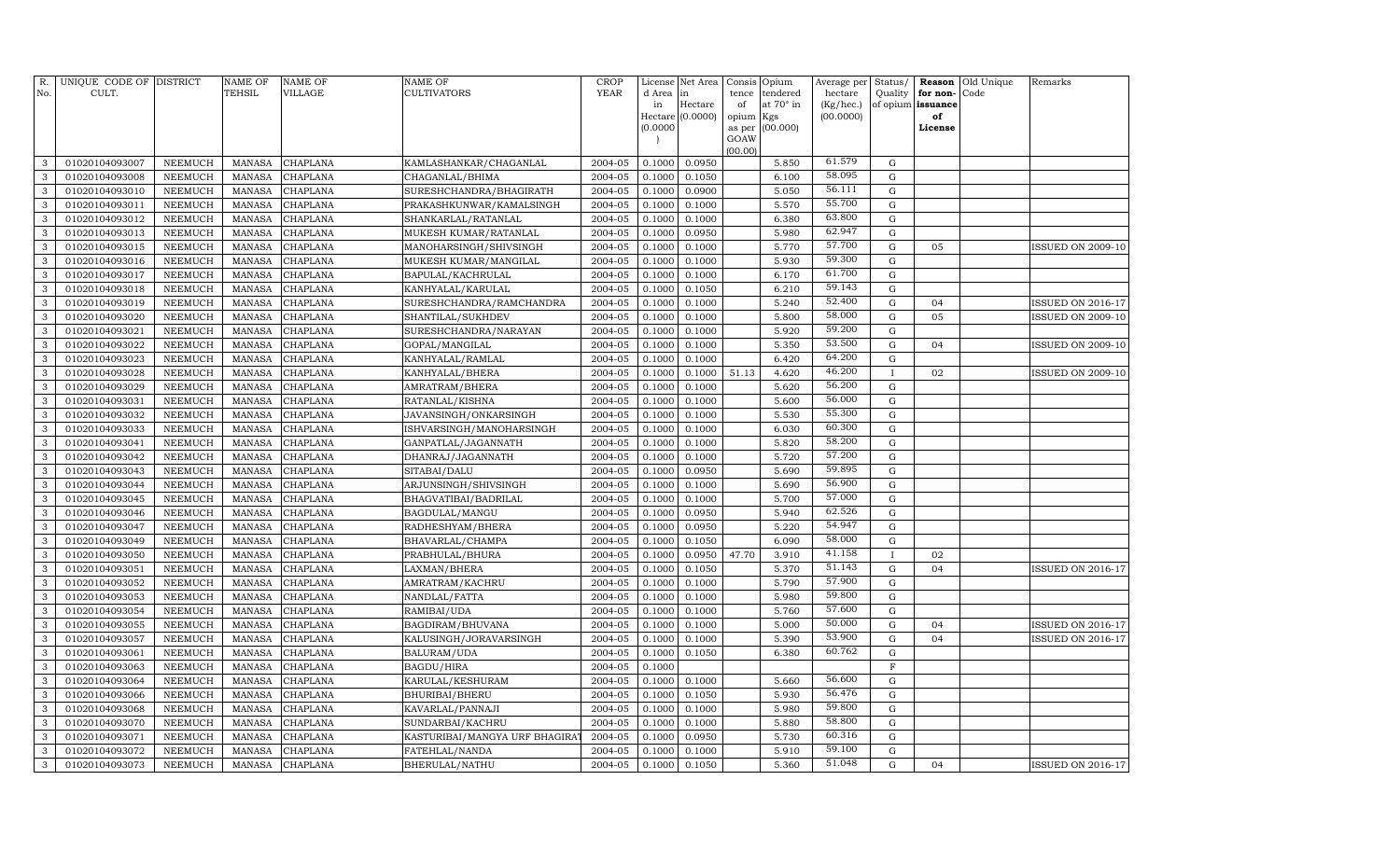| 65.000<br>2004-05<br>0.1000<br>01020104093074<br>NEEMUCH<br><b>MANASA</b><br><b>CHAPLANA</b><br>KARULAL/MANGILAL<br>0.1000<br>6.500<br>G<br>3<br>61.200<br>01020104093075<br>0.1000<br>0.1000<br>6.120<br>$\mathbf G$<br>3<br>NEEMUCH<br><b>MANASA</b><br><b>CHAPLANA</b><br>DEVBAI/MOHANLAL<br>2004-05<br>57.400<br><b>CHAPLANA</b><br>2004-05<br>0.1000<br>5.740<br>G<br>3<br>01020104093076<br><b>NEEMUCH</b><br><b>MANASA</b><br>RAMKWARIBAI/RAMAJI<br>0.1000<br>63.000<br>0.1000<br>6.300<br>$\mathbf G$<br>3<br>01020104093078<br>NEEMUCH<br><b>MANASA</b><br><b>CHAPLANA</b><br>KAMLABAI/NANDA<br>2004-05<br>0.1000<br>NAMECHANGE<br>59.800<br>0.1000<br>5.980<br>G<br>3<br>01020104093079<br><b>NEEMUCH</b><br><b>MANASA</b><br><b>CHAPLANA</b><br>HIRALAL/KASHIRAM<br>2004-05<br>0.1000<br>57.895<br>$\mathbf G$<br>01020104093082<br>NEEMUCH<br><b>MANASA</b><br><b>CHAPLANA</b><br>NANDUBAI/BHAGVAN<br>2004-05<br>0.1000<br>0.0950<br>5.500<br>3<br>3<br>01020104093084<br><b>NEEMUCH</b><br><b>MANASA</b><br><b>CHAPLANA</b><br>BASANTILAL/RATANLAL<br>2004-05<br>0.1000<br>$\mathbf F$<br>51.200<br>01020104093088<br>NEEMUCH<br>MANASA<br>CHAPLANA<br>CHANDRIBAI/MATHURALAL<br>2004-05<br>0.1000<br>0.1000<br>5.120<br>${\rm G}$<br>3<br>04<br><b>ISSUED ON 2016-17</b><br>62.500<br>6.250<br>${\rm G}$<br>3<br>01020104093089<br><b>MANASA</b><br>CHAPLANA<br>2004-05<br>0.1000<br>0.1000<br>NEEMUCH<br>JANIBAI/KARULAL<br>67.000<br>01020104093090<br><b>CHAPLANA</b><br>VISHNUPRASAD/SALAGRAM<br>2004-05<br>0.1000<br>0.1000<br>6.700<br>$\mathbf G$<br>3<br>NEEMUCH<br><b>MANASA</b><br>54.737<br>3<br>01020104093067<br><b>CHAPLANA</b><br>KESHRIMAL/MODIRAM<br>2004-05<br>0.1000<br>0.0950<br>5.200<br>${\rm G}$<br>05<br>NEEMUCH<br><b>MANASA</b><br><b>ISSUED ON 2009-10</b><br>53.500<br>0.1000<br>0.1000<br>5.350<br>${\rm G}$<br>04<br><b>ISSUED ON 2009-10</b><br>3<br>01020104093062<br>NEEMUCH<br><b>MANASA</b><br><b>CHAPLANA</b><br>BHERUSINGH/PRATAPSINGH<br>2004-05<br>59.158<br>01020104093092<br><b>CHAPLANA</b><br>$2004 - 05$<br>0.1000<br>0.0950<br>5.620<br>${\rm G}$<br>3<br><b>NEEMUCH</b><br><b>MANASA</b><br>MADANLAL/RATANLAL<br>TRANSFER/PRATAPPURA<br>54.700<br>0.1000<br>0.1000<br>5.470<br>${\rm G}$<br>3<br>01020104093058<br><b>NEEMUCH</b><br><b>MANASA</b><br><b>CHAPLANA</b><br>RATANSINGH/CHATARSINGH<br>2004-05<br>53.800<br><b>CHAPLANA</b><br>2004-05<br>0.1000<br>5.380<br>${\rm G}$<br>3<br>01020104093093<br><b>NEEMUCH</b><br><b>MANASA</b><br>GANESHRAM/SALAGRAM<br>0.1000<br>04<br>56.800<br>0.1000<br>5.680<br>${\rm G}$<br>3<br>01020104093098<br>NEEMUCH<br><b>MANASA</b><br><b>CHAPLANA</b><br>BHAVARLAL/DHANNA<br>2004-05<br>0.1000<br>TRANSFER/MAHAGHAD<br>31.500<br>01020104093056<br>2004-05<br>0.1000<br>3.150<br>3<br><b>NEEMUCH</b><br><b>MANASA</b><br>CHAPLANA<br>MOHANSINGH/JORAVARSINGH<br>0.1000<br>${\rm G}$<br>04<br>53.900<br>0.1000<br>04<br>3<br>01020104093037<br><b>NEEMUCH</b><br>MANASA<br>CHAPLANA<br>BHERULAL/RAMCHAND<br>2004-05<br>0.1000<br>5.390<br>${\rm G}$<br><b>ISSUED ON 2016-17</b><br>53.810<br>0.1050<br>5.650<br>${\rm G}$<br>04<br>3<br>01020104093038<br>NEEMUCH<br>MANASA<br>CHAPLANA<br>BHUVANIRAM/KALURAM<br>2004-05<br>0.1000<br>ISSUED ON 2016-17<br>44.316<br>0.0950<br>3<br>01020104093039<br><b>NEEMUCH</b><br>MANASA<br>CHAPLANA<br>JAGANNATH/DALLA<br>2004-05<br>0.1000<br>4.210<br>${\rm G}$<br>04<br>57.700<br>5.770<br>${\rm G}$<br>3<br>01020104093040<br><b>NEEMUCH</b><br><b>MANASA</b><br><b>CHAPLANA</b><br>PARASRAM/JAGANNATH<br>2004-05<br>0.1000<br>0.1000<br>56.100<br>01020104093059<br><b>NEEMUCH</b><br><b>CHAPLANA</b><br>0.1000<br>0.1000<br>5.610<br>$\mathbf G$<br>05<br>3<br><b>MANASA</b><br>MADANSINGH/BHAVANISINGH<br>2004-05<br><b>ISSUED ON 2009-10</b><br>59.789<br>01020104093085<br>MANASA<br><b>CHAPLANA</b><br>2004-05<br>0.1000<br>0.0950<br>5.680<br>${\rm G}$<br>3<br>NEEMUCH<br>BADRIBAI/BHAGATRAM<br>54.600<br><b>CHAPLANA</b><br>0.1000<br>0.1000<br>$\mathbf G$<br>3<br>01020104093087<br><b>NEEMUCH</b><br><b>MANASA</b><br>BHAVARLAL/RAMCHANDRA<br>2004-05<br>5.460<br>05<br><b>ISSUED ON 2009-10</b><br>38.190<br>01020104093026<br><b>CHAPLANA</b><br>2004-05<br>0.1000<br>0.1050<br>4.010<br>${\rm G}$<br>04<br>3<br><b>NEEMUCH</b><br><b>MANASA</b><br>PRABHULAL/RAMCHANDRA<br>59.778<br>0.1000<br>0.0900<br>5.380<br>${\rm G}$<br>3<br>01020104093024<br><b>NEEMUCH</b><br><b>MANASA</b><br><b>CHAPLANA</b><br>JUJHARSINGH/CHATARSINGH<br>2004-05<br>57.300<br>0.1000<br>5.730<br>${\rm G}$<br>3<br>01020104093034<br><b>NEEMUCH</b><br><b>MANASA</b><br><b>CHAPLANA</b><br>RANSINGH/HAMERSINGH<br>2004-05<br>0.1000<br>79.000<br>G<br>0.1000<br>0.1000<br>7.900<br>01020104028120<br><b>NEEMUCH</b><br><b>MANASA</b><br>BHATKHEDI-II<br>RAMNIWAS/RATANLAL<br>2004-05<br>59.474<br>G<br>0.0950<br>01020104028121<br>2004-05<br>0.1000<br>5.650<br><b>NEEMUCH</b><br><b>MANASA</b><br>BHATKHEDI-II<br>BADRILAL/BIHARI<br>0.0950<br>67.053<br>G<br>0.1000<br>6.370<br>01020104028122<br><b>NEEMUCH</b><br><b>MANASA</b><br>BHATKHEDI-II<br>BHULIBAI/BANSHILAL<br>2004-05<br>0.0950<br>74.737<br>G<br>7.100<br>01020104028123<br>NEEMUCH<br><b>MANASA</b><br>BHATKHEDI-II<br>MANGILAL/BADRILAL<br>2004-05<br>0.1000<br>$\overline{F}$<br>0.1000<br>01020104028124<br><b>NEEMUCH</b><br><b>MANASA</b><br>BHATKHEDI-II<br>RADHESHYAM/NANDLAL BADA<br>2004-05<br>-1<br>0.1000<br>64.700<br>G<br>01020104028125<br>NEEMUCH<br><b>MANASA</b><br>BHATKHEDI-II<br>KARULAL/MULCHAND<br>2004-05<br>0.1000<br>6.470<br>$\mathbf{1}$<br>0.1000<br>62.400<br>G<br>0.1000<br>01020104028126<br><b>NEEMUCH</b><br><b>MANASA</b><br><b>BHATKHEDI-II</b><br>6.240<br>LALURAM/KALU<br>2004-05<br>-1<br>0.1000<br>65.200<br>G<br>01020104028127<br><b>NEEMUCH</b><br><b>MANASA</b><br><b>BHATKHEDI-II</b><br>2004-05<br>0.1000<br>6.520<br>GEETABAI/BHANWARLAL<br>0.1000<br>61.700<br>$\mathbf G$<br>0.1000<br>6.170<br>01020104028128<br><b>NEEMUCH</b><br><b>MANASA</b><br><b>BHATKHEDI-II</b><br>MANGILAL/MEGHA<br>2004-05<br>0.0950<br>66.737<br>$\mathbf G$<br>01020104028129<br>2004-05<br>0.1000<br>6.340<br><b>NEEMUCH</b><br><b>MANASA</b><br><b>BHATKHEDI-II</b><br>NANDLAL/BHAGCHAND<br>0.1050<br>62.000<br>$\mathbf G$<br>0.1000<br>6.510<br>01020104028130<br><b>NEEMUCH</b><br><b>MANASA</b><br><b>BHATKHEDI-II</b><br>KANHAIYALAL/LAXMINARAYAN<br>2004-05<br>$\mathbf G$<br>0.1000<br>60.500<br>01020104028131<br><b>NEEMUCH</b><br><b>MANASA</b><br><b>BHATKHEDI-II</b><br>SHYAM/UDAIRAM<br>2004-05<br>0.1000<br>6.050<br>0.1000<br>71.800<br>G<br>0.1000<br>01020104028132<br><b>NEEMUCH</b><br><b>MANASA</b><br>BHATKHEDI-II<br>RAMNIWAS/VARDICHAND<br>2004-05<br>7.180<br>0.1000<br>64.800<br>G<br>01020104028134<br>NEEMUCH<br><b>MANASA</b><br>BHATKHEDI-II<br>LALU/BHUWANA<br>2004-05<br>0.1000<br>6.480<br>0.1050<br>68.095<br>G<br>0.1000<br>01020104028189<br><b>NEEMUCH</b><br><b>MANASA</b><br>BHATKHEDI-II<br>MANGI BAI/RAMCHANDR SUTAR<br>7.150<br>2004-05<br><b>NAME CHANGE</b><br>0.1050<br>57.429<br>G<br>01020104028137<br><b>NEEMUCH</b><br><b>MANASA</b><br>MOHAN/JAGANNATH<br>2004-05<br>0.1000<br>6.030<br><b>BHATKHEDI-II</b><br>$\overline{G}$<br>0.1000<br>63.200<br>2004-05<br>0.1000<br>6.320<br>01020104028141<br>NEEMUCH<br>MANASA<br><b>BHATKHEDI-II</b><br>HEERA/RAMA<br>$\overline{1}$ | R.<br>No. | UNIQUE CODE OF DISTRICT<br>CULT. | <b>NAME OF</b><br><b>TEHSIL</b> | <b>NAME OF</b><br>VILLAGE | NAME OF<br>CULTIVATORS | <b>CROP</b><br><b>YEAR</b> | d Area<br>in<br>Hectare<br>(0.0000) | License Net Area<br>1n<br>Hectare<br>(0.0000) | tence<br>of<br>opium Kgs<br>GOAW<br>(00.00) | Consis Opium<br>tendered<br>at 70° in<br>as per (00.000) | Average per<br>hectare<br>(Kg/hec.)<br>(00.0000) | Status/<br>Quality | for non-<br>of opium issuance<br>of<br>License | Reason Old Unique<br>Code | Remarks |  |
|--------------------------------------------------------------------------------------------------------------------------------------------------------------------------------------------------------------------------------------------------------------------------------------------------------------------------------------------------------------------------------------------------------------------------------------------------------------------------------------------------------------------------------------------------------------------------------------------------------------------------------------------------------------------------------------------------------------------------------------------------------------------------------------------------------------------------------------------------------------------------------------------------------------------------------------------------------------------------------------------------------------------------------------------------------------------------------------------------------------------------------------------------------------------------------------------------------------------------------------------------------------------------------------------------------------------------------------------------------------------------------------------------------------------------------------------------------------------------------------------------------------------------------------------------------------------------------------------------------------------------------------------------------------------------------------------------------------------------------------------------------------------------------------------------------------------------------------------------------------------------------------------------------------------------------------------------------------------------------------------------------------------------------------------------------------------------------------------------------------------------------------------------------------------------------------------------------------------------------------------------------------------------------------------------------------------------------------------------------------------------------------------------------------------------------------------------------------------------------------------------------------------------------------------------------------------------------------------------------------------------------------------------------------------------------------------------------------------------------------------------------------------------------------------------------------------------------------------------------------------------------------------------------------------------------------------------------------------------------------------------------------------------------------------------------------------------------------------------------------------------------------------------------------------------------------------------------------------------------------------------------------------------------------------------------------------------------------------------------------------------------------------------------------------------------------------------------------------------------------------------------------------------------------------------------------------------------------------------------------------------------------------------------------------------------------------------------------------------------------------------------------------------------------------------------------------------------------------------------------------------------------------------------------------------------------------------------------------------------------------------------------------------------------------------------------------------------------------------------------------------------------------------------------------------------------------------------------------------------------------------------------------------------------------------------------------------------------------------------------------------------------------------------------------------------------------------------------------------------------------------------------------------------------------------------------------------------------------------------------------------------------------------------------------------------------------------------------------------------------------------------------------------------------------------------------------------------------------------------------------------------------------------------------------------------------------------------------------------------------------------------------------------------------------------------------------------------------------------------------------------------------------------------------------------------------------------------------------------------------------------------------------------------------------------------------------------------------------------------------------------------------------------------------------------------------------------------------------------------------------------------------------------------------------------------------------------------------------------------------------------------------------------------------------------------------------------------------------------------------------------------------------------------------------------------------------------------------------------------------------------------------------------------------------------------------------------------------------------------------------------------------------------------------------------------------------------------------------------------------------------------------------------------------------------------------------------------------------------------------------------------------------------------------------------------------------------------------------------------------------------------------------------------------------------------------------------------------------------------------------------------------------------------------------------------------------------------------------------------------------------------------------------------------------------------------------------------------------------------------------------------------------------------------------------------------------------------------------------------------------------------------------------------------------------------------------------------------------------------------------------------------------------------------------------------------------------------------------------------------------------------------------------------------------------------------------------------------------------------------------------------------------------------------------------------------------------------------------------------------------------------|-----------|----------------------------------|---------------------------------|---------------------------|------------------------|----------------------------|-------------------------------------|-----------------------------------------------|---------------------------------------------|----------------------------------------------------------|--------------------------------------------------|--------------------|------------------------------------------------|---------------------------|---------|--|
|                                                                                                                                                                                                                                                                                                                                                                                                                                                                                                                                                                                                                                                                                                                                                                                                                                                                                                                                                                                                                                                                                                                                                                                                                                                                                                                                                                                                                                                                                                                                                                                                                                                                                                                                                                                                                                                                                                                                                                                                                                                                                                                                                                                                                                                                                                                                                                                                                                                                                                                                                                                                                                                                                                                                                                                                                                                                                                                                                                                                                                                                                                                                                                                                                                                                                                                                                                                                                                                                                                                                                                                                                                                                                                                                                                                                                                                                                                                                                                                                                                                                                                                                                                                                                                                                                                                                                                                                                                                                                                                                                                                                                                                                                                                                                                                                                                                                                                                                                                                                                                                                                                                                                                                                                                                                                                                                                                                                                                                                                                                                                                                                                                                                                                                                                                                                                                                                                                                                                                                                                                                                                                                                                                                                                                                                                                                                                                                                                                                                                                                                                                                                                                                                                                                                                                                                                                                                                                                                                                                                                                                                                                                                                                                                                                                                                                                                                                                |           |                                  |                                 |                           |                        |                            |                                     |                                               |                                             |                                                          |                                                  |                    |                                                |                           |         |  |
|                                                                                                                                                                                                                                                                                                                                                                                                                                                                                                                                                                                                                                                                                                                                                                                                                                                                                                                                                                                                                                                                                                                                                                                                                                                                                                                                                                                                                                                                                                                                                                                                                                                                                                                                                                                                                                                                                                                                                                                                                                                                                                                                                                                                                                                                                                                                                                                                                                                                                                                                                                                                                                                                                                                                                                                                                                                                                                                                                                                                                                                                                                                                                                                                                                                                                                                                                                                                                                                                                                                                                                                                                                                                                                                                                                                                                                                                                                                                                                                                                                                                                                                                                                                                                                                                                                                                                                                                                                                                                                                                                                                                                                                                                                                                                                                                                                                                                                                                                                                                                                                                                                                                                                                                                                                                                                                                                                                                                                                                                                                                                                                                                                                                                                                                                                                                                                                                                                                                                                                                                                                                                                                                                                                                                                                                                                                                                                                                                                                                                                                                                                                                                                                                                                                                                                                                                                                                                                                                                                                                                                                                                                                                                                                                                                                                                                                                                                                |           |                                  |                                 |                           |                        |                            |                                     |                                               |                                             |                                                          |                                                  |                    |                                                |                           |         |  |
|                                                                                                                                                                                                                                                                                                                                                                                                                                                                                                                                                                                                                                                                                                                                                                                                                                                                                                                                                                                                                                                                                                                                                                                                                                                                                                                                                                                                                                                                                                                                                                                                                                                                                                                                                                                                                                                                                                                                                                                                                                                                                                                                                                                                                                                                                                                                                                                                                                                                                                                                                                                                                                                                                                                                                                                                                                                                                                                                                                                                                                                                                                                                                                                                                                                                                                                                                                                                                                                                                                                                                                                                                                                                                                                                                                                                                                                                                                                                                                                                                                                                                                                                                                                                                                                                                                                                                                                                                                                                                                                                                                                                                                                                                                                                                                                                                                                                                                                                                                                                                                                                                                                                                                                                                                                                                                                                                                                                                                                                                                                                                                                                                                                                                                                                                                                                                                                                                                                                                                                                                                                                                                                                                                                                                                                                                                                                                                                                                                                                                                                                                                                                                                                                                                                                                                                                                                                                                                                                                                                                                                                                                                                                                                                                                                                                                                                                                                                |           |                                  |                                 |                           |                        |                            |                                     |                                               |                                             |                                                          |                                                  |                    |                                                |                           |         |  |
|                                                                                                                                                                                                                                                                                                                                                                                                                                                                                                                                                                                                                                                                                                                                                                                                                                                                                                                                                                                                                                                                                                                                                                                                                                                                                                                                                                                                                                                                                                                                                                                                                                                                                                                                                                                                                                                                                                                                                                                                                                                                                                                                                                                                                                                                                                                                                                                                                                                                                                                                                                                                                                                                                                                                                                                                                                                                                                                                                                                                                                                                                                                                                                                                                                                                                                                                                                                                                                                                                                                                                                                                                                                                                                                                                                                                                                                                                                                                                                                                                                                                                                                                                                                                                                                                                                                                                                                                                                                                                                                                                                                                                                                                                                                                                                                                                                                                                                                                                                                                                                                                                                                                                                                                                                                                                                                                                                                                                                                                                                                                                                                                                                                                                                                                                                                                                                                                                                                                                                                                                                                                                                                                                                                                                                                                                                                                                                                                                                                                                                                                                                                                                                                                                                                                                                                                                                                                                                                                                                                                                                                                                                                                                                                                                                                                                                                                                                                |           |                                  |                                 |                           |                        |                            |                                     |                                               |                                             |                                                          |                                                  |                    |                                                |                           |         |  |
|                                                                                                                                                                                                                                                                                                                                                                                                                                                                                                                                                                                                                                                                                                                                                                                                                                                                                                                                                                                                                                                                                                                                                                                                                                                                                                                                                                                                                                                                                                                                                                                                                                                                                                                                                                                                                                                                                                                                                                                                                                                                                                                                                                                                                                                                                                                                                                                                                                                                                                                                                                                                                                                                                                                                                                                                                                                                                                                                                                                                                                                                                                                                                                                                                                                                                                                                                                                                                                                                                                                                                                                                                                                                                                                                                                                                                                                                                                                                                                                                                                                                                                                                                                                                                                                                                                                                                                                                                                                                                                                                                                                                                                                                                                                                                                                                                                                                                                                                                                                                                                                                                                                                                                                                                                                                                                                                                                                                                                                                                                                                                                                                                                                                                                                                                                                                                                                                                                                                                                                                                                                                                                                                                                                                                                                                                                                                                                                                                                                                                                                                                                                                                                                                                                                                                                                                                                                                                                                                                                                                                                                                                                                                                                                                                                                                                                                                                                                |           |                                  |                                 |                           |                        |                            |                                     |                                               |                                             |                                                          |                                                  |                    |                                                |                           |         |  |
|                                                                                                                                                                                                                                                                                                                                                                                                                                                                                                                                                                                                                                                                                                                                                                                                                                                                                                                                                                                                                                                                                                                                                                                                                                                                                                                                                                                                                                                                                                                                                                                                                                                                                                                                                                                                                                                                                                                                                                                                                                                                                                                                                                                                                                                                                                                                                                                                                                                                                                                                                                                                                                                                                                                                                                                                                                                                                                                                                                                                                                                                                                                                                                                                                                                                                                                                                                                                                                                                                                                                                                                                                                                                                                                                                                                                                                                                                                                                                                                                                                                                                                                                                                                                                                                                                                                                                                                                                                                                                                                                                                                                                                                                                                                                                                                                                                                                                                                                                                                                                                                                                                                                                                                                                                                                                                                                                                                                                                                                                                                                                                                                                                                                                                                                                                                                                                                                                                                                                                                                                                                                                                                                                                                                                                                                                                                                                                                                                                                                                                                                                                                                                                                                                                                                                                                                                                                                                                                                                                                                                                                                                                                                                                                                                                                                                                                                                                                |           |                                  |                                 |                           |                        |                            |                                     |                                               |                                             |                                                          |                                                  |                    |                                                |                           |         |  |
|                                                                                                                                                                                                                                                                                                                                                                                                                                                                                                                                                                                                                                                                                                                                                                                                                                                                                                                                                                                                                                                                                                                                                                                                                                                                                                                                                                                                                                                                                                                                                                                                                                                                                                                                                                                                                                                                                                                                                                                                                                                                                                                                                                                                                                                                                                                                                                                                                                                                                                                                                                                                                                                                                                                                                                                                                                                                                                                                                                                                                                                                                                                                                                                                                                                                                                                                                                                                                                                                                                                                                                                                                                                                                                                                                                                                                                                                                                                                                                                                                                                                                                                                                                                                                                                                                                                                                                                                                                                                                                                                                                                                                                                                                                                                                                                                                                                                                                                                                                                                                                                                                                                                                                                                                                                                                                                                                                                                                                                                                                                                                                                                                                                                                                                                                                                                                                                                                                                                                                                                                                                                                                                                                                                                                                                                                                                                                                                                                                                                                                                                                                                                                                                                                                                                                                                                                                                                                                                                                                                                                                                                                                                                                                                                                                                                                                                                                                                |           |                                  |                                 |                           |                        |                            |                                     |                                               |                                             |                                                          |                                                  |                    |                                                |                           |         |  |
|                                                                                                                                                                                                                                                                                                                                                                                                                                                                                                                                                                                                                                                                                                                                                                                                                                                                                                                                                                                                                                                                                                                                                                                                                                                                                                                                                                                                                                                                                                                                                                                                                                                                                                                                                                                                                                                                                                                                                                                                                                                                                                                                                                                                                                                                                                                                                                                                                                                                                                                                                                                                                                                                                                                                                                                                                                                                                                                                                                                                                                                                                                                                                                                                                                                                                                                                                                                                                                                                                                                                                                                                                                                                                                                                                                                                                                                                                                                                                                                                                                                                                                                                                                                                                                                                                                                                                                                                                                                                                                                                                                                                                                                                                                                                                                                                                                                                                                                                                                                                                                                                                                                                                                                                                                                                                                                                                                                                                                                                                                                                                                                                                                                                                                                                                                                                                                                                                                                                                                                                                                                                                                                                                                                                                                                                                                                                                                                                                                                                                                                                                                                                                                                                                                                                                                                                                                                                                                                                                                                                                                                                                                                                                                                                                                                                                                                                                                                |           |                                  |                                 |                           |                        |                            |                                     |                                               |                                             |                                                          |                                                  |                    |                                                |                           |         |  |
|                                                                                                                                                                                                                                                                                                                                                                                                                                                                                                                                                                                                                                                                                                                                                                                                                                                                                                                                                                                                                                                                                                                                                                                                                                                                                                                                                                                                                                                                                                                                                                                                                                                                                                                                                                                                                                                                                                                                                                                                                                                                                                                                                                                                                                                                                                                                                                                                                                                                                                                                                                                                                                                                                                                                                                                                                                                                                                                                                                                                                                                                                                                                                                                                                                                                                                                                                                                                                                                                                                                                                                                                                                                                                                                                                                                                                                                                                                                                                                                                                                                                                                                                                                                                                                                                                                                                                                                                                                                                                                                                                                                                                                                                                                                                                                                                                                                                                                                                                                                                                                                                                                                                                                                                                                                                                                                                                                                                                                                                                                                                                                                                                                                                                                                                                                                                                                                                                                                                                                                                                                                                                                                                                                                                                                                                                                                                                                                                                                                                                                                                                                                                                                                                                                                                                                                                                                                                                                                                                                                                                                                                                                                                                                                                                                                                                                                                                                                |           |                                  |                                 |                           |                        |                            |                                     |                                               |                                             |                                                          |                                                  |                    |                                                |                           |         |  |
|                                                                                                                                                                                                                                                                                                                                                                                                                                                                                                                                                                                                                                                                                                                                                                                                                                                                                                                                                                                                                                                                                                                                                                                                                                                                                                                                                                                                                                                                                                                                                                                                                                                                                                                                                                                                                                                                                                                                                                                                                                                                                                                                                                                                                                                                                                                                                                                                                                                                                                                                                                                                                                                                                                                                                                                                                                                                                                                                                                                                                                                                                                                                                                                                                                                                                                                                                                                                                                                                                                                                                                                                                                                                                                                                                                                                                                                                                                                                                                                                                                                                                                                                                                                                                                                                                                                                                                                                                                                                                                                                                                                                                                                                                                                                                                                                                                                                                                                                                                                                                                                                                                                                                                                                                                                                                                                                                                                                                                                                                                                                                                                                                                                                                                                                                                                                                                                                                                                                                                                                                                                                                                                                                                                                                                                                                                                                                                                                                                                                                                                                                                                                                                                                                                                                                                                                                                                                                                                                                                                                                                                                                                                                                                                                                                                                                                                                                                                |           |                                  |                                 |                           |                        |                            |                                     |                                               |                                             |                                                          |                                                  |                    |                                                |                           |         |  |
|                                                                                                                                                                                                                                                                                                                                                                                                                                                                                                                                                                                                                                                                                                                                                                                                                                                                                                                                                                                                                                                                                                                                                                                                                                                                                                                                                                                                                                                                                                                                                                                                                                                                                                                                                                                                                                                                                                                                                                                                                                                                                                                                                                                                                                                                                                                                                                                                                                                                                                                                                                                                                                                                                                                                                                                                                                                                                                                                                                                                                                                                                                                                                                                                                                                                                                                                                                                                                                                                                                                                                                                                                                                                                                                                                                                                                                                                                                                                                                                                                                                                                                                                                                                                                                                                                                                                                                                                                                                                                                                                                                                                                                                                                                                                                                                                                                                                                                                                                                                                                                                                                                                                                                                                                                                                                                                                                                                                                                                                                                                                                                                                                                                                                                                                                                                                                                                                                                                                                                                                                                                                                                                                                                                                                                                                                                                                                                                                                                                                                                                                                                                                                                                                                                                                                                                                                                                                                                                                                                                                                                                                                                                                                                                                                                                                                                                                                                                |           |                                  |                                 |                           |                        |                            |                                     |                                               |                                             |                                                          |                                                  |                    |                                                |                           |         |  |
|                                                                                                                                                                                                                                                                                                                                                                                                                                                                                                                                                                                                                                                                                                                                                                                                                                                                                                                                                                                                                                                                                                                                                                                                                                                                                                                                                                                                                                                                                                                                                                                                                                                                                                                                                                                                                                                                                                                                                                                                                                                                                                                                                                                                                                                                                                                                                                                                                                                                                                                                                                                                                                                                                                                                                                                                                                                                                                                                                                                                                                                                                                                                                                                                                                                                                                                                                                                                                                                                                                                                                                                                                                                                                                                                                                                                                                                                                                                                                                                                                                                                                                                                                                                                                                                                                                                                                                                                                                                                                                                                                                                                                                                                                                                                                                                                                                                                                                                                                                                                                                                                                                                                                                                                                                                                                                                                                                                                                                                                                                                                                                                                                                                                                                                                                                                                                                                                                                                                                                                                                                                                                                                                                                                                                                                                                                                                                                                                                                                                                                                                                                                                                                                                                                                                                                                                                                                                                                                                                                                                                                                                                                                                                                                                                                                                                                                                                                                |           |                                  |                                 |                           |                        |                            |                                     |                                               |                                             |                                                          |                                                  |                    |                                                |                           |         |  |
|                                                                                                                                                                                                                                                                                                                                                                                                                                                                                                                                                                                                                                                                                                                                                                                                                                                                                                                                                                                                                                                                                                                                                                                                                                                                                                                                                                                                                                                                                                                                                                                                                                                                                                                                                                                                                                                                                                                                                                                                                                                                                                                                                                                                                                                                                                                                                                                                                                                                                                                                                                                                                                                                                                                                                                                                                                                                                                                                                                                                                                                                                                                                                                                                                                                                                                                                                                                                                                                                                                                                                                                                                                                                                                                                                                                                                                                                                                                                                                                                                                                                                                                                                                                                                                                                                                                                                                                                                                                                                                                                                                                                                                                                                                                                                                                                                                                                                                                                                                                                                                                                                                                                                                                                                                                                                                                                                                                                                                                                                                                                                                                                                                                                                                                                                                                                                                                                                                                                                                                                                                                                                                                                                                                                                                                                                                                                                                                                                                                                                                                                                                                                                                                                                                                                                                                                                                                                                                                                                                                                                                                                                                                                                                                                                                                                                                                                                                                |           |                                  |                                 |                           |                        |                            |                                     |                                               |                                             |                                                          |                                                  |                    |                                                |                           |         |  |
|                                                                                                                                                                                                                                                                                                                                                                                                                                                                                                                                                                                                                                                                                                                                                                                                                                                                                                                                                                                                                                                                                                                                                                                                                                                                                                                                                                                                                                                                                                                                                                                                                                                                                                                                                                                                                                                                                                                                                                                                                                                                                                                                                                                                                                                                                                                                                                                                                                                                                                                                                                                                                                                                                                                                                                                                                                                                                                                                                                                                                                                                                                                                                                                                                                                                                                                                                                                                                                                                                                                                                                                                                                                                                                                                                                                                                                                                                                                                                                                                                                                                                                                                                                                                                                                                                                                                                                                                                                                                                                                                                                                                                                                                                                                                                                                                                                                                                                                                                                                                                                                                                                                                                                                                                                                                                                                                                                                                                                                                                                                                                                                                                                                                                                                                                                                                                                                                                                                                                                                                                                                                                                                                                                                                                                                                                                                                                                                                                                                                                                                                                                                                                                                                                                                                                                                                                                                                                                                                                                                                                                                                                                                                                                                                                                                                                                                                                                                |           |                                  |                                 |                           |                        |                            |                                     |                                               |                                             |                                                          |                                                  |                    |                                                |                           |         |  |
|                                                                                                                                                                                                                                                                                                                                                                                                                                                                                                                                                                                                                                                                                                                                                                                                                                                                                                                                                                                                                                                                                                                                                                                                                                                                                                                                                                                                                                                                                                                                                                                                                                                                                                                                                                                                                                                                                                                                                                                                                                                                                                                                                                                                                                                                                                                                                                                                                                                                                                                                                                                                                                                                                                                                                                                                                                                                                                                                                                                                                                                                                                                                                                                                                                                                                                                                                                                                                                                                                                                                                                                                                                                                                                                                                                                                                                                                                                                                                                                                                                                                                                                                                                                                                                                                                                                                                                                                                                                                                                                                                                                                                                                                                                                                                                                                                                                                                                                                                                                                                                                                                                                                                                                                                                                                                                                                                                                                                                                                                                                                                                                                                                                                                                                                                                                                                                                                                                                                                                                                                                                                                                                                                                                                                                                                                                                                                                                                                                                                                                                                                                                                                                                                                                                                                                                                                                                                                                                                                                                                                                                                                                                                                                                                                                                                                                                                                                                |           |                                  |                                 |                           |                        |                            |                                     |                                               |                                             |                                                          |                                                  |                    |                                                |                           |         |  |
|                                                                                                                                                                                                                                                                                                                                                                                                                                                                                                                                                                                                                                                                                                                                                                                                                                                                                                                                                                                                                                                                                                                                                                                                                                                                                                                                                                                                                                                                                                                                                                                                                                                                                                                                                                                                                                                                                                                                                                                                                                                                                                                                                                                                                                                                                                                                                                                                                                                                                                                                                                                                                                                                                                                                                                                                                                                                                                                                                                                                                                                                                                                                                                                                                                                                                                                                                                                                                                                                                                                                                                                                                                                                                                                                                                                                                                                                                                                                                                                                                                                                                                                                                                                                                                                                                                                                                                                                                                                                                                                                                                                                                                                                                                                                                                                                                                                                                                                                                                                                                                                                                                                                                                                                                                                                                                                                                                                                                                                                                                                                                                                                                                                                                                                                                                                                                                                                                                                                                                                                                                                                                                                                                                                                                                                                                                                                                                                                                                                                                                                                                                                                                                                                                                                                                                                                                                                                                                                                                                                                                                                                                                                                                                                                                                                                                                                                                                                |           |                                  |                                 |                           |                        |                            |                                     |                                               |                                             |                                                          |                                                  |                    |                                                |                           |         |  |
|                                                                                                                                                                                                                                                                                                                                                                                                                                                                                                                                                                                                                                                                                                                                                                                                                                                                                                                                                                                                                                                                                                                                                                                                                                                                                                                                                                                                                                                                                                                                                                                                                                                                                                                                                                                                                                                                                                                                                                                                                                                                                                                                                                                                                                                                                                                                                                                                                                                                                                                                                                                                                                                                                                                                                                                                                                                                                                                                                                                                                                                                                                                                                                                                                                                                                                                                                                                                                                                                                                                                                                                                                                                                                                                                                                                                                                                                                                                                                                                                                                                                                                                                                                                                                                                                                                                                                                                                                                                                                                                                                                                                                                                                                                                                                                                                                                                                                                                                                                                                                                                                                                                                                                                                                                                                                                                                                                                                                                                                                                                                                                                                                                                                                                                                                                                                                                                                                                                                                                                                                                                                                                                                                                                                                                                                                                                                                                                                                                                                                                                                                                                                                                                                                                                                                                                                                                                                                                                                                                                                                                                                                                                                                                                                                                                                                                                                                                                |           |                                  |                                 |                           |                        |                            |                                     |                                               |                                             |                                                          |                                                  |                    |                                                |                           |         |  |
|                                                                                                                                                                                                                                                                                                                                                                                                                                                                                                                                                                                                                                                                                                                                                                                                                                                                                                                                                                                                                                                                                                                                                                                                                                                                                                                                                                                                                                                                                                                                                                                                                                                                                                                                                                                                                                                                                                                                                                                                                                                                                                                                                                                                                                                                                                                                                                                                                                                                                                                                                                                                                                                                                                                                                                                                                                                                                                                                                                                                                                                                                                                                                                                                                                                                                                                                                                                                                                                                                                                                                                                                                                                                                                                                                                                                                                                                                                                                                                                                                                                                                                                                                                                                                                                                                                                                                                                                                                                                                                                                                                                                                                                                                                                                                                                                                                                                                                                                                                                                                                                                                                                                                                                                                                                                                                                                                                                                                                                                                                                                                                                                                                                                                                                                                                                                                                                                                                                                                                                                                                                                                                                                                                                                                                                                                                                                                                                                                                                                                                                                                                                                                                                                                                                                                                                                                                                                                                                                                                                                                                                                                                                                                                                                                                                                                                                                                                                |           |                                  |                                 |                           |                        |                            |                                     |                                               |                                             |                                                          |                                                  |                    |                                                |                           |         |  |
|                                                                                                                                                                                                                                                                                                                                                                                                                                                                                                                                                                                                                                                                                                                                                                                                                                                                                                                                                                                                                                                                                                                                                                                                                                                                                                                                                                                                                                                                                                                                                                                                                                                                                                                                                                                                                                                                                                                                                                                                                                                                                                                                                                                                                                                                                                                                                                                                                                                                                                                                                                                                                                                                                                                                                                                                                                                                                                                                                                                                                                                                                                                                                                                                                                                                                                                                                                                                                                                                                                                                                                                                                                                                                                                                                                                                                                                                                                                                                                                                                                                                                                                                                                                                                                                                                                                                                                                                                                                                                                                                                                                                                                                                                                                                                                                                                                                                                                                                                                                                                                                                                                                                                                                                                                                                                                                                                                                                                                                                                                                                                                                                                                                                                                                                                                                                                                                                                                                                                                                                                                                                                                                                                                                                                                                                                                                                                                                                                                                                                                                                                                                                                                                                                                                                                                                                                                                                                                                                                                                                                                                                                                                                                                                                                                                                                                                                                                                |           |                                  |                                 |                           |                        |                            |                                     |                                               |                                             |                                                          |                                                  |                    |                                                |                           |         |  |
|                                                                                                                                                                                                                                                                                                                                                                                                                                                                                                                                                                                                                                                                                                                                                                                                                                                                                                                                                                                                                                                                                                                                                                                                                                                                                                                                                                                                                                                                                                                                                                                                                                                                                                                                                                                                                                                                                                                                                                                                                                                                                                                                                                                                                                                                                                                                                                                                                                                                                                                                                                                                                                                                                                                                                                                                                                                                                                                                                                                                                                                                                                                                                                                                                                                                                                                                                                                                                                                                                                                                                                                                                                                                                                                                                                                                                                                                                                                                                                                                                                                                                                                                                                                                                                                                                                                                                                                                                                                                                                                                                                                                                                                                                                                                                                                                                                                                                                                                                                                                                                                                                                                                                                                                                                                                                                                                                                                                                                                                                                                                                                                                                                                                                                                                                                                                                                                                                                                                                                                                                                                                                                                                                                                                                                                                                                                                                                                                                                                                                                                                                                                                                                                                                                                                                                                                                                                                                                                                                                                                                                                                                                                                                                                                                                                                                                                                                                                |           |                                  |                                 |                           |                        |                            |                                     |                                               |                                             |                                                          |                                                  |                    |                                                |                           |         |  |
|                                                                                                                                                                                                                                                                                                                                                                                                                                                                                                                                                                                                                                                                                                                                                                                                                                                                                                                                                                                                                                                                                                                                                                                                                                                                                                                                                                                                                                                                                                                                                                                                                                                                                                                                                                                                                                                                                                                                                                                                                                                                                                                                                                                                                                                                                                                                                                                                                                                                                                                                                                                                                                                                                                                                                                                                                                                                                                                                                                                                                                                                                                                                                                                                                                                                                                                                                                                                                                                                                                                                                                                                                                                                                                                                                                                                                                                                                                                                                                                                                                                                                                                                                                                                                                                                                                                                                                                                                                                                                                                                                                                                                                                                                                                                                                                                                                                                                                                                                                                                                                                                                                                                                                                                                                                                                                                                                                                                                                                                                                                                                                                                                                                                                                                                                                                                                                                                                                                                                                                                                                                                                                                                                                                                                                                                                                                                                                                                                                                                                                                                                                                                                                                                                                                                                                                                                                                                                                                                                                                                                                                                                                                                                                                                                                                                                                                                                                                |           |                                  |                                 |                           |                        |                            |                                     |                                               |                                             |                                                          |                                                  |                    |                                                |                           |         |  |
|                                                                                                                                                                                                                                                                                                                                                                                                                                                                                                                                                                                                                                                                                                                                                                                                                                                                                                                                                                                                                                                                                                                                                                                                                                                                                                                                                                                                                                                                                                                                                                                                                                                                                                                                                                                                                                                                                                                                                                                                                                                                                                                                                                                                                                                                                                                                                                                                                                                                                                                                                                                                                                                                                                                                                                                                                                                                                                                                                                                                                                                                                                                                                                                                                                                                                                                                                                                                                                                                                                                                                                                                                                                                                                                                                                                                                                                                                                                                                                                                                                                                                                                                                                                                                                                                                                                                                                                                                                                                                                                                                                                                                                                                                                                                                                                                                                                                                                                                                                                                                                                                                                                                                                                                                                                                                                                                                                                                                                                                                                                                                                                                                                                                                                                                                                                                                                                                                                                                                                                                                                                                                                                                                                                                                                                                                                                                                                                                                                                                                                                                                                                                                                                                                                                                                                                                                                                                                                                                                                                                                                                                                                                                                                                                                                                                                                                                                                                |           |                                  |                                 |                           |                        |                            |                                     |                                               |                                             |                                                          |                                                  |                    |                                                |                           |         |  |
|                                                                                                                                                                                                                                                                                                                                                                                                                                                                                                                                                                                                                                                                                                                                                                                                                                                                                                                                                                                                                                                                                                                                                                                                                                                                                                                                                                                                                                                                                                                                                                                                                                                                                                                                                                                                                                                                                                                                                                                                                                                                                                                                                                                                                                                                                                                                                                                                                                                                                                                                                                                                                                                                                                                                                                                                                                                                                                                                                                                                                                                                                                                                                                                                                                                                                                                                                                                                                                                                                                                                                                                                                                                                                                                                                                                                                                                                                                                                                                                                                                                                                                                                                                                                                                                                                                                                                                                                                                                                                                                                                                                                                                                                                                                                                                                                                                                                                                                                                                                                                                                                                                                                                                                                                                                                                                                                                                                                                                                                                                                                                                                                                                                                                                                                                                                                                                                                                                                                                                                                                                                                                                                                                                                                                                                                                                                                                                                                                                                                                                                                                                                                                                                                                                                                                                                                                                                                                                                                                                                                                                                                                                                                                                                                                                                                                                                                                                                |           |                                  |                                 |                           |                        |                            |                                     |                                               |                                             |                                                          |                                                  |                    |                                                |                           |         |  |
|                                                                                                                                                                                                                                                                                                                                                                                                                                                                                                                                                                                                                                                                                                                                                                                                                                                                                                                                                                                                                                                                                                                                                                                                                                                                                                                                                                                                                                                                                                                                                                                                                                                                                                                                                                                                                                                                                                                                                                                                                                                                                                                                                                                                                                                                                                                                                                                                                                                                                                                                                                                                                                                                                                                                                                                                                                                                                                                                                                                                                                                                                                                                                                                                                                                                                                                                                                                                                                                                                                                                                                                                                                                                                                                                                                                                                                                                                                                                                                                                                                                                                                                                                                                                                                                                                                                                                                                                                                                                                                                                                                                                                                                                                                                                                                                                                                                                                                                                                                                                                                                                                                                                                                                                                                                                                                                                                                                                                                                                                                                                                                                                                                                                                                                                                                                                                                                                                                                                                                                                                                                                                                                                                                                                                                                                                                                                                                                                                                                                                                                                                                                                                                                                                                                                                                                                                                                                                                                                                                                                                                                                                                                                                                                                                                                                                                                                                                                |           |                                  |                                 |                           |                        |                            |                                     |                                               |                                             |                                                          |                                                  |                    |                                                |                           |         |  |
|                                                                                                                                                                                                                                                                                                                                                                                                                                                                                                                                                                                                                                                                                                                                                                                                                                                                                                                                                                                                                                                                                                                                                                                                                                                                                                                                                                                                                                                                                                                                                                                                                                                                                                                                                                                                                                                                                                                                                                                                                                                                                                                                                                                                                                                                                                                                                                                                                                                                                                                                                                                                                                                                                                                                                                                                                                                                                                                                                                                                                                                                                                                                                                                                                                                                                                                                                                                                                                                                                                                                                                                                                                                                                                                                                                                                                                                                                                                                                                                                                                                                                                                                                                                                                                                                                                                                                                                                                                                                                                                                                                                                                                                                                                                                                                                                                                                                                                                                                                                                                                                                                                                                                                                                                                                                                                                                                                                                                                                                                                                                                                                                                                                                                                                                                                                                                                                                                                                                                                                                                                                                                                                                                                                                                                                                                                                                                                                                                                                                                                                                                                                                                                                                                                                                                                                                                                                                                                                                                                                                                                                                                                                                                                                                                                                                                                                                                                                |           |                                  |                                 |                           |                        |                            |                                     |                                               |                                             |                                                          |                                                  |                    |                                                |                           |         |  |
|                                                                                                                                                                                                                                                                                                                                                                                                                                                                                                                                                                                                                                                                                                                                                                                                                                                                                                                                                                                                                                                                                                                                                                                                                                                                                                                                                                                                                                                                                                                                                                                                                                                                                                                                                                                                                                                                                                                                                                                                                                                                                                                                                                                                                                                                                                                                                                                                                                                                                                                                                                                                                                                                                                                                                                                                                                                                                                                                                                                                                                                                                                                                                                                                                                                                                                                                                                                                                                                                                                                                                                                                                                                                                                                                                                                                                                                                                                                                                                                                                                                                                                                                                                                                                                                                                                                                                                                                                                                                                                                                                                                                                                                                                                                                                                                                                                                                                                                                                                                                                                                                                                                                                                                                                                                                                                                                                                                                                                                                                                                                                                                                                                                                                                                                                                                                                                                                                                                                                                                                                                                                                                                                                                                                                                                                                                                                                                                                                                                                                                                                                                                                                                                                                                                                                                                                                                                                                                                                                                                                                                                                                                                                                                                                                                                                                                                                                                                |           |                                  |                                 |                           |                        |                            |                                     |                                               |                                             |                                                          |                                                  |                    |                                                |                           |         |  |
|                                                                                                                                                                                                                                                                                                                                                                                                                                                                                                                                                                                                                                                                                                                                                                                                                                                                                                                                                                                                                                                                                                                                                                                                                                                                                                                                                                                                                                                                                                                                                                                                                                                                                                                                                                                                                                                                                                                                                                                                                                                                                                                                                                                                                                                                                                                                                                                                                                                                                                                                                                                                                                                                                                                                                                                                                                                                                                                                                                                                                                                                                                                                                                                                                                                                                                                                                                                                                                                                                                                                                                                                                                                                                                                                                                                                                                                                                                                                                                                                                                                                                                                                                                                                                                                                                                                                                                                                                                                                                                                                                                                                                                                                                                                                                                                                                                                                                                                                                                                                                                                                                                                                                                                                                                                                                                                                                                                                                                                                                                                                                                                                                                                                                                                                                                                                                                                                                                                                                                                                                                                                                                                                                                                                                                                                                                                                                                                                                                                                                                                                                                                                                                                                                                                                                                                                                                                                                                                                                                                                                                                                                                                                                                                                                                                                                                                                                                                |           |                                  |                                 |                           |                        |                            |                                     |                                               |                                             |                                                          |                                                  |                    |                                                |                           |         |  |
|                                                                                                                                                                                                                                                                                                                                                                                                                                                                                                                                                                                                                                                                                                                                                                                                                                                                                                                                                                                                                                                                                                                                                                                                                                                                                                                                                                                                                                                                                                                                                                                                                                                                                                                                                                                                                                                                                                                                                                                                                                                                                                                                                                                                                                                                                                                                                                                                                                                                                                                                                                                                                                                                                                                                                                                                                                                                                                                                                                                                                                                                                                                                                                                                                                                                                                                                                                                                                                                                                                                                                                                                                                                                                                                                                                                                                                                                                                                                                                                                                                                                                                                                                                                                                                                                                                                                                                                                                                                                                                                                                                                                                                                                                                                                                                                                                                                                                                                                                                                                                                                                                                                                                                                                                                                                                                                                                                                                                                                                                                                                                                                                                                                                                                                                                                                                                                                                                                                                                                                                                                                                                                                                                                                                                                                                                                                                                                                                                                                                                                                                                                                                                                                                                                                                                                                                                                                                                                                                                                                                                                                                                                                                                                                                                                                                                                                                                                                |           |                                  |                                 |                           |                        |                            |                                     |                                               |                                             |                                                          |                                                  |                    |                                                |                           |         |  |
|                                                                                                                                                                                                                                                                                                                                                                                                                                                                                                                                                                                                                                                                                                                                                                                                                                                                                                                                                                                                                                                                                                                                                                                                                                                                                                                                                                                                                                                                                                                                                                                                                                                                                                                                                                                                                                                                                                                                                                                                                                                                                                                                                                                                                                                                                                                                                                                                                                                                                                                                                                                                                                                                                                                                                                                                                                                                                                                                                                                                                                                                                                                                                                                                                                                                                                                                                                                                                                                                                                                                                                                                                                                                                                                                                                                                                                                                                                                                                                                                                                                                                                                                                                                                                                                                                                                                                                                                                                                                                                                                                                                                                                                                                                                                                                                                                                                                                                                                                                                                                                                                                                                                                                                                                                                                                                                                                                                                                                                                                                                                                                                                                                                                                                                                                                                                                                                                                                                                                                                                                                                                                                                                                                                                                                                                                                                                                                                                                                                                                                                                                                                                                                                                                                                                                                                                                                                                                                                                                                                                                                                                                                                                                                                                                                                                                                                                                                                |           |                                  |                                 |                           |                        |                            |                                     |                                               |                                             |                                                          |                                                  |                    |                                                |                           |         |  |
|                                                                                                                                                                                                                                                                                                                                                                                                                                                                                                                                                                                                                                                                                                                                                                                                                                                                                                                                                                                                                                                                                                                                                                                                                                                                                                                                                                                                                                                                                                                                                                                                                                                                                                                                                                                                                                                                                                                                                                                                                                                                                                                                                                                                                                                                                                                                                                                                                                                                                                                                                                                                                                                                                                                                                                                                                                                                                                                                                                                                                                                                                                                                                                                                                                                                                                                                                                                                                                                                                                                                                                                                                                                                                                                                                                                                                                                                                                                                                                                                                                                                                                                                                                                                                                                                                                                                                                                                                                                                                                                                                                                                                                                                                                                                                                                                                                                                                                                                                                                                                                                                                                                                                                                                                                                                                                                                                                                                                                                                                                                                                                                                                                                                                                                                                                                                                                                                                                                                                                                                                                                                                                                                                                                                                                                                                                                                                                                                                                                                                                                                                                                                                                                                                                                                                                                                                                                                                                                                                                                                                                                                                                                                                                                                                                                                                                                                                                                |           |                                  |                                 |                           |                        |                            |                                     |                                               |                                             |                                                          |                                                  |                    |                                                |                           |         |  |
|                                                                                                                                                                                                                                                                                                                                                                                                                                                                                                                                                                                                                                                                                                                                                                                                                                                                                                                                                                                                                                                                                                                                                                                                                                                                                                                                                                                                                                                                                                                                                                                                                                                                                                                                                                                                                                                                                                                                                                                                                                                                                                                                                                                                                                                                                                                                                                                                                                                                                                                                                                                                                                                                                                                                                                                                                                                                                                                                                                                                                                                                                                                                                                                                                                                                                                                                                                                                                                                                                                                                                                                                                                                                                                                                                                                                                                                                                                                                                                                                                                                                                                                                                                                                                                                                                                                                                                                                                                                                                                                                                                                                                                                                                                                                                                                                                                                                                                                                                                                                                                                                                                                                                                                                                                                                                                                                                                                                                                                                                                                                                                                                                                                                                                                                                                                                                                                                                                                                                                                                                                                                                                                                                                                                                                                                                                                                                                                                                                                                                                                                                                                                                                                                                                                                                                                                                                                                                                                                                                                                                                                                                                                                                                                                                                                                                                                                                                                |           |                                  |                                 |                           |                        |                            |                                     |                                               |                                             |                                                          |                                                  |                    |                                                |                           |         |  |
|                                                                                                                                                                                                                                                                                                                                                                                                                                                                                                                                                                                                                                                                                                                                                                                                                                                                                                                                                                                                                                                                                                                                                                                                                                                                                                                                                                                                                                                                                                                                                                                                                                                                                                                                                                                                                                                                                                                                                                                                                                                                                                                                                                                                                                                                                                                                                                                                                                                                                                                                                                                                                                                                                                                                                                                                                                                                                                                                                                                                                                                                                                                                                                                                                                                                                                                                                                                                                                                                                                                                                                                                                                                                                                                                                                                                                                                                                                                                                                                                                                                                                                                                                                                                                                                                                                                                                                                                                                                                                                                                                                                                                                                                                                                                                                                                                                                                                                                                                                                                                                                                                                                                                                                                                                                                                                                                                                                                                                                                                                                                                                                                                                                                                                                                                                                                                                                                                                                                                                                                                                                                                                                                                                                                                                                                                                                                                                                                                                                                                                                                                                                                                                                                                                                                                                                                                                                                                                                                                                                                                                                                                                                                                                                                                                                                                                                                                                                |           |                                  |                                 |                           |                        |                            |                                     |                                               |                                             |                                                          |                                                  |                    |                                                |                           |         |  |
|                                                                                                                                                                                                                                                                                                                                                                                                                                                                                                                                                                                                                                                                                                                                                                                                                                                                                                                                                                                                                                                                                                                                                                                                                                                                                                                                                                                                                                                                                                                                                                                                                                                                                                                                                                                                                                                                                                                                                                                                                                                                                                                                                                                                                                                                                                                                                                                                                                                                                                                                                                                                                                                                                                                                                                                                                                                                                                                                                                                                                                                                                                                                                                                                                                                                                                                                                                                                                                                                                                                                                                                                                                                                                                                                                                                                                                                                                                                                                                                                                                                                                                                                                                                                                                                                                                                                                                                                                                                                                                                                                                                                                                                                                                                                                                                                                                                                                                                                                                                                                                                                                                                                                                                                                                                                                                                                                                                                                                                                                                                                                                                                                                                                                                                                                                                                                                                                                                                                                                                                                                                                                                                                                                                                                                                                                                                                                                                                                                                                                                                                                                                                                                                                                                                                                                                                                                                                                                                                                                                                                                                                                                                                                                                                                                                                                                                                                                                |           |                                  |                                 |                           |                        |                            |                                     |                                               |                                             |                                                          |                                                  |                    |                                                |                           |         |  |
|                                                                                                                                                                                                                                                                                                                                                                                                                                                                                                                                                                                                                                                                                                                                                                                                                                                                                                                                                                                                                                                                                                                                                                                                                                                                                                                                                                                                                                                                                                                                                                                                                                                                                                                                                                                                                                                                                                                                                                                                                                                                                                                                                                                                                                                                                                                                                                                                                                                                                                                                                                                                                                                                                                                                                                                                                                                                                                                                                                                                                                                                                                                                                                                                                                                                                                                                                                                                                                                                                                                                                                                                                                                                                                                                                                                                                                                                                                                                                                                                                                                                                                                                                                                                                                                                                                                                                                                                                                                                                                                                                                                                                                                                                                                                                                                                                                                                                                                                                                                                                                                                                                                                                                                                                                                                                                                                                                                                                                                                                                                                                                                                                                                                                                                                                                                                                                                                                                                                                                                                                                                                                                                                                                                                                                                                                                                                                                                                                                                                                                                                                                                                                                                                                                                                                                                                                                                                                                                                                                                                                                                                                                                                                                                                                                                                                                                                                                                |           |                                  |                                 |                           |                        |                            |                                     |                                               |                                             |                                                          |                                                  |                    |                                                |                           |         |  |
|                                                                                                                                                                                                                                                                                                                                                                                                                                                                                                                                                                                                                                                                                                                                                                                                                                                                                                                                                                                                                                                                                                                                                                                                                                                                                                                                                                                                                                                                                                                                                                                                                                                                                                                                                                                                                                                                                                                                                                                                                                                                                                                                                                                                                                                                                                                                                                                                                                                                                                                                                                                                                                                                                                                                                                                                                                                                                                                                                                                                                                                                                                                                                                                                                                                                                                                                                                                                                                                                                                                                                                                                                                                                                                                                                                                                                                                                                                                                                                                                                                                                                                                                                                                                                                                                                                                                                                                                                                                                                                                                                                                                                                                                                                                                                                                                                                                                                                                                                                                                                                                                                                                                                                                                                                                                                                                                                                                                                                                                                                                                                                                                                                                                                                                                                                                                                                                                                                                                                                                                                                                                                                                                                                                                                                                                                                                                                                                                                                                                                                                                                                                                                                                                                                                                                                                                                                                                                                                                                                                                                                                                                                                                                                                                                                                                                                                                                                                |           |                                  |                                 |                           |                        |                            |                                     |                                               |                                             |                                                          |                                                  |                    |                                                |                           |         |  |
|                                                                                                                                                                                                                                                                                                                                                                                                                                                                                                                                                                                                                                                                                                                                                                                                                                                                                                                                                                                                                                                                                                                                                                                                                                                                                                                                                                                                                                                                                                                                                                                                                                                                                                                                                                                                                                                                                                                                                                                                                                                                                                                                                                                                                                                                                                                                                                                                                                                                                                                                                                                                                                                                                                                                                                                                                                                                                                                                                                                                                                                                                                                                                                                                                                                                                                                                                                                                                                                                                                                                                                                                                                                                                                                                                                                                                                                                                                                                                                                                                                                                                                                                                                                                                                                                                                                                                                                                                                                                                                                                                                                                                                                                                                                                                                                                                                                                                                                                                                                                                                                                                                                                                                                                                                                                                                                                                                                                                                                                                                                                                                                                                                                                                                                                                                                                                                                                                                                                                                                                                                                                                                                                                                                                                                                                                                                                                                                                                                                                                                                                                                                                                                                                                                                                                                                                                                                                                                                                                                                                                                                                                                                                                                                                                                                                                                                                                                                |           |                                  |                                 |                           |                        |                            |                                     |                                               |                                             |                                                          |                                                  |                    |                                                |                           |         |  |
|                                                                                                                                                                                                                                                                                                                                                                                                                                                                                                                                                                                                                                                                                                                                                                                                                                                                                                                                                                                                                                                                                                                                                                                                                                                                                                                                                                                                                                                                                                                                                                                                                                                                                                                                                                                                                                                                                                                                                                                                                                                                                                                                                                                                                                                                                                                                                                                                                                                                                                                                                                                                                                                                                                                                                                                                                                                                                                                                                                                                                                                                                                                                                                                                                                                                                                                                                                                                                                                                                                                                                                                                                                                                                                                                                                                                                                                                                                                                                                                                                                                                                                                                                                                                                                                                                                                                                                                                                                                                                                                                                                                                                                                                                                                                                                                                                                                                                                                                                                                                                                                                                                                                                                                                                                                                                                                                                                                                                                                                                                                                                                                                                                                                                                                                                                                                                                                                                                                                                                                                                                                                                                                                                                                                                                                                                                                                                                                                                                                                                                                                                                                                                                                                                                                                                                                                                                                                                                                                                                                                                                                                                                                                                                                                                                                                                                                                                                                |           |                                  |                                 |                           |                        |                            |                                     |                                               |                                             |                                                          |                                                  |                    |                                                |                           |         |  |
|                                                                                                                                                                                                                                                                                                                                                                                                                                                                                                                                                                                                                                                                                                                                                                                                                                                                                                                                                                                                                                                                                                                                                                                                                                                                                                                                                                                                                                                                                                                                                                                                                                                                                                                                                                                                                                                                                                                                                                                                                                                                                                                                                                                                                                                                                                                                                                                                                                                                                                                                                                                                                                                                                                                                                                                                                                                                                                                                                                                                                                                                                                                                                                                                                                                                                                                                                                                                                                                                                                                                                                                                                                                                                                                                                                                                                                                                                                                                                                                                                                                                                                                                                                                                                                                                                                                                                                                                                                                                                                                                                                                                                                                                                                                                                                                                                                                                                                                                                                                                                                                                                                                                                                                                                                                                                                                                                                                                                                                                                                                                                                                                                                                                                                                                                                                                                                                                                                                                                                                                                                                                                                                                                                                                                                                                                                                                                                                                                                                                                                                                                                                                                                                                                                                                                                                                                                                                                                                                                                                                                                                                                                                                                                                                                                                                                                                                                                                |           |                                  |                                 |                           |                        |                            |                                     |                                               |                                             |                                                          |                                                  |                    |                                                |                           |         |  |
|                                                                                                                                                                                                                                                                                                                                                                                                                                                                                                                                                                                                                                                                                                                                                                                                                                                                                                                                                                                                                                                                                                                                                                                                                                                                                                                                                                                                                                                                                                                                                                                                                                                                                                                                                                                                                                                                                                                                                                                                                                                                                                                                                                                                                                                                                                                                                                                                                                                                                                                                                                                                                                                                                                                                                                                                                                                                                                                                                                                                                                                                                                                                                                                                                                                                                                                                                                                                                                                                                                                                                                                                                                                                                                                                                                                                                                                                                                                                                                                                                                                                                                                                                                                                                                                                                                                                                                                                                                                                                                                                                                                                                                                                                                                                                                                                                                                                                                                                                                                                                                                                                                                                                                                                                                                                                                                                                                                                                                                                                                                                                                                                                                                                                                                                                                                                                                                                                                                                                                                                                                                                                                                                                                                                                                                                                                                                                                                                                                                                                                                                                                                                                                                                                                                                                                                                                                                                                                                                                                                                                                                                                                                                                                                                                                                                                                                                                                                |           |                                  |                                 |                           |                        |                            |                                     |                                               |                                             |                                                          |                                                  |                    |                                                |                           |         |  |
|                                                                                                                                                                                                                                                                                                                                                                                                                                                                                                                                                                                                                                                                                                                                                                                                                                                                                                                                                                                                                                                                                                                                                                                                                                                                                                                                                                                                                                                                                                                                                                                                                                                                                                                                                                                                                                                                                                                                                                                                                                                                                                                                                                                                                                                                                                                                                                                                                                                                                                                                                                                                                                                                                                                                                                                                                                                                                                                                                                                                                                                                                                                                                                                                                                                                                                                                                                                                                                                                                                                                                                                                                                                                                                                                                                                                                                                                                                                                                                                                                                                                                                                                                                                                                                                                                                                                                                                                                                                                                                                                                                                                                                                                                                                                                                                                                                                                                                                                                                                                                                                                                                                                                                                                                                                                                                                                                                                                                                                                                                                                                                                                                                                                                                                                                                                                                                                                                                                                                                                                                                                                                                                                                                                                                                                                                                                                                                                                                                                                                                                                                                                                                                                                                                                                                                                                                                                                                                                                                                                                                                                                                                                                                                                                                                                                                                                                                                                |           |                                  |                                 |                           |                        |                            |                                     |                                               |                                             |                                                          |                                                  |                    |                                                |                           |         |  |
|                                                                                                                                                                                                                                                                                                                                                                                                                                                                                                                                                                                                                                                                                                                                                                                                                                                                                                                                                                                                                                                                                                                                                                                                                                                                                                                                                                                                                                                                                                                                                                                                                                                                                                                                                                                                                                                                                                                                                                                                                                                                                                                                                                                                                                                                                                                                                                                                                                                                                                                                                                                                                                                                                                                                                                                                                                                                                                                                                                                                                                                                                                                                                                                                                                                                                                                                                                                                                                                                                                                                                                                                                                                                                                                                                                                                                                                                                                                                                                                                                                                                                                                                                                                                                                                                                                                                                                                                                                                                                                                                                                                                                                                                                                                                                                                                                                                                                                                                                                                                                                                                                                                                                                                                                                                                                                                                                                                                                                                                                                                                                                                                                                                                                                                                                                                                                                                                                                                                                                                                                                                                                                                                                                                                                                                                                                                                                                                                                                                                                                                                                                                                                                                                                                                                                                                                                                                                                                                                                                                                                                                                                                                                                                                                                                                                                                                                                                                |           |                                  |                                 |                           |                        |                            |                                     |                                               |                                             |                                                          |                                                  |                    |                                                |                           |         |  |
|                                                                                                                                                                                                                                                                                                                                                                                                                                                                                                                                                                                                                                                                                                                                                                                                                                                                                                                                                                                                                                                                                                                                                                                                                                                                                                                                                                                                                                                                                                                                                                                                                                                                                                                                                                                                                                                                                                                                                                                                                                                                                                                                                                                                                                                                                                                                                                                                                                                                                                                                                                                                                                                                                                                                                                                                                                                                                                                                                                                                                                                                                                                                                                                                                                                                                                                                                                                                                                                                                                                                                                                                                                                                                                                                                                                                                                                                                                                                                                                                                                                                                                                                                                                                                                                                                                                                                                                                                                                                                                                                                                                                                                                                                                                                                                                                                                                                                                                                                                                                                                                                                                                                                                                                                                                                                                                                                                                                                                                                                                                                                                                                                                                                                                                                                                                                                                                                                                                                                                                                                                                                                                                                                                                                                                                                                                                                                                                                                                                                                                                                                                                                                                                                                                                                                                                                                                                                                                                                                                                                                                                                                                                                                                                                                                                                                                                                                                                |           |                                  |                                 |                           |                        |                            |                                     |                                               |                                             |                                                          |                                                  |                    |                                                |                           |         |  |
|                                                                                                                                                                                                                                                                                                                                                                                                                                                                                                                                                                                                                                                                                                                                                                                                                                                                                                                                                                                                                                                                                                                                                                                                                                                                                                                                                                                                                                                                                                                                                                                                                                                                                                                                                                                                                                                                                                                                                                                                                                                                                                                                                                                                                                                                                                                                                                                                                                                                                                                                                                                                                                                                                                                                                                                                                                                                                                                                                                                                                                                                                                                                                                                                                                                                                                                                                                                                                                                                                                                                                                                                                                                                                                                                                                                                                                                                                                                                                                                                                                                                                                                                                                                                                                                                                                                                                                                                                                                                                                                                                                                                                                                                                                                                                                                                                                                                                                                                                                                                                                                                                                                                                                                                                                                                                                                                                                                                                                                                                                                                                                                                                                                                                                                                                                                                                                                                                                                                                                                                                                                                                                                                                                                                                                                                                                                                                                                                                                                                                                                                                                                                                                                                                                                                                                                                                                                                                                                                                                                                                                                                                                                                                                                                                                                                                                                                                                                |           |                                  |                                 |                           |                        |                            |                                     |                                               |                                             |                                                          |                                                  |                    |                                                |                           |         |  |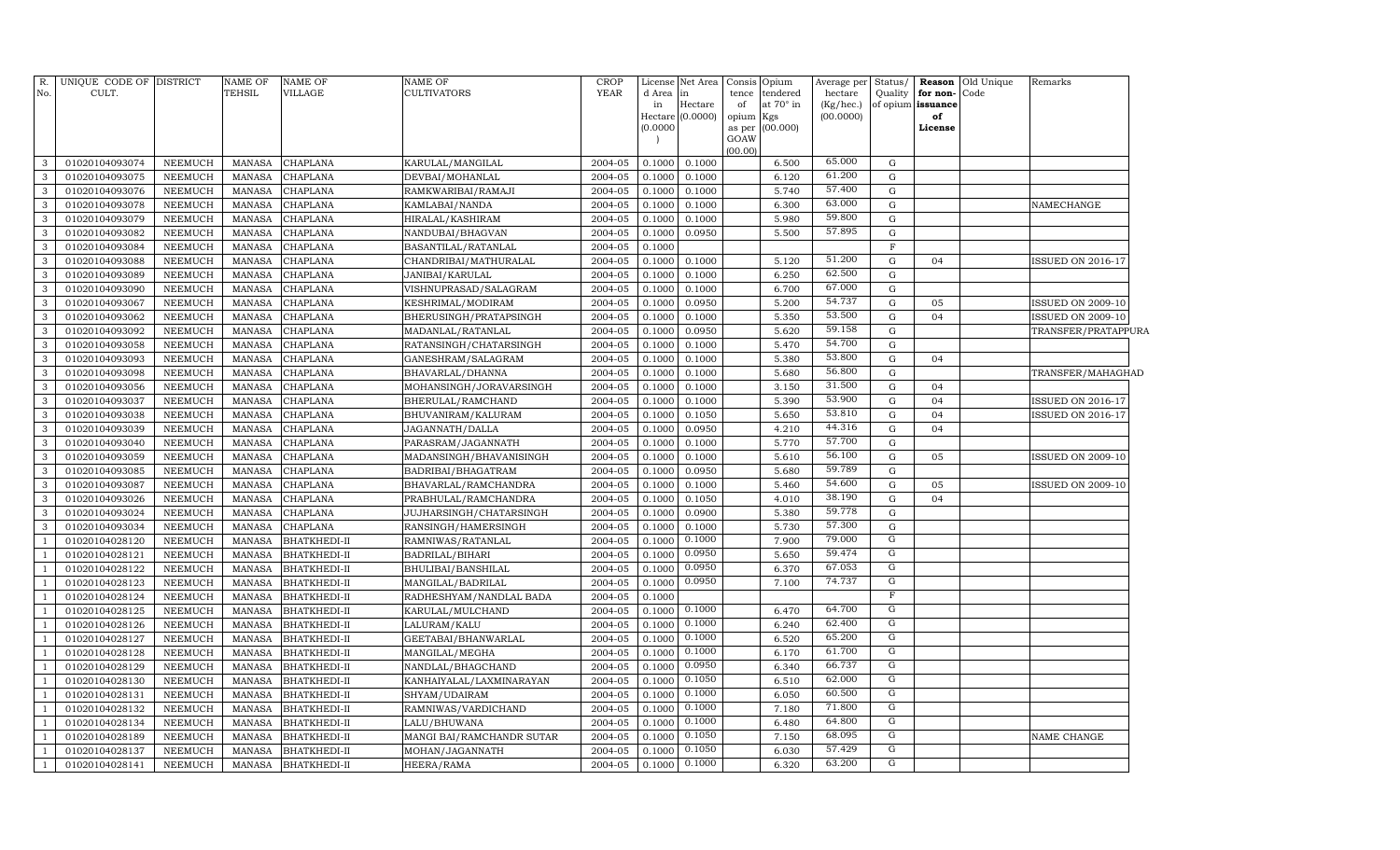| R.             | UNIQUE CODE OF DISTRICT          |                           | NAME OF                        | <b>NAME OF</b>               | <b>NAME OF</b>                              | CROP               |                  | License Net Area |             | Consis Opium          | Average per          | Status/                 |                               | <b>Reason</b> Old Unique | Remarks                  |
|----------------|----------------------------------|---------------------------|--------------------------------|------------------------------|---------------------------------------------|--------------------|------------------|------------------|-------------|-----------------------|----------------------|-------------------------|-------------------------------|--------------------------|--------------------------|
| No.            | CULT.                            |                           | <b>TEHSIL</b>                  | VILLAGE                      | CULTIVATORS                                 | <b>YEAR</b>        | d Area<br>in     | in<br>Hectare    | tence<br>of | tendered<br>at 70° in | hectare<br>(Kg/hec.) | Quality                 | for non-<br>of opium issuance | Code                     |                          |
|                |                                  |                           |                                |                              |                                             |                    |                  | Hectare (0.0000) | opium Kgs   |                       | (00.0000)            |                         | of                            |                          |                          |
|                |                                  |                           |                                |                              |                                             |                    | (0.0000)         |                  | as per      | (00.000)              |                      |                         | License                       |                          |                          |
|                |                                  |                           |                                |                              |                                             |                    |                  |                  | GOAW        |                       |                      |                         |                               |                          |                          |
|                | 01020104028142                   | NEEMUCH                   | <b>MANASA</b>                  | <b>BHATKHEDI-II</b>          | PURALAL/RAMAJI                              | 2004-05            | 0.1000           | 0.1000           | (00.00)     | 6.770                 | 67.700               | G                       |                               |                          |                          |
|                | 01020104028143                   | NEEMUCH                   | <b>MANASA</b>                  | <b>BHATKHEDI-II</b>          | HEERALAL/KISHNA                             | 2004-05            | 0.1000           | 0.1050           |             | 6.560                 | 62.476               | G                       |                               |                          |                          |
|                | 01020104028144                   | NEEMUCH                   | <b>MANASA</b>                  | <b>BHATKHEDI-II</b>          | BALCHAND/BHERA                              | 2004-05            | 0.1000           | 0.1000           |             | 6.440                 | 64.400               | G                       |                               |                          |                          |
|                | 01020104028147                   | <b>NEEMUCH</b>            | <b>MANASA</b>                  | <b>BHATKHEDI-II</b>          | DHAPUBAI/MANNALAL                           | 2004-05            | 0.1000           | 0.1000           |             | 6.130                 | 61.300               | G                       |                               |                          |                          |
|                | 01020104028148                   | <b>NEEMUCH</b>            | <b>MANASA</b>                  | BHATKHEDI-II                 | MOHANLAL/PARTHA                             | 2004-05            | 0.1000           | 0.0950           |             | 5.450                 | 57.368               | G                       |                               |                          |                          |
|                | 01020104028149                   | <b>NEEMUCH</b>            | <b>MANASA</b>                  | <b>BHATKHEDI-II</b>          | SHOBHARAM/RATANLAL                          | 2004-05            | 0.1000           | 0.1000           |             | 6.450                 | 64.500               | G                       |                               |                          |                          |
|                | 01020104028150                   | <b>NEEMUCH</b>            | <b>MANASA</b>                  | <b>BHATKHEDI-II</b>          | RAMCHAND/KISHNA                             | 2004-05            | 0.1000           | 0.1000           |             | 6.130                 | 61.300               | G                       |                               |                          |                          |
|                | 01020104028151                   | <b>NEEMUCH</b>            | <b>MANASA</b>                  | <b>BHATKHEDI-II</b>          | KAILASH BAI/OKARLAL                         | 2004-05            | 0.1000           | 0.0950           |             | 6.450                 | 67.895               | G                       |                               |                          |                          |
|                | 01020104028152                   | NEEMUCH                   | <b>MANASA</b>                  | <b>BHATKHEDI-II</b>          | KAILASHCHAND/NANDLAL                        | 2004-05            | 0.1000           | 0.1000           |             | 6.550                 | 65.500               | ${\rm G}$               |                               |                          |                          |
| $\overline{1}$ | 01020104028153                   | <b>NEEMUCH</b>            | <b>MANASA</b>                  | BHATKHEDI-II                 | YOGESH KUMAR/RAMCHANDRA                     | 2004-05            | 0.1000           | 0.1000           |             | 6.590                 | 65.900               | G                       |                               |                          |                          |
|                | 01020104028159                   | <b>NEEMUCH</b>            | <b>MANASA</b>                  | BHATKHEDI-II                 | CHHAGANLAL/RAMLAL                           | 2004-05            | 0.1000           | 0.1000           |             | 5.890                 | 58.900               | G                       |                               |                          |                          |
|                | 01020104028161                   | <b>NEEMUCH</b>            | <b>MANASA</b>                  | BHATKHEDI-II                 | RAMCHANDRA/GANGARAM                         | 2004-05            | 0.1000           | 0.1000           |             | 6.940                 | 69.400               | G                       |                               |                          |                          |
|                | 01020104028162                   | <b>NEEMUCH</b>            | <b>MANASA</b>                  | BHATKHEDI-II                 | BALCHAND/PARTHA                             | 2004-05            | 0.1000           | 0.1050           |             | 6.710                 | 63.905               | G                       |                               |                          |                          |
|                | 01020104028163                   | <b>NEEMUCH</b>            | MANASA                         | <b>BHATKHEDI-II</b>          | NANDLAL/VARDICHAND                          | 2004-05            | 0.1000           | 0.1000           |             | 5.720                 | 57.200               | G                       |                               |                          |                          |
|                | 01020104028164                   | <b>NEEMUCH</b>            | <b>MANASA</b>                  | BHATKHEDI-II                 | NOJIBAI/KASHIRAM                            | 2004-05            | 0.1000           | 0.1000           |             | 6.090                 | 60.900               | G                       |                               |                          |                          |
|                | 01020104028168                   | <b>NEEMUCH</b>            | <b>MANASA</b>                  | BHATKHEDI-II                 | MOTYABAI/MANGILAL                           | 2004-05            | 0.1000           | 0.1000           |             | 6.680                 | 66.800               | G                       |                               |                          |                          |
|                | 01020104028170                   | NEEMUCH                   | <b>MANASA</b>                  | <b>BHATKHEDI-II</b>          | KANCHANBAI/RAMESHWAR                        | 2004-05            | 0.1000           |                  |             |                       |                      | $\overline{\mathrm{F}}$ |                               |                          |                          |
|                | 01020104028171                   | <b>NEEMUCH</b>            | <b>MANASA</b>                  | BHATKHEDI-II                 | SHYAMSUNDER/BHANWARLAL                      | 2004-05            | 0.1000           | 0.0950           |             | 5.860                 | 61.684               | G                       |                               |                          |                          |
|                | 01020104028172                   | <b>NEEMUCH</b>            | <b>MANASA</b>                  | <b>BHATKHEDI-II</b>          | VIDHYA/LAXMINARAYAN                         | 2004-05            | 0.1000           | 0.1000           |             | 4.410                 | 44.100               | $\mathbf I$             | 02                            |                          |                          |
|                | 01020104028173                   | <b>NEEMUCH</b>            | <b>MANASA</b>                  | <b>BHATKHEDI-II</b>          | GEETABAI/MODIRAM                            | 2004-05            | 0.1000           | 0.1000           |             | 6.470                 | 64.700               | G                       |                               |                          |                          |
|                | 01020104028175                   | <b>NEEMUCH</b>            | <b>MANASA</b>                  | BHATKHEDI-II                 | PARUBAI/MATHURALAL                          | 2004-05            | 0.1000           | 0.1000           |             | 5.990                 | 59.900               | $\overline{G}$          |                               |                          |                          |
|                | 01020104028177                   | <b>NEEMUCH</b>            | MANASA                         | <b>BHATKHEDI-II</b>          | GHISALAL/RAMCHANDRA                         | 2004-05            | 0.1000           | 0.1000           |             | 6.290                 | 62.900               | G                       |                               |                          |                          |
|                | 01020104028179                   | <b>NEEMUCH</b>            | <b>MANASA</b>                  | BHATKHEDI-II                 | RAMCHANDRA/MANGILAL                         | 2004-05            | 0.1000           | 0.1000           |             | 6.150                 | 61.500               | G                       |                               |                          |                          |
|                | 01020104028180                   | <b>NEEMUCH</b>            | <b>MANASA</b>                  | BHATKHEDI-II                 | BAGDIRAM/PARTHA                             | 2004-05            | 0.1000           | 0.1000           |             | 6.200                 | 62.000               | G                       |                               |                          |                          |
|                | 01020104028181                   | <b>NEEMUCH</b>            | <b>MANASA</b>                  | <b>BHATKHEDI-II</b>          | PRATAPBAI/BALAJI                            | 2004-05            | 0.1000           | 0.1000           |             | 5.910                 | 59.100               | G                       | 05                            |                          | <b>ISSUED ON 2009-10</b> |
|                | 01020104028182                   | <b>NEEMUCH</b>            | <b>MANASA</b>                  | <b>BHATKHEDI-II</b>          | KAILASH/MANGILAL MALI                       | 2004-05            | 0.1000           | 0.1000           |             | 6.550                 | 65.500               | G                       |                               |                          |                          |
|                | 01020104028186                   | <b>NEEMUCH</b>            | <b>MANASA</b>                  | <b>BHATKHEDI-II</b>          | HIRABAI/NANDLAL                             | 2004-05            | 0.1000           | 0.1000           |             | 5.070                 | 50.700               | G                       | 04                            |                          | <b>ISSUED ON 2016-17</b> |
|                | 01020104028188                   | <b>NEEMUCH</b>            | <b>MANASA</b>                  | <b>BHATKHEDI-II</b>          | MOHANLAL/JAGANNATH CHAMAR                   | 2004-05            | 0.1000           | 0.1000           |             | 6.030                 | 60.300               | G                       | 05                            |                          | ISSUED ON 2009-10        |
|                | 01020104028190                   | NEEMUCH                   | <b>MANASA</b>                  | <b>BHATKHEDI-II</b>          | BANSHILAL/NANDLAL                           | 2004-05            | 0.1000           | 0.0950           |             | 6.660                 | 70.105               | $\overline{G}$          |                               |                          |                          |
|                | 01020104028191                   | <b>NEEMUCH</b>            | MANASA                         | <b>BHATKHEDI-II</b>          | DALIBAI/CHHAGANLAL                          | 2004-05            | 0.1000           | 0.1000           |             | 6.250                 | 62.500               | G                       |                               |                          |                          |
|                | 01020104028192                   | <b>NEEMUCH</b>            | <b>MANASA</b>                  | BHATKHEDI-II                 | VENKTASHKUMAR/LAXMINARAYAN                  | 2004-05            | 0.1000           | 0.1000           |             | 6.050                 | 60.500               | G                       |                               |                          |                          |
|                | 01020104028194                   | <b>NEEMUCH</b>            | <b>MANASA</b>                  | BHATKHEDI-II                 | BAPULAL/NANURAM                             | 2004-05            | 0.1000           | 0.1000           |             | 6.620                 | 66.200               | G                       |                               |                          |                          |
|                | 01020104028195                   | <b>NEEMUCH</b>            | <b>MANASA</b>                  | <b>BHATKHEDI-II</b>          | MANGILAL/RUGHNATH                           | 2004-05            | 0.1000           | 0.1000           |             | 6.330                 | 63.300               | G                       |                               |                          |                          |
|                | 01020104028196                   | <b>NEEMUCH</b>            | <b>MANASA</b>                  | BHATKHEDI-II                 | RATANIBAI/RATANLAL                          | 2004-05            | 0.1000           | 0.1050           |             | 5.920                 | 56.381               | G                       |                               |                          |                          |
|                | 01020104028198                   | <b>NEEMUCH</b>            | <b>MANASA</b>                  | <b>BHATKHEDI-II</b>          | BHANWARLAL/LAXMAN                           | 2004-05            | 0.1000           | 0.1000<br>0.0950 |             | 6.550                 | 65.500<br>69.368     | G<br>G                  |                               |                          |                          |
|                | 01020104028201                   | <b>NEEMUCH</b>            | <b>MANASA</b>                  | <b>BHATKHEDI-II</b>          | UDAIRAM/NANURAM                             | 2004-05            | 0.1000           | 0.1050           |             | 6.590                 | 60.762               | $\overline{G}$          |                               |                          |                          |
|                | 01020104028203                   | <b>NEEMUCH</b>            | <b>MANASA</b>                  | <b>BHATKHEDI-II</b>          | PARBHULAL/NARAYAN                           | 2004-05            | 0.1000           | 0.1050           |             | 6.380                 | 59.810               | G                       |                               |                          |                          |
|                | 01020104028204<br>01020104028206 | <b>NEEMUCH</b>            | <b>MANASA</b><br><b>MANASA</b> | BHATKHEDI-II                 | KISHANLAL/MANA                              | 2004-05<br>2004-05 | 0.1000<br>0.1000 | 0.1000           |             | 6.280<br>6.900        | 69.000               | G                       |                               |                          |                          |
|                | 01020104028209                   | NEEMUCH<br><b>NEEMUCH</b> | <b>MANASA</b>                  | BHATKHEDI-II<br>BHATKHEDI-II | LAXMINARAYAN/PARTHA<br>PRABHULAL/SHANKARLAL | 2004-05            | 0.1000           | 0.0950           |             | 5.590                 | 58.842               | $\overline{G}$          | 05                            |                          | <b>ISSUED ON 2009-10</b> |
|                | 01020104028212                   | <b>NEEMUCH</b>            | <b>MANASA</b>                  | BHATKHEDI-II                 | SHANTILAL/SHANKARLAL                        | 2004-05            | 0.1000           | 0.1000           |             | 6.450                 | 64.500               | G                       |                               |                          |                          |
|                | 01020104028214                   | <b>NEEMUCH</b>            | <b>MANASA</b>                  | BHATKHEDI-II                 | KARULAL/RAMAJI                              | 2004-05            | 0.1000           |                  |             |                       |                      | $\overline{\mathrm{F}}$ |                               |                          |                          |
|                | 01020104028215                   | NEEMUCH                   | <b>MANASA</b>                  | <b>BHATKHEDI-II</b>          | BHERULAL/KHEMAJI                            | 2004-05            | 0.1000           | 0.1000           |             | 6.660                 | 66.600               | G                       |                               |                          |                          |
| $\mathbf{1}$   | 01020104028216                   | NEEMUCH                   | MANASA                         | BHATKHEDI-II                 | GORDHANLAL/PYARCHAND                        | 2004-05            | 0.1000           | 0.1000           |             | 6.520                 | 65.200               | $\mathbf G$             |                               |                          |                          |
|                |                                  |                           |                                |                              |                                             |                    |                  |                  |             |                       |                      |                         |                               |                          |                          |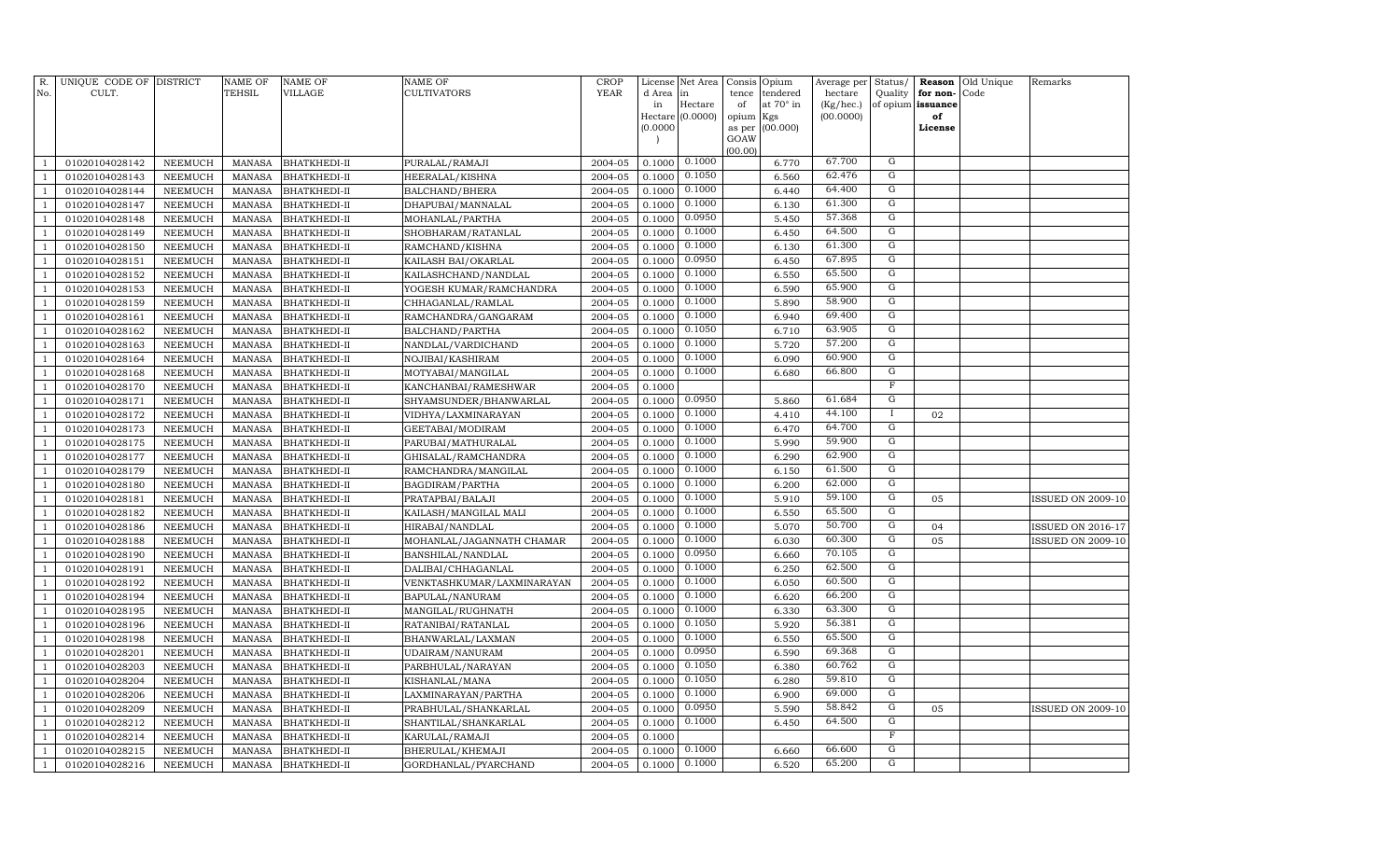| R.<br>No.      | UNIQUE CODE OF DISTRICT<br>CULT. |                | NAME OF<br><b>TEHSIL</b> | <b>NAME OF</b><br>VILLAGE | NAME OF<br>CULTIVATORS    | <b>CROP</b><br><b>YEAR</b> | d Area   | License Net Area<br>in | Consis<br>tence | Opium<br>tendered | Average per<br>hectare | Status/<br>Quality | Reason<br>for non- | Old Unique<br>Code | Remarks                  |
|----------------|----------------------------------|----------------|--------------------------|---------------------------|---------------------------|----------------------------|----------|------------------------|-----------------|-------------------|------------------------|--------------------|--------------------|--------------------|--------------------------|
|                |                                  |                |                          |                           |                           |                            | in       | Hectare                | of              | at $70^\circ$ in  | (Kg/hec.)              | of opium           | issuance           |                    |                          |
|                |                                  |                |                          |                           |                           |                            | Hectare  | (0.0000)               | opium           | Kgs               | (00.0000)              |                    | of                 |                    |                          |
|                |                                  |                |                          |                           |                           |                            | (0.0000) |                        | as per          | (00.000)          |                        |                    | License            |                    |                          |
|                |                                  |                |                          |                           |                           |                            |          |                        | GOAW<br>(00.00) |                   |                        |                    |                    |                    |                          |
|                | 01020104028217                   | <b>NEEMUCH</b> | <b>MANASA</b>            | <b>BHATKHEDI-II</b>       | GOPALCHAND/BALCHAND       | 2004-05                    | 0.1000   | 0.1000                 |                 | 5.610             | 56.100                 | G                  |                    |                    |                          |
|                | 01020104028218                   | <b>NEEMUCH</b> | <b>MANASA</b>            | BHATKHEDI-II              | JAGDISH/NARAYAN           | 2004-05                    | 0.1000   | 0.1000                 |                 | 6.530             | 65.300                 | ${\rm G}$          |                    |                    |                          |
|                | 01020104028219                   | <b>NEEMUCH</b> | <b>MANASA</b>            | <b>BHATKHEDI-II</b>       | RUPCHANDRA/RAMLAL         | 2004-05                    | 0.1000   | 0.1050                 |                 | 6.800             | 64.762                 | ${\rm G}$          |                    |                    |                          |
| $\mathbf{1}$   | 01020104028223                   | <b>NEEMUCH</b> | MANASA                   | <b>BHATKHEDI-II</b>       | RAMNARAYAN/BHONA SUTHAR   | 2004-05                    | 0.1000   | 0.1000                 |                 | 6.140             | 61.400                 | G                  |                    |                    |                          |
|                | 01020104028225                   | <b>NEEMUCH</b> | <b>MANASA</b>            | <b>BHATKHEDI-II</b>       | PRATAPSINGH/PARTHESINGH   | 2004-05                    | 0.1000   | 0.1000                 |                 | 6.730             | 67.300                 | G                  |                    |                    |                          |
|                | 01020104028226                   | <b>NEEMUCH</b> | <b>MANASA</b>            | BHATKHEDI-II              | SHAMBHULAL/MANGILAL       | 2004-05                    | 0.1000   | 0.1050                 |                 | 4.590             | 43.714                 |                    | 02                 |                    | <b>ISSUED ON 2009-10</b> |
|                | 01020104028230                   | <b>NEEMUCH</b> | <b>MANASA</b>            | <b>BHATKHEDI-II</b>       | BHURUBAI/FATTA BALAI      | 2004-05                    | 0.1000   | 0.1000                 |                 | 6.110             | 61.100                 | G                  |                    |                    |                          |
|                | 01020104028231                   | <b>NEEMUCH</b> | <b>MANASA</b>            | BHATKHEDI-II              | GITABAI/NANDLAL           | 2004-05                    | 0.1000   | 0.1000                 |                 | 6.150             | 61.500                 | G                  |                    |                    |                          |
|                | 01020104028232                   | <b>NEEMUCH</b> | <b>MANASA</b>            | <b>BHATKHEDI-II</b>       | MEGHRAJ/KASHIRAM KACHHAVA | 2004-05                    | 0.1000   | 0.1000                 |                 | 5.990             | 59.900                 | $\overline{G}$     |                    |                    |                          |
| -1             | 01020104028233                   | <b>NEEMUCH</b> | <b>MANASA</b>            | BHATKHEDI-II              | GHISALAL/KACHRULAL        | 2004-05                    | 0.1000   | 0.1000                 |                 | 5.780             | 57.800                 | ${\rm G}$          |                    |                    |                          |
|                | 01020104028234                   | <b>NEEMUCH</b> | <b>MANASA</b>            | <b>BHATKHEDI-II</b>       | PARMANAND/RAMA            | 2004-05                    | 0.1000   | 0.0950                 |                 | 5.310             | 55.895                 | $\overline{G}$     |                    |                    |                          |
| $\mathbf{1}$   | 01020104028235                   | <b>NEEMUCH</b> | MANASA                   | <b>BHATKHEDI-II</b>       | JHAMAKLAL/SHIVNARAYAN     | 2004-05                    | 0.1000   | 0.1000                 |                 | 6.260             | 62.600                 | ${\rm G}$          |                    |                    |                          |
| $\overline{1}$ | 01020104028236                   | <b>NEEMUCH</b> | <b>MANASA</b>            | <b>BHATKHEDI-II</b>       | BHERULAL/KACHRU           | 2004-05                    | 0.1000   | 0.0850                 |                 | 5.060             | 59.529                 | G                  |                    |                    |                          |
|                | 01020104028239                   | <b>NEEMUCH</b> | <b>MANASA</b>            | BHATKHEDI-II              | MANGILAL/DHANNA           | 2004-05                    | 0.1000   | 0.0900                 |                 | 5.610             | 62.333                 | G                  |                    |                    |                          |
|                | 01020104028240                   | <b>NEEMUCH</b> | <b>MANASA</b>            | <b>BHATKHEDI-II</b>       | DHANNA/ONKAR              | 2004-05                    | 0.1000   | 0.0900                 |                 | 5.820             | 64.667                 | G                  |                    |                    |                          |
|                | 01020104028248                   | <b>NEEMUCH</b> | <b>MANASA</b>            | BHATKHEDI-II              | GHISALAL/JAGANNATH        | 2004-05                    | 0.1000   |                        |                 |                   |                        | $\overline{F}$     |                    |                    |                          |
|                | 01020104028178                   | <b>NEEMUCH</b> | MANASA                   | BHATKHEDI-II              | GHISIBAI/KASHIRAM         | 2004-05                    | 0.1000   | 0.1000                 |                 | 6.130             | 61.300                 | G                  |                    |                    |                          |
| -1             | 01020104028208                   | <b>NEEMUCH</b> | MANASA                   | BHATKHEDI-II              | BAPULAL/ RAMLAL           | 2004-05                    | 0.1000   | 0.0950                 |                 | 6.100             | 64.211                 | $\mathbf G$        |                    |                    |                          |
|                | 01020104028249                   | <b>NEEMUCH</b> | <b>MANASA</b>            | <b>BHATKHEDI-II</b>       | MOHANLAL/NANDLAL          | 2004-05                    | 0.1000   | 0.0950                 |                 | 6.440             | 67.789                 | $\overline{G}$     |                    |                    |                          |
|                | 01020104028250                   | <b>NEEMUCH</b> | <b>MANASA</b>            | <b>BHATKHEDI-II</b>       | NARAYABAI/VARDICHAND      | 2004-05                    | 0.1000   | 0.0950                 |                 | 6.340             | 66.737                 | ${\rm G}$          |                    |                    |                          |
| $\overline{1}$ | 01020104028251                   | <b>NEEMUCH</b> | <b>MANASA</b>            | <b>BHATKHEDI-II</b>       | RAMKISHAN/BADRILAL        | 2004-05                    | 0.1000   | 0.1000                 |                 | 6.540             | 65.400                 | ${\rm G}$          |                    |                    |                          |
|                | 01020104028327                   | <b>NEEMUCH</b> | <b>MANASA</b>            | BHATKHEDI-II              | MOHANLAL/BHURA            | 2004-05                    | 0.1000   | 0.1000                 |                 | 5.670             | 56.700                 | G                  |                    |                    |                          |
| -1             | 01020104028254                   | <b>NEEMUCH</b> | <b>MANASA</b>            | <b>BHATKHEDI-II</b>       | MANGIBAI/RAMCHANDRA DAS   | 2004-05                    | 0.1000   | 0.1000                 |                 | 6.690             | 66.900                 | G                  |                    |                    |                          |
| $\mathbf{1}$   | 01020104028261                   | <b>NEEMUCH</b> | <b>MANASA</b>            | <b>BHATKHEDI-II</b>       | GITABAI/CHAGANLAL         | 2004-05                    | 0.1000   | 0.1000                 |                 | 5.830             | 58.300                 | G                  |                    |                    |                          |
|                | 01020104028262                   | <b>NEEMUCH</b> | <b>MANASA</b>            | BHATKHEDI-II              | DHURALAL/BHANWARLAL       | 2004-05                    | 0.1000   | 0.1050                 |                 | 6.130             | 58.381                 | G                  |                    |                    |                          |
|                | 01020104028075                   | <b>NEEMUCH</b> | <b>MANASA</b>            | <b>BHATKHEDI-II</b>       | NARAYAN/SITARAM           | 2004-05                    | 0.1000   | 0.1050                 |                 | 6.350             | 60.476                 | G                  |                    |                    |                          |
|                | 01020104028166                   | <b>NEEMUCH</b> | <b>MANASA</b>            | <b>BHATKHEDI-II</b>       | KISHANLAL/NATHU           | 2004-05                    | 0.1000   | 0.0950                 |                 | 5.100             | 53.684                 | $\overline{G}$     | 04                 |                    | <b>ISSUED ON 2009-10</b> |
|                | 01020104028199                   | <b>NEEMUCH</b> | <b>MANASA</b>            | <b>BHATKHEDI-II</b>       | ONKARLAL/NARAYAN          | 2004-05                    | 0.1000   | 0.0950                 |                 | 5.710             | 60.105                 | $\mathbf G$        |                    |                    |                          |
|                | 01020104028157                   | <b>NEEMUCH</b> | <b>MANASA</b>            | <b>BHATKHEDI-II</b>       | RAMPYRARIBAI/VISHNULAL    | 2004-05                    | 0.1000   | 0.1000                 |                 | 5.910             | 59.100                 | $\mathbf G$        |                    |                    |                          |
|                | 01020104028210                   | <b>NEEMUCH</b> | <b>MANASA</b>            | BHATKHEDI-II              | MANGILAL/HEERALAL         | 2004-05                    | 0.1000   | 0.1000                 |                 | 5.830             | 58.300                 | ${\rm G}$          |                    |                    |                          |
| -1             | 01020104028289                   | <b>NEEMUCH</b> | <b>MANASA</b>            | <b>BHATKHEDI-II</b>       | RODILAL/POKHAR            | 2004-05                    | 0.1000   | 0.1000                 |                 | 6.200             | 62.000                 | G                  |                    |                    |                          |
| $\overline{1}$ | 01020104028040                   | <b>NEEMUCH</b> | <b>MANASA</b>            | <b>BHATKHEDI-II</b>       | RADHAKISHAN/BABRU         | 2004-05                    | 0.1000   | 0.1050                 |                 | 7.380             | 70.286                 | G                  |                    |                    |                          |
|                | 01020104028038                   | <b>NEEMUCH</b> | <b>MANASA</b>            | BHATKHEDI-II              | KASHIRAM/NARAYAN          | 2004-05                    | 0.1000   | 0.1000                 |                 | 5.940             | 59.400                 | G<br>G             |                    |                    |                          |
| -1             | 01020104028133                   | <b>NEEMUCH</b> | <b>MANASA</b>            | <b>BHATKHEDI-II</b>       | RUKHMANIBAI/SEVA          | 2004-05                    | 0.1000   | 0.1000                 |                 | 5.960             | 59.600                 |                    |                    |                    |                          |
|                | 01020104028298                   | <b>NEEMUCH</b> | <b>MANASA</b>            | <b>BHATKHEDI-II</b>       | DHAPUBAI/HIRALAL          | 2004-05                    | 0.1000   | 0.1000                 |                 | 6.610             | 66.100                 | G                  |                    |                    |                          |
|                | 01020104028145                   | NEEMUCH        | <b>MANASA</b>            | BHATKHEDI-II              | KANKUBAI/NANDLAL          | 2004-05                    | 0.1000   | 0.1000                 |                 | 6.140             | 61.400                 | $\overline{G}$     |                    |                    |                          |
|                | 01020104028160                   | <b>NEEMUCH</b> | <b>MANASA</b>            | <b>BHATKHEDI-II</b>       | SHYAMSUNDER/MANGILAL      | 2004-05                    | 0.1000   | 0.1000                 |                 | 6.230             | 62.300                 | $\overline{G}$     |                    |                    |                          |
| -1             | 01020104028185                   | <b>NEEMUCH</b> | <b>MANASA</b>            | BHATKHEDI-II              | RUGHNATH/DHANNA           | 2004-05                    | 0.1000   | 0.1000                 |                 | 7.400             | 74.000                 | ${\rm G}$          |                    | 146                |                          |
| -1             | 01020104028211                   | <b>NEEMUCH</b> | <b>MANASA</b>            | <b>BHATKHEDI-II</b>       | BHANWARLAL/BALCHAND       | 2004-05                    | 0.1000   |                        |                 |                   |                        | $\mathbf{F}$       |                    | 01020104026344     |                          |
| $\overline{1}$ | 01020104028183                   | <b>NEEMUCH</b> | <b>MANASA</b>            | <b>BHATKHEDI-II</b>       | MANGIBAI/SEVA             | 2004-05                    | 0.1000   | 0.0950                 |                 | 6.070             | 63.895                 | G                  |                    | 01020104026343     |                          |
|                | 01020104028135                   | <b>NEEMUCH</b> | <b>MANASA</b>            | <b>BHATKHEDI-II</b>       | DEVKISHAN/BHERULAL        | 2004-05                    | 0.1000   |                        |                 |                   |                        | $\mathbf F$        |                    | 01020104025083     |                          |
| -1             | 01020104028080                   | <b>NEEMUCH</b> | <b>MANASA</b>            | BHATKHEDI-II              | BHAGWANSINGH/RAMCHANDRA   | 2004-05                    | 0.1000   | 0.1000                 |                 | 6.030             | 60.300                 | G                  |                    | 01020104004046     |                          |
|                | 01020104028003                   | <b>NEEMUCH</b> | <b>MANASA</b>            | BHATKHEDI-I               | KACHRU/HEERA              | 2004-05                    | 0.1000   | 0.1000                 |                 | 6.920             | 69.200                 | G                  |                    |                    |                          |
| $\mathbf{1}$   | 01020104028004                   | <b>NEEMUCH</b> | MANASA                   | BHATKHEDI-I               | BHAGWATIBAI/KACHRU        | 2004-05                    | 0.1000   | 0.0950                 |                 | 6.100             | 64.211                 | $\overline{G}$     |                    |                    |                          |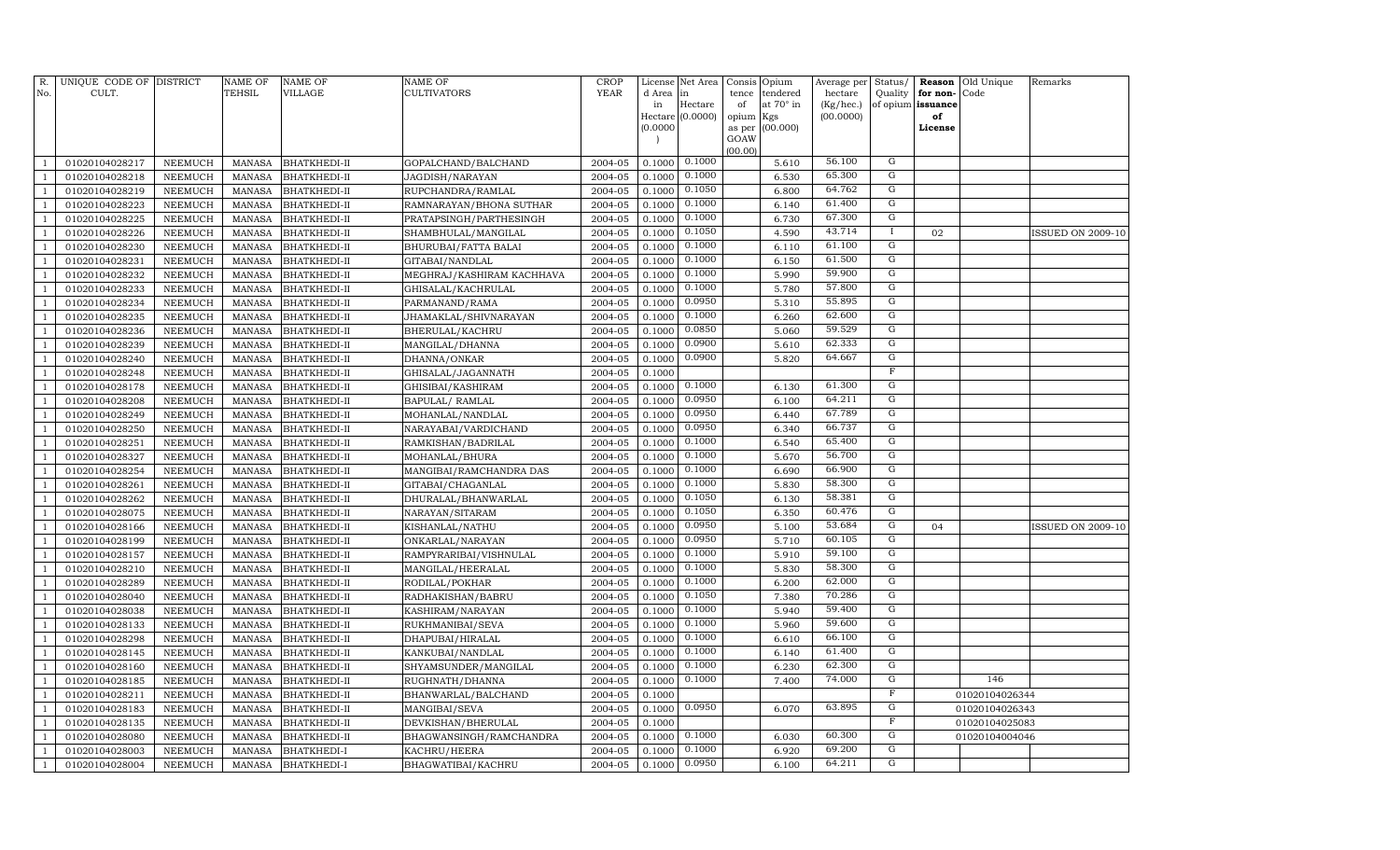| R.           | UNIQUE CODE OF DISTRICT          |                                  | NAME OF                        | <b>NAME OF</b>                           | <b>NAME OF</b>                    | CROP               |                  | License Net Area |             | Consis Opium          | Average per          | Status/             |                               | <b>Reason</b> Old Unique | Remarks           |
|--------------|----------------------------------|----------------------------------|--------------------------------|------------------------------------------|-----------------------------------|--------------------|------------------|------------------|-------------|-----------------------|----------------------|---------------------|-------------------------------|--------------------------|-------------------|
| No.          | CULT.                            |                                  | <b>TEHSIL</b>                  | VILLAGE                                  | CULTIVATORS                       | <b>YEAR</b>        | d Area<br>in     | in<br>Hectare    | tence<br>of | tendered<br>at 70° in | hectare<br>(Kg/hec.) | Quality             | for non-<br>of opium issuance | Code                     |                   |
|              |                                  |                                  |                                |                                          |                                   |                    |                  | Hectare (0.0000) | opium Kgs   |                       | (00.0000)            |                     | of                            |                          |                   |
|              |                                  |                                  |                                |                                          |                                   |                    | (0.0000)         |                  | as per      | (00.000)              |                      |                     | License                       |                          |                   |
|              |                                  |                                  |                                |                                          |                                   |                    |                  |                  | GOAW        |                       |                      |                     |                               |                          |                   |
|              | 01020104028005                   | NEEMUCH                          | <b>MANASA</b>                  | <b>BHATKHEDI-I</b>                       | SEVA/DALU                         | 2004-05            | 0.1000           | 0.1050           | (00.00)     | 6.580                 | 62.667               | G                   |                               |                          |                   |
|              | 01020104028006                   | NEEMUCH                          | <b>MANASA</b>                  | <b>BHATKHEDI-I</b>                       | RAMCHANDRA/NANA                   | 2004-05            | 0.1000           | 0.1000           |             | 5.930                 | 59.300               | G                   | 05                            |                          | ISSUED ON 2009-10 |
|              | 01020104028007                   | NEEMUCH                          | <b>MANASA</b>                  | <b>BHATKHEDI-I</b>                       | BADRILAL/ONKARLAL                 | 2004-05            | 0.1000           | 0.1000           |             | 6.380                 | 63.800               | G                   |                               |                          |                   |
|              | 01020104028008                   | <b>NEEMUCH</b>                   | <b>MANASA</b>                  | <b>BHATKHEDI-I</b>                       | BHERULAL/BALA                     | 2004-05            | 0.1000           | 0.1000           |             | 6.710                 | 67.100               | G                   |                               |                          |                   |
|              | 01020104028009                   | <b>NEEMUCH</b>                   | <b>MANASA</b>                  | <b>BHATKHEDI-I</b>                       | RAMPRASAD/MEGHA                   | 2004-05            | 0.1000           | 0.1050           |             | 6.630                 | 63.143               | G                   |                               |                          |                   |
|              | 01020104028010                   | <b>NEEMUCH</b>                   | <b>MANASA</b>                  | <b>BHATKHEDI-I</b>                       | RAMSUKH/RATANLAL                  | 2004-05            | 0.1000           | 0.1000           |             | 7.080                 | 70.800               | G                   |                               |                          |                   |
|              | 01020104028011                   | <b>NEEMUCH</b>                   | <b>MANASA</b>                  | <b>BHATKHEDI-I</b>                       | RUKMANIBAI/RAMCHANDRA             | 2004-05            | 0.1000           | 0.1000           |             | 6.970                 | 69.700               | G                   |                               |                          |                   |
|              | 01020104028012                   | <b>NEEMUCH</b>                   | <b>MANASA</b>                  | <b>BHATKHEDI-I</b>                       | KANHAIYALAL/SHANKARLAL            | 2004-05            | 0.1000           | 0.1000           |             | 6.130                 | 61.300               | G                   |                               |                          |                   |
|              | 01020104028014                   | NEEMUCH                          | <b>MANASA</b>                  | <b>BHATKHEDI-I</b>                       | BHANWARLAL/NARAYAN                | 2004-05            | 0.1000           | 0.0950           |             | 6.150                 | 64.737               | ${\rm G}$           |                               |                          |                   |
|              | 01020104028015                   | <b>NEEMUCH</b>                   | <b>MANASA</b>                  | <b>BHATKHEDI-I</b>                       | SHRINIWAS/NANDLAL                 | 2004-05            | 0.1000           | 0.1000           |             | 6.330                 | 63.300               | G                   |                               |                          |                   |
|              | 01020104028016                   | <b>NEEMUCH</b>                   | <b>MANASA</b>                  | <b>BHATKHEDI-I</b>                       | MOHANBAI/BHAGCHAND                | 2004-05            | 0.1000           | 0.1000           |             | 6.500                 | 65.000               | G                   |                               |                          |                   |
|              | 01020104028017                   | <b>NEEMUCH</b>                   | <b>MANASA</b>                  | BHATKHEDI-I                              | MANGILAL/SHIVLAL                  | 2004-05            | 0.1000           | 0.1000           |             | 6.260                 | 62.600               | G                   |                               |                          |                   |
|              | 01020104028019                   | <b>NEEMUCH</b>                   | <b>MANASA</b>                  | <b>BHATKHEDI-I</b>                       | SOHANBAI/FULCHAND                 | 2004-05            | 0.1000           | 0.1050           |             | 6.660                 | 63.429               | G                   |                               |                          |                   |
|              | 01020104028021                   | <b>NEEMUCH</b>                   | MANASA                         | <b>BHATKHEDI-I</b>                       | VARJIBAI/MOTI                     | 2004-05            | 0.1000           | 0.1000           |             | 5.730                 | 57.300               | G                   |                               |                          |                   |
|              | 01020104028022                   | <b>NEEMUCH</b>                   | <b>MANASA</b>                  | <b>BHATKHEDI-I</b>                       | JAGDISH/KISHANLAL                 | 2004-05            | 0.1000           | 0.1000           |             | 6.600                 | 66.000               | G                   |                               |                          |                   |
|              | 01020104028023                   | <b>NEEMUCH</b>                   | <b>MANASA</b>                  | <b>BHATKHEDI-I</b>                       | GOPAL/BHAGCHAND                   | 2004-05            | 0.1000           | 0.1000           |             | 6.750                 | 67.500               | G                   |                               |                          |                   |
|              | 01020104028024                   | NEEMUCH                          | <b>MANASA</b>                  | <b>BHATKHEDI-I</b>                       | KACHRU/MANGILAL                   | 2004-05            | 0.1000           | 0.1000           |             | 6.290                 | 62.900               | G                   |                               |                          |                   |
|              | 01020104028025                   | <b>NEEMUCH</b>                   | <b>MANASA</b>                  | <b>BHATKHEDI-I</b>                       | RAMPRASAD/LAXMICHAND              | 2004-05            | 0.1000           | 0.1000           |             | 6.060                 | 60.600               | G                   |                               |                          |                   |
|              | 01020104028026                   | <b>NEEMUCH</b>                   | <b>MANASA</b>                  | <b>BHATKHEDI-I</b>                       | PRABHULAL/NARAYAN                 | 2004-05            | 0.1000           | 0.1000           |             | 6.890                 | 68.900               | G                   |                               |                          |                   |
|              | 01020104028030                   | <b>NEEMUCH</b>                   | <b>MANASA</b>                  | <b>BHATKHEDI-I</b>                       | MADANLAL/RATANLAL                 | 2004-05            | 0.1000           | 0.1000           |             | 6.950                 | 69.500               | G                   |                               |                          |                   |
|              | 01020104028031                   | <b>NEEMUCH</b>                   | <b>MANASA</b>                  | <b>BHATKHEDI-I</b>                       | RATNIBAI/NARAYAN                  | 2004-05            | 0.1000           | 0.1050           |             | 6.170                 | 58.762               | $\overline{G}$      |                               |                          |                   |
|              | 01020104028032                   | <b>NEEMUCH</b>                   | MANASA                         | <b>BHATKHEDI-I</b>                       | MANGILAL/SHANKARLAL               | 2004-05            | 0.1000           | 0.0950           |             | 5.810                 | 61.158               | G                   |                               |                          |                   |
|              | 01020104028034                   | <b>NEEMUCH</b>                   | <b>MANASA</b>                  | BHATKHEDI-I                              | NANDLAL/JAGANNATH                 | 2004-05            | 0.1000           | 0.1000           |             | 6.130                 | 61.300               | G                   |                               |                          |                   |
|              | 01020104028035                   | <b>NEEMUCH</b>                   | <b>MANASA</b>                  | <b>BHATKHEDI-I</b>                       | NANDLAL/BABRU                     | 2004-05            | 0.1000           | 0.1000           |             | 6.580                 | 65.800               | G                   |                               |                          |                   |
|              | 01020104028036                   | <b>NEEMUCH</b>                   | <b>MANASA</b>                  | <b>BHATKHEDI-I</b>                       | BHAGIRATH/MOHANLAL                | 2004-05            | 0.1000           | 0.1050           |             | 6.350                 | 60.476               | G                   |                               |                          |                   |
|              | 01020104028037                   | <b>NEEMUCH</b>                   | <b>MANASA</b>                  | <b>BHATKHEDI-I</b>                       | KASTURIBAI/TARACHAND              | 2004-05            | 0.1000           | 0.1000           |             | 6.590                 | 65.900               | G                   |                               |                          |                   |
|              | 01020104028039                   | <b>NEEMUCH</b>                   | <b>MANASA</b>                  | <b>BHATKHEDI-I</b>                       | LAXMANSINGH/RAMSINGH              | 2004-05            | 0.1000           | 0.0950           |             | 6.840                 | 72.000               | G                   |                               |                          |                   |
|              | 01020104028042                   | <b>NEEMUCH</b>                   | <b>MANASA</b>                  | <b>BHATKHEDI-I</b>                       | HEERALAL/MOHANLAL                 | 2004-05            | 0.1000           | 0.1050           |             | 6.570                 | 62.571               | G                   |                               |                          |                   |
|              | 01020104028044                   | NEEMUCH                          | <b>MANASA</b>                  | <b>BHATKHEDI-I</b>                       | DINBANDHU/ JAGANNATH              | 2004-05            | 0.1000           | 0.1000           |             | 6.680                 | 66.800               | $\overline{G}$      |                               |                          |                   |
|              | 01020104028045                   | <b>NEEMUCH</b>                   | MANASA                         | <b>BHATKHEDI-I</b>                       | KAILASH/ONKARLAL                  | 2004-05            | 0.1000           | 0.1050           |             | 6.850                 | 65.238               | G                   |                               |                          |                   |
|              | 01020104028046                   | NEEMUCH                          | <b>MANASA</b>                  | BHATKHEDI-I                              | LAXMINARAYAN/KHEMRAJ              | 2004-05            | 0.1000           | 0.1000           |             | 6.110                 | 61.100               | G                   |                               |                          |                   |
|              | 01020104028048                   | <b>NEEMUCH</b>                   | <b>MANASA</b>                  | <b>BHATKHEDI-I</b>                       | BADAMBAI/ONKARLAL                 | 2004-05            | 0.1000           | 0.0950           |             | 6.690                 | 70.421               | G                   |                               |                          |                   |
|              | 01020104028049                   | <b>NEEMUCH</b>                   | <b>MANASA</b>                  | <b>BHATKHEDI-I</b>                       | GHISALAL/NARAYAN                  | 2004-05            | 0.1000           | 0.1050           |             | 6.850                 | 65.238               | G                   |                               |                          |                   |
|              | 01020104028051                   | <b>NEEMUCH</b>                   | <b>MANASA</b>                  | <b>BHATKHEDI-I</b>                       | MADHUDAS/HARIDAS                  | 2004-05            | 0.1000           | 0.1000           |             | 5.670                 | 56.700               | G                   |                               |                          |                   |
|              | 01020104028052                   | <b>NEEMUCH</b>                   | <b>MANASA</b>                  | <b>BHATKHEDI-I</b>                       | RUKMANI BAI/MANGILAL              | 2004-05            | 0.1000           | 0.1050           |             | 6.050                 | 57.619               | G                   |                               |                          | NAME CHANGE       |
|              | 01020104028053                   | <b>NEEMUCH</b>                   | <b>MANASA</b>                  | BHATKHEDI-I                              | MANGILAL/BHERA                    | 2004-05            | 0.1000           | 0.1000           |             | 6.700                 | 67.000               | G                   |                               |                          |                   |
|              | 01020104028054                   | <b>NEEMUCH</b>                   | <b>MANASA</b>                  | <b>BHATKHEDI-I</b>                       | CHUNNIBAI/NARAYAN                 | 2004-05            | 0.1000           | 0.1050           |             | 6.310                 | 60.095               | $\overline{G}$<br>G |                               |                          |                   |
|              | 01020104028055                   | <b>NEEMUCH</b>                   | <b>MANASA</b>                  | BHATKHEDI-I                              | KALU/LAXMICHAND                   | 2004-05            | 0.1000           | 0.0950<br>0.1000 |             | 6.230                 | 65.579<br>64.400     | G                   |                               |                          |                   |
|              | 01020104028058                   | NEEMUCH                          | <b>MANASA</b>                  | BHATKHEDI-I                              | BABULAL/CHAMPALAL                 | 2004-05            | 0.1000           | 0.1000           |             | 6.440                 | 63.700               | G                   |                               |                          |                   |
|              | 01020104028059                   | <b>NEEMUCH</b>                   | <b>MANASA</b>                  | <b>BHATKHEDI-I</b>                       | MANNALAL/JAGANNATH                | 2004-05            | 0.1000<br>0.1000 | 0.1000           |             | 6.370                 | 65.200               | G                   |                               |                          |                   |
|              | 01020104028060                   | <b>NEEMUCH</b>                   | <b>MANASA</b>                  | <b>BHATKHEDI-I</b>                       | BALURAM/KISHANLAL                 | 2004-05            | 0.1000           | 0.1000           |             | 6.520<br>5.920        | 59.200               | G                   |                               |                          |                   |
|              | 01020104028061<br>01020104028063 | <b>NEEMUCH</b><br><b>NEEMUCH</b> | <b>MANASA</b><br><b>MANASA</b> | <b>BHATKHEDI-I</b><br><b>BHATKHEDI-I</b> | GHISALAL/GOKUL<br>MOHANLAL/RAMLAL | 2004-05<br>2004-05 | 0.1000           | 0.1000           |             | 6.450                 | 64.500               | G                   |                               |                          |                   |
| $\mathbf{1}$ | 01020104028065                   | NEEMUCH                          | MANASA                         |                                          | KHEMRAJ/CHHAGAN                   | 2004-05            | 0.1000           | 0.1000           |             | 6.040                 | 60.400               | $\mathbf G$         |                               |                          |                   |
|              |                                  |                                  |                                | <b>BHATKHEDI-I</b>                       |                                   |                    |                  |                  |             |                       |                      |                     |                               |                          |                   |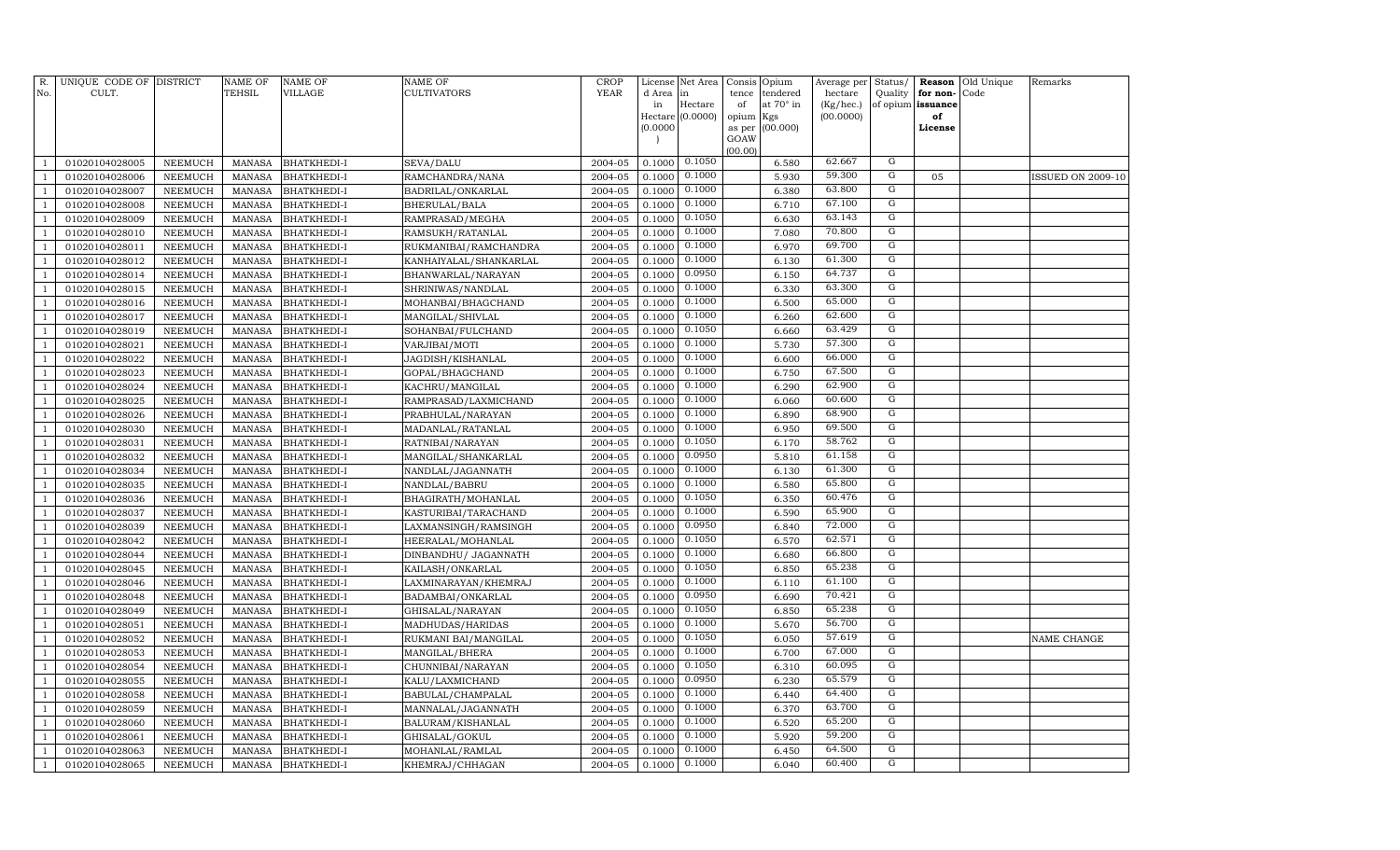| R.<br>No.    | UNIQUE CODE OF DISTRICT<br>CULT. |                    | <b>NAME OF</b><br>TEHSIL       | <b>NAME OF</b><br><b>VILLAGE</b>         | <b>NAME OF</b><br><b>CULTIVATORS</b> | <b>CROP</b><br><b>YEAR</b> | License<br>d Area | Net Area<br>in   | Consis<br>tence | Opium<br>tendered | Average per<br>hectare | Status/<br>Quality | for non- | Reason Old Unique<br>Code | Remarks                  |
|--------------|----------------------------------|--------------------|--------------------------------|------------------------------------------|--------------------------------------|----------------------------|-------------------|------------------|-----------------|-------------------|------------------------|--------------------|----------|---------------------------|--------------------------|
|              |                                  |                    |                                |                                          |                                      |                            | in                | Hectare          | of              | at 70° in         | (Kg/hec.)              | of opium           | issuance |                           |                          |
|              |                                  |                    |                                |                                          |                                      |                            |                   | Hectare (0.0000) | opium           | Kgs               | (00.0000)              |                    | of       |                           |                          |
|              |                                  |                    |                                |                                          |                                      |                            | (0.0000)          |                  | as per          | (00.000)          |                        |                    | License  |                           |                          |
|              |                                  |                    |                                |                                          |                                      |                            |                   |                  | GOAW<br>(00.00) |                   |                        |                    |          |                           |                          |
|              | 01020104028066                   | NEEMUCH            | <b>MANASA</b>                  | <b>BHATKHEDI-I</b>                       | RADHESHYAM/NANDRAM CHOTA             | 2004-05                    | 0.1000            | 0.1000           |                 | 6.060             | 60.600                 | G                  |          |                           |                          |
|              | 01020104028067                   | NEEMUCH            | <b>MANASA</b>                  | <b>BHATKHEDI-I</b>                       | MADANLAL/RAMLAL                      | 2004-05                    | 0.1000            | 0.1000           |                 | 6.630             | 66.300                 | G                  | 01       |                           |                          |
|              | 01020104028068                   | NEEMUCH            | <b>MANASA</b>                  | <b>BHATKHEDI-I</b>                       | CHHOGALAL/MEGHA                      | 2004-05                    | 0.1000            | 0.1000           |                 | 4.890             | 48.900                 | G                  | 04       |                           | <b>ISSUED ON 2009-10</b> |
|              | 01020104028069                   | NEEMUCH            | MANASA                         | <b>BHATKHEDI-I</b>                       | KASTURIBAI/RAMESHWAR                 | 2004-05                    | 0.1000            | 0.1000           |                 | 6.470             | 64.700                 | $\overline{G}$     |          |                           |                          |
|              | 01020104028070                   | NEEMUCH            | <b>MANASA</b>                  | <b>BHATKHEDI-I</b>                       | SHANKARLAL/NANURAM                   | 2004-05                    | 0.1000            | 0.1000           |                 | 6.140             | 61.400                 | $\overline{G}$     |          |                           |                          |
|              | 01020104028071                   | <b>NEEMUCH</b>     | <b>MANASA</b>                  | <b>BHATKHEDI-I</b>                       | RAMVILAS/MANGILAL                    | 2004-05                    | 0.1000            | 0.1050           |                 | 7.150             | 68.095                 | G                  |          |                           |                          |
|              | 01020104028072                   | NEEMUCH            | <b>MANASA</b>                  | <b>BHATKHEDI-I</b>                       | GANPAT/MADHOJI                       | 2004-05                    | 0.1000            | 0.0950           |                 | 6.350             | 66.842                 | G                  |          |                           |                          |
|              | 01020104028074                   | NEEMUCH            | <b>MANASA</b>                  | <b>BHATKHEDI-I</b>                       | MANGILAL/NATHU                       | 2004-05                    | 0.1000            | 0.1000           |                 | 5.900             | 59.000                 | G                  |          |                           |                          |
|              | 01020104028076                   | NEEMUCH            | <b>MANASA</b>                  | <b>BHATKHEDI-I</b>                       | DINESHCHAND/RATANLAL                 | 2004-05                    | 0.1000            | 0.1000           |                 | 7.010             | 70.100                 | G                  |          |                           |                          |
|              | 01020104028077                   | NEEMUCH            | <b>MANASA</b>                  | <b>BHATKHEDI-I</b>                       | SAMANBAI/KANWARLAL                   | 2004-05                    | 0.1000            | 0.1000           |                 | 6.130             | 61.300                 | G                  |          |                           |                          |
|              | 01020104028078                   | NEEMUCH            | <b>MANASA</b>                  | <b>BHATKHEDI-I</b>                       | NATHULAL/BHERA                       | 2004-05                    | 0.1000            | 0.1000           |                 | 6.420             | 64.200                 | G                  |          |                           |                          |
|              | 01020104028081                   | NEEMUCH            | <b>MANASA</b>                  | <b>BHATKHEDI-I</b>                       | SUNDERBAI/NANDLAL                    | 2004-05                    | 0.1000            | 0.1050           |                 | 6.660             | 63.429                 | $\overline{G}$     |          |                           |                          |
|              | 01020104028082                   | NEEMUCH            | MANASA                         | <b>BHATKHEDI-I</b>                       | SAVITRIBAI/GORDHAN                   | 2004-05                    | 0.1000            | 0.1000           |                 | 6.240             | 62.400                 | G                  |          |                           |                          |
|              | 01020104028083                   | <b>NEEMUCH</b>     | <b>MANASA</b>                  | <b>BHATKHEDI-I</b>                       | RATAN/BHONA                          | 2004-05                    | 0.1000            | 0.1000           |                 | 6.230             | 62.300                 | $\overline{G}$     |          |                           |                          |
|              | 01020104028085                   | NEEMUCH            | <b>MANASA</b>                  | <b>BHATKHEDI-I</b>                       | KISHANBAI/NANDLAL                    | 2004-05                    | 0.1000            |                  |                 |                   |                        | $\mathbb F$        |          |                           |                          |
|              | 01020104028086                   | NEEMUCH            | <b>MANASA</b>                  | <b>BHATKHEDI-I</b>                       | GANGABAI/BHANWARLAL                  | 2004-05                    | 0.1000            | 0.1000           |                 | 6.330             | 63.300                 | G                  |          |                           |                          |
|              | 01020104028087                   | NEEMUCH            | <b>MANASA</b>                  | <b>BHATKHEDI-I</b>                       | TULSI BAI/BHERULAL                   | 2004-05                    | 0.1000            | 0.1000           |                 | 6.950             | 69.500                 | G                  |          |                           |                          |
|              | 01020104028088                   | NEEMUCH            | <b>MANASA</b>                  | <b>BHATKHEDI-I</b>                       | KANHAIYALAL/LAXMICHAND               | 2004-05                    | 0.1000            | 0.0850           |                 | 5.350             | 62.941                 | G                  |          |                           |                          |
|              | 01020104028090                   | NEEMUCH            | <b>MANASA</b>                  | <b>BHATKHEDI-I</b>                       | GANGABAI/MANGILAL                    | 2004-05                    | 0.1000            | 0.1000           |                 | 6.530             | 65.300                 | G                  |          |                           |                          |
|              | 01020104028092                   | NEEMUCH            | <b>MANASA</b>                  | <b>BHATKHEDI-I</b>                       | MANGILAL/UDA                         | 2004-05                    | 0.1000            | 0.1000           |                 | 5.810             | 58.100                 | G                  |          |                           |                          |
|              | 01020104028094                   | NEEMUCH            | MANASA                         | <b>BHATKHEDI-I</b>                       | SHANKARLAL/NARAYAN                   | 2004-05                    | 0.1000            | 0.1000           |                 | 6.670             | 66.700                 | G                  |          |                           |                          |
|              | 01020104028095                   | <b>NEEMUCH</b>     | <b>MANASA</b>                  | <b>BHATKHEDI-I</b>                       | VIMLABAI/RUPCHAND                    | 2004-05                    | 0.1000            | 0.1000           |                 | 6.480             | 64.800                 | $\overline{G}$     |          |                           |                          |
|              | 01020104028096                   | NEEMUCH            | <b>MANASA</b>                  | <b>BHATKHEDI-I</b>                       | BADRILAL/LAXMICHAND                  | 2004-05                    | 0.1000            | 0.1000           |                 | 5.790             | 57.900                 | G                  |          |                           |                          |
|              | 01020104028098                   | NEEMUCH            | <b>MANASA</b>                  | <b>BHATKHEDI-I</b>                       | NANIBAI/BALU                         | 2004-05                    | 0.1000            | 0.1000           |                 | 6.900             | 69.000                 | $\overline{G}$     |          |                           |                          |
|              | 01020104028099                   | NEEMUCH            | <b>MANASA</b>                  | <b>BHATKHEDI-I</b>                       | BAGDIRAM/BHANWARLAL                  | 2004-05                    | 0.1000            | 0.1000           |                 | 6.370             | 63.700                 | G                  |          |                           |                          |
|              | 01020104028100                   | NEEMUCH            | <b>MANASA</b>                  | <b>BHATKHEDI-I</b>                       | DURGASHANKAR/NARAYAN                 | 2004-05                    | 0.1000            | 0.1050           |                 | 6.710             | 63.905                 | G                  |          |                           |                          |
|              | 01020104028101                   | NEEMUCH            | <b>MANASA</b>                  | <b>BHATKHEDI-I</b>                       | RAMRATAN/BADRILAL                    | 2004-05                    | 0.1000            | 0.1000           |                 | 6.660             | 66.600                 | G                  |          |                           |                          |
|              | 01020104028102                   | NEEMUCH            | <b>MANASA</b>                  | <b>BHATKHEDI-I</b>                       | MOHANLAL/BHANWARLAL                  | 2004-05                    | 0.1000            | 0.1000           |                 | 5.750             | 57.500                 | G<br>$\mathbb F$   |          |                           |                          |
|              | 01020104028103                   | NEEMUCH            | <b>MANASA</b>                  | <b>BHATKHEDI-I</b>                       | TULSIRAM/TARACHAND                   | 2004-05                    | 0.1000            | 0.0950           |                 |                   | 58.421                 | G                  |          |                           |                          |
|              | 01020104028106<br>01020104028109 | <b>NEEMUCH</b>     | <b>MANASA</b>                  | <b>BHATKHEDI-I</b>                       | RADHESHYAM/MANGILAL                  | 2004-05<br>2004-05         | 0.1000<br>0.1000  | 0.1000           |                 | 5.550<br>6.510    | 65.100                 | G                  |          |                           |                          |
|              |                                  | NEEMUCH<br>NEEMUCH | MANASA                         | <b>BHATKHEDI-I</b>                       | MANGILAL/DEVAJI                      | 2004-05                    | 0.1000            | 0.1000           |                 | 6.240             | 62.400                 | $\overline{G}$     |          |                           |                          |
|              | 01020104028110<br>01020104028112 | NEEMUCH            | <b>MANASA</b><br><b>MANASA</b> | <b>BHATKHEDI-I</b><br><b>BHATKHEDI-I</b> | TULSIRAM/ONKAR<br>RAMDAYAL/BALCHAND  | 2004-05                    | 0.1000            | 0.1000           |                 | 6.140             | 61.400                 | G                  |          |                           |                          |
|              | 01020104028113                   | <b>NEEMUCH</b>     | <b>MANASA</b>                  | <b>BHATKHEDI-I</b>                       | HEERALAL/KACHRULAL                   | 2004-05                    | 0.1000            | 0.0950           |                 | 5.950             | 62.632                 | G                  |          |                           |                          |
|              | 01020104028114                   | NEEMUCH            | <b>MANASA</b>                  | <b>BHATKHEDI-I</b>                       | VISHNU/MANGILAL                      | 2004-05                    | 0.1000            | 0.1000           |                 | 5.700             | 57.000                 | G                  |          |                           |                          |
|              | 01020104028115                   | NEEMUCH            | <b>MANASA</b>                  | <b>BHATKHEDI-I</b>                       | JAGDISHCHAND/GHISALAL                | 2004-05                    | 0.1000            | 0.1050           |                 | 6.180             | 58.857                 | G                  |          |                           |                          |
|              | 01020104028116                   | NEEMUCH            | <b>MANASA</b>                  | <b>BHATKHEDI-I</b>                       | RAMESHWAR/LAXMINARAYAN               | 2004-05                    | 0.1000            | 0.1000           |                 | 6.020             | 60.200                 | $\overline{G}$     |          |                           |                          |
|              | 01020104028118                   | NEEMUCH            | <b>MANASA</b>                  | <b>BHATKHEDI-I</b>                       | RAMESH/NANDLAL                       | 2004-05                    | 0.1000            | 0.1000           |                 | 6.180             | 61.800                 | G                  |          |                           |                          |
|              | 01020104028119                   | NEEMUCH            | <b>MANASA</b>                  | <b>BHATKHEDI-I</b>                       | GHANSHYAM/BALURAM                    | 2004-05                    | 0.1000            | 0.1000           |                 | 6.540             | 65.400                 | G                  |          |                           |                          |
|              | 01020104028001                   | <b>NEEMUCH</b>     | <b>MANASA</b>                  | <b>BHATKHEDI-I</b>                       | KESHURAM/NANDLAL                     | 2004-05                    | 0.1000            | 0.0950           |                 | 8.930             | 94.000                 | $\overline{G}$     |          |                           |                          |
|              | 01020104028117                   | NEEMUCH            | <b>MANASA</b>                  | <b>BHATKHEDI-I</b>                       | NATHULAL/DEVAJI                      | 2004-05                    | 0.1000            | 0.1000           |                 | 6.490             | 64.900                 | G                  |          |                           |                          |
|              | 01020104028256                   | NEEMUCH            | <b>MANASA</b>                  | <b>BHATKHEDI-I</b>                       | HIRALAL/NATHU                        | 2004-05                    | 0.1000            | 0.1000           |                 | 6.030             | 60.300                 | G                  |          |                           |                          |
|              | 01020104028257                   | NEEMUCH            | <b>MANASA</b>                  | <b>BHATKHEDI-I</b>                       | RAMPRASAD/MOHANLAL                   | 2004-05                    | 0.1000            | 0.1000           |                 | 6.480             | 64.800                 | G                  |          |                           |                          |
| $\mathbf{1}$ | 01020104028041                   | NEEMUCH            | MANASA                         | <b>BHATKHEDI-I</b>                       | RAMPRATAP/ONKARLAL                   | 2004-05                    | 0.1000            | 0.1000           |                 | 6.720             | 67.200                 | G                  |          |                           |                          |
|              |                                  |                    |                                |                                          |                                      |                            |                   |                  |                 |                   |                        |                    |          |                           |                          |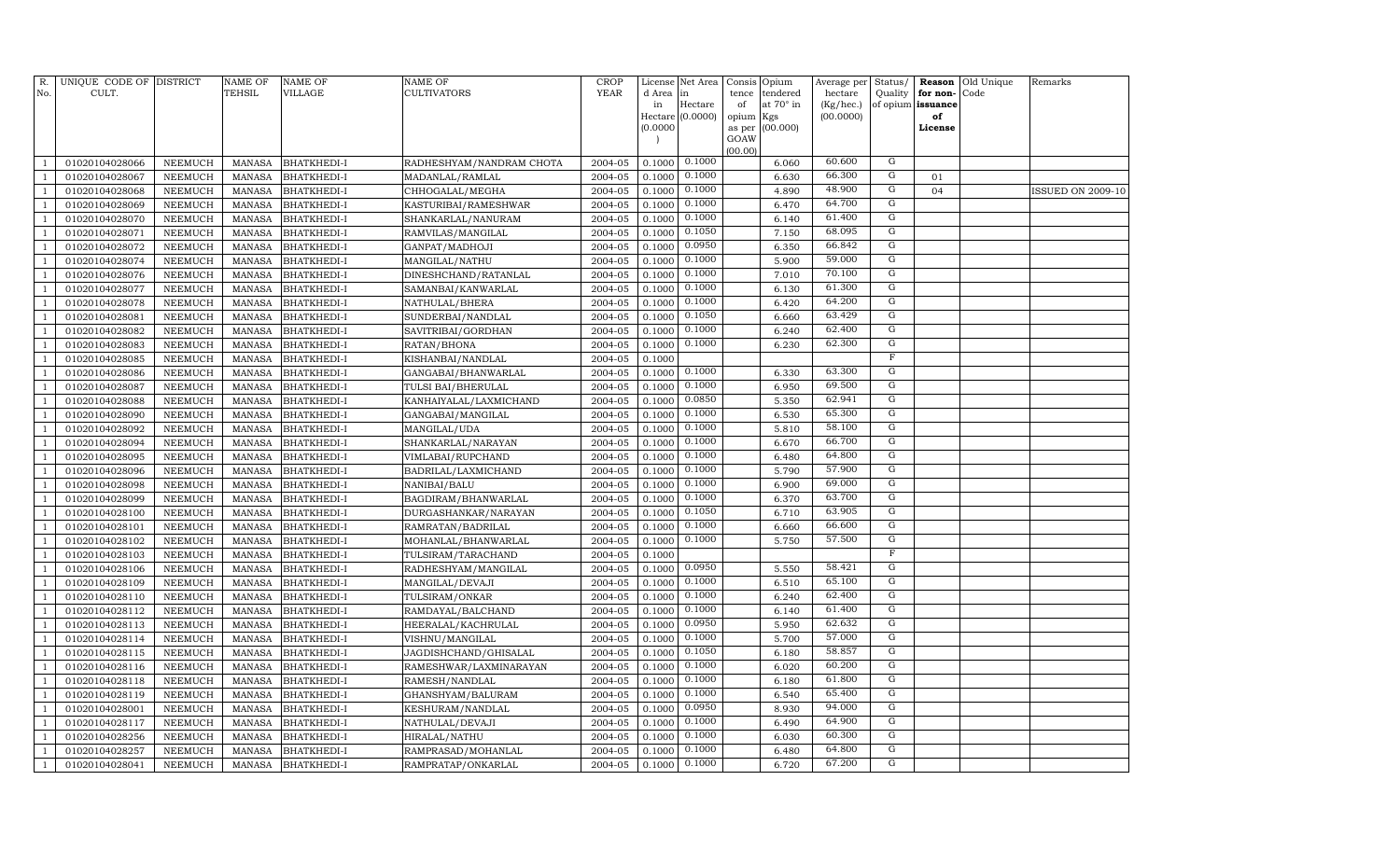| R.<br>No.      | UNIQUE CODE OF DISTRICT<br>CULT. |                | <b>NAME OF</b><br>TEHSIL | <b>NAME OF</b><br><b>VILLAGE</b> | NAME OF<br><b>CULTIVATORS</b> | <b>CROP</b><br>YEAR | License<br>d Area | Net Area<br>in              | Consis<br>tence | Opium<br>tendered | Average per<br>hectare | Status/<br>Quality        | Reason<br>for non-      | Old Unique<br>Code | Remarks                  |
|----------------|----------------------------------|----------------|--------------------------|----------------------------------|-------------------------------|---------------------|-------------------|-----------------------------|-----------------|-------------------|------------------------|---------------------------|-------------------------|--------------------|--------------------------|
|                |                                  |                |                          |                                  |                               |                     | in                | Hectare<br>Hectare (0.0000) | of<br>opium     | at 70° in<br>Kgs  | (Kg/hec.)<br>(00.0000) |                           | of opium issuance<br>of |                    |                          |
|                |                                  |                |                          |                                  |                               |                     | (0.0000)          |                             | as per          | (00.000)          |                        |                           | License                 |                    |                          |
|                |                                  |                |                          |                                  |                               |                     |                   |                             | GOAW<br>(00.00) |                   |                        |                           |                         |                    |                          |
| $\mathbf{1}$   | 01020104028259                   | <b>NEEMUCH</b> | <b>MANASA</b>            | <b>BHATKHEDI-I</b>               | DHAPUBAI/BHAGWANDAS           | 2004-05             | 0.1000            | 0.1050                      |                 | 6.660             | 63.429                 | G                         |                         |                    |                          |
| $\mathbf{1}$   | 01020104028227                   | <b>NEEMUCH</b> | <b>MANASA</b>            | <b>BHATKHEDI-I</b>               | DINESH/GHISALAL               | 2004-05             | 0.1000            | 0.1000                      |                 | 6.140             | 61.400                 | G                         |                         |                    |                          |
| $\mathbf{1}$   | 01020104028073                   | <b>NEEMUCH</b> | <b>MANASA</b>            | <b>BHATKHEDI-I</b>               | ANANDKUNWAR/NARAYAN           | 2004-05             | 0.1000            | 0.0950                      |                 | 5.180             | 54.526                 | ${\rm G}$                 | 05                      |                    | <b>ISSUED ON 2009-10</b> |
| $\mathbf{1}$   | 01020104028029                   | <b>NEEMUCH</b> | <b>MANASA</b>            | BHATKHEDI-I                      | SHANKARLAL/RAMLAL             | 2004-05             | 0.1000            | 0.1050                      |                 | 5.830             | 55.524                 | G                         | 05                      |                    | <b>ISSUED ON 2009-10</b> |
| $\overline{1}$ | 01020104028079                   | <b>NEEMUCH</b> | <b>MANASA</b>            | <b>BHATKHEDI-I</b>               | LALURAM/RAMA                  | 2004-05             | 0.1000            | 0.0950                      |                 | 5.810             | 61.158                 | $\overline{G}$            |                         |                    |                          |
| $\mathbf{1}$   | 01020104028084                   | <b>NEEMUCH</b> | <b>MANASA</b>            | BHATKHEDI-I                      | BANSHILAL/BHERA               | 2004-05             | 0.1000            | 0.1050                      |                 | 5.770             | 54.952                 | G                         | 05                      |                    | <b>ISSUED ON 2009-10</b> |
| $\overline{1}$ | 01020104028267                   | <b>NEEMUCH</b> | <b>MANASA</b>            | BHATKHEDI-I                      | VARDISHANKAR/RAMRATAN         | 2004-05             | 0.1000            | 0.1000                      |                 | 6.340             | 63.400                 | G                         |                         |                    |                          |
| $\mathbf{1}$   | 01020104028268                   | <b>NEEMUCH</b> | <b>MANASA</b>            | BHATKHEDI-I                      | NANDLAL/RAMLAL DHOBI          | 2004-05             | 0.1000            |                             |                 |                   |                        | $\boldsymbol{\mathrm{F}}$ |                         |                    |                          |
| $\mathbf{1}$   | 01020104028270                   | <b>NEEMUCH</b> | <b>MANASA</b>            | <b>BHATKHEDI-I</b>               | OMPRAKASH/NAGDIRAM            | 2004-05             | 0.1000            | 0.1000                      |                 | 6.020             | 60.200                 | ${\rm G}$                 |                         |                    |                          |
| $\mathbf{1}$   | 01020104028271                   | <b>NEEMUCH</b> | <b>MANASA</b>            | <b>BHATKHEDI-I</b>               | KANHAIYALAL/KACHRU            | 2004-05             | 0.1000            | 0.1050                      |                 | 6.540             | 62.286                 | ${\rm G}$                 |                         |                    |                          |
| $\mathbf{1}$   | 01020104028272                   | <b>NEEMUCH</b> | <b>MANASA</b>            | <b>BHATKHEDI-I</b>               | SHANTILAL/SHANKARLAL          | 2004-05             | 0.1000            | 0.1000                      |                 | 6.100             | 61.000                 | $\overline{G}$            |                         |                    |                          |
| $\mathbf{1}$   | 01020104028273                   | <b>NEEMUCH</b> | <b>MANASA</b>            | BHATKHEDI-I                      | GHANJI/BHERAJI                | 2004-05             | 0.1000            |                             |                 |                   |                        | $\, {\bf N}$              |                         |                    |                          |
| $\mathbf{1}$   | 01020104028020                   | <b>NEEMUCH</b> | <b>MANASA</b>            | <b>BHATKHEDI-I</b>               | RADHAKISHAN/CHHAGANLAL        | 2004-05             | 0.1000            | 0.1000                      |                 | 6.010             | 60.100                 | G                         |                         |                    |                          |
| $\mathbf{1}$   | 01020104028176                   | <b>NEEMUCH</b> | <b>MANASA</b>            | BHATKHEDI-I                      | UDAIRAM/BHERU                 | 2004-05             | 0.1000            | 0.1000                      |                 | 5.810             | 58.100                 | $\overline{G}$            |                         |                    |                          |
| $\overline{1}$ | 01020104028285                   | <b>NEEMUCH</b> | <b>MANASA</b>            | <b>BHATKHEDI-I</b>               | PARBHULAL/BALMUKUND           | 2004-05             | 0.1000            | 0.1000                      |                 | 6.180             | 61.800                 | $\overline{G}$            |                         |                    |                          |
| $\mathbf{1}$   | 01020104028033                   | <b>NEEMUCH</b> | <b>MANASA</b>            | <b>BHATKHEDI-I</b>               | BAGDIRAM/LAKHMA               | 2004-05             | 0.1000            | 0.1000                      |                 | 5.910             | 59.100                 | $\overline{G}$            |                         |                    |                          |
| $\overline{1}$ | 01020104028169                   | <b>NEEMUCH</b> | <b>MANASA</b>            | BHATKHEDI-I                      | BHANWARLAL/SHANKARLAL         | 2004-05             | 0.1000            | 0.1000                      |                 | 6.420             | 64.200                 | $\overline{G}$            |                         |                    |                          |
| $\mathbf{1}$   | 01020104028062                   | <b>NEEMUCH</b> | <b>MANASA</b>            | <b>BHATKHEDI-I</b>               | BHERULAL/JAGANNATH            | 2004-05             | 0.1000            | 0.1000                      |                 | 6.650             | 66.500                 | ${\rm G}$                 |                         | 01020104010117     |                          |
| $\mathbf{1}$   | 01020104028313                   | <b>NEEMUCH</b> | <b>MANASA</b>            | <b>BHATKHEDI-I</b>               | KANHEYALAL/NANALAL            | 2004-05             | 0.1000            | 0.1000                      |                 | 6.910             | 69.100                 | $\overline{G}$            |                         | 01020104002002     |                          |
| $\mathbf{1}$   | 01020104028314                   | <b>NEEMUCH</b> | <b>MANASA</b>            | BHATKHEDI-I                      | NANDA/BAGDU                   | 2004-05             | 0.1000            | 0.1000                      |                 | 6.470             | 64.700                 | ${\rm G}$                 |                         | 01020104002005     |                          |
| $\mathbf{1}$   | 01020104033037                   | <b>NEEMUCH</b> | <b>MANASA</b>            | <b>BAWDA</b>                     | MOHANLAL/NANDLAL              | 2004-05             | 0.1000            | 0.1000                      |                 | 6.580             | 65.800                 | ${\rm G}$                 |                         |                    |                          |
| $\mathbf{1}$   | 01020104033004                   | <b>NEEMUCH</b> | <b>MANASA</b>            | <b>BAWDA</b>                     | KISHANLAL/BAPULAL             | 2004-05             | 0.1000            | 0.1000                      |                 | 6.610             | 66.100                 | G                         |                         |                    |                          |
| $\mathbf{1}$   | 01020104033005                   | <b>NEEMUCH</b> | <b>MANASA</b>            | <b>BAWDA</b>                     | BADRILAL/BHUWANA              | 2004-05             | 0.1000            | 0.1000                      |                 | 6.270             | 62.700                 | G                         |                         |                    |                          |
| $\mathbf{1}$   | 01020104033006                   | <b>NEEMUCH</b> | <b>MANASA</b>            | <b>BAWDA</b>                     | GOVINDRAM/BHAGATRAM           | 2004-05             | 0.1000            | 0.1000                      |                 | 5.770             | 57.700                 | $\overline{G}$            |                         |                    |                          |
| $\overline{1}$ | 01020104033034                   | <b>NEEMUCH</b> | <b>MANASA</b>            | <b>BAWDA</b>                     | BHUWANA/PIRU                  | 2004-05             | 0.1000            | 0.1000                      |                 | 5.950             | 59.500                 | $\overline{G}$            |                         |                    |                          |
| $\mathbf{1}$   | 01020104033018                   | <b>NEEMUCH</b> | <b>MANASA</b>            | <b>BAWDA</b>                     | BHERULAL/NANDRAM              | 2004-05             | 0.1000            | 0.1050                      |                 | 4.200             | 40.000                 | G                         | 04                      |                    |                          |
| $\overline{1}$ | 01020104033019                   | <b>NEEMUCH</b> | <b>MANASA</b>            | <b>BAWDA</b>                     | OMPRAKASH/SHREELAL            | 2004-05             | 0.1000            | 0.0950                      |                 | 6.230             | 65.579                 | $\overline{G}$            |                         |                    |                          |
| $\mathbf{1}$   | 01020104033021                   | <b>NEEMUCH</b> | <b>MANASA</b>            | <b>BAWDA</b>                     | GANESH/KACHRU                 | 2004-05             | 0.1000            | 0.1000                      |                 | 5.970             | 59.700                 | $\overline{G}$            |                         |                    |                          |
| $\mathbf{1}$   | 01020104033025                   | <b>NEEMUCH</b> | <b>MANASA</b>            | <b>BAWDA</b>                     | VISHNU/RAMPRASAD              | 2004-05             | 0.1000            | 0.1000                      |                 | 6.720             | 67.200                 | $\overline{G}$            |                         |                    |                          |
| $\mathbf{1}$   | 01020104033026                   | <b>NEEMUCH</b> | <b>MANASA</b>            | <b>BAWDA</b>                     | SURESH/DHARAMRAJ              | 2004-05             | 0.1000            | 0.0900                      |                 | 5.690             | 63.222                 | ${\rm G}$                 |                         |                    |                          |
| $\mathbf{1}$   | 01020104033014                   | <b>NEEMUCH</b> | <b>MANASA</b>            | <b>BAWDA</b>                     | RAMGOPAL/NANDLAL              | 2004-05             | 0.1000            | 0.1050                      |                 | 6.960             | 66.286                 | G                         |                         |                    |                          |
| $\mathbf{1}$   | 01020104033030                   | <b>NEEMUCH</b> | <b>MANASA</b>            | <b>BAWDA</b>                     | GITABAI/MANGILAL              | 2004-05             | 0.1000            | 0.0900                      |                 | 5.760             | 64.000                 | $\overline{G}$            |                         |                    |                          |
| $\mathbf{1}$   | 01020104033010                   | <b>NEEMUCH</b> | <b>MANASA</b>            | <b>BAWDA</b>                     | SHRILAL/ HAJARILAL            | 2004-05             | 0.1000            |                             |                 |                   |                        | $\overline{N}$            |                         |                    |                          |
| $\mathbf{1}$   | 01020104033003                   | <b>NEEMUCH</b> | <b>MANASA</b>            | <b>BAWDA</b>                     | CHAGANLAL/LALJI               | 2004-05             | 0.1000            | 0.0950                      |                 | 5.780             | 60.842                 | G                         |                         |                    |                          |
| $\overline{1}$ | 01020104033007                   | <b>NEEMUCH</b> | <b>MANASA</b>            | <b>BAWDA</b>                     | NANIBAI/DHARMRAJ              | 2004-05             | 0.1000            | 0.0950                      |                 | 6.280             | 66.105                 | $\overline{G}$            |                         |                    |                          |
| $\mathbf{1}$   | 01020104033009                   | NEEMUCH        | <b>MANASA</b>            | <b>BAWDA</b>                     | RAMPRATAP/LAXMINARAYN         | 2004-05             | 0.1000            | 0.1000                      |                 | 6.740             | 67.400                 | $\overline{G}$            |                         |                    |                          |
| $\mathbf{1}$   | 01020104033011                   | NEEMUCH        | <b>MANASA</b>            | <b>BAWDA</b>                     | RATANLAL/BAPULAL              | 2004-05             | 0.1000            | 0.1000                      |                 | 6.540             | 65.400                 | $\overline{G}$            |                         |                    |                          |
| $\mathbf{1}$   | 01020104033012                   | <b>NEEMUCH</b> | <b>MANASA</b>            | <b>BAWDA</b>                     | KANHAIYALAL/PANNA             | 2004-05             | 0.1000            | 0.0950                      |                 | 5.990             | 63.053                 | ${\rm G}$                 | 05                      |                    | <b>ISSUED ON 2009-10</b> |
| $\mathbf{1}$   | 01020104033013                   | <b>NEEMUCH</b> | <b>MANASA</b>            | <b>BAWDA</b>                     | NATHULAL/RAMLAL               | 2004-05             | 0.1000            | 0.1000                      |                 | 6.470             | 64.700                 | $\overline{G}$<br>G       |                         |                    |                          |
| $\mathbf{1}$   | 01020104033040                   | <b>NEEMUCH</b> | <b>MANASA</b>            | <b>BAWDA</b>                     | MANNALAL/PREMCHAND            | 2004-05             | 0.1000            | 0.0900                      |                 | 5.370             | 59.667                 | G                         |                         | 01020104055001     |                          |
| $\mathbf{1}$   | 01020104033041                   | <b>NEEMUCH</b> | <b>MANASA</b>            | <b>BAWDA</b>                     | RAJMAL/MANNALAL               | 2004-05             | 0.1000            | 0.1050<br>0.1000            |                 | 6.190             | 58.952<br>65.900       | $\overline{G}$            |                         | 01020104055008     |                          |
| $\mathbf{1}$   | 01020104033042                   | <b>NEEMUCH</b> | <b>MANASA</b>            | <b>BAWDA</b>                     | GOPAL GIR/KACHARU GIR GOSAI   | 2004-05             | 0.1000            | 0.1000                      |                 | 6.590             | 39.700                 | $\mathbf{I}$              | 02                      | 01020104034091     |                          |
| $\overline{2}$ | 01020104043002                   | <b>NEEMUCH</b> | <b>MANASA</b>            | <b>BARTHUN</b>                   | GOVERDHANSINGH/BAHADURSINGI   | 2004-05             | 0.1000            | 0.0900                      | 67.75           | 3.970             | 64.111                 | G                         |                         |                    | <b>ISSUED ON 2009-10</b> |
| $\overline{a}$ | 01020104043004                   | <b>NEEMUCH</b> | <b>MANASA</b>            | <b>BARTHUN</b>                   | MAGYA/UDA CHAMAR              | 2004-05             | 0.1000            |                             |                 | 5.770             |                        |                           |                         |                    |                          |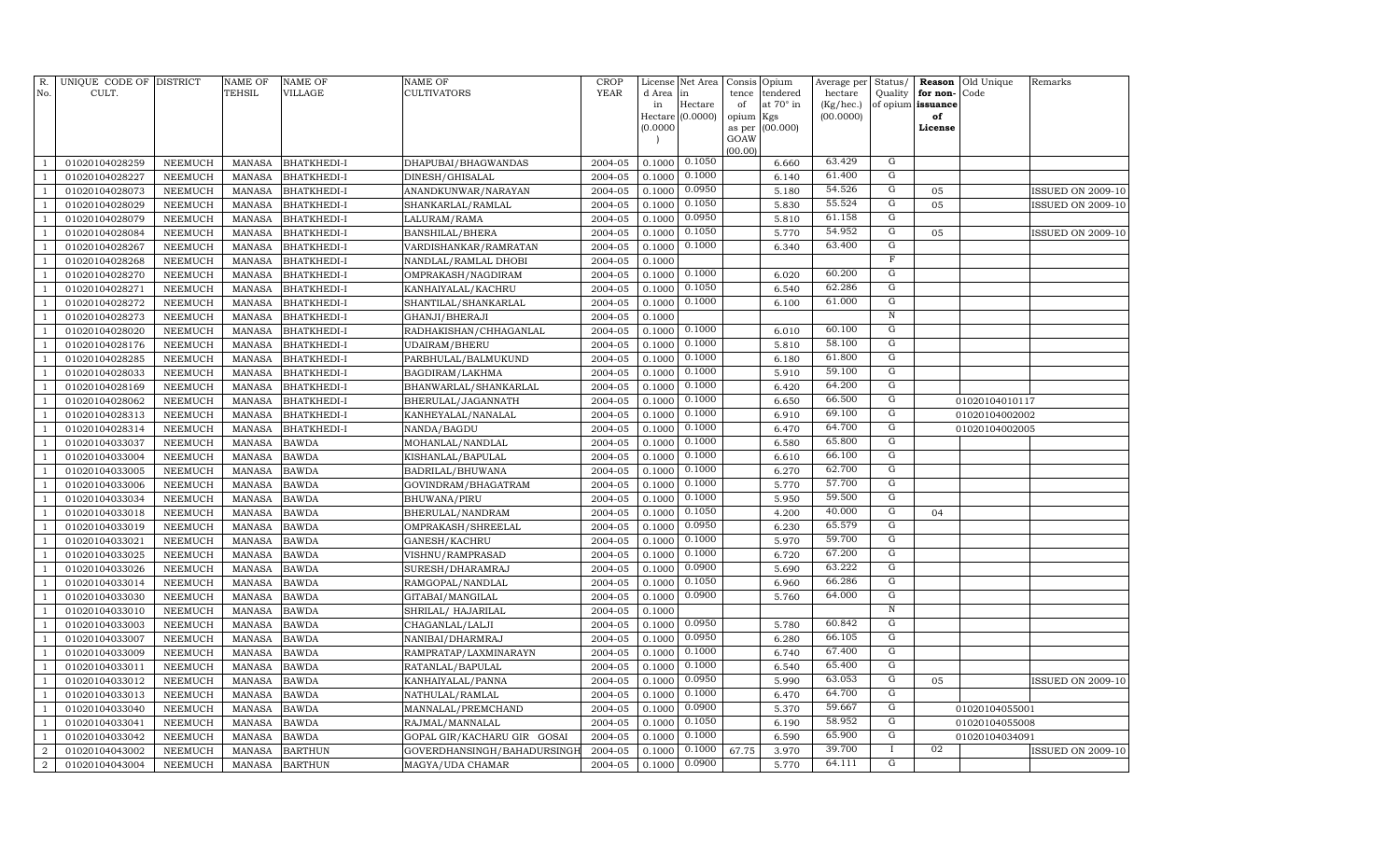| R.<br>No.                        | UNIQUE CODE OF DISTRICT<br>CULT. |                                  | <b>NAME OF</b><br>TEHSIL       | <b>NAME OF</b><br><b>VILLAGE</b> | NAME OF<br><b>CULTIVATORS</b>             | <b>CROP</b><br>YEAR | License<br>d Area | Net Area<br>in   | Consis      | Opium<br>tendered | Average per<br>hectare | Status/<br>Quality | Reason<br>for non- | Old Unique<br>Code | Remarks                  |
|----------------------------------|----------------------------------|----------------------------------|--------------------------------|----------------------------------|-------------------------------------------|---------------------|-------------------|------------------|-------------|-------------------|------------------------|--------------------|--------------------|--------------------|--------------------------|
|                                  |                                  |                                  |                                |                                  |                                           |                     | in                | Hectare          | tence<br>of | at 70° in         | (Kg/hec.)              |                    | of opium issuance  |                    |                          |
|                                  |                                  |                                  |                                |                                  |                                           |                     |                   | Hectare (0.0000) | opium       | Kgs               | (00.0000)              |                    | of                 |                    |                          |
|                                  |                                  |                                  |                                |                                  |                                           |                     | (0.0000)          |                  | as per      | (00.000)          |                        |                    | License            |                    |                          |
|                                  |                                  |                                  |                                |                                  |                                           |                     |                   |                  | GOAW        |                   |                        |                    |                    |                    |                          |
| $\overline{2}$                   | 01020104043005                   | <b>NEEMUCH</b>                   | <b>MANASA</b>                  | <b>BARTHUN</b>                   | BALUSINGH/DEVISINGH                       | 2004-05             | 0.1000            | 0.1000           | (00.00)     | 6.300             | 63.000                 | G                  |                    |                    |                          |
| $\overline{2}$                   | 01020104043007                   | <b>NEEMUCH</b>                   | <b>MANASA</b>                  | <b>BARTHUN</b>                   | LAXMINARAYAN/JAGANNATH                    | 2004-05             | 0.1000            | 0.0950           |             | 6.130             | 64.526                 | G                  |                    |                    |                          |
| $\overline{2}$                   | 01020104043009                   | <b>NEEMUCH</b>                   | <b>MANASA</b>                  | <b>BARTHUN</b>                   | CHATARBHUJ/DALURAM                        | 2004-05             | 0.1000            | 0.1050           |             | 6.010             | 57.238                 | $\mathbf G$        |                    |                    |                          |
| $\overline{2}$                   | 01020104043010                   | <b>NEEMUCH</b>                   | <b>MANASA</b>                  | <b>BARTHUN</b>                   | PRABHULAL/KACHRU                          | 2004-05             | 0.1000            | 0.0950           |             | 6.940             | 73.053                 | $\overline{G}$     |                    |                    |                          |
| $\overline{2}$                   | 01020104043011                   | <b>NEEMUCH</b>                   | <b>MANASA</b>                  | <b>BARTHUN</b>                   | DOULATSINGH/GULABKANWAR                   | 2004-05             | 0.1000            | 0.1000           |             | 6.490             | 64.900                 | $\overline{G}$     |                    |                    |                          |
| $\overline{2}$                   | 01020104043012                   | <b>NEEMUCH</b>                   | <b>MANASA</b>                  | <b>BARTHUN</b>                   | RAMESH/RATANLAL                           | 2004-05             | 0.1000            | 0.1000           |             | 5.900             | 59.000                 | G                  |                    |                    |                          |
| $\overline{2}$                   | 01020104043013                   | <b>NEEMUCH</b>                   | <b>MANASA</b>                  | <b>BARTHUN</b>                   | GOVINDSINGH/SHIVSINGH                     | 2004-05             | 0.1000            | 0.1000           |             | 6.400             | 64.000                 | G                  |                    |                    |                          |
| $\overline{2}$                   | 01020104043014                   | <b>NEEMUCH</b>                   | <b>MANASA</b>                  | <b>BARTHUN</b>                   | HEERALAL/BALU                             | 2004-05             | 0.1000            | 0.1000           |             | 6.370             | 63.700                 | G                  |                    |                    |                          |
| $\overline{a}$                   | 01020104043016                   | <b>NEEMUCH</b>                   | <b>MANASA</b>                  | <b>BARTHUN</b>                   | RAMESHCHANDRA/NANURAM                     | 2004-05             | 0.1000            | 0.1000           | 61.96       | 4.840             | 48.400                 | $\mathbf{I}$       | 02                 |                    | <b>ISSUED ON 2009-10</b> |
| $\overline{2}$                   | 01020104043018                   | <b>NEEMUCH</b>                   | <b>MANASA</b>                  | <b>BARTHUN</b>                   | JEETRAM/NANDA                             | 2004-05             | 0.1000            | 0.1050           |             | 6.100             | 58.095                 | ${\rm G}$          |                    |                    |                          |
| $\overline{a}$                   | 01020104043019                   | <b>NEEMUCH</b>                   | <b>MANASA</b>                  | <b>BARTHUN</b>                   | GANGARAM/PYARA                            | 2004-05             | 0.1000            | 0.1000           | 61.96       | 5.080             | 50.800                 | $\bf{I}$           | 02                 |                    | <b>ISSUED ON 2009-10</b> |
| $\overline{2}$                   | 01020104043021                   | <b>NEEMUCH</b>                   | <b>MANASA</b>                  | <b>BARTHUN</b>                   | BHAGWATSINGH/MANSINGH                     | 2004-05             | 0.1000            | 0.0950           | 61.96       | 4.370             | 46.000                 | $\bf{I}$           | 02                 |                    | <b>ISSUED ON 2009-10</b> |
| $\overline{2}$                   | 01020104043024                   | <b>NEEMUCH</b>                   | <b>MANASA</b>                  | <b>BARTHUN</b>                   | KOMALSINGH/AMARSINGH                      | 2004-05             | 0.1000            | 0.1000           | 61.96       | 4.820             | 48.200                 | $\mathbf{I}$       | 02                 |                    | <b>ISSUED ON 2009-10</b> |
| $\overline{2}$                   | 01020104043025                   | <b>NEEMUCH</b>                   | <b>MANASA</b>                  | <b>BARTHUN</b>                   | MADHOSINGH/AMARSINGH                      | 2004-05             | 0.1000            | 0.1000           |             | 6.710             | 67.100                 | G                  |                    |                    |                          |
| $\overline{2}$                   | 01020104043026                   | <b>NEEMUCH</b>                   | <b>MANASA</b>                  | <b>BARTHUN</b>                   | MOHANLAL/PYARA                            | 2004-05             | 0.1000            | 0.1000           | 61.96       | 4.190             | 41.900                 | $\mathbf I$        | 02                 |                    | <b>ISSUED ON 2009-10</b> |
| $\overline{2}$                   | 01020104043027                   | <b>NEEMUCH</b>                   | <b>MANASA</b>                  | <b>BARTHUN</b>                   | YASHWANTSINGH/RAGHUNATHSING               | 2004-05             | 0.1000            | 0.1000           |             | 6.610             | 66.100                 | G                  |                    |                    |                          |
| $\overline{a}$                   | 01020104043028                   | <b>NEEMUCH</b>                   | <b>MANASA</b>                  | <b>BARTHUN</b>                   | SAJANIBAI/PRABHULAL                       | 2004-05             | 0.1000            | 0.0950           |             | 5.230             | 55.053                 | G                  |                    |                    |                          |
| $\overline{2}$                   | 01020104043030                   | <b>NEEMUCH</b>                   | <b>MANASA</b>                  | <b>BARTHUN</b>                   | PREMSINGH/LAXMANSINGH                     | 2004-05             | 0.1000            | 0.1000           |             | 6.520             | 65.200                 | ${\rm G}$          |                    |                    |                          |
| $\overline{a}$                   | 01020104043020                   | <b>NEEMUCH</b>                   | <b>MANASA</b>                  | <b>BARTHUN</b>                   | BALURAM/UDAJI                             | 2004-05             | 0.1000            | 0.1000           |             | 6.500             | 65.000                 | $\mathbf G$        |                    |                    |                          |
| $\overline{a}$                   | 01020104043036                   | <b>NEEMUCH</b>                   | <b>MANASA</b>                  | <b>BARTHUN</b>                   | RAMPAL/RAMNARAYAN                         | 2004-05             | 0.1000            | 0.1000           |             | 6.720             | 67.200                 | $\mathbf G$        |                    |                    |                          |
| $\overline{2}$                   | 01020104043037                   | <b>NEEMUCH</b>                   | <b>MANASA</b>                  | <b>BARTHUN</b>                   | DINESHCHANDRA/BANSHILAL                   | 2004-05             | 0.1000            | 0.1000           |             | 6.660             | 66.600                 | $\overline{G}$     |                    |                    |                          |
| $\overline{2}$                   | 01020104043038                   | <b>NEEMUCH</b>                   | <b>MANASA</b>                  | <b>BARTHUN</b>                   | VISHNUPRASAD/MOHANLAL                     | 2004-05             | 0.1000            | 0.1000           | 61.12       | 3.940             | 39.400                 | $\bf{I}$           | 02                 |                    | <b>ISSUED ON 2009-10</b> |
| 2                                | 01020104043041                   | <b>NEEMUCH</b>                   | <b>MANASA</b>                  | <b>BARTHUN</b>                   | KANHAIYALAL/KACHRU                        | 2004-05             | 0.1000            | 0.1000           |             | 5.950             | 59.500                 | G                  |                    |                    |                          |
| $\overline{2}$                   | 01020104043042                   | <b>NEEMUCH</b>                   | <b>MANASA</b>                  | <b>BARTHUN</b>                   | SURESHCHANDRA/AMRITRAM                    | 2004-05             | 0.1000            | 0.1000           |             | 6.730             | 67.300                 | G                  |                    |                    |                          |
| $\overline{2}$                   | 01020104043044                   | <b>NEEMUCH</b>                   | <b>MANASA</b>                  | <b>BARTHUN</b>                   | GULABSINGH/BHANWARSINGH                   | 2004-05             | 0.1000            | 0.1000           | 61.12       | 3.590             | 35.900                 | $\bf{I}$           | 02                 |                    | <b>ISSUED ON 2009-10</b> |
| $\overline{2}$                   | 01020104043048                   | <b>NEEMUCH</b>                   | <b>MANASA</b>                  | <b>BARTHUN</b>                   | BHAGIRATH/KACHRULAL                       | $2004 - 05$         | 0.1000            | 0.1000           | 62.33       | 4.740             | 47.400                 | $\bf{I}$           | 02                 |                    | <b>ISSUED ON 2009-10</b> |
| $\overline{a}$                   | 01020104043051                   | <b>NEEMUCH</b>                   | <b>MANASA</b>                  | <b>BARTHUN</b>                   | BASANTKUNWAR/BHARATSINGH                  | 2004-05             | 0.1000            | 0.1000           | 55.89       | 4.950             | 49.500                 | $\bf{I}$           | 02                 |                    | <b>ISSUED ON 2009-10</b> |
| $\overline{2}$                   | 01020104043052                   | <b>NEEMUCH</b>                   | <b>MANASA</b>                  | <b>BARTHUN</b>                   | SAMRATHLAL/MANGILAL                       | 2004-05             | 0.1000            | 0.1000           |             | 5.790             | 57.900                 | G                  |                    |                    |                          |
| 2                                | 01020104043054                   | <b>NEEMUCH</b>                   | <b>MANASA</b>                  | <b>BARTHUN</b>                   | RAMNARAYAN/DULICHANDRA                    | 2004-05             | 0.1000            | 0.1000           |             | 6.490             | 64.900                 | $\overline{G}$     |                    |                    |                          |
| $\overline{2}$                   | 01020104043055                   | <b>NEEMUCH</b>                   | <b>MANASA</b>                  | <b>BARTHUN</b>                   | GHANSHYAM/BAPULAL                         | 2004-05             | 0.1000            | 0.1000           | 62.30       | 4.780             | 47.800                 | -1                 | 02                 |                    | <b>ISSUED ON 2009-10</b> |
| $\overline{2}$                   | 01020104043058                   | <b>NEEMUCH</b>                   | <b>MANASA</b>                  | <b>BARTHUN</b>                   | GOVINDSINGH/BAHADURSINGH                  | 2004-05             | 0.1000            | 0.1000           | 58.45       | 3.440             | 34.400                 | $\mathbf I$        | 02                 |                    | <b>ISSUED ON 2009-10</b> |
| $\overline{2}$                   | 01020104043059                   | <b>NEEMUCH</b>                   | <b>MANASA</b>                  | <b>BARTHUN</b>                   | DILIPSINGH/GOVERDHANSINGH                 | $2004 - 05$         | 0.1000            | 0.1000           | 60.13       | 4.310             | 43.100                 | $\bf{I}$           | 02                 |                    | <b>ISSUED ON 2009-10</b> |
| $\overline{2}$                   | 01020104043061                   | <b>NEEMUCH</b>                   | <b>MANASA</b>                  | <b>BARTHUN</b>                   | RAMSINGH/RANSINGH                         | 2004-05             | 0.1000            | 0.1000           | 60.13       | 5.120             | 51.200                 | $\bf{I}$           | 02<br>02           |                    | <b>ISSUED ON 2009-10</b> |
| $\overline{2}$                   | 01020104043065                   | <b>NEEMUCH</b>                   | <b>MANASA</b>                  | <b>BARTHUN</b>                   | HIMMATSINGH/RUGHNATHSINGH                 | 2004-05             | 0.1000            | 0.1000           |             | 5.210             | 52.100                 | $\bf{I}$<br>G      |                    |                    | <b>ISSUED ON 2009-10</b> |
| $\overline{a}$                   | 01020104043067                   | <b>NEEMUCH</b>                   | <b>MANASA</b>                  | <b>BARTHUN</b>                   | BHANWARLAL/GANESHRAM                      | 2004-05             | 0.1000            | 0.1000           |             | 6.430             | 64.300<br>52.300       | $\bf{I}$           | 02                 |                    |                          |
| $\overline{2}$                   | 01020104043068                   | <b>NEEMUCH</b>                   | <b>MANASA</b>                  | <b>BARTHUN</b>                   | KESHARSINGH/SURENDRASINGH                 | 2004-05             | 0.1000            | 0.1000<br>0.1000 | 60.13       | 5.230             | 69.300                 | $\overline{G}$     |                    |                    | <b>ISSUED ON 2009-10</b> |
| $\overline{a}$                   | 01020104043069                   | <b>NEEMUCH</b>                   | <b>MANASA</b>                  | <b>BARTHUN</b>                   | RAGHUVEERSINGH/MOTISINGH                  | 2004-05             | 0.1000            | 0.1000           |             | 6.930             | 65.300                 | $\mathbf G$        |                    |                    |                          |
| $\overline{a}$<br>$\overline{a}$ | 01020104043070                   | <b>NEEMUCH</b>                   | <b>MANASA</b>                  | <b>BARTHUN</b>                   | RAMSINGH/MOTISINGH                        | 2004-05<br>2004-05  | 0.1000            | 0.1000           |             | 6.530<br>6.320    | 63.200                 | $\overline{G}$     |                    |                    |                          |
| $\overline{2}$                   | 01020104043071                   | <b>NEEMUCH</b>                   | <b>MANASA</b>                  | <b>BARTHUN</b>                   | LAXMANSINGH/MOTISINGH                     | 2004-05             | 0.1000<br>0.1000  | 0.1000           |             |                   | 51.900                 | G                  | 04                 |                    |                          |
| $\overline{2}$                   | 01020104043077<br>01020104043079 | <b>NEEMUCH</b><br><b>NEEMUCH</b> | <b>MANASA</b><br><b>MANASA</b> | <b>BARTHUN</b><br><b>BARTHUN</b> | KANWARLAL/SHANKARLAL<br>BABULAL/BALMUKUND | 2004-05             | 0.1000            | 0.1000           |             | 5.190<br>6.130    | 61.300                 | G                  |                    |                    |                          |
| $\overline{2}$                   | 01020104043080                   | <b>NEEMUCH</b>                   | <b>MANASA</b>                  | <b>BARTHUN</b>                   | BALRAM/BHANWARLAL                         | 2004-05             | 0.1000            | 0.1000           |             | 6.320             | 63.200                 | G                  |                    |                    |                          |
| $\overline{2}$                   | 01020104043081                   | <b>NEEMUCH</b>                   | <b>MANASA</b>                  | <b>BARTHUN</b>                   | JAGDISHCHANDRA/MANGILAL                   | 2004-05             | 0.1000            | 0.0900           |             | 5.650             | 62.778                 | G                  |                    |                    |                          |
| $\overline{a}$                   | 01020104043084                   | NEEMUCH                          | MANASA                         | <b>BARTHUN</b>                   | PARMANAND/BAPULAL                         | 2004-05             | 0.1000            | 0.1000           |             | 5.700             | 57.000                 | G                  |                    |                    |                          |
|                                  |                                  |                                  |                                |                                  |                                           |                     |                   |                  |             |                   |                        |                    |                    |                    |                          |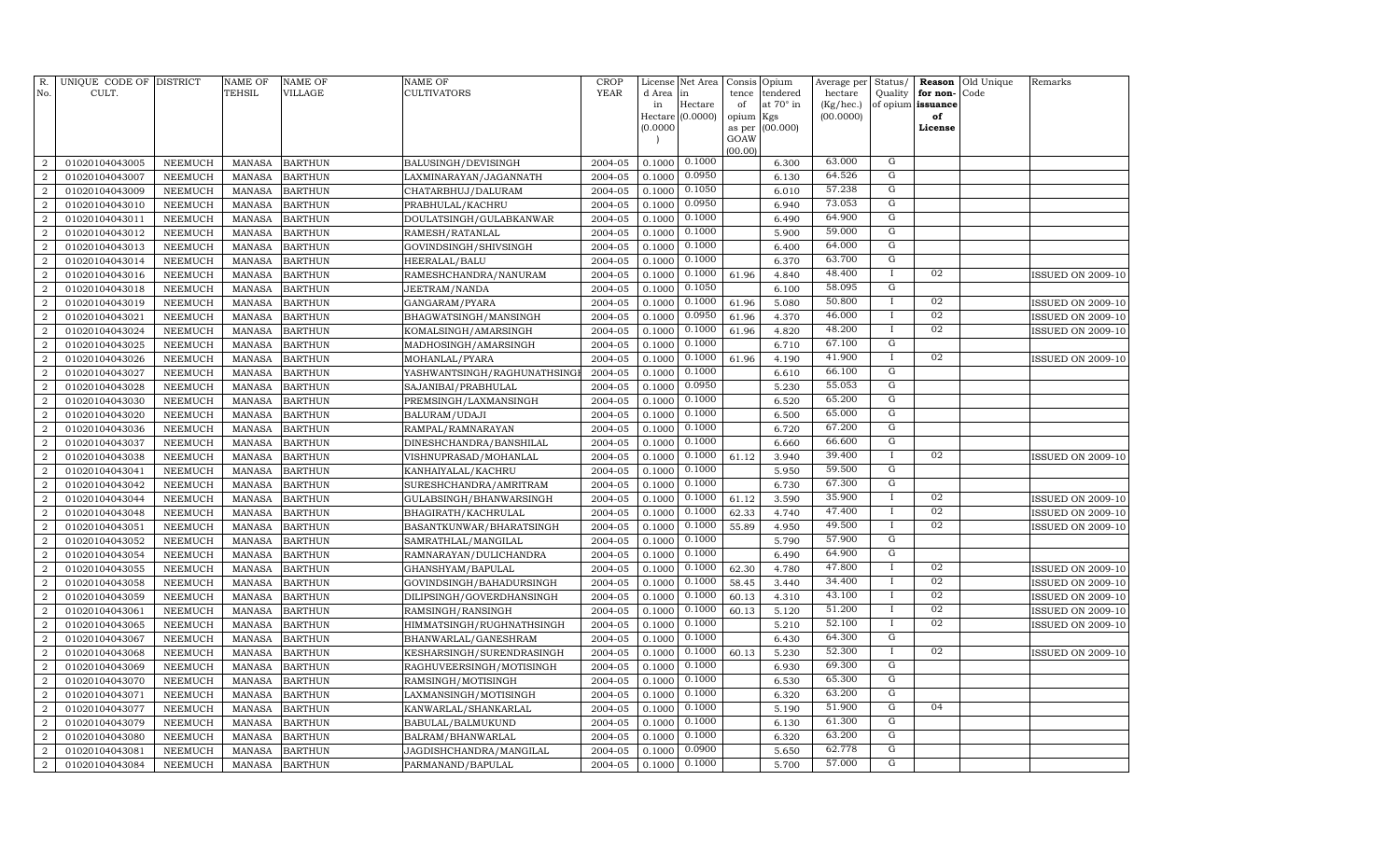| R.<br>No.      | UNIQUE CODE OF DISTRICT<br>CULT. |                | <b>NAME OF</b><br>TEHSIL | NAME OF<br>VILLAGE | NAME OF<br>CULTIVATORS    | <b>CROP</b><br><b>YEAR</b> | d Area in<br>in | License Net Area<br>Hectare | Consis<br>tence<br>of | Opium<br>tendered<br>at 70° in | Average per<br>hectare<br>(Kg/hec.) | Status/<br>Quality<br>of opium | Reason<br>for non-<br>issuance | Old Unique<br>Code | Remarks                  |
|----------------|----------------------------------|----------------|--------------------------|--------------------|---------------------------|----------------------------|-----------------|-----------------------------|-----------------------|--------------------------------|-------------------------------------|--------------------------------|--------------------------------|--------------------|--------------------------|
|                |                                  |                |                          |                    |                           |                            |                 | Hectare (0.0000)            | opium                 | Kgs                            | (00.0000)                           |                                | of                             |                    |                          |
|                |                                  |                |                          |                    |                           |                            | (0.0000)        |                             | as per                | (00.000)                       |                                     |                                | License                        |                    |                          |
|                |                                  |                |                          |                    |                           |                            |                 |                             | GOAW<br>(00.00)       |                                |                                     |                                |                                |                    |                          |
| $\overline{2}$ | 01020104043085                   | NEEMUCH        | <b>MANASA</b>            | <b>BARTHUN</b>     | HARISINGH/HEERALAL        | 2004-05                    | 0.1000          | 0.0950                      |                       | 5.770                          | 60.737                              | G                              |                                |                    |                          |
| $\overline{2}$ | 01020104043086                   | <b>NEEMUCH</b> | <b>MANASA</b>            | <b>BARTHUN</b>     | PRAHALAD/VARDICHANDRA     | 2004-05                    | 0.1000          | 0.1000                      |                       | 5.920                          | 59.200                              | ${\rm G}$                      |                                |                    |                          |
| $\overline{2}$ | 01020104043087                   | NEEMUCH        | <b>MANASA</b>            | <b>BARTHUN</b>     | MOHANLAL/NANDA            | 2004-05                    | 0.1000          | 0.1000                      |                       | 6.160                          | 61.600                              | ${\rm G}$                      |                                |                    |                          |
| $\overline{2}$ | 01020104043088                   | <b>NEEMUCH</b> | MANASA                   | <b>BARTHUN</b>     | LAXMINARAYAN/SHANKARLAL   | 2004-05                    | 0.1000          | 0.1000                      |                       | 5.390                          | 53.900                              |                                | 02                             |                    | ISSUED ON 2009-10        |
| $\overline{a}$ | 01020104043089                   | <b>NEEMUCH</b> | <b>MANASA</b>            | <b>BARTHUN</b>     | KARULAL/CHENRAM           | 2004-05                    | 0.1000          | 0.1000                      | 58.47                 | 4.590                          | 45.900                              | $\mathbf{I}$                   | 02                             |                    | <b>ISSUED ON 2009-10</b> |
| $\overline{2}$ | 01020104043090                   | <b>NEEMUCH</b> | <b>MANASA</b>            | <b>BARTHUN</b>     | NANDLAL/RAMPRAHALAD       | 2004-05                    | 0.1000          | 0.1050                      | 60.90                 | 3.660                          | 34.857                              | $\mathbf{I}$                   | 02                             |                    | ISSUED ON 2009-10        |
| $\overline{2}$ | 01020104043093                   | <b>NEEMUCH</b> | <b>MANASA</b>            | <b>BARTHUN</b>     | NANDLAL/MOHANLAL          | 2004-05                    | 0.1000          | 0.1050                      |                       | 6.600                          | 62.857                              | G                              |                                |                    |                          |
| $\overline{2}$ | 01020104043094                   | <b>NEEMUCH</b> | <b>MANASA</b>            | <b>BARTHUN</b>     | KANHAIYALAL/MAGNIRAM      | 2004-05                    | 0.1000          | 0.0950                      | 64.25                 | 5.740                          | 60.421                              | $\mathbf{I}$                   | 02                             |                    | ISSUED ON 2009-10        |
| $\overline{a}$ | 01020104043095                   | <b>NEEMUCH</b> | <b>MANASA</b>            | <b>BARTHUN</b>     | LAXMINARAYAN/KANHAIYALAL  | 2004-05                    | 0.1000          | 0.0950                      | 61.29                 | 4.200                          | 44.211                              | $\mathbf{I}$                   | 02                             |                    | <b>ISSUED ON 2009-10</b> |
| $\overline{2}$ | 01020104043096                   | <b>NEEMUCH</b> | <b>MANASA</b>            | <b>BARTHUN</b>     | MANGILAL/SALAGRAM         | 2004-05                    | 0.1000          | 0.1000                      |                       | 6.700                          | 67.000                              | ${\rm G}$                      |                                |                    |                          |
| $\overline{a}$ | 01020104043098                   | <b>NEEMUCH</b> | <b>MANASA</b>            | <b>BARTHUN</b>     | GULABSINGH/SWAROOPSINGH   | 2004-05                    | 0.1000          | 0.1000                      | 60.36                 | 5.000                          | 50.000                              | $\mathbf{I}$                   | 02                             |                    | <b>ISSUED ON 2009-10</b> |
| $\overline{a}$ | 01020104043099                   | <b>NEEMUCH</b> | <b>MANASA</b>            | <b>BARTHUN</b>     | MANOHARSINGH/AMARSINGH    | 2004-05                    | 0.1000          | 0.0950                      | 64.25                 | 4.560                          | 48.000                              | $\mathbf{I}$                   | 02                             |                    | <b>ISSUED ON 2009-10</b> |
| $\overline{2}$ | 01020104043100                   | <b>NEEMUCH</b> | <b>MANASA</b>            | <b>BARTHUN</b>     | PURILAL/BHAGIRATH         | 2004-05                    | 0.1000          | 0.1000                      |                       | 6.040                          | 60.400                              | G                              |                                |                    |                          |
| $\overline{2}$ | 01020104043101                   | <b>NEEMUCH</b> | <b>MANASA</b>            | <b>BARTHUN</b>     | BHUWANIRAM/KISHANLAL      | 2004-05                    | 0.1000          | 0.1000                      |                       | 5.980                          | 59.800                              | G                              |                                |                    |                          |
| 2              | 01020104043102                   | <b>NEEMUCH</b> | <b>MANASA</b>            | <b>BARTHUN</b>     | SHILABAI/KHOJUDAS         | 2004-05                    | 0.1000          | 0.1000                      | 64.25                 | 3.960                          | 39.600                              | $\mathbf{I}$                   | 02                             |                    | <b>ISSUED ON 2009-10</b> |
| $\overline{2}$ | 01020104043104                   | <b>NEEMUCH</b> | <b>MANASA</b>            | <b>BARTHUN</b>     | SHOBHARAM/JAGANNATH       | 2004-05                    | 0.1000          | 0.0900                      |                       | 6.020                          | 66.889                              | G                              |                                |                    |                          |
| 2              | 01020104043105                   | <b>NEEMUCH</b> | <b>MANASA</b>            | <b>BARTHUN</b>     | KARULAL/BANSHILAL         | 2004-05                    | 0.1000          | 0.0950                      |                       | 6.180                          | 65.053                              | G                              |                                |                    |                          |
| $\overline{2}$ | 01020104043106                   | <b>NEEMUCH</b> | <b>MANASA</b>            | <b>BARTHUN</b>     | NANDLAL/BIHARILAL         | 2004-05                    | 0.1000          | 0.1000                      | 62.42                 | 5.640                          | 56.400                              |                                | 02                             |                    | ISSUED ON 2009-10        |
| $\overline{a}$ | 01020104043107                   | <b>NEEMUCH</b> | <b>MANASA</b>            | <b>BARTHUN</b>     | CHENRAM/BHAGIRATH         | 2004-05                    | 0.1000          | 0.0950                      | 62.42                 | 3.530                          | 37.158                              | $\mathbf{I}$                   | 02                             |                    | <b>ISSUED ON 2009-10</b> |
| $\overline{2}$ | 01020104043112                   | <b>NEEMUCH</b> | <b>MANASA</b>            | <b>BARTHUN</b>     | BHERULAL/MADHOLAL         | 2004-05                    | 0.1000          | 0.0950                      |                       | 5.850                          | 61.579                              | G                              |                                |                    |                          |
| $\overline{2}$ | 01020104043113                   | <b>NEEMUCH</b> | <b>MANASA</b>            | <b>BARTHUN</b>     | KANHAIYALAL/CHENRAM       | 2004-05                    | 0.1000          | 0.0950                      |                       | 6.450                          | 67.895                              | ${\rm G}$                      |                                |                    |                          |
| $\overline{2}$ | 01020104043115                   | <b>NEEMUCH</b> | <b>MANASA</b>            | <b>BARTHUN</b>     | GANGARAM/GIRDHARI         | 2004-05                    | 0.1000          | 0.1050                      | 62.33                 | 4.500                          | 42.857                              |                                | 02                             |                    | <b>ISSUED ON 2009-10</b> |
| $\overline{2}$ | 01020104043117                   | <b>NEEMUCH</b> | <b>MANASA</b>            | <b>BARTHUN</b>     | RAMGOPAL/MANGILAL         | 2004-05                    | 0.1000          | 0.1000                      |                       | 6.110                          | 61.100                              | $\overline{G}$                 |                                |                    |                          |
| $\overline{2}$ | 01020104043118                   | <b>NEEMUCH</b> | <b>MANASA</b>            | <b>BARTHUN</b>     | MADANSINGH/SWAROOPSINGH   | 2004-05                    | 0.1000          | 0.1000                      |                       | 5.760                          | 57.600                              | G                              |                                |                    |                          |
| $\overline{2}$ | 01020104043119                   | <b>NEEMUCH</b> | <b>MANASA</b>            | <b>BARTHUN</b>     | MANGILAL/DALURAM          | 2004-05                    | 0.1000          | 0.0950                      |                       | 6.410                          | 67.474                              | G                              |                                |                    |                          |
| $\overline{2}$ | 01020104043120                   | <b>NEEMUCH</b> | <b>MANASA</b>            | <b>BARTHUN</b>     | MANGILAL/TORIRAM          | 2004-05                    | 0.1000          | 0.1000                      |                       | 5.960                          | 59.600                              | G                              |                                |                    |                          |
| $\overline{2}$ | 01020104043121                   | <b>NEEMUCH</b> | <b>MANASA</b>            | <b>BARTHUN</b>     | AMARSINGH/NONDRAM         | 2004-05                    | 0.1000          | 0.1000                      |                       | 6.480                          | 64.800                              | $\mathbf G$                    |                                |                    |                          |
| $\overline{2}$ | 01020104043123                   | <b>NEEMUCH</b> | <b>MANASA</b>            | <b>BARTHUN</b>     | SATYANARAYAN/DHANRAJ      | 2004-05                    | 0.1000          | 0.1000                      |                       | 6.990                          | 69.900                              | G                              |                                |                    |                          |
| $\overline{2}$ | 01020104043124                   | <b>NEEMUCH</b> | <b>MANASA</b>            | <b>BARTHUN</b>     | DAKHIBAI/HEERA            | 2004-05                    | 0.1000          | 0.1000                      |                       | 6.070                          | 60.700                              | ${\rm G}$                      |                                |                    |                          |
| $\overline{2}$ | 01020104043126                   | NEEMUCH        | <b>MANASA</b>            | <b>BARTHUN</b>     | MOHANBAI/DEVILAL          | 2004-05                    | 0.1000          | 0.0950                      |                       | 6.420                          | 67.579                              | G                              |                                |                    |                          |
| $\overline{2}$ | 01020104043129                   | NEEMUCH        | <b>MANASA</b>            | <b>BARTHUN</b>     | MOHANLAL/DALURAM          | 2004-05                    | 0.1000          | 0.1000                      | 63.20                 | 4.120                          | 41.200                              | $\mathbf{I}$                   | 02                             |                    | <b>ISSUED ON 2009-10</b> |
| $\overline{2}$ | 01020104043131                   | NEEMUCH        | <b>MANASA</b>            | <b>BARTHUN</b>     | DULICHANDRA/CHENRAM       | 2004-05                    | 0.1000          | 0.1000                      | 63.20                 | 3.560                          | 35.600                              | $\mathbf{I}$                   | 02                             |                    | <b>ISSUED ON 2009-10</b> |
| $\overline{2}$ | 01020104043133                   | NEEMUCH        | <b>MANASA</b>            | <b>BARTHUN</b>     | ASHARAM/NARAYAN           | 2004-05                    | 0.1000          | 0.1050                      |                       | 5.870                          | 55.905                              | G                              | 05                             |                    | <b>ISSUED ON 2016-17</b> |
| $\overline{a}$ | 01020104043134                   | NEEMUCH        | <b>MANASA</b>            | <b>BARTHUN</b>     | DILIPKUMAR/BHERULAL       | 2004-05                    | 0.1000          | 0.0950                      | 63.20                 | 3.440                          | 36.211                              | $\mathbf{I}$                   | 02                             |                    | <b>ISSUED ON 2009-10</b> |
| $\overline{2}$ | 01020104043137                   | NEEMUCH        | <b>MANASA</b>            | <b>BARTHUN</b>     | RAMKISHAN/CHITAR          | 2004-05                    | 0.1000          | 0.0950                      |                       | 6.200                          | 65.263                              | G                              |                                |                    |                          |
| $\overline{2}$ | 01020104043142                   | <b>NEEMUCH</b> | <b>MANASA</b>            | <b>BARTHUN</b>     | PRATAPSINGH/BAHADURSINGH  | 2004-05                    | 0.1000          |                             |                       |                                |                                     | $\overline{F}$                 |                                |                    |                          |
| $\overline{2}$ | 01020104043143                   | NEEMUCH        | <b>MANASA</b>            | <b>BARTHUN</b>     | HEERALAL/BHERULAL         | 2004-05                    | 0.1000          | 0.1000                      |                       | 5.670                          | 56.700<br>58.842                    | $\mathbf G$<br>$\mathbf G$     |                                |                    |                          |
| $\overline{2}$ | 01020104043146                   | <b>NEEMUCH</b> | <b>MANASA</b>            | <b>BARTHUN</b>     | GOPAL/BHERULAL            | 2004-05                    | 0.1000          | 0.0950                      |                       | 5.590                          |                                     |                                |                                |                    |                          |
| $\overline{2}$ | 01020104043147                   | NEEMUCH        | <b>MANASA</b>            | <b>BARTHUN</b>     | RAMKANYA/BAPULAL          | 2004-05                    | 0.1000          | 0.0950                      |                       | 6.330                          | 66.632<br>60.100                    | $\overline{G}$<br>G            |                                |                    |                          |
| $\overline{2}$ | 01020104043148                   | NEEMUCH        | <b>MANASA</b>            | <b>BARTHUN</b>     | MANGILAL/SHANKARLAL       | 2004-05                    | 0.1000          | 0.1000                      |                       | 6.010                          | 63.579                              | G                              |                                |                    |                          |
| $\overline{2}$ | 01020104043149                   | NEEMUCH        | <b>MANASA</b>            | <b>BARTHUN</b>     | BHULIBAI/MAGNIRAM         | 2004-05                    | 0.1000          | 0.0950<br>0.1000            |                       | 6.040                          | 64.500                              | G                              |                                |                    |                          |
| $\overline{a}$ | 01020104043150                   | <b>NEEMUCH</b> | <b>MANASA</b>            | <b>BARTHUN</b>     | RADHESHYAM/NARAYAN        | 2004-05                    | 0.1000          | 0.1000                      |                       | 6.450                          | 59.200                              | G                              |                                |                    |                          |
| $\overline{2}$ | 01020104043152                   | NEEMUCH        | <b>MANASA</b>            | <b>BARTHUN</b>     | KAILASHBAI/SHRINIWAS      | 2004-05                    | 0.1000          |                             |                       | 5.920                          |                                     | $\overline{F}$                 |                                |                    |                          |
| $\overline{2}$ | 01020104043153                   | NEEMUCH        | MANASA                   | <b>BARTHUN</b>     | DASHRATHSINGH/JUJHARSINGH | 2004-05                    | 0.1000          |                             |                       |                                |                                     |                                |                                |                    |                          |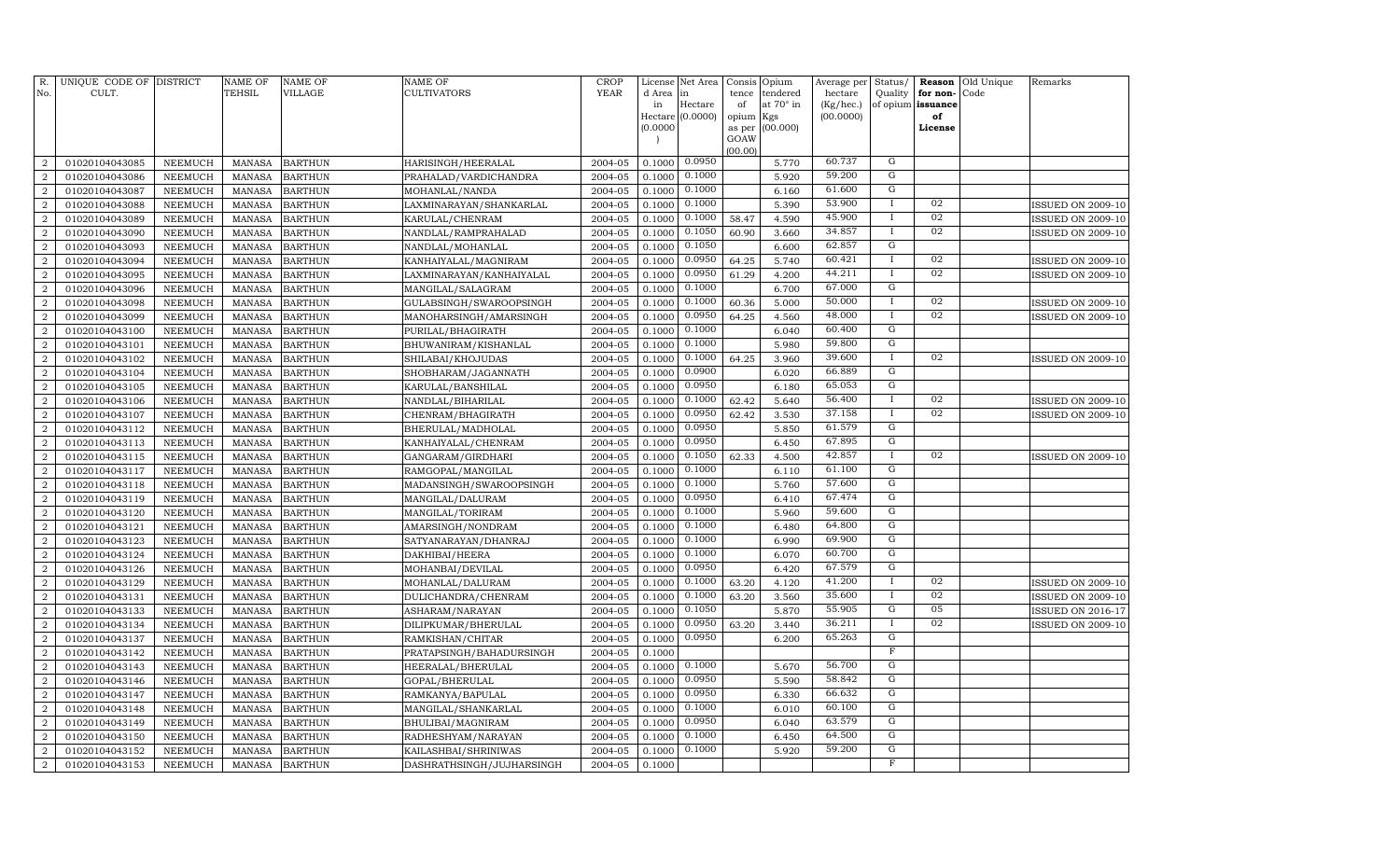| R.<br>No.        | UNIQUE CODE OF DISTRICT<br>CULT. |                | <b>NAME OF</b><br><b>TEHSIL</b> | <b>NAME OF</b><br>VILLAGE | <b>NAME OF</b><br>CULTIVATORS | <b>CROP</b><br><b>YEAR</b> |              | License Net Area | Consis      | Opium                 | Average per          | Status/             | Reason               | Old Unique     | Remarks                        |
|------------------|----------------------------------|----------------|---------------------------------|---------------------------|-------------------------------|----------------------------|--------------|------------------|-------------|-----------------------|----------------------|---------------------|----------------------|----------------|--------------------------------|
|                  |                                  |                |                                 |                           |                               |                            | d Area<br>in | in<br>Hectare    | tence<br>of | tendered<br>at 70° in | hectare<br>(Kg/hec.) | Quality<br>of opium | for non-<br>issuance | Code           |                                |
|                  |                                  |                |                                 |                           |                               |                            | Hectare      | (0.0000)         | opium       | Kgs                   | (00.0000)            |                     | of                   |                |                                |
|                  |                                  |                |                                 |                           |                               |                            | (0.0000)     |                  | as per      | (00.000)              |                      |                     | License              |                |                                |
|                  |                                  |                |                                 |                           |                               |                            |              |                  | GOAW        |                       |                      |                     |                      |                |                                |
| $\overline{2}$   | 01020104043111                   | NEEMUCH        | <b>MANASA</b>                   | <b>BARTHUN</b>            | CHATARKUNWAR/MANSINGH         | 2004-05                    | 0.1000       | 0.1000           | (00.00)     | 6.040                 | 60.400               | G                   |                      |                |                                |
| $\overline{a}$   | 01020104043156                   | NEEMUCH        | <b>MANASA</b>                   | <b>BARTHUN</b>            | PURANSINGH/MANSINGH           | 2004-05                    | 0.1000       | 0.1000           | 63.20       | 3.580                 | 35.800               | $\mathbf{I}$        | 02                   |                | <b>ISSUED ON 2009-10</b>       |
| $\boldsymbol{2}$ | 01020104043135                   | NEEMUCH        | <b>MANASA</b>                   | <b>BARTHUN</b>            | KARULAL/JAGANNATH             | 2004-05                    | 0.1000       | 0.1000           |             | 6.150                 | 61.500               | $\mathbf G$         |                      |                |                                |
| $\overline{2}$   | 01020104043003                   | NEEMUCH        | <b>MANASA</b>                   | <b>BARTHUN</b>            | NARAYANIBAI/JAGANNATH         | 2004-05                    | 0.1000       | 0.1000           |             | 6.210                 | 62.100               | G                   |                      |                |                                |
| $\overline{2}$   | 01020104043022                   | NEEMUCH        | <b>MANASA</b>                   | <b>BARTHUN</b>            | KANHAIYALAL/RAMA              | 2004-05                    | 0.1000       | 0.1050           | 60.36       | 4.660                 | 44.381               | Ι                   | 02                   |                | <b>ISSUED ON 2009-10</b>       |
| $\boldsymbol{2}$ | 01020104043017                   | <b>NEEMUCH</b> | <b>MANASA</b>                   | <b>BARTHUN</b>            | DHURIBAI/RAMLAL               | 2004-05                    | 0.1000       | 0.1000           |             | 5.190                 | 51.900               | G                   | 04                   |                |                                |
| $\overline{2}$   | 01020104043040                   | NEEMUCH        | <b>MANASA</b>                   | <b>BARTHUN</b>            | MOHANLAL/GANGARAM             | 2004-05                    | 0.1000       |                  |             |                       |                      | $\mathbf F$         |                      |                |                                |
| $\boldsymbol{2}$ | 01020104043039                   | NEEMUCH        | <b>MANASA</b>                   | <b>BARTHUN</b>            | PRAHALADSINGH/BHANWARSINGH    | 2004-05                    | 0.1000       | 0.1000           | 60.74       | 3.540                 | 35.400               | Ι                   | 02                   |                | <b>ISSUED ON 2009-10</b>       |
| $\boldsymbol{2}$ | 01020104043130                   | NEEMUCH        | <b>MANASA</b>                   | <b>BARTHUN</b>            | MANGILAL/FULCHANDRA           | 2004-05                    | 0.1000       | 0.1000           |             | 5.740                 | 57.400               | ${\rm G}$           |                      |                |                                |
| $\boldsymbol{2}$ | 01020104043072                   | NEEMUCH        | <b>MANASA</b>                   | <b>BARTHUN</b>            | HIMMATSINGH/GOVERDHANSINGH    | 2004-05                    | 0.1000       | 0.1000           | 60.13       | 4.320                 | 43.200               | $\mathbf{I}$        | 02                   |                | <b>ISSUED ON 2009-10</b>       |
| $\boldsymbol{2}$ | 01020104043076                   | NEEMUCH        | <b>MANASA</b>                   | <b>BARTHUN</b>            | UMMEDRAM/GANGARAM             | 2004-05                    | 0.1000       | 0.1050           | 60.74       | 4.320                 | 41.143               | $\mathbf I$         | 02                   |                | <b>ISSUED ON 2009-10</b>       |
| $\overline{a}$   | 01020104043091                   | NEEMUCH        | <b>MANASA</b>                   | <b>BARTHUN</b>            | KUSUMLATA/JUGALKISHORE        | 2004-05                    | 0.1000       | 0.1000           | 60.74       | 5.030                 | 50.300               | $\bf{I}$            | 02                   |                | <b>ISSUED ON 2009-10</b>       |
| $\overline{2}$   | 01020104043075                   | NEEMUCH        | <b>MANASA</b>                   | <b>BARTHUN</b>            | KARANSINGH/TEJSINGH           | 2004-05                    | 0.1000       | 0.1000           |             | 5.680                 | 56.800               | G                   |                      |                |                                |
| $\overline{2}$   | 01020104043155                   | <b>NEEMUCH</b> | <b>MANASA</b>                   | <b>BARTHUN</b>            | KANHAIYALAL/BAGDIRAM          | 2004-05                    | 0.1000       | 0.0950           | 60.74       | 4.200                 | 44.211               | $\mathbf I$         | 02                   |                | <b>ISSUED ON 2009-10</b>       |
| $\boldsymbol{2}$ | 01020104043078                   | NEEMUCH        | <b>MANASA</b>                   | <b>BARTHUN</b>            | RAMPRASAD/RATANLAL            | 2004-05                    | 0.1000       |                  |             |                       |                      | $\mathbb F$         |                      |                |                                |
| $\overline{2}$   | 01020104043157                   | <b>NEEMUCH</b> | <b>MANASA</b>                   | <b>BARTHUN</b>            | KAMALKUNWAR/DEEPSINGH         | 2004-05                    | 0.1000       | 0.0950           | 62.25       | 4.440                 | 46.737               | $\bf{I}$            | 02                   |                | <b>ISSUED ON 2009-10</b>       |
| $\boldsymbol{2}$ | 01020104043023                   | NEEMUCH        | <b>MANASA</b>                   | <b>BARTHUN</b>            | RADHABAI/RADHESHYAM           | 2004-05                    | 0.1000       | 0.0900           |             | 5.400                 | 60.000               | G                   |                      |                |                                |
| $\boldsymbol{2}$ | 01020104043053                   | <b>NEEMUCH</b> | <b>MANASA</b>                   | <b>BARTHUN</b>            | NAGUSINGH/PARWATSINGH         | 2004-05                    | 0.1000       | 0.1000           |             | 6.350                 | 63.500               | G                   |                      |                |                                |
| $\boldsymbol{2}$ | 01020104043138                   | NEEMUCH        | <b>MANASA</b>                   | <b>BARTHUN</b>            | ONKARLAL/UDA                  | 2004-05                    | 0.1000       | 0.1050           |             | 6.230                 | 59.333               | $\mathbf G$         |                      |                |                                |
| $\boldsymbol{2}$ | 01020104043161                   | NEEMUCH        | <b>MANASA</b>                   | <b>BARTHUN</b>            | RANSINGH/GOVINDSINGH          | 2004-05                    | 0.1000       | 0.1050           |             | 6.390                 | 60.857               | G                   |                      |                |                                |
| $\overline{2}$   | 01020104043092                   | NEEMUCH        | <b>MANASA</b>                   | <b>BARTHUN</b>            | DASHRATHSINGH/BHOPALSINGH     | 2004-05                    | 0.1000       | 0.1000           |             | 5.910                 | 59.100               | G                   |                      |                |                                |
| $\overline{2}$   | 01020104043031                   | <b>NEEMUCH</b> | <b>MANASA</b>                   | <b>BARTHUN</b>            | RAMPRAHALAD/JAGANNATH         | 2004-05                    | 0.1000       | 0.0950           |             | 5.920                 | 62.316               | G                   |                      |                |                                |
| $\boldsymbol{2}$ | 01020104043033                   | NEEMUCH        | <b>MANASA</b>                   | <b>BARTHUN</b>            | NARAYANSINGH/UDAISINGH        | 2004-05                    | 0.1000       | 0.1000           |             | 5.940                 | 59.400               | G                   |                      | 01020104139034 |                                |
| $\overline{2}$   | 01020104043032                   | <b>NEEMUCH</b> | <b>MANASA</b>                   | <b>BARTHUN</b>            | BHANWARSINGH/GOVINDSINGH      | 2004-05                    | 0.1000       | 0.1000           | 62.25       | 2.920                 | 29.200               | <b>I</b>            | 02                   |                | 102010413308ISSUED ON 2009-10  |
| $\overline{2}$   | 01020104043144                   | <b>NEEMUCH</b> | <b>MANASA</b>                   | <b>BARTHUN</b>            | BALWANTSINGH/DEVISINGH        | 2004-05                    | 0.1000       | 0.1000           | 54.28       | 5.030                 | 50.300               | $\bf{I}$            | 02                   |                | 102010406909 ISSUED ON 2009-10 |
| $\overline{2}$   | 01020104043163                   | NEEMUCH        | <b>MANASA</b>                   | <b>BARTHUN</b>            | NANIBAI/CHAND MOHAMMAD        | 2004-05                    | 0.1000       | 0.1000           |             | 6.790                 | 67.900               | G                   |                      | 01020104026379 |                                |
| $\boldsymbol{2}$ | 01020104043109                   | NEEMUCH        | <b>MANASA</b>                   | <b>BARTHUN</b>            | NAHARSINGH/DULESINGH          | 2004-05                    | 0.1000       | 0.1000           |             | 5.340                 | 53.400               | $\mathbf G$         | 04                   | 1050211019011  |                                |
| $\boldsymbol{2}$ | 01020104043056                   | NEEMUCH        | <b>MANASA</b>                   | <b>BARTHUN</b>            | GOVINDSINGH/SAJJANSINGH       | 2004-05                    | 0.1000       | 0.1000           | 62.25       | 3.610                 | 36.100               | $\bf{I}$            | 02                   |                | 105021101901 ISSUED ON 2009-10 |
| $\boldsymbol{2}$ | 01020104043064                   | NEEMUCH        | <b>MANASA</b>                   | <b>BARTHUN</b>            | KANWARLAL/BIHARILAL           | 2004-05                    | 0.1000       | 0.1000           |             | 6.490                 | 64.900               | G                   |                      | 01050209007052 |                                |
| $\overline{1}$   | 01020104025001                   | <b>NEEMUCH</b> | <b>MANASA</b>                   | <b>BARKHEDA GHATA</b>     | SHIVRAM/SUKHLAL               | 2004-05                    | 0.1000       | 0.0950           |             | 6.370                 | 67.053               | $\overline{G}$      |                      |                |                                |
| -1               | 01020104025002                   | <b>NEEMUCH</b> | <b>MANASA</b>                   | <b>BARKHEDA GHATA</b>     | NANDLAL PYARCHAND             | 2004-05                    | 0.1000       | 0.0950           |             | 5.690                 | 59.895               | G                   | 05                   |                | <b>ISSUED ON 2009-10</b>       |
| -1               | 01020104025003                   | <b>NEEMUCH</b> | <b>MANASA</b>                   | <b>BARKHEDA GHATA</b>     | CHHAGANLAL/BHANWARLAL         | 2004-05                    | 0.1000       | 0.1000           |             | 6.390                 | 63.900               | G                   |                      |                |                                |
| $\overline{1}$   | 01020104025004                   | <b>NEEMUCH</b> | <b>MANASA</b>                   | <b>BARKHEDA GHATA</b>     | MANGILAL/RAMSUKH              | 2004-05                    | 0.1000       |                  |             |                       |                      | F                   |                      |                |                                |
|                  | 01020104025005                   | <b>NEEMUCH</b> | <b>MANASA</b>                   | <b>BARKHEDA GHATA</b>     | KARIBAI BOTALAL               | 2004-05                    | 0.1000       | 0.1000           |             | 6.100                 | 61.000               | G                   |                      |                |                                |
| $\overline{1}$   | 01020104025006                   | NEEMUCH        | <b>MANASA</b>                   | <b>BARKHEDA GHATA</b>     | DAYARAM/HARJI                 | 2004-05                    | 0.1000       | 0.0950           |             | 6.500                 | 68.421               | G                   |                      |                |                                |
| $\overline{1}$   | 01020104025007                   | <b>NEEMUCH</b> | <b>MANASA</b>                   | <b>BARKHEDA GHATA</b>     | HEMRAJ/HEERA                  | 2004-05                    | 0.1000       |                  |             |                       |                      | $\mathbf F$         |                      |                |                                |
|                  | 01020104025011                   | NEEMUCH        | <b>MANASA</b>                   | BARKHEDA GHATA            | NANALAL/KALU                  | 2004-05                    | 0.1000       |                  |             |                       |                      | F                   |                      |                |                                |
|                  | 01020104025012                   | <b>NEEMUCH</b> | MANASA                          | BARKHEDA GHATA            | GHISALAL/MANGILAL             | 2004-05                    | 0.1000       |                  |             |                       |                      | F                   |                      |                |                                |
| $\overline{1}$   | 01020104025013                   | NEEMUCH        | <b>MANASA</b>                   | <b>BARKHEDA GHATA</b>     | HARLAL/MODA                   | 2004-05                    | 0.1000       |                  |             |                       |                      | $\mathbf F$         |                      |                |                                |
| -1               | 01020104025016                   | <b>NEEMUCH</b> | <b>MANASA</b>                   | <b>BARKHEDA GHATA</b>     | CHHAGANLAL/GOKUL              | 2004-05                    | 0.1000       |                  |             |                       |                      | $\mathbb F$         |                      |                |                                |
| -1               | 01020104025017                   | <b>NEEMUCH</b> | <b>MANASA</b>                   | <b>BARKHEDA GHATA</b>     | RUGHNATH/RATANA               | 2004-05                    | 0.1000       |                  |             |                       |                      | F                   |                      |                |                                |
|                  | 01020104025018                   | <b>NEEMUCH</b> | <b>MANASA</b>                   | <b>BARKHEDA GHATA</b>     | MEGHRAJ/MODA                  | 2004-05                    | 0.1000       |                  |             |                       | 63.368               | F<br>G              |                      |                |                                |
| $\overline{1}$   | 01020104025019                   | NEEMUCH        | <b>MANASA</b>                   | <b>BARKHEDA GHATA</b>     | KANHAIYALAL/CHOKHA            | 2004-05                    | 0.1000       | 0.0950<br>0.0950 |             | 6.020                 | 65.368               | G                   |                      |                |                                |
| $\mathbf{1}$     | 01020104025020                   | NEEMUCH        | <b>MANASA</b>                   | <b>BARKHEDA GHATA</b>     | GOPAL/SHOLA                   | 2004-05                    | 0.1000       |                  |             | 6.210                 |                      |                     |                      |                |                                |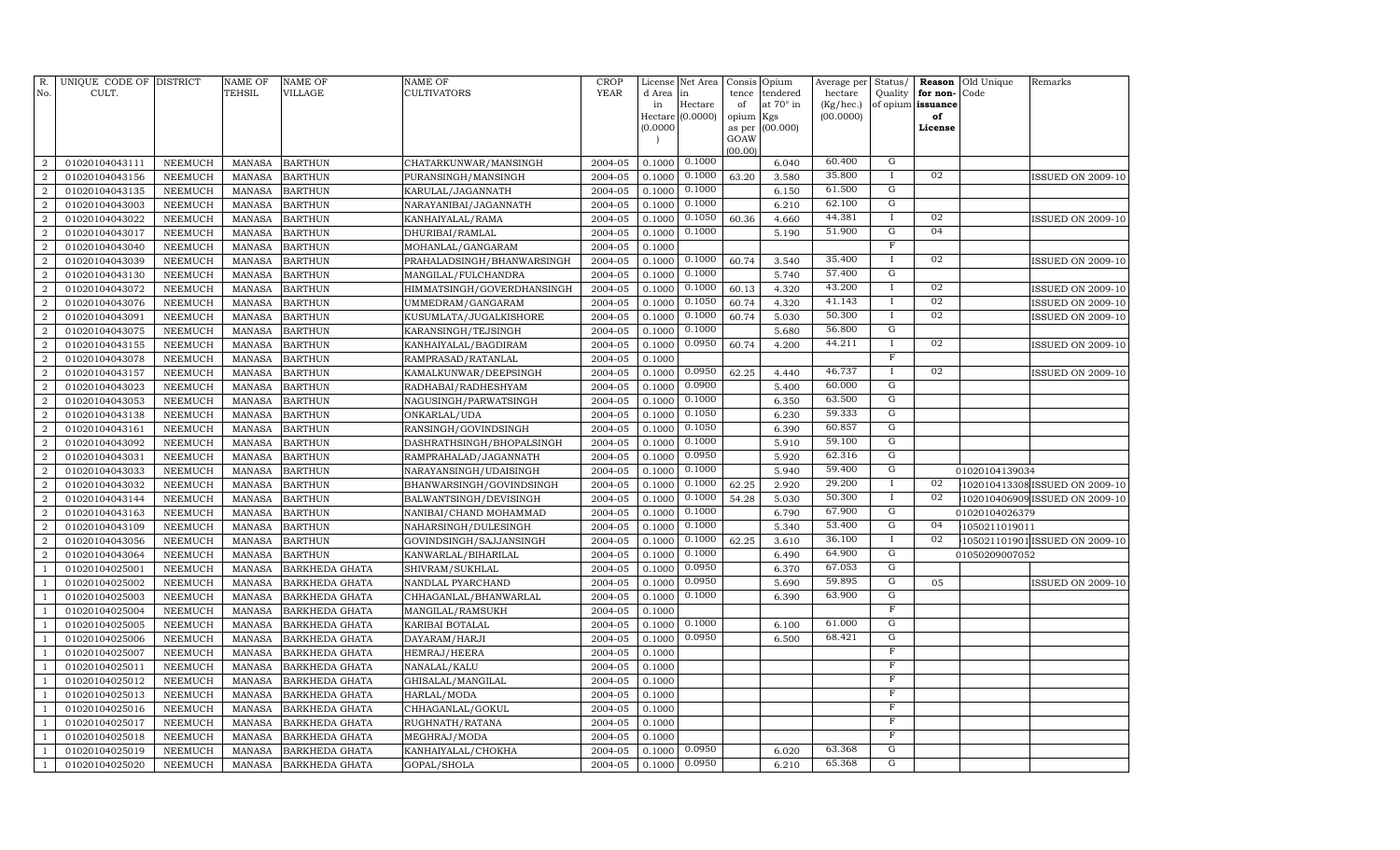| R.             | UNIQUE CODE OF DISTRICT          |                                  | <b>NAME OF</b>                 | <b>NAME OF</b>                                 | <b>NAME OF</b>                        | <b>CROP</b>        | License          | Net Area         |             | Consis Opium                 | Average per          | Status/                          | Reason                        | Old Unique | Remarks                  |
|----------------|----------------------------------|----------------------------------|--------------------------------|------------------------------------------------|---------------------------------------|--------------------|------------------|------------------|-------------|------------------------------|----------------------|----------------------------------|-------------------------------|------------|--------------------------|
| No.            | CULT.                            |                                  | TEHSIL                         | VILLAGE                                        | CULTIVATORS                           | <b>YEAR</b>        | d Area<br>in     | in<br>Hectare    | tence<br>of | tendered<br>at $70^\circ$ in | hectare<br>(Kg/hec.) | Quality                          | for non-<br>of opium issuance | Code       |                          |
|                |                                  |                                  |                                |                                                |                                       |                    |                  | Hectare (0.0000) | opium       | Kgs                          | (00.0000)            |                                  | of                            |            |                          |
|                |                                  |                                  |                                |                                                |                                       |                    | (0.0000)         |                  | as per      | (00.000)                     |                      |                                  | License                       |            |                          |
|                |                                  |                                  |                                |                                                |                                       |                    |                  |                  | GOAW        |                              |                      |                                  |                               |            |                          |
|                | 01020104025021                   | NEEMUCH                          | <b>MANASA</b>                  | <b>BARKHEDA GHATA</b>                          | NANA/HANSA                            | 2004-05            | 0.1000           | 0.1000           | (00.00)     | 5.790                        | 57.900               | G                                |                               |            |                          |
|                | 01020104025022                   | <b>NEEMUCH</b>                   | <b>MANASA</b>                  | <b>BARKHEDA GHATA</b>                          | PARBHULAL KHEMRAJ                     | 2004-05            | 0.1000           |                  |             |                              |                      | $\overline{\mathrm{F}}$          |                               |            |                          |
| $\overline{1}$ | 01020104025023                   | NEEMUCH                          | <b>MANASA</b>                  | <b>BARKHEDA GHATA</b>                          | SHAMBHULAL/PREMCHAND                  | 2004-05            | 0.1000           | 0.0950           |             | 6.700                        | 70.526               | G                                |                               |            |                          |
| $\overline{1}$ | 01020104025024                   | NEEMUCH                          | <b>MANASA</b>                  | <b>BARKHEDA GHATA</b>                          | LABHCHAND/CHATARBHUJ                  | 2004-05            | 0.1000           | 0.0950           |             | 5.520                        | 58.105               | $\overline{G}$                   |                               |            |                          |
|                | 01020104025025                   | NEEMUCH                          | <b>MANASA</b>                  | <b>BARKHEDA GHATA</b>                          | TAPUBAI/PRITHVIRAJ                    | 2004-05            | 0.1000           |                  |             |                              |                      | $\boldsymbol{\mathrm{F}}$        |                               |            |                          |
| $\overline{1}$ | 01020104025026                   | NEEMUCH                          | <b>MANASA</b>                  | <b>BARKHEDA GHATA</b>                          | SOHANLAL/MANGILAL                     | 2004-05            | 0.1000           |                  |             |                              |                      | $\mathbf{F}$                     |                               |            |                          |
| $\overline{1}$ | 01020104025029                   | NEEMUCH                          | <b>MANASA</b>                  | <b>BARKHEDA GHATA</b>                          | DEVILAL/RATNA BADA                    | 2004-05            | 0.1000           |                  |             |                              |                      | F                                |                               |            |                          |
|                | 01020104025030                   | NEEMUCH                          | <b>MANASA</b>                  | <b>BARKHEDA GHATA</b>                          | NANALAL/BHUWANA                       | 2004-05            | 0.1000           |                  |             |                              |                      | $\overline{F}$                   |                               |            |                          |
| $\overline{1}$ | 01020104025031                   | NEEMUCH                          | <b>MANASA</b>                  | <b>BARKHEDA GHATA</b>                          | SHAMBHULAL/BHAGCHAND                  | 2004-05            | 0.1000           |                  |             |                              |                      | $\mathbf F$                      |                               |            |                          |
|                | 01020104025032                   | NEEMUCH                          | <b>MANASA</b>                  | <b>BARKHEDA GHATA</b>                          | CHHAGANLAL/KHEMRAJ                    | 2004-05            | 0.1000           |                  |             |                              |                      | $\mathbf F$                      |                               |            |                          |
|                | 01020104025033                   | NEEMUCH                          | <b>MANASA</b>                  | <b>BARKHEDA GHATA</b>                          | GORILAL/BHERU                         | 2004-05            | 0.1000           |                  |             |                              |                      | $\mathbf F$                      |                               |            |                          |
|                | 01020104025034                   | <b>NEEMUCH</b>                   | <b>MANASA</b>                  | <b>BARKHEDA GHATA</b>                          | CHAMPALAL/VARDA                       | 2004-05            | 0.1000           |                  |             |                              |                      | $\mathbf F$                      |                               |            |                          |
| -1             | 01020104025035                   | NEEMUCH                          | <b>MANASA</b>                  | <b>BARKHEDA GHATA</b>                          | HIRALAL/MEGHA                         | 2004-05            | 0.1000           |                  |             |                              |                      | $\boldsymbol{\mathrm{F}}$        |                               |            |                          |
| $\overline{1}$ | 01020104025036                   | NEEMUCH                          | <b>MANASA</b>                  | <b>BARKHEDA GHATA</b>                          | MOHANLAL/RAMSUKH                      | 2004-05            | 0.1000           | 0.1000           |             | 6.130                        | 61.300               | G                                |                               |            |                          |
|                | 01020104025037                   | <b>NEEMUCH</b>                   | <b>MANASA</b>                  | <b>BARKHEDA GHATA</b>                          | BHERULAL/NANURAM                      | 2004-05            | 0.1000           |                  |             |                              |                      | $\overline{F}$                   |                               |            |                          |
| -1             | 01020104025038                   | NEEMUCH                          | <b>MANASA</b>                  | <b>BARKHEDA GHATA</b>                          | NANDLAL/NARAYAN                       | 2004-05            | 0.1000           | 0.0950           |             | 4.560                        | 48.000               | G                                | 04                            |            | <b>ISSUED ON 2016-17</b> |
|                | 01020104025039                   | NEEMUCH                          | <b>MANASA</b>                  | <b>BARKHEDA GHATA</b>                          | RAMNATH/BHANWARNATH                   | 2004-05            | 0.1000           |                  |             |                              |                      | $_{\rm F}$                       |                               |            |                          |
|                | 01020104025040                   | <b>NEEMUCH</b>                   | <b>MANASA</b>                  | <b>BARKHEDA GHATA</b>                          | GHISI BAI/PRABHULAL                   | 2004-05            | 0.1000           |                  |             |                              |                      | F                                |                               |            |                          |
|                | 01020104025041                   | NEEMUCH                          | <b>MANASA</b>                  | <b>BARKHEDA GHATA</b>                          | GHISALAL/ONKARLAL                     | 2004-05            | 0.1000           |                  |             |                              |                      | $\overline{F}$                   |                               |            |                          |
|                | 01020104025042                   | NEEMUCH                          | <b>MANASA</b>                  | <b>BARKHEDA GHATA</b>                          | NANALAL/MODJI                         | 2004-05            | 0.1000           | 0.0950           |             | 6.180                        | 65.053               | $\overline{G}$                   |                               |            |                          |
| -1             | 01020104025043                   | NEEMUCH                          | <b>MANASA</b>                  | <b>BARKHEDA GHATA</b>                          | BHANWARLAL/KESHURAM                   | 2004-05            | 0.1000           |                  |             |                              |                      | $\mathbf F$                      |                               |            |                          |
|                | 01020104025045                   | <b>NEEMUCH</b>                   | <b>MANASA</b>                  | <b>BARKHEDA GHATA</b>                          | NATHULAL/DEVA                         | 2004-05            | 0.1000           |                  |             |                              |                      | $\boldsymbol{\mathrm{F}}$        |                               |            |                          |
|                | 01020104025046                   | NEEMUCH                          | <b>MANASA</b>                  | <b>BARKHEDA GHATA</b>                          | NANDLAL/KHEMRAJ                       | 2004-05            | 0.1000           |                  |             |                              |                      | $\boldsymbol{\mathrm{F}}$        |                               |            |                          |
| -1             | 01020104025047                   | <b>NEEMUCH</b>                   | <b>MANASA</b>                  | <b>BARKHEDA GHATA</b>                          | SHIVLAL/GORILAL                       | 2004-05            | 0.1000           |                  |             |                              |                      | $\boldsymbol{\mathrm{F}}$        |                               |            |                          |
|                | 01020104025048                   | <b>NEEMUCH</b>                   | <b>MANASA</b>                  | <b>BARKHEDA GHATA</b>                          | GIRDHARI/ONKARLAL                     | 2004-05            | 0.1000           |                  |             |                              |                      | $\mathbf F$                      |                               |            |                          |
|                | 01020104025049                   | <b>NEEMUCH</b>                   | <b>MANASA</b>                  | <b>BARKHEDA GHATA</b>                          | SHANKARLAL/KALURAM                    | 2004-05            | 0.1000           |                  |             |                              |                      | $\boldsymbol{\mathrm{F}}$        |                               |            |                          |
|                | 01020104025050                   | <b>NEEMUCH</b>                   | <b>MANASA</b>                  | <b>BARKHEDA GHATA</b>                          | HIRALAL/HANSA JI                      | 2004-05            | 0.1000           |                  |             |                              |                      | $\mathbf F$                      |                               |            |                          |
|                | 01020104025051                   | <b>NEEMUCH</b>                   | <b>MANASA</b>                  | <b>BARKHEDA GHATA</b>                          | BHURALAL/DEVILAL                      | 2004-05            | 0.1000           |                  |             |                              |                      | $\mathbf F$                      |                               |            |                          |
|                | 01020104025052                   | <b>NEEMUCH</b>                   | <b>MANASA</b>                  | <b>BARKHEDA GHATA</b>                          | BHAGCHANDRA/HANRAJ                    | 2004-05            | 0.1000           |                  |             |                              |                      | $\mathbf F$                      |                               |            |                          |
|                | 01020104025053                   | <b>NEEMUCH</b>                   | <b>MANASA</b>                  | <b>BARKHEDA GHATA</b>                          | NATHULAL/NANALAL                      | 2004-05            | 0.1000           |                  |             |                              |                      | F                                |                               |            |                          |
|                | 01020104025054                   | <b>NEEMUCH</b>                   | <b>MANASA</b>                  | <b>BARKHEDA GHATA</b>                          | PRABHULAL/PREMCHANDRA                 | 2004-05            | 0.1000           |                  |             |                              |                      | $\overline{F}$<br>$\overline{F}$ |                               |            |                          |
|                | 01020104025055                   | <b>NEEMUCH</b>                   | <b>MANASA</b>                  | <b>BARKHEDA GHATA</b>                          | AMARCHANDRA/NARAYAN                   | 2004-05            | 0.1000           |                  |             |                              |                      | $\overline{F}$                   |                               |            |                          |
|                | 01020104025056                   | NEEMUCH                          | MANASA                         | <b>BARKHEDA GHATA</b>                          | BHAGIRATH/ONKARJI                     | 2004-05            | 0.1000           | 0.0950           |             |                              | 64.211               | G                                |                               |            |                          |
|                | 01020104025057                   | NEEMUCH                          | <b>MANASA</b>                  | <b>BARKHEDA GHATA</b>                          | KANHAIYALAL/SUKHLAL                   | 2004-05            | 0.1000           |                  |             | 6.100                        |                      | $\boldsymbol{\mathrm{F}}$        |                               |            |                          |
|                | 01020104025058                   | NEEMUCH                          | <b>MANASA</b>                  | <b>BARKHEDA GHATA</b>                          | GHISALAL/HANSRAJ                      | 2004-05            | 0.1000           |                  |             |                              |                      | $\mathbf F$                      |                               |            |                          |
|                | 01020104025059                   | NEEMUCH                          | <b>MANASA</b>                  | <b>BARKHEDA GHATA</b>                          | SUKHLAL/RATANLAL                      | 2004-05            | 0.1000           |                  |             |                              |                      | $\mathbf F$                      |                               |            |                          |
|                | 01020104025060                   | <b>NEEMUCH</b>                   | <b>MANASA</b>                  | <b>BARKHEDA GHATA</b>                          | GHISALAL/GOKUL                        | 2004-05            | 0.1000           |                  |             |                              |                      | $\mathbf F$                      |                               |            |                          |
|                | 01020104025061<br>01020104025063 | <b>NEEMUCH</b><br><b>NEEMUCH</b> | <b>MANASA</b><br><b>MANASA</b> | <b>BARKHEDA GHATA</b><br><b>BARKHEDA GHATA</b> | TULSIRAM/RATANLAL<br>DEVILAL/RATANLAL | 2004-05<br>2004-05 | 0.1000<br>0.1000 |                  |             |                              |                      | $\mathbf F$                      |                               |            |                          |
|                | 01020104025065                   | <b>NEEMUCH</b>                   | <b>MANASA</b>                  | <b>BARKHEDA GHATA</b>                          | PYARCHANDRA/ONKAR                     | 2004-05            | 0.1000           | 0.0950           |             | 6.460                        | 68.000               | G                                |                               |            |                          |
|                | 01020104025067                   | <b>NEEMUCH</b>                   | MANASA                         | <b>BARKHEDA GHATA</b>                          | NANALAL/VARDICHANDRA                  | 2004-05            | 0.1000           |                  |             |                              |                      | $_{\rm F}$                       |                               |            |                          |
|                | 01020104025068                   | NEEMUCH                          | <b>MANASA</b>                  | BARKHEDA GHATA                                 | BHERULAL/ONKARLAL                     | 2004-05            | 0.1000           |                  |             |                              |                      | F                                |                               |            |                          |
|                | 01020104025069                   | <b>NEEMUCH</b>                   | <b>MANASA</b>                  | <b>BARKHEDA GHATA</b>                          | DEVILAL/ONKARLAL                      | 2004-05            | 0.1000           |                  |             |                              |                      | $_{\rm F}$                       |                               |            |                          |
|                | 01020104025070                   | NEEMUCH                          | MANASA                         | <b>BARKHEDA GHATA</b>                          | BABULAL/GHISALAL                      | 2004-05            | 0.1000           |                  |             |                              |                      | $\mathbf F$                      |                               |            |                          |
|                |                                  |                                  |                                |                                                |                                       |                    |                  |                  |             |                              |                      |                                  |                               |            |                          |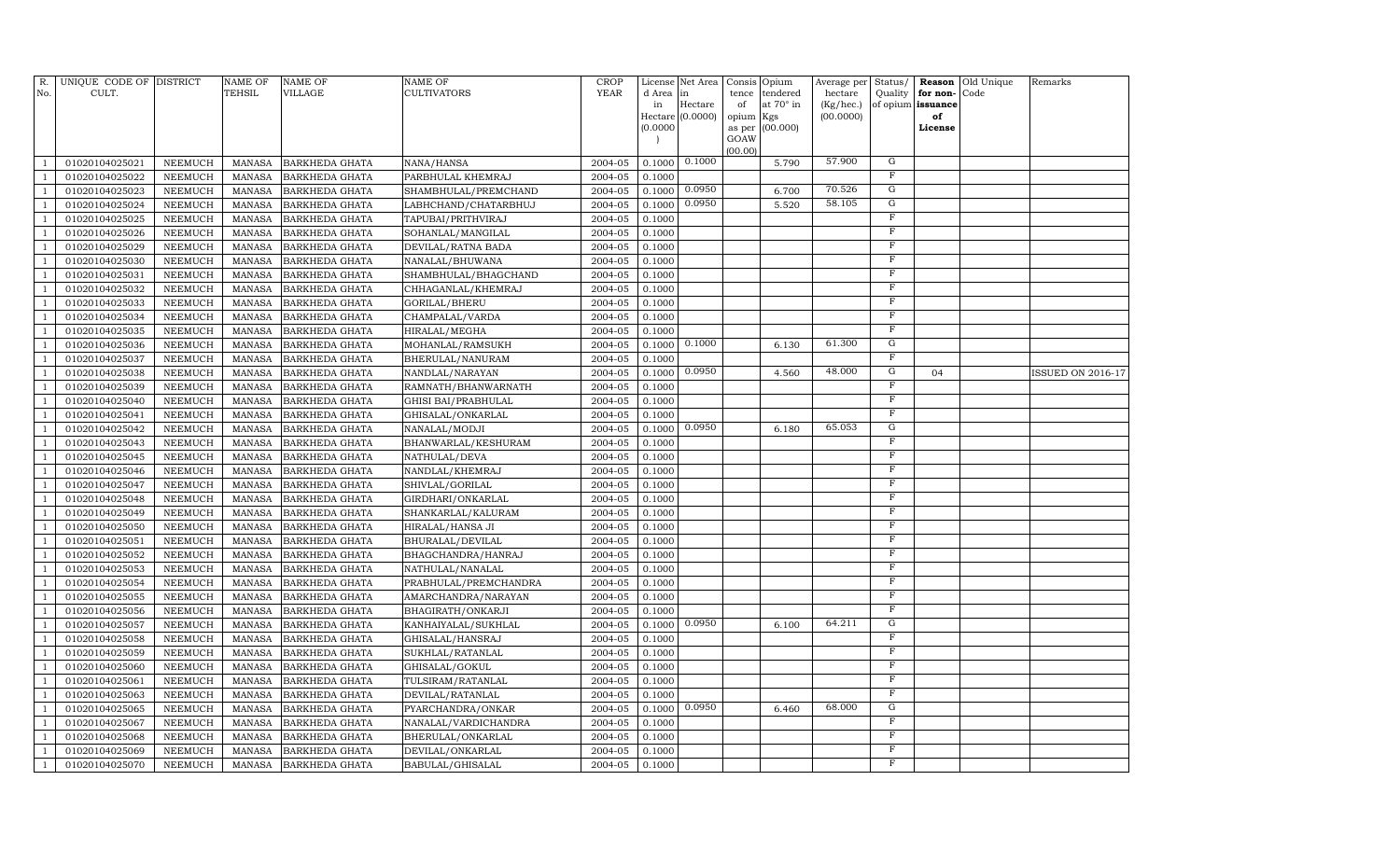| R.             | UNIQUE CODE OF DISTRICT |                 | NAME OF       | NAME OF               | NAME OF                 | <b>CROP</b> | License      | Net Area      | Consis          | Opium                 | Average per          | Status/                 | Reason               | Old Unique     | Remarks                  |
|----------------|-------------------------|-----------------|---------------|-----------------------|-------------------------|-------------|--------------|---------------|-----------------|-----------------------|----------------------|-------------------------|----------------------|----------------|--------------------------|
| No.            | CULT.                   |                 | TEHSIL        | VILLAGE               | CULTIVATORS             | <b>YEAR</b> | d Area<br>in | in<br>Hectare | tence<br>of     | tendered<br>at 70° in | hectare<br>(Kg/hec.) | Quality<br>of opium     | for non-<br>issuance | Code           |                          |
|                |                         |                 |               |                       |                         |             | Hectare      | (0.0000)      | opium           | Kgs                   | (00.0000)            |                         | of                   |                |                          |
|                |                         |                 |               |                       |                         |             | (0.0000)     |               | as per          | (00.000)              |                      |                         | License              |                |                          |
|                |                         |                 |               |                       |                         |             |              |               | GOAW<br>(00.00) |                       |                      |                         |                      |                |                          |
| -1             | 01020104025071          | NEEMUCH         | MANASA        | <b>BARKHEDA GHATA</b> | SHIVRAM/KHEMRAJ         | 2004-05     | 0.1000       |               |                 |                       |                      | $\mathbf F$             |                      |                |                          |
| -1             | 01020104025072          | NEEMUCH         | <b>MANASA</b> | BARKHEDA GHATA        | KANHAIYALAL/MODA        | 2004-05     | 0.1000       |               |                 |                       |                      | $_{\rm F}$              |                      |                |                          |
| -1             | 01020104025073          | NEEMUCH         | <b>MANASA</b> | <b>BARKHEDA GHATA</b> | BOTLAL/KALU             | 2004-05     | 0.1000       |               |                 |                       |                      | F                       |                      |                |                          |
| 1              | 01020104025074          | NEEMUCH         | <b>MANASA</b> | <b>BARKHEDA GHATA</b> | KAMLIBAI/LAXMICHAND     | 2004-05     | 0.1000       | 0.0950        |                 | 4.910                 | 51.684               | G                       | 04                   |                | <b>ISSUED ON 2016-17</b> |
| -1             | 01020104025077          | NEEMUCH         | <b>MANASA</b> | BARKHEDA GHATA        | BABULAL/BHANWARLAL      | 2004-05     | 0.1000       |               |                 |                       |                      | F                       |                      |                |                          |
| -1             | 01020104025078          | NEEMUCH         | <b>MANASA</b> | <b>BARKHEDA GHATA</b> | KAILASH/BHANWARLAL      | 2004-05     | 0.1000       |               |                 |                       |                      | $\overline{\mathrm{F}}$ |                      |                |                          |
| -1             | 01020104025079          | NEEMUCH         | <b>MANASA</b> | BARKHEDA GHATA        | RATANLAL/GISHALAL       | 2004-05     | 0.1000       |               |                 |                       |                      | $_{\rm F}$              |                      |                |                          |
| <sup>1</sup>   | 01020104025084          | <b>NEEMUCH</b>  | <b>MANASA</b> | BARKHEDA GHATA        | SATYANARAYAN/SHANKARLAL | 2004-05     | 0.1000       |               |                 |                       |                      | $\overline{N}$          |                      |                | TRANSFER/PARDA-1         |
| $\mathbf{1}$   | 01020104025008          | <b>NEEMUCH</b>  | <b>MANASA</b> | BARKHEDA GHATA        | PYARCHAND/KHEMA         | 2004-05     | 0.1000       |               |                 |                       |                      | $\mathbf F$             |                      |                |                          |
| <sup>1</sup>   | 01020104025064          | <b>NEEMUCH</b>  | <b>MANASA</b> | BARKHEDA GHATA        | PRITHVIRAJ/JODHAJI      | 2004-05     | 0.1000       | 0.0900        |                 | 5.560                 | 61.778               | G                       | 05                   |                | <b>ISSUED ON 2009-10</b> |
| 2              | 01020104054002          | NEEMUCH         | <b>MANASA</b> | <b>BARDIYA KENT</b>   | NANALAL/SEVA            | 2004-05     | 0.1000       |               |                 |                       |                      | $\,$ N                  |                      |                |                          |
| $\overline{2}$ | 01020104054004          | NEEMUCH         | <b>MANASA</b> | <b>BARDIYA KENT</b>   | SHIVLAL/LALA            | 2004-05     | 0.1000       |               |                 |                       |                      | $_{\rm F}$              |                      |                |                          |
| $\overline{a}$ | 01020104054005          | NEEMUCH         | <b>MANASA</b> | <b>BARDIYA KENT</b>   | NANALAL/UDA             | 2004-05     | 0.1000       |               |                 |                       |                      | $\mathbf F$             |                      |                |                          |
| $\overline{a}$ | 01020104054007          | NEEMUCH         | <b>MANASA</b> | <b>BARDIYA KENT</b>   | AMRITLAL/RAMLAL         | 2004-05     | 0.1000       |               |                 |                       |                      | $\mathbf F$             |                      |                |                          |
| $\overline{a}$ | 01020104054008          | NEEMUCH         | <b>MANASA</b> | <b>BARDIYA KENT</b>   | MANGILAL/UDA            | 2004-05     | 0.1000       | 0.0550        | 63.20           | 2.170                 | 39.455               | <b>I</b>                | 02                   |                | <b>ISSUED ON 2009-10</b> |
| 2              | 01020104054010          | NEEMUCH         | <b>MANASA</b> | <b>BARDIYA KENT</b>   | BHULIBAI/KANWARLAL      | 2004-05     | 0.1000       | 0.1000        |                 | 5.550                 | 55.500               | G                       |                      |                |                          |
| 2              | 01020104054011          | NEEMUCH         | <b>MANASA</b> | <b>BARDIYA KENT</b>   | SHYAMUBAI/KARU          | 2004-05     | 0.1000       | 0.0950        |                 | 5.940                 | 62.526               | G                       |                      |                |                          |
| $\overline{2}$ | 01020104054015          | NEEMUCH         | <b>MANASA</b> | <b>BARDIYA KENT</b>   | BALCHAND/HEERA          | 2004-05     | 0.1000       |               |                 |                       |                      | $\mathbf F$             |                      |                |                          |
| 2              | 01020104054018          | NEEMUCH         | <b>MANASA</b> | <b>BARDIYA KENT</b>   | DHAPUBAI/GORILAL        | 2004-05     | 0.1000       | 0.1000        |                 | 5.510                 | 55.100               | G                       |                      |                |                          |
| $\overline{2}$ | 01020104054022          | NEEMUCH         | <b>MANASA</b> | <b>BARDIYA KENT</b>   | SAMSUBAI/BAPULAL        | 2004-05     | 0.1000       |               |                 |                       |                      | $\mathbf F$             |                      |                |                          |
| $\overline{a}$ | 01020104054024          | NEEMUCH         | <b>MANASA</b> | <b>BARDIYA KENT</b>   | MUNNASINGH/PRATAPSINGH  | 2004-05     | 0.1000       | 0.0950        |                 | 5.530                 | 58.211               | G                       |                      |                |                          |
| $\overline{a}$ | 01020104054028          | NEEMUCH         | <b>MANASA</b> | <b>BARDIYA KENT</b>   | KARULAL/MEGHA           | 2004-05     | 0.1000       |               |                 |                       |                      | $\overline{N}$          |                      |                |                          |
| $\overline{2}$ | 01020104054029          | NEEMUCH         | <b>MANASA</b> | <b>BARDIYA KENT</b>   | GHISALAL/KACHRU         | 2004-05     | 0.1000       | 0.1000        |                 | 6.180                 | 61.800               | G                       |                      |                |                          |
| $\overline{2}$ | 01020104054030          | NEEMUCH         | <b>MANASA</b> | <b>BARDIYA KENT</b>   | GANGARAM/KARULAL        | 2004-05     | 0.1000       | 0.0950        |                 | 5.950                 | 62.632               | G                       |                      |                |                          |
| $\overline{a}$ | 01020104054032          | NEEMUCH         | <b>MANASA</b> | <b>BARDIYA KENT</b>   | KANHAIYALAL/BHONA       | 2004-05     | 0.1000       | 0.1000        | 68.00           | 3.730                 | 37.300               | Ι.                      | 02                   |                | <b>ISSUED ON 2009-10</b> |
| $\overline{2}$ | 01020104054034          | NEEMUCH         | MANASA        | <b>BARDIYA KENT</b>   | MANGIBAI/NARAYAN        | 2004-05     | 0.1000       | 0.1000        |                 | 5.830                 | 58.300               | G                       |                      |                |                          |
| $\overline{2}$ | 01020104054035          | NEEMUCH         | <b>MANASA</b> | <b>BARDIYA KENT</b>   | CHAMPALAL/MAGNA         | 2004-05     | 0.1000       | 0.1000        |                 | 6.200                 | 62.000               | G                       |                      |                |                          |
| $\overline{2}$ | 01020104054014          | ${\tt NEEMUCH}$ | <b>MANASA</b> | <b>BARDIYA KENT</b>   | DEVICHAND/HEERA         | 2004-05     | 0.1000       | 0.0950        |                 | 5.390                 | 56.737               | G                       |                      |                |                          |
| $\overline{2}$ | 01020104054036          | NEEMUCH         | <b>MANASA</b> | <b>BARDIYA KENT</b>   | BHAWARKUNWAR/NAHARSINGH | 2004-05     | 0.1000       | 0.0850        |                 | 5.880                 | 69.176               | G                       |                      |                | NAME CHANGE              |
| $\overline{a}$ | 01020104054031          | <b>NEEMUCH</b>  | <b>MANASA</b> | <b>BARDIYA KENT</b>   | GANPATLAL/KARULAL       | 2004-05     | 0.1000       |               |                 |                       |                      | $\mathbf F$             |                      |                |                          |
| $\overline{2}$ | 01020104054001          | NEEMUCH         | <b>MANASA</b> | <b>BARDIYA KENT</b>   | BANSHILAL/MODA          | 2004-05     | 0.1000       |               |                 |                       |                      | $_{\rm F}$              |                      |                |                          |
| $\overline{2}$ | 01020104054038          | <b>NEEMUCH</b>  | <b>MANASA</b> | <b>BARDIYA KENT</b>   | MANGILAL/RAMCHANDRA     | 2004-05     | 0.1000       | 0.1000        |                 | 5.410                 | 54.100               | G                       |                      |                | TRANSFER/KACHOLI         |
| $\overline{a}$ | 01020104054040          | NEEMUCH         | <b>MANASA</b> | <b>BARDIYA KENT</b>   | CHUNNILAL/KASHYA        | 2004-05     | 0.1000       | 0.0950        |                 | 5.240                 | 55.158               | G                       |                      | 01020104059001 |                          |
| $\overline{a}$ | 01020104054041          | NEEMUCH         | <b>MANASA</b> | <b>BARDIYA KENT</b>   | BHAGIRATH/KARULAL       | 2004-05     | 0.1000       | 0.0900        |                 | 5.840                 | 64.889               | G                       |                      | 01020104059003 |                          |
| $\overline{a}$ | 01020104054042          | NEEMUCH         | MANASA        | <b>BARDIYA KENT</b>   | RADHESHYAM/DALLA        | 2004-05     | 0.1000       | 0.0950        |                 | 5.230                 | 55.053               | G<br>$\mathbf F$        |                      | 01020104059007 |                          |
| 2              | 01020104054006          | NEEMUCH         | MANASA        | <b>BARDIYA KENT</b>   | MOHANLAL/SUNDARBAI      | 2004-05     | 0.1000       |               |                 |                       | 66.000               | G                       |                      | 01020104026361 |                          |
| 2              | 01020104050001          | NEEMUCH         | <b>MANASA</b> | <b>BARDIYA JAGIR</b>  | MOTILAL/RATANLAL        | 2004-05     | 0.1000       | 0.0650        |                 | 4.290                 | 57.900               | G                       |                      |                |                          |
| $\overline{a}$ | 01020104050003          | <b>NEEMUCH</b>  | <b>MANASA</b> | <b>BARDIYA JAGIR</b>  | MOHANLAL/ONKARLAL       | 2004-05     | 0.1000       | 0.1000        |                 | 5.790<br>6.060        | 60.600               | G                       |                      |                |                          |
| $\overline{2}$ | 01020104050004          | NEEMUCH         | <b>MANASA</b> | <b>BARDIYA JAGIR</b>  | KANA(KANHAIYA)/RATANLAL | 2004-05     | 0.1000       | 0.1000        |                 |                       | 53.667               | G                       | 04                   |                |                          |
| $\overline{a}$ | 01020104050006          | <b>NEEMUCH</b>  | <b>MANASA</b> | <b>BARDIYA JAGIR</b>  | GHASI/SHANKAR           | 2004-05     | 0.1000       | 0.0900        |                 | 4.830                 |                      | F                       |                      |                | <b>ISSUED ON 2009-10</b> |
| $\overline{a}$ | 01020104050008          | NEEMUCH         | <b>MANASA</b> | <b>BARDIYA JAGIR</b>  | SUKHIBAI/RAMCHANDRA     | 2004-05     | 0.1000       |               |                 |                       | 59.900               | G                       |                      |                |                          |
| $\overline{2}$ | 01020104050009          | NEEMUCH         | <b>MANASA</b> | <b>BARDIYA JAGIR</b>  | BHANWARLAL/RADHAKISHAN  | 2004-05     | 0.1000       | 0.1000        |                 | 5.990                 | 54.900               | G                       |                      |                |                          |
| $\overline{2}$ | 01020104050011          | NEEMUCH         | <b>MANASA</b> | BARDIYA JAGIR         | BHANWARLAL/PRABHULAL    | 2004-05     | 0.1000       | 0.1000        |                 | 5.490                 | 58.300               | G                       |                      |                |                          |
| $\overline{a}$ | 01020104050012          | NEEMUCH         | <b>MANASA</b> | <b>BARDIYA JAGIR</b>  | CHAGANLAL/PRABHULAL     | 2004-05     | 0.1000       | 0.1000        |                 | 5.830                 |                      |                         |                      |                |                          |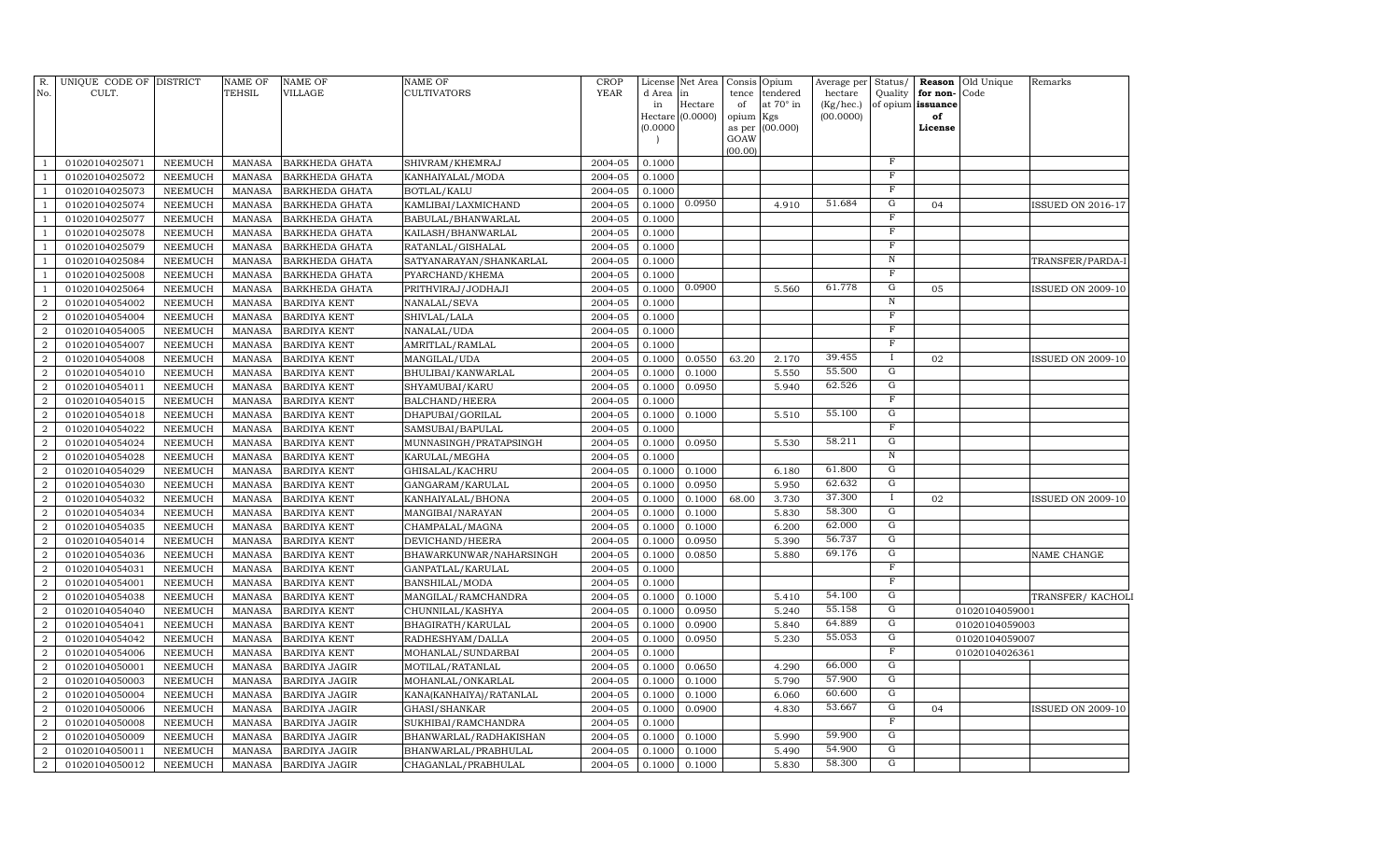| R.<br>No.        | UNIQUE CODE OF DISTRICT<br>CULT. |                | <b>NAME OF</b><br>TEHSIL | <b>NAME OF</b><br><b>VILLAGE</b> | NAME OF<br><b>CULTIVATORS</b> | <b>CROP</b><br><b>YEAR</b> | License<br>d Area | Net Area<br>in   | Consis<br>tence | Opium<br>tendered | Average per<br>hectare | Status/<br>Quality | Reason<br>for non- | Old Unique<br>Code | Remarks                  |
|------------------|----------------------------------|----------------|--------------------------|----------------------------------|-------------------------------|----------------------------|-------------------|------------------|-----------------|-------------------|------------------------|--------------------|--------------------|--------------------|--------------------------|
|                  |                                  |                |                          |                                  |                               |                            | in                | Hectare          | of              | at 70° in         | (Kg/hec.)              |                    | of opium issuance  |                    |                          |
|                  |                                  |                |                          |                                  |                               |                            |                   | Hectare (0.0000) | opium           | Kgs               | (00.0000)              |                    | of                 |                    |                          |
|                  |                                  |                |                          |                                  |                               |                            | (0.0000)          |                  | as per          | (00.000)          |                        |                    | License            |                    |                          |
|                  |                                  |                |                          |                                  |                               |                            |                   |                  | GOAW<br>(00.00) |                   |                        |                    |                    |                    |                          |
| $\overline{a}$   | 01020104050015                   | NEEMUCH        | <b>MANASA</b>            | <b>BARDIYA JAGIR</b>             | BHANWARLAL/NANURAM            | 2004-05                    | 0.1000            | 0.1050           |                 | 5.460             | 52.000                 | G                  | 04                 |                    | <b>ISSUED ON 2016-17</b> |
| $\overline{2}$   | 01020104050017                   | <b>NEEMUCH</b> | <b>MANASA</b>            | <b>BARDIYA JAGIR</b>             | GOVERDHANDAS/NARAYAN          | 2004-05                    | 0.1000            | 0.1000           |                 | 4.790             | 47.900                 | G                  | 04                 |                    | <b>ISSUED ON 2016-17</b> |
| $\overline{2}$   | 01020104050018                   | <b>NEEMUCH</b> | <b>MANASA</b>            | <b>BARDIYA JAGIR</b>             | NANDRAM/MADHURAM              | 2004-05                    | 0.1000            | 0.1000           |                 | 5.950             | 59.500                 | $\overline{G}$     |                    |                    |                          |
| $\overline{2}$   | 01020104050019                   | <b>NEEMUCH</b> | <b>MANASA</b>            | <b>BARDIYA JAGIR</b>             | BHAGATRAM / MADHURAM          | 2004-05                    | 0.1000            | 0.1000           |                 | 5.680             | 56.800                 | $\overline{G}$     |                    |                    |                          |
| $\overline{a}$   | 01020104050020                   | <b>NEEMUCH</b> | <b>MANASA</b>            | <b>BARDIYA JAGIR</b>             | TULSIRAM/RAMLAL               | 2004-05                    | 0.1000            | 0.0950           |                 | 5.520             | 58.105                 | G                  |                    |                    |                          |
| $\overline{a}$   | 01020104050021                   | <b>NEEMUCH</b> | <b>MANASA</b>            | <b>BARDIYA JAGIR</b>             | UDAILAL/NANDRAM               | 2004-05                    | 0.1000            | 0.1000           |                 | 5.670             | 56.700                 | $\overline{G}$     |                    |                    |                          |
| 2                | 01020104050022                   | <b>NEEMUCH</b> | <b>MANASA</b>            | <b>BARDIYA JAGIR</b>             | BADRILAL/LAXMAN               | 2004-05                    | 0.1000            | 0.1000           |                 | 5.250             | 52.500                 | $\overline{G}$     | 04                 |                    | ISSUED ON 2016-17        |
| $\overline{a}$   | 01020104050023                   | <b>NEEMUCH</b> | <b>MANASA</b>            | <b>BARDIYA JAGIR</b>             | DHANRAJ/NANDRAM               | 2004-05                    | 0.1000            | 0.0950           |                 | 5.710             | 60.105                 | $\overline{G}$     |                    |                    |                          |
| $\overline{2}$   | 01020104050024                   | <b>NEEMUCH</b> | <b>MANASA</b>            | <b>BARDIYA JAGIR</b>             | RADHIBAI/MULCHANDRA           | 2004-05                    | 0.1000            |                  |                 |                   |                        | $\mathbf F$        |                    |                    | NAME CHANGE              |
| $\overline{2}$   | 01020104050025                   | <b>NEEMUCH</b> | <b>MANASA</b>            | <b>BARDIYA JAGIR</b>             | NATHIBAI/BHERULAL             | 2004-05                    | 0.1000            | 0.1000           |                 | 5.580             | 55.800                 | $\mathbf G$        |                    |                    |                          |
| $\overline{a}$   | 01020104050026                   | <b>NEEMUCH</b> | <b>MANASA</b>            | <b>BARDIYA JAGIR</b>             | KUSHALRAJ/SHOBHAGMAL          | 2004-05                    | 0.1000            | 0.1000           |                 | 4.800             | 48.000                 | $\overline{G}$     | 04                 |                    |                          |
| $\overline{2}$   | 01020104050027                   | <b>NEEMUCH</b> | <b>MANASA</b>            | <b>BARDIYA JAGIR</b>             | RANCHOR/RATANLAL              | 2004-05                    | 0.1000            | 0.1000           |                 | 5.900             | 59.000                 | $\mathbf G$        |                    |                    |                          |
| $\overline{2}$   | 01020104050028                   | <b>NEEMUCH</b> | <b>MANASA</b>            | <b>BARDIYA JAGIR</b>             | DEVILAL/RAMLAL                | 2004-05                    | 0.1000            | 0.1000           |                 | 6.170             | 61.700                 | G                  |                    |                    |                          |
| $\overline{a}$   | 01020104050029                   | <b>NEEMUCH</b> | <b>MANASA</b>            | <b>BARDIYA JAGIR</b>             | CHAGANLAL/DULICHANDRA         | 2004-05                    | 0.1000            | 0.1000           |                 | 5.980             | 59.800                 | G                  |                    |                    |                          |
| $\overline{a}$   | 01020104050030                   | <b>NEEMUCH</b> | <b>MANASA</b>            | <b>BARDIYA JAGIR</b>             | MANGIBAI/GULAB                | 2004-05                    | 0.1000            | 0.1000           |                 | 5.160             | 51.600                 | G                  | 04                 |                    |                          |
| $\overline{a}$   | 01020104050033                   | <b>NEEMUCH</b> | <b>MANASA</b>            | <b>BARDIYA JAGIR</b>             | SOHANBAI/AMIRCHAND            | 2004-05                    | 0.1000            | 0.1000           |                 | 5.810             | 58.100                 | G                  |                    |                    |                          |
| $\overline{2}$   | 01020104050034                   | <b>NEEMUCH</b> | <b>MANASA</b>            | <b>BARDIYA JAGIR</b>             | RAMCHANDRA/KALU               | 2004-05                    | 0.1000            | 0.1000           |                 | 5.610             | 56.100                 | G                  |                    |                    |                          |
| $\overline{2}$   | 01020104050035                   | <b>NEEMUCH</b> | <b>MANASA</b>            | <b>BARDIYA JAGIR</b>             | BHAGATRAM/NANDRAM             | 2004-05                    | 0.1000            | 0.1000           |                 | 2.950             | 29.500                 | G                  | 04                 |                    | ISSUED ON 2016-17        |
| $\overline{a}$   | 01020104050036                   | <b>NEEMUCH</b> | <b>MANASA</b>            | <b>BARDIYA JAGIR</b>             | MATHARIBAI/UDA                | 2004-05                    | 0.1000            |                  |                 |                   |                        | $\overline{N}$     |                    |                    |                          |
| $\boldsymbol{2}$ | 01020104050037                   | <b>NEEMUCH</b> | <b>MANASA</b>            | <b>BARDIYA JAGIR</b>             | SURAJBAI/RATANNATH            | 2004-05                    | 0.1000            | 0.0950           |                 | 5.430             | 57.158                 | $\overline{G}$     |                    |                    |                          |
| $\overline{2}$   | 01020104050038                   | NEEMUCH        | <b>MANASA</b>            | <b>BARDIYA JAGIR</b>             | BALARAM/MADHURAM              | 2004-05                    | 0.1000            | 0.0850           |                 | 4.890             | 57.529                 | $\overline{G}$     |                    |                    |                          |
| $\overline{2}$   | 01020104050039                   | NEEMUCH        | <b>MANASA</b>            | <b>BARDIYA JAGIR</b>             | RAJIBAI/KALURAM               | 2004-05                    | 0.1000            | 0.1000           |                 | 6.370             | 63.700                 | G                  |                    |                    |                          |
| $\overline{2}$   | 01020104050040                   | NEEMUCH        | <b>MANASA</b>            | <b>BARDIYA JAGIR</b>             | MULCHANDRA/NANDRAM PATIDAR    | 2004-05                    | 0.1000            | 0.1000           |                 | 6.020             | 60.200                 | G                  |                    |                    |                          |
| $\boldsymbol{2}$ | 01020104050041                   | <b>NEEMUCH</b> | <b>MANASA</b>            | <b>BARDIYA JAGIR</b>             | KANHAIYALAL/ONKAR             | 2004-05                    | 0.1000            | 0.0800           |                 | 4.330             | 54.125                 | G                  |                    |                    |                          |
| $\overline{2}$   | 01020104050043                   | <b>NEEMUCH</b> | <b>MANASA</b>            | <b>BARDIYA JAGIR</b>             | FAKIRCHANRA/VAJERAM           | 2004-05                    | 0.1000            | 0.1000           |                 | 5.380             | 53.800                 | G                  | 04                 |                    | <b>ISSUED ON 2016-17</b> |
| $\overline{2}$   | 01020104050046                   | <b>NEEMUCH</b> | <b>MANASA</b>            | <b>BARDIYA JAGIR</b>             | CHATARSINGH/ARJUNSINGH        | 2004-05                    | 0.1000            | 0.1000           |                 | 5.970             | 59.700                 | G                  |                    |                    |                          |
| $\overline{2}$   | 01020104050049                   | <b>NEEMUCH</b> | <b>MANASA</b>            | <b>BARDIYA JAGIR</b>             | BHANWARLAL/MANGILAL           | 2004-05                    | 0.1000            | 0.1000           |                 | 5.890             | 58.900                 | $\mathbf G$        |                    |                    |                          |
| $\boldsymbol{2}$ | 01020104050051                   | <b>NEEMUCH</b> | <b>MANASA</b>            | <b>BARDIYA JAGIR</b>             | BRIJLAL/ONKARLAL              | 2004-05                    | 0.1000            | 0.0950           |                 | 5.210             | 54.842                 | G                  |                    |                    |                          |
| $\overline{2}$   | 01020104050052                   | <b>NEEMUCH</b> | <b>MANASA</b>            | <b>BARDIYA JAGIR</b>             | JAGANNATH/RAMLAL              | 2004-05                    | 0.1000            | 0.1000           |                 | 5.470             | 54.700                 | $\mathbf G$        |                    |                    |                          |
| $\boldsymbol{2}$ | 01020104050053                   | <b>NEEMUCH</b> | <b>MANASA</b>            | <b>BARDIYA JAGIR</b>             | BHANWARNATH/RATANNATH         | 2004-05                    | 0.1000            | 0.1000           | 68.00           | 4.620             | 46.200                 | $\mathbf I$        | 02                 |                    | <b>ISSUED ON 2009-10</b> |
| $\overline{2}$   | 01020104050054                   | <b>NEEMUCH</b> | <b>MANASA</b>            | <b>BARDIYA JAGIR</b>             | RAJMAL/LAXMAN                 | 2004-05                    | 0.1000            | 0.1000           |                 | 5.440             | 54.400                 | G                  |                    |                    |                          |
| $\overline{2}$   | 01020104050056                   | NEEMUCH        | <b>MANASA</b>            | <b>BARDIYA JAGIR</b>             | ISHWARLAL/DAMARLAL            | 2004-05                    | 0.1000            | 0.0950           |                 | 5.290             | 55.684                 | G                  | 05                 |                    | <b>ISSUED ON 2009-10</b> |
| $\overline{2}$   | 01020104050057                   | NEEMUCH        | <b>MANASA</b>            | <b>BARDIYA JAGIR</b>             | BASANTILAL/KANHAIYALAL        | 2004-05                    | 0.1000            | 0.1000           |                 | 6.120             | 61.200                 | G                  |                    |                    |                          |
| $\overline{2}$   | 01020104050059                   | <b>NEEMUCH</b> | <b>MANASA</b>            | <b>BARDIYA JAGIR</b>             | MADANLAL/LAXMAN               | 2004-05                    | 0.1000            | 0.1000           |                 | 6.050             | 60.500                 | G                  |                    |                    |                          |
| $\overline{2}$   | 01020104050060                   | <b>NEEMUCH</b> | <b>MANASA</b>            | <b>BARDIYA JAGIR</b>             | NATHULAL/SHANKARLAL           | 2004-05                    | 0.1000            | 0.1050           |                 | 6.050             | 57.619                 | G                  |                    |                    |                          |
| $\overline{2}$   | 01020104050063                   | <b>NEEMUCH</b> | <b>MANASA</b>            | <b>BARDIYA JAGIR</b>             | MEGHRAJ/CHOGA                 | 2004-05                    | 0.1000            | 0.0950           |                 | 5.000             | 52.632                 | G                  | 04                 |                    | <b>ISSUED ON 2016-17</b> |
| $\overline{2}$   | 01020104050065                   | <b>NEEMUCH</b> | <b>MANASA</b>            | <b>BARDIYA JAGIR</b>             | SUNDARBAI/BHANWARLAL          | 2004-05                    | 0.1000            | 0.1050           |                 | 4.900             | 46.667                 | $\mathbf G$        | 04                 |                    |                          |
| $\boldsymbol{2}$ | 01020104050068                   | <b>NEEMUCH</b> | <b>MANASA</b>            | <b>BARDIYA JAGIR</b>             | DAMARLAL/CHOGALAL             | 2004-05                    | 0.1000            | 0.0750           |                 | 4.360             | 58.133                 | G                  |                    |                    |                          |
| $\overline{2}$   | 01020104050069                   | <b>NEEMUCH</b> | <b>MANASA</b>            | <b>BARDIYA JAGIR</b>             | RADHESHYAM/KANWARLAL          | 2004-05                    | 0.1000            |                  |                 |                   |                        | F                  |                    |                    |                          |
| $\boldsymbol{2}$ | 01020104050071                   | <b>NEEMUCH</b> | <b>MANASA</b>            | <b>BARDIYA JAGIR</b>             | DEVNATH/SHANKARNATH           | 2004-05                    | 0.1000            | 0.1000           |                 | 5.830             | 58.300                 | G                  |                    |                    |                          |
| $\boldsymbol{2}$ | 01020104050070                   | <b>NEEMUCH</b> | <b>MANASA</b>            | <b>BARDIYA JAGIR</b>             | KAMLESH KUMAR/KESHARIMAL      | 2004-05                    | 0.1000            |                  |                 |                   |                        | $_{\rm F}$         |                    |                    |                          |
| $\boldsymbol{2}$ | 01020104050074                   | <b>NEEMUCH</b> | <b>MANASA</b>            | <b>BARDIYA JAGIR</b>             | BASANTIBAI/BHUWANA            | 2004-05                    | 0.1000            | 0.0950           |                 | 5.740             | 60.421                 | G                  |                    |                    |                          |
| $\boldsymbol{2}$ | 01020104050075                   | NEEMUCH        | <b>MANASA</b>            | BARDIYA JAGIR                    | MANGILAL/ONKARLAL             | 2004-05                    | 0.1000            | 0.0950           |                 | 5.270             | 55.474                 | G                  |                    |                    |                          |
| $\overline{a}$   | 01020104050077                   | NEEMUCH        | <b>MANASA</b>            | <b>BARDIYA JAGIR</b>             | GHASIBAI/RAMNATH              | 2004-05                    | 0.1000            | 0.1000           |                 | 2.260             | 22.600                 | $\mathbf G$        | 04                 |                    |                          |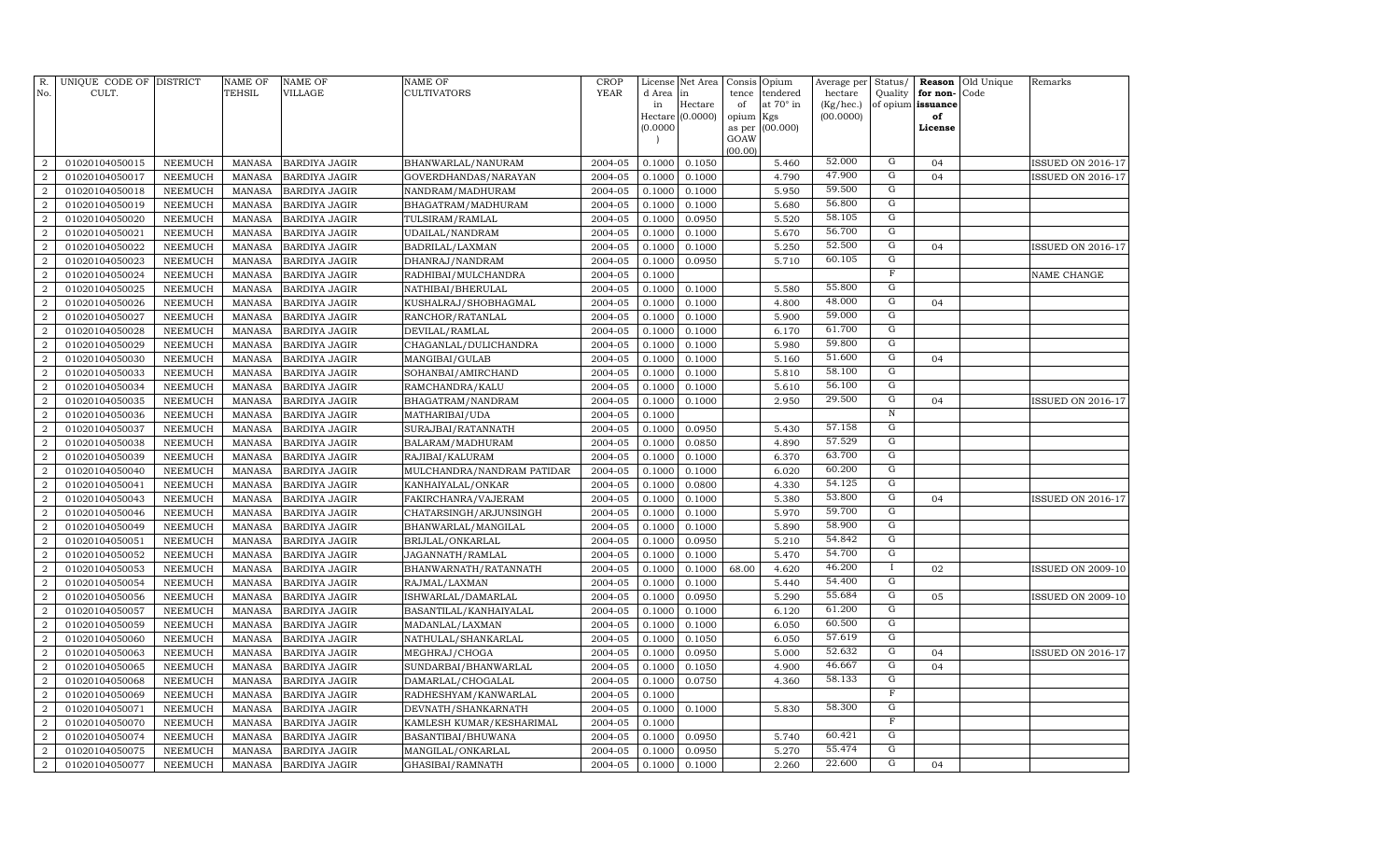| R.<br>No.                        | UNIQUE CODE OF DISTRICT<br>CULT. |                                  | NAME OF<br>TEHSIL              | <b>NAME OF</b><br>VILLAGE  | NAME OF<br><b>CULTIVATORS</b>                       | <b>CROP</b><br><b>YEAR</b> | d Area in<br>in<br>(0.0000) | License Net Area<br>Hectare<br>Hectare (0.0000) | Consis<br>tence<br>of<br>opium Kgs<br>as per<br>GOAW<br>(00.00) | Opium<br>tendered<br>at 70° in<br>(00.000) | Average per<br>hectare<br>$(Kg/$ hec.)<br>(00.0000) | Status/<br>Quality<br>of opium | for non-Code<br>issuance<br>of<br>License | Reason Old Unique | Remarks                        |  |
|----------------------------------|----------------------------------|----------------------------------|--------------------------------|----------------------------|-----------------------------------------------------|----------------------------|-----------------------------|-------------------------------------------------|-----------------------------------------------------------------|--------------------------------------------|-----------------------------------------------------|--------------------------------|-------------------------------------------|-------------------|--------------------------------|--|
| $\overline{a}$                   | 01020104050078                   | <b>NEEMUCH</b>                   | MANASA                         | <b>BARDIYA JAGIR</b>       | BHERULAL/NANDA                                      | 2004-05                    | 0.1000                      | 0.0950                                          |                                                                 | 5.430                                      | 57.158                                              | G                              |                                           |                   |                                |  |
| $\overline{2}$                   | 01020104050079                   | <b>NEEMUCH</b>                   | MANASA                         | <b>BARDIYA JAGIR</b>       | JAGDISH/BHANWARLAL                                  | 2004-05                    | 0.1000                      | 0.0950                                          |                                                                 | 5.420                                      | 57.053                                              | G                              |                                           |                   |                                |  |
| $\boldsymbol{2}$                 | 01020104050080                   | <b>NEEMUCH</b>                   | MANASA                         | <b>BARDIYA JAGIR</b>       | BANSHILAL/CHATRA                                    | 2004-05                    | 0.1000                      | 0.1000                                          | 59.66                                                           | 5.160                                      | 51.600                                              | $\mathbf{I}$                   | 02                                        |                   | <b>ISSUED ON 2009-10</b>       |  |
| $\boldsymbol{2}$                 | 01020104050083                   | <b>NEEMUCH</b>                   | MANASA                         | <b>BARDIYA JAGIR</b>       | YASHODABAI/SAVANTRAM                                | 2004-05                    | 0.1000                      | 0.1000                                          |                                                                 | 5.910                                      | 59.100                                              | G                              |                                           |                   |                                |  |
| $\boldsymbol{2}$                 | 01020104050044                   | <b>NEEMUCH</b>                   | MANASA                         | <b>BARDIYA JAGIR</b>       | BHANWARKUNWAR/RAMSINGH                              | 2004-05                    | 0.1000                      | 0.1000                                          |                                                                 | 5.040                                      | 50.400                                              | G                              | 04                                        |                   | <b>ISSUED ON 2016-17</b>       |  |
| $\boldsymbol{2}$                 | 01020104050010                   | <b>NEEMUCH</b>                   | MANASA                         | <b>BARDIYA JAGIR</b>       | MULCHAND/CHOGJI                                     | 2004-05                    | 0.1000                      | 0.1000                                          |                                                                 | 5.310                                      | 53.100                                              | G                              | 04                                        |                   |                                |  |
| $\overline{2}$                   | 01020104050073                   | <b>NEEMUCH</b>                   | <b>MANASA</b>                  | <b>BARDIYA JAGIR</b>       | PUNNIBAI/LAXMAN                                     | 2004-05                    | 0.1000                      | 0.1000                                          |                                                                 | 5.700                                      | 57.000                                              | G                              |                                           |                   |                                |  |
| $\boldsymbol{2}$                 | 01020104050088                   | <b>NEEMUCH</b>                   | <b>MANASA</b>                  | <b>BARDIYA JAGIR</b>       | PARASRAM/RAMA                                       | 2004-05                    | 0.1000                      | 0.1000                                          |                                                                 | 5.880                                      | 58.800                                              | G                              |                                           |                   | TRANSFER/ PIPLIY ARAOJI        |  |
| $\overline{2}$                   | 01020104050013                   | NEEMUCH                          | <b>MANASA</b>                  | BARDIYA JAGIR              | ISHWARLAL/NANURAM                                   | 2004-05                    | 0.1000                      | 0.1000                                          |                                                                 | 5.570                                      | 55.700                                              | ${\rm G}$                      |                                           |                   |                                |  |
| $\overline{2}$                   | 01020104050042                   | <b>NEEMUCH</b>                   | MANASA                         | <b>BARDIYA JAGIR</b>       | MANGIBAI/BAGDIRAM                                   | 2004-05                    | 0.1000                      | 0.0900                                          |                                                                 | 3.980                                      | 44.222                                              | G                              | 04                                        |                   |                                |  |
| $\overline{2}$                   | 01020104050089                   | <b>NEEMUCH</b>                   | MANASA                         | <b>BARDIYA JAGIR</b>       | LAXMILAL/KASTURCHAND                                | 2004-05                    | 0.1000                      | 0.1000                                          |                                                                 | 5.390                                      | 53.900                                              | G                              | 04                                        |                   |                                |  |
| $\boldsymbol{2}$                 | 01020104050090                   | <b>NEEMUCH</b>                   | MANASA                         | <b>BARDIYA JAGIR</b>       | BHERULAL/SUKHRAM                                    | 2004-05                    | 0.1000                      | 0.1000                                          |                                                                 | 5.440                                      | 54.400                                              | ${\rm G}$                      |                                           |                   | TRANSFER/SAWAN N-I             |  |
| $\overline{a}$                   | 01020104050002                   | <b>NEEMUCH</b>                   | <b>MANASA</b>                  | <b>BARDIYA JAGIR</b>       | GHISA/HEERA                                         | 2004-05                    | 0.1000                      | 0.1000                                          |                                                                 | 4.370                                      | 43.700                                              | G                              | 04                                        |                   | 101010218507 ISSUED ON 2016-17 |  |
| $\boldsymbol{2}$                 | 01020104050061                   | <b>NEEMUCH</b>                   | <b>MANASA</b>                  | <b>BARDIYA JAGIR</b>       | KANKUBAI/KESHURAM                                   | 2004-05                    | 0.1000                      | 0.1000                                          |                                                                 | 5.660                                      | 56.600                                              | G                              |                                           | 01010101099041    |                                |  |
| $\boldsymbol{2}$                 | 01020104040002                   | <b>NEEMUCH</b>                   | <b>MANASA</b>                  | <b>BANI</b>                | DEVRAM/BHANWARLAL                                   | 2004-05                    | 0.1000                      | 0.1000                                          |                                                                 | 5.680                                      | 56.800                                              | G                              |                                           |                   |                                |  |
| $\overline{2}$                   | 01020104040003                   | <b>NEEMUCH</b>                   | <b>MANASA</b>                  | <b>BANI</b>                | MANGILAL/RAMCHANDRA                                 | 2004-05                    | 0.1000                      | 0.1000                                          |                                                                 | 6.950                                      | 69.500                                              | G                              |                                           |                   |                                |  |
| $\overline{a}$                   | 01020104040004                   | <b>NEEMUCH</b>                   | <b>MANASA</b>                  | <b>BANI</b>                | RAMNARAYAN/KALURAM                                  | 2004-05                    | 0.1000                      | 0.1000                                          |                                                                 | 5.890                                      | 58.900                                              | G                              |                                           |                   |                                |  |
| $\boldsymbol{2}$                 | 01020104040005                   | <b>NEEMUCH</b>                   | <b>MANASA</b>                  | <b>BANI</b>                | AMBARAM/BAPULAL                                     | 2004-05                    | 0.1000                      | 0.0950                                          |                                                                 | 6.730                                      | 70.842                                              | G                              |                                           |                   |                                |  |
| $\boldsymbol{2}$                 | 01020104040006                   | <b>NEEMUCH</b>                   | <b>MANASA</b>                  | <b>BANI</b>                | JARILAL/HARCHANDRA                                  | 2004-05                    | 0.1000                      | 0.1000                                          |                                                                 | 6.030                                      | 60.300                                              | G                              |                                           |                   |                                |  |
| $\boldsymbol{2}$                 | 01020104040007                   | <b>NEEMUCH</b>                   | <b>MANASA</b>                  | <b>BANI</b>                | BHULIBAI/RAMLAL                                     | 2004-05                    | 0.1000                      | 0.0950                                          |                                                                 | 5.770                                      | 60.737                                              | G                              |                                           |                   |                                |  |
| $\overline{a}$                   | 01020104040008                   | <b>NEEMUCH</b>                   | <b>MANASA</b>                  | <b>BANI</b>                | DAYARAM / CHITARLAL                                 | 2004-05                    | 0.1000                      | 0.0900                                          |                                                                 | 6.200                                      | 68.889                                              | ${\rm G}$                      |                                           |                   |                                |  |
| $\boldsymbol{2}$                 | 01020104040011                   | <b>NEEMUCH</b>                   | <b>MANASA</b>                  | <b>BANI</b>                | BHANWARLAL/AMRITRAM                                 | 2004-05                    | 0.1000                      | 0.1000                                          |                                                                 | 7.060                                      | 70.600                                              | G                              |                                           |                   |                                |  |
| $\overline{a}$                   | 01020104040012                   | <b>NEEMUCH</b>                   | <b>MANASA</b>                  | <b>BANI</b>                | MOTILAL/AMRITRAM                                    | 2004-05                    | 0.1000                      | 0.1000                                          |                                                                 | 6.510                                      | 65.100                                              | G                              |                                           |                   |                                |  |
| $\boldsymbol{2}$                 | 01020104040013                   | <b>NEEMUCH</b>                   | <b>MANASA</b>                  | <b>BANI</b>                | JASKUNWAR/RAMDAYAL                                  | 2004-05                    | 0.1000                      | 0.1000                                          |                                                                 | 6.360                                      | 63.600                                              | G                              |                                           |                   |                                |  |
| $\overline{a}$                   | 01020104040014                   | <b>NEEMUCH</b>                   | <b>MANASA</b>                  | <b>BANI</b>                | KISHANLAL/CHOTELAL                                  | 2004-05                    | 0.1000                      | 0.1000                                          |                                                                 | 6.170                                      | 61.700                                              | G                              |                                           |                   |                                |  |
| $\boldsymbol{2}$                 | 01020104040018                   | <b>NEEMUCH</b>                   | <b>MANASA</b>                  | <b>BANI</b>                | NANDLAL/JARILAL                                     | 2004-05                    | 0.1000                      | 0.1000                                          |                                                                 | 6.360                                      | 63.600                                              | G                              |                                           |                   |                                |  |
| $\overline{2}$                   | 01020104040020                   | <b>NEEMUCH</b>                   | <b>MANASA</b>                  | <b>BANI</b>                | BHUWANIRAM/MATHURALAL                               | 2004-05                    | 0.1000                      | 0.1000                                          |                                                                 | 6.010                                      | 60.100                                              | G                              |                                           |                   |                                |  |
| $\boldsymbol{2}$                 | 01020104040022                   | <b>NEEMUCH</b>                   | <b>MANASA</b>                  | <b>BANI</b>                | KARULAL/MOTILAL                                     | 2004-05                    | 0.1000                      | 0.1000                                          |                                                                 | 6.290                                      | 62.900                                              | G                              |                                           |                   |                                |  |
| $\overline{2}$                   | 01020104040034                   | <b>NEEMUCH</b>                   | <b>MANASA</b>                  | <b>BANI</b>                | KASHIRAM/PURALAL                                    | 2004-05                    | 0.1000                      | 0.1050                                          |                                                                 | 5.740                                      | 54.667                                              | G                              | 05                                        |                   | ISSUED ON 2009-10              |  |
| $\boldsymbol{2}$                 | 01020104040037                   | <b>NEEMUCH</b>                   | <b>MANASA</b>                  | <b>BANI</b>                | JAMUNALAL/RAMCHANDRA                                | 2004-05                    | 0.1000                      | 0.1000                                          |                                                                 | 5.620                                      | 56.200                                              | G                              | 05                                        |                   | ISSUED ON 2009-10              |  |
| $\boldsymbol{2}$                 | 01020104040038                   | <b>NEEMUCH</b>                   | <b>MANASA</b>                  | <b>BANI</b>                | CHITARMAL/KANHAIYALAL                               | 2004-05                    | 0.1000                      | 0.0900                                          |                                                                 | 5.970                                      | 66.333                                              | G                              |                                           |                   |                                |  |
| $\overline{a}$                   | 01020104040039                   | <b>NEEMUCH</b>                   | <b>MANASA</b>                  | <b>BANI</b>                | RAMNIWAS/NATHURAM                                   | 2004-05                    | 0.1000                      | 0.1000                                          |                                                                 | 6.260                                      | 62.600                                              | G                              |                                           |                   |                                |  |
| $\overline{a}$                   | 01020104040040                   | NEEMUCH                          | <b>MANASA</b>                  | <b>BANI</b>                | MOHANLAL/RATANLAL                                   | 2004-05                    | 0.1000                      | 0.1000<br>0.1000                                |                                                                 | 5.670                                      | 56.700<br>55.000                                    | G<br>G                         | 05                                        |                   |                                |  |
| $\overline{2}$                   | 01020104040041                   | <b>NEEMUCH</b>                   | <b>MANASA</b>                  | <b>BANI</b>                | BHONIBAI/DULICHAND                                  | 2004-05                    | 0.1000                      | 0.1000                                          |                                                                 | 5.500                                      | 58.700                                              | G                              |                                           |                   | <b>ISSUED ON 2009-10</b>       |  |
| $\overline{a}$                   | 01020104040045                   | <b>NEEMUCH</b>                   | <b>MANASA</b>                  | <b>BANI</b>                | RAMPRATAP/HEERALAL                                  | 2004-05                    | 0.1000                      | 0.1000                                          |                                                                 | 5.870                                      | 61.000                                              | G                              |                                           |                   |                                |  |
| $\overline{2}$                   | 01020104040047                   | <b>NEEMUCH</b>                   | <b>MANASA</b>                  | <b>BANI</b>                | BHERULAL/FULCHANDRA                                 | 2004-05                    | 0.1000                      | 0.0900                                          |                                                                 | 6.100                                      | 68.000                                              | ${\rm G}$                      |                                           |                   |                                |  |
| $\overline{2}$                   | 01020104040048                   | <b>NEEMUCH</b>                   | <b>MANASA</b>                  | <b>BANI</b>                | RAMPRAHALAD/BHANWARLAL                              | 2004-05<br>2004-05         | 0.1000<br>0.1000            | 0.1000                                          |                                                                 | 6.120                                      | 65.500                                              | ${\rm G}$                      |                                           |                   |                                |  |
| $\overline{2}$<br>$\overline{a}$ | 01020104040050<br>01020104040025 | <b>NEEMUCH</b><br><b>NEEMUCH</b> | <b>MANASA</b><br><b>MANASA</b> | <b>BANI</b><br><b>BANI</b> | MANOHARSINGH/NATHUSINGH<br>RAJENDRAKUMAR/RADHESHYAM | 2004-05                    | 0.1000                      | 0.0950                                          |                                                                 | 6.550<br>5.690                             | 59.895                                              | ${\rm G}$                      |                                           |                   |                                |  |
| $\boldsymbol{2}$                 | 01020104040049                   | <b>NEEMUCH</b>                   | <b>MANASA</b>                  | <b>BANI</b>                | FATEHSINGH/NATHUSINGH                               | 2004-05                    | 0.1000                      | 0.1000                                          |                                                                 | 5.610                                      | 56.100                                              | G                              | 05                                        |                   | <b>ISSUED ON 2009-10</b>       |  |
| 3                                | 01020104079001                   | <b>NEEMUCH</b>                   | <b>MANASA</b>                  | <b>BAMNI</b>               | HARLAL/GULAB                                        | 2004-05                    | 0.1000                      | 0.1000                                          |                                                                 | 5.810                                      | 58.100                                              | G                              |                                           |                   |                                |  |
| 3                                | 01020104079003                   | <b>NEEMUCH</b>                   | <b>MANASA</b>                  | <b>BAMNI</b>               | BAPULAL/JAYSINGH                                    | 2004-05                    | 0.1000                      | 0.0900                                          |                                                                 | 5.160                                      | 57.333                                              | $\mathbf G$                    |                                           |                   |                                |  |
| 3                                | 01020104079005                   | <b>NEEMUCH</b>                   | <b>MANASA</b>                  | <b>BAMNI</b>               | HARIRAH/HEMA                                        | 2004-05                    | 0.1000                      | 0.1000                                          |                                                                 | 5.980                                      | 59.800                                              | $\mathbf G$                    |                                           |                   |                                |  |
| $\mathbf{3}$                     | 01020104079007                   | NEEMUCH                          | MANASA                         | <b>BAMNI</b>               | RAMDAYAL/PANNALAL                                   | 2004-05                    | 0.1000                      |                                                 |                                                                 |                                            |                                                     | F                              |                                           |                   |                                |  |
|                                  |                                  |                                  |                                |                            |                                                     |                            |                             |                                                 |                                                                 |                                            |                                                     |                                |                                           |                   |                                |  |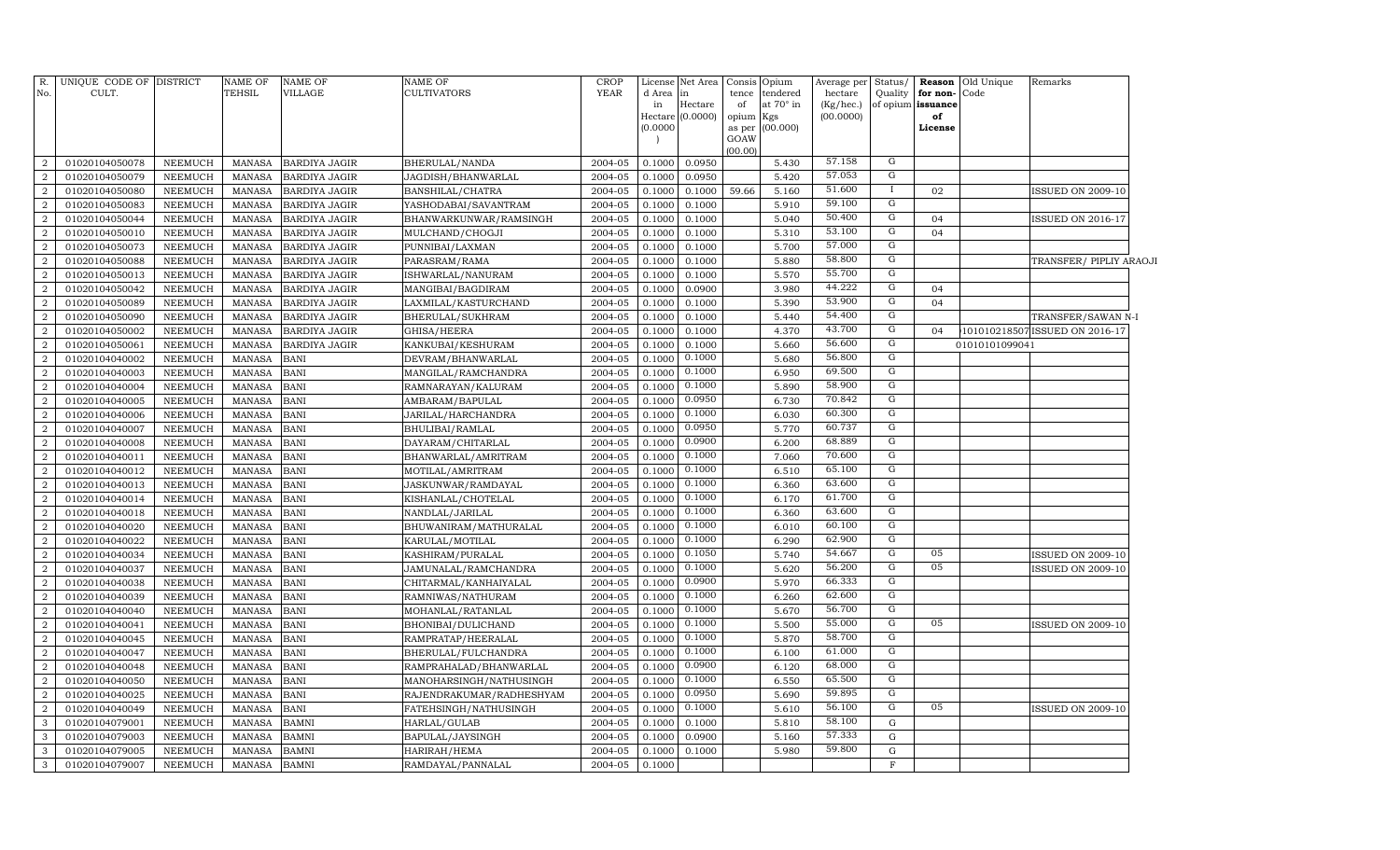| R.           | UNIQUE CODE OF DISTRICT<br>CULT. |                                  | NAME OF<br><b>TEHSIL</b>       | <b>NAME OF</b><br>VILLAGE                        | <b>NAME OF</b><br>CULTIVATORS | CROP<br><b>YEAR</b> |                  | License Net Area |             | Consis Opium          | Average per          | Status/                   |                               | <b>Reason</b> Old Unique | Remarks                  |
|--------------|----------------------------------|----------------------------------|--------------------------------|--------------------------------------------------|-------------------------------|---------------------|------------------|------------------|-------------|-----------------------|----------------------|---------------------------|-------------------------------|--------------------------|--------------------------|
| No.          |                                  |                                  |                                |                                                  |                               |                     | d Area<br>in     | in<br>Hectare    | tence<br>of | tendered<br>at 70° in | hectare<br>(Kg/hec.) | Quality                   | for non-<br>of opium issuance | Code                     |                          |
|              |                                  |                                  |                                |                                                  |                               |                     |                  | Hectare (0.0000) | opium Kgs   |                       | (00.0000)            |                           | of                            |                          |                          |
|              |                                  |                                  |                                |                                                  |                               |                     | (0.0000)         |                  | as per      | (00.000)              |                      |                           | License                       |                          |                          |
|              |                                  |                                  |                                |                                                  |                               |                     |                  |                  | GOAW        |                       |                      |                           |                               |                          |                          |
| 3            | 01020104079010                   | NEEMUCH                          | <b>MANASA</b>                  | <b>BAMNI</b>                                     | BHERULAL/NATHULAL             | 2004-05             | 0.1000           | 0.1000           | (00.00)     | 5.690                 | 56.900               | G                         |                               |                          |                          |
| 3            | 01020104079012                   | NEEMUCH                          | <b>MANASA</b>                  | <b>BAMNI</b>                                     | KISHANLAL/DHANNA              | 2004-05             | 0.1000           | 0.1000           |             | 6.610                 | 66.100               | G                         |                               |                          |                          |
| 3            | 01020104079013                   | NEEMUCH                          | <b>MANASA</b>                  | <b>BAMNI</b>                                     | HARIRAM/DHANNA                | 2004-05             | 0.1000           | 0.0900           |             | 5.440                 | 60.444               | G                         | 05                            |                          | ISSUED ON 2009-10        |
| 3            | 01020104079014                   | NEEMUCH                          | <b>MANASA</b>                  | <b>BAMNI</b>                                     | BHUVANIRAM/HEMA               | 2004-05             | 0.1000           | 0.1000           |             | 5.690                 | 56.900               | G                         |                               |                          |                          |
| 3            | 01020104079015                   | NEEMUCH                          | <b>MANASA</b>                  | <b>BAMNI</b>                                     | VAKTAVAR/NARAYAN              | 2004-05             | 0.1000           | 0.1000           |             | 6.870                 | 68.700               | G                         |                               |                          |                          |
| 3            | 01020104079018                   | <b>NEEMUCH</b>                   | MANASA                         | <b>BAMNI</b>                                     | GAMERBAI/BHAVARLAL            | 2004-05             | 0.1000           | 0.0950           |             | 5.160                 | 54.316               | $\mathbf G$               | 05                            |                          | ISSUED ON 2009-10        |
| 3            | 01020104079025                   | <b>NEEMUCH</b>                   | <b>MANASA</b>                  | <b>BAMNI</b>                                     | RAMCHANDRA/KAVARLAL           | 2004-05             | 0.1000           | 0.1000           |             | 5.210                 | 52.100               | $\mathbf G$               | 04                            |                          | <b>ISSUED ON 2016-17</b> |
| 3            | 01020104079026                   | <b>NEEMUCH</b>                   | <b>MANASA</b>                  | <b>BAMNI</b>                                     | MANGILAL/RAMLAL               | 2004-05             | 0.1000           | 0.1050           |             | 6.460                 | 61.524               | $\mathbf G$               |                               |                          |                          |
| 3            | 01020104079031                   | NEEMUCH                          | <b>MANASA</b>                  | <b>BAMNI</b>                                     | HARCHAND/RAMPRASAD            | 2004-05             | 0.1000           |                  |             |                       |                      | $\mathbf F$               |                               |                          |                          |
| 3            | 01020104079033                   | <b>NEEMUCH</b>                   | <b>MANASA</b>                  | <b>BAMNI</b>                                     | NARAYAN/GIRDHARI              | 2004-05             | 0.1000           | 0.1000           |             | 5.770                 | 57.700               | G                         |                               |                          |                          |
| 3            | 01020104079036                   | <b>NEEMUCH</b>                   | <b>MANASA</b>                  | <b>BAMNI</b>                                     | MANGILAL/SITARAM              | 2004-05             | 0.1000           |                  |             |                       |                      | $\mathbf F$               |                               |                          |                          |
| 3            | 01020104079040                   | <b>NEEMUCH</b>                   | <b>MANASA</b>                  | <b>BAMNI</b>                                     | RUPCHAND/NARAYAN              | 2004-05             | 0.1000           | 0.0950           |             | 3.900                 | 41.053               | G                         | 04                            |                          |                          |
| 3            | 01020104079011                   | NEEMUCH                          | <b>MANASA</b>                  | <b>BAMNI</b>                                     | SUKHLAL/NATHU                 | 2004-05             | 0.1000           | 0.1000           |             | 5.110                 | 51.100               | G                         | 04                            |                          |                          |
| 3            | 01020104079024                   | <b>NEEMUCH</b>                   | MANASA                         | <b>BAMNI</b>                                     | FULCHAND/HARIRAM              | 2004-05             | 0.1000           | 0.0950           |             | 3.130                 | 32.947               | $\mathbf G$               | 04                            |                          |                          |
| 3            | 01020104079029                   | <b>NEEMUCH</b>                   | <b>MANASA</b>                  | <b>BAMNI</b>                                     | SHYAMLAL/AMARLAL              | 2004-05             | 0.1000           | 0.1000           |             | 5.930                 | 59.300               | $\mathbf G$               |                               |                          |                          |
| 3            | 01020104079004                   | <b>NEEMUCH</b>                   | <b>MANASA</b>                  | <b>BAMNI</b>                                     | RAMLAL/HARIRAM                | 2004-05             | 0.1000           | 0.1000           |             | 5.950                 | 59.500               | $\mathbf G$               |                               |                          |                          |
|              | 01020104007001                   | NEEMUCH                          | <b>MANASA</b>                  | <b>BALAJI KA KHEDA</b>                           | RAMCHANDRA/CHUNNILAL          | 2004-05             | 0.1000           |                  |             |                       |                      | $\boldsymbol{\mathrm{F}}$ |                               |                          |                          |
|              | 01020104007003                   | <b>NEEMUCH</b>                   | <b>MANASA</b>                  | <b>BALAJI KA KHEDA</b>                           | BHERULAL/RUPA                 | 2004-05             | 0.1000           |                  |             |                       |                      | $\mathbf F$               |                               |                          |                          |
|              | 01020104007004                   | <b>NEEMUCH</b>                   | <b>MANASA</b>                  | <b>BALAJI KA KHEDA</b>                           | DEVA/BHOLA                    | 2004-05             | 0.1000           | 0.1000           |             | 5.780                 | 57.800               | ${\rm G}$                 | 05                            |                          | <b>ISSUED ON 2009-10</b> |
|              | 01020104007005                   | <b>NEEMUCH</b>                   | <b>MANASA</b>                  | <b>BALAJI KA KHEDA</b>                           | NANDA/VARDICHAND              | 2004-05             | 0.1000           | 0.1000           |             | 6.480                 | 64.800               | G                         |                               |                          |                          |
|              | 01020104007006                   | <b>NEEMUCH</b>                   | <b>MANASA</b>                  | BALAJI KA KHEDA                                  | NANDA/GULAB                   | 2004-05             | 0.1000           |                  |             |                       |                      | $\overline{\mathrm{F}}$   |                               |                          |                          |
|              | 01020104007007                   | <b>NEEMUCH</b>                   | MANASA                         | <b>BALAJI KA KHEDA</b>                           | LIMBA/GULAB                   | 2004-05             | 0.1000           | 0.0950           |             | 5.340                 | 56.211               | G                         | 05                            |                          |                          |
|              | 01020104007008                   | <b>NEEMUCH</b>                   | <b>MANASA</b>                  | <b>BALAJI KA KHEDA</b>                           | VARDICHAND/NANURAM            | 2004-05             | 0.1000           | 0.1000           |             | 5.990                 | 59.900               | G                         | 05                            |                          |                          |
|              | 01020104007010                   | <b>NEEMUCH</b>                   | <b>MANASA</b>                  | <b>BALAJI KA KHEDA</b>                           | CHHAGANLAL/BHANWARLAL         | 2004-05             | 0.1000           | 0.1000           |             | 6.800                 | 68.000               | G                         |                               |                          |                          |
|              | 01020104007012                   | <b>NEEMUCH</b>                   | <b>MANASA</b>                  | <b>BALAJI KA KHEDA</b>                           | MANGILAL/HAJARILAL            | 2004-05             | 0.1000           |                  |             |                       |                      | $\overline{\text{N}}$     |                               |                          |                          |
|              | 01020104007013                   | <b>NEEMUCH</b>                   | <b>MANASA</b>                  | <b>BALAJI KA KHEDA</b>                           | MATHURA/RAMA                  | 2004-05             | 0.1000           |                  |             |                       |                      | $\mathbf F$               |                               |                          |                          |
|              | 01020104007014                   | <b>NEEMUCH</b>                   | <b>MANASA</b>                  | <b>BALAJI KA KHEDA</b>                           | SHANTILAL/VARDICHAND          | 2004-05             | 0.1000           | 0.1000           |             | 6.600                 | 66.000               | G                         |                               |                          |                          |
|              | 01020104007016                   | <b>NEEMUCH</b>                   | <b>MANASA</b>                  | <b>BALAJI KA KHEDA</b>                           | MANGIBAI/NANALAL              | 2004-05             | 0.1000           |                  |             |                       |                      | $\mathbf F$               |                               |                          |                          |
|              | 01020104007017                   | NEEMUCH                          | <b>MANASA</b>                  | <b>BALAJI KA KHEDA</b>                           | BHANWARLAL/CHUNNILAL          | 2004-05             | 0.1000           | 0.0950<br>0.1050 |             | 6.250                 | 65.789<br>66.190     | $\overline{G}$<br>G       |                               |                          |                          |
|              | 01020104007018                   | <b>NEEMUCH</b>                   | MANASA                         | <b>BALAJI KA KHEDA</b>                           | RAMESH/SHOBHALAL              | 2004-05             | 0.1000           | 0.1000           |             | 6.950                 | 66.700               | G                         |                               |                          |                          |
|              | 01020104007019                   | <b>NEEMUCH</b>                   | <b>MANASA</b>                  | <b>BALAJI KA KHEDA</b>                           | LABHCHAND/BHANWARLAL          | 2004-05             | 0.1000           | 0.1000           |             | 6.670                 | 63.000               | G                         |                               |                          |                          |
|              | 01020104007020                   | <b>NEEMUCH</b>                   | <b>MANASA</b>                  | <b>BALAJI KA KHEDA</b>                           | PRABHULAL/SUNDERLAL           | 2004-05             | 0.1000           | 0.1000           |             | 6.300                 | 64.500               | $\bf{I}$                  |                               |                          |                          |
|              | 01020104007021                   | <b>NEEMUCH</b><br><b>NEEMUCH</b> | <b>MANASA</b>                  | <b>BALAJI KA KHEDA</b>                           | RAMESH/HARLAL                 | 2004-05             | 0.1000<br>0.1000 | 0.1000           |             | 6.450<br>5.970        | 59.700               | G                         | 02<br>05                      |                          | <b>ISSUED ON 2009-10</b> |
|              | 01020104007022<br>01020104007025 | <b>NEEMUCH</b>                   | <b>MANASA</b><br><b>MANASA</b> | <b>BALAJI KA KHEDA</b>                           | MOHAN/NANURAM                 | 2004-05<br>2004-05  | 0.1000           | 0.1000           |             | 6.680                 | 66.800               | G                         |                               |                          |                          |
|              | 01020104007027                   | <b>NEEMUCH</b>                   | <b>MANASA</b>                  | <b>BALAJI KA KHEDA</b><br><b>BALAJI KA KHEDA</b> | RAMLAL/VADRILAL               | 2004-05             | 0.1000           | 0.1050           |             | 6.670                 | 63.524               | G                         |                               |                          |                          |
|              | 01020104007028                   | NEEMUCH                          | <b>MANASA</b>                  |                                                  | MOHANLAL/GOPI<br>KACHRU/BHIMA | 2004-05             | 0.1000           | 0.1000           |             | 4.860                 | 48.600               | $\overline{G}$            | 04                            |                          |                          |
|              | 01020104007029                   | <b>NEEMUCH</b>                   | <b>MANASA</b>                  | <b>BALAJI KA KHEDA</b><br><b>BALAJI KA KHEDA</b> | KHEMRAJ/NANALAL               | 2004-05             | 0.1000           | 0.0950           |             | 6.350                 | 66.842               | G                         |                               |                          |                          |
|              | 01020104007030                   | NEEMUCH                          | <b>MANASA</b>                  | <b>BALAJI KA KHEDA</b>                           | MOHANLAL/BHIMA                | 2004-05             | 0.1000           | 0.0950           |             | 6.300                 | 66.316               | G                         |                               |                          |                          |
|              | 01020104007034                   | <b>NEEMUCH</b>                   | <b>MANASA</b>                  | <b>BALAJI KA KHEDA</b>                           | MADANLAL/KHEMRAJ              | 2004-05             | 0.1000           |                  |             |                       |                      | $\overline{F}$            |                               |                          |                          |
|              | 01020104007035                   | <b>NEEMUCH</b>                   | <b>MANASA</b>                  | <b>BALAJI KA KHEDA</b>                           | JAGDISH/PRABHULAL             | 2004-05             | 0.1000           |                  |             |                       |                      | $\mathbf F$               |                               |                          |                          |
|              | 01020104007037                   | <b>NEEMUCH</b>                   | <b>MANASA</b>                  | <b>BALAJI KA KHEDA</b>                           | KHEMRAJ/RODA                  | 2004-05             | 0.1000           |                  |             |                       |                      | $\mathbf F$               |                               |                          |                          |
|              | 01020104007038                   | <b>NEEMUCH</b>                   | <b>MANASA</b>                  | <b>BALAJI KA KHEDA</b>                           | RADHESHYAM/RAMCHANDRA         | 2004-05             | 0.1000           | 0.1050           |             | 4.870                 | 46.381               | G                         | 04                            |                          |                          |
| $\mathbf{1}$ | 01020104007039                   | NEEMUCH                          | <b>MANASA</b>                  | <b>BALAJI KA KHEDA</b>                           | MANGILAL/DEVA                 | 2004-05             | 0.1000           | 0.1000           |             | 6.040                 | 60.400               | G                         |                               |                          |                          |
|              |                                  |                                  |                                |                                                  |                               |                     |                  |                  |             |                       |                      |                           |                               |                          |                          |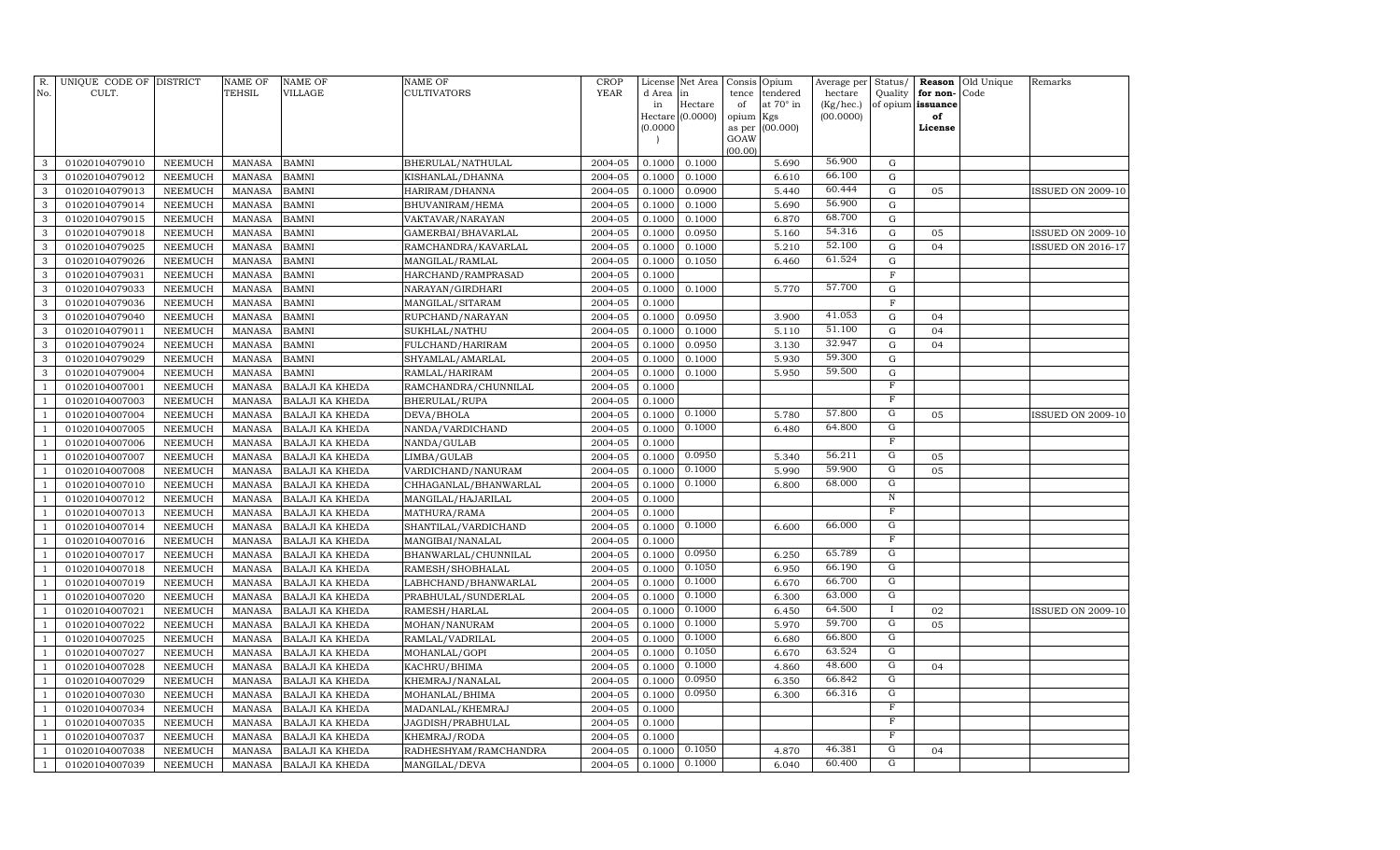|                                | R. UNIQUE CODE OF DISTRICT       |                    | NAME OF                 | NAME OF                                          | NAME OF                                 | CROP               |                  | License Net Area Consis Opium |                 |                  | Average per            | Status/        |                | <b>Reason</b> Old Unique | Remarks                        |                                                        |
|--------------------------------|----------------------------------|--------------------|-------------------------|--------------------------------------------------|-----------------------------------------|--------------------|------------------|-------------------------------|-----------------|------------------|------------------------|----------------|----------------|--------------------------|--------------------------------|--------------------------------------------------------|
| No.                            | CULT.                            |                    | TEHSIL                  | VILLAGE                                          | CULTIVATORS                             | YEAR               | d Area in        |                               | tence           | tendered         | hectare                | Quality        | for non-Code   |                          |                                |                                                        |
|                                |                                  |                    |                         |                                                  |                                         |                    | in               | Hectare<br>Hectare (0.0000)   | of<br>opium Kgs | at $70^\circ$ in | (Kg/hec.)<br>(00.0000) | of opium       | issuance<br>of |                          |                                |                                                        |
|                                |                                  |                    |                         |                                                  |                                         |                    | 0.0000           |                               |                 | as per (00.000)  |                        |                | License        |                          |                                |                                                        |
|                                |                                  |                    |                         |                                                  |                                         |                    |                  |                               | GOAW            |                  |                        |                |                |                          |                                |                                                        |
|                                |                                  |                    |                         |                                                  |                                         |                    |                  | 0.1000                        | (00.00)         |                  | 60.100                 | G              |                |                          |                                |                                                        |
| $\overline{1}$                 | 01020104007042                   | NEEMUCH            | MANASA                  | <b>BALAJI KA KHEDA</b>                           | CHHOGALAL/RAMAJI                        | 2004-05            | 0.1000           | 0.1000                        |                 | 6.010<br>5.620   | 56.200                 | G              |                |                          |                                |                                                        |
| <sup>1</sup><br>-1             | 01020104007043                   | NEEMUCH<br>NEEMUCH | MANASA<br>MANASA        | <b>BALAJI KA KHEDA</b>                           | PANNALAL/NARAYAN                        | 2004-05<br>2004-05 | 0.1000<br>0.1000 | 0.1050                        |                 | 5.380            | 51.238                 | G              | 05<br>04       |                          | <b>ISSUED ON 2016-17</b>       |                                                        |
| $\overline{1}$                 | 01020104007045<br>01020104007046 | NEEMUCH            | MANASA                  | <b>BALAJI KA KHEDA</b><br><b>BALAJI KA KHEDA</b> | SHANKARLAL/BHANA<br>BHANWARLAL/TULSIRAM | 2004-05            | 0.1000           |                               |                 |                  |                        | F              |                |                          |                                |                                                        |
| $\overline{1}$                 | 01020104007047                   | <b>NEEMUCH</b>     | MANASA                  | <b>BALAJI KA KHEDA</b>                           | BHAGCHAND/DEVA                          | 2004-05            | 0.1000           | 0.0950                        | 41.97           | 3.880            | 40.842                 | G              | 04             |                          | WATER AMAGE PANALTY 7.06%      |                                                        |
| $\overline{1}$                 | 01020104007048                   | <b>NEEMUCH</b>     | MANASA                  | <b>BALAJI KA KHEDA</b>                           | PREMCHAND/NATHU                         | 2004-05            | 0.1000           |                               |                 |                  |                        | F              |                |                          |                                |                                                        |
| $\overline{1}$                 | 01020104007049                   | <b>NEEMUCH</b>     | MANASA                  | <b>BALAJI KA KHEDA</b>                           | BAPULAL/KARU                            | 2004-05            | 0.1000           | 0.0950                        |                 | 5.200            | 54.737                 | G              | 05             |                          |                                |                                                        |
| $\overline{1}$                 | 01020104007050                   | <b>NEEMUCH</b>     | MANASA                  | BALAJI KA KHEDA                                  | SAGARMAL/BHERULAL                       | $2004 - 05$        | 0.1000           | 0.1050                        |                 | 6.120            | 58.286                 | G              | 05             |                          |                                |                                                        |
| <sup>1</sup>                   | 01020104007051                   | NEEMUCH            | MANASA                  | <b>BALAJI KA KHEDA</b>                           | KALU/GULAB                              | 2004-05            | 0.1000           | 0.1000                        | 42.14           | 4.160            | 41.600                 | G              | 04             |                          | WATER AMAGE PANALTY 6.72%      |                                                        |
| $\overline{1}$                 | 01020104007052                   | NEEMUCH            | MANASA                  | <b>BALAJI KA KHEDA</b>                           | MODAJI/GULAB                            | 2004-05            | 0.1000           | 0.1000                        |                 | 4.530            | 45.300                 | Ι              | 02             |                          | ISSUED ON 2009-10              |                                                        |
| <sup>1</sup>                   | 01020104007055                   | NEEMUCH            | MANASA                  | <b>BALAJI KA KHEDA</b>                           | BHERULAL/MEGHRAJ                        | 2004-05            | 0.1000           |                               |                 |                  |                        | F              |                |                          |                                |                                                        |
| $\overline{1}$                 | 01020104007056                   | NEEMUCH            | MANASA                  | <b>BALAJI KA KHEDA</b>                           | DEVILAL/CHUNNILAL                       | 2004-05            | 0.1000           | 0.1000                        |                 | 3.890            | 38.900                 | П              | 02             |                          | <b>ISSUED ON 2009-10</b>       |                                                        |
| $\overline{1}$                 | 01020104007057                   | NEEMUCH            | MANASA                  | <b>BALAJI KA KHEDA</b>                           | SHANKARLAL/GORILAL                      | 2004-05            | 0.1000           |                               |                 |                  |                        | F              |                |                          |                                |                                                        |
| $\overline{1}$                 | 01020104007058                   | NEEMUCH            | MANASA                  | <b>BALAJI KA KHEDA</b>                           | HARIRAM/VARDICHANDRA                    | 2004-05            | 0.1000           | 0.1000                        |                 | 6.260            | 62.600                 | G              |                |                          |                                |                                                        |
| $\overline{1}$                 | 01020104007061                   | NEEMUCH            | MANASA                  | <b>BALAJI KA KHEDA</b>                           | KAMLIBAI/MANGU                          | 2004-05            | 0.1000           |                               |                 |                  |                        | F              |                |                          |                                |                                                        |
| $\overline{1}$                 | 01020104007062                   | NEEMUCH            | MANASA                  | <b>BALAJI KA KHEDA</b>                           | PYARIBAI/NANALAL                        | 2004-05            | 0.1000           | 0.1000                        |                 | 6.510            | 65.100                 | G              |                |                          |                                |                                                        |
| $\overline{1}$                 | 01020104007053                   | NEEMUCH            | MANASA                  | <b>BALAJI KA KHEDA</b>                           | AMARLAL/BHERULAL                        | 2004-05            | 0.1000           | 0.0950                        |                 | 4.010            | 42.211                 |                | 02             |                          | <b>ISSUED ON 2009-10</b>       |                                                        |
| $\overline{1}$                 | 01020104007011                   | NEEMUCH            | MANASA                  | <b>BALAJI KA KHEDA</b>                           | BHURIBAI/GORILAL                        | 2004-05            | 0.1000           |                               |                 |                  |                        | $\mathbf F$    |                | 01020104026326           |                                |                                                        |
| $\mathbf{1}$                   | 01020104007068                   | NEEMUCH            | MANASA                  | <b>BALAJI KA KHEDA</b>                           | KAILASH/NANALAL                         | 2004-05            | 0.1000           |                               |                 |                  |                        | F              |                | 01020104026336           |                                |                                                        |
| <sup>1</sup>                   | 01020104007070                   | NEEMUCH            | MANASA                  | <b>BALAJI KA KHEDA</b>                           | ONKARLAL/BHANWARLAL                     | 2004-05            | 0.1000           | 0.1000                        |                 | 4.910            | 49.100                 | G              | 04             |                          | 102010427400 ISSUED ON 2016-17 |                                                        |
| -1                             | 01020104007071                   | NEEMUCH            | MANASA                  | <b>BALAJI KA KHEDA</b>                           | HARIRAM/SURAJMAL                        | 2004-05            | 0.1000           | 0.1000                        |                 | 6.430            | 64.300                 | G              |                | 01020104104002           |                                |                                                        |
| $\overline{1}$                 | 01020104007072                   | NEEMUCH            | MANASA                  | <b>BALAJI KA KHEDA</b>                           | MODIRAM/KASHIRAM                        | 2004-05            | 0.1000           | 0.1000                        |                 | 5.150            | 51.500                 | $\overline{G}$ | 04             |                          |                                | 102010410400 ISSUED ON 2016-17/TRANSFER SUWASRA BUJURG |
| - 1                            | 01020104007073                   | NEEMUCH            | MANASA                  | <b>BALAJI KA KHEDA</b>                           | RAMA/BHIMA                              | 2004-05            | 0.1000           | 0.1000                        |                 | 5.710            | 57.100                 | G              | 05             | 1020104104003            |                                |                                                        |
| $\overline{1}$                 | 01020104007074                   | NEEMUCH            | MANASA                  | <b>BALAJI KA KHEDA</b>                           | MOHANLAL/BHANWARLAL                     | 2004-05            | 0.1000           | 0.0950                        |                 | 5.810            | 61.158                 | $\overline{G}$ |                | 01020104031030           |                                |                                                        |
| - 1                            | 01020104011001                   | NEEMUCH            | MANASA                  | <b>BALAGANJ</b>                                  | BAPULAL/AMARLAL                         | 2004-05            | 0.1000           | 0.1000                        |                 | 6.630            | 66.300                 | G              |                |                          |                                |                                                        |
| <sup>1</sup>                   | 01020104011002                   | NEEMUCH            | MANASA                  | <b>BALAGANJ</b>                                  | PARASRAM/UDA                            | 2004-05            | 0.1000           | 0.1000                        |                 | 6.210            | 62.100                 | $\overline{G}$ |                |                          |                                |                                                        |
| $\overline{1}$                 | 01020104011003                   | NEEMUCH            | <b>MANASA</b>           | <b>BALAGANJ</b>                                  | GANGA BAI/MANGILAL                      | 2004-05            | 0.1000           | 0.1000                        |                 | 6.530            | 65.300                 | G              |                |                          |                                |                                                        |
| <sup>1</sup>                   | 01020104011004                   | <b>NEEMUCH</b>     | MANASA                  | <b>BALAGANJ</b>                                  | AMBALAL/BABRU                           | 2004-05            | 0.1000           | 0.1000                        |                 | 6.430            | 64.300<br>63.500       | G<br>G         |                |                          |                                |                                                        |
| <sup>1</sup>                   | 01020104011005<br>01020104011006 | <b>NEEMUCH</b>     | <b>MANASA</b>           | <b>BALAGANJ</b><br><b>BALAGANJ</b>               | DEVIKISHAN/ONKAR<br>MEGHRAJ/SHANKARLAL  | 2004-05            | 0.1000           | 0.1000<br>0.1000              |                 | 6.350<br>5.720   | 57.200                 | G              |                |                          |                                |                                                        |
| <sup>1</sup><br>$\overline{1}$ | 01020104011010                   | NEEMUCH<br>NEEMUCH | MANASA<br><b>MANASA</b> | <b>BALAGANJ</b>                                  | NANDUBAI/TEKCHAND                       | 2004-05<br>2004-05 | 0.1000<br>0.1000 | 0.0950                        |                 | 6.350            | 66.842                 | G              |                |                          |                                |                                                        |
| <sup>1</sup>                   | 01020104011012                   | NEEMUCH            | MANASA                  | <b>BALAGANJ</b>                                  | NARAYANIBAI/LALURAM                     | 2004-05            | 0.1000           | 0.0950                        |                 | 6.240            | 65.684                 | G              |                |                          |                                |                                                        |
| <sup>1</sup>                   | 01020104011013                   | NEEMUCH            | MANASA                  | <b>BALAGANJ</b>                                  | DHURA/PIRU                              | 2004-05            | 0.1000           | 0.1000                        |                 | 6.070            | 60.700                 | G              |                |                          |                                |                                                        |
| <sup>1</sup>                   | 01020104011014                   | NEEMUCH            | MANASA                  | <b>BALAGANJ</b>                                  | GENDIBAI/MANGILAL                       | 2004-05            | 0.1000           | 0.1000                        |                 | 6.190            | 61.900                 | G              |                |                          |                                |                                                        |
| <sup>1</sup>                   | 01020104011016                   | NEEMUCH            | <b>MANASA</b>           | <b>BALAGANJ</b>                                  | MITTHULAL/NARAYAN                       | 2004-05            | 0.1000           | 0.1000                        |                 | 5.840            | 58.400                 | G              |                |                          |                                |                                                        |
| <sup>1</sup>                   | 01020104011017                   | NEEMUCH            | MANASA                  | <b>BALAGANJ</b>                                  | CHEINRAM/NARAYAN                        | 2004-05            | 0.1000           | 0.1000                        |                 | 5.500            | 55.000                 | G              |                |                          |                                |                                                        |
| $\overline{1}$                 | 01020104011020                   | <b>NEEMUCH</b>     | MANASA                  | <b>BALAGANJ</b>                                  | GORA/DEVA                               | 2004-05            | 0.1000           | 0.0950                        |                 | 5.910            | 62.211                 | G              |                |                          |                                |                                                        |
| <sup>1</sup>                   | 01020104011021                   | NEEMUCH            | MANASA                  | <b>BALAGANJ</b>                                  | MANGILAL/DHANNA                         | 2004-05            | 0.1000           | 0.1000                        |                 | 6.450            | 64.500                 | G              |                |                          |                                |                                                        |
| <sup>1</sup>                   | 01020104011028                   | <b>NEEMUCH</b>     | MANASA                  | <b>BALAGANJ</b>                                  | NATHA/DALLA                             | 2004-05            | 0.1000           | 0.0950                        |                 | 6.000            | 63.158                 | G              |                |                          |                                |                                                        |
| $\mathbf{1}$                   | 01020104011030                   | NEEMUCH            | MANASA                  | <b>BALAGANJ</b>                                  | MANNALAL/GABBA                          | 2004-05            | 0.1000           | 0.0950                        |                 | 5.840            | 61.474                 | G              |                |                          |                                |                                                        |
| <sup>1</sup>                   | 01020104011032                   | NEEMUCH            | <b>MANASA</b>           | <b>BALAGANJ</b>                                  | KAMLABAI/BHONA                          | 2004-05            | 0.1000           | 0.0950                        |                 | 5.590            | 58.842                 | G              |                |                          |                                |                                                        |
| <sup>1</sup>                   | 01020104011037                   | NEEMUCH            | MANASA                  | <b>BALAGANJ</b>                                  | NATHULAL/KISHNA                         | 2004-05            | 0.1000           | 0.1000                        |                 | 6.720            | 67.200                 | G              |                |                          |                                |                                                        |
| <sup>1</sup>                   | 01020104011038                   | NEEMUCH            | MANASA                  | <b>BALAGANJ</b>                                  | RUPA/DALSINGH                           | 2004-05            | 0.1000           | 0.1000                        |                 | 6.010            | 60.100                 | G              |                |                          |                                |                                                        |
| $\overline{1}$                 | 01020104011039                   | NEEMUCH            |                         | MANASA BALAGANJ                                  | DURGA/DALSINGH                          | 2004-05            | 0.1000           | 0.1000                        |                 | 5.990            | 59.900                 | $\mathbf G$    |                |                          |                                |                                                        |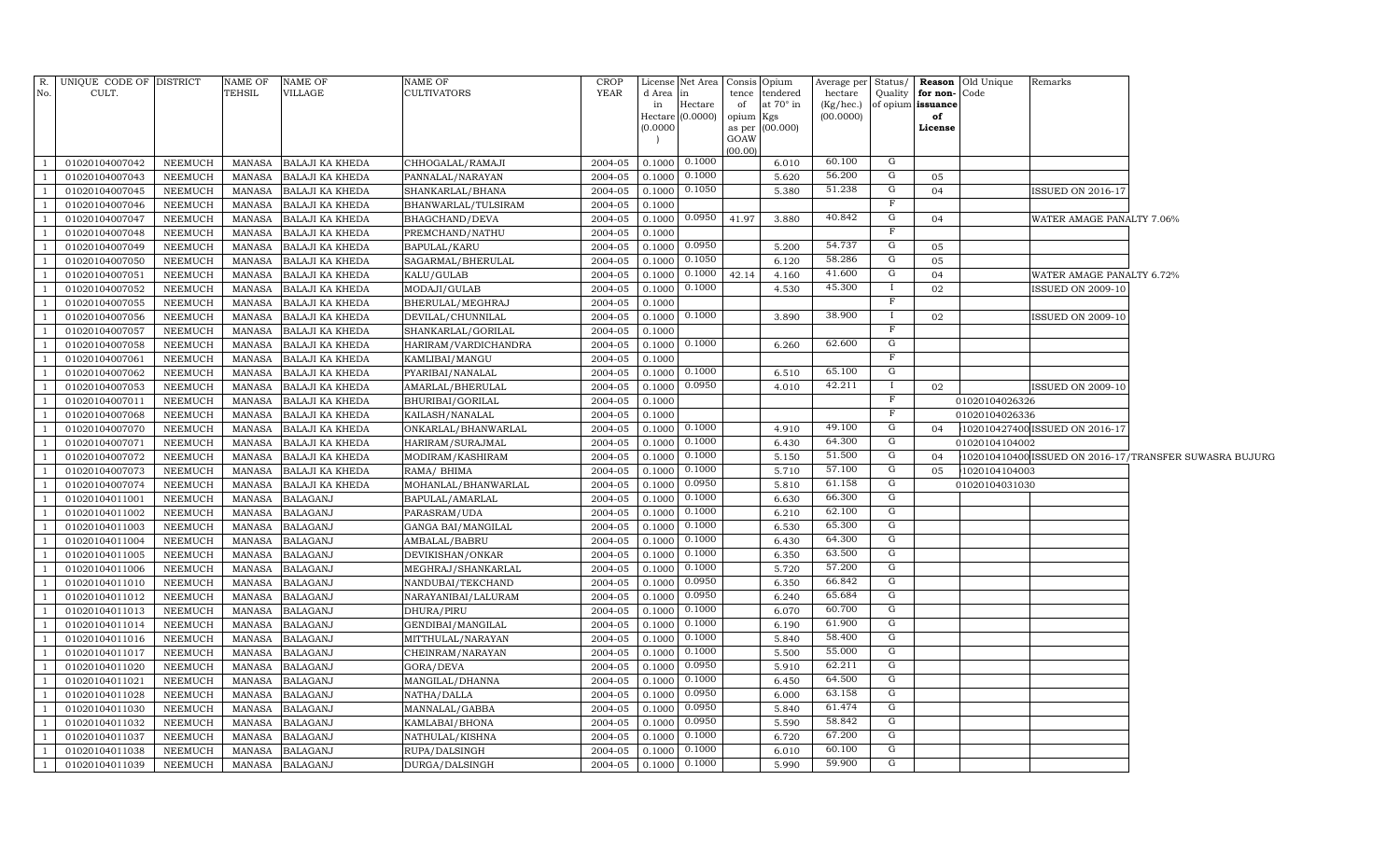| R.<br>No.      | UNIQUE CODE OF DISTRICT<br>CULT. |                | <b>NAME OF</b><br>TEHSIL | NAME OF<br>VILLAGE | <b>NAME OF</b><br>CULTIVATORS | <b>CROP</b><br><b>YEAR</b> | d Area in<br>in  | License Net Area<br>Hectare<br>Hectare (0.0000) | Consis<br>Opium<br>tendered<br>tence<br>at 70° in<br>of<br>opium<br>Kgs | Average per<br>hectare<br>(Kg/hec.)<br>(00.0000) | Status/<br>Quality         | for non-Code<br>of opium issuance<br>of | Reason Old Unique | Remarks                  |
|----------------|----------------------------------|----------------|--------------------------|--------------------|-------------------------------|----------------------------|------------------|-------------------------------------------------|-------------------------------------------------------------------------|--------------------------------------------------|----------------------------|-----------------------------------------|-------------------|--------------------------|
|                |                                  |                |                          |                    |                               |                            | (0.0000)         |                                                 | (00.000)<br>as per<br>GOAW<br>(00.00)                                   |                                                  |                            | License                                 |                   |                          |
| -1             | 01020104011040                   | <b>NEEMUCH</b> | <b>MANASA</b>            | <b>BALAGANJ</b>    | HEERALAL/SOHANLAL             | 2004-05                    | 0.1000           | 0.0950                                          | 5.150                                                                   | 54.211                                           | G                          | 05                                      |                   | <b>ISSUED ON 2009-10</b> |
| -1             | 01020104011043                   | <b>NEEMUCH</b> | <b>MANASA</b>            | <b>BALAGANJ</b>    | BADRI/MANGU                   | 2004-05                    | 0.1000           | 0.0950                                          | 5.890                                                                   | 62.000                                           | $\mathbf G$                |                                         |                   |                          |
| -1             | 01020104011044                   | <b>NEEMUCH</b> | <b>MANASA</b>            | <b>BALAGANJ</b>    | PANNIBAI/NARAYAN              | 2004-05                    | 0.1000           | 0.0950                                          | 6.400                                                                   | 67.368                                           | G                          |                                         |                   |                          |
| -1             | 01020104011047                   | <b>NEEMUCH</b> | <b>MANASA</b>            | <b>BALAGANJ</b>    | SHYAMCHARAN/RADHAKISAN        | 2004-05                    | 0.1000           | 0.0950                                          | 5.090                                                                   | 53.579                                           | G                          | 04                                      |                   | <b>ISSUED ON 2009-10</b> |
|                | 01020104011048                   | <b>NEEMUCH</b> | <b>MANASA</b>            | <b>BALAGANJ</b>    | KAMLABAI/GABBA                | 2004-05                    | 0.1000           | 0.0950                                          | 5.880                                                                   | 61.895                                           | G                          |                                         |                   |                          |
| $\overline{1}$ | 01020104011050                   | <b>NEEMUCH</b> | <b>MANASA</b>            | <b>BALAGANJ</b>    | BANSILAL/GIRWAR               | 2004-05                    | 0.1000           | 0.0950                                          | 5.880                                                                   | 61.895                                           | G                          |                                         |                   |                          |
| $\overline{1}$ | 01020104011051                   | <b>NEEMUCH</b> | <b>MANASA</b>            | <b>BALAGANJ</b>    | AMARSINGH/MANGILAL            | 2004-05                    | 0.1000           | 0.0900                                          | 5.430                                                                   | 60.333                                           | G                          |                                         |                   |                          |
| -1             | 01020104011052                   | <b>NEEMUCH</b> | <b>MANASA</b>            | <b>BALAGANJ</b>    | BIHARI/LALA                   | 2004-05                    | 0.1000           | 0.0900                                          | 5.870                                                                   | 65.222                                           | G                          |                                         |                   |                          |
|                | 01020104011053                   | <b>NEEMUCH</b> | <b>MANASA</b>            | <b>BALAGANJ</b>    | NATHU/RAMA                    | 2004-05                    | 0.1000           | 0.0950                                          | 5.840                                                                   | 61.474                                           | G                          |                                         |                   |                          |
| $\overline{1}$ | 01020104011054                   | <b>NEEMUCH</b> | <b>MANASA</b>            | <b>BALAGANJ</b>    | SOJI/RATNA                    | 2004-05                    | 0.1000           | 0.0950                                          | 5.670                                                                   | 59.684                                           | G                          |                                         |                   |                          |
|                | 01020104011058                   | <b>NEEMUCH</b> | <b>MANASA</b>            | <b>BALAGANJ</b>    | SHANTILAL/NANURAM             | 2004-05                    | 0.1000           | 0.1000                                          | 5.570                                                                   | 55.700                                           | G                          |                                         |                   |                          |
| $\overline{1}$ | 01020104011059                   | <b>NEEMUCH</b> | <b>MANASA</b>            | <b>BALAGANJ</b>    | GANPAT/GIRVAR                 | 2004-05                    | 0.1000           | 0.0950                                          | 6.240                                                                   | 65.684                                           | G                          |                                         |                   |                          |
| $\overline{1}$ | 01020104011066                   | <b>NEEMUCH</b> | <b>MANASA</b>            | <b>BALAGANJ</b>    | MANNALAL/GOUTAM               | 2004-05                    | 0.1000           | 0.1000                                          | 5.170                                                                   | 51.700                                           | G                          | 04                                      |                   | ISSUED ON 2016-17        |
| $\overline{1}$ | 01020104011064                   | <b>NEEMUCH</b> | <b>MANASA</b>            | <b>BALAGANJ</b>    | DARGA/RAMA                    | 2004-05                    | 0.1000           | 0.1050                                          | 6.510                                                                   | 62.000                                           | G                          |                                         |                   |                          |
| $\overline{1}$ | 01020104011067                   | <b>NEEMUCH</b> | <b>MANASA</b>            | <b>BALAGANJ</b>    | ONKARSINGH/RAYSINGH           | 2004-05                    | 0.1000           | 0.1000                                          | 6.390                                                                   | 63.900                                           | G                          |                                         |                   |                          |
| $\overline{1}$ | 01020104011068                   | <b>NEEMUCH</b> | <b>MANASA</b>            | <b>BALAGANJ</b>    | DARGA/SOJI                    | 2004-05                    | 0.1000           | 0.1000                                          | 5.940                                                                   | 59.400                                           | G                          |                                         |                   |                          |
|                | 01020104011069                   | <b>NEEMUCH</b> | MANASA                   | <b>BALAGANJ</b>    | GHYANMAL/SOHANLAL             | 2004-05                    | 0.1000           | 0.1000                                          | 6.320                                                                   | 63.200                                           | G                          |                                         |                   |                          |
| $\overline{1}$ | 01020104011071                   | <b>NEEMUCH</b> | <b>MANASA</b>            | <b>BALAGANJ</b>    | RAJU/LAKHA                    | 2004-05                    | 0.1000           | 0.0950                                          | 6.390                                                                   | 67.263                                           | $\mathbf G$                |                                         |                   |                          |
| $\overline{1}$ | 01020104011072                   | <b>NEEMUCH</b> | <b>MANASA</b>            | <b>BALAGANJ</b>    | KISANLAL/RAMA                 | 2004-05                    | 0.1000           | 0.0900                                          | 5.600                                                                   | 62.222                                           | $\mathbf G$                |                                         |                   |                          |
| $\mathbf{1}$   | 01020104011075                   | <b>NEEMUCH</b> | <b>MANASA</b>            | <b>BALAGANJ</b>    | INDUSINGH/SABBA               | 2004-05                    | 0.1000           | 0.0950                                          | 5.760                                                                   | 60.632                                           | $\mathbf G$                |                                         |                   |                          |
| $\mathbf{1}$   | 01020104011077                   | <b>NEEMUCH</b> | MANASA                   | <b>BALAGANJ</b>    | <b>KESURAM/LALA</b>           | 2004-05                    | 0.1000           | 0.0950                                          | 5.570                                                                   | 58.632                                           | $\mathbf G$                |                                         |                   |                          |
| $\mathbf{1}$   | 01020104011078                   | <b>NEEMUCH</b> | MANASA                   | <b>BALAGANJ</b>    | INDUSINGH/GORA                | 2004-05                    | 0.1000           | 0.0950                                          | 6.010                                                                   | 63.263                                           | G                          |                                         |                   |                          |
| $\mathbf{1}$   | 01020104011079                   | <b>NEEMUCH</b> | MANASA                   | <b>BALAGANJ</b>    | SHYAMLAL/MANGILAL             | 2004-05                    | 0.1000           | 0.1000                                          | 5.660                                                                   | 56.600                                           | G                          |                                         |                   |                          |
| $\mathbf{1}$   | 01020104011084                   | <b>NEEMUCH</b> | MANASA                   | <b>BALAGANJ</b>    | NANDUBAI/MEGHA                | 2004-05                    | 0.1000           | 0.0950                                          | 5.830                                                                   | 61.368                                           | G                          |                                         |                   |                          |
| $\mathbf{1}$   | 01020104011085                   | <b>NEEMUCH</b> | MANASA                   | <b>BALAGANJ</b>    | LAXMICHAND/NARAYAN            | 2004-05                    | 0.1000           | 0.1000                                          | 6.010                                                                   | 60.100                                           | G                          |                                         |                   |                          |
| $\overline{1}$ | 01020104011086                   | <b>NEEMUCH</b> | MANASA                   | <b>BALAGANJ</b>    | TEJA/PARSA                    | 2004-05                    | 0.1000           | 0.1000                                          | 6.750                                                                   | 67.500                                           | G                          |                                         |                   |                          |
| $\overline{1}$ | 01020104011087                   | <b>NEEMUCH</b> | MANASA                   | <b>BALAGANJ</b>    | JAMNALAL/BANSHILAL            | 2004-05                    | 0.1000           | 0.1000                                          | 6.990                                                                   | 69.900                                           | G                          |                                         |                   |                          |
| $\overline{1}$ | 01020104011096                   | <b>NEEMUCH</b> | MANASA                   | <b>BALAGANJ</b>    | SHANTILAL/MANGILAL            | 2004-05                    | 0.1000           | 0.0950                                          | 5.700                                                                   | 60.000                                           | G                          |                                         |                   |                          |
| $\overline{1}$ | 01020104011098                   | NEEMUCH        | MANASA                   | <b>BALAGANJ</b>    | SADDA/BHAVSINGH               | 2004-05                    | 0.1000           | 0.1000                                          | 5.730                                                                   | 57.300                                           | $\overline{G}$             |                                         |                   |                          |
| -1             | 01020104011099                   | <b>NEEMUCH</b> | MANASA                   | <b>BALAGANJ</b>    | GANGARAM/GABBA                | 2004-05                    | 0.1000           | 0.0900                                          | 5.390                                                                   | 59.889                                           | $\mathbf G$                |                                         |                   |                          |
| $\overline{1}$ | 01020104011061                   | <b>NEEMUCH</b> | <b>MANASA</b>            | <b>BALAGANJ</b>    | GABBA/MANSINGH                | 2004-05                    | 0.1000           | 0.0950                                          | 6.060                                                                   | 63.789                                           | G                          |                                         |                   |                          |
| -1             | 01020104011045                   | <b>NEEMUCH</b> | <b>MANASA</b>            | <b>BALAGANJ</b>    | GOVINDRAM/BADRILAL            | 2004-05                    | 0.1000           | 0.1000                                          | 6.790                                                                   | 67.900                                           | G                          |                                         |                   |                          |
|                | 01020104011018                   | <b>NEEMUCH</b> | <b>MANASA</b>            | <b>BALAGANJ</b>    | CHAINRAM/MOTILAL              | 2004-05                    | 0.1000           | 0.1000                                          | 6.230                                                                   | 62.300                                           | G                          |                                         |                   |                          |
| -1             | 01020104011062                   | <b>NEEMUCH</b> | <b>MANASA</b>            | <b>BALAGANJ</b>    | TEJA/NENA                     | 2004-05                    | 0.1000           | 0.0900                                          | 5.200                                                                   | 57.778                                           | G                          |                                         |                   |                          |
|                | 01020104011070                   | <b>NEEMUCH</b> | <b>MANASA</b>            | <b>BALAGANJ</b>    | SHOLA/PIRU                    | 2004-05                    | 0.1000           | 0.1050                                          | 6.470                                                                   | 61.619                                           | G                          |                                         |                   |                          |
|                | 01020104011082                   | NEEMUCH        | <b>MANASA</b>            | <b>BALAGANJ</b>    | RADAKISHAN/HAJARI             | 2004-05                    | 0.1000           | 0.1050                                          | 6.170                                                                   | 58.762                                           | $\mathbf G$                |                                         |                   |                          |
|                | 01020104011049                   | <b>NEEMUCH</b> | <b>MANASA</b>            | <b>BALAGANJ</b>    | BHAWSINGH/PIRU                | 2004-05                    | 0.1000           | 0.1000                                          | 5.670                                                                   | 56.700                                           | $\mathbf G$<br>$\mathbf G$ |                                         |                   |                          |
|                | 01020104011060                   | NEEMUCH        | <b>MANASA</b>            | <b>BALAGANJ</b>    | SADDA/MANSINGH CHOTA          | 2004-05                    | 0.1000           | 0.0950<br>0.0950                                | 5.820                                                                   | 61.263                                           | G                          |                                         |                   |                          |
|                | 01020104011095                   | <b>NEEMUCH</b> | <b>MANASA</b>            | <b>BALAGANJ</b>    | DURGA/MANSINGH                | 2004-05                    | 0.1000           | 0.1000                                          | 5.640                                                                   | 59.368<br>59.900                                 | G                          |                                         |                   |                          |
|                | 01020104011103                   | NEEMUCH        | <b>MANASA</b>            | <b>BALAGANJ</b>    | BIHARI/PIRU                   | 2004-05                    | 0.1000           | 0.1000                                          | 5.990                                                                   | 60.900                                           | G                          |                                         |                   |                          |
|                | 01020104011104                   | <b>NEEMUCH</b> | <b>MANASA</b>            | <b>BALAGANJ</b>    | DAYARAM/NANURAM               | 2004-05                    | 0.1000           | 0.0950                                          | 6.090                                                                   | 65.368                                           | G                          |                                         |                   |                          |
|                | 01020104011105                   | NEEMUCH        | <b>MANASA</b>            | <b>BALAGANJ</b>    | KESHURAM/DHURA                | 2004-05<br>2004-05         | 0.1000<br>0.1000 | 0.0950                                          | 6.210<br>6.160                                                          | 64.842                                           | G                          |                                         |                   |                          |
|                | 01020104011106                   | NEEMUCH        | <b>MANASA</b>            | <b>BALAGANJ</b>    | RUPA/MANSINGH                 |                            |                  | 0.1000                                          |                                                                         | 62.100                                           | G                          |                                         |                   |                          |
| <sup>1</sup>   | 01020104011107                   | NEEMUCH        | MANASA                   | <b>BALAGANJ</b>    | BADRILAL/BHUWANA              | 2004-05                    | 0.1000           |                                                 | 6.210                                                                   |                                                  |                            |                                         |                   | TRANSFER/ BHATKHED-II    |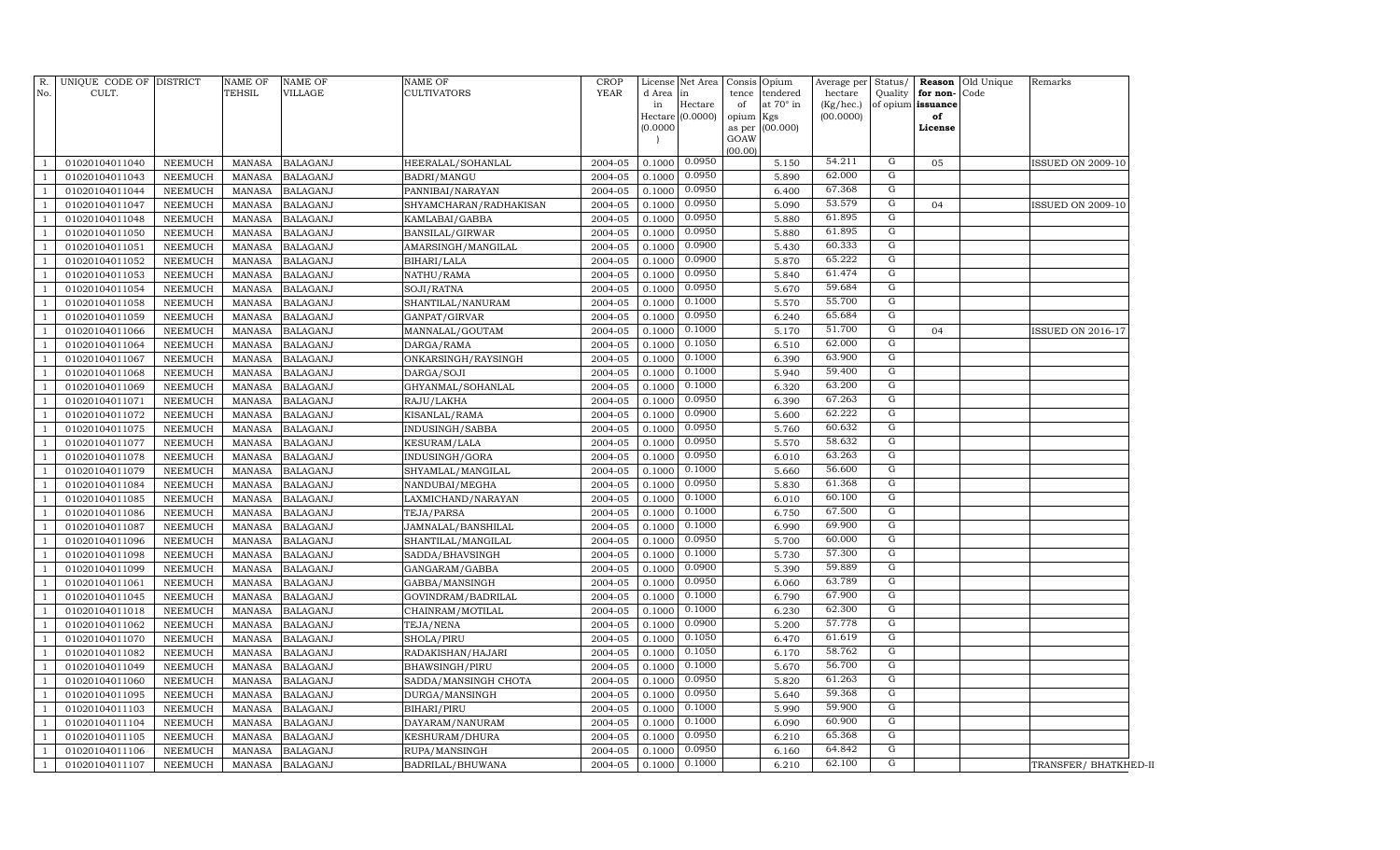| $R$ .<br>No. | UNIQUE CODE OF DISTRICT<br>CULT. |                                  | NAME OF<br>TEHSIL              | NAME OF<br>VILLAGE                 | <b>NAME OF</b><br><b>CULTIVATORS</b> | <b>CROP</b><br>YEAR | License<br>d Area | Net Area<br>in   | Consis<br>tence     | Opium<br>tendered | Average per<br>hectare | Status/<br>Quality               | Reason<br>for non- | Old Unique<br>Code | Remarks                        |
|--------------|----------------------------------|----------------------------------|--------------------------------|------------------------------------|--------------------------------------|---------------------|-------------------|------------------|---------------------|-------------------|------------------------|----------------------------------|--------------------|--------------------|--------------------------------|
|              |                                  |                                  |                                |                                    |                                      |                     | in                | Hectare          | of                  | at 70° in         | (Kg/hec.)              |                                  | of opium issuance  |                    |                                |
|              |                                  |                                  |                                |                                    |                                      |                     | (0.0000)          | Hectare (0.0000) | opium Kgs<br>as per | (00.000)          | (00.0000)              |                                  | of<br>License      |                    |                                |
|              |                                  |                                  |                                |                                    |                                      |                     |                   |                  | GOAW                |                   |                        |                                  |                    |                    |                                |
|              |                                  |                                  |                                |                                    |                                      |                     |                   |                  | (00.00)             |                   |                        |                                  |                    |                    |                                |
|              | 01020104011108                   | <b>NEEMUCH</b>                   | <b>MANASA</b>                  | <b>BALAGANJ</b>                    | SATAYANAYARAN/KACHRU                 | 2004-05             | 0.1000            |                  |                     |                   |                        | $\,$ N                           | 08                 |                    |                                |
|              | 01020104011109                   | <b>NEEMUCH</b>                   | <b>MANASA</b>                  | <b>BALAGANJ</b>                    | SHOLA/MANSINGH                       | 2004-05             | 0.1000            | 0.0900           |                     | 5.200             | 57.778                 | ${\rm G}$                        |                    |                    |                                |
|              | 01020104011110                   | <b>NEEMUCH</b>                   | <b>MANASA</b>                  | <b>BALAGANJ</b>                    | JAMANALAL/UDAYRAM                    | 2004-05             | 0.1000            | 0.1000           |                     | 5.760             | 57.600                 | $\overline{G}$                   |                    | 01020104017083     |                                |
| -1           | 01020104011076                   | <b>NEEMUCH</b>                   | <b>MANASA</b>                  | <b>BALAGANJ</b>                    | DURGA/MEGHA                          | 2004-05             | 0.1000            | 0.1000           |                     | 6.230             | 62.300                 | G                                |                    | 01020104017090     |                                |
|              | 01020104011112                   | <b>NEEMUCH</b>                   | <b>MANASA</b>                  | <b>BALAGANJ</b>                    | NANURAM/GOUTAM                       | 2004-05             | 0.1000            | 0.1000           |                     | 5.990             | 59.900                 | G                                |                    | 01020104017094     |                                |
| - 1          | 01020104011113                   | <b>NEEMUCH</b>                   | <b>MANASA</b>                  | <b>BALAGANJ</b>                    | LAKKHA/PIRU                          | 2004-05             | 0.1000            | 0.0900           |                     | 4.590             | 51.000                 | $\overline{G}$<br>$\overline{G}$ | 04                 |                    | 102010401709 ISSUED ON 2016-17 |
| -1           | 01020104011114                   | <b>NEEMUCH</b>                   | <b>MANASA</b>                  | <b>BALAGANJ</b>                    | RAJENDRA/BANSHILAL                   | 2004-05             | 0.1000            | 0.1000           |                     | 6.580             | 65.800<br>52.000       |                                  |                    | 01020104017103     |                                |
| 3            | 01020104069001                   | <b>NEEMUCH</b>                   | <b>MANASA</b>                  | <b>BADKUWAN</b>                    | MOTILAL/RATANLAL                     | 2004-05             | 0.1000            | 0.1050           |                     | 5.460             | 28.900                 | ${\rm G}$                        | 04                 |                    | <b>ISSUED ON 2016-17</b>       |
| 3            | 01020104069002                   | <b>NEEMUCH</b>                   | <b>MANASA</b>                  | <b>BADKUWAN</b>                    | HEERABAI/HANSRAJ                     | 2004-05             | 0.1000            | 0.1000           |                     | 2.890             | 55.368                 | $\mathbf G$                      | 04                 |                    |                                |
| 3            | 01020104069003                   | <b>NEEMUCH</b>                   | <b>MANASA</b>                  | <b>BADKUWAN</b>                    | RUKMANBAI/BHERU                      | 2004-05             | 0.1000            | 0.0950           |                     | 5.260             | 36.600                 | $\mathbf G$                      |                    |                    |                                |
| 3<br>3       | 01020104069004<br>01020104069005 | <b>NEEMUCH</b><br><b>NEEMUCH</b> | <b>MANASA</b><br><b>MANASA</b> | <b>BADKUWAN</b><br><b>BADKUWAN</b> | KACHRULAL/NANURAM                    | 2004-05<br>2004-05  | 0.1000<br>0.1000  | 0.1000<br>0.1000 | 43.22               | 3.660<br>6.010    | 60.100                 | $\mathbf{I}$<br>$\mathbf G$      | 02                 |                    |                                |
| 3            | 01020104069006                   | <b>NEEMUCH</b>                   | <b>MANASA</b>                  | <b>BADKUWAN</b>                    | GOVINDRAM/GANESHRAM<br>KARIBAI/BAGDU | 2004-05             | 0.1000            | 0.1000           |                     | 6.060             | 60.600                 | $\mathbf G$                      |                    |                    |                                |
| 3            | 01020104069009                   | <b>NEEMUCH</b>                   | <b>MANASA</b>                  | <b>BADKUWAN</b>                    | BAGDIRAM/RAMLAL                      | 2004-05             | 0.1000            | 0.0950           |                     | 5.060             | 53.263                 | ${\bf G}$                        | 04                 |                    | <b>ISSUED ON 2009-10</b>       |
| 3            | 01020104069010                   | <b>NEEMUCH</b>                   | <b>MANASA</b>                  | <b>BADKUWAN</b>                    | MEGHRAJ/KACHRU                       | 2004-05             | 0.1000            | 0.0950           |                     | 5.990             | 63.053                 | ${\bf G}$                        | 05                 |                    | <b>ISSUED ON 2009-10</b>       |
| $\mathbf{3}$ | 01020104069011                   | <b>NEEMUCH</b>                   | <b>MANASA</b>                  | <b>BADKUWAN</b>                    | SUKHLAL/DHANNALAL                    | 2004-05             | 0.1000            | 0.1000           |                     | 5.790             | 57.900                 | ${\bf G}$                        |                    |                    |                                |
| 3            | 01020104069012                   | <b>NEEMUCH</b>                   | <b>MANASA</b>                  | <b>BADKUWAN</b>                    | SHANUBAI/MANGILAL                    | 2004-05             | 0.1000            | 0.1000           |                     | 6.220             | 62.200                 | ${\bf G}$                        |                    |                    |                                |
| 3            | 01020104069013                   | <b>NEEMUCH</b>                   | <b>MANASA</b>                  | <b>BADKUWAN</b>                    | JAGANNATH/CHATARBHUJ                 | 2004-05             | 0.1000            | 0.0950           |                     | 5.520             | 58.105                 | ${\bf G}$                        |                    |                    |                                |
| 3            | 01020104069014                   | NEEMUCH                          | <b>MANASA</b>                  | <b>BADKUWAN</b>                    | RAMESH/MOTILAL                       | 2004-05             | 0.1000            | 0.1000           |                     | 5.870             | 58.700                 | ${\bf G}$                        |                    |                    |                                |
| $\mathbf{3}$ | 01020104069016                   | <b>NEEMUCH</b>                   | <b>MANASA</b>                  | <b>BADKUWAN</b>                    | KISHANLAL/PRABHULAL                  | 2004-05             | 0.1000            | 0.0950           |                     | 5.590             | 58.842                 | ${\bf G}$                        | 05                 |                    | <b>ISSUED ON 2009-10</b>       |
| 3            | 01020104069017                   | <b>NEEMUCH</b>                   | <b>MANASA</b>                  | <b>BADKUWAN</b>                    | KAMLABAI/PRABHU                      | 2004-05             | 0.1000            | 0.0900           |                     | 5.290             | 58.778                 | $\mathbf G$                      | 05                 |                    | <b>ISSUED ON 2009-10</b>       |
| 3            | 01020104069018                   | <b>NEEMUCH</b>                   | <b>MANASA</b>                  | <b>BADKUWAN</b>                    | NANURAM/MOTI                         | 2004-05             | 0.1000            | 0.1000           |                     | 5.760             | 57.600                 | ${\bf G}$                        |                    |                    |                                |
| 3            | 01020104069019                   | NEEMUCH                          | <b>MANASA</b>                  | <b>BADKUWAN</b>                    | DINESH/BAGDIRAM                      | 2004-05             | 0.1000            | 0.1000           |                     | 5.150             | 51.500                 | $\mathbf G$                      | 04                 |                    | <b>ISSUED ON 2016-17</b>       |
| $\mathbf{3}$ | 01020104069020                   | <b>NEEMUCH</b>                   | <b>MANASA</b>                  | <b>BADKUWAN</b>                    | RAMSINGH/NANURAM                     | 2004-05             | 0.1000            | 0.1000           |                     | 6.030             | 60.300                 | $\mathbf G$                      |                    |                    |                                |
| 3            | 01020104069021                   | <b>NEEMUCH</b>                   | <b>MANASA</b>                  | <b>BADKUWAN</b>                    | VISHRAM/MODA                         | 2004-05             | 0.1000            | 0.0900           |                     | 5.270             | 58.556                 | ${\bf G}$                        |                    |                    |                                |
| 3            | 01020104069022                   | <b>NEEMUCH</b>                   | <b>MANASA</b>                  | <b>BADKUWAN</b>                    | LILABAI/BHAGIRATH                    | 2004-05             | 0.1000            | 0.1000           |                     | 5.290             | 52.900                 | ${\bf G}$                        | 04                 |                    | <b>ISSUED ON 2016-17</b>       |
| 3            | 01020104069024                   | <b>NEEMUCH</b>                   | <b>MANASA</b>                  | <b>BADKUWAN</b>                    | GHISIBAI/NANDLAL                     | 2004-05             | 0.1000            | 0.1000           |                     | 5.280             | 52.800                 | ${\bf G}$                        | 04                 |                    | ISSUED ON 2016-17              |
| $\mathbf{3}$ | 01020104069025                   | <b>NEEMUCH</b>                   | <b>MANASA</b>                  | <b>BADKUWAN</b>                    | KAVARLAL/MOTI                        | 2004-05             | 0.1000            | 0.1050           |                     | 5.060             | 48.190                 | ${\bf G}$                        | 04                 |                    | ISSUED ON 2016-17              |
| 3            | 01020104069026                   | <b>NEEMUCH</b>                   | <b>MANASA</b>                  | <b>BADKUWAN</b>                    | BADRILAL/BAGDU                       | 2004-05             | 0.1000            | 0.1000           |                     | 6.290             | 62.900                 | ${\bf G}$                        |                    |                    |                                |
| 3            | 01020104069027                   | <b>NEEMUCH</b>                   | <b>MANASA</b>                  | <b>BADKUWAN</b>                    | BADRILAL/RAJARAM                     | 2004-05             | 0.1000            | 0.1000           |                     | 5.930             | 59.300                 | ${\bf G}$                        |                    |                    |                                |
| 3            | 01020104069028                   | NEEMUCH                          | <b>MANASA</b>                  | <b>BADKUWAN</b>                    | BHAVARLAL/CHUNNILAL                  | 2004-05             | 0.1000            | 0.1000           |                     | 4.970             | 49.700                 | ${\bf G}$                        | 04                 |                    | <b>ISSUED ON 2016-17</b>       |
| 3            | 01020104069029                   | NEEMUCH                          | <b>MANASA</b>                  | <b>BADKUWAN</b>                    | DALU/KESHURAM                        | 2004-05             | 0.1000            | 0.1000           |                     | 5.840             | 58.400                 | $\mathbf G$                      |                    |                    |                                |
| 3            | 01020104069030                   | NEEMUCH                          | <b>MANASA</b>                  | <b>BADKUWAN</b>                    | BHAGATRAM/GOUTAM                     | 2004-05             | 0.1000            | 0.1000           |                     | 5.610             | 56.100                 | $\mathbf G$                      |                    |                    |                                |
| 3            | 01020104069033                   | <b>NEEMUCH</b>                   | <b>MANASA</b>                  | <b>BADKUWAN</b>                    | KANKUBAI/BHAWARLAL                   | 2004-05             | 0.1000            | 0.1000           |                     | 5.700             | 57.000                 | $\mathbf G$                      | 05                 |                    | <b>ISSUED ON 2009-10</b>       |
| 3            | 01020104069034                   | NEEMUCH                          | <b>MANASA</b>                  | <b>BADKUWAN</b>                    | GONDIBAI/RAJMAL                      | 2004-05             | 0.1000            | 0.0950           |                     | 5.420             | 57.053                 | $\mathbf G$                      |                    |                    |                                |
| 3            | 01020104069035                   | <b>NEEMUCH</b>                   | <b>MANASA</b>                  | <b>BADKUWAN</b>                    | BHERULAL/RUGHNATH                    | 2004-05             | 0.1000            |                  |                     |                   |                        | $\overline{F}$                   |                    |                    |                                |
| 3            | 01020104069037                   | <b>NEEMUCH</b>                   | <b>MANASA</b>                  | <b>BADKUWAN</b>                    | RUKMANIBAI/BHAVARLAL                 | 2004-05             | 0.1000            | 0.1000           |                     | 4.950             | 49.500                 | $\mathbf G$                      | 04                 |                    | <b>ISSUED ON 2016-17</b>       |
| 3            | 01020104069039                   | <b>NEEMUCH</b>                   | <b>MANASA</b>                  | <b>BADKUWAN</b>                    | RATANLAL/PYARA                       | 2004-05             | 0.1000            | 0.1000           |                     | 5.190             | 51.900                 | ${\bf G}$                        | 04                 |                    | ISSUED ON 2016-17              |
| 3            | 01020104069040                   | <b>NEEMUCH</b>                   | <b>MANASA</b>                  | <b>BADKUWAN</b>                    | PRABHULAL/BHANWARLAL                 | 2004-05             | 0.1000            | 0.1000           |                     | 5.940             | 59.400                 | $\mathbf G$                      |                    |                    |                                |
| 3            | 01020104069042                   | <b>NEEMUCH</b>                   | <b>MANASA</b>                  | <b>BADKUWAN</b>                    | RODIBAI/BAGDURAM                     | 2004-05             | 0.1000            | 0.0950           |                     | 5.230             | 55.053                 | ${\bf G}$                        | 05                 |                    | <b>ISSUED ON 2009-10</b>       |
| 3            | 01020104069043                   | NEEMUCH                          | <b>MANASA</b>                  | <b>BADKUWAN</b>                    | DALU/KISHOR                          | 2004-05             | 0.1000            | 0.1000           |                     | 5.110             | 51.100<br>54.300       | ${\bf G}$                        | 04                 |                    | <b>ISSUED ON 2016-17</b>       |
| 3            | 01020104069044                   | <b>NEEMUCH</b>                   | <b>MANASA</b>                  | <b>BADKUWAN</b>                    | SALAGRAM/MODA                        | 2004-05             | 0.1000            | 0.1000           |                     | 5.430             | 58.800                 | $\mathbf G$                      |                    |                    |                                |
| $\mathbf{3}$ | 01020104069045                   | NEEMUCH                          | <b>MANASA</b>                  | <b>BADKUWAN</b>                    | DHAPUBAI/SITARAM                     | 2004-05             | 0.1000            | 0.1000           |                     | 5.880             | 59.905                 | G<br>G                           |                    |                    |                                |
| $\sqrt{3}$   | 01020104069046                   | NEEMUCH                          | MANASA                         | <b>BADKUWAN</b>                    | RATAN/BHANA                          | 2004-05             | 0.1000            | 0.1050           |                     | 6.290             |                        |                                  |                    |                    |                                |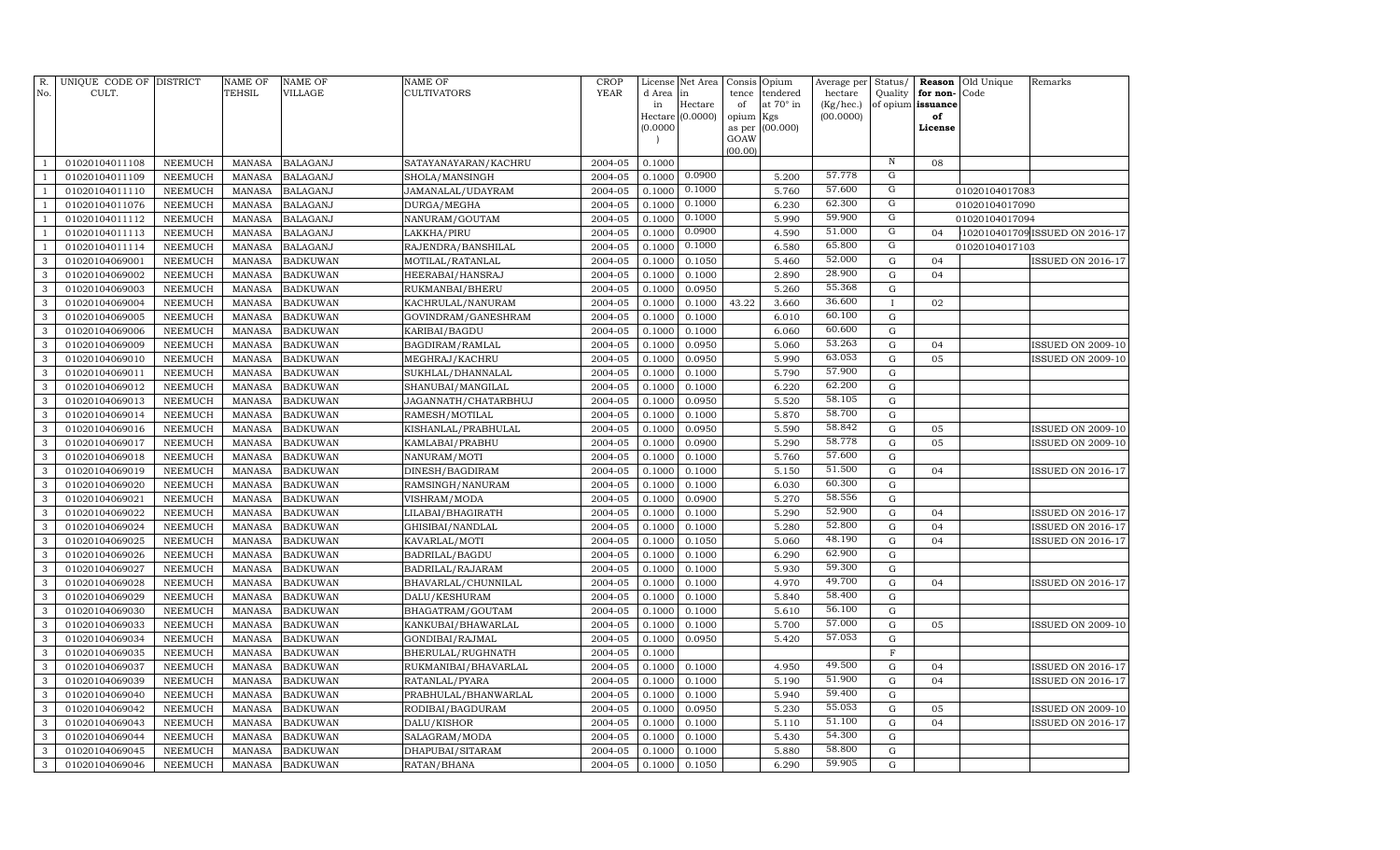| R.<br>No. | UNIQUE CODE OF DISTRICT<br>CULT. |                | <b>NAME OF</b><br><b>TEHSIL</b> | <b>NAME OF</b><br>VILLAGE | NAME OF<br>CULTIVATORS  | <b>CROP</b><br><b>YEAR</b> | d Area in<br>in            | License Net Area<br>Hectare<br>Hectare (0.0000) | Consis<br>tence<br>of<br>opium | Opium<br>tendered<br>at $70^\circ$ in<br>Kgs | Average per<br>hectare<br>(Kg/hec.)<br>(00.0000) | Status/<br>Quality<br>of opium issuance | for non-<br>of | <b>Reason</b> Old Unique<br>Code | Remarks                  |
|-----------|----------------------------------|----------------|---------------------------------|---------------------------|-------------------------|----------------------------|----------------------------|-------------------------------------------------|--------------------------------|----------------------------------------------|--------------------------------------------------|-----------------------------------------|----------------|----------------------------------|--------------------------|
|           |                                  |                |                                 |                           |                         |                            | (0.0000)<br>$\overline{ }$ |                                                 | as per<br>GOAW<br>(00.00)      | (00.000)                                     |                                                  |                                         | License        |                                  |                          |
| 3         | 01020104069048                   | NEEMUCH        | <b>MANASA</b>                   | <b>BADKUWAN</b>           | SHANKAR/GOUTAM          | 2004-05                    | 0.1000                     | 0.1050                                          |                                | 6.310                                        | 60.095                                           | G                                       |                |                                  |                          |
| 3         | 01020104069049                   | <b>NEEMUCH</b> | <b>MANASA</b>                   | <b>BADKUWAN</b>           | KISHANLAL/NANURAM       | 2004-05                    | 0.1000                     | 0.1000                                          |                                | 4.960                                        | 49.600                                           | G                                       | 04             |                                  | <b>ISSUED ON 2016-17</b> |
| 3         | 01020104069050                   | <b>NEEMUCH</b> | <b>MANASA</b>                   | <b>BADKUWAN</b>           | KANA/KESHURAM           | 2004-05                    | 0.1000                     | 0.1000                                          |                                | 5.880                                        | 58.800                                           | $\mathbf G$                             |                |                                  |                          |
| 3         | 01020104069051                   | <b>NEEMUCH</b> | <b>MANASA</b>                   | <b>BADKUWAN</b>           | RATANLAL/GOUTAM         | 2004-05                    | 0.1000                     | 0.1000                                          |                                | 5.110                                        | 51.100                                           | G                                       | 04             |                                  |                          |
| 3         | 01020104069053                   | <b>NEEMUCH</b> | <b>MANASA</b>                   | <b>BADKUWAN</b>           | PRABHULAL/BAGDU         | 2004-05                    | 0.1000                     | 0.1050                                          |                                | 6.310                                        | 60.095                                           | $\mathbf G$                             |                |                                  |                          |
| 3         | 01020104069054                   | <b>NEEMUCH</b> | <b>MANASA</b>                   | <b>BADKUWAN</b>           | DHANNA/RUGHNATH         | 2004-05                    | 0.1000                     | 0.1050                                          |                                | 5.620                                        | 53.524                                           | $\mathbf G$                             | 04             |                                  | <b>ISSUED ON 2016-17</b> |
| 3         | 01020104069055                   | <b>NEEMUCH</b> | <b>MANASA</b>                   | <b>BADKUWAN</b>           | DIDAR KHA/ALLAHBELI     | 2004-05                    | 0.1000                     | 0.1000                                          |                                | 5.320                                        | 53.200                                           | ${\bf G}$                               | 04             |                                  | <b>ISSUED ON 2016-17</b> |
| 3         | 01020104069056                   | <b>NEEMUCH</b> | <b>MANASA</b>                   | <b>BADKUWAN</b>           | ISHAK MOH./ALLAHBELI    | 2004-05                    | 0.1000                     | 0.1000                                          |                                | 6.100                                        | 61.000                                           | G                                       |                |                                  |                          |
| 3         | 01020104069057                   | <b>NEEMUCH</b> | <b>MANASA</b>                   | <b>BADKUWAN</b>           | MATHURALAL/GOUTAM       | 2004-05                    | 0.1000                     | 0.0950                                          |                                | 6.390                                        | 67.263                                           | $\mathbf G$                             |                |                                  |                          |
| 3         | 01020104069058                   | <b>NEEMUCH</b> | <b>MANASA</b>                   | <b>BADKUWAN</b>           | RATANLAL/RAMAJI         | 2004-05                    | 0.1000                     | 0.1000                                          |                                | 6.060                                        | 60.600                                           | $\mathbf G$                             |                |                                  |                          |
| 3         | 01020104069059                   | <b>NEEMUCH</b> | <b>MANASA</b>                   | <b>BADKUWAN</b>           | NANDLAL/MULCHAND        | 2004-05                    | 0.1000                     | 0.1000                                          |                                | 6.370                                        | 63.700                                           | $\mathbf G$                             |                |                                  |                          |
| 3         | 01020104069060                   | <b>NEEMUCH</b> | <b>MANASA</b>                   | <b>BADKUWAN</b>           | DHAKHIBAI/KISHANLAL     | 2004-05                    | 0.1000                     |                                                 |                                |                                              |                                                  | $\overline{F}$                          |                |                                  |                          |
| 3         | 01020104069061                   | NEEMUCH        | <b>MANASA</b>                   | <b>BADKUWAN</b>           | DEVILAL/BHUWANIRAM      | 2004-05                    | 0.1000                     | 0.0950                                          |                                | 5.810                                        | 61.158                                           | $\mathbf G$                             |                |                                  |                          |
| 3         | 01020104069064                   | NEEMUCH        | <b>MANASA</b>                   | <b>BADKUWAN</b>           | SITARAM/NANURAM         | 2004-05                    | 0.1000                     | 0.1000                                          |                                | 6.080                                        | 60.800                                           | $\mathbf G$                             |                |                                  |                          |
| 3         | 01020104069066                   | NEEMUCH        | <b>MANASA</b>                   | <b>BADKUWAN</b>           | MATHURALAL/MOTI         | 2004-05                    | 0.1000                     | 0.1000                                          |                                | 6.230                                        | 62.300                                           | ${\bf G}$                               |                |                                  |                          |
| 3         | 01020104069067                   | NEEMUCH        | <b>MANASA</b>                   | <b>BADKUWAN</b>           | RAMESHCHANDRA/DEVILAL   | 2004-05                    | 0.1000                     | 0.1000                                          |                                | 6.560                                        | 65.600                                           | $\mathbf G$                             |                |                                  |                          |
| 3         | 01020104069068                   | NEEMUCH        | <b>MANASA</b>                   | <b>BADKUWAN</b>           | BHONIBAI/MANGILAL       | 2004-05                    | 0.1000                     | 0.0950                                          |                                | 5.210                                        | 54.842                                           | ${\bf G}$                               | 05             |                                  | <b>ISSUED ON 2009-10</b> |
| 3         | 01020104069071                   | NEEMUCH        | <b>MANASA</b>                   | <b>BADKUWAN</b>           | JAMANIBAI/LALJI         | 2004-05                    | 0.1000                     | 0.1000                                          |                                | 6.120                                        | 61.200                                           | G                                       |                |                                  |                          |
| 3         | 01020104069075                   | NEEMUCH        | <b>MANASA</b>                   | <b>BADKUWAN</b>           | MANGIBAI/BHAVARLAL      | 2004-05                    | 0.1000                     | 0.0950                                          |                                | 5.120                                        | 53.895                                           | G                                       | 04             |                                  | SSUED ON 2016-17         |
| 3         | 01020104069081                   | <b>NEEMUCH</b> | <b>MANASA</b>                   | <b>BADKUWAN</b>           | KASTURIBAI/JAGNNATH     | 2004-05                    | 0.1000                     | 0.1000                                          |                                | 6.150                                        | 61.500                                           | G                                       |                |                                  |                          |
| 3         | 01020104069041                   | NEEMUCH        | <b>MANASA</b>                   | <b>BADKUWAN</b>           | DEVRAM/VARDICHAND       | 2004-05                    | 0.1000                     | 0.1000                                          |                                | 6.060                                        | 60.600                                           | G                                       |                |                                  |                          |
| 3         | 01020104069089                   | <b>NEEMUCH</b> | <b>MANASA</b>                   | <b>BADKUWAN</b>           | BHAGATRAM/RAMLAL        | 2004-05                    | 0.1000                     | 0.1000                                          |                                | 5.690                                        | 56.900                                           | G                                       |                |                                  |                          |
| 3         | 01020104069031                   | <b>NEEMUCH</b> | <b>MANASA</b>                   | <b>BADKUWAN</b>           | KALU/DEVA               | 2004-05                    | 0.1000                     | 0.1000                                          |                                | 5.970                                        | 59.700                                           | $\mathbf G$                             |                |                                  |                          |
| 3         | 01020104069094                   | NEEMUCH        | <b>MANASA</b>                   | <b>BADKUWAN</b>           | NANDUBAI/PRABHULAL      | 2004-05                    | 0.1000                     | 0.1000                                          |                                | 6.390                                        | 63.900                                           | G                                       |                |                                  |                          |
| 3         | 01020104069098                   | <b>NEEMUCH</b> | <b>MANASA</b>                   | <b>BADKUWAN</b>           | JAGANNATH/DEVA          | 2004-05                    | 0.1000                     | 0.1000                                          |                                | 6.110                                        | 61.100                                           | G                                       |                |                                  |                          |
| 3         | 01020104095004                   | <b>NEEMUCH</b> | <b>MANASA</b>                   | ARNIYA MALI               | RAMLAL/MODA             | 2004-05                    | 0.1000                     | 0.1000                                          |                                | 6.260                                        | 62.600                                           | G                                       |                |                                  |                          |
| 3         | 01020104095011                   | <b>NEEMUCH</b> | <b>MANASA</b>                   | ARNIYA MALI               | BHAVARLAL/KALURAM       | 2004-05                    | 0.1000                     | 0.0950                                          |                                | 5.650                                        | 59.474                                           | $\mathbf G$                             |                |                                  |                          |
| 3         | 01020104095012                   | <b>NEEMUCH</b> | <b>MANASA</b>                   | ARNIYA MALI               | BHAVARLAL/JODHA         | 2004-05                    | 0.1000                     | 0.1000                                          |                                | 5.610                                        | 56.100                                           | G                                       |                |                                  |                          |
| 3         | 01020104095013                   | <b>NEEMUCH</b> | <b>MANASA</b>                   | ARNIYA MALI               | MOTIRAM/NANURAM         | 2004-05                    | 0.1000                     |                                                 |                                |                                              |                                                  | F                                       |                |                                  |                          |
| 3         | 01020104095016                   | <b>NEEMUCH</b> | <b>MANASA</b>                   | ARNIYA MALI               | KHUMANSINGH/GOBAR SINGH | 2004-05                    | 0.1000                     | 0.1000                                          |                                | 5.960                                        | 59.600                                           | $\mathbf G$                             |                |                                  |                          |
| 3         | 01020104095018                   | <b>NEEMUCH</b> | <b>MANASA</b>                   | ARNIYA MALI               | PANNALAL/KAVARLAL       | 2004-05                    | 0.1000                     | 0.1000                                          |                                | 5.180                                        | 51.800                                           | $\mathbf G$                             | 04             |                                  |                          |
| 3         | 01020104095019                   | <b>NEEMUCH</b> | <b>MANASA</b>                   | ARNIYA MALI               | RAMRATAN/BABULAL        | 2004-05                    | 0.1000                     | 0.0950                                          |                                | 6.370                                        | 67.053                                           | $\mathbf G$                             |                |                                  |                          |
| 3         | 01020104095026                   | <b>NEEMUCH</b> | <b>MANASA</b>                   | ARNIYA MALI               | RUPSINGH/SWARUPSINGH    | 2004-05                    | 0.1000                     |                                                 |                                |                                              |                                                  | $\mathbf F$                             |                |                                  |                          |
| 3         | 01020104095022                   | <b>NEEMUCH</b> | <b>MANASA</b>                   | ARNIYA MALI               | BHOPALSINGH/GOBARSINGH  | 2004-05                    | 0.1000                     |                                                 |                                |                                              |                                                  | F                                       |                |                                  |                          |
| 3         | 01020104095027                   | <b>NEEMUCH</b> | <b>MANASA</b>                   | ARNIYA MALI               | RAMESHCHANDRA/KANHYALAL | 2004-05                    | 0.1000                     | 0.1000                                          |                                | 5.260                                        | 52.600                                           | $\mathbf G$                             | 04             |                                  | <b>ISSUED ON 2016-17</b> |
| 3         | 01020104095028                   | <b>NEEMUCH</b> | <b>MANASA</b>                   | ARNIYA MALI               | KAVARLAL/SITARAM MALI   | 2004-05                    | 0.1000                     |                                                 |                                |                                              |                                                  | $\mathbf F$                             |                |                                  |                          |
| 3         | 01020104095030                   | <b>NEEMUCH</b> | <b>MANASA</b>                   | ARNIYA MALI               | RADHESHYAM/RAMLAL       | 2004-05                    | 0.1000                     | 0.1000                                          |                                | 6.460                                        | 64.600                                           | $\mathbf G$                             |                |                                  |                          |
| 3         | 01020104095031                   | <b>NEEMUCH</b> | <b>MANASA</b>                   | ARNIYA MALI               | KARULAL/NANURAM         | 2004-05                    | 0.1000                     | 0.0850                                          |                                | 5.360                                        | 63.059                                           | $\mathbf G$                             |                |                                  |                          |
| 3         | 01020104095032                   | <b>NEEMUCH</b> | <b>MANASA</b>                   | ARNIYA MALI               | UMRAVSINGH/RUPSINGH     | 2004-05                    | 0.1000                     | 0.1050                                          |                                | 6.860                                        | 65.333                                           | G                                       |                |                                  |                          |
| 3         | 01020104095033                   | <b>NEEMUCH</b> | <b>MANASA</b>                   | ARNIYA MALI               | CHITARSINGH/SVARUPSINGH | 2004-05                    | 0.1000                     |                                                 |                                |                                              |                                                  | F                                       |                |                                  |                          |
| 3         | 01020104095036                   | NEEMUCH        | <b>MANASA</b>                   | ARNIYA MALI               | GHANSHYAM/MANGILAL      | 2004-05                    | 0.1000                     |                                                 |                                |                                              |                                                  | $\mathbf F$                             | 07             |                                  | <b>ISSUED ON 2009-10</b> |
| 3         | 01020104095037                   | <b>NEEMUCH</b> | <b>MANASA</b>                   | <b>ARNIYA MALI</b>        | NAVALSINGH/BHAVAR       | 2004-05                    | 0.1000                     | 0.1050                                          |                                | 6.830                                        | 65.048                                           | G                                       |                |                                  |                          |
| 3         | 01020104095038                   | <b>NEEMUCH</b> | <b>MANASA</b>                   | ARNIYA MALI               | MOHANLAL/NANURAM        | 2004-05                    | 0.1000                     | 0.1000                                          |                                | 6.060                                        | 60.600                                           | G                                       |                |                                  |                          |
| 3         | 01020104095042                   | <b>NEEMUCH</b> | MANASA                          | <b>ARNIYA MALI</b>        | SHYAMDAS/MOTIDAS        | 2004-05                    | 0.1000                     |                                                 |                                |                                              |                                                  | F                                       | 07             |                                  | <b>ISSUED ON 2009-10</b> |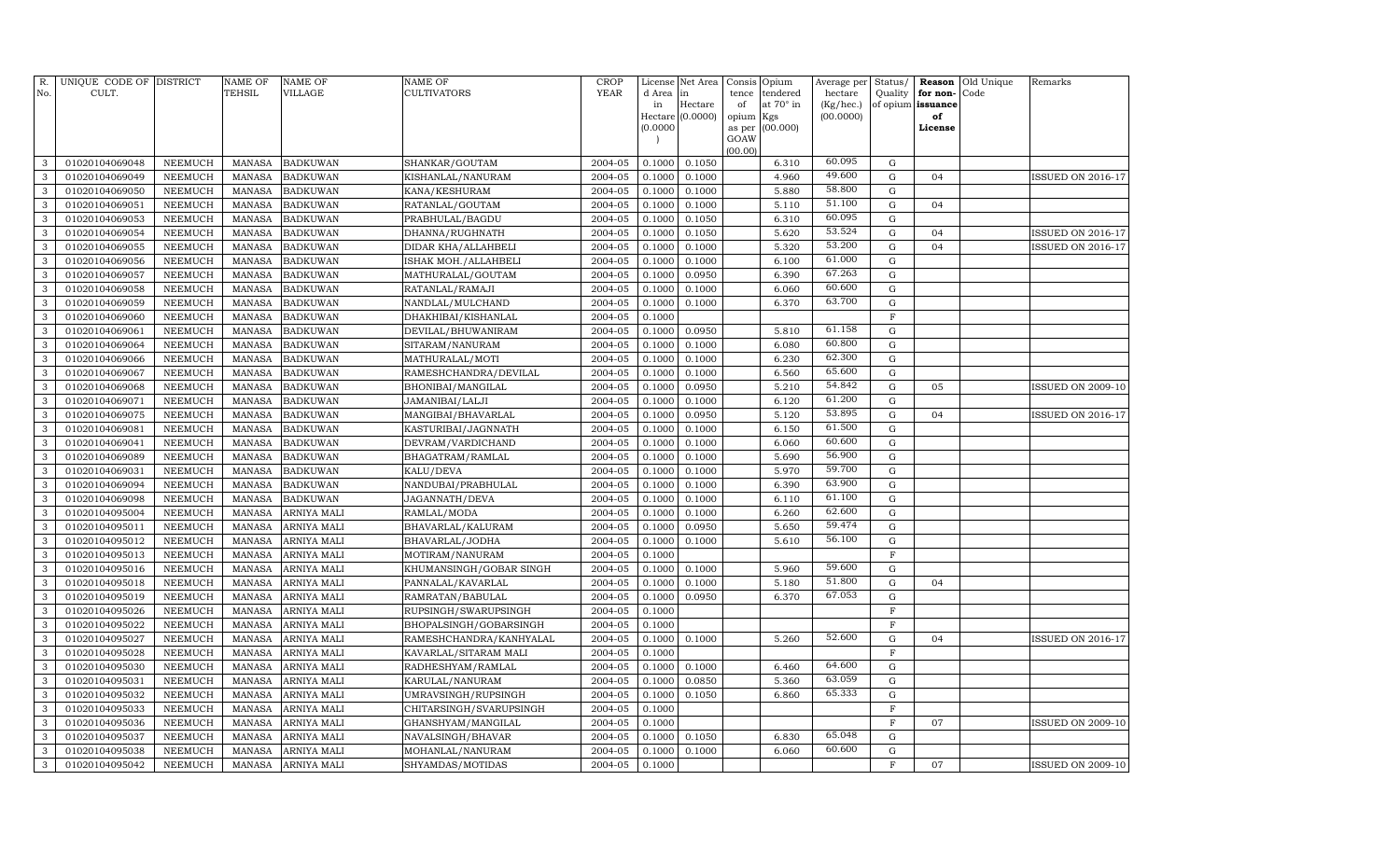| <b>YEAR</b><br>No.<br>CULT.<br>TEHSIL<br><b>VILLAGE</b><br><b>CULTIVATORS</b><br>d Area<br>tendered<br>hectare<br>Quality<br>for non-<br>Code<br>in<br>tence<br>Hectare<br>at 70° in<br>(Kg/hec.)<br>of opium issuance<br>in<br>of<br>Hectare (0.0000)<br>(00.0000)<br>opium<br>of<br>Kgs<br>(0.0000)<br>(00.000)<br>as per<br>License<br>GOAW<br>(00.00)<br>61.600<br>2004-05<br>0.1000<br>${\rm G}$<br>3<br>01020104095043<br><b>NEEMUCH</b><br><b>MANASA</b><br>ARNIYA MALI<br>LALSINGH/BHAVARLAL<br>0.1000<br>6.160<br>62.200<br>2004-05<br>0.1000<br>6.220<br>${\rm G}$<br>3<br>01020104095045<br><b>NEEMUCH</b><br><b>MANASA</b><br>ARNIYA MALI<br>GOVIND SINGH/KALUSINGH<br>0.1000<br>2004-05<br>3<br>01020104095047<br><b>NEEMUCH</b><br><b>MANASA</b><br>ARNIYA MALI<br>DASHRATH/BHUVANIRAM<br>0.1000<br>$\mathbf F$<br>3<br>01020104095050<br><b>NEEMUCH</b><br><b>MANASA</b><br>ARNIYA MALI<br>GANGARAM/CHATRU<br>2004-05<br>0.1000<br>$\mathbf F$<br>3<br>01020104095051<br><b>NEEMUCH</b><br><b>MANASA</b><br>ARNIYA MALI<br>SVARUPSINGH/KESHARSINGH<br>2004-05<br>0.1000<br>$\mathbf F$ |                          |
|-------------------------------------------------------------------------------------------------------------------------------------------------------------------------------------------------------------------------------------------------------------------------------------------------------------------------------------------------------------------------------------------------------------------------------------------------------------------------------------------------------------------------------------------------------------------------------------------------------------------------------------------------------------------------------------------------------------------------------------------------------------------------------------------------------------------------------------------------------------------------------------------------------------------------------------------------------------------------------------------------------------------------------------------------------------------------------------------------------|--------------------------|
|                                                                                                                                                                                                                                                                                                                                                                                                                                                                                                                                                                                                                                                                                                                                                                                                                                                                                                                                                                                                                                                                                                       |                          |
|                                                                                                                                                                                                                                                                                                                                                                                                                                                                                                                                                                                                                                                                                                                                                                                                                                                                                                                                                                                                                                                                                                       |                          |
|                                                                                                                                                                                                                                                                                                                                                                                                                                                                                                                                                                                                                                                                                                                                                                                                                                                                                                                                                                                                                                                                                                       |                          |
|                                                                                                                                                                                                                                                                                                                                                                                                                                                                                                                                                                                                                                                                                                                                                                                                                                                                                                                                                                                                                                                                                                       |                          |
|                                                                                                                                                                                                                                                                                                                                                                                                                                                                                                                                                                                                                                                                                                                                                                                                                                                                                                                                                                                                                                                                                                       |                          |
|                                                                                                                                                                                                                                                                                                                                                                                                                                                                                                                                                                                                                                                                                                                                                                                                                                                                                                                                                                                                                                                                                                       |                          |
|                                                                                                                                                                                                                                                                                                                                                                                                                                                                                                                                                                                                                                                                                                                                                                                                                                                                                                                                                                                                                                                                                                       |                          |
|                                                                                                                                                                                                                                                                                                                                                                                                                                                                                                                                                                                                                                                                                                                                                                                                                                                                                                                                                                                                                                                                                                       |                          |
|                                                                                                                                                                                                                                                                                                                                                                                                                                                                                                                                                                                                                                                                                                                                                                                                                                                                                                                                                                                                                                                                                                       |                          |
| 3<br>01020104095053<br><b>NEEMUCH</b><br><b>MANASA</b><br>ARNIYA MALI<br>BHAVANIRAM/NANURAM<br>2004-05<br>0.1000<br>$\mathbf F$                                                                                                                                                                                                                                                                                                                                                                                                                                                                                                                                                                                                                                                                                                                                                                                                                                                                                                                                                                       |                          |
| 61.500<br>3<br>01020104095059<br><b>NEEMUCH</b><br><b>MANASA</b><br>ARNIYA MALI<br>NANDLAL/CHUNNILAL<br>2004-05<br>0.1000<br>0.1000<br>6.150<br>${\rm G}$                                                                                                                                                                                                                                                                                                                                                                                                                                                                                                                                                                                                                                                                                                                                                                                                                                                                                                                                             |                          |
| 58.000<br>${\bf G}$<br>3<br>01020104095060<br><b>NEEMUCH</b><br><b>MANASA</b><br>2004-05<br>0.1000<br>0.1000<br>5.800<br>ARNIYA MALI<br>SULTAN SINGH/RAMSINGH                                                                                                                                                                                                                                                                                                                                                                                                                                                                                                                                                                                                                                                                                                                                                                                                                                                                                                                                         |                          |
| 3<br>01020104095062<br><b>NEEMUCH</b><br><b>MANASA</b><br>ARNIYA MALI<br>2004-05<br>0.1000<br>$\mathbf F$<br>AMARSINGH/DHANNA                                                                                                                                                                                                                                                                                                                                                                                                                                                                                                                                                                                                                                                                                                                                                                                                                                                                                                                                                                         |                          |
| 61.619<br>3<br>01020104095065<br><b>NEEMUCH</b><br>2004-05<br>0.1000<br>0.1050<br>6.470<br>$\mathbf G$<br><b>MANASA</b><br>ARNIYA MALI<br>KALU SINGH/KISHAN SINGH                                                                                                                                                                                                                                                                                                                                                                                                                                                                                                                                                                                                                                                                                                                                                                                                                                                                                                                                     |                          |
| 68.316<br>3<br>01020104095069<br><b>NEEMUCH</b><br><b>MANASA</b><br><b>ARNIYA MALI</b><br>2004-05<br>0.1000<br>0.0950<br>6.490<br>${\rm G}$<br>VILASBAI/RAMCHANDRA                                                                                                                                                                                                                                                                                                                                                                                                                                                                                                                                                                                                                                                                                                                                                                                                                                                                                                                                    | NAMECHANGE               |
| 62.105<br>0.0950<br>5.900<br>${\bf G}$<br>3<br>01020104095001<br><b>NEEMUCH</b><br><b>MANASA</b><br>ARNIYA MALI<br>KANKUBAI/LALURAM<br>2004-05<br>0.1000                                                                                                                                                                                                                                                                                                                                                                                                                                                                                                                                                                                                                                                                                                                                                                                                                                                                                                                                              | NAMECHANGE               |
| 3<br>2004-05<br>0.1000<br>$\mathbf F$<br>01020104095002<br><b>NEEMUCH</b><br><b>MANASA</b><br>ARNIYA MALI<br>BAGDIRAM/BHAVARLAL<br>07                                                                                                                                                                                                                                                                                                                                                                                                                                                                                                                                                                                                                                                                                                                                                                                                                                                                                                                                                                 | <b>ISSUED ON 2009-10</b> |
| 61.238<br>${\rm G}$<br>3<br>01020104095070<br><b>NEEMUCH</b><br><b>MANASA</b><br>ARNIYA MALI<br>GIRVARSINGH/MANSINGH<br>2004-05<br>0.1000<br>0.1050<br>6.430                                                                                                                                                                                                                                                                                                                                                                                                                                                                                                                                                                                                                                                                                                                                                                                                                                                                                                                                          |                          |
| 61.100<br>0.1000<br>${\bf G}$<br>3<br>01020104095039<br><b>NEEMUCH</b><br><b>MANASA</b><br>ARNIYA MALI<br>ANUPAMSINGH/SULTANSINGH<br>2004-05<br>0.1000<br>6.110                                                                                                                                                                                                                                                                                                                                                                                                                                                                                                                                                                                                                                                                                                                                                                                                                                                                                                                                       |                          |
| 24.737<br>2.350<br>${\rm G}$<br>3<br>01020104095072<br><b>NEEMUCH</b><br><b>MANASA</b><br>ARNIYA MALI<br>SUKHIBAI/SITARAM<br>2004-05<br>0.1000<br>0.0950<br>04                                                                                                                                                                                                                                                                                                                                                                                                                                                                                                                                                                                                                                                                                                                                                                                                                                                                                                                                        |                          |
| 2004-05<br>3<br>01020104095044<br><b>NEEMUCH</b><br><b>MANASA</b><br>ARNIYA MALI<br>BAPURAM/KANIRAM<br>0.1000<br>$\mathbf F$                                                                                                                                                                                                                                                                                                                                                                                                                                                                                                                                                                                                                                                                                                                                                                                                                                                                                                                                                                          |                          |
| 56.300<br>$\mathbf{3}$<br>01020104095073<br><b>NEEMUCH</b><br><b>MANASA</b><br>FULABAI/LALSINGH<br>2004-05<br>0.1000<br>0.1000<br>5.630<br>${\rm G}$<br>ARNIYA MALI                                                                                                                                                                                                                                                                                                                                                                                                                                                                                                                                                                                                                                                                                                                                                                                                                                                                                                                                   |                          |
| 56.100<br>${\bf G}$<br>3<br>01020104095010<br><b>NEEMUCH</b><br><b>MANASA</b><br>ARNIYA MALI<br>RAMSINGH/DUNGARSINGH<br>2004-05<br>0.1000<br>0.1000<br>5.610                                                                                                                                                                                                                                                                                                                                                                                                                                                                                                                                                                                                                                                                                                                                                                                                                                                                                                                                          |                          |
| 62.500<br>6.250<br>${\bf G}$<br>$\mathbf{3}$<br>01020104095021<br><b>NEEMUCH</b><br><b>MANASA</b><br>RUPSINGH/KISORSINGH<br>2004-05<br>0.1000<br>0.1000<br>ARNIYA MALI                                                                                                                                                                                                                                                                                                                                                                                                                                                                                                                                                                                                                                                                                                                                                                                                                                                                                                                                |                          |
| $\overline{F}$<br>3<br><b>MANASA</b><br>2004-05<br>0.1000<br>01020104095015<br>NEEMUCH<br>ARNIYA MALI<br>BAGDIRAM/CHUNNILAL                                                                                                                                                                                                                                                                                                                                                                                                                                                                                                                                                                                                                                                                                                                                                                                                                                                                                                                                                                           |                          |
| 0.0950<br>65.158<br>$\overline{G}$<br><b>NEEMUCH</b><br>2004-05<br>0.1000<br>$\overline{2}$<br>01020104035001<br><b>MANASA</b><br>ARNIYA CHANDRAWAT<br>GORA/DURGA<br>6.190                                                                                                                                                                                                                                                                                                                                                                                                                                                                                                                                                                                                                                                                                                                                                                                                                                                                                                                            |                          |
| 0.0950<br>57.263<br>G<br>$\overline{2}$<br><b>MANASA</b><br>2004-05<br>0.1000<br>5.440<br>01020104035002<br>NEEMUCH<br>ARNIYA CHANDRAWAT<br>LAXMIBAI/GANGARAM                                                                                                                                                                                                                                                                                                                                                                                                                                                                                                                                                                                                                                                                                                                                                                                                                                                                                                                                         |                          |
| 0.1050<br>56.286<br>$\overline{G}$<br><b>NEEMUCH</b><br>2004-05<br>0.1000<br>5.910<br>$\overline{2}$<br>01020104035003<br><b>MANASA</b><br>ARNIYA CHANDRAWAT<br>NANDUBAI/GABBA                                                                                                                                                                                                                                                                                                                                                                                                                                                                                                                                                                                                                                                                                                                                                                                                                                                                                                                        |                          |
| 56.500<br>G<br>05<br>0.1000<br>2004-05<br>0.1000<br>5.650<br>$\overline{2}$<br>01020104035005<br><b>NEEMUCH</b><br><b>MANASA</b><br>ARNIYA CHANDRAWAT<br>MANGU/BRIJBHAN                                                                                                                                                                                                                                                                                                                                                                                                                                                                                                                                                                                                                                                                                                                                                                                                                                                                                                                               | <b>ISSUED ON 2009-10</b> |
| 0.0950<br>70.526<br>$\overline{G}$<br>6.700<br>$\overline{2}$<br>01020104035006<br><b>NEEMUCH</b><br><b>MANASA</b><br>ARNIYA CHANDRAWAT<br>SADDA/DURGA<br>2004-05<br>0.1000                                                                                                                                                                                                                                                                                                                                                                                                                                                                                                                                                                                                                                                                                                                                                                                                                                                                                                                           |                          |
| 57.300<br>$\mathbf G$<br>0.1000<br>5.730<br>$\overline{2}$<br>01020104035008<br><b>NEEMUCH</b><br><b>MANASA</b><br>ARNIYA CHANDRAWAT<br>MATHRIBAI/TEJA<br>2004-05<br>0.1000                                                                                                                                                                                                                                                                                                                                                                                                                                                                                                                                                                                                                                                                                                                                                                                                                                                                                                                           |                          |
| 0.1000<br>57.400<br>G<br>05<br>5.740<br>$\overline{2}$<br>01020104035009<br><b>NEEMUCH</b><br><b>MANASA</b><br>ARNIYA CHANDRAWAT<br>BHANWARIBAI/SHOJI<br>2004-05<br>0.1000                                                                                                                                                                                                                                                                                                                                                                                                                                                                                                                                                                                                                                                                                                                                                                                                                                                                                                                            | <b>ISSUED ON 2009-10</b> |
| 57.200<br>$\mathbf G$<br>0.1000<br>$\overline{2}$<br>5.720<br>01020104035010<br><b>NEEMUCH</b><br><b>MANASA</b><br>ARNIYA CHANDRAWAT<br>RATANLAL/KALU<br>2004-05<br>0.1000                                                                                                                                                                                                                                                                                                                                                                                                                                                                                                                                                                                                                                                                                                                                                                                                                                                                                                                            |                          |
| 57.800<br>$\mathbf G$<br>0.1000<br>5.780<br>01020104035011<br><b>NEEMUCH</b><br>2004-05<br>0.1000<br>$\boldsymbol{2}$<br><b>MANASA</b><br>ARNIYA CHANDRAWAT<br>NATHU/BRIJBHAN<br>$\overline{G}$<br>0.1000<br>63.000                                                                                                                                                                                                                                                                                                                                                                                                                                                                                                                                                                                                                                                                                                                                                                                                                                                                                   |                          |
| 6.300<br>$\overline{2}$<br>01020104035012<br><b>NEEMUCH</b><br><b>MANASA</b><br>ARNIYA CHANDRAWAT<br>MANGILAL/HEMA<br>2004-05<br>0.1000<br>0.1000<br>56.500<br>$\overline{G}$                                                                                                                                                                                                                                                                                                                                                                                                                                                                                                                                                                                                                                                                                                                                                                                                                                                                                                                         |                          |
| 5.650<br>$\overline{2}$<br>NEEMUCH<br>2004-05<br>0.1000<br>01020104035013<br><b>MANASA</b><br>ARNIYA CHANDRAWAT<br>SWAROOPIBAI/BHAGGA<br>0.1000<br>57.300<br>G                                                                                                                                                                                                                                                                                                                                                                                                                                                                                                                                                                                                                                                                                                                                                                                                                                                                                                                                        |                          |
| 5.730<br>$\overline{2}$<br>01020104035014<br><b>MANASA</b><br>DALLUBAI/RUPA<br>2004-05<br>0.1000<br>NEEMUCH<br>ARNIYA CHANDRAWAT<br>0.1000<br>65.100<br>$\overline{G}$<br><b>NEEMUCH</b><br>0.1000                                                                                                                                                                                                                                                                                                                                                                                                                                                                                                                                                                                                                                                                                                                                                                                                                                                                                                    | NAME CHANGE              |
| 6.510<br>$\overline{2}$<br>01020104035015<br><b>MANASA</b><br>ARNIYA CHANDRAWAT<br>KANIRAM/LALA<br>2004-05<br>55.600<br>$\overline{G}$<br>05<br>0.1000<br>$\overline{2}$<br><b>MANASA</b><br>2004-05<br>0.1000<br>5.560                                                                                                                                                                                                                                                                                                                                                                                                                                                                                                                                                                                                                                                                                                                                                                                                                                                                               | <b>ISSUED ON 2009-10</b> |
| 01020104035017<br><b>NEEMUCH</b><br>ARNIYA CHANDRAWAT<br>MANNALAL/SHOJI<br>0.0950<br>60.000<br>G<br>05<br>$\overline{2}$<br>5.700<br>01020104035018<br><b>NEEMUCH</b><br><b>MANASA</b><br>ARNIYA CHANDRAWAT<br>MATHRIBAI/GORA<br>2004-05<br>0.1000                                                                                                                                                                                                                                                                                                                                                                                                                                                                                                                                                                                                                                                                                                                                                                                                                                                    | <b>ISSUED ON 2009-10</b> |
| 0.1000<br>56.900<br>$\mathbf G$<br>0.1000<br>5.690<br>$\overline{2}$<br>01020104035019<br><b>NEEMUCH</b><br><b>MANASA</b><br>ARNIYA CHANDRAWAT<br>DURGA/PARTHA<br>2004-05                                                                                                                                                                                                                                                                                                                                                                                                                                                                                                                                                                                                                                                                                                                                                                                                                                                                                                                             |                          |
| 0.1000<br>55.900<br>G<br>0.1000<br>5.590<br>$\overline{2}$<br>01020104035020<br><b>NEEMUCH</b><br><b>MANASA</b><br>ARNIYA CHANDRAWAT<br>AMARSINGH/MANGILAL<br>2004-05                                                                                                                                                                                                                                                                                                                                                                                                                                                                                                                                                                                                                                                                                                                                                                                                                                                                                                                                 |                          |
| 56.000<br>G<br>$\overline{2}$<br>0.1000<br>5.600<br>01020104035021<br><b>NEEMUCH</b><br><b>MANASA</b><br>ARNIYA CHANDRAWAT<br>PANNALAL/CHATRA<br>2004-05<br>0.1000                                                                                                                                                                                                                                                                                                                                                                                                                                                                                                                                                                                                                                                                                                                                                                                                                                                                                                                                    |                          |
| G<br>0.1000<br>60.700<br>6.070<br>$\boldsymbol{2}$<br>01020104035023<br><b>NEEMUCH</b><br><b>MANASA</b><br>AMARSINGH/GORILAL<br>2004-05<br>0.1000<br>ARNIYA CHANDRAWAT                                                                                                                                                                                                                                                                                                                                                                                                                                                                                                                                                                                                                                                                                                                                                                                                                                                                                                                                |                          |
| $_{\rm F}$<br>$\overline{2}$<br>01020104035024<br><b>NEEMUCH</b><br><b>MANASA</b><br>2004-05<br>0.1000<br>ARNIYA CHANDRAWAT<br>RAJMAL/RAMA                                                                                                                                                                                                                                                                                                                                                                                                                                                                                                                                                                                                                                                                                                                                                                                                                                                                                                                                                            |                          |
| 0.0950<br>64.105<br>G<br>$\boldsymbol{2}$<br>01020104035025<br><b>NEEMUCH</b><br><b>MANASA</b><br>ARNIYA CHANDRAWAT<br>2004-05<br>0.1000<br>JEEVA/BHERA<br>6.090                                                                                                                                                                                                                                                                                                                                                                                                                                                                                                                                                                                                                                                                                                                                                                                                                                                                                                                                      |                          |
| 0.1000<br>62.600<br>G<br>6.260<br>$\boldsymbol{2}$<br><b>MANASA</b><br>2004-05<br>0.1000<br>01020104035026<br>NEEMUCH<br>ARNIYA CHANDRAWAT<br>GORILAL/RUPA                                                                                                                                                                                                                                                                                                                                                                                                                                                                                                                                                                                                                                                                                                                                                                                                                                                                                                                                            |                          |
| $\overline{G}$<br>0.1000<br>55.900<br>05<br>5.590<br>$\overline{a}$<br>2004-05<br>0.1000<br>01020104035028<br>NEEMUCH<br><b>MANASA</b><br>ARNIYA CHANDRAWAT<br>MANNALAL/NAGGA                                                                                                                                                                                                                                                                                                                                                                                                                                                                                                                                                                                                                                                                                                                                                                                                                                                                                                                         | <b>ISSUED ON 2009-10</b> |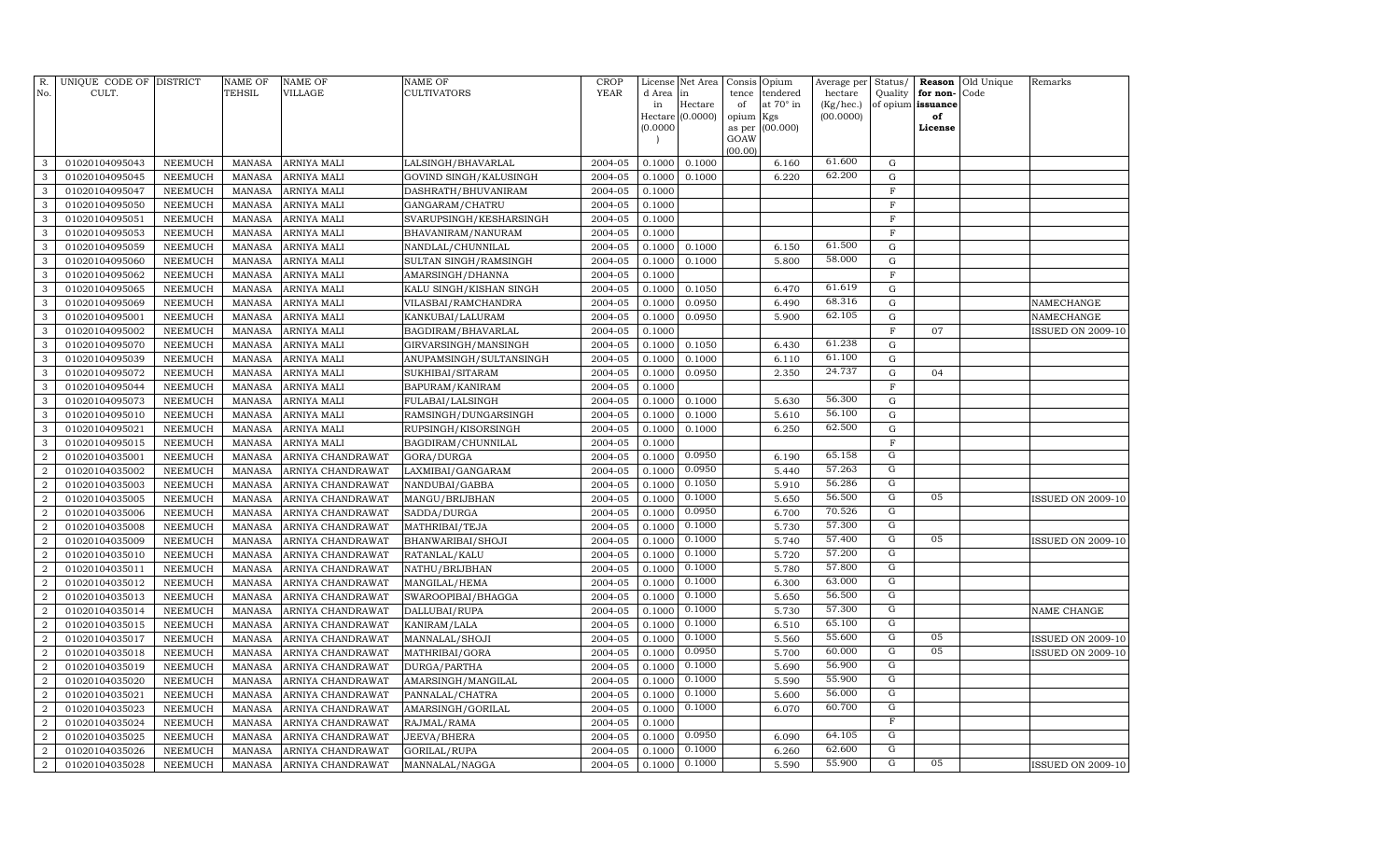| Hectare<br>at 70° in<br>(Kg/hec.)<br>of opium issuance<br>in<br>of<br>Hectare (0.0000)<br>(00.0000)<br>opium Kgs<br>of<br>(0.0000)<br>(00.000)<br>as per<br>License<br>GOAW<br>(00.00)<br>63.474<br>0.0950<br>G<br>2004-05<br>0.1000<br>$\overline{2}$<br>01020104035029<br><b>NEEMUCH</b><br><b>MANASA</b><br>ARNIYA CHANDRAWAT<br>SURAJMAL/DURGA<br>6.030<br>0.1000<br>58.200<br>G<br>01020104035030<br>2004-05<br>5.820<br>$\overline{2}$<br><b>NEEMUCH</b><br><b>MANASA</b><br>ARNIYA CHANDRAWAT<br>HEERALAL/HAJARI<br>0.1000<br>60.737<br>$\overline{G}$<br>5.770<br>$\overline{2}$<br>01020104035032<br><b>NEEMUCH</b><br><b>MANASA</b><br>ARNIYA CHANDRAWAT<br>BANSHILAL/BHAGIRATH<br>2004-05<br>0.1000<br>0.0950<br>61.600<br>G<br>0.1000<br>$\overline{2}$<br>01020104035034<br><b>NEEMUCH</b><br><b>MANASA</b><br>ARNIYA CHANDRAWAT<br>PARASRAM/RUPA<br>2004-05<br>0.1000<br>6.160<br>G<br>0.1050<br>62.000<br>$\overline{a}$<br>01020104035035<br><b>NEEMUCH</b><br><b>MANASA</b><br>ARNIYA CHANDRAWAT<br>MANGU/LALA<br>2004-05<br>0.1000<br>6.510<br>G<br>0.1000<br>56.100<br>05<br>$\overline{a}$<br>01020104035036<br><b>NEEMUCH</b><br><b>MANASA</b><br>ARNIYA CHANDRAWAT<br>SWAROOPIBAI/BHERA<br>2004-05<br>0.1000<br>5.610<br>63.474<br>G<br>0.0950<br>6.030<br>$\overline{a}$<br>01020104035037<br><b>NEEMUCH</b><br><b>MANASA</b><br>ARNIYA CHANDRAWAT<br>SAJANIBAI/KANIRAM<br>2004-05<br>0.1000<br>G<br>0.1000<br>60.600<br>$\overline{a}$<br>01020104035007<br><b>NEEMUCH</b><br><b>MANASA</b><br>ARNIYA CHANDRAWAT<br>DURGA/CHATRA<br>2004-05<br>0.1000<br>6.060<br>G<br>0.0950<br>51.158<br>01<br>$\overline{2}$<br>01020104035022<br><b>NEEMUCH</b><br><b>MANASA</b><br>JAGDISH/KANIRAM<br>2004-05<br>0.1000<br>4.860<br>ARNIYA CHANDRAWAT<br>$\overline{G}$<br>05<br>0.1000<br>54.800<br>$\boldsymbol{2}$<br>01020104035039<br><b>NEEMUCH</b><br>ARNIYA CHANDRAWAT<br>GUJARIBAI/MANGU<br>2004-05<br>0.1000<br>5.480<br><b>MANASA</b><br>53.900<br>$\overline{G}$<br>0.1000<br>04<br>$\overline{2}$<br>01020104035004<br><b>NEEMUCH</b><br><b>MANASA</b><br>2004-05<br>0.1000<br>5.390<br>102010403606 ISSUED ON 2016-17<br>ARNIYA CHANDRAWAT<br>DEEPA/MEGHA<br>70.571<br><b>NEEMUCH</b><br>2004-05<br>0.1000<br>0.1050<br>7.410<br>G<br>3<br>01020104092004<br><b>MANASA</b><br><b>ANTRI BUJURG</b><br>BANSHILAL/DHURA<br>59.800<br>5.980<br>$\mathbf G$<br>3<br><b>MANASA</b><br>ANTRI BUJURG<br>DHAPUBAI/MANGILAL<br>2004-05<br>0.1000<br>0.1000<br>01020104092006<br>NEEMUCH<br>61.600<br>$\mathbf G$<br>0.1000<br>6.160<br>3<br>01020104092008<br>NEEMUCH<br><b>MANASA</b><br><b>ANTRI BUJURG</b><br>MANGILAL/NANURAM BRAHMAN<br>2004-05<br>0.1000<br>68.571<br>7.200<br>${\bf G}$<br><b>MANASA</b><br>2004-05<br>0.1050<br>3<br>01020104092009<br>NEEMUCH<br><b>ANTRI BUJURG</b><br>BADRILAL/RAMLAL<br>0.1000<br>64.667<br>0.1050<br>6.790<br>$\mathbf G$<br>3<br>01020104092010<br><b>NEEMUCH</b><br><b>MANASA</b><br><b>ANTRI BUJURG</b><br>RAMPRASAD/BHERULAL<br>2004-05<br>0.1000<br>67.368<br>3<br>2004-05<br>0.0950<br>6.400<br>${\bf G}$<br>01020104092011<br><b>NEEMUCH</b><br><b>MANASA</b><br><b>ANTRI BUJURG</b><br>CHATRA/DEVA<br>0.1000<br>67.700<br>3<br>6.770<br>$\mathbf G$<br>01020104092012<br><b>NEEMUCH</b><br><b>MANASA</b><br>SHIVSINGH/BHAWANISINGH<br>2004-05<br>0.1000<br>0.1000<br><b>ANTRI BUJURG</b><br>63.500<br>6.350<br>${\bf G}$<br>3<br>01020104092013<br><b>NEEMUCH</b><br><b>MANASA</b><br><b>ANTRI BUJURG</b><br>NARAYANSINGH/PRATAPSINGH<br>2004-05<br>0.1000<br>0.1000<br>63.500<br>6.350<br>${\rm G}$<br>3<br>01020104092014<br><b>NEEMUCH</b><br><b>MANASA</b><br><b>ANTRI BUJURG</b><br>GHYANMAL/SHANTILAL<br>2004-05<br>0.1000<br>0.1000<br>3<br>2004-05<br>0.1000<br>6.190<br>61.900<br>${\bf G}$<br>01020104092015<br><b>NEEMUCH</b><br><b>MANASA</b><br><b>ANTRI BUJURG</b><br>KAMLBAI/HEERALAL<br>0.1000<br>NAME CHANGE<br>65.333<br>5.880<br>${\bf G}$<br>3<br>01020104092016<br><b>NEEMUCH</b><br>2004-05<br>0.1000<br>0.0900<br><b>MANASA</b><br>ANTRI BUJURG<br>GOPAL/RUGHNATH<br>63.200<br>6.320<br>${\bf G}$<br>3<br>01020104092017<br><b>NEEMUCH</b><br><b>MANASA</b><br>MANNALAL/NARAYAN<br>2004-05<br>0.1000<br>0.1000<br><b>ANTRI BUJURG</b><br>63.263<br>6.010<br>$\mathbf G$<br>3<br>01020104092018<br><b>NEEMUCH</b><br><b>MANASA</b><br>LAXMINARAYAN/GOPAL<br>2004-05<br>0.1000<br>0.0950<br><b>ANTRI BUJURG</b><br>58.900<br>5.890<br>${\bf G}$<br>3<br>01020104092020<br>NEEMUCH<br><b>MANASA</b><br>ANTRI BUJURG<br>2004-05<br>0.1000<br>0.1000<br>05<br>BABULAL/GOPAL<br><b>ISSUED ON 2009-10</b><br>63.524<br>6.670<br>${\bf G}$<br>01020104092021<br><b>NEEMUCH</b><br>2004-05<br>0.1000<br>0.1050<br>3<br><b>MANASA</b><br>ANTRI BUJURG<br>SHIVRAM/RUGHNATH<br>61.600<br>G<br>3<br>01020104092022<br>2004-05<br>0.1000<br>0.1000<br>6.160<br>NEEMUCH<br><b>MANASA</b><br><b>ANTRI BUJURG</b><br>RAHIMBAKSH/CHANDKHAN<br>70.211<br>${\rm G}$<br>0.0950<br>6.670<br>3<br>01020104092024<br>NEEMUCH<br><b>MANASA</b><br>ANTRI BUJURG<br>NONDRAM/UDA<br>2004-05<br>0.1000<br>61.053<br>3<br>$\mathbf G$<br>2004-05<br>0.1000<br>5.800<br>01020104092025<br>NEEMUCH<br><b>MANASA</b><br>ANTRI BUJURG<br>NANDA/KALU<br>0.0950<br>71.263<br>$\mathbf G$<br>3<br>2004-05<br>0.0950<br>6.770<br>01020104092027<br>NEEMUCH<br><b>MANASA</b><br>ANTRI BUJURG<br>SHEKHMO./NOORMO.<br>0.1000<br>61.100<br>2004-05<br>$\mathbf G$<br>3<br>01020104092028<br><b>NEEMUCH</b><br><b>MANASA</b><br><b>ANTRI BUJURG</b><br>GATTUBAI/BHONIJI<br>0.1000<br>0.1000<br>6.110<br>60.400<br>3<br>0.1000<br>6.040<br>G<br>01020104092029<br><b>NEEMUCH</b><br><b>MANASA</b><br>GOVERDHANSINGH/PRATAPSINGH<br>2004-05<br>0.1000<br>ANTRI BUJURG<br>58.900<br>$\mathbf G$<br>3<br>2004-05<br>5.890<br>01020104092030<br><b>NEEMUCH</b><br><b>MANASA</b><br>ANTRI BUJURG<br>GOPAL/MANGILAL<br>0.1000<br>0.1000<br>60.842<br>0.0950<br>5.780<br>${\rm G}$<br>3<br>01020104092031<br><b>NEEMUCH</b><br>2004-05<br>0.1000<br><b>MANASA</b><br><b>ANTRI BUJURG</b><br>PARASMAL/DULCHANDRA<br>59.600<br>2004-05<br>5.960<br>$\mathbf G$<br>3<br>01020104092033<br><b>NEEMUCH</b><br><b>MANASA</b><br><b>ANTRI BUJURG</b><br>TAMIJANBAI/NANHEKHAN<br>0.1000<br>0.1000<br>65.800<br>6.580<br>$\mathbf G$<br>3<br>01020104092034<br><b>NEEMUCH</b><br><b>MANASA</b><br><b>ANTRI BUJURG</b><br>2004-05<br>0.1000<br>0.1000<br>NAGUSINGH/JAWANSINGH<br>56.100<br>3<br>5.610<br>${\bf G}$<br>01020104092035<br><b>NEEMUCH</b><br><b>MANASA</b><br>ANTRI BUJURG<br>KISHANKUNWARBAI/DEVISINGH<br>2004-05<br>0.1000<br>0.1000<br>05<br><b>ISSUED ON 2009-10</b><br>64.476<br>6.770<br>$\mathbf G$<br>3<br>01020104092038<br><b>NEEMUCH</b><br>2004-05<br>0.1000<br>0.1050<br><b>MANASA</b><br><b>ANTRI BUJURG</b><br>NIYAJ/CHANDKHAN<br>5.610<br>59.053<br>$\mathbf G$<br>3<br>01020104092039<br><b>NEEMUCH</b><br><b>MANASA</b><br>2004-05<br>0.1000<br>0.0950<br><b>ANTRI BUJURG</b><br>GOVINDKUNWARBAI/DALPAT<br>60.632<br>3<br>01020104092040<br><b>NEEMUCH</b><br>2004-05<br>0.1000<br>0.0950<br>5.760<br>$\mathbf G$<br><b>MANASA</b><br><b>ANTRI BUJURG</b><br>RISALKUNWARBAI/MOTISINGH<br>68.316<br>G<br>3<br>01020104092041<br><b>NEEMUCH</b><br>AMARSINGH/SAJJANSINGH<br>2004-05<br>0.1000<br>0.0950<br>6.490<br><b>MANASA</b><br><b>ANTRI BUJURG</b><br>56.400<br>3<br>2004-05<br>0.1000<br>5.640<br>G<br>01020104092042<br>NEEMUCH<br><b>MANASA</b><br>ANTRI BUJURG<br>NATHULAL/UDA<br>0.1000<br>05<br>62.500<br>3<br>2004-05<br>6.250<br>G<br>01020104092044<br><b>NEEMUCH</b><br><b>MANASA</b><br><b>ANTRI BUJURG</b><br>VIJAYSINGH/BAHADURSINGH<br>0.1000<br>0.1000<br>65.300<br>$\mathbf{3}$<br><b>NEEMUCH</b><br>MANASA<br>2004-05<br>0.1000<br>0.1000<br>6.530<br>G<br>01020104092045<br><b>ANTRI BUJURG</b><br>KARUSINGH/INDERSINGH | R.<br>No. | UNIQUE CODE OF DISTRICT<br>CULT. | <b>NAME OF</b><br>TEHSIL | <b>NAME OF</b><br><b>VILLAGE</b> | <b>NAME OF</b><br><b>CULTIVATORS</b> | <b>CROP</b><br>YEAR | License<br>d Area | Net Area<br>l in | Consis<br>tence | Opium<br>tendered | Average per<br>hectare | Status/<br>Quality | Reason<br>for non- | Old Unique<br>Code | Remarks                  |
|--------------------------------------------------------------------------------------------------------------------------------------------------------------------------------------------------------------------------------------------------------------------------------------------------------------------------------------------------------------------------------------------------------------------------------------------------------------------------------------------------------------------------------------------------------------------------------------------------------------------------------------------------------------------------------------------------------------------------------------------------------------------------------------------------------------------------------------------------------------------------------------------------------------------------------------------------------------------------------------------------------------------------------------------------------------------------------------------------------------------------------------------------------------------------------------------------------------------------------------------------------------------------------------------------------------------------------------------------------------------------------------------------------------------------------------------------------------------------------------------------------------------------------------------------------------------------------------------------------------------------------------------------------------------------------------------------------------------------------------------------------------------------------------------------------------------------------------------------------------------------------------------------------------------------------------------------------------------------------------------------------------------------------------------------------------------------------------------------------------------------------------------------------------------------------------------------------------------------------------------------------------------------------------------------------------------------------------------------------------------------------------------------------------------------------------------------------------------------------------------------------------------------------------------------------------------------------------------------------------------------------------------------------------------------------------------------------------------------------------------------------------------------------------------------------------------------------------------------------------------------------------------------------------------------------------------------------------------------------------------------------------------------------------------------------------------------------------------------------------------------------------------------------------------------------------------------------------------------------------------------------------------------------------------------------------------------------------------------------------------------------------------------------------------------------------------------------------------------------------------------------------------------------------------------------------------------------------------------------------------------------------------------------------------------------------------------------------------------------------------------------------------------------------------------------------------------------------------------------------------------------------------------------------------------------------------------------------------------------------------------------------------------------------------------------------------------------------------------------------------------------------------------------------------------------------------------------------------------------------------------------------------------------------------------------------------------------------------------------------------------------------------------------------------------------------------------------------------------------------------------------------------------------------------------------------------------------------------------------------------------------------------------------------------------------------------------------------------------------------------------------------------------------------------------------------------------------------------------------------------------------------------------------------------------------------------------------------------------------------------------------------------------------------------------------------------------------------------------------------------------------------------------------------------------------------------------------------------------------------------------------------------------------------------------------------------------------------------------------------------------------------------------------------------------------------------------------------------------------------------------------------------------------------------------------------------------------------------------------------------------------------------------------------------------------------------------------------------------------------------------------------------------------------------------------------------------------------------------------------------------------------------------------------------------------------------------------------------------------------------------------------------------------------------------------------------------------------------------------------------------------------------------------------------------------------------------------------------------------------------------------------------------------------------------------------------------------------------------------------------------------------------------------------------------------------------------------------------------------------------------------------------------------------------------------------------------------------------------------------------------------------------------------------------------------------------------------------------------------------------------------------------------------------------------------------------------------------------------------------------------------------------------------------------------------------------------------------------------------------------------------------------------------------------------------------------------------------------------------------------------------------------------------------------------------------------------------------------------------------------------------------------------------------------------------------------------------------------------------------------------------------------------------------------------------------------------------------------------------------------------------------------------------------------------------------------------------------------------------------------------------------------------------------------------------------------------------------------------------------------------------------------------------------------------------------|-----------|----------------------------------|--------------------------|----------------------------------|--------------------------------------|---------------------|-------------------|------------------|-----------------|-------------------|------------------------|--------------------|--------------------|--------------------|--------------------------|
|                                                                                                                                                                                                                                                                                                                                                                                                                                                                                                                                                                                                                                                                                                                                                                                                                                                                                                                                                                                                                                                                                                                                                                                                                                                                                                                                                                                                                                                                                                                                                                                                                                                                                                                                                                                                                                                                                                                                                                                                                                                                                                                                                                                                                                                                                                                                                                                                                                                                                                                                                                                                                                                                                                                                                                                                                                                                                                                                                                                                                                                                                                                                                                                                                                                                                                                                                                                                                                                                                                                                                                                                                                                                                                                                                                                                                                                                                                                                                                                                                                                                                                                                                                                                                                                                                                                                                                                                                                                                                                                                                                                                                                                                                                                                                                                                                                                                                                                                                                                                                                                                                                                                                                                                                                                                                                                                                                                                                                                                                                                                                                                                                                                                                                                                                                                                                                                                                                                                                                                                                                                                                                                                                                                                                                                                                                                                                                                                                                                                                                                                                                                                                                                                                                                                                                                                                                                                                                                                                                                                                                                                                                                                                                                                                                                                                                                                                                                                                                                                                                                                                                                                                                                                                                                                                                                                              |           |                                  |                          |                                  |                                      |                     |                   |                  |                 |                   |                        |                    |                    |                    |                          |
|                                                                                                                                                                                                                                                                                                                                                                                                                                                                                                                                                                                                                                                                                                                                                                                                                                                                                                                                                                                                                                                                                                                                                                                                                                                                                                                                                                                                                                                                                                                                                                                                                                                                                                                                                                                                                                                                                                                                                                                                                                                                                                                                                                                                                                                                                                                                                                                                                                                                                                                                                                                                                                                                                                                                                                                                                                                                                                                                                                                                                                                                                                                                                                                                                                                                                                                                                                                                                                                                                                                                                                                                                                                                                                                                                                                                                                                                                                                                                                                                                                                                                                                                                                                                                                                                                                                                                                                                                                                                                                                                                                                                                                                                                                                                                                                                                                                                                                                                                                                                                                                                                                                                                                                                                                                                                                                                                                                                                                                                                                                                                                                                                                                                                                                                                                                                                                                                                                                                                                                                                                                                                                                                                                                                                                                                                                                                                                                                                                                                                                                                                                                                                                                                                                                                                                                                                                                                                                                                                                                                                                                                                                                                                                                                                                                                                                                                                                                                                                                                                                                                                                                                                                                                                                                                                                                                              |           |                                  |                          |                                  |                                      |                     |                   |                  |                 |                   |                        |                    |                    |                    |                          |
|                                                                                                                                                                                                                                                                                                                                                                                                                                                                                                                                                                                                                                                                                                                                                                                                                                                                                                                                                                                                                                                                                                                                                                                                                                                                                                                                                                                                                                                                                                                                                                                                                                                                                                                                                                                                                                                                                                                                                                                                                                                                                                                                                                                                                                                                                                                                                                                                                                                                                                                                                                                                                                                                                                                                                                                                                                                                                                                                                                                                                                                                                                                                                                                                                                                                                                                                                                                                                                                                                                                                                                                                                                                                                                                                                                                                                                                                                                                                                                                                                                                                                                                                                                                                                                                                                                                                                                                                                                                                                                                                                                                                                                                                                                                                                                                                                                                                                                                                                                                                                                                                                                                                                                                                                                                                                                                                                                                                                                                                                                                                                                                                                                                                                                                                                                                                                                                                                                                                                                                                                                                                                                                                                                                                                                                                                                                                                                                                                                                                                                                                                                                                                                                                                                                                                                                                                                                                                                                                                                                                                                                                                                                                                                                                                                                                                                                                                                                                                                                                                                                                                                                                                                                                                                                                                                                                              |           |                                  |                          |                                  |                                      |                     |                   |                  |                 |                   |                        |                    |                    |                    |                          |
|                                                                                                                                                                                                                                                                                                                                                                                                                                                                                                                                                                                                                                                                                                                                                                                                                                                                                                                                                                                                                                                                                                                                                                                                                                                                                                                                                                                                                                                                                                                                                                                                                                                                                                                                                                                                                                                                                                                                                                                                                                                                                                                                                                                                                                                                                                                                                                                                                                                                                                                                                                                                                                                                                                                                                                                                                                                                                                                                                                                                                                                                                                                                                                                                                                                                                                                                                                                                                                                                                                                                                                                                                                                                                                                                                                                                                                                                                                                                                                                                                                                                                                                                                                                                                                                                                                                                                                                                                                                                                                                                                                                                                                                                                                                                                                                                                                                                                                                                                                                                                                                                                                                                                                                                                                                                                                                                                                                                                                                                                                                                                                                                                                                                                                                                                                                                                                                                                                                                                                                                                                                                                                                                                                                                                                                                                                                                                                                                                                                                                                                                                                                                                                                                                                                                                                                                                                                                                                                                                                                                                                                                                                                                                                                                                                                                                                                                                                                                                                                                                                                                                                                                                                                                                                                                                                                                              |           |                                  |                          |                                  |                                      |                     |                   |                  |                 |                   |                        |                    |                    |                    |                          |
|                                                                                                                                                                                                                                                                                                                                                                                                                                                                                                                                                                                                                                                                                                                                                                                                                                                                                                                                                                                                                                                                                                                                                                                                                                                                                                                                                                                                                                                                                                                                                                                                                                                                                                                                                                                                                                                                                                                                                                                                                                                                                                                                                                                                                                                                                                                                                                                                                                                                                                                                                                                                                                                                                                                                                                                                                                                                                                                                                                                                                                                                                                                                                                                                                                                                                                                                                                                                                                                                                                                                                                                                                                                                                                                                                                                                                                                                                                                                                                                                                                                                                                                                                                                                                                                                                                                                                                                                                                                                                                                                                                                                                                                                                                                                                                                                                                                                                                                                                                                                                                                                                                                                                                                                                                                                                                                                                                                                                                                                                                                                                                                                                                                                                                                                                                                                                                                                                                                                                                                                                                                                                                                                                                                                                                                                                                                                                                                                                                                                                                                                                                                                                                                                                                                                                                                                                                                                                                                                                                                                                                                                                                                                                                                                                                                                                                                                                                                                                                                                                                                                                                                                                                                                                                                                                                                                              |           |                                  |                          |                                  |                                      |                     |                   |                  |                 |                   |                        |                    |                    |                    |                          |
|                                                                                                                                                                                                                                                                                                                                                                                                                                                                                                                                                                                                                                                                                                                                                                                                                                                                                                                                                                                                                                                                                                                                                                                                                                                                                                                                                                                                                                                                                                                                                                                                                                                                                                                                                                                                                                                                                                                                                                                                                                                                                                                                                                                                                                                                                                                                                                                                                                                                                                                                                                                                                                                                                                                                                                                                                                                                                                                                                                                                                                                                                                                                                                                                                                                                                                                                                                                                                                                                                                                                                                                                                                                                                                                                                                                                                                                                                                                                                                                                                                                                                                                                                                                                                                                                                                                                                                                                                                                                                                                                                                                                                                                                                                                                                                                                                                                                                                                                                                                                                                                                                                                                                                                                                                                                                                                                                                                                                                                                                                                                                                                                                                                                                                                                                                                                                                                                                                                                                                                                                                                                                                                                                                                                                                                                                                                                                                                                                                                                                                                                                                                                                                                                                                                                                                                                                                                                                                                                                                                                                                                                                                                                                                                                                                                                                                                                                                                                                                                                                                                                                                                                                                                                                                                                                                                                              |           |                                  |                          |                                  |                                      |                     |                   |                  |                 |                   |                        |                    |                    |                    |                          |
|                                                                                                                                                                                                                                                                                                                                                                                                                                                                                                                                                                                                                                                                                                                                                                                                                                                                                                                                                                                                                                                                                                                                                                                                                                                                                                                                                                                                                                                                                                                                                                                                                                                                                                                                                                                                                                                                                                                                                                                                                                                                                                                                                                                                                                                                                                                                                                                                                                                                                                                                                                                                                                                                                                                                                                                                                                                                                                                                                                                                                                                                                                                                                                                                                                                                                                                                                                                                                                                                                                                                                                                                                                                                                                                                                                                                                                                                                                                                                                                                                                                                                                                                                                                                                                                                                                                                                                                                                                                                                                                                                                                                                                                                                                                                                                                                                                                                                                                                                                                                                                                                                                                                                                                                                                                                                                                                                                                                                                                                                                                                                                                                                                                                                                                                                                                                                                                                                                                                                                                                                                                                                                                                                                                                                                                                                                                                                                                                                                                                                                                                                                                                                                                                                                                                                                                                                                                                                                                                                                                                                                                                                                                                                                                                                                                                                                                                                                                                                                                                                                                                                                                                                                                                                                                                                                                                              |           |                                  |                          |                                  |                                      |                     |                   |                  |                 |                   |                        |                    |                    |                    |                          |
|                                                                                                                                                                                                                                                                                                                                                                                                                                                                                                                                                                                                                                                                                                                                                                                                                                                                                                                                                                                                                                                                                                                                                                                                                                                                                                                                                                                                                                                                                                                                                                                                                                                                                                                                                                                                                                                                                                                                                                                                                                                                                                                                                                                                                                                                                                                                                                                                                                                                                                                                                                                                                                                                                                                                                                                                                                                                                                                                                                                                                                                                                                                                                                                                                                                                                                                                                                                                                                                                                                                                                                                                                                                                                                                                                                                                                                                                                                                                                                                                                                                                                                                                                                                                                                                                                                                                                                                                                                                                                                                                                                                                                                                                                                                                                                                                                                                                                                                                                                                                                                                                                                                                                                                                                                                                                                                                                                                                                                                                                                                                                                                                                                                                                                                                                                                                                                                                                                                                                                                                                                                                                                                                                                                                                                                                                                                                                                                                                                                                                                                                                                                                                                                                                                                                                                                                                                                                                                                                                                                                                                                                                                                                                                                                                                                                                                                                                                                                                                                                                                                                                                                                                                                                                                                                                                                                              |           |                                  |                          |                                  |                                      |                     |                   |                  |                 |                   |                        |                    |                    |                    |                          |
|                                                                                                                                                                                                                                                                                                                                                                                                                                                                                                                                                                                                                                                                                                                                                                                                                                                                                                                                                                                                                                                                                                                                                                                                                                                                                                                                                                                                                                                                                                                                                                                                                                                                                                                                                                                                                                                                                                                                                                                                                                                                                                                                                                                                                                                                                                                                                                                                                                                                                                                                                                                                                                                                                                                                                                                                                                                                                                                                                                                                                                                                                                                                                                                                                                                                                                                                                                                                                                                                                                                                                                                                                                                                                                                                                                                                                                                                                                                                                                                                                                                                                                                                                                                                                                                                                                                                                                                                                                                                                                                                                                                                                                                                                                                                                                                                                                                                                                                                                                                                                                                                                                                                                                                                                                                                                                                                                                                                                                                                                                                                                                                                                                                                                                                                                                                                                                                                                                                                                                                                                                                                                                                                                                                                                                                                                                                                                                                                                                                                                                                                                                                                                                                                                                                                                                                                                                                                                                                                                                                                                                                                                                                                                                                                                                                                                                                                                                                                                                                                                                                                                                                                                                                                                                                                                                                                              |           |                                  |                          |                                  |                                      |                     |                   |                  |                 |                   |                        |                    |                    |                    |                          |
|                                                                                                                                                                                                                                                                                                                                                                                                                                                                                                                                                                                                                                                                                                                                                                                                                                                                                                                                                                                                                                                                                                                                                                                                                                                                                                                                                                                                                                                                                                                                                                                                                                                                                                                                                                                                                                                                                                                                                                                                                                                                                                                                                                                                                                                                                                                                                                                                                                                                                                                                                                                                                                                                                                                                                                                                                                                                                                                                                                                                                                                                                                                                                                                                                                                                                                                                                                                                                                                                                                                                                                                                                                                                                                                                                                                                                                                                                                                                                                                                                                                                                                                                                                                                                                                                                                                                                                                                                                                                                                                                                                                                                                                                                                                                                                                                                                                                                                                                                                                                                                                                                                                                                                                                                                                                                                                                                                                                                                                                                                                                                                                                                                                                                                                                                                                                                                                                                                                                                                                                                                                                                                                                                                                                                                                                                                                                                                                                                                                                                                                                                                                                                                                                                                                                                                                                                                                                                                                                                                                                                                                                                                                                                                                                                                                                                                                                                                                                                                                                                                                                                                                                                                                                                                                                                                                                              |           |                                  |                          |                                  |                                      |                     |                   |                  |                 |                   |                        |                    |                    |                    | <b>ISSUED ON 2009-10</b> |
|                                                                                                                                                                                                                                                                                                                                                                                                                                                                                                                                                                                                                                                                                                                                                                                                                                                                                                                                                                                                                                                                                                                                                                                                                                                                                                                                                                                                                                                                                                                                                                                                                                                                                                                                                                                                                                                                                                                                                                                                                                                                                                                                                                                                                                                                                                                                                                                                                                                                                                                                                                                                                                                                                                                                                                                                                                                                                                                                                                                                                                                                                                                                                                                                                                                                                                                                                                                                                                                                                                                                                                                                                                                                                                                                                                                                                                                                                                                                                                                                                                                                                                                                                                                                                                                                                                                                                                                                                                                                                                                                                                                                                                                                                                                                                                                                                                                                                                                                                                                                                                                                                                                                                                                                                                                                                                                                                                                                                                                                                                                                                                                                                                                                                                                                                                                                                                                                                                                                                                                                                                                                                                                                                                                                                                                                                                                                                                                                                                                                                                                                                                                                                                                                                                                                                                                                                                                                                                                                                                                                                                                                                                                                                                                                                                                                                                                                                                                                                                                                                                                                                                                                                                                                                                                                                                                                              |           |                                  |                          |                                  |                                      |                     |                   |                  |                 |                   |                        |                    |                    |                    |                          |
|                                                                                                                                                                                                                                                                                                                                                                                                                                                                                                                                                                                                                                                                                                                                                                                                                                                                                                                                                                                                                                                                                                                                                                                                                                                                                                                                                                                                                                                                                                                                                                                                                                                                                                                                                                                                                                                                                                                                                                                                                                                                                                                                                                                                                                                                                                                                                                                                                                                                                                                                                                                                                                                                                                                                                                                                                                                                                                                                                                                                                                                                                                                                                                                                                                                                                                                                                                                                                                                                                                                                                                                                                                                                                                                                                                                                                                                                                                                                                                                                                                                                                                                                                                                                                                                                                                                                                                                                                                                                                                                                                                                                                                                                                                                                                                                                                                                                                                                                                                                                                                                                                                                                                                                                                                                                                                                                                                                                                                                                                                                                                                                                                                                                                                                                                                                                                                                                                                                                                                                                                                                                                                                                                                                                                                                                                                                                                                                                                                                                                                                                                                                                                                                                                                                                                                                                                                                                                                                                                                                                                                                                                                                                                                                                                                                                                                                                                                                                                                                                                                                                                                                                                                                                                                                                                                                                              |           |                                  |                          |                                  |                                      |                     |                   |                  |                 |                   |                        |                    |                    |                    |                          |
|                                                                                                                                                                                                                                                                                                                                                                                                                                                                                                                                                                                                                                                                                                                                                                                                                                                                                                                                                                                                                                                                                                                                                                                                                                                                                                                                                                                                                                                                                                                                                                                                                                                                                                                                                                                                                                                                                                                                                                                                                                                                                                                                                                                                                                                                                                                                                                                                                                                                                                                                                                                                                                                                                                                                                                                                                                                                                                                                                                                                                                                                                                                                                                                                                                                                                                                                                                                                                                                                                                                                                                                                                                                                                                                                                                                                                                                                                                                                                                                                                                                                                                                                                                                                                                                                                                                                                                                                                                                                                                                                                                                                                                                                                                                                                                                                                                                                                                                                                                                                                                                                                                                                                                                                                                                                                                                                                                                                                                                                                                                                                                                                                                                                                                                                                                                                                                                                                                                                                                                                                                                                                                                                                                                                                                                                                                                                                                                                                                                                                                                                                                                                                                                                                                                                                                                                                                                                                                                                                                                                                                                                                                                                                                                                                                                                                                                                                                                                                                                                                                                                                                                                                                                                                                                                                                                                              |           |                                  |                          |                                  |                                      |                     |                   |                  |                 |                   |                        |                    |                    |                    |                          |
|                                                                                                                                                                                                                                                                                                                                                                                                                                                                                                                                                                                                                                                                                                                                                                                                                                                                                                                                                                                                                                                                                                                                                                                                                                                                                                                                                                                                                                                                                                                                                                                                                                                                                                                                                                                                                                                                                                                                                                                                                                                                                                                                                                                                                                                                                                                                                                                                                                                                                                                                                                                                                                                                                                                                                                                                                                                                                                                                                                                                                                                                                                                                                                                                                                                                                                                                                                                                                                                                                                                                                                                                                                                                                                                                                                                                                                                                                                                                                                                                                                                                                                                                                                                                                                                                                                                                                                                                                                                                                                                                                                                                                                                                                                                                                                                                                                                                                                                                                                                                                                                                                                                                                                                                                                                                                                                                                                                                                                                                                                                                                                                                                                                                                                                                                                                                                                                                                                                                                                                                                                                                                                                                                                                                                                                                                                                                                                                                                                                                                                                                                                                                                                                                                                                                                                                                                                                                                                                                                                                                                                                                                                                                                                                                                                                                                                                                                                                                                                                                                                                                                                                                                                                                                                                                                                                                              |           |                                  |                          |                                  |                                      |                     |                   |                  |                 |                   |                        |                    |                    |                    | ISSUED ON 2009-10        |
|                                                                                                                                                                                                                                                                                                                                                                                                                                                                                                                                                                                                                                                                                                                                                                                                                                                                                                                                                                                                                                                                                                                                                                                                                                                                                                                                                                                                                                                                                                                                                                                                                                                                                                                                                                                                                                                                                                                                                                                                                                                                                                                                                                                                                                                                                                                                                                                                                                                                                                                                                                                                                                                                                                                                                                                                                                                                                                                                                                                                                                                                                                                                                                                                                                                                                                                                                                                                                                                                                                                                                                                                                                                                                                                                                                                                                                                                                                                                                                                                                                                                                                                                                                                                                                                                                                                                                                                                                                                                                                                                                                                                                                                                                                                                                                                                                                                                                                                                                                                                                                                                                                                                                                                                                                                                                                                                                                                                                                                                                                                                                                                                                                                                                                                                                                                                                                                                                                                                                                                                                                                                                                                                                                                                                                                                                                                                                                                                                                                                                                                                                                                                                                                                                                                                                                                                                                                                                                                                                                                                                                                                                                                                                                                                                                                                                                                                                                                                                                                                                                                                                                                                                                                                                                                                                                                                              |           |                                  |                          |                                  |                                      |                     |                   |                  |                 |                   |                        |                    |                    |                    |                          |
|                                                                                                                                                                                                                                                                                                                                                                                                                                                                                                                                                                                                                                                                                                                                                                                                                                                                                                                                                                                                                                                                                                                                                                                                                                                                                                                                                                                                                                                                                                                                                                                                                                                                                                                                                                                                                                                                                                                                                                                                                                                                                                                                                                                                                                                                                                                                                                                                                                                                                                                                                                                                                                                                                                                                                                                                                                                                                                                                                                                                                                                                                                                                                                                                                                                                                                                                                                                                                                                                                                                                                                                                                                                                                                                                                                                                                                                                                                                                                                                                                                                                                                                                                                                                                                                                                                                                                                                                                                                                                                                                                                                                                                                                                                                                                                                                                                                                                                                                                                                                                                                                                                                                                                                                                                                                                                                                                                                                                                                                                                                                                                                                                                                                                                                                                                                                                                                                                                                                                                                                                                                                                                                                                                                                                                                                                                                                                                                                                                                                                                                                                                                                                                                                                                                                                                                                                                                                                                                                                                                                                                                                                                                                                                                                                                                                                                                                                                                                                                                                                                                                                                                                                                                                                                                                                                                                              |           |                                  |                          |                                  |                                      |                     |                   |                  |                 |                   |                        |                    |                    |                    |                          |
|                                                                                                                                                                                                                                                                                                                                                                                                                                                                                                                                                                                                                                                                                                                                                                                                                                                                                                                                                                                                                                                                                                                                                                                                                                                                                                                                                                                                                                                                                                                                                                                                                                                                                                                                                                                                                                                                                                                                                                                                                                                                                                                                                                                                                                                                                                                                                                                                                                                                                                                                                                                                                                                                                                                                                                                                                                                                                                                                                                                                                                                                                                                                                                                                                                                                                                                                                                                                                                                                                                                                                                                                                                                                                                                                                                                                                                                                                                                                                                                                                                                                                                                                                                                                                                                                                                                                                                                                                                                                                                                                                                                                                                                                                                                                                                                                                                                                                                                                                                                                                                                                                                                                                                                                                                                                                                                                                                                                                                                                                                                                                                                                                                                                                                                                                                                                                                                                                                                                                                                                                                                                                                                                                                                                                                                                                                                                                                                                                                                                                                                                                                                                                                                                                                                                                                                                                                                                                                                                                                                                                                                                                                                                                                                                                                                                                                                                                                                                                                                                                                                                                                                                                                                                                                                                                                                                              |           |                                  |                          |                                  |                                      |                     |                   |                  |                 |                   |                        |                    |                    |                    |                          |
|                                                                                                                                                                                                                                                                                                                                                                                                                                                                                                                                                                                                                                                                                                                                                                                                                                                                                                                                                                                                                                                                                                                                                                                                                                                                                                                                                                                                                                                                                                                                                                                                                                                                                                                                                                                                                                                                                                                                                                                                                                                                                                                                                                                                                                                                                                                                                                                                                                                                                                                                                                                                                                                                                                                                                                                                                                                                                                                                                                                                                                                                                                                                                                                                                                                                                                                                                                                                                                                                                                                                                                                                                                                                                                                                                                                                                                                                                                                                                                                                                                                                                                                                                                                                                                                                                                                                                                                                                                                                                                                                                                                                                                                                                                                                                                                                                                                                                                                                                                                                                                                                                                                                                                                                                                                                                                                                                                                                                                                                                                                                                                                                                                                                                                                                                                                                                                                                                                                                                                                                                                                                                                                                                                                                                                                                                                                                                                                                                                                                                                                                                                                                                                                                                                                                                                                                                                                                                                                                                                                                                                                                                                                                                                                                                                                                                                                                                                                                                                                                                                                                                                                                                                                                                                                                                                                                              |           |                                  |                          |                                  |                                      |                     |                   |                  |                 |                   |                        |                    |                    |                    |                          |
|                                                                                                                                                                                                                                                                                                                                                                                                                                                                                                                                                                                                                                                                                                                                                                                                                                                                                                                                                                                                                                                                                                                                                                                                                                                                                                                                                                                                                                                                                                                                                                                                                                                                                                                                                                                                                                                                                                                                                                                                                                                                                                                                                                                                                                                                                                                                                                                                                                                                                                                                                                                                                                                                                                                                                                                                                                                                                                                                                                                                                                                                                                                                                                                                                                                                                                                                                                                                                                                                                                                                                                                                                                                                                                                                                                                                                                                                                                                                                                                                                                                                                                                                                                                                                                                                                                                                                                                                                                                                                                                                                                                                                                                                                                                                                                                                                                                                                                                                                                                                                                                                                                                                                                                                                                                                                                                                                                                                                                                                                                                                                                                                                                                                                                                                                                                                                                                                                                                                                                                                                                                                                                                                                                                                                                                                                                                                                                                                                                                                                                                                                                                                                                                                                                                                                                                                                                                                                                                                                                                                                                                                                                                                                                                                                                                                                                                                                                                                                                                                                                                                                                                                                                                                                                                                                                                                              |           |                                  |                          |                                  |                                      |                     |                   |                  |                 |                   |                        |                    |                    |                    |                          |
|                                                                                                                                                                                                                                                                                                                                                                                                                                                                                                                                                                                                                                                                                                                                                                                                                                                                                                                                                                                                                                                                                                                                                                                                                                                                                                                                                                                                                                                                                                                                                                                                                                                                                                                                                                                                                                                                                                                                                                                                                                                                                                                                                                                                                                                                                                                                                                                                                                                                                                                                                                                                                                                                                                                                                                                                                                                                                                                                                                                                                                                                                                                                                                                                                                                                                                                                                                                                                                                                                                                                                                                                                                                                                                                                                                                                                                                                                                                                                                                                                                                                                                                                                                                                                                                                                                                                                                                                                                                                                                                                                                                                                                                                                                                                                                                                                                                                                                                                                                                                                                                                                                                                                                                                                                                                                                                                                                                                                                                                                                                                                                                                                                                                                                                                                                                                                                                                                                                                                                                                                                                                                                                                                                                                                                                                                                                                                                                                                                                                                                                                                                                                                                                                                                                                                                                                                                                                                                                                                                                                                                                                                                                                                                                                                                                                                                                                                                                                                                                                                                                                                                                                                                                                                                                                                                                                              |           |                                  |                          |                                  |                                      |                     |                   |                  |                 |                   |                        |                    |                    |                    |                          |
|                                                                                                                                                                                                                                                                                                                                                                                                                                                                                                                                                                                                                                                                                                                                                                                                                                                                                                                                                                                                                                                                                                                                                                                                                                                                                                                                                                                                                                                                                                                                                                                                                                                                                                                                                                                                                                                                                                                                                                                                                                                                                                                                                                                                                                                                                                                                                                                                                                                                                                                                                                                                                                                                                                                                                                                                                                                                                                                                                                                                                                                                                                                                                                                                                                                                                                                                                                                                                                                                                                                                                                                                                                                                                                                                                                                                                                                                                                                                                                                                                                                                                                                                                                                                                                                                                                                                                                                                                                                                                                                                                                                                                                                                                                                                                                                                                                                                                                                                                                                                                                                                                                                                                                                                                                                                                                                                                                                                                                                                                                                                                                                                                                                                                                                                                                                                                                                                                                                                                                                                                                                                                                                                                                                                                                                                                                                                                                                                                                                                                                                                                                                                                                                                                                                                                                                                                                                                                                                                                                                                                                                                                                                                                                                                                                                                                                                                                                                                                                                                                                                                                                                                                                                                                                                                                                                                              |           |                                  |                          |                                  |                                      |                     |                   |                  |                 |                   |                        |                    |                    |                    |                          |
|                                                                                                                                                                                                                                                                                                                                                                                                                                                                                                                                                                                                                                                                                                                                                                                                                                                                                                                                                                                                                                                                                                                                                                                                                                                                                                                                                                                                                                                                                                                                                                                                                                                                                                                                                                                                                                                                                                                                                                                                                                                                                                                                                                                                                                                                                                                                                                                                                                                                                                                                                                                                                                                                                                                                                                                                                                                                                                                                                                                                                                                                                                                                                                                                                                                                                                                                                                                                                                                                                                                                                                                                                                                                                                                                                                                                                                                                                                                                                                                                                                                                                                                                                                                                                                                                                                                                                                                                                                                                                                                                                                                                                                                                                                                                                                                                                                                                                                                                                                                                                                                                                                                                                                                                                                                                                                                                                                                                                                                                                                                                                                                                                                                                                                                                                                                                                                                                                                                                                                                                                                                                                                                                                                                                                                                                                                                                                                                                                                                                                                                                                                                                                                                                                                                                                                                                                                                                                                                                                                                                                                                                                                                                                                                                                                                                                                                                                                                                                                                                                                                                                                                                                                                                                                                                                                                                              |           |                                  |                          |                                  |                                      |                     |                   |                  |                 |                   |                        |                    |                    |                    |                          |
|                                                                                                                                                                                                                                                                                                                                                                                                                                                                                                                                                                                                                                                                                                                                                                                                                                                                                                                                                                                                                                                                                                                                                                                                                                                                                                                                                                                                                                                                                                                                                                                                                                                                                                                                                                                                                                                                                                                                                                                                                                                                                                                                                                                                                                                                                                                                                                                                                                                                                                                                                                                                                                                                                                                                                                                                                                                                                                                                                                                                                                                                                                                                                                                                                                                                                                                                                                                                                                                                                                                                                                                                                                                                                                                                                                                                                                                                                                                                                                                                                                                                                                                                                                                                                                                                                                                                                                                                                                                                                                                                                                                                                                                                                                                                                                                                                                                                                                                                                                                                                                                                                                                                                                                                                                                                                                                                                                                                                                                                                                                                                                                                                                                                                                                                                                                                                                                                                                                                                                                                                                                                                                                                                                                                                                                                                                                                                                                                                                                                                                                                                                                                                                                                                                                                                                                                                                                                                                                                                                                                                                                                                                                                                                                                                                                                                                                                                                                                                                                                                                                                                                                                                                                                                                                                                                                                              |           |                                  |                          |                                  |                                      |                     |                   |                  |                 |                   |                        |                    |                    |                    |                          |
|                                                                                                                                                                                                                                                                                                                                                                                                                                                                                                                                                                                                                                                                                                                                                                                                                                                                                                                                                                                                                                                                                                                                                                                                                                                                                                                                                                                                                                                                                                                                                                                                                                                                                                                                                                                                                                                                                                                                                                                                                                                                                                                                                                                                                                                                                                                                                                                                                                                                                                                                                                                                                                                                                                                                                                                                                                                                                                                                                                                                                                                                                                                                                                                                                                                                                                                                                                                                                                                                                                                                                                                                                                                                                                                                                                                                                                                                                                                                                                                                                                                                                                                                                                                                                                                                                                                                                                                                                                                                                                                                                                                                                                                                                                                                                                                                                                                                                                                                                                                                                                                                                                                                                                                                                                                                                                                                                                                                                                                                                                                                                                                                                                                                                                                                                                                                                                                                                                                                                                                                                                                                                                                                                                                                                                                                                                                                                                                                                                                                                                                                                                                                                                                                                                                                                                                                                                                                                                                                                                                                                                                                                                                                                                                                                                                                                                                                                                                                                                                                                                                                                                                                                                                                                                                                                                                                              |           |                                  |                          |                                  |                                      |                     |                   |                  |                 |                   |                        |                    |                    |                    |                          |
|                                                                                                                                                                                                                                                                                                                                                                                                                                                                                                                                                                                                                                                                                                                                                                                                                                                                                                                                                                                                                                                                                                                                                                                                                                                                                                                                                                                                                                                                                                                                                                                                                                                                                                                                                                                                                                                                                                                                                                                                                                                                                                                                                                                                                                                                                                                                                                                                                                                                                                                                                                                                                                                                                                                                                                                                                                                                                                                                                                                                                                                                                                                                                                                                                                                                                                                                                                                                                                                                                                                                                                                                                                                                                                                                                                                                                                                                                                                                                                                                                                                                                                                                                                                                                                                                                                                                                                                                                                                                                                                                                                                                                                                                                                                                                                                                                                                                                                                                                                                                                                                                                                                                                                                                                                                                                                                                                                                                                                                                                                                                                                                                                                                                                                                                                                                                                                                                                                                                                                                                                                                                                                                                                                                                                                                                                                                                                                                                                                                                                                                                                                                                                                                                                                                                                                                                                                                                                                                                                                                                                                                                                                                                                                                                                                                                                                                                                                                                                                                                                                                                                                                                                                                                                                                                                                                                              |           |                                  |                          |                                  |                                      |                     |                   |                  |                 |                   |                        |                    |                    |                    |                          |
|                                                                                                                                                                                                                                                                                                                                                                                                                                                                                                                                                                                                                                                                                                                                                                                                                                                                                                                                                                                                                                                                                                                                                                                                                                                                                                                                                                                                                                                                                                                                                                                                                                                                                                                                                                                                                                                                                                                                                                                                                                                                                                                                                                                                                                                                                                                                                                                                                                                                                                                                                                                                                                                                                                                                                                                                                                                                                                                                                                                                                                                                                                                                                                                                                                                                                                                                                                                                                                                                                                                                                                                                                                                                                                                                                                                                                                                                                                                                                                                                                                                                                                                                                                                                                                                                                                                                                                                                                                                                                                                                                                                                                                                                                                                                                                                                                                                                                                                                                                                                                                                                                                                                                                                                                                                                                                                                                                                                                                                                                                                                                                                                                                                                                                                                                                                                                                                                                                                                                                                                                                                                                                                                                                                                                                                                                                                                                                                                                                                                                                                                                                                                                                                                                                                                                                                                                                                                                                                                                                                                                                                                                                                                                                                                                                                                                                                                                                                                                                                                                                                                                                                                                                                                                                                                                                                                              |           |                                  |                          |                                  |                                      |                     |                   |                  |                 |                   |                        |                    |                    |                    |                          |
|                                                                                                                                                                                                                                                                                                                                                                                                                                                                                                                                                                                                                                                                                                                                                                                                                                                                                                                                                                                                                                                                                                                                                                                                                                                                                                                                                                                                                                                                                                                                                                                                                                                                                                                                                                                                                                                                                                                                                                                                                                                                                                                                                                                                                                                                                                                                                                                                                                                                                                                                                                                                                                                                                                                                                                                                                                                                                                                                                                                                                                                                                                                                                                                                                                                                                                                                                                                                                                                                                                                                                                                                                                                                                                                                                                                                                                                                                                                                                                                                                                                                                                                                                                                                                                                                                                                                                                                                                                                                                                                                                                                                                                                                                                                                                                                                                                                                                                                                                                                                                                                                                                                                                                                                                                                                                                                                                                                                                                                                                                                                                                                                                                                                                                                                                                                                                                                                                                                                                                                                                                                                                                                                                                                                                                                                                                                                                                                                                                                                                                                                                                                                                                                                                                                                                                                                                                                                                                                                                                                                                                                                                                                                                                                                                                                                                                                                                                                                                                                                                                                                                                                                                                                                                                                                                                                                              |           |                                  |                          |                                  |                                      |                     |                   |                  |                 |                   |                        |                    |                    |                    |                          |
|                                                                                                                                                                                                                                                                                                                                                                                                                                                                                                                                                                                                                                                                                                                                                                                                                                                                                                                                                                                                                                                                                                                                                                                                                                                                                                                                                                                                                                                                                                                                                                                                                                                                                                                                                                                                                                                                                                                                                                                                                                                                                                                                                                                                                                                                                                                                                                                                                                                                                                                                                                                                                                                                                                                                                                                                                                                                                                                                                                                                                                                                                                                                                                                                                                                                                                                                                                                                                                                                                                                                                                                                                                                                                                                                                                                                                                                                                                                                                                                                                                                                                                                                                                                                                                                                                                                                                                                                                                                                                                                                                                                                                                                                                                                                                                                                                                                                                                                                                                                                                                                                                                                                                                                                                                                                                                                                                                                                                                                                                                                                                                                                                                                                                                                                                                                                                                                                                                                                                                                                                                                                                                                                                                                                                                                                                                                                                                                                                                                                                                                                                                                                                                                                                                                                                                                                                                                                                                                                                                                                                                                                                                                                                                                                                                                                                                                                                                                                                                                                                                                                                                                                                                                                                                                                                                                                              |           |                                  |                          |                                  |                                      |                     |                   |                  |                 |                   |                        |                    |                    |                    |                          |
|                                                                                                                                                                                                                                                                                                                                                                                                                                                                                                                                                                                                                                                                                                                                                                                                                                                                                                                                                                                                                                                                                                                                                                                                                                                                                                                                                                                                                                                                                                                                                                                                                                                                                                                                                                                                                                                                                                                                                                                                                                                                                                                                                                                                                                                                                                                                                                                                                                                                                                                                                                                                                                                                                                                                                                                                                                                                                                                                                                                                                                                                                                                                                                                                                                                                                                                                                                                                                                                                                                                                                                                                                                                                                                                                                                                                                                                                                                                                                                                                                                                                                                                                                                                                                                                                                                                                                                                                                                                                                                                                                                                                                                                                                                                                                                                                                                                                                                                                                                                                                                                                                                                                                                                                                                                                                                                                                                                                                                                                                                                                                                                                                                                                                                                                                                                                                                                                                                                                                                                                                                                                                                                                                                                                                                                                                                                                                                                                                                                                                                                                                                                                                                                                                                                                                                                                                                                                                                                                                                                                                                                                                                                                                                                                                                                                                                                                                                                                                                                                                                                                                                                                                                                                                                                                                                                                              |           |                                  |                          |                                  |                                      |                     |                   |                  |                 |                   |                        |                    |                    |                    |                          |
|                                                                                                                                                                                                                                                                                                                                                                                                                                                                                                                                                                                                                                                                                                                                                                                                                                                                                                                                                                                                                                                                                                                                                                                                                                                                                                                                                                                                                                                                                                                                                                                                                                                                                                                                                                                                                                                                                                                                                                                                                                                                                                                                                                                                                                                                                                                                                                                                                                                                                                                                                                                                                                                                                                                                                                                                                                                                                                                                                                                                                                                                                                                                                                                                                                                                                                                                                                                                                                                                                                                                                                                                                                                                                                                                                                                                                                                                                                                                                                                                                                                                                                                                                                                                                                                                                                                                                                                                                                                                                                                                                                                                                                                                                                                                                                                                                                                                                                                                                                                                                                                                                                                                                                                                                                                                                                                                                                                                                                                                                                                                                                                                                                                                                                                                                                                                                                                                                                                                                                                                                                                                                                                                                                                                                                                                                                                                                                                                                                                                                                                                                                                                                                                                                                                                                                                                                                                                                                                                                                                                                                                                                                                                                                                                                                                                                                                                                                                                                                                                                                                                                                                                                                                                                                                                                                                                              |           |                                  |                          |                                  |                                      |                     |                   |                  |                 |                   |                        |                    |                    |                    |                          |
|                                                                                                                                                                                                                                                                                                                                                                                                                                                                                                                                                                                                                                                                                                                                                                                                                                                                                                                                                                                                                                                                                                                                                                                                                                                                                                                                                                                                                                                                                                                                                                                                                                                                                                                                                                                                                                                                                                                                                                                                                                                                                                                                                                                                                                                                                                                                                                                                                                                                                                                                                                                                                                                                                                                                                                                                                                                                                                                                                                                                                                                                                                                                                                                                                                                                                                                                                                                                                                                                                                                                                                                                                                                                                                                                                                                                                                                                                                                                                                                                                                                                                                                                                                                                                                                                                                                                                                                                                                                                                                                                                                                                                                                                                                                                                                                                                                                                                                                                                                                                                                                                                                                                                                                                                                                                                                                                                                                                                                                                                                                                                                                                                                                                                                                                                                                                                                                                                                                                                                                                                                                                                                                                                                                                                                                                                                                                                                                                                                                                                                                                                                                                                                                                                                                                                                                                                                                                                                                                                                                                                                                                                                                                                                                                                                                                                                                                                                                                                                                                                                                                                                                                                                                                                                                                                                                                              |           |                                  |                          |                                  |                                      |                     |                   |                  |                 |                   |                        |                    |                    |                    |                          |
|                                                                                                                                                                                                                                                                                                                                                                                                                                                                                                                                                                                                                                                                                                                                                                                                                                                                                                                                                                                                                                                                                                                                                                                                                                                                                                                                                                                                                                                                                                                                                                                                                                                                                                                                                                                                                                                                                                                                                                                                                                                                                                                                                                                                                                                                                                                                                                                                                                                                                                                                                                                                                                                                                                                                                                                                                                                                                                                                                                                                                                                                                                                                                                                                                                                                                                                                                                                                                                                                                                                                                                                                                                                                                                                                                                                                                                                                                                                                                                                                                                                                                                                                                                                                                                                                                                                                                                                                                                                                                                                                                                                                                                                                                                                                                                                                                                                                                                                                                                                                                                                                                                                                                                                                                                                                                                                                                                                                                                                                                                                                                                                                                                                                                                                                                                                                                                                                                                                                                                                                                                                                                                                                                                                                                                                                                                                                                                                                                                                                                                                                                                                                                                                                                                                                                                                                                                                                                                                                                                                                                                                                                                                                                                                                                                                                                                                                                                                                                                                                                                                                                                                                                                                                                                                                                                                                              |           |                                  |                          |                                  |                                      |                     |                   |                  |                 |                   |                        |                    |                    |                    |                          |
|                                                                                                                                                                                                                                                                                                                                                                                                                                                                                                                                                                                                                                                                                                                                                                                                                                                                                                                                                                                                                                                                                                                                                                                                                                                                                                                                                                                                                                                                                                                                                                                                                                                                                                                                                                                                                                                                                                                                                                                                                                                                                                                                                                                                                                                                                                                                                                                                                                                                                                                                                                                                                                                                                                                                                                                                                                                                                                                                                                                                                                                                                                                                                                                                                                                                                                                                                                                                                                                                                                                                                                                                                                                                                                                                                                                                                                                                                                                                                                                                                                                                                                                                                                                                                                                                                                                                                                                                                                                                                                                                                                                                                                                                                                                                                                                                                                                                                                                                                                                                                                                                                                                                                                                                                                                                                                                                                                                                                                                                                                                                                                                                                                                                                                                                                                                                                                                                                                                                                                                                                                                                                                                                                                                                                                                                                                                                                                                                                                                                                                                                                                                                                                                                                                                                                                                                                                                                                                                                                                                                                                                                                                                                                                                                                                                                                                                                                                                                                                                                                                                                                                                                                                                                                                                                                                                                              |           |                                  |                          |                                  |                                      |                     |                   |                  |                 |                   |                        |                    |                    |                    |                          |
|                                                                                                                                                                                                                                                                                                                                                                                                                                                                                                                                                                                                                                                                                                                                                                                                                                                                                                                                                                                                                                                                                                                                                                                                                                                                                                                                                                                                                                                                                                                                                                                                                                                                                                                                                                                                                                                                                                                                                                                                                                                                                                                                                                                                                                                                                                                                                                                                                                                                                                                                                                                                                                                                                                                                                                                                                                                                                                                                                                                                                                                                                                                                                                                                                                                                                                                                                                                                                                                                                                                                                                                                                                                                                                                                                                                                                                                                                                                                                                                                                                                                                                                                                                                                                                                                                                                                                                                                                                                                                                                                                                                                                                                                                                                                                                                                                                                                                                                                                                                                                                                                                                                                                                                                                                                                                                                                                                                                                                                                                                                                                                                                                                                                                                                                                                                                                                                                                                                                                                                                                                                                                                                                                                                                                                                                                                                                                                                                                                                                                                                                                                                                                                                                                                                                                                                                                                                                                                                                                                                                                                                                                                                                                                                                                                                                                                                                                                                                                                                                                                                                                                                                                                                                                                                                                                                                              |           |                                  |                          |                                  |                                      |                     |                   |                  |                 |                   |                        |                    |                    |                    |                          |
|                                                                                                                                                                                                                                                                                                                                                                                                                                                                                                                                                                                                                                                                                                                                                                                                                                                                                                                                                                                                                                                                                                                                                                                                                                                                                                                                                                                                                                                                                                                                                                                                                                                                                                                                                                                                                                                                                                                                                                                                                                                                                                                                                                                                                                                                                                                                                                                                                                                                                                                                                                                                                                                                                                                                                                                                                                                                                                                                                                                                                                                                                                                                                                                                                                                                                                                                                                                                                                                                                                                                                                                                                                                                                                                                                                                                                                                                                                                                                                                                                                                                                                                                                                                                                                                                                                                                                                                                                                                                                                                                                                                                                                                                                                                                                                                                                                                                                                                                                                                                                                                                                                                                                                                                                                                                                                                                                                                                                                                                                                                                                                                                                                                                                                                                                                                                                                                                                                                                                                                                                                                                                                                                                                                                                                                                                                                                                                                                                                                                                                                                                                                                                                                                                                                                                                                                                                                                                                                                                                                                                                                                                                                                                                                                                                                                                                                                                                                                                                                                                                                                                                                                                                                                                                                                                                                                              |           |                                  |                          |                                  |                                      |                     |                   |                  |                 |                   |                        |                    |                    |                    |                          |
|                                                                                                                                                                                                                                                                                                                                                                                                                                                                                                                                                                                                                                                                                                                                                                                                                                                                                                                                                                                                                                                                                                                                                                                                                                                                                                                                                                                                                                                                                                                                                                                                                                                                                                                                                                                                                                                                                                                                                                                                                                                                                                                                                                                                                                                                                                                                                                                                                                                                                                                                                                                                                                                                                                                                                                                                                                                                                                                                                                                                                                                                                                                                                                                                                                                                                                                                                                                                                                                                                                                                                                                                                                                                                                                                                                                                                                                                                                                                                                                                                                                                                                                                                                                                                                                                                                                                                                                                                                                                                                                                                                                                                                                                                                                                                                                                                                                                                                                                                                                                                                                                                                                                                                                                                                                                                                                                                                                                                                                                                                                                                                                                                                                                                                                                                                                                                                                                                                                                                                                                                                                                                                                                                                                                                                                                                                                                                                                                                                                                                                                                                                                                                                                                                                                                                                                                                                                                                                                                                                                                                                                                                                                                                                                                                                                                                                                                                                                                                                                                                                                                                                                                                                                                                                                                                                                                              |           |                                  |                          |                                  |                                      |                     |                   |                  |                 |                   |                        |                    |                    |                    |                          |
|                                                                                                                                                                                                                                                                                                                                                                                                                                                                                                                                                                                                                                                                                                                                                                                                                                                                                                                                                                                                                                                                                                                                                                                                                                                                                                                                                                                                                                                                                                                                                                                                                                                                                                                                                                                                                                                                                                                                                                                                                                                                                                                                                                                                                                                                                                                                                                                                                                                                                                                                                                                                                                                                                                                                                                                                                                                                                                                                                                                                                                                                                                                                                                                                                                                                                                                                                                                                                                                                                                                                                                                                                                                                                                                                                                                                                                                                                                                                                                                                                                                                                                                                                                                                                                                                                                                                                                                                                                                                                                                                                                                                                                                                                                                                                                                                                                                                                                                                                                                                                                                                                                                                                                                                                                                                                                                                                                                                                                                                                                                                                                                                                                                                                                                                                                                                                                                                                                                                                                                                                                                                                                                                                                                                                                                                                                                                                                                                                                                                                                                                                                                                                                                                                                                                                                                                                                                                                                                                                                                                                                                                                                                                                                                                                                                                                                                                                                                                                                                                                                                                                                                                                                                                                                                                                                                                              |           |                                  |                          |                                  |                                      |                     |                   |                  |                 |                   |                        |                    |                    |                    |                          |
|                                                                                                                                                                                                                                                                                                                                                                                                                                                                                                                                                                                                                                                                                                                                                                                                                                                                                                                                                                                                                                                                                                                                                                                                                                                                                                                                                                                                                                                                                                                                                                                                                                                                                                                                                                                                                                                                                                                                                                                                                                                                                                                                                                                                                                                                                                                                                                                                                                                                                                                                                                                                                                                                                                                                                                                                                                                                                                                                                                                                                                                                                                                                                                                                                                                                                                                                                                                                                                                                                                                                                                                                                                                                                                                                                                                                                                                                                                                                                                                                                                                                                                                                                                                                                                                                                                                                                                                                                                                                                                                                                                                                                                                                                                                                                                                                                                                                                                                                                                                                                                                                                                                                                                                                                                                                                                                                                                                                                                                                                                                                                                                                                                                                                                                                                                                                                                                                                                                                                                                                                                                                                                                                                                                                                                                                                                                                                                                                                                                                                                                                                                                                                                                                                                                                                                                                                                                                                                                                                                                                                                                                                                                                                                                                                                                                                                                                                                                                                                                                                                                                                                                                                                                                                                                                                                                                              |           |                                  |                          |                                  |                                      |                     |                   |                  |                 |                   |                        |                    |                    |                    |                          |
|                                                                                                                                                                                                                                                                                                                                                                                                                                                                                                                                                                                                                                                                                                                                                                                                                                                                                                                                                                                                                                                                                                                                                                                                                                                                                                                                                                                                                                                                                                                                                                                                                                                                                                                                                                                                                                                                                                                                                                                                                                                                                                                                                                                                                                                                                                                                                                                                                                                                                                                                                                                                                                                                                                                                                                                                                                                                                                                                                                                                                                                                                                                                                                                                                                                                                                                                                                                                                                                                                                                                                                                                                                                                                                                                                                                                                                                                                                                                                                                                                                                                                                                                                                                                                                                                                                                                                                                                                                                                                                                                                                                                                                                                                                                                                                                                                                                                                                                                                                                                                                                                                                                                                                                                                                                                                                                                                                                                                                                                                                                                                                                                                                                                                                                                                                                                                                                                                                                                                                                                                                                                                                                                                                                                                                                                                                                                                                                                                                                                                                                                                                                                                                                                                                                                                                                                                                                                                                                                                                                                                                                                                                                                                                                                                                                                                                                                                                                                                                                                                                                                                                                                                                                                                                                                                                                                              |           |                                  |                          |                                  |                                      |                     |                   |                  |                 |                   |                        |                    |                    |                    |                          |
|                                                                                                                                                                                                                                                                                                                                                                                                                                                                                                                                                                                                                                                                                                                                                                                                                                                                                                                                                                                                                                                                                                                                                                                                                                                                                                                                                                                                                                                                                                                                                                                                                                                                                                                                                                                                                                                                                                                                                                                                                                                                                                                                                                                                                                                                                                                                                                                                                                                                                                                                                                                                                                                                                                                                                                                                                                                                                                                                                                                                                                                                                                                                                                                                                                                                                                                                                                                                                                                                                                                                                                                                                                                                                                                                                                                                                                                                                                                                                                                                                                                                                                                                                                                                                                                                                                                                                                                                                                                                                                                                                                                                                                                                                                                                                                                                                                                                                                                                                                                                                                                                                                                                                                                                                                                                                                                                                                                                                                                                                                                                                                                                                                                                                                                                                                                                                                                                                                                                                                                                                                                                                                                                                                                                                                                                                                                                                                                                                                                                                                                                                                                                                                                                                                                                                                                                                                                                                                                                                                                                                                                                                                                                                                                                                                                                                                                                                                                                                                                                                                                                                                                                                                                                                                                                                                                                              |           |                                  |                          |                                  |                                      |                     |                   |                  |                 |                   |                        |                    |                    |                    |                          |
|                                                                                                                                                                                                                                                                                                                                                                                                                                                                                                                                                                                                                                                                                                                                                                                                                                                                                                                                                                                                                                                                                                                                                                                                                                                                                                                                                                                                                                                                                                                                                                                                                                                                                                                                                                                                                                                                                                                                                                                                                                                                                                                                                                                                                                                                                                                                                                                                                                                                                                                                                                                                                                                                                                                                                                                                                                                                                                                                                                                                                                                                                                                                                                                                                                                                                                                                                                                                                                                                                                                                                                                                                                                                                                                                                                                                                                                                                                                                                                                                                                                                                                                                                                                                                                                                                                                                                                                                                                                                                                                                                                                                                                                                                                                                                                                                                                                                                                                                                                                                                                                                                                                                                                                                                                                                                                                                                                                                                                                                                                                                                                                                                                                                                                                                                                                                                                                                                                                                                                                                                                                                                                                                                                                                                                                                                                                                                                                                                                                                                                                                                                                                                                                                                                                                                                                                                                                                                                                                                                                                                                                                                                                                                                                                                                                                                                                                                                                                                                                                                                                                                                                                                                                                                                                                                                                                              |           |                                  |                          |                                  |                                      |                     |                   |                  |                 |                   |                        |                    |                    |                    |                          |
|                                                                                                                                                                                                                                                                                                                                                                                                                                                                                                                                                                                                                                                                                                                                                                                                                                                                                                                                                                                                                                                                                                                                                                                                                                                                                                                                                                                                                                                                                                                                                                                                                                                                                                                                                                                                                                                                                                                                                                                                                                                                                                                                                                                                                                                                                                                                                                                                                                                                                                                                                                                                                                                                                                                                                                                                                                                                                                                                                                                                                                                                                                                                                                                                                                                                                                                                                                                                                                                                                                                                                                                                                                                                                                                                                                                                                                                                                                                                                                                                                                                                                                                                                                                                                                                                                                                                                                                                                                                                                                                                                                                                                                                                                                                                                                                                                                                                                                                                                                                                                                                                                                                                                                                                                                                                                                                                                                                                                                                                                                                                                                                                                                                                                                                                                                                                                                                                                                                                                                                                                                                                                                                                                                                                                                                                                                                                                                                                                                                                                                                                                                                                                                                                                                                                                                                                                                                                                                                                                                                                                                                                                                                                                                                                                                                                                                                                                                                                                                                                                                                                                                                                                                                                                                                                                                                                              |           |                                  |                          |                                  |                                      |                     |                   |                  |                 |                   |                        |                    |                    |                    |                          |
|                                                                                                                                                                                                                                                                                                                                                                                                                                                                                                                                                                                                                                                                                                                                                                                                                                                                                                                                                                                                                                                                                                                                                                                                                                                                                                                                                                                                                                                                                                                                                                                                                                                                                                                                                                                                                                                                                                                                                                                                                                                                                                                                                                                                                                                                                                                                                                                                                                                                                                                                                                                                                                                                                                                                                                                                                                                                                                                                                                                                                                                                                                                                                                                                                                                                                                                                                                                                                                                                                                                                                                                                                                                                                                                                                                                                                                                                                                                                                                                                                                                                                                                                                                                                                                                                                                                                                                                                                                                                                                                                                                                                                                                                                                                                                                                                                                                                                                                                                                                                                                                                                                                                                                                                                                                                                                                                                                                                                                                                                                                                                                                                                                                                                                                                                                                                                                                                                                                                                                                                                                                                                                                                                                                                                                                                                                                                                                                                                                                                                                                                                                                                                                                                                                                                                                                                                                                                                                                                                                                                                                                                                                                                                                                                                                                                                                                                                                                                                                                                                                                                                                                                                                                                                                                                                                                                              |           |                                  |                          |                                  |                                      |                     |                   |                  |                 |                   |                        |                    |                    |                    |                          |
|                                                                                                                                                                                                                                                                                                                                                                                                                                                                                                                                                                                                                                                                                                                                                                                                                                                                                                                                                                                                                                                                                                                                                                                                                                                                                                                                                                                                                                                                                                                                                                                                                                                                                                                                                                                                                                                                                                                                                                                                                                                                                                                                                                                                                                                                                                                                                                                                                                                                                                                                                                                                                                                                                                                                                                                                                                                                                                                                                                                                                                                                                                                                                                                                                                                                                                                                                                                                                                                                                                                                                                                                                                                                                                                                                                                                                                                                                                                                                                                                                                                                                                                                                                                                                                                                                                                                                                                                                                                                                                                                                                                                                                                                                                                                                                                                                                                                                                                                                                                                                                                                                                                                                                                                                                                                                                                                                                                                                                                                                                                                                                                                                                                                                                                                                                                                                                                                                                                                                                                                                                                                                                                                                                                                                                                                                                                                                                                                                                                                                                                                                                                                                                                                                                                                                                                                                                                                                                                                                                                                                                                                                                                                                                                                                                                                                                                                                                                                                                                                                                                                                                                                                                                                                                                                                                                                              |           |                                  |                          |                                  |                                      |                     |                   |                  |                 |                   |                        |                    |                    |                    |                          |
|                                                                                                                                                                                                                                                                                                                                                                                                                                                                                                                                                                                                                                                                                                                                                                                                                                                                                                                                                                                                                                                                                                                                                                                                                                                                                                                                                                                                                                                                                                                                                                                                                                                                                                                                                                                                                                                                                                                                                                                                                                                                                                                                                                                                                                                                                                                                                                                                                                                                                                                                                                                                                                                                                                                                                                                                                                                                                                                                                                                                                                                                                                                                                                                                                                                                                                                                                                                                                                                                                                                                                                                                                                                                                                                                                                                                                                                                                                                                                                                                                                                                                                                                                                                                                                                                                                                                                                                                                                                                                                                                                                                                                                                                                                                                                                                                                                                                                                                                                                                                                                                                                                                                                                                                                                                                                                                                                                                                                                                                                                                                                                                                                                                                                                                                                                                                                                                                                                                                                                                                                                                                                                                                                                                                                                                                                                                                                                                                                                                                                                                                                                                                                                                                                                                                                                                                                                                                                                                                                                                                                                                                                                                                                                                                                                                                                                                                                                                                                                                                                                                                                                                                                                                                                                                                                                                                              |           |                                  |                          |                                  |                                      |                     |                   |                  |                 |                   |                        |                    |                    |                    | <b>ISSUED ON 2009-10</b> |
|                                                                                                                                                                                                                                                                                                                                                                                                                                                                                                                                                                                                                                                                                                                                                                                                                                                                                                                                                                                                                                                                                                                                                                                                                                                                                                                                                                                                                                                                                                                                                                                                                                                                                                                                                                                                                                                                                                                                                                                                                                                                                                                                                                                                                                                                                                                                                                                                                                                                                                                                                                                                                                                                                                                                                                                                                                                                                                                                                                                                                                                                                                                                                                                                                                                                                                                                                                                                                                                                                                                                                                                                                                                                                                                                                                                                                                                                                                                                                                                                                                                                                                                                                                                                                                                                                                                                                                                                                                                                                                                                                                                                                                                                                                                                                                                                                                                                                                                                                                                                                                                                                                                                                                                                                                                                                                                                                                                                                                                                                                                                                                                                                                                                                                                                                                                                                                                                                                                                                                                                                                                                                                                                                                                                                                                                                                                                                                                                                                                                                                                                                                                                                                                                                                                                                                                                                                                                                                                                                                                                                                                                                                                                                                                                                                                                                                                                                                                                                                                                                                                                                                                                                                                                                                                                                                                                              |           |                                  |                          |                                  |                                      |                     |                   |                  |                 |                   |                        |                    |                    |                    |                          |
|                                                                                                                                                                                                                                                                                                                                                                                                                                                                                                                                                                                                                                                                                                                                                                                                                                                                                                                                                                                                                                                                                                                                                                                                                                                                                                                                                                                                                                                                                                                                                                                                                                                                                                                                                                                                                                                                                                                                                                                                                                                                                                                                                                                                                                                                                                                                                                                                                                                                                                                                                                                                                                                                                                                                                                                                                                                                                                                                                                                                                                                                                                                                                                                                                                                                                                                                                                                                                                                                                                                                                                                                                                                                                                                                                                                                                                                                                                                                                                                                                                                                                                                                                                                                                                                                                                                                                                                                                                                                                                                                                                                                                                                                                                                                                                                                                                                                                                                                                                                                                                                                                                                                                                                                                                                                                                                                                                                                                                                                                                                                                                                                                                                                                                                                                                                                                                                                                                                                                                                                                                                                                                                                                                                                                                                                                                                                                                                                                                                                                                                                                                                                                                                                                                                                                                                                                                                                                                                                                                                                                                                                                                                                                                                                                                                                                                                                                                                                                                                                                                                                                                                                                                                                                                                                                                                                              |           |                                  |                          |                                  |                                      |                     |                   |                  |                 |                   |                        |                    |                    |                    |                          |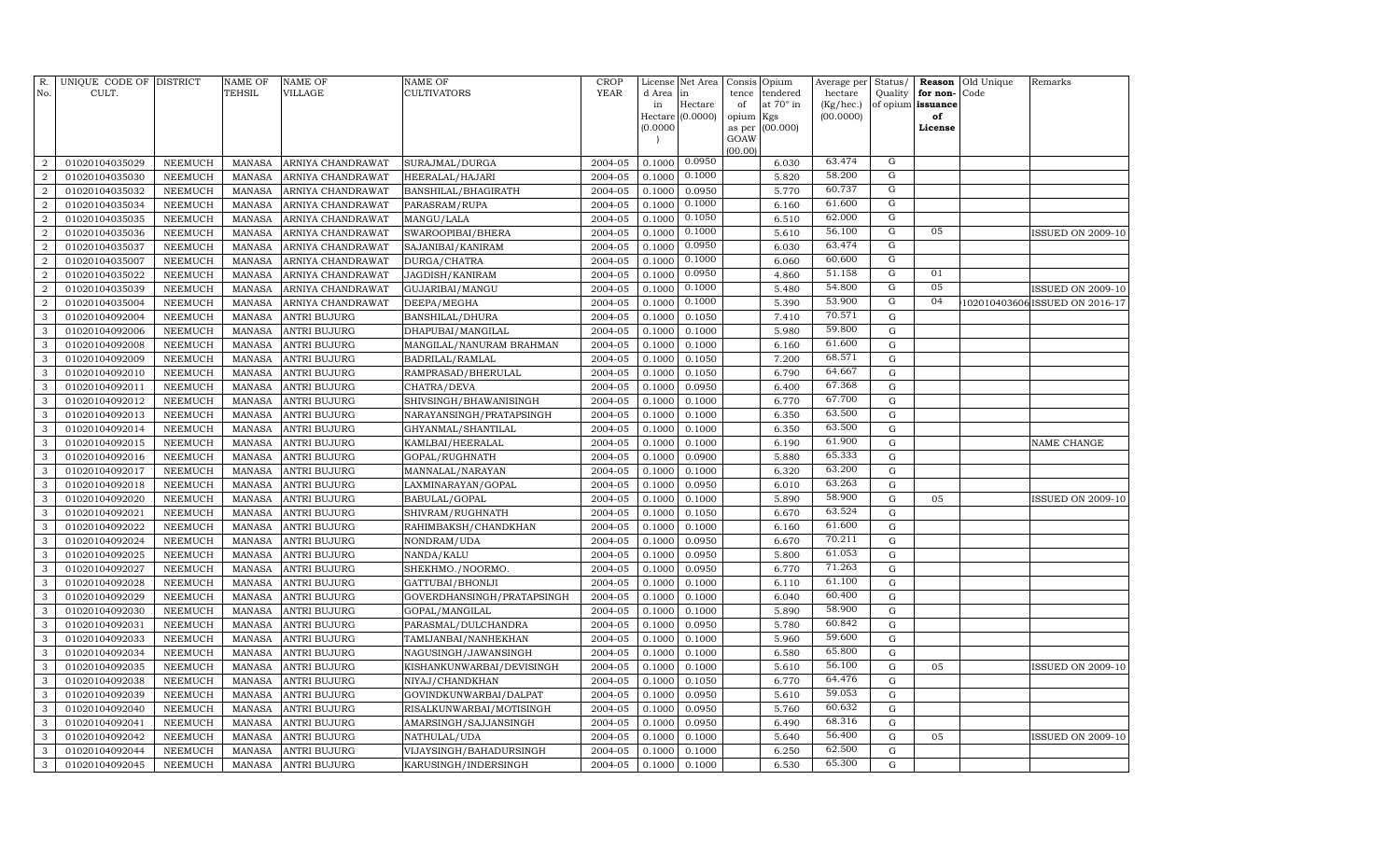| R.<br>No.    | UNIQUE CODE OF DISTRICT<br>CULT. |                | <b>NAME OF</b><br>TEHSIL | <b>NAME OF</b><br><b>VILLAGE</b> | NAME OF<br><b>CULTIVATORS</b> | <b>CROP</b><br>YEAR | License<br>d Area | Net Area<br>in   | Consis<br>tence | Opium<br>tendered | Average per<br>hectare | Status/<br>Quality | Reason<br>for non- | Old Unique<br>Code | Remarks                  |
|--------------|----------------------------------|----------------|--------------------------|----------------------------------|-------------------------------|---------------------|-------------------|------------------|-----------------|-------------------|------------------------|--------------------|--------------------|--------------------|--------------------------|
|              |                                  |                |                          |                                  |                               |                     | in                | Hectare          | of              | at 70° in         | (Kg/hec.)              |                    | of opium issuance  |                    |                          |
|              |                                  |                |                          |                                  |                               |                     |                   | Hectare (0.0000) | opium           | Kgs               | (00.0000)              |                    | of                 |                    |                          |
|              |                                  |                |                          |                                  |                               |                     | (0.0000)          |                  | as per          | (00.000)          |                        |                    | License            |                    |                          |
|              |                                  |                |                          |                                  |                               |                     |                   |                  | GOAW<br>(00.00) |                   |                        |                    |                    |                    |                          |
| 3            | 01020104092046                   | <b>NEEMUCH</b> | <b>MANASA</b>            | <b>ANTRI BUJURG</b>              | BHERUSINGH/INDERSINGH         | 2004-05             | 0.1000            | 0.1000           |                 | 6.210             | 62.100                 | ${\rm G}$          |                    |                    |                          |
| 3            | 01020104092047                   | <b>NEEMUCH</b> | <b>MANASA</b>            | <b>ANTRI BUJURG</b>              | BHERULAL/RATANLAL             | 2004-05             | 0.1000            | 0.1000           |                 | 5.900             | 59.000                 | ${\rm G}$          |                    |                    |                          |
| 3            | 01020104092049                   | <b>NEEMUCH</b> | <b>MANASA</b>            | <b>ANTRI BUJURG</b>              | BABULAL/BIHARILAL             | 2004-05             | 0.1000            | 0.1000           |                 | 5.880             | 58.800                 | ${\rm G}$          |                    |                    |                          |
| 3            | 01020104092050                   | <b>NEEMUCH</b> | <b>MANASA</b>            | <b>ANTRI BUJURG</b>              | SUNDERLAL/NARAYAN             | 2004-05             | 0.1000            | 0.1000           |                 | 6.180             | 61.800                 | ${\rm G}$          |                    |                    |                          |
| 3            | 01020104092051                   | <b>NEEMUCH</b> | <b>MANASA</b>            | <b>ANTRI BUJURG</b>              | SHAMBHULAL/DEVILAL            | 2004-05             | 0.1000            | 0.1000           |                 | 5.390             | 53.900                 | ${\bf G}$          | 04                 |                    | <b>ISSUED ON 2016-17</b> |
| 3            | 01020104092052                   | <b>NEEMUCH</b> | <b>MANASA</b>            | <b>ANTRI BUJURG</b>              | RAMPRASAD/HEERALAL            | 2004-05             | 0.1000            | 0.0800           |                 | 5.230             | 65.375                 | ${\rm G}$          |                    |                    |                          |
| 3            | 01020104092053                   | <b>NEEMUCH</b> | <b>MANASA</b>            | <b>ANTRI BUJURG</b>              | SHANKRALAL/PARTHA             | 2004-05             | 0.1000            | 0.1000           |                 | 5.790             | 57.900                 | ${\rm G}$          | 05                 |                    | <b>ISSUED ON 2009-10</b> |
| 3            | 01020104092054                   | <b>NEEMUCH</b> | MANASA                   | ANTRI BUJURG                     | GANPATLAL/KANHAIYALAL         | 2004-05             | 0.1000            | 0.1050           |                 | 5.740             | 54.667                 | ${\rm G}$          |                    |                    |                          |
| 3            | 01020104092055                   | <b>NEEMUCH</b> | <b>MANASA</b>            | ANTRI BUJURG                     | DINESH/MANNALAL               | 2004-05             | 0.1000            | 0.1000           |                 | 6.320             | 63.200                 | $\mathbf G$        |                    |                    |                          |
| 3            | 01020104092056                   | <b>NEEMUCH</b> | <b>MANASA</b>            | <b>ANTRI BUJURG</b>              | BHARATRAM/MANGILAL            | 2004-05             | 0.1000            | 0.0900           |                 | 5.790             | 64.333                 | $\mathbf G$        |                    |                    |                          |
| 3            | 01020104092057                   | <b>NEEMUCH</b> | <b>MANASA</b>            | <b>ANTRI BUJURG</b>              | SURESHCHANDRA/NARAYAN         | 2004-05             | 0.1000            | 0.1000           |                 | 6.760             | 67.600                 | ${\bf G}$          |                    |                    |                          |
| 3            | 01020104092060                   | <b>NEEMUCH</b> | <b>MANASA</b>            | <b>ANTRI BUJURG</b>              | OMPRAKASH/MANGILAL            | 2004-05             | 0.1000            | 0.1000           |                 | 5.390             | 53.900                 | ${\bf G}$          | 04                 |                    | ISSUED ON 2016-17        |
| 3            | 01020104092061                   | <b>NEEMUCH</b> | <b>MANASA</b>            | <b>ANTRI BUJURG</b>              | RADHESHYAM/BHANWARLAL         | 2004-05             | 0.1000            | 0.1000           |                 | 6.250             | 62.500                 | $\mathbf G$        |                    |                    |                          |
| 3            | 01020104092062                   | <b>NEEMUCH</b> | <b>MANASA</b>            | <b>ANTRI BUJURG</b>              | SATYANARAYAN/BHANWARLAL       | 2004-05             | 0.1000            | 0.1000           |                 | 5.770             | 57.700                 | ${\rm G}$          |                    |                    |                          |
| 3            | 01020104092064                   | <b>NEEMUCH</b> | <b>MANASA</b>            | <b>ANTRI BUJURG</b>              | HARIVALLABH/BADRILAL          | 2004-05             | 0.1000            | 0.1000           |                 | 5.740             | 57.400                 | ${\rm G}$          |                    |                    |                          |
| 3            | 01020104092065                   | <b>NEEMUCH</b> | <b>MANASA</b>            | <b>ANTRI BUJURG</b>              | BABULAL/RAMGOPAL              | 2004-05             | 0.1000            | 0.1000           |                 | 6.500             | 65.000                 | ${\bf G}$          |                    |                    |                          |
| 3            | 01020104092067                   | <b>NEEMUCH</b> | <b>MANASA</b>            | <b>ANTRI BUJURG</b>              | RADHESHYAM/KANHAIYALAL        | 2004-05             | 0.1000            | 0.1050           |                 | 5.350             | 50.952                 | ${\rm G}$          | 04                 |                    | ISSUED ON 2016-17        |
| $\mathbf{3}$ | 01020104092068                   | <b>NEEMUCH</b> | <b>MANASA</b>            | ANTRI BUJURG                     | NANHEKHAN/NOORA KHA           | 2004-05             | 0.1000            | 0.1000           |                 | 6.510             | 65.100                 | ${\bf G}$          |                    |                    |                          |
| 3            | 01020104092070                   | <b>NEEMUCH</b> | <b>MANASA</b>            | ANTRI BUJURG                     | KISHORE/LALSINGH              | 2004-05             | 0.1000            | 0.0950           |                 | 6.620             | 69.684                 | ${\bf G}$          |                    |                    |                          |
| $\mathbf{3}$ | 01020104092071                   | <b>NEEMUCH</b> | <b>MANASA</b>            | <b>ANTRI BUJURG</b>              | KAILASH/HEERALAL              | 2004-05             | 0.1000            | 0.1000           |                 | 6.590             | 65.900                 | ${\bf G}$          |                    |                    |                          |
| 3            | 01020104092073                   | NEEMUCH        | <b>MANASA</b>            | <b>ANTRI BUJURG</b>              | SAMRATH/RAMGOPAL              | 2004-05             | 0.1000            | 0.0900           |                 | 5.780             | 64.222                 | $\mathbf G$        |                    |                    |                          |
| 3            | 01020104092074                   | <b>NEEMUCH</b> | <b>MANASA</b>            | <b>ANTRI BUJURG</b>              | KAILASH/SATYANARAYAN          | 2004-05             | 0.1000            | 0.0850           |                 | 5.400             | 63.529                 | ${\bf G}$          |                    |                    |                          |
| 3            | 01020104092075                   | NEEMUCH        | <b>MANASA</b>            | <b>ANTRI BUJURG</b>              | JANNATBAI/RAMJUKHAN           | 2004-05             | 0.1000            | 0.0950           |                 | 5.560             | 58.526                 | $\mathbf G$        | 05                 |                    | <b>ISSUED ON 2009-10</b> |
| 3            | 01020104092076                   | <b>NEEMUCH</b> | <b>MANASA</b>            | <b>ANTRI BUJURG</b>              | UDERAM/CHATRA                 | 2004-05             | 0.1000            | 0.1000           |                 | 5.590             | 55.900                 | ${\bf G}$          | 05                 |                    | <b>ISSUED ON 2009-10</b> |
| 3            | 01020104092077                   | <b>NEEMUCH</b> | <b>MANASA</b>            | <b>ANTRI BUJURG</b>              | RAMLAL/MANGILAL               | 2004-05             | 0.1000            | 0.1000           |                 | 6.200             | 62.000                 | ${\rm G}$          |                    |                    |                          |
| 3            | 01020104092078                   | <b>NEEMUCH</b> | <b>MANASA</b>            | <b>ANTRI BUJURG</b>              | LAXMAN/NAHARSINGH             | 2004-05             | 0.1000            | 0.1000           |                 | 6.240             | 62.400                 | ${\bf G}$          |                    |                    |                          |
| 3            | 01020104092079                   | <b>NEEMUCH</b> | <b>MANASA</b>            | <b>ANTRI BUJURG</b>              | DINESH/BABUGIR                | 2004-05             | 0.1000            | 0.1050           |                 | 6.330             | 60.286                 | ${\bf G}$          |                    |                    |                          |
| 3            | 01020104092080                   | <b>NEEMUCH</b> | <b>MANASA</b>            | <b>ANTRI BUJURG</b>              | LALSINGH/BHAWARSINGH          | 2004-05             | 0.1000            | 0.1000           |                 | 5.880             | 58.800                 | ${\bf G}$          |                    |                    |                          |
| 3            | 01020104092081                   | <b>NEEMUCH</b> | <b>MANASA</b>            | <b>ANTRI BUJURG</b>              | PARWATSINGH/SHIVSINGH         | 2004-05             | 0.1000            | 0.0950           |                 | 5.750             | 60.526                 | ${\bf G}$          |                    |                    |                          |
| 3            | 01020104092083                   | <b>NEEMUCH</b> | <b>MANASA</b>            | ANTRI BUJURG                     | NASIRMO./SHAKURMO.            | 2004-05             | 0.1000            | 0.1000           |                 | 6.070             | 60.700                 | ${\bf G}$          |                    |                    |                          |
| 3            | 01020104092084                   | <b>NEEMUCH</b> | <b>MANASA</b>            | <b>ANTRI BUJURG</b>              | TIKAMSINGH/SHIVSINGH          | 2004-05             | 0.1000            | 0.1000           |                 | 6.530             | 65.300                 | ${\bf G}$          |                    |                    |                          |
| 3            | 01020104092085                   | NEEMUCH        | <b>MANASA</b>            | ANTRI BUJURG                     | BANESHIN/SAJJANSINGH          | 2004-05             | 0.1000            | 0.1050           |                 | 6.800             | 64.762                 | $\mathbf G$        |                    |                    |                          |
| 3            | 01020104092087                   | NEEMUCH        | <b>MANASA</b>            | ANTRI BUJURG                     | DINESHKUMAR/KANHAIYALAL       | 2004-05             | 0.1000            | 0.1000           |                 | 5.750             | 57.500                 | ${\bf G}$          |                    |                    |                          |
| 3            | 01020104092089                   | <b>NEEMUCH</b> | <b>MANASA</b>            | <b>ANTRI BUJURG</b>              | NARAYAN/SHIVSINGH             | 2004-05             | 0.1000            |                  |                 |                   |                        | $\mathbf F$        |                    |                    |                          |
| 3            | 01020104092090                   | <b>NEEMUCH</b> | <b>MANASA</b>            | <b>ANTRI BUJURG</b>              | YASHWANT/HARIVALLABH          | 2004-05             | 0.1000            | 0.0950           |                 | 6.010             | 63.263                 | $\mathbf G$        |                    |                    |                          |
| 3            | 01020104092091                   | <b>NEEMUCH</b> | <b>MANASA</b>            | ANTRI BUJURG                     | HARIPRASAD/BIHARI             | 2004-05             | 0.1000            | 0.1000           |                 | 6.080             | 60.800                 | $\mathbf G$        |                    |                    |                          |
| 3            | 01020104092092                   | <b>NEEMUCH</b> | <b>MANASA</b>            | <b>ANTRI BUJURG</b>              | BHARATSINGH/NAHARSINGH        | 2004-05             | 0.1000            | 0.1000           |                 | 6.380             | 63.800                 | ${\bf G}$          |                    |                    |                          |
| 3            | 01020104092093                   | <b>NEEMUCH</b> | <b>MANASA</b>            | <b>ANTRI BUJURG</b>              | HEERALAL/RAMCHANDRA           | 2004-05             | 0.1000            | 0.1050           |                 | 6.350             | 60.476                 | ${\bf G}$          |                    |                    |                          |
| 3            | 01020104092095                   | <b>NEEMUCH</b> | <b>MANASA</b>            | <b>ANTRI BUJURG</b>              | CHENSINGH/PRATAPSINGH         | 2004-05             | 0.1000            | 0.1000           |                 | 5.940             | 59.400                 | $\mathbf G$        |                    |                    |                          |
| 3            | 01020104092096                   | <b>NEEMUCH</b> | <b>MANASA</b>            | ANTRI BUJURG                     | JITENDRAKUMAR/SHANTILAL       | 2004-05             | 0.1000            | 0.1000           |                 | 6.210             | 62.100                 | ${\bf G}$          |                    |                    |                          |
| 3            | 01020104092097                   | <b>NEEMUCH</b> | <b>MANASA</b>            | <b>ANTRI BUJURG</b>              | MANOJKUMAR/BAPULAL            | 2004-05             | 0.1000            | 0.0950           |                 | 6.160             | 64.842                 | ${\bf G}$          |                    |                    |                          |
| 3            | 01020104092098                   | <b>NEEMUCH</b> | <b>MANASA</b>            | ANTRI BUJURG                     | DHARAM/CHANDRA/HEERALAL       | 2004-05             | 0.1000            | 0.1000           |                 | 5.910             | 59.100                 | $\mathbf G$        |                    |                    |                          |
| 3            | 01020104092099                   | NEEMUCH        | <b>MANASA</b>            | ANTRI BUJURG                     | GOPAL/SATYANARAYAN            | 2004-05             | 0.1000            | 0.0950           |                 | 5.660             | 59.579                 | ${\bf G}$          |                    |                    |                          |
| $\mathbf{3}$ | 01020104092101                   | NEEMUCH        | MANASA                   | <b>ANTRI BUJURG</b>              | VAJERAM/SUKHLAL               | 2004-05             | 0.1000            | 0.1050           |                 | 5.660             | 53.905                 | G                  | 04                 |                    | <b>ISSUED ON 2016-17</b> |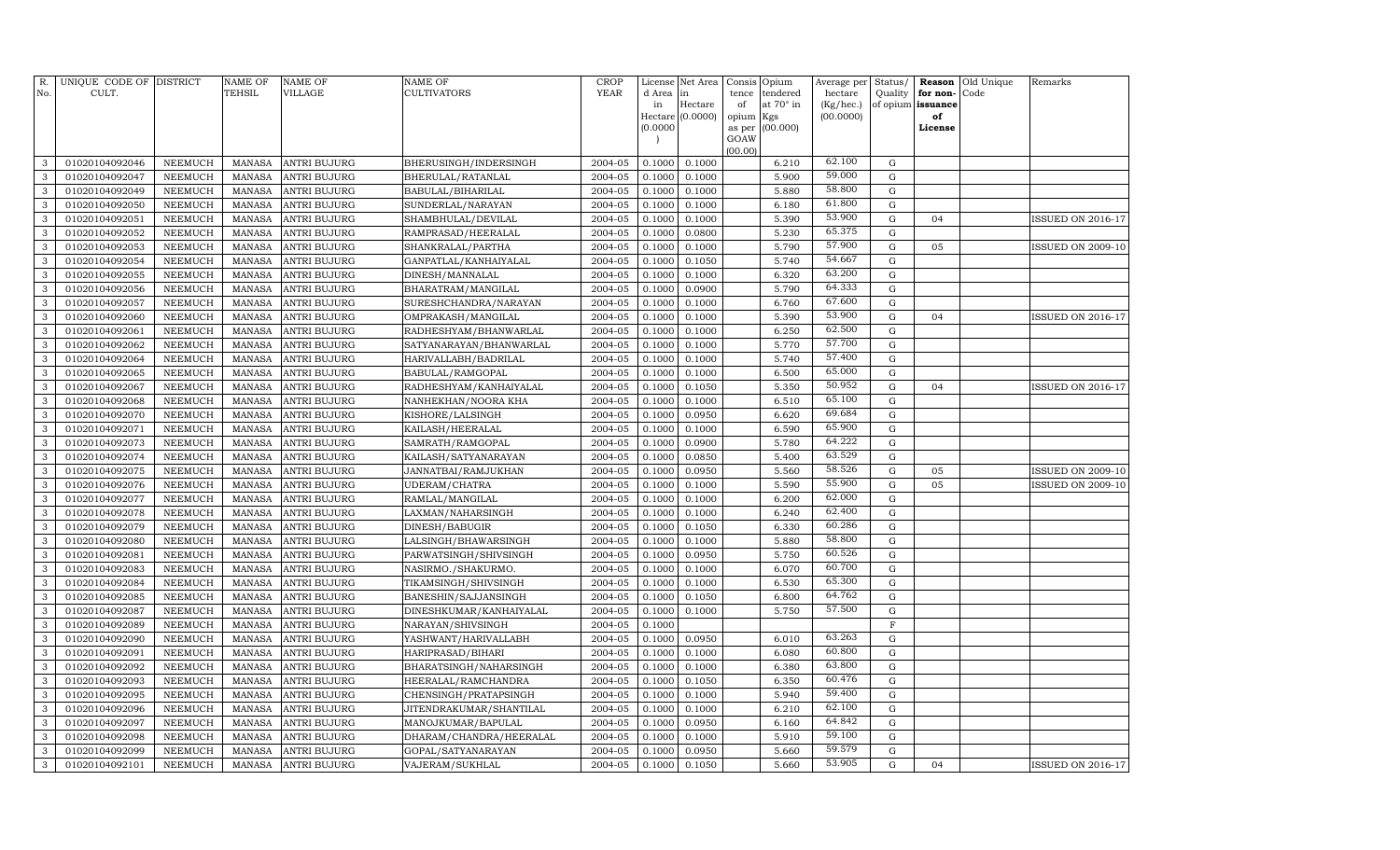| R.<br>No.         | UNIQUE CODE OF DISTRICT<br>CULT. |                | <b>NAME OF</b><br>TEHSIL | <b>NAME OF</b><br><b>VILLAGE</b> | <b>NAME OF</b><br><b>CULTIVATORS</b> | <b>CROP</b><br>YEAR |              | License Net Area<br>l in | Consis          | Opium<br>tendered | Average per          | Status/      | Reason                        | Old Unique<br>Code | Remarks                  |
|-------------------|----------------------------------|----------------|--------------------------|----------------------------------|--------------------------------------|---------------------|--------------|--------------------------|-----------------|-------------------|----------------------|--------------|-------------------------------|--------------------|--------------------------|
|                   |                                  |                |                          |                                  |                                      |                     | d Area<br>in | Hectare                  | tence<br>of     | at 70° in         | hectare<br>(Kg/hec.) | Quality      | for non-<br>of opium issuance |                    |                          |
|                   |                                  |                |                          |                                  |                                      |                     |              | Hectare (0.0000)         | opium Kgs       |                   | (00.0000)            |              | of                            |                    |                          |
|                   |                                  |                |                          |                                  |                                      |                     | (0.0000)     |                          | as per          | (00.000)          |                      |              | License                       |                    |                          |
|                   |                                  |                |                          |                                  |                                      |                     |              |                          | GOAW<br>(00.00) |                   |                      |              |                               |                    |                          |
| 3                 | 01020104092102                   | <b>NEEMUCH</b> | MANASA                   | <b>ANTRI BUJURG</b>              | KANHAIYALAL/FAKIRCHANDRA             | 2004-05             | 0.1000       | 0.0950                   |                 | 5.990             | 63.053               | ${\rm G}$    |                               |                    |                          |
| 3                 | 01020104092103                   | <b>NEEMUCH</b> | <b>MANASA</b>            | <b>ANTRI BUJURG</b>              | SHRINIWAS/CHHAGANLAL                 | 2004-05             | 0.1000       | 0.0950                   |                 | 6.110             | 64.316               | ${\rm G}$    |                               |                    |                          |
| 3                 | 01020104092106                   | <b>NEEMUCH</b> | <b>MANASA</b>            | <b>ANTRI BUJURG</b>              | BADRILAL/BHUWANA                     | 2004-05             | 0.1000       | 0.1000                   |                 | 5.790             | 57.900               | ${\rm G}$    |                               |                    |                          |
| 3                 | 01020104092110                   | NEEMUCH        | <b>MANASA</b>            | <b>ANTRI BUJURG</b>              | JAGANNATH/NANURAM                    | 2004-05             | 0.1000       | 0.1050                   |                 | 6.280             | 59.810               | ${\rm G}$    |                               |                    |                          |
| 3                 | 01020104092111                   | <b>NEEMUCH</b> | <b>MANASA</b>            | <b>ANTRI BUJURG</b>              | KANHAIYALAL/RAMSUKH                  | 2004-05             | 0.1000       | 0.1050                   |                 | 5.310             | 50.571               | ${\bf G}$    | 04                            |                    |                          |
| 3                 | 01020104092113                   | <b>NEEMUCH</b> | <b>MANASA</b>            | <b>ANTRI BUJURG</b>              | RAMSINGH/KALUSINGH                   | 2004-05             | 0.1000       | 0.1000                   | 64.14           | 3.430             | 34.300               | $\mathbf I$  | 02                            |                    | <b>ISSUED ON 2009-10</b> |
| 3                 | 01020104092114                   | <b>NEEMUCH</b> | <b>MANASA</b>            | <b>ANTRI BUJURG</b>              | NANDUBAI/KANHAIYALAL                 | 2004-05             | 0.1000       | 0.1050                   |                 | 5.490             | 52.286               | ${\rm G}$    | 04                            |                    | <b>ISSUED ON 2017-18</b> |
| 3                 | 01020104092115                   | <b>NEEMUCH</b> | <b>MANASA</b>            | ANTRI BUJURG                     | PADAMSINGH/KALUSINGH                 | 2004-05             | 0.1000       | 0.1000                   |                 | 5.970             | 59.700               | ${\rm G}$    |                               |                    |                          |
| 3                 | 01020104092116                   | <b>NEEMUCH</b> | <b>MANASA</b>            | ANTRI BUJURG                     | RAMPRATAP/BHANWARLAL                 | 2004-05             | 0.1000       | 0.1000                   |                 | 5.090             | 50.900               | ${\rm G}$    | 04                            |                    | <b>ISSUED ON 2016-17</b> |
| 3                 | 01020104092117                   | <b>NEEMUCH</b> | <b>MANASA</b>            | ANTRI BUJURG                     | HEERALAL/PRABHULAL                   | 2004-05             | 0.1000       | 0.0850                   |                 | 5.240             | 61.647               | ${\rm G}$    |                               |                    |                          |
| 3                 | 01020104092118                   | <b>NEEMUCH</b> | <b>MANASA</b>            | ANTRI BUJURG                     | DEVILAL/PRABHULAL                    | 2004-05             | 0.1000       | 0.1050                   |                 | 5.360             | 51.048               | ${\bf G}$    | 04                            |                    | <b>ISSUED ON 2016-17</b> |
| 3                 | 01020104092119                   | <b>NEEMUCH</b> | <b>MANASA</b>            | ANTRI BUJURG                     | RATANLAL/KESHURAM                    | 2004-05             | 0.1000       | 0.1050                   |                 | 6.480             | 61.714               | $\mathbf G$  |                               |                    |                          |
| 3                 | 01020104092120                   | NEEMUCH        | <b>MANASA</b>            | ANTRI BUJURG                     | BASANTILAL/NATHULAL                  | 2004-05             | 0.1000       | 0.1000                   | 59.41           | 4.840             | 48.400               | $\mathbf{I}$ | 02                            |                    | <b>ISSUED ON 2009-10</b> |
| 3                 | 01020104092122                   | NEEMUCH        | <b>MANASA</b>            | <b>ANTRI BUJURG</b>              | BHANWARLAL/BASANTILAL                | 2004-05             | 0.1000       | 0.0950                   |                 | 5.740             | 60.421               | $\mathbf G$  |                               |                    |                          |
| 3                 | 01020104092123                   | NEEMUCH        | <b>MANASA</b>            | <b>ANTRI BUJURG</b>              | RAMGOPAL/BASANTILAL                  | 2004-05             | 0.1000       | 0.0950                   |                 | 5.700             | 60.000               | ${\bf G}$    |                               |                    |                          |
| 3                 | 01020104092125                   | <b>NEEMUCH</b> | <b>MANASA</b>            | <b>ANTRI BUJURG</b>              | NAHARSINGH/VAKTAVARSINGH             | 2004-05             | 0.1000       |                          |                 |                   |                      | $\mathbf F$  |                               |                    |                          |
| 3                 | 01020104092126                   | <b>NEEMUCH</b> | <b>MANASA</b>            | <b>ANTRI BUJURG</b>              | IMAMBAKSH/NATHU                      | 2004-05             | 0.1000       | 0.1050                   |                 | 7.290             | 69.429               | ${\bf G}$    |                               |                    |                          |
| 3                 | 01020104092127                   | <b>NEEMUCH</b> | <b>MANASA</b>            | <b>ANTRI BUJURG</b>              | KHAJANBAI/SHAKURKHAN                 | 2004-05             | 0.1000       | 0.1000                   |                 | 5.710             | 57.100               | $\mathbf G$  |                               |                    |                          |
| 3                 | 01020104092128                   | <b>NEEMUCH</b> | <b>MANASA</b>            | <b>ANTRI BUJURG</b>              | KANHAIYALAL/BHUWANIRAM               | 2004-05             | 0.1000       | 0.1000                   |                 | 6.030             | 60.300               | ${\bf G}$    |                               |                    |                          |
| 3                 | 01020104092129                   | <b>NEEMUCH</b> | <b>MANASA</b>            | <b>ANTRI BUJURG</b>              | ALLAHBAKSH/RAMJU                     | 2004-05             | 0.1000       | 0.1000                   |                 | 6.190             | 61.900               | ${\bf G}$    |                               |                    |                          |
| 3                 | 01020104092130                   | <b>NEEMUCH</b> | <b>MANASA</b>            | <b>ANTRI BUJURG</b>              | PRABHULAL/NARAYAN                    | 2004-05             | 0.1000       |                          |                 |                   |                      | $\mathbf F$  |                               |                    |                          |
| 3                 | 01020104092131                   | <b>NEEMUCH</b> | <b>MANASA</b>            | ANTRI BUJURG                     | NANA/NABIBAKSH                       | 2004-05             | 0.1000       | 0.0950                   |                 | 6.320             | 66.526               | ${\bf G}$    |                               |                    |                          |
| 3                 | 01020104092132                   | NEEMUCH        | <b>MANASA</b>            | <b>ANTRI BUJURG</b>              | BHUWANISHANKAR/NARAYAN               | 2004-05             | 0.1000       | 0.1000                   |                 | 5.930             | 59.300               | ${\bf G}$    |                               |                    |                          |
| $\mathbf{3}$      | 01020104092134                   | <b>NEEMUCH</b> | <b>MANASA</b>            | <b>ANTRI BUJURG</b>              | DHANNA/BHUWANI                       | 2004-05             | 0.1000       | 0.1000                   |                 | 5.900             | 59.000               | $\mathbf G$  |                               |                    |                          |
| 3                 | 01020104092140                   | NEEMUCH        | <b>MANASA</b>            | ANTRI BUJURG                     | KACHRU/RAMLAL                        | 2004-05             | 0.1000       | 0.1000                   |                 | 6.090             | 60.900               | ${\bf G}$    |                               |                    |                          |
| 3                 | 01020104092143                   | <b>NEEMUCH</b> | <b>MANASA</b>            | ANTRI BUJURG                     | RAMKISHAN/BHANWARLAL                 | 2004-05             | 0.1000       | 0.1000                   |                 | 5.840             | 58.400               | ${\bf G}$    |                               |                    |                          |
| 3                 | 01020104092144                   | NEEMUCH        | <b>MANASA</b>            | <b>ANTRI BUJURG</b>              | BHERULAL/NANDA                       | 2004-05             | 0.1000       | 0.1050                   |                 | 6.160             | 58.667               | ${\bf G}$    |                               |                    |                          |
| 3                 | 01020104092145                   | NEEMUCH        | <b>MANASA</b>            | ANTRI BUJURG                     | BANSHILAL/GOPAL                      | 2004-05             | 0.1000       | 0.1000                   |                 | 5.350             | 53.500               | G            | 04                            |                    | <b>ISSUED ON 2016-17</b> |
| 3                 | 01020104092146                   | NEEMUCH        | <b>MANASA</b>            | ANTRI BUJURG                     | RAGHUVEERDAS/KISHORDAS               | 2004-05             | 0.1000       | 0.1050                   |                 | 6.320             | 60.190               | $\mathbf G$  |                               |                    |                          |
| 3                 | 01020104092147                   | NEEMUCH        | <b>MANASA</b>            | ANTRI BUJURG                     | ISHAKMO./TAIYABJI                    | 2004-05             | 0.1000       | 0.0950                   |                 | 5.720             | 60.211               | $\mathbf G$  |                               |                    |                          |
| 3                 | 01020104092148                   | <b>NEEMUCH</b> | <b>MANASA</b>            | <b>ANTRI BUJURG</b>              | MOHANKUNWAR/BHERUSINGH               | 2004-05             | 0.1000       | 0.0950                   |                 | 5.700             | 60.000               | $\mathbf G$  |                               |                    |                          |
| 3                 | 01020104092149                   | <b>NEEMUCH</b> | <b>MANASA</b>            | ANTRI BUJURG                     | SAMPATBAI/RAMNARAYAN                 | 2004-05             | 0.1000       | 0.1000                   |                 | 6.070             | 60.700               | $\mathbf G$  |                               |                    |                          |
| 3                 | 01020104092150                   | <b>NEEMUCH</b> | <b>MANASA</b>            | <b>ANTRI BUJURG</b>              | ONKARLAL/MANGILAL                    | 2004-05             | 0.1000       |                          |                 |                   |                      | $\mathbf F$  |                               |                    |                          |
| 3                 | 01020104092151                   | <b>NEEMUCH</b> | <b>MANASA</b>            | <b>ANTRI BUJURG</b>              | BABUGIR/NARAYANGIR                   | 2004-05             | 0.1000       | 0.1050                   |                 | 6.240             | 59.429               | $\mathbf G$  |                               |                    |                          |
| 3                 | 01020104092155                   | <b>NEEMUCH</b> | <b>MANASA</b>            | ANTRI BUJURG                     | KAILASH KUNWAR/MOHANSINGH            | 2004-05             | 0.1000       | 0.0900                   |                 | 5.520             | 61.333               | $\mathbf G$  |                               |                    | NAMECHANGE               |
| 3                 | 01020104092157                   | <b>NEEMUCH</b> | <b>MANASA</b>            | <b>ANTRI BUJURG</b>              | KAILASHCHANDRA/KANHAIYALAL           | 2004-05             | 0.1000       | 0.1050                   |                 | 6.120             | 58.286               | $\mathbf G$  |                               |                    |                          |
| 3                 | 01020104092158                   | <b>NEEMUCH</b> | <b>MANASA</b>            | ANTRI BUJURG                     | GHASI/BHERU                          | 2004-05             | 0.1000       | 0.0950                   |                 | 5.480             | 57.684               | ${\bf G}$    |                               |                    |                          |
| 3                 | 01020104092160                   | <b>NEEMUCH</b> | <b>MANASA</b>            | <b>ANTRI BUJURG</b>              | KANHYALAL/SURAJMAL                   | 2004-05             | 0.1000       | 0.1000                   |                 | 5.700             | 57.000               | $\mathbf G$  |                               |                    |                          |
| 3                 | 01020104092137                   | <b>NEEMUCH</b> | <b>MANASA</b>            | <b>ANTRI BUJURG</b>              | MANGU SINGH/INDRA SINGH              | 2004-05             | 0.1000       | 0.1000                   |                 | 5.850             | 58.500<br>61.700     | $\mathbf G$  |                               |                    |                          |
| 3                 | 01020104092138                   | <b>NEEMUCH</b> | <b>MANASA</b>            | <b>ANTRI BUJURG</b>              | MOHANKUNWAR/NARENDRASINGH            | 2004-05             | 0.1000       | 0.1000                   |                 | 6.170             | 61.400               | $\mathbf G$  |                               |                    | NAMECHANGE               |
| 3                 | 01020104092072                   | NEEMUCH        | <b>MANASA</b>            | <b>ANTRI BUJURG</b>              | SHAMBHULAL/BHONA                     | 2004-05             | 0.1000       | 0.1000                   |                 | 6.140             | 62.737               | G            |                               |                    |                          |
| $\mathbf{3}$<br>3 | 01020104092161                   | NEEMUCH        | <b>MANASA</b>            | ANTRI BUJURG                     | SATYANARAYAN/SHANKARLAL              | 2004-05             | 0.1000       | 0.0950                   |                 | 5.960             | 53.789               | G<br>G       |                               |                    |                          |
|                   | 01020104092166                   | <b>NEEMUCH</b> | <b>MANASA</b>            | <b>ANTRI BUJURG</b>              | BADRILAL/HIRALAL                     | 2004-05             | 0.1000       | 0.0950                   |                 | 5.110             | 53.800               |              | 04                            |                    | <b>ISSUED ON 2016-17</b> |
| $\mathbf{3}$      | 01020104092169                   | <b>NEEMUCH</b> | MANASA                   | <b>ANTRI BUJURG</b>              | VIJAYKUMAR/BHERULAL                  | 2004-05             | 0.1000       | 0.1000                   |                 | 5.380             |                      | G            | 04                            |                    | <b>ISSUED ON 2016-17</b> |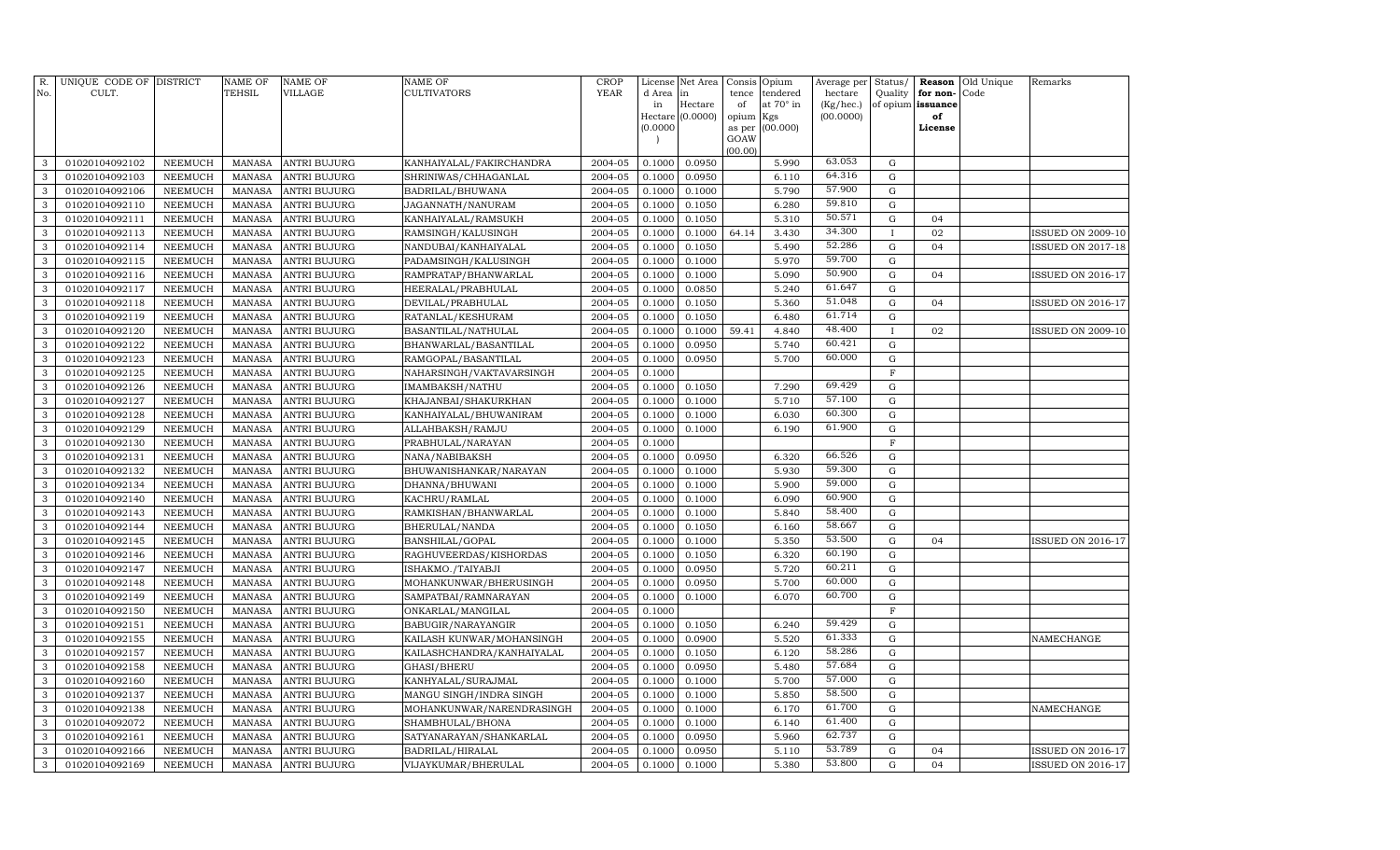| $R_{\cdot}$<br>No. | UNIQUE CODE OF DISTRICT<br>CULT. |                                  | <b>NAME OF</b><br>TEHSIL       | <b>NAME OF</b><br>VILLAGE | <b>NAME OF</b><br><b>CULTIVATORS</b>         | <b>CROP</b><br>YEAR | License<br>d Area<br>in<br>Hectare<br>(0.0000) | Net Area<br>Hectare<br>(0.0000) | Consis<br>tence<br>of<br>opium Kgs<br>as per<br>GOAW<br>(00.00) | Opium<br>tendered<br>at 70° in<br>(00.000) | Average per<br>hectare<br>(Kg/hec.)<br>(00.0000) | Status/<br>Quality | for non-<br>of opium issuance<br>of<br>License | Reason Old Unique<br>Code | Remarks                  |
|--------------------|----------------------------------|----------------------------------|--------------------------------|---------------------------|----------------------------------------------|---------------------|------------------------------------------------|---------------------------------|-----------------------------------------------------------------|--------------------------------------------|--------------------------------------------------|--------------------|------------------------------------------------|---------------------------|--------------------------|
| 3                  | 01020104092170                   | NEEMUCH                          | <b>MANASA</b>                  | <b>ANTRI BUJURG</b>       | GITABAI/SURAJMAL                             | 2004-05             | 0.1000                                         | 0.1000                          |                                                                 | 5.340                                      | 53.400                                           | $\mathbf G$        | 04                                             |                           | <b>ISSUED ON 2016-17</b> |
| 3                  | 01020104092171                   | <b>NEEMUCH</b>                   | <b>MANASA</b>                  | <b>ANTRI BUJURG</b>       | LAXMINARAYAN/NANURAM                         | 2004-05             | 0.1000                                         | 0.1000                          |                                                                 | 5.900                                      | 59.000                                           | $\mathbf G$        |                                                |                           |                          |
| $\mathbf{3}$       | 01020104092043                   | <b>NEEMUCH</b>                   | <b>MANASA</b>                  | <b>ANTRI BUJURG</b>       | CHUNNILAL/UDA                                | 2004-05             | 0.1000                                         | 0.1000                          |                                                                 | 6.090                                      | 60.900                                           | ${\rm G}$          |                                                |                           |                          |
| 3                  | 01020104092104                   | <b>NEEMUCH</b>                   | <b>MANASA</b>                  | <b>ANTRI BUJURG</b>       | RAJMAL/BHERULAL                              | 2004-05             | 0.1000                                         | 0.1050                          |                                                                 | 6.130                                      | 58.381                                           | G                  |                                                |                           |                          |
| 3                  | 01020104092032                   | <b>NEEMUCH</b>                   | <b>MANASA</b>                  | <b>ANTRI BUJURG</b>       | MANJUR HUSAIN/NANHE KHA                      | 2004-05             | 0.1000                                         | 0.1050                          |                                                                 | 6.350                                      | 60.476                                           | G                  |                                                |                           |                          |
| 3                  | 01020104092058                   | <b>NEEMUCH</b>                   | <b>MANASA</b>                  | <b>ANTRI BUJURG</b>       | DEVISINGH/SAJJANSINGH                        | 2004-05             | 0.1000                                         | 0.1000                          | 54.60                                                           | 1.760                                      | 17.600                                           | $\mathbf{I}$       | 02                                             |                           |                          |
| 3                  | 01020104092154                   | <b>NEEMUCH</b>                   | <b>MANASA</b>                  | <b>ANTRI BUJURG</b>       | SHAKUNTALABAI/BANSHILAL                      | 2004-05             | 0.1000                                         | 0.1000                          |                                                                 | 5.400                                      | 54.000                                           | G                  |                                                |                           |                          |
| $\mathbf{3}$       | 01020104092063                   | <b>NEEMUCH</b>                   | <b>MANASA</b>                  | <b>ANTRI BUJURG</b>       | AMRITRAM/BHAVARLAL                           | 2004-05             | 0.1000                                         | 0.0950                          |                                                                 | 5.620                                      | 59.158                                           | G                  |                                                |                           |                          |
| 3                  | 01020104092152                   | <b>NEEMUCH</b>                   | <b>MANASA</b>                  | <b>ANTRI BUJURG</b>       | VISHNULAL/KACHRU                             | 2004-05             | 0.1000                                         | 0.1050                          |                                                                 | 6.580                                      | 62.667                                           | ${\rm G}$          |                                                |                           |                          |
| $\mathbf{3}$       | 01020104092003                   | <b>NEEMUCH</b>                   | <b>MANASA</b>                  | <b>ANTRI BUJURG</b>       | RAJMAL/BASANTILAL                            | 2004-05             | 0.1000                                         | 0.1050                          |                                                                 | 5.520                                      | 52.571                                           | $\mathbf G$        | 04                                             |                           |                          |
| 3                  | 01020104092181                   | <b>NEEMUCH</b>                   | <b>MANASA</b>                  | <b>ANTRI BUJURG</b>       | BHERULAL/LALAJI                              | 2004-05             | 0.1000                                         |                                 |                                                                 |                                            |                                                  | $\, {\bf N}$       |                                                |                           | TRANSFER/RUPAWAS         |
| 3                  | 01020104092184                   | NEEMUCH                          | <b>MANASA</b>                  | <b>ANTRI BUJURG</b>       | MANGILAL/PANNALAL                            | 2004-05             | 0.1000                                         | 0.1000                          |                                                                 | 5.440                                      | 54.400                                           | G                  |                                                |                           | TRANSFER/HALUKHEDI       |
| 3                  | 01020104092005                   | <b>NEEMUCH</b>                   | <b>MANASA</b>                  | <b>ANTRI BUJURG</b>       | BHAVARLAL/GOPAL                              | 2004-05             | 0.1000                                         |                                 |                                                                 |                                            |                                                  | $\mathbf F$        |                                                |                           |                          |
| 3                  | 01020104092186                   | <b>NEEMUCH</b>                   | <b>MANASA</b>                  | <b>ANTRI BUJURG</b>       | RAMESHCHANDRA/LAXMINARAYAN                   | 2004-05             | 0.1000                                         | 0.1050                          |                                                                 | 6.640                                      | 63.238                                           | G                  |                                                |                           | TRANSFER/PRATAPPURA      |
| 3                  | 01020104092191                   | <b>NEEMUCH</b>                   | <b>MANASA</b>                  | <b>ANTRI BUJURG</b>       | PARASRAM/JAGANNATH                           | 2004-05             | 0.1000                                         | 0.1000                          |                                                                 | 5.890                                      | 58.900                                           | G                  |                                                |                           | TRANSFER/PRATAPPURA      |
| 3                  | 01020104096002                   | <b>NEEMUCH</b>                   | <b>MANASA</b>                  | ANKLI                     | MANGILAL/DEVA                                | 2004-05             | 0.1000                                         | 0.1000                          |                                                                 | 6.010                                      | 60.100                                           | G                  |                                                |                           |                          |
| 3                  | 01020104096003                   | <b>NEEMUCH</b>                   | <b>MANASA</b>                  | <b>ANKLI</b>              | DEVILAL/LADU                                 | 2004-05             | 0.1000                                         | 0.0950                          |                                                                 | 5.710                                      | 60.105                                           | G                  |                                                |                           |                          |
| $\mathbf{3}$       | 01020104096005                   | <b>NEEMUCH</b>                   | <b>MANASA</b>                  | <b>ANKLI</b>              | SITABAI/MANNALAL                             | 2004-05             | 0.1000                                         | 0.1000                          |                                                                 | 5.190                                      | 51.900                                           | ${\rm G}$          | 04                                             |                           | <b>ISSUED ON 2016-17</b> |
| 3                  | 01020104096006                   | <b>NEEMUCH</b>                   | <b>MANASA</b>                  | <b>ANKLI</b>              | ANILKUMAR/RAJMAL                             | 2004-05             | 0.1000                                         | 0.1000                          |                                                                 | 6.010                                      | 60.100                                           | ${\rm G}$          |                                                |                           |                          |
| 3                  | 01020104096007                   | NEEMUCH                          | <b>MANASA</b>                  | <b>ANKLI</b>              | RAMNARAYAN/NATHU                             | 2004-05             | 0.1000                                         | 0.0950                          |                                                                 | 6.150                                      | 64.737                                           | ${\rm G}$          |                                                |                           |                          |
| 3                  | 01020104096011                   | <b>NEEMUCH</b>                   | <b>MANASA</b>                  | <b>ANKLI</b>              | ISHVARLAL/BHANWARLAL                         | 2004-05             | 0.1000                                         | 0.0950                          |                                                                 | 2.510                                      | 26.421                                           | G                  | 04                                             |                           |                          |
| 3                  | 01020104096014                   | <b>NEEMUCH</b>                   | <b>MANASA</b>                  | <b>ANKLI</b>              | PURALAL/GHASIRAM                             | 2004-05             | 0.1000                                         | 0.1000                          |                                                                 | 6.060                                      | 60.600                                           | G                  |                                                |                           |                          |
| 3                  | 01020104096016                   | NEEMUCH                          | <b>MANASA</b>                  | <b>ANKLI</b>              | PRAHLAD/MANNALAL                             | 2004-05             | 0.1000                                         | 0.0900                          |                                                                 | 5.640                                      | 62.667                                           | ${\rm G}$          |                                                |                           |                          |
| 3                  | 01020104096019                   | NEEMUCH                          | <b>MANASA</b>                  | <b>ANKLI</b>              | GANESHRAM/DHANNA                             | 2004-05             | 0.1000                                         | 0.1000                          |                                                                 | 6.600                                      | 66.000                                           | G                  |                                                |                           |                          |
| 3                  | 01020104096020                   | <b>NEEMUCH</b>                   | <b>MANASA</b>                  | <b>ANKLI</b>              | NANALAL/GANGARAM                             | 2004-05             | 0.1000                                         | 0.1000                          |                                                                 | 4.970                                      | 49.700                                           | ${\rm G}$          | 04                                             |                           |                          |
| 3                  | 01020104096022                   | <b>NEEMUCH</b>                   | <b>MANASA</b>                  | <b>ANKLI</b>              | SOHANBAI/BHAGIRATH                           | 2004-05             | 0.1000                                         | 0.0950                          |                                                                 | 1.710                                      | 18.000                                           | G                  | 04                                             |                           |                          |
| 3                  | 01020104096026                   | <b>NEEMUCH</b>                   | <b>MANASA</b>                  | <b>ANKLI</b>              | KAVARLAL/AMRA                                | 2004-05             | 0.1000                                         | 0.1000                          |                                                                 | 5.440                                      | 54.400                                           | G                  |                                                |                           |                          |
| $\mathbf{3}$       | 01020104096028                   | <b>NEEMUCH</b>                   | <b>MANASA</b>                  | ANKLI                     | GOPAL/BAGDIRAM                               | 2004-05             | 0.1000                                         | 0.1000                          |                                                                 | 5.720                                      | 57.200                                           | G                  |                                                |                           |                          |
| 3                  | 01020104096029                   | <b>NEEMUCH</b>                   | <b>MANASA</b>                  | <b>ANKLI</b>              | BHONILAL/KANHYALAL                           | 2004-05             | 0.1000                                         | 0.1000                          |                                                                 | 5.380                                      | 53.800                                           | ${\rm G}$          | 04                                             |                           | <b>ISSUED ON 2016-17</b> |
| 3                  | 01020104096031                   | NEEMUCH                          | <b>MANASA</b>                  | <b>ANKLI</b>              | MANOHARSINGH/DEVISINGH                       | 2004-05             | 0.1000                                         | 0.1000                          |                                                                 | 5.890                                      | 58.900                                           | G                  |                                                |                           |                          |
| 3                  | 01020104096032                   | NEEMUCH                          | <b>MANASA</b>                  | <b>ANKLI</b>              | NAGULAL/KISHOR                               | 2004-05             | 0.1000                                         | 0.1000                          |                                                                 | 5.420                                      | 54.200                                           | ${\rm G}$          |                                                |                           |                          |
| 3                  | 01020104096033                   | NEEMUCH                          | <b>MANASA</b>                  | <b>ANKLI</b>              | SHANTILAL/BHANWARLAL                         | 2004-05             | 0.1000                                         | 0.0950                          |                                                                 | 6.070                                      | 63.895                                           | G                  |                                                |                           |                          |
| 3                  | 01020104096046                   | NEEMUCH                          | <b>MANASA</b>                  | <b>ANKLI</b>              | FAKIRA/KISHNA                                | 2004-05             | 0.1000                                         | 0.1000                          |                                                                 | 5.950                                      | 59.500                                           | ${\rm G}$          |                                                |                           |                          |
| 3                  | 01020104096056                   | <b>NEEMUCH</b>                   | <b>MANASA</b>                  | <b>ANKLI</b>              | KASTURIBAI/MANGILAL                          | 2004-05             | 0.1000                                         | 0.1000                          |                                                                 | 5.850                                      | 58.500                                           | G                  |                                                |                           |                          |
| 3                  | 01020104096057                   | <b>NEEMUCH</b>                   | <b>MANASA</b>                  | <b>ANKLI</b>              | BHERULAL/BABRU                               | 2004-05             | 0.1000                                         | 0.1000                          |                                                                 | 5.530                                      | 55.300<br>62.900                                 | G                  |                                                |                           |                          |
| $\mathbf{3}$       | 01020104096069                   | <b>NEEMUCH</b>                   | <b>MANASA</b>                  | <b>ANKLI</b>              | NANIBAI/MANGILAL                             | 2004-05             | 0.1000                                         | 0.1000                          |                                                                 | 6.290                                      | 55.300                                           | G                  |                                                |                           | NAMECHANGE               |
| 3                  | 01020104096071                   | <b>NEEMUCH</b>                   | <b>MANASA</b>                  | <b>ANKLI</b>              | NANDA/PARTHA                                 | 2004-05             | 0.1000                                         | 0.1000                          |                                                                 | 5.530                                      | 59.900                                           | G                  |                                                |                           |                          |
| $\mathbf{3}$<br>3  | 01020104096080<br>01020104096081 | <b>NEEMUCH</b><br><b>NEEMUCH</b> | <b>MANASA</b><br><b>MANASA</b> | ANKLI<br><b>ANKLI</b>     | OMPRAKASH / SALAGRAM<br>BHAGATRAM/RAMCHANDRA | 2004-05<br>2004-05  | 0.1000<br>0.1000                               | 0.1000<br>0.0950                |                                                                 | 5.990<br>6.510                             | 68.526                                           | G<br>G             |                                                |                           |                          |
| 3                  | 01020104096082                   | <b>NEEMUCH</b>                   | <b>MANASA</b>                  | <b>ANKLI</b>              | VARDICHAND/SURATRAM                          | 2004-05             | 0.1000                                         | 0.1000                          |                                                                 | 6.230                                      | 62.300                                           | G                  |                                                |                           |                          |
| 3                  | 01020104096085                   | <b>NEEMUCH</b>                   | <b>MANASA</b>                  | <b>ANKLI</b>              | RAMNIVAS/MATHURALAL                          | $2004 - 05$         | 0.1000                                         | 0.1000                          |                                                                 | 6.470                                      | 64.700                                           | G                  |                                                |                           |                          |
| 3                  | 01020104096087                   | NEEMUCH                          | <b>MANASA</b>                  | <b>ANKLI</b>              | SHYAMLAL/SITARAM                             | 2004-05             | 0.1000                                         | 0.1000                          |                                                                 | 5.850                                      | 58.500                                           | G                  |                                                |                           |                          |
| 3                  | 01020104096089                   | <b>NEEMUCH</b>                   | <b>MANASA</b>                  | <b>ANKLI</b>              | UDAYSINGH/BHAVARSINGH                        | 2004-05             | 0.1000                                         | 0.1000                          |                                                                 | 3.250                                      | 32.500                                           | ${\rm G}$          | 04                                             |                           |                          |
| $\mathbf{3}$       | 01020104096015                   | NEEMUCH                          | <b>MANASA</b>                  | <b>ANKLI</b>              | BHANWARLAL/MANGILAL                          | 2004-05             | 0.1000                                         | 0.1000                          |                                                                 | 5.600                                      | 56.000                                           | $\mathbf G$        |                                                |                           |                          |
|                    |                                  |                                  |                                |                           |                                              |                     |                                                |                                 |                                                                 |                                            |                                                  |                    |                                                |                           |                          |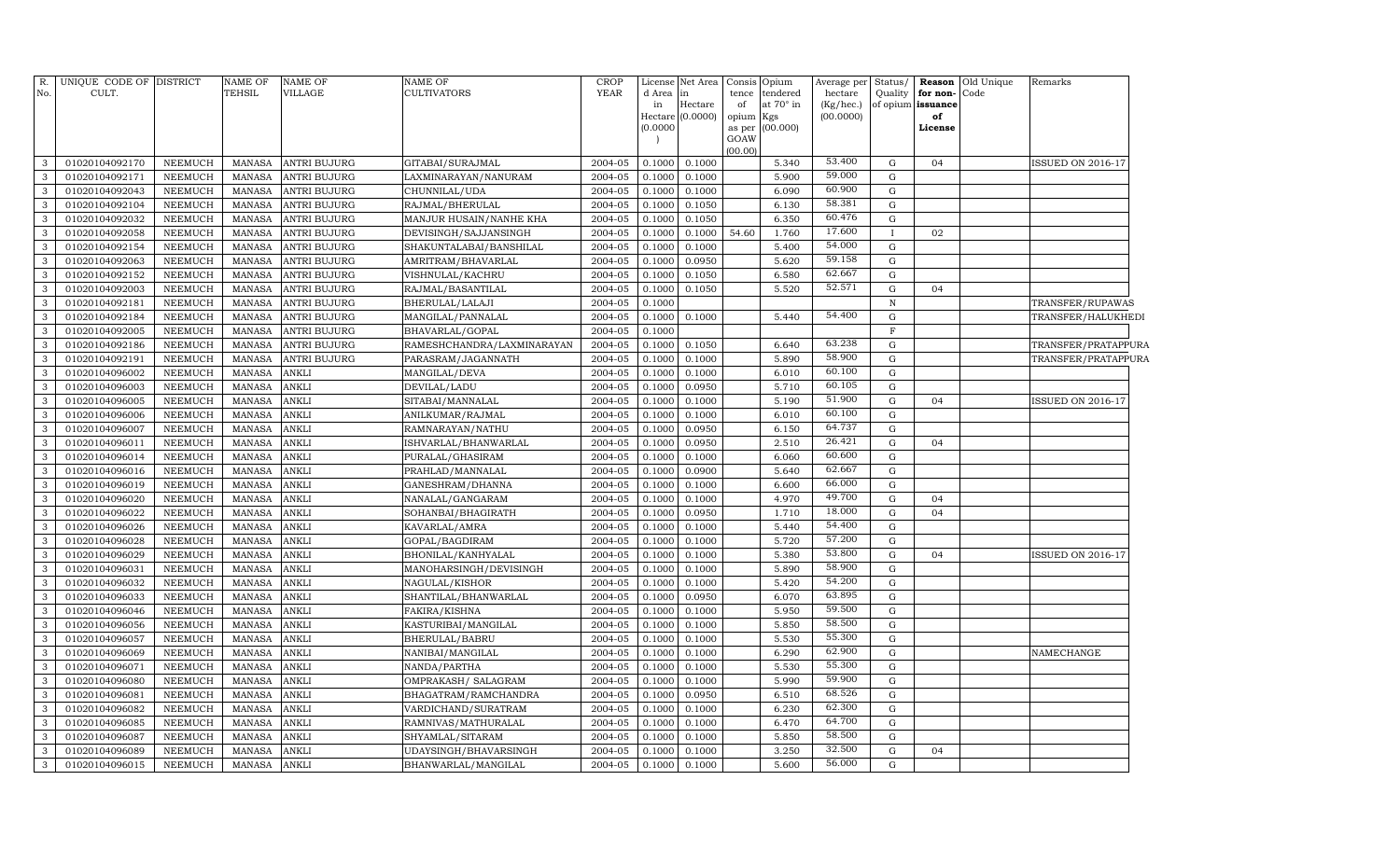| <b>YEAR</b><br>No.<br>CULT.<br>TEHSIL<br>VILLAGE<br>CULTIVATORS<br>tendered<br>Quality<br>for non-<br>d Area<br>tence<br>hectare<br>Code<br>in<br>at 70° in<br>of opium<br>in<br>Hectare<br>of<br>(Kg/hec.)<br>issuance<br>(0.0000)<br>(00.0000)<br>Hectare<br>opium<br>Kgs<br>of<br>(0.0000)<br>(00.000)<br>as per<br>License<br>GOAW<br>(00.00)<br>60.632<br>0.0950<br>5.760<br>3<br>01020104096092<br><b>NEEMUCH</b><br><b>MANASA</b><br><b>ANKLI</b><br>RAMKUVARIBAI/ONKARLAL<br>2004-05<br>0.1000<br>G<br>57.300<br><b>ANKLI</b><br>5.730<br>$\mathbf G$<br>3<br>01020104096024<br><b>NEEMUCH</b><br>MANASA<br>BAPULAL/NARAYAN<br>2004-05<br>0.1000<br>0.1000<br>66.700<br>3<br>01020104096094<br><b>NEEMUCH</b><br>MANASA<br><b>ANKLI</b><br>MOHANLAL/RAMCHANDRA<br>2004-05<br>0.1000<br>6.670<br>0.1000<br>G<br>61.700<br><b>ANKLI</b><br>3<br>01020104096023<br><b>NEEMUCH</b><br><b>MANASA</b><br>KISHORSINGH/MADANSINGH<br>0.1000<br>6.170<br>$\mathbf G$<br>2004-05<br>0.1000<br>57.900<br>3<br><b>ANKLI</b><br>5.790<br>01020104096054<br><b>NEEMUCH</b><br><b>MANASA</b><br>DULESINGH/ONKARSING<br>2004-05<br>0.1000<br>$\mathbf G$<br>0.1000<br>43.500<br><b>ANKLI</b><br>4.350<br>3<br>01020104096017<br><b>NEEMUCH</b><br><b>MANASA</b><br>2004-05<br>0.1000<br>${\rm G}$<br>BANSHIAL/FAKIRCHAD<br>0.1000<br>04<br>64.700<br>3<br>01020104096075<br>NEEMUCH<br><b>MANASA</b><br>ANKLI<br>2004-05<br>0.1000<br>6.470<br>$\mathbf G$<br>BHANWARLAL/GANGARAM<br>0.1000<br>58.100<br>ANKLI<br>0.1000<br>5.810<br>$\mathbf G$<br>3<br>01020104096025<br>NEEMUCH<br><b>MANASA</b><br>BAPULAL/ RAM CHANDRA<br>2004-05<br>0.1000<br>55.053<br>3<br><b>ANKLI</b><br>5.230<br>01020104096076<br><b>NEEMUCH</b><br><b>MANASA</b><br>NARAYAN/KANA CHAMAR<br>2004-05<br>0.1000<br>0.0950<br>$\mathbf G$<br>01020104094031<br>57.800<br><b>ANKLI</b><br>5.780<br>3<br>01020104096077<br><b>NEEMUCH</b><br><b>MANASA</b><br>MADANSINGH/JAYSINGH<br>2004-05<br>0.1000<br>0.1000<br>$\mathbf G$<br>62.800<br>3<br>01020104096038<br><b>NEEMUCH</b><br><b>MANASA</b><br>ANKLI<br>ARJUNSINGH/DEVISINGH<br>2004-05<br>0.1000<br>0.1000<br>6.280<br>$\mathbf G$<br>23.500<br><b>ANKLI</b><br>2.350<br>3<br>01020104096061<br><b>NEEMUCH</b><br><b>MANASA</b><br>2004-05<br>0.1000<br>49.99<br>02<br>NAHARSINGH/DEVISINGH<br>0.1000<br>29.176<br>3<br>01020104096030<br><b>NEEMUCH</b><br><b>MANASA</b><br>ANKLI<br>2004-05<br>0.1000<br>0.0850<br>2.480<br>${\rm G}$<br>SHANKARLAL/RAMCHAND<br>04<br>57.000<br>01020104096050<br>NEEMUCH<br>ANKLI<br>0.1000<br>5.700<br>3<br>MANASA<br>BAGDIRAM/AMRA JI<br>2004-05<br>0.1000<br>G<br>48.100<br>3<br><b>ANKLI</b><br>01020104096041<br>NEEMUCH<br><b>MANASA</b><br>NATHULAL/KANHAIYALAL<br>2004-05<br>0.1000<br>0.1000<br>4.810<br>G<br>04<br>54.800<br><b>ANKLI</b><br>5.480<br>3<br>01020104096012<br><b>NEEMUCH</b><br><b>MANASA</b><br>RAMALAL/MOTILAL<br>2004-05<br>0.1000<br>0.1000<br>$\mathbf G$<br>55.700<br>3<br>0.1000<br>5.570<br>01020104096051<br><b>NEEMUCH</b><br><b>MANASA</b><br>ANKLI<br>PRABHULAL/HARIRAM<br>2004-05<br>0.1000<br>${\rm G}$<br>72.800<br>G<br>$\overline{2}$<br>01020104052046<br><b>NEEMUCH</b><br><b>MANASA</b><br>ALHED JAGIR-II<br>KAMLABAI/BHAGATRAM<br>2004-05<br>0.1000<br>0.1000<br>7.280<br>62.500<br>G<br>$\overline{2}$<br>01020104052048<br><b>NEEMUCH</b><br><b>MANASA</b><br>ALHED JAGIR-II<br>NANURAM/LAXMAN<br>2004-05<br>0.1000<br>0.1000<br>6.250<br>57.333<br>G<br>01020104052049<br><b>NEEMUCH</b><br><b>MANASA</b><br>NANDLAL/BADRILAL<br>2004-05<br>0.1050<br>6.020<br>2<br>ALHED JAGIR-II<br>0.1000<br>05<br><b>ISSUED ON 2009-10</b><br>58.600<br>G<br>$\overline{a}$<br>01020104052050<br><b>NEEMUCH</b><br><b>MANASA</b><br>2004-05<br>0.1000<br>5.860<br>05<br><b>ISSUED ON 2009-10</b><br>ALHED JAGIR-II<br>GOPAL/LAKHMICHANDRA<br>0.1000<br>58.900<br>G<br>$\overline{2}$<br>01020104052053<br><b>NEEMUCH</b><br><b>MANASA</b><br>ALHED JAGIR-II<br>JAGDISH/MANGILAL<br>2004-05<br>0.1000<br>0.1000<br>5.890<br>60.947<br>G<br>$\overline{2}$<br>01020104052055<br><b>NEEMUCH</b><br><b>MANASA</b><br>ALHED JAGIR-II<br>BHAGUBAI/NANDLAL<br>2004-05<br>0.1000<br>0.0950<br>5.790<br>59.300<br>G<br>$\overline{2}$<br>01020104052056<br><b>NEEMUCH</b><br><b>MANASA</b><br>KANHAIYALAL/NANURAM RATHORE<br>2004-05<br>0.1000<br>0.1000<br>5.930<br>ALHED JAGIR-II<br>59.619<br>G<br>$\overline{2}$<br>01020104052059<br><b>NEEMUCH</b><br><b>MANASA</b><br>ALHED JAGIR-II<br>BHUWANIRAM/MAGNIRAM<br>2004-05<br>0.1000<br>0.1050<br>6.260<br>54.000<br>G<br>01020104052062<br><b>NEEMUCH</b><br><b>MANASA</b><br>BHAGATRAM/NATHU<br>2004-05<br>0.1000<br>5.400<br>05<br>SSUED ON 2009-10<br>$\overline{2}$<br>ALHED JAGIR-II<br>0.1000<br>49.500<br>G<br>2<br>01020104052063<br><b>NEEMUCH</b><br><b>MANASA</b><br>ALHED JAGIR-II<br>DEVKARANBAI/AYODHYAPRASAD<br>2004-05<br>0.1000<br>0.1000<br>4.950<br>04<br>61.000<br>G<br>01020104052064<br><b>NEEMUCH</b><br><b>MANASA</b><br>RAMNARAYAN/LAXMAN<br>2004-05<br>0.1000<br>6.100<br>$\overline{2}$<br>ALHED JAGIR-II<br>0.1000<br>58.526<br>${\rm G}$<br>$\overline{2}$<br>01020104052067<br>2004-05<br>0.0950<br>5.560<br><b>NEEMUCH</b><br><b>MANASA</b><br>ALHED JAGIR-II<br>BAGDIRAM/SEVA<br>0.1000<br>05<br><b>ISSUED ON 2009-10</b><br>63.000<br>G<br>$\overline{2}$<br>01020104052070<br>NEEMUCH<br>MANASA<br>ALHED JAGIR-II<br>KANIRAM/LAXMAN<br>2004-05<br>0.1000<br>0.1000<br>6.300<br>53.300<br>G<br>$\overline{2}$<br>01020104052071<br><b>NEEMUCH</b><br><b>MANASA</b><br>ALHED JAGIR-II<br>NANDLAL/GIRDHARI<br>2004-05<br>0.1000<br>0.1000<br>5.330<br>ISSUED ON 2016-17<br>04<br>60.857<br>G<br>01020104052072<br><b>NEEMUCH</b><br><b>MANASA</b><br>RUGHNATH/BHERULAL<br>2004-05<br>0.1050<br>6.390<br>2<br>ALHED JAGIR-II<br>0.1000<br>59.300<br>G<br>2<br>01020104052073<br><b>NEEMUCH</b><br><b>MANASA</b><br>2004-05<br>0.1000<br>0.1000<br>5.930<br>ALHED JAGIR-II<br>BALARAM/PRABHULAL<br>G<br>56.667<br>01020104052074<br><b>NEEMUCH</b><br>0.1050<br>5.950<br>$\overline{2}$<br>MANASA<br>ALHED JAGIR-II<br>GOPAL/MAGNA<br>2004-05<br>0.1000<br>59.100<br>G<br>01020104052076<br><b>NEEMUCH</b><br><b>MANASA</b><br>2004-05<br>0.1000<br>5.910<br>$\overline{2}$<br>ALHED JAGIR-II<br>GIRDHARI/KESHURAM<br>0.1000<br>${\rm G}$<br>60.952<br>$\overline{2}$<br>01020104052077<br>NEEMUCH<br><b>MANASA</b><br>ALHED JAGIR-II<br>RAMESHWAR/LAXMAN<br>2004-05<br>0.1000<br>0.1050<br>6.400<br>05<br><b>ISSUED ON 2009-10</b><br>59.300<br>${\rm G}$<br>01020104052078<br>$\overline{2}$<br><b>NEEMUCH</b><br><b>MANASA</b><br>ALHED JAGIR-II<br>PRABHU/KACHRU<br>2004-05<br>0.1000<br>0.1000<br>5.930<br>54.800<br>G<br>$\overline{2}$<br>01020104052080<br><b>NEEMUCH</b><br><b>MANASA</b><br>MANGILAL/RUPA<br>2004-05<br>0.1000<br>5.480<br>ALHED JAGIR-II<br>0.1000<br>62.300<br>G<br>2<br>01020104052082<br><b>NEEMUCH</b><br><b>MANASA</b><br>2004-05<br>0.1000<br>6.230<br>ALHED JAGIR-II<br>MANGILAL/KACHARU PATIDAR<br>0.1000<br>67.100<br>G<br>$\overline{2}$<br>01020104052085<br>NEEMUCH<br>MANASA<br>ALHED JAGIR-II<br>CHAINRAM/NANDLAL<br>2004-05<br>0.1000<br>0.1000<br>6.710<br>54.476<br>G<br>$\overline{2}$<br>01020104052086<br><b>NEEMUCH</b><br><b>MANASA</b><br>ALHED JAGIR-II<br>RATANLAL/LALJI<br>2004-05<br>0.1000<br>0.1050<br>5.720<br>N<br>$\overline{2}$<br>01020104052092<br><b>NEEMUCH</b><br><b>MANASA</b><br>ALHED JAGIR-II<br>KACHRULAL/ONKARLAL<br>2004-05<br>0.1000<br>64.952<br>G<br>$\overline{2}$<br>01020104052094<br><b>NEEMUCH</b><br><b>MANASA</b><br>ALHED JAGIR-II<br>RADHABAI/ONKAR MALI<br>2004-05<br>0.1000<br>0.1050<br>6.820<br>59.000<br>G<br>$\overline{2}$<br>NEEMUCH<br>0.1000<br>5.900<br>01020104052096<br>MANASA<br>ALHED JAGIR-II<br>GIRDHARI/RUPA<br>2004-05<br>0.1000 | R. | UNIQUE CODE OF DISTRICT | NAME OF | NAME OF | NAME OF | CROP | License | Net Area | Consis | Opium | Average per | Status/ | Reason | Old Unique | Remarks               |
|-----------------------------------------------------------------------------------------------------------------------------------------------------------------------------------------------------------------------------------------------------------------------------------------------------------------------------------------------------------------------------------------------------------------------------------------------------------------------------------------------------------------------------------------------------------------------------------------------------------------------------------------------------------------------------------------------------------------------------------------------------------------------------------------------------------------------------------------------------------------------------------------------------------------------------------------------------------------------------------------------------------------------------------------------------------------------------------------------------------------------------------------------------------------------------------------------------------------------------------------------------------------------------------------------------------------------------------------------------------------------------------------------------------------------------------------------------------------------------------------------------------------------------------------------------------------------------------------------------------------------------------------------------------------------------------------------------------------------------------------------------------------------------------------------------------------------------------------------------------------------------------------------------------------------------------------------------------------------------------------------------------------------------------------------------------------------------------------------------------------------------------------------------------------------------------------------------------------------------------------------------------------------------------------------------------------------------------------------------------------------------------------------------------------------------------------------------------------------------------------------------------------------------------------------------------------------------------------------------------------------------------------------------------------------------------------------------------------------------------------------------------------------------------------------------------------------------------------------------------------------------------------------------------------------------------------------------------------------------------------------------------------------------------------------------------------------------------------------------------------------------------------------------------------------------------------------------------------------------------------------------------------------------------------------------------------------------------------------------------------------------------------------------------------------------------------------------------------------------------------------------------------------------------------------------------------------------------------------------------------------------------------------------------------------------------------------------------------------------------------------------------------------------------------------------------------------------------------------------------------------------------------------------------------------------------------------------------------------------------------------------------------------------------------------------------------------------------------------------------------------------------------------------------------------------------------------------------------------------------------------------------------------------------------------------------------------------------------------------------------------------------------------------------------------------------------------------------------------------------------------------------------------------------------------------------------------------------------------------------------------------------------------------------------------------------------------------------------------------------------------------------------------------------------------------------------------------------------------------------------------------------------------------------------------------------------------------------------------------------------------------------------------------------------------------------------------------------------------------------------------------------------------------------------------------------------------------------------------------------------------------------------------------------------------------------------------------------------------------------------------------------------------------------------------------------------------------------------------------------------------------------------------------------------------------------------------------------------------------------------------------------------------------------------------------------------------------------------------------------------------------------------------------------------------------------------------------------------------------------------------------------------------------------------------------------------------------------------------------------------------------------------------------------------------------------------------------------------------------------------------------------------------------------------------------------------------------------------------------------------------------------------------------------------------------------------------------------------------------------------------------------------------------------------------------------------------------------------------------------------------------------------------------------------------------------------------------------------------------------------------------------------------------------------------------------------------------------------------------------------------------------------------------------------------------------------------------------------------------------------------------------------------------------------------------------------------------------------------------------------------------------------------------------------------------------------------------------------------------------------------------------------------------------------------------------------------------------------------------------------------------------------------------------------------------------------------------------------------------------------------------------------------------------------------------------------------------------------------------------------------------------------------------------------------------------------------------------------------------------------------------------------------------------------------------------------------------------------------------------------------------------------------------------------------------------------|----|-------------------------|---------|---------|---------|------|---------|----------|--------|-------|-------------|---------|--------|------------|-----------------------|
|                                                                                                                                                                                                                                                                                                                                                                                                                                                                                                                                                                                                                                                                                                                                                                                                                                                                                                                                                                                                                                                                                                                                                                                                                                                                                                                                                                                                                                                                                                                                                                                                                                                                                                                                                                                                                                                                                                                                                                                                                                                                                                                                                                                                                                                                                                                                                                                                                                                                                                                                                                                                                                                                                                                                                                                                                                                                                                                                                                                                                                                                                                                                                                                                                                                                                                                                                                                                                                                                                                                                                                                                                                                                                                                                                                                                                                                                                                                                                                                                                                                                                                                                                                                                                                                                                                                                                                                                                                                                                                                                                                                                                                                                                                                                                                                                                                                                                                                                                                                                                                                                                                                                                                                                                                                                                                                                                                                                                                                                                                                                                                                                                                                                                                                                                                                                                                                                                                                                                                                                                                                                                                                                                                                                                                                                                                                                                                                                                                                                                                                                                                                                                                                                                                                                                                                                                                                                                                                                                                                                                                                                                                                                                                                                                                                                                                                                                                                                                                                                                                                                                                                                                                                                                                                                                                                                                 |    |                         |         |         |         |      |         |          |        |       |             |         |        |            |                       |
|                                                                                                                                                                                                                                                                                                                                                                                                                                                                                                                                                                                                                                                                                                                                                                                                                                                                                                                                                                                                                                                                                                                                                                                                                                                                                                                                                                                                                                                                                                                                                                                                                                                                                                                                                                                                                                                                                                                                                                                                                                                                                                                                                                                                                                                                                                                                                                                                                                                                                                                                                                                                                                                                                                                                                                                                                                                                                                                                                                                                                                                                                                                                                                                                                                                                                                                                                                                                                                                                                                                                                                                                                                                                                                                                                                                                                                                                                                                                                                                                                                                                                                                                                                                                                                                                                                                                                                                                                                                                                                                                                                                                                                                                                                                                                                                                                                                                                                                                                                                                                                                                                                                                                                                                                                                                                                                                                                                                                                                                                                                                                                                                                                                                                                                                                                                                                                                                                                                                                                                                                                                                                                                                                                                                                                                                                                                                                                                                                                                                                                                                                                                                                                                                                                                                                                                                                                                                                                                                                                                                                                                                                                                                                                                                                                                                                                                                                                                                                                                                                                                                                                                                                                                                                                                                                                                                                 |    |                         |         |         |         |      |         |          |        |       |             |         |        |            |                       |
|                                                                                                                                                                                                                                                                                                                                                                                                                                                                                                                                                                                                                                                                                                                                                                                                                                                                                                                                                                                                                                                                                                                                                                                                                                                                                                                                                                                                                                                                                                                                                                                                                                                                                                                                                                                                                                                                                                                                                                                                                                                                                                                                                                                                                                                                                                                                                                                                                                                                                                                                                                                                                                                                                                                                                                                                                                                                                                                                                                                                                                                                                                                                                                                                                                                                                                                                                                                                                                                                                                                                                                                                                                                                                                                                                                                                                                                                                                                                                                                                                                                                                                                                                                                                                                                                                                                                                                                                                                                                                                                                                                                                                                                                                                                                                                                                                                                                                                                                                                                                                                                                                                                                                                                                                                                                                                                                                                                                                                                                                                                                                                                                                                                                                                                                                                                                                                                                                                                                                                                                                                                                                                                                                                                                                                                                                                                                                                                                                                                                                                                                                                                                                                                                                                                                                                                                                                                                                                                                                                                                                                                                                                                                                                                                                                                                                                                                                                                                                                                                                                                                                                                                                                                                                                                                                                                                                 |    |                         |         |         |         |      |         |          |        |       |             |         |        |            |                       |
|                                                                                                                                                                                                                                                                                                                                                                                                                                                                                                                                                                                                                                                                                                                                                                                                                                                                                                                                                                                                                                                                                                                                                                                                                                                                                                                                                                                                                                                                                                                                                                                                                                                                                                                                                                                                                                                                                                                                                                                                                                                                                                                                                                                                                                                                                                                                                                                                                                                                                                                                                                                                                                                                                                                                                                                                                                                                                                                                                                                                                                                                                                                                                                                                                                                                                                                                                                                                                                                                                                                                                                                                                                                                                                                                                                                                                                                                                                                                                                                                                                                                                                                                                                                                                                                                                                                                                                                                                                                                                                                                                                                                                                                                                                                                                                                                                                                                                                                                                                                                                                                                                                                                                                                                                                                                                                                                                                                                                                                                                                                                                                                                                                                                                                                                                                                                                                                                                                                                                                                                                                                                                                                                                                                                                                                                                                                                                                                                                                                                                                                                                                                                                                                                                                                                                                                                                                                                                                                                                                                                                                                                                                                                                                                                                                                                                                                                                                                                                                                                                                                                                                                                                                                                                                                                                                                                                 |    |                         |         |         |         |      |         |          |        |       |             |         |        |            |                       |
|                                                                                                                                                                                                                                                                                                                                                                                                                                                                                                                                                                                                                                                                                                                                                                                                                                                                                                                                                                                                                                                                                                                                                                                                                                                                                                                                                                                                                                                                                                                                                                                                                                                                                                                                                                                                                                                                                                                                                                                                                                                                                                                                                                                                                                                                                                                                                                                                                                                                                                                                                                                                                                                                                                                                                                                                                                                                                                                                                                                                                                                                                                                                                                                                                                                                                                                                                                                                                                                                                                                                                                                                                                                                                                                                                                                                                                                                                                                                                                                                                                                                                                                                                                                                                                                                                                                                                                                                                                                                                                                                                                                                                                                                                                                                                                                                                                                                                                                                                                                                                                                                                                                                                                                                                                                                                                                                                                                                                                                                                                                                                                                                                                                                                                                                                                                                                                                                                                                                                                                                                                                                                                                                                                                                                                                                                                                                                                                                                                                                                                                                                                                                                                                                                                                                                                                                                                                                                                                                                                                                                                                                                                                                                                                                                                                                                                                                                                                                                                                                                                                                                                                                                                                                                                                                                                                                                 |    |                         |         |         |         |      |         |          |        |       |             |         |        |            |                       |
|                                                                                                                                                                                                                                                                                                                                                                                                                                                                                                                                                                                                                                                                                                                                                                                                                                                                                                                                                                                                                                                                                                                                                                                                                                                                                                                                                                                                                                                                                                                                                                                                                                                                                                                                                                                                                                                                                                                                                                                                                                                                                                                                                                                                                                                                                                                                                                                                                                                                                                                                                                                                                                                                                                                                                                                                                                                                                                                                                                                                                                                                                                                                                                                                                                                                                                                                                                                                                                                                                                                                                                                                                                                                                                                                                                                                                                                                                                                                                                                                                                                                                                                                                                                                                                                                                                                                                                                                                                                                                                                                                                                                                                                                                                                                                                                                                                                                                                                                                                                                                                                                                                                                                                                                                                                                                                                                                                                                                                                                                                                                                                                                                                                                                                                                                                                                                                                                                                                                                                                                                                                                                                                                                                                                                                                                                                                                                                                                                                                                                                                                                                                                                                                                                                                                                                                                                                                                                                                                                                                                                                                                                                                                                                                                                                                                                                                                                                                                                                                                                                                                                                                                                                                                                                                                                                                                                 |    |                         |         |         |         |      |         |          |        |       |             |         |        |            | TRANSFER/DEVRIKHAWASA |
|                                                                                                                                                                                                                                                                                                                                                                                                                                                                                                                                                                                                                                                                                                                                                                                                                                                                                                                                                                                                                                                                                                                                                                                                                                                                                                                                                                                                                                                                                                                                                                                                                                                                                                                                                                                                                                                                                                                                                                                                                                                                                                                                                                                                                                                                                                                                                                                                                                                                                                                                                                                                                                                                                                                                                                                                                                                                                                                                                                                                                                                                                                                                                                                                                                                                                                                                                                                                                                                                                                                                                                                                                                                                                                                                                                                                                                                                                                                                                                                                                                                                                                                                                                                                                                                                                                                                                                                                                                                                                                                                                                                                                                                                                                                                                                                                                                                                                                                                                                                                                                                                                                                                                                                                                                                                                                                                                                                                                                                                                                                                                                                                                                                                                                                                                                                                                                                                                                                                                                                                                                                                                                                                                                                                                                                                                                                                                                                                                                                                                                                                                                                                                                                                                                                                                                                                                                                                                                                                                                                                                                                                                                                                                                                                                                                                                                                                                                                                                                                                                                                                                                                                                                                                                                                                                                                                                 |    |                         |         |         |         |      |         |          |        |       |             |         |        |            |                       |
|                                                                                                                                                                                                                                                                                                                                                                                                                                                                                                                                                                                                                                                                                                                                                                                                                                                                                                                                                                                                                                                                                                                                                                                                                                                                                                                                                                                                                                                                                                                                                                                                                                                                                                                                                                                                                                                                                                                                                                                                                                                                                                                                                                                                                                                                                                                                                                                                                                                                                                                                                                                                                                                                                                                                                                                                                                                                                                                                                                                                                                                                                                                                                                                                                                                                                                                                                                                                                                                                                                                                                                                                                                                                                                                                                                                                                                                                                                                                                                                                                                                                                                                                                                                                                                                                                                                                                                                                                                                                                                                                                                                                                                                                                                                                                                                                                                                                                                                                                                                                                                                                                                                                                                                                                                                                                                                                                                                                                                                                                                                                                                                                                                                                                                                                                                                                                                                                                                                                                                                                                                                                                                                                                                                                                                                                                                                                                                                                                                                                                                                                                                                                                                                                                                                                                                                                                                                                                                                                                                                                                                                                                                                                                                                                                                                                                                                                                                                                                                                                                                                                                                                                                                                                                                                                                                                                                 |    |                         |         |         |         |      |         |          |        |       |             |         |        |            | TRANSFER/DEVRIKHAWASA |
|                                                                                                                                                                                                                                                                                                                                                                                                                                                                                                                                                                                                                                                                                                                                                                                                                                                                                                                                                                                                                                                                                                                                                                                                                                                                                                                                                                                                                                                                                                                                                                                                                                                                                                                                                                                                                                                                                                                                                                                                                                                                                                                                                                                                                                                                                                                                                                                                                                                                                                                                                                                                                                                                                                                                                                                                                                                                                                                                                                                                                                                                                                                                                                                                                                                                                                                                                                                                                                                                                                                                                                                                                                                                                                                                                                                                                                                                                                                                                                                                                                                                                                                                                                                                                                                                                                                                                                                                                                                                                                                                                                                                                                                                                                                                                                                                                                                                                                                                                                                                                                                                                                                                                                                                                                                                                                                                                                                                                                                                                                                                                                                                                                                                                                                                                                                                                                                                                                                                                                                                                                                                                                                                                                                                                                                                                                                                                                                                                                                                                                                                                                                                                                                                                                                                                                                                                                                                                                                                                                                                                                                                                                                                                                                                                                                                                                                                                                                                                                                                                                                                                                                                                                                                                                                                                                                                                 |    |                         |         |         |         |      |         |          |        |       |             |         |        |            |                       |
|                                                                                                                                                                                                                                                                                                                                                                                                                                                                                                                                                                                                                                                                                                                                                                                                                                                                                                                                                                                                                                                                                                                                                                                                                                                                                                                                                                                                                                                                                                                                                                                                                                                                                                                                                                                                                                                                                                                                                                                                                                                                                                                                                                                                                                                                                                                                                                                                                                                                                                                                                                                                                                                                                                                                                                                                                                                                                                                                                                                                                                                                                                                                                                                                                                                                                                                                                                                                                                                                                                                                                                                                                                                                                                                                                                                                                                                                                                                                                                                                                                                                                                                                                                                                                                                                                                                                                                                                                                                                                                                                                                                                                                                                                                                                                                                                                                                                                                                                                                                                                                                                                                                                                                                                                                                                                                                                                                                                                                                                                                                                                                                                                                                                                                                                                                                                                                                                                                                                                                                                                                                                                                                                                                                                                                                                                                                                                                                                                                                                                                                                                                                                                                                                                                                                                                                                                                                                                                                                                                                                                                                                                                                                                                                                                                                                                                                                                                                                                                                                                                                                                                                                                                                                                                                                                                                                                 |    |                         |         |         |         |      |         |          |        |       |             |         |        |            |                       |
|                                                                                                                                                                                                                                                                                                                                                                                                                                                                                                                                                                                                                                                                                                                                                                                                                                                                                                                                                                                                                                                                                                                                                                                                                                                                                                                                                                                                                                                                                                                                                                                                                                                                                                                                                                                                                                                                                                                                                                                                                                                                                                                                                                                                                                                                                                                                                                                                                                                                                                                                                                                                                                                                                                                                                                                                                                                                                                                                                                                                                                                                                                                                                                                                                                                                                                                                                                                                                                                                                                                                                                                                                                                                                                                                                                                                                                                                                                                                                                                                                                                                                                                                                                                                                                                                                                                                                                                                                                                                                                                                                                                                                                                                                                                                                                                                                                                                                                                                                                                                                                                                                                                                                                                                                                                                                                                                                                                                                                                                                                                                                                                                                                                                                                                                                                                                                                                                                                                                                                                                                                                                                                                                                                                                                                                                                                                                                                                                                                                                                                                                                                                                                                                                                                                                                                                                                                                                                                                                                                                                                                                                                                                                                                                                                                                                                                                                                                                                                                                                                                                                                                                                                                                                                                                                                                                                                 |    |                         |         |         |         |      |         |          |        |       |             |         |        |            |                       |
|                                                                                                                                                                                                                                                                                                                                                                                                                                                                                                                                                                                                                                                                                                                                                                                                                                                                                                                                                                                                                                                                                                                                                                                                                                                                                                                                                                                                                                                                                                                                                                                                                                                                                                                                                                                                                                                                                                                                                                                                                                                                                                                                                                                                                                                                                                                                                                                                                                                                                                                                                                                                                                                                                                                                                                                                                                                                                                                                                                                                                                                                                                                                                                                                                                                                                                                                                                                                                                                                                                                                                                                                                                                                                                                                                                                                                                                                                                                                                                                                                                                                                                                                                                                                                                                                                                                                                                                                                                                                                                                                                                                                                                                                                                                                                                                                                                                                                                                                                                                                                                                                                                                                                                                                                                                                                                                                                                                                                                                                                                                                                                                                                                                                                                                                                                                                                                                                                                                                                                                                                                                                                                                                                                                                                                                                                                                                                                                                                                                                                                                                                                                                                                                                                                                                                                                                                                                                                                                                                                                                                                                                                                                                                                                                                                                                                                                                                                                                                                                                                                                                                                                                                                                                                                                                                                                                                 |    |                         |         |         |         |      |         |          |        |       |             |         |        |            |                       |
|                                                                                                                                                                                                                                                                                                                                                                                                                                                                                                                                                                                                                                                                                                                                                                                                                                                                                                                                                                                                                                                                                                                                                                                                                                                                                                                                                                                                                                                                                                                                                                                                                                                                                                                                                                                                                                                                                                                                                                                                                                                                                                                                                                                                                                                                                                                                                                                                                                                                                                                                                                                                                                                                                                                                                                                                                                                                                                                                                                                                                                                                                                                                                                                                                                                                                                                                                                                                                                                                                                                                                                                                                                                                                                                                                                                                                                                                                                                                                                                                                                                                                                                                                                                                                                                                                                                                                                                                                                                                                                                                                                                                                                                                                                                                                                                                                                                                                                                                                                                                                                                                                                                                                                                                                                                                                                                                                                                                                                                                                                                                                                                                                                                                                                                                                                                                                                                                                                                                                                                                                                                                                                                                                                                                                                                                                                                                                                                                                                                                                                                                                                                                                                                                                                                                                                                                                                                                                                                                                                                                                                                                                                                                                                                                                                                                                                                                                                                                                                                                                                                                                                                                                                                                                                                                                                                                                 |    |                         |         |         |         |      |         |          |        |       |             |         |        |            |                       |
|                                                                                                                                                                                                                                                                                                                                                                                                                                                                                                                                                                                                                                                                                                                                                                                                                                                                                                                                                                                                                                                                                                                                                                                                                                                                                                                                                                                                                                                                                                                                                                                                                                                                                                                                                                                                                                                                                                                                                                                                                                                                                                                                                                                                                                                                                                                                                                                                                                                                                                                                                                                                                                                                                                                                                                                                                                                                                                                                                                                                                                                                                                                                                                                                                                                                                                                                                                                                                                                                                                                                                                                                                                                                                                                                                                                                                                                                                                                                                                                                                                                                                                                                                                                                                                                                                                                                                                                                                                                                                                                                                                                                                                                                                                                                                                                                                                                                                                                                                                                                                                                                                                                                                                                                                                                                                                                                                                                                                                                                                                                                                                                                                                                                                                                                                                                                                                                                                                                                                                                                                                                                                                                                                                                                                                                                                                                                                                                                                                                                                                                                                                                                                                                                                                                                                                                                                                                                                                                                                                                                                                                                                                                                                                                                                                                                                                                                                                                                                                                                                                                                                                                                                                                                                                                                                                                                                 |    |                         |         |         |         |      |         |          |        |       |             |         |        |            |                       |
|                                                                                                                                                                                                                                                                                                                                                                                                                                                                                                                                                                                                                                                                                                                                                                                                                                                                                                                                                                                                                                                                                                                                                                                                                                                                                                                                                                                                                                                                                                                                                                                                                                                                                                                                                                                                                                                                                                                                                                                                                                                                                                                                                                                                                                                                                                                                                                                                                                                                                                                                                                                                                                                                                                                                                                                                                                                                                                                                                                                                                                                                                                                                                                                                                                                                                                                                                                                                                                                                                                                                                                                                                                                                                                                                                                                                                                                                                                                                                                                                                                                                                                                                                                                                                                                                                                                                                                                                                                                                                                                                                                                                                                                                                                                                                                                                                                                                                                                                                                                                                                                                                                                                                                                                                                                                                                                                                                                                                                                                                                                                                                                                                                                                                                                                                                                                                                                                                                                                                                                                                                                                                                                                                                                                                                                                                                                                                                                                                                                                                                                                                                                                                                                                                                                                                                                                                                                                                                                                                                                                                                                                                                                                                                                                                                                                                                                                                                                                                                                                                                                                                                                                                                                                                                                                                                                                                 |    |                         |         |         |         |      |         |          |        |       |             |         |        |            |                       |
|                                                                                                                                                                                                                                                                                                                                                                                                                                                                                                                                                                                                                                                                                                                                                                                                                                                                                                                                                                                                                                                                                                                                                                                                                                                                                                                                                                                                                                                                                                                                                                                                                                                                                                                                                                                                                                                                                                                                                                                                                                                                                                                                                                                                                                                                                                                                                                                                                                                                                                                                                                                                                                                                                                                                                                                                                                                                                                                                                                                                                                                                                                                                                                                                                                                                                                                                                                                                                                                                                                                                                                                                                                                                                                                                                                                                                                                                                                                                                                                                                                                                                                                                                                                                                                                                                                                                                                                                                                                                                                                                                                                                                                                                                                                                                                                                                                                                                                                                                                                                                                                                                                                                                                                                                                                                                                                                                                                                                                                                                                                                                                                                                                                                                                                                                                                                                                                                                                                                                                                                                                                                                                                                                                                                                                                                                                                                                                                                                                                                                                                                                                                                                                                                                                                                                                                                                                                                                                                                                                                                                                                                                                                                                                                                                                                                                                                                                                                                                                                                                                                                                                                                                                                                                                                                                                                                                 |    |                         |         |         |         |      |         |          |        |       |             |         |        |            |                       |
|                                                                                                                                                                                                                                                                                                                                                                                                                                                                                                                                                                                                                                                                                                                                                                                                                                                                                                                                                                                                                                                                                                                                                                                                                                                                                                                                                                                                                                                                                                                                                                                                                                                                                                                                                                                                                                                                                                                                                                                                                                                                                                                                                                                                                                                                                                                                                                                                                                                                                                                                                                                                                                                                                                                                                                                                                                                                                                                                                                                                                                                                                                                                                                                                                                                                                                                                                                                                                                                                                                                                                                                                                                                                                                                                                                                                                                                                                                                                                                                                                                                                                                                                                                                                                                                                                                                                                                                                                                                                                                                                                                                                                                                                                                                                                                                                                                                                                                                                                                                                                                                                                                                                                                                                                                                                                                                                                                                                                                                                                                                                                                                                                                                                                                                                                                                                                                                                                                                                                                                                                                                                                                                                                                                                                                                                                                                                                                                                                                                                                                                                                                                                                                                                                                                                                                                                                                                                                                                                                                                                                                                                                                                                                                                                                                                                                                                                                                                                                                                                                                                                                                                                                                                                                                                                                                                                                 |    |                         |         |         |         |      |         |          |        |       |             |         |        |            |                       |
|                                                                                                                                                                                                                                                                                                                                                                                                                                                                                                                                                                                                                                                                                                                                                                                                                                                                                                                                                                                                                                                                                                                                                                                                                                                                                                                                                                                                                                                                                                                                                                                                                                                                                                                                                                                                                                                                                                                                                                                                                                                                                                                                                                                                                                                                                                                                                                                                                                                                                                                                                                                                                                                                                                                                                                                                                                                                                                                                                                                                                                                                                                                                                                                                                                                                                                                                                                                                                                                                                                                                                                                                                                                                                                                                                                                                                                                                                                                                                                                                                                                                                                                                                                                                                                                                                                                                                                                                                                                                                                                                                                                                                                                                                                                                                                                                                                                                                                                                                                                                                                                                                                                                                                                                                                                                                                                                                                                                                                                                                                                                                                                                                                                                                                                                                                                                                                                                                                                                                                                                                                                                                                                                                                                                                                                                                                                                                                                                                                                                                                                                                                                                                                                                                                                                                                                                                                                                                                                                                                                                                                                                                                                                                                                                                                                                                                                                                                                                                                                                                                                                                                                                                                                                                                                                                                                                                 |    |                         |         |         |         |      |         |          |        |       |             |         |        |            |                       |
|                                                                                                                                                                                                                                                                                                                                                                                                                                                                                                                                                                                                                                                                                                                                                                                                                                                                                                                                                                                                                                                                                                                                                                                                                                                                                                                                                                                                                                                                                                                                                                                                                                                                                                                                                                                                                                                                                                                                                                                                                                                                                                                                                                                                                                                                                                                                                                                                                                                                                                                                                                                                                                                                                                                                                                                                                                                                                                                                                                                                                                                                                                                                                                                                                                                                                                                                                                                                                                                                                                                                                                                                                                                                                                                                                                                                                                                                                                                                                                                                                                                                                                                                                                                                                                                                                                                                                                                                                                                                                                                                                                                                                                                                                                                                                                                                                                                                                                                                                                                                                                                                                                                                                                                                                                                                                                                                                                                                                                                                                                                                                                                                                                                                                                                                                                                                                                                                                                                                                                                                                                                                                                                                                                                                                                                                                                                                                                                                                                                                                                                                                                                                                                                                                                                                                                                                                                                                                                                                                                                                                                                                                                                                                                                                                                                                                                                                                                                                                                                                                                                                                                                                                                                                                                                                                                                                                 |    |                         |         |         |         |      |         |          |        |       |             |         |        |            |                       |
|                                                                                                                                                                                                                                                                                                                                                                                                                                                                                                                                                                                                                                                                                                                                                                                                                                                                                                                                                                                                                                                                                                                                                                                                                                                                                                                                                                                                                                                                                                                                                                                                                                                                                                                                                                                                                                                                                                                                                                                                                                                                                                                                                                                                                                                                                                                                                                                                                                                                                                                                                                                                                                                                                                                                                                                                                                                                                                                                                                                                                                                                                                                                                                                                                                                                                                                                                                                                                                                                                                                                                                                                                                                                                                                                                                                                                                                                                                                                                                                                                                                                                                                                                                                                                                                                                                                                                                                                                                                                                                                                                                                                                                                                                                                                                                                                                                                                                                                                                                                                                                                                                                                                                                                                                                                                                                                                                                                                                                                                                                                                                                                                                                                                                                                                                                                                                                                                                                                                                                                                                                                                                                                                                                                                                                                                                                                                                                                                                                                                                                                                                                                                                                                                                                                                                                                                                                                                                                                                                                                                                                                                                                                                                                                                                                                                                                                                                                                                                                                                                                                                                                                                                                                                                                                                                                                                                 |    |                         |         |         |         |      |         |          |        |       |             |         |        |            |                       |
|                                                                                                                                                                                                                                                                                                                                                                                                                                                                                                                                                                                                                                                                                                                                                                                                                                                                                                                                                                                                                                                                                                                                                                                                                                                                                                                                                                                                                                                                                                                                                                                                                                                                                                                                                                                                                                                                                                                                                                                                                                                                                                                                                                                                                                                                                                                                                                                                                                                                                                                                                                                                                                                                                                                                                                                                                                                                                                                                                                                                                                                                                                                                                                                                                                                                                                                                                                                                                                                                                                                                                                                                                                                                                                                                                                                                                                                                                                                                                                                                                                                                                                                                                                                                                                                                                                                                                                                                                                                                                                                                                                                                                                                                                                                                                                                                                                                                                                                                                                                                                                                                                                                                                                                                                                                                                                                                                                                                                                                                                                                                                                                                                                                                                                                                                                                                                                                                                                                                                                                                                                                                                                                                                                                                                                                                                                                                                                                                                                                                                                                                                                                                                                                                                                                                                                                                                                                                                                                                                                                                                                                                                                                                                                                                                                                                                                                                                                                                                                                                                                                                                                                                                                                                                                                                                                                                                 |    |                         |         |         |         |      |         |          |        |       |             |         |        |            |                       |
|                                                                                                                                                                                                                                                                                                                                                                                                                                                                                                                                                                                                                                                                                                                                                                                                                                                                                                                                                                                                                                                                                                                                                                                                                                                                                                                                                                                                                                                                                                                                                                                                                                                                                                                                                                                                                                                                                                                                                                                                                                                                                                                                                                                                                                                                                                                                                                                                                                                                                                                                                                                                                                                                                                                                                                                                                                                                                                                                                                                                                                                                                                                                                                                                                                                                                                                                                                                                                                                                                                                                                                                                                                                                                                                                                                                                                                                                                                                                                                                                                                                                                                                                                                                                                                                                                                                                                                                                                                                                                                                                                                                                                                                                                                                                                                                                                                                                                                                                                                                                                                                                                                                                                                                                                                                                                                                                                                                                                                                                                                                                                                                                                                                                                                                                                                                                                                                                                                                                                                                                                                                                                                                                                                                                                                                                                                                                                                                                                                                                                                                                                                                                                                                                                                                                                                                                                                                                                                                                                                                                                                                                                                                                                                                                                                                                                                                                                                                                                                                                                                                                                                                                                                                                                                                                                                                                                 |    |                         |         |         |         |      |         |          |        |       |             |         |        |            |                       |
|                                                                                                                                                                                                                                                                                                                                                                                                                                                                                                                                                                                                                                                                                                                                                                                                                                                                                                                                                                                                                                                                                                                                                                                                                                                                                                                                                                                                                                                                                                                                                                                                                                                                                                                                                                                                                                                                                                                                                                                                                                                                                                                                                                                                                                                                                                                                                                                                                                                                                                                                                                                                                                                                                                                                                                                                                                                                                                                                                                                                                                                                                                                                                                                                                                                                                                                                                                                                                                                                                                                                                                                                                                                                                                                                                                                                                                                                                                                                                                                                                                                                                                                                                                                                                                                                                                                                                                                                                                                                                                                                                                                                                                                                                                                                                                                                                                                                                                                                                                                                                                                                                                                                                                                                                                                                                                                                                                                                                                                                                                                                                                                                                                                                                                                                                                                                                                                                                                                                                                                                                                                                                                                                                                                                                                                                                                                                                                                                                                                                                                                                                                                                                                                                                                                                                                                                                                                                                                                                                                                                                                                                                                                                                                                                                                                                                                                                                                                                                                                                                                                                                                                                                                                                                                                                                                                                                 |    |                         |         |         |         |      |         |          |        |       |             |         |        |            |                       |
|                                                                                                                                                                                                                                                                                                                                                                                                                                                                                                                                                                                                                                                                                                                                                                                                                                                                                                                                                                                                                                                                                                                                                                                                                                                                                                                                                                                                                                                                                                                                                                                                                                                                                                                                                                                                                                                                                                                                                                                                                                                                                                                                                                                                                                                                                                                                                                                                                                                                                                                                                                                                                                                                                                                                                                                                                                                                                                                                                                                                                                                                                                                                                                                                                                                                                                                                                                                                                                                                                                                                                                                                                                                                                                                                                                                                                                                                                                                                                                                                                                                                                                                                                                                                                                                                                                                                                                                                                                                                                                                                                                                                                                                                                                                                                                                                                                                                                                                                                                                                                                                                                                                                                                                                                                                                                                                                                                                                                                                                                                                                                                                                                                                                                                                                                                                                                                                                                                                                                                                                                                                                                                                                                                                                                                                                                                                                                                                                                                                                                                                                                                                                                                                                                                                                                                                                                                                                                                                                                                                                                                                                                                                                                                                                                                                                                                                                                                                                                                                                                                                                                                                                                                                                                                                                                                                                                 |    |                         |         |         |         |      |         |          |        |       |             |         |        |            |                       |
|                                                                                                                                                                                                                                                                                                                                                                                                                                                                                                                                                                                                                                                                                                                                                                                                                                                                                                                                                                                                                                                                                                                                                                                                                                                                                                                                                                                                                                                                                                                                                                                                                                                                                                                                                                                                                                                                                                                                                                                                                                                                                                                                                                                                                                                                                                                                                                                                                                                                                                                                                                                                                                                                                                                                                                                                                                                                                                                                                                                                                                                                                                                                                                                                                                                                                                                                                                                                                                                                                                                                                                                                                                                                                                                                                                                                                                                                                                                                                                                                                                                                                                                                                                                                                                                                                                                                                                                                                                                                                                                                                                                                                                                                                                                                                                                                                                                                                                                                                                                                                                                                                                                                                                                                                                                                                                                                                                                                                                                                                                                                                                                                                                                                                                                                                                                                                                                                                                                                                                                                                                                                                                                                                                                                                                                                                                                                                                                                                                                                                                                                                                                                                                                                                                                                                                                                                                                                                                                                                                                                                                                                                                                                                                                                                                                                                                                                                                                                                                                                                                                                                                                                                                                                                                                                                                                                                 |    |                         |         |         |         |      |         |          |        |       |             |         |        |            |                       |
|                                                                                                                                                                                                                                                                                                                                                                                                                                                                                                                                                                                                                                                                                                                                                                                                                                                                                                                                                                                                                                                                                                                                                                                                                                                                                                                                                                                                                                                                                                                                                                                                                                                                                                                                                                                                                                                                                                                                                                                                                                                                                                                                                                                                                                                                                                                                                                                                                                                                                                                                                                                                                                                                                                                                                                                                                                                                                                                                                                                                                                                                                                                                                                                                                                                                                                                                                                                                                                                                                                                                                                                                                                                                                                                                                                                                                                                                                                                                                                                                                                                                                                                                                                                                                                                                                                                                                                                                                                                                                                                                                                                                                                                                                                                                                                                                                                                                                                                                                                                                                                                                                                                                                                                                                                                                                                                                                                                                                                                                                                                                                                                                                                                                                                                                                                                                                                                                                                                                                                                                                                                                                                                                                                                                                                                                                                                                                                                                                                                                                                                                                                                                                                                                                                                                                                                                                                                                                                                                                                                                                                                                                                                                                                                                                                                                                                                                                                                                                                                                                                                                                                                                                                                                                                                                                                                                                 |    |                         |         |         |         |      |         |          |        |       |             |         |        |            |                       |
|                                                                                                                                                                                                                                                                                                                                                                                                                                                                                                                                                                                                                                                                                                                                                                                                                                                                                                                                                                                                                                                                                                                                                                                                                                                                                                                                                                                                                                                                                                                                                                                                                                                                                                                                                                                                                                                                                                                                                                                                                                                                                                                                                                                                                                                                                                                                                                                                                                                                                                                                                                                                                                                                                                                                                                                                                                                                                                                                                                                                                                                                                                                                                                                                                                                                                                                                                                                                                                                                                                                                                                                                                                                                                                                                                                                                                                                                                                                                                                                                                                                                                                                                                                                                                                                                                                                                                                                                                                                                                                                                                                                                                                                                                                                                                                                                                                                                                                                                                                                                                                                                                                                                                                                                                                                                                                                                                                                                                                                                                                                                                                                                                                                                                                                                                                                                                                                                                                                                                                                                                                                                                                                                                                                                                                                                                                                                                                                                                                                                                                                                                                                                                                                                                                                                                                                                                                                                                                                                                                                                                                                                                                                                                                                                                                                                                                                                                                                                                                                                                                                                                                                                                                                                                                                                                                                                                 |    |                         |         |         |         |      |         |          |        |       |             |         |        |            |                       |
|                                                                                                                                                                                                                                                                                                                                                                                                                                                                                                                                                                                                                                                                                                                                                                                                                                                                                                                                                                                                                                                                                                                                                                                                                                                                                                                                                                                                                                                                                                                                                                                                                                                                                                                                                                                                                                                                                                                                                                                                                                                                                                                                                                                                                                                                                                                                                                                                                                                                                                                                                                                                                                                                                                                                                                                                                                                                                                                                                                                                                                                                                                                                                                                                                                                                                                                                                                                                                                                                                                                                                                                                                                                                                                                                                                                                                                                                                                                                                                                                                                                                                                                                                                                                                                                                                                                                                                                                                                                                                                                                                                                                                                                                                                                                                                                                                                                                                                                                                                                                                                                                                                                                                                                                                                                                                                                                                                                                                                                                                                                                                                                                                                                                                                                                                                                                                                                                                                                                                                                                                                                                                                                                                                                                                                                                                                                                                                                                                                                                                                                                                                                                                                                                                                                                                                                                                                                                                                                                                                                                                                                                                                                                                                                                                                                                                                                                                                                                                                                                                                                                                                                                                                                                                                                                                                                                                 |    |                         |         |         |         |      |         |          |        |       |             |         |        |            |                       |
|                                                                                                                                                                                                                                                                                                                                                                                                                                                                                                                                                                                                                                                                                                                                                                                                                                                                                                                                                                                                                                                                                                                                                                                                                                                                                                                                                                                                                                                                                                                                                                                                                                                                                                                                                                                                                                                                                                                                                                                                                                                                                                                                                                                                                                                                                                                                                                                                                                                                                                                                                                                                                                                                                                                                                                                                                                                                                                                                                                                                                                                                                                                                                                                                                                                                                                                                                                                                                                                                                                                                                                                                                                                                                                                                                                                                                                                                                                                                                                                                                                                                                                                                                                                                                                                                                                                                                                                                                                                                                                                                                                                                                                                                                                                                                                                                                                                                                                                                                                                                                                                                                                                                                                                                                                                                                                                                                                                                                                                                                                                                                                                                                                                                                                                                                                                                                                                                                                                                                                                                                                                                                                                                                                                                                                                                                                                                                                                                                                                                                                                                                                                                                                                                                                                                                                                                                                                                                                                                                                                                                                                                                                                                                                                                                                                                                                                                                                                                                                                                                                                                                                                                                                                                                                                                                                                                                 |    |                         |         |         |         |      |         |          |        |       |             |         |        |            |                       |
|                                                                                                                                                                                                                                                                                                                                                                                                                                                                                                                                                                                                                                                                                                                                                                                                                                                                                                                                                                                                                                                                                                                                                                                                                                                                                                                                                                                                                                                                                                                                                                                                                                                                                                                                                                                                                                                                                                                                                                                                                                                                                                                                                                                                                                                                                                                                                                                                                                                                                                                                                                                                                                                                                                                                                                                                                                                                                                                                                                                                                                                                                                                                                                                                                                                                                                                                                                                                                                                                                                                                                                                                                                                                                                                                                                                                                                                                                                                                                                                                                                                                                                                                                                                                                                                                                                                                                                                                                                                                                                                                                                                                                                                                                                                                                                                                                                                                                                                                                                                                                                                                                                                                                                                                                                                                                                                                                                                                                                                                                                                                                                                                                                                                                                                                                                                                                                                                                                                                                                                                                                                                                                                                                                                                                                                                                                                                                                                                                                                                                                                                                                                                                                                                                                                                                                                                                                                                                                                                                                                                                                                                                                                                                                                                                                                                                                                                                                                                                                                                                                                                                                                                                                                                                                                                                                                                                 |    |                         |         |         |         |      |         |          |        |       |             |         |        |            |                       |
|                                                                                                                                                                                                                                                                                                                                                                                                                                                                                                                                                                                                                                                                                                                                                                                                                                                                                                                                                                                                                                                                                                                                                                                                                                                                                                                                                                                                                                                                                                                                                                                                                                                                                                                                                                                                                                                                                                                                                                                                                                                                                                                                                                                                                                                                                                                                                                                                                                                                                                                                                                                                                                                                                                                                                                                                                                                                                                                                                                                                                                                                                                                                                                                                                                                                                                                                                                                                                                                                                                                                                                                                                                                                                                                                                                                                                                                                                                                                                                                                                                                                                                                                                                                                                                                                                                                                                                                                                                                                                                                                                                                                                                                                                                                                                                                                                                                                                                                                                                                                                                                                                                                                                                                                                                                                                                                                                                                                                                                                                                                                                                                                                                                                                                                                                                                                                                                                                                                                                                                                                                                                                                                                                                                                                                                                                                                                                                                                                                                                                                                                                                                                                                                                                                                                                                                                                                                                                                                                                                                                                                                                                                                                                                                                                                                                                                                                                                                                                                                                                                                                                                                                                                                                                                                                                                                                                 |    |                         |         |         |         |      |         |          |        |       |             |         |        |            |                       |
|                                                                                                                                                                                                                                                                                                                                                                                                                                                                                                                                                                                                                                                                                                                                                                                                                                                                                                                                                                                                                                                                                                                                                                                                                                                                                                                                                                                                                                                                                                                                                                                                                                                                                                                                                                                                                                                                                                                                                                                                                                                                                                                                                                                                                                                                                                                                                                                                                                                                                                                                                                                                                                                                                                                                                                                                                                                                                                                                                                                                                                                                                                                                                                                                                                                                                                                                                                                                                                                                                                                                                                                                                                                                                                                                                                                                                                                                                                                                                                                                                                                                                                                                                                                                                                                                                                                                                                                                                                                                                                                                                                                                                                                                                                                                                                                                                                                                                                                                                                                                                                                                                                                                                                                                                                                                                                                                                                                                                                                                                                                                                                                                                                                                                                                                                                                                                                                                                                                                                                                                                                                                                                                                                                                                                                                                                                                                                                                                                                                                                                                                                                                                                                                                                                                                                                                                                                                                                                                                                                                                                                                                                                                                                                                                                                                                                                                                                                                                                                                                                                                                                                                                                                                                                                                                                                                                                 |    |                         |         |         |         |      |         |          |        |       |             |         |        |            |                       |
|                                                                                                                                                                                                                                                                                                                                                                                                                                                                                                                                                                                                                                                                                                                                                                                                                                                                                                                                                                                                                                                                                                                                                                                                                                                                                                                                                                                                                                                                                                                                                                                                                                                                                                                                                                                                                                                                                                                                                                                                                                                                                                                                                                                                                                                                                                                                                                                                                                                                                                                                                                                                                                                                                                                                                                                                                                                                                                                                                                                                                                                                                                                                                                                                                                                                                                                                                                                                                                                                                                                                                                                                                                                                                                                                                                                                                                                                                                                                                                                                                                                                                                                                                                                                                                                                                                                                                                                                                                                                                                                                                                                                                                                                                                                                                                                                                                                                                                                                                                                                                                                                                                                                                                                                                                                                                                                                                                                                                                                                                                                                                                                                                                                                                                                                                                                                                                                                                                                                                                                                                                                                                                                                                                                                                                                                                                                                                                                                                                                                                                                                                                                                                                                                                                                                                                                                                                                                                                                                                                                                                                                                                                                                                                                                                                                                                                                                                                                                                                                                                                                                                                                                                                                                                                                                                                                                                 |    |                         |         |         |         |      |         |          |        |       |             |         |        |            |                       |
|                                                                                                                                                                                                                                                                                                                                                                                                                                                                                                                                                                                                                                                                                                                                                                                                                                                                                                                                                                                                                                                                                                                                                                                                                                                                                                                                                                                                                                                                                                                                                                                                                                                                                                                                                                                                                                                                                                                                                                                                                                                                                                                                                                                                                                                                                                                                                                                                                                                                                                                                                                                                                                                                                                                                                                                                                                                                                                                                                                                                                                                                                                                                                                                                                                                                                                                                                                                                                                                                                                                                                                                                                                                                                                                                                                                                                                                                                                                                                                                                                                                                                                                                                                                                                                                                                                                                                                                                                                                                                                                                                                                                                                                                                                                                                                                                                                                                                                                                                                                                                                                                                                                                                                                                                                                                                                                                                                                                                                                                                                                                                                                                                                                                                                                                                                                                                                                                                                                                                                                                                                                                                                                                                                                                                                                                                                                                                                                                                                                                                                                                                                                                                                                                                                                                                                                                                                                                                                                                                                                                                                                                                                                                                                                                                                                                                                                                                                                                                                                                                                                                                                                                                                                                                                                                                                                                                 |    |                         |         |         |         |      |         |          |        |       |             |         |        |            |                       |
|                                                                                                                                                                                                                                                                                                                                                                                                                                                                                                                                                                                                                                                                                                                                                                                                                                                                                                                                                                                                                                                                                                                                                                                                                                                                                                                                                                                                                                                                                                                                                                                                                                                                                                                                                                                                                                                                                                                                                                                                                                                                                                                                                                                                                                                                                                                                                                                                                                                                                                                                                                                                                                                                                                                                                                                                                                                                                                                                                                                                                                                                                                                                                                                                                                                                                                                                                                                                                                                                                                                                                                                                                                                                                                                                                                                                                                                                                                                                                                                                                                                                                                                                                                                                                                                                                                                                                                                                                                                                                                                                                                                                                                                                                                                                                                                                                                                                                                                                                                                                                                                                                                                                                                                                                                                                                                                                                                                                                                                                                                                                                                                                                                                                                                                                                                                                                                                                                                                                                                                                                                                                                                                                                                                                                                                                                                                                                                                                                                                                                                                                                                                                                                                                                                                                                                                                                                                                                                                                                                                                                                                                                                                                                                                                                                                                                                                                                                                                                                                                                                                                                                                                                                                                                                                                                                                                                 |    |                         |         |         |         |      |         |          |        |       |             |         |        |            |                       |
|                                                                                                                                                                                                                                                                                                                                                                                                                                                                                                                                                                                                                                                                                                                                                                                                                                                                                                                                                                                                                                                                                                                                                                                                                                                                                                                                                                                                                                                                                                                                                                                                                                                                                                                                                                                                                                                                                                                                                                                                                                                                                                                                                                                                                                                                                                                                                                                                                                                                                                                                                                                                                                                                                                                                                                                                                                                                                                                                                                                                                                                                                                                                                                                                                                                                                                                                                                                                                                                                                                                                                                                                                                                                                                                                                                                                                                                                                                                                                                                                                                                                                                                                                                                                                                                                                                                                                                                                                                                                                                                                                                                                                                                                                                                                                                                                                                                                                                                                                                                                                                                                                                                                                                                                                                                                                                                                                                                                                                                                                                                                                                                                                                                                                                                                                                                                                                                                                                                                                                                                                                                                                                                                                                                                                                                                                                                                                                                                                                                                                                                                                                                                                                                                                                                                                                                                                                                                                                                                                                                                                                                                                                                                                                                                                                                                                                                                                                                                                                                                                                                                                                                                                                                                                                                                                                                                                 |    |                         |         |         |         |      |         |          |        |       |             |         |        |            |                       |
|                                                                                                                                                                                                                                                                                                                                                                                                                                                                                                                                                                                                                                                                                                                                                                                                                                                                                                                                                                                                                                                                                                                                                                                                                                                                                                                                                                                                                                                                                                                                                                                                                                                                                                                                                                                                                                                                                                                                                                                                                                                                                                                                                                                                                                                                                                                                                                                                                                                                                                                                                                                                                                                                                                                                                                                                                                                                                                                                                                                                                                                                                                                                                                                                                                                                                                                                                                                                                                                                                                                                                                                                                                                                                                                                                                                                                                                                                                                                                                                                                                                                                                                                                                                                                                                                                                                                                                                                                                                                                                                                                                                                                                                                                                                                                                                                                                                                                                                                                                                                                                                                                                                                                                                                                                                                                                                                                                                                                                                                                                                                                                                                                                                                                                                                                                                                                                                                                                                                                                                                                                                                                                                                                                                                                                                                                                                                                                                                                                                                                                                                                                                                                                                                                                                                                                                                                                                                                                                                                                                                                                                                                                                                                                                                                                                                                                                                                                                                                                                                                                                                                                                                                                                                                                                                                                                                                 |    |                         |         |         |         |      |         |          |        |       |             |         |        |            |                       |
|                                                                                                                                                                                                                                                                                                                                                                                                                                                                                                                                                                                                                                                                                                                                                                                                                                                                                                                                                                                                                                                                                                                                                                                                                                                                                                                                                                                                                                                                                                                                                                                                                                                                                                                                                                                                                                                                                                                                                                                                                                                                                                                                                                                                                                                                                                                                                                                                                                                                                                                                                                                                                                                                                                                                                                                                                                                                                                                                                                                                                                                                                                                                                                                                                                                                                                                                                                                                                                                                                                                                                                                                                                                                                                                                                                                                                                                                                                                                                                                                                                                                                                                                                                                                                                                                                                                                                                                                                                                                                                                                                                                                                                                                                                                                                                                                                                                                                                                                                                                                                                                                                                                                                                                                                                                                                                                                                                                                                                                                                                                                                                                                                                                                                                                                                                                                                                                                                                                                                                                                                                                                                                                                                                                                                                                                                                                                                                                                                                                                                                                                                                                                                                                                                                                                                                                                                                                                                                                                                                                                                                                                                                                                                                                                                                                                                                                                                                                                                                                                                                                                                                                                                                                                                                                                                                                                                 |    |                         |         |         |         |      |         |          |        |       |             |         |        |            |                       |
|                                                                                                                                                                                                                                                                                                                                                                                                                                                                                                                                                                                                                                                                                                                                                                                                                                                                                                                                                                                                                                                                                                                                                                                                                                                                                                                                                                                                                                                                                                                                                                                                                                                                                                                                                                                                                                                                                                                                                                                                                                                                                                                                                                                                                                                                                                                                                                                                                                                                                                                                                                                                                                                                                                                                                                                                                                                                                                                                                                                                                                                                                                                                                                                                                                                                                                                                                                                                                                                                                                                                                                                                                                                                                                                                                                                                                                                                                                                                                                                                                                                                                                                                                                                                                                                                                                                                                                                                                                                                                                                                                                                                                                                                                                                                                                                                                                                                                                                                                                                                                                                                                                                                                                                                                                                                                                                                                                                                                                                                                                                                                                                                                                                                                                                                                                                                                                                                                                                                                                                                                                                                                                                                                                                                                                                                                                                                                                                                                                                                                                                                                                                                                                                                                                                                                                                                                                                                                                                                                                                                                                                                                                                                                                                                                                                                                                                                                                                                                                                                                                                                                                                                                                                                                                                                                                                                                 |    |                         |         |         |         |      |         |          |        |       |             |         |        |            |                       |
|                                                                                                                                                                                                                                                                                                                                                                                                                                                                                                                                                                                                                                                                                                                                                                                                                                                                                                                                                                                                                                                                                                                                                                                                                                                                                                                                                                                                                                                                                                                                                                                                                                                                                                                                                                                                                                                                                                                                                                                                                                                                                                                                                                                                                                                                                                                                                                                                                                                                                                                                                                                                                                                                                                                                                                                                                                                                                                                                                                                                                                                                                                                                                                                                                                                                                                                                                                                                                                                                                                                                                                                                                                                                                                                                                                                                                                                                                                                                                                                                                                                                                                                                                                                                                                                                                                                                                                                                                                                                                                                                                                                                                                                                                                                                                                                                                                                                                                                                                                                                                                                                                                                                                                                                                                                                                                                                                                                                                                                                                                                                                                                                                                                                                                                                                                                                                                                                                                                                                                                                                                                                                                                                                                                                                                                                                                                                                                                                                                                                                                                                                                                                                                                                                                                                                                                                                                                                                                                                                                                                                                                                                                                                                                                                                                                                                                                                                                                                                                                                                                                                                                                                                                                                                                                                                                                                                 |    |                         |         |         |         |      |         |          |        |       |             |         |        |            |                       |
|                                                                                                                                                                                                                                                                                                                                                                                                                                                                                                                                                                                                                                                                                                                                                                                                                                                                                                                                                                                                                                                                                                                                                                                                                                                                                                                                                                                                                                                                                                                                                                                                                                                                                                                                                                                                                                                                                                                                                                                                                                                                                                                                                                                                                                                                                                                                                                                                                                                                                                                                                                                                                                                                                                                                                                                                                                                                                                                                                                                                                                                                                                                                                                                                                                                                                                                                                                                                                                                                                                                                                                                                                                                                                                                                                                                                                                                                                                                                                                                                                                                                                                                                                                                                                                                                                                                                                                                                                                                                                                                                                                                                                                                                                                                                                                                                                                                                                                                                                                                                                                                                                                                                                                                                                                                                                                                                                                                                                                                                                                                                                                                                                                                                                                                                                                                                                                                                                                                                                                                                                                                                                                                                                                                                                                                                                                                                                                                                                                                                                                                                                                                                                                                                                                                                                                                                                                                                                                                                                                                                                                                                                                                                                                                                                                                                                                                                                                                                                                                                                                                                                                                                                                                                                                                                                                                                                 |    |                         |         |         |         |      |         |          |        |       |             |         |        |            |                       |
|                                                                                                                                                                                                                                                                                                                                                                                                                                                                                                                                                                                                                                                                                                                                                                                                                                                                                                                                                                                                                                                                                                                                                                                                                                                                                                                                                                                                                                                                                                                                                                                                                                                                                                                                                                                                                                                                                                                                                                                                                                                                                                                                                                                                                                                                                                                                                                                                                                                                                                                                                                                                                                                                                                                                                                                                                                                                                                                                                                                                                                                                                                                                                                                                                                                                                                                                                                                                                                                                                                                                                                                                                                                                                                                                                                                                                                                                                                                                                                                                                                                                                                                                                                                                                                                                                                                                                                                                                                                                                                                                                                                                                                                                                                                                                                                                                                                                                                                                                                                                                                                                                                                                                                                                                                                                                                                                                                                                                                                                                                                                                                                                                                                                                                                                                                                                                                                                                                                                                                                                                                                                                                                                                                                                                                                                                                                                                                                                                                                                                                                                                                                                                                                                                                                                                                                                                                                                                                                                                                                                                                                                                                                                                                                                                                                                                                                                                                                                                                                                                                                                                                                                                                                                                                                                                                                                                 |    |                         |         |         |         |      |         |          |        |       |             |         |        |            |                       |
|                                                                                                                                                                                                                                                                                                                                                                                                                                                                                                                                                                                                                                                                                                                                                                                                                                                                                                                                                                                                                                                                                                                                                                                                                                                                                                                                                                                                                                                                                                                                                                                                                                                                                                                                                                                                                                                                                                                                                                                                                                                                                                                                                                                                                                                                                                                                                                                                                                                                                                                                                                                                                                                                                                                                                                                                                                                                                                                                                                                                                                                                                                                                                                                                                                                                                                                                                                                                                                                                                                                                                                                                                                                                                                                                                                                                                                                                                                                                                                                                                                                                                                                                                                                                                                                                                                                                                                                                                                                                                                                                                                                                                                                                                                                                                                                                                                                                                                                                                                                                                                                                                                                                                                                                                                                                                                                                                                                                                                                                                                                                                                                                                                                                                                                                                                                                                                                                                                                                                                                                                                                                                                                                                                                                                                                                                                                                                                                                                                                                                                                                                                                                                                                                                                                                                                                                                                                                                                                                                                                                                                                                                                                                                                                                                                                                                                                                                                                                                                                                                                                                                                                                                                                                                                                                                                                                                 |    |                         |         |         |         |      |         |          |        |       |             |         |        |            |                       |
|                                                                                                                                                                                                                                                                                                                                                                                                                                                                                                                                                                                                                                                                                                                                                                                                                                                                                                                                                                                                                                                                                                                                                                                                                                                                                                                                                                                                                                                                                                                                                                                                                                                                                                                                                                                                                                                                                                                                                                                                                                                                                                                                                                                                                                                                                                                                                                                                                                                                                                                                                                                                                                                                                                                                                                                                                                                                                                                                                                                                                                                                                                                                                                                                                                                                                                                                                                                                                                                                                                                                                                                                                                                                                                                                                                                                                                                                                                                                                                                                                                                                                                                                                                                                                                                                                                                                                                                                                                                                                                                                                                                                                                                                                                                                                                                                                                                                                                                                                                                                                                                                                                                                                                                                                                                                                                                                                                                                                                                                                                                                                                                                                                                                                                                                                                                                                                                                                                                                                                                                                                                                                                                                                                                                                                                                                                                                                                                                                                                                                                                                                                                                                                                                                                                                                                                                                                                                                                                                                                                                                                                                                                                                                                                                                                                                                                                                                                                                                                                                                                                                                                                                                                                                                                                                                                                                                 |    |                         |         |         |         |      |         |          |        |       |             |         |        |            |                       |
|                                                                                                                                                                                                                                                                                                                                                                                                                                                                                                                                                                                                                                                                                                                                                                                                                                                                                                                                                                                                                                                                                                                                                                                                                                                                                                                                                                                                                                                                                                                                                                                                                                                                                                                                                                                                                                                                                                                                                                                                                                                                                                                                                                                                                                                                                                                                                                                                                                                                                                                                                                                                                                                                                                                                                                                                                                                                                                                                                                                                                                                                                                                                                                                                                                                                                                                                                                                                                                                                                                                                                                                                                                                                                                                                                                                                                                                                                                                                                                                                                                                                                                                                                                                                                                                                                                                                                                                                                                                                                                                                                                                                                                                                                                                                                                                                                                                                                                                                                                                                                                                                                                                                                                                                                                                                                                                                                                                                                                                                                                                                                                                                                                                                                                                                                                                                                                                                                                                                                                                                                                                                                                                                                                                                                                                                                                                                                                                                                                                                                                                                                                                                                                                                                                                                                                                                                                                                                                                                                                                                                                                                                                                                                                                                                                                                                                                                                                                                                                                                                                                                                                                                                                                                                                                                                                                                                 |    |                         |         |         |         |      |         |          |        |       |             |         |        |            |                       |
|                                                                                                                                                                                                                                                                                                                                                                                                                                                                                                                                                                                                                                                                                                                                                                                                                                                                                                                                                                                                                                                                                                                                                                                                                                                                                                                                                                                                                                                                                                                                                                                                                                                                                                                                                                                                                                                                                                                                                                                                                                                                                                                                                                                                                                                                                                                                                                                                                                                                                                                                                                                                                                                                                                                                                                                                                                                                                                                                                                                                                                                                                                                                                                                                                                                                                                                                                                                                                                                                                                                                                                                                                                                                                                                                                                                                                                                                                                                                                                                                                                                                                                                                                                                                                                                                                                                                                                                                                                                                                                                                                                                                                                                                                                                                                                                                                                                                                                                                                                                                                                                                                                                                                                                                                                                                                                                                                                                                                                                                                                                                                                                                                                                                                                                                                                                                                                                                                                                                                                                                                                                                                                                                                                                                                                                                                                                                                                                                                                                                                                                                                                                                                                                                                                                                                                                                                                                                                                                                                                                                                                                                                                                                                                                                                                                                                                                                                                                                                                                                                                                                                                                                                                                                                                                                                                                                                 |    |                         |         |         |         |      |         |          |        |       |             |         |        |            |                       |
|                                                                                                                                                                                                                                                                                                                                                                                                                                                                                                                                                                                                                                                                                                                                                                                                                                                                                                                                                                                                                                                                                                                                                                                                                                                                                                                                                                                                                                                                                                                                                                                                                                                                                                                                                                                                                                                                                                                                                                                                                                                                                                                                                                                                                                                                                                                                                                                                                                                                                                                                                                                                                                                                                                                                                                                                                                                                                                                                                                                                                                                                                                                                                                                                                                                                                                                                                                                                                                                                                                                                                                                                                                                                                                                                                                                                                                                                                                                                                                                                                                                                                                                                                                                                                                                                                                                                                                                                                                                                                                                                                                                                                                                                                                                                                                                                                                                                                                                                                                                                                                                                                                                                                                                                                                                                                                                                                                                                                                                                                                                                                                                                                                                                                                                                                                                                                                                                                                                                                                                                                                                                                                                                                                                                                                                                                                                                                                                                                                                                                                                                                                                                                                                                                                                                                                                                                                                                                                                                                                                                                                                                                                                                                                                                                                                                                                                                                                                                                                                                                                                                                                                                                                                                                                                                                                                                                 |    |                         |         |         |         |      |         |          |        |       |             |         |        |            |                       |
|                                                                                                                                                                                                                                                                                                                                                                                                                                                                                                                                                                                                                                                                                                                                                                                                                                                                                                                                                                                                                                                                                                                                                                                                                                                                                                                                                                                                                                                                                                                                                                                                                                                                                                                                                                                                                                                                                                                                                                                                                                                                                                                                                                                                                                                                                                                                                                                                                                                                                                                                                                                                                                                                                                                                                                                                                                                                                                                                                                                                                                                                                                                                                                                                                                                                                                                                                                                                                                                                                                                                                                                                                                                                                                                                                                                                                                                                                                                                                                                                                                                                                                                                                                                                                                                                                                                                                                                                                                                                                                                                                                                                                                                                                                                                                                                                                                                                                                                                                                                                                                                                                                                                                                                                                                                                                                                                                                                                                                                                                                                                                                                                                                                                                                                                                                                                                                                                                                                                                                                                                                                                                                                                                                                                                                                                                                                                                                                                                                                                                                                                                                                                                                                                                                                                                                                                                                                                                                                                                                                                                                                                                                                                                                                                                                                                                                                                                                                                                                                                                                                                                                                                                                                                                                                                                                                                                 |    |                         |         |         |         |      |         |          |        |       |             |         |        |            |                       |
|                                                                                                                                                                                                                                                                                                                                                                                                                                                                                                                                                                                                                                                                                                                                                                                                                                                                                                                                                                                                                                                                                                                                                                                                                                                                                                                                                                                                                                                                                                                                                                                                                                                                                                                                                                                                                                                                                                                                                                                                                                                                                                                                                                                                                                                                                                                                                                                                                                                                                                                                                                                                                                                                                                                                                                                                                                                                                                                                                                                                                                                                                                                                                                                                                                                                                                                                                                                                                                                                                                                                                                                                                                                                                                                                                                                                                                                                                                                                                                                                                                                                                                                                                                                                                                                                                                                                                                                                                                                                                                                                                                                                                                                                                                                                                                                                                                                                                                                                                                                                                                                                                                                                                                                                                                                                                                                                                                                                                                                                                                                                                                                                                                                                                                                                                                                                                                                                                                                                                                                                                                                                                                                                                                                                                                                                                                                                                                                                                                                                                                                                                                                                                                                                                                                                                                                                                                                                                                                                                                                                                                                                                                                                                                                                                                                                                                                                                                                                                                                                                                                                                                                                                                                                                                                                                                                                                 |    |                         |         |         |         |      |         |          |        |       |             |         |        |            |                       |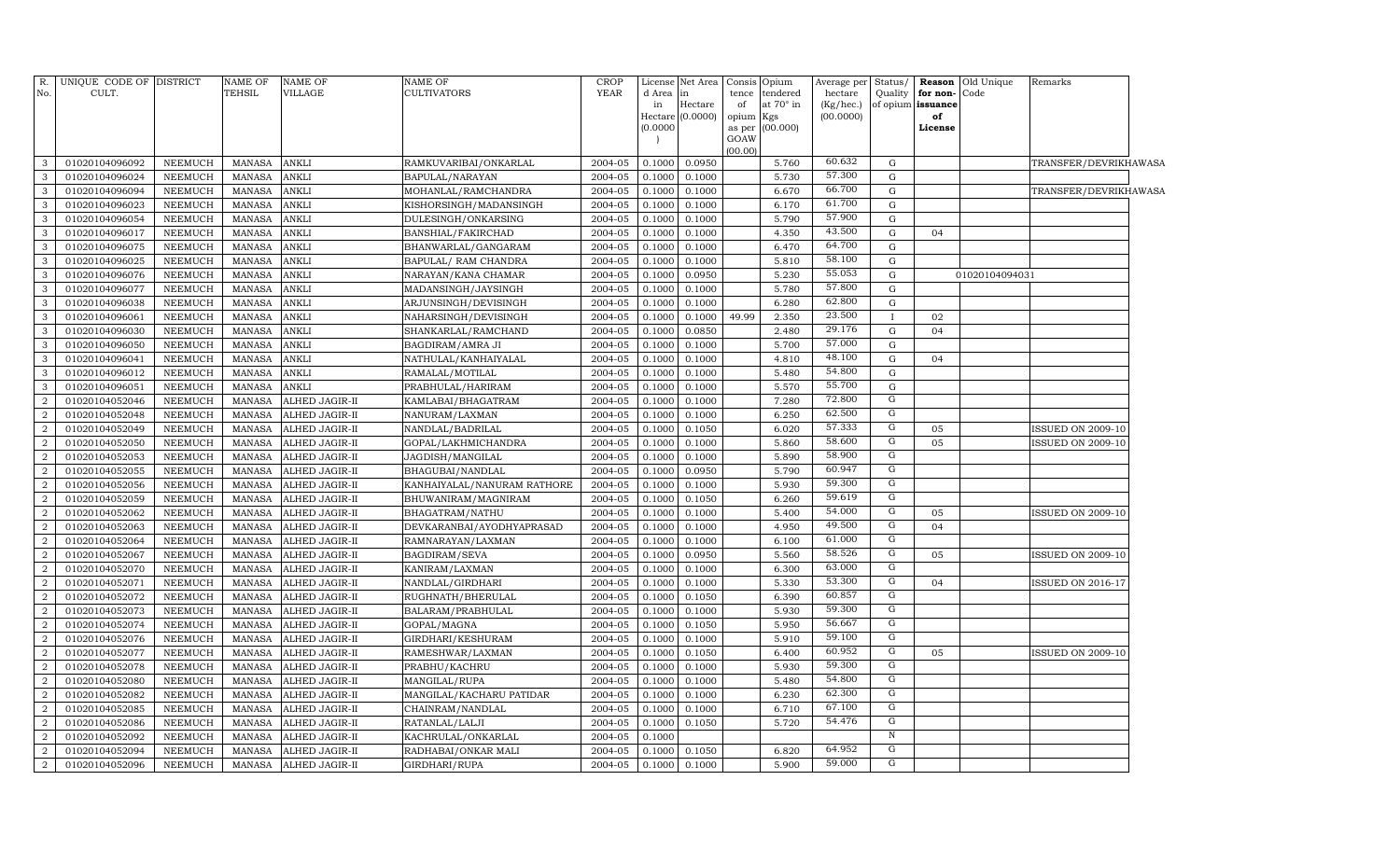| R.<br>No.                        | UNIQUE CODE OF DISTRICT<br>CULT. |                                  | <b>NAME OF</b><br>TEHSIL       | <b>NAME OF</b><br>VILLAGE        | NAME OF<br><b>CULTIVATORS</b> | <b>CROP</b><br>YEAR | License<br>d Area | Net Area<br>in   | Consis<br>tence     | Opium<br>tendered | Average per<br>hectare | Status/<br>Quality      | for non-          | Reason Old Unique<br>Code | Remarks                        |
|----------------------------------|----------------------------------|----------------------------------|--------------------------------|----------------------------------|-------------------------------|---------------------|-------------------|------------------|---------------------|-------------------|------------------------|-------------------------|-------------------|---------------------------|--------------------------------|
|                                  |                                  |                                  |                                |                                  |                               |                     | in                | Hectare          | of                  | at 70° in         | (Kg/hec.)              |                         | of opium issuance |                           |                                |
|                                  |                                  |                                  |                                |                                  |                               |                     | (0.0000)          | Hectare (0.0000) | opium Kgs<br>as per | (00.000)          | (00.0000)              |                         | of<br>License     |                           |                                |
|                                  |                                  |                                  |                                |                                  |                               |                     |                   |                  | GOAW                |                   |                        |                         |                   |                           |                                |
|                                  |                                  |                                  |                                |                                  |                               |                     |                   |                  | (00.00)             |                   |                        |                         |                   |                           |                                |
| 2                                | 01020104052098                   | NEEMUCH                          | <b>MANASA</b>                  | ALHED JAGIR-II                   | DEVILAL/RAMLAL                | 2004-05             | 0.1000            | 0.1000           |                     | 5.570             | 55.700                 | G                       | 05                |                           | <b>ISSUED ON 2009-10</b>       |
| $\overline{a}$                   | 01020104052099                   | <b>NEEMUCH</b>                   | <b>MANASA</b>                  | ALHED JAGIR-II                   | BAPULAL/CHATARBHUJ            | 2004-05             | 0.1000            | 0.1000           |                     | 6.150             | 61.500                 | G                       |                   |                           |                                |
| $\overline{2}$                   | 01020104052101                   | <b>NEEMUCH</b>                   | <b>MANASA</b>                  | ALHED JAGIR-II                   | RATANBAI/NAGJIRAM             | 2004-05             | 0.1000            | 0.0900           |                     | 5.000             | 55.556                 | ${\rm G}$               | 05                |                           | <b>ISSUED ON 2009-10</b>       |
| $\overline{a}$                   | 01020104052103                   | <b>NEEMUCH</b>                   | <b>MANASA</b>                  | ALHED JAGIR-II                   | NANDALAL/LAXMAN               | 2004-05             | 0.1000            | 0.1000           |                     | 5.870             | 58.700                 | G<br>$\overline{G}$     |                   |                           |                                |
| $\overline{2}$                   | 01020104052109                   | <b>NEEMUCH</b>                   | <b>MANASA</b>                  | ALHED JAGIR-II                   | HARDARIBAI/TIKARAM            | 2004-05             | 0.1000            | 0.1000           |                     | 5.510             | 55.100<br>52.857       | G                       |                   |                           |                                |
| $\boldsymbol{2}$<br>2            | 01020104052110                   | <b>NEEMUCH</b>                   | <b>MANASA</b>                  | ALHED JAGIR-II                   | MAGNILAL/KANIRAM              | 2004-05             | 0.1000            | 0.1050           |                     | 5.550             | 28.316                 | G                       | 04<br>04          |                           | ISSUED ON 2016-17              |
|                                  | 01020104052116<br>01020104052118 | <b>NEEMUCH</b><br><b>NEEMUCH</b> | <b>MANASA</b><br><b>MANASA</b> | ALHED JAGIR-II                   | SEVARAM/SITARAM               | 2004-05<br>2004-05  | 0.1000<br>0.1000  | 0.0950           |                     | 2.690<br>6.020    | 63.368                 | G                       |                   |                           |                                |
| $\overline{2}$<br>$\overline{2}$ | 01020104052122                   | NEEMUCH                          | <b>MANASA</b>                  | ALHED JAGIR-II                   | RAMPRASAD/KHYALIRAM           | 2004-05             | 0.1000            | 0.0950           |                     |                   |                        | $\overline{\text{N}}$   |                   |                           |                                |
| $\overline{2}$                   | 01020104052125                   | <b>NEEMUCH</b>                   | <b>MANASA</b>                  | ALHED JAGIR-II<br>ALHED JAGIR-II | NANIBAI/SEVA<br>NANALAL/GOPI  | 2004-05             | 0.1000            | 0.0950           |                     | 6.090             | 64.105                 | $\mathbf G$             |                   |                           |                                |
| $\overline{2}$                   | 01020104052127                   | <b>NEEMUCH</b>                   | <b>MANASA</b>                  | ALHED JAGIR-II                   | RAMPRASAD/LAXMAN              | 2004-05             | 0.1000            | 0.1000           |                     | 6.470             | 64.700                 | $\overline{G}$          |                   |                           |                                |
| $\overline{2}$                   | 01020104052130                   | <b>NEEMUCH</b>                   | <b>MANASA</b>                  | ALHED JAGIR-II                   | NANDLAL/HEMRAJ                | 2004-05             | 0.1000            | 0.1000           |                     | 6.630             | 66.300                 | ${\rm G}$               |                   |                           |                                |
| $\overline{2}$                   | 01020104052131                   | <b>NEEMUCH</b>                   | <b>MANASA</b>                  | ALHED JAGIR-II                   | HARLAL/KESHURAM               | 2004-05             | 0.1000            | 0.1000           |                     | 5.580             | 55.800                 | G                       |                   |                           |                                |
| $\overline{2}$                   | 01020104052133                   | <b>NEEMUCH</b>                   | <b>MANASA</b>                  | ALHED JAGIR-II                   | NANIBAI/KASHIRAM              | 2004-05             | 0.1000            | 0.1000           |                     | 5.950             | 59.500                 | G                       |                   |                           |                                |
| $\overline{2}$                   | 01020104052137                   | <b>NEEMUCH</b>                   | <b>MANASA</b>                  | ALHED JAGIR-II                   | RAMRATAN/BHAGIRATH            | 2004-05             | 0.1000            | 0.1000           |                     | 6.140             | 61.400                 | G                       |                   |                           |                                |
| $\overline{2}$                   | 01020104052139                   | <b>NEEMUCH</b>                   | <b>MANASA</b>                  | ALHED JAGIR-II                   | SITABAI/BHANWARLAL MALI       | 2004-05             | 0.1000            | 0.0900           |                     | 4.920             | 54.667                 | G                       | 05                |                           | <b>ISSUED ON 2009-10</b>       |
| $\overline{a}$                   | 01020104052154                   | <b>NEEMUCH</b>                   | <b>MANASA</b>                  | ALHED JAGIR-II                   | LAXMIBAI/JAGGA                | 2004-05             | 0.1000            | 0.1000           |                     | 5.360             | 53.600                 | $\overline{G}$          | 04                |                           | ISSUED ON 2016-17              |
| $\overline{2}$                   | 01020104052157                   | <b>NEEMUCH</b>                   | <b>MANASA</b>                  | ALHED JAGIR-II                   | BHANWARLAL/KACHRU             | 2004-05             | 0.1000            | 0.0900           |                     | 5.880             | 65.333                 | G                       |                   |                           |                                |
| $\overline{2}$                   | 01020104052158                   | <b>NEEMUCH</b>                   | <b>MANASA</b>                  | ALHED JAGIR-II                   | KISHORILAL/BHUWANILAL         | 2004-05             | 0.1000            | 0.1050           |                     | 6.470             | 61.619                 | $\overline{G}$          |                   |                           |                                |
| $\overline{2}$                   | 01020104052247                   | <b>NEEMUCH</b>                   | <b>MANASA</b>                  | ALHED JAGIR-II                   | FULCHAND/LALA                 | 2004-05             | 0.1000            | 0.1000           |                     | 6.230             | 62.300                 | $\overline{G}$          |                   |                           |                                |
| $\overline{2}$                   | 01020104052128                   | <b>NEEMUCH</b>                   | <b>MANASA</b>                  | ALHED JAGIR-II                   | RAMESHCHANDRA/LALU            | 2004-05             | 0.1000            | 0.1050           |                     | 5.640             | 53.714                 | $\overline{G}$          | 04                |                           | <b>ISSUED ON 2009-10</b>       |
| $\overline{2}$                   | 01020104052248                   | <b>NEEMUCH</b>                   | <b>MANASA</b>                  | ALHED JAGIR-II                   | BAGDIRAM/RAMLAL               | 2004-05             | 0.1000            | 0.1000           |                     | 5.250             | 52.500                 | G                       | 04                |                           | ISSUED ON 2016-17              |
| $\overline{2}$                   | 01020104052140                   | <b>NEEMUCH</b>                   | <b>MANASA</b>                  | ALHED JAGIR-II                   | KAMLABAI/SALAGRAM             | 2004-05             | 0.1000            |                  |                     |                   |                        | $\overline{\mathrm{F}}$ |                   |                           |                                |
| $\overline{2}$                   | 01020104052104                   | <b>NEEMUCH</b>                   | <b>MANASA</b>                  | ALHED JAGIR-II                   | NARAYAN/NANDA                 | 2004-05             | 0.1000            | 0.0950           |                     | 4.240             | 44.632                 | G                       | 04                |                           | <b>ISSUED ON 2016-17</b>       |
| $\overline{2}$                   | 01020104052036                   | <b>NEEMUCH</b>                   | <b>MANASA</b>                  | ALHED JAGIR-II                   | RATANIBAI/VARDICHAND          | 2004-05             | 0.1000            | 0.0950           |                     | 5.140             | 54.105                 | G                       |                   |                           |                                |
| $\overline{2}$                   | 01020104052167                   | <b>NEEMUCH</b>                   | <b>MANASA</b>                  | ALHED JAGIR-II                   | HARIRAM/BHUVANIRAM            | 2004-05             | 0.1000            | 0.0850           |                     | 5.320             | 62.588                 | G                       |                   |                           |                                |
| $\overline{2}$                   | 01020104052169                   | <b>NEEMUCH</b>                   | <b>MANASA</b>                  | ALHED JAGIR-II                   | GOPAL/BHAGATRAM               | 2004-05             | 0.1000            | 0.0950           |                     | 5.490             | 57.789                 | G                       |                   |                           |                                |
| $\overline{2}$                   | 01020104052054                   | <b>NEEMUCH</b>                   | <b>MANASA</b>                  | ALHED JAGIR-II                   | RAMCHANDRA/FULCHANDRA         | 2004-05             | 0.1000            | 0.1000           | 61.82               | 4.700             | 47.000                 | $\mathbf{I}$            | 02                |                           | ISSUED ON 2009-10              |
| $\overline{2}$                   | 01020104052010                   | <b>NEEMUCH</b>                   | <b>MANASA</b>                  | ALHED JAGIR-II                   | LAXMINARAYAN/LADURAM          | 2004-05             | 0.1000            | 0.1000           |                     | 6.170             | 61.700                 | $\mathbf G$             |                   |                           |                                |
| $\overline{2}$                   | 01020104052095                   | <b>NEEMUCH</b>                   | <b>MANASA</b>                  | ALHED JAGIR-II                   | JADAVBAI/BHAGIRATH            | 2004-05             | 0.1000            |                  |                     |                   |                        | $\mathbf F$             |                   |                           |                                |
| $\overline{2}$                   | 01020104052250                   | NEEMUCH                          | <b>MANASA</b>                  | ALHED JAGIR-II                   | HUKUMCHAND/MODIRAM            | 2004-05             | 0.1000            | 0.1000           |                     | 5.340             | 53.400                 | $\overline{G}$          | 04                |                           |                                |
| $\overline{2}$                   | 01020104052052                   | <b>NEEMUCH</b>                   | <b>MANASA</b>                  | ALHED JAGIR-II                   | BALKISHAN/BAPULAL             | 2004-05             | 0.1000            | 0.1000           |                     | 6.700             | 67.000                 | $\overline{G}$          |                   |                           |                                |
| $\overline{2}$                   | 01020104052251                   | NEEMUCH                          | <b>MANASA</b>                  | ALHED JAGIR-II                   | MANGIBAI/KRISHNAGOPAL         | 2004-05             | 0.1000            | 0.1050           |                     | 6.140             | 58.476                 | $\overline{G}$          |                   |                           |                                |
| $\overline{2}$                   | 01020104052252                   | <b>NEEMUCH</b>                   | <b>MANASA</b>                  | ALHED JAGIR-II                   | MANGIBAI/BHAGIRATH            | 2004-05             | 0.1000            | 0.1000           |                     | 5.820             | 58.200                 | G                       | 05                |                           | ISSUED ON 2009-10              |
| $\overline{2}$                   | 01020104052132                   | <b>NEEMUCH</b>                   | <b>MANASA</b>                  | ALHED JAGIR-II                   | KACHRULAL/RUPA                | 2004-05             | 0.1000            | 0.1000           |                     | 2.760             | 27.600                 | G                       | 04                |                           |                                |
| $\overline{2}$                   | 01020104052181                   | <b>NEEMUCH</b>                   | <b>MANASA</b>                  | ALHED JAGIR-II                   | GOPILAL/HEERA                 | 2004-05             | 0.1000            | 0.0950           |                     | 4.950             | 52.105                 | $\mathbf G$             | 04                |                           | 102010406615 ISSUED ON 2016-17 |
| $\overline{2}$                   | 01020104052237                   | <b>NEEMUCH</b>                   | <b>MANASA</b>                  | ALHED JAGIR-II                   | CHANDRSHEKHAR/KACHARULAL      | 2004-05             | 0.1000            | 0.1000           |                     | 5.720             | 57.200                 | $\mathbf G$             |                   | 01020104066155            |                                |
| $\overline{2}$                   | 01020104052013                   | <b>NEEMUCH</b>                   | <b>MANASA</b>                  | ALHED JAGIR-II                   | SITA BAI/BHAWARLAL/PATIDAR    | 2004-05             | 0.1000            | 0.0950           |                     | 5.990             | 63.053                 | G                       |                   | 01020104137075            |                                |
| $\overline{2}$                   | 01020104052180                   | <b>NEEMUCH</b>                   | <b>MANASA</b>                  | ALHED JAGIR-II                   | PRABHULAL/PYAR JI             | 2004-05             | 0.1000            | 0.1000           |                     | 5.680             | 56.800                 | ${\rm G}$               |                   | 01020104004057            |                                |
| $\overline{2}$                   | 01020104052229                   | <b>NEEMUCH</b>                   | <b>MANASA</b>                  | ALHED JAGIR-II                   | HARIRAM/KISHORE               | 2004-05             | 0.1000            | 0.1000           |                     | 6.120             | 61.200                 | G                       |                   | 01020104033039            |                                |
| $\overline{2}$                   | 01020104052253                   | <b>NEEMUCH</b>                   | <b>MANASA</b>                  | ALHED JAGIR-II                   | BADRILAL/BHURASINGH           | 2004-05             | 0.1000            | 0.1050           |                     | 4.040             | 38.476                 | G                       | 04                | 1020104015058             |                                |
| $\overline{2}$                   | 01020104052083                   | <b>NEEMUCH</b>                   | <b>MANASA</b>                  | ALHED JAGIR-II                   | DHURIBAI/BHERULAL             | 2004-05             | 0.1000            | 0.1000           | 52.81               | 4.730             | 47.300                 |                         | 02                | 1020104015059             |                                |
| $\overline{2}$                   | 01020104052112                   | <b>NEEMUCH</b>                   | <b>MANASA</b>                  | ALHED JAGIR-II                   | BABULAL/NANALAL               | 2004-05             | 0.1000            | 0.1000           |                     | 5.600             | 56.000                 | G                       |                   | 01020104031043            |                                |
| $\overline{2}$                   | 01020104052045                   | <b>NEEMUCH</b>                   | MANASA                         | ALHED JAGIR-II                   | PRABHULAL/RAMKISHAN           | 2004-05             | 0.1000            | 0.0950           |                     | 4.880             | 51.368                 | G                       | 04                | 1020104010242             |                                |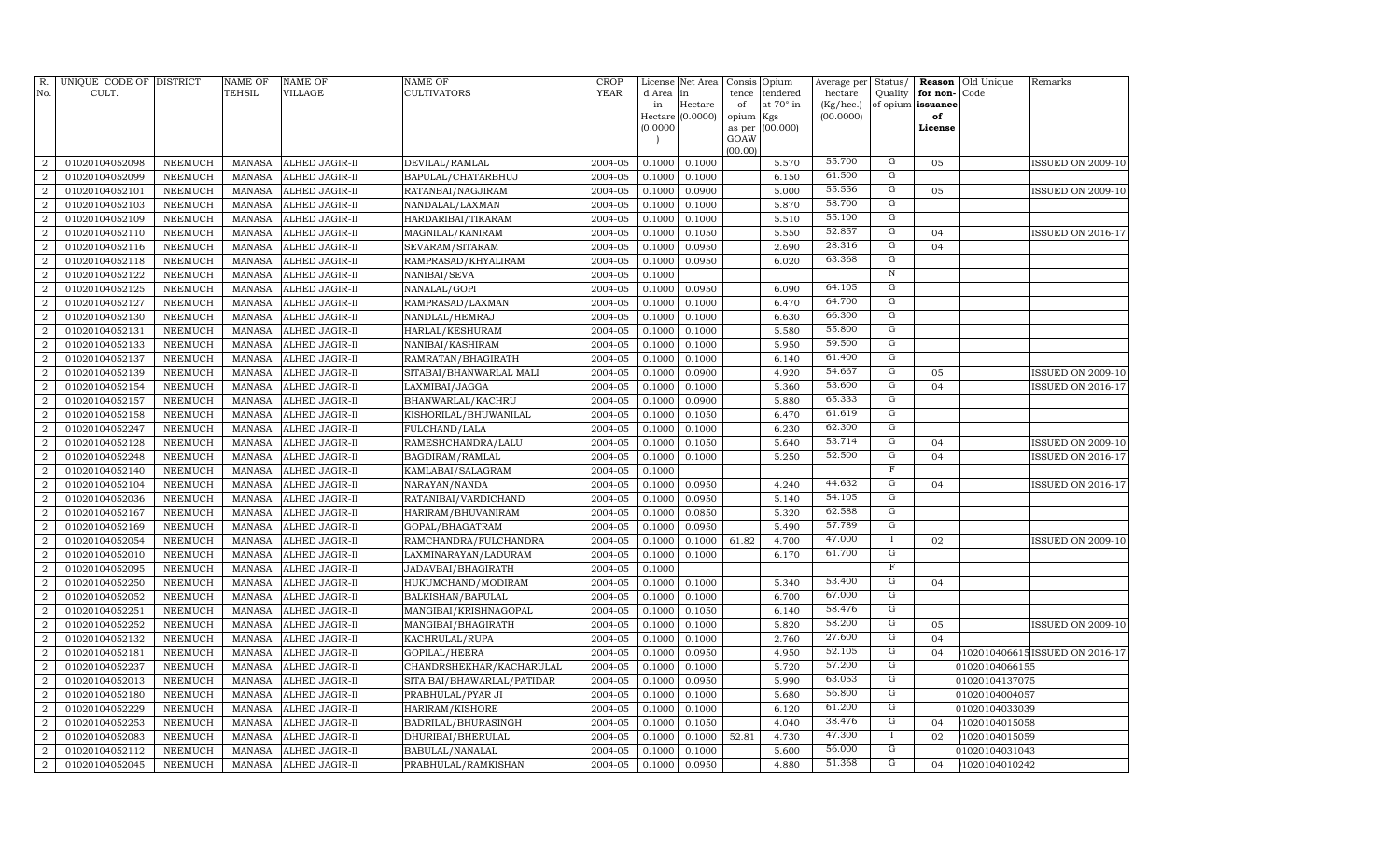| R.<br>No.                          | UNIQUE CODE OF DISTRICT<br>CULT. |                                  | <b>NAME OF</b><br><b>TEHSIL</b> | <b>NAME OF</b><br><b>VILLAGE</b> | <b>NAME OF</b><br><b>CULTIVATORS</b> | <b>CROP</b><br>YEAR | License<br>d Area<br>in<br>(0.0000)<br>$\overline{ }$ | Net Area<br>in<br>Hectare<br>Hectare (0.0000) | Consis Opium<br>tence<br>of<br>opium Kgs<br>as per<br>GOAW | tendered<br>at 70° in<br>(00.000) | Average per Status/<br>hectare<br>(Kg/hec.)<br>(00.0000) | Quality                 | for non-<br>of opium issuance<br>of<br>License | Reason Old Unique<br>Code | Remarks                  |
|------------------------------------|----------------------------------|----------------------------------|---------------------------------|----------------------------------|--------------------------------------|---------------------|-------------------------------------------------------|-----------------------------------------------|------------------------------------------------------------|-----------------------------------|----------------------------------------------------------|-------------------------|------------------------------------------------|---------------------------|--------------------------|
|                                    |                                  |                                  |                                 |                                  |                                      |                     |                                                       |                                               | (00.00)                                                    |                                   | 31.900                                                   |                         |                                                |                           |                          |
| $\overline{2}$                     | 01020104052123                   | <b>NEEMUCH</b>                   | <b>MANASA</b>                   | ALHED JAGIR-II                   | KHYALIRAM/KESHURAM                   | 2004-05             | 0.1000                                                | 0.1000                                        | 51.14                                                      | 3.190                             | 23.158                                                   | $\bf{I}$<br>G           | 02                                             | 1020104010180             |                          |
| $\overline{2}$                     | 01020104052113                   | <b>NEEMUCH</b>                   | <b>MANASA</b>                   | ALHED JAGIR-II                   | KANWARLAL/BHAGIRATH                  | 2004-05             | 0.1000                                                | 0.0950                                        |                                                            | 2.200                             |                                                          | $\overline{\text{N}}$   | 04                                             | 1020104010143<br>010      |                          |
| $\overline{2}$                     | 01020104052038                   | <b>NEEMUCH</b>                   | <b>MANASA</b>                   | ALHED JAGIR-II                   | MANGILAL/KACHARU SUTHAR              | 2004-05             | 0.1000                                                |                                               |                                                            |                                   | 20.632                                                   | G                       | 04                                             | 011                       |                          |
| $\overline{2}$                     | 01020104052178                   | <b>NEEMUCH</b>                   | <b>MANASA</b>                   | ALHED JAGIR-II                   | RATANLAL/MANGILAL                    | 2004-05             | 0.1000                                                | 0.0950                                        |                                                            | 1.960                             | 3.143                                                    | $\mathbf I$             | 02                                             | 090                       |                          |
| $\overline{a}$<br>$\boldsymbol{2}$ | 01020104052066<br>01020104052150 | <b>NEEMUCH</b><br><b>NEEMUCH</b> | <b>MANASA</b><br><b>MANASA</b>  | ALHED JAGIR-II<br>ALHED JAGIR-II | KANKUBAI/HARIRAM                     | 2004-05<br>2004-05  | 0.1000<br>0.1000                                      | 0.1050                                        |                                                            | 0.330                             |                                                          | $\overline{N}$          |                                                | 01020104055012            |                          |
| $\overline{2}$                     | 01020104052119                   | <b>NEEMUCH</b>                   | <b>MANASA</b>                   | ALHED JAGIR-II                   | SHYAMLAL/UDA<br>MANGILAL/JAGANNATH   | 2004-05             | 0.1000                                                |                                               |                                                            |                                   |                                                          | $\overline{\mathrm{F}}$ |                                                | 01020104025088            |                          |
| $\overline{2}$                     | 01020104052043                   | <b>NEEMUCH</b>                   | <b>MANASA</b>                   | ALHED JAGIR-II                   | BASANTIBAI/SHAMBHULAL                | 2004-05             | 0.1000                                                |                                               |                                                            |                                   |                                                          | $\, {\rm N}$            |                                                | 01020104025085            |                          |
| $\overline{2}$                     | 01020104052001                   | <b>NEEMUCH</b>                   | <b>MANASA</b>                   | ALHED JAGIR-I                    | RAMCHANDRA/BHANWARLAL                | 2004-05             | 0.1000                                                | 0.1000                                        |                                                            | 6.430                             | 64.300                                                   | G                       |                                                |                           |                          |
| $\overline{2}$                     | 01020104052002                   | <b>NEEMUCH</b>                   | <b>MANASA</b>                   | ALHED JAGIR-I                    | RATANLAL/FAKIRCHAND                  | 2004-05             | 0.1000                                                | 0.1000                                        |                                                            | 6.220                             | 62.200                                                   | G                       |                                                |                           |                          |
| $\overline{2}$                     | 01020104052008                   | <b>NEEMUCH</b>                   | <b>MANASA</b>                   | ALHED JAGIR-I                    | NOJI BAI/GHISULAL                    | 2004-05             | 0.1000                                                | 0.0950                                        |                                                            | 6.030                             | 63.474                                                   | G                       |                                                |                           |                          |
| $\boldsymbol{2}$                   | 01020104052009                   | <b>NEEMUCH</b>                   | <b>MANASA</b>                   | ALHED JAGIR-I                    | GODAVARI BAI/JARILAL                 | 2004-05             | 0.1000                                                | 0.1000                                        |                                                            | 6.610                             | 66.100                                                   | G                       |                                                |                           |                          |
| $\overline{2}$                     | 01020104052011                   | <b>NEEMUCH</b>                   | <b>MANASA</b>                   | ALHED JAGIR-I                    | MANGILAL/DOULA                       | 2004-05             | 0.1000                                                | 0.1050                                        |                                                            | 6.430                             | 61.238                                                   | G                       |                                                |                           |                          |
| $\boldsymbol{2}$                   | 01020104052012                   | <b>NEEMUCH</b>                   | <b>MANASA</b>                   | ALHED JAGIR-I                    | PRABHULAL/HARIRAM                    | 2004-05             | 0.1000                                                | 0.1000                                        |                                                            | 6.070                             | 60.700                                                   | G                       |                                                |                           |                          |
| $\overline{2}$                     | 01020104052014                   | NEEMUCH                          | <b>MANASA</b>                   | ALHED JAGIR-I                    | <b>BADAM BAI/BADRILAL</b>            | 2004-05             | 0.1000                                                | 0.1000                                        |                                                            | 5.990                             | 59.900                                                   | G                       |                                                |                           |                          |
| $\boldsymbol{2}$                   | 01020104052016                   | <b>NEEMUCH</b>                   | <b>MANASA</b>                   | ALHED JAGIR-I                    | PHOOLKUNWAR/RAMESHWAR                | 2004-05             | 0.1000                                                | 0.1000                                        |                                                            | 5.920                             | 59.200                                                   | G                       |                                                |                           |                          |
| $\overline{2}$                     | 01020104052017                   | NEEMUCH                          | <b>MANASA</b>                   | ALHED JAGIR-I                    | MANGILAL/CHAMPALAL                   | 2004-05             | 0.1000                                                | 0.1000                                        |                                                            | 5.930                             | 59.300                                                   | G                       | 05                                             |                           | <b>ISSUED ON 2009-10</b> |
| $\overline{2}$                     | 01020104052018                   | NEEMUCH                          | <b>MANASA</b>                   | ALHED JAGIR-I                    | BHONIRAM/BHERULAL                    | 2004-05             | 0.1000                                                | 0.0900                                        |                                                            | 5.580                             | 62.000                                                   | $\mathbf G$             |                                                |                           |                          |
| $\overline{2}$                     | 01020104052019                   | NEEMUCH                          | <b>MANASA</b>                   | ALHED JAGIR-I                    | DALLIBAI/MAGNA                       | 2004-05             | 0.1000                                                | 0.1000                                        |                                                            | 5.550                             | 55.500                                                   | $\mathbf G$             | 05                                             |                           | ISSUED ON 2009-10        |
| $\overline{2}$                     | 01020104052021                   | <b>NEEMUCH</b>                   | <b>MANASA</b>                   | ALHED JAGIR-I                    | <b>BADAM BAI/RAMLAL</b>              | 2004-05             | 0.1000                                                | 0.1000                                        |                                                            | 6.170                             | 61.700                                                   | $\mathbf G$             |                                                |                           |                          |
| $\overline{2}$                     | 01020104052023                   | NEEMUCH                          | <b>MANASA</b>                   | ALHED JAGIR-I                    | BHUWANA/KESURAM                      | 2004-05             | 0.1000                                                | 0.1000                                        |                                                            | 6.600                             | 66.000                                                   | $\mathbf G$             |                                                |                           |                          |
| $\overline{2}$                     | 01020104052024                   | <b>NEEMUCH</b>                   | <b>MANASA</b>                   | ALHED JAGIR-I                    | DHAPUBAI/HARILAL                     | 2004-05             | 0.1000                                                | 0.1000                                        |                                                            | 5.140                             | 51.400                                                   | G                       | 04                                             |                           |                          |
| $\overline{2}$                     | 01020104052027                   | NEEMUCH                          | <b>MANASA</b>                   | ALHED JAGIR-I                    | SAJJANBAI/RAMNATH                    | 2004-05             | 0.1000                                                | 0.0950                                        |                                                            | 5.470                             | 57.579                                                   | G                       |                                                |                           |                          |
| $\overline{2}$                     | 01020104052028                   | <b>NEEMUCH</b>                   | <b>MANASA</b>                   | ALHED JAGIR-I                    | TEJARAM/AMARJI                       | 2004-05             | 0.1000                                                | 0.1000                                        |                                                            | 5.850                             | 58.500                                                   | G                       |                                                |                           |                          |
| $\overline{2}$                     | 01020104052029                   | <b>NEEMUCH</b>                   | <b>MANASA</b>                   | ALHED JAGIR-I                    | BHANWARLAL/ROOPA                     | 2004-05             | 0.1000                                                | 0.1050                                        |                                                            | 5.430                             | 51.714                                                   | G                       | 04                                             |                           | <b>ISSUED ON 2016-17</b> |
| $\overline{2}$                     | 01020104052030                   | <b>NEEMUCH</b>                   | <b>MANASA</b>                   | ALHED JAGIR-I                    | KESURAM/KISHANA                      | 2004-05             | 0.1000                                                | 0.1000                                        |                                                            | 5.610                             | 56.100                                                   | G                       |                                                |                           |                          |
| $\overline{2}$                     | 01020104052031                   | <b>NEEMUCH</b>                   | <b>MANASA</b>                   | ALHED JAGIR-I                    | PURANMAL/RATANLAL                    | 2004-05             | 0.1000                                                | 0.1050                                        |                                                            | 5.790                             | 55.143                                                   | $\mathbf G$             |                                                |                           |                          |
| $\overline{2}$                     | 01020104052033                   | <b>NEEMUCH</b>                   | <b>MANASA</b>                   | ALHED JAGIR-I                    | SURATRAM/HEMRAJ                      | 2004-05             | 0.1000                                                | 0.0900                                        |                                                            | 5.830                             | 64.778                                                   | $\mathbf G$             |                                                |                           |                          |
| $\overline{2}$                     | 01020104052041                   | <b>NEEMUCH</b>                   | <b>MANASA</b>                   | ALHED JAGIR-I                    | NOJIBAI/HEERA                        | 2004-05             | 0.1000                                                | 0.1000                                        |                                                            | 5.330                             | 53.300                                                   | G                       | 04                                             |                           | <b>ISSUED ON 2016-17</b> |
| $\overline{2}$                     | 01020104052044                   | <b>NEEMUCH</b>                   | <b>MANASA</b>                   | ALHED JAGIR-I                    | MOHANLAL/MODIRAM                     | 2004-05             | 0.1000                                                | 0.1000                                        |                                                            | 6.120                             | 61.200                                                   | G                       |                                                |                           | NAME CHANGE              |
| $\overline{2}$                     | 01020104052171                   | <b>NEEMUCH</b>                   | <b>MANASA</b>                   | ALHED JAGIR-I                    | SEETARAM/GHASILAL                    | 2004-05             | 0.1000                                                | 0.0950                                        |                                                            | 6.050                             | 63.684                                                   | G                       |                                                |                           |                          |
| $\boldsymbol{2}$                   | 01020104052172                   | <b>NEEMUCH</b>                   | <b>MANASA</b>                   | ALHED JAGIR-I                    | LAXMINARAYAN / KANWARLAL             | 2004-05             | 0.1000                                                | 0.1000                                        |                                                            | 6.020                             | 60.200                                                   | G                       |                                                |                           |                          |
| $\overline{2}$                     | 01020104052173                   | <b>NEEMUCH</b>                   | <b>MANASA</b>                   | ALHED JAGIR-I                    | HEERALAL/RUPA                        | 2004-05             | 0.1000                                                | 0.0950                                        |                                                            | 5.590                             | 58.842                                                   | G                       |                                                |                           |                          |
| $\overline{2}$                     | 01020104052174                   | <b>NEEMUCH</b>                   | <b>MANASA</b>                   | ALHED JAGIR-I                    | KANHAIYALAL/NANDA                    | 2004-05             | 0.1000                                                | 0.0900                                        |                                                            | 6.080                             | 67.556                                                   | G                       |                                                |                           |                          |
| $\overline{2}$                     | 01020104052175                   | <b>NEEMUCH</b>                   | <b>MANASA</b>                   | ALHED JAGIR-I                    | UDAIRAM/PRABHULAL                    | 2004-05             | 0.1000                                                | 0.1000                                        |                                                            | 6.480                             | 64.800                                                   | G                       |                                                |                           |                          |
| $\overline{2}$                     | 01020104052182                   | <b>NEEMUCH</b>                   | <b>MANASA</b>                   | ALHED JAGIR-I                    | HARIRAM/RADHAKRISHNA                 | 2004-05             | 0.1000                                                | 0.1000                                        |                                                            | 5.600                             | 56.000                                                   | G                       | 05                                             |                           | <b>ISSUED ON 2009-10</b> |
| $\overline{2}$                     | 01020104052183                   | <b>NEEMUCH</b>                   | <b>MANASA</b>                   | ALHED JAGIR-I                    | KISHANLAL/CHATARBHUJ                 | 2004-05             | 0.1000                                                | 0.1000                                        |                                                            | 5.600                             | 56.000                                                   | G                       | 05                                             |                           | <b>ISSUED ON 2009-10</b> |
| $\boldsymbol{2}$                   | 01020104052184                   | <b>NEEMUCH</b>                   | <b>MANASA</b>                   | ALHED JAGIR-I                    | PURANMAL/PYARAJI                     | 2004-05             | 0.1000                                                | 0.1000                                        |                                                            | 5.580                             | 55.800                                                   | G                       |                                                |                           |                          |
| $\overline{2}$                     | 01020104052185                   | <b>NEEMUCH</b>                   | <b>MANASA</b>                   | ALHED JAGIR-I                    | KHEMRAJ/RAMAJI                       | 2004-05             | 0.1000                                                | 0.1000                                        |                                                            | 5.380                             | 53.800                                                   | $\mathbf G$             | 04                                             |                           |                          |
| $\overline{2}$                     | 01020104052186                   | <b>NEEMUCH</b>                   | <b>MANASA</b>                   | ALHED JAGIR-I                    | RAMNIWAS/KANHAIYALAL                 | 2004-05             | 0.1000                                                | 0.1000                                        |                                                            | 5.970                             | 59.700                                                   | G                       |                                                |                           |                          |
| $\overline{2}$                     | 01020104052187                   | <b>NEEMUCH</b>                   | <b>MANASA</b>                   | ALHED JAGIR-I                    | SHRIRAM/KHYALIRAM                    | 2004-05             | 0.1000                                                | 0.1000                                        |                                                            | 5.760                             | 57.600                                                   | G                       |                                                |                           |                          |
| $\overline{2}$                     | 01020104052190                   | <b>NEEMUCH</b>                   | <b>MANASA</b>                   | ALHED JAGIR-I                    | MANGILAL/SHITAL                      | 2004-05             | 0.1000                                                | 0.0950                                        |                                                            | 5.730                             | 60.316                                                   | G                       | 05                                             |                           | ISSUED ON 2009-10        |
| $\overline{2}$                     | 01020104052191                   | <b>NEEMUCH</b>                   | <b>MANASA</b>                   | ALHED JAGIR-I                    | RATANLAL/MANGILAL BALAI              | 2004-05             | 0.1000                                                | 0.0950                                        |                                                            | 5.460                             | 57.474                                                   | G                       |                                                |                           |                          |
| $\boldsymbol{2}$                   | 01020104052192                   | <b>NEEMUCH</b>                   | <b>MANASA</b>                   | ALHED JAGIR-I                    | BANSHILAL/RAMNARAYAN                 | 2004-05             | 0.1000                                                | 0.1000                                        |                                                            | 5.530                             | 55.300                                                   | G                       | 05                                             |                           | <b>ISSUED ON 2009-10</b> |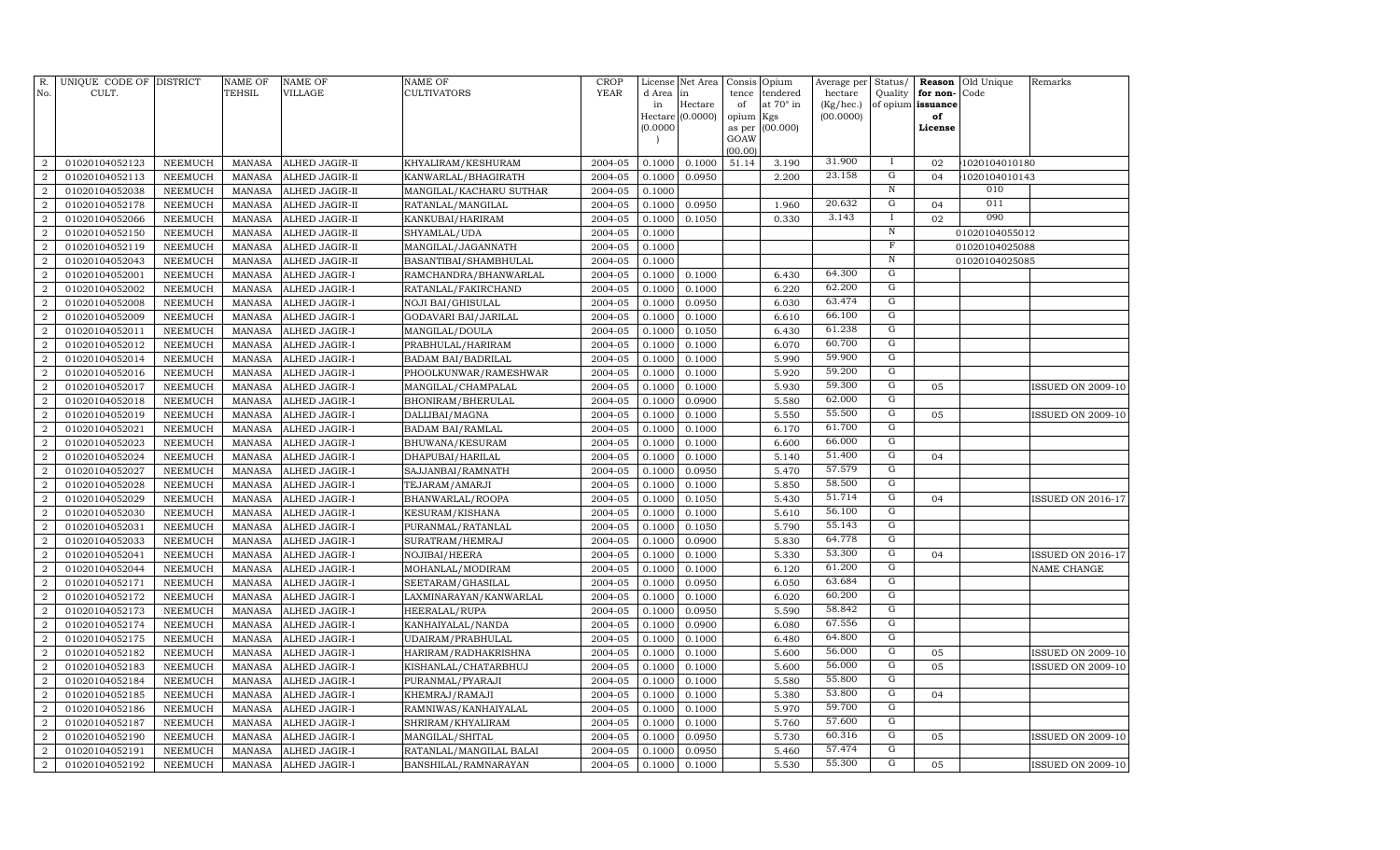| R.               | UNIQUE CODE OF DISTRICT<br>CULT. |                | NAME OF<br><b>TEHSIL</b> | <b>NAME OF</b><br>VILLAGE | <b>NAME OF</b><br>CULTIVATORS | CROP<br><b>YEAR</b> |              | License Net Area |             | Consis Opium          | Average per          | Status/             |                      | <b>Reason</b> Old Unique | Remarks                  |
|------------------|----------------------------------|----------------|--------------------------|---------------------------|-------------------------------|---------------------|--------------|------------------|-------------|-----------------------|----------------------|---------------------|----------------------|--------------------------|--------------------------|
| No.              |                                  |                |                          |                           |                               |                     | d Area<br>in | in<br>Hectare    | tence<br>of | tendered<br>at 70° in | hectare<br>(Kg/hec.) | Quality<br>of opium | for non-<br>issuance | Code                     |                          |
|                  |                                  |                |                          |                           |                               |                     |              | Hectare (0.0000) | opium Kgs   |                       | (00.0000)            |                     | of                   |                          |                          |
|                  |                                  |                |                          |                           |                               |                     | (0.0000)     |                  | as per      | (00.000)              |                      |                     | License              |                          |                          |
|                  |                                  |                |                          |                           |                               |                     |              |                  | GOAW        |                       |                      |                     |                      |                          |                          |
| $\overline{2}$   | 01020104052193                   | NEEMUCH        | <b>MANASA</b>            | ALHED JAGIR-I             | MANGILAL/CHHOGA               | 2004-05             | 0.1000       | 0.1000           | (00.00)     | 5.550                 | 55.500               | G                   |                      |                          |                          |
| $\overline{2}$   | 01020104052196                   | NEEMUCH        | <b>MANASA</b>            | ALHED JAGIR-I             | MUKUND/RUPA                   | 2004-05             | 0.1000       | 0.1000           |             | 5.900                 | 59.000               | G                   |                      |                          |                          |
| $\overline{2}$   | 01020104052197                   | NEEMUCH        | <b>MANASA</b>            | ALHED JAGIR-I             | SURESHKUMAR/RATANLAL          | 2004-05             | 0.1000       | 0.1000           |             | 6.870                 | 68.700               | G                   |                      |                          |                          |
| $\overline{2}$   | 01020104052198                   | <b>NEEMUCH</b> | <b>MANASA</b>            | ALHED JAGIR-I             | VARDICHANDRA/RUPAJI           | 2004-05             | 0.1000       | 0.1000           |             | 6.170                 | 61.700               | G                   |                      |                          |                          |
| $\overline{2}$   | 01020104052200                   | <b>NEEMUCH</b> | <b>MANASA</b>            | ALHED JAGIR-I             | RAMPRASAD/BHONA KANCHI        | 2004-05             | 0.1000       | 0.1000           |             | 6.040                 | 60.400               | G                   |                      |                          |                          |
| $\overline{2}$   | 01020104052201                   | <b>NEEMUCH</b> | <b>MANASA</b>            | ALHED JAGIR-I             | SAJJANBAI/SHIVLAL             | 2004-05             | 0.1000       | 0.1000           |             | 5.390                 | 53.900               | $\overline{G}$      | 04                   |                          | ISSUED ON 2009-10        |
| $\overline{2}$   | 01020104052202                   | <b>NEEMUCH</b> | <b>MANASA</b>            | ALHED JAGIR-I             | DULICHANDRA/RAMNARAYAN        | 2004-05             | 0.1000       | 0.1000           |             | 5.900                 | 59.000               | G                   |                      |                          |                          |
| $\overline{2}$   | 01020104052203                   | <b>NEEMUCH</b> | <b>MANASA</b>            | ALHED JAGIR-I             | RAMLAL/BHONIRAM               | 2004-05             | 0.1000       | 0.1000           |             | 5.690                 | 56.900               | G                   |                      |                          |                          |
| $\overline{a}$   | 01020104052204                   | NEEMUCH        | <b>MANASA</b>            | ALHED JAGIR-I             | LAXMINARAYAN/BHONIRAM         | 2004-05             | 0.1000       | 0.1000           |             | 6.000                 | 60.000               | ${\rm G}$           |                      |                          |                          |
| $\overline{2}$   | 01020104052205                   | <b>NEEMUCH</b> | <b>MANASA</b>            | ALHED JAGIR-I             | DASHRATH/BALKISHAN            | 2004-05             | 0.1000       | 0.0950           |             | 6.700                 | 70.526               | G                   |                      |                          |                          |
| $\overline{2}$   | 01020104052206                   | <b>NEEMUCH</b> | <b>MANASA</b>            | ALHED JAGIR-I             | DINESH CHANDRA/CHHAGANLAL     | 2004-05             | 0.1000       | 0.1000           |             | 5.800                 | 58.000               | G                   |                      |                          |                          |
| $\overline{2}$   | 01020104052207                   | <b>NEEMUCH</b> | <b>MANASA</b>            | ALHED JAGIR-I             | RAMPRASAD/BHONIRAM PATIDAR    | 2004-05             | 0.1000       | 0.1050           |             | 6.250                 | 59.524               | G                   |                      |                          |                          |
| $\overline{a}$   | 01020104052210                   | <b>NEEMUCH</b> | <b>MANASA</b>            | ALHED JAGIR-I             | PRABHULAL/JAGGA               | 2004-05             | 0.1000       | 0.0950           |             | 5.590                 | 58.842               | G                   |                      |                          |                          |
| $\overline{2}$   | 01020104052212                   | <b>NEEMUCH</b> | <b>MANASA</b>            | ALHED JAGIR-I             | OMPRAKASH/BALKISHAN           | 2004-05             | 0.1000       | 0.1000           |             | 6.220                 | 62.200               | G                   |                      |                          |                          |
| 2                | 01020104052213                   | <b>NEEMUCH</b> | <b>MANASA</b>            | ALHED JAGIR-I             | GOMABAI/GIRDHARI              | 2004-05             | 0.1000       | 0.1000           |             | 5.830                 | 58.300               | G                   |                      |                          |                          |
| $\overline{2}$   | 01020104052215                   | <b>NEEMUCH</b> | <b>MANASA</b>            | ALHED JAGIR-I             | BADRILAL/KACHRUJI             | 2004-05             | 0.1000       | 0.1000           |             | 5.930                 | 59.300               | G                   |                      |                          |                          |
| $\overline{a}$   | 01020104052216                   | NEEMUCH        | <b>MANASA</b>            | ALHED JAGIR-I             | SURENDRAKUMAR/DINDAYAL        | 2004-05             | 0.1000       | 0.1000           |             | 5.650                 | 56.500               | G                   |                      |                          |                          |
| $\overline{2}$   | 01020104052217                   | <b>NEEMUCH</b> | <b>MANASA</b>            | ALHED JAGIR-I             | KHYALIRAM/NAGAJIRAM           | 2004-05             | 0.1000       | 0.1000           |             | 2.960                 | 29.600               | G                   | 04                   |                          |                          |
| $\boldsymbol{2}$ | 01020104052221                   | <b>NEEMUCH</b> | <b>MANASA</b>            | ALHED JAGIR-I             | RAMCHANDRA/GHISALAL           | 2004-05             | 0.1000       | 0.0900           |             | 5.650                 | 62.778               | G                   |                      |                          |                          |
| $\boldsymbol{2}$ | 01020104052222                   | <b>NEEMUCH</b> | <b>MANASA</b>            | ALHED JAGIR-I             | DHANRAJ/BHAGATRAM GURJAR      | 2004-05             | 0.1000       | 0.1000           |             | 6.550                 | 65.500               | G                   |                      |                          |                          |
| $\overline{a}$   | 01020104052223                   | <b>NEEMUCH</b> | <b>MANASA</b>            | ALHED JAGIR-I             | BHONILAL/MANGILAL PATIDAR     | 2004-05             | 0.1000       | 0.1000           |             | 5.870                 | 58.700               | $\overline{G}$      |                      |                          |                          |
| $\overline{2}$   | 01020104052224                   | <b>NEEMUCH</b> | MANASA                   | ALHED JAGIR-I             | RAMDHESHYAM/CHATURBHUJ MALI   | 2004-05             | 0.1000       | 0.1050           |             | 6.480                 | 61.714               | G                   | 05                   |                          | <b>ISSUED ON 2009-10</b> |
| $\overline{2}$   | 01020104052225                   | NEEMUCH        | <b>MANASA</b>            | ALHED JAGIR-I             | JANIBAI/POKHARJI              | 2004-05             | 0.1000       | 0.1050           |             | 5.530                 | 52.667               | G                   | 04                   |                          | <b>ISSUED ON 2016-17</b> |
| $\overline{2}$   | 01020104052227                   | <b>NEEMUCH</b> | <b>MANASA</b>            | ALHED JAGIR-I             | DINDAYAL/HARIVALLABH          | 2004-05             | 0.1000       | 0.1000           |             | 5.460                 | 54.600               | G                   |                      |                          |                          |
| $\overline{2}$   | 01020104052228                   | <b>NEEMUCH</b> | <b>MANASA</b>            | ALHED JAGIR-I             | KANWARLAL/MANGILAL            | 2004-05             | 0.1000       | 0.1000           |             | 5.740                 | 57.400               | G                   |                      |                          |                          |
| $\boldsymbol{2}$ | 01020104052230                   | <b>NEEMUCH</b> | <b>MANASA</b>            | ALHED JAGIR-I             | AMBARAM/RAMCHANDRA            | 2004-05             | 0.1000       | 0.1000           |             | 7.070                 | 70.700               | G                   |                      |                          |                          |
| $\boldsymbol{2}$ | 01020104052231                   | <b>NEEMUCH</b> | <b>MANASA</b>            | ALHED JAGIR-I             | LALURAM/MODIRAM               | 2004-05             | 0.1000       | 0.1000           |             | 6.650                 | 66.500               | G                   |                      |                          |                          |
| $\boldsymbol{2}$ | 01020104052232                   | <b>NEEMUCH</b> | <b>MANASA</b>            | ALHED JAGIR-I             | TULSIRAM/MODIRAM              | 2004-05             | 0.1000       | 0.1000           |             | 6.070                 | 60.700               | G                   |                      |                          |                          |
| $\boldsymbol{2}$ | 01020104052234                   | NEEMUCH        | <b>MANASA</b>            | ALHED JAGIR-I             | <b>GITA BAI/ BASANTILAL</b>   | 2004-05             | 0.1000       | 0.1000           |             | 5.400                 | 54.000               | $\overline{G}$      | 05                   |                          | <b>ISSUED ON 2009-10</b> |
| $\overline{2}$   | 01020104052238                   | <b>NEEMUCH</b> | <b>MANASA</b>            | ALHED JAGIR-I             | JAGDISH CHANDRA/KANHAIYALAL   | 2004-05             | 0.1000       | 0.1000           |             | 6.520                 | 65.200               | G                   |                      |                          |                          |
| $\overline{2}$   | 01020104052239                   | <b>NEEMUCH</b> | <b>MANASA</b>            | ALHED JAGIR-I             | SHANTILAL/PRABHULAL           | 2004-05             | 0.1000       | 0.1000           |             | 6.140                 | 61.400               | G                   |                      |                          |                          |
| $\overline{2}$   | 01020104052240                   | <b>NEEMUCH</b> | <b>MANASA</b>            | ALHED JAGIR-I             | BALAKRAM/BHONIRAM             | 2004-05             | 0.1000       | 0.1000           |             | 5.880                 | 58.800               | $\overline{G}$      | 05                   |                          | <b>ISSUED ON 2009-10</b> |
| $\overline{2}$   | 01020104052242                   | <b>NEEMUCH</b> | <b>MANASA</b>            | ALHED JAGIR-I             | BHONIRAM/RATANLAL             | 2004-05             | 0.1000       | 0.1050           |             | 5.710                 | 54.381               | G                   | 05                   |                          | <b>ISSUED ON 2009-10</b> |
| $\overline{2}$   | 01020104052243                   | <b>NEEMUCH</b> | <b>MANASA</b>            | ALHED JAGIR-I             | SHIVNARAYAN/BALKISHAN         | 2004-05             | 0.1000       | 0.0950           |             | 6.640                 | 69.895               | G                   |                      |                          |                          |
| $\boldsymbol{2}$ | 01020104052245                   | <b>NEEMUCH</b> | <b>MANASA</b>            | ALHED JAGIR-I             | MOHANLAL/PRABHULAL            | 2004-05             | 0.1000       | 0.1000           |             | 6.140                 | 61.400               | G                   |                      |                          |                          |
| $\boldsymbol{2}$ | 01020104052249                   | <b>NEEMUCH</b> | <b>MANASA</b>            | ALHED JAGIR-I             | BALURAM/FAKIRCHAND            | 2004-05             | 0.1000       | 0.0950           |             | 5.750                 | 60.526               | G                   |                      |                          |                          |
| $\overline{2}$   | 01020104052142                   | <b>NEEMUCH</b> | <b>MANASA</b>            | ALHED JAGIR-I             | GANESHLAL/MANGILAL            | 2004-05             | 0.1000       | 0.1000           |             | 6.090                 | 60.900               | $\overline{G}$      |                      |                          |                          |
|                  | 01020104004002                   | <b>NEEMUCH</b> | MANASA                   | AKHEPUR                   | MANGIBAI BHAGIRATH            | 2004-05             | 0.1000       | 0.0950           |             | 5.350                 | 56.316               | G                   |                      |                          |                          |
|                  | 01020104004004                   | NEEMUCH        | <b>MANASA</b>            | <b>AKHEPUR</b>            | RAMVILAS/DEVA                 | 2004-05             | 0.1000       | 0.1000           |             | 6.440                 | 64.400               | G                   |                      |                          |                          |
|                  | 01020104004013                   | <b>NEEMUCH</b> | <b>MANASA</b>            | AKHEPUR                   | MOHANLAL/RADHAKISAN           | 2004-05             | 0.1000       | 0.1000           |             | 6.630                 | 66.300               | G                   |                      |                          |                          |
|                  | 01020104004016                   | <b>NEEMUCH</b> | <b>MANASA</b>            | AKHEPUR                   | LAXMAN/KACHRU                 | 2004-05             | 0.1000       | 0.1000           |             | 5.440                 | 54.400               | G                   |                      |                          |                          |
|                  | 01020104004017                   | <b>NEEMUCH</b> | <b>MANASA</b>            | AKHEPUR                   | JAGDISH/PURALAL               | 2004-05             | 0.1000       | 0.0950           |             | 5.390                 | 56.737               | G                   |                      |                          |                          |
|                  | 01020104004018                   | <b>NEEMUCH</b> | <b>MANASA</b>            | AKHEPUR                   | PRAKASH/MADHOLAL              | 2004-05             | 0.1000       | 0.1000           |             | 5.810                 | 58.100               | G                   |                      |                          |                          |
| $\mathbf{1}$     | 01020104004024                   | NEEMUCH        | <b>MANASA</b>            | <b>AKHEPUR</b>            | SHYAMLAL/PURALAL              | 2004-05             | 0.1000       | 0.1000           |             | 6.370                 | 63.700               | $\mathbf G$         |                      |                          |                          |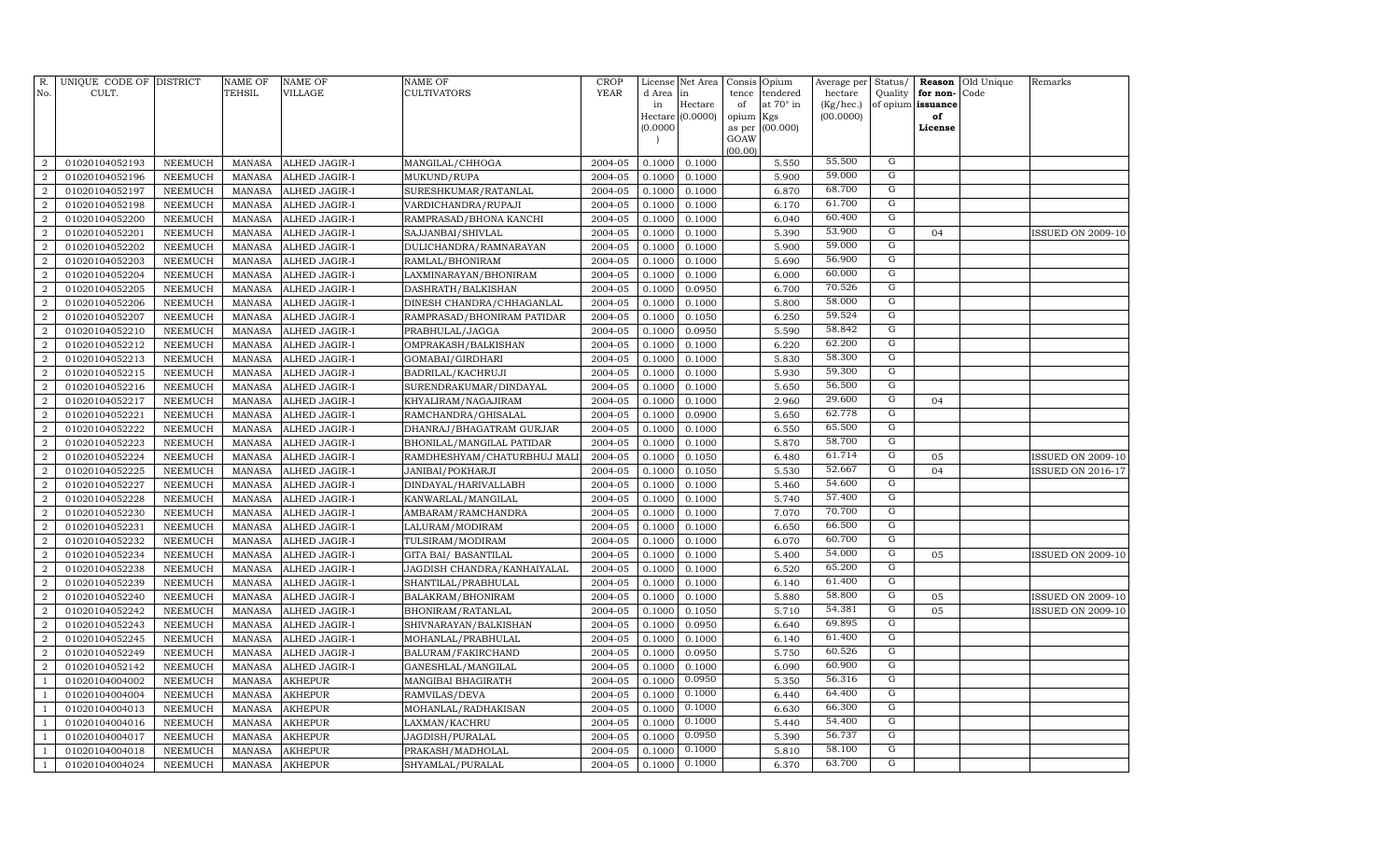| TEHSIL<br><b>YEAR</b><br>No.<br>CULT.<br>VILLAGE<br><b>CULTIVATORS</b><br>d Area<br>tendered<br>hectare<br>Quality<br>for non-Code<br>tence<br>in<br>Hectare<br>at $70^\circ$ in<br>(Kg/hec.)<br>of opium issuance<br>of<br>in<br>(00.0000)<br>$Hectare$ (0.0000)<br>opium<br>of<br>Kgs<br>(0.0000)<br>(00.000)<br>as per<br>License<br>GOAW<br>(00.00)<br>59.500<br>G<br>2004-05<br>0.1000<br>0.1000<br>01020104004030<br>NEEMUCH<br><b>MANASA</b><br><b>AKHEPUR</b><br>GOPAL/BALURAM<br>5.950<br>$\overline{1}$<br>N<br>01020104004037<br>NEEMUCH<br><b>MANASA</b><br>AKHEPUR<br>2004-05<br>0.1000<br>$\overline{1}$<br>KANHAIYALAL/KANWARLAL<br>0.1050<br>63.429<br>01020104004039<br>NEEMUCH<br><b>MANASA</b><br><b>AKHEPUR</b><br>2004-05<br>0.1000<br>6.660<br>G<br>KAWARLAL/ MANGILAL<br>- 1<br>60.500<br>0.1000<br>G<br>01020104004041<br>NEEMUCH<br><b>MANASA</b><br><b>AKHEPUR</b><br>2004-05<br>0.1000<br>6.050<br>$\overline{1}$<br>BHARATRAM/BHAGIRATH<br>70.526<br>0.0950<br>G<br>01020104004042<br>NEEMUCH<br><b>MANASA</b><br><b>AKHEPUR</b><br>2004-05<br>0.1000<br>6.700<br>$\overline{1}$<br>PATASIBAI/BADRILAL<br>TRANSFER/BHATKHED-II<br>59.524<br>0.1050<br>G<br>01020104004019<br>NEEMUCH<br><b>MANASA</b><br><b>AKHEPUR</b><br>2004-05<br>0.1000<br>6.250<br>$\overline{1}$<br>GANGARAM/DHANRAJ<br>60.737<br>0.0950<br>G<br>01020104004008<br>NEEMUCH<br><b>MANASA</b><br><b>AKHEPUR</b><br>JAGDISH/JAYNARAYAN<br>2004-05<br>0.1000<br>5.770<br>$\overline{1}$<br>64.500<br>0.1000<br>G<br>01020104004029<br>NEEMUCH<br><b>MANASA</b><br><b>AKHEPUR</b><br>2004-05<br>0.1000<br>6.450<br>$\overline{1}$<br>LAXMAN/MANGILAL<br>64.500<br>G<br>0.1000<br>01020104004010<br>NEEMUCH<br><b>MANASA</b><br><b>AKHEPUR</b><br>2004-05<br>0.1000<br>6.450<br>$\overline{1}$<br>BASANTILAL/SHOBHARAM<br>58.571<br>0.1050<br>G<br>01020104004047<br>NEEMUCH<br><b>MANASA</b><br>RAMESHCHAND/BAURAM<br>2004-05<br>0.1000<br>6.150<br>$\overline{1}$<br>AKHEPUR<br>62.316<br>G<br>0.0950<br>01020104004007<br>NEEMUCH<br><b>MANASA</b><br><b>AKHEPUR</b><br>JAGDISHCHAND/ SHANKARLAL<br>2004-05<br>0.1000<br>5.920<br><sup>1</sup><br>0.1000<br>59.300<br>G<br>NEEMUCH<br>2004-05<br>0.1000<br>5.930<br>$\overline{1}$<br>01020104004052<br>MANASA<br>AKHEPUR<br>SADDA/RAMA<br>TRANSFER/ BALAGANJ<br>59.905<br>0.1050<br>G<br>01020104004026<br>NEEMUCH<br><b>MANASA</b><br><b>AKHEPUR</b><br>PURALAL/KACHRU<br>2004-05<br>0.1000<br>6.290<br>$\overline{1}$<br>01020104176013<br>57.100<br>0.1000<br>G<br>NEEMUCH<br>MANASA<br>2004-05<br>0.1000<br>5.710<br>01020104055005<br>$\overline{1}$<br>01020104004059<br>AKHEPUR<br>GORILAL/BHANWAR SINGH<br>F<br>090<br>01020104004020<br>NEEMUCH<br><b>MANASA</b><br><b>AKHEPUR</b><br>JAGDISH/DHANRAJ<br>2004-05<br>0.1000<br>$\overline{1}$<br>0.1000<br>32.400<br>067<br>NEEMUCH<br><b>MANASA</b><br>2004-05<br>0.1000<br>46.04<br>3.240<br>Ι.<br>02<br>$\overline{1}$<br>01020104004061<br><b>AKHEPUR</b><br>BHAGIRATH/BHONA JI<br>59.900<br>G<br>0.1000<br>01020104004003<br>NEEMUCH<br>MANASA<br>AKHEPUR<br>BADRILAL/SHOBHARAM<br>2004-05<br>0.1000<br>5.990<br>01020104028276<br>$\overline{1}$<br>0.0900<br>71.333<br>G<br>01020104004063<br>NEEMUCH<br><b>MANASA</b><br>2004-05<br>0.1000<br>6.420<br>0102010402822 NAME CHANGE<br>$\overline{1}$<br>AKHEPUR<br>KOUSHALYABAI/BANSHILAL<br>67.700<br>$\mathbf{3}$<br>01020104088010<br>NEEMUCH<br><b>MANASA</b><br><b>ACHALPURA</b><br>2004-05<br>0.1000<br>6.770<br>G<br>05<br><b>ISSUED ON 2009-10</b><br>BHAGIRATH/GOUTAM<br>0.1000<br>$\mathbf{3}$<br>60.100<br>NEEMUCH<br><b>MANASA</b><br>ACHALPURA<br>2004-05<br>0.1000<br>6.010<br>01020104088032<br>DASHRATH/MOHANLAL<br>0.1000<br>G<br>62.400<br>$\mathbf{3}$<br>01020104088075<br>NEEMUCH<br>MANASA<br><b>ACHALPURA</b><br>BANSHILAL/ONKARLAL<br>2004-05<br>6.240<br>G<br>0.1000<br>0.1000<br>68.421<br>$\mathbf{3}$<br>NEEMUCH<br>MANASA<br><b>ACHALPURA</b><br>BAPULAL/RATANLAL<br>2004-05<br>0.1000<br>0.0950<br>6.500<br>01020104088076<br>G<br>01020104031045<br>66.800<br>$\mathbf{3}$<br><b>MANASA</b><br><b>ACHALPURA</b><br>2004-05<br>6.680<br>G<br>01020104088049<br>NEEMUCH<br>RAMCHANDRA/MAGNA<br>0.1000<br>0.1000<br>05<br><b>ISSUED ON 2009-10</b><br>71.368<br>$\mathbf{3}$<br>NEEMUCH<br><b>MANASA</b><br><b>ACHALPURA</b><br>0.1000<br>0.0950<br>6.780<br>G<br>01020104088017<br>SATYANARAYN/BAPULAL<br>2004-05<br>50.316<br>$\mathbf{3}$<br>01020104088057<br><b>MANASA</b><br>ACHALPURA<br>SUNDARLAL/MULCHAND<br>2004-05<br>4.780<br>NEEMUCH<br>0.1000<br>0.0950<br>G<br>04<br>62.211<br>$\mathbf{3}$<br>5.910<br>01020104088025<br>NEEMUCH<br><b>MANASA</b><br>ACHALPURA<br>GISHALAL/DAYARAM<br>2004-05<br>0.1000<br>0.0950<br>G<br>61.158<br>$\mathbf{3}$<br>2004-05<br>01020104088028<br>NEEMUCH<br>MANASA<br>ACHALPURA<br>DAYARAM/RAMAJI<br>0.1000<br>0.0950<br>5.810<br>G<br>56.600<br>$\overline{\mathbf{3}}$<br>5.660<br>05<br>01020104088009<br>NEEMUCH<br><b>MANASA</b><br><b>ACHALPURA</b><br>VARDICHAND/GOTAM<br>2004-05<br>0.1000<br>0.1000<br>G<br><b>ISSUED ON 2009-10</b><br>64.842<br>$\mathbf{3}$<br>2004-05<br>01020104088031<br>NEEMUCH<br>MANASA<br>ACHALPURA<br>SURAJMAL/HIRALAL<br>0.1000<br>0.0950<br>6.160<br>G<br>48.947<br>$\mathbf{3}$<br>4.650<br>01020104088052<br>NEEMUCH<br><b>MANASA</b><br><b>ACHALPURA</b><br>CHUNNILAL/NANURAM<br>2004-05<br>0.1000<br>0.0950<br>G<br>04<br>ISSUED ON 2016-17<br>57.000<br>$\mathbf{3}$<br>G<br>01020104088024<br>NEEMUCH<br><b>MANASA</b><br><b>ACHALPURA</b><br>KISHANLAL/LAXMICHAND<br>2004-05<br>0.1000<br>0.0900<br>5.130<br>65.100<br>$\mathbf{3}$<br>01020104088051<br>NEEMUCH<br><b>MANASA</b><br>ACHALPURA<br>NARAYAN/NATHU<br>2004-05<br>0.1000<br>0.1000<br>6.510<br>G<br>62.667<br>$\mathbf{3}$<br>01020104088018<br>NEEMUCH<br><b>MANASA</b><br><b>ACHALPURA</b><br>RAMKISHAN/BHAVARLAL<br>2004-05<br>0.1000<br>0.0900<br>5.640<br>G<br>61.700<br>$\mathbf{3}$<br>6.170<br>G<br>01020104088055<br>NEEMUCH<br><b>MANASA</b><br><b>ACHALPURA</b><br>DHANGIR/BHERUGIR<br>2004-05<br>0.1000<br>0.1000<br>39.263<br>$\mathbf{3}$<br>G<br>01020104088046<br>NEEMUCH<br>MANASA<br>ACHALPURA<br>NARAYAN/BHERA<br>2004-05<br>0.1000<br>0.0950<br>3.730<br>04<br>1020104093094<br>64.200<br>$\mathbf{3}$<br>NEEMUCH<br><b>MANASA</b><br>0.1000<br>6.420<br>G<br>01020104088054<br><b>ACHALPURA</b><br>BHAGIRATH/MODA<br>2004-05<br>0.1000<br>33.800<br>$\mathbf{3}$<br>01020104088079<br>NEEMUCH<br><b>MANASA</b><br><b>ACHALPURA</b><br>DHANRAJ/BHUWANIRAM<br>2004-05<br>61.62<br>3.380<br>102010409704 ISSUED ON 2009-10/TRANSFER DHAKNI 2009-10<br>0.1000<br>0.1000<br>$\mathbf{I}$<br>02<br>54.526<br>$\mathbf{3}$<br>NEEMUCH<br><b>MANASA</b><br><b>ACHALPURA</b><br>MANGU GIR/BHERU GIR<br>5.180<br>G<br>01020104088005<br>2004-05<br>0.1000<br>0.0950<br>68.421<br>$\overline{\mathbf{3}}$<br><b>MANASA</b><br><b>ACHALPURA</b><br>2004-05<br>$\mathbf G$<br>01020104088041<br>NEEMUCH<br>KISANLAL/HIRALAL<br>0.1000<br>0.0950<br>6.500<br>$\mathbf{3}$<br><b>NEEMUCH</b><br><b>MANASA</b><br><b>ACHALPURA</b><br>KANWARLAL/GOBARLAL<br>2004-05<br>0.1000<br>01020104088042<br>N<br>$\mathbf{3}$<br><b>MANASA</b><br><b>ACHALPURA</b><br>BANSHILAL/KALURAM<br>2004-05<br>01020104088008<br><b>NEEMUCH</b><br>0.1000<br>$\, {\bf N}$<br>49.444<br>$\mathbf{3}$<br><b>MANASA</b><br>ACHALPURA<br>4.450<br>01020104088002<br>NEEMUCH<br>BHERULAL/NARAYAN<br>2004-05<br>0.1000<br>0.0900<br>G<br>04<br>ISSUED ON 2016-17<br>53.053<br>$\overline{\mathbf{3}}$<br><b>MANASA</b><br><b>ACHALPURA</b><br>5.040<br>$\mathbf G$<br>ISSUED ON 2016-17<br>01020104088006<br>NEEMUCH<br>SHAKARLAL/KISHANLAL<br>2004-05<br>0.1000<br>0.0950<br>04<br>61.889<br>$\mathbf{3}$<br>NEEMUCH<br><b>MANASA</b><br><b>ACHALPURA</b><br>2004-05<br>0.1000<br>5.570<br>G<br>01020104088011<br>DEVILAL/DAYARAM<br>0.0900 | R. UNIQUE CODE OF DISTRICT | <b>NAME OF</b> | NAME OF | NAME OF | <b>CROP</b> | License Net Area | Consis | Opium | Average per Status/ |  | <b>Reason</b> Old Unique | Remarks |  |
|-------------------------------------------------------------------------------------------------------------------------------------------------------------------------------------------------------------------------------------------------------------------------------------------------------------------------------------------------------------------------------------------------------------------------------------------------------------------------------------------------------------------------------------------------------------------------------------------------------------------------------------------------------------------------------------------------------------------------------------------------------------------------------------------------------------------------------------------------------------------------------------------------------------------------------------------------------------------------------------------------------------------------------------------------------------------------------------------------------------------------------------------------------------------------------------------------------------------------------------------------------------------------------------------------------------------------------------------------------------------------------------------------------------------------------------------------------------------------------------------------------------------------------------------------------------------------------------------------------------------------------------------------------------------------------------------------------------------------------------------------------------------------------------------------------------------------------------------------------------------------------------------------------------------------------------------------------------------------------------------------------------------------------------------------------------------------------------------------------------------------------------------------------------------------------------------------------------------------------------------------------------------------------------------------------------------------------------------------------------------------------------------------------------------------------------------------------------------------------------------------------------------------------------------------------------------------------------------------------------------------------------------------------------------------------------------------------------------------------------------------------------------------------------------------------------------------------------------------------------------------------------------------------------------------------------------------------------------------------------------------------------------------------------------------------------------------------------------------------------------------------------------------------------------------------------------------------------------------------------------------------------------------------------------------------------------------------------------------------------------------------------------------------------------------------------------------------------------------------------------------------------------------------------------------------------------------------------------------------------------------------------------------------------------------------------------------------------------------------------------------------------------------------------------------------------------------------------------------------------------------------------------------------------------------------------------------------------------------------------------------------------------------------------------------------------------------------------------------------------------------------------------------------------------------------------------------------------------------------------------------------------------------------------------------------------------------------------------------------------------------------------------------------------------------------------------------------------------------------------------------------------------------------------------------------------------------------------------------------------------------------------------------------------------------------------------------------------------------------------------------------------------------------------------------------------------------------------------------------------------------------------------------------------------------------------------------------------------------------------------------------------------------------------------------------------------------------------------------------------------------------------------------------------------------------------------------------------------------------------------------------------------------------------------------------------------------------------------------------------------------------------------------------------------------------------------------------------------------------------------------------------------------------------------------------------------------------------------------------------------------------------------------------------------------------------------------------------------------------------------------------------------------------------------------------------------------------------------------------------------------------------------------------------------------------------------------------------------------------------------------------------------------------------------------------------------------------------------------------------------------------------------------------------------------------------------------------------------------------------------------------------------------------------------------------------------------------------------------------------------------------------------------------------------------------------------------------------------------------------------------------------------------------------------------------------------------------------------------------------------------------------------------------------------------------------------------------------------------------------------------------------------------------------------------------------------------------------------------------------------------------------------------------------------------------------------------------------------------------------------------------------------------------------------------------------------------------------------------------------------------------------------------------------------------------------------------------------------------------------------------------------------------------------------------------------------------------------------------------------------------------------------------------------------------------------------------------------------------------------------------------------------------------------------------------------------------------------------------------------------------------------------------------------------------------------------------------------------------------------------------------------------------------------------------------------------------------------------------------------------------------|----------------------------|----------------|---------|---------|-------------|------------------|--------|-------|---------------------|--|--------------------------|---------|--|
|                                                                                                                                                                                                                                                                                                                                                                                                                                                                                                                                                                                                                                                                                                                                                                                                                                                                                                                                                                                                                                                                                                                                                                                                                                                                                                                                                                                                                                                                                                                                                                                                                                                                                                                                                                                                                                                                                                                                                                                                                                                                                                                                                                                                                                                                                                                                                                                                                                                                                                                                                                                                                                                                                                                                                                                                                                                                                                                                                                                                                                                                                                                                                                                                                                                                                                                                                                                                                                                                                                                                                                                                                                                                                                                                                                                                                                                                                                                                                                                                                                                                                                                                                                                                                                                                                                                                                                                                                                                                                                                                                                                                                                                                                                                                                                                                                                                                                                                                                                                                                                                                                                                                                                                                                                                                                                                                                                                                                                                                                                                                                                                                                                                                                                                                                                                                                                                                                                                                                                                                                                                                                                                                                                                                                                                                                                                                                                                                                                                                                                                                                                                                                                                                                                                                                                                                                                                                                                                                                                                                                                                                                                                                                                                                                                                                                                                                                                                                                                                                                                                                                                                                                                                                                                                                                                                                                                                                               |                            |                |         |         |             |                  |        |       |                     |  |                          |         |  |
|                                                                                                                                                                                                                                                                                                                                                                                                                                                                                                                                                                                                                                                                                                                                                                                                                                                                                                                                                                                                                                                                                                                                                                                                                                                                                                                                                                                                                                                                                                                                                                                                                                                                                                                                                                                                                                                                                                                                                                                                                                                                                                                                                                                                                                                                                                                                                                                                                                                                                                                                                                                                                                                                                                                                                                                                                                                                                                                                                                                                                                                                                                                                                                                                                                                                                                                                                                                                                                                                                                                                                                                                                                                                                                                                                                                                                                                                                                                                                                                                                                                                                                                                                                                                                                                                                                                                                                                                                                                                                                                                                                                                                                                                                                                                                                                                                                                                                                                                                                                                                                                                                                                                                                                                                                                                                                                                                                                                                                                                                                                                                                                                                                                                                                                                                                                                                                                                                                                                                                                                                                                                                                                                                                                                                                                                                                                                                                                                                                                                                                                                                                                                                                                                                                                                                                                                                                                                                                                                                                                                                                                                                                                                                                                                                                                                                                                                                                                                                                                                                                                                                                                                                                                                                                                                                                                                                                                                               |                            |                |         |         |             |                  |        |       |                     |  |                          |         |  |
|                                                                                                                                                                                                                                                                                                                                                                                                                                                                                                                                                                                                                                                                                                                                                                                                                                                                                                                                                                                                                                                                                                                                                                                                                                                                                                                                                                                                                                                                                                                                                                                                                                                                                                                                                                                                                                                                                                                                                                                                                                                                                                                                                                                                                                                                                                                                                                                                                                                                                                                                                                                                                                                                                                                                                                                                                                                                                                                                                                                                                                                                                                                                                                                                                                                                                                                                                                                                                                                                                                                                                                                                                                                                                                                                                                                                                                                                                                                                                                                                                                                                                                                                                                                                                                                                                                                                                                                                                                                                                                                                                                                                                                                                                                                                                                                                                                                                                                                                                                                                                                                                                                                                                                                                                                                                                                                                                                                                                                                                                                                                                                                                                                                                                                                                                                                                                                                                                                                                                                                                                                                                                                                                                                                                                                                                                                                                                                                                                                                                                                                                                                                                                                                                                                                                                                                                                                                                                                                                                                                                                                                                                                                                                                                                                                                                                                                                                                                                                                                                                                                                                                                                                                                                                                                                                                                                                                                                               |                            |                |         |         |             |                  |        |       |                     |  |                          |         |  |
|                                                                                                                                                                                                                                                                                                                                                                                                                                                                                                                                                                                                                                                                                                                                                                                                                                                                                                                                                                                                                                                                                                                                                                                                                                                                                                                                                                                                                                                                                                                                                                                                                                                                                                                                                                                                                                                                                                                                                                                                                                                                                                                                                                                                                                                                                                                                                                                                                                                                                                                                                                                                                                                                                                                                                                                                                                                                                                                                                                                                                                                                                                                                                                                                                                                                                                                                                                                                                                                                                                                                                                                                                                                                                                                                                                                                                                                                                                                                                                                                                                                                                                                                                                                                                                                                                                                                                                                                                                                                                                                                                                                                                                                                                                                                                                                                                                                                                                                                                                                                                                                                                                                                                                                                                                                                                                                                                                                                                                                                                                                                                                                                                                                                                                                                                                                                                                                                                                                                                                                                                                                                                                                                                                                                                                                                                                                                                                                                                                                                                                                                                                                                                                                                                                                                                                                                                                                                                                                                                                                                                                                                                                                                                                                                                                                                                                                                                                                                                                                                                                                                                                                                                                                                                                                                                                                                                                                                               |                            |                |         |         |             |                  |        |       |                     |  |                          |         |  |
|                                                                                                                                                                                                                                                                                                                                                                                                                                                                                                                                                                                                                                                                                                                                                                                                                                                                                                                                                                                                                                                                                                                                                                                                                                                                                                                                                                                                                                                                                                                                                                                                                                                                                                                                                                                                                                                                                                                                                                                                                                                                                                                                                                                                                                                                                                                                                                                                                                                                                                                                                                                                                                                                                                                                                                                                                                                                                                                                                                                                                                                                                                                                                                                                                                                                                                                                                                                                                                                                                                                                                                                                                                                                                                                                                                                                                                                                                                                                                                                                                                                                                                                                                                                                                                                                                                                                                                                                                                                                                                                                                                                                                                                                                                                                                                                                                                                                                                                                                                                                                                                                                                                                                                                                                                                                                                                                                                                                                                                                                                                                                                                                                                                                                                                                                                                                                                                                                                                                                                                                                                                                                                                                                                                                                                                                                                                                                                                                                                                                                                                                                                                                                                                                                                                                                                                                                                                                                                                                                                                                                                                                                                                                                                                                                                                                                                                                                                                                                                                                                                                                                                                                                                                                                                                                                                                                                                                                               |                            |                |         |         |             |                  |        |       |                     |  |                          |         |  |
|                                                                                                                                                                                                                                                                                                                                                                                                                                                                                                                                                                                                                                                                                                                                                                                                                                                                                                                                                                                                                                                                                                                                                                                                                                                                                                                                                                                                                                                                                                                                                                                                                                                                                                                                                                                                                                                                                                                                                                                                                                                                                                                                                                                                                                                                                                                                                                                                                                                                                                                                                                                                                                                                                                                                                                                                                                                                                                                                                                                                                                                                                                                                                                                                                                                                                                                                                                                                                                                                                                                                                                                                                                                                                                                                                                                                                                                                                                                                                                                                                                                                                                                                                                                                                                                                                                                                                                                                                                                                                                                                                                                                                                                                                                                                                                                                                                                                                                                                                                                                                                                                                                                                                                                                                                                                                                                                                                                                                                                                                                                                                                                                                                                                                                                                                                                                                                                                                                                                                                                                                                                                                                                                                                                                                                                                                                                                                                                                                                                                                                                                                                                                                                                                                                                                                                                                                                                                                                                                                                                                                                                                                                                                                                                                                                                                                                                                                                                                                                                                                                                                                                                                                                                                                                                                                                                                                                                                               |                            |                |         |         |             |                  |        |       |                     |  |                          |         |  |
|                                                                                                                                                                                                                                                                                                                                                                                                                                                                                                                                                                                                                                                                                                                                                                                                                                                                                                                                                                                                                                                                                                                                                                                                                                                                                                                                                                                                                                                                                                                                                                                                                                                                                                                                                                                                                                                                                                                                                                                                                                                                                                                                                                                                                                                                                                                                                                                                                                                                                                                                                                                                                                                                                                                                                                                                                                                                                                                                                                                                                                                                                                                                                                                                                                                                                                                                                                                                                                                                                                                                                                                                                                                                                                                                                                                                                                                                                                                                                                                                                                                                                                                                                                                                                                                                                                                                                                                                                                                                                                                                                                                                                                                                                                                                                                                                                                                                                                                                                                                                                                                                                                                                                                                                                                                                                                                                                                                                                                                                                                                                                                                                                                                                                                                                                                                                                                                                                                                                                                                                                                                                                                                                                                                                                                                                                                                                                                                                                                                                                                                                                                                                                                                                                                                                                                                                                                                                                                                                                                                                                                                                                                                                                                                                                                                                                                                                                                                                                                                                                                                                                                                                                                                                                                                                                                                                                                                                               |                            |                |         |         |             |                  |        |       |                     |  |                          |         |  |
|                                                                                                                                                                                                                                                                                                                                                                                                                                                                                                                                                                                                                                                                                                                                                                                                                                                                                                                                                                                                                                                                                                                                                                                                                                                                                                                                                                                                                                                                                                                                                                                                                                                                                                                                                                                                                                                                                                                                                                                                                                                                                                                                                                                                                                                                                                                                                                                                                                                                                                                                                                                                                                                                                                                                                                                                                                                                                                                                                                                                                                                                                                                                                                                                                                                                                                                                                                                                                                                                                                                                                                                                                                                                                                                                                                                                                                                                                                                                                                                                                                                                                                                                                                                                                                                                                                                                                                                                                                                                                                                                                                                                                                                                                                                                                                                                                                                                                                                                                                                                                                                                                                                                                                                                                                                                                                                                                                                                                                                                                                                                                                                                                                                                                                                                                                                                                                                                                                                                                                                                                                                                                                                                                                                                                                                                                                                                                                                                                                                                                                                                                                                                                                                                                                                                                                                                                                                                                                                                                                                                                                                                                                                                                                                                                                                                                                                                                                                                                                                                                                                                                                                                                                                                                                                                                                                                                                                                               |                            |                |         |         |             |                  |        |       |                     |  |                          |         |  |
|                                                                                                                                                                                                                                                                                                                                                                                                                                                                                                                                                                                                                                                                                                                                                                                                                                                                                                                                                                                                                                                                                                                                                                                                                                                                                                                                                                                                                                                                                                                                                                                                                                                                                                                                                                                                                                                                                                                                                                                                                                                                                                                                                                                                                                                                                                                                                                                                                                                                                                                                                                                                                                                                                                                                                                                                                                                                                                                                                                                                                                                                                                                                                                                                                                                                                                                                                                                                                                                                                                                                                                                                                                                                                                                                                                                                                                                                                                                                                                                                                                                                                                                                                                                                                                                                                                                                                                                                                                                                                                                                                                                                                                                                                                                                                                                                                                                                                                                                                                                                                                                                                                                                                                                                                                                                                                                                                                                                                                                                                                                                                                                                                                                                                                                                                                                                                                                                                                                                                                                                                                                                                                                                                                                                                                                                                                                                                                                                                                                                                                                                                                                                                                                                                                                                                                                                                                                                                                                                                                                                                                                                                                                                                                                                                                                                                                                                                                                                                                                                                                                                                                                                                                                                                                                                                                                                                                                                               |                            |                |         |         |             |                  |        |       |                     |  |                          |         |  |
|                                                                                                                                                                                                                                                                                                                                                                                                                                                                                                                                                                                                                                                                                                                                                                                                                                                                                                                                                                                                                                                                                                                                                                                                                                                                                                                                                                                                                                                                                                                                                                                                                                                                                                                                                                                                                                                                                                                                                                                                                                                                                                                                                                                                                                                                                                                                                                                                                                                                                                                                                                                                                                                                                                                                                                                                                                                                                                                                                                                                                                                                                                                                                                                                                                                                                                                                                                                                                                                                                                                                                                                                                                                                                                                                                                                                                                                                                                                                                                                                                                                                                                                                                                                                                                                                                                                                                                                                                                                                                                                                                                                                                                                                                                                                                                                                                                                                                                                                                                                                                                                                                                                                                                                                                                                                                                                                                                                                                                                                                                                                                                                                                                                                                                                                                                                                                                                                                                                                                                                                                                                                                                                                                                                                                                                                                                                                                                                                                                                                                                                                                                                                                                                                                                                                                                                                                                                                                                                                                                                                                                                                                                                                                                                                                                                                                                                                                                                                                                                                                                                                                                                                                                                                                                                                                                                                                                                                               |                            |                |         |         |             |                  |        |       |                     |  |                          |         |  |
|                                                                                                                                                                                                                                                                                                                                                                                                                                                                                                                                                                                                                                                                                                                                                                                                                                                                                                                                                                                                                                                                                                                                                                                                                                                                                                                                                                                                                                                                                                                                                                                                                                                                                                                                                                                                                                                                                                                                                                                                                                                                                                                                                                                                                                                                                                                                                                                                                                                                                                                                                                                                                                                                                                                                                                                                                                                                                                                                                                                                                                                                                                                                                                                                                                                                                                                                                                                                                                                                                                                                                                                                                                                                                                                                                                                                                                                                                                                                                                                                                                                                                                                                                                                                                                                                                                                                                                                                                                                                                                                                                                                                                                                                                                                                                                                                                                                                                                                                                                                                                                                                                                                                                                                                                                                                                                                                                                                                                                                                                                                                                                                                                                                                                                                                                                                                                                                                                                                                                                                                                                                                                                                                                                                                                                                                                                                                                                                                                                                                                                                                                                                                                                                                                                                                                                                                                                                                                                                                                                                                                                                                                                                                                                                                                                                                                                                                                                                                                                                                                                                                                                                                                                                                                                                                                                                                                                                                               |                            |                |         |         |             |                  |        |       |                     |  |                          |         |  |
|                                                                                                                                                                                                                                                                                                                                                                                                                                                                                                                                                                                                                                                                                                                                                                                                                                                                                                                                                                                                                                                                                                                                                                                                                                                                                                                                                                                                                                                                                                                                                                                                                                                                                                                                                                                                                                                                                                                                                                                                                                                                                                                                                                                                                                                                                                                                                                                                                                                                                                                                                                                                                                                                                                                                                                                                                                                                                                                                                                                                                                                                                                                                                                                                                                                                                                                                                                                                                                                                                                                                                                                                                                                                                                                                                                                                                                                                                                                                                                                                                                                                                                                                                                                                                                                                                                                                                                                                                                                                                                                                                                                                                                                                                                                                                                                                                                                                                                                                                                                                                                                                                                                                                                                                                                                                                                                                                                                                                                                                                                                                                                                                                                                                                                                                                                                                                                                                                                                                                                                                                                                                                                                                                                                                                                                                                                                                                                                                                                                                                                                                                                                                                                                                                                                                                                                                                                                                                                                                                                                                                                                                                                                                                                                                                                                                                                                                                                                                                                                                                                                                                                                                                                                                                                                                                                                                                                                                               |                            |                |         |         |             |                  |        |       |                     |  |                          |         |  |
|                                                                                                                                                                                                                                                                                                                                                                                                                                                                                                                                                                                                                                                                                                                                                                                                                                                                                                                                                                                                                                                                                                                                                                                                                                                                                                                                                                                                                                                                                                                                                                                                                                                                                                                                                                                                                                                                                                                                                                                                                                                                                                                                                                                                                                                                                                                                                                                                                                                                                                                                                                                                                                                                                                                                                                                                                                                                                                                                                                                                                                                                                                                                                                                                                                                                                                                                                                                                                                                                                                                                                                                                                                                                                                                                                                                                                                                                                                                                                                                                                                                                                                                                                                                                                                                                                                                                                                                                                                                                                                                                                                                                                                                                                                                                                                                                                                                                                                                                                                                                                                                                                                                                                                                                                                                                                                                                                                                                                                                                                                                                                                                                                                                                                                                                                                                                                                                                                                                                                                                                                                                                                                                                                                                                                                                                                                                                                                                                                                                                                                                                                                                                                                                                                                                                                                                                                                                                                                                                                                                                                                                                                                                                                                                                                                                                                                                                                                                                                                                                                                                                                                                                                                                                                                                                                                                                                                                                               |                            |                |         |         |             |                  |        |       |                     |  |                          |         |  |
|                                                                                                                                                                                                                                                                                                                                                                                                                                                                                                                                                                                                                                                                                                                                                                                                                                                                                                                                                                                                                                                                                                                                                                                                                                                                                                                                                                                                                                                                                                                                                                                                                                                                                                                                                                                                                                                                                                                                                                                                                                                                                                                                                                                                                                                                                                                                                                                                                                                                                                                                                                                                                                                                                                                                                                                                                                                                                                                                                                                                                                                                                                                                                                                                                                                                                                                                                                                                                                                                                                                                                                                                                                                                                                                                                                                                                                                                                                                                                                                                                                                                                                                                                                                                                                                                                                                                                                                                                                                                                                                                                                                                                                                                                                                                                                                                                                                                                                                                                                                                                                                                                                                                                                                                                                                                                                                                                                                                                                                                                                                                                                                                                                                                                                                                                                                                                                                                                                                                                                                                                                                                                                                                                                                                                                                                                                                                                                                                                                                                                                                                                                                                                                                                                                                                                                                                                                                                                                                                                                                                                                                                                                                                                                                                                                                                                                                                                                                                                                                                                                                                                                                                                                                                                                                                                                                                                                                                               |                            |                |         |         |             |                  |        |       |                     |  |                          |         |  |
|                                                                                                                                                                                                                                                                                                                                                                                                                                                                                                                                                                                                                                                                                                                                                                                                                                                                                                                                                                                                                                                                                                                                                                                                                                                                                                                                                                                                                                                                                                                                                                                                                                                                                                                                                                                                                                                                                                                                                                                                                                                                                                                                                                                                                                                                                                                                                                                                                                                                                                                                                                                                                                                                                                                                                                                                                                                                                                                                                                                                                                                                                                                                                                                                                                                                                                                                                                                                                                                                                                                                                                                                                                                                                                                                                                                                                                                                                                                                                                                                                                                                                                                                                                                                                                                                                                                                                                                                                                                                                                                                                                                                                                                                                                                                                                                                                                                                                                                                                                                                                                                                                                                                                                                                                                                                                                                                                                                                                                                                                                                                                                                                                                                                                                                                                                                                                                                                                                                                                                                                                                                                                                                                                                                                                                                                                                                                                                                                                                                                                                                                                                                                                                                                                                                                                                                                                                                                                                                                                                                                                                                                                                                                                                                                                                                                                                                                                                                                                                                                                                                                                                                                                                                                                                                                                                                                                                                                               |                            |                |         |         |             |                  |        |       |                     |  |                          |         |  |
|                                                                                                                                                                                                                                                                                                                                                                                                                                                                                                                                                                                                                                                                                                                                                                                                                                                                                                                                                                                                                                                                                                                                                                                                                                                                                                                                                                                                                                                                                                                                                                                                                                                                                                                                                                                                                                                                                                                                                                                                                                                                                                                                                                                                                                                                                                                                                                                                                                                                                                                                                                                                                                                                                                                                                                                                                                                                                                                                                                                                                                                                                                                                                                                                                                                                                                                                                                                                                                                                                                                                                                                                                                                                                                                                                                                                                                                                                                                                                                                                                                                                                                                                                                                                                                                                                                                                                                                                                                                                                                                                                                                                                                                                                                                                                                                                                                                                                                                                                                                                                                                                                                                                                                                                                                                                                                                                                                                                                                                                                                                                                                                                                                                                                                                                                                                                                                                                                                                                                                                                                                                                                                                                                                                                                                                                                                                                                                                                                                                                                                                                                                                                                                                                                                                                                                                                                                                                                                                                                                                                                                                                                                                                                                                                                                                                                                                                                                                                                                                                                                                                                                                                                                                                                                                                                                                                                                                                               |                            |                |         |         |             |                  |        |       |                     |  |                          |         |  |
|                                                                                                                                                                                                                                                                                                                                                                                                                                                                                                                                                                                                                                                                                                                                                                                                                                                                                                                                                                                                                                                                                                                                                                                                                                                                                                                                                                                                                                                                                                                                                                                                                                                                                                                                                                                                                                                                                                                                                                                                                                                                                                                                                                                                                                                                                                                                                                                                                                                                                                                                                                                                                                                                                                                                                                                                                                                                                                                                                                                                                                                                                                                                                                                                                                                                                                                                                                                                                                                                                                                                                                                                                                                                                                                                                                                                                                                                                                                                                                                                                                                                                                                                                                                                                                                                                                                                                                                                                                                                                                                                                                                                                                                                                                                                                                                                                                                                                                                                                                                                                                                                                                                                                                                                                                                                                                                                                                                                                                                                                                                                                                                                                                                                                                                                                                                                                                                                                                                                                                                                                                                                                                                                                                                                                                                                                                                                                                                                                                                                                                                                                                                                                                                                                                                                                                                                                                                                                                                                                                                                                                                                                                                                                                                                                                                                                                                                                                                                                                                                                                                                                                                                                                                                                                                                                                                                                                                                               |                            |                |         |         |             |                  |        |       |                     |  |                          |         |  |
|                                                                                                                                                                                                                                                                                                                                                                                                                                                                                                                                                                                                                                                                                                                                                                                                                                                                                                                                                                                                                                                                                                                                                                                                                                                                                                                                                                                                                                                                                                                                                                                                                                                                                                                                                                                                                                                                                                                                                                                                                                                                                                                                                                                                                                                                                                                                                                                                                                                                                                                                                                                                                                                                                                                                                                                                                                                                                                                                                                                                                                                                                                                                                                                                                                                                                                                                                                                                                                                                                                                                                                                                                                                                                                                                                                                                                                                                                                                                                                                                                                                                                                                                                                                                                                                                                                                                                                                                                                                                                                                                                                                                                                                                                                                                                                                                                                                                                                                                                                                                                                                                                                                                                                                                                                                                                                                                                                                                                                                                                                                                                                                                                                                                                                                                                                                                                                                                                                                                                                                                                                                                                                                                                                                                                                                                                                                                                                                                                                                                                                                                                                                                                                                                                                                                                                                                                                                                                                                                                                                                                                                                                                                                                                                                                                                                                                                                                                                                                                                                                                                                                                                                                                                                                                                                                                                                                                                                               |                            |                |         |         |             |                  |        |       |                     |  |                          |         |  |
|                                                                                                                                                                                                                                                                                                                                                                                                                                                                                                                                                                                                                                                                                                                                                                                                                                                                                                                                                                                                                                                                                                                                                                                                                                                                                                                                                                                                                                                                                                                                                                                                                                                                                                                                                                                                                                                                                                                                                                                                                                                                                                                                                                                                                                                                                                                                                                                                                                                                                                                                                                                                                                                                                                                                                                                                                                                                                                                                                                                                                                                                                                                                                                                                                                                                                                                                                                                                                                                                                                                                                                                                                                                                                                                                                                                                                                                                                                                                                                                                                                                                                                                                                                                                                                                                                                                                                                                                                                                                                                                                                                                                                                                                                                                                                                                                                                                                                                                                                                                                                                                                                                                                                                                                                                                                                                                                                                                                                                                                                                                                                                                                                                                                                                                                                                                                                                                                                                                                                                                                                                                                                                                                                                                                                                                                                                                                                                                                                                                                                                                                                                                                                                                                                                                                                                                                                                                                                                                                                                                                                                                                                                                                                                                                                                                                                                                                                                                                                                                                                                                                                                                                                                                                                                                                                                                                                                                                               |                            |                |         |         |             |                  |        |       |                     |  |                          |         |  |
|                                                                                                                                                                                                                                                                                                                                                                                                                                                                                                                                                                                                                                                                                                                                                                                                                                                                                                                                                                                                                                                                                                                                                                                                                                                                                                                                                                                                                                                                                                                                                                                                                                                                                                                                                                                                                                                                                                                                                                                                                                                                                                                                                                                                                                                                                                                                                                                                                                                                                                                                                                                                                                                                                                                                                                                                                                                                                                                                                                                                                                                                                                                                                                                                                                                                                                                                                                                                                                                                                                                                                                                                                                                                                                                                                                                                                                                                                                                                                                                                                                                                                                                                                                                                                                                                                                                                                                                                                                                                                                                                                                                                                                                                                                                                                                                                                                                                                                                                                                                                                                                                                                                                                                                                                                                                                                                                                                                                                                                                                                                                                                                                                                                                                                                                                                                                                                                                                                                                                                                                                                                                                                                                                                                                                                                                                                                                                                                                                                                                                                                                                                                                                                                                                                                                                                                                                                                                                                                                                                                                                                                                                                                                                                                                                                                                                                                                                                                                                                                                                                                                                                                                                                                                                                                                                                                                                                                                               |                            |                |         |         |             |                  |        |       |                     |  |                          |         |  |
|                                                                                                                                                                                                                                                                                                                                                                                                                                                                                                                                                                                                                                                                                                                                                                                                                                                                                                                                                                                                                                                                                                                                                                                                                                                                                                                                                                                                                                                                                                                                                                                                                                                                                                                                                                                                                                                                                                                                                                                                                                                                                                                                                                                                                                                                                                                                                                                                                                                                                                                                                                                                                                                                                                                                                                                                                                                                                                                                                                                                                                                                                                                                                                                                                                                                                                                                                                                                                                                                                                                                                                                                                                                                                                                                                                                                                                                                                                                                                                                                                                                                                                                                                                                                                                                                                                                                                                                                                                                                                                                                                                                                                                                                                                                                                                                                                                                                                                                                                                                                                                                                                                                                                                                                                                                                                                                                                                                                                                                                                                                                                                                                                                                                                                                                                                                                                                                                                                                                                                                                                                                                                                                                                                                                                                                                                                                                                                                                                                                                                                                                                                                                                                                                                                                                                                                                                                                                                                                                                                                                                                                                                                                                                                                                                                                                                                                                                                                                                                                                                                                                                                                                                                                                                                                                                                                                                                                                               |                            |                |         |         |             |                  |        |       |                     |  |                          |         |  |
|                                                                                                                                                                                                                                                                                                                                                                                                                                                                                                                                                                                                                                                                                                                                                                                                                                                                                                                                                                                                                                                                                                                                                                                                                                                                                                                                                                                                                                                                                                                                                                                                                                                                                                                                                                                                                                                                                                                                                                                                                                                                                                                                                                                                                                                                                                                                                                                                                                                                                                                                                                                                                                                                                                                                                                                                                                                                                                                                                                                                                                                                                                                                                                                                                                                                                                                                                                                                                                                                                                                                                                                                                                                                                                                                                                                                                                                                                                                                                                                                                                                                                                                                                                                                                                                                                                                                                                                                                                                                                                                                                                                                                                                                                                                                                                                                                                                                                                                                                                                                                                                                                                                                                                                                                                                                                                                                                                                                                                                                                                                                                                                                                                                                                                                                                                                                                                                                                                                                                                                                                                                                                                                                                                                                                                                                                                                                                                                                                                                                                                                                                                                                                                                                                                                                                                                                                                                                                                                                                                                                                                                                                                                                                                                                                                                                                                                                                                                                                                                                                                                                                                                                                                                                                                                                                                                                                                                                               |                            |                |         |         |             |                  |        |       |                     |  |                          |         |  |
|                                                                                                                                                                                                                                                                                                                                                                                                                                                                                                                                                                                                                                                                                                                                                                                                                                                                                                                                                                                                                                                                                                                                                                                                                                                                                                                                                                                                                                                                                                                                                                                                                                                                                                                                                                                                                                                                                                                                                                                                                                                                                                                                                                                                                                                                                                                                                                                                                                                                                                                                                                                                                                                                                                                                                                                                                                                                                                                                                                                                                                                                                                                                                                                                                                                                                                                                                                                                                                                                                                                                                                                                                                                                                                                                                                                                                                                                                                                                                                                                                                                                                                                                                                                                                                                                                                                                                                                                                                                                                                                                                                                                                                                                                                                                                                                                                                                                                                                                                                                                                                                                                                                                                                                                                                                                                                                                                                                                                                                                                                                                                                                                                                                                                                                                                                                                                                                                                                                                                                                                                                                                                                                                                                                                                                                                                                                                                                                                                                                                                                                                                                                                                                                                                                                                                                                                                                                                                                                                                                                                                                                                                                                                                                                                                                                                                                                                                                                                                                                                                                                                                                                                                                                                                                                                                                                                                                                                               |                            |                |         |         |             |                  |        |       |                     |  |                          |         |  |
|                                                                                                                                                                                                                                                                                                                                                                                                                                                                                                                                                                                                                                                                                                                                                                                                                                                                                                                                                                                                                                                                                                                                                                                                                                                                                                                                                                                                                                                                                                                                                                                                                                                                                                                                                                                                                                                                                                                                                                                                                                                                                                                                                                                                                                                                                                                                                                                                                                                                                                                                                                                                                                                                                                                                                                                                                                                                                                                                                                                                                                                                                                                                                                                                                                                                                                                                                                                                                                                                                                                                                                                                                                                                                                                                                                                                                                                                                                                                                                                                                                                                                                                                                                                                                                                                                                                                                                                                                                                                                                                                                                                                                                                                                                                                                                                                                                                                                                                                                                                                                                                                                                                                                                                                                                                                                                                                                                                                                                                                                                                                                                                                                                                                                                                                                                                                                                                                                                                                                                                                                                                                                                                                                                                                                                                                                                                                                                                                                                                                                                                                                                                                                                                                                                                                                                                                                                                                                                                                                                                                                                                                                                                                                                                                                                                                                                                                                                                                                                                                                                                                                                                                                                                                                                                                                                                                                                                                               |                            |                |         |         |             |                  |        |       |                     |  |                          |         |  |
|                                                                                                                                                                                                                                                                                                                                                                                                                                                                                                                                                                                                                                                                                                                                                                                                                                                                                                                                                                                                                                                                                                                                                                                                                                                                                                                                                                                                                                                                                                                                                                                                                                                                                                                                                                                                                                                                                                                                                                                                                                                                                                                                                                                                                                                                                                                                                                                                                                                                                                                                                                                                                                                                                                                                                                                                                                                                                                                                                                                                                                                                                                                                                                                                                                                                                                                                                                                                                                                                                                                                                                                                                                                                                                                                                                                                                                                                                                                                                                                                                                                                                                                                                                                                                                                                                                                                                                                                                                                                                                                                                                                                                                                                                                                                                                                                                                                                                                                                                                                                                                                                                                                                                                                                                                                                                                                                                                                                                                                                                                                                                                                                                                                                                                                                                                                                                                                                                                                                                                                                                                                                                                                                                                                                                                                                                                                                                                                                                                                                                                                                                                                                                                                                                                                                                                                                                                                                                                                                                                                                                                                                                                                                                                                                                                                                                                                                                                                                                                                                                                                                                                                                                                                                                                                                                                                                                                                                               |                            |                |         |         |             |                  |        |       |                     |  |                          |         |  |
|                                                                                                                                                                                                                                                                                                                                                                                                                                                                                                                                                                                                                                                                                                                                                                                                                                                                                                                                                                                                                                                                                                                                                                                                                                                                                                                                                                                                                                                                                                                                                                                                                                                                                                                                                                                                                                                                                                                                                                                                                                                                                                                                                                                                                                                                                                                                                                                                                                                                                                                                                                                                                                                                                                                                                                                                                                                                                                                                                                                                                                                                                                                                                                                                                                                                                                                                                                                                                                                                                                                                                                                                                                                                                                                                                                                                                                                                                                                                                                                                                                                                                                                                                                                                                                                                                                                                                                                                                                                                                                                                                                                                                                                                                                                                                                                                                                                                                                                                                                                                                                                                                                                                                                                                                                                                                                                                                                                                                                                                                                                                                                                                                                                                                                                                                                                                                                                                                                                                                                                                                                                                                                                                                                                                                                                                                                                                                                                                                                                                                                                                                                                                                                                                                                                                                                                                                                                                                                                                                                                                                                                                                                                                                                                                                                                                                                                                                                                                                                                                                                                                                                                                                                                                                                                                                                                                                                                                               |                            |                |         |         |             |                  |        |       |                     |  |                          |         |  |
|                                                                                                                                                                                                                                                                                                                                                                                                                                                                                                                                                                                                                                                                                                                                                                                                                                                                                                                                                                                                                                                                                                                                                                                                                                                                                                                                                                                                                                                                                                                                                                                                                                                                                                                                                                                                                                                                                                                                                                                                                                                                                                                                                                                                                                                                                                                                                                                                                                                                                                                                                                                                                                                                                                                                                                                                                                                                                                                                                                                                                                                                                                                                                                                                                                                                                                                                                                                                                                                                                                                                                                                                                                                                                                                                                                                                                                                                                                                                                                                                                                                                                                                                                                                                                                                                                                                                                                                                                                                                                                                                                                                                                                                                                                                                                                                                                                                                                                                                                                                                                                                                                                                                                                                                                                                                                                                                                                                                                                                                                                                                                                                                                                                                                                                                                                                                                                                                                                                                                                                                                                                                                                                                                                                                                                                                                                                                                                                                                                                                                                                                                                                                                                                                                                                                                                                                                                                                                                                                                                                                                                                                                                                                                                                                                                                                                                                                                                                                                                                                                                                                                                                                                                                                                                                                                                                                                                                                               |                            |                |         |         |             |                  |        |       |                     |  |                          |         |  |
|                                                                                                                                                                                                                                                                                                                                                                                                                                                                                                                                                                                                                                                                                                                                                                                                                                                                                                                                                                                                                                                                                                                                                                                                                                                                                                                                                                                                                                                                                                                                                                                                                                                                                                                                                                                                                                                                                                                                                                                                                                                                                                                                                                                                                                                                                                                                                                                                                                                                                                                                                                                                                                                                                                                                                                                                                                                                                                                                                                                                                                                                                                                                                                                                                                                                                                                                                                                                                                                                                                                                                                                                                                                                                                                                                                                                                                                                                                                                                                                                                                                                                                                                                                                                                                                                                                                                                                                                                                                                                                                                                                                                                                                                                                                                                                                                                                                                                                                                                                                                                                                                                                                                                                                                                                                                                                                                                                                                                                                                                                                                                                                                                                                                                                                                                                                                                                                                                                                                                                                                                                                                                                                                                                                                                                                                                                                                                                                                                                                                                                                                                                                                                                                                                                                                                                                                                                                                                                                                                                                                                                                                                                                                                                                                                                                                                                                                                                                                                                                                                                                                                                                                                                                                                                                                                                                                                                                                               |                            |                |         |         |             |                  |        |       |                     |  |                          |         |  |
|                                                                                                                                                                                                                                                                                                                                                                                                                                                                                                                                                                                                                                                                                                                                                                                                                                                                                                                                                                                                                                                                                                                                                                                                                                                                                                                                                                                                                                                                                                                                                                                                                                                                                                                                                                                                                                                                                                                                                                                                                                                                                                                                                                                                                                                                                                                                                                                                                                                                                                                                                                                                                                                                                                                                                                                                                                                                                                                                                                                                                                                                                                                                                                                                                                                                                                                                                                                                                                                                                                                                                                                                                                                                                                                                                                                                                                                                                                                                                                                                                                                                                                                                                                                                                                                                                                                                                                                                                                                                                                                                                                                                                                                                                                                                                                                                                                                                                                                                                                                                                                                                                                                                                                                                                                                                                                                                                                                                                                                                                                                                                                                                                                                                                                                                                                                                                                                                                                                                                                                                                                                                                                                                                                                                                                                                                                                                                                                                                                                                                                                                                                                                                                                                                                                                                                                                                                                                                                                                                                                                                                                                                                                                                                                                                                                                                                                                                                                                                                                                                                                                                                                                                                                                                                                                                                                                                                                                               |                            |                |         |         |             |                  |        |       |                     |  |                          |         |  |
|                                                                                                                                                                                                                                                                                                                                                                                                                                                                                                                                                                                                                                                                                                                                                                                                                                                                                                                                                                                                                                                                                                                                                                                                                                                                                                                                                                                                                                                                                                                                                                                                                                                                                                                                                                                                                                                                                                                                                                                                                                                                                                                                                                                                                                                                                                                                                                                                                                                                                                                                                                                                                                                                                                                                                                                                                                                                                                                                                                                                                                                                                                                                                                                                                                                                                                                                                                                                                                                                                                                                                                                                                                                                                                                                                                                                                                                                                                                                                                                                                                                                                                                                                                                                                                                                                                                                                                                                                                                                                                                                                                                                                                                                                                                                                                                                                                                                                                                                                                                                                                                                                                                                                                                                                                                                                                                                                                                                                                                                                                                                                                                                                                                                                                                                                                                                                                                                                                                                                                                                                                                                                                                                                                                                                                                                                                                                                                                                                                                                                                                                                                                                                                                                                                                                                                                                                                                                                                                                                                                                                                                                                                                                                                                                                                                                                                                                                                                                                                                                                                                                                                                                                                                                                                                                                                                                                                                                               |                            |                |         |         |             |                  |        |       |                     |  |                          |         |  |
|                                                                                                                                                                                                                                                                                                                                                                                                                                                                                                                                                                                                                                                                                                                                                                                                                                                                                                                                                                                                                                                                                                                                                                                                                                                                                                                                                                                                                                                                                                                                                                                                                                                                                                                                                                                                                                                                                                                                                                                                                                                                                                                                                                                                                                                                                                                                                                                                                                                                                                                                                                                                                                                                                                                                                                                                                                                                                                                                                                                                                                                                                                                                                                                                                                                                                                                                                                                                                                                                                                                                                                                                                                                                                                                                                                                                                                                                                                                                                                                                                                                                                                                                                                                                                                                                                                                                                                                                                                                                                                                                                                                                                                                                                                                                                                                                                                                                                                                                                                                                                                                                                                                                                                                                                                                                                                                                                                                                                                                                                                                                                                                                                                                                                                                                                                                                                                                                                                                                                                                                                                                                                                                                                                                                                                                                                                                                                                                                                                                                                                                                                                                                                                                                                                                                                                                                                                                                                                                                                                                                                                                                                                                                                                                                                                                                                                                                                                                                                                                                                                                                                                                                                                                                                                                                                                                                                                                                               |                            |                |         |         |             |                  |        |       |                     |  |                          |         |  |
|                                                                                                                                                                                                                                                                                                                                                                                                                                                                                                                                                                                                                                                                                                                                                                                                                                                                                                                                                                                                                                                                                                                                                                                                                                                                                                                                                                                                                                                                                                                                                                                                                                                                                                                                                                                                                                                                                                                                                                                                                                                                                                                                                                                                                                                                                                                                                                                                                                                                                                                                                                                                                                                                                                                                                                                                                                                                                                                                                                                                                                                                                                                                                                                                                                                                                                                                                                                                                                                                                                                                                                                                                                                                                                                                                                                                                                                                                                                                                                                                                                                                                                                                                                                                                                                                                                                                                                                                                                                                                                                                                                                                                                                                                                                                                                                                                                                                                                                                                                                                                                                                                                                                                                                                                                                                                                                                                                                                                                                                                                                                                                                                                                                                                                                                                                                                                                                                                                                                                                                                                                                                                                                                                                                                                                                                                                                                                                                                                                                                                                                                                                                                                                                                                                                                                                                                                                                                                                                                                                                                                                                                                                                                                                                                                                                                                                                                                                                                                                                                                                                                                                                                                                                                                                                                                                                                                                                                               |                            |                |         |         |             |                  |        |       |                     |  |                          |         |  |
|                                                                                                                                                                                                                                                                                                                                                                                                                                                                                                                                                                                                                                                                                                                                                                                                                                                                                                                                                                                                                                                                                                                                                                                                                                                                                                                                                                                                                                                                                                                                                                                                                                                                                                                                                                                                                                                                                                                                                                                                                                                                                                                                                                                                                                                                                                                                                                                                                                                                                                                                                                                                                                                                                                                                                                                                                                                                                                                                                                                                                                                                                                                                                                                                                                                                                                                                                                                                                                                                                                                                                                                                                                                                                                                                                                                                                                                                                                                                                                                                                                                                                                                                                                                                                                                                                                                                                                                                                                                                                                                                                                                                                                                                                                                                                                                                                                                                                                                                                                                                                                                                                                                                                                                                                                                                                                                                                                                                                                                                                                                                                                                                                                                                                                                                                                                                                                                                                                                                                                                                                                                                                                                                                                                                                                                                                                                                                                                                                                                                                                                                                                                                                                                                                                                                                                                                                                                                                                                                                                                                                                                                                                                                                                                                                                                                                                                                                                                                                                                                                                                                                                                                                                                                                                                                                                                                                                                                               |                            |                |         |         |             |                  |        |       |                     |  |                          |         |  |
|                                                                                                                                                                                                                                                                                                                                                                                                                                                                                                                                                                                                                                                                                                                                                                                                                                                                                                                                                                                                                                                                                                                                                                                                                                                                                                                                                                                                                                                                                                                                                                                                                                                                                                                                                                                                                                                                                                                                                                                                                                                                                                                                                                                                                                                                                                                                                                                                                                                                                                                                                                                                                                                                                                                                                                                                                                                                                                                                                                                                                                                                                                                                                                                                                                                                                                                                                                                                                                                                                                                                                                                                                                                                                                                                                                                                                                                                                                                                                                                                                                                                                                                                                                                                                                                                                                                                                                                                                                                                                                                                                                                                                                                                                                                                                                                                                                                                                                                                                                                                                                                                                                                                                                                                                                                                                                                                                                                                                                                                                                                                                                                                                                                                                                                                                                                                                                                                                                                                                                                                                                                                                                                                                                                                                                                                                                                                                                                                                                                                                                                                                                                                                                                                                                                                                                                                                                                                                                                                                                                                                                                                                                                                                                                                                                                                                                                                                                                                                                                                                                                                                                                                                                                                                                                                                                                                                                                                               |                            |                |         |         |             |                  |        |       |                     |  |                          |         |  |
|                                                                                                                                                                                                                                                                                                                                                                                                                                                                                                                                                                                                                                                                                                                                                                                                                                                                                                                                                                                                                                                                                                                                                                                                                                                                                                                                                                                                                                                                                                                                                                                                                                                                                                                                                                                                                                                                                                                                                                                                                                                                                                                                                                                                                                                                                                                                                                                                                                                                                                                                                                                                                                                                                                                                                                                                                                                                                                                                                                                                                                                                                                                                                                                                                                                                                                                                                                                                                                                                                                                                                                                                                                                                                                                                                                                                                                                                                                                                                                                                                                                                                                                                                                                                                                                                                                                                                                                                                                                                                                                                                                                                                                                                                                                                                                                                                                                                                                                                                                                                                                                                                                                                                                                                                                                                                                                                                                                                                                                                                                                                                                                                                                                                                                                                                                                                                                                                                                                                                                                                                                                                                                                                                                                                                                                                                                                                                                                                                                                                                                                                                                                                                                                                                                                                                                                                                                                                                                                                                                                                                                                                                                                                                                                                                                                                                                                                                                                                                                                                                                                                                                                                                                                                                                                                                                                                                                                                               |                            |                |         |         |             |                  |        |       |                     |  |                          |         |  |
|                                                                                                                                                                                                                                                                                                                                                                                                                                                                                                                                                                                                                                                                                                                                                                                                                                                                                                                                                                                                                                                                                                                                                                                                                                                                                                                                                                                                                                                                                                                                                                                                                                                                                                                                                                                                                                                                                                                                                                                                                                                                                                                                                                                                                                                                                                                                                                                                                                                                                                                                                                                                                                                                                                                                                                                                                                                                                                                                                                                                                                                                                                                                                                                                                                                                                                                                                                                                                                                                                                                                                                                                                                                                                                                                                                                                                                                                                                                                                                                                                                                                                                                                                                                                                                                                                                                                                                                                                                                                                                                                                                                                                                                                                                                                                                                                                                                                                                                                                                                                                                                                                                                                                                                                                                                                                                                                                                                                                                                                                                                                                                                                                                                                                                                                                                                                                                                                                                                                                                                                                                                                                                                                                                                                                                                                                                                                                                                                                                                                                                                                                                                                                                                                                                                                                                                                                                                                                                                                                                                                                                                                                                                                                                                                                                                                                                                                                                                                                                                                                                                                                                                                                                                                                                                                                                                                                                                                               |                            |                |         |         |             |                  |        |       |                     |  |                          |         |  |
|                                                                                                                                                                                                                                                                                                                                                                                                                                                                                                                                                                                                                                                                                                                                                                                                                                                                                                                                                                                                                                                                                                                                                                                                                                                                                                                                                                                                                                                                                                                                                                                                                                                                                                                                                                                                                                                                                                                                                                                                                                                                                                                                                                                                                                                                                                                                                                                                                                                                                                                                                                                                                                                                                                                                                                                                                                                                                                                                                                                                                                                                                                                                                                                                                                                                                                                                                                                                                                                                                                                                                                                                                                                                                                                                                                                                                                                                                                                                                                                                                                                                                                                                                                                                                                                                                                                                                                                                                                                                                                                                                                                                                                                                                                                                                                                                                                                                                                                                                                                                                                                                                                                                                                                                                                                                                                                                                                                                                                                                                                                                                                                                                                                                                                                                                                                                                                                                                                                                                                                                                                                                                                                                                                                                                                                                                                                                                                                                                                                                                                                                                                                                                                                                                                                                                                                                                                                                                                                                                                                                                                                                                                                                                                                                                                                                                                                                                                                                                                                                                                                                                                                                                                                                                                                                                                                                                                                                               |                            |                |         |         |             |                  |        |       |                     |  |                          |         |  |
|                                                                                                                                                                                                                                                                                                                                                                                                                                                                                                                                                                                                                                                                                                                                                                                                                                                                                                                                                                                                                                                                                                                                                                                                                                                                                                                                                                                                                                                                                                                                                                                                                                                                                                                                                                                                                                                                                                                                                                                                                                                                                                                                                                                                                                                                                                                                                                                                                                                                                                                                                                                                                                                                                                                                                                                                                                                                                                                                                                                                                                                                                                                                                                                                                                                                                                                                                                                                                                                                                                                                                                                                                                                                                                                                                                                                                                                                                                                                                                                                                                                                                                                                                                                                                                                                                                                                                                                                                                                                                                                                                                                                                                                                                                                                                                                                                                                                                                                                                                                                                                                                                                                                                                                                                                                                                                                                                                                                                                                                                                                                                                                                                                                                                                                                                                                                                                                                                                                                                                                                                                                                                                                                                                                                                                                                                                                                                                                                                                                                                                                                                                                                                                                                                                                                                                                                                                                                                                                                                                                                                                                                                                                                                                                                                                                                                                                                                                                                                                                                                                                                                                                                                                                                                                                                                                                                                                                                               |                            |                |         |         |             |                  |        |       |                     |  |                          |         |  |
|                                                                                                                                                                                                                                                                                                                                                                                                                                                                                                                                                                                                                                                                                                                                                                                                                                                                                                                                                                                                                                                                                                                                                                                                                                                                                                                                                                                                                                                                                                                                                                                                                                                                                                                                                                                                                                                                                                                                                                                                                                                                                                                                                                                                                                                                                                                                                                                                                                                                                                                                                                                                                                                                                                                                                                                                                                                                                                                                                                                                                                                                                                                                                                                                                                                                                                                                                                                                                                                                                                                                                                                                                                                                                                                                                                                                                                                                                                                                                                                                                                                                                                                                                                                                                                                                                                                                                                                                                                                                                                                                                                                                                                                                                                                                                                                                                                                                                                                                                                                                                                                                                                                                                                                                                                                                                                                                                                                                                                                                                                                                                                                                                                                                                                                                                                                                                                                                                                                                                                                                                                                                                                                                                                                                                                                                                                                                                                                                                                                                                                                                                                                                                                                                                                                                                                                                                                                                                                                                                                                                                                                                                                                                                                                                                                                                                                                                                                                                                                                                                                                                                                                                                                                                                                                                                                                                                                                                               |                            |                |         |         |             |                  |        |       |                     |  |                          |         |  |
|                                                                                                                                                                                                                                                                                                                                                                                                                                                                                                                                                                                                                                                                                                                                                                                                                                                                                                                                                                                                                                                                                                                                                                                                                                                                                                                                                                                                                                                                                                                                                                                                                                                                                                                                                                                                                                                                                                                                                                                                                                                                                                                                                                                                                                                                                                                                                                                                                                                                                                                                                                                                                                                                                                                                                                                                                                                                                                                                                                                                                                                                                                                                                                                                                                                                                                                                                                                                                                                                                                                                                                                                                                                                                                                                                                                                                                                                                                                                                                                                                                                                                                                                                                                                                                                                                                                                                                                                                                                                                                                                                                                                                                                                                                                                                                                                                                                                                                                                                                                                                                                                                                                                                                                                                                                                                                                                                                                                                                                                                                                                                                                                                                                                                                                                                                                                                                                                                                                                                                                                                                                                                                                                                                                                                                                                                                                                                                                                                                                                                                                                                                                                                                                                                                                                                                                                                                                                                                                                                                                                                                                                                                                                                                                                                                                                                                                                                                                                                                                                                                                                                                                                                                                                                                                                                                                                                                                                               |                            |                |         |         |             |                  |        |       |                     |  |                          |         |  |
|                                                                                                                                                                                                                                                                                                                                                                                                                                                                                                                                                                                                                                                                                                                                                                                                                                                                                                                                                                                                                                                                                                                                                                                                                                                                                                                                                                                                                                                                                                                                                                                                                                                                                                                                                                                                                                                                                                                                                                                                                                                                                                                                                                                                                                                                                                                                                                                                                                                                                                                                                                                                                                                                                                                                                                                                                                                                                                                                                                                                                                                                                                                                                                                                                                                                                                                                                                                                                                                                                                                                                                                                                                                                                                                                                                                                                                                                                                                                                                                                                                                                                                                                                                                                                                                                                                                                                                                                                                                                                                                                                                                                                                                                                                                                                                                                                                                                                                                                                                                                                                                                                                                                                                                                                                                                                                                                                                                                                                                                                                                                                                                                                                                                                                                                                                                                                                                                                                                                                                                                                                                                                                                                                                                                                                                                                                                                                                                                                                                                                                                                                                                                                                                                                                                                                                                                                                                                                                                                                                                                                                                                                                                                                                                                                                                                                                                                                                                                                                                                                                                                                                                                                                                                                                                                                                                                                                                                               |                            |                |         |         |             |                  |        |       |                     |  |                          |         |  |
|                                                                                                                                                                                                                                                                                                                                                                                                                                                                                                                                                                                                                                                                                                                                                                                                                                                                                                                                                                                                                                                                                                                                                                                                                                                                                                                                                                                                                                                                                                                                                                                                                                                                                                                                                                                                                                                                                                                                                                                                                                                                                                                                                                                                                                                                                                                                                                                                                                                                                                                                                                                                                                                                                                                                                                                                                                                                                                                                                                                                                                                                                                                                                                                                                                                                                                                                                                                                                                                                                                                                                                                                                                                                                                                                                                                                                                                                                                                                                                                                                                                                                                                                                                                                                                                                                                                                                                                                                                                                                                                                                                                                                                                                                                                                                                                                                                                                                                                                                                                                                                                                                                                                                                                                                                                                                                                                                                                                                                                                                                                                                                                                                                                                                                                                                                                                                                                                                                                                                                                                                                                                                                                                                                                                                                                                                                                                                                                                                                                                                                                                                                                                                                                                                                                                                                                                                                                                                                                                                                                                                                                                                                                                                                                                                                                                                                                                                                                                                                                                                                                                                                                                                                                                                                                                                                                                                                                                               |                            |                |         |         |             |                  |        |       |                     |  |                          |         |  |
|                                                                                                                                                                                                                                                                                                                                                                                                                                                                                                                                                                                                                                                                                                                                                                                                                                                                                                                                                                                                                                                                                                                                                                                                                                                                                                                                                                                                                                                                                                                                                                                                                                                                                                                                                                                                                                                                                                                                                                                                                                                                                                                                                                                                                                                                                                                                                                                                                                                                                                                                                                                                                                                                                                                                                                                                                                                                                                                                                                                                                                                                                                                                                                                                                                                                                                                                                                                                                                                                                                                                                                                                                                                                                                                                                                                                                                                                                                                                                                                                                                                                                                                                                                                                                                                                                                                                                                                                                                                                                                                                                                                                                                                                                                                                                                                                                                                                                                                                                                                                                                                                                                                                                                                                                                                                                                                                                                                                                                                                                                                                                                                                                                                                                                                                                                                                                                                                                                                                                                                                                                                                                                                                                                                                                                                                                                                                                                                                                                                                                                                                                                                                                                                                                                                                                                                                                                                                                                                                                                                                                                                                                                                                                                                                                                                                                                                                                                                                                                                                                                                                                                                                                                                                                                                                                                                                                                                                               |                            |                |         |         |             |                  |        |       |                     |  |                          |         |  |
|                                                                                                                                                                                                                                                                                                                                                                                                                                                                                                                                                                                                                                                                                                                                                                                                                                                                                                                                                                                                                                                                                                                                                                                                                                                                                                                                                                                                                                                                                                                                                                                                                                                                                                                                                                                                                                                                                                                                                                                                                                                                                                                                                                                                                                                                                                                                                                                                                                                                                                                                                                                                                                                                                                                                                                                                                                                                                                                                                                                                                                                                                                                                                                                                                                                                                                                                                                                                                                                                                                                                                                                                                                                                                                                                                                                                                                                                                                                                                                                                                                                                                                                                                                                                                                                                                                                                                                                                                                                                                                                                                                                                                                                                                                                                                                                                                                                                                                                                                                                                                                                                                                                                                                                                                                                                                                                                                                                                                                                                                                                                                                                                                                                                                                                                                                                                                                                                                                                                                                                                                                                                                                                                                                                                                                                                                                                                                                                                                                                                                                                                                                                                                                                                                                                                                                                                                                                                                                                                                                                                                                                                                                                                                                                                                                                                                                                                                                                                                                                                                                                                                                                                                                                                                                                                                                                                                                                                               |                            |                |         |         |             |                  |        |       |                     |  |                          |         |  |
|                                                                                                                                                                                                                                                                                                                                                                                                                                                                                                                                                                                                                                                                                                                                                                                                                                                                                                                                                                                                                                                                                                                                                                                                                                                                                                                                                                                                                                                                                                                                                                                                                                                                                                                                                                                                                                                                                                                                                                                                                                                                                                                                                                                                                                                                                                                                                                                                                                                                                                                                                                                                                                                                                                                                                                                                                                                                                                                                                                                                                                                                                                                                                                                                                                                                                                                                                                                                                                                                                                                                                                                                                                                                                                                                                                                                                                                                                                                                                                                                                                                                                                                                                                                                                                                                                                                                                                                                                                                                                                                                                                                                                                                                                                                                                                                                                                                                                                                                                                                                                                                                                                                                                                                                                                                                                                                                                                                                                                                                                                                                                                                                                                                                                                                                                                                                                                                                                                                                                                                                                                                                                                                                                                                                                                                                                                                                                                                                                                                                                                                                                                                                                                                                                                                                                                                                                                                                                                                                                                                                                                                                                                                                                                                                                                                                                                                                                                                                                                                                                                                                                                                                                                                                                                                                                                                                                                                                               |                            |                |         |         |             |                  |        |       |                     |  |                          |         |  |
|                                                                                                                                                                                                                                                                                                                                                                                                                                                                                                                                                                                                                                                                                                                                                                                                                                                                                                                                                                                                                                                                                                                                                                                                                                                                                                                                                                                                                                                                                                                                                                                                                                                                                                                                                                                                                                                                                                                                                                                                                                                                                                                                                                                                                                                                                                                                                                                                                                                                                                                                                                                                                                                                                                                                                                                                                                                                                                                                                                                                                                                                                                                                                                                                                                                                                                                                                                                                                                                                                                                                                                                                                                                                                                                                                                                                                                                                                                                                                                                                                                                                                                                                                                                                                                                                                                                                                                                                                                                                                                                                                                                                                                                                                                                                                                                                                                                                                                                                                                                                                                                                                                                                                                                                                                                                                                                                                                                                                                                                                                                                                                                                                                                                                                                                                                                                                                                                                                                                                                                                                                                                                                                                                                                                                                                                                                                                                                                                                                                                                                                                                                                                                                                                                                                                                                                                                                                                                                                                                                                                                                                                                                                                                                                                                                                                                                                                                                                                                                                                                                                                                                                                                                                                                                                                                                                                                                                                               |                            |                |         |         |             |                  |        |       |                     |  |                          |         |  |
|                                                                                                                                                                                                                                                                                                                                                                                                                                                                                                                                                                                                                                                                                                                                                                                                                                                                                                                                                                                                                                                                                                                                                                                                                                                                                                                                                                                                                                                                                                                                                                                                                                                                                                                                                                                                                                                                                                                                                                                                                                                                                                                                                                                                                                                                                                                                                                                                                                                                                                                                                                                                                                                                                                                                                                                                                                                                                                                                                                                                                                                                                                                                                                                                                                                                                                                                                                                                                                                                                                                                                                                                                                                                                                                                                                                                                                                                                                                                                                                                                                                                                                                                                                                                                                                                                                                                                                                                                                                                                                                                                                                                                                                                                                                                                                                                                                                                                                                                                                                                                                                                                                                                                                                                                                                                                                                                                                                                                                                                                                                                                                                                                                                                                                                                                                                                                                                                                                                                                                                                                                                                                                                                                                                                                                                                                                                                                                                                                                                                                                                                                                                                                                                                                                                                                                                                                                                                                                                                                                                                                                                                                                                                                                                                                                                                                                                                                                                                                                                                                                                                                                                                                                                                                                                                                                                                                                                                               |                            |                |         |         |             |                  |        |       |                     |  |                          |         |  |
|                                                                                                                                                                                                                                                                                                                                                                                                                                                                                                                                                                                                                                                                                                                                                                                                                                                                                                                                                                                                                                                                                                                                                                                                                                                                                                                                                                                                                                                                                                                                                                                                                                                                                                                                                                                                                                                                                                                                                                                                                                                                                                                                                                                                                                                                                                                                                                                                                                                                                                                                                                                                                                                                                                                                                                                                                                                                                                                                                                                                                                                                                                                                                                                                                                                                                                                                                                                                                                                                                                                                                                                                                                                                                                                                                                                                                                                                                                                                                                                                                                                                                                                                                                                                                                                                                                                                                                                                                                                                                                                                                                                                                                                                                                                                                                                                                                                                                                                                                                                                                                                                                                                                                                                                                                                                                                                                                                                                                                                                                                                                                                                                                                                                                                                                                                                                                                                                                                                                                                                                                                                                                                                                                                                                                                                                                                                                                                                                                                                                                                                                                                                                                                                                                                                                                                                                                                                                                                                                                                                                                                                                                                                                                                                                                                                                                                                                                                                                                                                                                                                                                                                                                                                                                                                                                                                                                                                                               |                            |                |         |         |             |                  |        |       |                     |  |                          |         |  |
|                                                                                                                                                                                                                                                                                                                                                                                                                                                                                                                                                                                                                                                                                                                                                                                                                                                                                                                                                                                                                                                                                                                                                                                                                                                                                                                                                                                                                                                                                                                                                                                                                                                                                                                                                                                                                                                                                                                                                                                                                                                                                                                                                                                                                                                                                                                                                                                                                                                                                                                                                                                                                                                                                                                                                                                                                                                                                                                                                                                                                                                                                                                                                                                                                                                                                                                                                                                                                                                                                                                                                                                                                                                                                                                                                                                                                                                                                                                                                                                                                                                                                                                                                                                                                                                                                                                                                                                                                                                                                                                                                                                                                                                                                                                                                                                                                                                                                                                                                                                                                                                                                                                                                                                                                                                                                                                                                                                                                                                                                                                                                                                                                                                                                                                                                                                                                                                                                                                                                                                                                                                                                                                                                                                                                                                                                                                                                                                                                                                                                                                                                                                                                                                                                                                                                                                                                                                                                                                                                                                                                                                                                                                                                                                                                                                                                                                                                                                                                                                                                                                                                                                                                                                                                                                                                                                                                                                                               |                            |                |         |         |             |                  |        |       |                     |  |                          |         |  |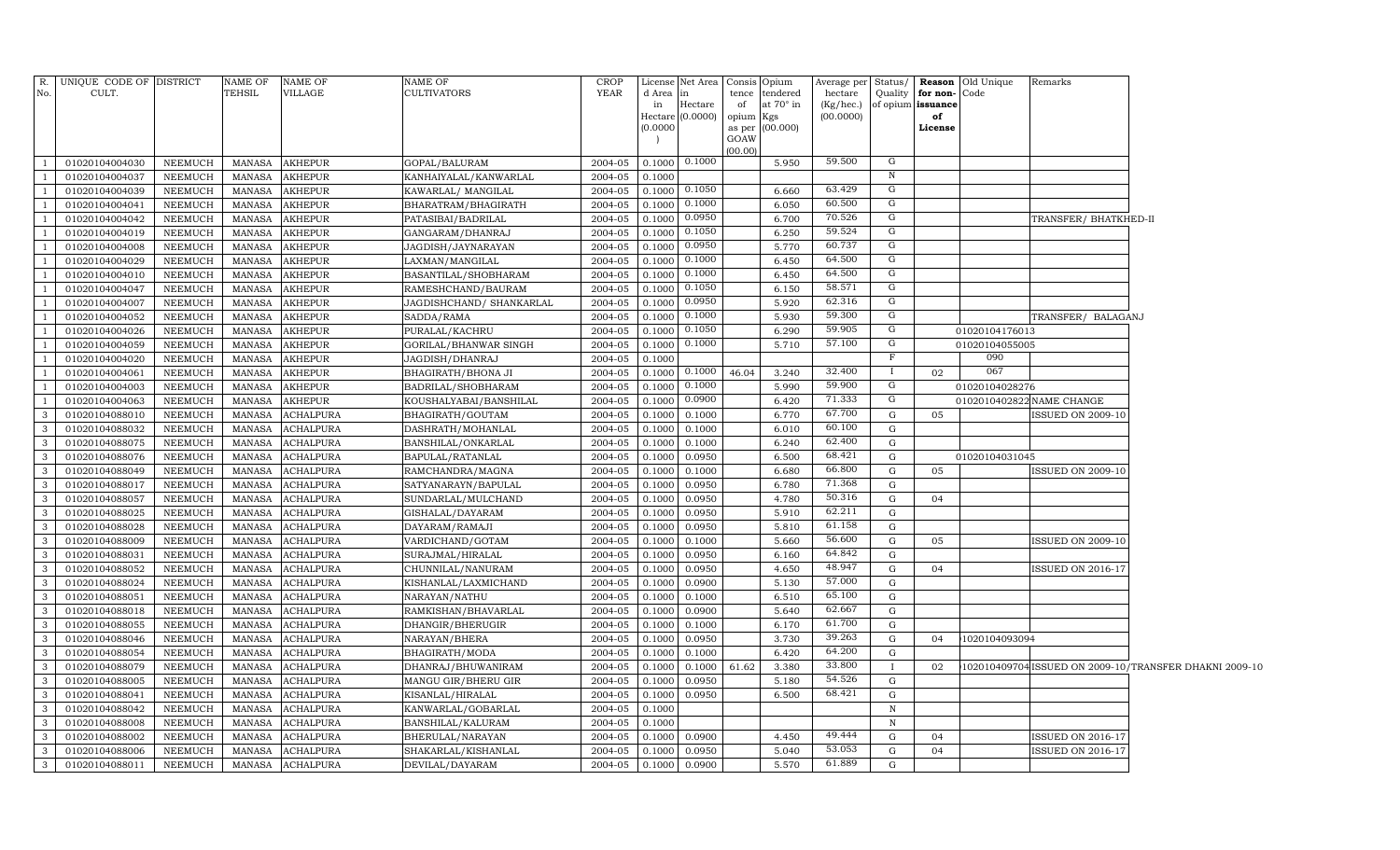| R.<br>No.      | UNIQUE CODE OF DISTRICT<br>CULT. |                | NAME OF<br>TEHSIL | <b>NAME OF</b><br>VILLAGE | <b>NAME OF</b><br><b>CULTIVATORS</b> | <b>CROP</b><br>YEAR | d Area<br>in | License Net Area<br>in<br>Hectare<br>Hectare (0.0000) | Consis<br>tence<br>of<br>opium | Opium<br>tendered<br>at 70° in<br>Kgs | Average per Status/<br>hectare<br>(Kg/hec.)<br>(00.0000) | Quality     | for non-Code<br>of opium issuance<br>of | <b>Reason</b> Old Unique | Remarks             |                                      |
|----------------|----------------------------------|----------------|-------------------|---------------------------|--------------------------------------|---------------------|--------------|-------------------------------------------------------|--------------------------------|---------------------------------------|----------------------------------------------------------|-------------|-----------------------------------------|--------------------------|---------------------|--------------------------------------|
|                |                                  |                |                   |                           |                                      |                     | (0.0000)     |                                                       | as per<br>GOAW<br>(00.00)      | (00.000)                              |                                                          |             | License                                 |                          |                     |                                      |
| 3              | 01020104088015                   | NEEMUCH        | MANASA            | <b>ACHALPURA</b>          | RAMNIVAS/DALURAM                     | 2004-05             | 0.1000       |                                                       |                                |                                       |                                                          | $\mathbb N$ |                                         |                          |                     |                                      |
| 3              | 01020104088066                   | NEEMUCH        | MANASA            | <b>ACHALPURA</b>          | MANGILAL/CHHOGA                      | 2004-05             | 0.1000       |                                                       |                                |                                       |                                                          | $_{\rm F}$  |                                         |                          |                     |                                      |
| 3              | 01020104088033                   | NEEMUCH        | <b>MANASA</b>     | <b>ACHALPURA</b>          | TULSIRAM/CHUNNILAL                   | 2004-05             | 0.1000       |                                                       |                                |                                       |                                                          | F           |                                         |                          |                     |                                      |
| 3              | 01020104088043                   | NEEMUCH        | <b>MANASA</b>     | <b>ACHALPURA</b>          | GANGABAI/NANURAM                     | 2004-05             | 0.1000       |                                                       |                                |                                       |                                                          | F           |                                         |                          |                     |                                      |
| 3              | 01020104088072                   | NEEMUCH        | <b>MANASA</b>     | <b>ACHALPURA</b>          | RAMCHANDRA/NANURAM                   | 2004-05             | 0.1000       |                                                       |                                |                                       |                                                          | $\mathbb N$ |                                         |                          |                     |                                      |
| 3              | 01020104088039                   | <b>NEEMUCH</b> | <b>MANASA</b>     | <b>ACHALPURA</b>          | GHANSHYAM/RAMCHANDRA                 | 2004-05             | 0.1000       |                                                       |                                |                                       |                                                          | $\mathbb N$ |                                         |                          |                     |                                      |
| 3              | 01020104088062                   | NEEMUCH        | <b>MANASA</b>     | ACHALPURA                 | KACHRUGIR/MANGUGIR                   | 2004-05             | 0.1000       | 0.0850                                                |                                | 4.710                                 | 55.412                                                   | G           |                                         |                          |                     |                                      |
| 3              | 01020104088016                   | <b>NEEMUCH</b> | <b>MANASA</b>     | ACHALPURA                 | RADHABAI/GOPAL                       | 2004-05             | 0.1000       |                                                       |                                |                                       |                                                          | F           |                                         |                          |                     |                                      |
| 3              | 01020104088044                   | <b>NEEMUCH</b> | <b>MANASA</b>     | <b>ACHALPURA</b>          | PRABHULAL/RUGHNATH                   | 2004-05             | 0.1000       | 0.0900                                                |                                | 5.060                                 | 56.222                                                   | G           | 05                                      |                          | ISSUED ON 2009-10   |                                      |
| 3              | 01020104088048                   | <b>NEEMUCH</b> | <b>MANASA</b>     | <b>ACHALPURA</b>          | KHEMRAJ/MULCHAND                     | 2004-05             | 0.1000       |                                                       |                                |                                       |                                                          | $\mathbf N$ |                                         |                          |                     |                                      |
| 3              | 01020104088030                   | <b>NEEMUCH</b> | <b>MANASA</b>     | <b>ACHALPURA</b>          | GISALAL/NARAYAN                      | 2004-05             | 0.1000       |                                                       |                                |                                       |                                                          | F           |                                         |                          |                     |                                      |
| 3              | 01020104088021                   | NEEMUCH        | <b>MANASA</b>     | ACHALPURA                 | BASANTILAL/BHAWARLAL                 | 2004-05             | 0.1000       |                                                       |                                |                                       |                                                          | $\mathbf N$ |                                         |                          |                     |                                      |
| 3              | 01020104088058                   | NEEMUCH        | MANASA            | ACHALPURA                 | HIRABAI/DHANRAJ                      | 2004-05             | 0.1000       |                                                       |                                |                                       |                                                          | $\mathbf N$ |                                         |                          |                     |                                      |
| 3              | 01020104088001                   | NEEMUCH        | <b>MANASA</b>     | ACHALPURA                 | MOHANLAL/HIRALAL                     | 2004-05             | 0.1000       | 0.0850                                                |                                | 4.970                                 | 58.471                                                   | G           |                                         |                          |                     |                                      |
| 3              | 01020104088064                   | NEEMUCH        | <b>MANASA</b>     | ACHALPURA                 | BHANWARLAL/BHURA                     | $2004 - 05$         | 0.1000       | 0.0800                                                |                                | 4.450                                 | 55.625                                                   | G           |                                         |                          |                     |                                      |
| 3              | 01020104088087                   | <b>NEEMUCH</b> | <b>MANASA</b>     | ACHALPURA                 | CHUNNILAL/PYARCHAND                  | 2004-05             | 0.1000       | 0.0800                                                |                                | 4.010                                 | 50.125                                                   | G           | 04                                      | 1020104010275            |                     |                                      |
| 3              | 01020104088023                   | NEEMUCH        | <b>MANASA</b>     | ACHALPURA                 | BANSHILAL/NANURAM                    | 2004-05             | 0.1000       |                                                       |                                |                                       |                                                          | $\mathbf N$ |                                         |                          |                     |                                      |
| 3              | 01020104098002                   | NEEMUCH        | <b>MANASA</b>     | ABAKHEDI                  | BHERU/KALU                           | 2004-05             | 0.1000       | 0.1000                                                |                                | 5.940                                 | 59.400                                                   | G           |                                         |                          |                     |                                      |
| 3              | 01020104098003                   | <b>NEEMUCH</b> | <b>MANASA</b>     | ABAKHEDI                  | MOHANLAL/HIRA                        | 2004-05             | 0.1000       | 0.1050                                                |                                | 6.630                                 | 63.143                                                   | G           |                                         |                          |                     |                                      |
| 3              | 01020104098004                   | <b>NEEMUCH</b> | <b>MANASA</b>     | ABAKHEDI                  | DHAPUBAI/GHISALAL                    | 2004-05             | 0.1000       | 0.1050                                                |                                | 6.810                                 | 64.857                                                   | G           |                                         |                          |                     |                                      |
| 3              | 01020104098007                   | <b>NEEMUCH</b> | <b>MANASA</b>     | ABAKHEDI                  | JANKILAL/BHERULAL                    | 2004-05             | 0.1000       | 0.1050                                                |                                | 5.920                                 | 56.381                                                   | G           |                                         |                          |                     |                                      |
| 3              | 01020104098009                   | <b>NEEMUCH</b> | <b>MANASA</b>     | <b>ABAKHEDI</b>           | RAMPRASAD/KHUBCHAND                  | 2004-05             | 0.1000       | 0.1000                                                |                                | 6.580                                 | 65.800                                                   | G           |                                         |                          |                     |                                      |
| 3              | 01020104098010                   | <b>NEEMUCH</b> | <b>MANASA</b>     | ABAKHEDI                  | MURLI/MADHO                          | 2004-05             | 0.1000       | 0.1000                                                |                                | 5.740                                 | 57.400                                                   | G           |                                         |                          |                     |                                      |
| 3              | 01020104098011                   | <b>NEEMUCH</b> | <b>MANASA</b>     | ABAKHEDI                  | RAMLAL/BHONAJI                       | 2004-05             | 0.1000       | 0.1000                                                |                                | 6.040                                 | 60.400                                                   | G           |                                         |                          |                     |                                      |
| 3              | 01020104098012                   | <b>NEEMUCH</b> | <b>MANASA</b>     | ABAKHEDI                  | BHERULAL/HIRA                        | 2004-05             | 0.1000       | 0.1050                                                |                                | 6.740                                 | 64.190                                                   | G           |                                         |                          |                     |                                      |
| 3              | 01020104098013                   | <b>NEEMUCH</b> | <b>MANASA</b>     | ABAKHEDI                  | TULSIBAI/PEMAJI                      | 2004-05             | 0.1000       | 0.1000                                                |                                | 5.810                                 | 58.100                                                   | G           |                                         |                          |                     |                                      |
| 3              | 01020104098008                   | <b>NEEMUCH</b> | MANASA            | ABAKHEDI                  | RAMESHCHANDRA/GHISALAL               | 2004-05             | 0.1000       | 0.1050                                                |                                | 6.860                                 | 65.333                                                   | G           |                                         |                          |                     |                                      |
| 3              | 01020104098015                   | <b>NEEMUCH</b> | <b>MANASA</b>     | ABAKHEDI                  | MANGILAL/KISHANLAL                   | 2004-05             | 0.1000       | 0.1000                                                |                                | 5.960                                 | 59.600                                                   | G           |                                         |                          | TRANSFER/PRATAPPURA |                                      |
| 3              | 01020104098014                   | <b>NEEMUCH</b> | <b>MANASA</b>     | ABAKHEDI                  | RANGLAL/GENDMAL                      | 2004-05             | 0.1000       | 0.0950                                                |                                | 5.560                                 | 58.526                                                   | G           |                                         | 01020104092001           |                     |                                      |
| 3              | 01020104098016                   | <b>NEEMUCH</b> | <b>MANASA</b>     | <b>ABAKHEDI</b>           | JITENDRAKUMAR/ SEVA                  | 2004-05             | 0.1000       | 0.1000                                                |                                | 6.370                                 | 63.700                                                   | G           |                                         | 01020104091108           |                     |                                      |
| $\overline{4}$ | 01020104109001                   | <b>NEEMUCH</b> | <b>MANASA</b>     | <b>UDAKHEDA</b>           | DURGASHANKAR/MOTILAL                 | 2004-05             | 0.1000       | 0.1000                                                |                                | 6.340                                 | 63.400                                                   | $\mathbf G$ |                                         |                          |                     |                                      |
| $\overline{4}$ | 01020104109002                   | <b>NEEMUCH</b> | <b>MANASA</b>     | <b>UDAKHEDA</b>           | SHAMBHUDAYAL/UDAIRAM                 | 2004-05             | 0.1000       | 0.1000                                                |                                | 6.300                                 | 63.000                                                   | G           |                                         |                          |                     |                                      |
| $\overline{4}$ | 01020104109003                   | <b>NEEMUCH</b> | <b>MANASA</b>     | <b>UDAKHEDA</b>           | MUNNALAL/HEERA                       | 2004-05             | 0.1000       | 0.1000                                                |                                | 5.730                                 | 57.300                                                   | $\mathbf G$ |                                         |                          |                     |                                      |
| $\overline{4}$ | 01020104109005                   | <b>NEEMUCH</b> | <b>MANASA</b>     | <b>UDAKHEDA</b>           | RADHAKISHAN/GORDHAN                  | 2004-05             | 0.1000       | 0.1000                                                |                                | 5.660                                 | 56.600                                                   | G           |                                         |                          |                     |                                      |
| $\overline{4}$ | 01020104109007                   | <b>NEEMUCH</b> | <b>MANASA</b>     | <b>UDAKHEDA</b>           | HEERALAL/GORDHAN                     | 2004-05             | 0.1000       | 0.1000                                                |                                | 5.360                                 | 53.600                                                   | G           | 04                                      |                          |                     | ISSUED ON 2009-10/TRANSFER/BATTISADI |
| $\overline{4}$ | 01020104109010                   | NEEMUCH        | <b>MANASA</b>     | <b>UDAKHEDA</b>           | AMARIBAI/NANDRAM                     | 2004-05             | 0.1000       | 0.1000                                                |                                | 4.810                                 | 48.100                                                   | G           | 04                                      |                          |                     |                                      |
| $\overline{4}$ | 01020104109011                   | NEEMUCH        | <b>MANASA</b>     | <b>UDAKHEDA</b>           | MANGIBAI/BOTLAL                      | 2004-05             | 0.1000       |                                                       |                                |                                       |                                                          | $\rm F$     |                                         |                          |                     |                                      |
| $\overline{4}$ | 01020104109012                   | <b>NEEMUCH</b> | <b>MANASA</b>     | <b>UDAKHEDA</b>           | JAMNALAL/KASHIRAM                    | 2004-05             | 0.1000       |                                                       |                                |                                       |                                                          | $_{\rm F}$  |                                         |                          |                     |                                      |
| $\overline{4}$ | 01020104109014                   | <b>NEEMUCH</b> | <b>MANASA</b>     | <b>UDAKHEDA</b>           | RAMIBAI/CHUNNILAL                    | 2004-05             | 0.1000       | 0.1000                                                |                                | 5.410                                 | 54.100                                                   | G           |                                         |                          |                     |                                      |
| $\overline{4}$ | 01020104109015                   | <b>NEEMUCH</b> | <b>MANASA</b>     | <b>UDAKHEDA</b>           | SHANKARLAL/KISHAN                    | 2004-05             | 0.1000       | 0.0950                                                |                                | 5.630                                 | 59.263                                                   | G           |                                         |                          |                     |                                      |
| $\overline{4}$ | 01020104109017                   | <b>NEEMUCH</b> | <b>MANASA</b>     | <b>UDAKHEDA</b>           | LEKHA/SHIVNARAYAN                    | 2004-05             | 0.1000       | 0.1000                                                |                                | 5.260                                 | 52.600                                                   | G           | 04                                      |                          |                     |                                      |
| $\overline{4}$ | 01020104109006                   | <b>NEEMUCH</b> | <b>MANASA</b>     | <b>UDAKHEDA</b>           | KANHAIYALAL/SHANKAR                  | 2004-05             | 0.1000       | 0.1000                                                |                                | 5.680                                 | 56.800                                                   | G           |                                         | 01020104141047           |                     |                                      |
| $\overline{4}$ | 01020104126002                   | <b>NEEMUCH</b> | <b>MANASA</b>     | <b>SEMLI JAGIR</b>        | RAMCHANDRA/DEVCHANDRA                | 2004-05             | 0.1000       | 0.1000                                                |                                | 7.170                                 | 71.700                                                   | G           |                                         |                          |                     |                                      |
| $\overline{4}$ | 01020104126003                   | <b>NEEMUCH</b> | <b>MANASA</b>     | <b>SEMLI JAGIR</b>        | GHANSHYAM/PRABHULAL                  | 2004-05             | 0.1000       | 0.1000                                                |                                | 6.470                                 | 64.700                                                   | G           |                                         |                          |                     |                                      |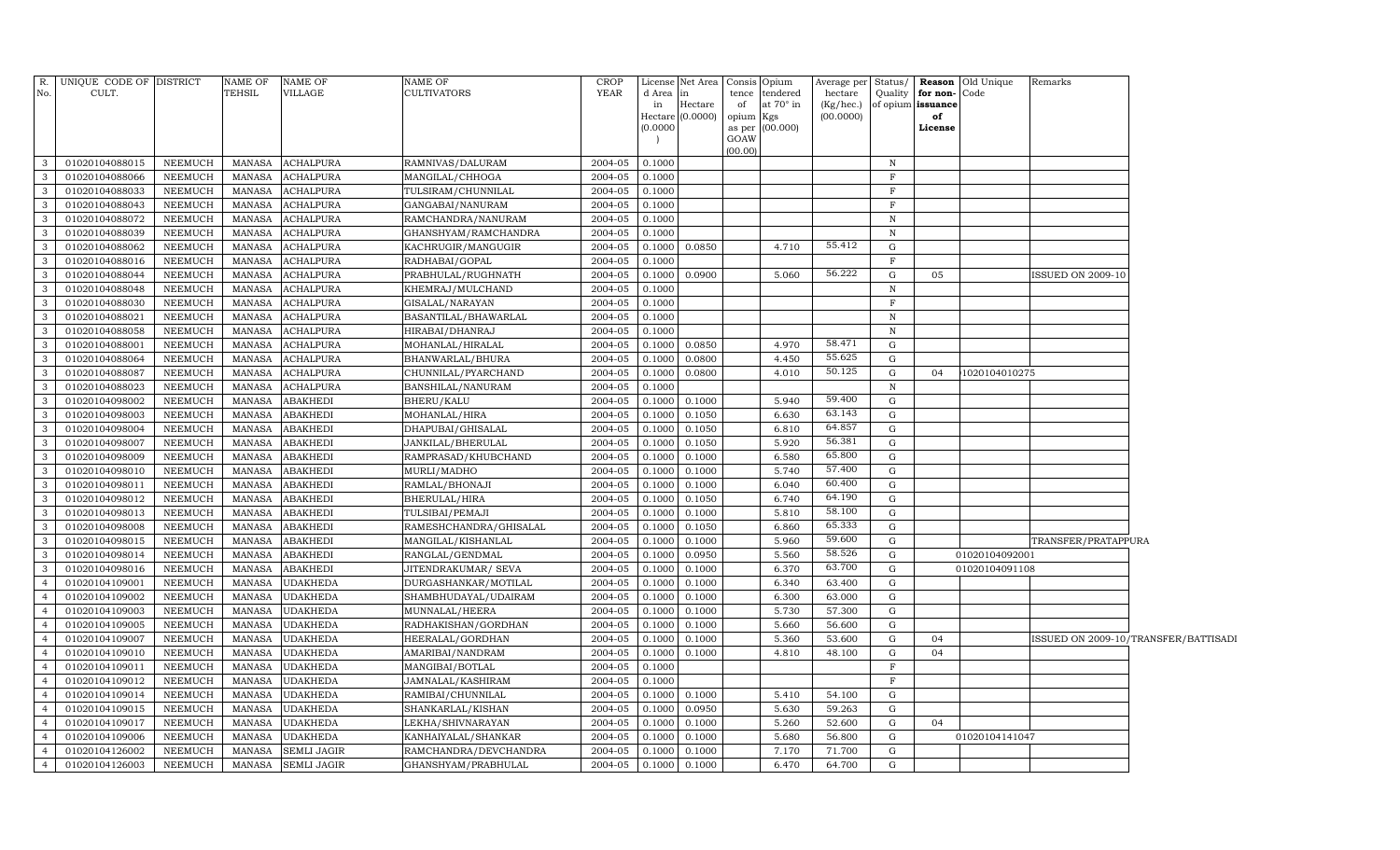| R.<br>No.                        | UNIQUE CODE OF DISTRICT<br>CULT. |                    | <b>NAME OF</b><br>TEHSIL       | <b>NAME OF</b><br><b>VILLAGE</b>          | <b>NAME OF</b><br>CULTIVATORS                | <b>CROP</b><br><b>YEAR</b> | d Area in              | License Net Area | Consis<br>tence | Opium<br>tendered | Average per Status/<br>hectare | Quality      | for non-Code      | <b>Reason</b> Old Unique | Remarks                       |  |
|----------------------------------|----------------------------------|--------------------|--------------------------------|-------------------------------------------|----------------------------------------------|----------------------------|------------------------|------------------|-----------------|-------------------|--------------------------------|--------------|-------------------|--------------------------|-------------------------------|--|
|                                  |                                  |                    |                                |                                           |                                              |                            | in<br>Hectare (0.0000) | Hectare          | of              | at 70° in         | (Kg/hec.)                      |              | of opium issuance |                          |                               |  |
|                                  |                                  |                    |                                |                                           |                                              |                            | (0.0000)               |                  | opium<br>as per | Kgs<br>(00.000)   | (00.0000)                      |              | of<br>License     |                          |                               |  |
|                                  |                                  |                    |                                |                                           |                                              |                            |                        |                  | GOAW            |                   |                                |              |                   |                          |                               |  |
|                                  |                                  |                    |                                |                                           |                                              |                            |                        |                  | (00.00)         |                   |                                |              |                   |                          |                               |  |
| $\overline{4}$                   | 01020104126004                   | NEEMUCH            | MANASA                         | <b>SEMLI JAGIR</b>                        | RAMESHCHANDRA/VARDICHANDRA                   | 2004-05                    | 0.1000                 | 0.1000           | 68.69           | 6.600             | 66.000                         | $\mathbf{I}$ | 02                |                          | NAME CHANGE/ISSUED ON 2009-10 |  |
| $\overline{4}$                   | 01020104126005                   | NEEMUCH            | <b>MANASA</b>                  | <b>SEMLI JAGIR</b>                        | RAMNARAYAN/MANNA                             | 2004-05                    | 0.1000                 | 0.1000           |                 | 6.510             | 65.100                         | G            |                   |                          |                               |  |
| $\overline{4}$                   | 01020104126006                   | NEEMUCH            | <b>MANASA</b>                  | SEMLI JAGIR                               | SUNDERLAL/NANDA                              | 2004-05                    | 0.1000                 | 0.1000           |                 | 6.180             | 61.800                         | G            |                   |                          |                               |  |
| $\overline{4}$                   | 01020104126008                   | NEEMUCH            | <b>MANASA</b>                  | <b>SEMLI JAGIR</b>                        | RAMABAI/RAMLAL                               | 2004-05                    | 0.1000                 | 0.0900           |                 | 5.260             | 58.444                         | G            |                   |                          |                               |  |
| $\overline{4}$                   | 01020104126010                   | NEEMUCH            | <b>MANASA</b>                  | <b>SEMLI JAGIR</b>                        | DEVILAL/NARAYAN                              | 2004-05                    | 0.1000                 | 0.0950           |                 | 6.120             | 64.421                         | G            |                   |                          |                               |  |
| $\overline{4}$                   | 01020104126013                   | <b>NEEMUCH</b>     | <b>MANASA</b>                  | <b>SEMLI JAGIR</b>                        | GOPAL/KANWARLAL                              | 2004-05                    | 0.1000                 | 0.0900           |                 | 4.930             | 54.778                         | G            |                   |                          |                               |  |
| $\overline{4}$                   | 01020104126016                   | NEEMUCH            | <b>MANASA</b>                  | <b>SEMLI JAGIR</b>                        | MANGILAL/JAYCHANDRA                          | 2004-05                    | 0.1000                 | 0.1000 65.47     |                 | 5.120             | 51.200                         | $\mathbf{I}$ | 02                |                          | <b>ISSUED ON 2009-10</b>      |  |
| $\overline{4}$                   | 01020104126017                   | NEEMUCH            | <b>MANASA</b>                  | <b>SEMLI JAGIR</b>                        | DEVILAL/JAYCHAND                             | 2004-05                    | 0.1000                 | 0.1000           |                 | 6.190             | 61.900                         | G            |                   |                          |                               |  |
| $\overline{4}$                   | 01020104126018                   | NEEMUCH            | <b>MANASA</b>                  | <b>SEMLI JAGIR</b>                        | BALMUKUND/JAYCHAND                           | 2004-05                    | 0.1000                 | 0.1000           |                 | 6.570             | 65.700                         | ${\rm G}$    |                   |                          |                               |  |
| $\overline{4}$                   | 01020104126019                   | NEEMUCH            | <b>MANASA</b>                  | <b>SEMLI JAGIR</b>                        | SURESHCHANDRA/ONKARLAL                       | 2004-05                    | 0.1000                 | 0.1000           |                 | 7.020             | 70.200                         | G            |                   |                          |                               |  |
| $\overline{4}$                   | 01020104126020                   | NEEMUCH            | <b>MANASA</b>                  | <b>SEMLI JAGIR</b>                        | MANSINGH/PURALAL                             | 2004-05                    | 0.1000                 | 0.1000           |                 | 6.220             | 62.200                         | ${\rm G}$    |                   |                          |                               |  |
| $\overline{4}$                   | 01020104126024                   | NEEMUCH            | <b>MANASA</b>                  | <b>SEMLI JAGIR</b>                        | JAGANNATH/PARTHA                             | 2004-05                    | 0.1000                 | 0.0950           |                 | 5.500             | 57.895                         | G            |                   |                          |                               |  |
| $\overline{4}$                   | 01020104126028                   | NEEMUCH            | <b>MANASA</b>                  | <b>SEMLI JAGIR</b>                        | KAVARLAL/NANURAM                             | 2004-05                    | 0.1000                 | 0.1000           |                 | 5.990             | 59.900                         | G            |                   |                          |                               |  |
| $\overline{4}$<br>$\overline{4}$ | 01020104126029                   | ${\tt NEEMUCH}$    | <b>MANASA</b>                  | <b>SEMLI JAGIR</b>                        | AHMADNOOR/NANHEKHAN                          | 2004-05                    | 0.1000                 | 0.0950           |                 | 5.990             | 63.053                         | G            |                   |                          |                               |  |
|                                  | 01020104126001                   | NEEMUCH            | <b>MANASA</b>                  | <b>SEMLI JAGIR</b>                        | GODILAL/MODIRAM                              | 2004-05                    | 0.1000                 | 0.1000           |                 | 6.530             | 65.300                         | G            |                   |                          |                               |  |
| $\overline{4}$<br>$\overline{4}$ | 01020104126014<br>01020104126011 | NEEMUCH            | <b>MANASA</b>                  | <b>SEMLI JAGIR</b>                        | PANNALAL/PYARA                               | 2004-05                    | 0.1000                 | 0.1000           |                 | 6.310             | 63.100                         | G            |                   |                          |                               |  |
| $\overline{4}$                   |                                  | NEEMUCH<br>NEEMUCH | <b>MANASA</b>                  | <b>SEMLI JAGIR</b>                        | DHAPUBAI/BHUWANA                             | 2004-05                    | 0.1000                 | 0.0950           |                 | 5.640             | 59.368                         | ${\rm G}$    |                   |                          | NAME CHANGE                   |  |
|                                  | 01020104126015                   |                    | <b>MANASA</b>                  | <b>SEMLI JAGIR</b>                        | RAMVILAS/GODIRAM                             | 2004-05                    | 0.1000                 | 0.0900           |                 | 5.880             | 65.333                         | G            |                   | 01020104028291           |                               |  |
| $\overline{4}$                   | 01020104137002                   | NEEMUCH            | <b>MANASA</b>                  | SEMLI ISHTMURAR                           | AMBALAL/JAGANNATH                            | 2004-05                    | 0.1000                 | 0.0950           |                 | 5.470             | 57.579                         | ${\rm G}$    |                   |                          |                               |  |
| $\overline{4}$<br>$\overline{4}$ | 01020104137005                   | NEEMUCH<br>NEEMUCH | <b>MANASA</b><br><b>MANASA</b> | <b>SEMLI ISHTMURAR</b>                    | CHHAGANBAI/MANGILAL                          | 2004-05<br>2004-05         | 0.1000<br>0.1000       | 0.1000           |                 | 5.580<br>6.320    | 55.800<br>63.200               | G<br>G       |                   |                          |                               |  |
| $\overline{4}$                   | 01020104137006<br>01020104137007 | NEEMUCH            | <b>MANASA</b>                  | SEMLI ISHTMURAR<br><b>SEMLI ISHTMURAR</b> | GULABKUNWAR/GULABSINGH<br>BHOPALSINGH/LAXMAN | 2004-05                    | 0.1000                 | 0.1000<br>0.1000 |                 | 5.750             | 57.500                         | G            |                   |                          |                               |  |
| $\overline{4}$                   | 01020104137008                   | NEEMUCH            | <b>MANASA</b>                  | <b>SEMLI ISHTMURAR</b>                    | ONKARSINGH/RUPSINGH                          | 2004-05                    | 0.1000                 | 0.0950           |                 | 5.790             | 60.947                         | G            |                   |                          |                               |  |
| $\overline{4}$                   | 01020104137009                   | NEEMUCH            | <b>MANASA</b>                  | <b>SEMLI ISHTMURAR</b>                    | PRABHULAL/PARTHA                             | 2004-05                    | 0.1000                 | 0.1000           |                 | 6.380             | 63.800                         | G            |                   |                          |                               |  |
| $\overline{4}$                   | 01020104137012                   | NEEMUCH            | <b>MANASA</b>                  | <b>SEMLI ISHTMURAR</b>                    | GANGASINGH/NAHARSINGH                        | 2004-05                    | 0.1000                 | 0.0950           |                 | 5.610             | 59.053                         | G            |                   |                          |                               |  |
| $\overline{4}$                   | 01020104137013                   | NEEMUCH            | <b>MANASA</b>                  | SEMLI ISHTMURAR                           | RAMESHWAR/SHANKARLAL                         | 2004-05                    | 0.1000                 | 0.1000           |                 | 5.400             | 54.000                         | G            | 05                |                          | <b>ISSUED ON 2009-10</b>      |  |
| $\overline{4}$                   | 01020104137016                   | NEEMUCH            | <b>MANASA</b>                  | SEMLI ISHTMURAR                           | PIRU/BACHCHA                                 | 2004-05                    | 0.1000                 | 0.0850           |                 | 4.600             | 54.118                         | ${\rm G}$    | 05                |                          | NAME CHANGE/ISSUED ON 2009-10 |  |
| $\overline{4}$                   | 01020104137017                   | NEEMUCH            | <b>MANASA</b>                  | <b>SEMLI ISHTMURAR</b>                    | BANSHILAL/LAXMICHANDRA                       | 2004-05                    | 0.1000                 | 0.0950           |                 | 5.590             | 58.842                         | ${\rm G}$    |                   |                          |                               |  |
| $\overline{4}$                   | 01020104137018                   | NEEMUCH            | <b>MANASA</b>                  | <b>SEMLI ISHTMURAR</b>                    | GOVINDSINGH/JORAVARSINGH                     | 2004-05                    | 0.1000                 |                  |                 |                   |                                | $\mathbf F$  |                   |                          |                               |  |
| $\overline{4}$                   | 01020104137019                   | NEEMUCH            | <b>MANASA</b>                  | <b>SEMLI ISHTMURAR</b>                    | PAPPUSINGH/BAHADURSINGH                      | 2004-05                    | 0.1000                 | 0.1050           |                 | 6.300             | 60.000                         | G            |                   |                          |                               |  |
| $\overline{4}$                   | 01020104137020                   | <b>NEEMUCH</b>     | <b>MANASA</b>                  | <b>SEMLI ISHTMURAR</b>                    | KANHYALAL/UDA                                | 2004-05                    | 0.1000                 | 0.0950           |                 | 5.660             | 59.579                         | G            |                   |                          |                               |  |
| $\overline{4}$                   | 01020104137023                   | NEEMUCH            | <b>MANASA</b>                  | <b>SEMLI ISHTMURAR</b>                    | SAJJANSINGH/JORAWARSINGH                     | 2004-05                    | 0.1000                 | 0.1050           |                 | 5.700             | 54.286                         | G            |                   |                          | NAME CHANGE                   |  |
| $\overline{4}$                   | 01020104137024                   | NEEMUCH            | <b>MANASA</b>                  | SEMLI ISHTMURAR                           | SHRAVANSINGH/VIKRAMSINGH                     | 2004-05                    | 0.1000                 | 0.0950           |                 | 5.530             | 58.211                         | ${\rm G}$    | 05                |                          |                               |  |
| $\overline{4}$                   | 01020104137025                   | NEEMUCH            | <b>MANASA</b>                  | SEMLI ISHTMURAR                           | TEJABAI/KISHA                                | 2004-05                    | 0.1000                 | 0.1000           |                 | 6.000             | 60.000                         | G            |                   |                          |                               |  |
| $\overline{4}$                   | 01020104137028                   | NEEMUCH            | <b>MANASA</b>                  | <b>SEMLI ISHTMURAR</b>                    | MOTYABAI/KHEMRAJ                             | 2004-05                    | 0.1000                 | 0.0950           |                 | 6.170             | 64.947                         | ${\rm G}$    |                   |                          |                               |  |
| $\overline{4}$                   | 01020104137029                   | NEEMUCH            | <b>MANASA</b>                  | <b>SEMLI ISHTMURAR</b>                    | GAJRAJSINGH/MANGUSINGH                       | 2004-05                    | 0.1000                 | 0.1050           |                 | 6.290             | 59.905                         | G            |                   |                          |                               |  |
| $\overline{4}$                   | 01020104137032                   | NEEMUCH            | <b>MANASA</b>                  | SEMLI ISHTMURAR                           | RAJARAM/NONDRAM                              | 2004-05                    | 0.1000                 | 0.1000           |                 | 6.020             | 60.200                         | ${\rm G}$    |                   |                          |                               |  |
| $\overline{4}$                   | 01020104137033                   | NEEMUCH            | <b>MANASA</b>                  | <b>SEMLI ISHTMURAR</b>                    | UDAIRAM/HEERALAL                             | 2004-05                    | 0.1000                 | 0.0950           |                 | 5.610             | 59.053                         | G            |                   |                          |                               |  |
| $\overline{4}$                   | 01020104137037                   | NEEMUCH            | <b>MANASA</b>                  | <b>SEMLI ISHTMURAR</b>                    | MANOHARLAL JERIRAM                           | 2004-05                    | 0.1000                 | 0.1050           |                 | 6.390             | 60.857                         | G            |                   |                          |                               |  |
| $\overline{4}$                   | 01020104137038                   | NEEMUCH            | <b>MANASA</b>                  | <b>SEMLI ISHTMURAR</b>                    | BHERUSINGH/GULABSINGH                        | 2004-05                    | 0.1000                 | 0.1000           |                 | 6.310             | 63.100                         | G            |                   |                          |                               |  |
| $\overline{4}$                   | 01020104137043                   | NEEMUCH            | <b>MANASA</b>                  | <b>SEMLI ISHTMURAR</b>                    | CHENRAM/MANGILAL                             | 2004-05                    | 0.1000                 | 0.1000           |                 | 6.360             | 63.600                         | G            |                   |                          |                               |  |
| $\overline{4}$                   | 01020104137044                   | NEEMUCH            | <b>MANASA</b>                  | <b>SEMLI ISHTMURAR</b>                    | MANGUSINGH/RAMSINGH                          | 2004-05                    | 0.1000                 | 0.0950           |                 | 6.920             | 72.842                         | G            |                   |                          |                               |  |
| $\overline{4}$                   | 01020104137045                   | NEEMUCH            | <b>MANASA</b>                  | <b>SEMLI ISHTMURAR</b>                    | KANWARLAL/PIRU                               | 2004-05                    | 0.1000                 | 0.1050           |                 | 5.680             | 54.095                         | G            | 05                |                          |                               |  |
| 4                                | 01020104137046                   | NEEMUCH            | MANASA                         | <b>SEMLI ISHTMURAR</b>                    | KANWARLAL/GABBA                              | 2004-05                    | 0.1000                 | 0.0950           |                 | 5.360             | 56.421                         | G            |                   |                          |                               |  |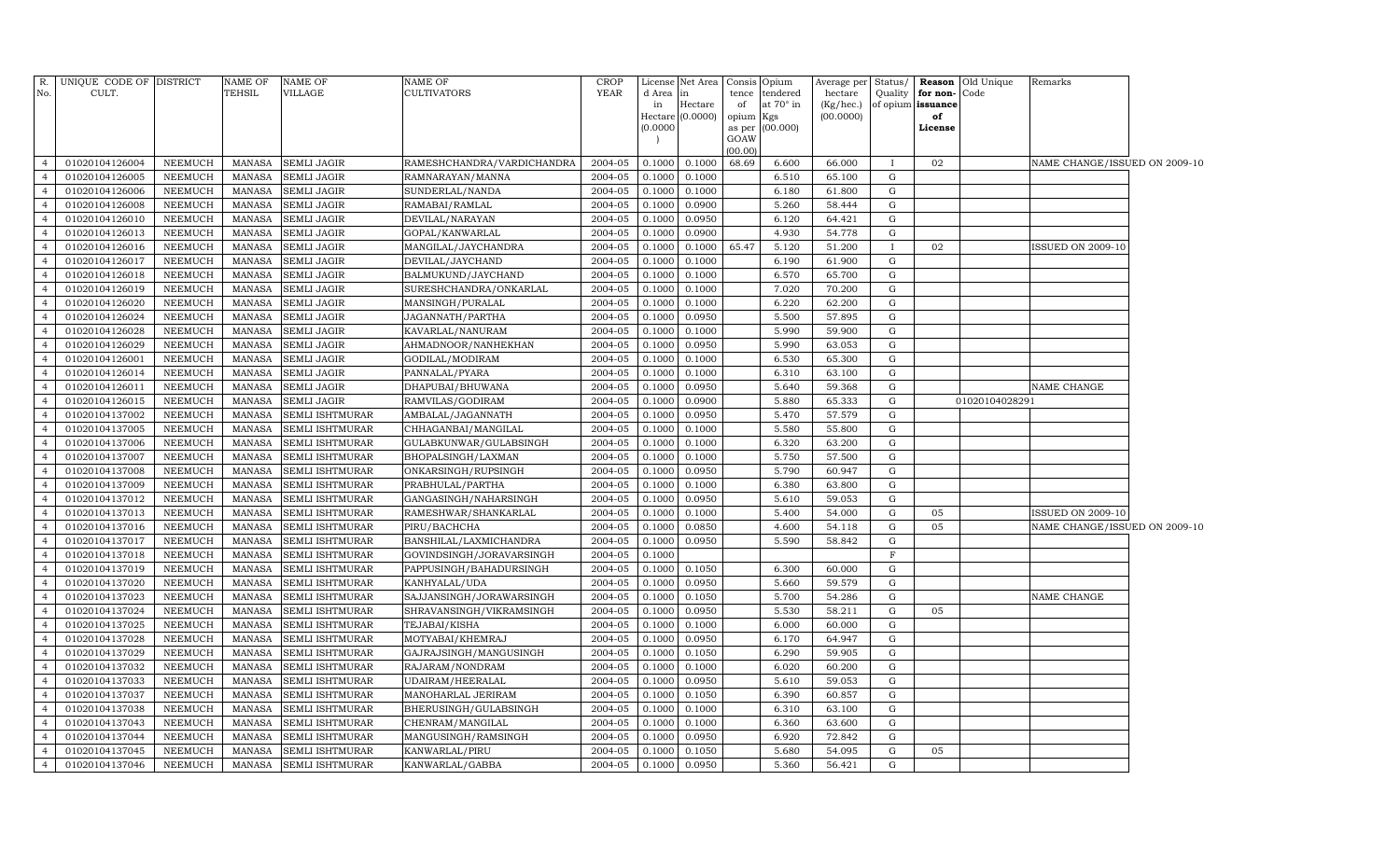| R.<br>No.                        | UNIQUE CODE OF DISTRICT<br>CULT. |                           | NAME OF<br>TEHSIL              | NAME OF<br>VILLAGE               | <b>NAME OF</b><br><b>CULTIVATORS</b>   | <b>CROP</b><br><b>YEAR</b> | License<br>d Area<br>in<br>Hectare (0.0000)<br>(0.0000) | Net Area<br>in<br>Hectare | Consis<br>tence<br>of<br>opium<br>as per<br>GOAW | Opium<br>tendered<br>at 70° in<br>Kgs<br>(00.000) | Average per<br>hectare<br>(Kg/hec.)<br>(00.0000) | Status/<br>Quality<br>of opium issuance | for non-<br>of<br>License | <b>Reason</b> Old Unique<br>Code | Remarks                  |
|----------------------------------|----------------------------------|---------------------------|--------------------------------|----------------------------------|----------------------------------------|----------------------------|---------------------------------------------------------|---------------------------|--------------------------------------------------|---------------------------------------------------|--------------------------------------------------|-----------------------------------------|---------------------------|----------------------------------|--------------------------|
|                                  |                                  |                           |                                |                                  |                                        |                            |                                                         |                           | (00.00)                                          |                                                   |                                                  |                                         |                           |                                  |                          |
| $\overline{4}$                   | 01020104137047                   | <b>NEEMUCH</b>            | <b>MANASA</b>                  | SEMLI ISHTMURAR                  | VARDICHANDRA/JARILAL                   | 2004-05                    | 0.1000                                                  | 0.1000                    |                                                  | 5.660                                             | 56.600                                           | G                                       |                           |                                  |                          |
| $\overline{4}$                   | 01020104137049                   | <b>NEEMUCH</b>            | <b>MANASA</b>                  | SEMLI ISHTMURAR                  | FATEHSINGH/RAMSINGH                    | 2004-05                    | 0.1000                                                  | 0.1050                    |                                                  | 5.740                                             | 54.667                                           | G                                       |                           |                                  |                          |
| $\overline{4}$                   | 01020104137051                   | <b>NEEMUCH</b>            | <b>MANASA</b>                  | SEMLI ISHTMURAR                  | NARENDRASINGH/BHANWARSINGH             | 2004-05                    | 0.1000                                                  |                           |                                                  |                                                   |                                                  | $\mathbf F$                             |                           |                                  |                          |
| $\overline{4}$                   | 01020104137052                   | NEEMUCH                   | <b>MANASA</b>                  | SEMLI ISHTMURAR                  | RAGHUVIRSINGH/NAHARSINGH               | 2004-05                    | 0.1000                                                  | 0.1000                    |                                                  | 6.000                                             | 60.000                                           | G                                       |                           |                                  |                          |
| $\overline{4}$                   | 01020104137053                   | <b>NEEMUCH</b>            | <b>MANASA</b>                  | SEMLI ISHTMURAR                  | BHAGWANSINGH/GOVERDHANSINGH            | 2004-05                    | 0.1000                                                  | 0.1000                    |                                                  | 6.150                                             | 61.500                                           | G                                       |                           |                                  |                          |
| $\overline{4}$                   | 01020104137058                   | <b>NEEMUCH</b>            | <b>MANASA</b>                  | SEMLI ISHTMURAR                  | MANGUSINGH/GANPATSINGH                 | 2004-05                    | 0.1000                                                  | 0.1050                    |                                                  | 6.260                                             | 59.619                                           | G                                       |                           |                                  |                          |
| $\overline{4}$                   | 01020104137059                   | NEEMUCH                   | <b>MANASA</b>                  | SEMLI ISHTMURAR                  | RAJENDRASINGH/BHAGWANSINGH             | 2004-05                    | 0.1000                                                  | 0.1000                    |                                                  | 6.030                                             | 60.300                                           | G                                       |                           |                                  |                          |
| $\overline{4}$                   | 01020104137060                   | <b>NEEMUCH</b>            | <b>MANASA</b>                  | SEMLI ISHTMURAR                  | GOPAL SINGH/GULAB SINGH                | 2004-05                    | 0.1000                                                  | 0.1050                    |                                                  | 6.570                                             | 62.571                                           | G                                       |                           |                                  |                          |
| $\overline{4}$                   | 01020104137061                   | <b>NEEMUCH</b>            | <b>MANASA</b>                  | SEMLI ISHTMURAR                  | MADANSINGH/BHANWARSINGH                | 2004-05                    | 0.1000                                                  | 0.1050                    |                                                  | 5.310                                             | 50.571                                           | G                                       | 04                        |                                  |                          |
| $\overline{4}$                   | 01020104137067                   | <b>NEEMUCH</b>            | <b>MANASA</b>                  | SEMLI ISHTMURAR                  | PRAHLAD/MANGILAL                       | 2004-05                    | 0.1000                                                  | 0.1050                    |                                                  | 6.960                                             | 66.286                                           | G                                       |                           |                                  |                          |
| $\overline{4}$                   | 01020104137069                   | <b>NEEMUCH</b>            | <b>MANASA</b>                  | SEMLI ISHTMURAR                  | GOKULSINGH/BHONISINGH                  | 2004-05                    | 0.1000                                                  | 0.1000                    |                                                  | 5.200                                             | 52.000                                           | G                                       | 04                        |                                  | <b>ISSUED ON 2016-17</b> |
| $\overline{4}$                   | 01020104137073                   | <b>NEEMUCH</b>            | <b>MANASA</b>                  | SEMLI ISHTMURAR                  | KESHARKUNWAR/RAMSINGH                  | 2004-05                    | 0.1000                                                  | 0.1050                    |                                                  | 5.660                                             | 53.905                                           | G                                       | 04                        |                                  | <b>ISSUED ON 2009-10</b> |
| $\overline{4}$                   | 01020104137074                   | <b>NEEMUCH</b>            | <b>MANASA</b>                  | SEMLI ISHTMURAR                  | MANOHARLAL/RAMPRATAP                   | 2004-05                    | 0.1000                                                  | 0.1050                    |                                                  | 5.950                                             | 56.667                                           | G                                       |                           |                                  | TRANSFER/CHACHOR         |
| $\overline{4}$                   | 01020104137055                   | <b>NEEMUCH</b>            | <b>MANASA</b>                  | SEMLI ISHTMURAR                  | JAGDISH/BHANWARLAL                     | 2004-05                    | 0.1000                                                  | 0.1050                    |                                                  | 5.840                                             | 55.619                                           | ${\rm G}$                               |                           |                                  |                          |
| $\overline{4}$                   | 01020104137034                   | <b>NEEMUCH</b>            | <b>MANASA</b>                  | SEMLI ISHTMURAR                  | PRAHLADSINGH/JUJHARSINGH               | 2004-05                    | 0.1000                                                  | 0.1000                    |                                                  | 5.950                                             | 59.500                                           | ${\rm G}$                               |                           |                                  |                          |
| $\overline{4}$                   | 01020104137048                   | <b>NEEMUCH</b>            | <b>MANASA</b>                  | SEMLI ISHTMURAR                  | SHYAMSINGH/BANESINGH                   | 2004-05                    | 0.1000                                                  | 0.0850                    |                                                  | 4.770                                             | 56.118                                           | ${\rm G}$                               | 05                        |                                  | <b>ISSUED ON 2009-10</b> |
| $\overline{4}$                   | 01020104137072                   | <b>NEEMUCH</b>            | <b>MANASA</b>                  | SEMLI ISHTMURAR                  | MULCHAND/CHENRAM                       | 2004-05                    | 0.1000                                                  | 0.1000                    |                                                  | 6.360                                             | 63.600                                           | G                                       |                           |                                  |                          |
| $\overline{4}$                   | 01020104129004                   | <b>NEEMUCH</b>            | <b>MANASA</b>                  | <b>SARELYA</b>                   | GANGARAM/BAPULAL                       | 2004-05                    | 0.1000                                                  | 0.0950                    |                                                  | 5.660                                             | 59.579                                           | G                                       |                           |                                  |                          |
| $\overline{4}$                   | 01020104129008                   | NEEMUCH                   | <b>MANASA</b>                  | <b>SARELYA</b>                   | SHYAMLAL/MANGILAL                      | 2004-05                    | 0.1000                                                  | 0.0950                    |                                                  | 5.080                                             | 53.474                                           | ${\rm G}$                               | 04                        |                                  | <b>ISSUED ON 2016-17</b> |
| $\overline{4}$<br>$\overline{4}$ | 01020104129010                   | <b>NEEMUCH</b>            | <b>MANASA</b>                  | <b>SARELYA</b>                   | BADRILAL/NARAYAN                       | 2004-05                    | 0.1000                                                  | 0.0950                    |                                                  | 5.920                                             | 62.316                                           | $\mathbf G$<br>${\rm G}$                |                           |                                  |                          |
|                                  | 01020104129016                   | NEEMUCH                   | <b>MANASA</b>                  | <b>SARELYA</b>                   | BANSHILAL/SHANKARLAL                   | 2004-05                    | 0.1000                                                  | 0.0950                    |                                                  | 5.480                                             | 57.684                                           | ${\rm G}$                               |                           |                                  |                          |
| $\overline{4}$                   | 01020104129018                   | <b>NEEMUCH</b>            | <b>MANASA</b>                  | <b>SARELYA</b>                   | RADHABAI/JANKIDAS                      | 2004-05                    | 0.1000                                                  | 0.1050<br>0.0950          |                                                  | 5.890                                             | 56.095                                           | ${\rm G}$                               |                           |                                  |                          |
| $\overline{4}$                   | 01020104129025                   | NEEMUCH                   | <b>MANASA</b>                  | <b>SARELYA</b><br><b>SARELYA</b> | ARJUNSINGH/BHUWANISINGH                | 2004-05                    | 0.1000                                                  | 0.0950                    |                                                  | 5.960                                             | 62.737<br>62.421                                 | G                                       |                           |                                  |                          |
| $\overline{4}$<br>$\overline{4}$ | 01020104129030                   | <b>NEEMUCH</b>            | <b>MANASA</b>                  | <b>SARELYA</b>                   | RAMPRASAD/PRABHULAL                    | 2004-05                    | 0.1000                                                  | 0.0950                    |                                                  | 5.930                                             |                                                  | G                                       |                           |                                  |                          |
| $\overline{4}$                   | 01020104129031                   | <b>NEEMUCH</b>            | <b>MANASA</b>                  |                                  | GOPAL/LAXMICHANDRA                     | 2004-05                    | 0.1000                                                  | 0.0950                    |                                                  | 5.990                                             | 63.053                                           | ${\rm G}$                               | 04                        |                                  |                          |
| $\overline{4}$                   | 01020104129005                   | <b>NEEMUCH</b>            | <b>MANASA</b>                  | <b>SARELYA</b>                   | NARAYAN/KISHNA                         | 2004-05                    | 0.1000                                                  | 0.1000                    |                                                  | 5.000                                             | 52.632                                           | ${\rm G}$                               |                           |                                  | <b>ISSUED ON 2016-17</b> |
| $\overline{4}$                   | 01020104129003<br>01020104129019 | <b>NEEMUCH</b><br>NEEMUCH | <b>MANASA</b><br><b>MANASA</b> | <b>SARELYA</b><br><b>SARELYA</b> | BAGDU/RUPA                             | 2004-05<br>2004-05         | 0.1000<br>0.1000                                        |                           |                                                  | 5.800                                             | 58.000                                           | $\rm F$                                 |                           |                                  |                          |
| $\overline{4}$                   | 01020104134001                   | <b>NEEMUCH</b>            | <b>MANASA</b>                  | <b>RATANPURA</b>                 | DHANRAJ/HEERALAL                       | 2004-05                    | 0.1000                                                  | 0.1000                    |                                                  | 5.280                                             | 52.800                                           | ${\rm G}$                               | 04                        |                                  | <b>ISSUED ON 2016-17</b> |
| $\overline{4}$                   | 01020104134002                   | <b>NEEMUCH</b>            | <b>MANASA</b>                  | <b>RATANPURA</b>                 | GANGARAM/NONDRAM<br>FAKIRCHANDRA/BHERA | 2004-05                    | 0.1000                                                  | 0.0900                    |                                                  | 5.860                                             | 65.111                                           | ${\rm G}$                               |                           |                                  |                          |
| $\overline{4}$                   | 01020104134003                   | NEEMUCH                   | <b>MANASA</b>                  | <b>RATANPURA</b>                 | RAMLAL/JETRAM                          | 2004-05                    | 0.1000                                                  | 0.0900                    |                                                  | 5.250                                             | 58.333                                           | ${\rm G}$                               |                           |                                  |                          |
| $\overline{4}$                   | 01020104134004                   | <b>NEEMUCH</b>            | <b>MANASA</b>                  | <b>RATANPURA</b>                 | NATHU/MANGU                            | 2004-05                    | 0.1000                                                  | 0.0950                    |                                                  | 5.650                                             | 59.474                                           | G                                       |                           |                                  |                          |
| $\overline{4}$                   | 01020104134009                   | NEEMUCH                   | <b>MANASA</b>                  | <b>RATANPURA</b>                 | GIRDHARI/ONKAR                         | 2004-05                    | 0.1000                                                  |                           |                                                  |                                                   |                                                  | $\mathbf F$                             |                           |                                  |                          |
| $\overline{4}$                   | 01020104134010                   | NEEMUCH                   | <b>MANASA</b>                  | <b>RATANPURA</b>                 | NATHULAL/NANDA                         | 2004-05                    | 0.1000                                                  | 0.1000                    |                                                  | 6.280                                             | 62.800                                           | G                                       |                           |                                  |                          |
| $\overline{4}$                   | 01020104134014                   | <b>NEEMUCH</b>            | <b>MANASA</b>                  | <b>RATANPURA</b>                 | RAMCHANDRA/NANURAM                     | 2004-05                    | 0.1000                                                  | 0.1000                    |                                                  | 5.690                                             | 56.900                                           | G                                       |                           |                                  |                          |
| $\overline{4}$                   | 01020104134015                   | NEEMUCH                   | <b>MANASA</b>                  | RATANPURA                        | SAJJANBAI/BHANWARLAL                   | 2004-05                    | 0.1000                                                  | 0.1000                    |                                                  | 6.030                                             | 60.300                                           | G                                       |                           |                                  |                          |
| $\overline{4}$                   | 01020104134016                   | <b>NEEMUCH</b>            | <b>MANASA</b>                  | <b>RATANPURA</b>                 | GANGARAM / RATANLAL                    | 2004-05                    | 0.1000                                                  | 0.0950                    |                                                  | 5.950                                             | 62.632                                           | G                                       |                           |                                  |                          |
| $\overline{a}$                   | 01020104134017                   | NEEMUCH                   | <b>MANASA</b>                  | <b>RATANPURA</b>                 | DEVILAL/BHAVARLAL                      | 2004-05                    | 0.1000                                                  | 0.0950                    |                                                  | 4.950                                             | 52.105                                           | G                                       | 04                        |                                  | <b>ISSUED ON 2016-17</b> |
| $\overline{4}$                   | 01020104134019                   | <b>NEEMUCH</b>            | <b>MANASA</b>                  | RATANPURA                        | NANIBAI/BHURA                          | 2004-05                    | 0.1000                                                  | 0.1050                    |                                                  | 5.750                                             | 54.762                                           | ${\rm G}$                               | 05                        |                                  | <b>ISSUED ON 2009-10</b> |
| $\overline{4}$                   | 01020104134021                   | NEEMUCH                   | <b>MANASA</b>                  | RATANPURA                        | RAMCHANDRA/RAJARAM                     | 2004-05                    | 0.1000                                                  | 0.1000                    |                                                  | 5.340                                             | 53.400                                           | G                                       | 04                        |                                  | <b>ISSUED ON 2009-10</b> |
| $\overline{4}$                   | 01020104134029                   | <b>NEEMUCH</b>            | <b>MANASA</b>                  | RATANPURA                        | RAMKISHAN/BHANWRALAL                   | 2004-05                    | 0.1000                                                  | 0.1050                    |                                                  | 6.010                                             | 57.238                                           | ${\rm G}$                               |                           |                                  |                          |
| $\overline{4}$                   | 01020104134032                   | NEEMUCH                   | <b>MANASA</b>                  | RATANPURA                        | NANDLAL/GANGARAM                       | 2004-05                    | 0.1000                                                  | 0.1000                    |                                                  | 6.230                                             | 62.300                                           | ${\rm G}$                               |                           |                                  |                          |
| $\overline{4}$                   |                                  | NEEMUCH                   | <b>MANASA</b>                  | RATANPURA                        | KARULAL/JETRAM                         | 2004-05                    | 0.1000                                                  | 0.1000                    |                                                  | 5.870                                             | 58.700                                           | ${\rm G}$                               |                           |                                  |                          |
|                                  | 01020104134033                   |                           |                                |                                  |                                        |                            |                                                         |                           |                                                  |                                                   |                                                  |                                         |                           |                                  |                          |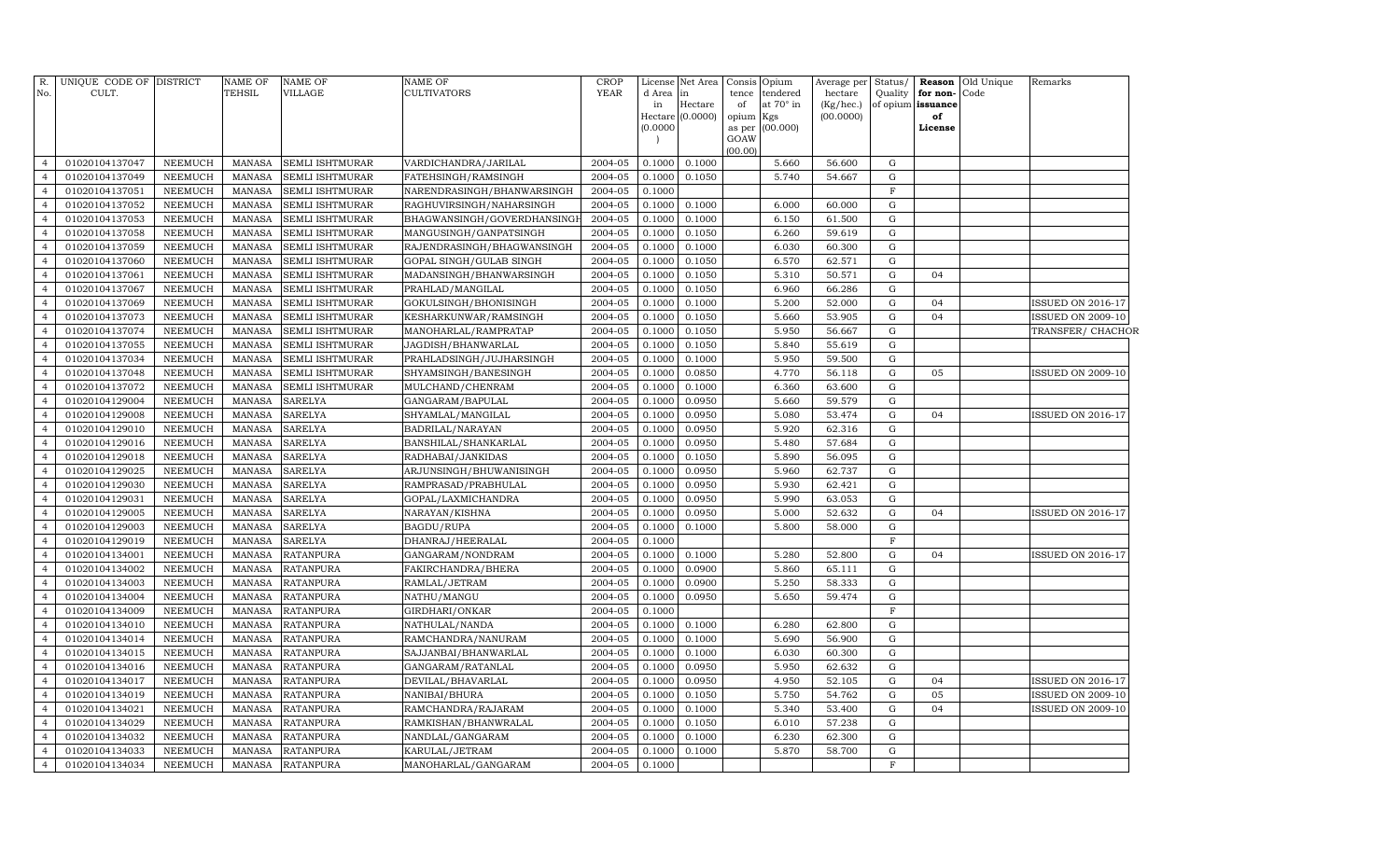| R.<br>No.                        | UNIQUE CODE OF DISTRICT<br>CULT. |                | NAME OF<br>TEHSIL | <b>NAME OF</b><br>VILLAGE | <b>NAME OF</b><br>CULTIVATORS | CROP<br><b>YEAR</b> | License<br>d Area<br>in | Net Area<br>in<br>Hectare | Consis<br>tence<br>of | Opium<br>tendered<br>at 70° in | Average per<br>hectare<br>(Kg/hec.) | Status/<br>Quality<br>of opium | Reason<br>for non-<br>issuance | Old Unique<br>Code | Remarks                        |
|----------------------------------|----------------------------------|----------------|-------------------|---------------------------|-------------------------------|---------------------|-------------------------|---------------------------|-----------------------|--------------------------------|-------------------------------------|--------------------------------|--------------------------------|--------------------|--------------------------------|
|                                  |                                  |                |                   |                           |                               |                     | Hectare<br>(0.0000)     | (0.0000)                  | opium<br>as per       | Kgs<br>(00.000)                | (00.0000)                           |                                | of<br>License                  |                    |                                |
|                                  |                                  |                |                   |                           |                               |                     |                         |                           | GOAW<br>(00.00)       |                                |                                     |                                |                                |                    |                                |
| $\overline{4}$                   | 01020104134035                   | NEEMUCH        | MANASA            | <b>RATANPURA</b>          | KACHRULAL/BHANWARLAL          | 2004-05             | 0.1000                  | 0.1000                    |                       | 5.490                          | 54.900                              | G                              |                                |                    |                                |
| $\overline{4}$                   | 01020104134036                   | <b>NEEMUCH</b> | <b>MANASA</b>     | <b>RATANPURA</b>          | GANPAT/GIRDHARI               | 2004-05             | 0.1000                  | 0.1000                    |                       | 6.140                          | 61.400                              | $\mathbf G$                    |                                |                    |                                |
| $\overline{4}$                   | 01020104134037                   | <b>NEEMUCH</b> | MANASA            | <b>RATANPURA</b>          | RAMPAL/RAMCHANDRA             | 2004-05             | 0.1000                  | 0.1000                    |                       | 5.750                          | 57.500                              | G                              |                                |                    |                                |
| $\overline{4}$                   | 01020104134039                   | <b>NEEMUCH</b> | MANASA            | <b>RATANPURA</b>          | HANSRAJ/PYARA                 | 2004-05             | 0.1000                  |                           |                       |                                |                                     | $\mathbf F$                    |                                |                    |                                |
| $\overline{4}$                   | 01020104134040                   | <b>NEEMUCH</b> | <b>MANASA</b>     | <b>RATANPURA</b>          | BALURAM/FAKIRCHANDRA          | 2004-05             | 0.1000                  | 0.1000                    |                       | 5.890                          | 58.900                              | G                              |                                |                    |                                |
| $\overline{4}$                   | 01020104134042                   | <b>NEEMUCH</b> | <b>MANASA</b>     | <b>RATANPURA</b>          | DEVILAL/NATHULAL              | 2004-05             | 0.1000                  | 0.1000                    |                       | 6.060                          | 60.600                              | G                              |                                |                    |                                |
| $\overline{4}$                   | 01020104134043                   | <b>NEEMUCH</b> | <b>MANASA</b>     | <b>RATANPURA</b>          | RAMLAL/BHURA                  | 2004-05             | 0.1000                  | 0.1050                    |                       | 5.980                          | 56.952                              | G                              |                                |                    |                                |
| $\overline{4}$                   | 01020104134044                   | <b>NEEMUCH</b> | <b>MANASA</b>     | <b>RATANPURA</b>          | BHAGIRATH/RATANLAL            | 2004-05             | 0.1000                  |                           |                       |                                |                                     | $\mathbf F$                    |                                |                    |                                |
| $\overline{4}$                   | 01020104134047                   | <b>NEEMUCH</b> | <b>MANASA</b>     | <b>RATANPURA</b>          | GOKUL/KACHRU                  | 2004-05             | 0.1000                  |                           |                       |                                |                                     | $\rm F$                        |                                |                    |                                |
| $\overline{4}$                   | 01020104134050                   | <b>NEEMUCH</b> | MANASA            | <b>RATANPURA</b>          | KANCHANBAI/RATANLAL           | 2004-05             | 0.1000                  | 0.0950                    |                       | 5.310                          | 55.895                              | ${\rm G}$                      |                                |                    |                                |
| $\overline{4}$                   | 01020104134051                   | <b>NEEMUCH</b> | <b>MANASA</b>     | <b>RATANPURA</b>          | MAGDHUBAI/GANESH              | 2004-05             | 0.1000                  | 0.0850                    |                       | 4.880                          | 57.412                              | $\mathbf G$                    |                                |                    |                                |
| $\overline{4}$                   | 01020104134020                   | <b>NEEMUCH</b> | <b>MANASA</b>     | <b>RATANPURA</b>          | BHANWARLAL/FAKIRCHANDRA       | 2004-05             | 0.1000                  | 0.1000                    |                       | 5.620                          | 56.200                              | G                              |                                |                    |                                |
| $\overline{4}$                   | 01020104134028                   | <b>NEEMUCH</b> | MANASA            | <b>RATANPURA</b>          | MOTILAL/RATANLAL              | 2004-05             | 0.1000                  | 0.1000                    |                       | 5.760                          | 57.600                              | G                              |                                |                    |                                |
| $\overline{4}$                   | 01020104134031                   | <b>NEEMUCH</b> | MANASA            | <b>RATANPURA</b>          | JAGDISHCHANDRA/RATANLAL       | 2004-05             | 0.1000                  | 0.1000                    |                       | 5.440                          | 54.400                              | G                              |                                |                    |                                |
| $\overline{4}$                   | 01020104134030                   | <b>NEEMUCH</b> | <b>MANASA</b>     | <b>RATANPURA</b>          | PRABHULAL/NATHULAL            | 2004-05             | 0.1000                  | 0.1000                    |                       | 5.770                          | 57.700                              | G                              |                                |                    |                                |
| $\overline{4}$                   | 01020104134006                   | <b>NEEMUCH</b> | <b>MANASA</b>     | <b>RATANPURA</b>          | RAMSINGH/NONDRAM              | 2004-05             | 0.1000                  |                           |                       |                                |                                     | $\,$ N                         |                                |                    |                                |
| $\overline{4}$                   | 01020104134022                   | <b>NEEMUCH</b> | MANASA            | <b>RATANPURA</b>          | BHAGIRATH/HEERA               | 2004-05             | 0.1000                  | 0.1000                    |                       | 5.710                          | 57.100                              | $\mathbf G$                    |                                |                    |                                |
| $\overline{4}$                   | 01020104134018                   | <b>NEEMUCH</b> | <b>MANASA</b>     | <b>RATANPURA</b>          | GANGARAM/KISHAN               | 2004-05             | 0.1000                  | 0.1000                    |                       | 5.630                          | 56.300                              | G                              |                                | 01020104069071     |                                |
| $\overline{4}$                   | 01020104134046                   | <b>NEEMUCH</b> | <b>MANASA</b>     | <b>RATANPURA</b>          | RAMESHCHANDRA/GANGARAM        | 2004-05             | 0.1000                  | 0.1000                    |                       | 5.270                          | 52.700                              | ${\rm G}$                      | 04                             |                    | 102010406907 ISSUED ON 2016-17 |
| $\overline{4}$                   | 01020104134012                   | <b>NEEMUCH</b> | <b>MANASA</b>     | <b>RATANPURA</b>          | MANGUDAS/BHUWANIDAS           | 2004-05             | 0.1000                  |                           |                       |                                |                                     | $\mathbf F$                    |                                | 01020104065046     |                                |
| $\overline{4}$                   | 01020104118001                   | NEEMUCH        | MANASA            | PIPLIYA GHOTA             | KISHANLAL/UDAIRAM             | 2004-05             | 0.1000                  | 0.1000                    |                       | 5.740                          | 57.400                              | G                              |                                |                    |                                |
| $\overline{4}$                   | 01020104118002                   | <b>NEEMUCH</b> | <b>MANASA</b>     | PIPLIYA GHOTA             | BALKISHAN/JANKILAL            | 2004-05             | 0.1000                  | 0.1000                    |                       | 5.900                          | 59.000                              | $\mathbf G$                    |                                |                    |                                |
| $\overline{4}$                   | 01020104118003                   | <b>NEEMUCH</b> | MANASA            | PIPLIYA GHOTA             | BANSHILAL/BHONILAL            | 2004-05             | 0.1000                  | 0.1050                    |                       | 5.190                          | 49.429                              | $\mathbf G$                    | 04                             |                    |                                |
| $\overline{4}$                   | 01020104118005                   | <b>NEEMUCH</b> | MANASA            | PIPLIYA GHOTA             | RAMLAL/PYARCHANDRA            | 2004-05             | 0.1000                  | 0.1000                    |                       | 6.060                          | 60.600                              | $\mathbf G$                    |                                |                    |                                |
| $\overline{4}$                   | 01020104118006                   | NEEMUCH        | MANASA            | PIPLIYA GHOTA             | RAMVILAS/JAGANNATH            | 2004-05             | 0.1000                  | 0.1050                    |                       | 6.810                          | 64.857                              | $\mathbf G$                    |                                |                    |                                |
| $\overline{4}$                   | 01020104118007                   | <b>NEEMUCH</b> | <b>MANASA</b>     | PIPLIYA GHOTA             | DHANRAJ/BAPULAL               | 2004-05             | 0.1000                  | 0.1000                    |                       | 5.730                          | 57.300                              | G                              |                                |                    |                                |
| $\overline{4}$                   | 01020104118008                   | <b>NEEMUCH</b> | MANASA            | PIPLIYA GHOTA             | NANALAL/KALU                  | 2004-05             | 0.1000                  | 0.1000                    |                       | 5.280                          | 52.800                              | G                              | 04                             |                    |                                |
| $\overline{4}$                   | 01020104118010                   | <b>NEEMUCH</b> | MANASA            | PIPLIYA GHOTA             | RAMIBAI/RODILAL               | 2004-05             | 0.1000                  | 0.0900                    |                       | 4.320                          | 48.000                              | $\mathbf G$                    | 04                             |                    | <b>ISSUED ON 2016-17</b>       |
| $\overline{4}$                   | 01020104118012                   | <b>NEEMUCH</b> | <b>MANASA</b>     | PIPLIYA GHOTA             | NANALAL/RUPA                  | 2004-05             | 0.1000                  | 0.0800                    |                       | 3.920                          | 49.000                              | $\mathbf G$                    | 04                             |                    | <b>ISSUED ON 2016-17</b>       |
| $\overline{4}$                   | 01020104118018                   | <b>NEEMUCH</b> | MANASA            | PIPLIYA GHOTA             | ONKAR/NANDA                   | 2004-05             | 0.1000                  | 0.1000                    |                       | 5.710                          | 57.100                              | $\mathbf G$                    |                                |                    |                                |
| $\overline{4}$                   | 01020104118019                   | <b>NEEMUCH</b> | <b>MANASA</b>     | PIPLIYA GHOTA             | KISHANIBAI/RAJARAM            | 2004-05             | 0.1000                  | 0.0900                    |                       | 5.180                          | 57.556                              | G                              |                                |                    |                                |
| $\overline{4}$                   | 01020104118022                   | <b>NEEMUCH</b> | <b>MANASA</b>     | PIPLIYA GHOTA             | DHURILAL/BHUWANA              | 2004-05             | 0.1000                  | 0.0900                    |                       | 4.610                          | 51.222                              | $\mathbf G$                    | 04                             |                    | <b>ISSUED ON 2016-17</b>       |
| $\overline{4}$                   | 01020104118024                   | <b>NEEMUCH</b> | MANASA            | PIPLIYA GHOTA             | VIRENDRASINGH/BAHADUR         | 2004-05             | 0.1000                  | 0.1000                    |                       | 5.900                          | 59.000                              | $\mathbf G$                    |                                |                    |                                |
| $\overline{4}$                   | 01020104118026                   | <b>NEEMUCH</b> | MANASA            | PIPLIYA GHOTA             | RAMESH/NARAYAN                | 2004-05             | 0.1000                  | 0.1000                    |                       | 6.340                          | 63.400                              | G                              |                                |                    |                                |
| $\overline{4}$                   | 01020104118027                   | <b>NEEMUCH</b> | MANASA            | PIPLIYA GHOTA             | SHYAMLAL/KISANLAL             | 2004-05             | 0.1000                  | 0.1000                    |                       | 6.010                          | 60.100                              | $\mathbf G$                    |                                |                    |                                |
| $\overline{4}$                   | 01020104118034                   | <b>NEEMUCH</b> | <b>MANASA</b>     | PIPLIYA GHOTA             | BHERUSINGH/BAPUSINGH          | 2004-05             | 0.1000                  | 0.1050                    |                       | 6.470                          | 61.619                              | G                              |                                |                    |                                |
| $\overline{4}$                   | 01020104118036                   | NEEMUCH        | MANASA            | PIPLIYA GHOTA             | RUPSINGH/BANESINGH            | 2004-05             | 0.1000                  | 0.1000                    |                       | 5.930                          | 59.300                              | G                              |                                |                    |                                |
| $\overline{4}$<br>$\overline{4}$ | 01020104118037                   | <b>NEEMUCH</b> | <b>MANASA</b>     | PIPLIYA GHOTA             | KISHORE/BHAGWAN               | 2004-05             | 0.1000                  | 0.0950                    |                       | 6.220                          | 65.474                              | $\mathbf G$                    |                                |                    |                                |
|                                  | 01020104118038                   | <b>NEEMUCH</b> | <b>MANASA</b>     | PIPLIYA GHOTA             | SHOBHARAM/BHAGWAN             | 2004-05             | 0.1000                  | 0.0950                    |                       | 5.970                          | 62.842                              | ${\rm G}$                      |                                |                    |                                |
| $\overline{4}$<br>$\overline{4}$ | 01020104118041                   | <b>NEEMUCH</b> | MANASA            | PIPLIYA GHOTA             | NANDLAL/GIRDHARI              | 2004-05             | 0.1000                  | 0.0950                    |                       | 5.850                          | 61.579                              | $\mathbf G$                    |                                |                    |                                |
|                                  | 01020104118046                   | NEEMUCH        | <b>MANASA</b>     | PIPLIYA GHOTA             | DEVKISHAN/NARAYAN             | 2004-05             | 0.1000                  | 0.0850                    |                       | 5.020                          | 59.059                              | G                              |                                |                    |                                |
| $\overline{4}$<br>$\overline{4}$ | 01020104118047                   | <b>NEEMUCH</b> | <b>MANASA</b>     | PIPLIYA GHOTA             | BANESINGH/LALSINGH            | 2004-05             | 0.1000                  | 0.1000                    |                       | 5.970<br>5.220                 | 59.700                              | $\mathbf G$                    |                                |                    |                                |
|                                  | 01020104118050                   | <b>NEEMUCH</b> | <b>MANASA</b>     | PIPLIYA GHOTA             | BHANWARIBAI/BHERULAL          | 2004-05             | 0.1000                  | 0.0850                    |                       | 5.240                          | 61.412                              | G                              |                                |                    |                                |
| $\overline{4}$                   | 01020104118056                   | NEEMUCH        | MANASA            | PIPLIYA GHOTA             | MANGISINGH/VIJAYSINGH         | 2004-05             | 0.1000                  | 0.0900                    |                       |                                | 58.222                              | G                              |                                |                    |                                |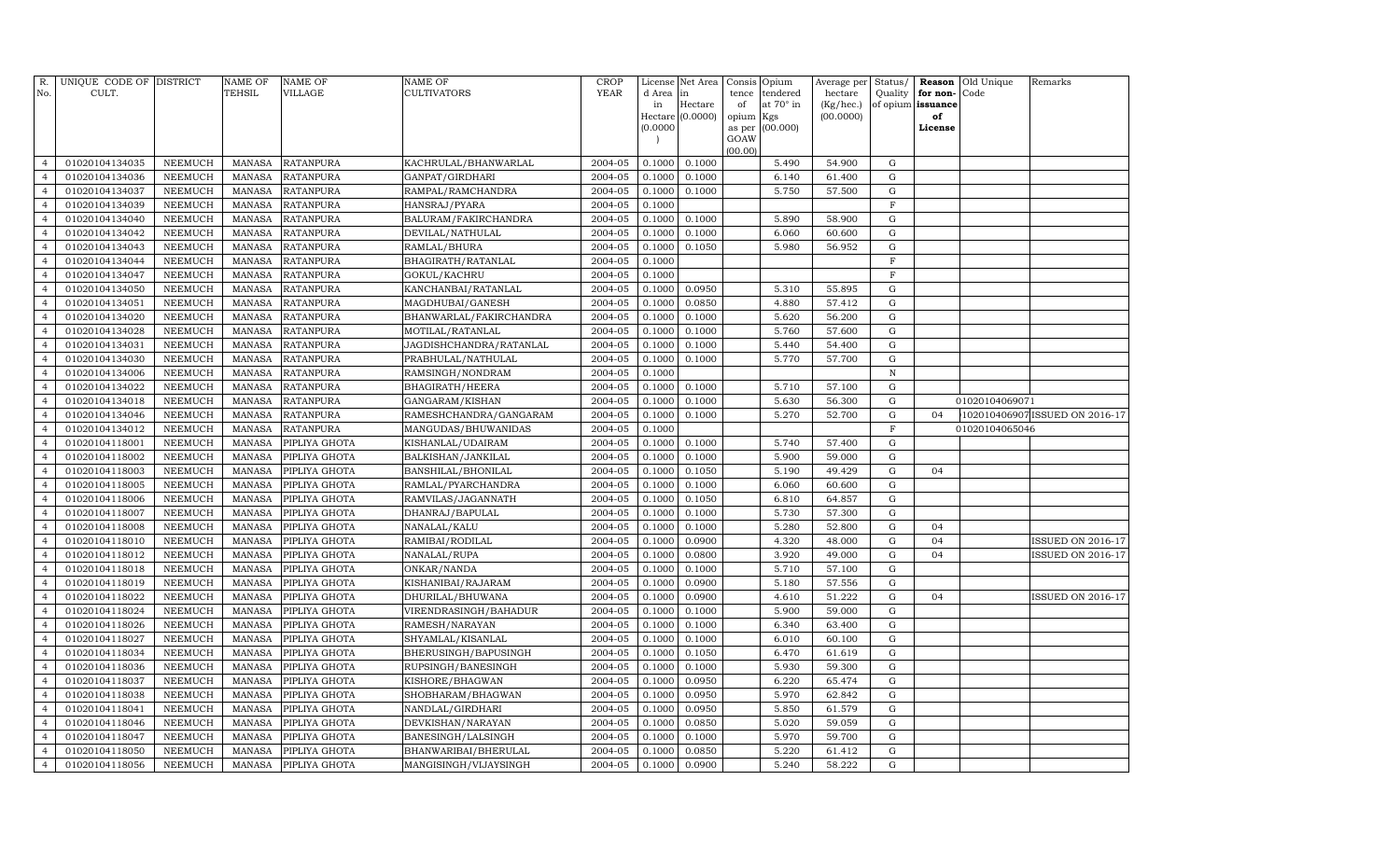| R.                               | UNIQUE CODE OF DISTRICT          |                    | NAME OF                        | <b>NAME OF</b>        | NAME OF                            | <b>CROP</b>        | License          | Net Area         | Consis      | Opium                 | Average per          | Status/     |                                   | <b>Reason</b> Old Unique         | Remarks                  |  |
|----------------------------------|----------------------------------|--------------------|--------------------------------|-----------------------|------------------------------------|--------------------|------------------|------------------|-------------|-----------------------|----------------------|-------------|-----------------------------------|----------------------------------|--------------------------|--|
| No.                              | CULT.                            |                    | TEHSIL                         | VILLAGE               | CULTIVATORS                        | <b>YEAR</b>        | d Area<br>in     | in<br>Hectare    | tence<br>of | tendered<br>at 70° in | hectare<br>(Kg/hec.) | Quality     | for non-Code<br>of opium issuance |                                  |                          |  |
|                                  |                                  |                    |                                |                       |                                    |                    |                  | Hectare (0.0000) | opium       | Kgs                   | (00.0000)            |             | of                                |                                  |                          |  |
|                                  |                                  |                    |                                |                       |                                    |                    | (0.0000)         |                  | as per      | (00.000)              |                      |             | License                           |                                  |                          |  |
|                                  |                                  |                    |                                |                       |                                    |                    |                  |                  | GOAW        |                       |                      |             |                                   |                                  |                          |  |
| $\overline{4}$                   | 01020104118030                   | NEEMUCH            | MANASA                         | PIPLIYA GHOTA         | SAMRATHSINGH/BALWANATSINGH         | 2004-05            | 0.1000           | 0.1050           | 00.00       | 6.160                 | 58.667               | G           |                                   |                                  |                          |  |
| $\overline{4}$                   | 01020104118028                   | NEEMUCH            | MANASA                         | PIPLIYA GHOTA         | HEERALAL/NANURAM                   | 2004-05            | 0.1000           | 0.0900           |             | 5.280                 | 58.667               | $\mathbf G$ |                                   |                                  |                          |  |
| $\overline{4}$                   | 01020104118032                   | NEEMUCH            | <b>MANASA</b>                  | PIPLIYA GHOTA         | VIKRAMSINGH/NATHUSINGH             | 2004-05            | 0.1000           | 0.1000           |             | 5.620                 | 56.200               | G           |                                   |                                  | TRANSFER/ MOKADI         |  |
| $\overline{4}$                   | 01020104118058                   | NEEMUCH            | <b>MANASA</b>                  | PIPLIYA GHOTA         | KASTURIBAI/UDA                     | 2004-05            | 0.1000           | 0.1000           |             | 5.420                 | 54.200               | G           | 05                                |                                  | <b>ISSUED ON 2009-10</b> |  |
| $\overline{4}$                   | 01020104118059                   | NEEMUCH            | MANASA                         | PIPLIYA GHOTA         | BHERU/ UDAA                        | 2004-05            | 0.1000           | 0.0950           |             | 5.750                 | 60.526               | $\mathbf G$ |                                   |                                  | TRANSFER/HANSPUR         |  |
| $\overline{4}$                   | 01020104119002                   | NEEMUCH            | MANASA                         | PHOOLPURA             | BAPULAL/DEV                        | 2004-05            | 0.1000           | 0.1000           |             | 6.380                 | 63.800               | G           |                                   |                                  |                          |  |
| $\overline{4}$                   | 01020104119004                   | NEEMUCH            | MANASA                         | PHOOLPURA             | MANNA/SITARAM                      | 2004-05            | 0.1000           | 0.0950           |             | 6.290                 | 66.211               | G           |                                   |                                  |                          |  |
| $\overline{4}$                   | 01020104119005                   | NEEMUCH            | <b>MANASA</b>                  | PHOOLPURA             | BAPULAL/NARAYAN                    | 2004-05            | 0.1000           | 0.1000           |             | 5.900                 | 59.000               | G           |                                   |                                  |                          |  |
| $\overline{4}$                   | 01020104119006                   | NEEMUCH            | <b>MANASA</b>                  | PHOOLPURA             | KALULAL/UDAIRAM                    | 2004-05            | 0.1000           | 0.1000           |             | 6.250                 | 62.500               | $\mathbf G$ |                                   |                                  |                          |  |
| $\overline{4}$                   | 01020104119010                   | NEEMUCH            | MANASA                         | PHOOLPURA             | KISHANLAL/NANURAM                  | 2004-05            | 0.1000           | 0.1050           |             | 6.240                 | 59.429               | G           |                                   |                                  |                          |  |
| $\overline{4}$                   | 01020104119013                   | NEEMUCH            | <b>MANASA</b>                  | PHOOLPURA             | MANNALAL/KISHORE                   | 2004-05            | 0.1000           | 0.1000           |             | 6.590                 | 65.900               | G           |                                   |                                  |                          |  |
| $\overline{4}$                   | 01020104119015                   | <b>NEEMUCH</b>     | MANASA                         | PHOOLPURA             | KARULAL/DEVI                       | 2004-05            | 0.1000           |                  |             |                       |                      | $\rm F$     |                                   |                                  |                          |  |
| $\overline{4}$                   | 01020104119018                   | NEEMUCH            | <b>MANASA</b>                  | PHOOLPURA             | AMRITRAM/UDA                       | 2004-05            | 0.1000           | 0.1000           |             | 6.560                 | 65.600               | G           |                                   |                                  |                          |  |
| $\overline{4}$                   | 01020104119019                   | <b>NEEMUCH</b>     | MANASA                         | PHOOLPURA             | RODILAL/MEGHA                      | 2004-05            | 0.1000           | 0.1050           |             | 6.500                 | 61.905               | G           |                                   |                                  |                          |  |
| $\overline{4}$                   | 01020104119021                   | NEEMUCH            | <b>MANASA</b>                  | PHOOLPURA             | BAPULAL/KISHORE                    | 2004-05            | 0.1000           | 0.1000           |             | 6.540                 | 65.400               | G           |                                   |                                  |                          |  |
| $\overline{4}$                   | 01020104119022                   | NEEMUCH            | <b>MANASA</b>                  | PHOOLPURA             | NANDLAL/MANNALAL                   | 2004-05            | 0.1000           | 0.0950           |             | 6.450                 | 67.895               | G           |                                   |                                  |                          |  |
| $\overline{4}$                   | 01020104119026                   | NEEMUCH            | <b>MANASA</b>                  | PHOOLPURA             | KALURAM/KISHNA                     | 2004-05            | 0.1000           | 0.1000           |             | 5.030                 | 50.300               | G           | 04                                |                                  |                          |  |
| $\overline{4}$                   | 01020104119008                   | <b>NEEMUCH</b>     | <b>MANASA</b>                  | PHOOLPURA             | BHERULAL/HEERA                     | 2004-05            | 0.1000           | 0.0950           |             | 5.650                 | 59.474               | G           |                                   |                                  |                          |  |
| $\overline{4}$                   | 01020104119024                   | NEEMUCH            | <b>MANASA</b>                  | PHOOLPURA             | BHIMA/DHANNA                       | 2004-05            | 0.1000           | 0.0950           |             | 5.740                 | 60.421               | G           |                                   |                                  | NAME CHANGE              |  |
| $\overline{4}$                   | 01020104119028                   | <b>NEEMUCH</b>     | MANASA                         | PHOOLPURA             | HEERABAI/BAPULAL                   | 2004-05            | 0.1000           |                  |             |                       |                      | F           |                                   |                                  |                          |  |
| $\overline{4}$                   | 01020104119027                   | <b>NEEMUCH</b>     | <b>MANASA</b>                  | PHOOLPURA             | PREMCHANDRA/RAMCHANDRA             | 2004-05            | 0.1000           |                  |             |                       |                      | F           |                                   |                                  |                          |  |
| $\overline{4}$                   | 01020104119029                   | <b>NEEMUCH</b>     | <b>MANASA</b>                  | PHOOLPURA             | MANGILAL/SHOBHARAM                 | 2004-05            | 0.1000           | 0.1000           |             | 6.300                 | 63.000               | G           |                                   |                                  | TRANSFER/ PHOPHLIA       |  |
| $\overline{4}$                   | 01020104119030                   | <b>NEEMUCH</b>     | <b>MANASA</b>                  | PHOOLPURA             | BRIJMOHAN/RATANLAL                 | 2004-05            | 0.1000           |                  |             |                       |                      | F           |                                   |                                  | TRANSFER/ HATUNIA        |  |
| $\overline{4}$                   | 01020104119031                   | <b>NEEMUCH</b>     | <b>MANASA</b>                  | PHOOLPURA             | MOHANLAL/RAMCHANDRA                | 2004-05            | 0.1000           |                  |             |                       |                      | F           |                                   |                                  | TRANSFER/ HATUNIA        |  |
| $\overline{4}$                   | 01020104140005                   | <b>NEEMUCH</b>     | <b>MANASA</b>                  | <b>PAVTI</b>          | KANIRAM/BHAGWAN                    | 2004-05            | 0.1000           | 0.1050           |             | 6.050                 | 57.619               | G           |                                   |                                  |                          |  |
| $\overline{4}$                   | 01020104140008                   | <b>NEEMUCH</b>     | <b>MANASA</b>                  | <b>PAVTI</b>          | MANGILAL/BHURA                     | 2004-05            | 0.1000           | 0.0950           |             | 5.810                 | 61.158               | $\mathbf G$ |                                   |                                  |                          |  |
| $\overline{4}$                   | 01020104140009                   | NEEMUCH            | <b>MANASA</b>                  | <b>PAVTI</b>          | KACHRU/NANALAL                     | 2004-05            | 0.1000           | 0.0950           |             | 6.150                 | 64.737               | G           |                                   |                                  |                          |  |
| $\overline{4}$                   | 01020104140010                   | <b>NEEMUCH</b>     | <b>MANASA</b>                  | <b>PAVTI</b>          | RAMLAL/UDA                         | 2004-05            | 0.1000           | 0.0950           |             | 6.060                 | 63.789               | $\mathbf G$ |                                   |                                  |                          |  |
| $\overline{4}$                   | 01020104140012                   | NEEMUCH            | <b>MANASA</b>                  | <b>PAVTI</b>          | PANNALAL/BHAGWAN                   | 2004-05            | 0.1000           | 0.0950           |             | 5.600                 | 58.947               | G           |                                   |                                  |                          |  |
| $\overline{4}$                   | 01020104140016                   | NEEMUCH            | <b>MANASA</b>                  | <b>PAVTI</b>          | NANDLAL/NARAYAN                    | 2004-05            | 0.1000           | 0.1000           |             | 5.240                 | 52.400               | G           | 04                                |                                  | <b>ISSUED ON 2016-17</b> |  |
| $\overline{4}$                   | 01020104140019                   | <b>NEEMUCH</b>     | <b>MANASA</b>                  | PAVTI                 | BHANWARLAL/KISHAN                  | 2004-05            | 0.1000           | 0.1000           |             | 5.250                 | 52.500               | G           | 04                                |                                  | <b>ISSUED ON 2016-17</b> |  |
| $\overline{4}$                   | 01020104140020                   | <b>NEEMUCH</b>     | <b>MANASA</b>                  | <b>PAVTI</b>          | SULTANKHAN/IBRAHIM                 | 2004-05            | 0.1000           | 0.0900           |             | 5.490                 | 61.000               | G           |                                   |                                  | TRANSFER/MOYA            |  |
| $\overline{4}$<br>$\overline{4}$ | 01020104140011                   | <b>NEEMUCH</b>     | <b>MANASA</b>                  | PAVTI                 | NANDLAL/BHAGIRATH                  | 2004-05            | 0.1000           | 0.0950           |             | 6.730                 | 70.842               | G           |                                   |                                  |                          |  |
| $\overline{4}$                   | 01020104140022                   | <b>NEEMUCH</b>     | <b>MANASA</b>                  | PAVTI                 | LAXMINARAYAN/AMRA                  | 2004-05            | 0.1000           | 0.0950           |             | 6.140                 | 64.632               | G<br>G      |                                   |                                  |                          |  |
| $\overline{4}$                   | 01020104140023                   | NEEMUCH            | <b>MANASA</b>                  | PAVTI                 | LACHCHHIBAI/BHANWARLAL             | 2004-05            | 0.1000           | 0.0900           |             | 5.090<br>6.480        | 56.556               | G           |                                   |                                  | NAME CHANGE              |  |
| $\overline{4}$                   | 01020104140002<br>01020104140004 | NEEMUCH<br>NEEMUCH | <b>MANASA</b><br><b>MANASA</b> | <b>PAVTI</b><br>PAVTI | MOHANLAL/UDA<br>HARIRAM/CHATARBHUJ | 2004-05<br>2004-05 | 0.1000<br>0.1000 | 0.1000<br>0.1000 |             | 6.610                 | 64.800<br>66.100     | G           |                                   | 01020104134054<br>01020104134055 |                          |  |
| $\overline{4}$                   | 01020104144006                   | NEEMUCH            | <b>MANASA</b>                  | <b>NALWA</b>          | VAJERAM/JAGANNATH                  | 2004-05            | 0.1000           | 0.1000           |             | 5.920                 | 59.200               | G           |                                   |                                  |                          |  |
| $\overline{4}$                   | 01020104144010                   | <b>NEEMUCH</b>     | <b>MANASA</b>                  | <b>NALWA</b>          | VINODKUMAR/RAMNATH                 | 2004-05            | 0.1000           | 0.0900           |             | 5.350                 | 59.444               | G           |                                   |                                  |                          |  |
| $\overline{4}$                   | 01020104144011                   | <b>NEEMUCH</b>     | <b>MANASA</b>                  | <b>NALWA</b>          | RAMESHWAR/BHANWARLAL               | 2004-05            | 0.1000           | 0.0900           |             | 5.510                 | 61.222               | G           |                                   |                                  |                          |  |
| $\overline{4}$                   | 01020104144012                   | NEEMUCH            | <b>MANASA</b>                  | NALWA                 | VIDHYABAI/GHISALAL                 | 2004-05            | 0.1000           | 0.0950           |             | 6.040                 | 63.579               | G           |                                   |                                  |                          |  |
| $\overline{4}$                   | 01020104144015                   | <b>NEEMUCH</b>     | <b>MANASA</b>                  | <b>NALWA</b>          | PRAHLAD/SHAMBHULAL                 | 2004-05            | 0.1000           | 0.1000           |             | 5.980                 | 59.800               | $\mathbf G$ |                                   |                                  |                          |  |
| $\overline{4}$                   | 01020104144016                   | NEEMUCH            | <b>MANASA</b>                  | <b>NALWA</b>          | JAMNABAI/BANSHILAL                 | 2004-05            | 0.1000           | 0.1000           |             | 5.350                 | 53.500               | $\mathbf G$ | 04                                |                                  | <b>ISSUED ON 2016-17</b> |  |
| $\overline{4}$                   | 01020104144017                   | NEEMUCH            | <b>MANASA</b>                  | <b>NALWA</b>          | BABULAL/DEVILAL                    | 2004-05            | 0.1000           | 0.1000           |             | 6.330                 | 63.300               | G           |                                   |                                  |                          |  |
|                                  |                                  |                    |                                |                       |                                    |                    |                  |                  |             |                       |                      |             |                                   |                                  |                          |  |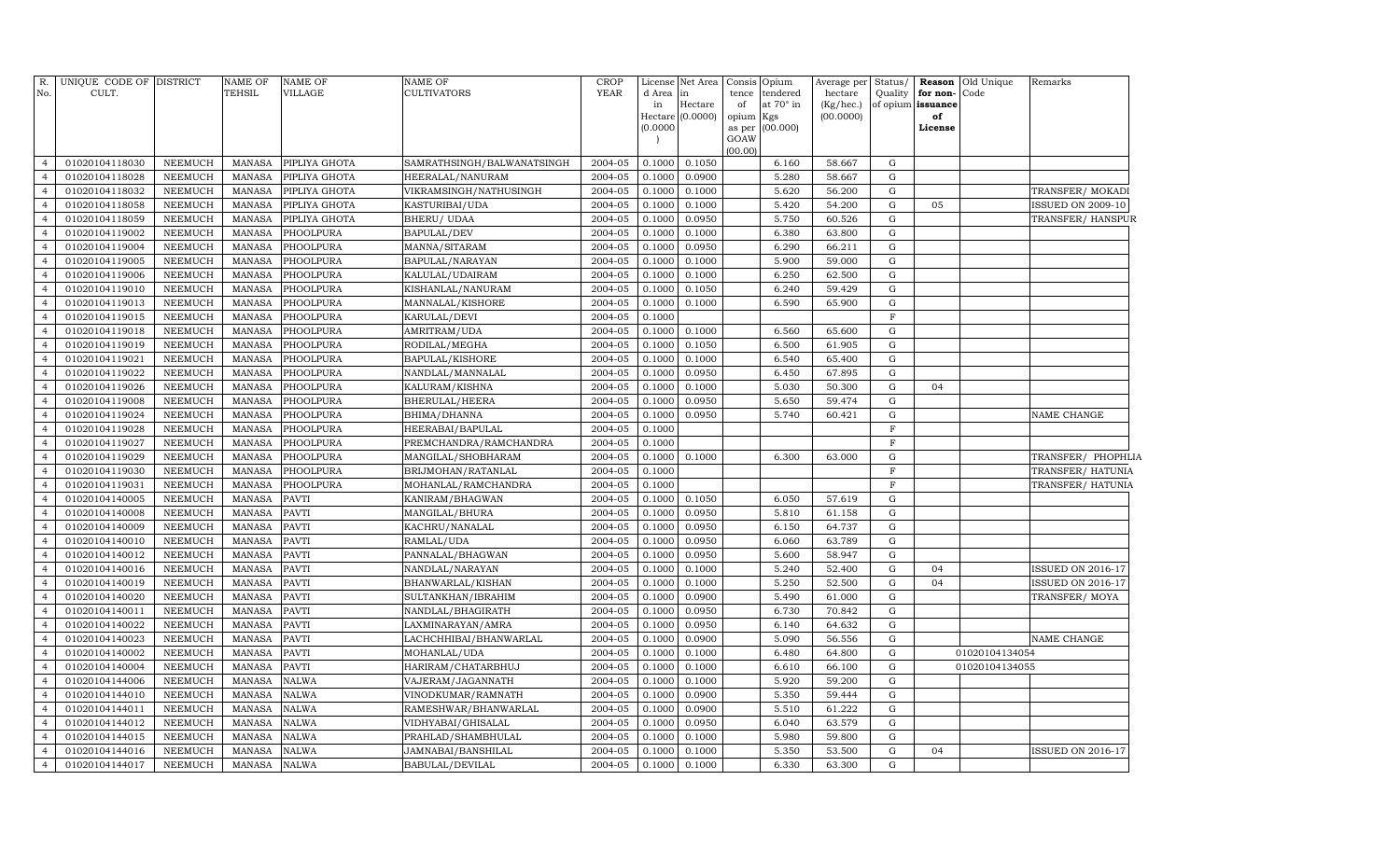| R.<br>No.      | UNIQUE CODE OF DISTRICT<br>CULT. |                | <b>NAME OF</b><br>TEHSIL | <b>NAME OF</b><br>VILLAGE | NAME OF<br>CULTIVATORS   | <b>CROP</b><br><b>YEAR</b> | d Area in<br>in | License Net Area<br>Hectare | Consis<br>tence<br>of     | Opium<br>tendered<br>at 70° in | Average per<br>hectare<br>(Kg/hec.) | Status/<br>Quality<br>of opium | Reason<br>for non-<br>issuance | Old Unique<br>Code | Remarks                       |
|----------------|----------------------------------|----------------|--------------------------|---------------------------|--------------------------|----------------------------|-----------------|-----------------------------|---------------------------|--------------------------------|-------------------------------------|--------------------------------|--------------------------------|--------------------|-------------------------------|
|                |                                  |                |                          |                           |                          |                            |                 | Hectare (0.0000)            | opium                     | Kgs                            | (00.0000)                           |                                | of                             |                    |                               |
|                |                                  |                |                          |                           |                          |                            | (0.0000)        |                             | as per<br>GOAW<br>(00.00) | (00.000)                       |                                     |                                | License                        |                    |                               |
| $\overline{4}$ | 01020104144018                   | <b>NEEMUCH</b> | <b>MANASA</b>            | <b>NALWA</b>              | BHAGWATIBAI/RODILAL      | 2004-05                    | 0.1000          | 0.1000                      |                           | 5.580                          | 55.800                              | G                              | 05                             |                    | <b>ISSUED ON 2009-10</b>      |
| $\overline{4}$ | 01020104144022                   | <b>NEEMUCH</b> | <b>MANASA</b>            | <b>NALWA</b>              | PREMBAI/BANSHILAL        | 2004-05                    | 0.1000          | 0.1000                      |                           | 6.970                          | 69.700                              | G                              |                                |                    |                               |
| $\overline{4}$ | 01020104144024                   | <b>NEEMUCH</b> | <b>MANASA</b>            | <b>NALWA</b>              | BHANWAR/GANESH           | 2004-05                    | 0.1000          | 0.1050                      |                           | 6.720                          | 64.000                              | ${\rm G}$                      |                                |                    |                               |
| $\overline{4}$ | 01020104144026                   | <b>NEEMUCH</b> | <b>MANASA</b>            | <b>NALWA</b>              | GANPAT/LAXMINARAYAN      | 2004-05                    | 0.1000          |                             |                           |                                |                                     | $\mathbf F$                    |                                |                    |                               |
| $\overline{4}$ | 01020104144027                   | <b>NEEMUCH</b> | <b>MANASA</b>            | <b>NALWA</b>              | RAMDAYAL/SHANKARLAL      | 2004-05                    | 0.1000          | 0.1050                      |                           | 6.400                          | 60.952                              | ${\rm G}$                      |                                |                    |                               |
| $\overline{4}$ | 01020104144028                   | <b>NEEMUCH</b> | <b>MANASA</b>            | <b>NALWA</b>              | BABULAL/BHANWARLAL       | 2004-05                    | 0.1000          | 0.1000                      |                           | 6.840                          | 68.400                              | G                              |                                |                    |                               |
| $\overline{4}$ | 01020104144034                   | <b>NEEMUCH</b> | <b>MANASA</b>            | <b>NALWA</b>              | RAMCHANDRA/AMRA          | 2004-05                    | 0.1000          | 0.0950                      |                           | 5.830                          | 61.368                              | G                              |                                |                    |                               |
| $\overline{4}$ | 01020104144037                   | <b>NEEMUCH</b> | <b>MANASA</b>            | <b>NALWA</b>              | KACHRULAL/RATANLAL       | 2004-05                    | 0.1000          |                             |                           |                                |                                     | N                              |                                |                    |                               |
| $\overline{4}$ | 01020104144039                   | <b>NEEMUCH</b> | <b>MANASA</b>            | <b>NALWA</b>              | RADHESHYAM/ONKAR         | 2004-05                    | 0.1000          | 0.1050                      | 51.32                     | 4.670                          | 44.476                              | $\mathbf{I}$                   | 02                             |                    | <b>ISSUED ON 2009-10</b>      |
| $\overline{4}$ | 01020104144040                   | <b>NEEMUCH</b> | <b>MANASA</b>            | <b>NALWA</b>              | GEETABAI/NANURAM         | 2004-05                    | 0.1000          | 0.1000                      |                           | 6.100                          | 61.000                              | G                              |                                |                    |                               |
| $\overline{4}$ | 01020104144041                   | <b>NEEMUCH</b> | <b>MANASA</b>            | <b>NALWA</b>              | BHANWARLAL/KHEMA         | 2004-05                    | 0.1000          | 0.1050                      |                           | 6.210                          | 59.143                              | $\mathbf G$                    | 05                             |                    | <b>ISSUED ON 2009-10</b>      |
| $\overline{4}$ | 01020104144042                   | <b>NEEMUCH</b> | <b>MANASA</b>            | <b>NALWA</b>              | LAXMINARAYAN/KUKA        | 2004-05                    | 0.1000          | 0.0950                      |                           | 5.290                          | 55.684                              | ${\rm G}$                      | 05                             |                    | <b>ISSUED ON 2009-10</b>      |
| $\overline{4}$ | 01020104144043                   | <b>NEEMUCH</b> | <b>MANASA</b>            | <b>NALWA</b>              | BANSHILAL/KUKA           | 2004-05                    | 0.1000          | 0.1000                      |                           | 5.370                          | 53.700                              | ${\rm G}$                      | 04                             |                    |                               |
| $\overline{4}$ | 01020104144044                   | <b>NEEMUCH</b> | <b>MANASA</b>            | <b>NALWA</b>              | SOHANLAL/KUKA            | 2004-05                    | 0.1000          | 0.1000                      |                           | 4.730                          | 47.300                              | G                              | 04                             |                    |                               |
| $\overline{4}$ | 01020104144059                   | <b>NEEMUCH</b> | <b>MANASA</b>            | <b>NALWA</b>              | NANURAM/BHERA            | 2004-05                    | 0.1000          | 0.1000                      |                           | 6.120                          | 61.200                              | ${\rm G}$                      |                                |                    |                               |
| $\overline{4}$ | 01020104144001                   | <b>NEEMUCH</b> | <b>MANASA</b>            | <b>NALWA</b>              | BANSHILAL/PYARA          | 2004-05                    | 0.1000          | 0.1050                      |                           | 4.750                          | 45.238                              | G                              | 04                             |                    |                               |
| $\overline{4}$ | 01020104144014                   | <b>NEEMUCH</b> | <b>MANASA</b>            | <b>NALWA</b>              | RADHABAI/KARULAL         | 2004-05                    | 0.1000          | 0.1000                      |                           | 5.850                          | 58.500                              | G                              |                                |                    |                               |
| $\overline{4}$ | 01020104144033                   | <b>NEEMUCH</b> | <b>MANASA</b>            | <b>NALWA</b>              | RAMESHCHANDRA/NARAYAN    | 2004-05                    | 0.1000          | 0.1000                      |                           | 5.430                          | 54.300                              | G                              | 08                             |                    | 102010406314ISSUED ON 2009-10 |
| $\overline{4}$ | 01020104133002                   | <b>NEEMUCH</b> | <b>MANASA</b>            | MOYA                      | GANGABAI/RAMCHANDRA      | 2004-05                    | 0.1000          | 0.1000                      |                           | 6.220                          | 62.200                              | ${\rm G}$                      |                                |                    |                               |
| $\overline{4}$ | 01020104133003                   | <b>NEEMUCH</b> | <b>MANASA</b>            | MOYA                      | DHAPUBAI/ONKAR           | 2004-05                    | 0.1000          | 0.1000                      |                           | 4.360                          | 43.600                              | $\mathbf{I}$                   | 02                             |                    |                               |
| $\overline{4}$ | 01020104133004                   | <b>NEEMUCH</b> | <b>MANASA</b>            | MOYA                      | BHAGUBAI/BHAVARLAL       | 2004-05                    | 0.1000          | 0.1050                      |                           | 6.210                          | 59.143                              | ${\bf G}$                      |                                |                    |                               |
| $\overline{4}$ | 01020104133005                   | <b>NEEMUCH</b> | <b>MANASA</b>            | MOYA                      | MATHURALAL/HEERALAL      | 2004-05                    | 0.1000          | 0.1000                      |                           | 6.250                          | 62.500                              | G                              |                                |                    | NAME CHANGE                   |
| $\overline{4}$ | 01020104133006                   | <b>NEEMUCH</b> | <b>MANASA</b>            | MOYA                      | CHANDBAI/IBRAHIM         | 2004-05                    | 0.1000          | 0.1000                      |                           | 6.100                          | 61.000                              | ${\rm G}$                      |                                |                    |                               |
| $\overline{4}$ | 01020104133008                   | <b>NEEMUCH</b> | <b>MANASA</b>            | MOYA                      | BAPULAL/DEVILAL          | 2004-05                    | 0.1000          | 0.0900                      |                           | 5.050                          | 56.111                              | G                              |                                |                    |                               |
| $\overline{4}$ | 01020104133009                   | <b>NEEMUCH</b> | <b>MANASA</b>            | MOYA                      | RAMESH/PRITHVIRAJ        | 2004-05                    | 0.1000          | 0.1000                      |                           | 6.010                          | 60.100                              | ${\rm G}$                      |                                |                    |                               |
| $\overline{4}$ | 01020104133010                   | <b>NEEMUCH</b> | <b>MANASA</b>            | MOYA                      | JAGDISH/PRITHVIRAJ       | 2004-05                    | 0.1000          | 0.0950                      |                           | 6.200                          | 65.263                              | G                              |                                |                    |                               |
| $\overline{4}$ | 01020104133014                   | <b>NEEMUCH</b> | <b>MANASA</b>            | MOYA                      | MUNIR/IBRAHIM            | 2004-05                    | 0.1000          | 0.0950                      |                           | 5.600                          | 58.947                              | $\mathbf G$                    |                                |                    |                               |
| $\overline{4}$ | 01020104133015                   | <b>NEEMUCH</b> | <b>MANASA</b>            | MOYA                      | YUSUFMO./LALMO.          | 2004-05                    | 0.1000          | 0.0950                      |                           | 5.020                          | 52.842                              | G                              | 04                             |                    | <b>ISSUED ON 2016-17</b>      |
| $\overline{4}$ | 01020104133022                   | <b>NEEMUCH</b> | <b>MANASA</b>            | MOYA                      | TEJSINGH/BHANWARSINGH    | 2004-05                    | 0.1000          | 0.0950                      |                           | 5.310                          | 55.895                              | $\mathbf G$                    |                                |                    |                               |
| $\overline{4}$ | 01020104133027                   | <b>NEEMUCH</b> | <b>MANASA</b>            | MOYA                      | VIRAMSINGH/BHERUSINGH    | 2004-05                    | 0.1000          | 0.0950                      |                           | 4.700                          | 49.474                              | $\mathbf{I}$                   | 02                             |                    | <b>ISSUED ON 2009-10</b>      |
| $\overline{4}$ | 01020104133028                   | <b>NEEMUCH</b> | <b>MANASA</b>            | MOYA                      | ONKARSINGH/SITARAM       | 2004-05                    | 0.1000          | 0.1000                      |                           | 3.970                          | 39.700                              | $\mathbf{I}$                   | 02                             |                    |                               |
| $\overline{4}$ | 01020104133030                   | <b>NEEMUCH</b> | <b>MANASA</b>            | MOYA                      | GHISALAL/BHANWARLAL      | 2004-05                    | 0.1000          |                             |                           |                                |                                     | $\mathbb N$                    |                                |                    |                               |
| $\overline{4}$ | 01020104133033                   | <b>NEEMUCH</b> | <b>MANASA</b>            | MOYA                      | RAMNARAYAN/ONKARLAL      | 2004-05                    | 0.1000          |                             |                           |                                |                                     | $\, {\bf N}$                   |                                |                    |                               |
| $\overline{4}$ | 01020104133040                   | <b>NEEMUCH</b> | <b>MANASA</b>            | MOYA                      | RATANLAL/SITARAM         | 2004-05                    | 0.1000          | 0.1050                      |                           | 6.450                          | 61.429                              | G                              |                                |                    |                               |
| $\overline{4}$ | 01020104133041                   | <b>NEEMUCH</b> | <b>MANASA</b>            | MOYA                      | GOVERDHANSINGH/DHURSINGH | 2004-05                    | 0.1000          | 0.0950                      |                           | 5.120                          | 53.895                              | $\mathbf{I}$                   | 02                             |                    | <b>ISSUED 2009-10</b>         |
| $\overline{4}$ | 01020104133042                   | <b>NEEMUCH</b> | <b>MANASA</b>            | MOYA                      | SATYANARAYAN/RAMCHANDRA  | 2004-05                    | 0.1000          | 0.1050                      |                           | 6.470                          | 61.619                              | G                              |                                |                    |                               |
| $\overline{4}$ | 01020104133043                   | <b>NEEMUCH</b> | <b>MANASA</b>            | MOYA                      | SATYANARAYAN/KANHAIYALAL | 2004-05                    | 0.1000          | 0.0950                      |                           | 5.300                          | 55.789                              | $\mathbf G$                    |                                |                    |                               |
| $\overline{4}$ | 01020104133050                   | <b>NEEMUCH</b> | <b>MANASA</b>            | MOYA                      | MAHADEV/JAGANNATH        | 2004-05                    | 0.1000          | 0.0850                      |                           | 4.180                          | 49.176                              | $\bf{I}$                       | 02                             |                    | <b>ISSUED ON 2009-10</b>      |
| $\overline{4}$ | 01020104133051                   | <b>NEEMUCH</b> | <b>MANASA</b>            | MOYA                      | ALTABHUSSAIN/AHMADNOOR   | 2004-05                    | 0.1000          | 0.0950                      |                           | 5.790                          | 60.947                              | ${\rm G}$                      |                                |                    |                               |
| $\overline{4}$ | 01020104133053                   | <b>NEEMUCH</b> | <b>MANASA</b>            | MOYA                      | MANGILAL/BHANWARLAL      | 2004-05                    | 0.1000          | 0.0900                      |                           | 4.620                          | 51.333                              | G                              | 04                             |                    | <b>ISSUED ON 2016-17</b>      |
| $\overline{4}$ | 01020104133067                   | <b>NEEMUCH</b> | <b>MANASA</b>            | MOYA                      | BHULIBAI/BHONIRAM        | 2004-05                    | 0.1000          | 0.1000                      |                           | 5.730                          | 57.300                              | $\mathbf G$                    |                                |                    |                               |
| $\overline{4}$ | 01020104133069                   | <b>NEEMUCH</b> | <b>MANASA</b>            | MOYA                      | SHARIFHUSSAIN/SABIR      | 2004-05                    | 0.1000          | 0.1050                      |                           | 6.290                          | 59.905                              | ${\rm G}$                      |                                |                    |                               |
| $\overline{4}$ | 01020104133070                   | <b>NEEMUCH</b> | <b>MANASA</b>            | MOYA                      | SHAKILMO./AHMADNOOR      | 2004-05                    | 0.1000          | 0.1000                      |                           | 6.950                          | 69.500                              | G                              |                                |                    |                               |
| $\overline{4}$ | 01020104133072                   | <b>NEEMUCH</b> | <b>MANASA</b>            | MOYA                      | HAMIDKHAN/KHAJUKHAN      | 2004-05                    | 0.1000          | 0.1000                      |                           | 5.440                          | 54.400                              | G                              |                                |                    |                               |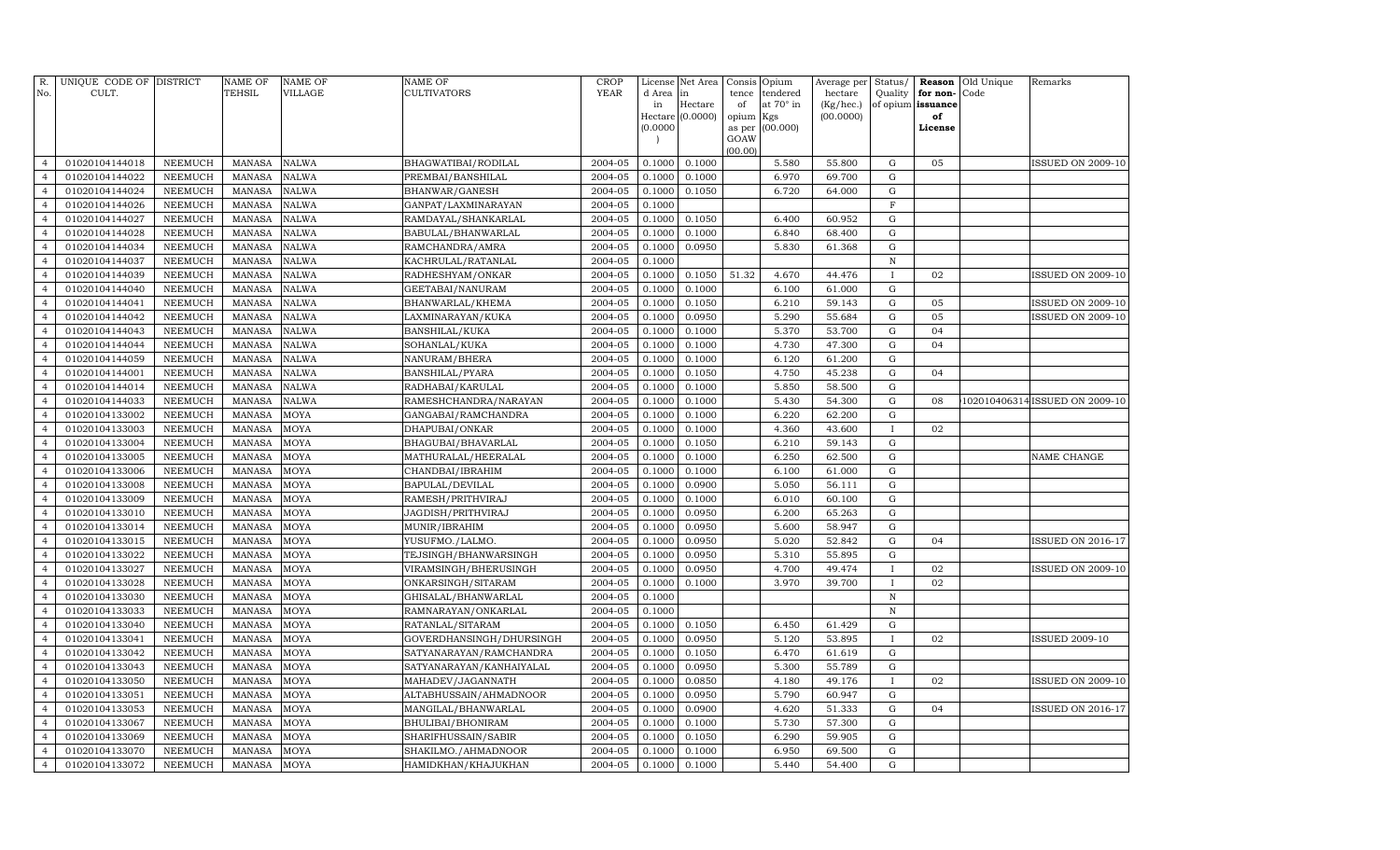| R.             | UNIQUE CODE OF DISTRICT |                | NAME OF       | <b>NAME OF</b>  | NAME OF                   | CROP        | License  | Net Area         | Consis Opium |                 | Average per  | Status/      |                   | Reason Old Unique | Remarks                  |
|----------------|-------------------------|----------------|---------------|-----------------|---------------------------|-------------|----------|------------------|--------------|-----------------|--------------|--------------|-------------------|-------------------|--------------------------|
| No.            | CULT.                   |                | TEHSIL        | <b>VILLAGE</b>  | CULTIVATORS               | <b>YEAR</b> | d Area   | in               | tence        | tendered        | hectare      | Quality      | for non-Code      |                   |                          |
|                |                         |                |               |                 |                           |             | in       | Hectare          | of           | at 70° in       | $(Kg/$ hec.) |              | of opium issuance |                   |                          |
|                |                         |                |               |                 |                           |             | (0.0000) | Hectare (0.0000) | opium Kgs    | as per (00.000) | (00.0000)    |              | of<br>License     |                   |                          |
|                |                         |                |               |                 |                           |             |          |                  | GOAW         |                 |              |              |                   |                   |                          |
|                |                         |                |               |                 |                           |             |          |                  | (00.00)      |                 |              |              |                   |                   |                          |
| $\overline{4}$ | 01020104133060          | NEEMUCH        | <b>MANASA</b> | <b>MOYA</b>     | JETAN BAI/ AMIR KHA       | 2004-05     | 0.1000   | 0.0950           |              | 4.700           | 49.474       |              | 02                |                   | <b>ISSUED ON 2009-10</b> |
| $\overline{4}$ | 01020104133021          | <b>NEEMUCH</b> | MANASA        | <b>MOYA</b>     | HEERALAL/KESHURAM         | 2004-05     | 0.1000   | 0.0950           |              | 5.600           | 58.947       | G            |                   |                   |                          |
| $\overline{4}$ | 01020104133025          | NEEMUCH        | MANASA        | <b>MOYA</b>     | SHAMBHUSINGH/BHANWARSINGH | 2004-05     | 0.1000   |                  |              |                 |              | F            |                   |                   |                          |
| $\overline{4}$ | 01020104133054          | <b>NEEMUCH</b> | <b>MANASA</b> | <b>MOYA</b>     | HUSAINKHAN/MURADKHAN      | 2004-05     | 0.1000   |                  |              |                 |              | F            |                   |                   |                          |
| $\overline{4}$ | 01020104133058          | NEEMUCH        | <b>MANASA</b> | <b>MOYA</b>     | BHERU/JAGGA               | 2004-05     | 0.1000   | 0.0950           |              | 4.940           | 52.000       | G            | 04                |                   | <b>ISSUED ON 2016-17</b> |
| $\overline{4}$ | 01020104133066          | <b>NEEMUCH</b> | <b>MANASA</b> | <b>MOYA</b>     | MOTYABAI/RADHU            | 2004-05     | 0.1000   | 0.1000           |              | 5.400           | 54.000       | G            | 05                |                   | <b>ISSUED ON 2009-10</b> |
| $\overline{4}$ | 01020104133032          | NEEMUCH        | <b>MANASA</b> | <b>MOYA</b>     | BABULAL/GANGARAM          | 2004-05     | 0.1000   |                  |              |                 |              | $_{\rm F}$   |                   |                   |                          |
| $\overline{4}$ | 01020104133007          | <b>NEEMUCH</b> | <b>MANASA</b> | <b>MOYA</b>     | GORDHANSINGH/BHANWARSINGH | 2004-05     | 0.1000   | 0.1000           |              | 4.590           | 45.900       |              | 02                |                   |                          |
| $\overline{4}$ | 01020104116001          | NEEMUCH        | MANASA        | <b>MOKADI</b>   | JASWANTSINGH/BHANWARSINGH | 2004-05     | 0.1000   | 0.1000           |              | 5.980           | 59.800       | G            |                   |                   |                          |
| $\overline{4}$ | 01020104116002          | <b>NEEMUCH</b> | MANASA        | <b>MOKADI</b>   | BHANWARSINGH/BHUWANISINGH | 2004-05     | 0.1000   | 0.1000           |              | 6.380           | 63.800       | G            |                   |                   |                          |
| $\overline{4}$ | 01020104116004          | NEEMUCH        | <b>MANASA</b> | <b>MOKADI</b>   | PYARA/KACHRU              | 2004-05     | 0.1000   |                  |              |                 |              | $\mathbf F$  |                   |                   |                          |
| $\overline{4}$ | 01020104116005          | <b>NEEMUCH</b> | <b>MANASA</b> | <b>MOKADI</b>   | KISHORE/BHANWARLAL        | 2004-05     | 0.1000   | 0.0900           |              | 5.660           | 62.889       | G            |                   |                   |                          |
| $\overline{4}$ | 01020104116007          | <b>NEEMUCH</b> | MANASA        | <b>MOKADI</b>   | PRABHAKUNWAR/BAHADURSINGH | 2004-05     | 0.1000   | 0.1000           |              | 5.810           | 58.100       | ${\rm G}$    |                   |                   |                          |
| $\overline{4}$ | 01020104116009          | <b>NEEMUCH</b> | <b>MANASA</b> | <b>MOKADI</b>   | DALPATSINGH/BHANWARSINGH  | 2004-05     | 0.1000   | 0.1000           |              | 6.250           | 62.500       | G            |                   |                   |                          |
| $\overline{4}$ | 01020104116010          | NEEMUCH        | <b>MANASA</b> | <b>MOKADI</b>   | NARAYANSINGH/BHAVARSINGH  | 2004-05     | 0.1000   | 0.1000           |              | 6.220           | 62.200       | G            |                   |                   |                          |
| $\overline{4}$ | 01020104116012          | <b>NEEMUCH</b> | <b>MANASA</b> | <b>MOKADI</b>   | RUGHNATH/ANSU             | 2004-05     | 0.1000   | 0.0950           |              | 5.690           | 59.895       | G            |                   |                   |                          |
| $\overline{4}$ | 01020104116013          | <b>NEEMUCH</b> | <b>MANASA</b> | <b>MOKADI</b>   | SUKHIBAI/PRITHVIRAJ       | 2004-05     | 0.1000   | 0.1000           |              | 5.780           | 57.800       | ${\rm G}$    |                   |                   |                          |
| $\overline{4}$ | 01020104116014          | <b>NEEMUCH</b> | MANASA        | <b>MOKADI</b>   | INDERSINGH/RANSINGH       | 2004-05     | 0.1000   |                  |              |                 |              | F            |                   |                   |                          |
| $\overline{4}$ | 01020104116016          | NEEMUCH        | MANASA        | <b>MOKADI</b>   | GIRVARSINGH/RANSINGH      | 2004-05     | 0.1000   |                  |              |                 |              | F            |                   |                   |                          |
| $\overline{4}$ | 01020104116019          | <b>NEEMUCH</b> | MANASA        | <b>MOKADI</b>   | BHANWARSINGH/MANSINGH     | 2004-05     | 0.1000   |                  |              |                 |              | F            |                   |                   |                          |
| $\overline{4}$ | 01020104116020          | NEEMUCH        | <b>MANASA</b> | <b>MOKADI</b>   | MADANSINGH/BHUWANISINGH   | 2004-05     | 0.1000   |                  |              |                 |              | $\mathbf F$  |                   |                   |                          |
| $\overline{4}$ | 01020104116023          | <b>NEEMUCH</b> | <b>MANASA</b> | <b>MOKADI</b>   | RASALKUNWAR/RUPSINGH      | 2004-05     | 0.1000   | 0.0950           |              | 3.050           | 32.105       | $\mathbf I$  | 02                |                   |                          |
| $\overline{4}$ | 01020104116025          | NEEMUCH        | MANASA        | <b>MOKADI</b>   | GORDHARSINGH/MANSINGH     | 2004-05     | 0.1000   | 0.1000           | 56.72        | 4.390           | 43.900       | $\mathbf{I}$ | 02                |                   | <b>ISSUED ON 2009-10</b> |
| $\overline{4}$ | 01020104116026          | NEEMUCH        | <b>MANASA</b> | <b>MOKADI</b>   | PYARA/HUKMA               | 2004-05     | 0.1000   |                  |              |                 |              | F            |                   |                   |                          |
| $\overline{4}$ | 01020104116027          | NEEMUCH        | MANASA        | <b>MOKADI</b>   | NANDUBAI/NANA             | 2004-05     | 0.1000   | 0.0950           |              | 4.110           | 43.263       | $\mathbf I$  | 02                |                   |                          |
| $\overline{4}$ | 01020104116032          | NEEMUCH        | <b>MANASA</b> | <b>MOKADI</b>   | BHANWARKUNWAR/BHERUSINGH  | 2004-05     | 0.1000   |                  |              |                 |              | F            |                   |                   |                          |
| $\overline{4}$ | 01020104116042          | NEEMUCH        | <b>MANASA</b> | <b>MOKADI</b>   | BHANWARLAL/BHONA          | 2004-05     | 0.1000   | 0.1000           |              | 5.850           | 58.500       | G            |                   |                   |                          |
| $\overline{4}$ | 01020104116046          | <b>NEEMUCH</b> | <b>MANASA</b> | <b>MOKADI</b>   | GORU/DEVA                 | 2004-05     | 0.1000   | 0.1000           |              | 5.620           | 56.200       | G            |                   |                   |                          |
| $\overline{4}$ | 01020104116048          | NEEMUCH        | <b>MANASA</b> | <b>MOKADI</b>   | GAJENDRASINGH/MADANSINGH  | 2004-05     | 0.1000   | 0.1000           | 62.53        | 5.750           | 57.500       |              | 02                |                   | <b>ISSUED ON 2009-10</b> |
| $\overline{4}$ | 01020104116051          | <b>NEEMUCH</b> | MANASA        | <b>MOKADI</b>   | BHAVARDAS.MANGILAL        | 2004-05     | 0.1000   | 0.1000           |              | 5.680           | 56.800       | G            |                   |                   |                          |
| $\overline{4}$ | 01020104116044          | <b>NEEMUCH</b> | MANASA        | <b>MOKADI</b>   | BALVANTSINGH/NIRBHAYSINGH | 2004-05     | 0.1000   | 0.1000           |              | 6.030           | 60.300       | G            |                   |                   |                          |
| $\overline{4}$ | 01020104116028          | <b>NEEMUCH</b> | <b>MANASA</b> | <b>MOKADI</b>   | BHERUSINGH/BHUWANISINGH   | 2004-05     | 0.1000   | 0.1000           |              | 6.390           | 63.900       | G            |                   |                   |                          |
| $\overline{4}$ | 01020104116015          | NEEMUCH        | <b>MANASA</b> | <b>MOKADI</b>   | SANGRAMSINGH/INDERSINGH   | 2004-05     | 0.1000   | 0.1000           |              | 6.480           | 64.800       | G            |                   |                   |                          |
| $\overline{4}$ | 01020104116018          | <b>NEEMUCH</b> | <b>MANASA</b> | <b>MOKADI</b>   | HARISINGH/MOKAMSINGH      | 2004-05     | 0.1000   | 0.1000           |              | 5.780           | 57.800       | G            |                   |                   |                          |
| $\overline{4}$ | 01020104116034          | <b>NEEMUCH</b> | MANASA        | MOKADI          | JHAMKUBAI/HEERA           | 2004-05     | 0.1000   | 0.1000           |              | 6.200           | 62.000       | G            |                   |                   |                          |
| $\overline{4}$ | 01020104116054          | <b>NEEMUCH</b> | <b>MANASA</b> | <b>MOKADI</b>   | HARPALSINGH/NATHUSINGH    | 2004-05     | 0.1000   | 0.1000           |              | 5.670           | 56.700       | G            |                   |                   | TRANSFER/ PIPLIA GHOTA   |
| $\overline{4}$ | 01020104116052          | NEEMUCH        | <b>MANASA</b> | <b>MOKADI</b>   | NANDLAL/JAGANNATH         | 2004-05     | 0.1000   | 0.1000           |              | 5.360           | 53.600       | ${\rm G}$    | 04                |                   | <b>ISSUED ON 2016-17</b> |
| $\overline{4}$ | 01020104116056          | <b>NEEMUCH</b> | <b>MANASA</b> | <b>MOKADI</b>   | LAXMINARAYAN/RAMCHANDRA   | 2004-05     | 0.1000   | 0.0950           |              | 6.160           | 64.842       | G            |                   |                   | TRANSFER/MALAHEDA        |
| $\overline{4}$ | 01020104116057          | <b>NEEMUCH</b> | <b>MANASA</b> | <b>MOKADI</b>   | VIDHYABAI/NANDLAL         | 2004-05     | 0.1000   | 0.0900           |              | 5.540           | 61.556       | ${\rm G}$    |                   |                   | TRANSFER/MALAHEDA        |
| $\overline{4}$ | 01020104117001          | <b>NEEMUCH</b> | <b>MANASA</b> | <b>MALAHEDA</b> | KALURAM/BAPULAL           | 2004-05     | 0.1000   | 0.0950           |              | 6.540           | 68.842       | G            |                   |                   |                          |
| $\overline{4}$ | 01020104117002          | <b>NEEMUCH</b> | <b>MANASA</b> | <b>MALAHEDA</b> | OMPRAKASH/NANDLAL         | 2004-05     | 0.1000   | 0.1050           |              | 6.130           | 58.381       | ${\rm G}$    |                   |                   |                          |
| $\overline{4}$ | 01020104117004          | <b>NEEMUCH</b> | <b>MANASA</b> | <b>MALAHEDA</b> | HEERALAL/BHUVANIRAM       | 2004-05     | 0.1000   | 0.1050           |              | 6.370           | 60.667       | G            |                   |                   |                          |
| $\overline{4}$ | 01020104117011          | <b>NEEMUCH</b> | <b>MANASA</b> | <b>MALAHEDA</b> | GHISALAL/SUKKHA           | 2004-05     | 0.1000   | 0.1050           |              | 5.680           | 54.095       | ${\rm G}$    |                   |                   |                          |
| 4              | 01020104117012          | NEEMUCH        | MANASA        | MALAHEDA        | NATHULAL/MEGHRAJ          | 2004-05     | 0.1000   | 0.1000           |              | 6.200           | 62.000       | G            |                   |                   |                          |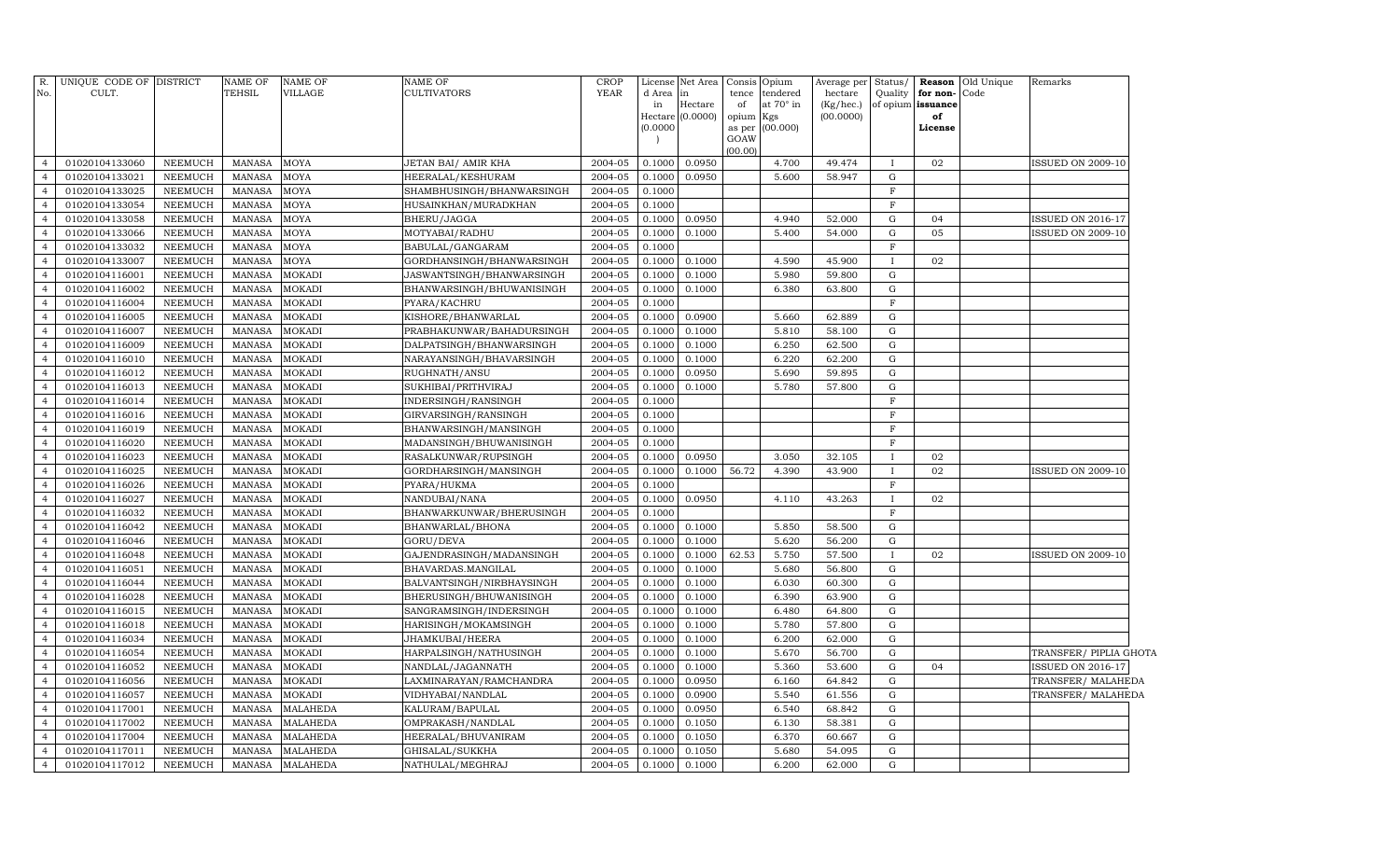| R.<br>No.                        | UNIQUE CODE OF DISTRICT<br>CULT. |                                  | <b>NAME OF</b><br>TEHSIL       | <b>NAME OF</b><br>VILLAGE    | NAME OF<br>CULTIVATORS                    | <b>CROP</b><br>YEAR | d Area           | License Net Area Consis<br>in | tence     | Opium<br>tendered | Average per<br>hectare | Status/<br>Quality | for non-          | <b>Reason</b> Old Unique<br>Code | Remarks                       |  |
|----------------------------------|----------------------------------|----------------------------------|--------------------------------|------------------------------|-------------------------------------------|---------------------|------------------|-------------------------------|-----------|-------------------|------------------------|--------------------|-------------------|----------------------------------|-------------------------------|--|
|                                  |                                  |                                  |                                |                              |                                           |                     | in               | Hectare                       | of        | at 70° in         | (Kg/hec.)              |                    | of opium issuance |                                  |                               |  |
|                                  |                                  |                                  |                                |                              |                                           |                     |                  | Hectare (0.0000)              | opium Kgs |                   | (00.0000)              |                    | of                |                                  |                               |  |
|                                  |                                  |                                  |                                |                              |                                           |                     | (0.0000)         |                               | as per    | (00.000)          |                        |                    | License           |                                  |                               |  |
|                                  |                                  |                                  |                                |                              |                                           |                     |                  |                               | GOAW      |                   |                        |                    |                   |                                  |                               |  |
| $\overline{4}$                   | 01020104117016                   | <b>NEEMUCH</b>                   | MANASA                         | MALAHEDA                     | JHUMMIBAI/GABBA                           | 2004-05             | 0.1000           | 0.1050                        | (00.00)   | 5.440             | 51.810                 | G                  | 04                |                                  | <b>ISSUED ON 2016-17</b>      |  |
| $\overline{4}$                   | 01020104117018                   | <b>NEEMUCH</b>                   | <b>MANASA</b>                  | <b>MALAHEDA</b>              | SHOBHARAM/JAGANNATH                       | 2004-05             | 0.1000           | 0.1000                        |           | 5.440             | 54.400                 | G                  |                   |                                  |                               |  |
| $\overline{4}$                   | 01020104117019                   | <b>NEEMUCH</b>                   | MANASA                         | <b>MALAHEDA</b>              | GATTUBAI/SHANKAR                          | 2004-05             | 0.1000           | 0.1000                        |           | 6.020             | 60.200                 | G                  |                   |                                  |                               |  |
| $\overline{4}$                   | 01020104117025                   | <b>NEEMUCH</b>                   | MANASA                         | <b>MALAHEDA</b>              | GORILAL/BHERA                             | 2004-05             | 0.1000           | 0.1050                        |           | 6.190             | 58.952                 | G                  |                   |                                  |                               |  |
| $\overline{4}$                   | 01020104117036                   | <b>NEEMUCH</b>                   | <b>MANASA</b>                  | <b>MALAHEDA</b>              | DALSINGH/SHOJI                            | 2004-05             | 0.1000           | 0.1050                        | 51.80     | 3.510             | 33.429                 | $\mathbf{I}$       | 02                |                                  |                               |  |
| $\overline{4}$                   | 01020104117041                   | <b>NEEMUCH</b>                   | <b>MANASA</b>                  | <b>MALAHEDA</b>              | PYARCHAND/NANDA                           | 2004-05             | 0.1000           | 0.1000                        |           | 5.860             | 58.600                 | G                  |                   |                                  |                               |  |
| $\overline{4}$                   | 01020104117043                   | <b>NEEMUCH</b>                   | MANASA                         | <b>MALAHEDA</b>              | SHOLA/BHOPA                               | 2004-05             | 0.1000           | 0.1050                        |           | 5.190             | 49.429                 | G                  | 04                |                                  |                               |  |
| $\overline{4}$                   | 01020104117010                   | <b>NEEMUCH</b>                   | <b>MANASA</b>                  | <b>MALAHEDA</b>              | RUPA/NATHU                                | 2004-05             | 0.1000           | 0.1000                        |           | 5.840             | 58.400                 | G                  |                   |                                  |                               |  |
| $\overline{4}$                   | 01020104124001                   | <b>NEEMUCH</b>                   | MANASA                         | MAHESHPURIYA                 | KANHAIYALAL/BHANWARLAL                    | 2004-05             | 0.1000           | 0.1000                        |           | 6.500             | 65.000                 | G                  |                   |                                  |                               |  |
| $\overline{4}$                   | 01020104124002                   | <b>NEEMUCH</b>                   | <b>MANASA</b>                  | MAHESHPURIYA                 | RAMKISHAN/ONKAR                           | 2004-05             | 0.1000           | 0.0950                        |           | 5.570             | 58.632                 | ${\rm G}$          |                   |                                  |                               |  |
| $\overline{4}$                   | 01020104124003                   | <b>NEEMUCH</b>                   | MANASA                         | MAHESHPURIYA                 | KASHIRAM/NANURAM                          | 2004-05             | 0.1000           | 0.1000                        |           | 5.800             | 58.000                 | ${\rm G}$          |                   |                                  |                               |  |
| $\overline{4}$                   | 01020104124004                   | <b>NEEMUCH</b>                   | <b>MANASA</b>                  | MAHESHPURIYA                 | LAXMINARAYAN/HARLAL                       | 2004-05             | 0.1000           | 0.1000                        |           | 6.410             | 64.100                 | ${\rm G}$          |                   |                                  |                               |  |
| $\overline{4}$                   | 01020104124005                   | <b>NEEMUCH</b>                   | MANASA                         | MAHESHPURIYA                 | JAGANNATH/BHANWARLAL                      | 2004-05             | 0.1000           | 0.1050                        |           | 7.320             | 69.714                 | ${\rm G}$          |                   |                                  |                               |  |
| $\overline{4}$                   | 01020104124006                   | <b>NEEMUCH</b>                   | MANASA                         | MAHESHPURIYA                 | JANKILAL/HARLAL                           | 2004-05             | 0.1000           | 0.1000                        |           | 6.760             | 67.600                 | ${\rm G}$          |                   |                                  |                               |  |
| $\overline{4}$                   | 01020104124007                   | <b>NEEMUCH</b>                   | MANASA                         | MAHESHPURIYA                 | MANNALAL/BHANWARLAL                       | 2004-05             | 0.1000           | 0.1000                        |           | 6.580             | 65.800                 | ${\rm G}$          |                   |                                  |                               |  |
| $\overline{4}$                   | 01020104124009                   | <b>NEEMUCH</b>                   | MANASA                         | MAHESHPURIYA                 | BHAGIRATH/LAKKHA                          | 2004-05             | 0.1000           | 0.1050                        |           | 5.510             | 52.476                 | ${\rm G}$          | 04                |                                  | ISSUED ON 2016-17             |  |
| $\overline{4}$                   | 01020104124010                   | <b>NEEMUCH</b>                   | MANASA                         | MAHESHPURIYA                 | NARENDRASINGH/SHAMBHUSINGH                | 2004-05             | 0.1000           | 0.1050                        |           | 6.770             | 64.476                 | $\mathbf G$        |                   |                                  |                               |  |
| $\overline{4}$                   | 01020104124011                   | <b>NEEMUCH</b>                   | MANASA                         | MAHESHPURIYA                 | PRABHULAL/PANNALAL                        | 2004-05             | 0.1000           | 0.1000                        |           | 6.080             | 60.800                 | ${\rm G}$          |                   |                                  |                               |  |
| $\overline{4}$                   | 01020104124014                   | <b>NEEMUCH</b>                   | MANASA                         | MAHESHPURIYA                 | AMARLAL/NANDA                             | 2004-05             | 0.1000           | 0.1000                        |           | 5.960             | 59.600                 | ${\rm G}$          |                   |                                  |                               |  |
| $\overline{4}$                   | 01020104124016                   | <b>NEEMUCH</b>                   | <b>MANASA</b>                  | MAHESHPURIYA                 | SITARAM/KHUBA                             | 2004-05             | 0.1000           | 0.1000                        |           | 5.950             | 59.500                 | ${\rm G}$          |                   |                                  |                               |  |
| $\overline{4}$                   | 01020104124021                   | NEEMUCH                          | MANASA                         | MAHESHPURIYA                 | SHIVLAL/RAMKISHAN                         | 2004-05             | 0.1000           | 0.0950                        |           | 5.660             | 59.579                 | ${\rm G}$          |                   |                                  |                               |  |
| $\overline{4}$                   | 01020104124024                   | <b>NEEMUCH</b>                   | <b>MANASA</b>                  | MAHESHPURIYA                 | AMRITRAM/FULCHANDRA                       | 2004-05             | 0.1000           | 0.1000                        |           | 6.490             | 64.900                 | ${\rm G}$          |                   |                                  |                               |  |
| $\overline{4}$                   | 01020104124026                   | <b>NEEMUCH</b>                   | <b>MANASA</b>                  | MAHESHPURIYA                 | RADHESHYAM/GOPAL                          | 2004-05             | 0.1000           | 0.1000                        |           | 6.460             | 64.600                 | G                  |                   |                                  |                               |  |
| $\overline{4}$                   | 01020104124031                   | <b>NEEMUCH</b>                   | <b>MANASA</b>                  | MAHESHPURIYA                 | RUGHNATHSINGH/RAMSINGH                    | 2004-05             | 0.1000           | 0.1000                        |           | 6.220             | 62.200                 | ${\rm G}$          |                   |                                  |                               |  |
| $\overline{4}$                   | 01020104124020                   | <b>NEEMUCH</b>                   | <b>MANASA</b>                  | MAHESHPURIYA                 | JUJHARLAL/GHISALAL                        | 2004-05             | 0.1000           | 0.0950                        |           | 5.810             | 61.158                 | ${\rm G}$          |                   |                                  |                               |  |
| $\overline{4}$                   | 01020104124030                   | <b>NEEMUCH</b>                   | <b>MANASA</b>                  | MAHESHPURIYA                 | INDERMAL/FULCHANDRA                       | 2004-05             | 0.1000           | 0.1000                        |           | 5.470             | 54.700                 | ${\rm G}$          | 05                |                                  | <b>ISSUED ON 2009-10</b>      |  |
| $\overline{4}$                   | 01020104124015                   | <b>NEEMUCH</b>                   | <b>MANASA</b>                  | MAHESHPURIYA                 | RAMCHANDRA/BHUWANA                        | 2004-05             | 0.1000           | 0.1050                        |           | 6.440             | 61.333                 | G                  |                   |                                  |                               |  |
| $\overline{4}$                   | 01020104124033                   | <b>NEEMUCH</b>                   | <b>MANASA</b>                  | MAHESHPURIYA                 | RAMCHANDRIBAI/CHHITARMAL                  | 2004-05             | 0.1000           |                               |           |                   |                        | $\, {\bf N}$       |                   |                                  | TRANSFER/ HANUMANTYA          |  |
| $\overline{4}$                   | 01020104124034                   | <b>NEEMUCH</b>                   | <b>MANASA</b>                  | MAHESHPURIYA                 | HARISINGH/RAMSINGH                        | 2004-05             | 0.1000           | 0.1000                        |           | 5.970             | 59.700                 | ${\rm G}$          |                   |                                  | TRANSFER/BHATKHEDI KHURD      |  |
| $\overline{4}$                   | 01020104124035                   | <b>NEEMUCH</b>                   | <b>MANASA</b>                  | MAHESHPURIYA                 | RADHESHYAM/KISHAN                         | 2004-05             | 0.1000           | 0.1050                        |           | 6.770             | 64.476                 | ${\rm G}$          |                   |                                  | 0102010412500 TRANSFER/ SUNDI |  |
| $\overline{4}$                   | 01020104124036                   | NEEMUCH                          | <b>MANASA</b>                  | MAHESHPURIYA                 | BAPULAL/HIRALAL                           | 2004-05             | 0.1000           | 0.1000                        |           | 5.990             | 59.900                 | ${\rm G}$          |                   |                                  | 0102010412500 TRANSFER/ SUNDI |  |
| $\overline{4}$                   | 01020104124037                   | <b>NEEMUCH</b>                   | <b>MANASA</b>                  | MAHESHPURIYA                 | KANWARLAL/SUKHLAL                         | 2004-05             | 0.1000           | 0.1050                        |           | 5.860             | 55.810                 | ${\rm G}$          |                   |                                  | 0102010412500 TRANSFER/ SUNDI |  |
| $\overline{4}$                   | 01020104124038                   | <b>NEEMUCH</b>                   | <b>MANASA</b>                  | MAHESHPURIYA                 | BAGDIRAM/BAPULAL                          | 2004-05             | 0.1000           | 0.1050                        |           | 6.160             | 58.667                 | ${\rm G}$          |                   |                                  | 0102010412501 TRANSFER/ SUNDI |  |
| $\overline{4}$                   | 01020104124012                   | <b>NEEMUCH</b>                   | <b>MANASA</b>                  | MAHESHPURIYA                 | CHAMPALAL/BHUWANA                         | 2004-05             | 0.1000           | 0.1000                        |           | 6.200             | 62.000                 | ${\rm G}$          |                   | 01020104139029                   |                               |  |
| $\overline{4}$<br>$\overline{4}$ | 01020104124017                   | <b>NEEMUCH</b>                   | <b>MANASA</b>                  | MAHESHPURIYA                 | JAGANNATH/FULCHANDRA                      | 2004-05             | 0.1000           | 0.1050                        |           | 6.680             | 63.619                 | G<br>${\rm G}$     |                   | 01020104147041                   |                               |  |
| $\overline{4}$                   | 01020104124013                   | NEEMUCH                          | <b>MANASA</b>                  | MAHESHPURIYA                 | PRAHLAD/BHAGIRATH                         | 2004-05             | 0.1000           | 0.1000                        |           | 6.010             | 60.100                 |                    |                   | 01020104130021                   |                               |  |
| $\overline{4}$                   | 01020104124023<br>01020104124026 | <b>NEEMUCH</b><br><b>NEEMUCH</b> | <b>MANASA</b>                  | MAHESHPURIYA<br>MAHESHPURIYA | RAMPRASAD/KANHAIYALAL<br>RADHESHYAM/GOPAL | 2004-05<br>2004-05  | 0.1000<br>0.1000 | 0.1000<br>0.1050              |           | 5.980<br>6.320    | 59.800<br>60.190       | G<br>${\rm G}$     |                   | 01020104007065<br>01020104069093 |                               |  |
| $\overline{4}$                   | 01020104124039                   | <b>NEEMUCH</b>                   | <b>MANASA</b><br><b>MANASA</b> | MAHESHPURIYA                 | JADIBAI/DEVILAL                           | 2004-05             | 0.1000           |                               |           |                   |                        | $\mathbf F$        |                   |                                  | 0102010412501 TRANSFER/ SUNDI |  |
| $\overline{4}$                   | 01020104124019                   | <b>NEEMUCH</b>                   | <b>MANASA</b>                  | MAHESHPURIYA                 | BHERULAL/DHURA                            | 2004-05             | 0.1000           | 0.1050                        |           | 6.790             | 64.667                 | G                  |                   | 01020104007063                   |                               |  |
| $\overline{4}$                   | 01020104124018                   | <b>NEEMUCH</b>                   | <b>MANASA</b>                  | MAHESHPURIYA                 | DHANNALAL/RAMLAL                          | 2004-05             | 0.1000           | 0.0900                        |           | 5.660             | 62.889                 | G                  |                   | 01020104007063                   |                               |  |
| $\overline{4}$                   | 01020104145001                   | <b>NEEMUCH</b>                   | <b>MANASA</b>                  | LASUDIYA ANTRI               | KACHRU/BHAGWAN                            | 2004-05             | 0.1000           | 0.0950                        |           | 6.750             | 71.053                 | G                  |                   |                                  |                               |  |
| $\overline{4}$                   | 01020104145002                   | <b>NEEMUCH</b>                   | <b>MANASA</b>                  | LASUDIYA ANTRI               | HANSRAJ/LALA                              | 2004-05             | 0.1000           | 0.1050                        |           | 6.280             | 59.810                 | G                  |                   |                                  |                               |  |
| $\overline{4}$                   | 01020104145004                   | NEEMUCH                          | MANASA                         | <b>LASUDIYA ANTRI</b>        | VARDIBAI/MANGILAL                         | 2004-05             | 0.1000           | 0.1000                        |           | 5.470             | 54.700                 | $\mathbf G$        |                   |                                  |                               |  |
|                                  |                                  |                                  |                                |                              |                                           |                     |                  |                               |           |                   |                        |                    |                   |                                  |                               |  |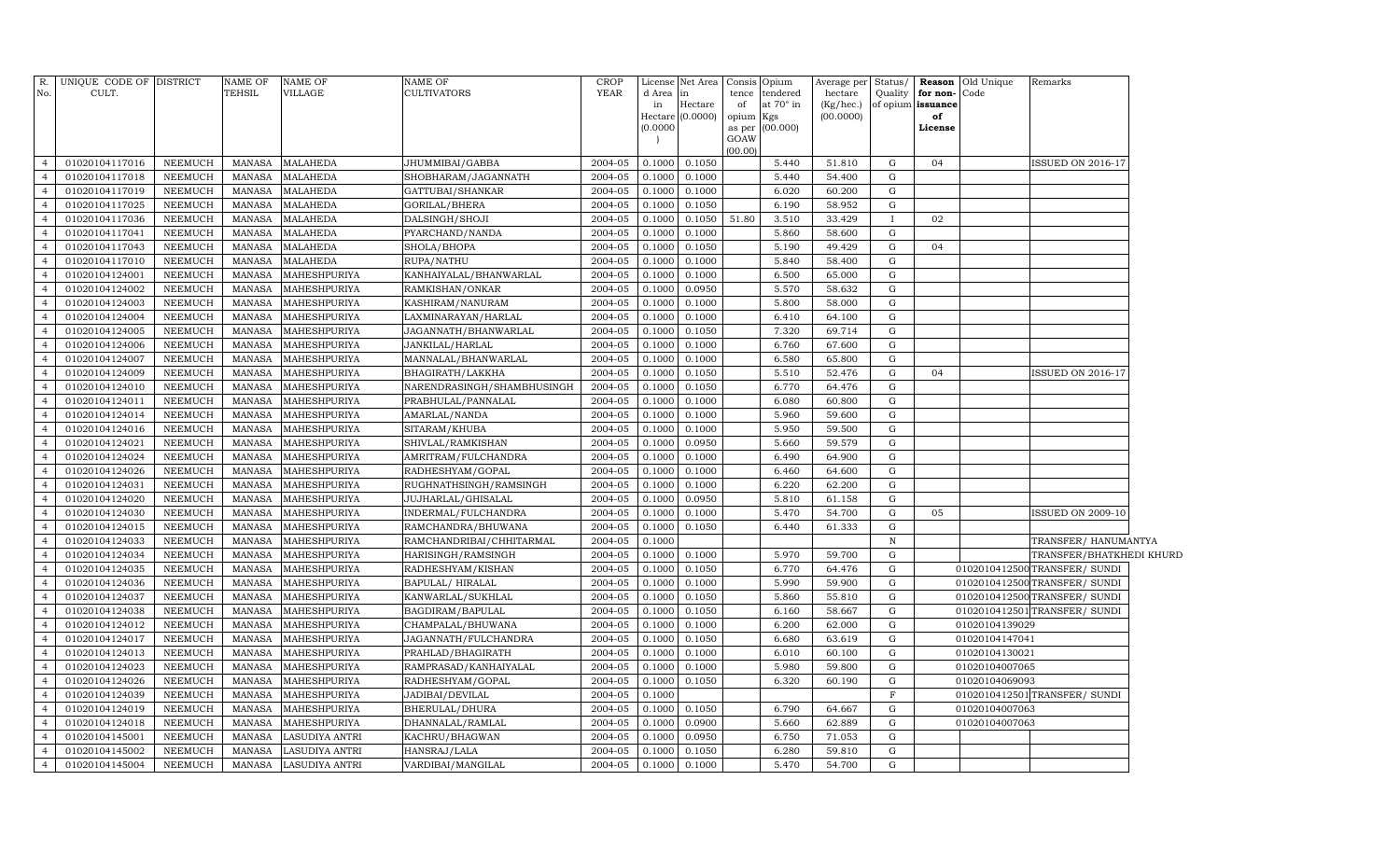|                                  | R. UNIQUE CODE OF DISTRICT       |                    | <b>NAME OF</b>   | <b>NAME OF</b>                 | NAME OF                                 | CROP               |                  | License Net Area Consis Opium |                 |                       | Average per          |                |                                           | Status/ Reason Old Unique | Remarks                  |
|----------------------------------|----------------------------------|--------------------|------------------|--------------------------------|-----------------------------------------|--------------------|------------------|-------------------------------|-----------------|-----------------------|----------------------|----------------|-------------------------------------------|---------------------------|--------------------------|
| No.                              | CULT.                            |                    | TEHSIL           | VILLAGE                        | <b>CULTIVATORS</b>                      | YEAR               | d Area in<br>in  | Hectare                       | tence<br>of     | tendered<br>at 70° in | hectare<br>(Kg/hec.) |                | Quality for non-Code<br>of opium issuance |                           |                          |
|                                  |                                  |                    |                  |                                |                                         |                    |                  | Hectare (0.0000)              | opium Kgs       |                       | (00.0000)            |                | of                                        |                           |                          |
|                                  |                                  |                    |                  |                                |                                         |                    | (0.0000)         |                               | as per          | (00.000)              |                      |                | License                                   |                           |                          |
|                                  |                                  |                    |                  |                                |                                         |                    | $\overline{1}$   |                               | GOAW<br>(00.00) |                       |                      |                |                                           |                           |                          |
| $\overline{4}$                   | 01020104145005                   | NEEMUCH            | MANASA           | <b>LASUDIYA ANTRI</b>          | SHELENDRA KUMAR/RAMNATH                 | 2004-05            | 0.1000           | 0.1000                        |                 | 5.640                 | 56.400               | $\mathbf G$    |                                           |                           |                          |
| $\overline{4}$                   | 01020104145006                   | <b>NEEMUCH</b>     | MANASA           | LASUDIYA ANTRI                 | NENKIYA/BHERA                           | 2004-05            | 0.1000           | 0.1000                        |                 | 6.180                 | 61.800               | $\mathbf G$    |                                           |                           |                          |
| $\overline{4}$                   | 01020104145007                   | NEEMUCH            | MANASA           | <b>LASUDIYA ANTRI</b>          | RAMNARAYAN/NANALAL                      | 2004-05            | 0.1000           | 0.1050                        |                 | 6.850                 | 65.238               | G              |                                           |                           |                          |
| $\overline{4}$                   | 01020104145009                   | NEEMUCH            | MANASA           | <b>LASUDIYA ANTRI</b>          | BHAGYAVATIBAI/BHONANATH                 | 2004-05            | 0.1000           | 0.1050                        |                 | 6.100                 | 58.095               | G              |                                           |                           |                          |
| $\overline{4}$                   | 01020104145010                   | NEEMUCH            | MANASA           | <b>LASUDIYA ANTRI</b>          | SATYANARAYAN/BAPULAL                    | 2004-05            | 0.1000           | 0.1000                        |                 | 6.120                 | 61.200               | ${\rm G}$      |                                           |                           |                          |
| $\overline{4}$                   | 01020104145012                   | NEEMUCH            | MANASA           | <b>LASUDIYA ANTRI</b>          | GOPAL/HEERA                             | 2004-05            | 0.1000           | 0.1050                        |                 | 6.380                 | 60.762               | G              |                                           |                           |                          |
| $\overline{4}$                   | 01020104145013                   | NEEMUCH            | MANASA           | <b>LASUDIYA ANTRI</b>          | RAMNARAYAN/KACHRU                       | 2004-05            | 0.1000           |                               |                 |                       |                      | $\mathbf F$    |                                           |                           |                          |
| $\overline{4}$                   | 01020104145014                   | NEEMUCH            | MANASA           | LASUDIYA ANTRI                 | KARUNATH/SHANKARNATH                    | 2004-05            |                  | $0.1000$ 0.1050               |                 | 6.070                 | 57.810               | ${\rm G}$      |                                           |                           |                          |
| $\overline{4}$                   | 01020104145015                   | NEEMUCH            | MANASA           | LASUDIYA ANTRI                 | BAGDU/KACHRU                            | 2004-05            | 0.1000           |                               |                 |                       |                      | $\mathbf F$    |                                           |                           |                          |
| $\overline{4}$                   | 01020104145016                   | NEEMUCH            | MANASA           | LASUDIYA ANTRI                 | RAMNARAYAN/SEETARAM                     | 2004-05            |                  | $0.1000 \quad 0.1000$         |                 | 6.040                 | 60.400               | $\mathbf G$    |                                           |                           |                          |
| $\overline{4}$                   | 01020104145018                   | NEEMUCH            | MANASA           | LASUDIYA ANTRI                 | BAPULAL/KISHORE                         | 2004-05            | 0.1000           | 0.1000                        |                 | 7.120                 | 71.200               | $\mathbf G$    |                                           |                           |                          |
| $\overline{4}$                   | 01020104145022                   | NEEMUCH            | <b>MANASA</b>    | LASUDIYA ANTRI                 | RAMLAL/BAGDU                            | 2004-05            | 0.1000           | 0.1050                        |                 | 6.630                 | 63.143               | G              |                                           |                           |                          |
| $\overline{4}$                   | 01020104145023                   | NEEMUCH            | MANASA           | LASUDIYA ANTRI                 | KISHORE/BHONA                           | 2004-05            | 0.1000           | 0.1000                        |                 | 6.420                 | 64.200               | G              |                                           |                           |                          |
| $\overline{4}$                   | 01020104145024                   | NEEMUCH            | <b>MANASA</b>    | <b>LASUDIYA ANTRI</b>          | GATTUBAI/RAMESHWAR                      | 2004-05            | 0.1000           | 0.1000                        |                 | 6.160                 | 61.600               |                | 02                                        |                           | ISSUED ON 2009-10        |
| $\overline{4}$                   | 01020104145027                   | NEEMUCH            | MANASA           | <b>LASUDIYA ANTRI</b>          | RAMCHANDRA/HEERA                        | 2004-05            | 0.1000           |                               |                 |                       |                      | $\mathbf{F}$   |                                           |                           |                          |
| $\overline{4}$                   | 01020104145028                   | NEEMUCH            | MANASA           | LASUDIYA ANTRI                 | KANHAIYALAL/BHERA                       | 2004-05            | 0.1000           | 0.1050                        |                 | 6.590                 | 62.762               |                | 02                                        |                           | <b>ISSUED ON 2009-10</b> |
| $\overline{4}$                   | 01020104145031                   | NEEMUCH            | MANASA           | <b>LASUDIYA ANTRI</b>          | SHAMBHUNATH/DHURANATH                   | 2004-05            | 0.1000           | 0.1050                        |                 | 6.680                 | 63.619               | ${\rm G}$      |                                           |                           |                          |
| $\overline{4}$                   | 01020104145033                   | NEEMUCH            | MANASA           | <b>LASUDIYA ANTRI</b>          | DHAPUBAI/BHERA                          | 2004-05            | 0.1000           | 0.1000                        |                 | 5.990                 | 59.900               | G              |                                           |                           |                          |
| $\overline{4}$                   | 01020104145034                   | NEEMUCH            | MANASA           | LASUDIYA ANTRI                 | BHULIBAI/MOTILAL                        | 2004-05            | 0.1000           | 0.1000                        |                 | 6.400                 | 64.000               | $\mathbf G$    |                                           |                           |                          |
| $\overline{4}$                   | 01020104145035                   | NEEMUCH            | MANASA           | <b>LASUDIYA ANTRI</b>          | RATNIBAI/GANESH                         | 2004-05            | 0.1000           |                               |                 |                       |                      | F              |                                           |                           |                          |
| $\overline{4}$                   | 01020104145038                   | NEEMUCH            | MANASA           | LASUDIYA ANTRI                 | BAGDIRAM/VAKTARAM                       | 2004-05            | 0.1000           | 0.1000                        |                 | 6.320                 | 63.200               | G              |                                           |                           |                          |
| $\overline{4}$                   | 01020104145040                   | NEEMUCH            | MANASA           | LASUDIYA ANTRI                 | DASHRATHSINGH/MOTILAL                   | 2004-05            | 0.1000           | 0.1000                        |                 | 6.030                 | 60.300               | $\mathbf G$    |                                           |                           | TRANSFER/ JALINER        |
| $\overline{4}$                   | 01020104145008                   | NEEMUCH            | MANASA           | LASUDIYA ANTRI                 | JAYCHANDRA/GANGARAM                     | 2004-05            | 0.1000           | 0.0950                        |                 | 6.720                 | 70.737               | ${\rm G}$      |                                           |                           |                          |
| $\overline{4}$                   | 01020104145021                   | NEEMUCH            | MANASA           | LASUDIYA ANTRI                 | DULICHANDRA/BHERA                       | 2004-05            | 0.1000           | 0.1050                        |                 | 6.080                 | 57.905               | ${\rm G}$      | 05                                        |                           | <b>ISSUED ON 2009-10</b> |
| $\overline{4}$                   | 01020104145029                   | NEEMUCH            | MANASA           | LASUDIYA ANTRI                 | MOHAN/BHERA                             | 2004-05            | 0.1000           | 0.1050                        |                 | 6.070                 | 57.810               | ${\rm G}$      |                                           |                           |                          |
| $\overline{4}$                   | 01020104145032                   | NEEMUCH            | MANASA           | LASUDIYA ANTRI                 | BHANWARLAL/KISHAN                       | 2004-05            | 0.1000           | 0.1050                        |                 | 2.450                 | 23.333               | ${\rm G}$      | 04                                        |                           |                          |
| $\overline{4}$                   | 01020104145051                   | NEEMUCH            | <b>MANASA</b>    | LASUDIYA ANTRI                 | BHERULAL/KALUJI                         | 2004-05            | 0.1000           |                               |                 |                       |                      | $\mathbb N$    |                                           |                           | TRANSFER/DETHAL          |
| $\overline{4}$                   | 01020104120144                   | NEEMUCH            | <b>MANASA</b>    | KUKDESHWAR-II                  | CHANDMAL/MOTILAL                        | 2004-05            | 0.1000           | 0.1050                        |                 | 5.210                 | 49.619               | G              | 04                                        |                           | <b>ISSUED ON 2016-17</b> |
| $\overline{4}$                   | 01020104120150                   | NEEMUCH            | MANASA           | KUKDESHWAR-II                  | SHIVPRASAD/BHANWARLAL                   | 2004-05            | 0.1000           | 0.0800                        |                 | 5.550                 | 69.375               | G              |                                           |                           |                          |
| $\overline{4}$                   | 01020104120163                   | NEEMUCH            | <b>MANASA</b>    | KUKDESHWAR-II                  | DEVILAL/DAMARSI                         | 2004-05            | 0.1000           | 0.1000                        |                 | 5.630                 | 56.300               | G              |                                           |                           |                          |
| $\overline{4}$                   | 01020104120173                   | <b>NEEMUCH</b>     | <b>MANASA</b>    | KUKDESHWAR-II                  | GANPAT/PRITHVIRAJ                       | 2004-05            | 0.1000           | 0.1000                        |                 | 5.790                 | 57.900               | ${\rm G}$      |                                           |                           |                          |
| $\overline{4}$                   | 01020104120177                   | NEEMUCH            | <b>MANASA</b>    | KUKDESHWAR-II                  | MOHANLAL/HEMRAJ                         | 2004-05            | 0.1000           | 0.1000                        |                 | 6.120                 | 61.200               | G              |                                           |                           |                          |
| $\overline{4}$                   | 01020104120185                   | <b>NEEMUCH</b>     | MANASA           | KUKDESHWAR-II                  | NANIBAI/BHANWARLAL                      | 2004-05            | 0.1000           | 0.1000                        |                 | 5.230                 | 52.300               | G              | 04                                        |                           |                          |
| $\overline{4}$                   | 01020104120192                   | NEEMUCH            | MANASA           | KUKDESHWAR-II                  | JAMNIBAI/BAPULAL                        | 2004-05            | 0.1000           | 0.1000                        |                 | 5.270                 | 52.700               | ${\rm G}$      | 04                                        |                           |                          |
| $\overline{4}$                   | 01020104120198                   | NEEMUCH            | MANASA           | KUKDESHWAR-II                  | KANHAIYALAL/JADAWCHANDRA                | 2004-05            | 0.1000           | 0.1000                        |                 | 5.290                 | 52.900               | G              | 04                                        |                           | <b>ISSUED ON 2016-17</b> |
| $\overline{4}$<br>$\overline{4}$ | 01020104120210<br>01020104120213 | NEEMUCH            | MANASA           | KUKDESHWAR-II                  | GHISALAL/KASHIRAM                       | 2004-05<br>2004-05 | 0.1000           | 0.1050<br>0.0950              |                 | 5.940<br>5.830        | 56.571               | G<br>${\rm G}$ |                                           |                           |                          |
| $\overline{4}$                   | 01020104120215                   | NEEMUCH<br>NEEMUCH | MANASA<br>MANASA | KUKDESHWAR-II<br>KUKDESHWAR-II | CHHAGANLAL/CHANDANMAL                   | 2004-05            | 0.1000<br>0.1000 | 0.1000                        |                 | 6.340                 | 61.368<br>63.400     | G              |                                           |                           |                          |
| $\overline{4}$                   | 01020104120222                   | NEEMUCH            | MANASA           | KUKDESHWAR-II                  | GOPAL/KANHAIYALAL<br>BAGDIBAI/SHANTILAL | 2004-05            | 0.1000           | 0.1000                        |                 | 5.390                 | 53.900               | G              | 04                                        |                           | <b>ISSUED ON 2009-10</b> |
| $\overline{4}$                   | 01020104120228                   | NEEMUCH            | MANASA           | KUKDESHWAR-II                  | BHANWARLAL/KASHIRAM                     | 2004-05            | 0.1000           | 0.1050                        |                 | 5.980                 | 56.952               | G              |                                           |                           |                          |
| $\overline{4}$                   | 01020104120250                   | NEEMUCH            | MANASA           | KUKDESHWAR-II                  | NANDLAL/MOHANLAL                        | 2004-05            | 0.1000           | 0.1050                        |                 | 6.530                 | 62.190               | G              |                                           |                           |                          |
| $\overline{4}$                   | 01020104120251                   | NEEMUCH            | <b>MANASA</b>    | KUKDESHWAR-II                  | MOHANBAI/LAXMINARAYAN                   | 2004-05            | 0.1000           | 0.1000                        |                 | 5.910                 | 59.100               | G              | 06                                        |                           |                          |
| $\overline{4}$                   | 01020104120252                   | <b>NEEMUCH</b>     | MANASA           | KUKDESHWAR-II                  | BHANWARLAL/GHASI                        | 2004-05            | 0.1000           | 0.0950                        |                 | 5.070                 | 53.368               | G              | 04                                        |                           | <b>ISSUED ON 2009-10</b> |
| $\overline{4}$                   | 01020104120261                   | NEEMUCH            | MANASA           | KUKDESHWAR-II                  | NARAYAN/GHASI                           | 2004-05            | 0.1000           | 0.1000                        |                 | 6.800                 | 68.000               | G              |                                           |                           |                          |
|                                  |                                  |                    |                  |                                |                                         |                    |                  |                               |                 |                       |                      |                |                                           |                           |                          |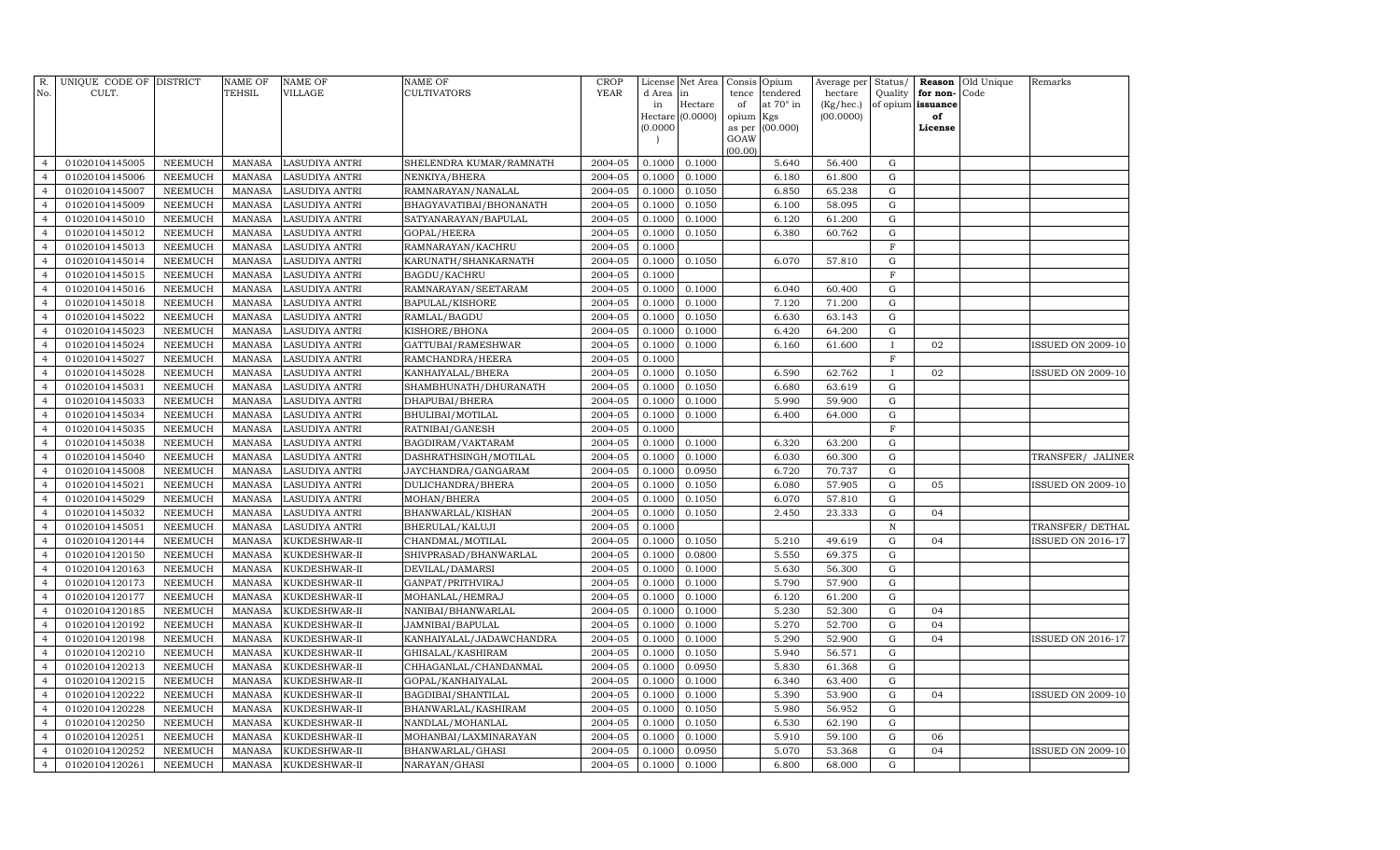| R.<br>No.      | UNIQUE CODE OF DISTRICT<br>CULT. |                | <b>NAME OF</b><br>TEHSIL | NAME OF<br>VILLAGE | <b>NAME OF</b><br><b>CULTIVATORS</b> | <b>CROP</b><br><b>YEAR</b> | d Area<br>in<br>(0.0000) | License Net Area<br>in<br>Hectare<br>Hectare (0.0000) | tence<br>of<br>opium Kgs<br>as per<br>GOAW | Consis Opium<br>tendered<br>at $70^\circ$ in<br>(00.000) | Average per<br>hectare<br>(Kg/hec.)<br>(00.0000) | Status/      | Quality for non-Code<br>of opium issuance<br>of<br>License | <b>Reason</b> Old Unique | Remarks                  |  |
|----------------|----------------------------------|----------------|--------------------------|--------------------|--------------------------------------|----------------------------|--------------------------|-------------------------------------------------------|--------------------------------------------|----------------------------------------------------------|--------------------------------------------------|--------------|------------------------------------------------------------|--------------------------|--------------------------|--|
|                |                                  |                |                          |                    |                                      |                            |                          |                                                       | (00.00)                                    |                                                          |                                                  |              |                                                            |                          |                          |  |
| $\overline{4}$ | 01020104120114                   | <b>NEEMUCH</b> | MANASA                   | KUKDESHWAR-II      | KISHNIBAI/BHUVANISHANKAR             | 2004-05                    | 0.1000                   | 0.1000                                                |                                            | 5.420                                                    | 54.200                                           | G            |                                                            |                          |                          |  |
| $\overline{4}$ | 01020104120156                   | <b>NEEMUCH</b> | <b>MANASA</b>            | KUKDESHWAR-II      | OMPRAKASH/SHANKARLAL                 | 2004-05                    | 0.1000                   | 0.1000                                                |                                            | 5.050                                                    | 50.500                                           | G            | 04                                                         |                          | <b>ISSUED ON 2016-17</b> |  |
| $\overline{4}$ | 01020104120159                   | <b>NEEMUCH</b> | MANASA                   | KUKDESHWAR-II      | GEETABAI/BADRILAL                    | 2004-05                    | 0.1000                   | 0.0950                                                |                                            | 4.710                                                    | 49.579                                           | G            | 04                                                         |                          |                          |  |
| $\overline{4}$ | 01020104120254                   | <b>NEEMUCH</b> | <b>MANASA</b>            | KUKDESHWAR-II      | LAXMIBAI/NARAYAN                     | 2004-05                    | 0.1000                   | 0.1000                                                |                                            | 4.590                                                    | 45.900                                           | G            | 04                                                         |                          |                          |  |
| $\overline{4}$ | 01020104120133                   | <b>NEEMUCH</b> | <b>MANASA</b>            | KUKDESHWAR-II      | NATHIBAI/HEERALAL                    | 2004-05                    | 0.1000                   | 0.1000                                                |                                            | 5.540                                                    | 55.400                                           | G            |                                                            |                          |                          |  |
| $\overline{4}$ | 01020104120136                   | <b>NEEMUCH</b> | <b>MANASA</b>            | KUKDESHWAR-II      | BHUWANA/MADHO                        | 2004-05                    | 0.1000                   | 0.1050                                                |                                            | 5.010                                                    | 47.714                                           | G            | 04                                                         |                          | <b>ISSUED ON 2016-17</b> |  |
| $\overline{4}$ | 01020104120138                   | <b>NEEMUCH</b> | <b>MANASA</b>            | KUKDESHWAR-II      | PANNALAL/GORDHAN                     | 2004-05                    | 0.1000                   | 0.1050                                                |                                            | 5.460                                                    | 52.000                                           | G            | 04                                                         |                          | <b>ISSUED ON 2016-17</b> |  |
| $\overline{4}$ | 01020104120151                   | <b>NEEMUCH</b> | <b>MANASA</b>            | KUKDESHWAR-II      | BAPULAL/RAMJI                        | 2004-05                    | 0.1000                   | 0.1000                                                |                                            | 5.520                                                    | 55.200                                           | G            | 05                                                         |                          | <b>ISSUED ON 2009-10</b> |  |
| $\overline{4}$ | 01020104120153                   | <b>NEEMUCH</b> | <b>MANASA</b>            | KUKDESHWAR-II      | TULSIRAM/DALCHANDRA                  | 2004-05                    | 0.1000                   |                                                       |                                            |                                                          |                                                  | $\mathbf F$  |                                                            |                          |                          |  |
| $\overline{4}$ | 01020104120157                   | <b>NEEMUCH</b> | <b>MANASA</b>            | KUKDESHWAR-II      | SHOBHARAM/CHAMPALAL                  | 2004-05                    | 0.1000                   | 0.1000                                                |                                            | 5.520                                                    | 55.200                                           | G            | 05                                                         |                          |                          |  |
| $\overline{4}$ | 01020104120165                   | <b>NEEMUCH</b> | <b>MANASA</b>            | KUKDESHWAR-II      | KANHAIYALAL/MANGILAL                 | 2004-05                    | 0.1000                   | 0.1000                                                |                                            | 5.570                                                    | 55.700                                           | G            |                                                            |                          |                          |  |
| $\overline{4}$ | 01020104120174                   | <b>NEEMUCH</b> | <b>MANASA</b>            | KUKDESHWAR-II      | BHANWARLAL/MODA                      | 2004-05                    | 0.1000                   | 0.1000                                                |                                            | 5.700                                                    | 57.000                                           | G            |                                                            |                          |                          |  |
| $\overline{4}$ | 01020104120181                   | <b>NEEMUCH</b> | <b>MANASA</b>            | KUKDESHWAR-II      | GENDIBAI/GORDHAN                     | 2004-05                    | 0.1000                   | 0.1000                                                |                                            | 5.930                                                    | 59.300                                           | G            |                                                            |                          |                          |  |
| $\overline{4}$ | 01020104120183                   | <b>NEEMUCH</b> | <b>MANASA</b>            | KUKDESHWAR-II      | CHHAGANIBAI/BHANWARLAL               | 2004-05                    | 0.1000                   | 0.1000                                                |                                            | 5.720                                                    | 57.200                                           | G            |                                                            |                          |                          |  |
| $\overline{4}$ | 01020104120184                   | <b>NEEMUCH</b> | <b>MANASA</b>            | KUKDESHWAR-II      | KANHAIYALAL/JHAMAKLAL                | 2004-05                    | 0.1000                   | 0.1000                                                |                                            | 5.200                                                    | 52.000                                           | ${\rm G}$    | 04                                                         |                          | <b>ISSUED ON 2016-17</b> |  |
| $\overline{4}$ | 01020104120188                   | <b>NEEMUCH</b> | <b>MANASA</b>            | KUKDESHWAR-II      | BHONIRAM/RADHAKISHAN                 | 2004-05                    | 0.1000                   | 0.1000                                                |                                            | 4.410                                                    | 44.100                                           | G            | 04                                                         |                          |                          |  |
| $\overline{4}$ | 01020104120190                   | <b>NEEMUCH</b> | <b>MANASA</b>            | KUKDESHWAR-II      | BHUWANILAL/JAGANNATH                 | 2004-05                    | 0.1000                   | 0.1000                                                |                                            | 5.510                                                    | 55.100                                           | G            |                                                            |                          | NAME CHANGE              |  |
| $\overline{4}$ | 01020104120193                   | <b>NEEMUCH</b> | <b>MANASA</b>            | KUKDESHWAR-II      | RAMLAL/LAXMAN                        | 2004-05                    | 0.1000                   | 0.1000                                                |                                            | 5.730                                                    | 57.300                                           | G            |                                                            |                          |                          |  |
| $\overline{4}$ | 01020104120194                   | <b>NEEMUCH</b> | <b>MANASA</b>            | KUKDESHWAR-II      | HEERALAL/SEVA                        | 2004-05                    | 0.1000                   | 0.1000                                                |                                            | 6.400                                                    | 64.000                                           | G            |                                                            |                          |                          |  |
| $\overline{4}$ | 01020104120196                   | <b>NEEMUCH</b> | <b>MANASA</b>            | KUKDESHWAR-II      | BHANWARLAL/JHAMAKLAL                 | 2004-05                    | 0.1000                   | 0.1000                                                |                                            | 6.160                                                    | 61.600                                           | G            |                                                            |                          |                          |  |
| $\overline{4}$ | 01020104120197                   | <b>NEEMUCH</b> | <b>MANASA</b>            | KUKDESHWAR-II      | CHHAGANIBAI/BHUWANILAL               | 2004-05                    | 0.1000                   | 0.1050                                                |                                            | 5.550                                                    | 52.857                                           | G            | 04                                                         |                          | <b>ISSUED ON 2016-17</b> |  |
| $\overline{4}$ | 01020104120201                   | <b>NEEMUCH</b> | <b>MANASA</b>            | KUKDESHWAR-II      | MOHANLAL/ONKARLAL                    | 2004-05                    | 0.1000                   | 0.1050                                                |                                            | 5.140                                                    | 48.952                                           | G            | 04                                                         |                          |                          |  |
| $\overline{4}$ | 01020104120202                   | <b>NEEMUCH</b> | <b>MANASA</b>            | KUKDESHWAR-II      | RAJENDRA/NARAYAN                     | 2004-05                    | 0.1000                   | 0.1000                                                |                                            | 5.930                                                    | 59.300                                           | G            |                                                            |                          |                          |  |
| $\overline{4}$ | 01020104120205                   | <b>NEEMUCH</b> | <b>MANASA</b>            | KUKDESHWAR-II      | KANHAIYALAL/KALU                     | 2004-05                    | 0.1000                   | 0.1050                                                |                                            | 6.790                                                    | 64.667                                           | G            |                                                            |                          |                          |  |
| $\overline{4}$ | 01020104120217                   | <b>NEEMUCH</b> | <b>MANASA</b>            | KUKDESHWAR-II      | DHANNIBAI/BALCHANDRA                 | 2004-05                    | 0.1000                   | 0.0950                                                |                                            | 5.370                                                    | 56.526                                           | G            |                                                            |                          |                          |  |
| $\overline{4}$ | 01020104120223                   | <b>NEEMUCH</b> | MANASA                   | KUKDESHWAR-II      | BANSHILAL/MODA                       | 2004-05                    | 0.1000                   | 0.1000                                                |                                            | 6.370                                                    | 63.700                                           | G            |                                                            |                          |                          |  |
| $\overline{4}$ | 01020104120226                   | <b>NEEMUCH</b> | <b>MANASA</b>            | KUKDESHWAR-II      | NARAYAN/MODA                         | 2004-05                    | 0.1000                   | 0.1050                                                |                                            | 5.830                                                    | 55.524                                           | G            |                                                            |                          |                          |  |
| $\overline{4}$ | 01020104120229                   | <b>NEEMUCH</b> | <b>MANASA</b>            | KUKDESHWAR-II      | DHAPUBAI/SHANKARLAL                  | 2004-05                    | 0.1000                   |                                                       |                                            |                                                          |                                                  | $_{\rm F}$   |                                                            |                          |                          |  |
| $\overline{4}$ | 01020104120231                   | <b>NEEMUCH</b> | <b>MANASA</b>            | KUKDESHWAR-II      | RAMCHANDRA/NATHU                     | 2004-05                    | 0.1000                   | 0.1000                                                |                                            | 5.680                                                    | 56.800                                           | G            |                                                            |                          |                          |  |
| $\overline{4}$ | 01020104120235                   | <b>NEEMUCH</b> | <b>MANASA</b>            | KUKDESHWAR-II      | BALCHANDRA/RADHAKISHAN               | 2004-05                    | 0.1000                   | 0.1050                                                |                                            | 5.000                                                    | 47.619                                           | G            | 04                                                         |                          |                          |  |
| $\overline{4}$ | 01020104120237                   | <b>NEEMUCH</b> | <b>MANASA</b>            | KUKDESHWAR-II      | SUNDERLAL/GORDHAN                    | 2004-05                    | 0.1000                   | 0.0950                                                |                                            | 4.990                                                    | 52.526                                           | G            | 04                                                         |                          | <b>ISSUED ON 2016-17</b> |  |
| $\overline{4}$ | 01020104120243                   | <b>NEEMUCH</b> | <b>MANASA</b>            | KUKDESHWAR-II      | JAMANIBAI/BHANWARLAL                 | 2004-05                    | 0.1000                   | 0.1000                                                |                                            | 6.780                                                    | 67.800                                           | G            |                                                            |                          |                          |  |
| $\overline{4}$ | 01020104120244                   | <b>NEEMUCH</b> | <b>MANASA</b>            | KUKDESHWAR-II      | SHANKARLAL/NATHU                     | 2004-05                    | 0.1000                   | 0.0900                                                |                                            | 4.580                                                    | 50.889                                           | G            | 04                                                         |                          |                          |  |
| $\overline{4}$ | 01020104120256                   | <b>NEEMUCH</b> | <b>MANASA</b>            | KUKDESHWAR-II      | HEERABAI/KANWARLAL                   | 2004-05                    | 0.1000                   | 0.1000                                                |                                            | 6.430                                                    | 64.300                                           | G            |                                                            |                          |                          |  |
| $\overline{4}$ | 01020104120260                   | <b>NEEMUCH</b> | <b>MANASA</b>            | KUKDESHWAR-II      | MOTILAL/CHANDA                       | 2004-05                    | 0.1000                   | 0.1050                                                |                                            | 4.160                                                    | 39.619                                           | $\mathbf{I}$ | 02                                                         |                          | <b>ISSUED ON 2009-10</b> |  |
| $\overline{4}$ | 01020104120209                   | <b>NEEMUCH</b> | <b>MANASA</b>            | KUKDESHWAR-II      | DURGASHANKAR/HEERA                   | 2004-05                    | 0.1000                   | 0.1050                                                |                                            | 5.360                                                    | 51.048                                           | G            | 04                                                         |                          |                          |  |
| $\overline{4}$ | 01020104120238                   | <b>NEEMUCH</b> | <b>MANASA</b>            | KUKDESHWAR-II      | RAMKISHAN/MOTILAL                    | 2004-05                    | 0.1000                   | 0.1000                                                |                                            | 6.240                                                    | 62.400                                           | G            |                                                            |                          |                          |  |
| $\overline{4}$ | 01020104120266                   | <b>NEEMUCH</b> | <b>MANASA</b>            | KUKDESHWAR-II      | GULABSINGH/KHUMANSINGH               | 2004-05                    | 0.1000                   | 0.1000                                                |                                            | 6.040                                                    | 60.400                                           | G            |                                                            |                          | TRANSFER/PIPLIA GHOTA    |  |
| $\overline{4}$ | 01020104120064                   | <b>NEEMUCH</b> | <b>MANASA</b>            | KUKDESHWAR-II      | SATYANARAYAN/BHERULAL                | 2004-05                    | 0.1000                   | 0.1000                                                |                                            | 5.840                                                    | 58.400                                           | G            |                                                            |                          |                          |  |
| $\overline{4}$ | 01020104120160                   | <b>NEEMUCH</b> | <b>MANASA</b>            | KUKDESHWAR-II      | PARWATIBAI/BANSHILAL                 | 2004-05                    | 0.1000                   | 0.1000                                                |                                            | 6.060                                                    | 60.600                                           | G            |                                                            |                          |                          |  |
| $\overline{4}$ | 01020104120073                   | <b>NEEMUCH</b> | <b>MANASA</b>            | KUKDESHWAR-II      | TULSIRAM/SHANAKARLAL                 | 2004-05                    | 0.1000                   | 0.1000                                                |                                            | 6.340                                                    | 63.400                                           | G            |                                                            |                          |                          |  |
| $\overline{4}$ | 01020104120111                   | <b>NEEMUCH</b> | <b>MANASA</b>            | KUKDESHWAR-II      | PAWANKUMAR/TULSIRAM                  | 2004-05                    | 0.1000                   | 0.1000                                                |                                            | 6.230                                                    | 62.300                                           | G            |                                                            |                          |                          |  |
| $\overline{4}$ | 01020104120115                   | <b>NEEMUCH</b> | <b>MANASA</b>            | KUKDESHWAR-II      | RAMNARAYAN/SHANKAR                   | 2004-05                    | 0.1000                   | 0.1000                                                |                                            | 5.910                                                    | 59.100                                           | G            |                                                            |                          |                          |  |
| $\overline{4}$ | 01020104120221                   | <b>NEEMUCH</b> | MANASA                   | KUKDESHWAR-II      | BHAGATRAM / KANWARLAL                | 2004-05                    | 0.1000                   | 0.1050                                                |                                            | 6.130                                                    | 58.381                                           | G            |                                                            |                          |                          |  |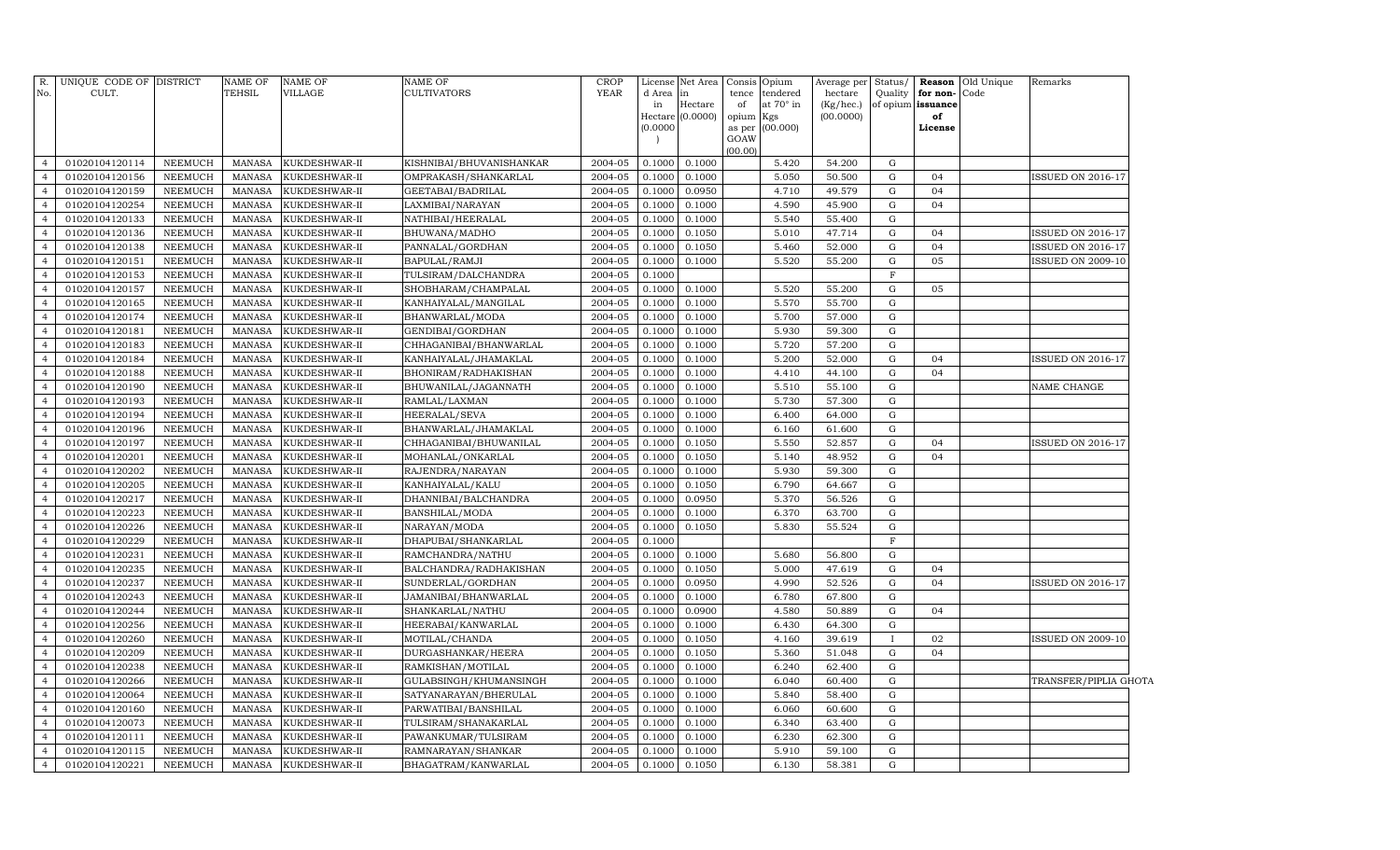| R.<br>No.                        | UNIQUE CODE OF DISTRICT<br>CULT. |                                  | <b>NAME OF</b><br>TEHSIL       | <b>NAME OF</b><br><b>VILLAGE</b> | NAME OF<br><b>CULTIVATORS</b>        | <b>CROP</b><br>YEAR | License<br>d Area | Net Area<br>in   | Consis      | Opium<br>tendered | Average per          | Status/                | Reason                        | Old Unique<br>Code | Remarks                        |
|----------------------------------|----------------------------------|----------------------------------|--------------------------------|----------------------------------|--------------------------------------|---------------------|-------------------|------------------|-------------|-------------------|----------------------|------------------------|-------------------------------|--------------------|--------------------------------|
|                                  |                                  |                                  |                                |                                  |                                      |                     | in                | Hectare          | tence<br>of | at 70° in         | hectare<br>(Kg/hec.) | Quality                | for non-<br>of opium issuance |                    |                                |
|                                  |                                  |                                  |                                |                                  |                                      |                     |                   | Hectare (0.0000) | opium       | Kgs               | (00.0000)            |                        | of                            |                    |                                |
|                                  |                                  |                                  |                                |                                  |                                      |                     | (0.0000)          |                  | as per      | (00.000)          |                      |                        | License                       |                    |                                |
|                                  |                                  |                                  |                                |                                  |                                      |                     |                   |                  | GOAW        |                   |                      |                        |                               |                    |                                |
| $\overline{4}$                   | 01020104120042                   | <b>NEEMUCH</b>                   | <b>MANASA</b>                  | KUKDESHWAR-II                    | YASHWANT/BAPULAL                     | 2004-05             | 0.1000            | 0.1000           | (00.00)     | 6.320             | 63.200               | ${\rm G}$              |                               |                    |                                |
| $\overline{4}$                   | 01020104120032                   | <b>NEEMUCH</b>                   | <b>MANASA</b>                  | KUKDESHWAR-II                    | VISHNUGIR/RATANGIR                   | 2004-05             | 0.1000            | 0.0950           |             | 6.020             | 63.368               | G                      |                               |                    |                                |
| $\overline{4}$                   | 01020104120081                   | <b>NEEMUCH</b>                   | <b>MANASA</b>                  | KUKDESHWAR-II                    | BHANUKUMAR/NANDLAL                   | 2004-05             | 0.1000            | 0.1000           |             | 5.820             | 58.200               | ${\rm G}$              |                               |                    |                                |
| $\overline{4}$                   | 01020104120087                   | <b>NEEMUCH</b>                   | <b>MANASA</b>                  | KUKDESHWAR-II                    | KAMLABAI/GIRJASHANKAR                | 2004-05             | 0.1000            | 0.1000           |             | 5.270             | 52.700               | ${\rm G}$              | 04                            |                    | <b>ISSUED ON 2016-17</b>       |
| $\overline{4}$                   | 01020104120066                   | <b>NEEMUCH</b>                   | <b>MANASA</b>                  | KUKDESHWAR-II                    | SHANKAR/NANURAM                      | 2004-05             | 0.1000            | 0.1000           |             | 5.710             | 57.100               | ${\rm G}$              |                               |                    |                                |
| $\overline{4}$                   | 01020104120128                   | <b>NEEMUCH</b>                   | <b>MANASA</b>                  | KUKDESHWAR-II                    | RATANLAL/SHANKARLAL                  | 2004-05             | 0.1000            | 0.1000           |             | 4.620             | 46.200               | ${\rm G}$              | 04                            |                    | ISSUED ON 2016-17              |
| $\overline{4}$                   | 01020104120028                   | <b>NEEMUCH</b>                   | <b>MANASA</b>                  | KUKDESHWAR-II                    | BOTLAL/DOLA                          | 2004-05             | 0.1000            | 0.1050           |             | 6.610             | 62.952               | ${\rm G}$              |                               |                    |                                |
| $\overline{4}$                   | 01020104120003                   | <b>NEEMUCH</b>                   | <b>MANASA</b>                  | KUKDESHWAR-II                    | KACHRIBAI/NANDLAL                    | 2004-05             | 0.1000            | 0.1000           |             | 6.240             | 62.400               | ${\rm G}$              |                               |                    |                                |
| $\overline{4}$                   | 01020104120010                   | <b>NEEMUCH</b>                   | <b>MANASA</b>                  | KUKDESHWAR-II                    | SUNDERLAL/KANWARLAL                  | 2004-05             | 0.1000            | 0.1000           |             | 6.450             | 64.500               | $\mathbf G$            |                               |                    |                                |
| $\overline{4}$                   | 01020104120241                   | <b>NEEMUCH</b>                   | <b>MANASA</b>                  | KUKDESHWAR-II                    | HUSSAIN/ABDUL                        | 2004-05             | 0.1000            | 0.1000           |             | 6.080             | 60.800               | $\mathbf G$            |                               |                    |                                |
| $\overline{4}$                   | 01020104120267                   | <b>NEEMUCH</b>                   | <b>MANASA</b>                  | KUKDESHWAR-II                    | SURESHCHANDRA/VARDICHANDRA           | 2004-05             | 0.1000            |                  |             |                   |                      | $\mathbf N$            | 06                            |                    |                                |
| $\overline{4}$                   | 01020104120199                   | <b>NEEMUCH</b>                   | <b>MANASA</b>                  | KUKDESHWAR-II                    | NONDRAM/MEGHRAJ                      | 2004-05             | 0.1000            | 0.1050           |             | 6.010             | 57.238               | ${\rm G}$              |                               |                    |                                |
| $\overline{4}$                   | 01020104120274                   | <b>NEEMUCH</b>                   | <b>MANASA</b>                  | KUKDESHWAR-II                    | RATANBAI/BHANWARLAL                  | 2004-05             | 0.1000            | 0.1000           |             | 5.390             | 53.900               | ${\bf G}$              | 04                            |                    | 102010413902 ISSUED ON 2009-10 |
| $\overline{4}$                   | 01020104120259                   | <b>NEEMUCH</b>                   | <b>MANASA</b>                  | KUKDESHWAR-II                    | NANDLAL/KANHAIYALAL                  | 2004-05             | 0.1000            | 0.1000           |             | 4.910             | 49.100               | ${\rm G}$              | 04                            | 1020104129034      |                                |
| $\overline{4}$                   | 01020104120140                   | <b>NEEMUCH</b>                   | <b>MANASA</b>                  | KUKDESHWAR-II                    | VARDICHANDRA/RODILAL                 | 2004-05             | 0.1000            | 0.1000           |             | 6.340             | 63.400               | ${\bf G}$              |                               | 01020104028292     |                                |
| $\overline{4}$                   | 01020104120154                   | <b>NEEMUCH</b>                   | <b>MANASA</b>                  | KUKDESHWAR-II                    | ABDULMAJID/GANI                      | 2004-05             | 0.1000            | 0.1000           |             | 5.340             | 53.400               | ${\rm G}$              | 04                            |                    | 102010400706 ISSUED ON 2009-10 |
| $\overline{4}$                   | 01020104120068                   | <b>NEEMUCH</b>                   | <b>MANASA</b>                  | KUKDESHWAR-II                    | RAMKANYABAI/BADRILAL                 | 2004-05             | 0.1000            | 0.1000           |             | 5.820             | 58.200               | ${\rm G}$              |                               |                    | 0102010401023 NAME CHANGE      |
| $\overline{4}$                   | 01020104120001                   | <b>NEEMUCH</b>                   | <b>MANASA</b>                  | KUKDESHWAR-I                     | TRILOKCHANDRA/BHERA                  | 2004-05             | 0.1000            | 0.1000           |             | 6.560             | 65.600               | ${\rm G}$              |                               |                    |                                |
| $\overline{4}$                   | 01020104120002                   | <b>NEEMUCH</b>                   | <b>MANASA</b>                  | KUKDESHWAR-I                     | DEVILAL/CHUNNILAL                    | 2004-05             | 0.1000            | 0.1000           |             | 6.800             | 68.000               | ${\rm G}$              |                               |                    |                                |
| $\overline{4}$                   | 01020104120005                   | <b>NEEMUCH</b>                   | <b>MANASA</b>                  | KUKDESHWAR-I                     | CHUNNILAL/BHERA                      | 2004-05             | 0.1000            | 0.1000           |             | 6.450             | 64.500               | ${\bf G}$              |                               |                    |                                |
| $\overline{4}$                   | 01020104120008                   | NEEMUCH                          | <b>MANASA</b>                  | KUKDESHWAR-I                     | GORDHAN/MODA                         | 2004-05             | 0.1000            | 0.1000           |             | 6.200             | 62.000               | $\mathbf G$            |                               |                    |                                |
| $\overline{4}$                   | 01020104120009                   | NEEMUCH                          | <b>MANASA</b>                  | KUKDESHWAR-I                     | LAXMINARAYAN/JAMNALAL                | 2004-05             | 0.1000            |                  |             |                   |                      | $\mathbf N$            |                               |                    |                                |
| $\overline{4}$                   | 01020104120015                   | NEEMUCH                          | <b>MANASA</b>                  | KUKDESHWAR-I                     | MADAN/SHANKAR                        | 2004-05             | 0.1000            | 0.1000           |             | 5.850             | 58.500               | $\mathbf G$            |                               |                    |                                |
| $\overline{4}$                   | 01020104120017                   | <b>NEEMUCH</b>                   | <b>MANASA</b>                  | KUKDESHWAR-I                     | KASTURIBAI/CHUNNILAL                 | 2004-05             | 0.1000            | 0.1000           |             | 7.020             | 70.200               | ${\bf G}$              |                               |                    |                                |
| $\overline{4}$                   | 01020104120019                   | <b>NEEMUCH</b>                   | <b>MANASA</b>                  | KUKDESHWAR-I                     | PRABHULAL/BAPULAL                    | 2004-05             | 0.1000            | 0.1000           |             | 6.170             | 61.700               | ${\rm G}$              |                               |                    |                                |
| $\overline{4}$                   | 01020104120020                   | <b>NEEMUCH</b>                   | <b>MANASA</b>                  | KUKDESHWAR-I                     | <b>BADRILAL/BHERA</b>                | 2004-05             | 0.1000            | 0.1000           |             | 5.830             | 58.300               | ${\rm G}$              |                               |                    |                                |
| $\overline{4}$                   | 01020104120021                   | <b>NEEMUCH</b>                   | <b>MANASA</b>                  | KUKDESHWAR-I                     | BHAGIBAI/HEERALAL                    | 2004-05             | 0.1000            | 0.1000           |             | 6.000             | 60.000               | ${\bf G}$              |                               |                    |                                |
| $\overline{4}$                   | 01020104120024                   | <b>NEEMUCH</b>                   | <b>MANASA</b>                  | KUKDESHWAR-I                     | TULSIRAM/BHANWARLAL                  | 2004-05             | 0.1000            | 0.0950           |             | 6.210             | 65.368               | ${\rm G}$              |                               |                    |                                |
| $\overline{4}$                   | 01020104120025                   | <b>NEEMUCH</b>                   | <b>MANASA</b>                  | KUKDESHWAR-I                     | GORDHAN/SHANKARLAL                   | 2004-05             | 0.1000            | 0.1050           |             | 6.490             | 61.810               | ${\bf G}$              |                               |                    |                                |
| $\overline{4}$                   | 01020104120026                   | <b>NEEMUCH</b>                   | <b>MANASA</b>                  | KUKDESHWAR-I                     | GORDHAN/MAGNA                        | 2004-05             | 0.1000            | 0.1000           |             | 5.960             | 59.600               | ${\rm G}$              | 05                            |                    | <b>ISSUED ON 2009-10</b>       |
| $\overline{4}$                   | 01020104120037                   | <b>NEEMUCH</b>                   | <b>MANASA</b>                  | KUKDESHWAR-I                     | UDAIRAM/MODIRAM                      | 2004-05             | 0.1000            | 0.1050           |             | 5.510             | 52.476               | ${\bf G}$              | 04                            |                    | <b>ISSUED ON 2009-10</b>       |
| $\overline{4}$                   | 01020104120038                   | NEEMUCH                          | <b>MANASA</b>                  | KUKDESHWAR-I                     | LAXMINARAYAN/NATHULAL                | 2004-05             | 0.1000            | 0.1050           |             | 6.270             | 59.714               | ${\rm G}$              |                               |                    |                                |
| $\overline{4}$                   | 01020104120047                   | NEEMUCH                          | <b>MANASA</b>                  | KUKDESHWAR-I                     | DEVILAL/SHANKARLAL                   | 2004-05             | 0.1000            | 0.1050           |             | 6.380             | 60.762               | ${\bf G}$              |                               |                    |                                |
| $\overline{4}$<br>$\overline{4}$ | 01020104120050                   | <b>NEEMUCH</b>                   | <b>MANASA</b>                  | KUKDESHWAR-I                     | PRABHULAL/BAPULAL                    | 2004-05             | 0.1000            | 0.1000           |             | 6.230             | 62.300               | $\mathbf G$            |                               |                    |                                |
| $\overline{4}$                   | 01020104120056                   | <b>NEEMUCH</b>                   | <b>MANASA</b>                  | KUKDESHWAR-I                     | KAILASH/RAMCHANDRA                   | 2004-05<br>2004-05  | 0.1000<br>0.1000  | 0.1050           |             | 5.710<br>5.080    | 54.381<br>50.800     | ${\bf G}$<br>${\bf G}$ | 04                            |                    | <b>ISSUED ON 2016-17</b>       |
| $\overline{4}$                   | 01020104120061<br>01020104120063 | <b>NEEMUCH</b><br><b>NEEMUCH</b> | <b>MANASA</b><br><b>MANASA</b> | KUKDESHWAR-I<br>KUKDESHWAR-I     | SHANKARLAL/DAMAR<br>RAJENDRA/GORDHAN | 2004-05             | 0.1000            | 0.1000<br>0.1000 |             | 6.200             | 62.000               | ${\bf G}$              |                               |                    |                                |
| $\overline{4}$                   | 01020104120065                   | <b>NEEMUCH</b>                   | <b>MANASA</b>                  | KUKDESHWAR-I                     | DEVKISHAN/SHOBHAGMAL                 | 2004-05             | 0.1000            | 0.1000           |             | 5.050             | 50.500               | ${\rm G}$              | 04                            |                    | ISSUED ON 2016-17              |
| $\overline{4}$                   | 01020104120067                   | <b>NEEMUCH</b>                   | <b>MANASA</b>                  | KUKDESHWAR-I                     | MOTILAL/HUKMICHAND                   | 2004-05             | 0.1000            | 0.1000           |             | 5.040             | 50.400               | $\mathbf G$            | 04                            |                    |                                |
| $\overline{4}$                   | 01020104120069                   | <b>NEEMUCH</b>                   | <b>MANASA</b>                  | KUKDESHWAR-I                     | RAMDAYAL/SATYANARAYAN                | 2004-05             | 0.1000            | 0.1050           |             | 5.840             | 55.619               | ${\bf G}$              |                               |                    |                                |
| $\overline{4}$                   | 01020104120070                   | <b>NEEMUCH</b>                   | <b>MANASA</b>                  | KUKDESHWAR-I                     | BANSILAL/SHANKARLAL                  | 2004-05             | 0.1000            | 0.1000           |             | 5.390             | 53.900               | ${\bf G}$              | 04                            |                    | <b>ISSUED ON 2016-17</b>       |
| $\overline{4}$                   | 01020104120072                   | <b>NEEMUCH</b>                   | <b>MANASA</b>                  | KUKDESHWAR-I                     | DEVILAL/RADHAKISHAN                  | 2004-05             | 0.1000            | 0.0900           |             | 5.510             | 61.222               | ${\bf G}$              |                               |                    |                                |
| $\overline{4}$                   | 01020104120075                   | NEEMUCH                          | <b>MANASA</b>                  | KUKDESHWAR-I                     | GIRJASHANKAR/VARDICHANDRA            | 2004-05             | 0.1000            | 0.1000           |             | 6.580             | 65.800               | ${\bf G}$              |                               |                    |                                |
| $\overline{4}$                   | 01020104120077                   | NEEMUCH                          | <b>MANASA</b>                  | KUKDESHWAR-I                     | RAMKISAN/MATHURALAL                  | 2004-05             | 0.1000            |                  |             |                   |                      | F                      |                               |                    |                                |
|                                  |                                  |                                  |                                |                                  |                                      |                     |                   |                  |             |                   |                      |                        |                               |                    |                                |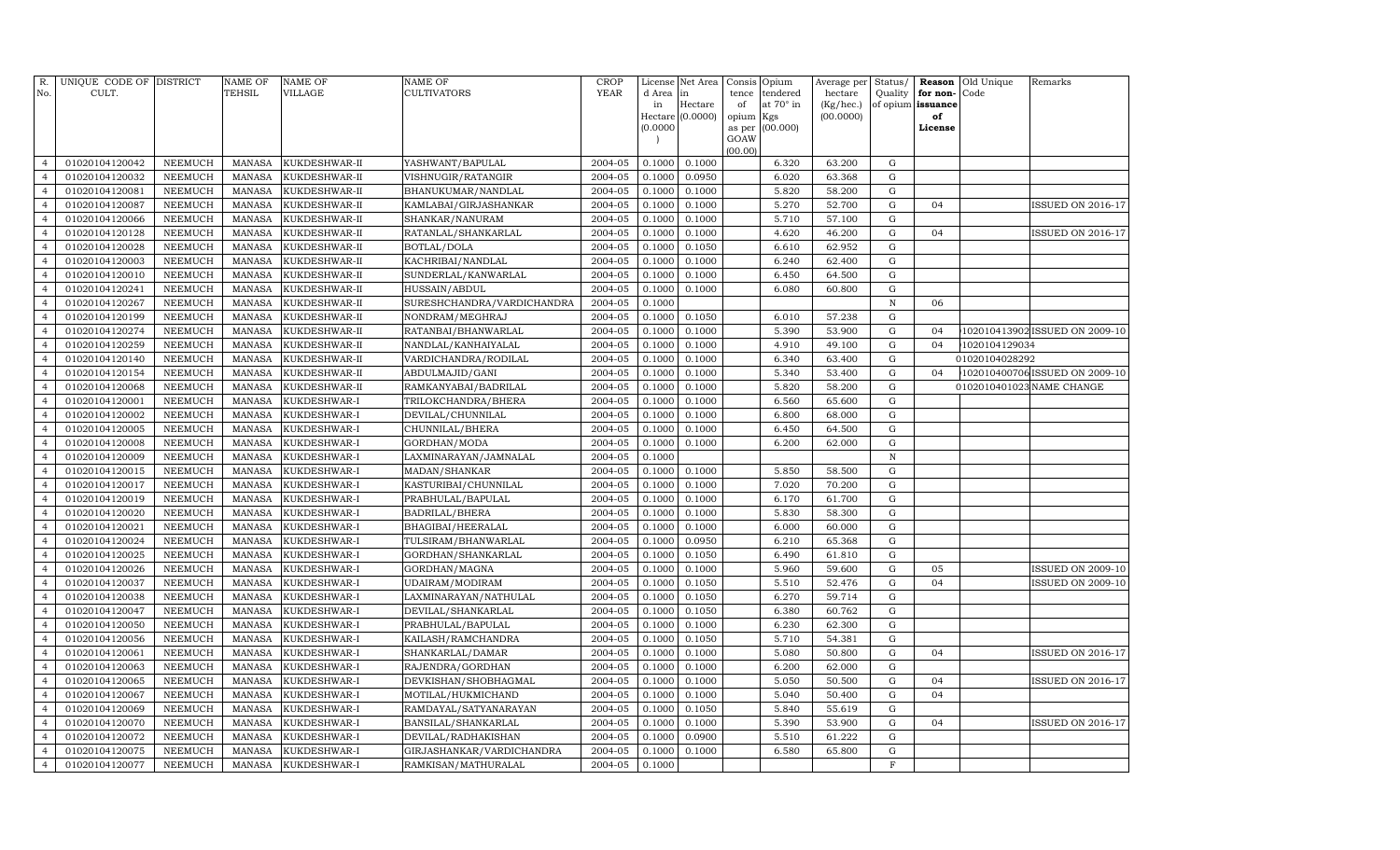|                                  | R. UNIQUE CODE OF DISTRICT       |                                  | <b>NAME OF</b>                 | <b>NAME OF</b>               | <b>NAME OF</b>                | <b>CROP</b>        | License          | Net Area         | Consis Opium |                       | Average per          |                          | Status/ Reason                        | Old Unique     | Remarks                        |
|----------------------------------|----------------------------------|----------------------------------|--------------------------------|------------------------------|-------------------------------|--------------------|------------------|------------------|--------------|-----------------------|----------------------|--------------------------|---------------------------------------|----------------|--------------------------------|
| No.                              | CULT.                            |                                  | TEHSIL                         | VILLAGE                      | <b>CULTIVATORS</b>            | YEAR               | d Area<br>in     | in<br>Hectare    | tence<br>of  | tendered<br>at 70° in | hectare<br>(Kg/hec.) |                          | Quality for non-<br>of opium issuance | Code           |                                |
|                                  |                                  |                                  |                                |                              |                               |                    |                  | Hectare (0.0000) | opium Kgs    |                       | (00.0000)            |                          | of                                    |                |                                |
|                                  |                                  |                                  |                                |                              |                               |                    | (0.0000)         |                  | as per       | (00.000)              |                      |                          | License                               |                |                                |
|                                  |                                  |                                  |                                |                              |                               |                    |                  |                  | GOAW         |                       |                      |                          |                                       |                |                                |
| $\overline{a}$                   | 01020104120097                   | <b>NEEMUCH</b>                   | <b>MANASA</b>                  | KUKDESHWAR-I                 | RAMCHANDRA/DEVILAL            | 2004-05            | 0.1000           | 0.1000           | (00.00)      | 6.920                 | 69.200               | G                        |                                       |                |                                |
| $\overline{4}$                   | 01020104120100                   | <b>NEEMUCH</b>                   | <b>MANASA</b>                  | KUKDESHWAR-I                 | PRAMOD/SHYAMLAL               | 2004-05            | 0.1000           | 0.1000           |              | 5.360                 | 53.600               | G                        | 04                                    |                | <b>ISSUED ON 2016-17</b>       |
| $\overline{4}$                   | 01020104120102                   | <b>NEEMUCH</b>                   | <b>MANASA</b>                  | KUKDESHWAR-I                 | REKHAPUROHIT/GHANSHYAM        | 2004-05            | 0.1000           | 0.1000           |              | 6.200                 | 62.000               | ${\rm G}$                |                                       |                |                                |
| $\overline{4}$                   | 01020104120110                   | <b>NEEMUCH</b>                   | MANASA                         | KUKDESHWAR-I                 | RAJENDRA/UTTAMCHANDRA         | 2004-05            | 0.1000           | 0.1000           |              | 6.000                 | 60.000               | ${\rm G}$                |                                       |                |                                |
| $\overline{4}$                   | 01020104120112                   | <b>NEEMUCH</b>                   | <b>MANASA</b>                  | KUKDESHWAR-I                 | KANHAIYALAL/MOTILAL           | 2004-05            | 0.1000           | 0.1000           |              | 6.650                 | 66.500               | ${\rm G}$                |                                       |                |                                |
| $\overline{4}$                   | 01020104120120                   | <b>NEEMUCH</b>                   | <b>MANASA</b>                  | KUKDESHWAR-I                 | KAILASH/KANWARLAL             | 2004-05            | 0.1000           | 0.1050           |              | 5.770                 | 54.952               | ${\rm G}$                |                                       |                |                                |
| $\overline{4}$                   | 01020104120121                   | <b>NEEMUCH</b>                   | <b>MANASA</b>                  | KUKDESHWAR-I                 | BHANWARLAL/KANWARLAL          | 2004-05            | 0.1000           | 0.1050           |              | 6.510                 | 62.000               | ${\rm G}$                |                                       |                |                                |
| $\overline{4}$                   | 01020104120122                   | <b>NEEMUCH</b>                   | <b>MANASA</b>                  | KUKDESHWAR-I                 | JAGDISH/PANNALAL              | 2004-05            | 0.1000           |                  |              |                       |                      | $\mathbf F$              |                                       |                |                                |
| $\overline{4}$                   | 01020104120126                   | <b>NEEMUCH</b>                   | <b>MANASA</b>                  | KUKDESHWAR-I                 | VISHNUPRASAD/PARSURAM         | 2004-05            | 0.1000           | 0.1000           |              | 6.300                 | 63.000               | $\mathbf G$              |                                       |                |                                |
| $\overline{4}$                   | 01020104120131                   | <b>NEEMUCH</b>                   | <b>MANASA</b>                  | KUKDESHWAR-I                 | DHAPUBAI/VARDICHANDRA         | 2004-05            | 0.1000           |                  |              |                       |                      | $\, {\bf N}$             |                                       |                |                                |
| $\overline{4}$                   | 01020104120031                   | <b>NEEMUCH</b>                   | <b>MANASA</b>                  | KUKDESHWAR-I                 | RAMCHANDRA/KHEMRAJ            | 2004-05            | 0.1000           | 0.1000           |              | 5.810                 | 58.100               | ${\bf G}$                |                                       |                |                                |
| $\overline{4}$                   | 01020104120033                   | <b>NEEMUCH</b>                   | <b>MANASA</b>                  | KUKDESHWAR-I                 | KANWARLAL/BHERA               | 2004-05            | 0.1000           |                  |              |                       |                      | $\, {\bf N}$             |                                       |                |                                |
| $\overline{4}$                   | 01020104120076                   | <b>NEEMUCH</b>                   | <b>MANASA</b>                  | KUKDESHWAR-I                 | RATANLAL/JAMUNALAL            | 2004-05            | 0.1000           | 0.1000           |              | 6.270                 | 62.700               | $\mathbf G$              |                                       |                |                                |
| $\overline{4}$                   | 01020104120227                   | <b>NEEMUCH</b>                   | <b>MANASA</b>                  | KUKDESHWAR-I                 | LAXMINARAYAN/BHAGWAN          | 2004-05            | 0.1000           | 0.1000           |              | 6.170                 | 61.700               | ${\rm G}$                |                                       |                |                                |
| $\overline{4}$                   | 01020104120105                   | <b>NEEMUCH</b>                   | <b>MANASA</b>                  | KUKDESHWAR-I                 | KISHANLAL/MADHU               | 2004-05            | 0.1000           | 0.1050           |              | 4.880                 | 46.476               | ${\rm G}$                | 04                                    |                |                                |
| $\overline{4}$                   | 01020104120125                   | <b>NEEMUCH</b>                   | <b>MANASA</b>                  | KUKDESHWAR-I                 | NARAYAN/NONDRAM               | 2004-05            | 0.1000           |                  |              |                       |                      | $\mathbf F$              |                                       |                |                                |
| $\overline{4}$                   | 01020104120007                   | <b>NEEMUCH</b>                   | <b>MANASA</b>                  | KUKDESHWAR-I                 | RAMCHANDRA/MODA               | 2004-05            | 0.1000           | 0.1000           |              | 5.280                 | 52.800               | ${\rm G}$                | 04                                    |                |                                |
| $\overline{4}$                   | 01020104120014                   | <b>NEEMUCH</b>                   | <b>MANASA</b>                  | KUKDESHWAR-I                 | BANSILAL/DEVA                 | 2004-05            | 0.1000           | 0.1000           |              | 6.380                 | 63.800               | ${\rm G}$                |                                       |                |                                |
| $\overline{4}$                   | 01020104120023                   | NEEMUCH                          | <b>MANASA</b>                  | KUKDESHWAR-I                 | GIRJASHANKAR/BHAWANILAL       | 2004-05            | 0.1000           | 0.1050           |              | 6.050                 | 57.619               | ${\rm G}$                |                                       |                |                                |
| $\overline{4}$                   | 01020104120035                   | <b>NEEMUCH</b>                   | <b>MANASA</b>                  | KUKDESHWAR-I                 | BHERU/UTTAMCHANDRA            | 2004-05            | 0.1000           | 0.1000           |              | 6.140                 | 61.400               | ${\rm G}$                |                                       |                |                                |
| $\overline{4}$                   | 01020104120043                   | <b>NEEMUCH</b>                   | <b>MANASA</b>                  | KUKDESHWAR-I                 | BADRILAL/NARAYAN              | 2004-05            | 0.1000           | 0.1050           |              | 5.820                 | 55.429               | $\mathbf G$              |                                       |                |                                |
| $\overline{4}$                   | 01020104120044                   | <b>NEEMUCH</b>                   | <b>MANASA</b>                  | KUKDESHWAR-I                 | RAMCHANDR/ NARAYAN CHOUDHAR   | 2004-05            | 0.1000           | 0.1000           |              | 6.360                 | 63.600               | ${\bf G}$                |                                       |                |                                |
| $\overline{4}$                   | 01020104120045                   | <b>NEEMUCH</b>                   | <b>MANASA</b>                  | KUKDESHWAR-I                 | RAMCHANDRA/NARAYAN/BIJLOT     | 2004-05            | 0.1000           | 0.1000           |              | 5.670                 | 56.700               | $\mathbf G$              |                                       |                |                                |
| $\overline{4}$                   | 01020104120046                   | <b>NEEMUCH</b>                   | <b>MANASA</b>                  | KUKDESHWAR-I                 | RAMNARAYAN/HEERALAL           | 2004-05            | 0.1000           | 0.1000           |              | 5.850                 | 58.500               | $\mathbf G$              |                                       |                |                                |
| $\overline{4}$                   | 01020104120054                   | <b>NEEMUCH</b>                   | <b>MANASA</b>                  | KUKDESHWAR-I                 | BHERULAL/HEERALAL             | 2004-05            | 0.1000           | 0.1000           |              | 6.220                 | 62.200               | ${\bf G}$                |                                       |                |                                |
| $\overline{4}$                   | 01020104120062                   | <b>NEEMUCH</b>                   | <b>MANASA</b>                  | KUKDESHWAR-I                 | GANGARAM/GORDHAN              | 2004-05            | 0.1000           | 0.1000           |              | 5.790                 | 57.900               | ${\rm G}$                |                                       |                |                                |
| $\overline{4}$                   | 01020104120080                   | <b>NEEMUCH</b>                   | <b>MANASA</b>                  | KUKDESHWAR-I                 | MOTILAL/JAMNALAL              | 2004-05            | 0.1000           | 0.1000           |              | 5.930                 | 59.300               | ${\rm G}$                |                                       |                |                                |
| $\overline{4}$                   | 01020104120085                   | <b>NEEMUCH</b>                   | <b>MANASA</b>                  | KUKDESHWAR-I                 | BALCHANDRA/NANURAM            | 2004-05            | 0.1000           | 0.1000           |              | 5.900                 | 59.000               | ${\bf G}$                |                                       |                |                                |
| $\overline{4}$                   | 01020104120092                   | <b>NEEMUCH</b>                   | <b>MANASA</b>                  | KUKDESHWAR-I                 | CHUNNILAL/GORDHANLAL          | 2004-05            | 0.1000           | 0.1000           |              | 5.530                 | 55.300               | ${\bf G}$                |                                       |                |                                |
| $\overline{4}$                   | 01020104120106                   | <b>NEEMUCH</b>                   | <b>MANASA</b>                  | KUKDESHWAR-I                 | MANGILAL/NARAYAN              | 2004-05            | 0.1000           | 0.1000           |              | 6.310                 | 63.100               | ${\rm G}$                |                                       |                |                                |
| $\overline{4}$                   | 01020104120119                   | NEEMUCH                          | <b>MANASA</b>                  | KUKDESHWAR-I                 | SHANTILAL/KANWARLAL           | 2004-05            | 0.1000           | 0.1050           |              | 5.940                 | 56.571               | ${\bf G}$                |                                       |                |                                |
| $\overline{4}$                   | 01020104120124                   | NEEMUCH                          | <b>MANASA</b>                  | KUKDESHWAR-I                 | RAMLAL/BAGDIRAM               | 2004-05            | 0.1000           | 0.1000           |              | 6.360                 | 63.600               | $\mathbf G$              |                                       |                |                                |
| $\overline{4}$<br>$\overline{4}$ | 01020104120129                   | NEEMUCH                          | <b>MANASA</b>                  | KUKDESHWAR-I                 | KAILASH/MOHANLAL              | 2004-05            | 0.1000           | 0.1050           |              | 5.780                 | 55.048               | ${\rm G}$                |                                       |                |                                |
| $\overline{4}$                   | 01020104120130                   | <b>NEEMUCH</b>                   | <b>MANASA</b>                  | KUKDESHWAR-I                 | SATYANARAYAN/MOHANLAL         | 2004-05            | 0.1000           | 0.1000           | 49.17        | 3.680                 | 36.800               | $\mathbf{I}$             | 02                                    |                |                                |
| $\overline{4}$                   | 01020104120083                   | NEEMUCH                          | <b>MANASA</b>                  | KUKDESHWAR-1                 | KANHAIYALAL/NANKU             | 2004-05            | 0.1000           | 0.1000           |              | 5.510<br>5.370        | 55.100               | ${\bf G}$<br>$\mathbf G$ |                                       |                |                                |
| $\overline{4}$                   | 01020104120269<br>01020104120270 | <b>NEEMUCH</b>                   | <b>MANASA</b>                  | KUKDESHWAR-I                 | TEJA/HEMA                     | 2004-05            | 0.1000           | 0.1000           |              |                       | 53.700               | $\mathbf G$              | 04                                    | 01020104101009 | 102010410100 ISSUED ON 2016-17 |
| $\overline{4}$                   | 01020104120271                   | <b>NEEMUCH</b><br><b>NEEMUCH</b> | <b>MANASA</b><br><b>MANASA</b> | KUKDESHWAR-I<br>KUKDESHWAR-I | MANGILAL/LALA<br>JAGDISH/RUPA | 2004-05<br>2004-05 | 0.1000<br>0.1000 | 0.1000<br>0.1050 |              | 6.130<br>5.520        | 61.300<br>52.571     | ${\bf G}$                | 04                                    |                | 102010410100 ISSUED ON 2016-17 |
| $\overline{4}$                   | 01020104120216                   | <b>NEEMUCH</b>                   | <b>MANASA</b>                  | KUKDESHWAR-I                 | DEUBAI/NANALAL                | 2004-05            | 0.1000           | 0.1000           |              | 5.560                 | 55.600               | $\mathbf G$              |                                       | 01020104115074 |                                |
| $\overline{4}$                   | 01020104120200                   | <b>NEEMUCH</b>                   | <b>MANASA</b>                  | KUKDESHWAR-I                 | RADHAKISHAN/GORDHAN           | 2004-05            | 0.1000           | 0.1000           |              | 4.840                 | 48.400               | ${\bf G}$                | 04                                    | 1020104026422  |                                |
| $\overline{4}$                   | 01020104120059                   | NEEMUCH                          | <b>MANASA</b>                  | KUKDESHWAR-I                 | PARASRAM/NATHULAL             | 2004-05            | 0.1000           | 0.1000           |              | 5.580                 | 55.800               | ${\bf G}$                |                                       | 01020104026402 |                                |
| $\overline{4}$                   | 01020104120142                   | <b>NEEMUCH</b>                   | <b>MANASA</b>                  | KUKDESHWAR-I                 | SHANTILAL/INDERSINGH          | 2004-05            | 0.1000           | 0.1000           |              | 6.120                 | 61.200               | ${\rm G}$                |                                       | 01020104026355 |                                |
| $\overline{4}$                   | 01020104120176                   | NEEMUCH                          | <b>MANASA</b>                  | KUKDESHWAR-I                 | KANKUBAI/MOHANLAL             | 2004-05            | 0.1000           | 0.1000           |              | 7.170                 | 71.700               | G                        | 06                                    | 1020104026340  |                                |
| $\overline{4}$                   | 01020104120246                   | NEEMUCH                          | MANASA                         | KUKDESHWAR-I                 | RAMCHANDRA/BHERULAL           | 2004-05            | 0.1000           | 0.0950           |              | 5.210                 | 54.842               | G                        |                                       | 01020104026364 |                                |
|                                  |                                  |                                  |                                |                              |                               |                    |                  |                  |              |                       |                      |                          |                                       |                |                                |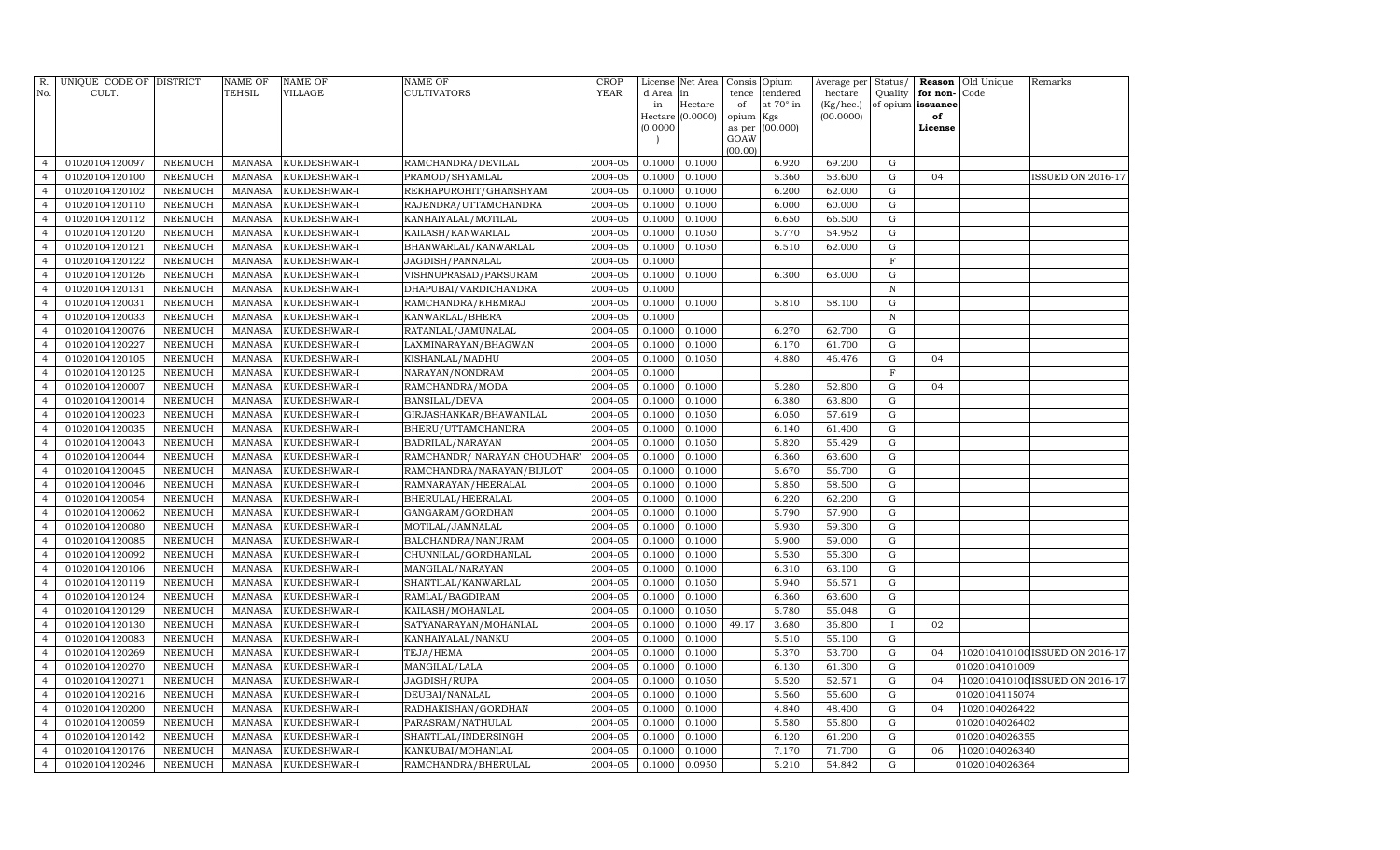| No.            | R. UNIQUE CODE OF DISTRICT<br>CULT. |                | NAME OF<br>TEHSIL | <b>NAME OF</b><br>VILLAGE | <b>NAME OF</b><br><b>CULTIVATORS</b> | CROP<br>YEAR | d Area in | License Net Area Consis | tence           | Opium<br>tendered | Average per<br>hectare | Quality      | for non-          | Status/ Reason Old Unique<br>Code | Remarks                           |
|----------------|-------------------------------------|----------------|-------------------|---------------------------|--------------------------------------|--------------|-----------|-------------------------|-----------------|-------------------|------------------------|--------------|-------------------|-----------------------------------|-----------------------------------|
|                |                                     |                |                   |                           |                                      |              | in        | Hectare                 | of              | at 70° in         | (Kg/hec.)              |              | of opium issuance |                                   |                                   |
|                |                                     |                |                   |                           |                                      |              | (0.0000)  | Hectare (0.0000)        | opium<br>as per | Kgs<br>(00.000)   | (00.0000)              |              | of<br>License     |                                   |                                   |
|                |                                     |                |                   |                           |                                      |              |           |                         | GOAW            |                   |                        |              |                   |                                   |                                   |
|                |                                     |                |                   |                           |                                      |              |           |                         | (00.00)         |                   |                        |              |                   |                                   |                                   |
| $\overline{4}$ | 01020104120273                      | NEEMUCH        | MANASA            | KUKDESHWAR-I              | HUKMICHANDRA/KISHANLAL               | 2004-05      | 0.1000    | 0.1050                  |                 | 5.880             | 56.000                 | G            |                   | 01020104026356                    |                                   |
| $\overline{4}$ | 01020104120158                      | <b>NEEMUCH</b> | MANASA            | KUKDESHWAR-I              | GOPALKRISHNA/BHUWANISHANKAR          | 2004-05      | 0.1000    | 0.1000                  |                 | 5.780             | 57.800                 | ${\rm G}$    |                   | 01020104026383                    |                                   |
| $\overline{4}$ | 01020104120053                      | NEEMUCH        | MANASA            | KUKDESHWAR-I              | KAILASH/MOHANLAL                     | 2004-05      | 0.1000    | 0.1000                  |                 | 5.980             | 59.800                 | ${\rm G}$    |                   | 01020104142025                    |                                   |
| $\overline{4}$ | 01020104120166                      | NEEMUCH        | MANASA            | KUKDESHWAR-I              | PRABHULAL/MANGILAL                   | 2004-05      | 0.1000    |                         |                 |                   |                        | $\, {\rm N}$ |                   | 01020104026382                    |                                   |
| $\overline{4}$ | 01020104120204                      | NEEMUCH        | MANASA            | KUKDESHWAR-I              | NANDUBAI/HEERALAL                    | 2004-05      | 0.1000    |                         |                 |                   |                        | $\mathbf F$  |                   | 01020104026462                    |                                   |
| $\overline{4}$ | 01020104120004                      | NEEMUCH        | <b>MANASA</b>     | KUKDESHWAR-I              | KALULAL/CHUNNILAL                    | 2004-05      | 0.1000    |                         |                 |                   |                        | $\,$ N       |                   | 01020104026350                    |                                   |
| $\overline{4}$ | 01020104120082                      | NEEMUCH        | MANASA            | KUKDESHWAR-I              | NANURAM/NANDLAL                      | 2004-05      | 0.1000    |                         |                 |                   |                        | ${\bf N}$    |                   | 01020104026401                    |                                   |
| $\overline{4}$ | 01020104120148                      | <b>NEEMUCH</b> | <b>MANASA</b>     | KUKDESHWAR-I              | MOHANBAI/GORDHANSINGH                | 2004-05      | 0.1000    |                         |                 |                   |                        | $\, {\bf N}$ |                   | 01020104010196                    |                                   |
| $\overline{4}$ | 01020104120224                      | NEEMUCH        | <b>MANASA</b>     | KUKDESHWAR-I              | PRABHULAL/LAXMAN                     | 2004-05      | 0.1000    |                         |                 |                   |                        | $\, {\bf N}$ |                   | 01020104010216                    |                                   |
| $\overline{4}$ | 01020104108014                      | <b>NEEMUCH</b> | <b>MANASA</b>     | KOTHDI GUJRAT             | BHERU/DUDHA                          | 2004-05      | 0.1000    | 0.0900                  |                 | 5.380             | 59.778                 | ${\rm G}$    |                   |                                   | TRANSFER/ KADI KHURD              |
| $\overline{4}$ | 01020104108022                      | NEEMUCH        | <b>MANASA</b>     | KOTHDI GUJRAT             | BHANWARLAL/BHUWANA                   | 2004-05      | 0.1000    | 0.0900                  |                 | 5.200             | 57.778                 | ${\rm G}$    |                   |                                   | TRANSFER/ KADIKHURD               |
| $\overline{4}$ | 01020104108023                      | NEEMUCH        | <b>MANASA</b>     | KOTHDI GUJRAT             | MANGILAL/BAPULAL                     | 2004-05      | 0.1000    | 0.1050                  |                 | 5.860             | 55.810                 | ${\rm G}$    |                   |                                   | TRANSFER/ GANESHPURA              |
| $\overline{4}$ | 01020104108028                      | NEEMUCH        | <b>MANASA</b>     | KOTHDI GUJRAT             | DAYARAM/RAMDAYAL                     | 2004-05      | 0.1000    | 0.1000                  |                 | 6.330             | 63.300                 |              | 02                |                                   | <b>ISSUED /TRASFER GANESHPURA</b> |
| $\overline{4}$ | 01020104108029                      | NEEMUCH        | <b>MANASA</b>     | KOTHDI GUJRAT             | BAPU/JAYRAM                          | 2004-05      | 0.1000    | 0.0950                  |                 | 5.650             | 59.474                 | ${\rm G}$    |                   |                                   | TRANSFER/KADI KHURD               |
| $\overline{4}$ | 01020104108030                      | NEEMUCH        | MANASA            | KOTHDI GUJRAT             | MANGILAL/KISHANLAL                   | 2004-05      | 0.1000    | 0.1000                  |                 | 5.290             | 52.900                 | ${\rm G}$    | 04                |                                   | NAME CHANGE                       |
| $\overline{4}$ | 01020104108006                      | NEEMUCH        | MANASA            | KOTHDI GUJRAT             | RADHESHYAM/DEVILAL                   | 2004-05      | 0.1000    | 0.0950                  |                 | 5.020             | 52.842                 | ${\rm G}$    | 04                |                                   |                                   |
| $\overline{4}$ | 01020104108032                      | NEEMUCH        | <b>MANASA</b>     | KOTHDI GUJRAT             | MAGAN/JAIRAM                         | 2004-05      | 0.1000    | 0.0950                  |                 | 5.600             | 58.947                 | G            |                   |                                   | TRANSFER/ KADI KHURD              |
| $\overline{4}$ | 01020104115007                      | NEEMUCH        | MANASA            | KHADAWDA                  | SAJJANSINGH/SARDARSINGH              | 2004-05      | 0.1000    | 0.1000                  |                 | 5.620             | 56.200                 | G            |                   | 01020104146047                    |                                   |
| $\overline{4}$ | 01020104115010                      | NEEMUCH        | MANASA            | <b>KHADAWDA</b>           | KISHORKUMAR/SHIVSHANKAR              | 2004-05      | 0.1000    |                         |                 |                   |                        | $\, {\rm N}$ |                   | 01020104146048                    |                                   |
| $\overline{4}$ | 01020104115015                      | NEEMUCH        | MANASA            | KHADAWDA                  | PRABHULAL/AMRA                       | 2004-05      | 0.1000    | 0.1050                  |                 | 6.630             | 63.143                 | G            |                   |                                   |                                   |
| $\overline{4}$ | 01020104115022                      | <b>NEEMUCH</b> | <b>MANASA</b>     | <b>KHADAWDA</b>           | RAMESH/ONKAR                         | 2004-05      | 0.1000    | 0.1000                  |                 | 5.860             | 58.600                 | G            |                   |                                   |                                   |
| $\overline{4}$ | 01020104115025                      | <b>NEEMUCH</b> | MANASA            | <b>KHADAWDA</b>           | BHANWARLAL/CHUNNILAL                 | 2004-05      | 0.1000    | 0.1050                  |                 | 5.540             | 52.762                 | G            | 04                |                                   | <b>SSUED ON 2016-17</b>           |
| $\overline{4}$ | 01020104115029                      | <b>NEEMUCH</b> | MANASA            | <b>KHADAWDA</b>           | NANDIBAI/LAXMINARAYAN                | 2004-05      | 0.100     | 0.1000                  |                 | 5.240             | 52.400                 | G            | 04                |                                   | SSUED ON 2016-17                  |
| $\overline{4}$ | 01020104115033                      | <b>NEEMUCH</b> | <b>MANASA</b>     | <b>KHADAWDA</b>           | NARAYAN/CHUNNILAL                    | 2004-05      | 0.1000    | 0.1000                  |                 | 6.080             | 60.800                 | G            |                   |                                   |                                   |
| $\overline{4}$ | 01020104115040                      | <b>NEEMUCH</b> | <b>MANASA</b>     | <b>KHADAWDA</b>           | ONKARSINGH/SHIVSINGH                 | 2004-05      | 0.100     | 0.1000                  |                 | 5.390             | 53.900                 | G            | 04                |                                   | SSUED ON 2016-17                  |
| $\overline{4}$ | 01020104115042                      | <b>NEEMUCH</b> | <b>MANASA</b>     | <b>KHADAWDA</b>           | MANNIBAI/NANURAM                     | 2004-05      | 0.1000    | 0.0950                  |                 | 5.970             | 62.842                 | G            |                   |                                   |                                   |
| $\overline{4}$ | 01020104115052                      | <b>NEEMUCH</b> | <b>MANASA</b>     | <b>KHADAWDA</b>           | <b>BHERU/KEDAR</b>                   | 2004-05      | 0.1000    | 0.1050                  |                 | 5.970             | 56.857                 | G            |                   |                                   |                                   |
| $\overline{4}$ | 01020104115056                      | <b>NEEMUCH</b> | <b>MANASA</b>     | <b>KHADAWDA</b>           | ONKAR/DHURA                          | 2004-05      | 0.1000    | 0.1000                  |                 | 6.230             | 62.300                 | G            |                   |                                   |                                   |
| $\overline{4}$ | 01020104115059                      | <b>NEEMUCH</b> | <b>MANASA</b>     | <b>KHADAWDA</b>           | SARJUBAI/LALA                        | 2004-05      | 0.1000    | 0.1050                  |                 | 6.550             | 62.381                 | G            |                   |                                   |                                   |
| $\overline{4}$ | 01020104115070                      | <b>NEEMUCH</b> | <b>MANASA</b>     | <b>KHADAWDA</b>           | MANOHAR SINGH/LAL SINGH              | 2004-05      | 0.1000    | 0.1000                  |                 | 6.030             | 60.300                 | G            |                   |                                   |                                   |
| $\overline{4}$ | 01020104115027                      | NEEMUCH        | <b>MANASA</b>     | <b>KHADAWDA</b>           | RATANLAL/JAISINGH                    | 2004-05      | 0.100     | 0.1000                  |                 | 5.330             | 53.300                 | G            | 04                |                                   | <b>SSUED ON 2009-10</b>           |
| $\overline{4}$ | 01020104115034                      | <b>NEEMUCH</b> | <b>MANASA</b>     | <b>KHADAWDA</b>           | RUPA/SHYAMA                          | 2004-05      | 0.1000    | 0.0900                  |                 | 5.050             | 56.111                 | G            |                   |                                   |                                   |
| $\overline{4}$ | 01020104115020                      | NEEMUCH        | <b>MANASA</b>     | <b>KHADAWDA</b>           | NATHU/DEVA                           | 2004-05      | 0.100     | 0.1050                  |                 | 5.860             | 55.810                 | G            |                   |                                   |                                   |
| $\overline{4}$ | 01020104115024                      | <b>NEEMUCH</b> | <b>MANASA</b>     | <b>KHADAWDA</b>           | MOHANBAI/BHANWARSINGH                | 2004-05      | 0.1000    | 0.1050                  |                 | 6.050             | 57.619                 | G            |                   |                                   |                                   |
| $\overline{4}$ | 01020104115013                      | NEEMUCH        | <b>MANASA</b>     | <b>KHADAWDA</b>           | BHARATSINGH/SAJJANSINGH              | 2004-05      | 0.1000    |                         |                 |                   |                        | $\mathbf N$  |                   |                                   |                                   |
| $\overline{4}$ | 01020104115031                      | NEEMUCH        | <b>MANASA</b>     | <b>KHADAWDA</b>           | KISHORE/KEDAR                        | 2004-05      | 0.1000    | 0.1050                  |                 | 5.380             | 51.238                 | G            | 04                |                                   |                                   |
| $\overline{4}$ | 01020104115035                      | NEEMUCH        | <b>MANASA</b>     | <b>KHADAWDA</b>           | UMRAWBAI/BHERULAL                    | 2004-05      | 0.1000    | 0.1000                  |                 | 5.980             | 59.800                 | G            |                   |                                   |                                   |
| $\overline{4}$ | 01020104115021                      | NEEMUCH        | <b>MANASA</b>     | <b>KHADAWDA</b>           | BAPULAL/JAGANNATH                    | 2004-05      | 0.1000    | 0.0950                  |                 | 5.470             | 57.579                 | G            |                   | 01020104116055                    |                                   |
| $\overline{4}$ | 01020104115062                      | NEEMUCH        | <b>MANASA</b>     | <b>KHADAWDA</b>           | PRAHLADKUNWAR/VIJAYKUNWAR            | 2004-05      | 0.1000    | 0.1000                  |                 | 5.860             | 58.600                 | G            |                   | 01020104010119                    |                                   |
| $\overline{4}$ | 01020104146001                      | NEEMUCH        | <b>MANASA</b>     | KADI KHURD                | KACHRU/KISHANLAL                     | 2004-05      | 0.1000    | 0.0950                  |                 | 6.000             | 63.158                 | G            |                   |                                   |                                   |
| $\overline{4}$ | 01020104146002                      | NEEMUCH        | <b>MANASA</b>     | KADI KHURD                | BHERULAL/GANGARAM                    | 2004-05      | 0.1000    | 0.0900                  |                 | 5.530             | 61.444                 | G            |                   |                                   |                                   |
| $\overline{4}$ | 01020104146003                      | <b>NEEMUCH</b> | <b>MANASA</b>     | KADI KHURD                | DEVILAL/UDAIRAM                      | 2004-05      | 0.1000    | 0.0950                  |                 | 5.780             | 60.842                 | $\mathbf G$  |                   |                                   |                                   |
| $\overline{4}$ | 01020104146005                      | NEEMUCH        | MANASA            | KADI KHURD                | RAMLAL/HEERA                         | 2004-05      | 0.1000    | 0.0950                  |                 | 5.400             | 56.842                 | $\mathbf G$  | 05                |                                   | <b>SSUED ON 2009-10</b>           |
| $\overline{4}$ | 01020104146007                      | <b>NEEMUCH</b> | MANASA            | <b>KADI KHURD</b>         | HARIRAM/NONDRAM                      | 2004-05      | 0.1000    | 0.0950                  |                 | 5.710             | 60.105                 | ${\rm G}$    |                   |                                   |                                   |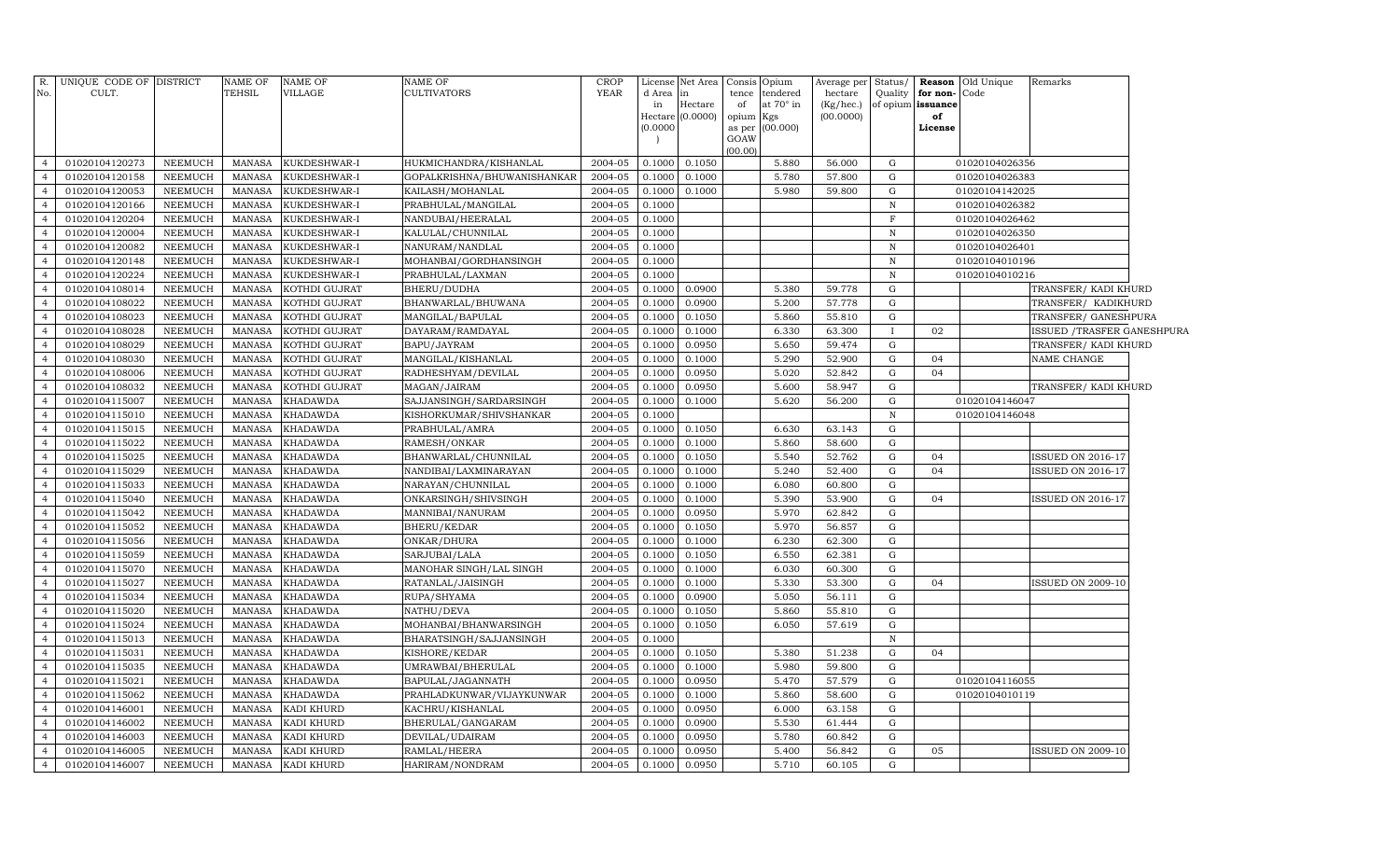| R.<br>No.                        | UNIQUE CODE OF DISTRICT<br>CULT. |                                  | <b>NAME OF</b><br>TEHSIL       | <b>NAME OF</b><br>VILLAGE        | NAME OF<br><b>CULTIVATORS</b>         | <b>CROP</b><br><b>YEAR</b> | d Area<br>in<br>(0.0000) | License Net Area<br>in<br>Hectare<br>Hectare (0.0000) | Consis<br>tence<br>of<br>opium<br>as per | Opium<br>tendered<br>at 70° in<br>Kgs<br>(00.000) | Average per<br>hectare<br>(Kg/hec.)<br>(00.0000) | Status/             | Quality for non-Code<br>of opium issuance<br>of<br>License | <b>Reason</b> Old Unique | Remarks                        |
|----------------------------------|----------------------------------|----------------------------------|--------------------------------|----------------------------------|---------------------------------------|----------------------------|--------------------------|-------------------------------------------------------|------------------------------------------|---------------------------------------------------|--------------------------------------------------|---------------------|------------------------------------------------------------|--------------------------|--------------------------------|
|                                  |                                  |                                  |                                |                                  |                                       |                            |                          |                                                       | GOAW<br>(00.00)                          |                                                   |                                                  |                     |                                                            |                          |                                |
| $\overline{4}$                   | 01020104146008                   | <b>NEEMUCH</b>                   | <b>MANASA</b>                  | KADI KHURD                       | GANGARAM / PARTHA                     | 2004-05                    | 0.1000                   | 0.1000                                                |                                          | 6.070                                             | 60.700                                           | G                   |                                                            |                          |                                |
| $\overline{4}$                   | 01020104146010                   | <b>NEEMUCH</b>                   | <b>MANASA</b>                  | KADI KHURD                       | MEGHRAJ/UDAIRAM                       | 2004-05                    | 0.1000                   | 0.1000                                                |                                          | 6.540                                             | 65.400                                           | G                   |                                                            |                          |                                |
| $\overline{4}$                   | 01020104146012                   | <b>NEEMUCH</b>                   | <b>MANASA</b>                  | KADI KHURD                       | JITRAM/GANGARAM                       | 2004-05                    | 0.1000                   | 0.1000                                                |                                          | 6.290                                             | 62.900                                           | ${\rm G}$           |                                                            |                          |                                |
| $\overline{4}$                   | 01020104146013                   | <b>NEEMUCH</b>                   | <b>MANASA</b>                  | KADI KHURD                       | BHANWARILAL/KACHRU                    | 2004-05                    | 0.1000                   |                                                       |                                          |                                                   |                                                  | $\mathbf F$         |                                                            |                          |                                |
| $\overline{4}$                   | 01020104146014                   | <b>NEEMUCH</b>                   | <b>MANASA</b>                  | KADI KHURD                       | SITARAM/KISHANLAL                     | 2004-05                    | 0.1000                   | 0.1000                                                |                                          | 5.890                                             | 58.900                                           | ${\rm G}$           |                                                            |                          |                                |
| $\overline{4}$                   | 01020104146015                   | <b>NEEMUCH</b>                   | <b>MANASA</b>                  | KADI KHURD                       | GOPAL/RATANLAL                        | 2004-05                    | 0.1000                   | 0.1000                                                |                                          | 6.360                                             | 63.600                                           | ${\rm G}$           |                                                            |                          |                                |
| $\overline{4}$                   | 01020104146016                   | <b>NEEMUCH</b>                   | <b>MANASA</b>                  | KADI KHURD                       | BHAGIRATH/BAGDU                       | 2004-05                    | 0.1000                   | 0.1000                                                |                                          | 6.370                                             | 63.700                                           | ${\rm G}$           |                                                            |                          |                                |
| $\overline{4}$                   | 01020104146017                   | <b>NEEMUCH</b>                   | <b>MANASA</b>                  | KADI KHURD                       | RAMESH/BAPULAL                        | 2004-05                    | 0.1000                   | 0.0900                                                |                                          | 5.490                                             | 61.000                                           | G                   |                                                            |                          |                                |
| $\overline{4}$                   | 01020104146018                   | NEEMUCH                          | <b>MANASA</b>                  | KADI KHURD                       | PRABHULAL/KANIRAM                     | 2004-05                    | 0.1000                   |                                                       |                                          |                                                   |                                                  | $\mathbf F$         |                                                            |                          |                                |
| $\overline{4}$                   | 01020104146019                   | <b>NEEMUCH</b>                   | <b>MANASA</b>                  | KADI KHURD                       | PRAKASHGIR/RAMAGIR                    | 2004-05                    | 0.1000                   | 0.1000                                                |                                          | 6.340                                             | 63.400                                           | G                   |                                                            |                          |                                |
| $\overline{4}$                   | 01020104146020                   | <b>NEEMUCH</b>                   | <b>MANASA</b>                  | KADI KHURD                       | BHAGWAN/RAMLAL                        | 2004-05                    | 0.1000                   | 0.1000                                                |                                          | 6.270                                             | 62.700                                           | ${\rm G}$           |                                                            |                          |                                |
| $\overline{4}$                   | 01020104146021                   | <b>NEEMUCH</b>                   | <b>MANASA</b>                  | KADI KHURD                       | CHHAGANLAL/KANIRAM                    | 2004-05                    | 0.1000                   | 0.0900                                                |                                          | 5.180                                             | 57.556                                           | G                   |                                                            |                          |                                |
| $\overline{4}$                   | 01020104146022                   | <b>NEEMUCH</b>                   | <b>MANASA</b>                  | KADI KHURD                       | JAMNALAL/HANSRAJ                      | 2004-05                    | 0.1000                   | 0.0950                                                |                                          | 6.030                                             | 63.474                                           | ${\rm G}$           |                                                            |                          |                                |
| $\overline{4}$                   | 01020104146023                   | <b>NEEMUCH</b>                   | <b>MANASA</b>                  | KADI KHURD                       | NANIBAI/KHEMRAJ                       | 2004-05                    | 0.1000                   | 0.0950                                                |                                          | 6.010                                             | 63.263                                           | G                   |                                                            |                          |                                |
| $\overline{4}$                   | 01020104146024                   | <b>NEEMUCH</b>                   | <b>MANASA</b>                  | KADI KHURD                       | RAMLAL/KALUGIR                        | 2004-05                    | 0.1000                   | 0.1000                                                |                                          | 6.260                                             | 62.600                                           | ${\rm G}$           |                                                            |                          |                                |
| $\overline{4}$                   | 01020104146025                   | <b>NEEMUCH</b>                   | <b>MANASA</b>                  | KADI KHURD                       | RATANLAL/MANNA                        | 2004-05                    | 0.1000                   | 0.0900                                                |                                          | 5.650                                             | 62.778                                           | G                   |                                                            |                          |                                |
| $\overline{4}$                   | 01020104146026                   | <b>NEEMUCH</b>                   | <b>MANASA</b>                  | KADI KHURD                       | NANDA/BHONA                           | 2004-05                    | 0.1000                   | 0.1050                                                |                                          | 5.390                                             | 51.333                                           | ${\rm G}$           | 04                                                         |                          | <b>ISSUED ON 2016-17</b>       |
| $\overline{4}$                   | 01020104146028                   | <b>NEEMUCH</b>                   | <b>MANASA</b>                  | KADI KHURD                       | MOTILAL/MEGHRAJ                       | 2004-05                    | 0.1000                   | 0.0950                                                |                                          | 5.970                                             | 62.842                                           | G                   |                                                            |                          |                                |
| $\overline{4}$                   | 01020104146029                   | NEEMUCH                          | <b>MANASA</b>                  | KADI KHURD                       | JAYSINGH/KUNWRA                       | 2004-05                    | 0.1000                   | 0.0950                                                |                                          | 6.180                                             | 65.053                                           | ${\rm G}$           |                                                            |                          |                                |
| $\overline{4}$                   | 01020104146030                   | <b>NEEMUCH</b>                   | <b>MANASA</b>                  | KADI KHURD                       | MOTIYABAI/VAKHTAWAR                   | 2004-05                    | 0.1000                   | 0.0950                                                |                                          | 5.610                                             | 59.053                                           | ${\rm G}$           |                                                            |                          |                                |
| $\overline{4}$                   | 01020104146031                   | <b>NEEMUCH</b>                   | <b>MANASA</b>                  | KADI KHURD                       | GHISADAS/MANGUDAS                     | 2004-05                    | 0.1000                   |                                                       |                                          |                                                   |                                                  | $\mathbf F$         |                                                            |                          |                                |
| $\overline{4}$                   | 01020104146033                   | <b>NEEMUCH</b>                   | <b>MANASA</b>                  | KADI KHURD                       | TULSIBAI/MEGHA                        | 2004-05                    | 0.1000                   | 0.1050                                                |                                          | 5.590                                             | 53.238                                           | ${\rm G}$           | 04                                                         |                          | <b>ISSUED ON 2009-10</b>       |
| $\overline{4}$                   | 01020104146036                   | <b>NEEMUCH</b>                   | <b>MANASA</b>                  | KADI KHURD                       | <b>KESHAR BAI/BADRILAL</b>            | 2004-05                    | 0.1000                   | 0.1000                                                |                                          | 6.030                                             | 60.300                                           | ${\rm G}$           |                                                            |                          | NAME CHANGE                    |
| $\overline{4}$                   | 01020104146037                   | <b>NEEMUCH</b>                   | <b>MANASA</b>                  | KADI KHURD                       | SHYAMLAL/BADRILAL                     | 2004-05                    | 0.1000                   | 0.0950                                                |                                          | 6.150                                             | 64.737                                           | G                   |                                                            |                          |                                |
| $\overline{4}$                   | 01020104146038                   | <b>NEEMUCH</b>                   | <b>MANASA</b>                  | KADI KHURD                       | DEVILAL/BANSHILAL                     | 2004-05                    | 0.1000                   |                                                       |                                          |                                                   |                                                  | $\mathbf F$         |                                                            |                          |                                |
| $\overline{4}$                   | 01020104146011                   | <b>NEEMUCH</b>                   | <b>MANASA</b>                  | KADI KHURD                       | SHYAMUDAS/PRABHUDAS                   | 2004-05                    | 0.1000                   | 0.0950                                                |                                          | 6.010                                             | 63.263                                           | G                   |                                                            |                          |                                |
| $\overline{4}$                   | 01020104146006                   | <b>NEEMUCH</b>                   | <b>MANASA</b>                  | KADI KHURD                       | MODIRAM/RAMA                          | 2004-05                    | 0.1000                   | 0.0950                                                |                                          | 5.760                                             | 60.632                                           | ${\rm G}$           |                                                            |                          |                                |
| $\overline{4}$                   | 01020104146041                   | <b>NEEMUCH</b>                   | <b>MANASA</b>                  | KADI KHURD                       | SEETARAM/HEERAJI                      | 2004-05                    | 0.1000                   | 0.0950                                                |                                          | 6.330                                             | 66.632                                           | G                   |                                                            |                          |                                |
| $\overline{4}$                   | 01020104146044                   | <b>NEEMUCH</b>                   | <b>MANASA</b>                  | KADI KHURD                       | RODA/KISHNA                           | 2004-05                    | 0.1000                   |                                                       |                                          |                                                   |                                                  | $\, {\bf N}$        |                                                            |                          | TRANSFER/ HATUNIA              |
| $\overline{4}$                   | 01020104146053                   | NEEMUCH                          | <b>MANASA</b>                  | KADI KHURD                       | GOPIBAI/RATANDAS                      | 2004-05                    | 0.1000                   | 0.0950                                                |                                          | 5.520                                             | 58.105                                           | G                   |                                                            |                          |                                |
| $\overline{4}$                   | 01020104146057                   | NEEMUCH                          | MANASA                         | KADI KHURD                       | HAJARI/MEGHA                          | 2004-05                    | 0.1000                   | 0.0900                                                |                                          | 5.460                                             | 60.667                                           | ${\rm G}$           |                                                            | 01020104102002           |                                |
| $\overline{4}$<br>$\overline{4}$ | 01020104146034                   | <b>NEEMUCH</b>                   | <b>MANASA</b>                  | KADI KHURD                       | RAMKUNWARIBAI/GOPAL                   | 2004-05<br>2004-05         | 0.1000                   | 0.1000                                                |                                          | 5.110                                             | 51.100                                           | G<br>${\rm G}$      | 04                                                         |                          | 102010414303 ISSUED ON 2016-17 |
|                                  | 01020104146058                   | NEEMUCH                          | <b>MANASA</b>                  | KADI KHURD                       | HAMERIBAI/RATANLAL                    |                            | 0.1000                   | 0.1000                                                |                                          | 6.300                                             | 63.000                                           |                     |                                                            | 01020104110026           |                                |
| $\overline{4}$<br>$\overline{4}$ | 01020104146059                   | <b>NEEMUCH</b>                   | <b>MANASA</b>                  | KADI KHURD                       | BHAGIRATH/UDAIRAM                     | 2004-05<br>2004-05         | 0.1000                   | 0.0950                                                |                                          | 6.220                                             | 65.474                                           | G                   |                                                            | 01020104119011           |                                |
| $\overline{4}$                   | 01020104146060                   | <b>NEEMUCH</b>                   | <b>MANASA</b>                  | KADI KHURD                       | TULSIBAI/BHUWANISINGH                 |                            | 0.1000                   |                                                       |                                          |                                                   |                                                  | $\, {\rm N}$        |                                                            | 01020104102001           |                                |
| $\overline{4}$                   | 01020104146061<br>01020104141003 | <b>NEEMUCH</b><br><b>NEEMUCH</b> | <b>MANASA</b><br><b>MANASA</b> | KADI KHURD<br><b>HANUMANTIYA</b> | NARAYANSINGH/BHUWANISINGH             | 2004-05<br>2004-05         | 0.1000<br>0.1000         | 0.1000                                                |                                          | 5.230                                             | 52.300                                           | $\,$ N<br>${\rm G}$ | 04                                                         | 01020104102005           | <b>ISSUED ON 2016-17</b>       |
| $\overline{4}$                   | 01020104141005                   | <b>NEEMUCH</b>                   | <b>MANASA</b>                  | <b>HANUMANTIYA</b>               | GATTUBAI/MANGILAL<br>KAMLABAI/BHAGWAN | 2004-05                    | 0.1000                   |                                                       |                                          |                                                   |                                                  | $\mathbf F$         |                                                            |                          |                                |
| $\overline{4}$                   | 01020104141006                   | <b>NEEMUCH</b>                   | <b>MANASA</b>                  | HANUMANTIYA                      | KAMLABAI/BHANWARLAL                   | 2004-05                    | 0.1000                   | 0.1000                                                |                                          | 5.720                                             | 57.200                                           | ${\rm G}$           |                                                            |                          |                                |
| $\overline{4}$                   | 01020104141008                   | <b>NEEMUCH</b>                   | <b>MANASA</b>                  | HANUMANTIYA                      | RADHESHYAM/FATEHCHANDRA               | 2004-05                    | 0.1000                   | 0.1000                                                |                                          | 6.000                                             | 60.000                                           | ${\rm G}$           |                                                            |                          |                                |
| $\overline{4}$                   | 01020104141009                   | <b>NEEMUCH</b>                   | <b>MANASA</b>                  | <b>HANUMANTIYA</b>               | HIMMATSINGH/PRATAPSINGH               | 2004-05                    | 0.1000                   |                                                       |                                          |                                                   |                                                  | $\mathbf F$         |                                                            |                          |                                |
| $\overline{4}$                   | 01020104141011                   | <b>NEEMUCH</b>                   | <b>MANASA</b>                  | <b>HANUMANTIYA</b>               | RAJARAM/MANGILAL                      | 2004-05                    | 0.1000                   | 0.1000                                                |                                          | 6.130                                             | 61.300                                           | ${\rm G}$           |                                                            |                          |                                |
| $\overline{4}$                   | 01020104141012                   | <b>NEEMUCH</b>                   | <b>MANASA</b>                  | HANUMANTIYA                      | RAMESHCHANDRA/KANWARLAL               | 2004-05                    | 0.1000                   | 0.1000                                                |                                          | 5.960                                             | 59.600                                           | G                   |                                                            |                          |                                |
| $\overline{4}$                   | 01020104141013                   | NEEMUCH                          | MANASA                         | <b>HANUMANTIYA</b>               | LAXMINARAYAN/CHAMPA                   | 2004-05                    | 0.1000                   | 0.1000                                                |                                          | 5.900                                             | 59.000                                           | G                   |                                                            |                          |                                |
|                                  |                                  |                                  |                                |                                  |                                       |                            |                          |                                                       |                                          |                                                   |                                                  |                     |                                                            |                          |                                |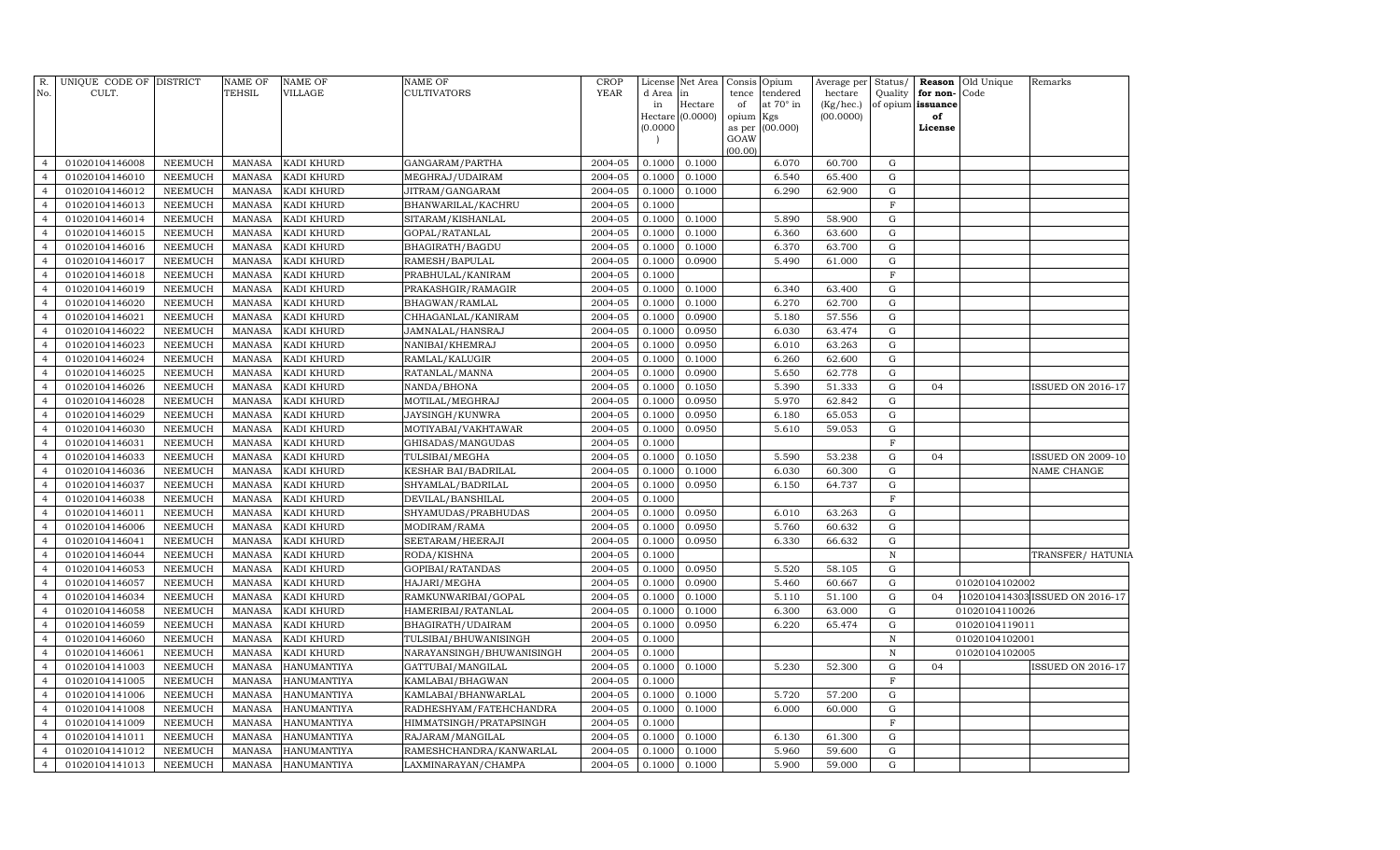|                | R. UNIQUE CODE OF DISTRICT |                | NAME OF       | <b>NAME OF</b>     | NAME OF                      | <b>CROP</b> |           | License Net Area              | Consis Opium    |                       | Average per            |              |                         | Status/ <b>Reason</b> Old Unique | Remarks                        |                                       |
|----------------|----------------------------|----------------|---------------|--------------------|------------------------------|-------------|-----------|-------------------------------|-----------------|-----------------------|------------------------|--------------|-------------------------|----------------------------------|--------------------------------|---------------------------------------|
| No.            | CULT.                      |                | <b>TEHSIL</b> | VILLAGE            | <b>CULTIVATORS</b>           | YEAR        | d Area in |                               | tence           | tendered<br>at 70° in | hectare                |              | Quality for non-Code    |                                  |                                |                                       |
|                |                            |                |               |                    |                              |             | in        | Hectare<br>Hectare $(0.0000)$ | of<br>opium Kgs |                       | (Kg/hec.)<br>(00.0000) |              | of opium issuance<br>of |                                  |                                |                                       |
|                |                            |                |               |                    |                              |             | (0.0000)  |                               | as per          | (00.000)              |                        |              | License                 |                                  |                                |                                       |
|                |                            |                |               |                    |                              |             |           |                               | GOAW            |                       |                        |              |                         |                                  |                                |                                       |
| $\overline{4}$ | 01020104141015             | NEEMUCH        | MANASA        | <b>HANUMANTIYA</b> | BADRILAL/BHAGWAN             | 2004-05     | 0.1000    | 0.1050                        | (00.00)         | 5.650                 | 53.810                 | G            | 04                      |                                  | <b>ISSUED ON 2016-17</b>       |                                       |
| $\overline{4}$ | 01020104141016             | <b>NEEMUCH</b> | MANASA        | <b>HANUMANTIYA</b> | MATHURALAL/NARAYAN           | 2004-05     | 0.1000    | 0.0950                        |                 | 5.350                 | 56.316                 | G            | 05                      |                                  | <b>ISSUED ON 2009-10</b>       |                                       |
| $\overline{4}$ | 01020104141018             | NEEMUCH        | MANASA        | <b>HANUMANTIYA</b> | PREMNARAYAN/PURALAL          | 2004-05     | 0.1000    | 0.1000                        |                 | 5.820                 | 58.200                 | G            |                         |                                  |                                |                                       |
| $\overline{4}$ | 01020104141020             | NEEMUCH        | MANASA        | HANUMANTIYA        | GANPAT/DEVILAL               | 2004-05     | 0.1000    | 0.1000                        |                 | 5.750                 | 57.500                 | G            |                         |                                  |                                |                                       |
| $\overline{4}$ | 01020104141021             | NEEMUCH        | <b>MANASA</b> | HANUMANTIYA        | MOHANLAL/SHANKARLAL          | 2004-05     | 0.1000    | 0.1000                        |                 | 5.260                 | 52.600                 | G            | 04                      |                                  | <b>ISSUED ON 2016-17</b>       |                                       |
| $\overline{4}$ | 01020104141022             | NEEMUCH        | MANASA        | HANUMANTIYA        | RAMSINGH/RATANLAL            | 2004-05     | 0.1000    | 0.1000                        |                 | 5.990                 | 59.900                 | G            |                         |                                  |                                |                                       |
| $\overline{4}$ | 01020104141023             | NEEMUCH        | <b>MANASA</b> | HANUMANTIYA        | BHANWARLAL/NARAYAN           | 2004-05     | 0.1000    | 0.1050                        |                 | 6.440                 | 61.333                 | G            |                         |                                  |                                |                                       |
| $\overline{4}$ | 01020104141026             | NEEMUCH        | MANASA        | <b>HANUMANTIYA</b> | VAJJIBAI/PURALAL             | 2004-05     | 0.1000    |                               |                 |                       |                        | $\mathbf F$  |                         |                                  |                                |                                       |
| $\overline{4}$ | 01020104141030             | NEEMUCH        | <b>MANASA</b> | HANUMANTIYA        | VAJJIBAI/BHERA               | 2004-05     | 0.1000    | 0.0900                        |                 | 5.860                 | 65.111                 | G            |                         |                                  |                                |                                       |
| $\overline{4}$ | 01020104141031             | <b>NEEMUCH</b> | MANASA        | <b>HANUMANTIYA</b> | RAMESH/NATHU                 | 2004-05     | 0.1000    | 0.0950                        |                 | 5.370                 | 56.526                 | G            |                         |                                  |                                |                                       |
| $\overline{4}$ | 01020104141043             | <b>NEEMUCH</b> | MANASA        | <b>HANUMANTIYA</b> | VARDICHANDRA/BADRILAL        | 2004-05     | 0.1000    | 0.0850                        |                 | 4.730                 | 55.647                 | G            | 05                      |                                  | <b>ISSUED ON 2009-10</b>       |                                       |
| $\overline{4}$ | 01020104141007             | <b>NEEMUCH</b> | MANASA        | <b>HANUMANTIYA</b> | NARAYAN/BHONA                | 2004-05     | 0.1000    | 0.1000                        |                 | 6.230                 | 62.300                 | G            |                         |                                  |                                |                                       |
| $\overline{4}$ | 01020104141045             | <b>NEEMUCH</b> | MANASA        | HANUMANTIYA        | KAJODIMAL/PARTHA             | 2004-05     | 0.1000    | 0.1050                        |                 | 5.110                 | 48.667                 | ${\rm G}$    | 04                      |                                  | <b>ISSUED ON 2016-17</b>       |                                       |
| $\overline{4}$ | 01020104141035             | <b>NEEMUCH</b> | MANASA        | <b>HANUMANTIYA</b> | RAMKISHAN/PARTHA             | 2004-05     | 0.1000    | 0.1000                        |                 | 2.470                 | 24.700                 | $\mathbf{I}$ | 02                      |                                  |                                |                                       |
| $\overline{4}$ | 01020104141027             | <b>NEEMUCH</b> | MANASA        | <b>HANUMANTIYA</b> | RADHESHYAM/BOTLAL            | 2004-05     | 0.1000    |                               |                 |                       |                        | $\mathbf F$  |                         |                                  |                                |                                       |
| $\overline{4}$ | 01020104141046             | <b>NEEMUCH</b> | <b>MANASA</b> | HANUMANTIYA        | BAGDIBAI/RAMCHANDRA          | 2004-05     | 0.1000    | 0.1000                        |                 | 5.520                 | 55.200                 | G            |                         |                                  |                                |                                       |
| $\overline{4}$ | 01020106100004             | <b>NEEMUCH</b> | <b>MANASA</b> | <b>GANESHPURA</b>  | JAGANNATH/BHONA              | 2004-05     | 0.1000    | 0.1000                        |                 | 6.400                 | 64.000                 | G            |                         |                                  |                                |                                       |
| $\overline{4}$ | 01020106100005             | <b>NEEMUCH</b> | <b>MANASA</b> | <b>GANESHPURA</b>  | BHERULAL/NANDLAL             | 2004-05     | 0.1000    | 0.1050                        |                 | 6.400                 | 60.952                 | G            |                         |                                  |                                |                                       |
| $\overline{4}$ | 01020106100024             | <b>NEEMUCH</b> | <b>MANASA</b> | <b>GANESHPURA</b>  | RAMDAYAL/KISHANLAL           | 2004-05     | 0.1000    | 0.1000                        |                 | 5.960                 | 59.600                 | ${\rm G}$    |                         |                                  | NAME CHANGE                    |                                       |
| $\overline{4}$ | 01020106100042             | <b>NEEMUCH</b> | <b>MANASA</b> | <b>GANESHPURA</b>  | JAGDISH/GANESH               | 2004-05     | 0.1000    | 0.1000                        |                 | 1.040                 | 10.400                 |              | 02                      |                                  |                                |                                       |
| $\overline{4}$ | 01020106100044             | <b>NEEMUCH</b> | <b>MANASA</b> | <b>GANESHPURA</b>  | KANHAIYALAL/UDA              | 2004-05     | 0.1000    | 0.1000                        |                 | 5.150                 | 51.500                 | ${\rm G}$    | 04                      |                                  |                                |                                       |
| $\overline{4}$ | 01020106100059             | <b>NEEMUCH</b> | <b>MANASA</b> | <b>GANESHPURA</b>  | BHONIRAM/CHUNNILAL           | 2004-05     | 0.1000    | 0.1000                        |                 | 1.610                 | 16.100                 | G            | 04                      |                                  |                                |                                       |
| $\overline{4}$ | 01020106100077             | <b>NEEMUCH</b> | <b>MANASA</b> | <b>GANESHPURA</b>  | UDIBAI/RAMA                  | 2004-05     | 0.1000    | 0.0950                        |                 | 5.740                 | 60.421                 | ${\rm G}$    |                         |                                  |                                |                                       |
| $\overline{4}$ | 01020106100081             | <b>NEEMUCH</b> | <b>MANASA</b> | <b>GANESHPURA</b>  | OMPRAKASH/AMBARAM            | 2004-05     | 0.1000    | 0.1000                        |                 | 5.920                 | 59.200                 | G            |                         |                                  |                                |                                       |
| $\overline{4}$ | 01020106100082             | <b>NEEMUCH</b> | <b>MANASA</b> | <b>GANESHPURA</b>  | GHISA/PURA                   | 2004-05     | 0.1000    | 0.0950                        |                 | 5.350                 | 56.316                 | $\mathbf G$  |                         |                                  |                                |                                       |
| $\overline{4}$ | 01020106100086             | <b>NEEMUCH</b> | <b>MANASA</b> | <b>GANESHPURA</b>  | AMBALAL/BAPULAL              | 2004-05     | 0.1000    | 0.1050                        |                 | 3.250                 | 30.952                 | G            | 04                      |                                  | <b>ISSUED ON 2016-17</b>       |                                       |
| $\overline{4}$ | 01020106100087             | <b>NEEMUCH</b> | <b>MANASA</b> | <b>GANESHPURA</b>  | SUKHIBAI/MOHANLAL            | 2004-05     | 0.1000    | 0.0950                        |                 | 5.740                 | 60.421                 | $\mathbf G$  |                         |                                  |                                |                                       |
| $\overline{4}$ | 01020106100047             | <b>NEEMUCH</b> | <b>MANASA</b> | <b>GANESHPURA</b>  | GOPAL/JAGANNATH              | 2004-05     | 0.1000    |                               |                 |                       |                        | $\mathbf F$  |                         |                                  |                                |                                       |
| $\overline{4}$ | 01020106100036             | <b>NEEMUCH</b> | <b>MANASA</b> | <b>GANESHPURA</b>  | FULCHANDRA/RATANLAL          | 2004-05     | 0.1000    | 0.1000                        |                 | 4.160                 | 41.600                 | ${\rm G}$    | 04                      |                                  |                                |                                       |
| $\overline{4}$ | 01020106100089             | <b>NEEMUCH</b> | MANASA        | <b>GANESHPURA</b>  | FULCHANDRA/PRABHULAL         | 2004-05     | 0.1000    |                               |                 |                       |                        | F            |                         | 01020104010110                   |                                |                                       |
| $\overline{4}$ | 01020104142004             | <b>NEEMUCH</b> | <b>MANASA</b> | <b>FOFLIYA</b>     | /SUNDERBAI/KHEMRAJ           | 2004-05     | 0.1000    | 0.1050                        |                 | 5.710                 | 54.381                 | $\mathbf G$  |                         |                                  |                                |                                       |
| $\overline{4}$ | 01020104142008             | <b>NEEMUCH</b> | <b>MANASA</b> | <b>FOFLIYA</b>     | GOPAL/BHERULAL               | 2004-05     | 0.1000    | 0.1050                        |                 | 5.570                 | 53.048                 | ${\rm G}$    | 04                      |                                  | <b>ISSUED ON 2016-17</b>       |                                       |
| $\overline{4}$ | 01020104142012             | <b>NEEMUCH</b> | <b>MANASA</b> | <b>FOFLIYA</b>     | MOHANLAL/NATHULAL            | 2004-05     | 0.1000    | 0.1000                        |                 | 5.510                 | 55.100                 | ${\rm G}$    |                         |                                  |                                |                                       |
| $\overline{4}$ | 01020104142015             | <b>NEEMUCH</b> | <b>MANASA</b> | <b>FOFLIYA</b>     | DEVILAL/PANNALAL             | 2004-05     | 0.1000    | 0.1000                        |                 | 5.210                 | 52.100                 | $\mathbf G$  | 04                      |                                  |                                |                                       |
| $\overline{4}$ | 01020104142016             | <b>NEEMUCH</b> | <b>MANASA</b> | <b>FOFLIYA</b>     | CHANMAL/SATYANARAYAN         | 2004-05     | 0.1000    | 0.1000                        |                 | 6.600                 | 66.000                 | $\mathbf G$  |                         |                                  |                                |                                       |
| $\overline{4}$ | 01020104142017             | <b>NEEMUCH</b> | MANASA        | <b>FOFLIYA</b>     | KALURAM/JAGANNATH            | 2004-05     | 0.1000    | 0.1000                        |                 | 5.130                 | 51.300                 | $\mathbf G$  | 04                      |                                  | ISSUED ON 2016-17              |                                       |
| $\overline{4}$ | 01020104142007             | <b>NEEMUCH</b> | <b>MANASA</b> | <b>FOFLIYA</b>     | PURALAL/VARDICHAND           | 2004-05     | 0.1000    | 0.1000                        |                 | 5.160                 | 51.600                 | ${\rm G}$    | 04                      |                                  |                                |                                       |
| $\overline{4}$ | 01020104142001             | <b>NEEMUCH</b> | <b>MANASA</b> | <b>FOFLIYA</b>     | KANA/MODA                    | 2004-05     | 0.1000    | 0.1050                        |                 | 5.720                 | 54.476                 | $\mathbf G$  | 09                      |                                  |                                | ISSUED ON 2009-10/TRANSFER KUKDESHWAR |
| $\overline{4}$ | 01020104142024             | <b>NEEMUCH</b> | <b>MANASA</b> | <b>FOFLIYA</b>     | SATYANARAYAN/LAXMANJI        | 2004-05     | 0.1000    | 0.0950                        |                 | 6.210                 | 65.368                 | $\mathbf G$  |                         |                                  | TRANSFER/KUKDESHWAR            |                                       |
| $\overline{4}$ | 01020104142014             | <b>NEEMUCH</b> | <b>MANASA</b> | <b>FOFLIYA</b>     | SITABAI/MANGILAL             | 2004-05     | 0.1000    | 0.0700                        |                 | 4.090                 | 58.429                 | $\mathbf G$  |                         | 01020104020200                   |                                |                                       |
| $\overline{4}$ | 01020104142006             | <b>NEEMUCH</b> | <b>MANASA</b> | <b>FOFLIYA</b>     | LAXMINARAYAN/BHERULAL        | 2004-05     | 0.1000    | 0.1000                        |                 | 4.930                 | 49.300                 | $\mathbf G$  | 04                      |                                  | 102010402020 ISSUED ON 2016-17 |                                       |
| $\overline{4}$ | 01020104142003             | <b>NEEMUCH</b> | <b>MANASA</b> | <b>FOFLIYA</b>     | BHUWANA/SAGIYA               | 2004-05     | 0.1000    | 0.1000                        |                 | 5.040                 | 50.400                 | $\mathbf G$  | 04                      | 1020104146045                    |                                |                                       |
| $\overline{4}$ | 01020104142011             | <b>NEEMUCH</b> | MANASA        | <b>FOFLIYA</b>     | KAILASHCHANDRA/BHERULAL CHHO | 2004-05     | 0.1000    | 0.1000                        |                 | 5.760                 | 57.600                 | $\mathbf G$  |                         | 01020104020201                   |                                |                                       |
| $\overline{4}$ | 01020104112005             | <b>NEEMUCH</b> | MANASA        | DEVRI SOMYA        | KANWARLAL/BHANWARLAL         | 2004-05     | 0.1000    | 0.0900                        |                 | 4.710                 | 52.333                 | $\mathbf G$  | 04                      |                                  | <b>ISSUED ON 2016-17</b>       |                                       |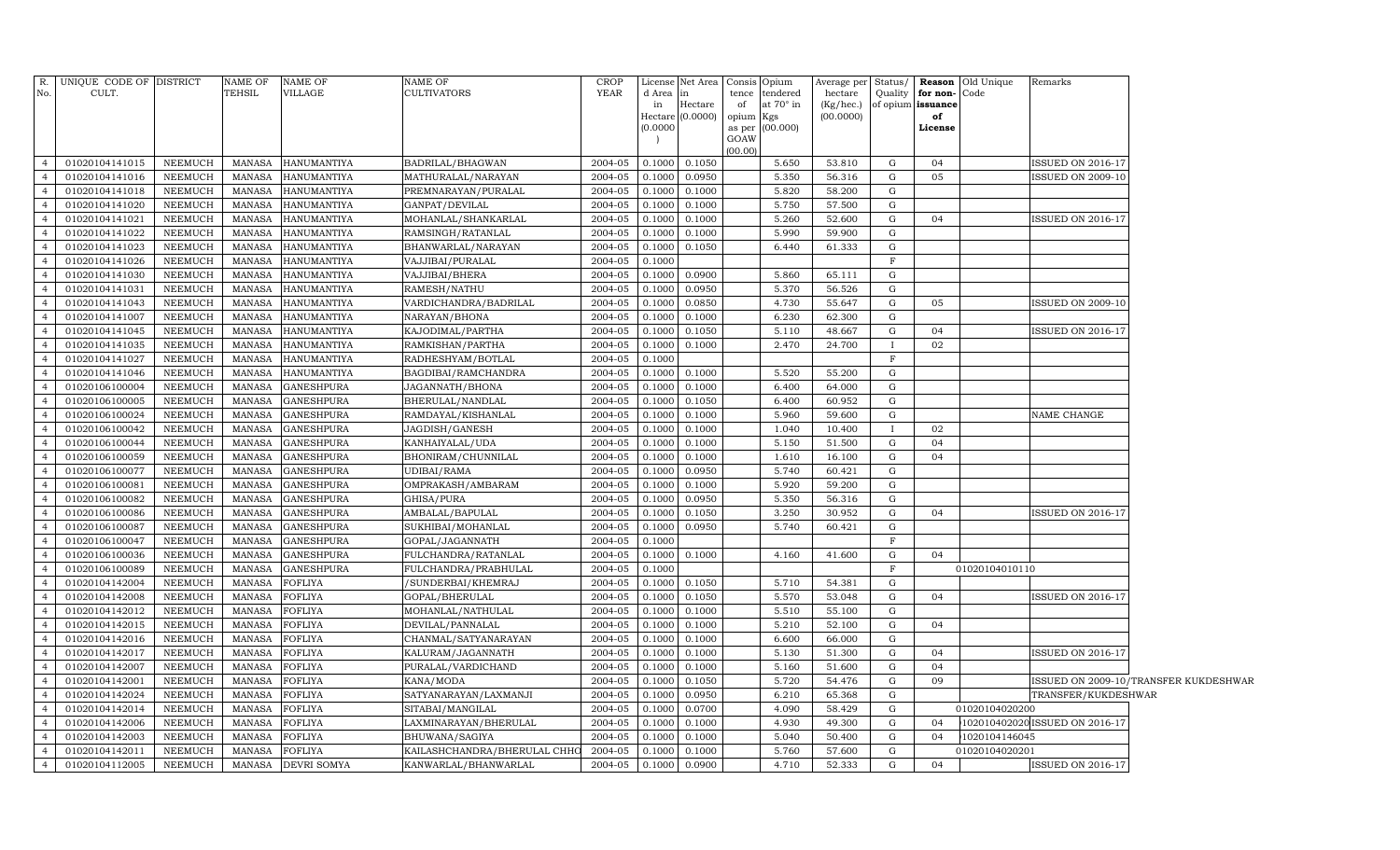| R.             | UNIQUE CODE OF DISTRICT |                | <b>NAME OF</b> | <b>NAME OF</b>     | NAME OF                  | <b>CROP</b> | License  | Net Area         | Consis              | Opium     | Average per | Status/        | Reason            | Old Unique     | Remarks                        |
|----------------|-------------------------|----------------|----------------|--------------------|--------------------------|-------------|----------|------------------|---------------------|-----------|-------------|----------------|-------------------|----------------|--------------------------------|
| No.            | CULT.                   |                | TEHSIL         | <b>VILLAGE</b>     | <b>CULTIVATORS</b>       | YEAR        | d Area   | in               | tence               | tendered  | hectare     | Quality        | for non-          | Code           |                                |
|                |                         |                |                |                    |                          |             | in       | Hectare          | of                  | at 70° in | (Kg/hec.)   |                | of opium issuance |                |                                |
|                |                         |                |                |                    |                          |             | (0.0000) | Hectare (0.0000) | opium Kgs<br>as per | (00.000)  | (00.0000)   |                | of<br>License     |                |                                |
|                |                         |                |                |                    |                          |             |          |                  | GOAW                |           |             |                |                   |                |                                |
|                |                         |                |                |                    |                          |             |          |                  | (00.00)             |           |             |                |                   |                |                                |
| $\overline{4}$ | 01020104112016          | <b>NEEMUCH</b> | <b>MANASA</b>  | <b>DEVRI SOMYA</b> | SAMRATHLAL/MANNALAL      | 2004-05     | 0.1000   | 0.0800           |                     | 5.890     | 73.625      | G              |                   |                |                                |
| $\overline{4}$ | 01020104112017          | <b>NEEMUCH</b> | <b>MANASA</b>  | <b>DEVRI SOMYA</b> | SAMPATLAL/MANNALAL       | 2004-05     | 0.1000   | 0.1050           |                     | 5.520     | 52.571      | ${\rm G}$      | 04                |                |                                |
| $\overline{4}$ | 01020104112019          | <b>NEEMUCH</b> | <b>MANASA</b>  | DEVRI SOMYA        | DHURIBAI/TEJA            | 2004-05     | 0.1000   | 0.1000           |                     | 5.590     | 55.900      | ${\bf G}$      |                   |                |                                |
| $\overline{4}$ | 01020104112025          | <b>NEEMUCH</b> | <b>MANASA</b>  | DEVRI SOMYA        | ANANTKUMAR/SAMPATLAL     | 2004-05     | 0.1000   |                  |                     |           |             | $\mathbf F$    |                   |                |                                |
| $\overline{4}$ | 01020104112026          | NEEMUCH        | <b>MANASA</b>  | DEVRI SOMYA        | BASANTKUMAR/SAMPATLAL    | 2004-05     | 0.1000   |                  |                     |           |             | $\mathbf F$    |                   |                |                                |
| $\overline{4}$ | 01020104112011          | <b>NEEMUCH</b> | <b>MANASA</b>  | DEVRI SOMYA        | MAHENDRA/SAMRATH         | 2004-05     | 0.1000   | 0.1050           |                     | 6.030     | 57.429      | ${\bf G}$      |                   |                |                                |
| $\overline{4}$ | 01020104112030          | NEEMUCH        | <b>MANASA</b>  | DEVRI SOMYA        | BALCHANDRA/NARAYAN       | 2004-05     | 0.1000   | 0.1000           |                     | 6.300     | 63.000      | ${\rm G}$      |                   |                | NAME CHANGE                    |
| $\overline{4}$ | 01020104112031          | <b>NEEMUCH</b> | <b>MANASA</b>  | DEVRI SOMYA        | HARISHSHANKAR/BALCHANDRA | 2004-05     | 0.1000   |                  |                     |           |             | $\mathbf F$    |                   |                |                                |
| $\overline{4}$ | 01020104112032          | NEEMUCH        | <b>MANASA</b>  | DEVRI SOMYA        | PANNALAL/JAGNNATH        | 2004-05     | 0.1000   | 0.0850           |                     | 5.540     | 65.176      | $\mathbf G$    |                   |                |                                |
| $\overline{4}$ | 01020104112033          | NEEMUCH        | <b>MANASA</b>  | DEVRI SOMYA        | SITARAM/RAGHUNATH        | 2004-05     | 0.1000   | 0.0950           |                     | 6.140     | 64.632      | ${\rm G}$      |                   |                |                                |
| $\overline{4}$ | 01020104112001          | <b>NEEMUCH</b> | <b>MANASA</b>  | DEVRI SOMYA        | VARDICHAND/UDA           | 2004-05     | 0.1000   | 0.1050           |                     | 6.180     | 58.857      | $\mathbf G$    |                   |                |                                |
| $\overline{4}$ | 01020104112028          | <b>NEEMUCH</b> | <b>MANASA</b>  | DEVRI SOMYA        | KOSHALYABAI/RUPCHANDRA   | 2004-05     | 0.1000   | 0.1000           |                     | 5.400     | 54.000      | ${\rm G}$      | 05                |                | <b>ISSUED ON 2009-10</b>       |
| $\overline{4}$ | 01020104112008          | <b>NEEMUCH</b> | <b>MANASA</b>  | DEVRI SOMYA        | LOKESHKUMAR/RUPCHANDRA   | 2004-05     | 0.1000   | 0.1050           |                     | 5.690     | 54.190      | ${\bf G}$      | 05                |                | 102010401017 ISSUED ON 2009-10 |
| $\overline{4}$ | 01020104112037          | <b>NEEMUCH</b> | <b>MANASA</b>  | DEVRI SOMYA        | KASTURIBAI/NARAYAN       | 2004-05     | 0.1000   |                  |                     |           |             | $\mathbf F$    |                   | 01010102143089 |                                |
| $\overline{4}$ | 01020104113002          | NEEMUCH        | <b>MANASA</b>  | DANTA              | BHANWARSINGH/SHERSINGH   | 2004-05     | 0.1000   | 0.1000           |                     | 5.610     | 56.100      | ${\bf G}$      |                   |                |                                |
| $\overline{4}$ | 01020104113007          | <b>NEEMUCH</b> | <b>MANASA</b>  | <b>DANTA</b>       | BHERULAL/NARAYAN         | 2004-05     | 0.1000   | 0.1050           |                     | 6.280     | 59.810      | ${\rm G}$      |                   |                |                                |
| $\overline{4}$ | 01020104113019          | <b>NEEMUCH</b> | <b>MANASA</b>  | DANTA              | HEERALAL/LALA            | 2004-05     | 0.1000   | 0.1050           |                     | 5.660     | 53.905      | ${\bf G}$      | 04                |                | <b>ISSUED ON 2016-17</b>       |
| $\overline{4}$ | 01020104113022          | NEEMUCH        | <b>MANASA</b>  | DANTA              | PRABHU/BALCHAND          | 2004-05     | 0.1000   | 0.1000           |                     | 6.160     | 61.600      | ${\rm G}$      |                   |                | TRANSFER/DANTA                 |
| $\overline{4}$ | 01020104113023          | NEEMUCH        | <b>MANASA</b>  | DANTA              | KANHAIYALAL/BHONA        | 2004-05     | 0.1000   | 0.1050           |                     | 6.410     | 61.048      | ${\bf G}$      |                   |                |                                |
| $\overline{4}$ | 01020104113024          | <b>NEEMUCH</b> | <b>MANASA</b>  | DANTA              | BALARAM/MEGHA            | 2004-05     | 0.1000   | 0.1000           |                     | 3.230     | 32.300      | G              | 04                |                |                                |
| $\overline{4}$ | 01020104113028          | <b>NEEMUCH</b> | <b>MANASA</b>  | DANTA              | GOMA/HAJARI              | 2004-05     | 0.1000   | 0.1050           |                     | 2.450     | 23.333      | $\mathbf G$    | 04                | 1020104107001  |                                |
| $\overline{4}$ | 01020104113029          | <b>NEEMUCH</b> | <b>MANASA</b>  | <b>DANTA</b>       | BHULIBAI/BABRU           | 2004-05     | 0.1000   | 0.1000           |                     | 5.630     | 56.300      | $\mathbf G$    | 05                | 1020104103007  |                                |
| $\overline{4}$ | 01020104113030          | <b>NEEMUCH</b> | <b>MANASA</b>  | <b>DANTA</b>       | RAMIBAI/KANWARLAL        | 2004-05     | 0.1000   | 0.1050           |                     | 5.550     | 52.857      | $\mathbf G$    | 04                | 1020104103018  |                                |
| $\overline{4}$ | 01020104113031          | <b>NEEMUCH</b> | <b>MANASA</b>  | <b>DANTA</b>       | NANIBAI/MAGAN            | 2004-05     | 0.1000   | 0.0950           |                     | 2.360     | 24.842      | ${\rm G}$      | 04                | 1020104103014  |                                |
| $\overline{4}$ | 01020106127001          | <b>NEEMUCH</b> | <b>MANASA</b>  | BORKHEDI           | KACHRU/BHURA             | 2004-05     | 0.1000   | 0.0950           |                     | 5.700     | 60.000      | $\mathbf G$    | 05                |                | <b>ISSUED ON 2009-10</b>       |
| $\overline{4}$ | 01020106127002          | <b>NEEMUCH</b> | <b>MANASA</b>  | BORKHEDI           | UDAILAL/BHAGIRATH        | 2004-05     | 0.1000   | 0.0950           |                     | 6.010     | 63.263      | ${\rm G}$      |                   |                |                                |
| $\overline{4}$ | 01020106127003          | <b>NEEMUCH</b> | <b>MANASA</b>  | BORKHEDI           | MEHTAB/LAXMAN            | 2004-05     | 0.1000   | 0.1000           |                     | 6.280     | 62.800      | $\mathbf G$    |                   |                |                                |
| $\overline{4}$ | 01020106127004          | <b>NEEMUCH</b> | <b>MANASA</b>  | <b>BORKHEDI</b>    | SAMANDLAL/GOPAL          | 2004-05     | 0.1000   |                  |                     |           |             | $\mathbf F$    |                   |                |                                |
| $\overline{4}$ | 01020106127005          | <b>NEEMUCH</b> | <b>MANASA</b>  | BORKHEDI           | MANSINGH/GAMERSINGH      | 2004-05     | 0.1000   |                  |                     |           |             | $\overline{F}$ |                   |                |                                |
| $\overline{4}$ | 01020106127007          | <b>NEEMUCH</b> | <b>MANASA</b>  | BORKHEDI           | JORAWARSINGH/DOULATSINGH | 2004-05     | 0.1000   | 0.1000           |                     | 5.610     | 56.100      | ${\rm G}$      |                   |                |                                |
| $\overline{4}$ | 01020106127010          | <b>NEEMUCH</b> | <b>MANASA</b>  | BORKHEDI           | DEVILAL/MOHANLAL         | 2004-05     | 0.1000   | 0.1000           |                     | 6.200     | 62.000      | $\mathbf G$    |                   |                |                                |
| $\overline{4}$ | 01020106127011          | <b>NEEMUCH</b> | <b>MANASA</b>  | BORKHEDI           | PURSHOTTAM/KISHANLAL     | 2004-05     | 0.1000   | 0.1050           |                     | 6.570     | 62.571      | $\mathbf G$    |                   |                |                                |
| $\overline{4}$ | 01020106127016          | <b>NEEMUCH</b> | <b>MANASA</b>  | BORKHEDI           | NEMICHAND/PARTHA         | 2004-05     | 0.1000   | 0.1000           |                     | 5.540     | 55.400      | $\mathbf G$    | 05                |                | <b>ISSUED ON 2009-10</b>       |
| $\overline{4}$ | 01020106127017          | NEEMUCH        | <b>MANASA</b>  | BORKHEDI           | BHANWARLAL/GOPAL         | 2004-05     | 0.1000   | 0.1000           |                     | 5.870     | 58.700      | ${\rm G}$      |                   |                |                                |
| $\overline{4}$ | 01020106127019          | <b>NEEMUCH</b> | <b>MANASA</b>  | BORKHEDI           | RADHAKISAN/BAPULAL       | 2004-05     | 0.1000   | 0.1000           |                     | 6.140     | 61.400      | $\mathbf G$    |                   |                |                                |
| $\overline{4}$ | 01020106127020          | <b>NEEMUCH</b> | <b>MANASA</b>  | <b>BORKHEDI</b>    | PRAHLAD/KASHIRAM         | 2004-05     | 0.1000   | 0.1000           |                     | 6.180     | 61.800      | ${\rm G}$      |                   |                |                                |
| $\overline{4}$ | 01020106127021          | <b>NEEMUCH</b> | <b>MANASA</b>  | BORKHEDI           | SHIVNARAYAN/RADHAKISHAN  | 2004-05     | 0.1000   | 0.1000           |                     | 6.960     | 69.600      | ${\bf G}$      |                   |                |                                |
| $\overline{4}$ | 01020106127022          | <b>NEEMUCH</b> | <b>MANASA</b>  | BORKHEDI           | LAXMINARAYAN/BAPULAL     | 2004-05     | 0.1000   | 0.1000           |                     | 6.620     | 66.200      | $\mathbf G$    |                   |                |                                |
| $\overline{4}$ | 01020106127023          | <b>NEEMUCH</b> | <b>MANASA</b>  | BORKHEDI           | HARDAYAL/PURALAL         | 2004-05     | 0.1000   | 0.0950           |                     | 6.160     | 64.842      | $\mathbf G$    |                   |                |                                |
| $\overline{4}$ | 01020106127024          | <b>NEEMUCH</b> | <b>MANASA</b>  | <b>BORKHEDI</b>    | BAGDIBAI/BHAVANIRAM      | 2004-05     | 0.1000   | 0.1000           |                     | 6.380     | 63.800      | $\mathbf G$    |                   |                | NAME CHANGE                    |
| $\overline{4}$ | 01020106127012          | <b>NEEMUCH</b> | <b>MANASA</b>  | BORKHEDI           | SARJUBAI/RAMLAL          | 2004-05     | 0.1000   | 0.1000           |                     | 1.500     | 15.000      | $\mathbf G$    | 04                |                |                                |
| $\overline{4}$ | 01020106127026          | <b>NEEMUCH</b> | <b>MANASA</b>  | <b>BORKHEDI</b>    | BANSHILAL/BHAGIRATH      | 2004-05     | 0.1000   | 0.1000           |                     | 6.460     | 64.600      | G              |                   |                | TRANSFER/BANI                  |
| $\overline{4}$ | 01020106127028          | <b>NEEMUCH</b> | <b>MANASA</b>  | BORKHEDI           | RADHESHYAM/BHAGIRATH     | 2004-05     | 0.1000   | 0.1000           |                     | 6.520     | 65.200      | G              |                   |                | TRANSFER/BANI                  |
| $\overline{4}$ | 01020106127029          | <b>NEEMUCH</b> | MANASA         | <b>BORKHEDI</b>    | AMBALAL/PURALAL          | 2004-05     | 0.1000   | 0.1000           |                     | 5.980     | 59.800      | G              |                   |                | TRANSFER/BANI                  |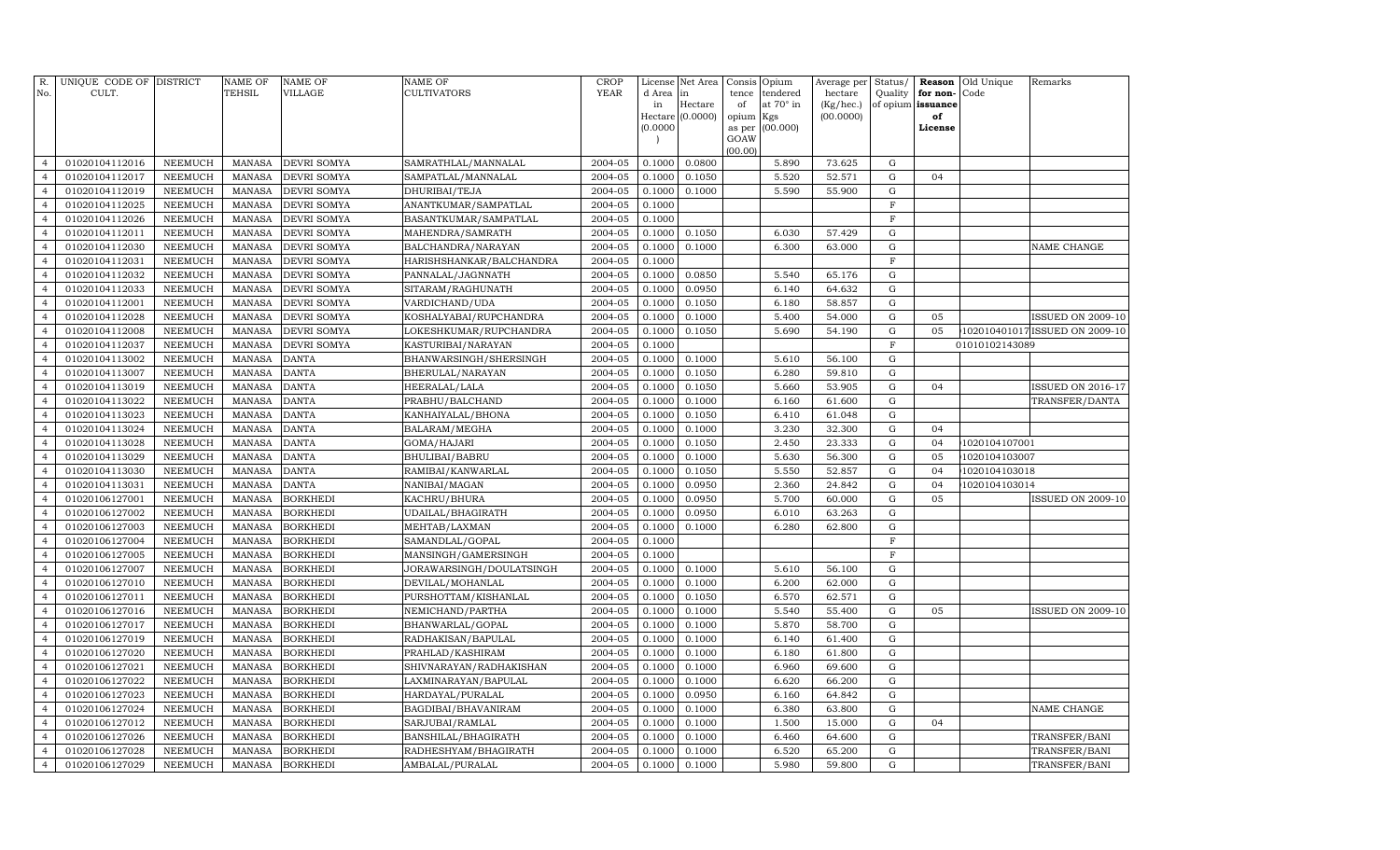| R.<br>No.      | UNIQUE CODE OF DISTRICT<br>CULT. |         | <b>NAME OF</b><br>TEHSIL | <b>NAME OF</b><br><b>VILLAGE</b> | NAME OF<br>CULTIVATORS  | CROP<br><b>YEAR</b> | License<br>d Area | Net Area<br>in     | Consis<br>tence | Opium<br>tendered | Average per<br>hectare | Status/<br>Quality | for non-          | <b>Reason</b> Old Unique<br>Code | Remarks                        |  |
|----------------|----------------------------------|---------|--------------------------|----------------------------------|-------------------------|---------------------|-------------------|--------------------|-----------------|-------------------|------------------------|--------------------|-------------------|----------------------------------|--------------------------------|--|
|                |                                  |         |                          |                                  |                         |                     | in                | Hectare            | of              | at 70° in         | (Kg/hec.)              |                    | of opium issuance |                                  |                                |  |
|                |                                  |         |                          |                                  |                         |                     |                   | Hectare $(0.0000)$ | opium           | Kgs               | (00.0000)              |                    | of                |                                  |                                |  |
|                |                                  |         |                          |                                  |                         |                     | (0.0000)          |                    | as per<br>GOAW  | (00.000)          |                        |                    | License           |                                  |                                |  |
|                |                                  |         |                          |                                  |                         |                     |                   |                    | (00.00)         |                   |                        |                    |                   |                                  |                                |  |
| $\overline{4}$ | 01020106127030                   | NEEMUCH | <b>MANASA</b>            | <b>BORKHEDI</b>                  | ASHRAM/HAJARILAL        | 2004-05             | 0.1000            | 0.0950             |                 | 6.670             | 70.211                 | G                  |                   |                                  | TRANSFER/BANI                  |  |
| $\overline{4}$ | 01020106127031                   | NEEMUCH | <b>MANASA</b>            | <b>BORKHEDI</b>                  | MANOHARSINGH/DEVISINGH  | 2004-05             | 0.1000            |                    |                 |                   |                        | $\mathbf F$        |                   |                                  | TRANSFER/SEMLIISTMURAR         |  |
| $\overline{4}$ | 01020104139003                   | NEEMUCH | <b>MANASA</b>            | <b>BHATKHEDI KHURD</b>           | GAMERIBAI/RAMLAL        | 2004-05             | 0.1000            | 0.0950             |                 | 5.580             | 58.737                 | G                  |                   |                                  |                                |  |
| $\overline{4}$ | 01020104139004                   | NEEMUCH | <b>MANASA</b>            | <b>BHATKHEDI KHURD</b>           | PRABHULAL/RODILAL       | 2004-05             | 0.1000            |                    |                 |                   |                        | $\mathbf F$        |                   |                                  |                                |  |
| $\overline{4}$ | 01020104139005                   | NEEMUCH | <b>MANASA</b>            | <b>BHATKHEDI KHURD</b>           | KALU/VARDA              | 2004-05             | 0.1000            | 0.1050             |                 | 6.380             | 60.762                 | G                  |                   |                                  |                                |  |
| $\overline{4}$ | 01020104139006                   | NEEMUCH | <b>MANASA</b>            | <b>BHATKHEDI KHURD</b>           | AMARSINGH/PRATAPSINGH   | 2004-05             | 0.1000            | 0.0950             |                 | 6.020             | 63.368                 | G                  |                   |                                  |                                |  |
| $\overline{4}$ | 01020104139007                   | NEEMUCH | <b>MANASA</b>            | <b>BHATKHEDI KHURD</b>           | RAJENDRASINGH/RUPSINGH  | 2004-05             | 0.1000            | 0.1000             |                 | 5.640             | 56.400                 | $\mathbf G$        | 05                |                                  | <b>ISSUED ON 2009-10</b>       |  |
| $\overline{4}$ | 01020104139008                   | NEEMUCH | <b>MANASA</b>            | <b>BHATKHEDI KHURD</b>           | KARULAL/MANGILAL        | 2004-05             | 0.1000            | 0.1000             |                 | 5.320             | 53.200                 | G                  | 04                |                                  | <b>ISSUED ON 2016-17</b>       |  |
| $\overline{4}$ | 01020104139009                   | NEEMUCH | <b>MANASA</b>            | <b>BHATKHEDI KHURD</b>           | NAGUSINGH/NARAYANSINGH  | 2004-05             | 0.1000            | 0.1000             |                 | 5.780             | 57.800                 | G                  |                   |                                  |                                |  |
| $\overline{4}$ | 01020104139010                   | NEEMUCH | MANASA                   | <b>BHATKHEDI KHURD</b>           | DHANNALAL/KARULAL       | 2004-05             | 0.1000            | 0.0950             |                 | 5.400             | 56.842                 | G                  |                   |                                  |                                |  |
| $\overline{4}$ | 01020104139011                   | NEEMUCH | <b>MANASA</b>            | <b>BHATKHEDI KHURD</b>           | SHAMBHULAL/JAGGAJI      | 2004-05             | 0.1000            | 0.0900             |                 | 4.760             | 52.889                 | G                  | 04                |                                  | <b>ISSUED ON 2016-17</b>       |  |
| $\overline{4}$ | 01020104139014                   | NEEMUCH | <b>MANASA</b>            | <b>BHATKHEDI KHURD</b>           | RAJARAM/BHONA           | 2004-05             | 0.1000            | 0.1000             |                 | 6.200             | 62.000                 | $\mathbf G$        |                   |                                  |                                |  |
| $\overline{4}$ | 01020104139015                   | NEEMUCH | <b>MANASA</b>            | <b>BHATKHEDI KHURD</b>           | TIKAMSINGH/DUNGARSINGH  | 2004-05             | 0.1000            | 0.0950             |                 | 5.850             | 61.579                 | $\mathbf G$        |                   |                                  |                                |  |
| $\overline{4}$ | 01020104139016                   | NEEMUCH | <b>MANASA</b>            | <b>BHATKHEDI KHURD</b>           | BANESINGH/JHUJARSINGH   | 2004-05             | 0.1000            | 0.1000             |                 | 5.940             | 59.400                 | G                  |                   |                                  |                                |  |
| $\overline{4}$ | 01020104139018                   | NEEMUCH | <b>MANASA</b>            | <b>BHATKHEDI KHURD</b>           | KARULAL/NANDA           | 2004-05             | 0.1000            | 0.1050             |                 | 4.860             | 46.286                 | G                  | 04                |                                  | ISSUED ON 2016-17              |  |
| $\overline{4}$ | 01020104139019                   | NEEMUCH | <b>MANASA</b>            | <b>BHATKHEDI KHURD</b>           | BHARATSINGH/MANGUSINGH  | 2004-05             | 0.1000            | 0.1050             |                 | 5.820             | 55.429                 | $\mathbf G$        |                   |                                  |                                |  |
| $\overline{4}$ | 01020104139020                   | NEEMUCH | <b>MANASA</b>            | <b>BHATKHEDI KHURD</b>           | NANIBAI/SHYAMDAS        | 2004-05             | 0.1000            | 0.1000             |                 | 5.960             | 59.600                 | G                  |                   |                                  |                                |  |
| $\overline{4}$ | 01020104139022                   | NEEMUCH | <b>MANASA</b>            | <b>BHATKHEDI KHURD</b>           | KANCHANBAI/BHAWANWARLAL | 2004-05             | 0.1000            | 0.1000             |                 | 5.970             | 59.700                 | G                  |                   |                                  |                                |  |
| $\overline{4}$ | 01020104139024                   | NEEMUCH | <b>MANASA</b>            | <b>BHATKHEDI KHURD</b>           | BHANWARKUNWAR/BAPUSINGH | 2004-05             | 0.1000            | 0.1000             |                 | 5.670             | 56.700                 | G                  |                   |                                  |                                |  |
| $\overline{4}$ | 01020104139021                   | NEEMUCH | <b>MANASA</b>            | <b>BHATKHEDI KHURD</b>           | SURAJMAL/RATANLAL       | 2004-05             | 0.1000            | 0.1000             |                 | 5.260             | 52.600                 | G                  | 04                |                                  |                                |  |
| $\overline{4}$ | 01020104139037                   | NEEMUCH | <b>MANASA</b>            | <b>BHATKHEDI KHURD</b>           | DHANNIBAI/NANDA         | 2004-05             | 0.1000            | 0.0950             |                 | 5.190             | 54.632                 | G                  | 05                |                                  | 102010413603 ISSUED ON 2009-10 |  |
| $\overline{4}$ | 01020104139002                   | NEEMUCH | MANASA                   | <b>BHATKHEDI KHURD</b>           | RUKHMANIBAI/KASHIRAM    | 2004-05             | 0.1000            | 0.1000             |                 | 5.630             | 56.300                 | G                  |                   | 01020104069095                   |                                |  |
| $\overline{4}$ | 01020104135001                   | NEEMUCH | <b>MANASA</b>            | <b>BHADWA</b>                    | AMRITRAM/RATANLAL       | 2004-05             | 0.1000            |                    |                 |                   |                        | $\mathbf F$        |                   |                                  |                                |  |
| $\overline{4}$ | 01020104135003                   | NEEMUCH | MANASA                   | <b>BHADWA</b>                    | BHULIBAI/SEWARAM        | 2004-05             | 0.1000            | 0.0950             |                 | 5.600             | 58.947                 | G                  |                   |                                  |                                |  |
| $\overline{4}$ | 01020104135005                   | NEEMUCH | <b>MANASA</b>            | <b>BHADWA</b>                    | KALU/HAMERA             | $2004 - 05$         | 0.1000            |                    |                 |                   |                        | $\mathbf F$        |                   |                                  |                                |  |
| $\overline{4}$ | 01020104135007                   | NEEMUCH | <b>MANASA</b>            | <b>BHADWA</b>                    | BHURANATH/PYARANATH     | 2004-05             | 0.1000            | 0.1000             |                 | 5.830             | 58.300                 | G                  |                   |                                  |                                |  |
| $\overline{4}$ | 01020104135009                   | NEEMUCH | <b>MANASA</b>            | <b>BHADWA</b>                    | KANWARIBAI/MOTILAL      | 2004-05             | 0.1000            | 0.0850             |                 | 3.820             | 44.941                 | $\mathbf{I}$       | 02                |                                  | <b>ISSUED ON 2009-10</b>       |  |
| $\overline{4}$ | 01020104135011                   | NEEMUCH | <b>MANASA</b>            | <b>BHADWA</b>                    | GOPAL/NANDA             | 2004-05             | 0.1000            |                    |                 |                   |                        | $\mathbf F$        |                   |                                  |                                |  |
| $\overline{4}$ | 01020104135014                   | NEEMUCH | <b>MANASA</b>            | <b>BHADWA</b>                    | TULSIBAI/BHAGWAN        | 2004-05             | 0.1000            | 0.1000             |                 | 6.030             | 60.300                 | G                  |                   |                                  |                                |  |
| $\overline{4}$ | 01020104135017                   | NEEMUCH | <b>MANASA</b>            | <b>BHADWA</b>                    | MANGILAL/PRABHULAL      | 2004-05             | 0.1000            | 0.1000             |                 | 5.810             | 58.100                 | G                  |                   |                                  |                                |  |
| $\overline{4}$ | 01020104135018                   | NEEMUCH | <b>MANASA</b>            | <b>BHADWA</b>                    | RATANIBAI/KANIRAM       | 2004-05             | 0.1000            | 0.1000             |                 | 6.040             | 60.400                 | G                  | 05                |                                  | <b>ISSUED ON 2009-10</b>       |  |
| $\overline{4}$ | 01020104135019                   | NEEMUCH | MANASA                   | <b>BHADWA</b>                    | SATYANARAYAN/MANGILAL   | 2004-05             | 0.1000            |                    |                 |                   |                        | $\mathbf F$        |                   |                                  |                                |  |
| $\overline{4}$ | 01020104135020                   | NEEMUCH | <b>MANASA</b>            | <b>BHADWA</b>                    | GOPAL/PRITHVIRAJ        | 2004-05             | 0.1000            | 0.1000             |                 | 6.610             | 66.100                 | G                  |                   |                                  |                                |  |
| $\overline{4}$ | 01020104135025                   | NEEMUCH | MANASA                   | <b>BHADWA</b>                    | RAMNARAYAN/MANGILAL     | 2004-05             | 0.1000            | 0.0950             |                 | 4.840             | 50.947                 | G                  | 04                |                                  | <b>ISSUED ON 2016-17</b>       |  |
| $\overline{4}$ | 01020104135027                   | NEEMUCH | <b>MANASA</b>            | <b>BHADWA</b>                    | BHARATSINGH/RAMSINGH    | 2004-05             | 0.1000            | 0.1000             |                 | 5.670             | 56.700                 | G                  | 05                |                                  | <b>ISSUED ON 2009-10</b>       |  |
| $\overline{4}$ | 01020104135029                   | NEEMUCH | <b>MANASA</b>            | <b>BHADWA</b>                    | BANSHILAL/BHANWARLAL    | 2004-05             | 0.1000            | 0.0950             |                 | 5.590             | 58.842                 | G                  |                   |                                  |                                |  |
| $\overline{4}$ | 01020104135030                   | NEEMUCH | <b>MANASA</b>            | <b>BHADWA</b>                    | RAMCHANDRA/RATAN        | 2004-05             | 0.1000            | 0.0900             |                 | 5.160             | 57.333                 | G                  |                   |                                  |                                |  |
| $\overline{4}$ | 01020104135035                   | NEEMUCH | <b>MANASA</b>            | <b>BHADWA</b>                    | KAILASHNATH/SEVANATH    | 2004-05             | 0.1000            | 0.0950             |                 | 5.160             | 54.316                 | G                  | 05                |                                  | <b>ISSUED ON 2009-10</b>       |  |
| $\overline{4}$ | 01020104135036                   | NEEMUCH | <b>MANASA</b>            | <b>BHADWA</b>                    | RATANLAL/KASHIRAM       | 2004-05             | 0.1000            | 0.1000             |                 | 5.240             | 52.400                 | G                  | 04                |                                  | ISSUED ON 2016-17              |  |
| $\overline{4}$ | 01020104135037                   | NEEMUCH | <b>MANASA</b>            | <b>BHADWA</b>                    | JETRAM/BHUWANA          | 2004-05             | 0.1000            | 0.0950             |                 | 4.500             | 47.368                 | $\mathbf{I}$       | 02                |                                  | NAME CHANGE/ISSUED ON 2009--10 |  |
| $\overline{4}$ | 01020104135038                   | NEEMUCH | <b>MANASA</b>            | <b>BHADWA</b>                    | DASHRATH/NANALAL        | 2004-05             | 0.1000            | 0.0950             |                 | 5.960             | 62.737                 | G                  |                   |                                  |                                |  |
| $\overline{4}$ | 01020104135040                   | NEEMUCH | <b>MANASA</b>            | <b>BHADWA</b>                    | NATHULAL/RAJARAM        | 2004-05             | 0.1000            |                    |                 |                   |                        | $\mathbf F$        |                   |                                  |                                |  |
| $\overline{4}$ | 01020104135043                   | NEEMUCH | <b>MANASA</b>            | <b>BHADWA</b>                    | NARENDRA/RAMNATH        | 2004-05             | 0.1000            |                    |                 |                   |                        | F                  |                   |                                  |                                |  |
| $\overline{4}$ | 01020104135044                   | NEEMUCH | MANASA                   | <b>BHADWA</b>                    | NATHULAL/BHANWARLAL     | 2004-05             | 0.1000            | 0.0950             |                 | 4.920             | 51.789                 | G                  | 04                |                                  |                                |  |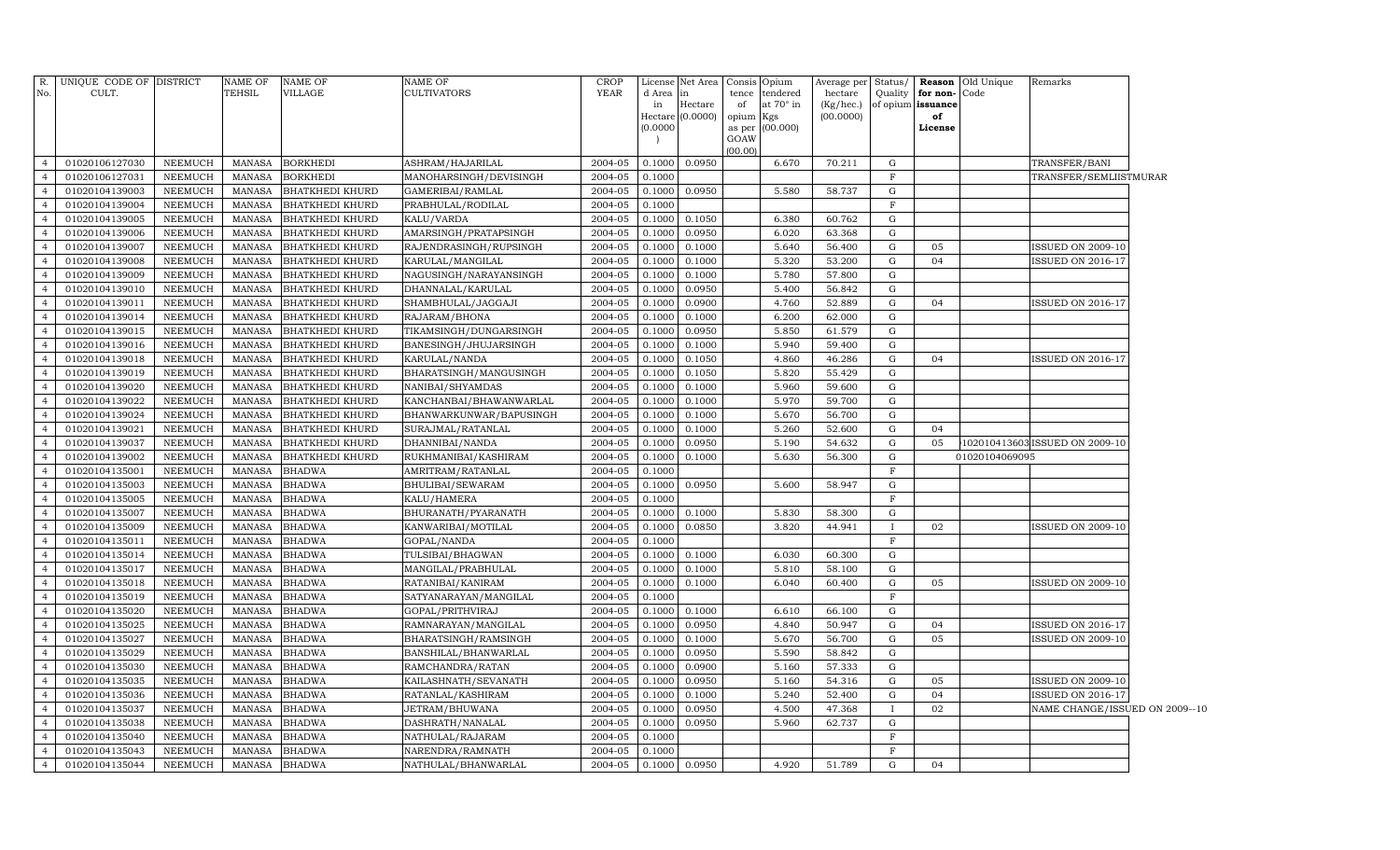| R.                               | UNIQUE CODE OF DISTRICT |                | <b>NAME OF</b>                 | NAME OF                            | NAME OF                 | <b>CROP</b>        |          | License Net Area   Consis   Opium |                 |                  | Average per            | Status/    | Reason         | Old Unique     | Remarks                        |                                       |
|----------------------------------|-------------------------|----------------|--------------------------------|------------------------------------|-------------------------|--------------------|----------|-----------------------------------|-----------------|------------------|------------------------|------------|----------------|----------------|--------------------------------|---------------------------------------|
| No.                              | CULT.                   |                | <b>TEHSIL</b>                  | VILLAGE                            | CULTIVATORS             | YEAR               | d Area   |                                   | tence           | tendered         | hectare                | Quality    | for non-       | Code           |                                |                                       |
|                                  |                         |                |                                |                                    |                         |                    | in       | Hectare<br>Hectare (0.0000)       | of<br>opium Kgs | at $70^\circ$ in | (Kg/hec.)<br>(00.0000) | of opium   | issuance<br>of |                |                                |                                       |
|                                  |                         |                |                                |                                    |                         |                    | (0.0000) |                                   |                 | as per (00.000)  |                        |            | License        |                |                                |                                       |
|                                  |                         |                |                                |                                    |                         |                    |          |                                   | GOAW            |                  |                        |            |                |                |                                |                                       |
| $\overline{4}$                   | 01020104135008          | NEEMUCH        | MANASA                         | <b>BHADWA</b>                      | KACHRUNATH/SEVANATH     | 2004-05            | 0.1000   |                                   | (00.00)         |                  |                        | $_{\rm F}$ |                |                |                                |                                       |
| $\overline{4}$                   | 01020104135022          | <b>NEEMUCH</b> | <b>MANASA</b>                  | <b>BHADWA</b>                      | PRABHU/BHURANATH        | 2004-05            | 0.1000   | 0.1000                            |                 | 5.760            | 57.600                 | G          |                |                |                                |                                       |
| $\overline{4}$                   | 01020104135004          | <b>NEEMUCH</b> | MANASA                         | <b>BHADWA</b>                      | JAYCHANDRA/RAJARAM      | 2004-05            | 0.1000   | 0.1000                            |                 | 5.583            | 55.830                 | G          | 05             |                | 102010414504 ISSUED ON 2009-10 |                                       |
| $\overline{4}$                   | 01020104135031          | <b>NEEMUCH</b> | <b>MANASA</b>                  | <b>BHADWA</b>                      | BHARATRAM/DULICHANDRA   | 2004-05            | 0.1000   | 0.1000                            |                 | 5.760            | 57.600                 | G          | 03             | 1020104069080  |                                |                                       |
| $\overline{4}$                   | 01020104136001          | NEEMUCH        | MANASA                         | <b>BATTISADI</b>                   | JENA/KISHNA             | 2004-05            | 0.1000   | 0.1000                            |                 | 6.040            | 60.400                 | G          |                |                |                                |                                       |
| $\overline{4}$                   | 01020104136002          | <b>NEEMUCH</b> | <b>MANASA</b>                  | <b>BATTISADI</b>                   | HARIDWARBAI/BHAWARLAL   | 2004-05            | 0.1000   | 0.1000                            |                 | 6.020            | 60.200                 | G          |                |                |                                |                                       |
| $\overline{4}$                   | 01020104136005          | NEEMUCH        | MANASA                         | <b>BATTISADI</b>                   | CHAMPA/KISHNA           | 2004-05            | 0.1000   | 0.1000                            |                 | 6.200            | 62.000                 | G          |                |                |                                |                                       |
| $\overline{4}$                   | 01020104136007          | NEEMUCH        | <b>MANASA</b>                  | <b>BATTISADI</b>                   | BANSHILAL/RAMLAL        | 2004-05            | 0.1000   | 0.1000                            |                 | 6.900            | 69.000                 | G          |                |                |                                |                                       |
| $\overline{4}$                   | 01020104136009          | NEEMUCH        | MANASA                         | <b>BATTISADI</b>                   | NANURAM/HEERALAL        | 2004-05            | 0.1000   | 0.0950                            |                 | 5.450            | 57.368                 | G          |                |                |                                |                                       |
| $\overline{4}$                   | 01020104136011          | NEEMUCH        | MANASA                         | <b>BATTISADI</b>                   | UDAIRAM/BHANWARLAL      | 2004-05            | 0.1000   | 0.0950                            |                 | 5.990            | 63.053                 | G          |                |                |                                |                                       |
| $\overline{4}$                   | 01020104136012          | NEEMUCH        | MANASA                         | <b>BATTISADI</b>                   | SURAJBAI/MOHANLAL       | 2004-05            | 0.1000   | 0.0950                            |                 | 5.880            | 61.895                 | G          |                |                | TRANSFER/BHATKHEDI KHURD       |                                       |
| $\overline{4}$                   | 01020104136014          | NEEMUCH        | <b>MANASA</b>                  | <b>BATTISADI</b>                   | BAPULAL/JENALAL         | 2004-05            | 0.1000   | 0.1000                            |                 | 5.130            | 51.300                 | G          | 04             |                | <b>ISSUED ON 2016-17</b>       |                                       |
| $\overline{4}$                   | 01020104136015          | NEEMUCH        | <b>MANASA</b>                  | <b>BATTISADI</b>                   | KANKUBAI/PURALA         | 2004-05            | 0.1000   | 0.1000                            |                 | 5.580            | 55.800                 | G          |                |                |                                |                                       |
| $\overline{4}$                   | 01020104136016          | <b>NEEMUCH</b> | <b>MANASA</b>                  | <b>BATTISADI</b>                   | MOHANLAL/BABU           | 2004-05            | 0.1000   | 0.1050                            |                 | 5.720            | 54.476                 | G          |                |                |                                |                                       |
| $\overline{4}$                   | 01020104136018          | NEEMUCH        | MANASA                         | <b>BATTISADI</b>                   | PRABHULAL/NANDA         | 2004-05            | 0.1000   | 0.0950                            |                 | 5.630            | 59.263                 | G          |                |                |                                |                                       |
| $\overline{4}$                   | 01020104136019          | NEEMUCH        | MANASA                         | <b>BATTISADI</b>                   | HANSRAJ/KALU            | 2004-05            | 0.1000   | 0.0950                            |                 | 5.600            | 58.947                 | G          |                |                |                                |                                       |
| $\overline{4}$                   | 01020104136021          | NEEMUCH        | MANASA                         | <b>BATTISADI</b>                   | RADHESHYAM/KHYALIRAM    | 2004-05            | 0.1000   | 0.1000                            |                 | 5.580            | 55.800                 | G          |                |                | TRANSFER/KUKDESHWAR            |                                       |
| $\overline{4}$                   | 01020104136027          | NEEMUCH        | <b>MANASA</b>                  | <b>BATTISADI</b>                   | BHANWARLAL/SHAMBHUSINGH | 2004-05            | 0.1000   | 0.0950                            |                 | 5.720            | 60.211                 | G          |                |                |                                |                                       |
| $\overline{4}$                   | 01020104136006          | NEEMUCH        | <b>MANASA</b>                  | <b>BATTISADI</b>                   | RATANLAL/HARIRAM        | 2004-05            | 0.1000   | 0.1000                            |                 | 5.780            | 57.800                 | G          |                |                |                                |                                       |
| $\overline{4}$                   | 01020104136017          | NEEMUCH        | <b>MANASA</b>                  | <b>BATTISADI</b>                   | MOTILAL/MOHAN           | 2004-05            | 0.1000   | 0.0950                            |                 | 5.140            | 54.105                 | G          |                |                |                                |                                       |
| $\overline{4}$                   | 01020104136020          | <b>NEEMUCH</b> | <b>MANASA</b>                  | <b>BATTISADI</b>                   | NARMDABAI/GANGARAM      | 2004-05            | 0.1000   | 0.1050                            |                 | 6.230            | 59.333                 | G          |                |                |                                |                                       |
| $\overline{4}$                   | 01020104136032          | NEEMUCH        | <b>MANASA</b>                  | <b>BATTISADI</b>                   | SHAMBHUSINGH/RAMSINGH   | 2004-05            | 0.1000   | 0.0950                            |                 | 5.880            | 61.895                 | G          |                | 01020104073053 |                                |                                       |
| $\overline{4}$                   | 01020104138002          | <b>NEEMUCH</b> | <b>MANASA</b>                  | <b>BATTISADA</b>                   | SOHANBAI/BHAGATRAM      | 2004-05            | 0.1000   | 0.1050                            |                 | 5.580            | 53.143                 | G          | 04             |                | ISSUED ON 2016-17              |                                       |
| $\overline{4}$                   | 01020104138012          | NEEMUCH        | <b>MANASA</b>                  | <b>BATTISADA</b>                   | KANHAIYALAL/BHANWARLAL  | 2004-05            | 0.1000   | 0.1050                            |                 | 6.360            | 60.571                 | ${\rm G}$  |                |                |                                |                                       |
| $\overline{4}$                   | 01020104138015          | NEEMUCH        | <b>MANASA</b>                  | <b>BATTISADA</b>                   | BHERULAL/GOPAL          | 2004-05            | 0.1000   | 0.1000                            |                 | 5.990            | 59.900                 | G          |                |                |                                |                                       |
| $\overline{4}$                   | 01020104138016          | NEEMUCH        | <b>MANASA</b>                  | <b>BATTISADA</b>                   | BHANWARLAL/KALU         | 2004-05            | 0.1000   | 0.1000                            |                 | 5.760            | 57.600                 | G          |                |                |                                |                                       |
| $\overline{4}$                   | 01020104138018          | NEEMUCH        | <b>MANASA</b>                  | <b>BATTISADA</b>                   | SUKHLAL/TOLARAM         | 2004-05            | 0.1000   | 0.0800                            |                 | 5.040            | 63.000                 | G          | 05             |                |                                | ISSUED ON 2009-10/TRANSFER KADI KHURD |
| $\overline{4}$                   | 01020104138004          | <b>NEEMUCH</b> | <b>MANASA</b>                  | <b>BATTISADA</b>                   | BASANTIBAI/PURA         | 2004-05            | 0.1000   | 0.1000                            |                 | 5.960            | 59.600                 | G          |                |                |                                |                                       |
| $\overline{4}$                   | 01020104138007          | <b>NEEMUCH</b> | <b>MANASA</b>                  | <b>BATTISADA</b>                   | JAGANNATH/RADHU         | 2004-05            | 0.1000   | 0.1000                            |                 | 5.570            | 55.700                 | G          | 05             |                | <b>ISSUED ON 2009-10</b>       |                                       |
| $\overline{4}$                   | 01020104138008          | <b>NEEMUCH</b> | <b>MANASA</b>                  | <b>BATTISADA</b>                   | MOTILAL/RADHAKISHAN     | 2004-05            | 0.1000   | 0.0950                            |                 | 5.180            | 54.526                 | G          |                | 01020104125012 |                                |                                       |
| $\overline{4}$                   | 01020104138010          | <b>NEEMUCH</b> | <b>MANASA</b>                  | <b>BATTISADA</b>                   | MANGILAL/MADHU          | 2004-05            | 0.1000   | 0.0950                            |                 | 5.970            | 62.842                 | G          |                | 01020104010225 |                                |                                       |
| $\overline{4}$                   | 01020104128001          | NEEMUCH        | <b>MANASA</b>                  | BARKHEDI                           | NARAYAN/KANA            | 2004-05            | 0.1000   | 0.1000                            |                 | 6.650            | 66.500                 | G          |                |                |                                |                                       |
| $\overline{4}$                   | 01020104128004          | <b>NEEMUCH</b> | <b>MANASA</b>                  | BARKHEDI                           | KISHANSINGH/DUNGARSINGH | 2004-05            | 0.100    | 0.1000                            |                 | 6.140            | 61.400                 | G          |                |                |                                |                                       |
|                                  | 01020104128006          | NEEMUCH        | <b>MANASA</b>                  | BARKHEDI                           | BHUWANIDAS/RODIDAS      | 2004-05            | 0.1000   | 0.1000                            |                 | 6.460            | 64.600                 | G          |                |                |                                |                                       |
| $\overline{4}$                   | 01020104128007          | <b>NEEMUCH</b> | <b>MANASA</b>                  | BARKHEDI                           | ARJUNSINGH/GOPALSINGH   | 2004-05            | 0.1000   |                                   |                 |                  |                        | $_{\rm F}$ |                |                |                                |                                       |
| $\overline{4}$                   | 01020104128008          | <b>NEEMUCH</b> | <b>MANASA</b>                  | <b>BARKHEDI</b>                    | LALSINGH/GOPALSINGH     | 2004-05            | 0.1000   | 0.0950                            |                 | 6.060            | 63.789                 | G          |                |                |                                |                                       |
| $\overline{4}$                   | 01020104128009          | NEEMUCH        | <b>MANASA</b>                  | <b>BARKHEDI</b>                    | MADANSINGH/BHUWANISINGH | 2004-05            | 0.1000   |                                   |                 |                  |                        | F          |                |                |                                |                                       |
|                                  | 01020104128011          | <b>NEEMUCH</b> | <b>MANASA</b>                  | <b>BARKHEDI</b>                    | BHANWARLAL/NANDA        | 2004-05            | 0.1000   | 0.0950                            |                 | 5.590            | 58.842                 | G          |                |                |                                |                                       |
| $\overline{4}$                   | 01020104128014          | <b>NEEMUCH</b> | <b>MANASA</b>                  | <b>BARKHEDI</b>                    | SUJANSINGH/BHERUSINGH   | 2004-05            | 0.1000   | 0.1000                            |                 | 6.510            | 65.100                 | G          |                |                |                                |                                       |
| $\overline{4}$<br>$\overline{4}$ | 01020104128015          | <b>NEEMUCH</b> | <b>MANASA</b>                  | <b>BARKHEDI</b>                    | BANESINGH/GUMANSINGH    | 2004-05            | 0.1000   | 0.1000                            |                 | 6.370            | 63.700                 | G<br>F     |                |                |                                |                                       |
| $\overline{4}$                   | 01020104128016          | <b>NEEMUCH</b> | <b>MANASA</b><br><b>MANASA</b> | <b>BARKHEDI</b><br><b>BARKHEDI</b> | MOTISINGH/GOPALSINGH    | 2004-05<br>2004-05 | 0.1000   |                                   |                 |                  |                        | G          |                |                |                                |                                       |
|                                  | 01020104128017          | <b>NEEMUCH</b> |                                |                                    | GHISALAL/RAMLAL         | 2004-05            | 0.1000   | 0.1050                            |                 | 5.910            | 56.286                 |            |                |                |                                |                                       |
| $\overline{4}$                   | 01020104128018          | NEEMUCH        | <b>MANASA</b><br><b>MANASA</b> | <b>BARKHEDI</b><br><b>BARKHEDI</b> | JUJHARSINGH/BHIMSINGH   |                    | 0.1000   | 0.1000                            |                 | 6.080            | 60.800                 | G          |                |                |                                |                                       |
| $\overline{4}$                   | 01020104128020          | NEEMUCH        |                                |                                    | KALYANSINGH/LALSINGH    | 2004-05            | 0.1000   | 0.1000                            |                 | 6.470            | 64.700                 | G          |                |                |                                |                                       |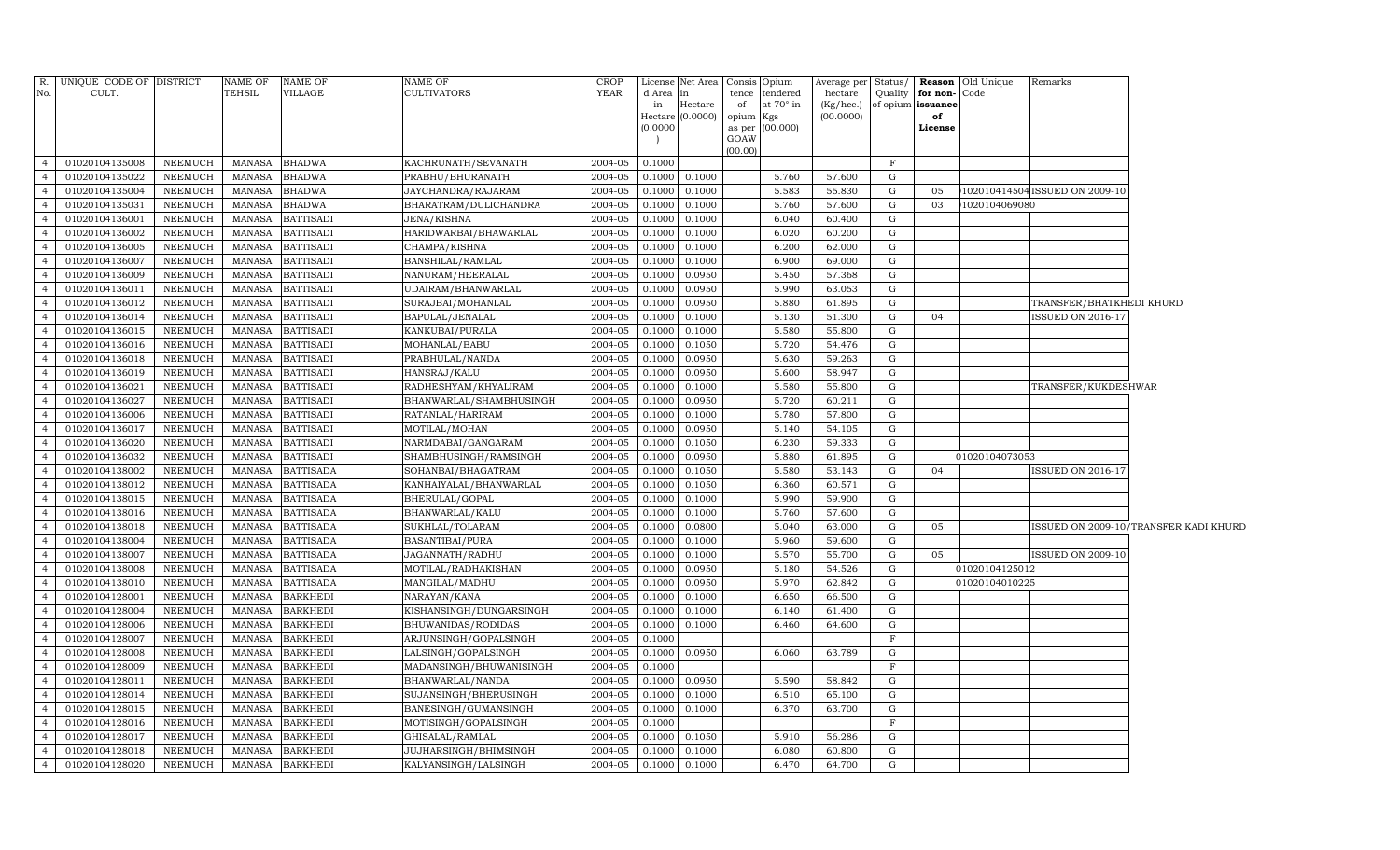| R.<br>No.      | UNIQUE CODE OF DISTRICT<br>CULT. |                | <b>NAME OF</b><br>TEHSIL | <b>NAME OF</b><br>VILLAGE | NAME OF<br>CULTIVATORS        | <b>CROP</b><br><b>YEAR</b> | d Area in | License Net Area | Consis<br>tence | Opium<br>tendered | Average per<br>hectare | Status/<br>Quality | Reason<br>for non- | Old Unique<br>Code | Remarks                        |
|----------------|----------------------------------|----------------|--------------------------|---------------------------|-------------------------------|----------------------------|-----------|------------------|-----------------|-------------------|------------------------|--------------------|--------------------|--------------------|--------------------------------|
|                |                                  |                |                          |                           |                               |                            | in        | Hectare          | of              | at 70° in         | (Kg/hec.)              |                    | of opium issuance  |                    |                                |
|                |                                  |                |                          |                           |                               |                            |           | Hectare (0.0000) | opium           | Kgs               | (00.0000)              |                    | of                 |                    |                                |
|                |                                  |                |                          |                           |                               |                            | (0.0000)  |                  | as per<br>GOAW  | (00.000)          |                        |                    | License            |                    |                                |
|                |                                  |                |                          |                           |                               |                            |           |                  | (00.00)         |                   |                        |                    |                    |                    |                                |
| $\overline{4}$ | 01020104128021                   | NEEMUCH        | <b>MANASA</b>            | <b>BARKHEDI</b>           | RAJENDRASINGH/MADAN           | 2004-05                    | 0.1000    | 0.0950           |                 | 5.980             | 62.947                 | G                  |                    |                    |                                |
| $\overline{4}$ | 01020104128022                   | NEEMUCH        | <b>MANASA</b>            | <b>BARKHEDI</b>           | DOULATKUMAR/DASHRATH          | 2004-05                    | 0.1000    | 0.1000           |                 | 6.420             | 64.200                 | G                  |                    |                    |                                |
| $\overline{4}$ | 01020104128023                   | NEEMUCH        | MANASA                   | <b>BARKHEDI</b>           | CHENSINGH/GUMANSINGH          | 2004-05                    | 0.1000    | 0.1000           |                 | 6.070             | 60.700                 | G                  |                    |                    |                                |
| $\overline{4}$ | 01020104128026                   | <b>NEEMUCH</b> | <b>MANASA</b>            | <b>BARKHEDI</b>           | TEJSINGH/FATEH SINGH          | 2004-05                    | 0.1000    | 0.1050           |                 | 6.870             | 65.429                 | G                  | 01                 |                    |                                |
| $\overline{4}$ | 01020104128028                   | NEEMUCH        | <b>MANASA</b>            | <b>BARKHEDI</b>           | DINESH/RADHESHYAM             | 2004-05                    | 0.1000    | 0.1000           |                 | 6.243             | 62.430                 | G                  |                    |                    |                                |
| $\overline{4}$ | 01020104128002                   | <b>NEEMUCH</b> | <b>MANASA</b>            | <b>BARKHEDI</b>           | BHIMSINGH/JORAWARSINGH        | 2004-05                    | 0.1000    | 0.1000           |                 | 6.252             | 62.520                 | G                  |                    |                    |                                |
| $\overline{4}$ | 01020104128013                   | NEEMUCH        | <b>MANASA</b>            | <b>BARKHEDI</b>           | LAXMANSINGH/PRATAPSINGH       | 2004-05                    | 0.1000    | 0.1000           |                 | 6.560             | 65.600                 | $\mathbf G$        |                    | 01020104131047     |                                |
| $\overline{4}$ | 01020104128019                   | NEEMUCH        | <b>MANASA</b>            | <b>BARKHEDI</b>           | BHAVARKUNVAR/NIRBHAYSINGH     | 2004-05                    | 0.1000    | 0.1000           |                 | 5.630             | 56.300                 | G                  |                    | 01040209066044     |                                |
| $\overline{4}$ | 01020104128012                   | NEEMUCH        | <b>MANASA</b>            | <b>BARKHEDI</b>           | JASWANTSINGH/BHERUSINGH       | 2004-05                    | 0.1000    | 0.1000           |                 | 6.200             | 62.000                 | $\mathbf G$        |                    | 01040209066045     |                                |
| $\overline{4}$ | 01020104128003                   | NEEMUCH        | <b>MANASA</b>            | <b>BARKHEDI</b>           | BAPULAL/BHUWANA               | 2004-05                    | 0.1000    | 0.1000           |                 | 6.030             | 60.300                 | G                  |                    | 01020104133087     |                                |
| $\overline{4}$ | 01020104131002                   | NEEMUCH        | <b>MANASA</b>            | <b>BARKHEDA</b>           | RAMA/BHANWARLAL               | 2004-05                    | 0.1000    | 0.0900           |                 | 5.270             | 58.556                 | G                  |                    |                    |                                |
| $\overline{4}$ | 01020104131003                   | NEEMUCH        | <b>MANASA</b>            | <b>BARKHEDA</b>           | PYARSINGH/GOPAL SINGH         | 2004-05                    | 0.1000    | 0.1000           |                 | 6.020             | 60.200                 | G                  |                    |                    |                                |
| $\overline{4}$ | 01020104131005                   | <b>NEEMUCH</b> | <b>MANASA</b>            | <b>BARKHEDA</b>           | RAMIBAI/NANDA                 | 2004-05                    | 0.1000    | 0.0900           |                 | 5.220             | 58.000                 | G                  |                    |                    |                                |
| $\overline{4}$ | 01020104131006                   | <b>NEEMUCH</b> | <b>MANASA</b>            | <b>BARKHEDA</b>           | SHANTIBAI/RAMESHWAR           | 2004-05                    | 0.1000    | 0.0950           |                 | 6.300             | 66.316                 | G                  |                    |                    |                                |
| $\overline{4}$ | 01020104131007                   | <b>NEEMUCH</b> | <b>MANASA</b>            | <b>BARKHEDA</b>           | PARVATSINGH/BHANWARSINGH      | 2004-05                    | 0.1000    | 0.1000           |                 | 5.310             | 53.100                 | $\mathbf{I}$       | 02                 |                    | <b>ISSUED ON 2009-10</b>       |
| $\overline{4}$ | 01020104131008                   | NEEMUCH        | <b>MANASA</b>            | <b>BARKHEDA</b>           | RAMLAL/NANALAL                | 2004-05                    | 0.1000    | 0.1000           |                 | 4.530             | 45.300                 | G                  | 04                 |                    |                                |
| $\overline{4}$ | 01020104131009                   | NEEMUCH        | <b>MANASA</b>            | <b>BARKHEDA</b>           | PARTHA/CHATURBHUJ             | 2004-05                    | 0.1000    | 0.0950           |                 | 5.480             | 57.684                 | $\mathbf G$        |                    |                    |                                |
| $\overline{4}$ | 01020104131010                   | NEEMUCH        | <b>MANASA</b>            | <b>BARKHEDA</b>           | AMRITRAM/GANESH               | 2004-05                    | 0.1000    | 0.0800           |                 | 5.120             | 64.000                 | G                  |                    |                    |                                |
| $\overline{4}$ | 01020104131012                   | NEEMUCH        | <b>MANASA</b>            | <b>BARKHEDA</b>           | MOHANLAL/NANURAM              | 2004-05                    | 0.1000    | 0.1000           |                 | 5.980             | 59.800                 | $\mathbf G$        |                    |                    |                                |
| $\overline{4}$ | 01020104131016                   | NEEMUCH        | <b>MANASA</b>            | <b>BARKHEDA</b>           | RATANLAL/LAXMAN               | 2004-05                    | 0.1000    | 0.0900           |                 | 5.090             | 56.556                 | G                  |                    |                    |                                |
| $\overline{4}$ | 01020104131018                   | <b>NEEMUCH</b> | <b>MANASA</b>            | <b>BARKHEDA</b>           | FAKIRCHANDRA/PURALAL          | 2004-05                    | 0.1000    | 0.1000           |                 | 5.780             | 57.800                 | G                  |                    |                    |                                |
| $\overline{4}$ | 01020104131020                   | <b>NEEMUCH</b> | <b>MANASA</b>            | <b>BARKHEDA</b>           | PANNALAL/RAMLAL               | 2004-05                    | 0.1000    | 0.0950           |                 | 5.260             | 55.368                 | G                  |                    |                    |                                |
| $\overline{4}$ | 01020104131021                   | <b>NEEMUCH</b> | <b>MANASA</b>            | <b>BARKHEDA</b>           | BAGDIRAM/LAXMAN               | 2004-05                    | 0.1000    | 0.0950           |                 | 5.020             | 52.842                 | G                  | 04                 |                    | <b>ISSUED ON 2016-17</b>       |
| $\overline{4}$ | 01020104131022                   | <b>NEEMUCH</b> | <b>MANASA</b>            | <b>BARKHEDA</b>           | SITARAM / KANHAIYALAL         | 2004-05                    | 0.1000    | 0.0950           |                 | 4.690             | 49.368                 | G                  | 04                 |                    | <b>ISSUED ON 2016-17</b>       |
| $\overline{4}$ | 01020104131025                   | NEEMUCH        | <b>MANASA</b>            | <b>BARKHEDA</b>           | DOULATRAM/CHATARBHUJ          | 2004-05                    | 0.1000    | 0.1000           |                 | 5.770             | 57.700                 | ${\rm G}$          |                    |                    |                                |
| $\overline{4}$ | 01020104131026                   | NEEMUCH        | <b>MANASA</b>            | <b>BARKHEDA</b>           | RAMESHWAR/DEVILAL             | 2004-05                    | 0.1000    | 0.0850           |                 | 4.080             | 48.000                 | $\mathbf{I}$       | 02                 |                    |                                |
| $\overline{4}$ | 01020104131035                   | NEEMUCH        | <b>MANASA</b>            | <b>BARKHEDA</b>           | RAMLAL/RADHU                  | 2004-05                    | 0.1000    | 0.0950           |                 | 6.190             | 65.158                 | G                  |                    |                    |                                |
| $\overline{4}$ | 01020104131037                   | NEEMUCH        | <b>MANASA</b>            | <b>BARKHEDA</b>           | RADHESHYAM/RAMESHWAR          | 2004-05                    | 0.1000    | 0.1000           |                 | 5.780             | 57.800                 | G                  |                    |                    |                                |
| $\overline{4}$ | 01020104131038                   | NEEMUCH        | <b>MANASA</b>            | <b>BARKHEDA</b>           | BHAWAR SINGH/ UDAY SINGH      | 2004-05                    | 0.1000    | 0.0850           |                 | 4.850             | 57.059                 | $\mathbf{I}$       | 02                 |                    | ISSUED ON 2009-10              |
| $\overline{4}$ | 01020104131040                   | <b>NEEMUCH</b> | <b>MANASA</b>            | <b>BARKHEDA</b>           | KACHRIBAI/BAPULAL             | 2004-05                    | 0.1000    | 0.0950           |                 | 5.220             | 54.947                 | G                  |                    |                    |                                |
| $\overline{4}$ | 01020104131045                   | NEEMUCH        | <b>MANASA</b>            | <b>BARKHEDA</b>           | OMPRAKASH/BANSHILAL           | 2004-05                    | 0.1000    | 0.1000           |                 | 6.470             | 64.700                 | $\mathbf G$        |                    |                    |                                |
| $\overline{4}$ | 01020104131046                   | <b>NEEMUCH</b> | <b>MANASA</b>            | <b>BARKHEDA</b>           | VARDICHANDRA/RAMLAL           | 2004-05                    | 0.1000    | 0.0950           |                 | 5.260             | 55.368                 | $\mathbf G$        |                    |                    |                                |
| $\overline{4}$ | 01020104131001                   | NEEMUCH        | <b>MANASA</b>            | <b>BARKHEDA</b>           | SEETARAM/NANURAM              | 2004-05                    | 0.1000    | 0.0950           |                 | 6.260             | 65.895                 | $\mathbf G$        |                    |                    |                                |
| $\overline{4}$ | 01020104131032                   | NEEMUCH        | <b>MANASA</b>            | <b>BARKHEDA</b>           | PRABHULAL/DEVAJI              | 2004-05                    | 0.1000    | 0.0900           |                 | 4.730             | 52.556                 | G                  | 04                 |                    | <b>ISSUED ON 2016-17</b>       |
| $\overline{4}$ | 01020104131048                   | NEEMUCH        | <b>MANASA</b>            | <b>BARKHEDA</b>           | SHANTILAL/BHAGWANLAL          | 2004-05                    | 0.1000    | 0.0950           |                 | 4.310             | 45.368                 | G                  | 04                 |                    |                                |
| $\overline{4}$ | 01020104131042                   | <b>NEEMUCH</b> | <b>MANASA</b>            | <b>BARKHEDA</b>           | DEVKISHAN/PARTHA              | 2004-05                    | 0.1000    | 0.1000           |                 | 6.350             | 63.500                 | G                  |                    | 01020104042007     |                                |
| $\overline{4}$ | 01020104131049                   | <b>NEEMUCH</b> | <b>MANASA</b>            | <b>BARKHEDA</b>           | RODILAL/RAMCHANDRA            | 2004-05                    | 0.1000    | 0.0950           |                 | 5.820             | 61.263                 | ${\rm G}$          |                    | 01020104042005     |                                |
| $\overline{4}$ | 01020104131023                   | <b>NEEMUCH</b> | <b>MANASA</b>            | <b>BARKHEDA</b>           | SABBAL SINGH/SHANKARDAN SINGF | 2004-05                    | 0.1000    | 0.0850           |                 | 4.050             | 47.647                 | $\mathbf{I}$       | 02                 |                    | 102010407202 ISSUED ON 2009-10 |
| $\overline{4}$ | 01020104106001                   | <b>NEEMUCH</b> | <b>MANASA</b>            | AAMAD SHOPURIYA           | CHHITARSINGH/HARIISINGH       | 2004-05                    | 0.1000    | 0.1000           |                 | 6.700             | 67.000                 | $\mathbf G$        |                    |                    |                                |
| $\overline{4}$ | 01020104106002                   | <b>NEEMUCH</b> | <b>MANASA</b>            | AAMAD SHOPURIYA           | KESHURAM/PARTHI               | 2004-05                    | 0.1000    | 0.1000           |                 | 6.420             | 64.200                 | $\mathbf G$        |                    |                    |                                |
| $\overline{4}$ | 01020104106003                   | <b>NEEMUCH</b> | <b>MANASA</b>            | AAMAD SHOPURIYA           | HEMA/LALU                     | 2004-05                    | 0.1000    | 0.1000           |                 | 7.300             | 73.000                 | G                  |                    |                    |                                |
| $\overline{4}$ | 01020104106004                   | <b>NEEMUCH</b> | <b>MANASA</b>            | AAMAD SHOPURIYA           | GORILAL/LALU                  | 2004-05                    | 0.1000    | 0.1000           |                 | 6.870             | 68.700                 | G                  |                    |                    |                                |
| 4              | 01020104106005                   | <b>NEEMUCH</b> | <b>MANASA</b>            | AAMAD SHOPURIYA           | DHURALAL/LAKKHA               | 2004-05                    | 0.1000    | 0.1000           |                 | 6.060             | 60.600                 | G                  |                    |                    |                                |
| 4              | 01020104106006                   | NEEMUCH        | MANASA                   | AAMAD SHOPURIYA           | SHYAMLAL/CHANDA               | 2004-05                    | 0.1000    | 0.0950           |                 | 5.490             | 57.789                 | $\mathbf G$        |                    |                    |                                |